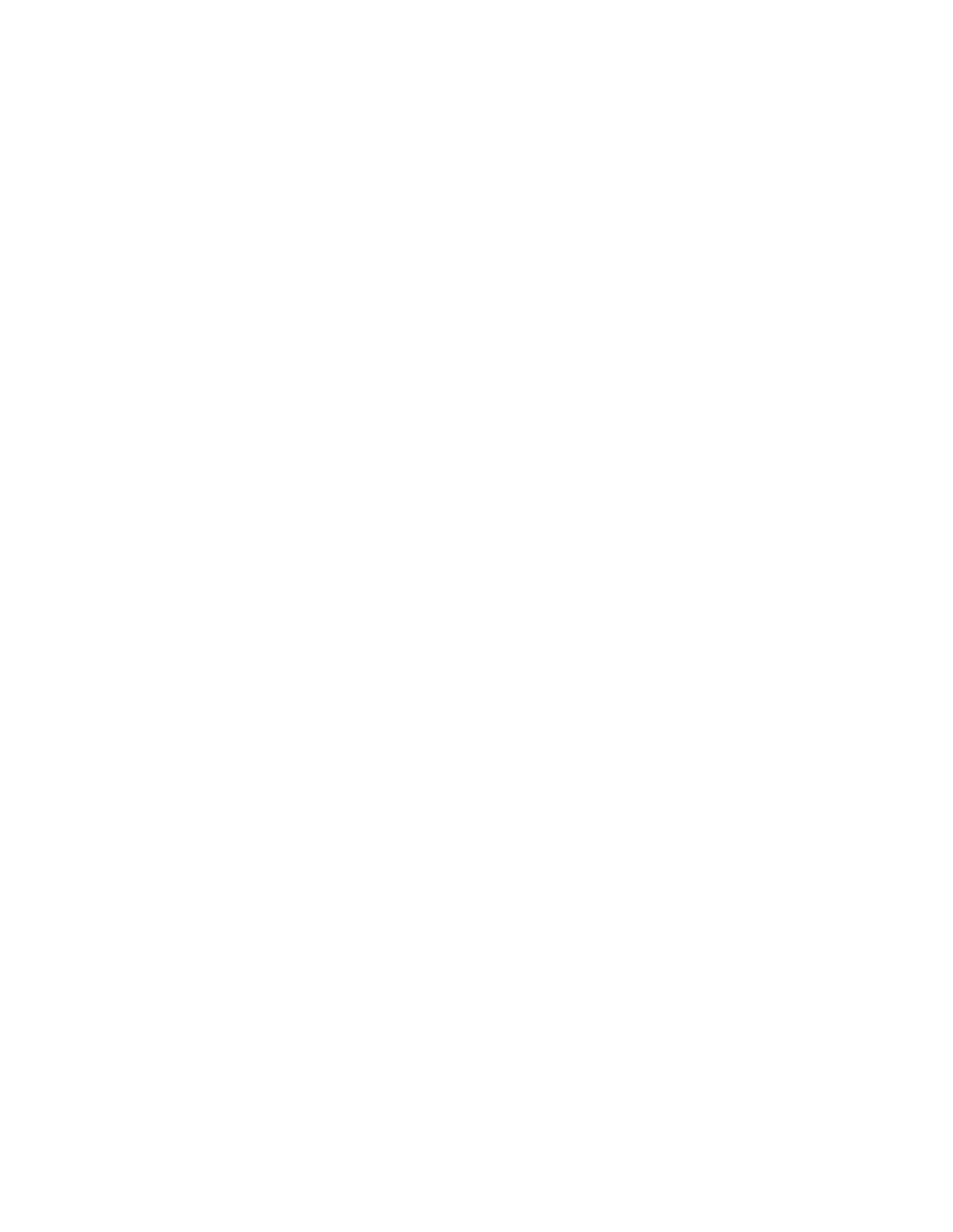# **Executive Summary**

Prior to this year, the *Review of Federal Funding to Florida* report was published annually by the former Florida Legislative Committee on Intergovernmental Relations (LCIR). However, the LCIR was not funded in the FY 2010-11 General Appropriations Act, and the Committee ceased operations on June 30, 2010. The Florida Legislature's Office of Economic and Demographic Research (EDR) has assumed responsibility for the future publication of this annual report.

The purpose of this report is to provide Florida's federal, state, and local officials and other interested parties with a review of federal financial assistance to Florida in fiscal year 2009 using data released by the U.S. Census Bureau in August 2010. In particular, it focuses on federal grant expenditures to Florida's state and local governments. This report should be useful for making statistical comparisons among states of various federal agencies' funding programs. Additionally, it should be instructive to decision makers working to develop consensus on priorities and strategies for increasing the state's receipt of federal funding.

This summary begins with a brief overview of the two major classifications of federal financial assistance provided to states: 1) federal direct expenditures and 2) other financial assistance.

## **Federal Direct Expenditures to Florida**

Federal direct expenditures consist of actual funding outlays or obligations of the federal government. These expenditures are reported by the U.S. Census Bureau in five categories: 1) direct payments for individuals for retirement and disability, 2) direct payments for individuals other than for retirement and disability, 3) grants, 4) procurement contracts, and 5) salaries & wages.

In 2009, federal direct expenditures to Florida totaled \$176 billion or \$9,477 per capita, based on the state's 2009 population estimate of 18.5 million.<sup>1</sup> Florida had the  $4<sup>th</sup>$  largest expenditure of all states, unchanged from 2008. On a per capita basis, Florida ranked  $34<sup>th</sup>$  among the states, up from  $35<sup>th</sup>$ . It should be noted that the significant increase in federal direct expenditures to Florida from \$150 billion in 2008 to \$176 billion in 2009 reflects additional federal stimulus monies made available to states by the American Recovery and Reinvestment Act (ARRA), which was signed into law in February 2009.

Direct payments for individuals for retirement and disability constituted the largest category of federal direct expenditure. This category includes Social Security payments, federal retirement and disability payments, and veterans' benefits. Florida's direct payments for retirement and disability totaled \$62.3 billion, or \$3,360 per capita, and accounted for 36 percent of the state's total federal direct expenditures. Florida had the  $2<sup>nd</sup>$  largest expenditure total of the fifty states and ranked  $7<sup>th</sup>$  on a per capita basis, both rankings unchanged from 2008.

 $\overline{a}$ 

 $<sup>1</sup>$  All population figures are based on the U.S. Census</sup> Bureau's annual population estimates for states prior to the release of revised intercensal state population estimates consistent with the 2010 decennial census.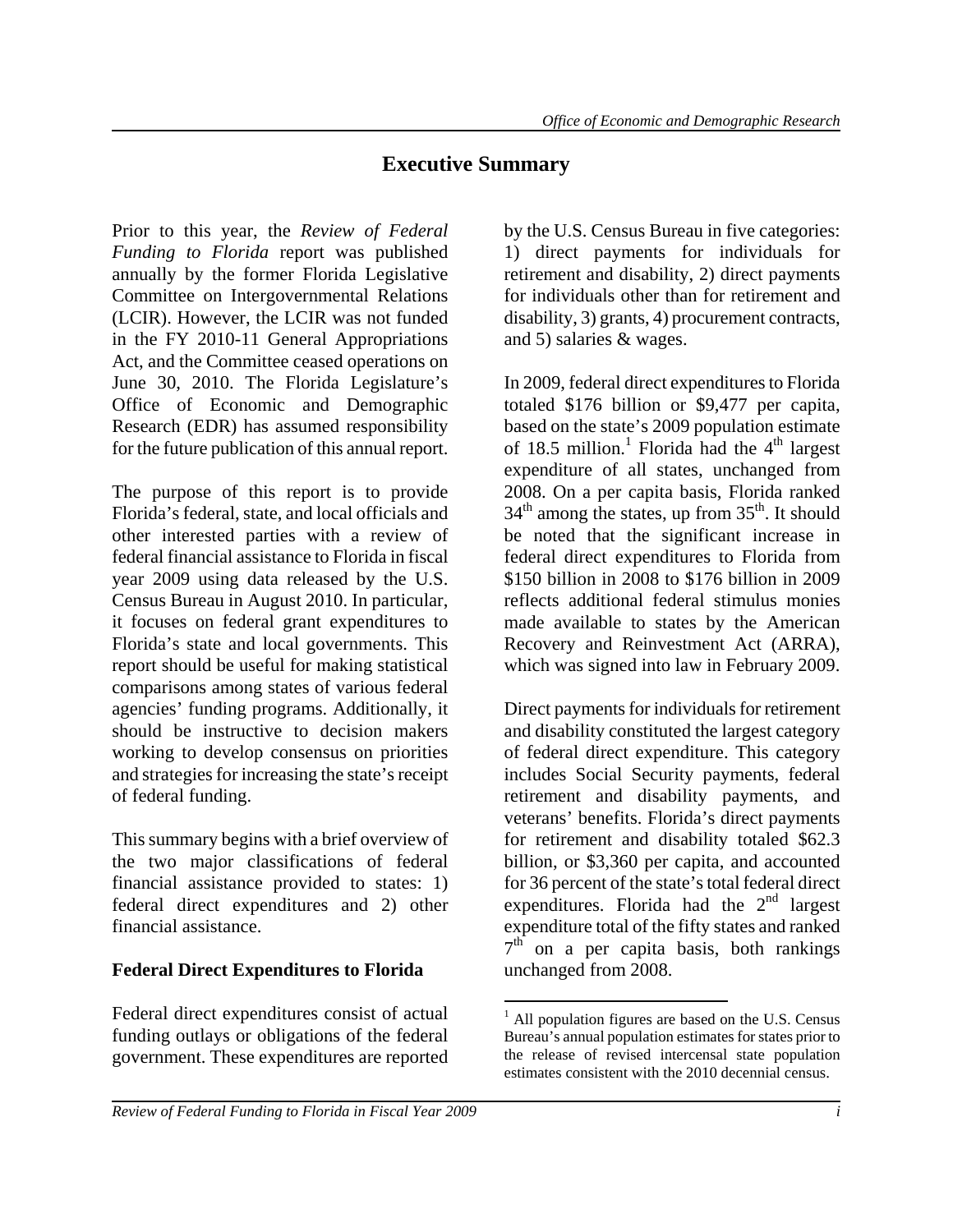Considering Florida's large elderly and retiree populations, these rankings should come as no surprise. According to state population projections produced by the U.S. Census Bureau, Florida's elderly population, defined as age 65 years and over, will total 3.4 million in 2010 and account for 8.5 percent of the nation's total elderly population of 40.2 million. The elderly will constitute nearly 18 percent of the state's total population in 2010. Relative to other age groupings, the proportion of the states' total population defined as elderly is projected to be greater in Florida than in any other state.

The next largest category of federal direct expenditure was direct payments for individuals other than for retirement and disability. This category includes such items as Medicare, Excess Earned Income Tax Credits, Unemployment Compensation, and the Supplemental Nutrition Assistance Program. These payments to Florida totaled \$50.7 billion, or \$2,733 per capita, and accounted for 29 percent of the state's total federal direct expenditures. Florida had the  $3<sup>rd</sup>$ largest expenditure total of the fifty states, unchanged from 2008, and ranked  $14<sup>th</sup>$  on a per capita basis, down from  $9<sup>th</sup>$  in 2008.

Federal grant obligations to Florida totaled \$32.0 billion, or \$1,725 per capita, and represented 18 percent of total federal direct expenditures to the state. Florida had the  $4<sup>th</sup>$ largest obligations total of the fifty states, up from  $7<sup>th</sup>$  in 2008; and the state ranked 48<sup>th</sup> on a per capita basis, up from  $50<sup>th</sup>$  in 2008. As a result of the American Recovery and Reinvestment Act of 2009, federal grant obligations to Florida increased nearly \$12 billion from \$20.2 billion in 2008.

The value of procurement contract obligations totaled \$18.5 billion, or \$1,000 per capita, and accounted for 11 percent of the state's total federal direct expenditures. Florida had the  $6<sup>th</sup>$ largest obligations total of the fifty states, unchanged from 2008, and ranked  $29<sup>th</sup>$  on a per capita basis, up from  $32<sup>nd</sup>$  in 2008.

The smallest category of federal direct expenditures to Florida was salaries and wages. Such payments totaled \$12.2 billion, or \$659 per capita, and accounted for 7 percent of total federal direct expenditures to the state. Florida had the  $7<sup>th</sup>$  largest expenditure total of the fifty states, down from  $5<sup>th</sup>$  in 2008; and the state ranked 35<sup>th</sup> on a per capita basis, unchanged from 2008.

#### **Other Financial Assistance to Florida**

Other financial assistance consists of the face value of federal insurance coverage as well as the dollar volume of federal guaranteed and direct loans. Other financial assistance to Florida totaled \$498 billion or \$26,839 per capita. The state ranked first among the fifty states in both total and per capita assistance due to the significant face value of flood insurance coverage provided to Florida, which constituted 95 percent of total other financial assistance provided to the state. The total amounts of other federal assistance to Florida are summarized below:

#### *Face Value of Insurance Coverage*

*Total: \$473 billion; Rank: 1st (1st in 2008) Per Capita: \$25,501; Rank: 1<sup>st</sup> (1<sup>st</sup> in 2008)* 

## *Dollar Volume of Guaranteed Loans*

*Total: \$22.7 billion; Rank: 4th (3rd in 2008) Per Capita: \$1,224; Rank: 45th (41st in 2008)*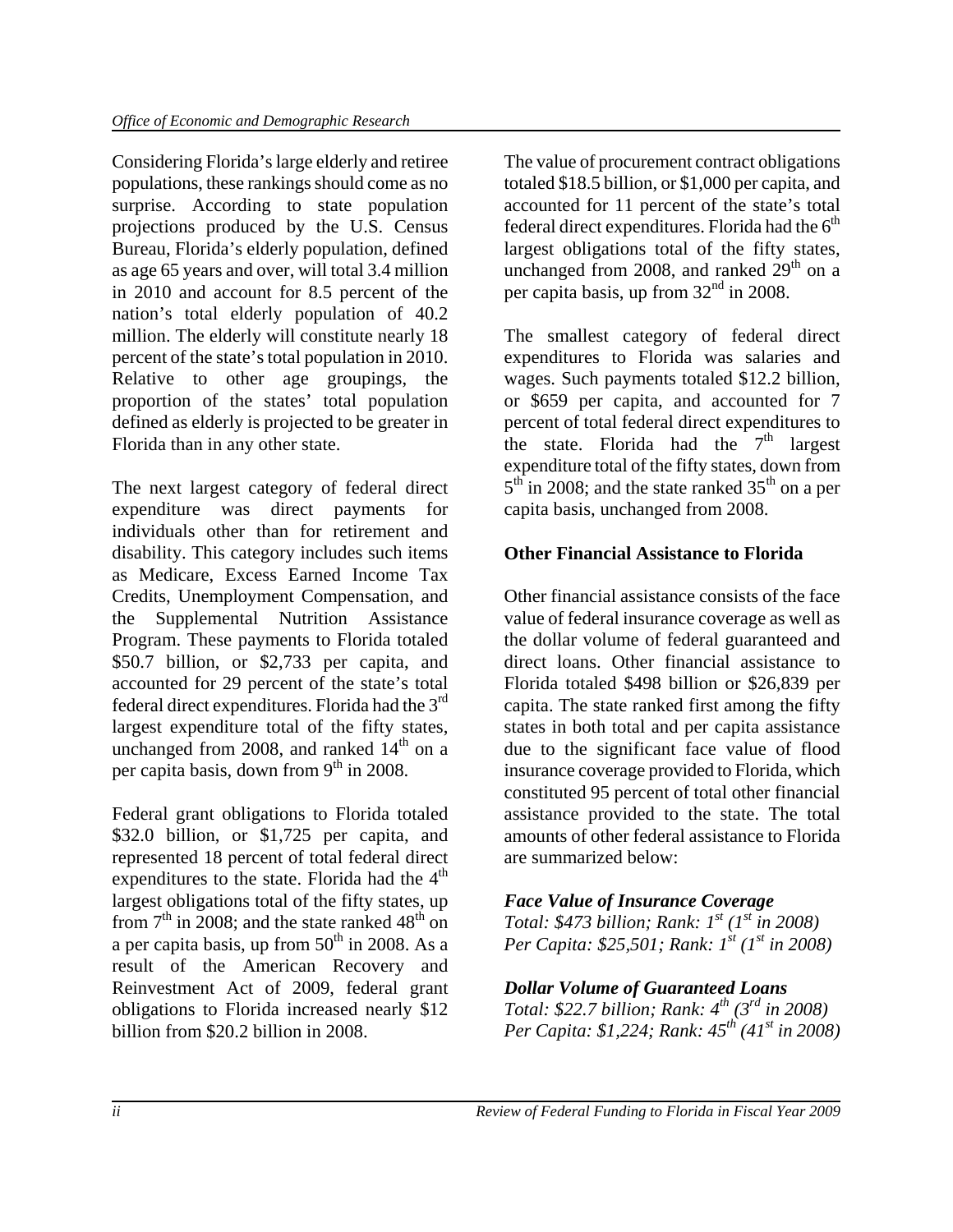#### *Dollar Volume of Direct Loans*

*Total: \$2.1 billion; Rank: 7<sup>th</sup> (16<sup>th</sup> in 2008) Per Capita: \$115; Rank: 36th (42nd in 2008)* 

#### **Florida Compared to the Most Populous States**

The U.S. Census Bureau reported that the federal direct expenditures (i.e., direct payments for individuals for retirement and disability, direct payments for individuals other than for retirement and disability, grants, procurement contracts, and salaries and wages) to the fifty states totaled \$3.14 trillion in 2009, up from \$2.70 trillion in 2008. The combined federal direct expenditures to the seven most populous states of California, Texas, New York, Florida, Illinois, Pennsylvania, and Ohio, totaled \$1.30 trillion or 42 percent of the fifty states' total. The total federal direct expenditures of the seven most populous states are as follows:

- 1. California: \$346 billion
- 2. Texas: \$227 billion
- 3. New York: \$195 billion
- **4. Florida: \$176 billion**
- 5. Pennsylvania: \$136 billion
- 6. Illinois: \$116 billion
- 7. Ohio: \$108 billion

However, as illustrated below, the states' respective rankings change when controlling for population differences. The per capita federal direct expenditures of these same seven states are as follows:

- 1. Pennsylvania:  $$10,936$  (1<sup>st</sup> in 2008)
- 2. New York: \$9,978 (2nd in 2008)
- **3. Florida:** \$9,477 (4<sup>th</sup> in 2008)
- 4. California:  $$9,360 (5<sup>th</sup> in 2008)$
- 5. Ohio:  $$9,354$  (6<sup>th</sup> in 2008)
- 6. Texas: \$9,164 (3rd in 2008)
- 7. Illinois:  $$8,990$  (7<sup>th</sup> in 2008)

## **Florida's Receipt of Federal Grants**

Federal grants continue to be significant sources of revenue. Among other things, they are used by state and local governments to provide necessary infrastructure and services to their residents. Federal grant expenditures (i.e., actual outlays) to the fifty states totaled \$532 billion in fiscal year 2009.

Although federal grant obligations to Florida totaled \$32.0 billion in 2009, all those monies have not yet been expended. Actual federal grant expenditures to our state and local governments totaled \$22.7 billion, or \$1,224 per capita. Florida had the  $4<sup>th</sup>$  largest federal grants expenditure of the fifty states, unchanged from 2008, and the state ranked  $48<sup>th</sup>$  on a per capita basis, down from  $46<sup>th</sup>$ .

The grant funding received from six federal departments (Health and Human Services, Education, Transportation, Housing and Urban Development, Agriculture, and Homeland Security) totaled \$21.9 billion and accounted for 96 percent of all grants expenditures to Florida. Summaries of these grant expenditures to Florida, as well as some of the more well-known program categories within these departments, are listed below:

## *Health and Human Services Grants*

*Total: \$13.6 billion; Rank: 5th (5th in 2008) Per Capita: \$732; Rank: 46<sup>th</sup> (46<sup>th</sup> in 2008)* 

- Administration for Children and Families
- Centers for Medicare and Medicaid **Services**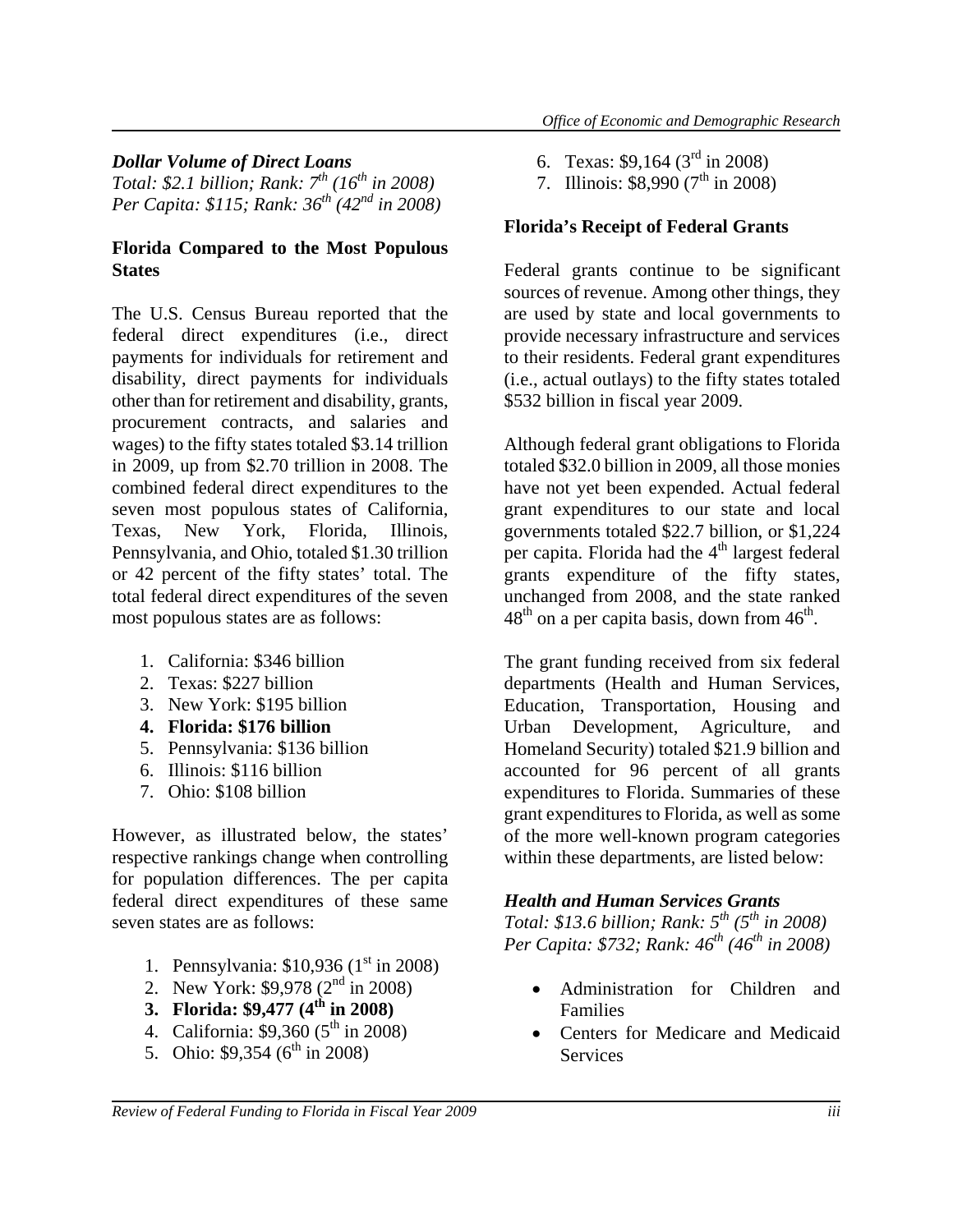#### *Education Grants*

*Total: \$2.2 billion; Rank: 5th (4th in 2008) Per Capita: \$119; Rank: 40th (37th in 2008)* 

- Office of Elementary and Secondary Education
- Office of Special Education and Rehabilitative Services
- Office of Vocational and Adult Education

#### *Transportation Grants*

*Total: \$2.0 billion; Rank:*  $6^{th}$  (4<sup>th</sup> in 2008) *Per Capita: \$110; Rank: 50<sup>th</sup> (37<sup>th</sup> in 2008)* 

- Federal Aviation Administration
- Federal Highway Administration
- Federal Transit Administration

#### *Housing & Urban Development Grants*

*Total: \$1.7 billion; Rank: 6th (8th in 2008) Per Capita: \$93; Rank: 32<sup>nd</sup> (30<sup>th</sup> in 2008)* 

- Community Planning and Development
- Housing Programs

#### *Agriculture Grants*

*Total: \$1.4 billion; Rank: 4th (4th in 2008) Per Capita: \$77; Rank: 39<sup>th</sup> (40<sup>th</sup> in 2008)* 

- Food and Nutrition Services
- National Institute of Food and Agriculture
- Rural Development Activities

#### *Homeland Security Grants*

*Total: \$910 million; Rank: 5th (3rd in 2008) Per Capita: \$49; Rank: 26th (18th in 2008)* 

• Domestic Preparedness and Antiterrorism Programs

• Federal Emergency Management Agency

#### **Federal Grants to Florida in Recent Years**

The following table illustrates the increases in federal grant expenditures to Florida since 1996.

| <b>Federal Grant Expenditures to Florida</b> |                |        |            |  |
|----------------------------------------------|----------------|--------|------------|--|
| <b>FY</b>                                    | <b>Total</b>   | % Chg. | Per Capita |  |
| 2009                                         | \$22.7 billion | 9.8%   | \$1,224    |  |
| 2008                                         | \$20.7 billion | 3.1%   | \$1,127    |  |
| 2007                                         | \$20.0 billion | 4.8%   | \$1,098    |  |
| 2006                                         | \$19.1 billion | 0.4%   | \$1,059    |  |
| 2005                                         | \$19.0 billion | 4.8%   | \$1,072    |  |
| 2004                                         | \$18.2 billion | 5.3%   | \$1,045    |  |
| 2003                                         | \$17.3 billion | 14.7%  | \$1,014    |  |
| 2002                                         | \$15.0 billion | 13.1%  | \$900      |  |
| 2001                                         | \$13.3 billion | 13.9%  | \$811      |  |
| 2000                                         | \$11.7 billion | 8.0%   | \$731      |  |
| 1999                                         | \$10.8 billion | 10.8%  | \$715      |  |
| 1998                                         | \$9.8 billion  | 14.7%  | \$654      |  |
| 1997                                         | \$8.5 billion  | 0.7%   | \$580      |  |
| 1996                                         | \$8.4 billion  |        | \$586      |  |

Florida's per capita federal grant expenditure increased from \$586 in 1996 to \$1,224 in 2009. However, in spite of the increase in grant expenditures during this time period, the state's per capita rankings remained in the lowest quintile.

## **Conclusion**

Although this report provides an overview of the various types of federal funding to Florida, the focus is on federal grant expenditures. Despite Florida's low per capita federal grants expenditure,  $48<sup>th</sup>$  in 2009, federal assistance to our state, primarily in the form of grant funding, accounted for 35 percent of state government's total direct revenue during the 2008-09 fiscal year, according to the Florida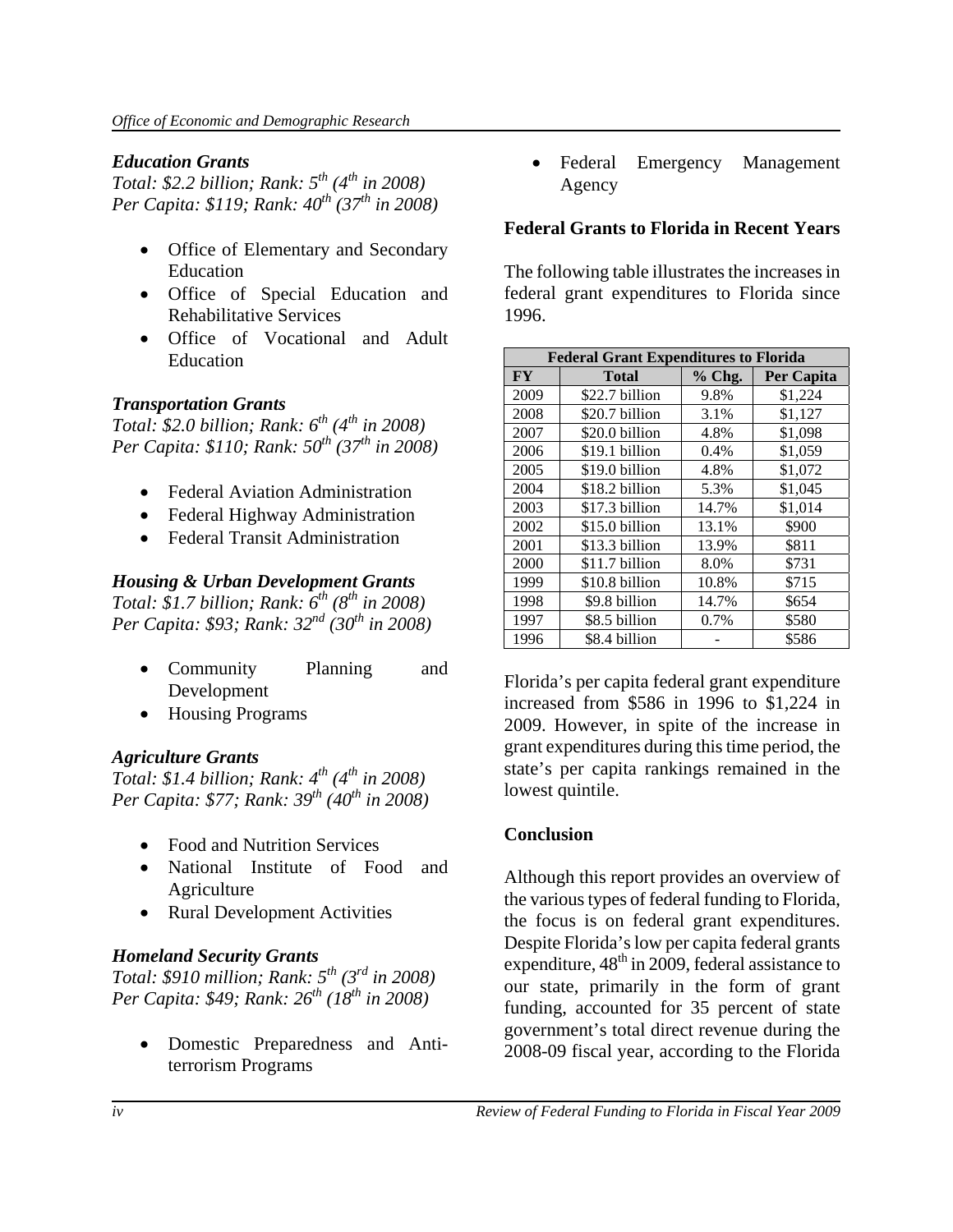Consensus Estimating Conference's *Long Term Revenue Analysis (Fall 2009)*. As the result of lower than normal state revenue collections and the infusion of additional grant funding via the federal stimulus, the share of federal assistance, as a percentage of Florida's total direct revenues, has increased in recent years.

Numerous reasons exist for Florida's low per capita federal grants funding; however, three likely explanations are of particular significance. First, many funding formulas are based on outdated population figures or other factors that do not reflect the state's rapid growth in recent decades. Congressional support to revise funding formula inequities may be difficult to obtain if other states stand to lose federal funds under revised formulas that benefit Florida. Second, small state minimums in formula allocations disadvantage more populous states like Florida. Third, Florida may not be aggressively pursuing all federal grant opportunities. Additional explanations include a lack of sufficient state matching funds, federal "strings" or policy requirements serving as conditions for receipt of federal grants funding, and cutbacks in federal funding.

In 2009, Florida's per capita federal grants expenditure was \$513 less than the national average (i.e., the national per capita grants expenditure). Historically, Florida's per capita grants expenditures have been consistently less than the respective national average, as illustrated below.

| <b>Comparison of Florida and National</b>                                                              |         |         |           |
|--------------------------------------------------------------------------------------------------------|---------|---------|-----------|
| Per Capita Federal Grants Expenditures<br><b>Difference</b><br><b>Florida</b><br><b>National</b><br>FY |         |         |           |
| 2009                                                                                                   | \$1.224 | \$1.737 | $(\$513)$ |

 *Office of Economic and Demographic Research*

| 2008 | \$1,127 | \$1,480 | $($ \$353 $)$ |
|------|---------|---------|---------------|
| 2007 | \$1,098 | \$1,429 | $(\$331)$     |
| 2006 | \$1,059 | \$1,354 | $(\$295)$     |
| 2005 | \$1,072 | \$1,329 | $(\$257)$     |
| 2004 | \$1,045 | \$1,357 | $(\$312)$     |
| 2003 | \$1,014 | \$1,294 | $(\$280)$     |
| 2002 | \$900   | \$1,222 | $(\$322)$     |
| 2001 | \$811   | \$1,103 | $(\$292)$     |
| 2000 | \$731   | \$1,008 | $(\$278)$     |
| 1999 | \$715   | \$975   | $(\$260)$     |
| 1998 | \$654   | \$910   | (\$256)       |
| 1997 | \$580   | \$830   | (\$249)       |
| 1996 | \$586   | \$823   | (\$237)       |

By taking Florida's expenditure difference in a given year and multiplying it by the respective statewide population, it is possible to calculate the amount of additional federal grant funding that would have been received by Florida had the state's per capita grants expenditures equaled the national average. In 2009, this figure would have equaled \$9.5 billion. If the state's per capita grants expenditure had equaled just the national average in each year during the 1996 to 2009 time period, then Florida would have received \$71.5 billion more in federal grant funding, as illustrated below.

| <b>Additional Grant Funding to FL If State's Per</b> |                   |                                             |                |  |
|------------------------------------------------------|-------------------|---------------------------------------------|----------------|--|
|                                                      |                   | Capita Expenditure Equaled National Average |                |  |
| <b>FY</b>                                            | <b>Difference</b> | <b>Population</b>                           | <b>Funding</b> |  |
| 2009                                                 | $($ \$513)        | 18,537,969                                  | \$9.5 billion  |  |
| 2008                                                 | $(\$353)$         | 18,328,340                                  | \$6.5 billion  |  |
| 2007                                                 | $(\$331)$         | 18,251,243                                  | \$6.0 billion  |  |
| 2006                                                 | $(\$295)$         | 18,057,508                                  | \$5.3 billion  |  |
| 2005                                                 | $(\$257)$         | 17,768,191                                  | \$4.6 billion  |  |
| 2004                                                 | (\$312)           | 17,385,430                                  | \$5.4 billion  |  |
| 2003                                                 | $(\$280)$         | 17,019,068                                  | \$4.8 billion  |  |
| 2002                                                 | $(\$322)$         | 16,713,149                                  | \$5.4 billion  |  |
| 2001                                                 | $(\$292)$         | 16,396,515                                  | \$4.8 billion  |  |
| 2000                                                 | $(\$278)$         | 15,982,378                                  | \$4.4 billion  |  |
| 1999                                                 | $(\$260)$         | 15, 111, 244                                | \$3.9 billion  |  |
| 1998                                                 | $(\$256)$         | 14,915,980                                  | \$3.8 billion  |  |
| 1997                                                 | (\$249)           | 14,653,945                                  | \$3.7 billion  |  |
| 1996                                                 | (S237)            | 14,399,985                                  | \$3.4 billion  |  |
| Total                                                |                   |                                             | \$71.5 billion |  |

*Review of Federal Funding to Florida in Fiscal Year 2009 v*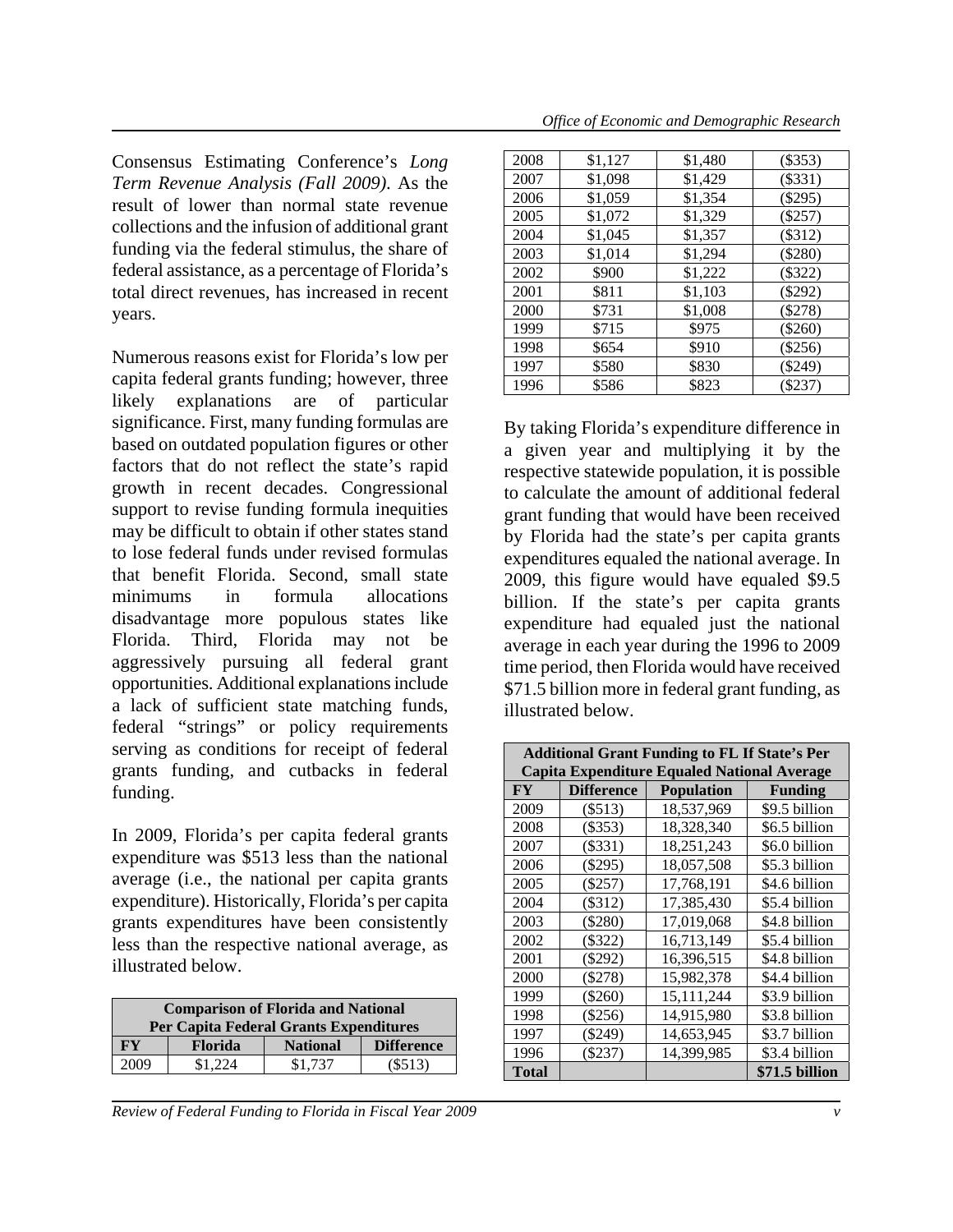The Federal Funding chart on the following page shows the relative magnitude of various federal spending programs in Florida. However, in terms of Florida's economy, the infusion of federal direct expenditures has the most immediate impact. While the provision of other financial assistance - particularly the flood insurance portion - is vitally important to Florida's longer term financial health, the real economy benefits most directly from the annual federal spending that transfers into ongoing purchases of goods and services. In this regard, federal direct expenditures were equal to 26.1% of the state's real gross domestic product in 2009.

Many of the federal dollars directly increase the purchasing power of individuals. Among the states, Florida ranked  $9<sup>th</sup>$  and  $5<sup>th</sup>$ , respectively, in per capita Social Security payments and Medicare Benefits spending in 2009. As the Classification of State Receipts chart on the following page illustrates, the State of Florida is also heavily reliant on federal dollars as well. In terms of the revenues flowing into the state's accounting system, stimulus-boosted federal assistance made up 41.2% (about \$28.4 billion) of all state revenues received in fiscal year 2009-10.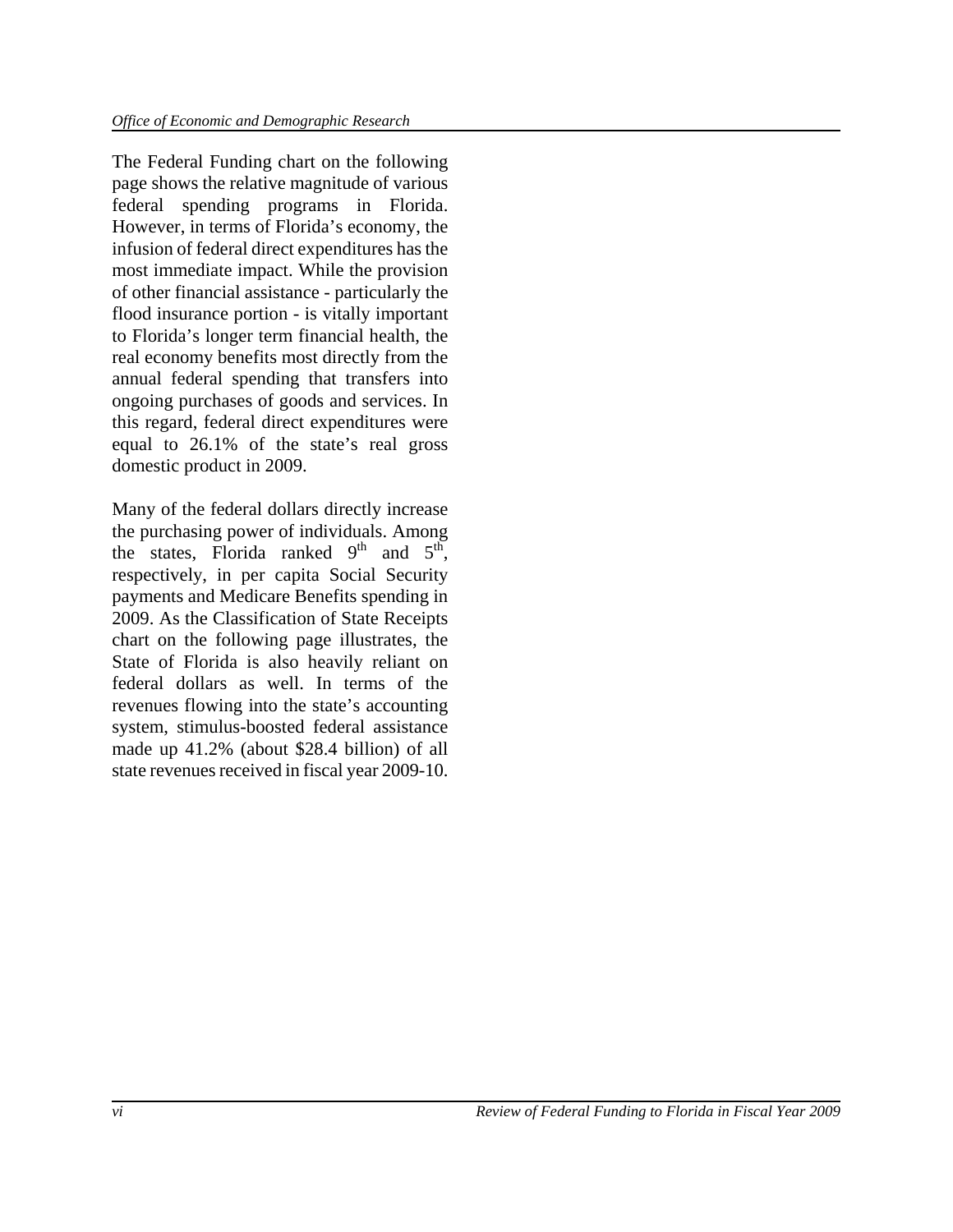



*Review of Federal Funding to Florida in Fiscal Year 2009* vii viimel viimel viimel viimel viimel viimel viimel vii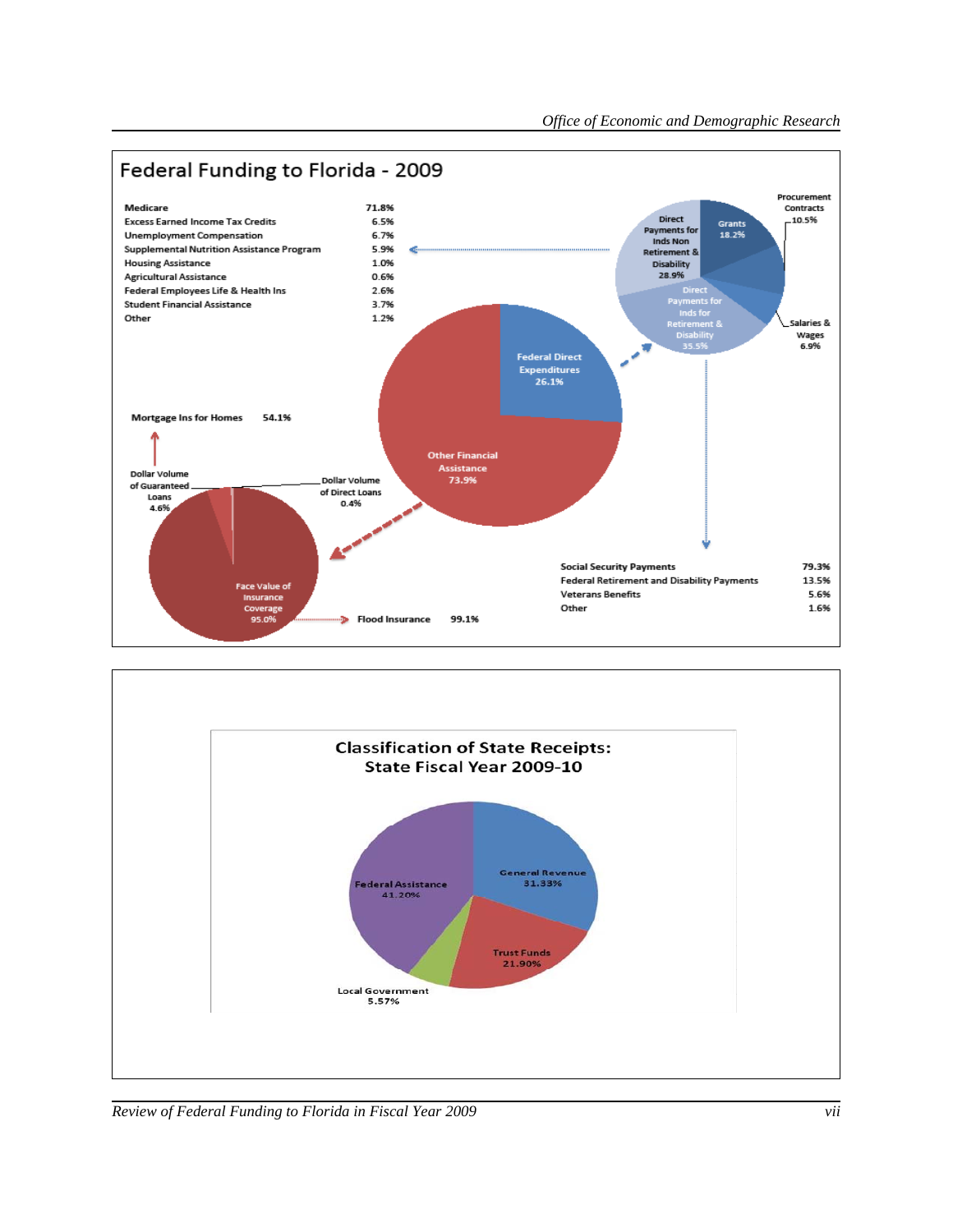This page was intentionally left blank.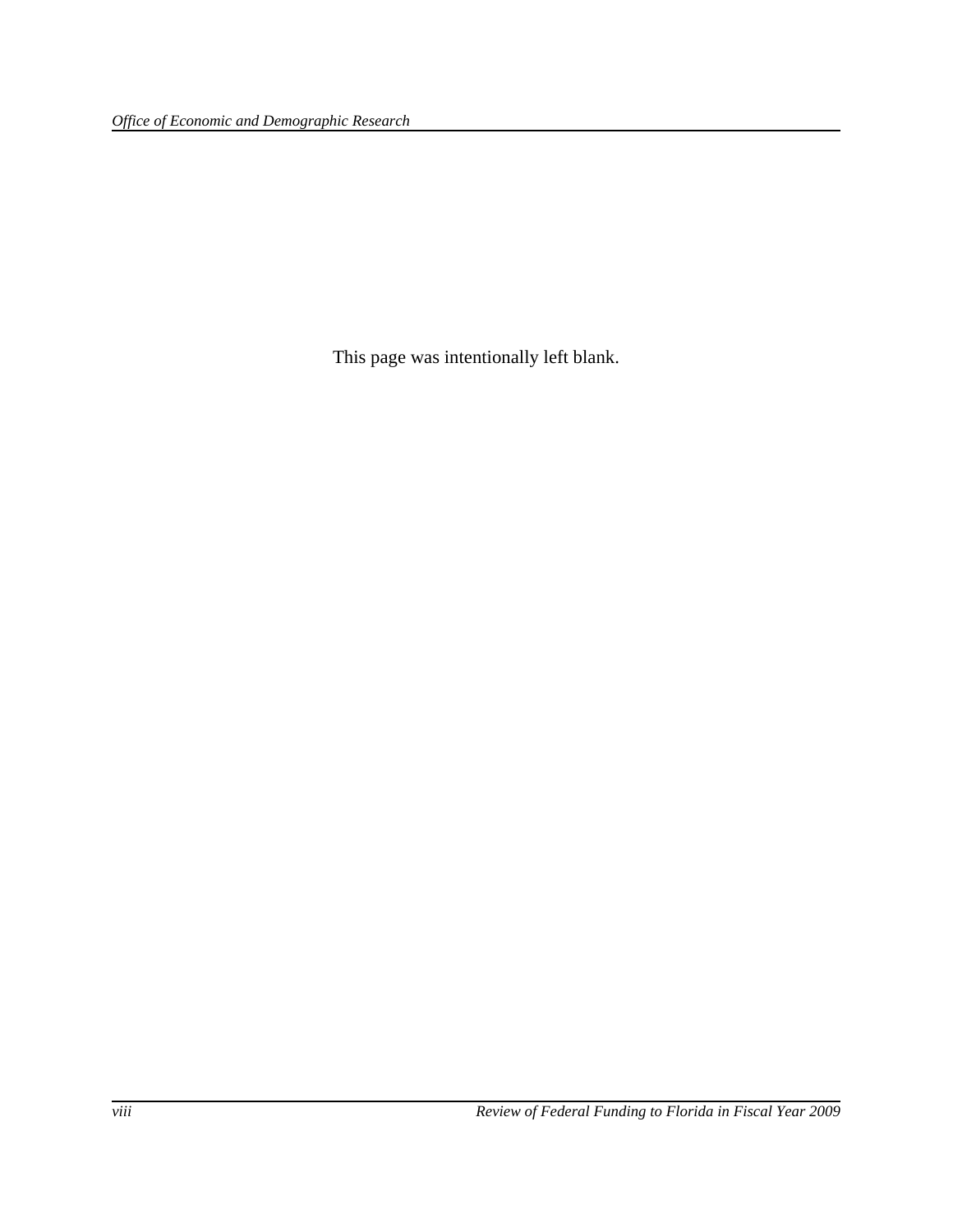# **Table of Contents**

|                                                                              | Page # |
|------------------------------------------------------------------------------|--------|
|                                                                              |        |
|                                                                              |        |
|                                                                              |        |
|                                                                              |        |
|                                                                              |        |
|                                                                              |        |
|                                                                              |        |
| 2. Direct Payments for Individuals Other Than for Retirement and Disability5 |        |
|                                                                              |        |
|                                                                              |        |
|                                                                              |        |
|                                                                              |        |
|                                                                              |        |
|                                                                              |        |
|                                                                              |        |
|                                                                              |        |
|                                                                              |        |
|                                                                              |        |
|                                                                              |        |
|                                                                              |        |
|                                                                              |        |
|                                                                              |        |
|                                                                              |        |
|                                                                              |        |
|                                                                              |        |
| 3. Federal Direct Expenditures by Category as a Percentage of Total31        |        |
|                                                                              |        |
| Part Three: Federal Grants to Florida's State and Local Governments39        |        |
|                                                                              |        |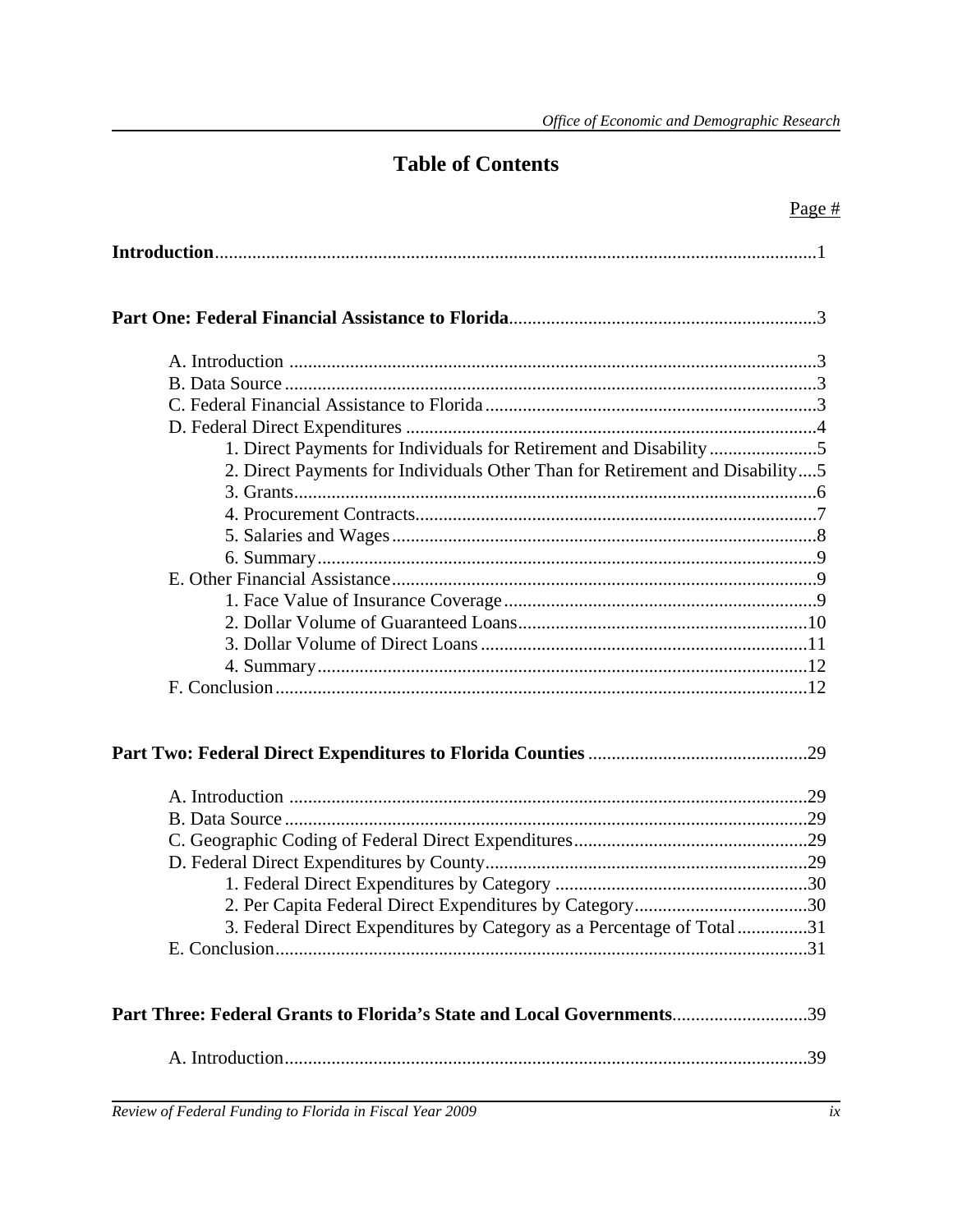| Part Four: Florida's Per Capita Federal Grant Expenditures by Agency |  |
|----------------------------------------------------------------------|--|
|                                                                      |  |
|                                                                      |  |
|                                                                      |  |
|                                                                      |  |
|                                                                      |  |

| <b>Appendix A: Federal Direct Expenditures by County Geographic Area:</b> |  |
|---------------------------------------------------------------------------|--|
|                                                                           |  |
|                                                                           |  |

|--|--|--|--|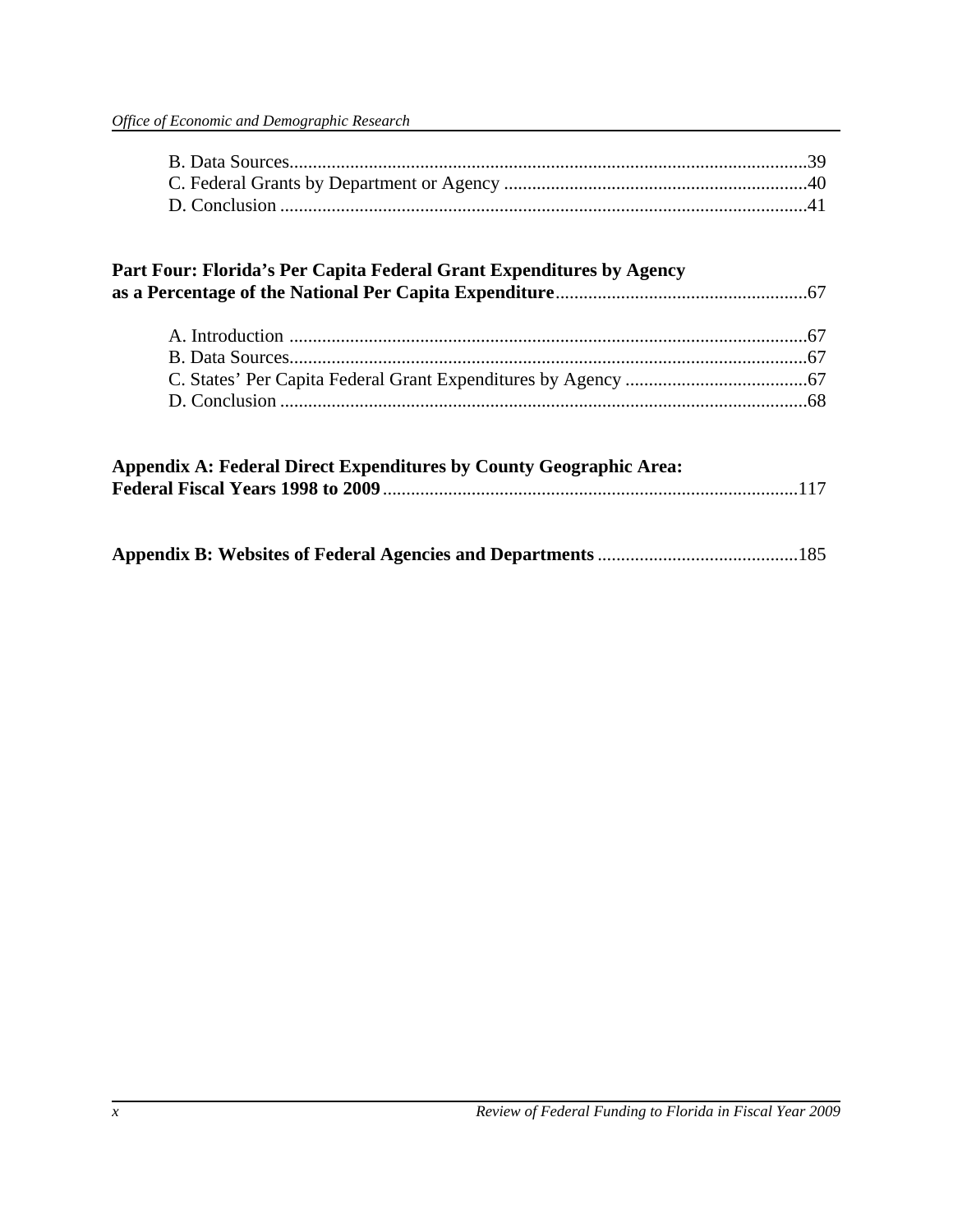# **List of Graphs and Tables**

#### Page #

## **Part One: Florida's Federal Direct Expenditures and Other Financial Assistance**

| Table 1-2: Direct Payments for Individuals for Retirement and Disability14             |  |
|----------------------------------------------------------------------------------------|--|
| Table 1-3: Direct Payments for Individuals Other Than for Retirement and Disability 15 |  |
|                                                                                        |  |
|                                                                                        |  |
|                                                                                        |  |
| Table 1-7: States' Percentage Share of Federal Direct Expenditures by Category 22      |  |
|                                                                                        |  |
|                                                                                        |  |
|                                                                                        |  |
| Table 1-11: States' Percentage Share of Other Financial Assistance by Category         |  |

## **Part Two: Federal Direct Expenditures to Florida Counties**

## **Part Three: Federal Grant Expenditures to Florida's State and Local Governments**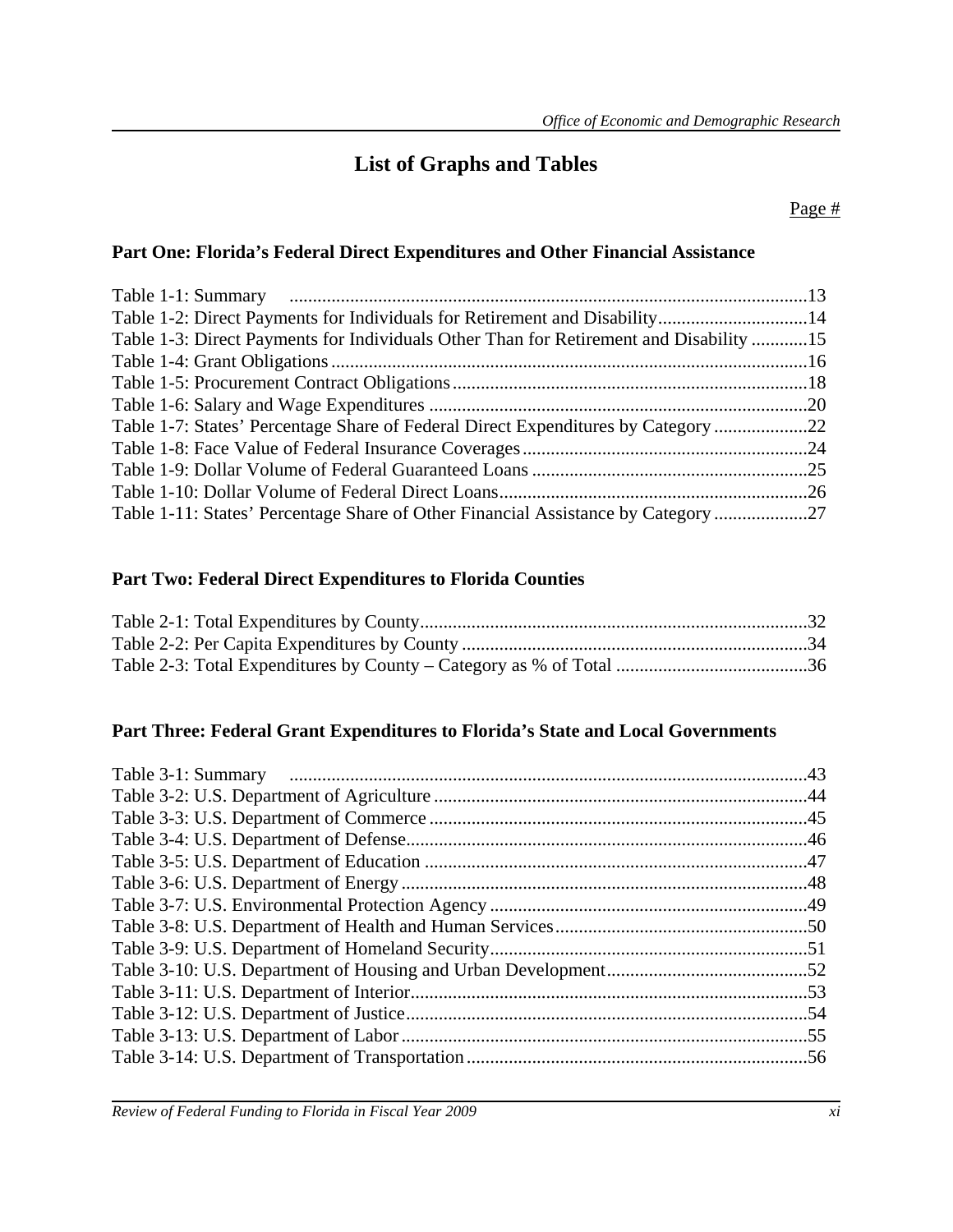| Table 3-16: Total Expenditures by Federal Agency: Federal Fiscal Years 1996-2009 58       |  |
|-------------------------------------------------------------------------------------------|--|
| Table 3-17: Per Capita Expenditures by Federal Agency: Federal Fiscal Years 1996-2009  62 |  |
|                                                                                           |  |
|                                                                                           |  |

## **Part Four: Florida's Per Capita Federal Grant Expenditures as a Percentage of the National Per Capita Expenditures by Agency: Federal Fiscal Years 1996 to 2009**

| Table 4-20: Social Security Administration - Supplemental Security Income106 |  |
|------------------------------------------------------------------------------|--|
|                                                                              |  |
|                                                                              |  |
|                                                                              |  |
|                                                                              |  |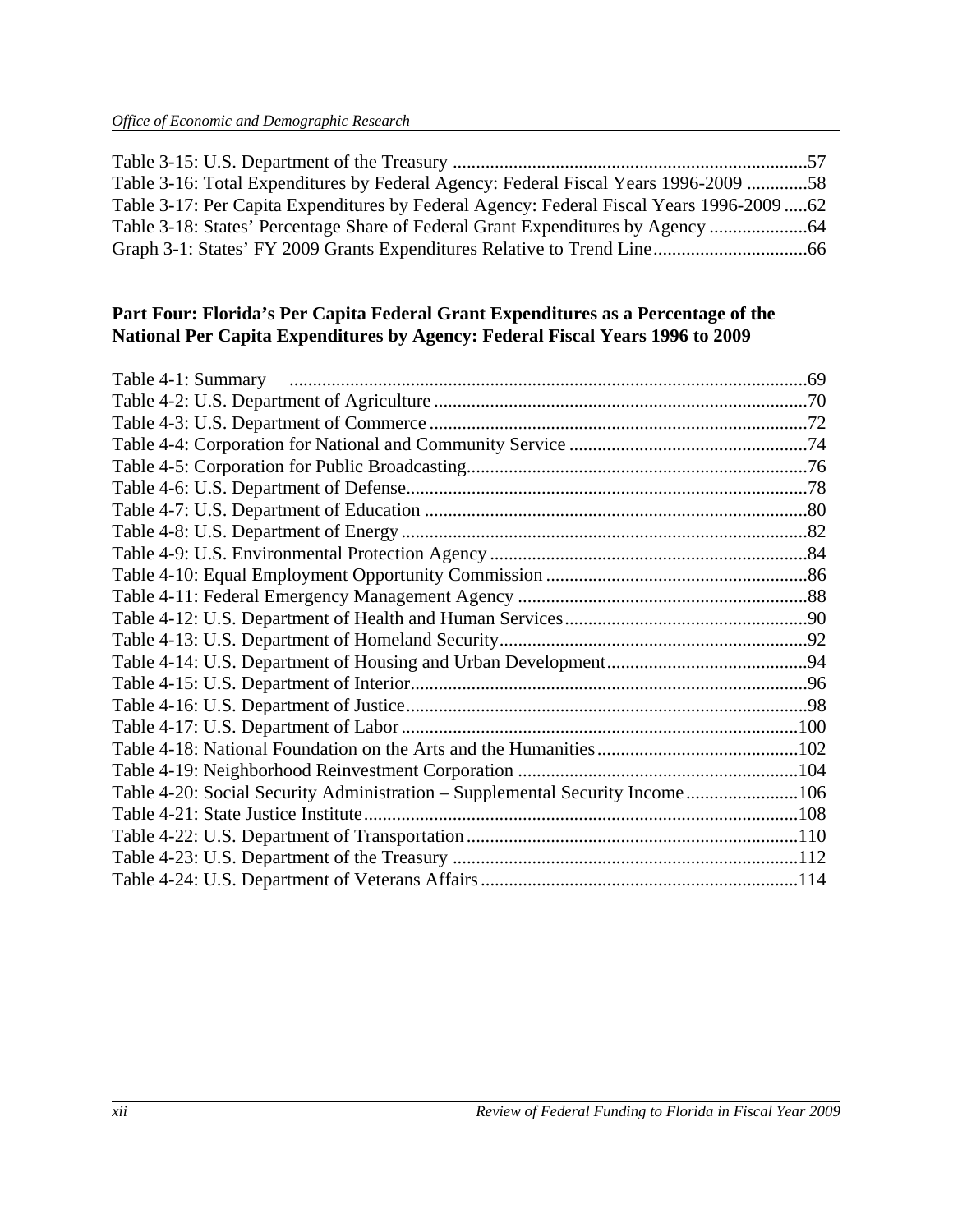# **Introduction**

The Florida Legislature's Office of Economic and Demographic Research (EDR) prepared this review of the state's receipt of federal funds. The purpose of this report is to provide Florida's federal, state, and local officials and other interested parties with an overview and analysis of federal financial assistance to Florida. In particular, it focuses on federal grant expenditures to Florida's state and local governments.

The EDR reviewed and analyzed federal expenditure data for federal fiscal year 2009 (i.e., October 1, 2008 to September 30, 2009) using data obtained from two U.S. Census Bureau publications: *Consolidated Federal Funds Report for Fiscal Year 2009* and *Federal Aid to States for Fiscal Year 2009*, both issued in August 2010. These data are collected under the Title 13 of the U.S. Code and summarizes the geographic distribution of federal program expenditures using data submitted by federal agencies and departments. The data have been consolidated and tabulated in a standard format by the U.S. Census Bureau under the auspices of the U.S. Office of Management and Budget.

Two types of federal financial assistance to states, **federal direct expenditures** and **other financial assistance**, are documented in this report. Federal direct expenditures constitute actual outlays or obligations of the federal government. These expenditures are reported by the U.S. Census Bureau in five categories: 1) direct payments for individuals for retirement and disability, 2) direct payments for individuals other than for retirement and disability, 3) grants, 4) procurement contracts, and 5) salaries and wages. In 2009, federal direct expenditures to the state totaled \$176 billion or \$9,477 per capita. Other financial assistance does not constitute actual outlays but, in large measure, reflects the contingent liability of the federal government via the face value of insurance coverages and the dollar volume of loans made. Other financial assistance to Florida in 2009 totaled \$498 billion or \$26,839 per capita.

This report is divided into four parts and includes two appendices.

**Part One** discusses the types of federal financial assistance to states by addressing the five categories of federal direct expenditure and the three categories of other financial assistance. A series of tables summarize dollar amounts of federal financial assistance to the fifty states collectively, and Florida specifically. In addition, Florida's rankings among the fifty states, the seven most populous states, and the sixteen southern states on the basis of total and per capita funding are included.

Part Two summarizes federal direct expenditures to each of Florida's sixty-seven counties as geographic areas by addressing total expenditures by category, per capita expenditures by category, and category expenditures as a percentage of total expenditures.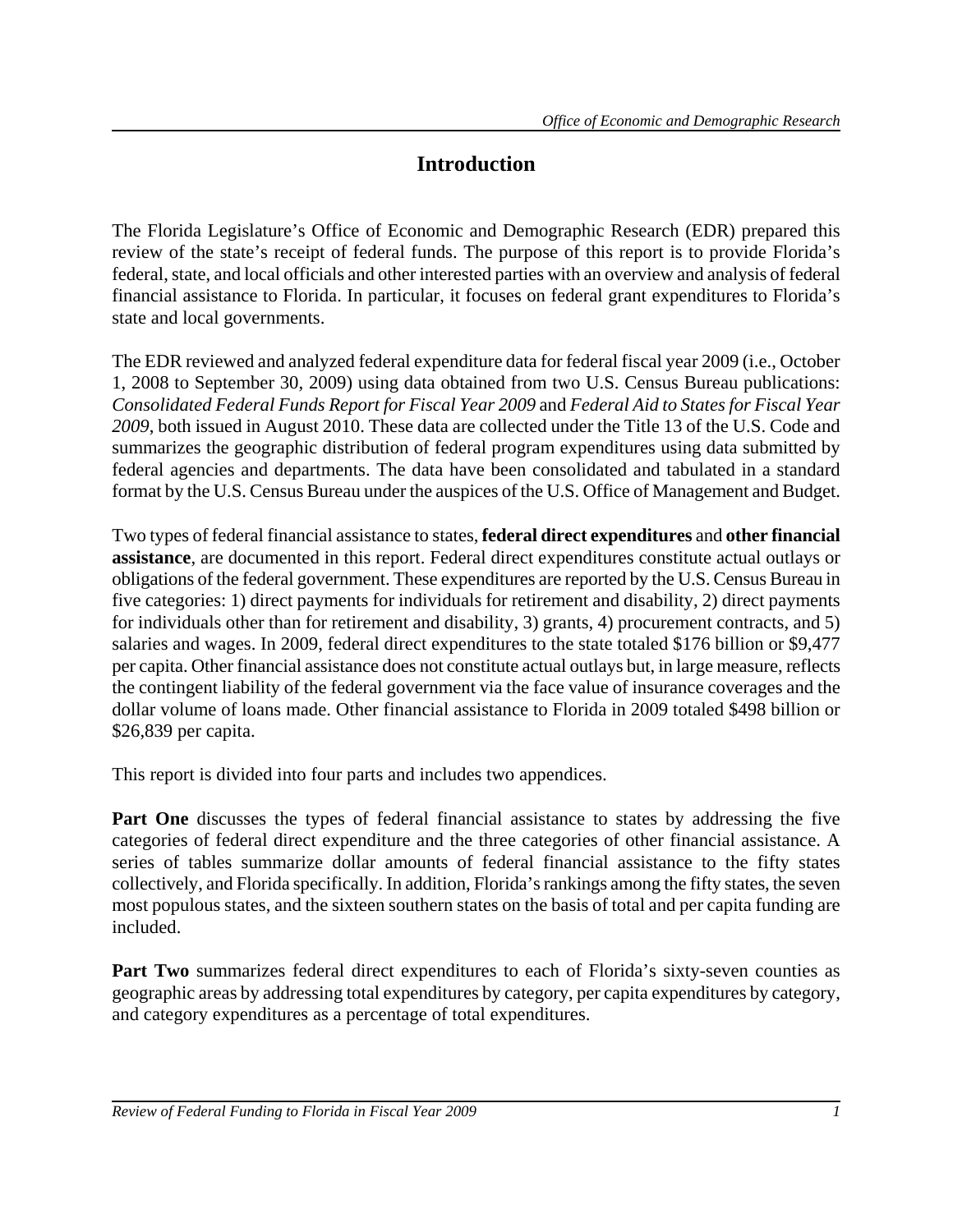**Part Three** focuses on federal grant expenditures to state and local governments. A series of tables provide detailed summaries of grant expenditures to Florida by federal agency. Additionally, Florida's rankings among the fifty states, the seven most populous states, and the sixteen southern states on the basis of total and per capita expenditures are listed.

**Part Four** examines the states' per capita federal grant expenditures by agency as a percentage of the national per capita expenditures. The intent is to show how the states fare, relative to the national average, after controlling for population differences.

**Appendix A** summarizes federal direct expenditures by county geographic area by year from 1998 to 2009, and **Appendix B** lists the websites of federal agencies.

In addition to this EDR report, reports were published by the former Legislative Committee on Intergovernmental Relations (LCIR), which summarized federal funding to the state in previous fiscal years. These reports are available via the EDR's website.<sup>1</sup> In addition, the former LCIR published other reports relating to Florida's receipt of federal grants, which are available online.

February 2010: *Review of Local Government Federal Grant Expenditures in Fiscal Year 2008*. 2

March 2009: *Local Government Grant Expenditures Associated with the High Intensity Drug Trafficking Area (HIDTA) Designation*. 3

February 2009: *Federal Grants to Florida's Local Governments (Updated to Include Expenditures in FY 2007)*. 4

October 2008: *Federal Grant Expenditures by School District*. 5

June 2008: *Federal Grants to Florida's Local Governments*. 6

Furthermore, the former LCIR compiled federal grant expenditures to Florida's county and municipal governments and school districts in fiscal years 2005-08, which are also available via the EDR's website.<sup>7</sup>

 $\overline{a}$ 

<sup>1</sup> edr.state.fl.us/Content/local-government/reports/index.cfm

www.floridalcir.gov/UserContent/docs/File/reports/localgrantexp08.pdf<br>www.floridalcir.gov/UserContent/docs/File/reports/HIDTA09.pdf<br>www.floridalcir.gov/UserContent/docs/File/reports/fedgrants09.pdf<br>www.floridalcir.gov/User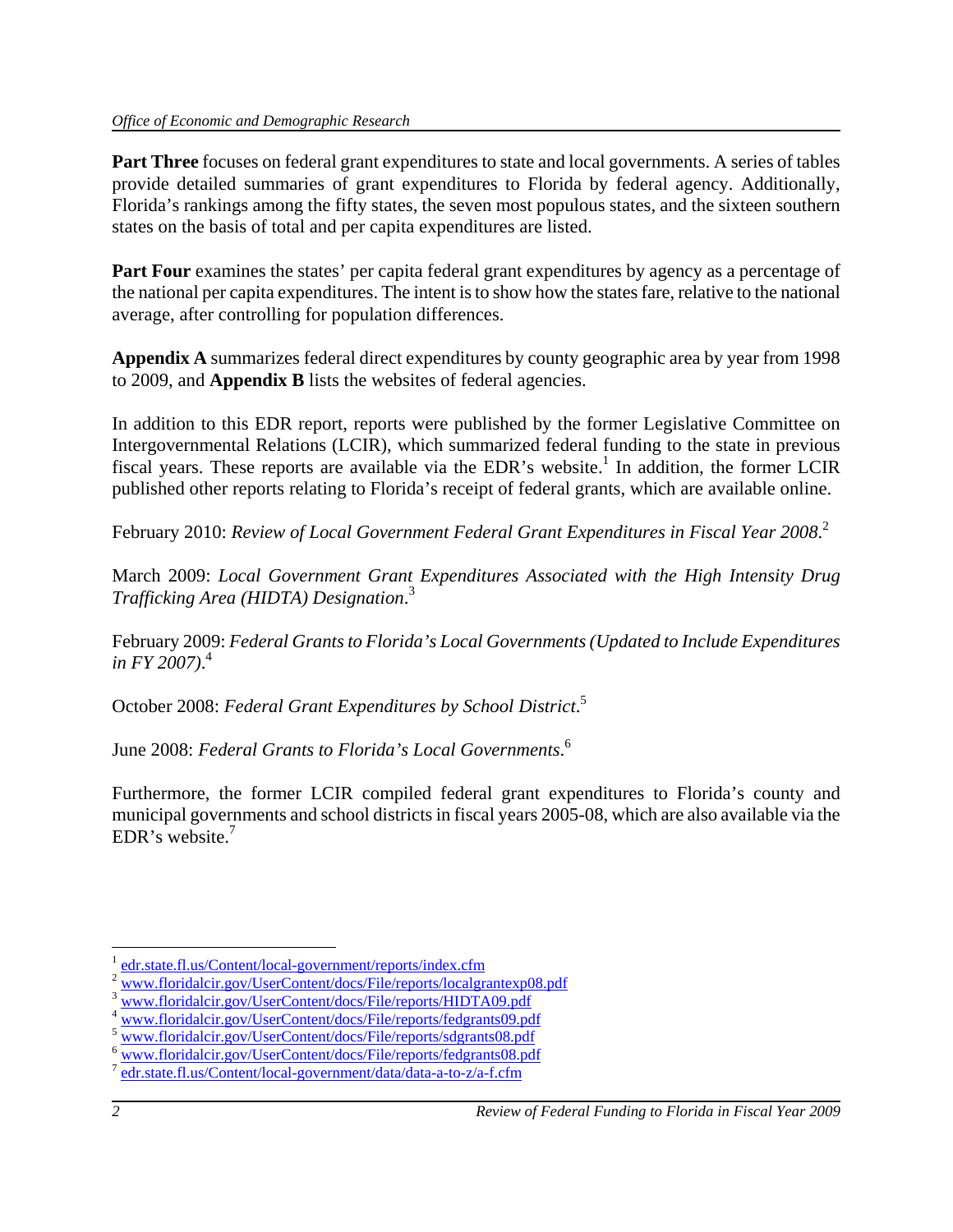## **Part One: Federal Financial Assistance to Florida**

#### **A. Introduction**

This part summarizes the five categories of federal direct expenditures (i.e., direct payments for individuals for retirement and disability, direct payments for individuals other than for retirement and disability, grants, procurement contracts, and salaries and wages) provided to Florida. Three categories of other financial assistance (i.e., insurance coverage, guaranteed loans, and direct loans) are summarized as well. Reported dollar amounts for these other assistance programs represent the face value of insurance coverage or the dollar volume of loans made rather than actual expenditures.

#### **B. Data Source**

 $\overline{a}$ 

The source of the data summarized in this part is the U.S. Census Bureau publication entitled *Consolidated Federal Funds Report for Fiscal Year 2009* issued in August 2010. This publication presents federal government expenditures or obligations in state, county, and subcounty areas of the United States. Although the Census Bureau's report includes the relevant data for the District of Columbia and U.S. outlying areas, the focus here is on the assistance provided to the fifty states collectively and Florida specifically.

The financial activity of all federal government agencies is covered except for those agencies that do not submit data to any of the federal reporting systems that serve as information sources for the Census Bureau's report. As a general guide, the grants and procurement data represent obligated funds, while the direct payments and salaries and wages data represent actual expenditures.

#### **C. Federal Financial Assistance to Florida**

The distribution of federal financial assistance to states in fiscal year 2009 is summarized in **Table 1-1** on page 13. Federal direct expenditures to the fifty states totaled \$3.14 trillion or \$10,253 per capita while other financial assistance totaled \$1.84 trillion or \$6,016 per capita. Federal direct expenditures to Florida totaled \$176 billion or \$9,477 per capita, and other financial assistance totaled \$498 billion or \$26,839 per capita.

Federal direct expenditures to Florida constituted approximately 5.6 percent of such expenditures to all fifty states. Florida had the  $4<sup>th</sup>$  largest expenditure of all states and the seven most populous states, and the  $2<sup>nd</sup>$  largest expenditure of the southern states, after Texas.<sup>1</sup> On a per capita basis, the

 $1$  Based on July 1, 2009 population estimates prepared by the U.S. Census Bureau, the seven most populous states were California, Texas, New York, Florida, Illinois, Pennsylvania, and Ohio. The Census Bureau has classified 16 states in the South region. They are Alabama, Arkansas, Delaware, Florida, Georgia, Kentucky, Louisiana, Maryland, Mississippi, North Carolina, Oklahoma, South Carolina, Tennessee, Texas, Virginia, and West Virginia.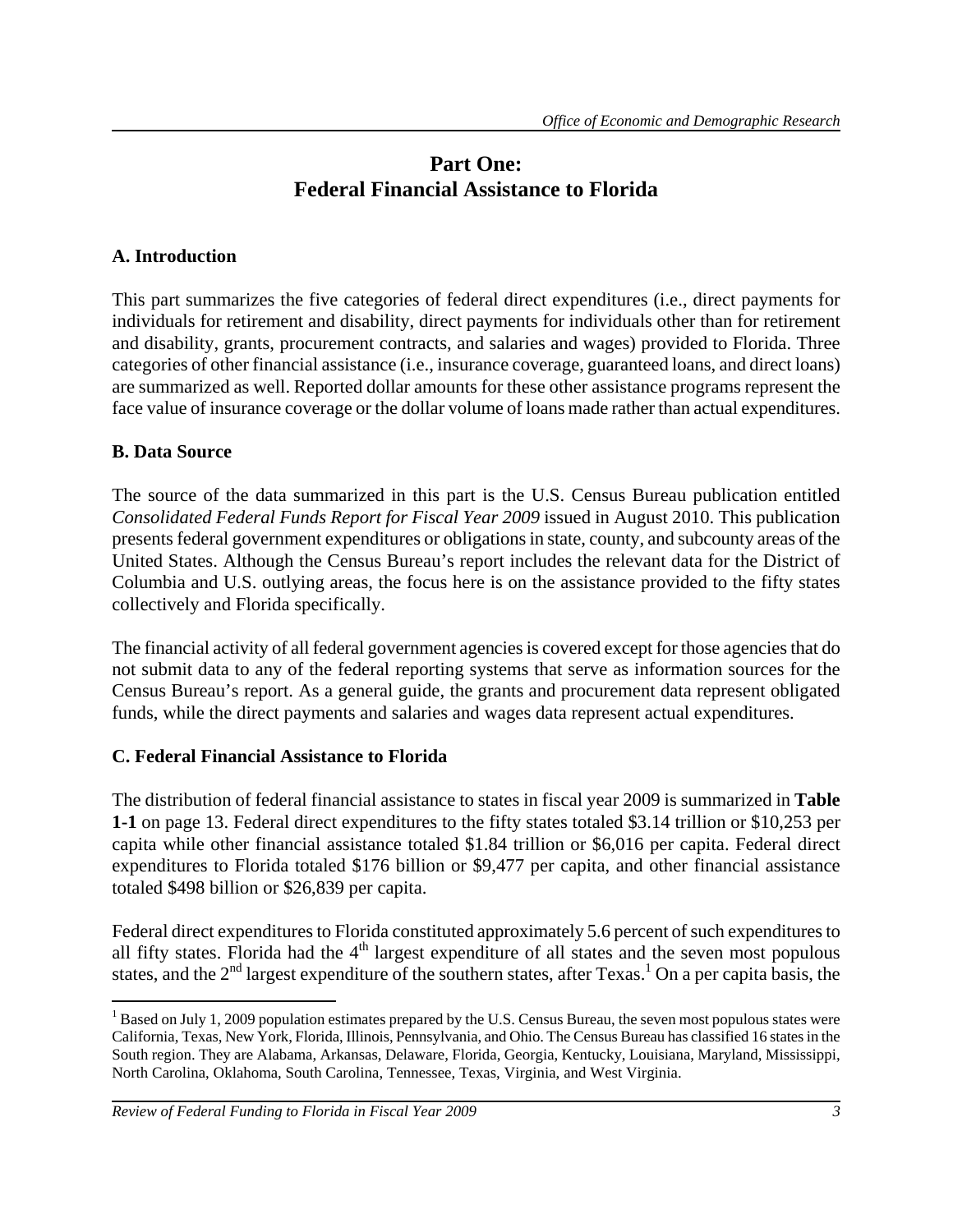state ranked 34<sup>th</sup> among all states,  $3<sup>rd</sup>$  among the most populous states, and  $11<sup>th</sup>$  among the southern states. Federal direct expenditures to Florida are summarized below.

|           | Direct Expenditures<br>Fiscal Years: 1998 to 2009 |               |                   |                                        |                |                    |                 |  |  |  |
|-----------|---------------------------------------------------|---------------|-------------------|----------------------------------------|----------------|--------------------|-----------------|--|--|--|
|           |                                                   |               |                   | <b>Direct Payments for Individuals</b> |                |                    |                 |  |  |  |
|           | <b>Total</b>                                      | Annual        |                   | <b>Other Than for</b>                  |                |                    |                 |  |  |  |
|           | <b>Direct</b>                                     | $\frac{0}{0}$ | <b>Retirement</b> | <b>Retirement and</b>                  |                | <b>Procurement</b> | <b>Salaries</b> |  |  |  |
| <b>FY</b> | <b>Expenditures</b>                               | <b>Change</b> | and Disability    | <b>Disability</b>                      | <b>Grants</b>  | <b>Contracts</b>   | and Wages       |  |  |  |
| 2009      | 175,683,926,000                                   | 17.2%         | 62,292,180,000    | 50,665,923,000                         | 31,979,435,000 | 18,530,929,000     | 12,215,459,000  |  |  |  |
| 2008      | 149.872.178.000                                   | 1.9%          | 57,665,378,000    | 43.869.903.000                         | 20.226.447.000 | 16,624,628,000     | 11,485,822,000  |  |  |  |
| 2007      | 147,090,699,000                                   | 3.1%          | 55, 563, 726, 000 | 42,559,403,000                         | 21,410,663,000 | 15,757,395,000     | 11,799,512,000  |  |  |  |
| 2006      | 142,705,330,000                                   | 6.1%          | 52,697,727,000    | 41,457,066,000                         | 22,451,928,000 | 14,829,719,000     | 11,268,890,000  |  |  |  |
| 2005      | 134,543,542,000                                   | 10.3%         | 50,477,147,000    | 36,566,614,000                         | 22,552,241,000 | 14,295,825,000     | 10,661,715,000  |  |  |  |
| 2004      | 121,933,502,000                                   | 7.6%          | 48,049,721,000    | 32,432,424,000                         | 19,609,519,000 | 11,447,152,000     | 10,394,686,000  |  |  |  |
| 2003      | 113,340,816,000                                   | 8.1%          | 45,191,664,000    | 30.041.135,000                         | 17,463,096,000 | 10.898.984.000     | 9,745,937,000   |  |  |  |
| 2002      | 104,813,756,000                                   | 4.8%          | 43,708,769,000    | 25,960,533,000                         | 16,349,635,000 | 9,757,199,000      | 9,037,620,000   |  |  |  |
| 2001      | 99,998,376,000                                    | 7.8%          | 42,718,042,000    | 26,340,488,000                         | 13,665,898,000 | 8,859,262,000      | 8,414,686,000   |  |  |  |
| 2000      | 92,776,373,000                                    | 6.4%          | 39,747,790,000    | 24,150,578,000                         | 12,148,635,000 | 8,594,347,000      | 8,135,023,000   |  |  |  |
| 1999      | 87,214,874,000                                    | 4.4%          | 37,386,160,000    | 22,163,650,000                         | 11,190,873,000 | 8,639,271,000      | 7,834,920,000   |  |  |  |
| 1998      | 83,557,868,000                                    |               | 36,235,495,000    | 22,178,648,000                         | 10,319,617,000 | 7,128,139,000      | 7,695,969,000   |  |  |  |

Other financial assistance to Florida constituted 27 percent of such assistance to all fifty states in 2009. The state ranked first among all states in both total and per capita assistance due to the significant face value of federal flood insurance coverage. Other federal financial assistance to Florida is summarized below.

|           | <b>Other Financial Assistance</b> |               |                      |                      |                      |  |  |  |  |  |
|-----------|-----------------------------------|---------------|----------------------|----------------------|----------------------|--|--|--|--|--|
|           | Fiscal Years: 1998 to 2009        |               |                      |                      |                      |  |  |  |  |  |
|           | <b>Total</b>                      | Annual        | <b>Face Value of</b> | <b>Dollar Volume</b> | <b>Dollar Volume</b> |  |  |  |  |  |
|           | <b>Other Financial</b>            | $\frac{0}{0}$ | <b>Insurance</b>     | of Guaranteed        | of Direct            |  |  |  |  |  |
| <b>FY</b> | <b>Assistance</b>                 | <b>Change</b> | <b>Coverages</b>     | Loans                | Loans                |  |  |  |  |  |
| 2009      | 497,546,119,000                   | 2.2%          | 472,732,970,000      | 22,690,442,000       | 2,122,707,000        |  |  |  |  |  |
| 2008      | 486,706,364,000                   | 4.8%          | 471,780,472,000      | 13,832,688,000       | 1,093,204,000        |  |  |  |  |  |
| 2007      | 464,548,830,000                   | 7.5%          | 453,756,808,000      | 10,247,601,000       | 544,421,000          |  |  |  |  |  |
| 2006      | 431.997.596.000                   | 19.2%         | 422,486,677,000      | 8,243,961,000        | 1.266.958.000        |  |  |  |  |  |
| 2005      | 362,458,072,000                   | 12.3%         | 351.202.354.000      | 8.740.942.000        | 2,514,776,000        |  |  |  |  |  |
| 2004      | 322,771,772,000                   | 9.4%          | 309,479,746,000      | 12,632,586,000       | 659,440,000          |  |  |  |  |  |
| 2003      | 295.033.506.000                   | 5.6%          | 282.991.752.000      | 11,374,305,000       | 667,449,000          |  |  |  |  |  |
| 2002      | 279,474,609,000                   | 8.4%          | 267.345.522.000      | 11,225,344,000       | 903,743,000          |  |  |  |  |  |
| 2001      | 257.791.017.000                   | 7.2%          | 248.107.094.000      | 9.151.943.000        | 531.980.000          |  |  |  |  |  |
| 2000      | 240, 365, 711, 000                | 6.5%          | 232,147,671,000      | 7.450.040.000        | 768,000,000          |  |  |  |  |  |
| 1999      | 225,775,272,000                   | 8.1%          | 215,084,475,000      | 9,977,290,000        | 713,507,000          |  |  |  |  |  |
| 1998      | 208,911,710,000                   |               | 200,998,958,000      | 7,400,310,000        | 512,442,000          |  |  |  |  |  |

## **D. Federal Direct Expenditures**

As previously mentioned, there are five categories of federal direct expenditures: 1) direct payments for individuals for retirement and disability, 2) direct payments for individuals other than for retirement and disability, 3) grants, 4) procurement contracts, and 5) salaries and wages. Each of these categories is discussed in more detail in the following sections.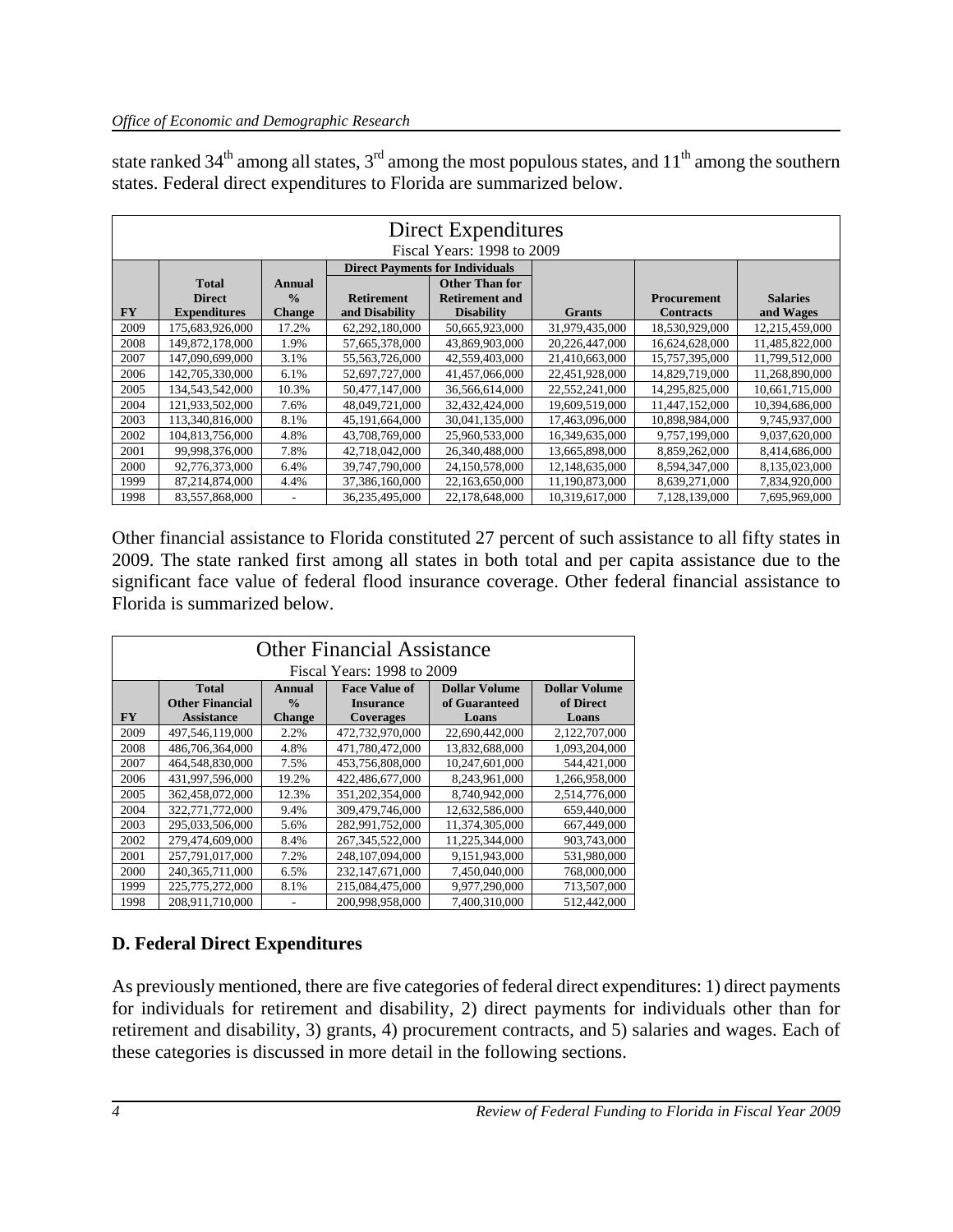## *1. Direct Payments for Individuals for Retirement and Disability*

Retirement and disability payments represented the largest category of federal direct expenditure to states. Such payments totaled \$870 billion, or \$2,839 per capita, and represented approximately 28 percent of total direct expenditures to states. These payments to Florida totaled \$62.3 billion, or \$3,360 per capita, and accounted for 36 percent of total direct expenditures to the state. Florida had the  $2<sup>nd</sup>$  largest expenditure of all states and the most populous states, after California; and the largest expenditure of the southern states. On a per capita basis, Florida ranked 7<sup>th</sup> among all states; 1<sup>st</sup> among the most populous states, and  $6<sup>th</sup>$  among the southern states.

As illustrated in **Table 1-2** on page 14, this category includes four types of payments: 1) Social Security payments, 2) federal retirement and disability payments, 3) veterans benefits, and 4) other payments. In Florida, Social Security payments accounted for 79 percent of the state's total value of federal retirement and disability payments to individuals. Direct payments for individuals for retirement and disability to Florida are summarized below.

|           | Direct Payments for Individuals for Retirement and Disability |               |                        |                       |                 |               |  |  |  |  |  |
|-----------|---------------------------------------------------------------|---------------|------------------------|-----------------------|-----------------|---------------|--|--|--|--|--|
|           | Fiscal Years: 1998 to 2009                                    |               |                        |                       |                 |               |  |  |  |  |  |
|           | <b>Total Payments</b>                                         | Annual        |                        | Federal               |                 |               |  |  |  |  |  |
|           | for Retirement                                                | $\frac{0}{0}$ | <b>Social Security</b> | <b>Retirement and</b> | <b>Veterans</b> |               |  |  |  |  |  |
| <b>FY</b> | and Disability                                                | <b>Change</b> | <b>Payments</b>        | <b>Disability</b>     | <b>Benefits</b> | <b>Other</b>  |  |  |  |  |  |
| 2009      | 62,292,180,000                                                | 8.0%          | 49,366,434,000         | 8,353,599,000         | 3,470,789,000   | 1,101,359,000 |  |  |  |  |  |
| 2008      | 57,665,378,000                                                | 3.8%          | 45,467,315,000         | 8,060,059,000         | 3,065,819,000   | 1,072,184,000 |  |  |  |  |  |
| 2007      | 55, 563, 726, 000                                             | 5.4%          | 43.098.922.000         | 7.896.154.000         | 3.445.234.000   | 1.123.416.000 |  |  |  |  |  |
| 2006      | 52,697,727,000                                                | 4.4%          | 41,324,489,000         | 7,719,199,000         | 2,678,816,000   | 975,224,000   |  |  |  |  |  |
| 2005      | 50,477,147,000                                                | 5.1%          | 39,439,895,000         | 7,621,346,000         | 2,536,487,000   | 879,420,000   |  |  |  |  |  |
| 2004      | 48,049,721,000                                                | 6.3%          | 36.881.522.000         | 8.157.046.000         | 2.142.769.000   | 868,384,000   |  |  |  |  |  |
| 2003      | 45.191.664.000                                                | 3.4%          | 35,335,096,000         | 7,016,517,000         | 2.039.259.000   | 800,792,000   |  |  |  |  |  |
| 2002      | 43,708,769,000                                                | 2.3%          | 34,074,375,000         | 6.988.387.000         | 1.896.500.000   | 749,507,000   |  |  |  |  |  |
| 2001      | 42,718,042,000                                                | 7.5%          | 33,426,363,000         | 6,834,374,000         | 1,733,993,000   | 723,312,000   |  |  |  |  |  |
| 2000      | 39,747,790,000                                                | 6.3%          | 30,816,196,000         | 6,605,293,000         | 1,623,798,000   | 702,502,000   |  |  |  |  |  |
| 1999      | 37,386,160,000                                                | 3.2%          | 28,857,201,000         | 6,279,964,000         | 1,548,800,000   | 700,195,000   |  |  |  |  |  |
| 1998      | 36,235,495,000                                                |               | 27.969.012.000         | 6,192,051,000         | 1,383,462,000   | 690,972,000   |  |  |  |  |  |

Florida's large elderly population is a primary reason for the state's high per capita expenditure relative to other states. According to state population projections issued by the U.S. Census Bureau, Florida's elderly population (i.e., age 65 years and over) will total 3.4 million by 2010 and account for 8.5 percent of the nation's total elderly population of 40.2 million. In Florida, the elderly will constitute nearly 18 percent of the state's total population in 2010. Relative to other age groupings, the proportion of the states' total population defined as elderly is projected to be greater in Florida than any other state.

## *2. Direct Payments for Individuals Other Than for Retirement and Disability*

These payments represented the second largest category of federal direct expenditure to states. Such payments totaled \$753 billion, or \$2,457 per capita, and represented approximately 24 percent of total direct expenditures to states. These payments to Florida totaled \$50.7 billion, or \$2,733 per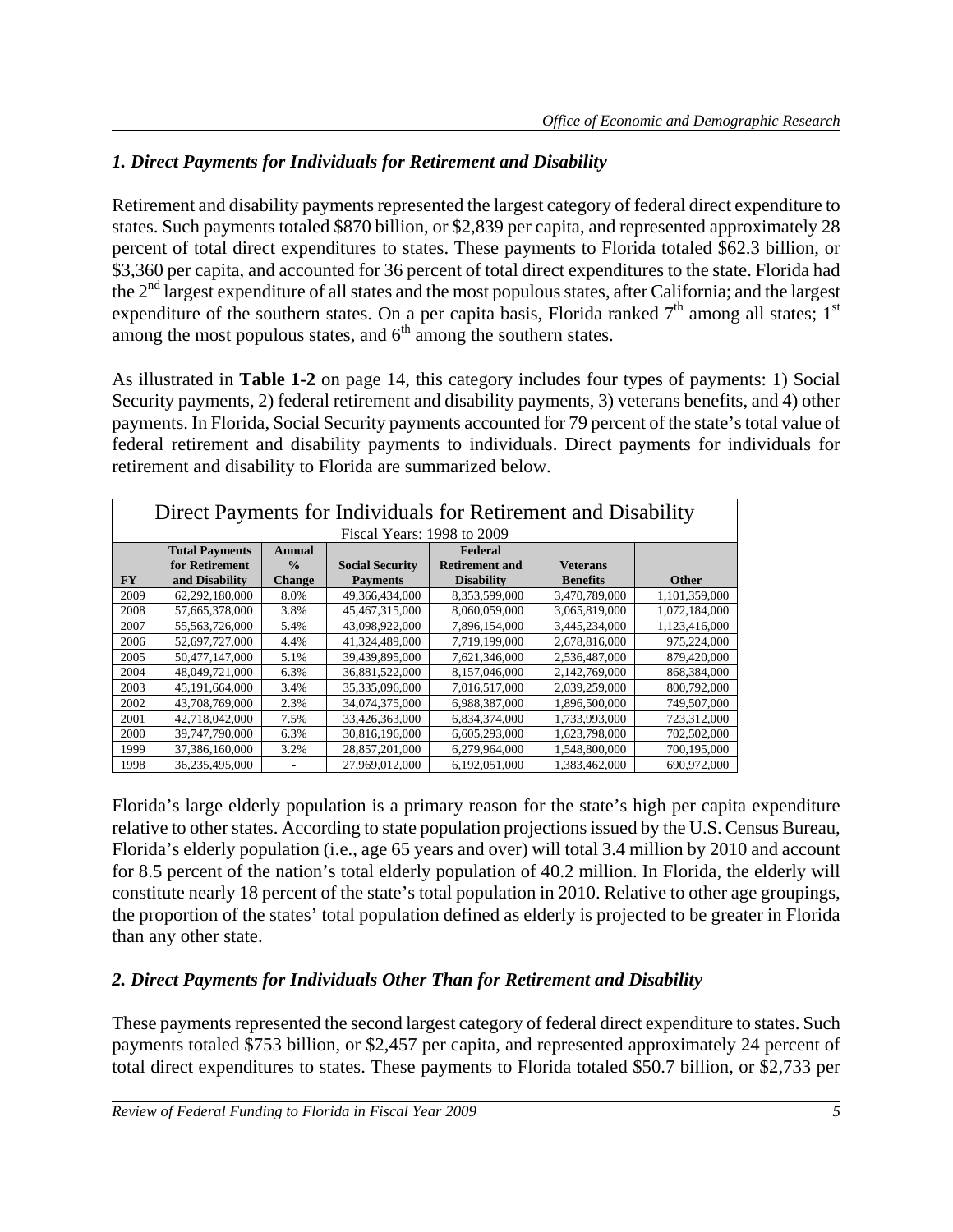capita, and accounted for 29 percent of total direct expenditures to the state. As illustrated in **Table 1-3** on page 15, this category includes nine types of payments. Medicare benefits accounted for 72 percent of other direct payments to the state. Florida had the 3rd largest expenditure of all states and the most populous states, after California and New York; and the largest expenditure of the southern states. On a per capita basis, Florida ranked  $14<sup>th</sup>$  among all states,  $4<sup>th</sup>$  among the most populous states, and  $2<sup>nd</sup>$  among the southern states. Direct payments for individuals other than for retirement and disability to Florida are summarized below.

|           | Direct Payments for Individuals Other Than for Retirement and Disability |                                |                   |                                           |                     |                                                       |                   |  |  |  |  |
|-----------|--------------------------------------------------------------------------|--------------------------------|-------------------|-------------------------------------------|---------------------|-------------------------------------------------------|-------------------|--|--|--|--|
|           | Fiscal Years: 1998 to 2009                                               |                                |                   |                                           |                     |                                                       |                   |  |  |  |  |
|           | <b>Total Payments</b><br><b>Other Than for</b><br><b>Retirement</b>      | <b>Annual</b><br>$\frac{0}{n}$ | <b>Medicare</b>   | <b>Excess Earned</b><br><b>Income Tax</b> | <b>Unemployment</b> | Supplemental<br><b>Nutrition</b><br><b>Assistance</b> | Housing           |  |  |  |  |
| <b>FY</b> | and Disability                                                           | <b>Change</b>                  | <b>Benefits</b>   | <b>Credits</b>                            | <b>Compensation</b> | Program                                               | <b>Assistance</b> |  |  |  |  |
| 2009      | 50,665,923,000                                                           | 15.5%                          | 36,377,289,000    | 3,268,128,000                             | 3,378,012,000       | 2,968,376,000                                         | 487,736,000       |  |  |  |  |
| 2008      | 43,869,903,000                                                           | 3.1%                           | 33, 374, 537, 000 | 3,072,116,000                             | 1,680,832,000       | 1,778,645,000                                         | 375,117,000       |  |  |  |  |
| 2007      | 42,559,403,000                                                           | 2.7%                           | 29,112,311,000    | 2,767,719,000                             | 944,379,000         | 1,400,154,000                                         | 302,117,000       |  |  |  |  |
| 2006      | 41.457.066.000                                                           | 13.4%                          | 29,112,311,000    | 2,649,212,000                             | 702,728,000         | 1,684,350,000                                         | 250, 147, 000     |  |  |  |  |
| 2005      | 36,566,614,000                                                           | 12.7%                          | 27,948,539,000    | 2,552,150,000                             | 824,781,000         | 1,597,912,000                                         | 132,750,000       |  |  |  |  |
| 2004      | 32,432,424,000                                                           | 8.0%                           | 24,949,877,000    | 2,434,876,000                             | 1,113,007,000       | 1,268,549,000                                         | 128,092,000       |  |  |  |  |
| 2003      | 30,041,135,000                                                           | 15.7%                          | 22,773,615,000    | 2,327,127,000                             | 1,447,107,000       | 987,926,000                                           | 115,682,000       |  |  |  |  |
| 2002      | 25,960,533,000                                                           | $-1.4%$                        | 19,405,735,000    | 1,998,174,000                             | 1,456,617,000       | 878,455,000                                           | 105,366,000       |  |  |  |  |
| 2001      | 26,340,488,000                                                           | 9.1%                           | 19,580,788,000    | 1,849,381,000                             | 783,313,000         | 770,726,000                                           | 1,209,026,000     |  |  |  |  |
| 2000      | 24,150,578,000                                                           | 9.0%                           | 17,775,363,000    | 1,805,597,000                             | 630,123,000         | 772,124,000                                           | 1,479,617,000     |  |  |  |  |
| 1999      | 22,163,650,000                                                           | $-0.1%$                        | 17,101,933,000    | 1,734,247,000                             | 631,262,000         | 820,235,000                                           | 414,211,000       |  |  |  |  |
| 1998      | 22,178,648,000                                                           |                                | 17,093,885,000    | 1,597,677,000                             | 618,792,000         | 847,775,000                                           | 820,931,000       |  |  |  |  |

|           |                     | Federal<br><b>Employees</b> | <b>Student</b>    |               |
|-----------|---------------------|-----------------------------|-------------------|---------------|
|           | <b>Agricultural</b> | <b>Life and Health</b>      | <b>Financial</b>  |               |
| <b>FY</b> | <b>Assistance</b>   | <b>Insurance</b>            | <b>Assistance</b> | <b>Other</b>  |
| 2009      | 283.312.000         | 1.266.582.000               | 1,935,162,000     | 701,325,000   |
| 2008      | 240.187.000         | 1.229.452.000               |                   | 2,119,017,000 |
| 2007      | 235,624,000         | 1,162,245,000               | -                 | 6.634.854.000 |
| 2006      | 658,656,000         | 1.043.596.000               | -                 | 5.356.066.000 |
| 2005      | 359,018,000         | 866,165,000                 | -                 | 2,275,298,000 |
| 2004      | 179,589,000         | 827,046,000                 | ٠                 | 1,531,387,000 |
| 2003      | 246,874,000         | 793,904,000                 | -                 | 1.348.900.000 |
| 2002      | 242,378,000         | 637,399,000                 | -                 | 1,236,408,000 |
| 2001      | 227,889,000         | 584,233,000                 | -                 | 1.335.133.000 |
| 2000      | 175,433,000         | 596,763,000                 | ٠                 | 915.556.000   |
| 1999      | 103,927,000         | 523,804,000                 | ۰                 | 834,030,000   |
| 1998      | 54,405,000          | 454,661,000                 |                   | 690.522,000   |

## *3. Grants*

Grant obligations represented the third largest category of federal direct expenditure to states. These obligations to states totaled \$723 billion, or \$2,360 per capita, and represented 23 percent of total direct expenditures. These grant obligations to Florida totaled \$32.0 billion, or \$1,725 per capita, and represented 18 percent of total direct expenditures to the state. As illustrated in **Table 1-4** on pages 16-17, Florida had the  $4<sup>th</sup>$  largest expenditure of all states and the most populous states; and the  $2<sup>nd</sup>$  largest expenditure of the southern states. On a per capita basis, Florida ranked 48<sup>th</sup> among all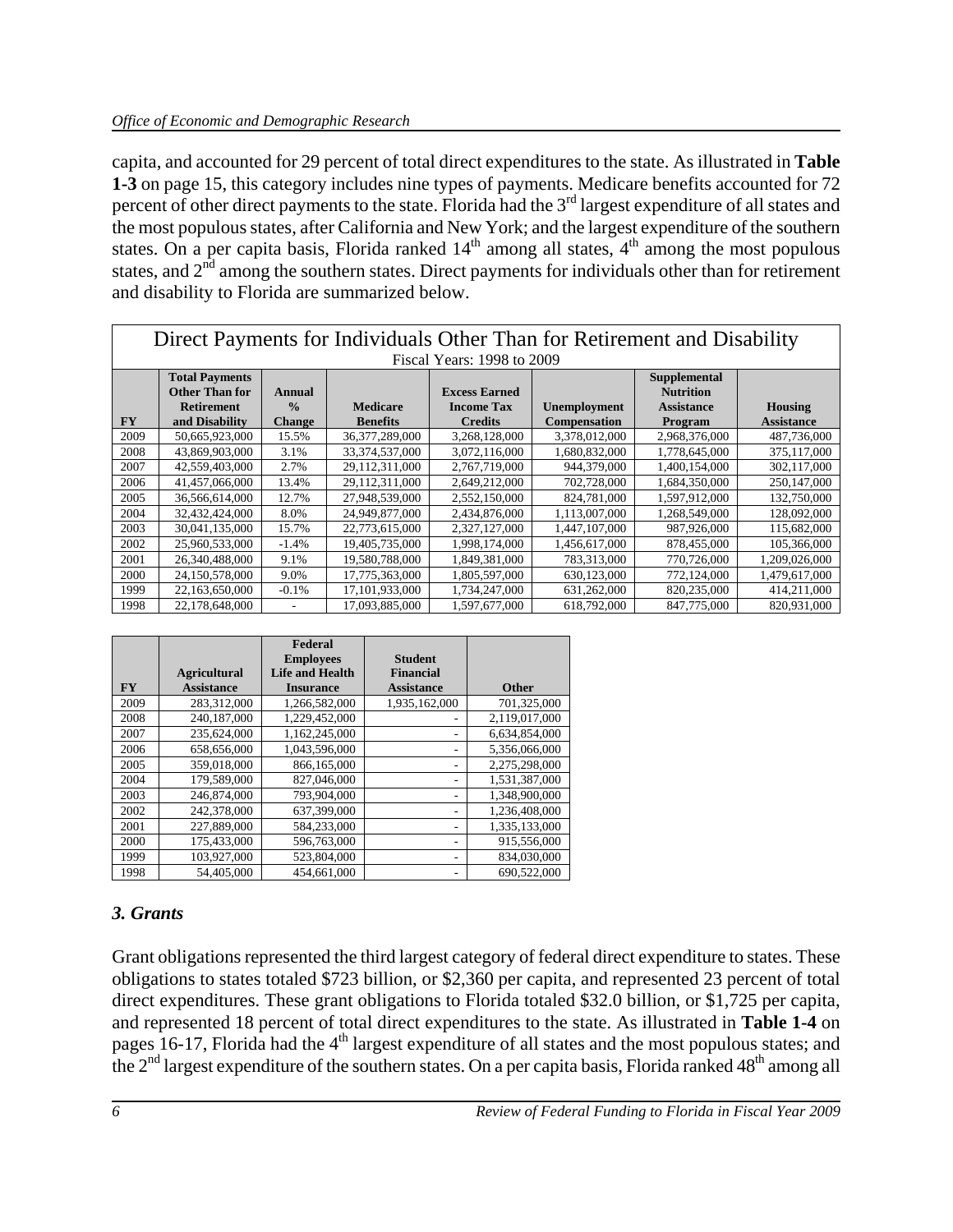states,  $7<sup>th</sup>$  among the most populous states, and  $15<sup>th</sup>$  among the southern states. Grant obligations to Florida are summarized below.

| <b>Grant Obligations</b> |                            |               |  |  |  |  |  |  |
|--------------------------|----------------------------|---------------|--|--|--|--|--|--|
|                          | Fiscal Years: 1998 to 2009 |               |  |  |  |  |  |  |
|                          | Annual                     |               |  |  |  |  |  |  |
|                          | <b>Total Grant</b>         | $\frac{0}{0}$ |  |  |  |  |  |  |
| <b>FY</b>                | <b>Obligations</b>         | <b>Change</b> |  |  |  |  |  |  |
| 2009                     | 31,979,435,000             | 58.1%         |  |  |  |  |  |  |
| 2008                     | 20,226,447,000             | $-5.5\%$      |  |  |  |  |  |  |
| 2007                     | 21.410.663.000             | $-4.6%$       |  |  |  |  |  |  |
| 2006                     | 22,451,928,000             | $-0.4%$       |  |  |  |  |  |  |
| 2005                     | 22,552,241,000             | 15.0%         |  |  |  |  |  |  |
| 2004                     | 19.609.519.000             | 12.3%         |  |  |  |  |  |  |
| 2003                     | 17,463,096,000             | 6.8%          |  |  |  |  |  |  |
| 2002                     | 16,349,635,000             | 19.6%         |  |  |  |  |  |  |
| 2001                     | 13,665,898,000             | 12.5%         |  |  |  |  |  |  |
| 2000                     | 12,148,635,000             | 8.6%          |  |  |  |  |  |  |
| 1999                     | 11,190,873,000             | 8.4%          |  |  |  |  |  |  |
| 1998                     | 10,319,617,000             |               |  |  |  |  |  |  |

Due to additional federal grant monies made available to states by the American Recovery and Reinvestment Act of 2009, grant obligations to the fifty states increased 29 percent from \$562 billion in 2008 to \$723 billion in 2009. Between 2008 and 2009, federal grant obligations to Florida increased by \$11.8 billion or 58 percent.

The funding amount presented here reflects grant obligations to state and local governments as well as non-governmental entities while grant expenditures, which are addressed in greater detail in Part Three of this report, reflects actual outlays to state and local governments only. The amount of grant obligations to Florida in 2009 is \$9.3 billion more than the amount of grant expenditures. Clearly, much of Florida's increased grant obligations in 2009 were not expended that same year.

## *4. Procurement Contracts*

Procurement contracts represented the fourth largest category of federal direct expenditure to states. Such payments to states totaled \$523 billion, or \$1,705 per capita, and represented 17 percent of total direct expenditures. These payments to Florida totaled \$18.5 billion, or \$1,000 per capita, and represented 11 percent of total direct expenditures to the state. As illustrated in **Table 1-5** on pages 18-19, Florida had the  $6<sup>th</sup>$  largest expenditure of all states, the  $3<sup>rd</sup>$  largest expenditure of the most populous states and the  $4<sup>th</sup>$  largest expenditure of the southern states. On a per capita basis, Florida ranked 29<sup>th</sup> among all states, 4<sup>th</sup> among the most populous states, and 9<sup>th</sup> among the southern states. This category includes contract awards by the Department of Defense and nondefense agencies. In Florida, contracts awarded by the Department of Defense accounted for 77 percent of total procurement contracts awarded in 2009. Procurement contract obligations to Florida are summarized below.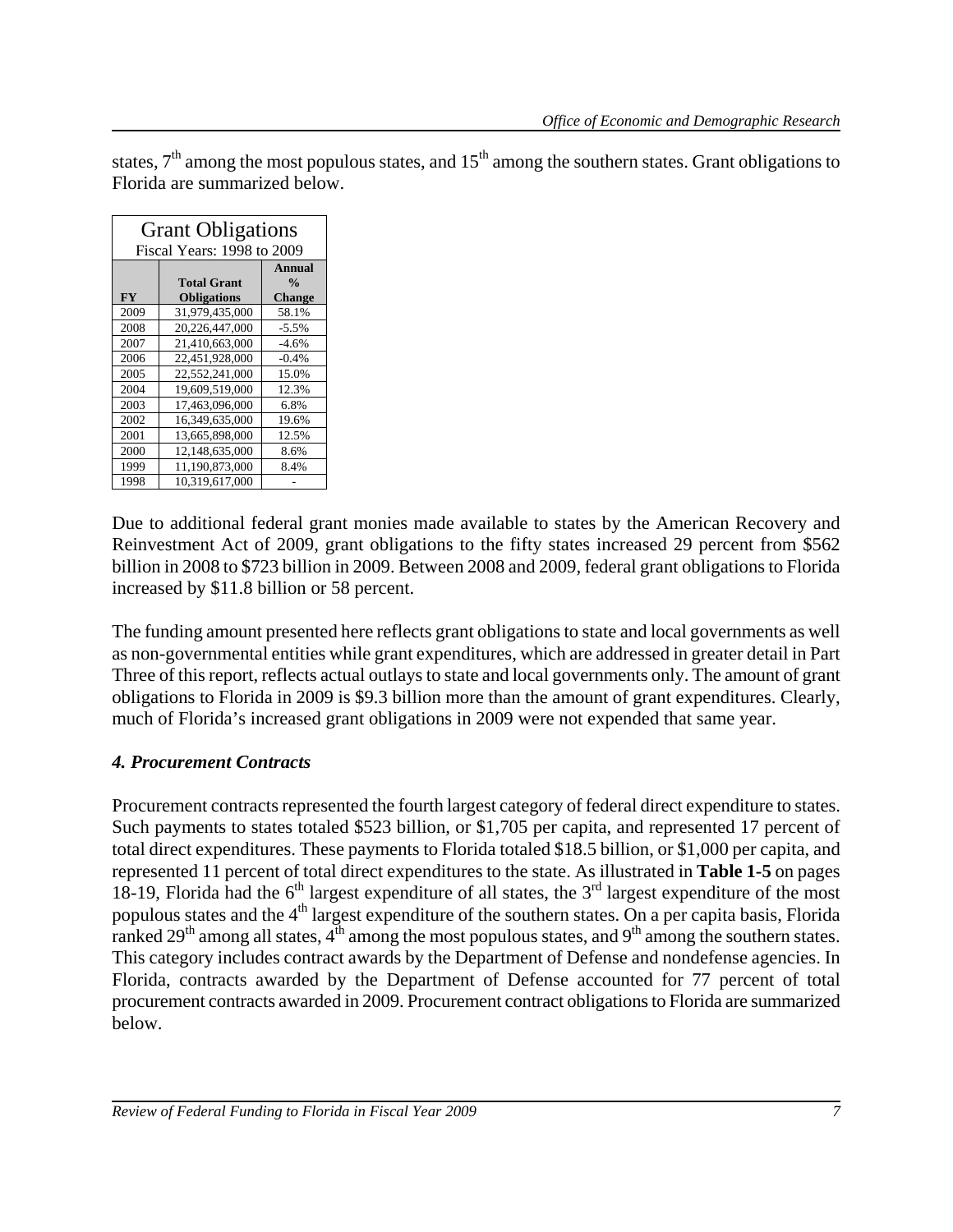| <b>Procurement Contract Obligations</b><br>Fiscal Years: 1998 to 2009 |                                                                             |                                          |                                 |                                      |  |  |  |  |  |
|-----------------------------------------------------------------------|-----------------------------------------------------------------------------|------------------------------------------|---------------------------------|--------------------------------------|--|--|--|--|--|
| <b>FY</b>                                                             | <b>Total</b><br><b>Procurement</b><br><b>Contract</b><br><b>Obligations</b> | Annual<br>$\frac{0}{0}$<br><b>Change</b> | Department of<br><b>Defense</b> | <b>Nondefense</b><br><b>Agencies</b> |  |  |  |  |  |
| 2009                                                                  | 18,530,929,000                                                              | 11.5%                                    | 14,284,963,000                  | 4,245,966,000                        |  |  |  |  |  |
| 2008                                                                  | 16,624,628,000                                                              | 5.5%                                     | 12,228,148,000                  | 4,396,480,000                        |  |  |  |  |  |
| 2007                                                                  | 15,757,395,000                                                              | 6.3%                                     | 11,926,104,000                  | 3,831,291,000                        |  |  |  |  |  |
| 2006                                                                  | 14.829.719.000                                                              | 3.7%                                     | 10,801,789,000                  | 4,027,930,000                        |  |  |  |  |  |
| 2005                                                                  | 14,295,825,000                                                              | 24.9%                                    | 10,378,135,000                  | 3,917,690,000                        |  |  |  |  |  |
| 2004                                                                  | 11,447,152,000                                                              | 5.0%                                     | 8,385,036,000                   | 3,062,116,000                        |  |  |  |  |  |
| 2003                                                                  | 10.898.984.000                                                              | 11.7%                                    | 7,998,672,000                   | 2,900,312,000                        |  |  |  |  |  |
| 2002                                                                  | 9,757,199,000                                                               | 10.1%                                    | 6,826,049,000                   | 2,931,150,000                        |  |  |  |  |  |
| 2001                                                                  | 8,859,262,000                                                               | 3.1%                                     | 6,615,391,000                   | 2,243,871,000                        |  |  |  |  |  |
| 2000                                                                  | 8,594,347,000                                                               | $-0.5%$                                  | 6,585,902,000                   | 2,008,445,000                        |  |  |  |  |  |
| 1999                                                                  | 8,639,271,000                                                               | 21.2%                                    | 6,764,215,000                   | 1,875,056,000                        |  |  |  |  |  |
| 1998                                                                  | 7,128,139,000                                                               |                                          | 5,442,777,000                   | 1,685,362,000                        |  |  |  |  |  |

#### *5. Salaries and Wages*

Federal salary and wage payments represented the smallest category of direct expenditure to states. Such payments to states totaled \$273 billion, or \$892 per capita, and represented 9 percent of total direct expenditures. These payments to Florida totaled \$12.2 billion, or \$659 per capita, and represented 7 percent of direct expenditures to the state. As illustrated in **Table 1-6** on pages 20-21, Florida had the  $7<sup>th</sup>$  largest expenditure of all states, the 4<sup>th</sup> largest expenditure of the most populous states, and the 5<sup>th</sup> largest expenditure of the southern states. On a per capita basis, Florida ranked  $35<sup>th</sup>$  among all states,  $3<sup>rd</sup>$  among the most populous states, and  $15<sup>th</sup>$  among the southern states. This category includes salary and wage payments made by the Department of Defense and nondefense agencies. In Florida, the payments made by nondefense agencies accounted for 60 percent of total salary and wage payments. Salary and wage expenditures to Florida are summarized below.

|           | Salary and Wage Expenditures |               |                |                   |  |  |  |  |  |  |
|-----------|------------------------------|---------------|----------------|-------------------|--|--|--|--|--|--|
|           | Fiscal Years: 1998 to 2009   |               |                |                   |  |  |  |  |  |  |
|           | <b>Total</b>                 | Annual        |                |                   |  |  |  |  |  |  |
|           | Salary & Wage                | $\frac{0}{0}$ | Department of  | <b>Nondefense</b> |  |  |  |  |  |  |
| <b>FY</b> | <b>Expenditures</b>          | <b>Change</b> | <b>Defense</b> | <b>Agencies</b>   |  |  |  |  |  |  |
| 2009      | 12.215.459.000               | 6.4%          | 4,863,455,000  | 7,352,004,000     |  |  |  |  |  |  |
| 2008      | 11,485,822,000               | $-2.7%$       | 3,966,373,000  | 7,519,449,000     |  |  |  |  |  |  |
| 2007      | 11.799.512.000               | 4.7%          | 4.479.815.000  | 7.319.697.000     |  |  |  |  |  |  |
| 2006      | 11.268.890.000               | 5.7%          | 4.504.771.000  | 6.764.119.000     |  |  |  |  |  |  |
| 2005      | 10,661,715,000               | 2.6%          | 4,290,334,000  | 6,371,381,000     |  |  |  |  |  |  |
| 2004      | 10,394,686,000               | 6.7%          | 4,389,685,000  | 6,005,001,000     |  |  |  |  |  |  |
| 2003      | 9.745.937.000                | 7.8%          | 4,270,616,000  | 5,475,321,000     |  |  |  |  |  |  |
| 2002      | 9.037.620.000                | 7.4%          | 3,776,439,000  | 5,261,181,000     |  |  |  |  |  |  |
| 2001      | 8,414,686,000                | 3.4%          | 3,459,163,000  | 4,955,523,000     |  |  |  |  |  |  |
| 2000      | 8,135,023,000                | 3.8%          | 3,359,824,000  | 4,775,199,000     |  |  |  |  |  |  |
| 1999      | 7,834,920,000                | 1.8%          | 3,421,695,000  | 4,413,225,000     |  |  |  |  |  |  |
| 1998      | 7.695.969.000                |               | 3,447,180,000  | 4.248.789.000     |  |  |  |  |  |  |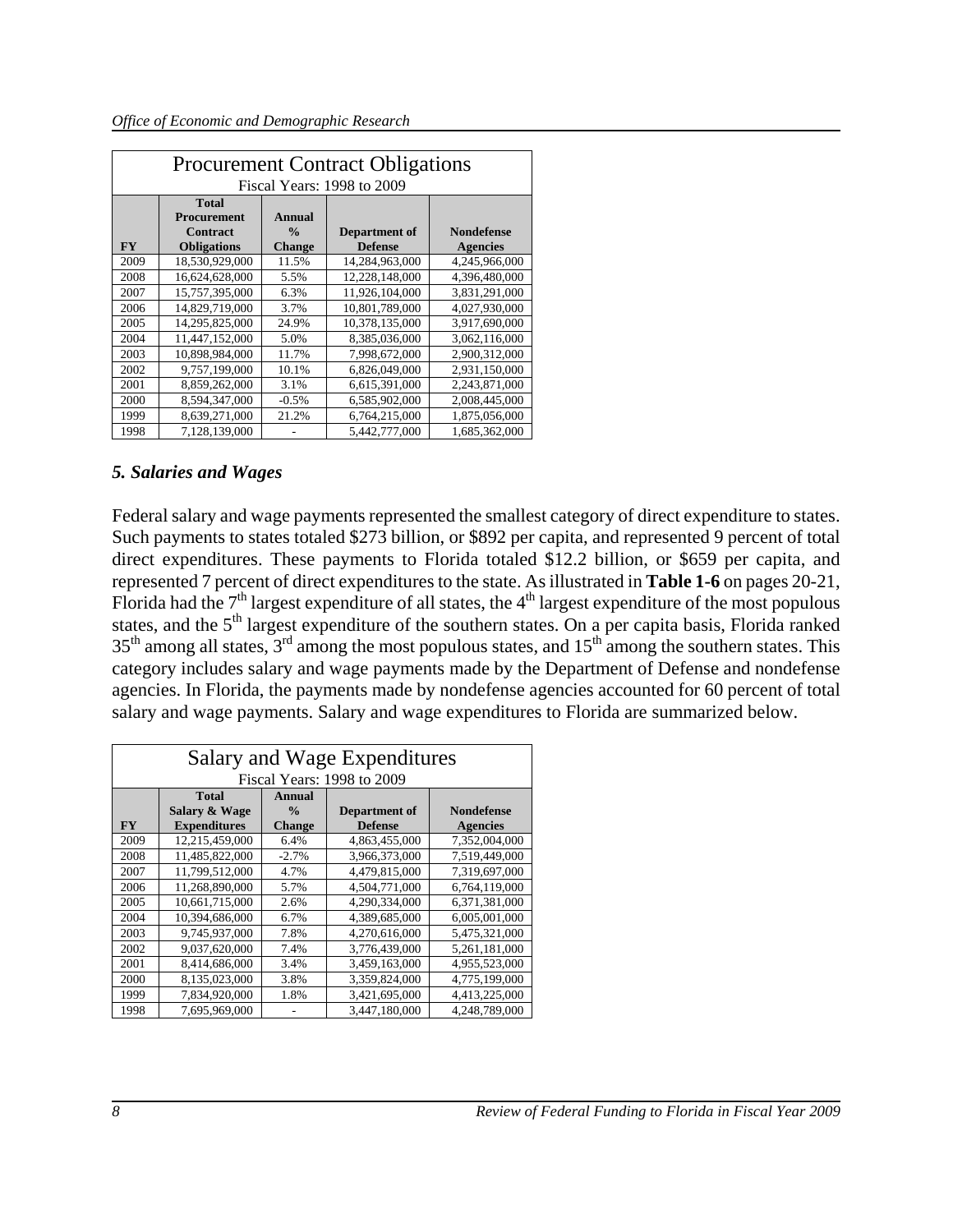## *6. Summary*

One way to assess how individual states are doing in their fiscal relationship with the federal government is to calculate each state's proportional share for each direct expenditure category. If the state's share for each expenditure category is roughly equivalent to the state's share of the national population, then one measure of equality has been satisfied. The shares for each state are summarized in **Table 1-7** on pages 22-23.

The first column lists each state's share of the July 1, 2009 national population. The next column lists each state's share of total federal direct expenditure with subsequent columns listing the states' shares for each of the five components of federal spending. Based on the percentages listed, Vermont is the best example of a state that reflects an average performance with a 0.2 percent share of the national population and identical shares for four of the five separate components of federal spending. Florida recorded 6.1 percent of the national population but only 5.6 percent of total direct expenditures. At 7.2 and 6.7 percent, the state's proportional shares for direct payments for retirement/disability and other direct payments, respectively, were well above the 6.1 percent average. However, the state's proportional shares for each of the remaining components were well below the 6.1 percent average with 4.4 percent for grant obligations, 3.5 percent for procurement contract obligations, and 4.5 percent for salary and wage expenditures.

This type of analysis may be useful with respect to grant funding since many grant formulas rely on national population, or some variation of it, to distribute funds. Interestingly, among the fifty states, New York had the largest positive percentage difference between its share of the grant obligations (i.e., 8.6 percent) and its share of national population (i.e., 6.4 percent). Florida had the largest negative percentage difference between its share of the grant obligations (i.e., 4.4 percent) and its share of national population (i.e., 6.1 percent).

## **E. Other Financial Assistance**

The three categories of other financial assistance are: 1) face value of insurance coverages, 2) dollar volume of guaranteed loans, and 3) dollar volume of direct loans. Other financial assistance to Florida totaled \$498 billion, or \$26,839 per capita. Florida's share constituted 27 percent of such assistance to all states. The state ranked first among the fifty states in both total and per capita assistance due to the significant face value of flood insurance coverage provided to Florida.

## *1. Face Value of Insurance Coverage*

The face value of insurance coverage represented the largest category of other financial assistance to states. Such assistance to states totaled \$1.29 trillion, or \$4,194 per capita, and represented 70 percent of other financial assistance provided to all states. Such coverage in Florida totaled \$473 billion, or \$25,501 per capita, and represented 95 percent of other financial assistance provided to the state by the federal government. Florida had the largest face value of insurance coverage of the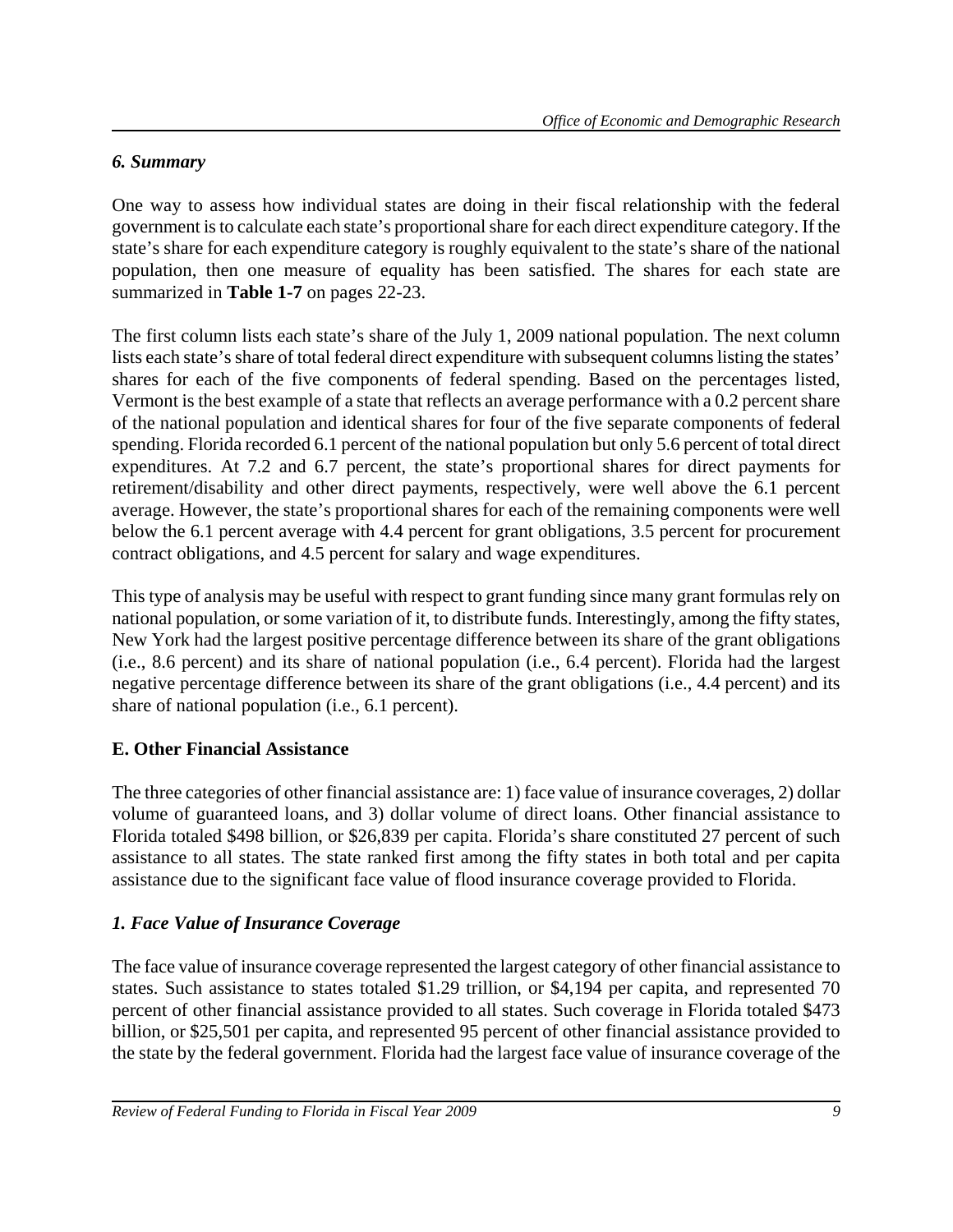fifty states and ranked first among the states in both total and per capita insurance coverage. As illustrated in **Table 1-8** on page 24, flood insurance accounted for 99 percent of the total face value of all federal insurance coverage provided to the state. The face values of insurance coverages to Florida are summarized below.

|           | Face Value of Insurance Coverages<br>Fiscal Years: 1998 to 2009 |                         |                  |                  |                              |                |            |  |  |  |  |
|-----------|-----------------------------------------------------------------|-------------------------|------------------|------------------|------------------------------|----------------|------------|--|--|--|--|
|           | <b>Total</b><br><b>Face Value of</b><br><b>Insurance</b>        | Annual<br>$\frac{0}{0}$ | <b>Flood</b>     | Crop             | Foreign<br><b>Investment</b> | Life Insurance |            |  |  |  |  |
| <b>FY</b> | <b>Coverages</b>                                                | <b>Change</b>           | <b>Insurance</b> | <b>Insurance</b> | <b>Insurance</b>             | for Veterans   | Other      |  |  |  |  |
| 2009      | 472,732,970,000                                                 | 0.2%                    | 468,567,622,000  | 2,855,011,000    | ٠                            | 1,291,834,000  | 18,504,000 |  |  |  |  |
| 2008      | 471,780,472,000                                                 | 4.0%                    | 467,050,858,000  | 3,333,899,000    |                              | 1,376,388,000  | 19,328,000 |  |  |  |  |
| 2007      | 453,756,808,000                                                 | 7.4%                    | 450,322,395,000  | 3,218,412,000    | 45,000,000                   | 143,365,000    | 27,636,000 |  |  |  |  |
| 2006      | 422,486,677,000                                                 | 20.3%                   | 417,921,144,000  | 4,368,404,000    | 17,364,000                   | 162,203,000    | 17,563,000 |  |  |  |  |
| 2005      | 351,202,354,000                                                 | 13.5%                   | 347,978,543,000  | 3,009,503,000    | 35,800,000                   | 166,831,000    | 11,676,000 |  |  |  |  |
| 2004      | 309,479,746,000                                                 | 9.4%                    | 306,582,634,000  | 2,668,739,000    | 9,360,000                    | 172,441,000    | 46,572,000 |  |  |  |  |
| 2003      | 282,991,752,000                                                 | 5.9%                    | 280,053,010,000  | 2,688,462,000    | 26,967,000                   | 172,717,000    | 50,596,000 |  |  |  |  |
| 2002      | 267, 345, 522, 000                                              | 7.8%                    | 264,475,634,000  | 2,632,304,000    | 21,273,000                   | 174,773,000    | 41,538,000 |  |  |  |  |
| 2001      | 248, 107, 094, 000                                              | 6.9%                    | 245,623,396,000  | 2,279,284,000    | 1,380,000                    | 179,131,000    | 23,902,000 |  |  |  |  |
| 2000      | 232,147,671,000                                                 | 7.9%                    | 229,902,940,000  | 2,046,118,000    |                              | 179,306,000    | 19,307,000 |  |  |  |  |
| 1999      | 215,084,475,000                                                 | 7.0%                    | 213,524,683,000  | 1,272,628,000    | 108,402,000                  | 178,762,000    |            |  |  |  |  |
| 1998      | 200,998,958,000                                                 |                         | 199,815,560,000  | 1,000,273,000    |                              | 183,126,000    |            |  |  |  |  |

## *2. Dollar Volume of Guaranteed Loans*

The second largest category of other financial assistance to states was guaranteed loans. Such assistance to the fifty states totaled \$504 billion, or \$1,646 per capita, and represented 27 percent of other financial assistance provided to states by the federal government. These loans to Florida totaled \$22.7 billion, or \$1,224 per capita, and represented 4.6 percent of other financial assistance to the state. As illustrated in **Table 1-9** on page 25, Mortgage Insurance for Homes accounted for 54 percent of the total dollar volume of federal guaranteed loans made to the state. Florida had the 4<sup>th</sup> largest dollar volume of all states and the  $3<sup>rd</sup>$  largest volume of the most populous states and the southern states. On a per capita basis, Florida ranked  $45<sup>th</sup>$  among all states,  $5<sup>th</sup>$  among the most populous states, and  $13<sup>th</sup>$  among the southern states. The dollar volumes of guaranteed loans to Florida are summarized below.

|           | Dollar Volume of Guaranteed Loans                                     |                                          |                                           |                                                                  |                                         |                                                      |                                                        |  |  |  |  |
|-----------|-----------------------------------------------------------------------|------------------------------------------|-------------------------------------------|------------------------------------------------------------------|-----------------------------------------|------------------------------------------------------|--------------------------------------------------------|--|--|--|--|
|           | Fiscal Years: 1998 to 2009                                            |                                          |                                           |                                                                  |                                         |                                                      |                                                        |  |  |  |  |
| <b>FY</b> | <b>Total Dollar</b><br><b>Volume of</b><br><b>Guaranteed</b><br>Loans | Annual<br>$\frac{0}{0}$<br><b>Change</b> | Mortgage<br><b>Insurance</b><br>for Homes | <b>Federal Family</b><br><b>Education</b><br><b>Loan Program</b> | <b>Veterans</b><br><b>Housing Loans</b> | Mortgage<br><b>Insurance:</b><br><b>Condominiums</b> | Dept. of<br>Agriculture:<br><b>Guaranteed</b><br>Loans |  |  |  |  |
| 2009      | 22,690,442,000                                                        | 64.0%                                    | 12,277,709,000                            | 4,310,680,000                                                    | 3,915,498,000                           | 553,178,000                                          | 1,025,844,000                                          |  |  |  |  |
| 2008      | 13,832,688,000                                                        | 35.0%                                    | 8,629,714,000                             | 663,209,000                                                      | 2,799,001,000                           | 455,992,000                                          | 330,907,000                                            |  |  |  |  |
| 2007      | 10.247.601.000                                                        | 24.3%                                    | 2.838.998.000                             | 3.368.948.000                                                    | 1.878.479.000                           | 204,626,000                                          | 908,601,000                                            |  |  |  |  |
| 2006      | 8,243,961,000                                                         | $-5.7\%$                                 | 2,133,804,000                             | 2,925,623,000                                                    | 1.825.199.000                           | 197,771,000                                          | 176,703,000                                            |  |  |  |  |
| 2005      | 8,740,942,000                                                         | $-30.8%$                                 | 2,607,483,000                             | 2,858,184,000                                                    | 1,750,948,000                           | 312,473,000                                          | 225,005,000                                            |  |  |  |  |
| 2004      | 12,632,586,000                                                        | 11.1%                                    | 5,621,421,000                             | 2,497,149,000                                                    | 2.742.847.000                           | 527,581,000                                          | 474,988,000                                            |  |  |  |  |
| 2003      | 11,374,305,000                                                        | 1.3%                                     | 7,130,454,000                             | 1,639,424,000                                                    | 1,085,084,000                           | 685,632,000                                          | 233,773,000                                            |  |  |  |  |
| 2002      | 11,225,344,000                                                        | 22.7%                                    | 7,113,378,000                             | 1,639,424,000                                                    | 924,673,000                             | 654,312,000                                          | 251,113,000                                            |  |  |  |  |

*10 Review of Federal Funding to Florida in Fiscal Year 2009*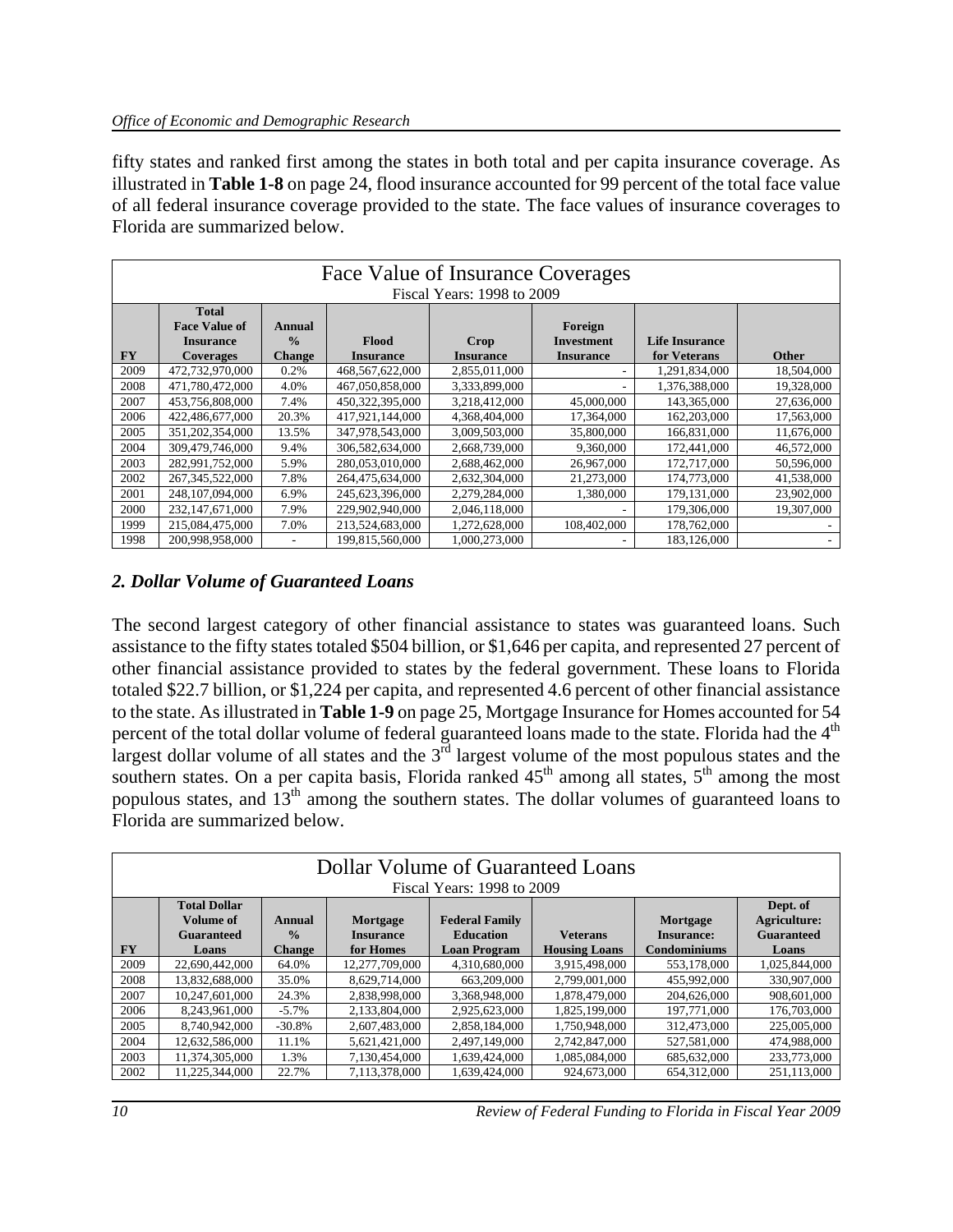| 2001 | 9.151.943.000 | 22.8%    | 5.426.976.000 | 1.639.424.000 | 731.115.000   | 521.258,000 | 275,135,000 |
|------|---------------|----------|---------------|---------------|---------------|-------------|-------------|
| 2000 | 7,450,040,000 | $-25.3%$ | 5.036.065.000 | 708.634.000   | 548.983.000   | 460,457,000 | 165.458.000 |
| 1999 | 9.977.290.000 | 34.8%    | 6.486.089.000 | 617.648.000   | 1.526.016.000 | 615.693.000 | 190.954.000 |
| 1998 | .400.310.000  | -        | 4.265.809.000 | 196.174.000   | 803.239,000   | 392,398,000 | 68.239,000  |

|           | <b>Small Business</b> |             |
|-----------|-----------------------|-------------|
| <b>FY</b> | Loans                 | Other       |
| 2009      | 540,018,000           | 67,515,000  |
| 2008      | 823,889,000           | 129,976,000 |
| 2007      | 1,025,449,000         | 22,500,000  |
| 2006      | 952.228.000           | 32,633,000  |
| 2005      | 979,349,000           | 7,500,000   |
| 2004      | 768,593,000           | 6.000       |
| 2003      | 599.937.000           |             |
| 2002      | 642.497.000           | (53,000)    |
| 2001      | 558,034,000           |             |
| 2000      | 530,390,000           | 54,000      |
| 1999      | 326,481,000           | 214,409,000 |
| 1998      | 310,604,000           | 363,847,000 |

#### *3. Dollar Volume of Direct Loans*

Direct loans represented the smallest category of other financial assistance provided to states. Such assistance to the fifty states totaled \$54 billion, or \$175 per capita, and represented 3 percent of other financial assistance to states. These loans to Florida totaled \$2.1 billion, or \$115 per capita, and represented only 0.4 percent of other financial assistance to the state. As illustrated in **Table 1-10** on page 26, Florida had the  $7<sup>th</sup>$  largest dollar volume of all states, the  $5<sup>th</sup>$  largest volume of the most populous states, and the 3rd largest volume of the southern states. On a per capita basis, Florida ranked  $36<sup>th</sup>$  among all states, and last among the most populous states, and  $13<sup>th</sup>$  among the southern states. The dollar volumes of direct loans to Florida are summarized below.

|           |                     |               | Dollar Volume of Direct Loans    |              |                       |               |
|-----------|---------------------|---------------|----------------------------------|--------------|-----------------------|---------------|
|           |                     |               | Fiscal Years: 1998 to 2009       |              |                       |               |
|           |                     |               | <b>Department of Agriculture</b> |              |                       |               |
|           |                     | Annual        | <b>Commodity</b>                 |              |                       |               |
|           | <b>Total</b>        | $\frac{0}{0}$ | Loans:                           |              | <b>Federal Direct</b> |               |
| <b>FY</b> | <b>Direct Loans</b> | <b>Change</b> | <b>Price Supports</b>            | <b>Other</b> | <b>Student Loans</b>  | Other         |
| 2009      | 2,122,707,000       | 94.2%         | 227,224,000                      | 214,555,000  | 1,591,955,000         | 88,973,000    |
| 2008      | 1,093,204,000       | 100.8%        |                                  | 152,119,000  | 880,694,000           | 60,391,000    |
| 2007      | 544,421,000         | $-57.0%$      |                                  | 149,475,000  | 222,163,000           | 172,783,000   |
| 2006      | 1,266,958,000       | $-49.6%$      |                                  | 183,764,000  | 185,724,000           | 897,469,000   |
| 2005      | 2,514,776,000       | 281.4%        |                                  | 140,338,000  | 568,446,000           | 1,805,993,000 |
| 2004      | 659,440,000         | $-1.2%$       |                                  | 69,887,000   | 457,756,000           | 131,796,000   |
| 2003      | 667,449,000         | $-26.1%$      | 74,685,000                       | 100,014,000  | 457,756,000           | 34,993,000    |
| 2002      | 903,743,000         | 69.9%         | 129,778,000                      | 101,114,000  | 561,920,000           | 110,932,000   |
| 2001      | 531,980,000         | $-30.7%$      | 115,039,000                      | 71,016,000   | 269,447,000           | 76,477,000    |
| 2000      | 768,000,000         | 7.6%          | 184,673,000                      | 87,881,000   | 438,899,000           | 56,546,000    |
| 1999      | 713,507,000         | 39.2%         | 41,086,000                       | 75,889,000   | 494,994,000           | 101,529,000   |
| 1998      | 512,442,000         |               | 21,043,000                       | 171.178.000  | 211.443.000           | 108,778,000   |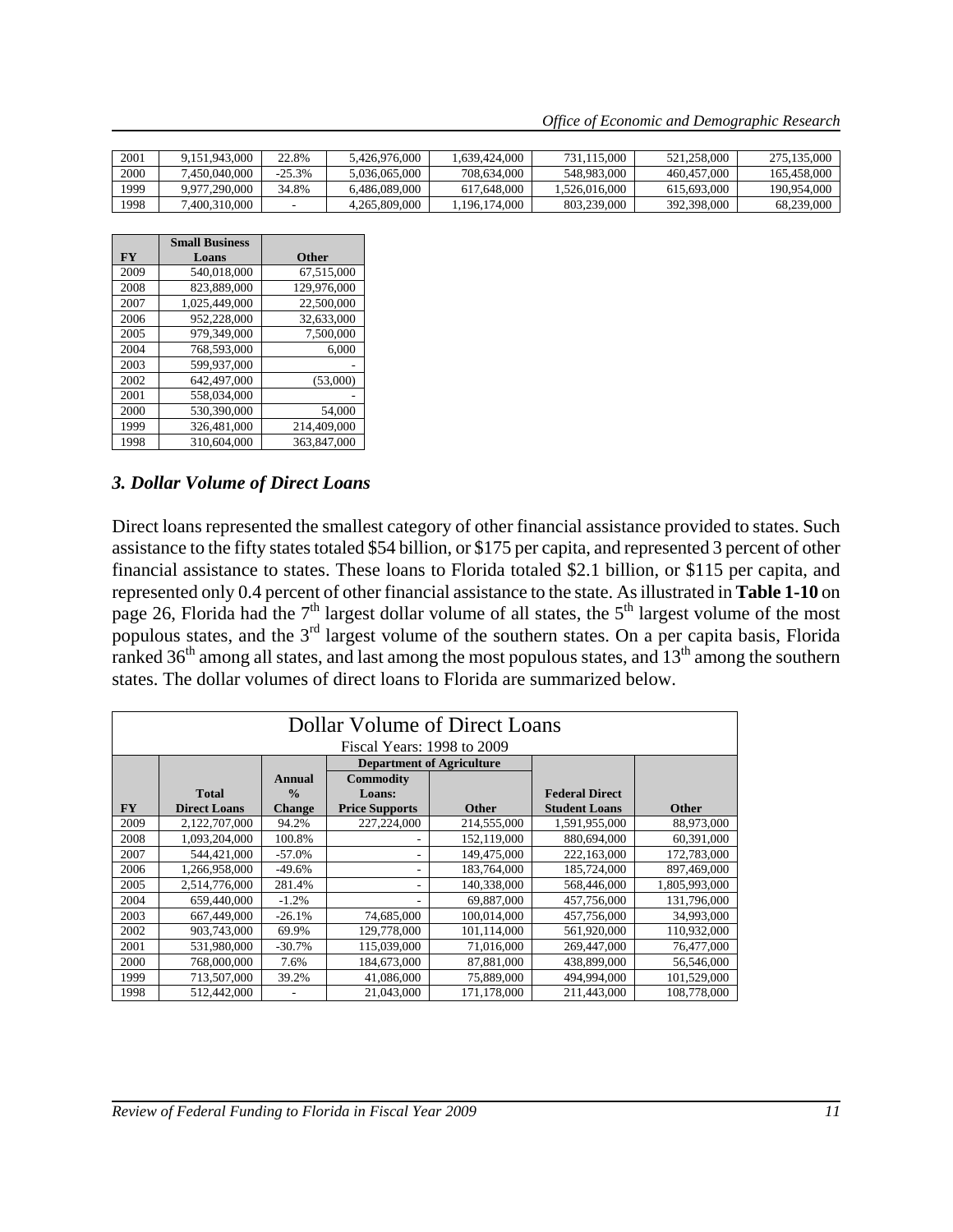#### *4. Summary*

Using the same methodology applied in Table 1-7, **Table 1-11** on page 27 assesses how individual states did in their fiscal relationship with the federal government with respect to the various types of other financial assistance offered to states.

While Florida recorded 6.1 percent of the national population, it recorded 27.0 percent of total other financial assistance. Due to the effect of federal flood insurance, Florida's proportional share for insurance programs at 36.8 percent was greater than the 6.1 percent average; however, the state's proportional shares for guaranteed loans at 4.5 percent and for direct loans at 4.0 percent were less than its share of the national population.

## **F. Conclusion**

Federal direct expenditures represent either actual expenditures or obligations of the federal government to this state. By contrast, the reported amounts of other financial assistance reflect the contingent liability of the federal government via the face value of insurance coverage and the dollar volume of loans made.

Florida had high per capita expenditures for federal direct payments for individuals when compared to the national average. This was due primarily to the state's large retiree and elderly populations. However, in the remaining categories of federal direct expenditure (i.e., grants, procurement contracts, and salaries and wages), Florida had per capita expenditures that were considerably lower than the national average.

The allocation of federal financial assistance has significant impacts on the finances of state and local governments. Since numerous federal policies govern the distribution of federal funding to states, future policy changes will likely affect individual states quite differently. Knowing the magnitude of such financial assistance to Florida should be useful to policy makers as they evaluate strategies for increasing the state's share of federal funding.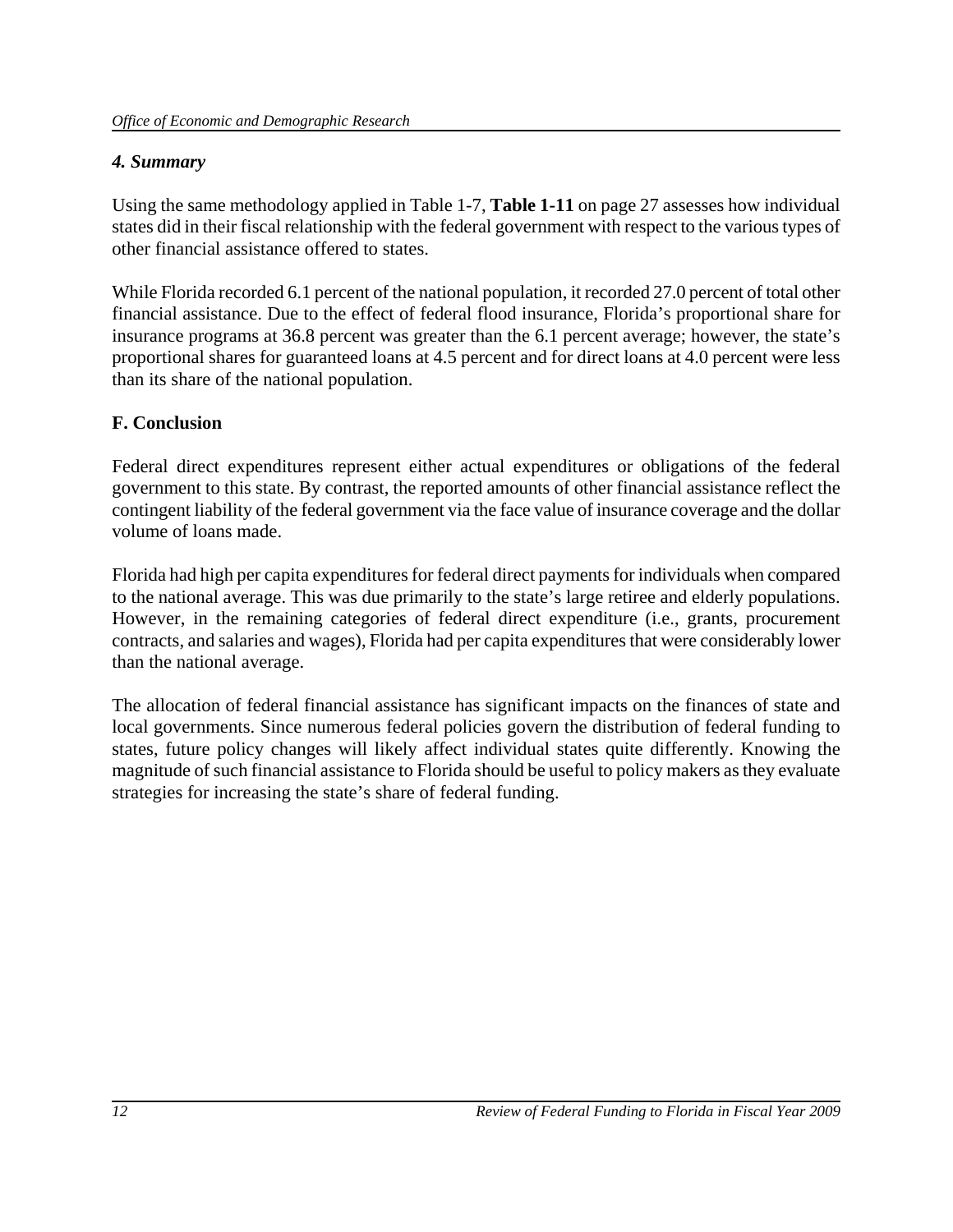| Table 1-1                                                                                                                                                                                                                                                                                                                                                                               |                      |                                                                             |              |                                 |                         |                 |              |      |                           |                  |
|-----------------------------------------------------------------------------------------------------------------------------------------------------------------------------------------------------------------------------------------------------------------------------------------------------------------------------------------------------------------------------------------|----------------------|-----------------------------------------------------------------------------|--------------|---------------------------------|-------------------------|-----------------|--------------|------|---------------------------|------------------|
|                                                                                                                                                                                                                                                                                                                                                                                         |                      | <b>Florida's Federal Direct Expenditures and Other Financial Assistance</b> |              |                                 |                         |                 |              |      |                           |                  |
|                                                                                                                                                                                                                                                                                                                                                                                         |                      |                                                                             |              | <b>Federal Fiscal Year 2009</b> |                         |                 |              |      |                           |                  |
|                                                                                                                                                                                                                                                                                                                                                                                         | <b>Total Funding</b> |                                                                             |              |                                 |                         |                 |              |      | <b>Per Capita Funding</b> |                  |
|                                                                                                                                                                                                                                                                                                                                                                                         |                      |                                                                             | $%$ of       |                                 | <b>State's Rankings</b> |                 |              |      | <b>State's Rankings</b>   |                  |
| <b>Funding Categories / Subcategories</b>                                                                                                                                                                                                                                                                                                                                               |                      | Amount                                                                      | <b>Total</b> | All                             | <b>Populous</b>         | <b>Region</b>   | Amount       | All  | <b>Populous</b>           | Region           |
| <b>Federal Direct Expenditures</b>                                                                                                                                                                                                                                                                                                                                                      |                      |                                                                             |              |                                 |                         |                 |              |      |                           |                  |
| Direct Payments for Individuals                                                                                                                                                                                                                                                                                                                                                         | \$                   | 112,958,103,000                                                             | 64.3%        | 2 <sub>nd</sub>                 | 2 <sub>nd</sub>         | 1st             | \$<br>6,093  | 9th  | 2 <sub>nd</sub>           | 3rd              |
| <b>Retirement and Disability</b>                                                                                                                                                                                                                                                                                                                                                        |                      | 62,292,180,000                                                              | 35.5%        | 2nd                             | 2 <sub>nd</sub>         | 1st             | 3,360        | 7th  | 1st                       | 6th              |
| Other Than Retirement and Disability                                                                                                                                                                                                                                                                                                                                                    |                      | 50,665,923,000                                                              | 28.8%        | 3rd                             | 3rd                     | 1st             | 2,733        | 14th | 4th                       | 2 <sub>nd</sub>  |
| Grants                                                                                                                                                                                                                                                                                                                                                                                  |                      | 31,979,435,000                                                              | 18.2%        | 4th                             | 4th                     | 2 <sub>nd</sub> | 1.725        | 48th | 7th                       | 15th             |
| <b>Procurement Contracts</b>                                                                                                                                                                                                                                                                                                                                                            |                      | 18,530,929,000                                                              | 10.5%        | 6th                             | 3rd                     | 4th             | 1,000        | 29th | 4th                       | 9th              |
| Salaries and Wages                                                                                                                                                                                                                                                                                                                                                                      |                      | 12,215,459,000                                                              | 7.0%         | 7th                             | 4th                     | 5th             | 659          | 35th | 3rd                       | 15th             |
| <b>Total - Florida</b>                                                                                                                                                                                                                                                                                                                                                                  |                      | 175,683,926,000                                                             | 100%         | 4th                             | 4th                     | 2nd             | 9,477<br>\$  | 34th | 3rd                       | 11th             |
| <b>Total - All States</b>                                                                                                                                                                                                                                                                                                                                                               | \$                   | 3,141,616,647,000                                                           |              |                                 |                         |                 | \$<br>10,253 |      |                           |                  |
| <b>Florida as % of All States</b>                                                                                                                                                                                                                                                                                                                                                       |                      | 5.6%                                                                        |              |                                 |                         |                 |              |      |                           |                  |
|                                                                                                                                                                                                                                                                                                                                                                                         |                      |                                                                             |              |                                 |                         |                 |              |      |                           |                  |
| <b>Other Financial Assistance</b>                                                                                                                                                                                                                                                                                                                                                       |                      |                                                                             |              |                                 |                         |                 |              |      |                           |                  |
| Face Value of Insurance Coverages                                                                                                                                                                                                                                                                                                                                                       | \$                   | 472,732,970,000                                                             | 95.0%        | 1st                             | 1st                     | 1st             | \$25,501     | 1st  | 1st                       | 1st              |
| Dollar Volume of Guaranteed Loans                                                                                                                                                                                                                                                                                                                                                       |                      | 22,690,442,000                                                              | 4.6%         | 4th                             | 3rd                     | 3rd             | 1,224        | 45th | 5th                       | 13 <sub>th</sub> |
| Dollar Volume of Direct Loans                                                                                                                                                                                                                                                                                                                                                           |                      | 2,122,707,000                                                               | 0.4%         | 7th                             | 5th                     | 3rd             | 115          | 36th | 7th                       | 13th             |
| <b>Total - Florida</b>                                                                                                                                                                                                                                                                                                                                                                  | \$                   | 497,546,119,000                                                             | 100%         | 1st                             | 1st                     | 1st             | \$26,839     | 1st  | 1st                       | 1st              |
| <b>Total - All States</b>                                                                                                                                                                                                                                                                                                                                                               | \$                   | 1,843,241,916,000                                                           |              |                                 |                         |                 | \$<br>6,016  |      |                           |                  |
| <b>Florida as % of All States</b>                                                                                                                                                                                                                                                                                                                                                       |                      | 27.0%                                                                       |              |                                 |                         |                 |              |      |                           |                  |
|                                                                                                                                                                                                                                                                                                                                                                                         |                      |                                                                             |              |                                 |                         |                 |              |      |                           |                  |
| Notes:                                                                                                                                                                                                                                                                                                                                                                                  |                      |                                                                             |              |                                 |                         |                 |              |      |                           |                  |
| 1) In the published report, the data are rounded to the nearest thousand dollars.                                                                                                                                                                                                                                                                                                       |                      |                                                                             |              |                                 |                         |                 |              |      |                           |                  |
| 2) Funding figures for federal direct expenditures represent either actual expenditures or obligations. Generally, the federal grants and procurement data represent obligated funds, while the<br>direct payments to individuals and salaries and wages represent actual expenditures. Direct and guaranteed loan figures represent the dollar volume of loans made. Data on insurance |                      |                                                                             |              |                                 |                         |                 |              |      |                           |                  |
| coverages represent the face value of coverage provided. In the published report, the funding data are rounded to the nearest thousand dollars.                                                                                                                                                                                                                                         |                      |                                                                             |              |                                 |                         |                 |              |      |                           |                  |
| Based on July 1, 2009 population estimates, the seven most populous states, in descending population order, were: California, Texas, New York, Florida, Illinois, Pennsylvania, and Ohio.<br>3).                                                                                                                                                                                        |                      |                                                                             |              |                                 |                         |                 |              |      |                           |                  |
| 4) As designated by the U.S. Census Bureau, Florida is one of 16 states in the South region. The other states in the South region are: Alabama, Arkansas, Delaware, Georgia, Kentucky,                                                                                                                                                                                                  |                      |                                                                             |              |                                 |                         |                 |              |      |                           |                  |
| Louisiana, Maryland, Mississippi, North Carolina, Oklahoma, South Carolina, Tennessee, Texas, Virginia, and West Virginia.                                                                                                                                                                                                                                                              |                      |                                                                             |              |                                 |                         |                 |              |      |                           |                  |
| $\sim$ $\sim$                                                                                                                                                                                                                                                                                                                                                                           |                      |                                                                             |              |                                 |                         |                 |              |      |                           |                  |

Data Sources:

1) Federal Funding: U.S. Census Bureau, "Consolidated Federal Funds Report for Fiscal Year 2009," U.S. Government Printing Office, Washington, DC 2010 (Issued August 2010). http://www.census.gov/prod/2010pubs/cffr-09.pdf

2) Population Estimates: U.S. Census Bureau, Population Division, Table 1: Annual Estimates of the Resident Population for the United States, Regions, States, and Puerto Rico:

April 1, 2000 to July 1, 2009 (NST-EST2009-01) Release Date: December 2009. www.census.gov/popest/states/NST-EST-ann-est.html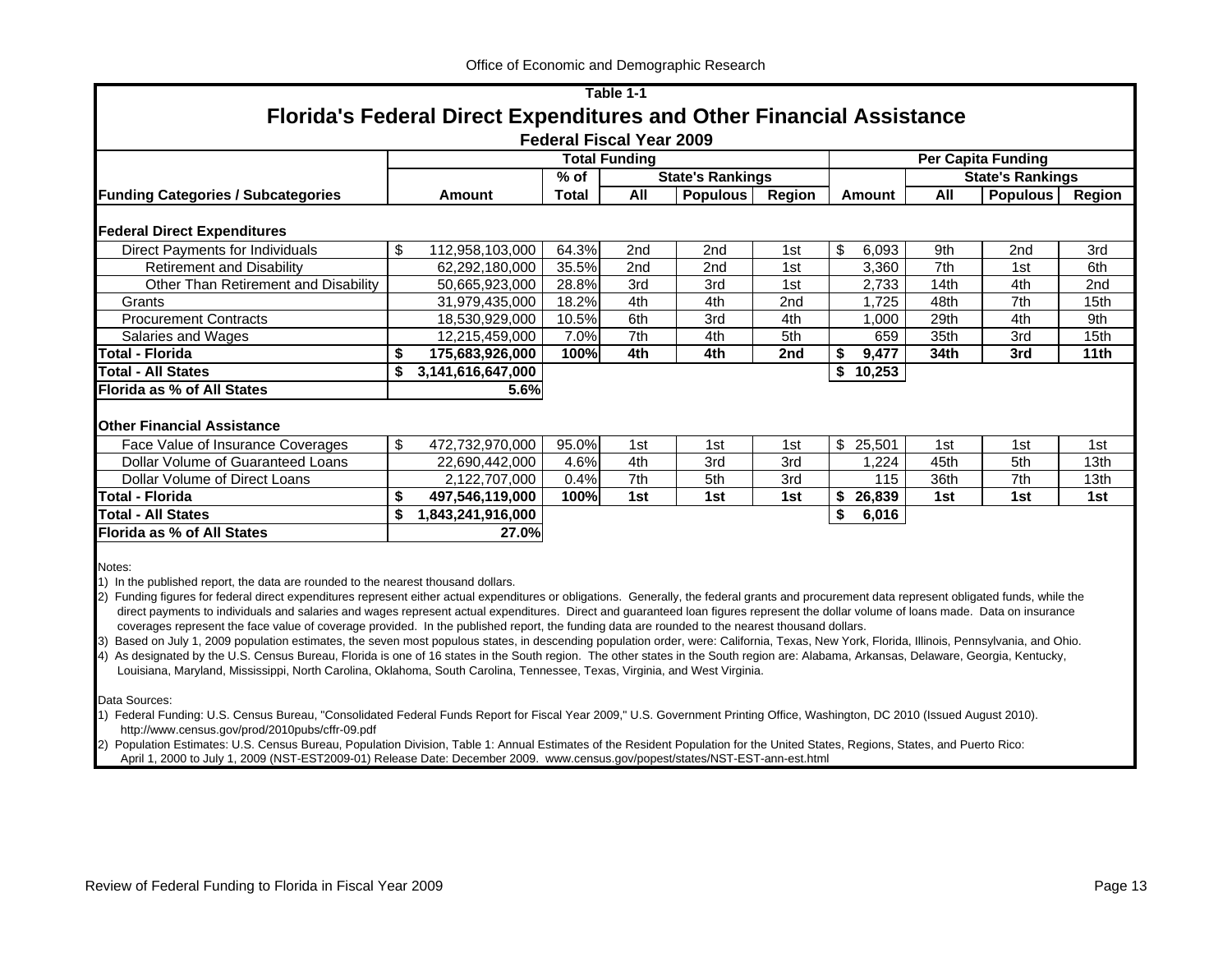|                                                                                 | Table 1-2                                                                                            |                 |        |                                 |                 |                 |                         |                           |                 |                  |  |  |  |
|---------------------------------------------------------------------------------|------------------------------------------------------------------------------------------------------|-----------------|--------|---------------------------------|-----------------|-----------------|-------------------------|---------------------------|-----------------|------------------|--|--|--|
| Florida's Federal Direct Payments for Individuals for Retirement and Disability |                                                                                                      |                 |        |                                 |                 |                 |                         |                           |                 |                  |  |  |  |
|                                                                                 |                                                                                                      |                 |        | <b>Federal Fiscal Year 2009</b> |                 |                 |                         |                           |                 |                  |  |  |  |
|                                                                                 |                                                                                                      |                 |        | <b>Total Funding</b>            |                 |                 |                         | <b>Per Capita Funding</b> |                 |                  |  |  |  |
|                                                                                 |                                                                                                      |                 |        | <b>State's Rankings</b>         |                 |                 | <b>State's Rankings</b> |                           |                 |                  |  |  |  |
| <b>Funding Categories / Subcategories</b>                                       |                                                                                                      | <b>Amount</b>   | Total  | All                             | <b>Populous</b> | Region          | Amount                  | All                       | <b>Populous</b> | Region           |  |  |  |
| Social Security Payments                                                        | \$                                                                                                   | 49,366,434,000  | 79.2%  | 2 <sub>nd</sub>                 | 2nd             | 1st             | \$2,662.99              | 9th                       | 2nd             | 6th              |  |  |  |
| <b>Retirement Insurance Payments</b>                                            |                                                                                                      | 31,724,751,000  | 50.9%  | 2 <sub>nd</sub>                 | 2nd             | 1st             | 1,711.34                | 1st                       | 1st             | 1st              |  |  |  |
| Survivors Insurance Payments                                                    | 3rd<br>2 <sub>nd</sub><br>24th<br>11 <sub>th</sub><br>7,992,263,000<br>12.8%<br>3rd<br>431.13<br>3rd |                 |        |                                 |                 |                 |                         |                           |                 |                  |  |  |  |
| <b>Disability Insurance Payments</b>                                            |                                                                                                      | 6,890,588,000   | 11.1%l | 4th                             | 4th             | 2nd             | 371.70                  | 23rd                      | 3rd             | 12 <sub>th</sub> |  |  |  |
| Supplemental Security Income Payments                                           |                                                                                                      | 2,758,832,000   | 4.4%   | 4th                             | 4th             | 2nd             | 148.82                  | 18 <sub>th</sub>          | 5th             | 9th              |  |  |  |
| <b>Federal Retirement and Disability Payments</b>                               |                                                                                                      | 8,353,599,000   | 13.4%  | 3rd                             | 2nd             | 2nd             | 450.62                  | 16th                      | 1st             | 7th              |  |  |  |
| Civilian                                                                        |                                                                                                      | 4,520,934,000   | 7.3%   | 4th                             | 2nd             | 3rd             | 243.87                  | 23rd                      | 1st             | 9th              |  |  |  |
| Military                                                                        |                                                                                                      | 3,832,665,000   | 6.2%   | 1st                             | 1st             | 1st             | 206.75                  | 9th                       | 1st             | 4th              |  |  |  |
| Veterans Benefits                                                               |                                                                                                      | 3,470,789,000   | 5.6%   | 2 <sub>nd</sub>                 | 2nd             | 2nd             | 187.23                  | 16th                      | 1st             | 9th              |  |  |  |
| <b>Payments for Service Connected Disability</b>                                |                                                                                                      | 2,740,727,000   | 4.4%   | 2nd                             | 2 <sub>nd</sub> | 2 <sub>nd</sub> | 147.84                  | 17th                      | 1st             | 9th              |  |  |  |
| <b>Other Benefit Payments</b>                                                   |                                                                                                      | 730,062,000     | 1.2%   | 3rd                             | 3rd             | 2nd             | 39.38                   | 11th                      | 1st             | 9th              |  |  |  |
| Other                                                                           |                                                                                                      | 1,101,359,000   | 1.8%   | 4th                             | 4th             | 2 <sub>nd</sub> | 59.41                   | 30th                      | 4th             | 10th             |  |  |  |
| Total - Florida                                                                 | \$                                                                                                   | 62,292,180,000  | 100%   | 2nd                             | 2nd             | 1st             | S<br>3,360.25           | 7th.                      | 1st             | 6th              |  |  |  |
| <b>Total - All States</b>                                                       | \$                                                                                                   | 869,927,604,000 |        |                                 |                 |                 | \$<br>2,839.13          |                           |                 |                  |  |  |  |
| <b>Florida as % of All States</b>                                               |                                                                                                      | 7.2%            |        |                                 |                 |                 |                         |                           |                 |                  |  |  |  |

Notes:

1) In the published report, the data are rounded to the nearest thousand dollars.

2) Based on July 1, 2009 population estimates, the seven most populous states, in descending population order, were: California, Texas, New York, Florida, Illinois, Pennsylvania, and Ohio.

3) As designated by the U.S. Census Bureau, Florida is one of 16 states in the South region. The other states in the South region are: Alabama, Arkansas, Delaware, Georgia, Kentucky, Louisiana, Maryland, Mississippi, North Carolina, Oklahoma, South Carolina, Tennessee, Texas, Virginia, and West Virginia.

Data Sources:

1) Federal Funding: U.S. Census Bureau, "Consolidated Federal Funds Report for Fiscal Year 2009," U.S. Government Printing Office, Washington, DC 2010 (Issued August 2010). http://www.census.gov/prod/2010pubs/cffr-09.pdf

2) Population Estimates: U.S. Census Bureau, Population Division, Table 1: Annual Estimates of the Resident Population for the United States, Regions, States, and Puerto Rico: April 1, 2000 to July 1, 2009 (NST-EST2009-01) Release Date: December 2009. www.census.gov/popest/states/NST-EST-ann-est.html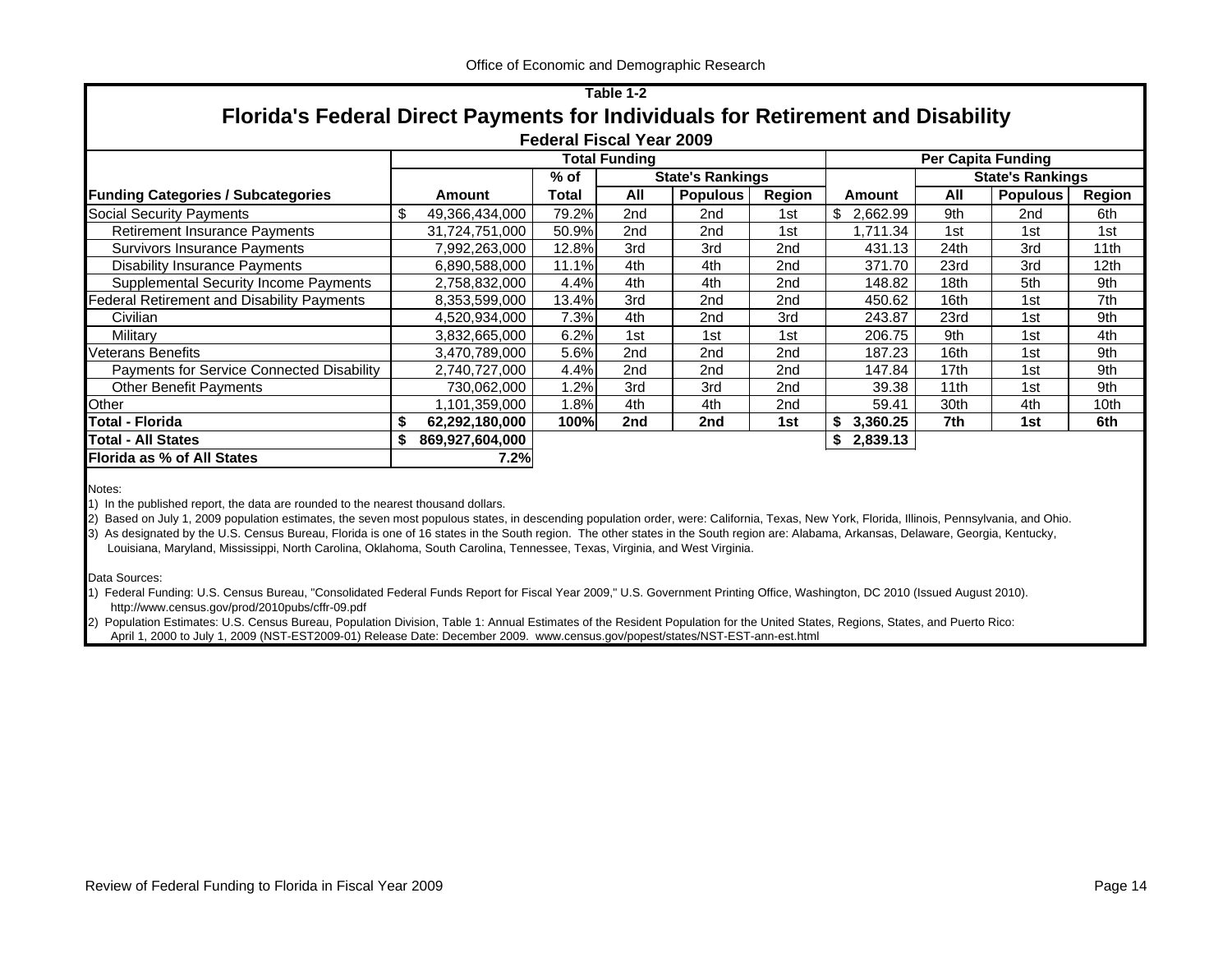|                                                                                            |                                 |                 |         | Table 1-3     |                         |                    |                |                         |                 |        |  |
|--------------------------------------------------------------------------------------------|---------------------------------|-----------------|---------|---------------|-------------------------|--------------------|----------------|-------------------------|-----------------|--------|--|
| Florida's Federal Direct Payments for Individuals Other Than for Retirement and Disability |                                 |                 |         |               |                         |                    |                |                         |                 |        |  |
|                                                                                            | <b>Federal Fiscal Year 2009</b> |                 |         |               |                         |                    |                |                         |                 |        |  |
|                                                                                            |                                 |                 |         | Total Funding |                         | Per Capita Funding |                |                         |                 |        |  |
|                                                                                            |                                 |                 | $%$ of  |               | <b>State's Rankings</b> |                    |                | <b>State's Rankings</b> |                 |        |  |
| <b>Funding Categories / Subcategories</b>                                                  |                                 | Amount          | Total   | All           | <b>Populous</b>         | Region             | Amount         | All                     | <b>Populous</b> | Region |  |
| <b>Medicare Benefits</b>                                                                   | \$                              | 36,377,289,000  | 71.8%   | 2nd           | 2 <sub>nd</sub>         | 1st                | \$<br>1,962.31 | 5th                     | 2 <sub>nd</sub> | 1st    |  |
| <b>Hospital Insurance</b>                                                                  |                                 | 17,799,472,000  | 35.1%   | 3rd           | 3rd                     | 1st                | 960.16         | 8th                     | 3rd             | 3rd    |  |
| Supplemental Medical Insurance                                                             |                                 | 18,521,434,000  | 36.6%   | 2nd           | 2nd                     | 1st                | 999.11         | 1st                     | 1st             | 1st    |  |
| <b>Medical Prescription Drug Coverage</b>                                                  |                                 | 56.383.000      | 0.1%    | 22nd          | 6th                     | 6th                | 3.04           | 27th                    | 6th             | 8th    |  |
| <b>Excess Earned Income Tax Credits</b>                                                    |                                 | 3,268,128,000   | 6.5%    | 3rd           | 3rd                     | 2nd                | 176.29         | 10 <sub>th</sub>        | 2nd             | 9th    |  |
| Unemployment Compensation                                                                  |                                 | 3,378,012,000   | 6.7%    | 9th           | 7th                     | 2 <sub>nd</sub>    | 182.22         | 38th                    | 6th             | 9th    |  |
| Supplemental Nutrition Assistance Program                                                  |                                 | 2,968,376,000   | 5.9%    | 4th           | 4th                     | 2 <sub>nd</sub>    | 160.12         | 27th                    | 5th             | 13th   |  |
| <b>Housing Assistance</b>                                                                  |                                 | 487.736.000     | $1.0\%$ | 9th           | 7th                     | 2nd                | 26.31          | 40th                    | 6th             | 15th   |  |
| Agricultural Assistance                                                                    |                                 | 283.312.000     | 0.6%    | 25th          | 5th                     | 9th                | 15.28          | 39th                    | 5th             | 15th   |  |
| Federal Employees Life and Health Insurance                                                |                                 | .266,582,000    | 2.5%    | 6th           | 3rd                     | 4th                | 68.32          | 23rd                    | 2nd             | 7th    |  |
| <b>Student Financial Assistance</b>                                                        |                                 | .935,162,000    | 3.8%    | 7th           | 5th                     | 3rd                | 104.39         | 27th                    | 5th             | 7th    |  |
| Other                                                                                      |                                 | 701,325,000     | 1.4%    | 3rd           | 3rd                     | 2 <sub>nd</sub>    | 37.83          | 17 <sub>th</sub>        | 2 <sub>nd</sub> | 6th    |  |
| <b>Total - Florida</b>                                                                     |                                 | 50,665,923,000  | 100%    | 3rd           | 3rd                     | 1st                | 2,733.09       | 14th                    | 4th             | 2nd    |  |
| Total - All States                                                                         |                                 | 752,957,251,000 |         |               |                         |                    | 2,457.38<br>\$ |                         |                 |        |  |
| Florida as % of All States                                                                 |                                 | 6.7%            |         |               |                         |                    |                |                         |                 |        |  |

Notes:

1) In the published report, the data are rounded to the nearest thousand dollars.

2) An asterisk indicates that one or more states had no reported federal direct payments.

3) Based on July 1, 2009 population estimates, the seven most populous states, in descending population order, were: California, Texas, New York, Florida, Illinois, Pennsylvania, and Ohio. 4) As designated by the U.S. Census Bureau, Florida is one of 16 states in the South region. The other states in the South region are: Alabama, Arkansas, Delaware, Georgia, Kentucky,

Louisiana, Maryland, Mississippi, North Carolina, Oklahoma, South Carolina, Tennessee, Texas, Virginia, and West Virginia.

Data Sources:

1) Federal Funding: U.S. Census Bureau, "Consolidated Federal Funds Report for Fiscal Year 2009," U.S. Government Printing Office, Washington, DC 2010 (Issued August 2010). http://www.census.gov/prod/2010pubs/cffr-09.pdf

2) Population Estimates: U.S. Census Bureau, Population Division, Table 1: Annual Estimates of the Resident Population for the United States, Regions, States, and Puerto Rico:

April 1, 2000 to July 1, 2009 (NST-EST2009-01) Release Date: December 2009. www.census.gov/popest/states/NST-EST-ann-est.htm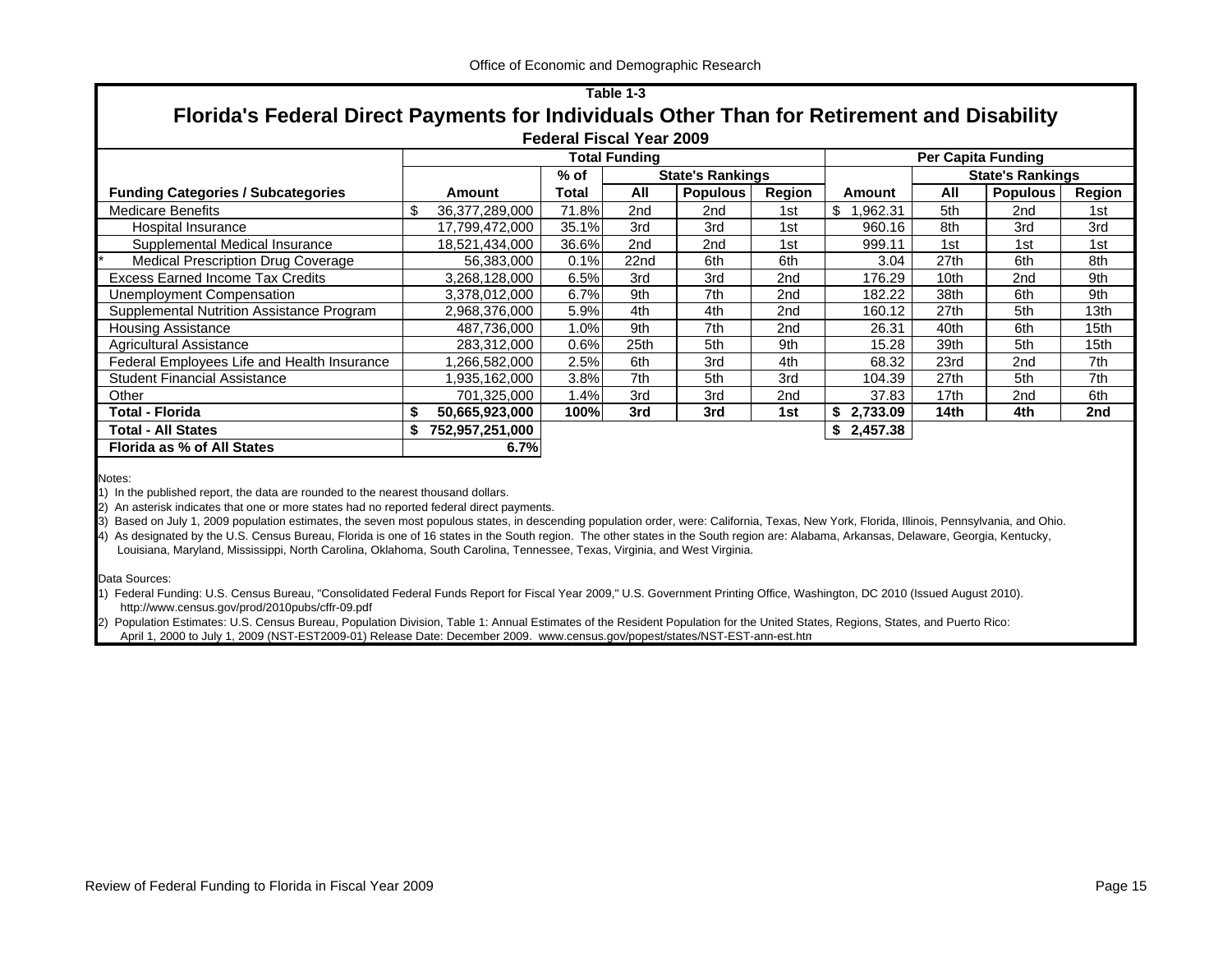| Table 1-4                                                            |                                            |              |                                 |                         |                     |                |                             |                          |                   |  |  |
|----------------------------------------------------------------------|--------------------------------------------|--------------|---------------------------------|-------------------------|---------------------|----------------|-----------------------------|--------------------------|-------------------|--|--|
|                                                                      | <b>Florida's Federal Grant Obligations</b> |              |                                 |                         |                     |                |                             |                          |                   |  |  |
|                                                                      |                                            |              | <b>Federal Fiscal Year 2009</b> |                         |                     |                |                             |                          |                   |  |  |
|                                                                      |                                            |              | <b>Total Funding</b>            |                         |                     |                | <b>Per Capita Funding</b>   |                          |                   |  |  |
|                                                                      |                                            | $%$ of       |                                 | <b>State's Rankings</b> |                     |                |                             | <b>State's Rankings</b>  |                   |  |  |
| <b>Funding Categories / Subcategories</b>                            | <b>Amount</b>                              | <b>Total</b> | <b>All</b>                      | <b>Populous</b>         | Region              | <b>Amount</b>  | <b>All</b>                  | <b>Populous</b>          | Region            |  |  |
| Agency for International Development                                 | \$<br>26,853,000                           | 0.1%         | 16th                            | 5th                     | 7th                 | \$<br>1.45     | 24th                        | 5th                      | 8th               |  |  |
| <b>Department of Agriculture</b>                                     | $\mathfrak{L}$<br>1,500,209,000            | 4.7%         | 4th                             | 4th                     | 2nd                 | 80.93          | 38th                        | 5th                      | 14th              |  |  |
| Appalachian Regional Commission                                      |                                            | 0.0%         | $\sim$                          |                         |                     |                |                             |                          |                   |  |  |
| Department of Commerce                                               | 107,293,000                                | 0.3%         | 5th                             | 3rd                     | 2nd                 | 5.79           | 26th                        | 2nd                      | 11th              |  |  |
| Corporation for National and Community Service                       | 22,182,000                                 | 0.1%         | 8th                             | 5th                     | 3rd                 | 1.20           | 48th                        | 6th                      | 14th              |  |  |
| Corporation for Public Broadcasting                                  | $\overline{9,244,000}$                     | < 0.1%       | 1st                             | 1st                     | 1st                 | 0.50           | 26th                        | 1st                      | 10th              |  |  |
| Department of Defense                                                | 204,763,000                                | 0.6%         | 6th                             | 4th                     | 3rd                 | 11.05          | 41st                        | 6th                      | 12th              |  |  |
| <b>Delta Regional Authority</b>                                      |                                            | 0.0%         | $\omega$                        | $\mathcal{L}$           | $\omega$            |                | $\mathbf{r}$                | $\mathbf{u}$             | $\mathbf{r}$      |  |  |
| Department of Education                                              | 4,364,347,000                              | 13.6%        | 4th                             | 4th                     | 2nd                 | 235.43         | 48th                        | 6th                      | 16th              |  |  |
| <b>Election Assistance Commission</b>                                | 5,633,000                                  | $< 0.1\%$    | 4th                             | 4th                     | 2nd                 | 0.30           | 40th                        | 5th                      | 12th              |  |  |
| Department of Energy                                                 | 297,422,000                                | 0.9%         | 9th                             | 7th                     | 2nd                 | 16.04          | 48th                        | 7th                      | 14th              |  |  |
| <b>Environmental Protection Agency</b>                               | 355,173,000                                | 1.1%         | $\overline{7}$ th               | 6th                     | 2nd                 | 19.16          | 50th                        | $\overline{7}$ th        | 16th              |  |  |
| Equal Employment Opportunity Commission                              | 1,007,000                                  | $< 0.1\%$    | 6th                             | 6th                     | 1st                 | 0.05           | 40th                        | 6th                      | $\overline{7}$ th |  |  |
| Department of Health and Human Services                              | 17,178,494,000                             | 53.7%        | 6th                             | 6th                     | 2nd                 | 926.67         | 43rd                        | 7th                      | 14th              |  |  |
| Department of Homeland Security                                      | 277,978,000                                | 0.9%         | 10th                            | 5th                     | 5th                 | 15.00          | 35th                        | 4th                      | 12th              |  |  |
| Department of Housing and Urban Development                          | 2,074,169,000                              | 6.5%         | 5th                             | 4th                     | 3rd                 | 111.89         | 31st                        | 7th                      | 8th               |  |  |
| Institute of Museum and Library Services                             | 10,324,000                                 | $< 0.1\%$    | 4th                             | 4th                     | 2nd                 | 0.56           | 50th                        | 7th                      | 16th              |  |  |
| Department of the Interior                                           | 44,233,000                                 | 0.1%         | 21st                            | 4th                     | 6th                 | 2.39           | 45th                        | 5th                      | 15th              |  |  |
|                                                                      |                                            | 1.4%         |                                 |                         |                     |                | 16th                        |                          | 4th               |  |  |
| Department of Justice                                                | 463,621,000                                | 1.7%         | 2nd<br>$\overline{7}$ th        | 2nd<br>6th              | 1st<br>2nd          | 25.01<br>29.76 | 50th                        | 2nd<br>$\overline{7}$ th | 16th              |  |  |
| Department of Labor<br>National Aeronautics and Space Administration | 551,624,000                                | 0.1%         | 12th                            | 5th                     | 5th                 |                | 43rd                        | $\overline{7}$ th        |                   |  |  |
|                                                                      | 19,712,000                                 | $< 0.1\%$    |                                 |                         | 9th                 | 1.06           | 38th                        | 6th                      | 11th<br>9th       |  |  |
| National Archives and Records Administration                         | 92,000                                     |              | 24th                            | 6th                     | 4th                 | < 0.01         |                             | 6th                      |                   |  |  |
| National Endowment for the Arts                                      | 3,407,000                                  | $< 0.1\%$    | 13th                            | 6th                     |                     | 0.18           | 49th                        |                          | 15th              |  |  |
| National Endowment for the Humanities                                | 2,051,000                                  | $< 0.1\%$    | 17th                            | 7th                     | 6th                 | 0.11           | 50th                        | 7th                      | 16th              |  |  |
| National Science Foundation                                          | 202,651,000                                | 0.6%         | 10th                            | 6th                     | 2nd                 | 10.93<br>0.94  | 45th                        | 7th                      | 12th              |  |  |
| <b>Small Business Administration</b>                                 | 17,431,000                                 | 0.1%         | 5th                             | 5th                     | $\overline{1}$ st   |                | 43rd                        | 6th                      | 14th              |  |  |
| Social Security Administration                                       | 1,586,000                                  | $< 0.1\%$    | 7th                             | 4th                     | 2nd                 | 0.09           | 45th                        | 5th                      | 15th              |  |  |
| Department of State                                                  | 10,474,000                                 | $< 0.1\%$    | 10th                            | 7th                     | 2nd                 | 0.57           | 48th                        | 6th                      | 15th              |  |  |
| State Justice Institute                                              | 91,000                                     | $< 0.1\%$    | 6th                             | 2nd                     | 3rd<br>$\mathbf{r}$ | < 0.01         | 18th                        | 2nd                      | 7th               |  |  |
| <b>Tennessee Valley Authority</b>                                    |                                            | 0.0%         | $\sim$                          | $\mathcal{L}$           |                     | $\sim$         | $\mathcal{L}^{\mathcal{A}}$ | $\mathbf{r}$             | $\sim$            |  |  |
| Department of Transportation                                         | 4,186,257,000                              | 13.1%        | 4th                             | 4th                     | 2nd                 | 225.82         | 43rd                        | 5th                      | 14th              |  |  |
| Department of the Treasury                                           | 5,711,000                                  | $< 0.1\%$    | 5th                             | 3rd                     | 3rd                 | 0.31           | 17th                        | 4th                      | 6th               |  |  |
| Department of Veterans Affairs                                       | 27,245,000                                 | 0.1%         | 10th                            | 5th                     | 4th                 | 1.47           | 41st                        | 5th                      | 13th              |  |  |
| Other                                                                | 8,156,000                                  | < 0.1%       | 10th                            | 6th                     | 3rd                 | 0.44           | 32nd                        | 6th                      | 10th              |  |  |
| <b>Total - Florida</b>                                               | 31,979,435,000<br>\$                       | 100%         | 4th                             | 4th                     | 2nd                 | \$1,725.08     | 48th                        | 7th                      | 15 <sub>th</sub>  |  |  |
| <b>Total - All States</b>                                            | 722,992,992,000<br>\$                      |              |                                 |                         |                     | 2,359.58<br>\$ |                             |                          |                   |  |  |
| Florida as % of All States                                           | 4.4%                                       |              |                                 |                         |                     |                |                             |                          |                   |  |  |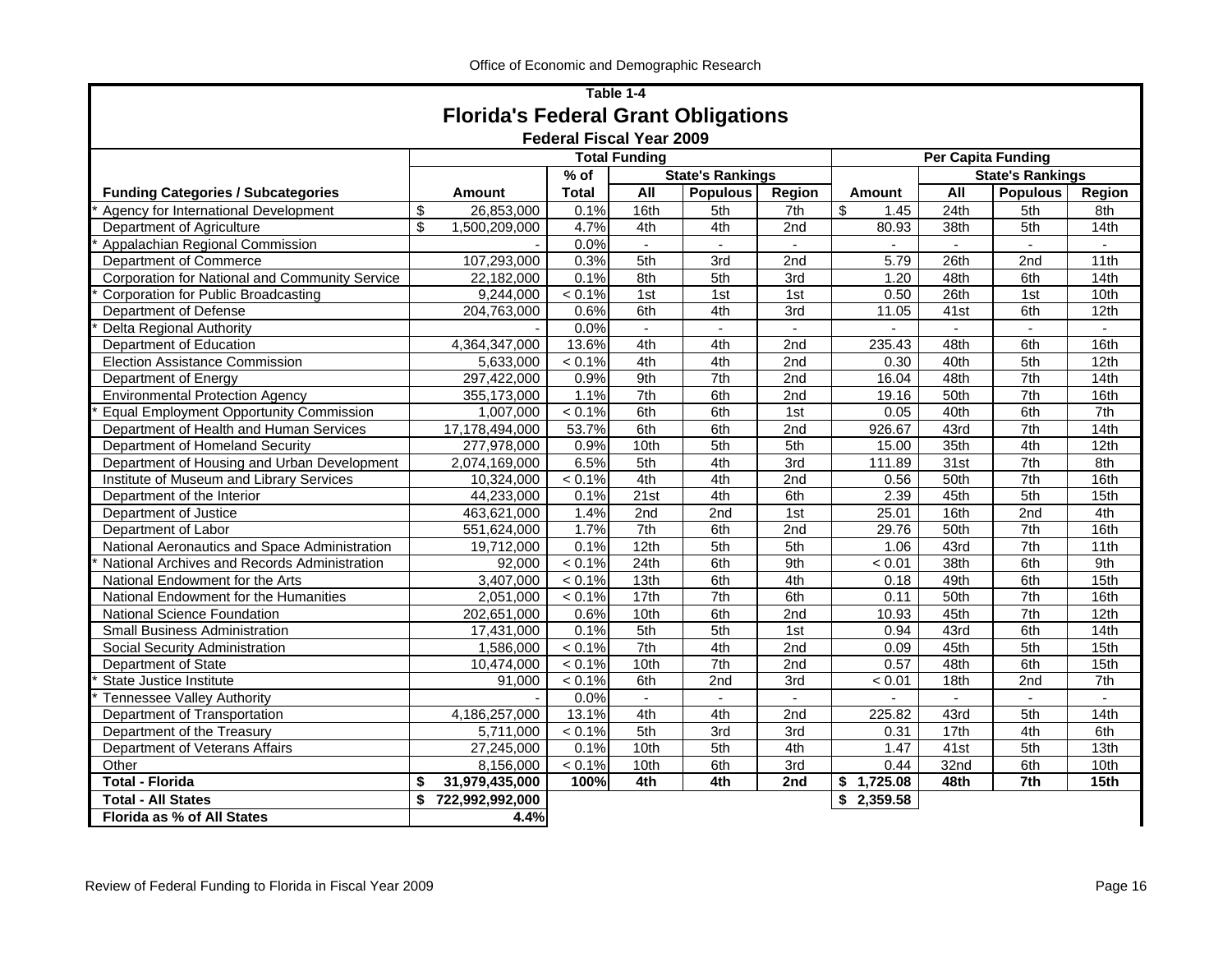|                                                                                                                                                                                                                                                                                                                                                                                                                                                                                                                                                                                                                                                                                                                       | <b>Florida's Federal Grant Obligations</b> | <b>Federal Fiscal Year 2009</b> | Table 1-4                        |                         |        |     |                 |                         |  |
|-----------------------------------------------------------------------------------------------------------------------------------------------------------------------------------------------------------------------------------------------------------------------------------------------------------------------------------------------------------------------------------------------------------------------------------------------------------------------------------------------------------------------------------------------------------------------------------------------------------------------------------------------------------------------------------------------------------------------|--------------------------------------------|---------------------------------|----------------------------------|-------------------------|--------|-----|-----------------|-------------------------|--|
|                                                                                                                                                                                                                                                                                                                                                                                                                                                                                                                                                                                                                                                                                                                       |                                            |                                 | <b>Total Funding</b>             |                         |        |     |                 | Per Capita Funding      |  |
|                                                                                                                                                                                                                                                                                                                                                                                                                                                                                                                                                                                                                                                                                                                       |                                            | % of                            |                                  | <b>State's Rankings</b> |        |     |                 | <b>State's Rankings</b> |  |
| <b>Funding Categories / Subcategories</b>                                                                                                                                                                                                                                                                                                                                                                                                                                                                                                                                                                                                                                                                             | Amount                                     | Total                           | All<br>Region<br><b>Populous</b> |                         | Amount | All | <b>Populous</b> | <b>Region</b>           |  |
| Notes:<br>1) In the published report, the data are rounded to the nearest thousand dollars.<br>2) An asterisk indicates that one or more states had no reported federal grant obligations.<br>3) Based on July 1, 2009 population estimates, the seven most populous states, in descending population order, were: California, Texas, New York, Florida, Illinois, Pennsylvania, and Ohio.<br>As designated by the U.S. Census Bureau, Florida is one of 16 states in the South region. The other states in the South region are: Alabama, Arkansas, Delaware, Georgia, Kentucky,<br>4)<br>Louisiana, Maryland, Mississippi, North Carolina, Oklahoma, South Carolina, Tennessee, Texas, Virginia, and West Virginia. |                                            |                                 |                                  |                         |        |     |                 |                         |  |

Data Sources:

1) Federal Funding: U.S. Census Bureau, "Consolidated Federal Funds Report for Fiscal Year 2009," U.S. Government Printing Office, Washington, DC 2010 (Issued August 2010). http://www.census.gov/prod/2010pubs/cffr-09.pdf

2) Population Estimates: U.S. Census Bureau, Population Division, Table 1: Annual Estimates of the Resident Population for the United States, Regions, States, and Puerto Rico: April 1, 2000 to July 1, 2009 (NST-EST2009-01) Release Date: December 2009. www.census.gov/popest/states/NST-EST-ann-est.htm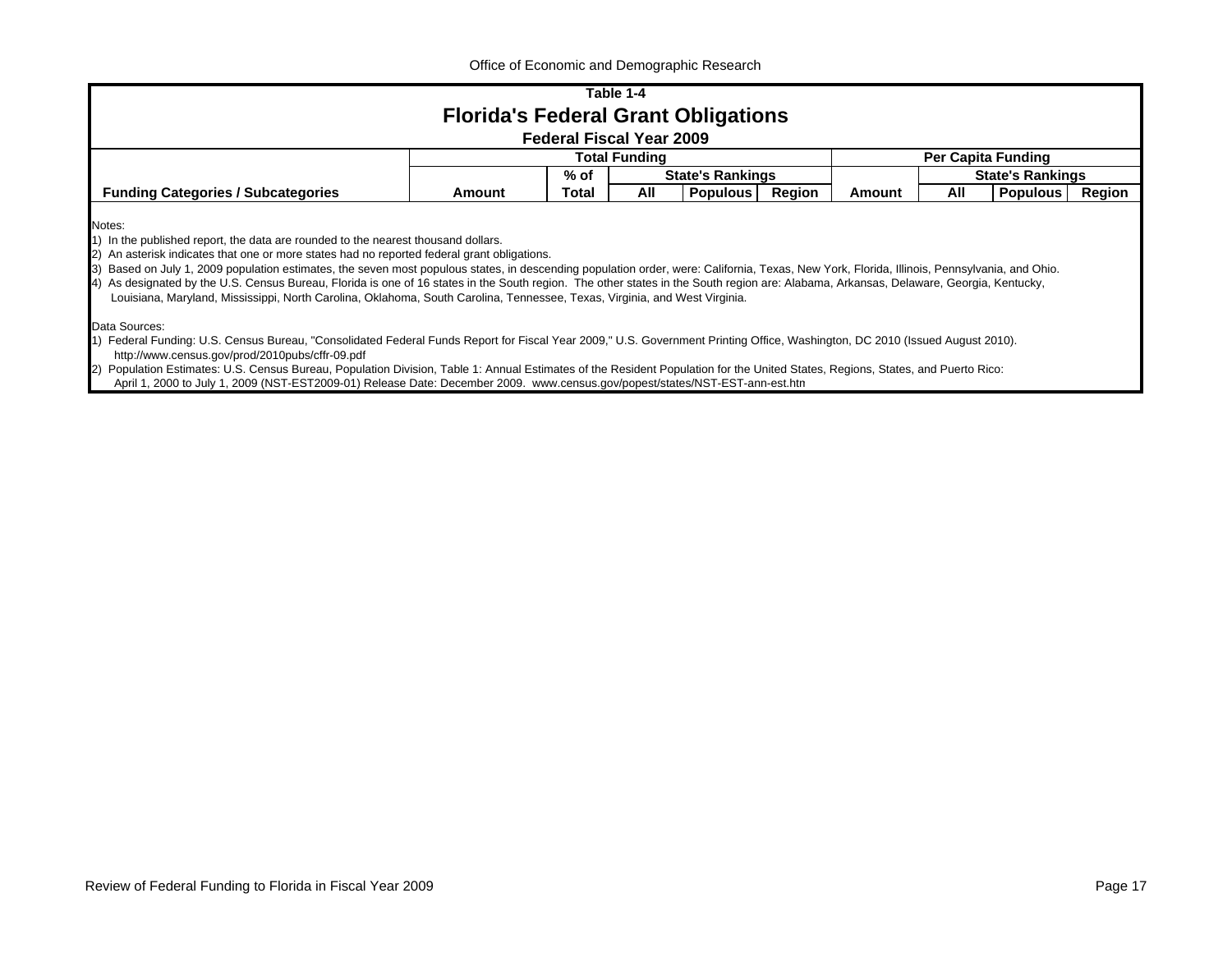| Table 1-5                                     |                                                           |              |                                 |                         |                   |                |                           |                   |               |  |  |
|-----------------------------------------------|-----------------------------------------------------------|--------------|---------------------------------|-------------------------|-------------------|----------------|---------------------------|-------------------|---------------|--|--|
|                                               | <b>Florida's Federal Procurement Contract Obligations</b> |              |                                 |                         |                   |                |                           |                   |               |  |  |
|                                               |                                                           |              |                                 |                         |                   |                |                           |                   |               |  |  |
|                                               |                                                           |              | <b>Federal Fiscal Year 2009</b> |                         |                   |                |                           |                   |               |  |  |
|                                               |                                                           |              | <b>Total Funding</b>            |                         |                   |                | <b>Per Capita Funding</b> |                   |               |  |  |
|                                               |                                                           | $%$ of       |                                 | <b>State's Rankings</b> |                   |                | <b>State's Rankings</b>   |                   |               |  |  |
| <b>Funding Categories / Subcategories</b>     | Amount                                                    | <b>Total</b> | <b>All</b>                      | <b>Populous</b>         | Region            | Amount         | <b>All</b>                | <b>Populous</b>   | <b>Region</b> |  |  |
| Department of Defense                         | \$<br>14,284,963,000                                      | 77.1%        | 6th                             | 3rd                     | 4th               | \$<br>770.58   | 23rd                      | 4th               | 7th           |  |  |
| Army                                          | 6,240,666,000                                             | 33.7%        | 5th                             | 2nd                     | 3rd               | 336.64         | 22 <sub>nd</sub>          | 2nd               | 7th           |  |  |
| Navy                                          | 2,553,920,000                                             | 13.8%        | 11th                            | 4th                     | 5th               | 137.77         | 23rd                      | 5th               | 7th           |  |  |
| <b>Air Force</b>                              | 3,074,746,000                                             | 16.6%        | 5th                             | 3rd                     | 3rd               | 165.86         | 20th                      | 4th               | 6th           |  |  |
| <b>Other Defense</b>                          | 2,415,632,000                                             | 13.0%        | $\overline{7}$ th               | 4th                     | 4th               | 130.31         | 23rd                      | 5th               | 8th           |  |  |
| Nondefense Agencies                           | 4,245,966,000                                             | 22.9%        | 13th                            | 6th                     | 6th               | 229.04         | 37th                      | 6th               | 13th          |  |  |
| Department of Agriculture                     | 59,938,000                                                | 0.3%         | 24th                            | 7th                     | 8th               | 3.23           | 46th                      | $\overline{7}$ th | 15th          |  |  |
| Department of Commerce                        | 412,231,000                                               | 2.2%         | 3rd                             | 1st                     | 3rd               | 22.24          | 4th                       | 1st               | 3rd           |  |  |
| Department of Education                       | 2,002,000                                                 | $< 0.1\%$    | 24th                            | 6th                     | $\overline{7}$ th | 0.11           | 41st                      | 6th               | 10th          |  |  |
| Department of Energy                          | 207,632,000                                               | 1.1%         | 14th                            | 5th                     | 7th               | 11.20          | 22nd                      | 5th               | 10th          |  |  |
| <b>Environmental Protection Agency</b>        | 23,674,000                                                | 0.1%         | 19 <sub>th</sub>                | 7th                     | 6th               | 1.28           | 30th                      | 7th               | 9th           |  |  |
| General Services Administration               | 252,285,000                                               | 1.4%         | 13th                            | 6th                     | 5th               | 13.61          | 35th                      | 7th               | 12th          |  |  |
| Department of Health and Human Services       | 256,395,000                                               | 1.4%         | 12th                            | 5th                     | 5th               | 13.83          | 33rd                      | 6th               | 10th          |  |  |
| Department of Homeland Security               | 506,664,000                                               | 2.7%         | 5th                             | 3rd                     | 4th               | 27.33          | 13 <sub>th</sub>          | 3rd               | 6th           |  |  |
| Department of Housing and Urban Development   | 60.851.000                                                | 0.3%         | 5th                             | 3rd                     | 4th               | 3.28           | 4th                       | 2nd               | 4th           |  |  |
| Department of the Interior                    | 68,815,000                                                | 0.4%         | 16th                            | 4th                     | 4th               | 3.71           | 36th                      | 5th               | 10th          |  |  |
| Department of Justice                         | 374,159,000                                               | 2.0%         | 4th                             | 1st                     | 4th               | 20.18          | 12th                      | 1st               | 6th           |  |  |
| Department of Labor                           | 14,723,000                                                | 0.1%         | 21st                            | 7th                     | $\overline{7}$ th | 0.79           | 33rd                      | 7th               | 12th          |  |  |
| National Aeronautics and Space Administration | 375,983,000                                               | 2.0%         | 8th                             | 3rd                     | 5th               | 20.28          | 17th                      | 3rd               | 8th           |  |  |
| National Archives and Records Administration  | 353,000                                                   | $< 0.1\%$    | 23rd                            | 6th                     | 9th               | 0.02           | 31st                      | 6th               | 13th          |  |  |
| National Science Foundation                   | 440,000                                                   | $< 0.1\%$    | 17th                            | 7th                     | 6th               | 0.02           | 22nd                      | 7th               | 8th           |  |  |
| <b>Postal Service</b>                         | 824,630,000                                               | 4.5%         | 4th                             | 4th                     | 2nd               | 44.48          | 36th                      | 5th               | 10th          |  |  |
| <b>Small Business Administration</b>          | 238.000                                                   | $< 0.1\%$    | 19th                            | 7th                     | 5th               | 0.01           | 25th                      | 7th               | 8th           |  |  |
| Social Security Administration                | 6,306,000                                                 | $< 0.1\%$    | 19th                            | 6th                     | 8th               | 0.34           | 31st                      | 7th               | 11th          |  |  |
| Department of State                           | 62,482,000                                                | 0.3%         | 14th                            | 6th                     | 8th               | 3.37           | 22nd                      | $\overline{7}$ th | 10th          |  |  |
| Department of Transportation                  | 137,708,000                                               | 0.7%         | 9th                             | 4th                     | 5th               | 7.43           | 24th                      | 4th               | 9th           |  |  |
| Department of the Treasury                    | 26,875,000                                                | 0.1%         | 15th                            | $\overline{7}$ th       | 5th               | 1.45           | 26th                      | 7th               | 7th           |  |  |
| Department of Veterans Affairs                | 510,284,000                                               | 2.8%         | 6th                             | 5th                     | 3rd               | 27.53          | 24th                      | 5th               | 7th           |  |  |
| Other Nondefense                              | 61,297,000                                                | 0.3%         | 19 <sub>th</sub>                | 6th                     | 8th               | 3.31           | 27th                      | 5th               | 12th          |  |  |
| <b>Total - Florida</b>                        | 18,530,929,000<br>\$                                      | 100%         | 6th                             | 3rd                     | 4th               | 999.62<br>\$   | 29th                      | 4th               | 9th           |  |  |
| <b>Total - All States</b>                     | \$<br>522,500,292,000                                     |              |                                 |                         |                   | \$<br>1,705.25 |                           |                   |               |  |  |
| 3.5%<br>Florida as % of All States            |                                                           |              |                                 |                         |                   |                |                           |                   |               |  |  |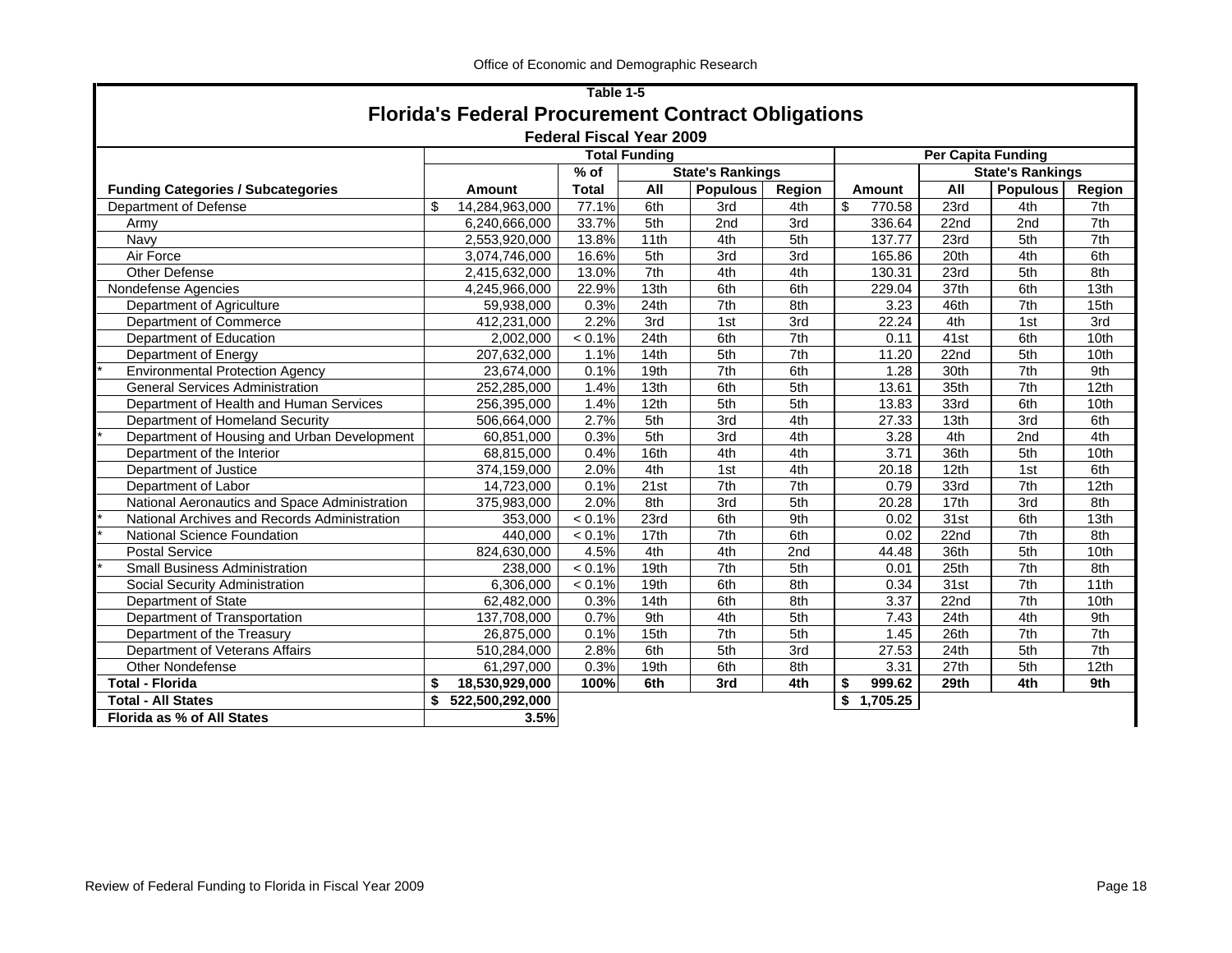#### Office of Economic and Demographic Research

| Table 1-5                                                                                                                                                                                                                                                                                                                                                                                                                                                                                                                                                                                                                                                                                                                                      |                                                           |       |     |                 |        |        |     |          |        |  |  |
|------------------------------------------------------------------------------------------------------------------------------------------------------------------------------------------------------------------------------------------------------------------------------------------------------------------------------------------------------------------------------------------------------------------------------------------------------------------------------------------------------------------------------------------------------------------------------------------------------------------------------------------------------------------------------------------------------------------------------------------------|-----------------------------------------------------------|-------|-----|-----------------|--------|--------|-----|----------|--------|--|--|
|                                                                                                                                                                                                                                                                                                                                                                                                                                                                                                                                                                                                                                                                                                                                                | <b>Florida's Federal Procurement Contract Obligations</b> |       |     |                 |        |        |     |          |        |  |  |
| <b>Federal Fiscal Year 2009</b>                                                                                                                                                                                                                                                                                                                                                                                                                                                                                                                                                                                                                                                                                                                |                                                           |       |     |                 |        |        |     |          |        |  |  |
| <b>Total Funding</b><br>Per Capita Funding                                                                                                                                                                                                                                                                                                                                                                                                                                                                                                                                                                                                                                                                                                     |                                                           |       |     |                 |        |        |     |          |        |  |  |
| % of<br><b>State's Rankings</b><br><b>State's Rankings</b>                                                                                                                                                                                                                                                                                                                                                                                                                                                                                                                                                                                                                                                                                     |                                                           |       |     |                 |        |        |     |          |        |  |  |
| <b>Funding Categories / Subcategories</b>                                                                                                                                                                                                                                                                                                                                                                                                                                                                                                                                                                                                                                                                                                      | Amount                                                    | Total | All | <b>Populous</b> | Region | Amount | All | Populous | Region |  |  |
| In the published report, the data are rounded to the nearest thousand dollars.<br>An asterisk indicates that one or more states had no reported federal procurement contract obligations.<br>2)<br>Based on July 1, 2009 population estimates, the seven most populous states, in descending population order, were: California, Texas, New York, Florida, Illinois, Pennsylvania, and Ohio.<br>3)<br>As designated by the U.S. Census Bureau, Florida is one of 16 states in the South region. The other states in the South region are: Alabama, Arkansas, Delaware, Georgia, Kentucky,<br>4)<br>Louisiana, Maryland, Mississippi, North Carolina, Oklahoma, South Carolina, Tennessee, Texas, Virginia, and West Virginia.<br>Data Sources: |                                                           |       |     |                 |        |        |     |          |        |  |  |
| Federal Funding: U.S. Census Bureau, "Consolidated Federal Funds Report for Fiscal Year 2009," U.S. Government Printing Office, Washington, DC 2010 (Issued August 2010).<br>11<br>http://www.census.gov/prod/2010pubs/cffr-09.pdf                                                                                                                                                                                                                                                                                                                                                                                                                                                                                                             |                                                           |       |     |                 |        |        |     |          |        |  |  |
| Population Estimates: U.S. Census Bureau, Population Division, Table 1: Annual Estimates of the Resident Population for the United States, Regions, States, and Puerto Rico:<br>$\mathbf{2}$<br>April 1, 2000 to July 1, 2009 (NST-EST2009-01) Release Date: December 2009. www.census.gov/popest/states/NST-EST-ann-est.html                                                                                                                                                                                                                                                                                                                                                                                                                  |                                                           |       |     |                 |        |        |     |          |        |  |  |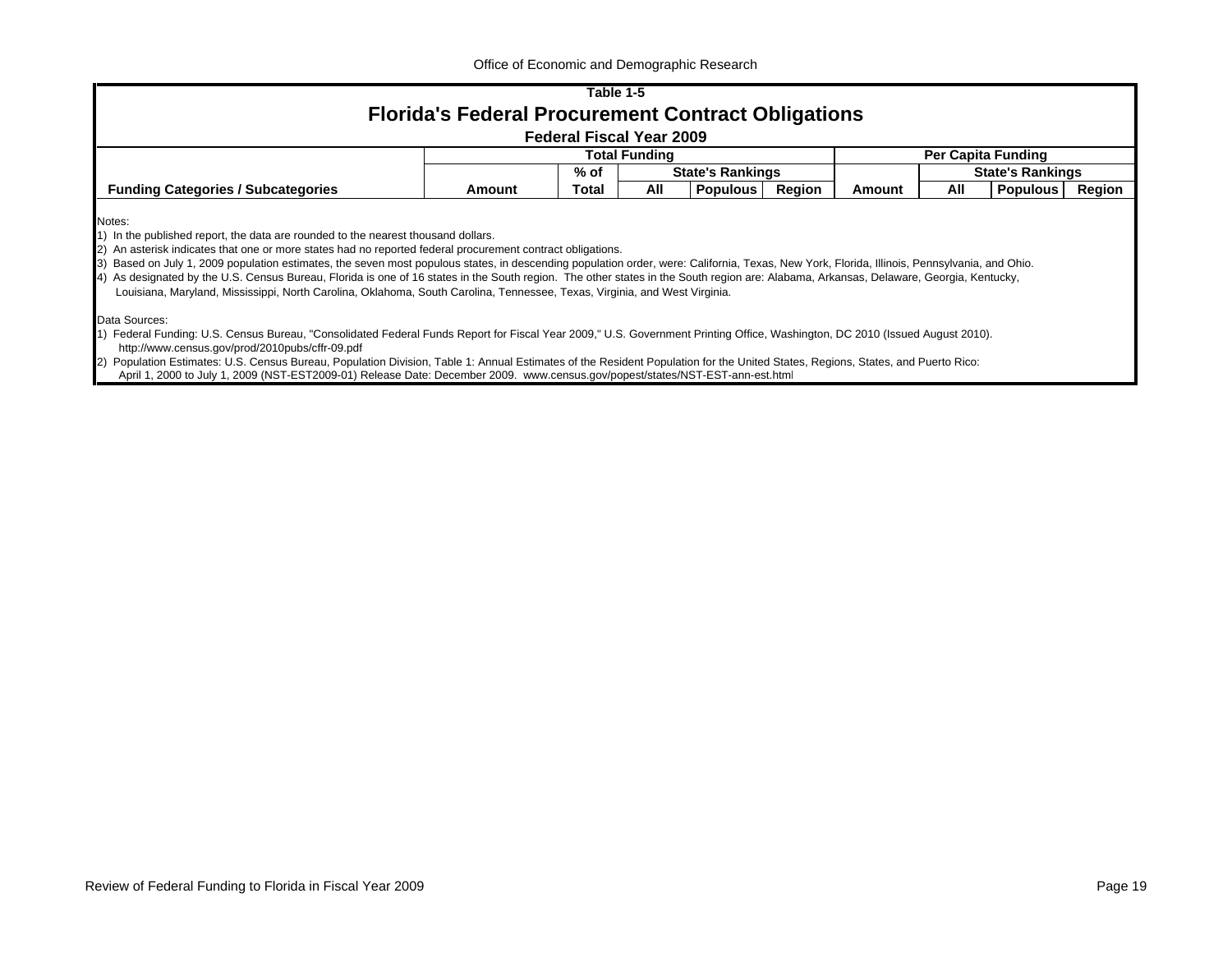| Table 1-6                                     |                                                       |                                 |                      |                          |                   |               |                    |                           |                   |  |  |
|-----------------------------------------------|-------------------------------------------------------|---------------------------------|----------------------|--------------------------|-------------------|---------------|--------------------|---------------------------|-------------------|--|--|
|                                               | <b>Florida's Federal Salary and Wage Expenditures</b> |                                 |                      |                          |                   |               |                    |                           |                   |  |  |
|                                               |                                                       | <b>Federal Fiscal Year 2009</b> |                      |                          |                   |               |                    |                           |                   |  |  |
|                                               |                                                       |                                 | <b>Total Funding</b> |                          |                   |               |                    | <b>Per Capita Funding</b> |                   |  |  |
|                                               |                                                       | $%$ of                          |                      | <b>State's Rankings</b>  |                   |               |                    | <b>State's Rankings</b>   |                   |  |  |
| <b>Funding Categories / Subcategories</b>     | <b>Amount</b>                                         | <b>Total</b>                    | All                  | <b>Populous</b>          | Region            | <b>Amount</b> | All                | <b>Populous</b>           | Region            |  |  |
| Department of Defense                         | \$<br>4,863,455,000                                   | 39.8%                           | 9th                  | 3rd                      | 6th               | \$<br>262.35  | 34th               | 2nd                       | 14 <sub>th</sub>  |  |  |
| Army                                          | 1,679,036,000                                         | 13.7%                           | 17th                 | 5th                      | 9th               | 90.57         | 44th               | 5th                       | 16th              |  |  |
| <b>Active Military</b>                        | 788,093,000                                           | 6.5%                            | 19th                 | 4th                      | 11th              | 42.51         | 32nd               | 3rd                       | 14th              |  |  |
| <b>Inactive Military</b>                      | 763,522,000                                           | 6.3%                            | 7th                  | 4th                      | 3rd               | 41.19         | 46th               | 5th                       | 16th              |  |  |
| Civilian                                      | 127,421,000                                           | 1.0%                            | 20th                 | 6th                      | 9th               | 6.87          | 45th               | 6th                       | 16th              |  |  |
| Navy                                          | 1,152,542,000                                         | 9.4%                            | 6th                  | 2nd                      | 3rd               | 62.17         | 11th               | 2nd                       | 6th               |  |  |
| <b>Active Military</b>                        | 612,254,000                                           | 5.0%                            | 5th                  | 2nd                      | 3rd               | 33.03         | 11th               | 2nd                       | 6th               |  |  |
| <b>Inactive Military</b>                      | 40,444,000                                            | 0.3%                            | 4th                  | 3rd                      | 2nd               | 2.18          | 7th                | 1st                       | 3rd               |  |  |
| Civilian                                      | 499,844,000                                           | 4.1%                            | 5th                  | 2nd                      | 3rd               | 26.96         | 11th               | 2nd                       | 6th               |  |  |
| Air Force                                     | 1,925,347,000                                         | 15.8%                           | 2nd                  | 2nd                      | 2nd               | 103.86        | 22nd               | 1st                       | 9th               |  |  |
| <b>Active Military</b>                        | 1,416,118,000                                         | 11.6%                           | 2nd                  | 2nd                      | 2nd               | 76.39         | 21st               | 1st                       | 8th               |  |  |
| <b>Inactive Military</b>                      | 22,168,000                                            | 0.2%                            | 3rd                  | 2nd                      | 2nd               | 1.20          | 40th               | 3rd                       | 12th              |  |  |
| Civilian                                      | 487,061,000                                           | 4.0%                            | 7th                  | 4th                      | 4th               | 26.27         | 18th               | 3rd                       | $\overline{7}$ th |  |  |
| Other Defense: Civilian                       | 106,530,000                                           | 0.9%                            | 11th                 | 5th                      | 6th               | 5.75          | 26th               | 5th                       | 10th              |  |  |
| Nondefense Agencies                           | 7,352,004,000                                         | 60.2%                           | 5th                  | 4th                      | 3rd               | 396.59        | 37th               | 5th                       | 11th              |  |  |
| <b>Department of Agriculture</b>              | 120,977,000                                           | 1.0%                            | 17th                 | 3rd                      | 7th               | 6.53          | 44th               | 5th                       | 16th              |  |  |
| Department of Commerce                        | 84,393,000                                            | 0.7%                            | 7th                  | 2nd                      | 3rd               | 4.55          | 25th               | 1st                       | 7th               |  |  |
| Department of Education                       | 537,000                                               | $< 0.1\%$                       | 12th                 | 7th                      | 3rd               | 0.03          | 16th               | 7th                       | 5th               |  |  |
| Department of Energy                          | 148,000                                               | $< 0.1\%$                       | 35th                 | 7th                      | 12th              | 0.01          | 39th               | 7th                       | 13th              |  |  |
| <b>Environmental Protection Agency</b>        | 7,563,000                                             | 0.1%                            | 20th                 | $\overline{7}$ th        | 6th               | 0.41          | 29th               | 7th                       | 10th              |  |  |
| Federal Deposit Insurance Corporation         | 10,367,000                                            | 0.1%                            | 9th                  | 5th                      | 4th               | 0.56          | 37th               | 6th                       | 15th              |  |  |
| <b>General Services Administration</b>        | 9,628,000                                             | 0.1%                            | 14th                 | 6th                      | 5th               | 0.52          | 36th               | 6th                       | 9th               |  |  |
| Department of Health and Human Services       | 43,421,000                                            | 0.4%                            | 18th                 | 7th                      | 6th               | 2.34          | 33rd               | 7th                       | 9th               |  |  |
| Department of Homeland Security               | 991,990,000                                           | 8.1%                            | 4th                  | 3rd                      | 3rd               | 53.51         | 10th               | 2nd                       | 3rd               |  |  |
| Department of Housing and Urban Development   | 19,662,000                                            | 0.2%                            | 9th                  | 7th                      | 3rd               | 1.06          | 34th               | 7th                       | 12th              |  |  |
| Department of the Interior                    | 86,355,000                                            | 0.7%                            | 15th                 | 2nd                      | 2nd               | 4.66          | 36th               | 3rd                       | 11th              |  |  |
| Department of Justice                         | 477,438,000                                           | 3.9%                            | 5th                  | 4th                      | 3rd               | 25.75         | 12th               | 4th                       | 7th               |  |  |
| Department of Labor                           | 45,411,000                                            | 0.4%                            | 7th                  | 6th                      | 3rd               | 2.45          | 18th               | 6th                       | 7th               |  |  |
| National Aeronautics and Space Administration | 203,024,000                                           | 1.7%                            | 6th                  | 3rd                      | 5th               | 10.95         | 7th                | 3rd                       | 6th               |  |  |
| National Archives and Records Administration  | 93.000                                                | $< 0.1\%$                       | 23rd                 | $\overline{7}$ th        | $\overline{7}$ th | 0.01          | 24th               | $\overline{7}$ th         | $\overline{7}$ th |  |  |
| National Science Foundation                   |                                                       | 0.0%                            | $\sim$               | $\overline{\phantom{a}}$ | $\sim$            | $\sim$        | $\blacksquare$     | $\sim$                    |                   |  |  |
| <b>Postal Service</b>                         | 3,050,266,000                                         | 25.0%                           | 4th                  | 4th                      | 2nd               | 164.54        | 36th               | 5th                       | 10th              |  |  |
| <b>Small Business Administration</b>          | 6,545,000                                             | 0.1%                            | 7th                  | 4th                      | 4th               | 0.35          | 38th               | 6th                       | 12th              |  |  |
| Social Security Administration                | 154,990,000                                           | 1.3%                            | 10th                 | 6th                      | 5th               | 8.36          | 29th               | 7th                       | 14th              |  |  |
| Department of State                           | 38,297,000                                            | 0.3%                            | 5th                  | 3rd                      | 3rd               | 2.07          | 7th                | 2nd                       | 3rd               |  |  |
| Department of Transportation                  | 274,630,000                                           | 2.2%                            | 6th                  | 4th                      | 4th               | 14.81         | 21st               | 3rd                       | 6th               |  |  |
| Department of the Treasury                    | 222,893,000                                           | 1.8%                            | 10th                 | 5th                      | 5th               | 12.02         | 21st               | 7th                       | 8th               |  |  |
| Department of Veterans Affairs                | 1,463,006,000                                         | 12.0%                           | 2nd                  | 2nd                      | 1st               | 78.92         | 14th               | 1st                       | 6th               |  |  |
| All Other Nondefense                          | 40,370,000                                            | 0.3%                            | 11th                 | 6th                      | 5th               | 2.18          | $\overline{2}$ 1st | 6th                       | 9th               |  |  |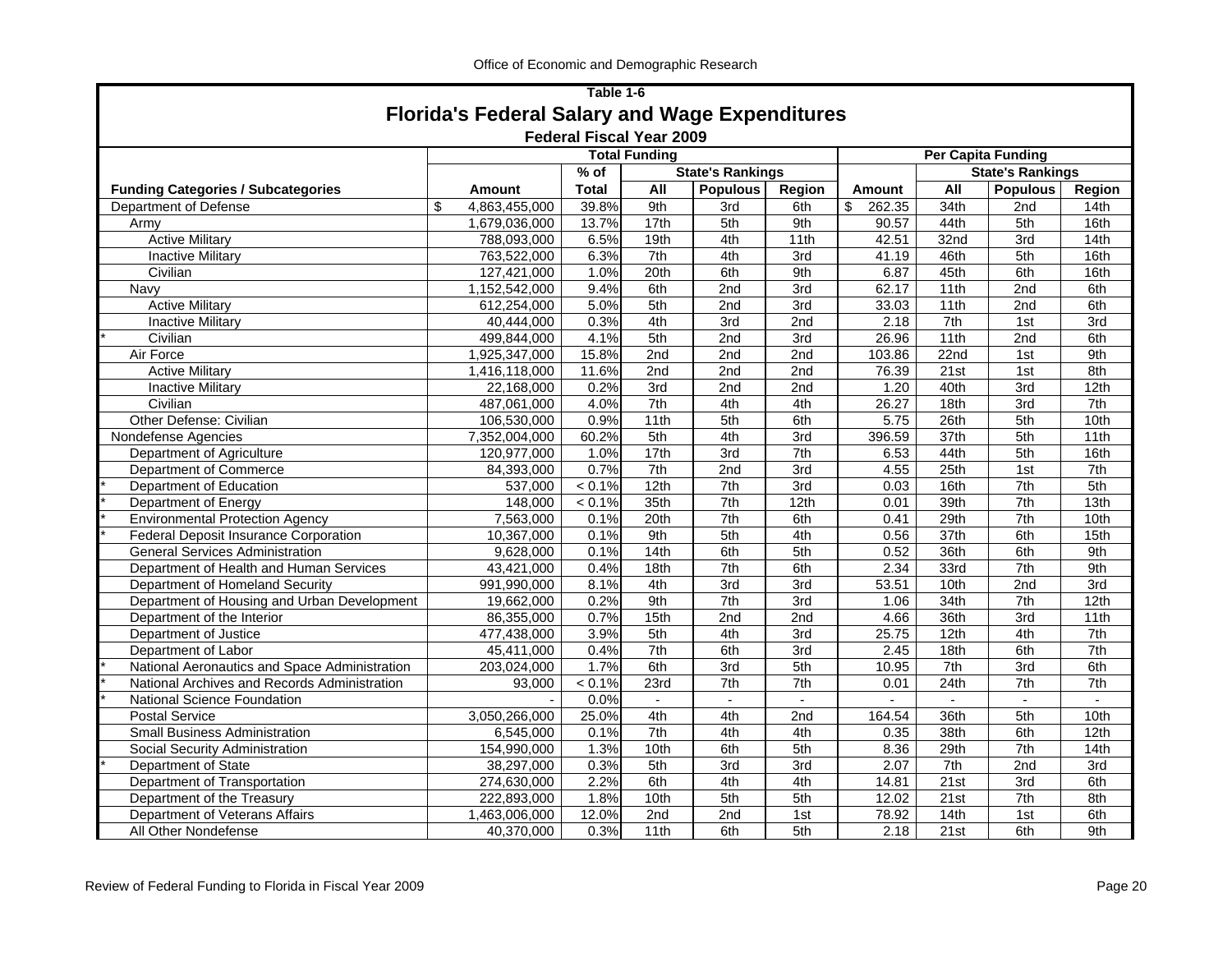| Table 1-6<br><b>Florida's Federal Salary and Wage Expenditures</b>                          |  |                 |       |     |                         |        |  |        |      |                         |        |
|---------------------------------------------------------------------------------------------|--|-----------------|-------|-----|-------------------------|--------|--|--------|------|-------------------------|--------|
| <b>Federal Fiscal Year 2009</b>                                                             |  |                 |       |     |                         |        |  |        |      |                         |        |
| Per Capita Funding<br><b>Total Funding</b>                                                  |  |                 |       |     |                         |        |  |        |      |                         |        |
|                                                                                             |  |                 | % of  |     | <b>State's Rankings</b> |        |  |        |      | <b>State's Rankings</b> |        |
| <b>Funding Categories / Subcategories</b>                                                   |  | Amount          | Total | All | <b>Populous</b>         | Region |  | Amount | All  | <b>Populous</b>         | Region |
| <b>Total - Florida</b>                                                                      |  | 12,215,459,000  | 100%  | 7th | 4th                     | 5th    |  | 658.94 | 35th | 3rd                     | 15th   |
| <b>Total - All States</b>                                                                   |  | 273,238,508,000 |       |     |                         |        |  | 891.75 |      |                         |        |
| Florida as % of All States                                                                  |  | 4.5%            |       |     |                         |        |  |        |      |                         |        |
| Notes:<br>1) In the published report, the data are rounded to the nearest thousand dollars. |  |                 |       |     |                         |        |  |        |      |                         |        |

2) An asterisk indicates that one or more states had no reported federal salary and wage expenditures.

3) Based on July 1, 2009 population estimates, the seven most populous states, in descending population order, were: California, Texas, New York, Florida, Illinois, Pennsylvania, and Ohio.

4) As designated by the U.S. Census Bureau, Florida is one of 16 states in the South region. The other states in the South region are: Alabama, Arkansas, Delaware, Georgia, Kentucky, Louisiana, Maryland, Mississippi, North Carolina, Oklahoma, South Carolina, Tennessee, Texas, Virginia, and West Virginia.

Data Sources:

1) Federal Funding: U.S. Census Bureau, "Consolidated Federal Funds Report for Fiscal Year 2009," U.S. Government Printing Office, Washington, DC 2010 (Issued August 2010). http://www.census.gov/prod/2010pubs/cffr-09.pdf

2) Population Estimates: U.S. Census Bureau, Population Division, Table 1: Annual Estimates of the Resident Population for the United States, Regions, States, and Puerto Rico: April 1, 2000 to July 1, 2009 (NST-EST2009-01) Release Date: December 2009. www.census.gov/popest/states/NST-EST-ann-est.html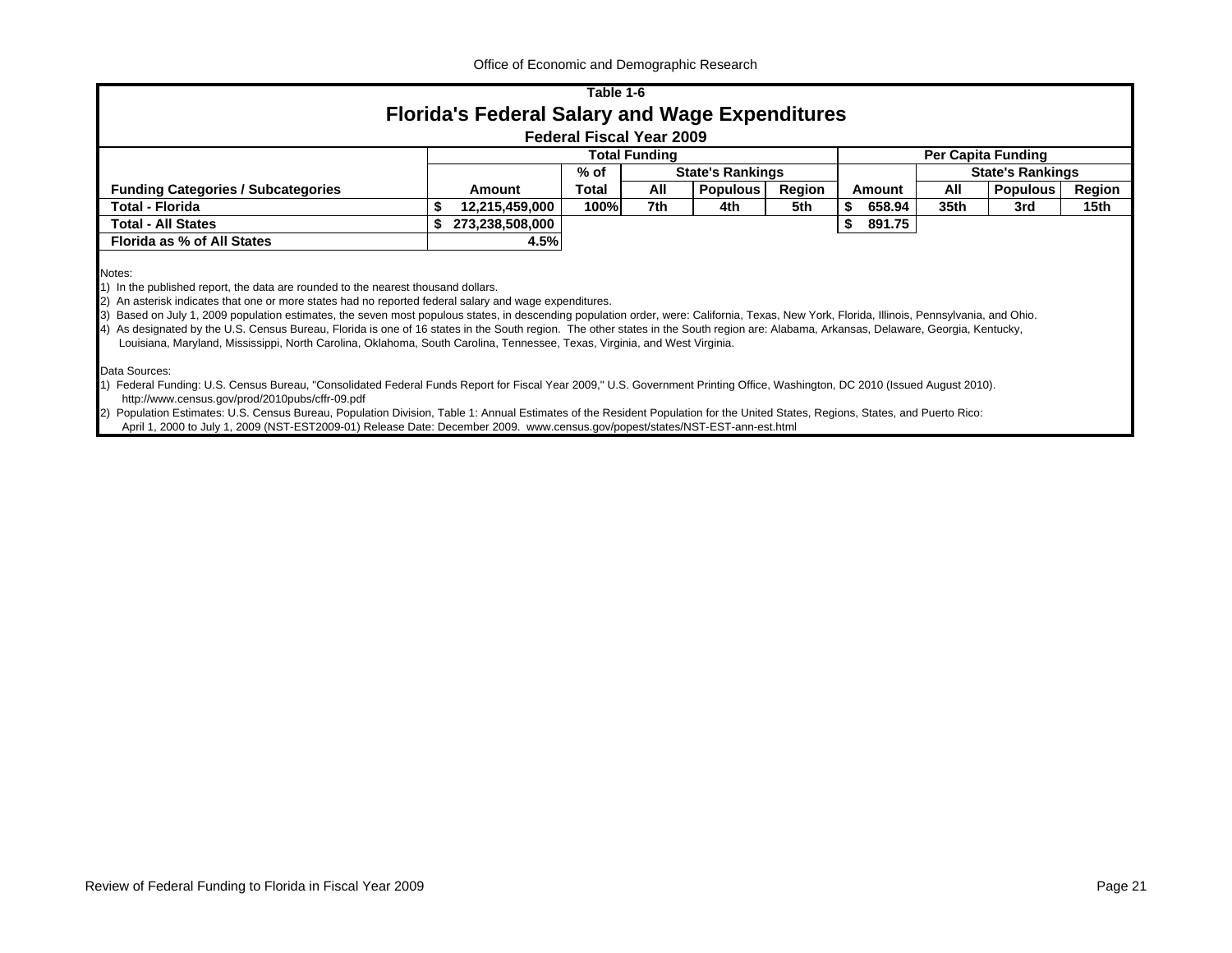| Table 1-7<br>States' Percentage Share of Federal Direct Expenditures by Category |                   |                     |                   |              |               |                  |       |
|----------------------------------------------------------------------------------|-------------------|---------------------|-------------------|--------------|---------------|------------------|-------|
|                                                                                  |                   |                     |                   |              |               |                  |       |
| <b>State</b>                                                                     | <b>Population</b> | <b>Expenditures</b> | <b>Retirement</b> | <b>Other</b> | <b>Grants</b> | <b>Contracts</b> | Wages |
| Alabama                                                                          | 1.5%              | 1.7%                | 2.0%              | 1.6%         | 1.4%          | 2.0%             | 1.7%  |
| Alaska                                                                           | 0.2%              | 0.5%                | 0.2%              | 0.1%         | 0.5%          | 1.0%             | 1.1%  |
| Arizona                                                                          | 2.2%              | 2.0%                | 2.1%              | 1.6%         | 2.0%          | 2.7%             | 1.7%  |
| Arkansas                                                                         | 0.9%              | 0.9%                | 1.2%              | 0.9%         | 1.0%          | 0.2%             | 0.8%  |
| California                                                                       | 12.1%             | 11.0%               | 9.4%              | 10.7%        | 12.6%         | 13.2%            | 8.6%  |
| Colorado                                                                         | 1.6%              | 1.5%                | 1.4%              | 1.1%         | 1.2%          | 2.1%             | 2.5%  |
| Connecticut                                                                      | 1.1%              | 1.4%                | 1.1%              | 1.2%         | 1.2%          | 2.5%             | 0.6%  |
| Delaware                                                                         | 0.3%              | 0.3%                | 0.3%              | 0.2%         | 0.3%          | 0.1%             | 0.2%  |
| Florida                                                                          | 6.1%              | 5.6%                | 7.2%              | 6.7%         | 4.4%          | 3.5%             | 4.5%  |
| Georgia                                                                          | 3.2%              | 2.7%                | 2.9%              | 2.4%         | 2.7%          | 1.5%             | 5.0%  |
| Hawaii                                                                           | 0.4%              | 0.8%                | 0.5%              | 1.2%         | 0.5%          | 0.3%             | 2.3%  |
| ldaho                                                                            | 0.5%              | 0.5%                | 0.5%              | 0.4%         | 0.4%          | 0.7%             | 0.4%  |
| Illinois                                                                         | 4.2%              | 3.7%                | 3.7%              | 4.4%         | 4.4%          | 2.2%             | 2.8%  |
| Indiana                                                                          | 2.1%              | 1.9%                | 2.2%              | 2.3%         | 1.8%          | 1.5%             | 1.4%  |
| lowa                                                                             | 1.0%              | 0.9%                | 1.0%              | 1.2%         | 1.0%          | 0.4%             | 0.6%  |
| Kansas                                                                           | 0.9%              | 1.1%                | 0.9%              | 1.8%         | 0.7%          | 0.6%             | 1.6%  |
| Kentucky                                                                         | 1.4%              | 1.6%                | 1.6%              | 1.4%         | 1.6%          | 1.3%             | 2.4%  |
| Louisiana                                                                        | 1.5%              | 1.5%                | 1.5%              | 1.7%         | 2.1%          | 0.8%             | 1.4%  |
| Maine                                                                            | 0.4%              | 0.5%                | 0.5%              | 0.4%         | 0.6%          | 0.3%             | 0.4%  |
| Maryland                                                                         | 1.9%              | 2.9%                | 2.1%              | 1.9%         | 1.6%          | 6.6%             | 4.8%  |
| Massachusetts                                                                    | 2.2%              | 2.7%                | 2.0%              | 2.7%         | 3.1%          | 3.6%             | 1.6%  |
| Michigan                                                                         | 3.3%              | 2.9%                | 3.5%              | 3.5%         | 2.9%          | 1.8%             | 1.6%  |
| Minnesota                                                                        | 1.7%              | 1.5%                | 1.6%              | 1.7%         | 1.6%          | 0.9%             | 1.1%  |
| Mississippi                                                                      | 1.0%              | 1.0%                | 1.1%              | 1.0%         | 1.1%          | 1.0%             | 1.0%  |
| Missouri                                                                         | 2.0%              | 2.2%                | 2.1%              | 2.2%         | 1.9%          | 2.6%             | 2.3%  |
| Montana                                                                          | 0.3%              | 0.3%                | 0.4%              | 0.4%         | 0.4%          | 0.1%             | 0.4%  |
| Nebraska                                                                         | 0.6%              | 0.5%                | 0.6%              | 0.7%         | 0.5%          | 0.2%             | 0.6%  |
| Nevada                                                                           | 0.9%              | 0.6%                | 0.8%              | 0.6%         | 0.5%          | 0.4%             | 0.7%  |
| New Hampshire                                                                    | 0.4%              | 0.4%                | 0.5%              | 0.3%         | 0.4%          | 0.4%             | 0.3%  |
| New Jersey                                                                       | 2.8%              | 2.6%                | 2.7%              | 3.0%         | 2.3%          | 2.3%             | 1.9%  |
| <b>New Mexico</b>                                                                | 0.7%              | 0.9%                | 0.7%              | 0.5%         | 1.0%          | 1.5%             | 0.9%  |
| New York                                                                         | 6.4%              | 6.2%                | 5.9%              | 7.2%         | 8.6%          | 2.8%             | 4.5%  |
| North Carolina                                                                   | 3.1%              | 2.7%                | 3.3%              | 2.5%         | 2.9%          | 1.0%             | 4.3%  |
| North Dakota                                                                     | 0.2%              | 0.3%                | 0.2%              | 0.4%         | 0.3%          | 0.1%             | 0.4%  |
| Ohio                                                                             | 3.8%              | 3.4%                | 3.9%              | 4.4%         | 3.5%          | 1.7%             | 2.4%  |
| Oklahoma                                                                         | 1.2%              | 1.2%                | 1.4%              | 1.2%         | 1.2%          | 0.6%             | 1.7%  |
| Oregon                                                                           | 1.2%              | 1.1%                | 1.3%              | 1.1%         | 1.2%          | 0.5%             | 0.9%  |
| Pennsylvania                                                                     | 4.1%              | 4.3%                | 4.8%              | 5.3%         | 3.8%          | 3.5%             | 3.0%  |
| Rhode Island                                                                     | 0.3%              | 0.4%                | 0.4%              | 0.4%         | 0.5%          | 0.1%             | 0.3%  |
| South Carolina                                                                   | 1.5%              | 1.5%                | 1.8%              | 1.4%         | 1.3%          | 1.6%             | 1.4%  |
| South Dakota                                                                     | 0.3%              | 0.3%                | 0.3%              | 0.4%         | 0.3%          | 0.1%             | 0.4%  |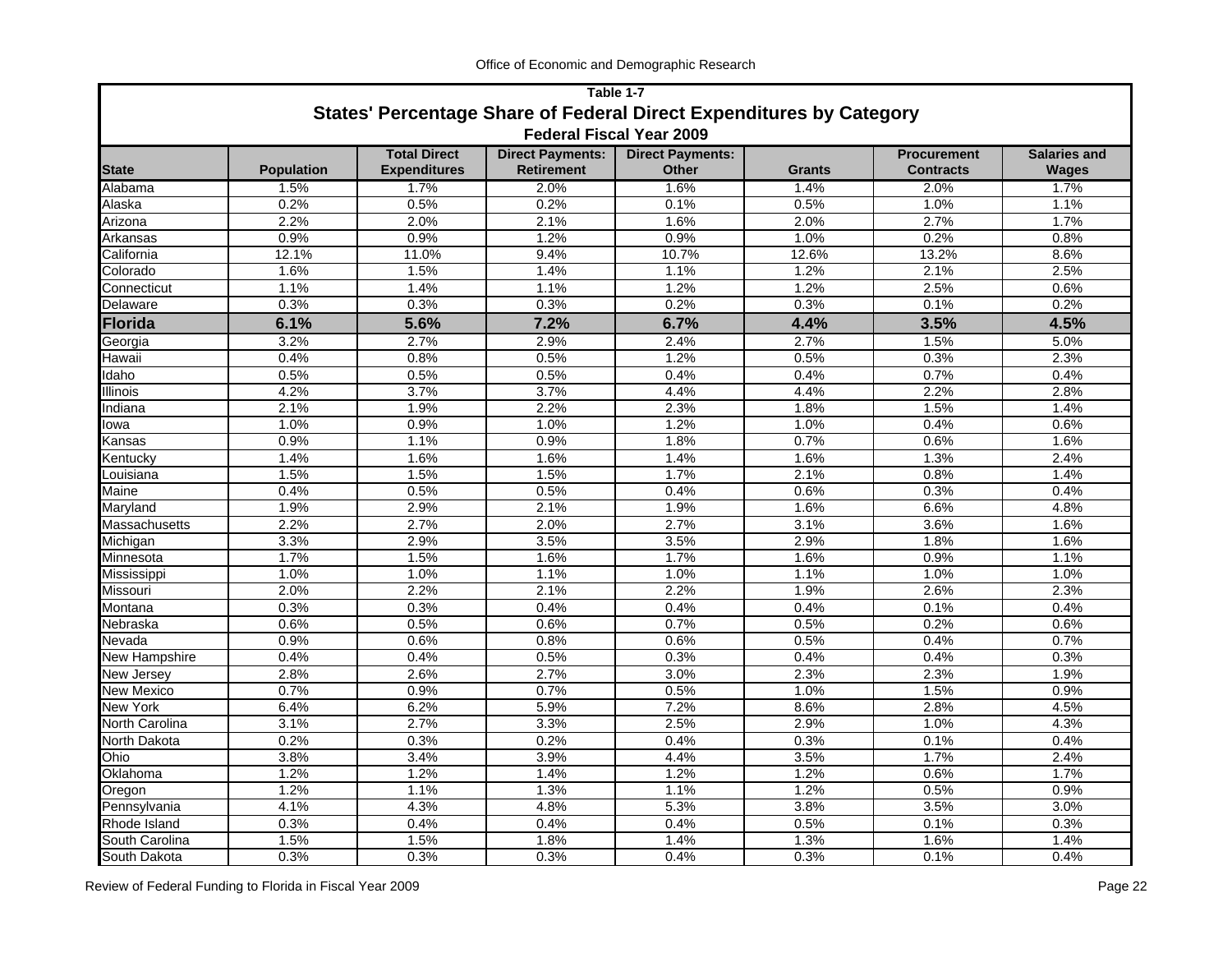| Table 1-7<br>States' Percentage Share of Federal Direct Expenditures by Category<br><b>Federal Fiscal Year 2009</b> |                   |                                            |                                              |                                  |               |                                        |                              |
|---------------------------------------------------------------------------------------------------------------------|-------------------|--------------------------------------------|----------------------------------------------|----------------------------------|---------------|----------------------------------------|------------------------------|
| <b>State</b>                                                                                                        | <b>Population</b> | <b>Total Direct</b><br><b>Expenditures</b> | <b>Direct Payments:</b><br><b>Retirement</b> | <b>Direct Payments:</b><br>Other | <b>Grants</b> | <b>Procurement</b><br><b>Contracts</b> | Salaries and<br><b>Wages</b> |
| Tennessee                                                                                                           | 2.1%              | 2.2%                                       | 2.3%                                         | 2.3%                             | 2.4%          | 2.0%                                   | 1.3%                         |
| <b>Texas</b>                                                                                                        | 8.1%              | 7.2%                                       | 6.7%                                         | 6.6%                             | 7.7%          | 7.5%                                   | 8.9%                         |
| Utah                                                                                                                | 0.9%              | 0.7%                                       | 0.7%                                         | 0.5%                             | 0.7%          | 0.7%                                   | 1.0%                         |
| Vermont                                                                                                             | 0.2%              | 0.2%                                       | $0.2\%$                                      | 0.2%                             | $0.3\%$       | 0.2%                                   | 0.2%                         |
| Virginia                                                                                                            | 2.6%              | 5.0%                                       | 3.1%                                         | 2.1%                             | $1.8\%$       | 15.7%                                  | 6.7%                         |
| Washington                                                                                                          | 2.2%              | 2.1%                                       | 2.3%                                         | 1.7%                             | 2.1%          | 1.8%                                   | 3.4%                         |
| West Virginia                                                                                                       | 0.6%              | $0.6\%$                                    | 0.9%                                         | 0.6%                             | 0.7%          | 0.2%                                   | 0.7%                         |
| Wisconsin                                                                                                           | .8%               | 2.0%                                       | .9% ا                                        | 1.8%                             | 2.7%          | .8%                                    | $1.0\%$                      |
| Wyoming                                                                                                             | 0.2%              | 0.2%                                       | $0.2\%$                                      | 0.2%                             | $0.4\%$       | $0.0\%$                                | 0.2%                         |

Data Sources:

1) Federal Funding: U.S. Census Bureau, "Consolidated Federal Funds Report for Fiscal Year 2009," U.S. Government Printing Office, Washington, DC 2010 (Issued August 2010). http://www.census.gov/prod/2010pubs/cffr-09.pdf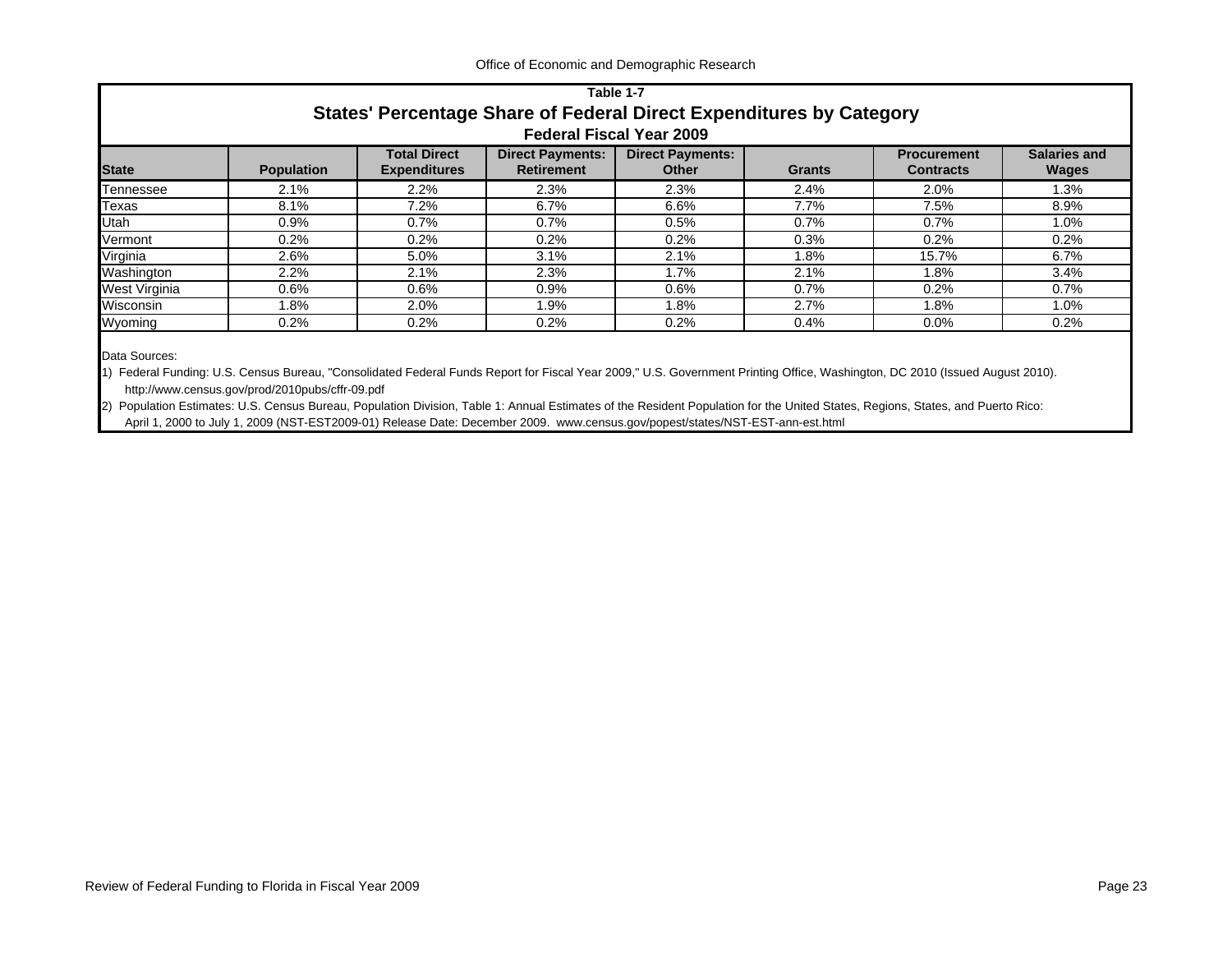|                                           | Table 1-8                                                  |                  |           |                          |                          |                          |                 |                           |                         |        |
|-------------------------------------------|------------------------------------------------------------|------------------|-----------|--------------------------|--------------------------|--------------------------|-----------------|---------------------------|-------------------------|--------|
|                                           | <b>Florida's Face Value of Federal Insurance Coverages</b> |                  |           |                          |                          |                          |                 |                           |                         |        |
|                                           | <b>Federal Fiscal Year 2009</b>                            |                  |           |                          |                          |                          |                 |                           |                         |        |
|                                           |                                                            |                  |           | <b>Total Funding</b>     |                          |                          |                 | <b>Per Capita Funding</b> |                         |        |
|                                           |                                                            |                  | % of      |                          | <b>State's Rankings</b>  |                          |                 |                           | <b>State's Rankings</b> |        |
| <b>Funding Categories / Subcategories</b> |                                                            | Amount           | Total     | All                      | <b>Populous</b>          | Region                   | Amount          | All                       | <b>Populous</b>         | Region |
| Flood Insurance                           | \$                                                         | 468,567,622,000  | 99.1%     | 1st                      | 1st                      | 1st                      | \$<br>25.276.10 | 1st                       | 1st                     | 1st    |
| Crop Insurance                            |                                                            | 2.855.011.000    | 0.6%      | 11th                     | 4th                      | 2nd                      | 154.01          | 22 <sub>nd</sub>          | 3rd                     | 5th    |
| Foreign Investment Insurance              |                                                            |                  | $0.0\%$   | $\overline{\phantom{0}}$ | $\overline{\phantom{0}}$ | $\overline{\phantom{0}}$ |                 |                           |                         |        |
| Life Insurance for Veterans               |                                                            | 1,291,834,000    | 0.3%      | 2 <sub>nd</sub>          | 2nd                      | 1st                      | 69.69           | 2nd                       | 1st                     | 1st    |
| Other                                     |                                                            | 18.504.000       | $< 0.1\%$ | 6th                      | 3rd                      | 3rd                      | .00             | 21st                      | 4th                     | 5th    |
| <b>Total - Florida</b>                    | S                                                          | 472,732,970,000  | 100%      | 1st                      | 1st                      | 1st                      | 25.500.80       | 1st                       | 1st                     | 1st    |
| <b>Total - All States</b>                 | \$                                                         | ,285,158,987,000 |           |                          |                          |                          | S<br>4,194.29   |                           |                         |        |
| Florida as % of All States                |                                                            | 36.8%            |           |                          |                          |                          |                 |                           |                         |        |

1) In the published report, the data are rounded to the nearest thousand dollars.

2) An asterisk indicates that one or more states had no reported federal insurance coverages.

3) Based on July 1, 2009 population estimates, the seven most populous states, in descending population order, were: California, Texas, New York, Florida, Illinois, Pennsylvania, and Ohio.

4) As designated by the U.S. Census Bureau, Florida is one of 16 states in the South region. The other states in the South region are: Alabama, Arkansas, Delaware, Georgia, Kentucky, Louisiana, Maryland, Mississippi, North Carolina, Oklahoma, South Carolina, Tennessee, Texas, Virginia, and West Virginia.

Data Sources:

1) Federal Funding: U.S. Census Bureau, "Consolidated Federal Funds Report for Fiscal Year 2009," U.S. Government Printing Office, Washington, DC 2010 (Issued August 2010). http://www.census.gov/prod/2010pubs/cffr-09.pdf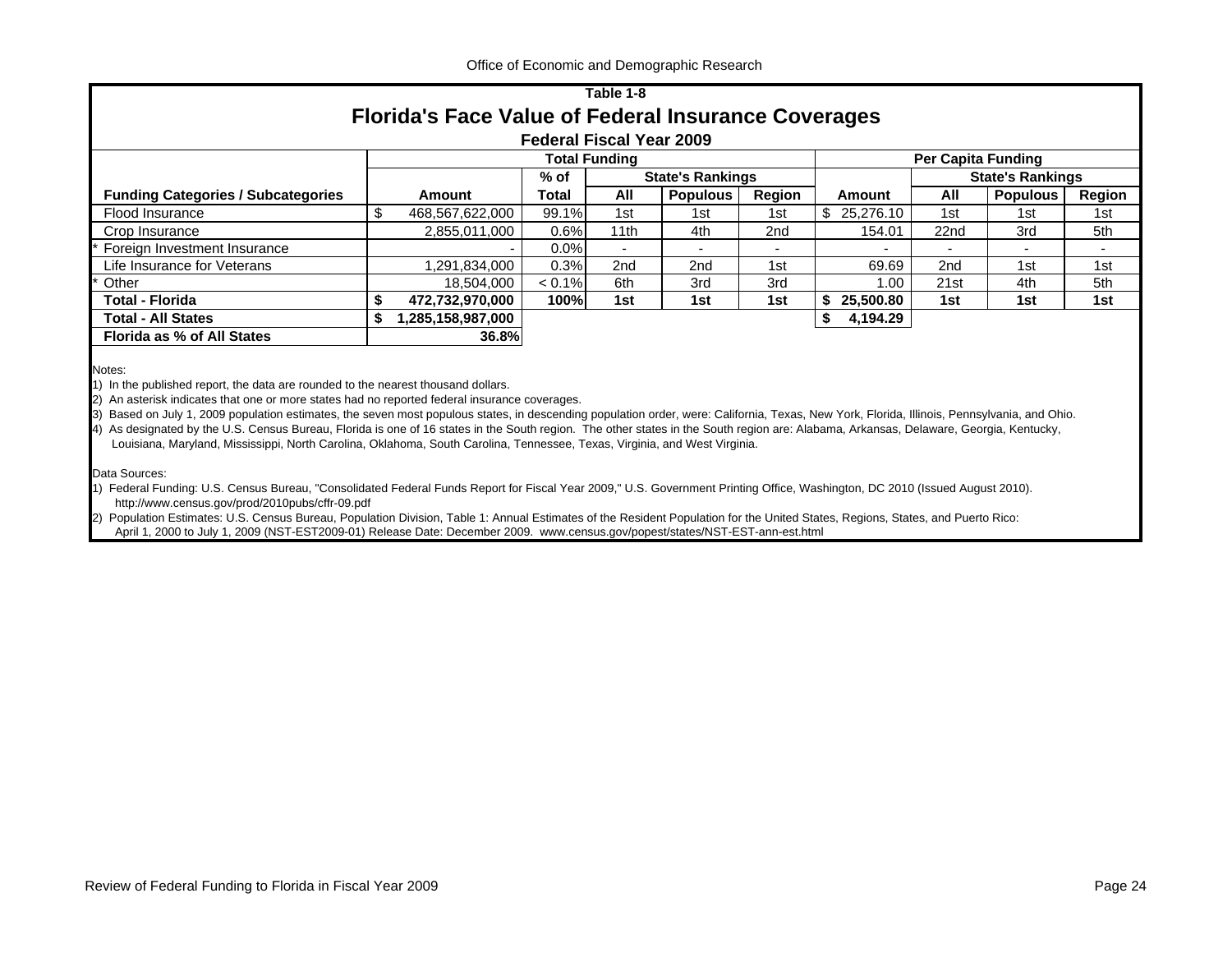|                                           |                                                            |                 | Table 1-9 |                                 |                         |        |  |            |      |                           |                  |
|-------------------------------------------|------------------------------------------------------------|-----------------|-----------|---------------------------------|-------------------------|--------|--|------------|------|---------------------------|------------------|
|                                           | <b>Florida's Dollar Volume of Federal Guaranteed Loans</b> |                 |           |                                 |                         |        |  |            |      |                           |                  |
|                                           |                                                            |                 |           | <b>Federal Fiscal Year 2009</b> |                         |        |  |            |      |                           |                  |
|                                           |                                                            |                 |           | <b>Total Funding</b>            |                         |        |  |            |      | <b>Per Capita Funding</b> |                  |
|                                           |                                                            |                 | $%$ of    |                                 | <b>State's Rankings</b> |        |  |            |      | <b>State's Rankings</b>   |                  |
| <b>Funding Categories / Subcategories</b> |                                                            | Amount          | Total     | All                             | <b>Populous</b>         | Region |  | Amount     | All  | <b>Populous</b>           | Region           |
| Mortgage Insurance for Homes              | \$                                                         | 12,277,709,000  | 54.1%     | 6th                             | 3rd                     | 4th    |  | 662.30     | 44th | 6th                       | 14th             |
| Federal Family Education Loan Program     |                                                            | 4,310,680,000   | 19.0%     | 6th                             | 5th                     | 1st    |  | 232.53     | 24th | 5th                       | 4th              |
| <b>Veterans Housing Loans</b>             |                                                            | 3.915.498.000   | 17.3%     | 4th                             | 3rd                     | 3rd    |  | 211.22     | 27th | 2nd                       | 11th             |
| Mortgage Insurance: Condominiums          |                                                            | 553.178.000     | 2.4%      | 9th                             | 3rd                     | 3rd    |  | 29.84      | 24th | 3rd                       | 5th              |
| Dept. of Agriculture: Guaranteed Loans    |                                                            | 1.025.844.000   | 4.5%      | 2nd                             | 1st                     | 2nd    |  | 55.34      | 37th | 1st                       | 14th             |
| <b>Small Business Loans</b>               |                                                            | 540.018.000     | 2.4%      | 4th                             | 4th                     | 2nd    |  | 29.13      | 33rd | 5th                       | 5th              |
| Other                                     |                                                            | 67.515.000      | 0.3%      | 4th                             | 3rd                     | 1st    |  | 3.64       | 4th  | 3rd                       | 1st              |
| <b>Total - Florida</b>                    |                                                            | 22,690,442,000  | 100%      | 4th                             | 3rd                     | 3rd    |  | \$1.224.00 | 45th | 5th                       | 13 <sub>th</sub> |
| <b>Total - All States</b>                 | S                                                          | 504,493,724,000 |           |                                 |                         |        |  | \$1,646.48 |      |                           |                  |
| Florida as % of All States                |                                                            | 4.5%            |           |                                 |                         |        |  |            |      |                           |                  |

1) In the published report, the data are rounded to the nearest thousand dollars.

2) An asterisk indicates that one or more states had no reported federal guaranteed loans.

3) Based on July 1, 2009 population estimates, the seven most populous states, in descending population order, were: California, Texas, New York, Florida, Illinois, Pennsylvania, and Ohio. 4) As designated by the U.S. Census Bureau, Florida is one of 16 states in the South region. The other states in the South region are: Alabama, Arkansas, Delaware, Georgia, Kentucky,

Louisiana, Maryland, Mississippi, North Carolina, Oklahoma, South Carolina, Tennessee, Texas, Virginia, and West Virginia.

Data Sources:

1) Federal Funding: U.S. Census Bureau, "Consolidated Federal Funds Report for Fiscal Year 2009," U.S. Government Printing Office, Washington, DC 2010 (Issued August 2010). http://www.census.gov/prod/2010pubs/cffr-09.pdf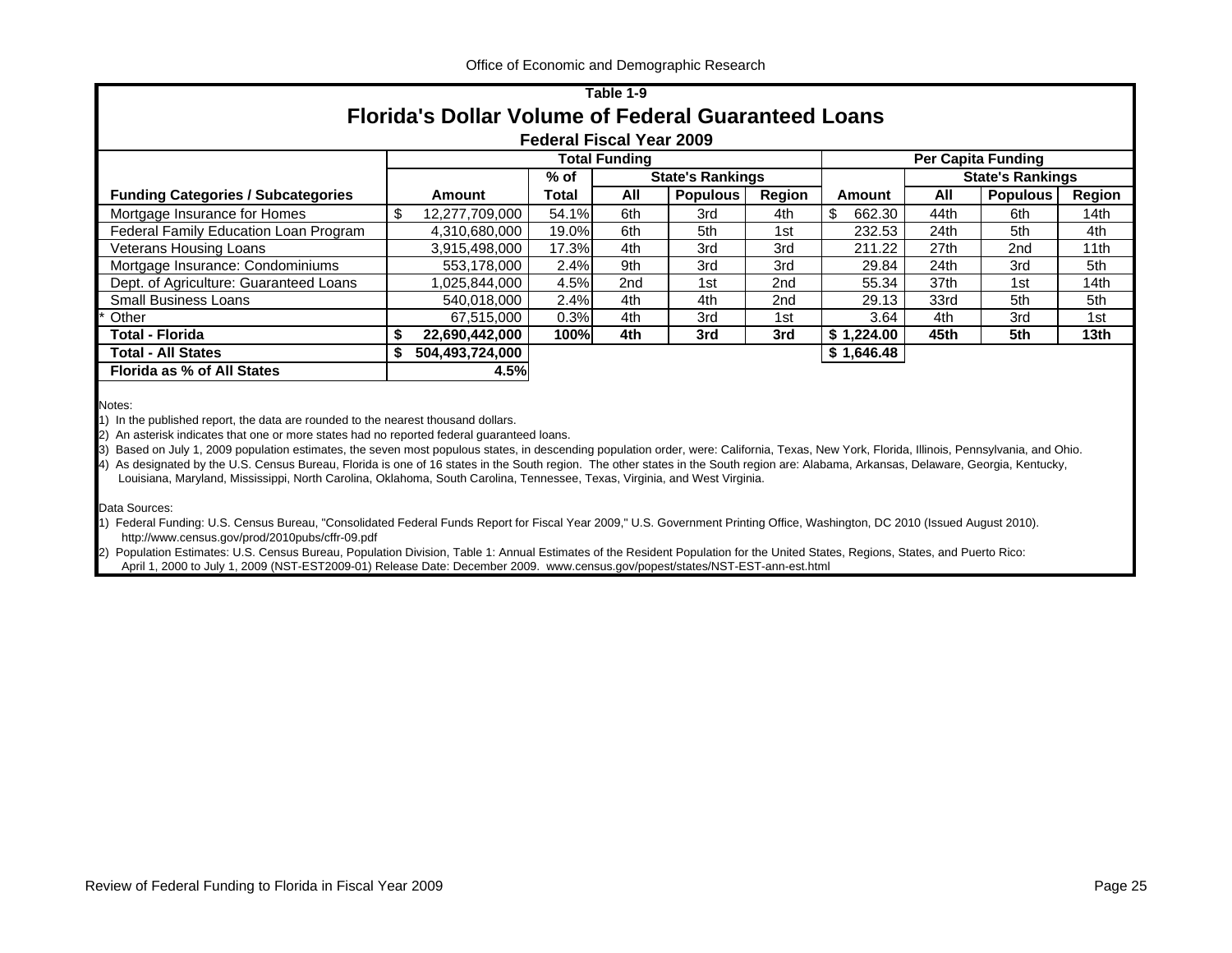| <b>Table 1-10</b><br><b>Florida's Dollar Volume of Federal Direct Loans</b> |    |                |       |                                 |                         |                 |              |      |                           |        |
|-----------------------------------------------------------------------------|----|----------------|-------|---------------------------------|-------------------------|-----------------|--------------|------|---------------------------|--------|
|                                                                             |    |                |       | <b>Federal Fiscal Year 2009</b> |                         |                 |              |      |                           |        |
|                                                                             |    |                |       | <b>Total Funding</b>            |                         |                 |              |      | <b>Per Capita Funding</b> |        |
|                                                                             |    |                | % of  |                                 | <b>State's Rankings</b> |                 |              |      | <b>State's Rankings</b>   |        |
| <b>Funding Categories / Subcategories</b>                                   |    | Amount         | Total | All                             | <b>Populous</b>         | Region          | Amount       | All  | <b>Populous</b>           | Region |
| Department of Agriculture                                                   | \$ | 441.779.000    | 20.8% | 11th                            | 3rd                     | 6th             | \$<br>23.83  | 37th | 3rd                       | 13th   |
| $\star$<br><b>Commodity Loans: Price Supports</b>                           |    | 227.224.000    | 10.7% | 10th                            | 4th                     | 5th             | 12.26        | 24th | 4th                       | 9th    |
| Other                                                                       |    | 214.555.000    | 10.1% | 6th                             | 1st                     | 3rd             | 11.57        | 36th | 1st                       | 13th   |
| <b>Federal Direct Student Loans</b>                                         |    | .591.955.000   | 75.0% | 8th                             | 6th                     | 2 <sub>nd</sub> | 85.88        | 27th | 6th                       | 8th    |
| Other                                                                       |    | 88.973.000     | 4.2%  | 8th                             | 4th                     | 5th             | 4.80         | 15th | 4th                       | 6th    |
| <b>Total - Florida</b>                                                      |    | 2,122,707,000  | 100%  | 7th                             | 5th                     | 3rd             | 114.51<br>S  | 36th | 7th                       | 13th   |
| <b>Total - All States</b>                                                   | S  | 53,589,205,000 |       |                                 |                         |                 | 174.90<br>\$ |      |                           |        |
| Florida as % of All States                                                  |    | 4.0%           |       |                                 |                         |                 |              |      |                           |        |

1) In the published report, the published data are rounded to the nearest thousand dollars.

2) An asterisk indicates that one or more states had no reported federal direct loans.

3) Based on July 1, 2009 population estimates, the seven most populous states, in descending population order, were: California, Texas, New York, Florida, Illinois, Pennsylvania, and Ohio.

4) As designated by the U.S. Census Bureau, Florida is one of 16 states in the South region. The other states in the South region are: Alabama, Arkansas, Delaware, Georgia, Kentucky, Louisiana, Maryland, Mississippi, North Carolina, Oklahoma, South Carolina, Tennessee, Texas, Virginia, and West Virginia.

Data Sources:

1) Federal Funding: U.S. Census Bureau, "Consolidated Federal Funds Report for Fiscal Year 2009," U.S. Government Printing Office, Washington, DC 2010 (Issued August 2010). http://www.census.gov/prod/2010pubs/cffr-09.pdf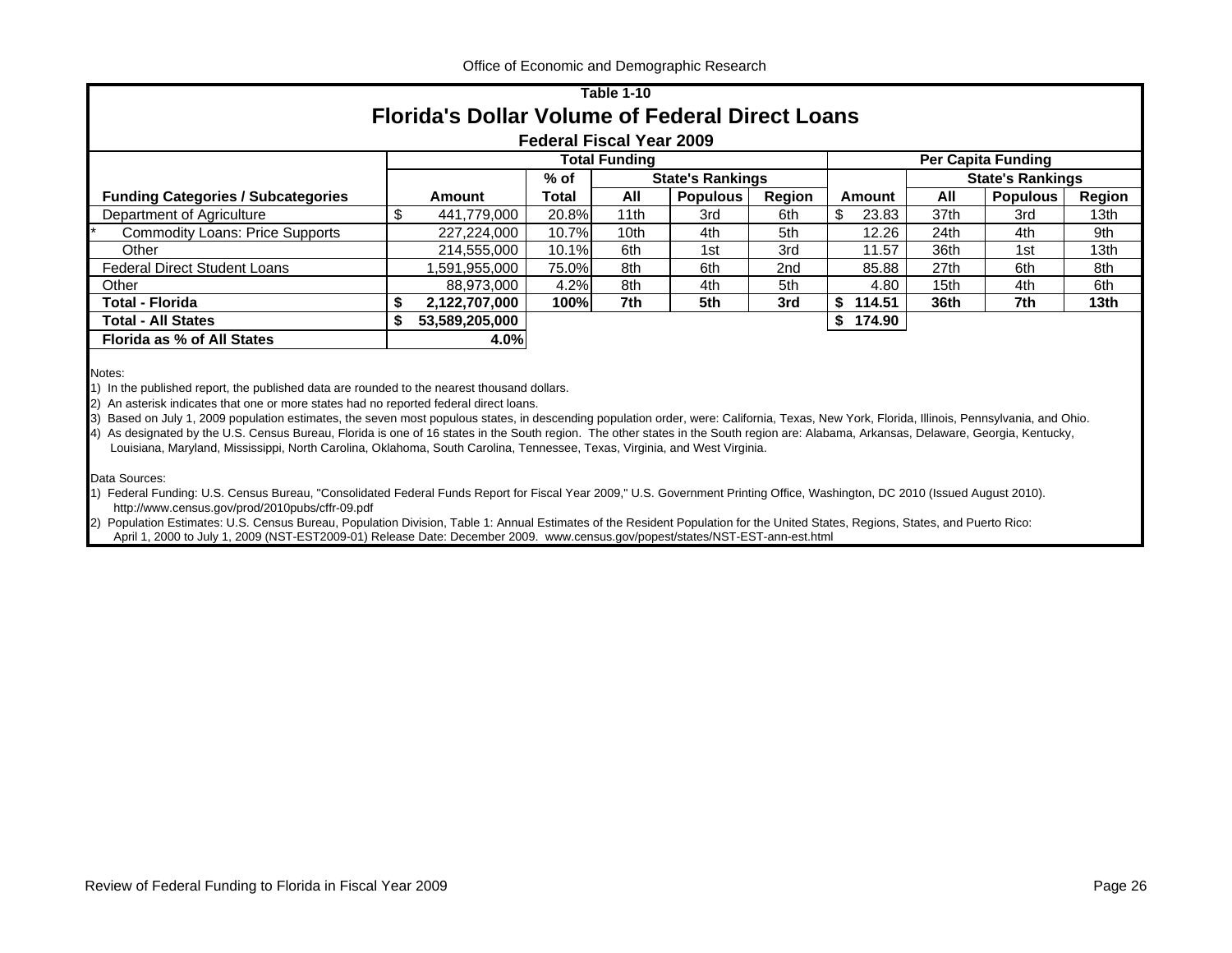| <b>Table 1-11</b>     |                   |                                                                    |                  |                   |               |  |
|-----------------------|-------------------|--------------------------------------------------------------------|------------------|-------------------|---------------|--|
|                       |                   | States' Percentage Share of Other Financial Assistance by Category |                  |                   |               |  |
|                       |                   | <b>Federal Fiscal Year 2009</b>                                    |                  |                   |               |  |
|                       |                   | <b>Other Financial</b>                                             | <b>Insurance</b> | <b>Guaranteed</b> | <b>Direct</b> |  |
| <b>State</b>          | <b>Population</b> | <b>Assistance</b>                                                  | <b>Programs</b>  | Loans             | Loans         |  |
| Alabama               | 1.5%              | 1.1%                                                               | 0.9%             | 1.5%              | 2.3%          |  |
| Alaska                | 0.2%              | 0.1%                                                               | 0.1%             | 0.4%              | 0.1%          |  |
| Arizona               | 2.2%              | 1.5%                                                               | 0.6%             | 3.9%              | 0.8%          |  |
| Arkansas              | 0.9%              | 0.4%                                                               | 0.3%             | 0.8%              | 1.4%          |  |
| California            | 12.1%             | 7.4%                                                               | 5.7%             | 11.4%             | 9.7%          |  |
| Colorado              | 1.6%              | 1.2%                                                               | 0.4%             | 3.1%              | 2.4%          |  |
| Connecticut           | 1.1%              | 0.8%                                                               | 0.7%             | 1.2%              | 0.8%          |  |
| Delaware              | 0.3%              | 0.4%                                                               | 0.5%             | 0.4%              | 0.3%          |  |
| <b>Florida</b>        | 6.1%              | 27.0%                                                              | 36.8%            | 4.5%              | 4.0%          |  |
|                       | 3.2%              |                                                                    |                  |                   |               |  |
| Georgia               |                   | 2.3%                                                               | 1.7%             | 3.6%              | 3.6%          |  |
| Hawaii                | 0.4%              | 0.7%                                                               | 0.9%             | 0.4%              | 0.1%          |  |
| Idaho                 | 0.5%              | 0.3%                                                               | 0.2%<br>1.2%     | 0.6%<br>4.1%      | 1.0%<br>5.1%  |  |
| Illinois              | 4.2%              | 2.1%                                                               |                  |                   |               |  |
| Indiana               | 2.1%              | 1.1%                                                               | 0.7%             | 1.9%              | 3.9%          |  |
| Iowa                  | 1.0%              | 1.0%                                                               | 0.9%             | 1.0%              | 3.1%          |  |
| Kansas                | 0.9%              | 0.6%                                                               | 0.5%             | 0.9%              | 1.3%          |  |
| Kentucky              | 1.4%              | 0.6%                                                               | 0.3%             | 1.2%              | 1.1%          |  |
| Louisiana             | 1.5%              | 6.0%                                                               | 8.1%             | 1.1%              | 1.6%          |  |
| Maine                 | 0.4%              | 0.2%                                                               | 0.2%             | 0.3%              | 0.3%          |  |
| Maryland              | 1.9%              | 1.8%                                                               | 1.1%             | 3.5%              | 3.0%          |  |
| Massachusetts         | 2.2%              | 1.2%                                                               | 0.9%             | 1.8%              | 3.4%          |  |
| Michigan              | 3.3%              | 1.0%                                                               | 0.5%             | 1.9%              | 5.5%          |  |
| Minnesota             | 1.7%              | 1.1%                                                               | 0.7%             | 2.0%              | 3.2%          |  |
| Mississippi           | 1.0%              | 1.1%                                                               | 1.3%             | 0.7%              | 1.7%          |  |
| Missouri              | 2.0%              | 1.0%                                                               | 0.5%             | 2.4%              | 2.3%          |  |
| Montana               | 0.3%              | 0.2%                                                               | 0.1%             | 0.4%              | 0.2%          |  |
| Nebraska              | 0.6%              | 0.6%                                                               | 0.6%             | 0.6%              | 0.8%          |  |
| Nevada                | 0.9%              | 0.6%                                                               | 0.3%             | 1.3%              | 0.3%          |  |
| New Hampshire         | 0.4%              | 0.2%                                                               | 0.1%             | 0.5%              | 0.2%          |  |
| New Jersey            | 2.8%              | 3.6%                                                               | 3.9%             | 3.3%              | 1.7%          |  |
| New Mexico            | 0.7%              | 0.4%                                                               | 0.2%             | 0.7%              | 0.2%          |  |
| <b>New York</b>       | 6.4%              | 3.2%                                                               | 2.9%             | 3.7%              | 5.8%          |  |
| <b>North Carolina</b> | 3.1%              | 2.6%                                                               | 2.5%             | 2.9%              | 1.5%          |  |
| North Dakota          | 0.2%              | 0.5%                                                               | 0.5%             | 0.3%              | 0.2%          |  |
| Ohio                  | 3.8%              | 1.4%                                                               | 0.7%             | 2.9%              | 3.5%          |  |
| Oklahoma              | 1.2%              | 0.5%                                                               | 0.3%             | 1.1%              | 0.5%          |  |
| Oregon                | 1.2%              | 0.8%                                                               | 0.6%             | 1.4%              | 1.2%          |  |
| Pennsylvania          | 4.1%              | 1.8%                                                               | 1.0%             | 3.6%              | 3.0%          |  |
| Rhode Island          | 0.3%              | 0.3%                                                               | 0.3%             | 0.4%              | 0.4%          |  |
| South Carolina        | 1.5%              | 3.0%                                                               | 3.6%             | 1.5%              | 0.8%          |  |
| South Dakota          | 0.3%              | 0.3%                                                               | 0.3%             | 0.3%              | 0.4%          |  |
| Tennessee             | 2.1%              | 1.0%                                                               | 0.5%             | 2.1%              | 4.7%          |  |
| <b>Texas</b>          | 8.1%              | 10.5%                                                              | 12.5%            | 5.9%              | 6.5%          |  |
| Utah                  | 0.9%              | 0.6%                                                               | 0.1%             | 2.1%              | 0.2%          |  |
| Vermont               | 0.2%              | 0.1%                                                               | 0.1%             | 0.2%              | 0.1%          |  |
| Virginia              | 2.6%              | 2.8%                                                               | 2.0%             | 4.8%              | 2.0%          |  |
| Washington            | 2.2%              | 1.6%                                                               | 0.9%             | 3.3%              | 1.6%          |  |
| <b>West Virginia</b>  | 0.6%              | 0.3%                                                               | 0.2%             | 0.3%              | 1.1%          |  |
| Wisconsin             | 1.8%              | 0.7%                                                               | 0.4%             | 1.5%              | 1.2%          |  |
| Wyoming               | 0.2%              | 0.1%                                                               | 0.1%             | 0.3%              | 0.0%          |  |

Data Sources:

1) Federal Funding: U.S. Census Bureau, "Consolidated Federal Funds Report for Fiscal Year 2009." U.S. Government Printing Office, Washington, DC 2010 (Issued August 2010). http://www.census.gov/prod/2010pubs/cffr-09.pdf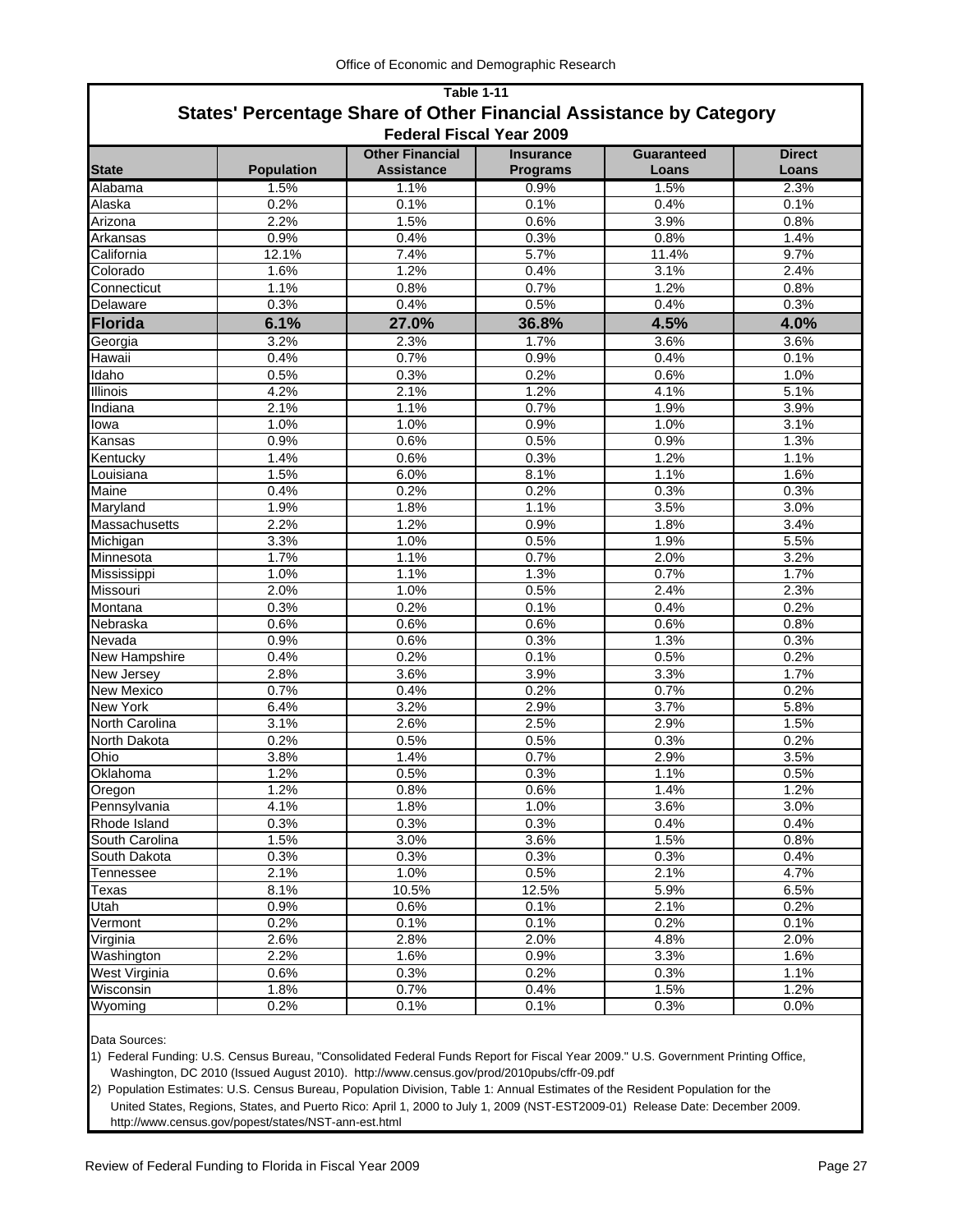This page was intentionally left blank.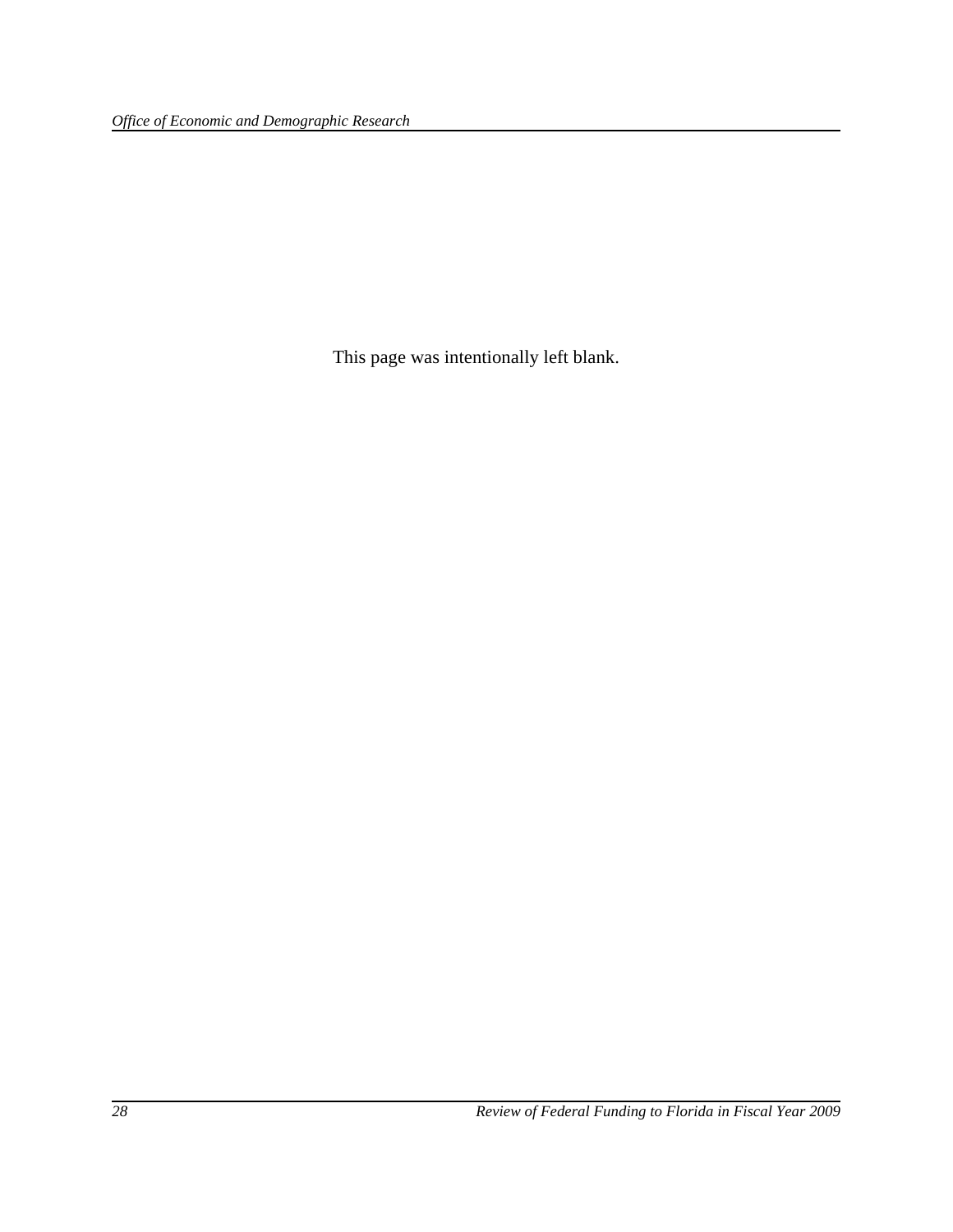# **Part Two: Federal Direct Expenditures to Florida Counties**

### **A. Introduction**

Federal spending can significantly impact local economies. The purpose of this part is to illustrate how the \$176 billion in federal direct expenditures to Florida in fiscal year 2009 was distributed among the state's sixty-seven counties.

## **B. Data Source**

The source of the data summarized in this part is the U.S. Census Bureau publication entitled *Consolidated Federal Funds Report for Fiscal Year 2009*. This publication summarizes federal government expenditures or obligations to states, counties, and subcounty areas. However, the focus here is on the distribution of federal direct expenditures among Florida's counties, as geographic areas, rather than as units of local government.

## **C. Geographic Coding of Federal Direct Expenditures**

The basis for the geographic coding of federal direct expenditures to counties varies. For retirement and disability payments as well as other direct payments, the distribution is based on the recipient's location. The distribution of procurement contract awards is based on the place of performance. For salaries and wages, the distribution is based on the place of employment.

The distribution of grants is based on the location of the initial recipient. For grants that are ultimately distributed throughout the state, the reader should note that significant dollar amounts are included in Leon County's total, which reflects the data coding of such grants to state government as the initial recipient. Many federal grants involve a direct payment to state government that is then responsible for program administration. Such examples include those grants that are 'passedthrough' to local governments or other beneficiaries found throughout the state. Another example includes grants, such as highway construction, in which the financial impact is spread over all areas of the state.

### **D. Federal Direct Expenditures by County**

As previously mentioned, federal direct expenditures are categorized as direct payments to individuals for retirement and disability, direct payments for individuals other than for retirement and disability, grants, procurement contracts, or salaries and wages. The distribution of such expenditures within Florida's counties is discussed in more detail in the following sections.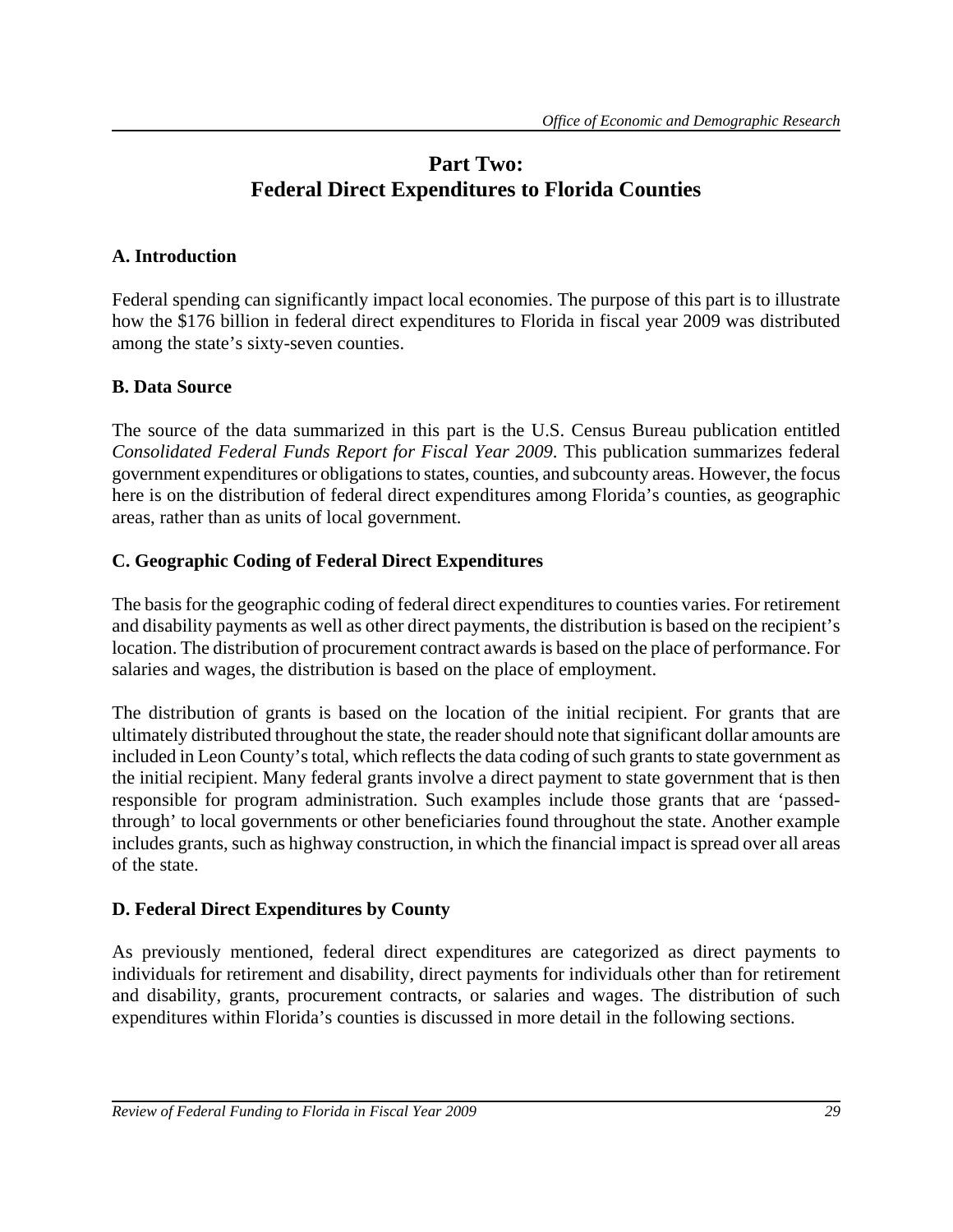## *1. Federal Direct Expenditures by Category*

The distribution of the \$176 billion in federal direct expenditures by county geographic area is summarized in **Table 2-1** on pages 32-33. In total, the magnitude of federal direct expenditures varied significantly by county from a low of \$43.1 million within Glades County to a high of \$20 billion within Leon County.

Direct payments for individuals for retirement and disability totaled \$62.3 billion statewide. The value of such payments varied from a low of \$15.4 million within Lafayette County to a high of \$5.2 billion within Miami-Dade County. Such payments to individuals totaled one billion dollars or more in 21 counties: Brevard, Broward, Collier, Duval, Escambia, Hillsborough, Lake, Lee, Manatee, Marion, Miami-Dade, Okaloosa, Orange, Palm Beach, Pasco, Pinellas, Polk, St. Lucie, Sarasota, Seminole, and Volusia.

Direct payments to individuals other than for retirement and disability totaled \$50.7 billion statewide. Such payments ranged from a low of \$9.8 million within Lafayette County to a high of \$6.3 billion within Leon County. Other direct payments to individuals totaled one billion dollars or more in 14 counties: Brevard, Broward, Duval, Hillsborough, Lee, Leon, Miami-Dade, Orange, Palm Beach, Pasco, Pinellas, Polk, Sarasota, and Volusia.

Federal grant obligations totaled \$32 billion statewide. Leon County had the largest grant obligation at \$12.8 billion; Glades County had the smallest at \$7.9 million. Although the majority of Leon County's total is due to the coding issue previously discussed, reported grant obligations exceeded \$500 million in 10 other counties: Alachua, Brevard, Broward, Duval, Hillsborough, Miami-Dade, Orange, Palm Beach, Pinellas, and Polk.

Federal procurement contracts totaled \$18.5 billion statewide. The value of such contracts ranged from a low of \$286,000 within Dixie County to a high of \$3.1 billion within Orange County. In addition to Orange County, Brevard, Broward, Duval, Hillsborough, Miami-Dade, Okaloosa, Palm Beach, Pinellas, and St. Johns counties each had contracts valued greater than \$500 million.

Federal salary and wage payments totaled \$12.2 billion statewide. The value of such payments varied from a low of \$976,000 within Glades County to a high of \$1.7 billion within Miami-Dade County. Federal salary and wage payments totaled \$200 million or more in 13 counties: Alachua, Bay, Brevard, Broward, Duval, Escambia, Hillsborough, Miami-Dade, Okaloosa, Orange, Palm Beach, Pinellas, and Walton.

## *2. Per Capita Federal Direct Expenditures by Category*

**Table 2-2** on pages 34-35 lists the per capita federal direct expenditures by category within each county geographic area. Excluding Leon County due to the data coding of significant federal funding to the seat of state government, per capita total direct expenditures varied from a low of \$3,810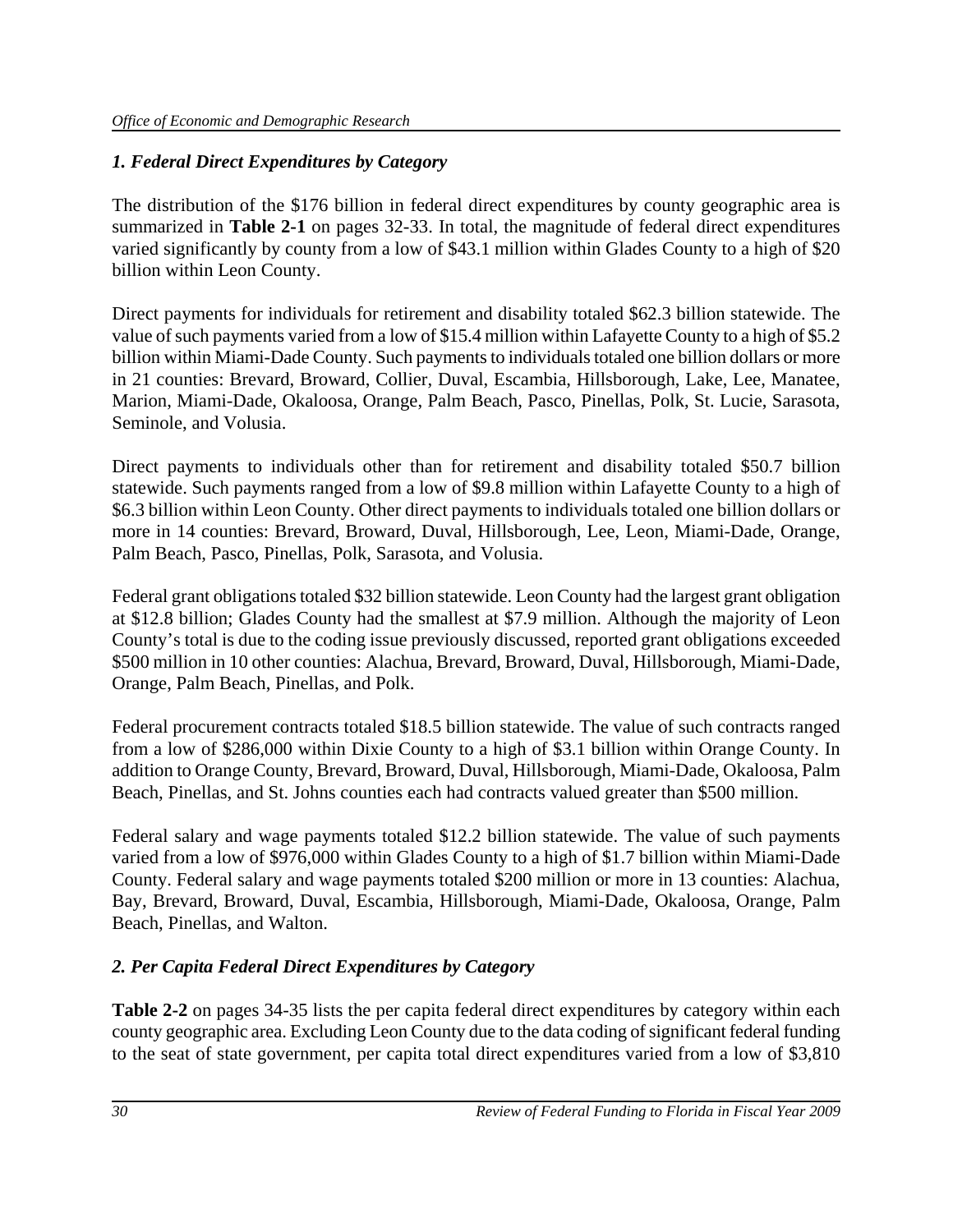within Glades County to a high of \$15,417 within Okaloosa County.

Per capita direct payments to individuals for retirement and disability varied from a low of \$1,837 within Glades County to a high of \$6,437 within Lake County. Per capita direct payments to individuals other than for retirement and disability ranged from a low of \$483 within Miami-Dade County to a high of \$3,717 within Okeechobee County.

Again excluding Leon County from consideration, per capita grants varied from a low of \$336 within Osceola County to a high of \$3,547 within Jackson County. Of the twenty county geographic areas having the highest per capita grants figures, fifteen are less populated, rural areas in the northwest and north central regions of the state, which demonstrates the relative importance of federal grants as a revenue source to these areas.

Per capita procurement contracts varied from a low of \$18 within Dixie County to a high of \$4,647 within Brevard County. Per capita salary and wage payments ranged from a low of \$70 within Dixie County to a high of \$6,343 within Walton County. Federal procurement spending associated with NASA and salary and wage spending associated with Eglin Air Force Base in northwest Florida are factors in Brevard and Walton counties' high per capita dollar figures, respectively.

## *3. Federal Direct Expenditures by Category as a Percentage of Total*

**Table 2-3** on pages 36-37 provides a county-by-county list of federal direct expenditures by category as a percentage of total federal expenditures for the county. A number of factors explain differences in counties' proportional shares attributable to each expenditure category. For example, the relative share attributable to federal direct payments to individuals was generally highest in counties with large elderly and civilian and military retiree populations, such as Clay, Flagler, and Lake; or with proportionately larger populations receiving certain payments other than for retirement and disability, such as Broward, De Soto, and Okeechobee. Excluding Leon County, the relative share attributable to federal grants was highest in less populated, rural county areas such as Gadsden, Jefferson, and Madison. The relative share attributable to federal procurement was high in counties such as Brevard, Okaloosa, and Orange, which are engaged in significant military and space-related contracting. The relative share attributable to federal salary and wage payments was generally highest in those areas, such as Okaloosa and Walton, where military installations are located.

## **E. Conclusion**

The economic impact of federal direct expenditures varies significantly from one county to another as illustrated by the tables in Appendix A, which summarize annual federal direct expenditures by county geographic area from 1998 to 2009. Past changes in federal spending have had unequal impacts on local economies. Consequently, this information should be useful to policy makers as they assess the impact of future changes in federal direct expenditures on Florida's local economies.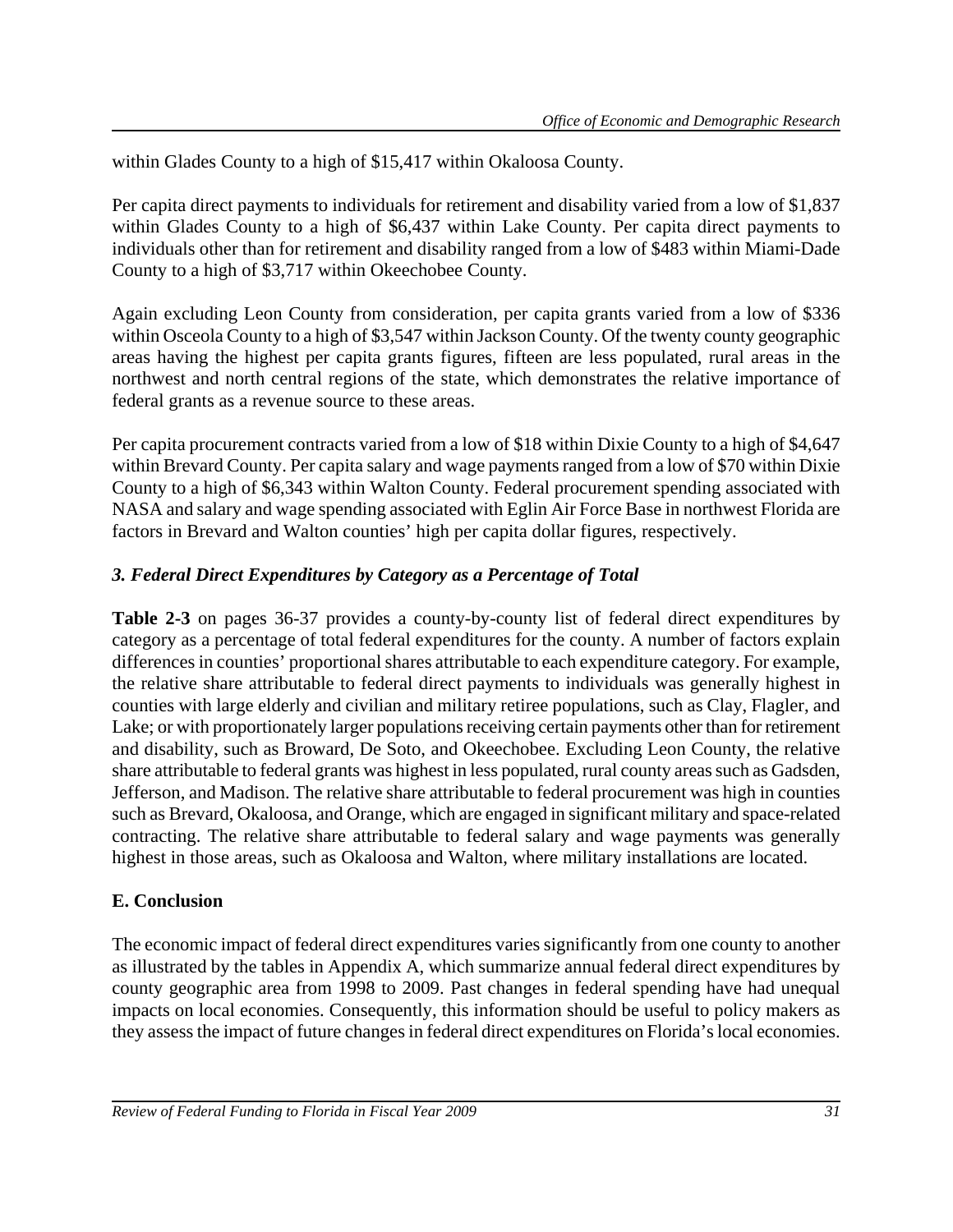| Table 2-1           |                         |                     |                                                        |                  |                   |                     |
|---------------------|-------------------------|---------------------|--------------------------------------------------------|------------------|-------------------|---------------------|
|                     |                         |                     | <b>Florida's Federal Direct Expenditures by County</b> |                  |                   |                     |
|                     |                         |                     | <b>Federal Fiscal Year 2009</b>                        |                  |                   |                     |
|                     | <b>Retirement &amp;</b> | <b>Other Direct</b> |                                                        | Procurement      | Salaries &        |                     |
| County              | <b>Disability</b>       | <b>Payments</b>     | <b>Grants</b>                                          | <b>Contracts</b> | <b>Wages</b>      | <b>Total</b>        |
| Alachua             | \$<br>667,596,000       | \$<br>406,615,000   | \$<br>725,702,000                                      | \$<br>78,167,000 | \$<br>299,958,000 | \$<br>2,178,039,000 |
| Baker               | 74,586,000              | 33,812,000          | 27,884,000                                             | 930,000          | 4,490,000         | 141,703,000         |
| Bay                 | 737,817,000             | 330,095,000         | 228,343,000                                            | 436,704,000      | 396,803,000       | 2,129,762,000       |
| <b>Bradford</b>     | 83,731,000              | 51,035,000          | 49,608,000                                             | 1,609,000        | 85,034,000        | 271,018,000         |
| <b>Brevard</b>      | 2,534,752,000           | 1,104,380,000       | 509,233,000                                            | 2,582,090,000    | 579,690,000       | 7,310,144,000       |
| <b>Broward</b>      | 4,251,798,000           | 4,865,072,000       | 1,475,033,000                                          | 592,567,000      | 606,772,000       | 11,791,242,000      |
| Calhoun             | 40,801,000              | 29,209,000          | 36,233,000                                             | 1,016,000        | 2,108,000         | 109,367,000         |
| Charlotte           | 814,361,000             | 485,666,000         | 62,918,000                                             | 7,915,000        | 23,841,000        | 1,394,700,000       |
| Citrus              | 771,707,000             | 387,022,000         | 75,873,000                                             | 5,968,000        | 18,813,000        | 1,259,383,000       |
| Clay                | 741,862,000             | 168,995,000         | 113,983,000                                            | 30,388,000       | 26,224,000        | 1,081,453,000       |
| Collier             | 1,167,043,000           | 492,050,000         | 218,745,000                                            | 76,868,000       | 51,061,000        | 2,005,767,000       |
| Columbia            | 266,694,000             | 115,605,000         | 101,492,000                                            | 7,537,000        | 82,913,000        | 574,241,000         |
| De Soto             | 93,004,000              | 90,045,000          | 39,834,000                                             | 866,000          | 3,564,000         | 227,313,000         |
| Dixie               | 64,714,000              | 28,977,000          | 27,884,000                                             | 286,000          | 1,135,000         | 122,996,000         |
| Duval               | 2,747,260,000           | 1,844,542,000       | 1,408,696,000                                          | 1,145,579,000    | 1,282,972,000     | 8,429,050,000       |
| Escambia            | 1,394,091,000           | 597,153,000         | 497,935,000                                            | 288,845,000      | 427,407,000       | 3,205,430,000       |
| Flagler             | 457,640,000             | 105,159,000         | 85,297,000                                             | 5,039,000        | 12,256,000        | 665,392,000         |
| Franklin            | 38,957,000              | 30,844,000          | 26,173,000                                             | 1,833,000        | 1,679,000         | 99,486,000          |
| Gadsden             | 144,648,000             | 96,127,000          | 170,177,000                                            | 2,017,000        | 10,270,000        | 423,239,000         |
| Gilchrist           | 58,499,000              | 22,989,000          | 14,582,000                                             | 594,000          | 2,306,000         | 98,971,000          |
| Glades              | 20,773,000              | 13,063,000          | 7,886,000                                              | 398,000          | 976,000           | 43,096,000          |
| Gulf                | 57,787,000              | 41,686,000          | 31,561,000                                             | 1,485,000        | 1,378,000         | 133,897,000         |
| Hamilton            | 45,877,000              | 24,405,000          | 34,789,000                                             | 556,000          | 2,138,000         | 107,765,000         |
| Hardee              | 60,560,000              | 53,707,000          | 43,606,000                                             | 799,000          | 8,474,000         | 167,145,000         |
| Hendry              | 78,436,000              | 76,091,000          | 50,101,000                                             | 1,042,000        | 3,930,000         | 209,599,000         |
| Hernando            | 917,362,000             | 504,544,000         | 102,846,000                                            | 8,206,000        | 26,577,000        | 1,559,536,000       |
| Highlands           | 479,573,000             | 331,135,000         | 81,746,000                                             | 10,718,000       | 20,425,000        | 923,598,000         |
| Hillsborough        | 3,306,757,000           | 2,072,803,000       | 1,827,446,000                                          | 1,622,659,000    | 1,523,629,000     | 10,353,295,000      |
| Holmes              | 78,141,000              | 50,072,000          | 65,137,000                                             | 14,623,000       | 6,271,000         | 214,244,000         |
| <b>Indian River</b> | 638,789,000             | 402,051,000         | 91,328,000                                             | 14,724,000       | 32,042,000        | 1,178,934,000       |
| Jackson             | 188,301,000             | 114,177,000         | 186,686,000                                            | 7,932,000        | 38,621,000        | 535,717,000         |
| Jefferson           | 49,284,000              | 28,047,000          | 51,982,000                                             | 714,000          | 2,977,000         | 133,004,000         |
| Lafayette           | 15,423,000              | 9,755,000           | 11,697,000                                             | 31,945,000       | 1,059,000         | 69,878,000          |
| Lake                | 1,879,461,000           | 615,673,000         | 225,585,000                                            | 31,018,000       | 49,426,000        | 2,801,163,000       |
| Lee                 | 2,260,548,000           | 1,185,167,000       | 390,710,000                                            | 43,794,000       | 183,702,000       | 4,063,921,000       |
| Leon                | 654,193,000             | 6,340,757,000       | 12,785,004,000                                         | 112,087,000      | 157,412,000       | 20,049,452,000      |
| Levy                | 156,930,000             | 74,439,000          | 52,793,000                                             | 3,363,000        | 7,560,000         | 295,085,000         |
| Liberty             | 21,388,000              | 10,930,000          | 16,220,000                                             | 31,848,000       | 2,602,000         | 82,988,000          |
| Madison             | 66,333,000              | 43,765,000          | 68,788,000                                             | 1,532,000        | 3,243,000         | 183,661,000         |
| Manatee             | 1,141,472,000           | 684,382,000         | 217,571,000                                            | 37,927,000       | 87,855,000        | 2,169,207,000       |
| Marion              | 1,610,398,000           | 665,061,000         | 342,957,000                                            | 26,092,000       | 54,863,000        | 2,699,372,000       |
| Martin              | 633,716,000             | 389,128,000         | 171,550,000                                            | 31,565,000       | 22,298,000        | 1,248,257,000       |
| Miami-Dade          | 5,194,609,000           | 1,193,444,000       | 2,018,070,000                                          | 796,289,000      | 1,701,614,000     | 10,904,027,000      |
| Monroe              | 247,775,000             | 164,136,000         | 123,692,000                                            | 19,397,000       | 152,615,000       | 707,616,000         |
| Nassau              | 292,532,000             | 83,374,000          | 85,434,000                                             | 14,028,000       | 164,924,000       | 640,293,000         |
| Okaloosa            | 1,000,510,000           | 258,644,000         | 185,910,000                                            | 774,129,000      | 806,212,000       | 3,025,404,000       |
| Okeechobee          | 130,625,000             | 147,562,000         | 43,557,000                                             | 7,828,000        | 5,449,000         | 335,020,000         |
| Orange              | 2,525,992,000           | 1,624,006,000       | 1,066,597,000                                          | 3,071,111,000    | 739,256,000       | 9,026,962,000       |
| Osceola             | 738,066,000             | 296,610,000         | 91,708,000                                             | 15,656,000       | 30,626,000        | 1,172,665,000       |
| Palm Beach          | 4,343,308,000           | 3,612,886,000       | 972,917,000                                            | 2,202,921,000    | 499,867,000       | 11,631,898,000      |
| Pasco               | 1,617,743,000           | 1,254,771,000       | 275,162,000                                            | 24,095,000       | 80,280,000        | 3,252,052,000       |
| Pinellas            | 3,923,094,000           | 3,219,523,000       | 1,007,929,000                                          | 1,129,291,000    | 681,097,000       | 9,960,934,000       |
| Polk                | 1,994,843,000           | 1,022,843,000       | 574,857,000                                            | 112,818,000      | 125,605,000       | 3,830,966,000       |
| Putnam              | 299,111,000             | 195,325,000         | 156,815,000                                            | 3,282,000        | 9,734,000         | 664,266,000         |

Review of Federal Funding to Florida in Fiscal Year 2009 **Page 32** Page 32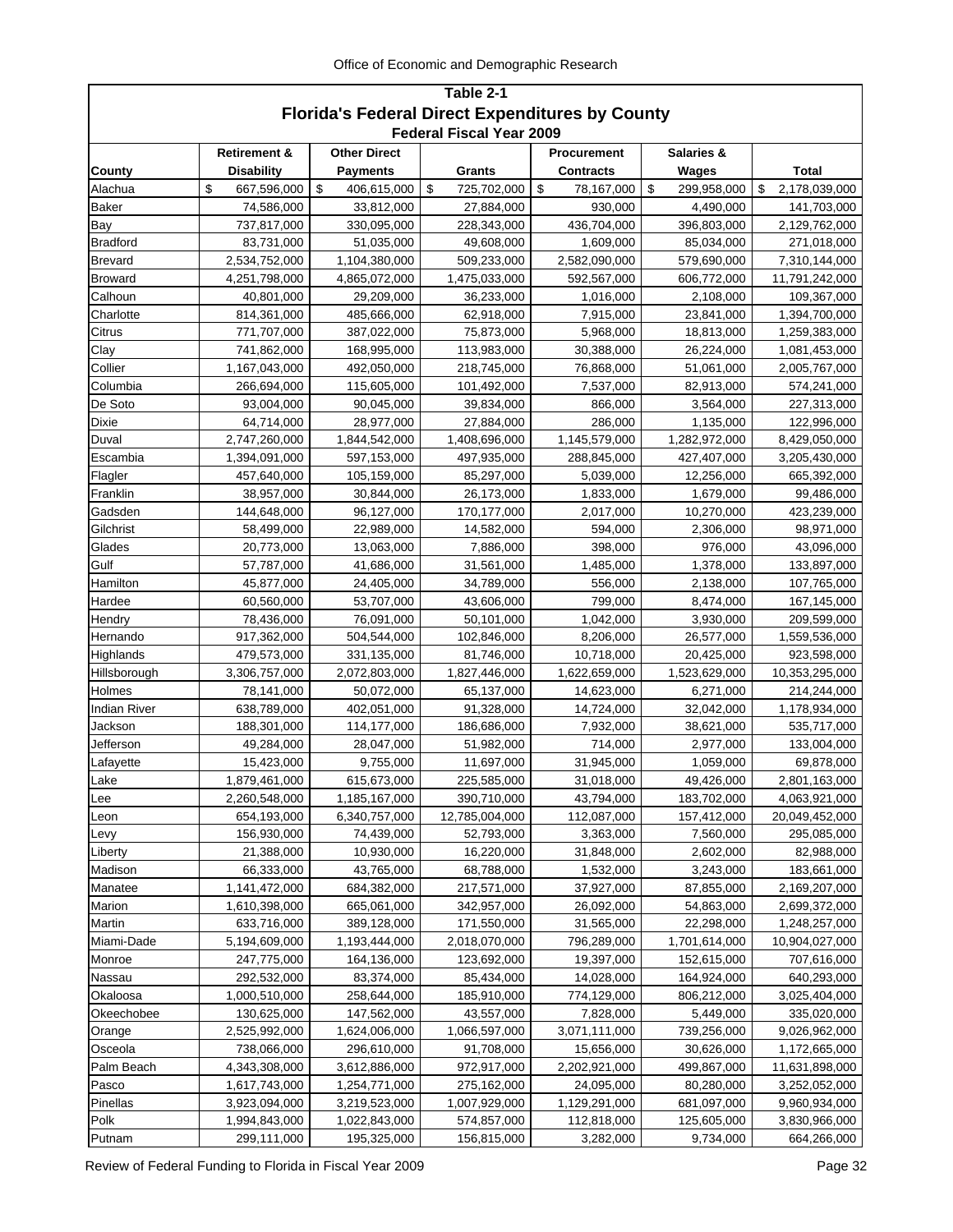|                            |                         |                      | Table 2-1                                              |                      |                  |                   |
|----------------------------|-------------------------|----------------------|--------------------------------------------------------|----------------------|------------------|-------------------|
|                            |                         |                      | <b>Florida's Federal Direct Expenditures by County</b> |                      |                  |                   |
|                            |                         |                      | <b>Federal Fiscal Year 2009</b>                        |                      |                  |                   |
|                            | <b>Retirement &amp;</b> | <b>Other Direct</b>  |                                                        | <b>Procurement</b>   | Salaries &       |                   |
| <b>County</b>              | <b>Disability</b>       | <b>Payments</b>      | Grants                                                 | <b>Contracts</b>     | Wages            | <b>Total</b>      |
| St. Johns                  | 653,364,000             | 230,715,000          | 171,471,000                                            | 526,929,000          | 112,763,000      | 1,695,241,000     |
| St. Lucie                  | 1,064,856,000           | 590,422,000          | 204,118,000                                            | 13,568,000           | 54,108,000       | 1,927,073,000     |
| Santa Rosa                 | 638,024,000             | 159,197,000          | 126,968,000                                            | 42,612,000           | 55,447,000       | 1,022,249,000     |
| Sarasota                   | 2,083,977,000           | 1,234,761,000        | 291,355,000                                            | 176,685,000          | 124,249,000      | 3,911,027,000     |
| Seminole                   | 1,041,896,000           | 522,689,000          | 243,611,000                                            | 154,891,000          | 112,396,000      | 2,075,484,000     |
| Sumter                     | 268,450,000             | 119,511,000          | 63,043,000                                             | 54,357,000           | 91,163,000       | 596,523,000       |
| Suwannee                   | 168,464,000             | 86,373,000           | 66,995,000                                             | 1,645,000            | 11,158,000       | 334,635,000       |
| Taylor                     | 72,790,000              | 47,212,000           | 50,727,000                                             | 32,991,000           | 2,663,000        | 206,383,000       |
| Union                      | 33,557,000              | 28,211,000           | 23,698,000                                             | 1,011,000            | 1,616,000        | 88,093,000        |
| Volusia                    | 2,081,542,000           | 1,268,798,000        | 424,631,000                                            | 215,796,000          | 116,448,000      | 4,107,215,000     |
| Wakulla                    | 72,502,000              | 34,738,000           | 31,161,000                                             | 1,719,000            | 6,271,000        | 146,391,000       |
| Walton                     | 179,163,000             | 63,052,000           | 80,018,000                                             | 8,792,000            | 367,349,000      | 698,374,000       |
| Washington                 | 90,362,000              | 66,898,000           | 82,558,000                                             | 17,857,000           | 4,900,000        | 262,574,000       |
| <b>State Undistributed</b> | 21,960,000              | 8,123,991,000        | 762,819,000                                            | 1,809,387,000        | 895,000          | 10,719,052,000    |
| Statewide                  | \$62,292,180,000        | 50,665,923,000<br>\$ | \$31,979,435,000                                       | 18,530,929,000<br>\$ | \$12,215,459,000 | \$175,683,926,000 |

1) In the published report, the expenditure data are rounded to the nearest thousand dollars.

2) The figures reported as "state undistributed" reflect data that were reported without specific county geographic designations.

Data Source:

U.S. Census Bureau, "Consolidated Federal Funds Report for Fiscal Year 2009," U.S. Government Printing Office, Washington, DC 2010 (Issued August 2010) [http://www.census.gov/prod/2010pubs/cffr-09.pdf]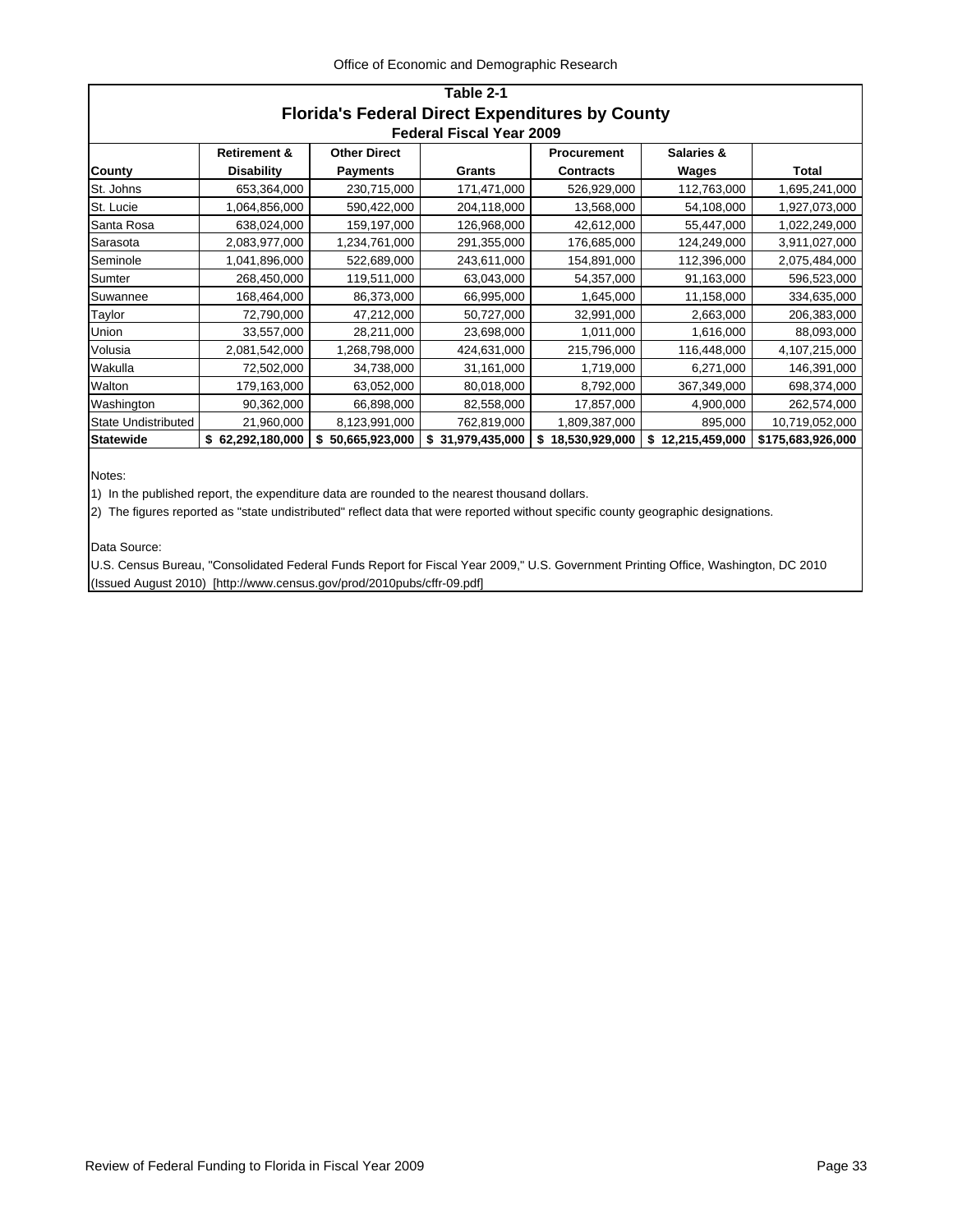|                     |                         |                     | Table 2-2                       |                                                                   |              |              |
|---------------------|-------------------------|---------------------|---------------------------------|-------------------------------------------------------------------|--------------|--------------|
|                     |                         |                     | <b>Federal Fiscal Year 2009</b> | <b>Florida's Per Capita Federal Direct Expenditures by County</b> |              |              |
|                     | <b>Retirement &amp;</b> | <b>Other Direct</b> |                                 | <b>Procurement</b>                                                | Salaries &   |              |
| <b>County</b>       | <b>Disability</b>       | <b>Payments</b>     | <b>Grants</b>                   | <b>Contracts</b>                                                  | <b>Wages</b> | <b>Total</b> |
| Alachua             | \$<br>2,605             | \$<br>1,587         | \$<br>2,832                     | \$<br>305                                                         | \$<br>1,171  | \$<br>8,500  |
| <b>Baker</b>        | 2,880                   | 1,306               | 1,077                           | 36                                                                | 173          | 5,471        |
| Bay                 | 4,351                   | 1,947               | 1,347                           | 2,575                                                             | 2,340        | 12,560       |
| <b>Bradford</b>     | 2,879                   | 1,755               | 1,706                           | 55                                                                | 2,924        | 9,318        |
| <b>Brevard</b>      | 4,562                   | 1,988               | 916                             | 4,647                                                             | 1,043        | 13,156       |
| <b>Broward</b>      | 2,437                   | 2,788               | 845                             | 340                                                               | 348          | 6,757        |
| Calhoun             | 2,794                   | 2,000               | 2,482                           | 70                                                                | 144          | 7,490        |
| Charlotte           | 4,922                   | 2,935               | 380                             | 48                                                                | 144          | 8,429        |
| Citrus              | 5,411                   | 2,714               | 532                             | 42                                                                | 132          | 8,831        |
| Clay                | 4,006                   | 912                 | 615                             | 164                                                               | 142          | 5,839        |
| Collier             | 3,504                   | 1,477               | 657                             | 231                                                               | 153          | 6,023        |
| Columbia            | 4,016                   | 1,741               | 1,528                           | 113                                                               | 1,249        | 8,647        |
| De Soto             | 2,673                   | 2,588               | 1,145                           | 25                                                                | 102          | 6,533        |
| <b>Dixie</b>        | 3,990                   | 1,786               | 1,719                           | 18                                                                | 70           | 7,583        |
| Duval               | 3,051                   | 2,048               | 1,564                           | 1,272                                                             | 1,425        | 9,360        |
| Escambia            | 4,454                   | 1,908               | 1,591                           | 923                                                               | 1,366        | 10,242       |
| Flagler             | 4,822                   | 1,108               | 899                             | 53                                                                | 129          | 7,011        |
| Franklin            | 3,138                   | 2,485               | 2,108                           | 148                                                               | 135          | 8,014        |
| Gadsden             | 2,890                   | 1,921               | 3,400                           | 40                                                                | 205          | 8,457        |
| Gilchrist           | 3,363                   | 1,322               | 838                             | 34                                                                | 133          | 5,690        |
| Glades              | 1,837                   | 1,155               | 697                             | 35                                                                | 86           | 3,810        |
| Gulf                | 3,440                   | 2,482               | 1,879                           | 88                                                                | 82           | 7,971        |
| Hamilton            | 3,103                   | 1,651               | 2,353                           | 38                                                                | 145          | 7,290        |
| Hardee              | 2,137                   | 1,896               | 1,539                           | 28                                                                | 299          | 5,899        |
| Hendry              | 1,898                   | 1,842               | 1,213                           | 25                                                                | 95           | 5,073        |
| Hernando            | 5,558                   | 3,057               | 623                             | 50                                                                | 161          | 9,449        |
| Highlands           | 4,810                   | 3,321               | 820                             | 107                                                               | 205          | 9,263        |
| Hillsborough        | 2,763                   | 1,732               | 1,527                           | 1,356                                                             | 1,273        | 8,650        |
| Holmes              | 3,935                   | 2,522               | 3,280                           | 736                                                               | 316          | 10,789       |
| <b>Indian River</b> | 4,510                   | 2,839               | 645                             | 104                                                               | 226          | 8,324        |
| Jackson             | 3,577                   | 2,169               | 3,547                           | 151                                                               | 734          | 10,178       |
| Jefferson           | 3,358                   | 1,911               | 3,542                           | 49                                                                | 203          | 9,062        |
| Lafayette           | 1,885                   | 1,192               | 1,429                           | 3,904                                                             | 129          | 8,539        |
| Lake                | 6,437                   | 2,109               | 773                             | 106                                                               | 169          | 9,593        |
| Lee                 | 3,675                   | 1,927               | 635                             | 71                                                                | 299          | 6,607        |
| Leon                | 2,381                   | 23,074              | 46,524                          | 408                                                               | 573          | 72,959       |
| Levy                | 3,858                   | 1,830               | 1,298                           | 83                                                                | 186          | 7,255        |
| Liberty             | 2,602                   | 1,330               | 1,973                           | 3,874                                                             | 317          | 10,096       |
| Madison             | 3,262                   | 2,152               | 3,383                           | 75                                                                | 159          | 9,033        |
| Manatee             | 3,585                   | 2,149               | 683                             | 119                                                               | 276          | 6,813        |
| Marion              | 4,873                   | 2,013               | 1,038                           | 79                                                                | 166          | 8,169        |
| Martin              | 4,405                   | 2,705               | 1,193                           | 219                                                               | 155          | 8,677        |
| Miami-Dade          | 2,101                   | 483                 | 816                             | 322                                                               | 688          | 4,410        |
| Monroe              | 3,180                   | 2,106               | 1,587                           | 249                                                               | 1,958        | 9,081        |
| Nassau              | 4,030                   | 1,149               | 1,177                           | 193                                                               | 2,272        | 8,821        |
| Okaloosa            | 5,098                   | 1,318               | 947                             | 3,945                                                             | 4,108        | 15,417       |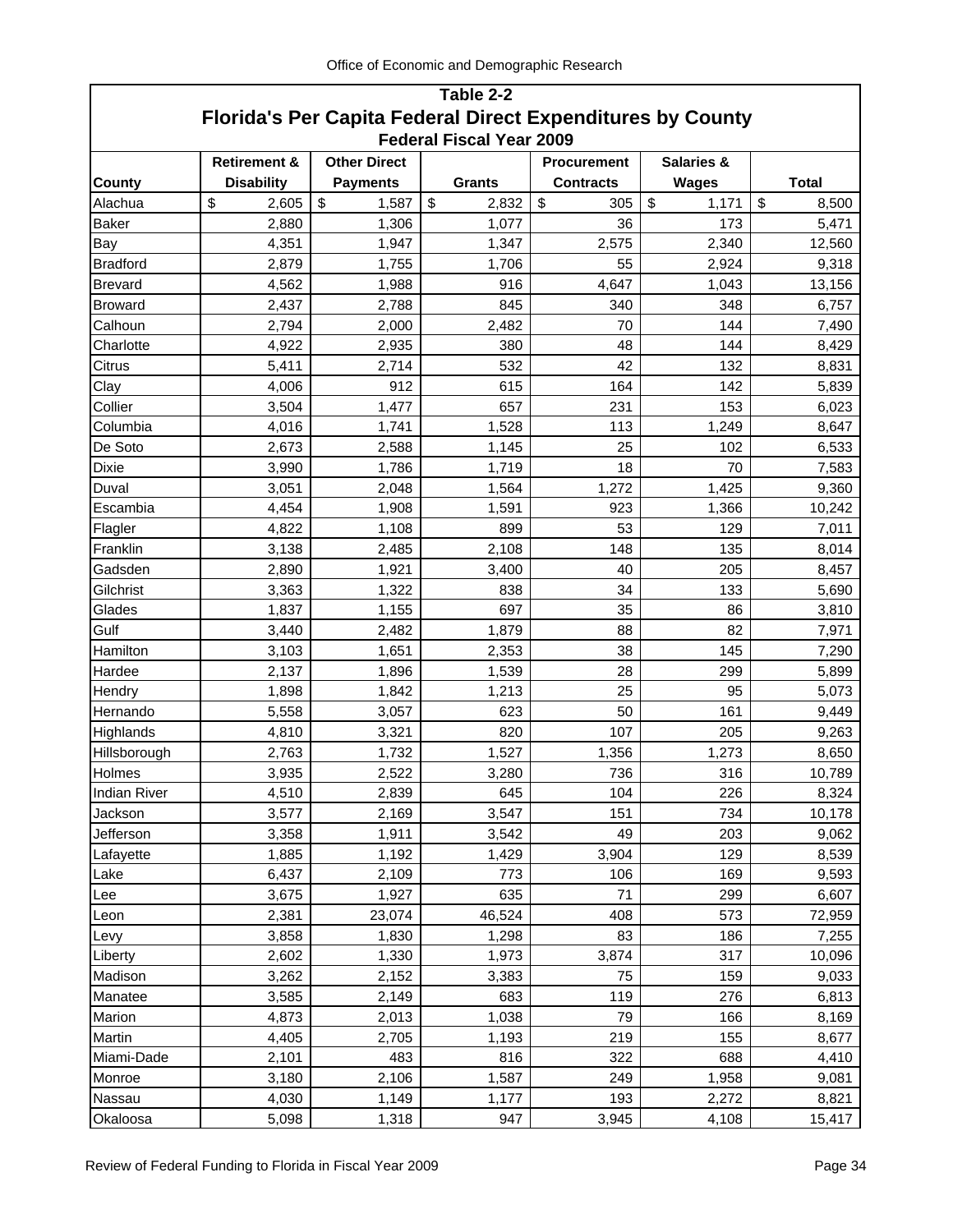|                  | Table 2-2                       |                     |                                                                   |                    |              |              |  |  |
|------------------|---------------------------------|---------------------|-------------------------------------------------------------------|--------------------|--------------|--------------|--|--|
|                  |                                 |                     | <b>Florida's Per Capita Federal Direct Expenditures by County</b> |                    |              |              |  |  |
|                  | <b>Federal Fiscal Year 2009</b> |                     |                                                                   |                    |              |              |  |  |
|                  | <b>Retirement &amp;</b>         | <b>Other Direct</b> |                                                                   | <b>Procurement</b> | Salaries &   |              |  |  |
| <b>County</b>    | <b>Disability</b>               | <b>Payments</b>     | <b>Grants</b>                                                     | <b>Contracts</b>   | <b>Wages</b> | <b>Total</b> |  |  |
| Okeechobee       | 3,290                           | 3,717               | 1,097                                                             | 197                | 137          | 8,438        |  |  |
| Orange           | 2,278                           | 1,465               | 962                                                               | 2,770              | 667          | 8,141        |  |  |
| Osceola          | 2,706                           | 1,087               | 336                                                               | 57                 | 112          | 4,299        |  |  |
| Palm Beach       | 3,374                           | 2,806               | 756                                                               | 1,711              | 388          | 9,036        |  |  |
| Pasco            | 3,678                           | 2,853               | 626                                                               | 55                 | 183          | 7,395        |  |  |
| Pinellas         | 4,213                           | 3,458               | 1,082                                                             | 1,213              | 731          | 10,698       |  |  |
| Polk             | 3,414                           | 1,750               | 984                                                               | 193                | 215          | 6,556        |  |  |
| Putnam           | 4,009                           | 2,618               | 2,102                                                             | 44                 | 130          | 8,903        |  |  |
| St. Johns        | 3,559                           | 1,257               | 934                                                               | 2,870              | 614          | 9,235        |  |  |
| St. Lucie        | 3,903                           | 2,164               | 748                                                               | 50                 | 198          | 7,062        |  |  |
| Santa Rosa       | 4,415                           | 1,102               | 879                                                               | 295                | 384          | 7,074        |  |  |
| Sarasota         | 5,353                           | 3,172               | 748                                                               | 454                | 319          | 10,046       |  |  |
| Seminole         | 2,459                           | 1,233               | 575                                                               | 366                | 265          | 4,898        |  |  |
| Sumter           | 2,816                           | 1,254               | 661                                                               | 570                | 956          | 6,258        |  |  |
| Suwannee         | 4,188                           | 2,147               | 1,665                                                             | 41                 | 277          | 8,318        |  |  |
| Taylor           | 3,142                           | 2,038               | 2,190                                                             | 1,424              | 115          | 8,910        |  |  |
| Union            | 2,154                           | 1,811               | 1,521                                                             | 65                 | 104          | 5,656        |  |  |
| Volusia          | 4,105                           | 2,502               | 837                                                               | 426                | 230          | 8,099        |  |  |
| Wakulla          | 2,281                           | 1,093               | 980                                                               | 54                 | 197          | 4,605        |  |  |
| Walton           | 3,093                           | 1,089               | 1,382                                                             | 152                | 6,343        | 12,058       |  |  |
| Washington       | 3,655                           | 2,706               | 3,340                                                             | 722                | 198          | 10,621       |  |  |
| <b>Statewide</b> | \$<br>3,322                     | \$<br>2,702         | \$<br>1,706                                                       | \$<br>988          | \$<br>651    | \$<br>9,370  |  |  |

Note: The calculations of per capita expenditures were made using April 1, 2009 population estimates for Florida counties as published by the Bureau of Economic and Business Research, University of Florida.

Data Source:

U.S. Census Bureau, "Consolidated Federal Funds Report for Fiscal Year 2009," U.S. Government Printing Office, Washington, DC 2010 (Issued August 2010) [http://www.census.gov/prod/2010pubs/cffr-09.pdf]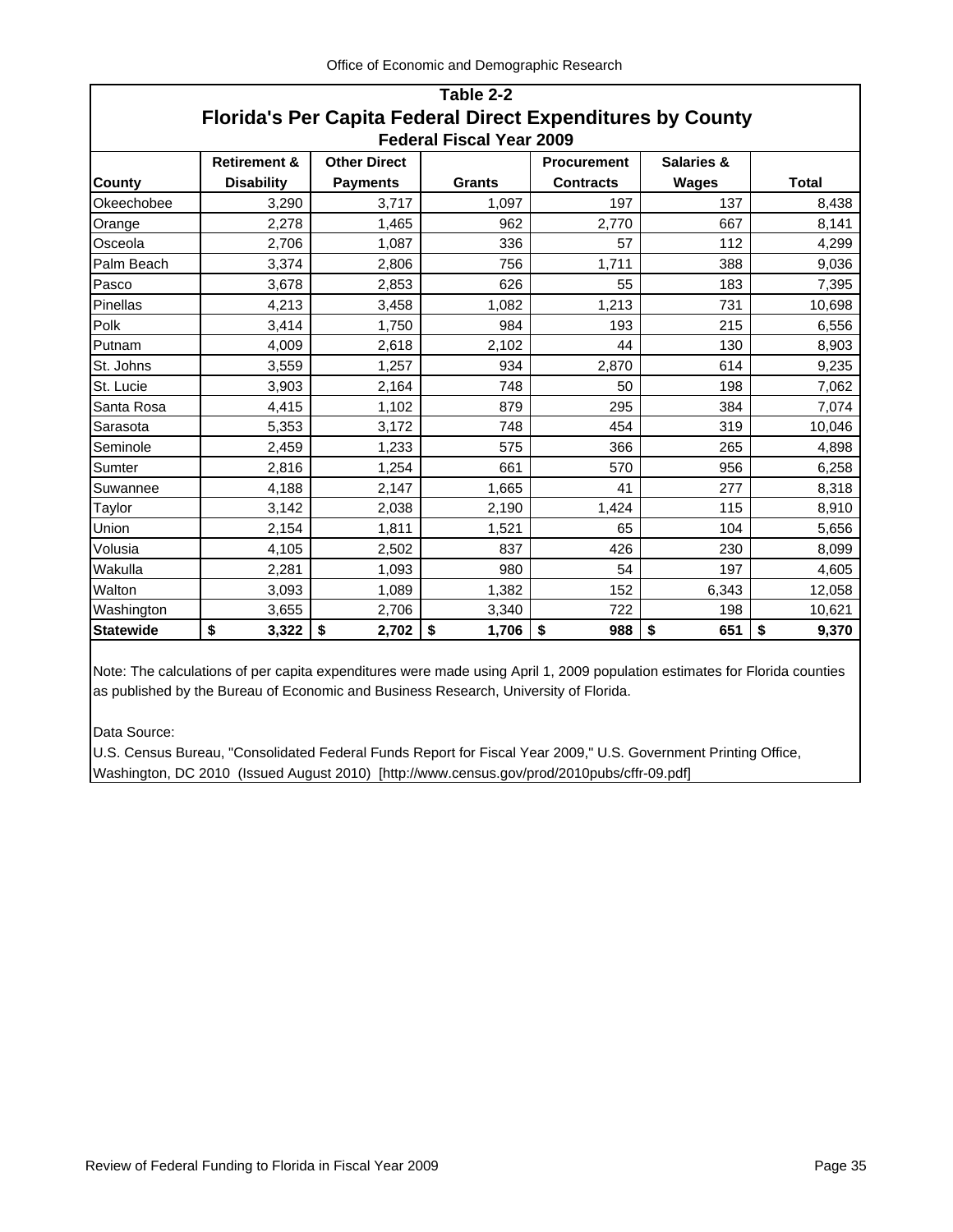| Table 2-3           |                                                                                                             |                     |               |                    |              |  |  |
|---------------------|-------------------------------------------------------------------------------------------------------------|---------------------|---------------|--------------------|--------------|--|--|
|                     | Florida's Federal Direct Expenditures by County - Category as % of Total<br><b>Federal Fiscal Year 2009</b> |                     |               |                    |              |  |  |
|                     | <b>Retirement &amp;</b>                                                                                     | <b>Other Direct</b> |               | <b>Procurement</b> | Salaries &   |  |  |
| County              | <b>Disability</b>                                                                                           | <b>Payments</b>     | <b>Grants</b> | <b>Contracts</b>   | <b>Wages</b> |  |  |
| Alachua             | 30.7%                                                                                                       | 18.7%               | 33.3%         | 3.6%               | 13.8%        |  |  |
| <b>Baker</b>        | 52.6%                                                                                                       | 23.9%               | 19.7%         | 0.7%               | 3.2%         |  |  |
| Bay                 | 34.6%                                                                                                       | 15.5%               | 10.7%         | 20.5%              | 18.6%        |  |  |
| <b>Bradford</b>     | 30.9%                                                                                                       | 18.8%               | 18.3%         | 0.6%               | 31.4%        |  |  |
| <b>Brevard</b>      | 34.7%                                                                                                       | 15.1%               | 7.0%          | 35.3%              | 7.9%         |  |  |
| <b>Broward</b>      | 36.1%                                                                                                       | 41.3%               | 12.5%         | 5.0%               | 5.1%         |  |  |
| Calhoun             | 37.3%                                                                                                       | 26.7%               | 33.1%         | 0.9%               | 1.9%         |  |  |
| Charlotte           | 58.4%                                                                                                       | 34.8%               | 4.5%          | 0.6%               | 1.7%         |  |  |
| Citrus              | 61.3%                                                                                                       | 30.7%               | 6.0%          | 0.5%               | 1.5%         |  |  |
| Clay                | 68.6%                                                                                                       | 15.6%               | 10.5%         | 2.8%               | 2.4%         |  |  |
| Collier             | 58.2%                                                                                                       | 24.5%               | 10.9%         | 3.8%               | 2.5%         |  |  |
| Columbia            | 46.4%                                                                                                       | 20.1%               | 17.7%         | 1.3%               | 14.4%        |  |  |
| De Soto             | 40.9%                                                                                                       | 39.6%               | 17.5%         | 0.4%               | 1.6%         |  |  |
| <b>Dixie</b>        | 52.6%                                                                                                       | 23.6%               | 22.7%         | 0.2%               | 0.9%         |  |  |
| Duval               | 32.6%                                                                                                       | 21.9%               | 16.7%         | 13.6%              | 15.2%        |  |  |
| Escambia            | 43.5%                                                                                                       | 18.6%               | 15.5%         | 9.0%               | 13.3%        |  |  |
| Flagler             | 68.8%                                                                                                       | 15.8%               | 12.8%         | 0.8%               | 1.8%         |  |  |
| Franklin            | 39.2%                                                                                                       | 31.0%               | 26.3%         | 1.8%               | 1.7%         |  |  |
| Gadsden             | 34.2%                                                                                                       | 22.7%               | 40.2%         | 0.5%               | 2.4%         |  |  |
| Gilchrist           | 59.1%                                                                                                       | 23.2%               | 14.7%         | 0.6%               | 2.3%         |  |  |
| Glades              | 48.2%                                                                                                       | 30.3%               | 18.3%         | 0.9%               | 2.3%         |  |  |
| Gulf                | 43.2%                                                                                                       | 31.1%               | 23.6%         | 1.1%               | 1.0%         |  |  |
| Hamilton            | 42.6%                                                                                                       | 22.6%               | 32.3%         | 0.5%               | 2.0%         |  |  |
| Hardee              | 36.2%                                                                                                       | 32.1%               | 26.1%         | 0.5%               | 5.1%         |  |  |
| Hendry              | 37.4%                                                                                                       | 36.3%               | 23.9%         | 0.5%               | 1.9%         |  |  |
| Hernando            | 58.8%                                                                                                       | 32.4%               | 6.6%          | 0.5%               | 1.7%         |  |  |
| Highlands           | 51.9%                                                                                                       | 35.9%               | 8.9%          | 1.2%               | 2.2%         |  |  |
| Hillsborough        | 31.9%                                                                                                       | 20.0%               | 17.7%         | 15.7%              | 14.7%        |  |  |
| Holmes              | 36.5%                                                                                                       | 23.4%               | 30.4%         | 6.8%               | 2.9%         |  |  |
| <b>Indian River</b> | 54.2%                                                                                                       | 34.1%               | 7.7%          | 1.2%               | 2.7%         |  |  |
| Jackson             | 35.1%                                                                                                       | 21.3%               | 34.8%         | 1.5%               | 7.2%         |  |  |
| Jefferson           | 37.1%                                                                                                       | 21.1%               | 39.1%         | 0.5%               | 2.2%         |  |  |
| Lafayette           | 22.1%                                                                                                       | 14.0%               | 16.7%         | 45.7%              | 1.5%         |  |  |
| Lake                | 67.1%                                                                                                       | 22.0%               | 8.1%          | 1.1%               | 1.8%         |  |  |
| Lee                 | 55.6%                                                                                                       | 29.2%               | 9.6%          | 1.1%               | 4.5%         |  |  |
| Leon                | 3.3%                                                                                                        | 31.6%               | 63.8%         | 0.6%               | 0.8%         |  |  |
| Levy                | 53.2%                                                                                                       | 25.2%               | 17.9%         | 1.1%               | 2.6%         |  |  |
| Liberty             | 25.8%                                                                                                       | 13.2%               | 19.5%         | 38.4%              | 3.1%         |  |  |
| Madison             | 36.1%                                                                                                       | 23.8%               | 37.5%         | 0.8%               | 1.8%         |  |  |
| Manatee             | 52.6%                                                                                                       | 31.5%               | 10.0%         | 1.7%               | 4.1%         |  |  |
| Marion              | 59.7%                                                                                                       | 24.6%               | 12.7%         | 1.0%               | 2.0%         |  |  |
| Martin              | 50.8%                                                                                                       | 31.2%               | 13.7%         | 2.5%               | 1.8%         |  |  |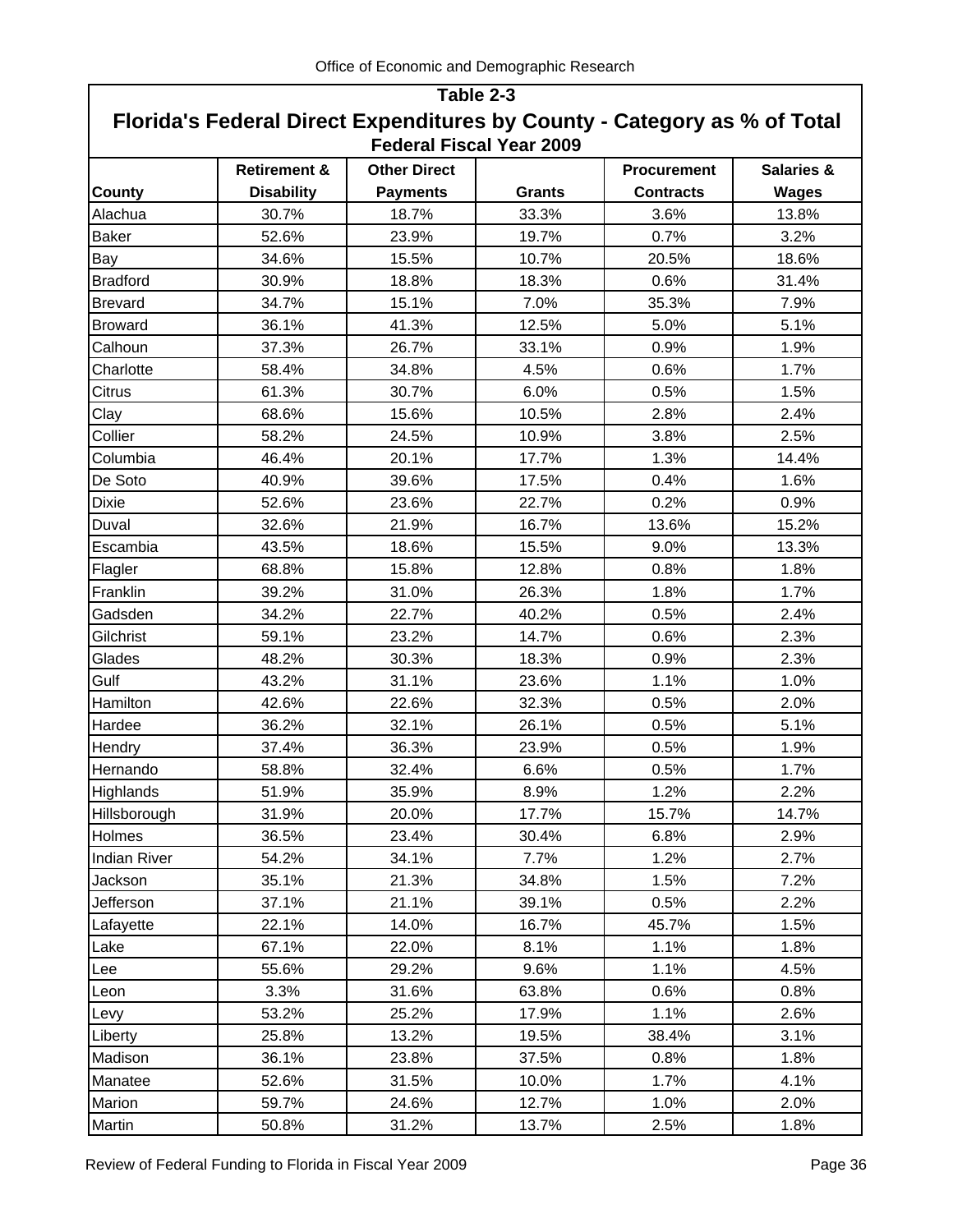|                  | Table 2-3                                                                |                     |                                 |                    |              |  |
|------------------|--------------------------------------------------------------------------|---------------------|---------------------------------|--------------------|--------------|--|
|                  | Florida's Federal Direct Expenditures by County - Category as % of Total |                     |                                 |                    |              |  |
|                  |                                                                          |                     | <b>Federal Fiscal Year 2009</b> |                    |              |  |
|                  | <b>Retirement &amp;</b>                                                  | <b>Other Direct</b> |                                 | <b>Procurement</b> | Salaries &   |  |
| <b>County</b>    | <b>Disability</b>                                                        | <b>Payments</b>     | <b>Grants</b>                   | <b>Contracts</b>   | <b>Wages</b> |  |
| Miami-Dade       | 47.6%                                                                    | 10.9%               | 18.5%                           | 7.3%               | 15.6%        |  |
| Monroe           | 35.0%                                                                    | 23.2%               | 17.5%                           | 2.7%               | 21.6%        |  |
| Nassau           | 45.7%                                                                    | 13.0%               | 13.3%                           | 2.2%               | 25.8%        |  |
| Okaloosa         | 33.1%                                                                    | 8.5%                | 6.1%                            | 25.6%              | 26.6%        |  |
| Okeechobee       | 39.0%                                                                    | 44.0%               | 13.0%                           | 2.3%               | 1.6%         |  |
| Orange           | 28.0%                                                                    | 18.0%               | 11.8%                           | 34.0%              | 8.2%         |  |
| Osceola          | 62.9%                                                                    | 25.3%               | 7.8%                            | 1.3%               | 2.6%         |  |
| Palm Beach       | 37.3%                                                                    | 31.1%               | 8.4%                            | 18.9%              | 4.3%         |  |
| Pasco            | 49.7%                                                                    | 38.6%               | 8.5%                            | 0.7%               | 2.5%         |  |
| Pinellas         | 39.4%                                                                    | 32.3%               | 10.1%                           | 11.3%              | 6.8%         |  |
| Polk             | 52.1%                                                                    | 26.7%               | 15.0%                           | 2.9%               | 3.3%         |  |
| Putnam           | 45.0%                                                                    | 29.4%               | 23.6%                           | 0.5%               | 1.5%         |  |
| St. Johns        | 38.5%                                                                    | 13.6%               | 10.1%                           | 31.1%              | 6.7%         |  |
| St. Lucie        | 55.3%                                                                    | 30.6%               | 10.6%                           | 0.7%               | 2.8%         |  |
| Santa Rosa       | 62.4%                                                                    | 15.6%               | 12.4%                           | 4.2%               | 5.4%         |  |
| Sarasota         | 53.3%                                                                    | 31.6%               | 7.4%                            | 4.5%               | 3.2%         |  |
| Seminole         | 50.2%                                                                    | 25.2%               | 11.7%                           | 7.5%               | 5.4%         |  |
| Sumter           | 45.0%                                                                    | 20.0%               | 10.6%                           | 9.1%               | 15.3%        |  |
| Suwannee         | 50.3%                                                                    | 25.8%               | 20.0%                           | 0.5%               | 3.3%         |  |
| Taylor           | 35.3%                                                                    | 22.9%               | 24.6%                           | 16.0%              | 1.3%         |  |
| Union            | 38.1%                                                                    | 32.0%               | 26.9%                           | 1.1%               | 1.8%         |  |
| Volusia          | 50.7%                                                                    | 30.9%               | 10.3%                           | 5.3%               | 2.8%         |  |
| Wakulla          | 49.5%                                                                    | 23.7%               | 21.3%                           | 1.2%               | 4.3%         |  |
| Walton           | 25.7%                                                                    | 9.0%                | 11.5%                           | 1.3%               | 52.6%        |  |
| Washington       | 34.4%                                                                    | 25.5%               | 31.4%                           | 6.8%               | 1.9%         |  |
| <b>Statewide</b> | 35.5%                                                                    | 28.8%               | 18.2%                           | 10.5%              | 7.0%         |  |

Data Source:

U.S. Census Bureau, "Consolidated Federal Funds Report for Fiscal Year 2009," U.S. Government Printing Office, Washington, DC 2010 (Issued August 2010) [http://www.census.gov/prod/2010pubs/cffr-09.pdf]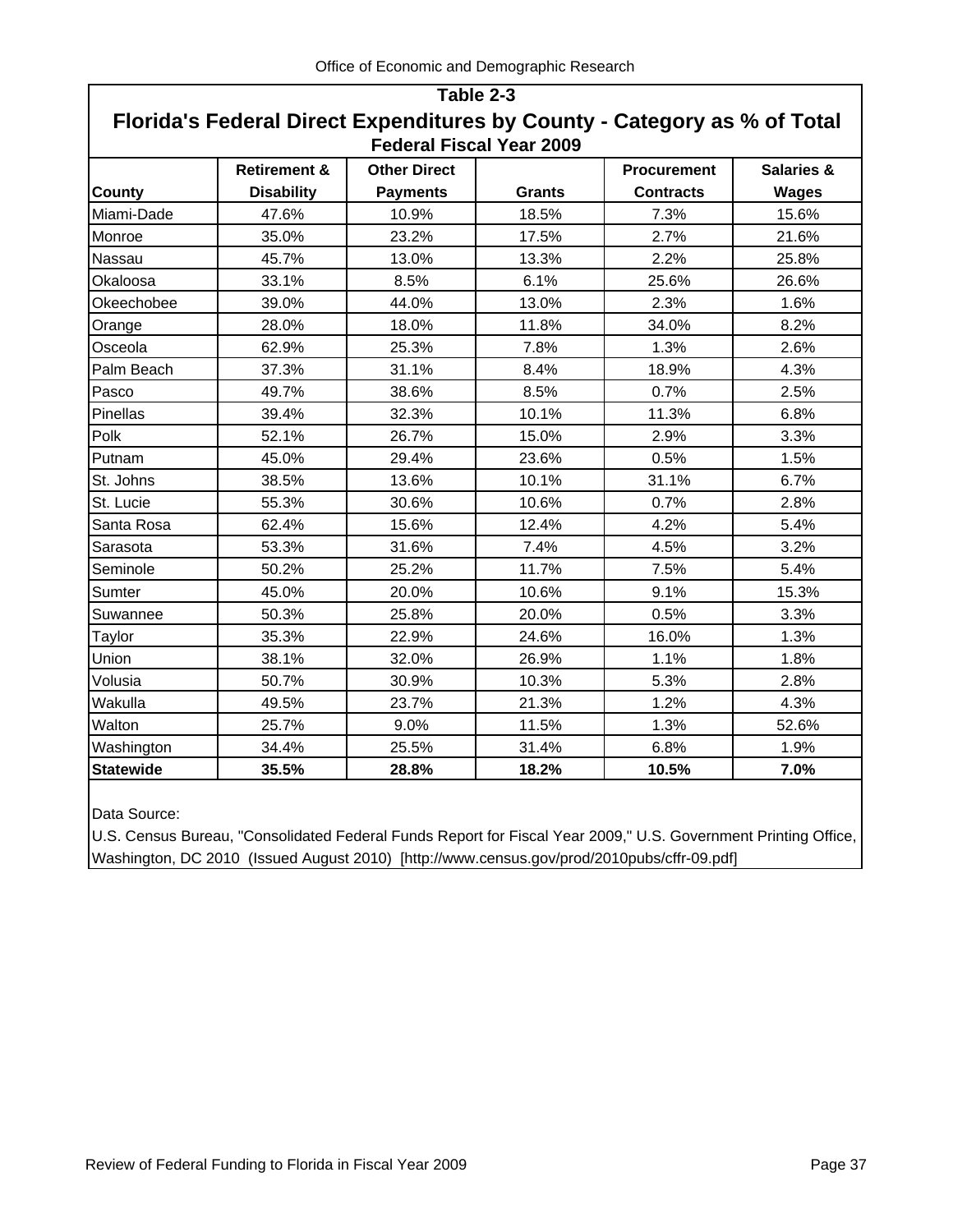This page was intentionally left blank.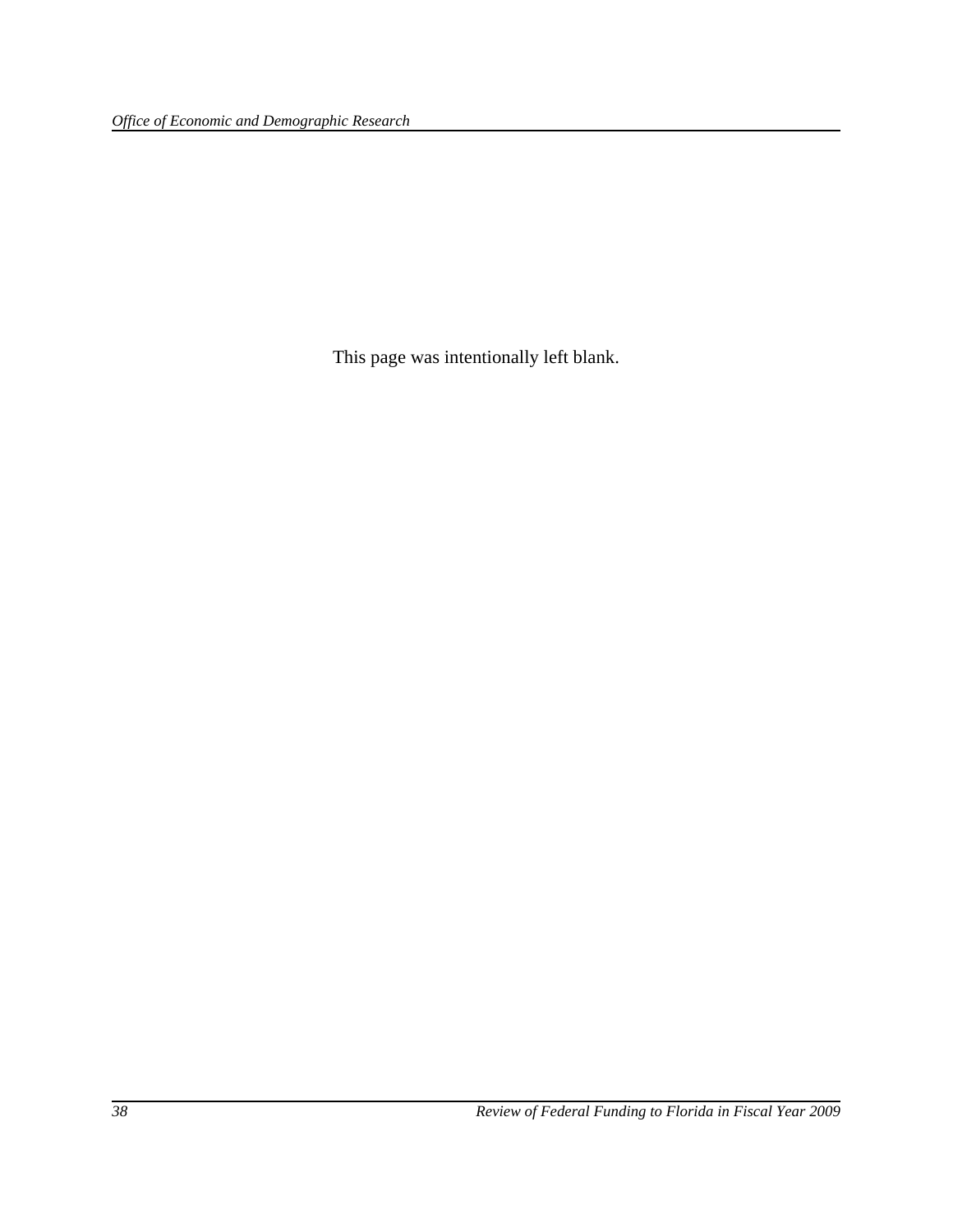# **Part Three: Federal Grants to Florida's State and Local Governments**

## **A. Introduction**

Federal grant expenditures to Florida's state and local governments totaled \$22.7 billion, or \$1,224 per capita, in fiscal year 2009. Florida had the 4<sup>th</sup> largest expenditure of all states and the seven most populous states, and the  $2<sup>nd</sup>$  largest expenditure of the southern states, after Texas.<sup>1</sup> However, on a per capita basis, Florida ranked  $48<sup>th</sup>$  among all states, last among the most populous states, and next to last among the southern states.

A summary of Florida's federal grant expenditures by department or agency can be found in **Table 3-1** on page 43. In addition to total reported expenditures, calculations of per capita expenditures have been included. Florida's rankings among the fifty states, the seven most populous states, and the other southern states on the basis of total and per capita expenditures are listed as well. Of the \$22.7 billion in total grant expenditures to Florida in 2009, the grant funding received from six federal departments (Health and Human Services, Education, Transportation, Housing and Urban Development, Agriculture, and Homeland Security) totaled \$21.9 billion and accounted for 96 percent of all grant expenditures to Florida.

### **B. Data Sources**

<u>.</u>

The data reported in this part was obtained from the U.S. Census Bureau publication entitled *Federal Aid to States for Fiscal Year 2009* issued August 2010. The Census Bureau's publication presents federal expenditures to state and local governments by state and U.S. outlying areas. However, the focus of this part is on the expenditures by program category made to the fifty states collectively and Florida specifically.

The total grant expenditures to Florida of \$21.9 billion are significantly less than the state's federal grant obligations of \$32.0 billion discussed previously in Part One. This difference results from the use of the *Federal Aid to States* (FAS) report as the data source here as opposed to the use of the *Consolidated Federal Funds Report* (CFFR). The FAS report presents state-by-state distributions of federal expenditures for grants to state and local governments only. By contrast, federal grants reported in the CFFR generally represent obligations. Obligations are federal funds designated stateby-state and available to be "drawn down" through a variety of program requirements. Additionally, the CFFR includes payments to state and local governments as well as nongovernmental recipients. Significant amounts of federal grant funding obligated to states by the American Recovery and

<sup>&</sup>lt;sup>1</sup> Based on July 1, 2009 population estimates prepared by the U.S. Census Bureau, the seven most populous states were California, Texas, New York, Florida, Illinois, Pennsylvania, and Ohio. The Census Bureau has classified 16 states in the South region. They are Alabama, Arkansas, Delaware, Florida, Georgia, Kentucky, Louisiana, Maryland, Mississippi, North Carolina, Oklahoma, South Carolina, Tennessee, Texas, Virginia, and West Virginia.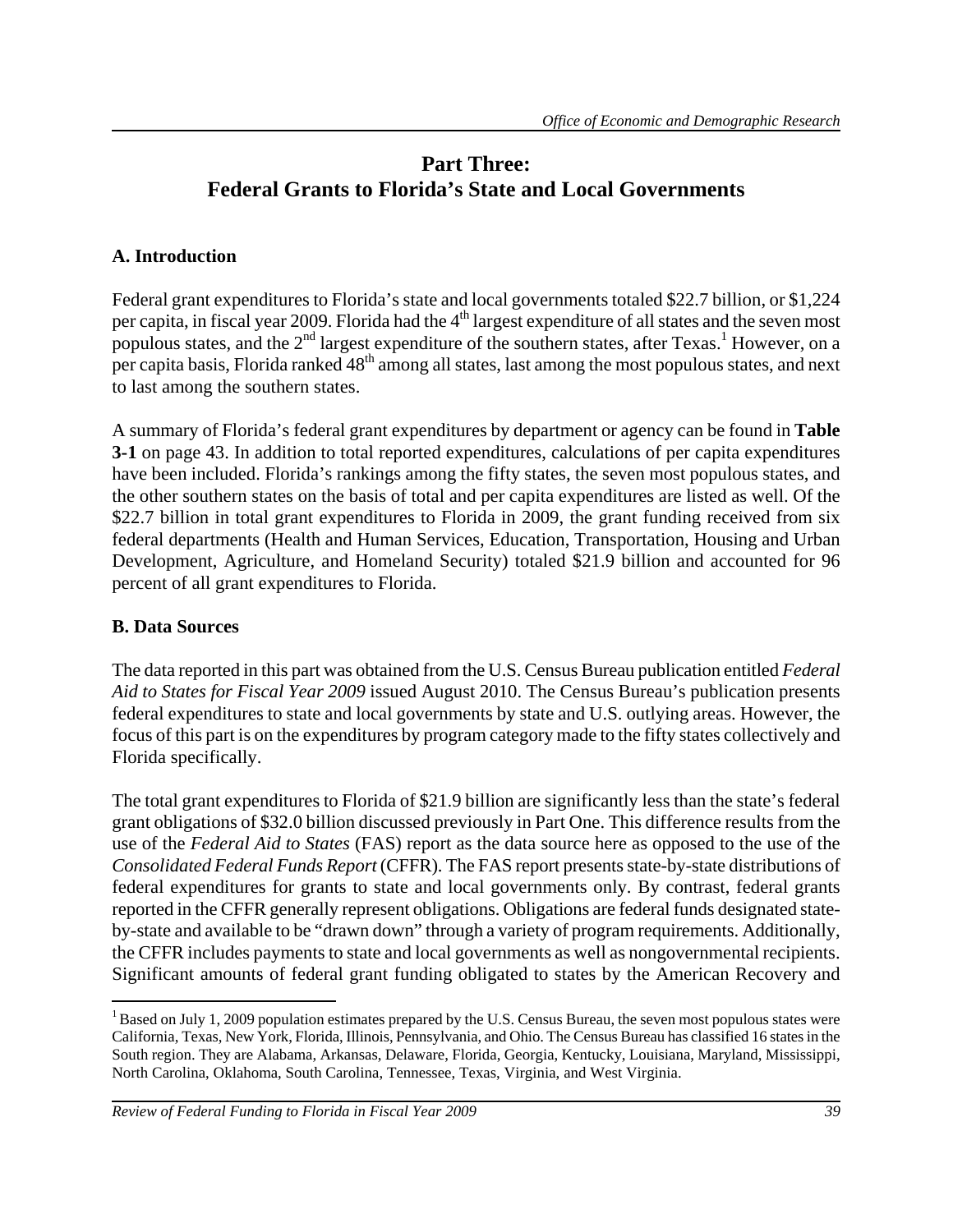Reinvestment Act, which was signed into law in February 2009, were not expended by September 30, 2009 (i.e., the end of the 2009 federal fiscal year).

Many federal grant obligations will eventually translate into expenditures by local governments, which are addressed in the former Legislative Committee on Intergovernmental Relations' (LCIR) report *Review of Local Government Federal Grant Expenditures in Fiscal Year 2008* and prior editions.<sup>2</sup> These reports profile grant expenditures reported to the Federal Audit Clearinghouse by local governments and were part of the former LCIR's effort to assist local governments in increasing their drawdown of federal awards. Furthermore, local government expenditures sorted by grant program were compiled by the former LCIR and are available for download via the EDR's website. $3$ 

## **C. Federal Grants by Department or Agency**

The tables in this part provide more detailed summaries of federal grant expenditures to Florida by department or agency. In the FAS report, these federal grant expenditures are reported by program categories. It is important to note that the majority of these program categories reflect the sum total of numerous individual grant programs.

In the Catalog of Federal Domestic Assistance (CFDA), federal grants are classified into one of two types: formula grants and project grants.<sup>4</sup> Formula grants are allocations of money to states or their subdivisions in accordance with distribution formulas prescribed by law or administrative regulation for activities of a continuing nature not confined to a specific project. Project grants fund specific projects for fixed or known periods of time and can include fellowships, scholarships, research grants, training grants, traineeships, experimental and demonstration grants, evaluation grants, planning grants, technical assistance grants, survey grants, and construction grants. Currently, the CFDA lists 241 formula grant programs and 1,420 project grant programs. In total, 1,661 separate federal grant programs are listed in the CFDA. Data on states' participation in each of these individual grant programs is not part of the FAS report.

Utilizing the data published in the FAS report, the following tables summarize federal grant expenditures to Florida by agency or department.

| <b>Table 3-2:</b> | U.S. Department of Agriculture (page 44) |
|-------------------|------------------------------------------|
| <b>Table 3-3:</b> | U.S. Department of Commerce (page 45)    |
| <b>Table 3-4:</b> | U.S. Department of Defense (page 46)     |

www.floridalcir.gov/UserContent/docs/File/reports/localgrantexp08.pdf<br>edr.state.fl.us/Content/local-government/data/data-a-to-z/a-f.cfm

 $\overline{a}$ 

<sup>&</sup>lt;sup>4</sup> The purpose of the CFDA is to provide a database of all federal programs available to state and local governments, including the District of Columbia; federally-recognized Indian tribal governments; territories and possessions of the United States; domestic public, quasi-public, and private profit and nonprofit organizations and institutions; specialized groups; and individuals. The Catalog is available online at www.cfda.gov. Programs in the Catalog are classified into 15 types of assistance, seven of which are financial types of assistance and eight are non-financial types of assistance.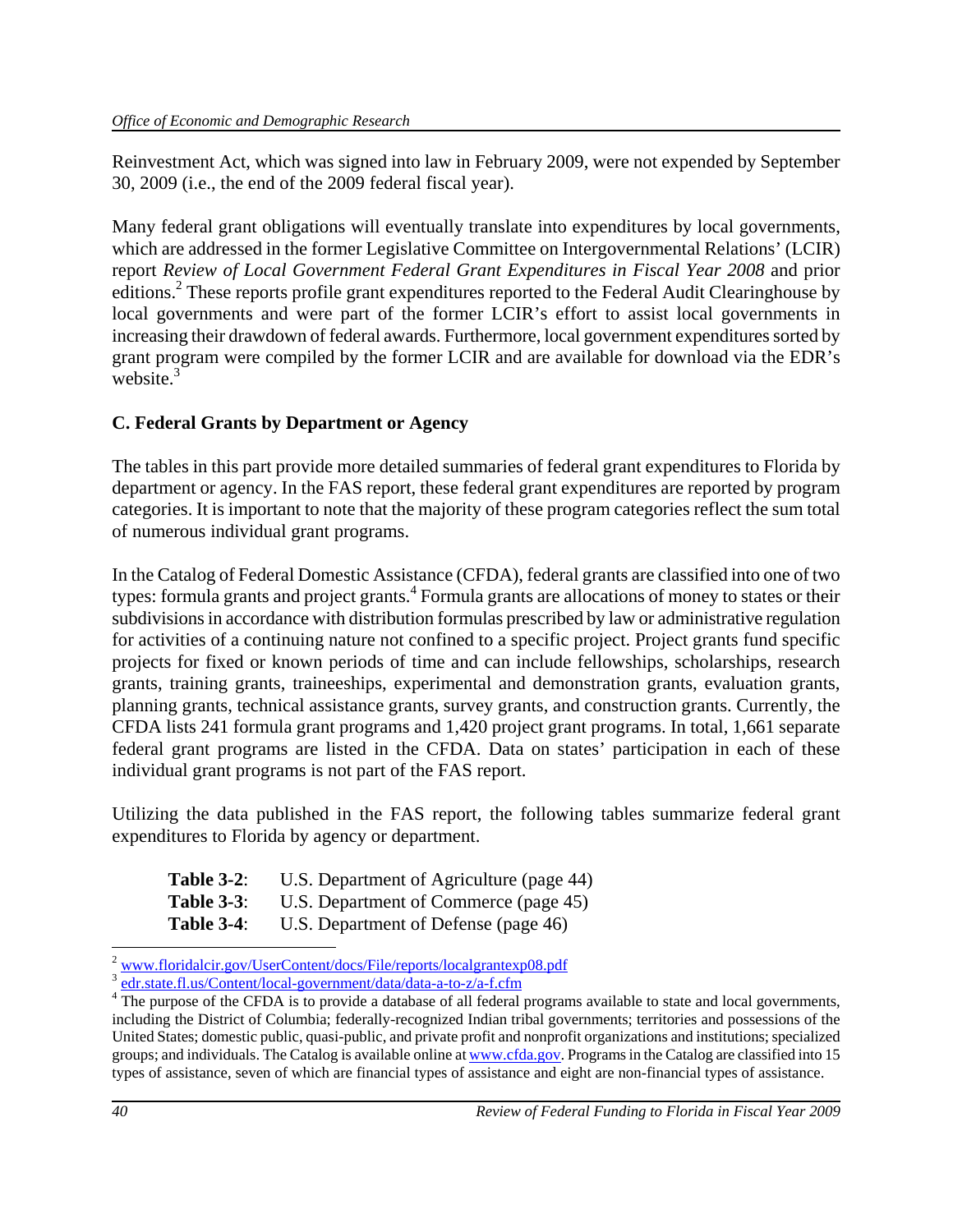| <b>Table 3-5:</b>  | U.S. Department of Education (page 47)                     |
|--------------------|------------------------------------------------------------|
| <b>Table 3-6:</b>  | U.S. Department of Energy (page 48)                        |
| <b>Table 3-7:</b>  | U.S. Environmental Protection Agency (page 49)             |
| <b>Table 3-8:</b>  | U.S. Department of Health and Human Services (page 50)     |
| <b>Table 3-9:</b>  | U.S. Department of Homeland Security (page 51)             |
| <b>Table 3-10:</b> | U.S. Department of Housing and Urban Development (page 52) |
| <b>Table 3-11:</b> | U.S. Department of Interior (page 53)                      |
| <b>Table 3-12:</b> | U.S. Department of Justice (page 54)                       |
| <b>Table 3-13:</b> | U.S. Department of Labor (page 55)                         |
| <b>Table 3-14:</b> | U.S. Department of Transportation (page 56)                |
| <b>Table 3-15:</b> | U.S. Department of the Treasury (page 57)                  |

Two additional tables summarize changes in federal grant expenditures to Florida by agency or department for the period of 1996 through 2009. **Table 3-16** on pages 58-61 lists the total expenditures, the percentage change in total expenditures from one year to the next, and Florida's rankings among the fifty states. **Table 3-17** on pages 62-63 lists the per capita expenditures and Florida's rankings among the fifty states.

**Table 3-18** on pages 64-65 provides a comparison of each state's proportional receipt of federal grants by agency in 2009. If the state's proportional share by agency is roughly equivalent to the state's share of the national population, then one measure of equality has been satisfied. Supplemental information describing each federal agency or department and many of the grant programs can be obtained from their respective websites. A list of those websites can be found in the **Appendix B**.

**Chart 3-1** on page 66 illustrates total federal grant expenditures to states and their respective local governments plotted against the states' populations. A trend line is utilized to visually illustrate the expenditure level predicted by an individual state's population. Although this analysis does not consider the numerous other factors that affect states' receipts of grant funding, it does allow for a comparison similar to the analysis of per capita measures utilized in this report. Federal grant expenditures to state and local governments generally cluster around the trend line, indicating a high level of dependence on population. However, expenditures to a few states differ substantially, indicating that they receive more or less grant funding than would be predicted by population alone. Louisiana, Massachusetts, and New York illustrate expenditures in 2009 that were substantially above their predicted levels while Florida, Texas, and Virginia illustrate those substantially below their predicted levels.

## **D. Conclusion**

For reporting purposes, the federal government aggregates expenditures of hundreds of separate grant programs into broad program categories. Consequently, it is difficult to determine why the state ranks so low, on a per capita basis, relative to other states in many program categories.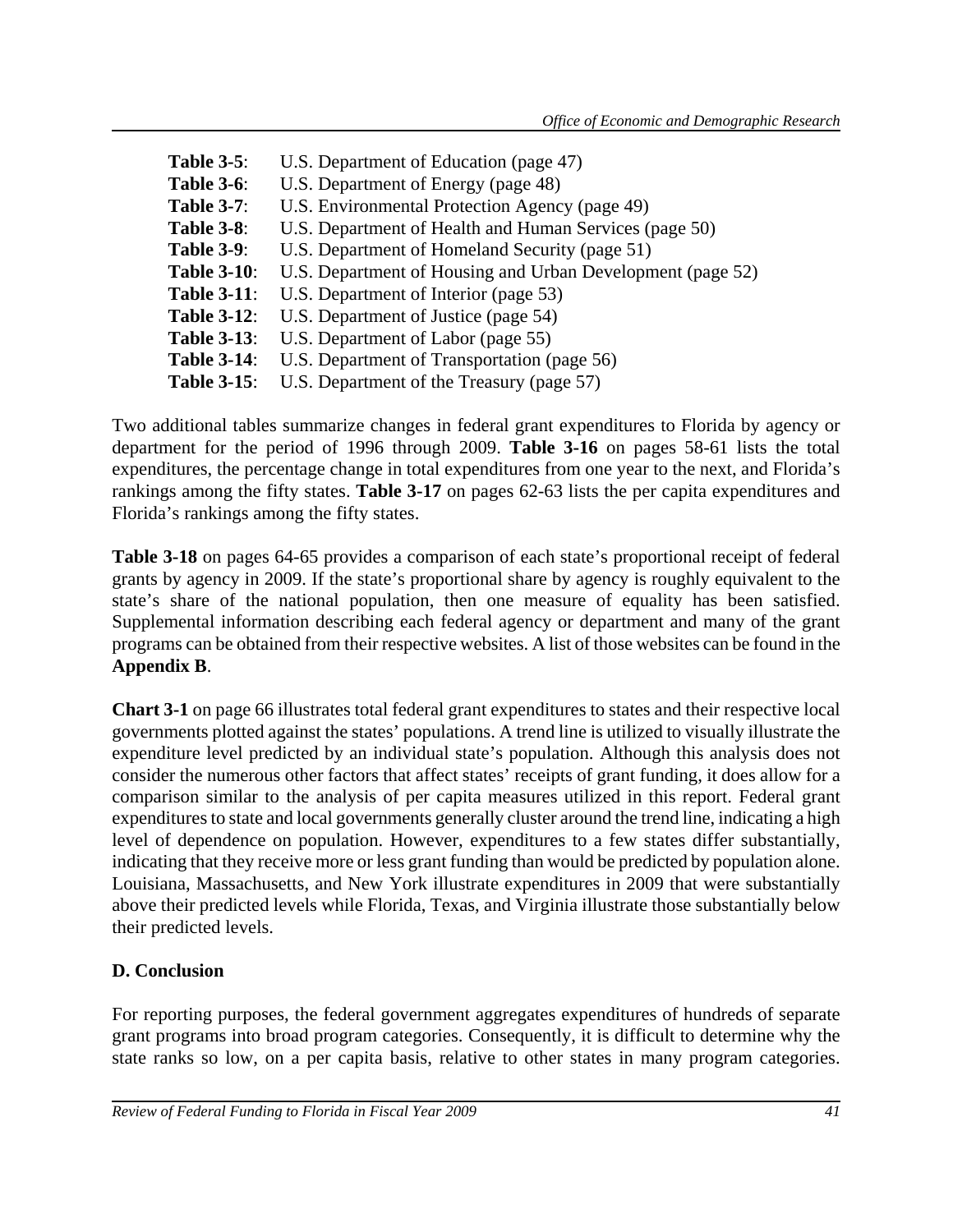Certainly, this aggregation of expenditure data masks differences from one grant program to another. Within the same program category, a high per capita ranking in an individual grant program may be offset to some degree by a low per capita ranking in another program.

While low compared to other states, per capita measurements of certain federal grants receipts may not reflect the fact that the amounts are adequately serving their target populations. Additionally, some grant funding formulas incorporate variables other than statewide population; therefore, the use of a per capita measure for comparisons among states may not be appropriate. Florida's per capita expenditures for select grants may be lower than for most other states because of the state's unique demographic composition, which features large elderly and retiree populations. However, when funding is compared in terms of actual dollars, or per target populations, the state may actually rank much higher nationally.

It is important to note that a number of factors determine how successful an individual state can be in maximizing federal grant funding. A state's receipt of grant funding is largely determined by formula. Although the total number of project grants outnumbers the total number of formula grants by a factor of nearly seven, the cumulative dollar value of project grants is small relative to the cumulative dollar value of formula grants.

Another factor that affects states' receipt of grant funding is the natural resources existing within their boundaries. States that typically do well in the receipt of grant funding are those that receive payments for the value of natural resources extracted from their public lands. The existence of such extractable natural resources favors states like Alaska, Louisiana, and Wyoming, relative to a state like Florida with fewer extractable natural resources.

Medicaid is another program that can significantly impact how well a state fares in the receipt of grant funding due to the size of the program itself. While Medicaid spending has been increasing, an individual state could experience a smaller than average increase if its Medicaid matching rate declines. Conversely, a state experiencing an increase in its matching rate could see a substantial increase in grant funding. Additionally, the type of Medicaid program run by the state, whether modest and less expensive or expansive and more expensive, will affect the level of federal reimbursements.

In spite of the caveats mentioned above, the data presented in this part suggest that it is possible for Florida to realize future improvement in the award of federal grant funding.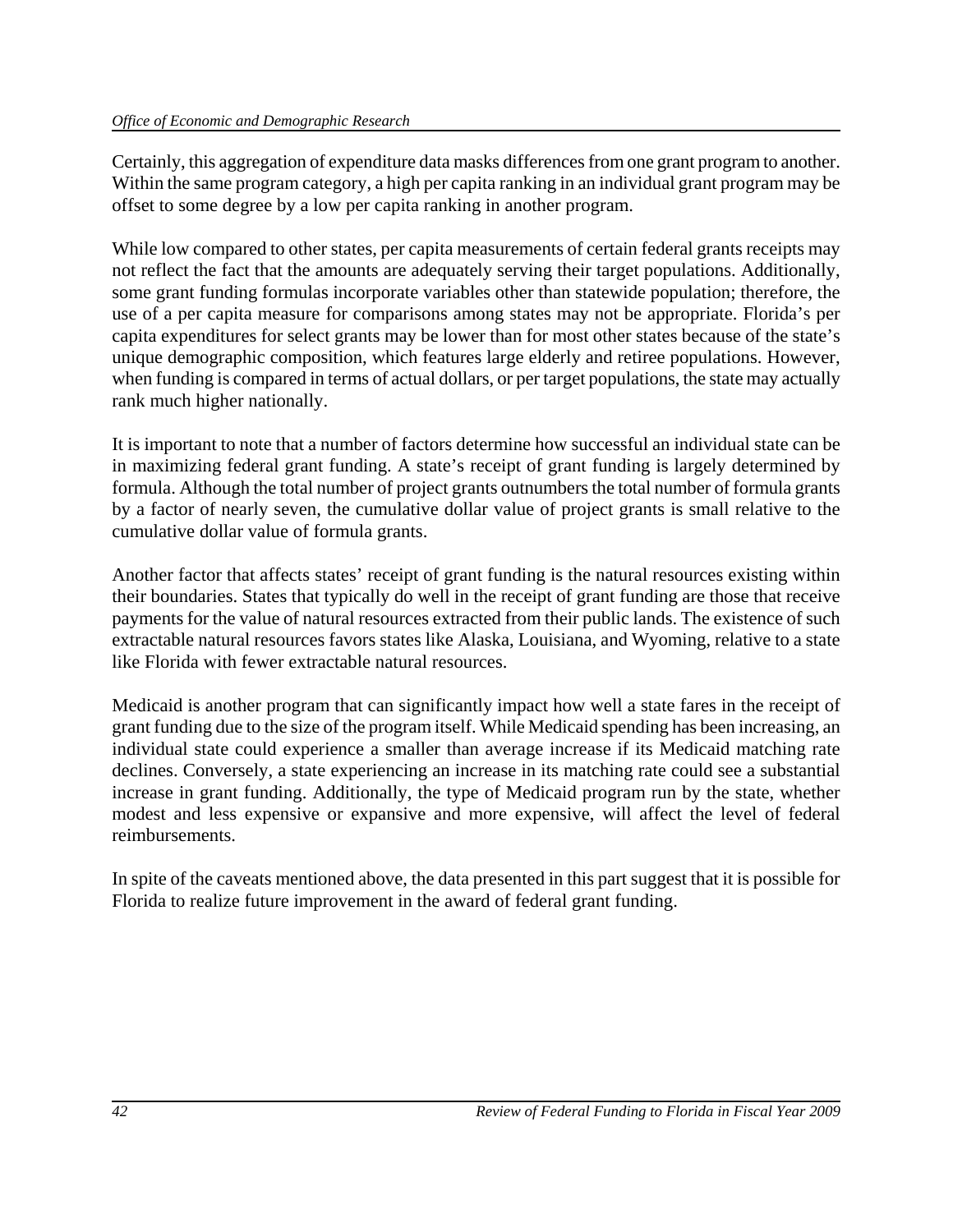| Table 3-1                                                                |
|--------------------------------------------------------------------------|
| <b>Federal Grant Expenditures to Florida State and Local Governments</b> |

| <b>Federal Fiscal Year 2009</b> |  |
|---------------------------------|--|
|---------------------------------|--|

|                                                      |                       |           | Federal Fiscal Year 2009 |                            |                          |                          |                  |                                |                          |
|------------------------------------------------------|-----------------------|-----------|--------------------------|----------------------------|--------------------------|--------------------------|------------------|--------------------------------|--------------------------|
|                                                      |                       |           |                          | <b>Florida's Rankings:</b> |                          |                          |                  | <b>Florida's Rankings:</b>     |                          |
|                                                      |                       |           |                          | <b>Total Expenditures</b>  |                          |                          |                  | <b>Per Capita Expenditures</b> |                          |
|                                                      |                       | $%$ of    |                          | 7 Most                     | 16 States                |                          |                  | 7 Most                         | 16 States                |
|                                                      | <b>Total</b>          | State's   | All                      | <b>Populous</b>            | in "South"               | Per Capita               | All              | <b>Populous</b>                | in "South"               |
| <b>Federal Agency or Department</b>                  | <b>Expenditures</b>   | Total     | <b>States</b>            | <b>States</b>              | Region                   | <b>Expenditures</b>      | <b>States</b>    | <b>States</b>                  | Region                   |
| <b>Health and Human Services</b>                     | 13,572,936,000<br>\$. | 59.8%     | 5th                      | 5th                        | 2 <sub>nd</sub>          | 732.17<br>\$             | 46th             | 7th                            | 15th                     |
| Education                                            | 2,201,491,000         | 9.7%      | 5th                      | 5th                        | 2 <sub>nd</sub>          | 118.76                   | 40th             | 5th                            | 13th                     |
| Transportation                                       | 2,038,429,000         | 9.0%      | 6th                      | 6th                        | 2nd                      | 109.96                   | 50th             | 7th                            | 16th                     |
| Housing and Urban Development                        | 1,731,298,000         | 7.6%      | 6th                      | 5th                        | 1st                      | 93.39                    | 32nd             | 6th                            | 10th                     |
| Agriculture                                          | 1,418,308,000         | 6.3%      | 4th                      | 4th                        | 2nd                      | 76.51                    | 39th             | 6th                            | 14th                     |
| <b>Homeland Security</b>                             | 909,960,000           | 4.0%      | 5th                      | 4th                        | 3rd                      | 49.09                    | 26th             | 2nd                            | 10th                     |
| Labor                                                | 338,375,000           | 1.5%      | 8th                      | $\overline{7}$ th          | 2nd                      | 18.25                    | 50th             | 7th                            | 16th                     |
| Justice                                              | 205,020,000           | 0.9%      | 4th                      | 4th                        | 2nd                      | 11.06                    | 31st             | 5th                            | 11th                     |
| <b>Environmental Protection Agency</b>               | 84,041,000            | 0.4%      | 14th                     | 6th                        | 5th                      | 4.53                     | 50th             | 7th                            | 16th                     |
| Interior                                             | 46,618,000            | 0.2%      | 26th                     | 4th                        | 8th                      | 2.51                     | 47th             | 6th                            | 15th                     |
| <b>Veterans Affairs</b>                              | 27,245,000            | 0.1%      | 10th                     | 5th                        | 4th                      | 1.47                     | 41 <sub>st</sub> | 5th                            | 13 <sub>th</sub>         |
| Defense                                              | 22,965,000            | 0.1%      | 9th                      | 4th                        | 4th                      | 1.24                     | 26th             | 2nd                            | 9th                      |
| Energy                                               | 20,429,000            | 0.1%      | 16th                     | 7th                        | 4th                      | 1.10                     | 48th             | 6th                            | 16th                     |
| Commerce                                             | 15,954,000            | 0.1%      | 7th                      | 3rd                        | 4th                      | 0.86                     | 39th             | 3rd                            | 15th                     |
| National Foundation on the Arts and the Humanities   | 11,993,000            | 0.1%      | 4th                      | 4th                        | 2nd                      | 0.65                     | 50th             | 7th                            | 16th                     |
| Corporation for Public Broadcasting                  | 9,244,000             | $< 0.1\%$ | 1st                      | 1st                        | 1st                      | 0.50                     | 26th             | 1st                            | 10th                     |
| Corporation for National and Community Service       | 9,046,000             | $< 0.1\%$ | 4th                      | 3rd                        | 1st                      | 0.49                     | 36th             | 5th                            | 8th                      |
| Neighborhood Reinvestment Corporation                | 7,330,000             | $< 0.1\%$ | 10th                     | 6th                        | 3rd                      | 0.40                     | 28th             | 7th                            | 8th                      |
| <b>Election Assistance Commission</b>                | 6,478,000             | $< 0.1\%$ | 2nd                      | 2nd                        | 1st                      | 0.35                     | 25th             | 4th                            | 8th                      |
| Treasurv                                             | 5,219,000             | $< 0.1\%$ | 6th                      | 4th                        | 3rd                      | 0.28                     | 18th             | 4th                            | 6th                      |
| Social Security Admin.-Supplemental Security Income  | 1,832,000             | $< 0.1\%$ | 5th                      | 5th                        | 2nd                      | 0.10                     | 33rd             | 6th                            | 11th                     |
| <b>Equal Employment Opportunity Commission</b>       | 1,058,000             | $< 0.1\%$ | 8th                      | 6th                        | 1st                      | 0.06                     | 38th             | 6th                            | 7th                      |
| State Justice Institute                              | 91,000                | $< 0.1\%$ | 6th                      | 2nd                        | 3rd                      | < 0.01                   | 18th             | 2nd                            | 7th                      |
| Appalachian Regional Commission                      |                       | 0.0%      | $\overline{a}$           | $\overline{a}$             | ÷,                       |                          |                  |                                |                          |
| Payments to D.C. and Metro System                    |                       | 0.0%      | $\overline{a}$           | $\blacksquare$             | $\overline{\phantom{a}}$ |                          | $\overline{a}$   |                                | $\overline{\phantom{a}}$ |
| Tennessee Valley Authority-Payments in Lieu of Taxes |                       | 0.0%      |                          | $\overline{\phantom{a}}$   |                          | $\overline{\phantom{a}}$ |                  |                                |                          |
| <b>Total - Florida</b>                               | \$<br>22,686,164,000  | 100%      | 4th                      | 4th                        | 2nd                      | \$<br>1,223.77           | 48th             | 7th                            | 15 <sub>th</sub>         |
| <b>Total - All States</b>                            | \$<br>532,273,064,000 |           |                          |                            |                          | \$<br>1,737.14           |                  |                                |                          |
| Florida as % of All States                           | 4.3%                  |           |                          |                            |                          |                          |                  |                                |                          |

1) In the published report, the data are rounded to the nearest thousand dollars.

2) An asterisk indicates that one or more states had no reported federal grant expenditures.

3) The calculation of per capita expenditures was made using population estimates that represent the state's resident population as of July 1, 2009.

4) Based on July 1, 2009 population estimates, the seven most populous states, in descending population order, were: California, Texas, New York, Florida, Illinois, Pennsylvania, and Ohio.

5) As designated by the U.S. Census Bureau, Florida is one of 16 states in the South region. The other states in the South region are: Alabama, Arkansas, Delaware, Georgia, Kentucky, Louisiana, Maryland, Mississippi, North Carolina, Oklahoma, South Carolina, Tennessee, Texas, Virginia, and West Virginia.

Data Sources:

1) Federal Expenditures: U.S. Census Bureau, "Federal Aid to States for Fiscal Year 2009," U.S. Government Printing Office, Washington, DC 2010 (Issued August 2010). www.census.gov/prod/2010pubs/fas-09.pdf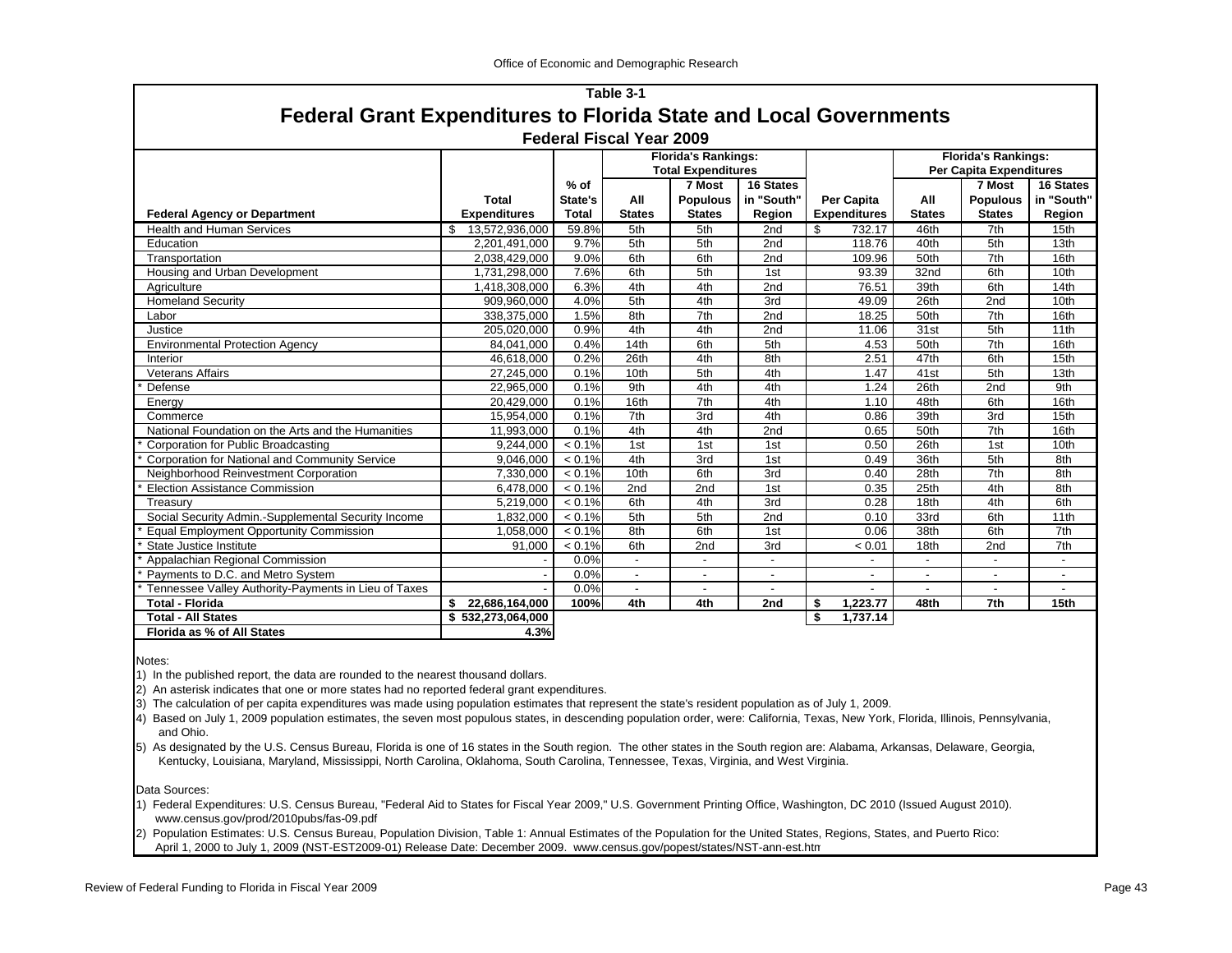| Table 3-2                                                                |
|--------------------------------------------------------------------------|
| <b>Federal Grant Expenditures to Florida State and Local Governments</b> |
| U.S. Department of Agriculture                                           |

#### **Federal Fiscal Year 2009**

|                                                       |                     |              |                          | <b>Florida's Rankings:</b> |                          |                     | <b>Florida's Rankings:</b> |                                |                          |  |  |  |
|-------------------------------------------------------|---------------------|--------------|--------------------------|----------------------------|--------------------------|---------------------|----------------------------|--------------------------------|--------------------------|--|--|--|
|                                                       |                     |              |                          | <b>Total Expenditures</b>  |                          |                     |                            | <b>Per Capita Expenditures</b> |                          |  |  |  |
|                                                       |                     | $%$ of       |                          | 7 Most                     | 16 States                |                     |                            | 7 Most                         | 16 States                |  |  |  |
|                                                       | Total               | State's      | All                      | <b>Populous</b>            | in "South"               | <b>Per Capita</b>   | All                        | <b>Populous</b>                | in "South"               |  |  |  |
| <b>Program Categories / Subcategories</b>             | <b>Expenditures</b> | <b>Total</b> | <b>States</b>            | <b>States</b>              | Region                   | <b>Expenditures</b> | <b>States</b>              | <b>States</b>                  | Region                   |  |  |  |
| <b>Agricultural Marketing Service</b>                 | 58.104.000<br>\$    | 4.1%         | 4th                      | 4th                        | 2nd                      | \$<br>3.13          | 39th                       | 6th                            | 14th                     |  |  |  |
| National Institute of Food and Agriculture            | 36,775,000          | 2.6%         | 7th                      | 4th                        | 4th                      | 1.98                | 45th                       | 5th                            | 16th                     |  |  |  |
| <b>Extension Activities</b>                           | 12,824,000          | 0.9%         | 14th                     | 6th                        | 6th                      | 0.69                | 45th                       | 6th                            | 16th                     |  |  |  |
| Research and Education Activities                     | 23,951,000          | 1.7%         | 4th                      | 3rd                        | 3rd                      | 1.29                | 43rd                       | 4th                            | 15th                     |  |  |  |
| Farm Service Agency                                   | 429,000             | $< 0.1\%$    | 7th                      | 1st                        | 6th                      | 0.02                | 30th                       | 1st                            | 12th                     |  |  |  |
| Food Safety and Inspection Service                    |                     | 0.0%         |                          |                            |                          |                     |                            |                                |                          |  |  |  |
| Food and Nutrition Service                            | 1.287.163.000       | 90.8%        | 4th                      | 4th                        | 2nd                      | 69.43               | 35th                       | 6th                            | 14th                     |  |  |  |
| <b>Child Nutrition Programs</b>                       | 831.124.000         | 58.6%        | 4th                      | 4th                        | 2nd                      | 44.83               | 25th                       | 4th                            | 14th                     |  |  |  |
| <b>Commodity Assistance Programs</b>                  | 8,209,000           | 0.6%         | 9th                      | 7th                        | 3rd                      | 0.44                | 48th                       | 7th                            | 15th                     |  |  |  |
| Supplemental Nutrition Assistance Program             | 86,597,000          | 6.1%         | 13th                     | 7th                        | 5th                      | 4.67                | 50th                       | 7th                            | 16th                     |  |  |  |
| Supplemental Food Program (WIC)                       | 361,233,000         | 25.5%        | 4th                      | 4th                        | 2nd                      | 19.49               | 23rd                       | 4th                            | 12th                     |  |  |  |
| <b>Forest Service</b>                                 | 3.592.000           | 0.3%         | 21st                     | 4th                        | 4th                      | 0.19                | 37th                       | 3rd                            | 13 <sub>th</sub>         |  |  |  |
| Payments to States and Counties                       | 3.042.000           | 0.2%         | 23rd                     | 4th                        | 4th                      | 0.16                | 37th                       | 4th                            | 14th                     |  |  |  |
| Rural Community and Emergency Fire Fighting Program   | 550,000             | $< 0.1\%$    | 8th                      | 2nd                        | 1st                      | 0.03                | 9th                        | 2 <sub>nd</sub>                | 1st                      |  |  |  |
| <b>State and Private Forestry</b>                     |                     | 0.0%         | $\overline{\phantom{a}}$ | $\overline{\phantom{a}}$   | $\overline{\phantom{a}}$ |                     | $\overline{\phantom{0}}$   | $\overline{\phantom{0}}$       | $\overline{\phantom{a}}$ |  |  |  |
| <b>National Forest Service</b>                        |                     | 0.0%         |                          | $\overline{\phantom{a}}$   |                          |                     |                            |                                |                          |  |  |  |
| Other                                                 |                     | 0.0%         |                          |                            |                          |                     |                            |                                |                          |  |  |  |
| Natural Resources Conservation Service                | 21.691.000          | 1.5%         | 1st                      | 1st                        | 1st                      | 1.17                | 13th                       | 1st                            | 7th                      |  |  |  |
| <b>Rural Development Activities</b>                   | 10,554,000          | 0.7%         | 26th                     | 7th                        | 12th                     | 0.57                | 46th                       | 6th                            | 16th                     |  |  |  |
| <b>Community Facilities Grants</b>                    | 148,000             | $< 0.1\%$    | 39th                     | 6th                        | 16th                     | 0.01                | 48th                       | 6th                            | 16th                     |  |  |  |
| Rural, Regional, and Cooperative Development Programs | 948,000             | 0.1%         | 26th                     | 5th                        | 12th                     | 0.05                | 46th                       | 4th                            | 15th                     |  |  |  |
| <b>Housing Preservation Grants</b>                    |                     | 0.0%         |                          | $\overline{a}$             |                          |                     |                            |                                | $\overline{a}$           |  |  |  |
| Water Systems and Waste Disposal Systems Grants       | 7.291.000           | 0.5%         | 22 <sub>nd</sub>         | 5th                        | 12th                     | 0.39                | 44th                       | 6th                            | 16th                     |  |  |  |
| Other                                                 | 2.167.000           | 0.2%         | 10th                     | 4th                        | 5th                      | 0.12                | 26th                       | 3rd                            | 9th                      |  |  |  |
| <b>Total - Florida</b>                                | \$1,418,308,000     | 100%         | 4th                      | 4th                        | 2nd                      | 76.51<br>\$         | 39th                       | 6th                            | 14th                     |  |  |  |
| <b>Total - All States</b>                             | \$28,257,771,000    |              |                          |                            |                          | \$<br>92.22         |                            |                                |                          |  |  |  |
| Florida as % of All States                            | 5.0%                |              |                          |                            |                          |                     |                            |                                |                          |  |  |  |

Notes:

1) In the published report, the data are rounded to the nearest thousand dollars.

2) An asterisk indicates that one or more states had no reported federal grant expenditures.

3) The calculation of per capita expenditures was made using population estimates that represent the state's resident population as of July 1, 2009.

4) Based on July 1, 2009 population estimates, the seven most populous states, in descending population order, were: California, Texas, New York, Florida, Illinois, Pennsylvania, and Ohio.

5) As designated by the U.S. Census Bureau, Florida is one of 16 states in the South region. The other states in the South region are: Alabama, Arkansas, Delaware, Georgia, Kentucky, Louisiana, Maryland, Mississippi, North Carolina, Oklahoma, South Carolina, Tennessee, Texas, Virginia, and West Virginia.

Data Sources:

1) Federal Expenditures: U.S. Census Bureau, "Federal Aid to States for Fiscal Year 2009," U.S. Government Printing Office, Washington, DC 2010 (Issued August 2010). www.census.gov/prod/2010pubs/fas-09.pdf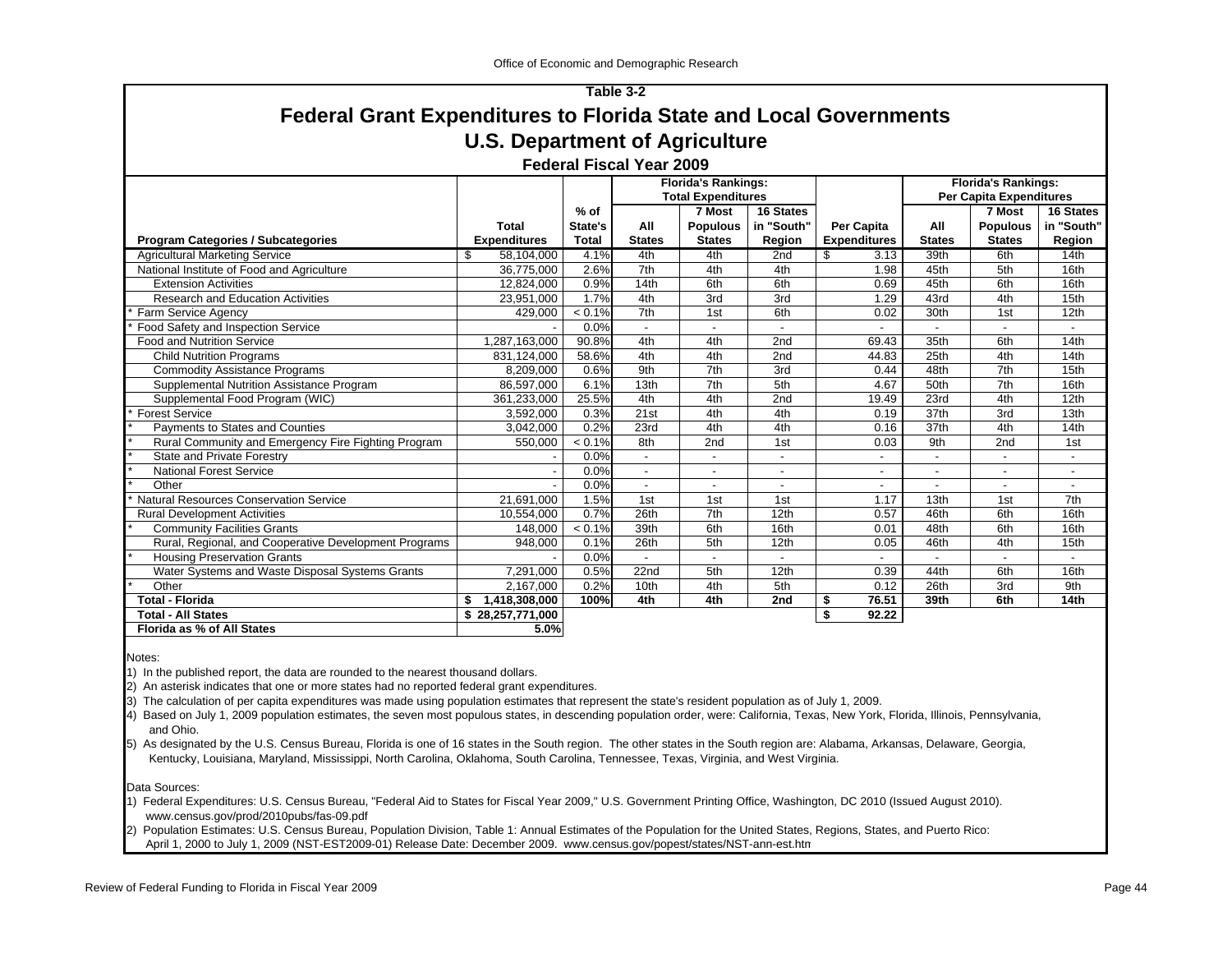# **Table 3-3U.S. Department of Commerce Federal Grant Expenditures to Florida State and Local Governments**

### **Federal Fiscal Year 2009**

|                                                              |                              |                          | <b>Florida's Rankings:</b><br><b>Total Expenditures</b> |                                            |                                   |                                          | <b>Florida's Rankings:</b><br><b>Per Capita Expenditures</b> |                                            |                                          |
|--------------------------------------------------------------|------------------------------|--------------------------|---------------------------------------------------------|--------------------------------------------|-----------------------------------|------------------------------------------|--------------------------------------------------------------|--------------------------------------------|------------------------------------------|
| <b>Program Categories / Subcategories</b>                    | Total<br><b>Expenditures</b> | % of<br>State's<br>Total | All<br><b>States</b>                                    | 7 Most<br><b>Populous</b><br><b>States</b> | 16 States<br>in "South"<br>Region | <b>Per Capita</b><br><b>Expenditures</b> | All<br><b>States</b>                                         | 7 Most<br><b>Populous</b><br><b>States</b> | <b>16 States</b><br>in "South"<br>Region |
| * Economic Development Administration                        | 5,331,000                    | 33.4%                    | 19 <sub>th</sub>                                        | 6th                                        | 8th                               | 0.29                                     | 46th                                                         | 6th                                        | 14th                                     |
| * National Oceanic and Atmospheric Administation             | 9,678,000                    | 60.7%                    | 7th                                                     | 2nd                                        | 3rd                               | 0.52                                     | 18th                                                         |                                            | 8th                                      |
|                                                              |                              |                          |                                                         |                                            |                                   |                                          |                                                              | 1st                                        |                                          |
| * National Telecommunications and Information Administration | 945,000                      | 5.9%                     | 6th                                                     | 2nd                                        | 2 <sub>nd</sub>                   | 0.05                                     | 22nd                                                         | 3rd                                        | 6th                                      |
| <b>Total - Florida</b>                                       | 15.954.000                   | 100%                     | 7th                                                     | 3rd                                        | 4th                               | 0.86                                     | 39th                                                         | 3rd                                        | 15th                                     |
| <b>Total - All States</b>                                    | 504.974.000                  |                          |                                                         |                                            |                                   | 1.65                                     |                                                              |                                            |                                          |
| Florida as % of All States                                   | 3.2%                         |                          |                                                         |                                            |                                   |                                          |                                                              |                                            |                                          |

Notes:

1) In the published report, the data are rounded to the nearest thousand dollars.

2) An asterisk indicates that one or more states had no reported federal grant expenditures.

3) The calculation of per capita expenditures was made using population estimates that represent the state's resident population as of July 1, 2009.

4) Based on July 1, 2009 population estimates, the seven most populous states, in descending population order, were: California, Texas, New York, Florida, Illinois, Pennsylvania, and Ohio.

5) As designated by the U.S. Census Bureau, Florida is one of 16 states in the South region. The other states in the South region are: Alabama, Arkansas, Delaware, Georgia, Kentucky, Louisiana, Maryland, Mississippi, North Carolina, Oklahoma, South Carolina, Tennessee, Texas, Virginia, and West Virginia.

Data Sources:

1) Federal Expenditures: U.S. Census Bureau, "Federal Aid to States for Fiscal Year 2009," U.S. Government Printing Office, Washington, DC 2010 (Issued August 2010). www.census.gov/prod/2010pubs/fas-09.pdf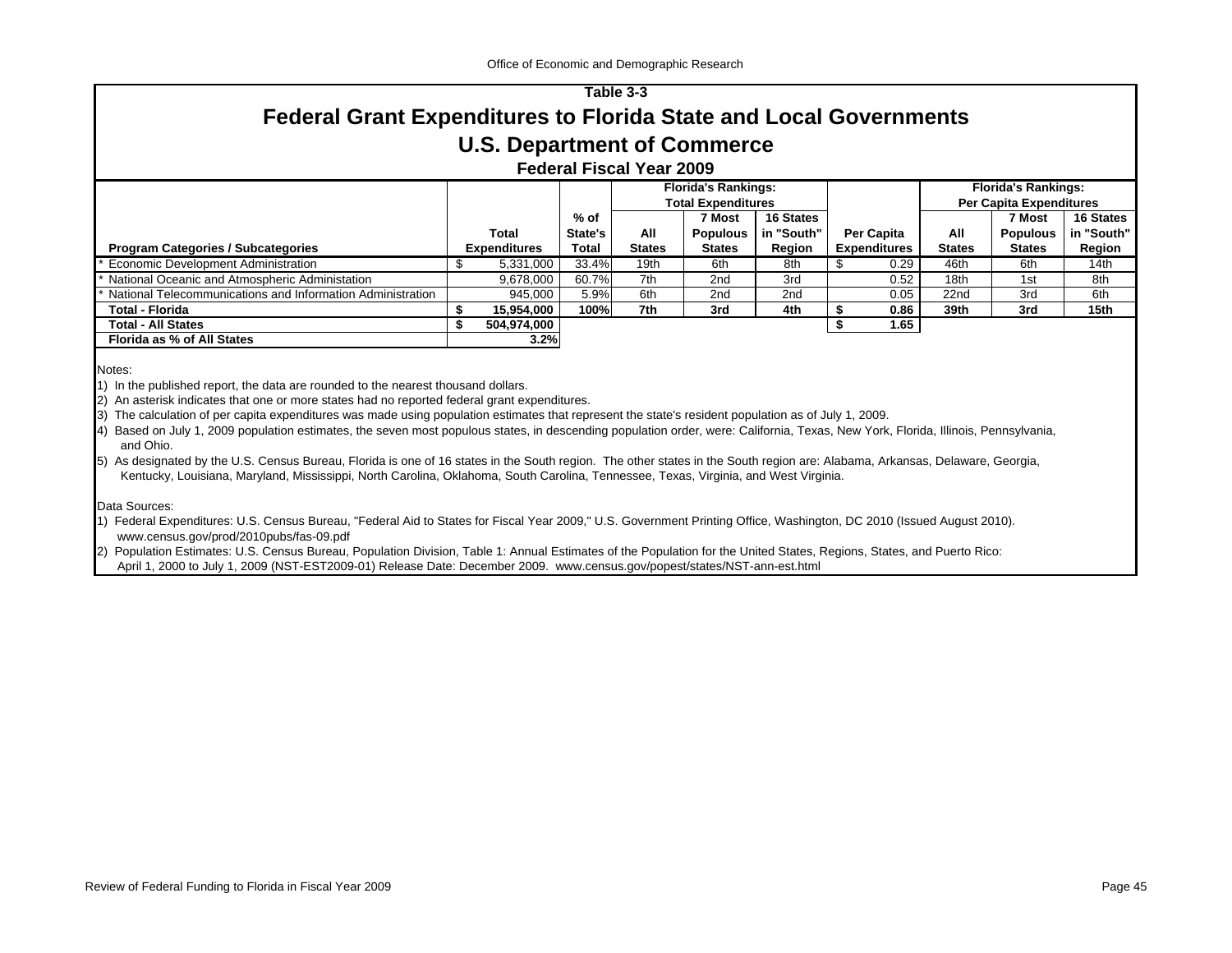# **Table 3-4U.S. Department of Defense Federal Grant Expenditures to Florida State and Local Governments**

#### **Federal Fiscal Year 2009**

|                                                                |                     |         | <b>Florida's Rankings:</b> |                 |            |                     | <b>Florida's Rankings:</b>     |                 |                  |
|----------------------------------------------------------------|---------------------|---------|----------------------------|-----------------|------------|---------------------|--------------------------------|-----------------|------------------|
|                                                                |                     |         | <b>Total Expenditures</b>  |                 |            |                     | <b>Per Capita Expenditures</b> |                 |                  |
|                                                                |                     | % of    |                            | 7 Most          | 16 States  |                     |                                | 7 Most          | <b>16 States</b> |
|                                                                | Total               | State's | All                        | <b>Populous</b> | in "South" | Per Capita          | All                            | <b>Populous</b> | in "South"       |
| <b>Program Categories / Subcategories</b>                      | <b>Expenditures</b> | Total   | <b>States</b>              | <b>States</b>   | Region     | <b>Expenditures</b> | <b>States</b>                  | <b>States</b>   | Region           |
| * U.S. Army Corps of Engineers - Civilian Construction Program | 14.000              | 0.1%    | 27th                       | 6th             | 13th       | < 0.01              | 33rd                           | 6th             | 14th             |
| * U.S. Army National Guard - Construction                      | 22,951,000          | 99.9%   | 8th                        | 4th             | 3rd        | $\overline{24}$     | 26th                           | 2nd             | 9th              |
| <b>Total - Florida</b>                                         | 22.965.000          | 100%    | 9th                        | 4th             | 4th        | 1.24                | 26th                           | 2nd             | 9th              |
| <b>Total - All States</b>                                      | 613.845.000         |         |                            |                 |            | 2.00                |                                |                 |                  |
| Florida as % of All States                                     | 3.7%                |         |                            |                 |            |                     |                                |                 |                  |

Notes:

1) In the published report, the data are rounded to the nearest thousand dollars.

2) An asterisk indicates that one or more states had no reported federal grant expenditures.

3) The calculation of per capita expenditures was made using population estimates that represent the state's resident population as of July 1, 2009.

4) Based on July 1, 2009 population estimates, the seven most populous states, in descending population order, were: California, Texas, New York, Florida, Illinois, Pennsylvania, and Ohio.

5) As designated by the U.S. Census Bureau, Florida is one of 16 states in the South region. The other states in the South region are: Alabama, Arkansas, Delaware, Georgia, Kentucky, Louisiana, Maryland, Mississippi, North Carolina, Oklahoma, South Carolina, Tennessee, Texas, Virginia, and West Virginia.

Data Sources:

1) Federal Expenditures: U.S. Census Bureau, "Federal Aid to States for Fiscal Year 2009," U.S. Government Printing Office, Washington, DC 2010 (Issued August 2010). www.census.gov/prod/2010pubs/fas-09.pdf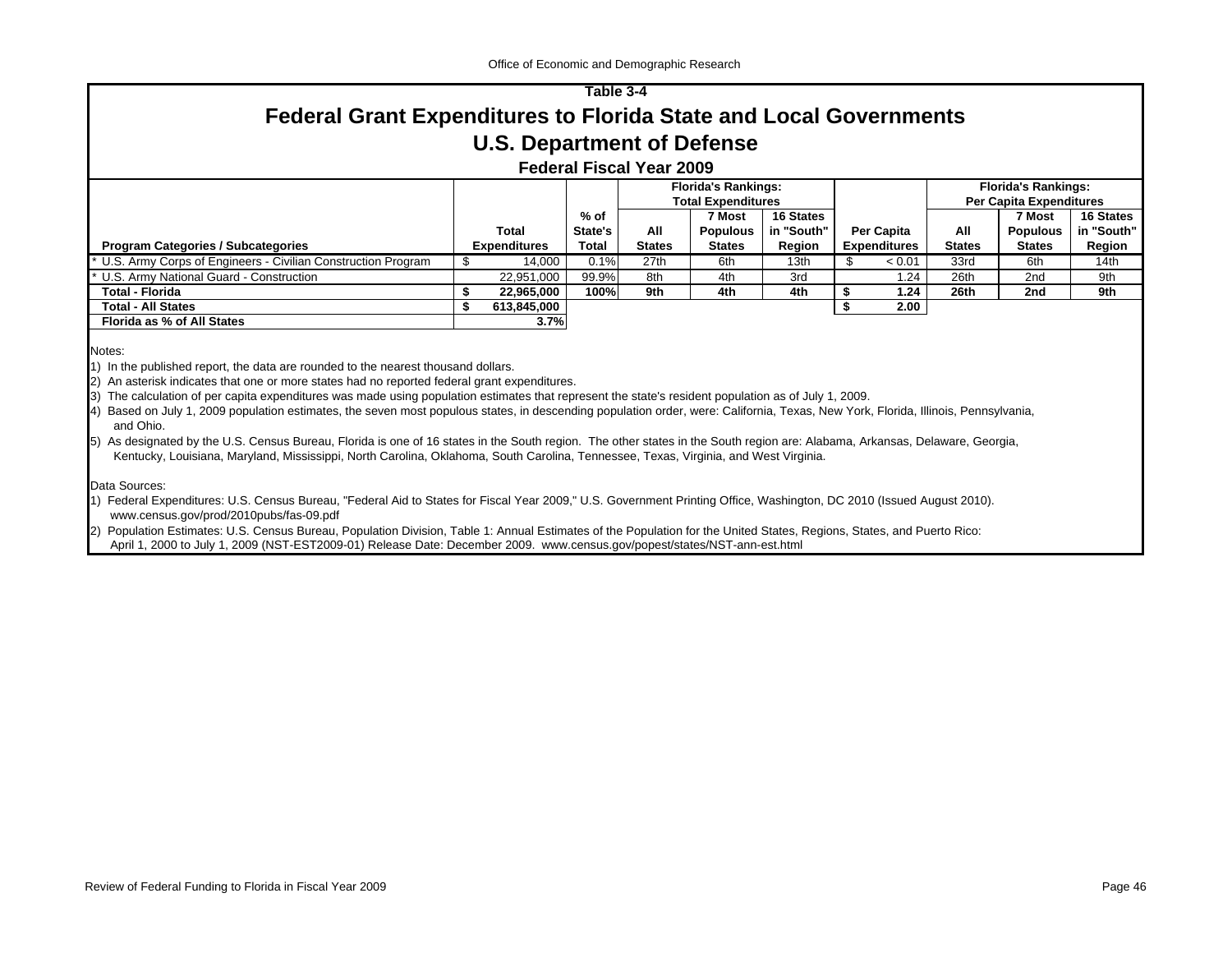# **Table 3-5U.S. Department of Education Federal Grant Expenditures to Florida State and Local Governments**

#### **Federal Fiscal Year 2009**

|                                                          |                     |              |               | <b>Florida's Rankings:</b> |                 |                     |                  | <b>Florida's Rankings:</b>     |                  |
|----------------------------------------------------------|---------------------|--------------|---------------|----------------------------|-----------------|---------------------|------------------|--------------------------------|------------------|
|                                                          |                     |              |               | <b>Total Expenditures</b>  |                 |                     |                  | <b>Per Capita Expenditures</b> |                  |
|                                                          |                     | $%$ of       |               | 7 Most                     | 16 States       |                     |                  | 7 Most                         | 16 States        |
|                                                          | Total               | State's      | All           | <b>Populous</b>            | in "South"      | Per Capita          | All              | <b>Populous</b>                | in "South"       |
| <b>Program Categories / Subcategories</b>                | <b>Expenditures</b> | <b>Total</b> | <b>States</b> | <b>States</b>              | Region          | <b>Expenditures</b> | <b>States</b>    | <b>States</b>                  | Region           |
| Office of English Language Acquisition                   | 47,880,000<br>\$    | 2.2%         | 4th           | 4th                        | 2nd             | 2.58<br>\$          | 9th              | 4th                            | 3rd              |
| Office of Educational Research and Improvement           | 29,717,000          | 1.3%         | 3rd           | 3rd                        | 1st             | 1.60                | 20th             | 3rd                            | 4th              |
| Office of Special Education and Rehabilitative Services  | 802,553,000         | 36.5%        | 4th           | 4th                        | 2 <sub>nd</sub> | 43.29               | 30th             | 4th                            | 11th             |
| Rehabilitation Services and Disability Research Programs | 123.465.000         | 5.6%         | 3rd           | 3rd                        | 1st             | 6.66                | 28th             | 4th                            | 8th              |
| Office of Special Education Programs                     | 679,088,000         | 30.8%        | 4th           | 4th                        | 2nd             | 36.63               | 33rd             | 5th                            | 14th             |
| Office of Vocational and Adult Education                 | 117,579,000         | 5.3%         | 4th           | 4th                        | 2 <sub>nd</sub> | 6.34                | 11th             | 1st                            | 5th              |
| Vocational Technical Education Programs                  | 76.099.000          | 3.5%         | 3rd           | 3rd                        | 2nd             | 4.11                | 28th             | 3rd                            | 9th              |
| Adult Education and Literacy Programs                    | 41,480,000          | 1.9%         | 4th           | 4th                        | 2nd             | 2.24                | 4th              | 2nd                            | 1st              |
| Office of Elementary and Secondary Education             | ,100,396,000        | 50.0%        | 6th           | 5th                        | 2nd             | 59.36               | 43rd             | 6th                            | 14th             |
| Programs for the Disadvantaged - Migrants                | 24,378,000          | 1.1%         | 3rd           | 3rd                        | 2 <sub>nd</sub> | 1.32                | 12 <sub>th</sub> | 3rd                            | 4th              |
| Programs for the Disadvantaged - Others                  | 51,022,000          | 2.3%         | 4th           | 4th                        | 2nd             | 2.75                | 29th             | 5th                            | 13th             |
| Impact Aid                                               | 12,407,000          | 0.6%         | 23rd          | 4th                        | 6th             | 0.67                | 36th             | 5th                            | 11th             |
| American Indian, Alaska and Hawaiian Native Programs     | 43,000              | $< 0.1\%$    | 34th          | 6th                        | 7th             | < 0.01              | 37th             | 6th                            | 9th              |
| No Child Left Behind Act                                 | 255,793,000         | 11.6%        | 4th           | 4th                        | 2 <sub>nd</sub> | 13.80               | 31st             | 6th                            | 11th             |
| Title I Programs                                         | 703,261,000         | 31.9%        | 4th           | 4th                        | 2 <sub>nd</sub> | 37.94               | 25th             | 6th                            | 12th             |
| Other                                                    | 53,492,000          | 2.4%         | 25th          | 5th                        | 4th             | 2.89                | 38th             | 5th                            | 9 <sub>th</sub>  |
| Office of Postsecondary Education                        | 49,788,000          | 2.3%         | 3rd           | 3rd                        | 2 <sub>nd</sub> | 2.69                | 40th             | 4th                            | 15th             |
| Higher Education Programs - International Education      | 2,776,000           | 0.1%         | 8th           | 4th                        | 2 <sub>nd</sub> | 0.15                | 14th             | 4th                            | 2 <sub>nd</sub>  |
| Higher Education Programs - Other                        | 47,012,000          | 2.1%         | 3rd           | 3rd                        | 2nd             | 2.54                | 40th             | 4th                            | 15th             |
| Office of Student Financial Assistance                   | 53,578,000          | 2.4%         | 4th           | 4th                        | 2nd             | 2.89                | 39th             | 5th                            | 11th             |
| Total - Florida                                          | 2,201,491,000       | 100%         | 5th           | 5th                        | 2nd             | 118.76              | 40th             | 5th                            | 13 <sub>th</sub> |
| <b>Total - All States</b>                                | \$43,895,074,000    |              |               |                            |                 | \$<br>143.26        |                  |                                |                  |
| Florida as % of All States                               | 5.0%                |              |               |                            |                 |                     |                  |                                |                  |

Notes:

1) In the published report, the data are rounded to the nearest thousand dollars.

2) An asterisk indicates that one or more states had no reported federal grant expenditures.

3) The calculation of per capita expenditures was made using population estimates that represent the state's resident population as of July 1, 2009.

4) Based on July 1, 2009 population estimates, the seven most populous states, in descending population order, were: California, Texas, New York, Florida, Illinois, Pennsylvania, and Ohio.

5) As designated by the U.S. Census Bureau, Florida is one of 16 states in the South region. The other states in the South region are: Alabama, Arkansas, Delaware, Georgia, Kentucky, Louisiana, Maryland, Mississippi, North Carolina, Oklahoma, South Carolina, Tennessee, Texas, Virginia, and West Virginia.

Data Sources:

1) Federal Expenditures: U.S. Census Bureau, "Federal Aid to States for Fiscal Year 2009," U.S. Government Printing Office, Washington, DC 2010 (Issued August 2010). www.census.gov/prod/2010pubs/fas-09.pdf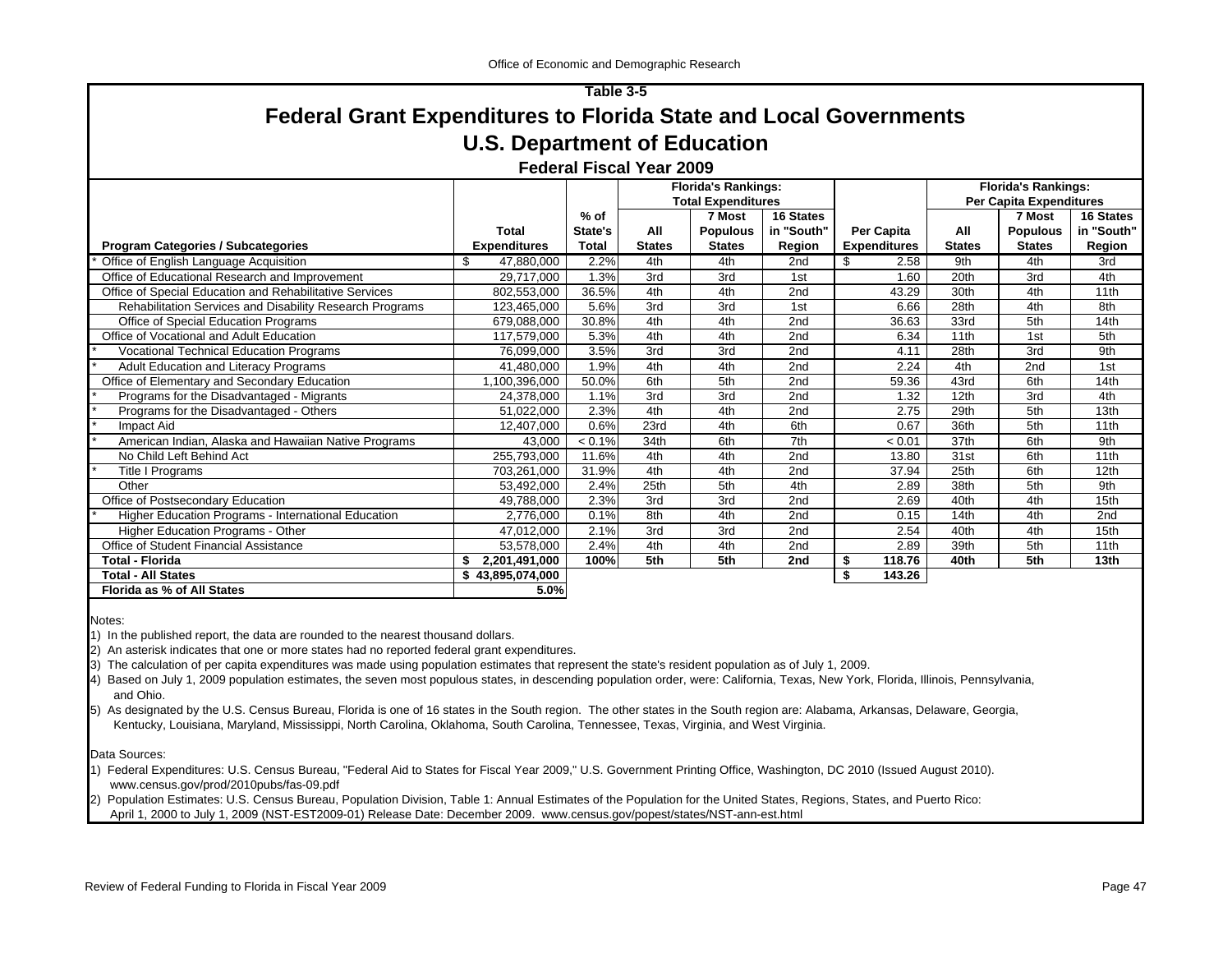# **Table 3-6U.S. Department of Energy Federal Grant Expenditures to Florida State and Local Governments**

### **Federal Fiscal Year 2009**

|                                           |                     |         |                          | <b>Florida's Rankings:</b> |            |                     | <b>Florida's Rankings:</b><br><b>Per Capita Expenditures</b> |                 |            |  |
|-------------------------------------------|---------------------|---------|--------------------------|----------------------------|------------|---------------------|--------------------------------------------------------------|-----------------|------------|--|
|                                           |                     |         |                          | <b>Total Expenditures</b>  |            |                     |                                                              |                 |            |  |
|                                           |                     | $%$ of  |                          | 7 Most                     | 16 States  |                     |                                                              | 7 Most          | 16 States  |  |
|                                           | Total               | State's | All                      | <b>Populous</b>            | in "South" | Per Capita          | All                                                          | <b>Populous</b> | in "South" |  |
| <b>Program Categories / Subcategories</b> | <b>Expenditures</b> | Total   | <b>States</b>            | <b>States</b>              | Region     | <b>Expenditures</b> | <b>States</b>                                                | <b>States</b>   | Region     |  |
| National Nuclear Security Administration  | .446,000            | 7.1%    | 14th                     | 6th                        | 4th        | 0.08                | 22nd                                                         | 6th             | 6th        |  |
| Nuclear Waste Disposal                    | 116.000             | 0.6%    | 6th                      | 3rd                        | 2nd        | 0.01                | 7th                                                          | 3rd             | 2nd        |  |
| Environmental and Other Defense Programs  | 16,824,000          | 82.4%   | 13th                     | 5th                        | 4th        | 0.91                | 45th                                                         | 5th             | 13th       |  |
| <b>Energy Conservation Programs</b>       | 65.000              | 0.3%    | 21st                     | 7th                        | 6th        | < 0.01              | 23rd                                                         | 7th             | 7th        |  |
| Energy Research and Development Programs  | .978.000            | 9.7%    | 24th                     | 7th                        | 9th        | 0.11                | 48th                                                         | 7th             | 16th       |  |
| Other Programs                            | $\sim$              | 0.0%    | $\overline{\phantom{0}}$ |                            |            |                     |                                                              |                 |            |  |
| <b>Total - Florida</b>                    | 20,429,000          | 100%    | 16 <sub>th</sub>         | 7th                        | 4th        | 1.10                | 48th                                                         | 6th             | 16th       |  |
| <b>Total - All States</b>                 | .036.019.000<br>£.  |         |                          |                            |            | 3.38                |                                                              |                 |            |  |
| Florida as % of All States                | 2.0%                |         |                          |                            |            |                     |                                                              |                 |            |  |

Notes:

1) In the published report, the data are rounded to the nearest thousand dollars.

2) An asterisk indicates that one or more states had no reported federal grant expenditures.

3) The calculation of per capita expenditures was made using population estimates that represent the state's resident population as of July 1, 2009.

4) Based on July 1, 2009 population estimates, the seven most populous states, in descending population order, were: California, Texas, New York, Florida, Illinois, Pennsylvania, and Ohio.

5) As designated by the U.S. Census Bureau, Florida is one of 16 states in the South region. The other states in the South region are: Alabama, Arkansas, Delaware, Georgia, Kentucky, Louisiana, Maryland, Mississippi, North Carolina, Oklahoma, South Carolina, Tennessee, Texas, Virginia, and West Virginia.

Data Sources:

1) Federal Expenditures: U.S. Census Bureau, "Federal Aid to States for Fiscal Year 2009," U.S. Government Printing Office, Washington, DC 2010 (Issued August 2010). www.census.gov/prod/2010pubs/fas-09.pdf

2) Population Estimates: U.S. Census Bureau, Population Division, Table 1: Annual Estimates of the Population for the United States, Regions, States, and Puerto Rico:

April 1, 2000 to July 1, 2009 (NST-EST2009-01) Release Date: December 2009. www.census.gov/popest/states/NST-ann-est.html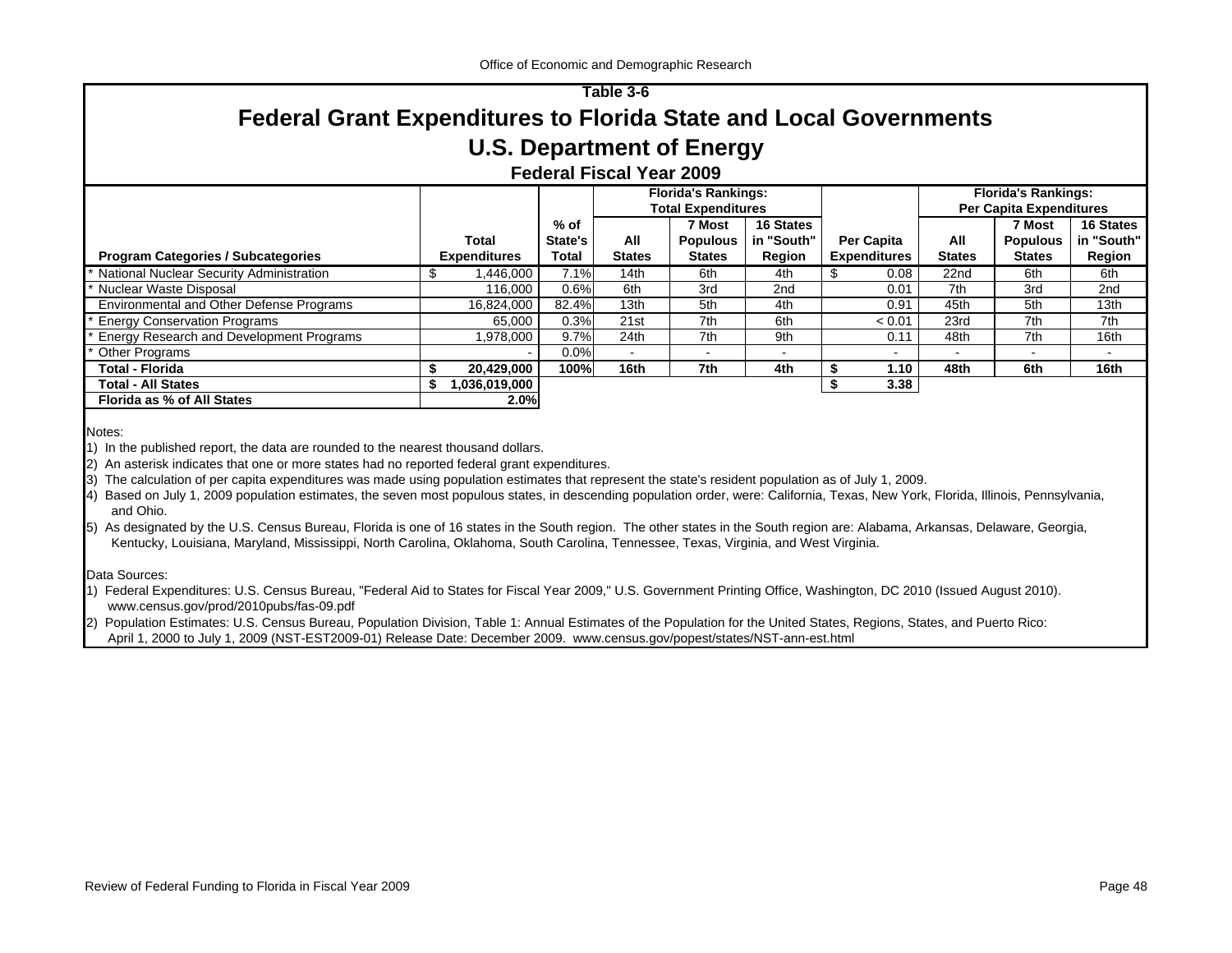## **Table 3-7U.S. Environmental Protection Agency Federal Grant Expenditures to Florida State and Local Governments**

#### **Federal Fiscal Year 2009**

|                                                     |                     |              | <b>Florida's Rankings:</b> |                 |            |  |                     | <b>Florida's Rankings:</b> |                                |            |
|-----------------------------------------------------|---------------------|--------------|----------------------------|-----------------|------------|--|---------------------|----------------------------|--------------------------------|------------|
|                                                     |                     |              | <b>Total Expenditures</b>  |                 |            |  |                     |                            | <b>Per Capita Expenditures</b> |            |
|                                                     |                     | % of         |                            | 7 Most          | 16 States  |  |                     |                            | 7 Most                         | 16 States  |
|                                                     | Total               | State's      | All                        | <b>Populous</b> | in "South" |  | Per Capita          | All                        | <b>Populous</b>                | in "South" |
| <b>Program Categories / Subcategories</b>           | <b>Expenditures</b> | <b>Total</b> | <b>States</b>              | <b>States</b>   | Region     |  | <b>Expenditures</b> | <b>States</b>              | <b>States</b>                  | Region     |
| Hazardous Substance Response (Superfund & L.U.S.T.) | .263,000            | . .5%        | 46th                       | 7th             | 16th       |  | 0.07                | 50th                       | 7th                            | 16th       |
| Other                                               | 82,778,000          | 98.5%        | 13 <sub>th</sub>           | 6th             | 4th        |  | 4.47                | 50th                       | 7th                            | 16th       |
| <b>Total - Florida</b>                              | 84.041.000          | 100%         | 14th                       | 6th             | 5th        |  | 4.53                | 50th                       | 7th                            | 16th       |
| <b>Total - All States</b>                           | 3,554,956,000       |              |                            |                 |            |  | 11.60               |                            |                                |            |
| Florida as % of All States                          | 2.4%                |              |                            |                 |            |  |                     |                            |                                |            |

Notes:

1) In the published report, the data are rounded to the nearest thousand dollars.

2) An asterisk indicates that one or more states had no reported federal grant expenditures.

3) The calculation of per capita expenditures was made using population estimates that represent the state's resident population as of July 1, 2009.

4) Based on July 1, 2009 population estimates, the seven most populous states, in descending population order, were: California, Texas, New York, Florida, Illinois, Pennsylvania, and Ohio.

5) As designated by the U.S. Census Bureau, Florida is one of 16 states in the South region. The other states in the South region are: Alabama, Arkansas, Delaware, Georgia, Kentucky, Louisiana, Maryland, Mississippi, North Carolina, Oklahoma, South Carolina, Tennessee, Texas, Virginia, and West Virginia.

Data Sources:

1) Federal Expenditures: U.S. Census Bureau, "Federal Aid to States for Fiscal Year 2009," U.S. Government Printing Office, Washington, DC 2010 (Issued August 2010). www.census.gov/prod/2010pubs/fas-09.pdf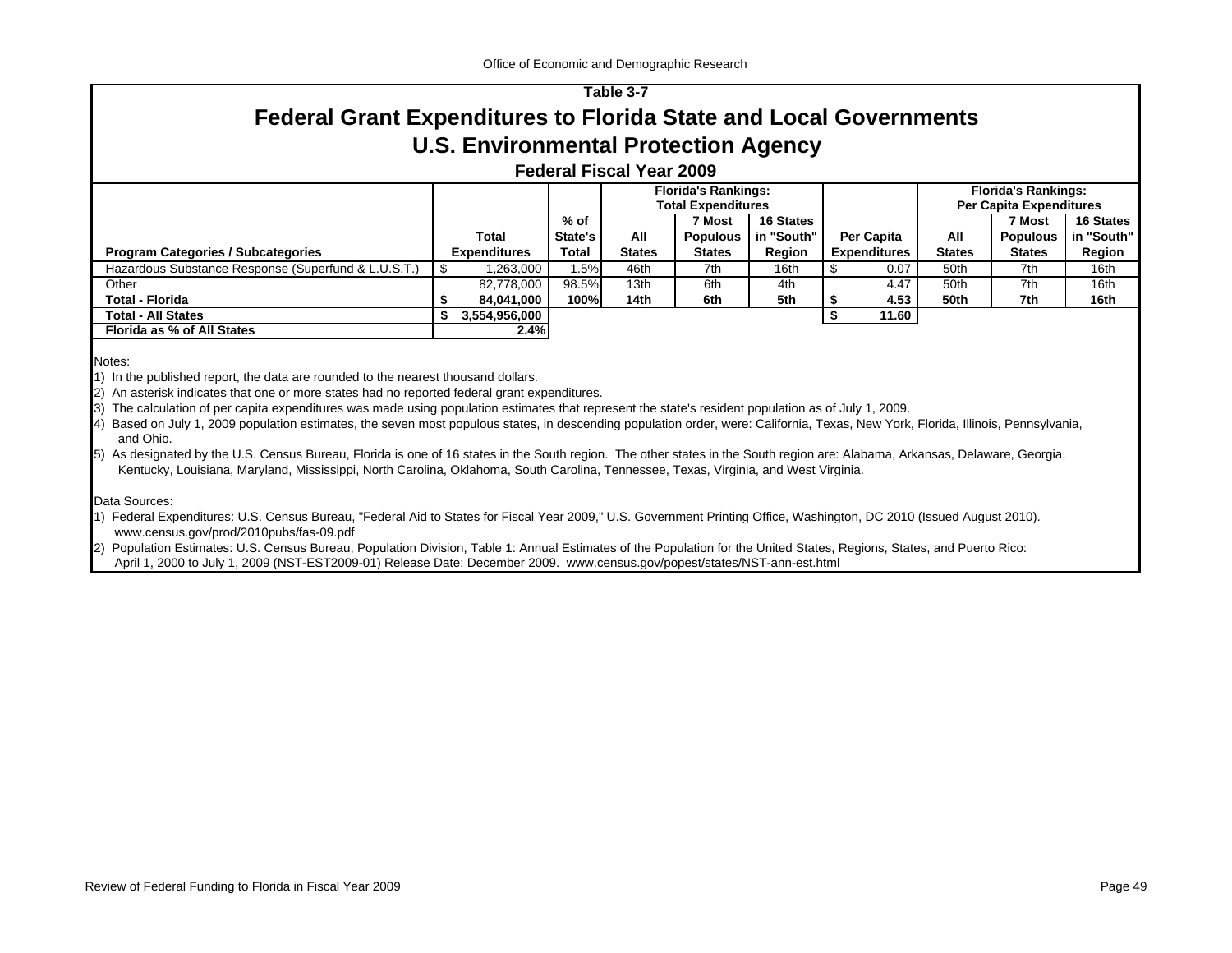## **Table 3-8U.S. Department of Health and Human Services Federal Grant Expenditures to Florida State and Local Governments**

#### **Federal Fiscal Year 2009**

|                                                           |                      |              | LANGI LIPO I LAI TANGG |                            |                 |                     |                  |                                |                  |
|-----------------------------------------------------------|----------------------|--------------|------------------------|----------------------------|-----------------|---------------------|------------------|--------------------------------|------------------|
|                                                           |                      |              |                        | <b>Florida's Rankings:</b> |                 |                     |                  | <b>Florida's Rankings:</b>     |                  |
|                                                           |                      |              |                        | <b>Total Expenditures</b>  |                 |                     |                  | <b>Per Capita Expenditures</b> |                  |
|                                                           |                      | $%$ of       |                        | 7 Most                     | 16 States       |                     |                  | 7 Most                         | 16 States        |
|                                                           | Total                | State's      | All                    | <b>Populous</b>            | in "South"      | Per Capita          | All              | <b>Populous</b>                | in "South"       |
| <b>Program Categories / Subcategories</b>                 | <b>Expenditures</b>  | <b>Total</b> | <b>States</b>          | <b>States</b>              | Region          | <b>Expenditures</b> | <b>States</b>    | <b>States</b>                  | Region           |
| Administration for Children and Families                  | 2,020,846,000<br>\$  | 14.9%        | 5th                    | 5th                        | 2 <sub>nd</sub> | \$.<br>109.01       | 48th             | 7th                            | 15 <sub>th</sub> |
| Child Care and Development                                | 266,512,000          | 2.0%         | 5th                    | 5th                        | 2nd             | 14.38               | 40th             | 5th                            | 14th             |
| <b>Child Support Enforcement</b>                          | 185,618,000          | 1.4%         | 4th                    | 4th                        | 2nd             | 10.01               | 22nd             | 5th                            | 6th              |
| Children and Family Services (Head Start)                 | 342,911,000          | 2.5%         | 5th                    | 5th                        | 2 <sub>nd</sub> | 18.50               | 46th             | 7th                            | 15th             |
| Safe and Stable Families                                  | 18,486,000           | 0.1%         | 5th                    | 5th                        | 2 <sub>nd</sub> | 1.00                | 38th             | 6th                            | 14th             |
| Foster Care and Adoption Assistance                       | 229,080,000          | 1.7%         | 6th                    | 6th                        | 2nd             | 12.36               | 42nd             | 7th                            | 11 <sub>th</sub> |
| Low Income Home Energy Assistance                         | 63,568,000           | 0.5%         | 24th                   | 7th                        | 7th             | 3.43                | 49th             | 7th                            | 16th             |
| Refugee and Entrant Assistance                            | 128,223,000          | 0.9%         | 1st                    | 1st                        | 1st             | 6.92                | 1st              | 1st                            | 1st              |
| Social Services Block Grant                               | 96,744,000           | 0.7%         | 4th                    | 4th                        | 2nd             | 5.22                | 41st             | 6th                            | 12th             |
| Temporary Assistance to Needy Families (TANF)             | 654,924,000          | 4.8%         | 6th                    | 5th                        | 1st             | 35.33               | 39th             | 6th                            | 10th             |
| Other                                                     | 34,780,000           | 0.3%         | 12 <sub>th</sub>       | 4th                        | 5th             | 1.88                | 35th             | 4th                            | 10th             |
| Administration on Aging                                   | 95,574,000           | 0.7%         | 3rd                    | 3rd                        | 1st             | 5.16                | 19 <sub>th</sub> | 3rd                            | 5th              |
| Agency for Healthcare Research and Quality                | 1,064,000            | $< 0.1\%$    | 30th                   | 7th                        | 10th            | 0.06                | 44th             | 7th                            | 15th             |
| Centers for Disease Control and Prevention                | 62,841,000           | 0.5%         | 4th                    | 4th                        | 2nd             | 3.39                | 27th             | 4th                            | 9th              |
| Centers for Medicare and Medicaid Services                | 10,822,029,000       | 79.7%        | 5th                    | 5th                        | 2 <sub>nd</sub> | 583.78              | 46th             | 7th                            | 15th             |
| Health Resources and Services Administration              | 401,965,000          | 3.0%         | 3rd                    | 3rd                        | 1st             | 21.68               | 19th             | 2 <sub>nd</sub>                | 7th              |
| Indian Health Service                                     | 12,576,000           | 0.1%         | 26th                   | 3rd                        | 5th             | 0.68                | 32nd             | 3rd                            | 8th              |
| Substance Abuse and Mental Health Services Administration | 156,041,000          | 1.1%         | 4th                    | 4th                        | 2nd             | 8.42                | 40th             | 6th                            | 11th             |
| <b>Total - Florida</b>                                    | \$<br>13,572,936,000 | 100%         | 5th                    | 5th                        | 2nd             | 732.17              | 46th             | 7th                            | 15th             |
| <b>Total - All States</b>                                 | \$321,338,323,000    |              |                        |                            |                 | 1,048.73            |                  |                                |                  |
| Florida as % of All States                                | 4.2%                 |              |                        |                            |                 |                     |                  |                                |                  |

Notes:

1) In the published report, the data are rounded to the nearest thousand dollars.

2) An asterisk indicates that one or more states had no reported federal grant expenditures.

3) The calculation of per capita expenditures was made using population estimates that represent the state's resident population as of July 1, 2009.

4) Based on July 1, 2009 population estimates, the seven most populous states, in descending population order, were: California, Texas, New York, Florida, Illinois, Pennsylvania, and Ohio.

5) As designated by the U.S. Census Bureau, Florida is one of 16 states in the South region. The other states in the South region are: Alabama, Arkansas, Delaware, Georgia, Kentucky, Louisiana, Maryland, Mississippi, North Carolina, Oklahoma, South Carolina, Tennessee, Texas, Virginia, and West Virginia.

Data Sources:

1) Federal Expenditures: U.S. Census Bureau, "Federal Aid to States for Fiscal Year 2009," U.S. Government Printing Office, Washington, DC 2010 (Issued August 2010). www.census.gov/prod/2010pubs/fas-09.pdf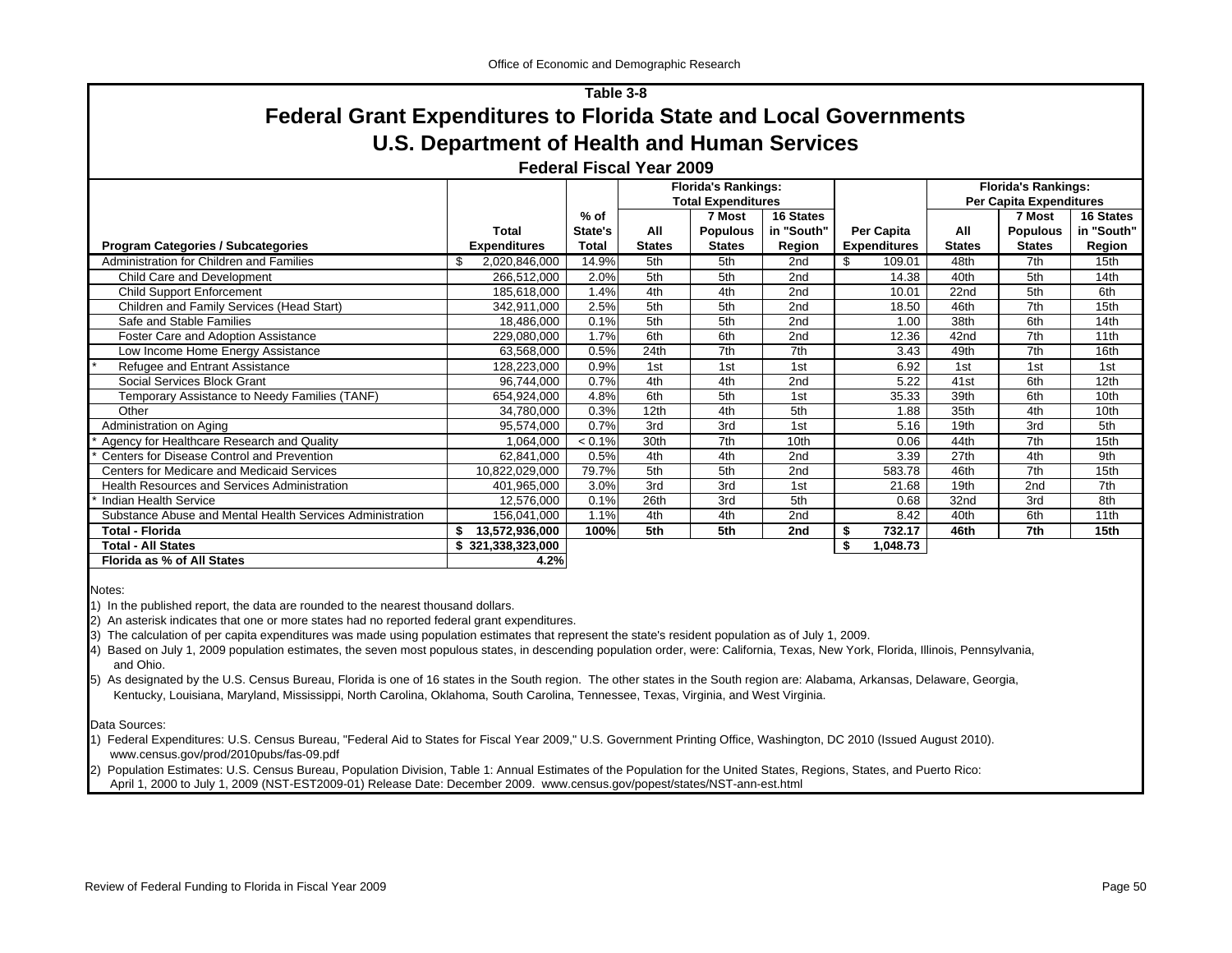# **Table 3-9U.S. Department of Homeland Security Federal Grant Expenditures to Florida State and Local Governments**

### **Federal Fiscal Year 2009**

|                                                        |                              |                            | <b>Florida's Rankings:</b><br><b>Total Expenditures</b> |                           |                                                    |  |                                                           | <b>Florida's Rankings:</b><br><b>Per Capita Expenditures</b> |                                            |                                   |  |
|--------------------------------------------------------|------------------------------|----------------------------|---------------------------------------------------------|---------------------------|----------------------------------------------------|--|-----------------------------------------------------------|--------------------------------------------------------------|--------------------------------------------|-----------------------------------|--|
| <b>Program Categories / Subcategories</b>              | Total<br><b>Expenditures</b> | $%$ of<br>State's<br>Total | All<br><b>States</b>                                    | 7 Most<br><b>Populous</b> | 16 States<br>in "South"<br>Region<br><b>States</b> |  | All<br>Per Capita<br><b>Expenditures</b><br><b>States</b> |                                                              | 7 Most<br><b>Populous</b><br><b>States</b> | 16 States<br>in "South"<br>Region |  |
| <b>Coast Guard</b>                                     | 6.484.000                    | 0.7%                       | 2 <sub>nd</sub>                                         | 1st                       | 1st                                                |  | 0.35                                                      | 33rd                                                         | 3rd                                        | 10 <sub>th</sub>                  |  |
| Domestic Preparedness and Anti-terrorism Programs      | 508,467,000                  | 55.9%                      | 4th                                                     | 4th                       | 2 <sub>nd</sub>                                    |  | 27.43                                                     | 46th                                                         | 7th                                        | 13th                              |  |
| Federal Emergency Management Agency                    | 395,009,000                  | 43.4%                      | 3rd                                                     | 2nd                       | 3rd                                                |  | 21.31                                                     | 12 <sub>th</sub>                                             | 2nd                                        | 8th                               |  |
| <b>Disaster Relief</b>                                 | 381,406,000                  | 41.9%                      | 3rd                                                     | 2 <sub>nd</sub>           | 3rd                                                |  | 20.57                                                     | 10th                                                         | 2nd                                        | 6th                               |  |
| $\ast$<br>Emergency Management Planning and Assistance | 6,784,000                    | 0.7%                       | 5th                                                     | 2nd                       | 2nd                                                |  | 0.37                                                      | 26th                                                         | 2nd                                        | 8th                               |  |
| $\star$<br>Other                                       | 6.819.000                    | 0.7%                       | 4th                                                     | 2nd                       | 4th                                                |  | 0.37                                                      | 11th                                                         | 1st                                        | 9th                               |  |
| <b>Total - Florida</b>                                 | 909,960,000                  | 100%                       | 5th                                                     | 4th                       | 3rd                                                |  | 49.09                                                     | 26th                                                         | 2nd                                        | 10th                              |  |
| <b>Total - All States</b>                              | \$17,294,416,000             |                            |                                                         |                           |                                                    |  | 56.44                                                     |                                                              |                                            |                                   |  |
| Florida as % of All States                             | 5.3%                         |                            |                                                         |                           |                                                    |  |                                                           |                                                              |                                            |                                   |  |

Notes:

1) In the published report, the data are rounded to the nearest thousand dollars.

2) An asterisk indicates that one or more states had no reported federal grant expenditures.

3) The calculation of per capita expenditures was made using population estimates that represent the state's resident population as of July 1, 2009.

4) Based on July 1, 2009 population estimates, the seven most populous states, in descending population order, were: California, Texas, New York, Florida, Illinois, Pennsylvania, and Ohio.

5) As designated by the U.S. Census Bureau, Florida is one of 16 states in the South region. The other states in the South region are: Alabama, Arkansas, Delaware, Georgia, Kentucky, Louisiana, Maryland, Mississippi, North Carolina, Oklahoma, South Carolina, Tennessee, Texas, Virginia, and West Virginia.

Data Sources:

1) Federal Expenditures: U.S. Census Bureau, "Federal Aid to States for Fiscal Year 2009," U.S. Government Printing Office, Washington, DC 2010 (Issued August 2010). www.census.gov/prod/2010pubs/fas-09.pdf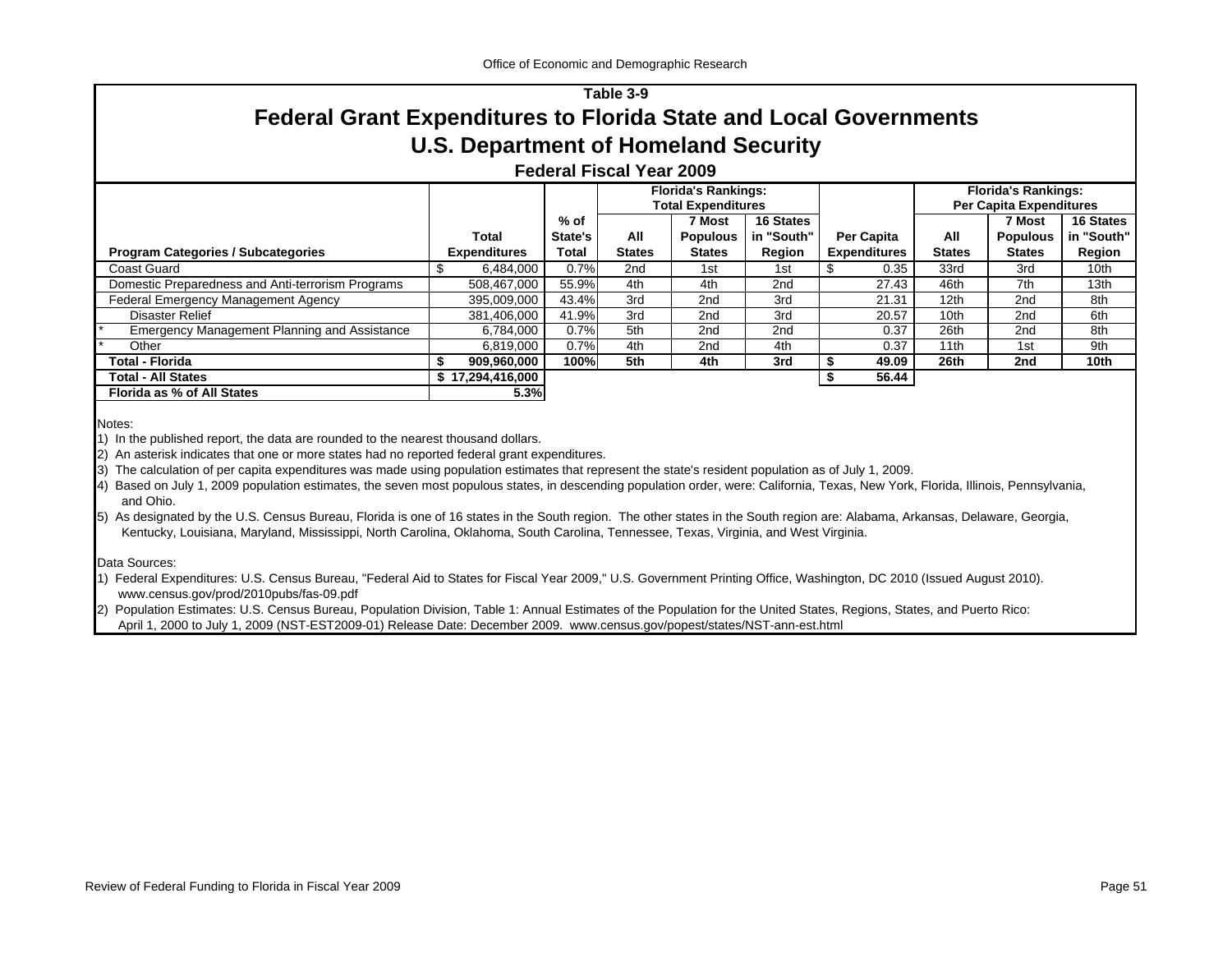## **Table 3-10U.S. Department of Housing and Urban Development Federal Grant Expenditures to Florida State and Local Governments**

#### **Federal Fiscal Year 2009**

|                                                         |                     |           | <u> 9891 811 19981 1998</u> |                            |                 |                     |                            |                                |                  |  |  |
|---------------------------------------------------------|---------------------|-----------|-----------------------------|----------------------------|-----------------|---------------------|----------------------------|--------------------------------|------------------|--|--|
|                                                         |                     |           |                             | <b>Florida's Rankings:</b> |                 |                     | <b>Florida's Rankings:</b> |                                |                  |  |  |
|                                                         |                     |           |                             | <b>Total Expenditures</b>  |                 |                     |                            | <b>Per Capita Expenditures</b> |                  |  |  |
|                                                         |                     | % of      |                             | 7 Most                     | 16 States       |                     |                            | 7 Most                         | <b>16 States</b> |  |  |
|                                                         | Total               | State's   | All                         | <b>Populous</b>            | in "South"      | Per Capita          | All                        | <b>Populous</b>                | in "South"       |  |  |
| <b>Program Categories / Subcategories</b>               | <b>Expenditures</b> | Total     | <b>States</b>               | <b>States</b>              | Region          | <b>Expenditures</b> | <b>States</b>              | <b>States</b>                  | Region           |  |  |
| Fair Housing and Equal Opportunity                      | \$<br>3,085,000     | 0.2%      | 3rd                         | 3rd                        | 2nd             | 0.17<br>\$          | 14 <sub>th</sub>           | 2nd                            | 4th              |  |  |
| Community Planning and Development                      | 280,909,000         | 16.2%     | 7th                         | 5th                        | 4th             | 15.15               | 31st                       | 7th                            | 9th              |  |  |
| <b>Community Development Block Grant</b>                | 216,998,000         | 12.5%     | 7th                         | 5th                        | 4th             | 11.71               | 28th                       | 7th                            | 7th              |  |  |
| <b>Empowerment Zones and Other Economic Development</b> | 258,000             | $< 0.1\%$ | 20th                        | 4th                        | 7th             | 0.01                | 21st                       | 4th                            | 7th              |  |  |
| <b>Emergency Shelter and Homeless Assistance</b>        | 63,653,000          | 3.7%      | 5th                         | 5th                        | 1st             | 3.43                | 22nd                       | 6th                            | 5th              |  |  |
| Housing Programs                                        | 1,447,304,000       | 83.6%     | 7th                         | 5th                        | 1st             | 78.07               | 34th                       | 6th                            | 11th             |  |  |
| College Housing                                         |                     | 0.0%      |                             |                            | $\blacksquare$  |                     |                            |                                |                  |  |  |
| Housing Opportunities for Persons with AIDS             | 37,150,000          | 2.1%      | 2nd                         | 2 <sub>nd</sub>            | 1st             | 2.00                | 2 <sub>nd</sub>            | 2nd                            | 1st              |  |  |
| Native American Block Grant                             | 1,702,000           | 0.1%      | 25th                        | 4th                        | 6th             | 0.09                | 31st                       | 3rd                            | 7th              |  |  |
| Housing for Special Populations                         | 69,289,000          | 4.0%      | 3rd                         | 3rd                        | 1st             | 3.74                | 18th                       | 5th                            | 4th              |  |  |
| <b>Public Housing Programs</b>                          | ,262,553,000        | 72.9%     | 8th                         | 6th                        | 1st             | 68.11               | 31st                       | 6th                            | 10th             |  |  |
| Low Rent Housing Assistance                             | 132,590,000         | 65.4%     | 6th                         | 5th                        | 1st             | 61.10               | 31st                       | 6th                            | 10 <sub>th</sub> |  |  |
| Neighborhood Revitalization                             | 25,226,000          | 1.5%      | 4th                         | 2nd                        | 2nd             | 1.36                | 16th                       | 2nd                            | 6th              |  |  |
| Drug Elimination                                        |                     | 0.0%      |                             |                            |                 |                     |                            |                                |                  |  |  |
| Housing Certificate Program                             | 29,045,000          | 1.7%      | 12th                        | 6th                        | 2 <sub>nd</sub> | 1.57                | 30th                       | 6th                            | 9th              |  |  |
| Capital Programs                                        | 75,692,000          | 4.4%      | 12 <sub>th</sub>            | 6th                        | 5th             | 4.08                | 31st                       | 5th                            | 12 <sub>th</sub> |  |  |
| Home Ownership Assistance                               | 76,155,000          | 4.4%      | 6th                         | 6th                        | 2 <sub>nd</sub> | 4.11                | 44th                       | 7th                            | 14th             |  |  |
| Other                                                   | 455,000             | $< 0.1\%$ | 22nd                        | 7th                        | 12th            | 0.02                | 33rd                       | 7th                            | 14th             |  |  |
| <b>Total - Florida</b>                                  | 1,731,298,000<br>\$ | 100%      | 6th                         | 5th                        | 1st             | \$<br>93.39         | 32nd                       | 6th                            | 10th             |  |  |
| Total - All States                                      | \$41,478,117,000    |           |                             |                            |                 | \$<br>135.37        |                            |                                |                  |  |  |
| Florida as % of All States                              | 4.2%                |           |                             |                            |                 |                     |                            |                                |                  |  |  |

Notes:

1) In the published report, the data are rounded to the nearest thousand dollars.

2) An asterisk indicates that one or more states had no reported federal grant expenditures.

3) The calculation of per capita expenditures was made using population estimates that represent the state's resident population as of July 1, 2009.

4) Based on July 1, 2009 population estimates, the seven most populous states, in descending population order, were: California, Texas, New York, Florida, Illinois, Pennsylvania, and Ohio.

5) As designated by the U.S. Census Bureau, Florida is one of 16 states in the South region. The other states in the South region are: Alabama, Arkansas, Delaware, Georgia, Kentucky, Louisiana, Maryland, Mississippi, North Carolina, Oklahoma, South Carolina, Tennessee, Texas, Virginia, and West Virginia.

Data Sources:

1) Federal Expenditures: U.S. Census Bureau, "Federal Aid to States for Fiscal Year 2009," U.S. Government Printing Office, Washington, DC 2010 (Issued August 2010). www.census.gov/prod/2010pubs/fas-09.pdf

2) Population Estimates: U.S. Census Bureau, Population Division, Table 1: Annual Estimates of the Population for the United States, Regions, States, and Puerto Rico:

April 1, 2000 to July 1, 2009 (NST-EST2009-01) Release Date: December 2009. www.census.gov/popest/states/NST-ann-est.html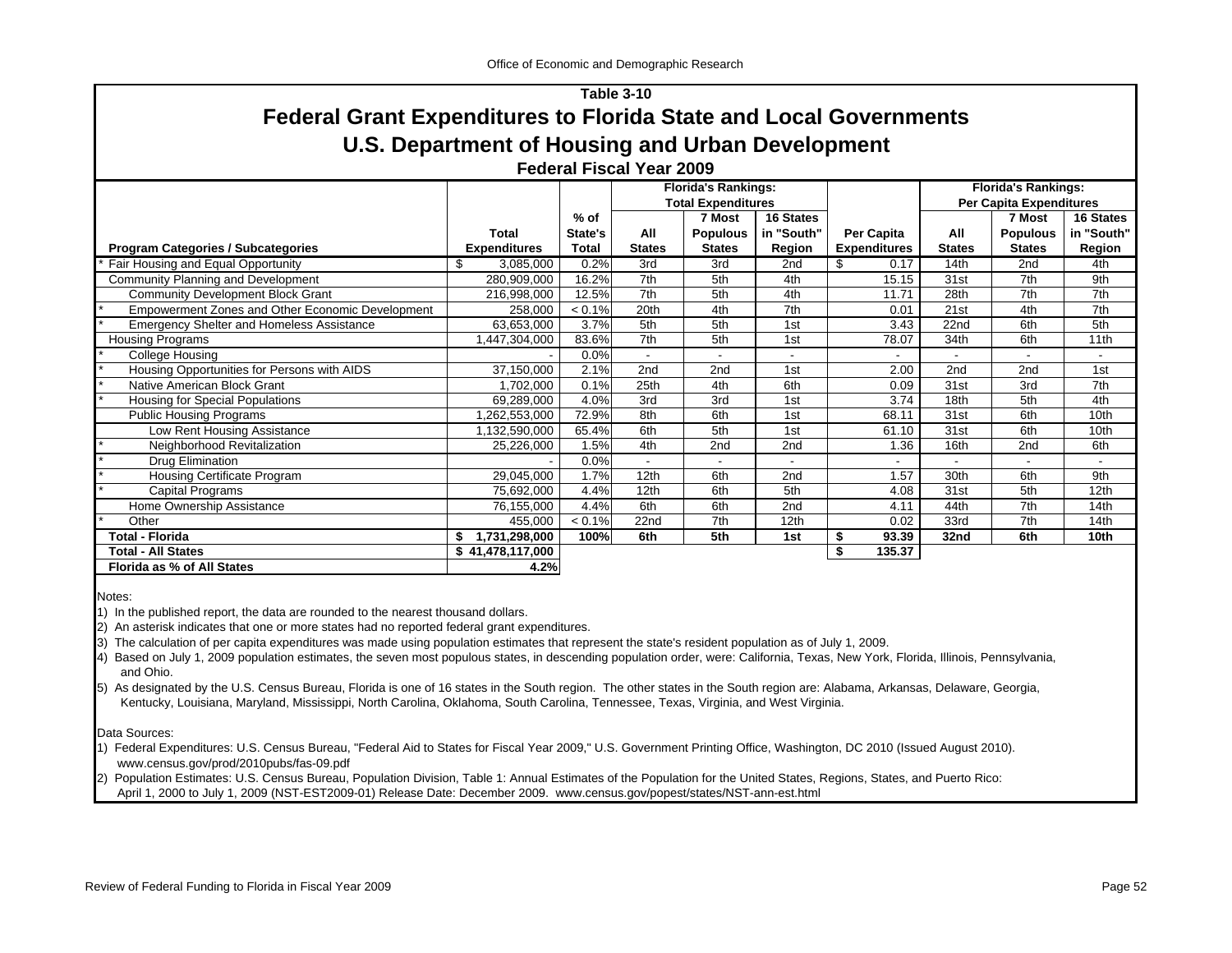| Table 3-11                                                               |
|--------------------------------------------------------------------------|
| <b>Federal Grant Expenditures to Florida State and Local Governments</b> |
| U.S. Department of the Interior                                          |

#### **Federal Fiscal Year 2009**

|                                                        |                     |              | 1 GUGIUI 1 1900 1 1 GUI <i>1</i> 000 |                            |                  |                            |                     |               |                                |                          |  |
|--------------------------------------------------------|---------------------|--------------|--------------------------------------|----------------------------|------------------|----------------------------|---------------------|---------------|--------------------------------|--------------------------|--|
|                                                        |                     |              |                                      | <b>Florida's Rankings:</b> |                  | <b>Florida's Rankings:</b> |                     |               |                                |                          |  |
|                                                        |                     |              |                                      | <b>Total Expenditures</b>  |                  |                            |                     |               | <b>Per Capita Expenditures</b> |                          |  |
|                                                        |                     | $%$ of       |                                      | 7 Most                     | 16 States        |                            |                     |               | 7 Most                         | <b>16 States</b>         |  |
|                                                        | Total               | State's      | All                                  | <b>Populous</b>            | in "South"       |                            | Per Capita          | All           | <b>Populous</b>                | in "South"               |  |
| <b>Program Categories / Subcategories</b>              | <b>Expenditures</b> | <b>Total</b> | <b>States</b>                        | <b>States</b>              | Region           |                            | <b>Expenditures</b> | <b>States</b> | <b>States</b>                  | Region                   |  |
| <b>Bureau of Indian Affairs</b>                        | \$<br>11,011,000    | 23.6%        | 20th                                 | 2 <sub>nd</sub>            | 4th              | \$.                        | 0.59                | 28th          | 2 <sub>nd</sub>                | 6th                      |  |
| Bureau of Land Management                              | 4.601.000           | 9.9%         | 13 <sub>th</sub>                     | 2nd                        | 1st              |                            | 0.25                | 31st          | 2 <sub>nd</sub>                | 9th                      |  |
| Payments in Lieu of Taxes                              | 4,601,000           | 9.9%         | 13 <sub>th</sub>                     | 2 <sub>nd</sub>            | 1st              |                            | 0.25                | 31st          | 2nd                            | 9th                      |  |
| <b>Shared Revenues</b>                                 |                     | 0.0%         |                                      | $\blacksquare$             |                  |                            |                     |               |                                | $\sim$                   |  |
| <b>Bureau of Reclamation</b>                           |                     | 0.0%         |                                      | $\blacksquare$             |                  |                            |                     |               |                                |                          |  |
| <b>Fish and Wildlife Service</b>                       | 27,392,000          | 58.8%        | 7th                                  | 3rd                        | 2nd              |                            | 1.48                | 46th          | 4th                            | 16th                     |  |
| <b>Wildlife Conservation and Restoration</b>           | 14,289,000          | 30.7%        | 8th                                  | 3rd                        | 3rd              |                            | 0.77                | 45th          | 4th                            | 16th                     |  |
| Sport Fish Restoration                                 | 11,666,000          | 25.0%        | 7th                                  | 3rd                        | 2nd              |                            | 0.63                | 44th          | 4th                            | 15th                     |  |
| Other                                                  | .437.000            | 3.1%         | 5th                                  | 2 <sub>nd</sub>            | 2nd              |                            | 0.08                | 19th          | 3rd                            | 5th                      |  |
| Minerals Management Service                            | 3.000               | $< 0.1\%$    | 33rd                                 | 6th                        | 10th             |                            | < 0.01              | 33rd          | 6th                            | 10th                     |  |
| Minerals Leasing Act                                   | 2,000               | $< 0.1\%$    | 25th                                 | 4th                        | 7th              |                            | < 0.01              | 26th          | 4th                            | 7th                      |  |
| Other                                                  | 1,000               | $< 0.1\%$    | 28th                                 | 6th                        | 10 <sub>th</sub> |                            | < 0.01              | 30th          | 6th                            | 10th                     |  |
| <b>National Park Service</b>                           | 3,611,000           | 7.7%         | 7th                                  | 3rd                        | 5th              |                            | 0.19                | 45th          | 4th                            | 16th                     |  |
| <b>Historic Preservation</b>                           | ,065,000            | 2.3%         | 20th                                 | 6th                        | 13th             |                            | 0.06                | 47th          | 5th                            | 16th                     |  |
| Other                                                  | 2,546,000           | 5.5%         | 7th                                  | 4th                        | 2nd              |                            | 0.14                | 36th          | 4th                            | 11th                     |  |
| Office of Surface Mining, Reclamation, and Enforcement |                     | 0.0%         |                                      | $\blacksquare$             | $\blacksquare$   |                            |                     |               |                                | $\sim$                   |  |
| Abandoned Mine Reclamation                             |                     | 0.0%         |                                      | $\blacksquare$             |                  |                            |                     |               |                                |                          |  |
| Other                                                  |                     | 0.0%         |                                      | $\overline{\phantom{a}}$   | $\overline{a}$   |                            | $\blacksquare$      |               |                                | $\overline{\phantom{a}}$ |  |
| Office of Insular Affairs                              |                     | 0.0%         |                                      | $\blacksquare$             | $\blacksquare$   |                            | $\blacksquare$      |               |                                |                          |  |
| <b>Total - Florida</b>                                 | \$<br>46,618,000    | 100%         | 26 <sub>th</sub>                     | 4th                        | 8th              |                            | 2.51                | 47th          | 6th                            | 15 <sub>th</sub>         |  |
| <b>Total - All States</b>                              | 5,459,262,000       |              |                                      |                            |                  |                            | 17.82               |               |                                |                          |  |
| Florida as % of All States                             | 0.9%                |              |                                      |                            |                  |                            |                     |               |                                |                          |  |

Notes:

1) In the published report, the data are rounded to the nearest thousand dollars.

2) An asterisk indicates that one or more states had no reported federal grant expenditures.

3) The calculation of per capita expenditures was made using population estimates that represent the state's resident population as of July 1, 2009.

4) Based on July 1, 2009 population estimates, the seven most populous states, in descending population order, were: California, Texas, New York, Florida, Illinois, Pennsylvania, and Ohio.

5) As designated by the U.S. Census Bureau, Florida is one of 16 states in the South region. The other states in the South region are: Alabama, Arkansas, Delaware, Georgia, Kentucky, Louisiana, Maryland, Mississippi, North Carolina, Oklahoma, South Carolina, Tennessee, Texas, Virginia, and West Virginia.

Data Sources:

1) Federal Expenditures: U.S. Census Bureau, "Federal Aid to States for Fiscal Year 2009," U.S. Government Printing Office, Washington, DC 2010 (Issued August 2010). www.census.gov/prod/2010pubs/fas-09.pdf

2) Population Estimates: U.S. Census Bureau, Population Division, Table 1: Annual Estimates of the Population for the United States, Regions, States, and Puerto Rico:

April 1, 2000 to July 1, 2009 (NST-EST2009-01) Release Date: December 2009. www.census.gov/popest/states/NST-ann-est.html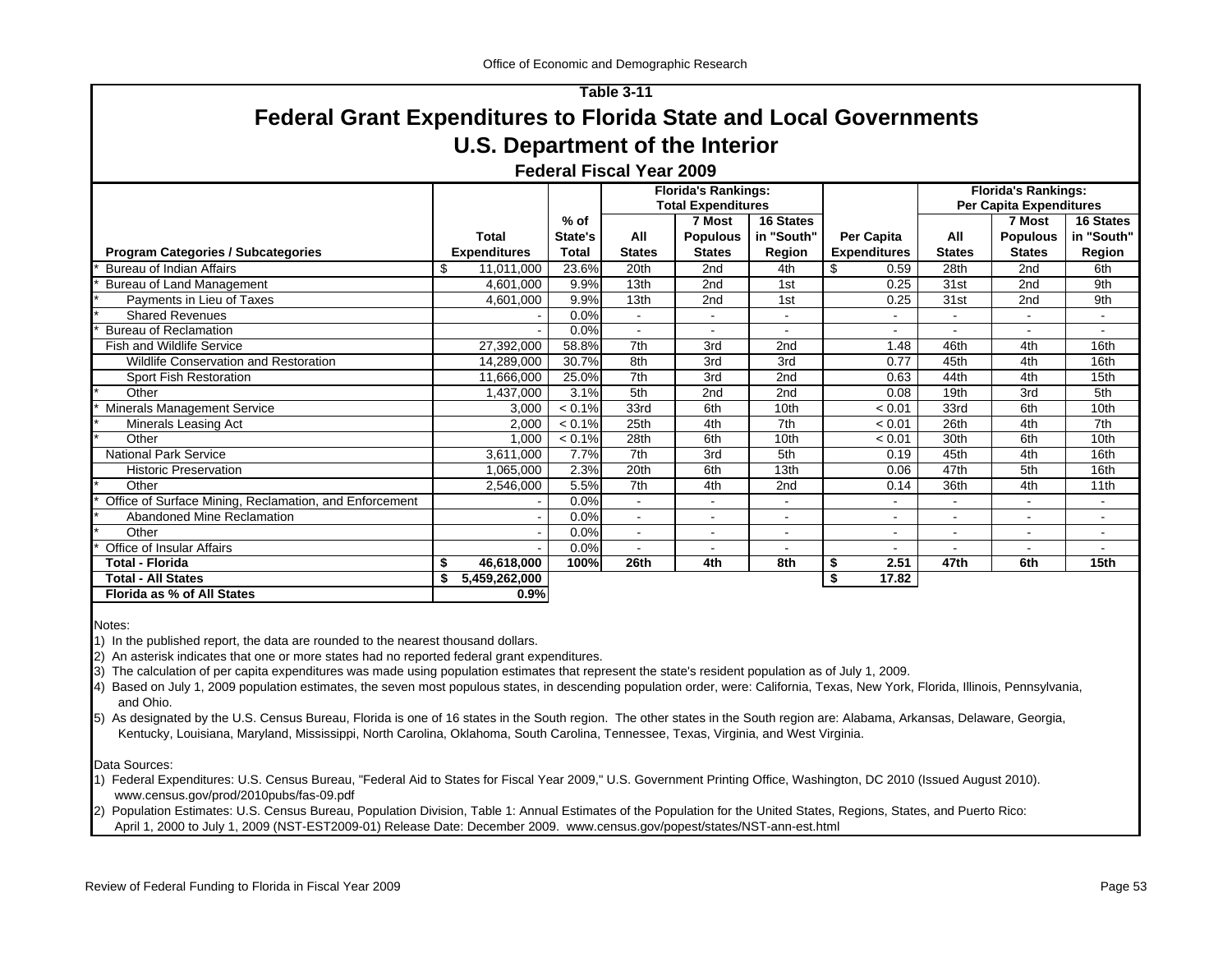## **Table 3-12U.S. Department of Justice Federal Grant Expenditures to Florida State and Local Governments**

#### **Federal Fiscal Year 2009**

|                                             |                     |         |                  | <b>Florida's Rankings:</b> |                  |                     | <b>Florida's Rankings:</b> |                                |                  |  |  |
|---------------------------------------------|---------------------|---------|------------------|----------------------------|------------------|---------------------|----------------------------|--------------------------------|------------------|--|--|
|                                             |                     |         |                  | <b>Total Expenditures</b>  |                  |                     |                            | <b>Per Capita Expenditures</b> |                  |  |  |
|                                             |                     | $%$ of  |                  | 7 Most                     | <b>16 States</b> |                     |                            | 7 Most                         | 16 States        |  |  |
|                                             | Total               | State's | All              | <b>Populous</b>            | in "South"       | Per Capita          | All                        | <b>Populous</b>                | in "South"       |  |  |
| <b>Program Categories / Subcategories</b>   | <b>Expenditures</b> | Total   | <b>States</b>    | <b>States</b>              | Region           | <b>Expenditures</b> | <b>States</b>              | <b>States</b>                  | Region           |  |  |
| <b>Federal Prison System</b>                | 777.000<br>S        | 0.4%    | 6th              | 3rd                        | 2nd              | 0.04                | 25th                       | 3rd                            | 9th              |  |  |
| Office of Asset Forfeiture                  | 41,518,000          | 20.3%   | 3rd              | 3rd                        | 1 <sub>st</sub>  | 2.24                | 6th                        | 2nd                            | 3rd              |  |  |
| Office of Justice Programs                  | 162,725,000         | 79.4%   | 4th              | 4th                        | 2 <sub>nd</sub>  | 8.78                | 39th                       | 7th                            | 13th             |  |  |
| Corrections, Probation, and Parole          | ,372,000            | 0.7%    | 7th              | 2 <sub>nd</sub>            | 2 <sub>nd</sub>  | 0.07                | 22nd                       | 2 <sub>nd</sub>                | 6th              |  |  |
| Crime Victims Programs                      | 34,289,000          | 16.7%   | 4th              | 4th                        | 2 <sub>nd</sub>  | 1.85                | 26th                       | 4th                            | 8th              |  |  |
| Education, Research, and Statistics Program | 9,083,000           | 4.4%    | 4th              | 3rd                        | 1st              | 0.49                | 15 <sub>th</sub>           | 2 <sub>nd</sub>                | 7th              |  |  |
| Juvenile Justice Programs                   | 17,188,000          | 8.4%    | 5th              | 3rd                        | 3rd              | 0.93                | 27th                       | 2 <sub>nd</sub>                | 9th              |  |  |
| <b>Law Enforcement Assistance</b>           | 27,768,000          | 13.5%   | 2nd              | 2 <sub>nd</sub>            | 1st              | 1.50                | 11th                       | 1st                            | 4th              |  |  |
| <b>Bulletproof Vests</b>                    | ,188,000            | 0.6%    | 4th              | 4th                        | 2 <sub>nd</sub>  | 0.06                | 20th                       | 4th                            | 9th              |  |  |
| Community Oriented Policing Program (COPS)  | 181,000             | 0.1%    | 2 <sub>nd</sub>  | 1st                        | 2 <sub>nd</sub>  | 0.01                | 4th                        | 1st                            | 3rd              |  |  |
| Law Enforcement Block Grant                 | 4,453,000           | 2.2%    | 1st              | 1st                        | 1st              | 0.24                | 2 <sub>nd</sub>            | 1st                            | 2nd              |  |  |
| Violence Against Women and Children         | 4,730,000           | 2.3%    | 5th              | 3rd                        | 1st              | 0.26                | 24th                       | 3rd                            | 6th              |  |  |
| Weed and Seed                               | .698,000            | 0.8%    | 7th              | 6th                        | 3rd              | 0.09                | 30th                       | 4th                            | 8th              |  |  |
| Other                                       | 15,518,000          | 7.6%    | 1st              | 1st                        | 1 <sub>st</sub>  | 0.84                | 6th                        | 1st                            | 3rd              |  |  |
| Substance Abuse Programs                    | 18,841,000          | 9.2%    | 18 <sub>th</sub> | 7th                        | 8th              | 1.02                | 43rd                       | 7th                            | 15th             |  |  |
| Other                                       | 54,184,000          | 26.4%   | 4th              | 3rd                        | 1st              | 2.92                | 9th                        | 3rd                            | 1st              |  |  |
| Total - Florida                             | 205,020,000         | 100%    | 4th              | 4th                        | 2nd              | 11.06               | 31st                       | 5th                            | 11 <sub>th</sub> |  |  |
| <b>Total - All States</b>                   | 3,809,726,000<br>S. |         |                  |                            |                  | 12.43               |                            |                                |                  |  |  |
| Florida as % of All States                  | 5.4%                |         |                  |                            |                  |                     |                            |                                |                  |  |  |

Notes:

1) In the published report, the data are rounded to the nearest thousand dollars.

2) An asterisk indicates that one or more states had no reported federal grant expenditures.

3) The calculation of per capita expenditures was made using population estimates that represent the state's resident population as of July 1, 2009.

4) Based on July 1, 2009 population estimates, the seven most populous states, in descending population order, were: California, Texas, New York, Florida, Illinois, Pennsylvania, and Ohio.

5) As designated by the U.S. Census Bureau, Florida is one of 16 states in the South region. The other states in the South region are: Alabama, Arkansas, Delaware, Georgia, Kentucky, Louisiana, Maryland, Mississippi, North Carolina, Oklahoma, South Carolina, Tennessee, Texas, Virginia, and West Virginia.

Data Sources:

1) Federal Expenditures: U.S. Census Bureau, "Federal Aid to States for Fiscal Year 2009," U.S. Government Printing Office, Washington, DC 2010 (Issued August 2010). www.census.gov/prod/2010pubs/fas-09.pdf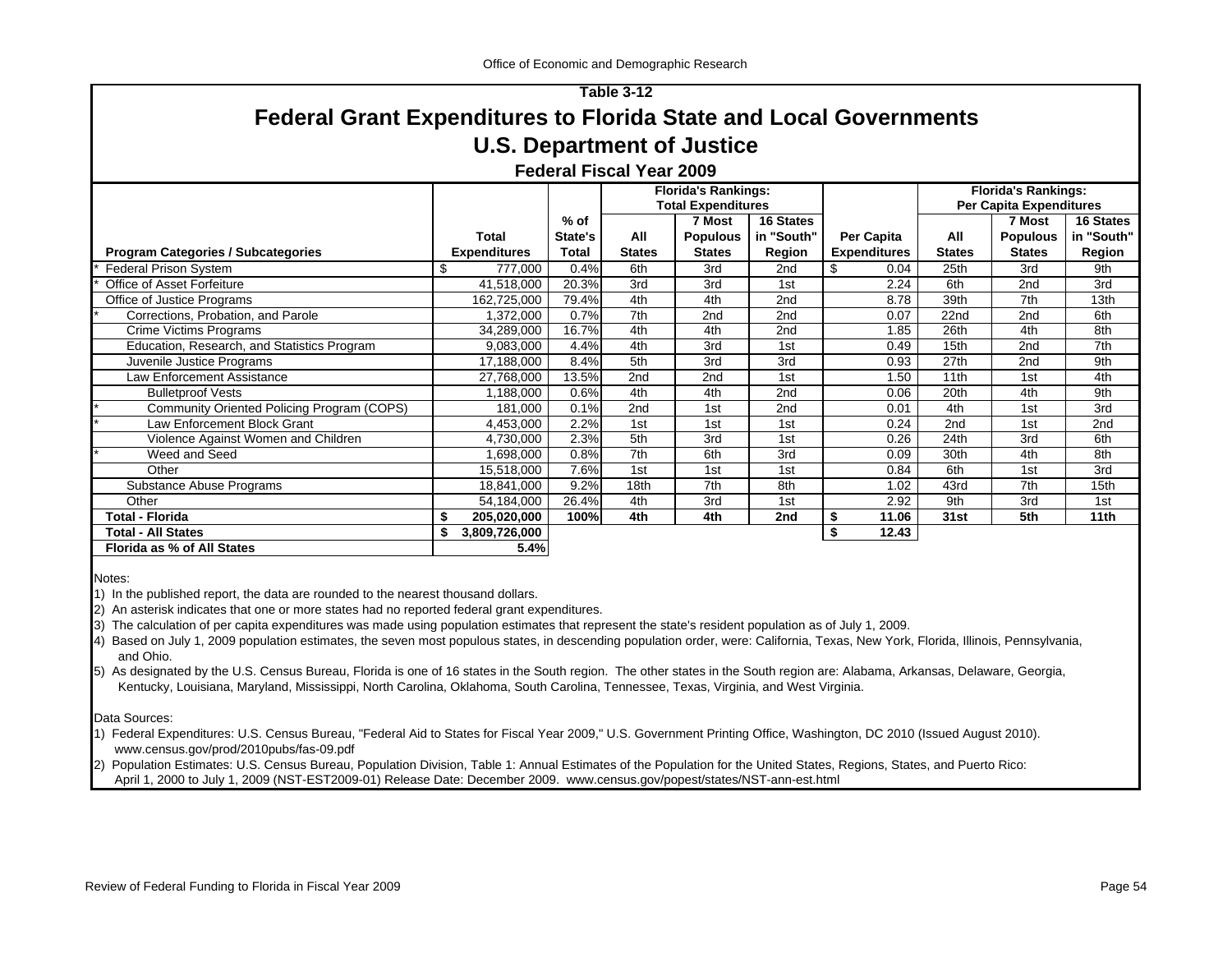# **Table 3-13U.S. Department of Labor Federal Grant Expenditures to Florida State and Local Governments**

#### **Federal Fiscal Year 2009**

|                                                     |                     |         |               | <b>Florida's Rankings:</b><br><b>Total Expenditures</b> |                  |                     | <b>Florida's Rankings:</b><br><b>Per Capita Expenditures</b> |                 |                  |  |
|-----------------------------------------------------|---------------------|---------|---------------|---------------------------------------------------------|------------------|---------------------|--------------------------------------------------------------|-----------------|------------------|--|
|                                                     |                     | % of    |               | 7 Most                                                  | <b>16 States</b> |                     |                                                              | 7 Most          | <b>16 States</b> |  |
|                                                     | Total               | State's | All           | <b>Populous</b>                                         | in "South"       | Per Capita          | All                                                          | <b>Populous</b> | in "South"       |  |
| <b>Program Categories / Subcategories</b>           | <b>Expenditures</b> | Total   | <b>States</b> | <b>States</b>                                           | Region           | <b>Expenditures</b> | <b>States</b>                                                | <b>States</b>   | Region           |  |
| <b>Bureau of Labor Statistics</b>                   | 3,391,000<br>\$     | 1.0%    | 4th           | 4th                                                     | 2 <sub>nd</sub>  | 0.18                | 48th                                                         | 6th             | 15 <sub>th</sub> |  |
| <b>Employment and Training Administration</b>       | 323,190,000         | 95.5%   | 8th           | 7th                                                     | 2nd              | 17.43               | 50th                                                         | 7th             | 16th             |  |
| State Unemployment Insurance and Employment Service | 159,032,000         | 47.0%   | 7th           | 6th                                                     | 2 <sub>nd</sub>  | 8.58                | 47th                                                         | 6th             | 15th             |  |
| Workforce Investment                                | 135.460.000         | 40.0%   | 7th           | 6th                                                     | 2 <sub>nd</sub>  | 7.31                | 44th                                                         | 7th             | 14th             |  |
| Other                                               | 28,698,000          | 8.5%    | 15th          | 7th                                                     | 5th              | 1.55                | 47th                                                         | 7th             | 14 <sub>th</sub> |  |
| Mine Safety Health and Administration               | 204.000             | 0.1%    | 16th          | 6th                                                     | 6th              | 0.01                | 43rd                                                         | 6th             | 14th             |  |
| Occupational Health and Safety Administration       | 2,453,000           | 0.7%    | 23rd          | 4th                                                     | 8th              | 0.13                | 47th                                                         | 4th             | 15th             |  |
| Veterans Employment and Training Administration     | 9,137,000           | 2.7%    | 3rd           | 3rd                                                     | 2nd              | 0.49                | 36th                                                         | 3rd             | 13 <sub>th</sub> |  |
| Total - Florida                                     | 338.375.000<br>S    | 100%    | 8th           | 7th                                                     | 2nd              | 18.25               | 50th                                                         | 7th             | 16th             |  |
| Total - All States                                  | 9,442,110,000<br>\$ |         |               |                                                         |                  | 30.82               |                                                              |                 |                  |  |
| Florida as % of All States                          | 3.6%                |         |               |                                                         |                  |                     |                                                              |                 |                  |  |

Notes:

1) In the published report, the data are rounded to the nearest thousand dollars.

2) An asterisk indicates that one or more states had no reported federal grant expenditures.

3) The calculation of per capita expenditures was made using population estimates that represent the state's resident population as of July 1, 2009.

4) Based on July 1, 2009 population estimates, the seven most populous states, in descending population order, were: California, Texas, New York, Florida, Illinois, Pennsylvania, and Ohio.

5) As designated by the U.S. Census Bureau, Florida is one of 16 states in the South region. The other states in the South region are: Alabama, Arkansas, Delaware, Georgia, Kentucky, Louisiana, Maryland, Mississippi, North Carolina, Oklahoma, South Carolina, Tennessee, Texas, Virginia, and West Virginia.

Data Sources:

1) Federal Expenditures: U.S. Census Bureau, "Federal Aid to States for Fiscal Year 2009," U.S. Government Printing Office, Washington, DC 2010 (Issued August 2010). www.census.gov/prod/2010pubs/fas-09.pdf

2) Population Estimates: U.S. Census Bureau, Population Division, Table 1: Annual Estimates of the Population for the United States, Regions, States, and Puerto Rico:

April 1, 2000 to July 1, 2009 (NST-EST2009-01) Release Date: December 2009. www.census.gov/popest/states/NST-ann-est.html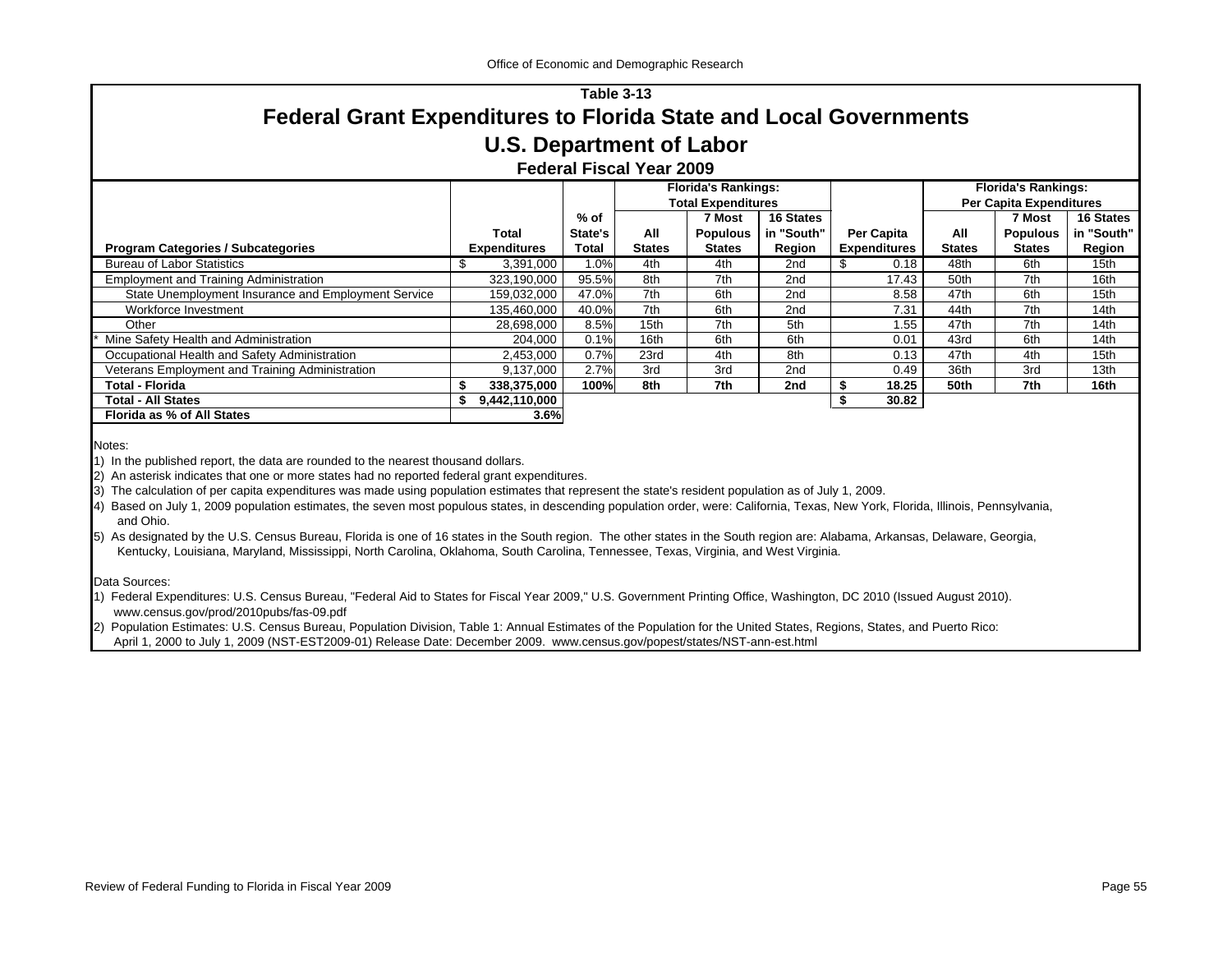# **Table 3-14U.S. Department of Transportation Federal Grant Expenditures to Florida State and Local Governments**

### **Federal Fiscal Year 2009**

|                                                        |                     |           |                  | <b>Florida's Rankings:</b> |            |                     | <b>Florida's Rankings:</b> |                                |                  |  |
|--------------------------------------------------------|---------------------|-----------|------------------|----------------------------|------------|---------------------|----------------------------|--------------------------------|------------------|--|
|                                                        |                     |           |                  | <b>Total Expenditures</b>  |            |                     |                            | <b>Per Capita Expenditures</b> |                  |  |
|                                                        |                     | % of      |                  | 7 Most                     | 16 States  |                     |                            | 7 Most                         | <b>16 States</b> |  |
|                                                        | Total               | State's   | All              | <b>Populous</b>            | in "South" | Per Capita          | All                        | <b>Populous</b>                | in "South"       |  |
| <b>Program Categories / Subcategories</b>              | <b>Expenditures</b> | Total     | <b>States</b>    | <b>States</b>              | Region     | <b>Expenditures</b> | <b>States</b>              | <b>States</b>                  | Region           |  |
| <b>Federal Aviation Administration</b>                 | 203,398,000         | 10.0%     | 4th              | 3rd                        | 2nd        | 10.97               | 33rd                       | 2nd                            | 11th             |  |
| Federal Highway Administration                         | .547,701,000        | 75.9%     | 6th              | 6th                        | 2nd        | 83.49               | 49th                       | 6th                            | 16th             |  |
| <b>Demonstration Projects</b>                          | .555.000            | 0.1%      | 15th             | 5th                        | 4th        | 0.08                | 32nd                       | 5th                            | 10th             |  |
| <b>Highway Trust Fund</b>                              | ,518,108,000        | 74.5%     | 4th              | 4th                        | 2nd        | 81.89               | 49th                       | 6th                            | 16th             |  |
| Other                                                  | 28,038,000          | 1.4%      | 40th             | 7th                        | 14th       | 1.51                | 49th                       | 7th                            | 15th             |  |
| <b>Federal Railroad Administration</b>                 | 307,000             | $< 0.1\%$ | 11th             | 3rd                        | 4th        | 0.02                | 17th                       | 3rd                            | 7th              |  |
| <b>Federal Transit Administration</b>                  | 230.991.000         | 11.3%     | 12 <sub>th</sub> | 7th                        | 2nd        | 12.46               | 41st                       | 7th                            | 11th             |  |
| National Highway Traffic Safety Administration         | 55,424,000          | 2.7%      | 1st              | 1st                        | 1st        | 2.99                | 9th                        | 1st                            | 2nd              |  |
| Pipeline and Hazardous Materials Safety Administration | 608,000             | $< 0.1\%$ | 23rd             | 7th                        | 8th        | 0.03                | 50th                       | 7th                            | 16th             |  |
| Total - Florida                                        | 2,038,429,000       | 100%      | 6th              | 6th                        | 2nd        | 109.96              | 50th                       | 7th                            | 16th             |  |
| <b>Total - All States</b>                              | \$53,073,177,000    |           |                  |                            |            | 173.21<br>5.        |                            |                                |                  |  |
| Florida as % of All States                             | 3.8%                |           |                  |                            |            |                     |                            |                                |                  |  |

Notes:

1) In the published report, the data are rounded to the nearest thousand dollars.

2) An asterisk indicates that one or more states had no reported federal grant expenditures.

3) The calculation of per capita expenditures was made using population estimates that represent the state's resident population as of July 1, 2009.

4) Based on July 1, 2009 population estimates, the seven most populous states, in descending population order, were: California, Texas, New York, Florida, Illinois, Pennsylvania, and Ohio.

5) As designated by the U.S. Census Bureau, Florida is one of 16 states in the South region. The other states in the South region are: Alabama, Arkansas, Delaware, Georgia, Kentucky, Louisiana, Maryland, Mississippi, North Carolina, Oklahoma, South Carolina, Tennessee, Texas, Virginia, and West Virginia.

Data Sources:

1) Federal Expenditures: U.S. Census Bureau, "Federal Aid to States for Fiscal Year 2009," U.S. Government Printing Office, Washington, DC 2010 (Issued August 2010). www.census.gov/prod/2010pubs/fas-09.pdf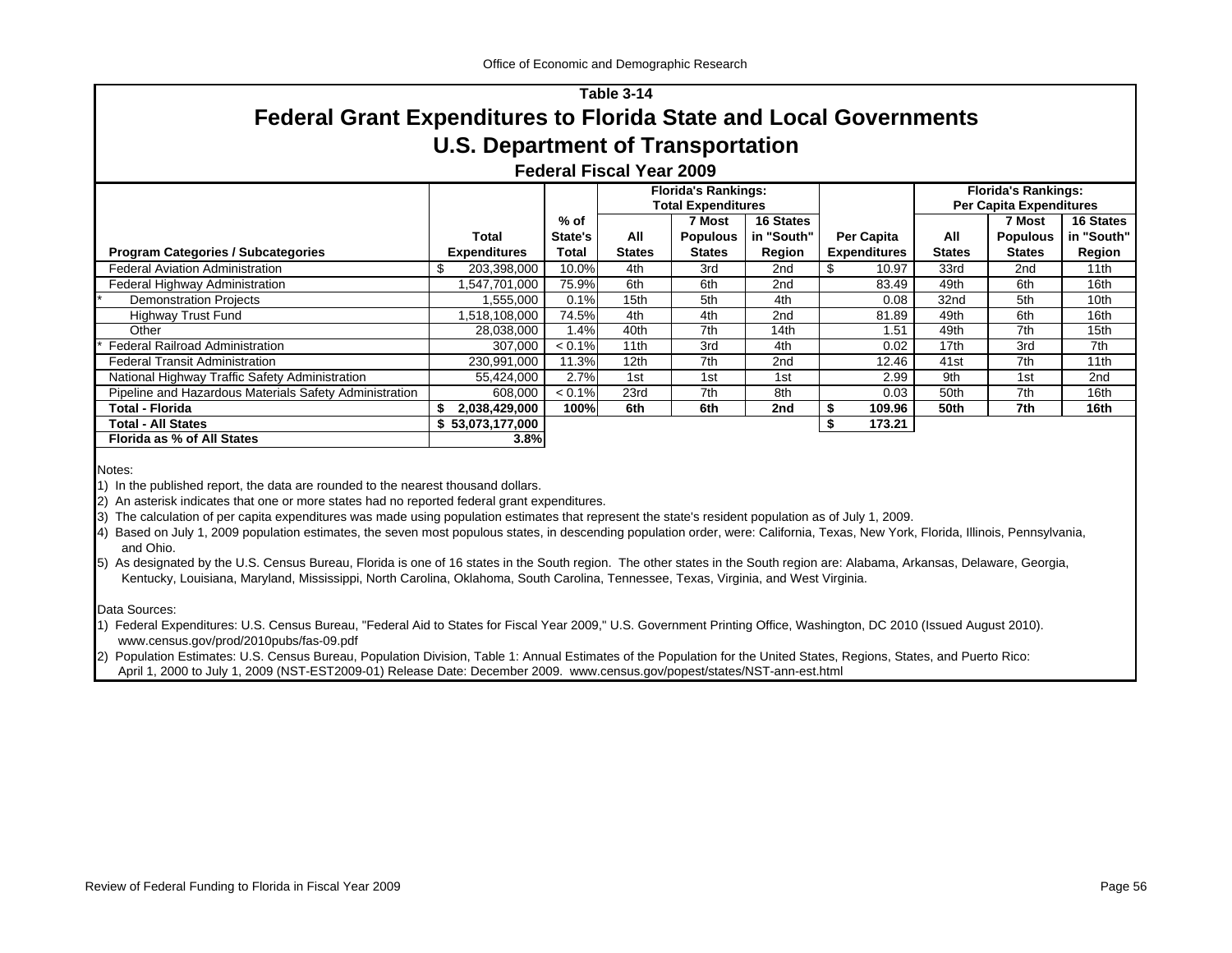# **Table 3-15U.S. Department of the Treasury Federal Grant Expenditures to Florida State and Local Governments**

#### **Federal Fiscal Year 2009**

|                                           |                     |         |                           | <b>Florida's Rankings:</b> |            |  |                     | <b>Florida's Rankings:</b>     |                 |                  |  |
|-------------------------------------------|---------------------|---------|---------------------------|----------------------------|------------|--|---------------------|--------------------------------|-----------------|------------------|--|
|                                           |                     |         | <b>Total Expenditures</b> |                            |            |  |                     | <b>Per Capita Expenditures</b> |                 |                  |  |
|                                           |                     | $%$ of  | 16 States<br>7 Most       |                            |            |  |                     |                                | 7 Most          | <b>16 States</b> |  |
|                                           | Total               | State's | All                       | <b>Populous</b>            | in "South" |  | <b>Per Capita</b>   | All                            | <b>Populous</b> | in "South"       |  |
| <b>Program Categories / Subcategories</b> | <b>Expenditures</b> | Total   | <b>States</b>             | <b>States</b>              | Region     |  | <b>Expenditures</b> | <b>States</b>                  | <b>States</b>   | Region           |  |
| Asset Forfeiture Fund                     | 5,148,000           | 98.6%   | 5th                       | 3rd                        | 3rd        |  | 0.28                | 16th                           | 4th             | 6th              |  |
| Other                                     | 71.000              | $1.4\%$ | 13 <sub>th</sub>          | 6th                        | 3rd        |  | < 0.01              | 25th                           | 6th             | 7th              |  |
| <b>Total - Florida</b>                    | 5.219.000           | 100%    | 6th                       | 4th                        | 3rd        |  | 0.28                | 18th                           | 4th             | 6th              |  |
| <b>Total - All States</b>                 | 92,689,000          |         |                           |                            |            |  | 0.30                |                                |                 |                  |  |
| Florida as % of All States                | 5.6%                |         |                           |                            |            |  |                     |                                |                 |                  |  |

Notes:

1) In the published report, the data are rounded to the nearest thousand dollars.

2) An asterisk indicates that one or more states had no reported federal grant expenditures.

3) The calculation of per capita expenditures was made using population estimates that represent the state's resident population as of July 1, 2009.

4) Based on July 1, 2009 population estimates, the seven most populous states, in descending population order, were: California, Texas, New York, Florida, Illinois, Pennsylvania, and Ohio.

5) As designated by the U.S. Census Bureau, Florida is one of 16 states in the South region. The other states in the South region are: Alabama, Arkansas, Delaware, Georgia, Kentucky, Louisiana, Maryland, Mississippi, North Carolina, Oklahoma, South Carolina, Tennessee, Texas, Virginia, and West Virginia.

Data Sources:

1) Federal Expenditures: U.S. Census Bureau, "Federal Aid to States for Fiscal Year 2009," U.S. Government Printing Office, Washington, DC 2010 (Issued August 2010). www.census.gov/prod/2010pubs/fas-09.pdf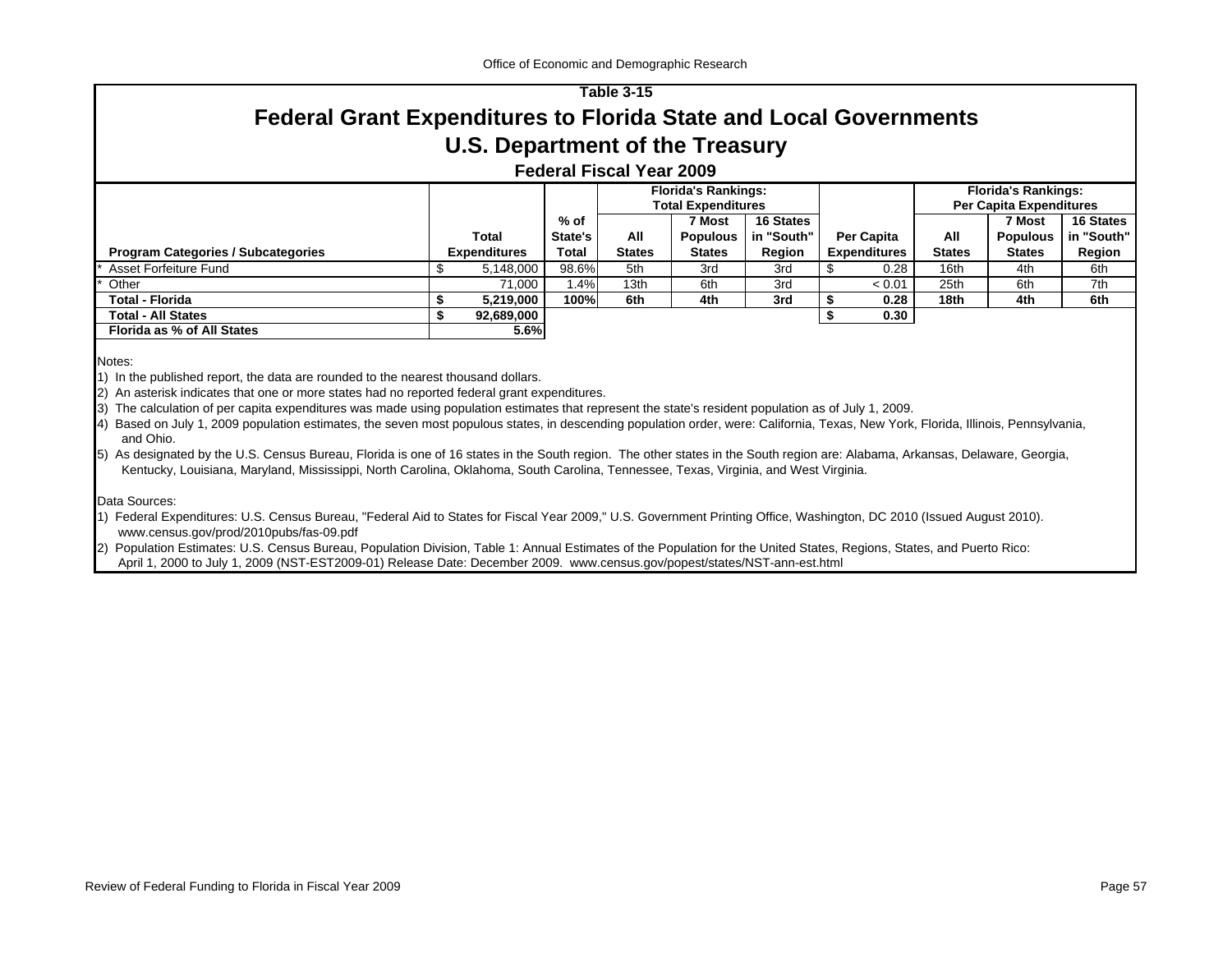| Table 3-16<br>Total Federal Grant Expenditures to Florida's State and Local Governments by Federal Agency |    |                 |    |                      |    |                                   |    |                          |    |                          |    |                       |
|-----------------------------------------------------------------------------------------------------------|----|-----------------|----|----------------------|----|-----------------------------------|----|--------------------------|----|--------------------------|----|-----------------------|
|                                                                                                           |    |                 |    |                      |    | Federal Fiscal Years 1996 to 2009 |    |                          |    |                          |    |                       |
| <b>Federal Department / Agency</b>                                                                        |    | 1996            |    | 1997                 |    | 1998                              |    | 1999                     |    | 2000                     |    | 2001                  |
| <b>Agriculture</b>                                                                                        |    |                 |    |                      |    |                                   |    |                          |    |                          |    |                       |
| <b>Total Expenditures</b>                                                                                 | \$ | 727,798,000     | \$ | 793,313,000          | \$ | 829,750,000                       | \$ | 869,936,000              | \$ | 827,812,000              | \$ | 863,661,000           |
| % Change From Prior Year<br>FL's Ranking Among the States                                                 |    | 4th             |    | 9.0%<br>4th          |    | 4.6%<br>4th                       |    | 4.8%<br>4th              |    | $-4.8%$<br>4th           |    | 4.3%<br>4th           |
| <b>Appalachian Regional Commission</b>                                                                    |    |                 |    |                      |    |                                   |    |                          |    |                          |    |                       |
| <b>Total Expenditures</b>                                                                                 |    | <b>NA</b>       |    | NA                   |    | <b>NA</b>                         |    | NA                       |    | <b>NA</b>                |    | NA                    |
| % Change From Prior Year                                                                                  |    |                 |    |                      |    |                                   |    |                          |    |                          |    |                       |
| FL's Ranking Among the States<br>Commerce                                                                 |    |                 |    |                      |    |                                   |    |                          |    |                          |    |                       |
| <b>Total Expenditures</b>                                                                                 | \$ | 38,660,000      | \$ | 34,210,000           | \$ | 28,421,000                        | \$ | 28,792,000               | \$ | 29,088,000               | \$ | 36,850,000            |
| % Change From Prior Year                                                                                  |    |                 |    | $-11.5%$             |    | $-16.9%$                          |    | 1.3%                     |    | 1.0%                     |    | 26.7%                 |
| FL's Ranking Among the States<br><b>Corporation for National and Community</b>                            |    | 2 <sub>nd</sub> |    | 7th                  |    | 7th                               |    | 6th                      |    | 8th                      |    | 7th                   |
| <b>Service</b>                                                                                            |    |                 |    |                      |    |                                   |    |                          |    |                          |    |                       |
| <b>Total Expenditures</b>                                                                                 |    | <b>NA</b>       |    | <b>NA</b>            |    | <b>NA</b>                         |    | NA                       | \$ | 15,987,000               | \$ | 11,098,000            |
| % Change From Prior Year                                                                                  |    |                 |    |                      |    |                                   |    |                          |    |                          |    | $-30.6%$              |
| FL's Ranking Among the States<br><b>Corporation for Public Broadcasting</b>                               |    |                 |    |                      |    |                                   |    |                          |    | 5th                      |    | 10th                  |
| <b>Total Expenditures</b>                                                                                 | \$ | 2,726,000       | \$ | 10,661,000           | \$ | 10,163,000                        | \$ | 9,848,000                | \$ | 11,805,000               | \$ | 13,666,000            |
| % Change From Prior Year                                                                                  |    |                 |    | 291.1%               |    | $-4.7%$                           |    | $-3.1%$                  |    | 19.9%                    |    | 15.8%                 |
| FL's Ranking Among the States                                                                             |    | 15th            |    | 5th                  |    | 6th                               |    | 6th                      |    | 5th                      |    | 4th                   |
| <b>Defense</b><br><b>Total Expenditures</b>                                                               | \$ | 2,041,000       | \$ | 7,453,000            | \$ | 3.402.000                         | \$ | 162,000                  | \$ | 171,000                  | \$ | 6,622,000             |
| % Change From Prior Year                                                                                  |    |                 |    | 265.2%               |    | $-54.4%$                          |    | $-95.2%$                 |    | 5.6%                     |    | 3772.5%               |
| FL's Ranking Among the States                                                                             |    | 35th            |    | 8th                  |    | 20th                              |    | 43rd                     |    | 36th                     |    | 8th                   |
| Education                                                                                                 |    |                 |    |                      |    |                                   |    |                          |    |                          |    |                       |
| <b>Total Expenditures</b><br>% Change From Prior Year                                                     | \$ | 670,655,000     | \$ | 740,893,000<br>10.5% | \$ | 1,074,145,000<br>45.0%            | \$ | 1,021,054,000<br>$-4.9%$ | \$ | 1,154,177,000<br>13.0%   | \$ | 1,199,151,000<br>3.9% |
| FL's Ranking Among the States                                                                             |    | 4th             |    | 5th                  |    | 3rd                               |    | 4th                      |    | 4th                      |    | 4th                   |
| <b>Election Assistance Commission</b>                                                                     |    |                 |    |                      |    |                                   |    |                          |    |                          |    |                       |
| <b>Total Expenditures</b>                                                                                 |    | <b>NA</b>       |    | NA                   |    | <b>NA</b>                         |    | <b>NA</b>                |    | <b>NA</b>                |    | NA                    |
| % Change From Prior Year<br>FL's Ranking Among the States                                                 |    |                 |    |                      |    |                                   |    |                          |    |                          |    |                       |
| Energy                                                                                                    |    |                 |    |                      |    |                                   |    |                          |    |                          |    |                       |
| <b>Total Expenditures</b>                                                                                 | \$ | 1,986,000       | \$ | 4,918,000            | \$ | 5,216,000                         | \$ | 2,564,000                | \$ | 1,922,000                | \$ | 3,149,000             |
| % Change From Prior Year                                                                                  |    |                 |    | 147.6%               |    | 6.1%                              |    | $-50.8%$                 |    | $-25.0%$                 |    | 63.8%                 |
| FL's Ranking Among the States<br><b>Environmental Protection Agency</b>                                   |    | 34th            |    | 4th                  |    | 4th                               |    | 22nd                     |    | 35th                     |    | 27th                  |
| <b>Total Expenditures</b>                                                                                 | \$ | 77,613,000      | \$ | 77,661,000           | \$ | 71,691,000                        | \$ | 95,128,000               | \$ | 88,232,000               | \$ | 109,427,000           |
| % Change From Prior Year                                                                                  |    |                 |    | 0.1%                 |    | $-7.7%$                           |    | 32.7%                    |    | $-7.2%$                  |    | 24.0%                 |
| FL's Ranking Among the States<br><b>Equal Employment Opportunity</b>                                      |    | 11th            |    | 9th                  |    | 12th                              |    | 10th                     |    | 12th                     |    | 10th                  |
| Commission                                                                                                |    |                 |    |                      |    |                                   |    |                          |    |                          |    |                       |
| <b>Total Expenditures</b>                                                                                 | \$ | 951,000         | \$ | 988,000              | \$ | 1,136,000                         | \$ | 893,000                  | \$ | 1,181,000                | \$ | 1,362,000             |
| % Change From Prior Year                                                                                  |    |                 |    | 3.9%                 |    | 15.0%                             |    | $-21.4%$                 |    | 32.3%                    |    | 15.3%                 |
| FL's Ranking Among the States<br><b>Federal Emergency Management Agency</b>                               |    | 7th             |    | 9th                  |    | 9th                               |    | 8th                      |    | 8th                      |    | 7th                   |
| <b>Total Expenditures</b>                                                                                 | \$ | 137,820,000     | \$ | 99,978,000           | \$ | 132,458,000                       | \$ | 168,941,000              | \$ | 210,811,000              | \$ | 157,770,000           |
| % Change From Prior Year                                                                                  |    |                 |    | $-27.5%$             |    | 32.5%                             |    | 27.5%                    |    | 24.8%                    |    | $-25.2%$              |
| FL's Ranking Among the States<br><b>Health and Human Services</b>                                         |    | 2nd             |    | 11th                 |    | 3rd                               |    | 2nd                      |    | 3rd                      |    | 6th                   |
| <b>Total Expenditures</b>                                                                                 | \$ | 4,765,354,000   | \$ | 4,529,224,000        | \$ | 5,197,789,000                     | \$ | 5,825,280,000            | \$ | 6,370,651,000 \$         |    | 7,362,945,000         |
| % Change From Prior Year                                                                                  |    |                 |    | $-5.0%$              |    | 14.8%                             |    | 12.1%                    |    | 9.4%                     |    | 15.6%                 |
| FL's Ranking Among the States                                                                             |    | 7th             |    | 7th                  |    | 6th                               |    | 5th                      |    | 5th                      |    | 5th                   |
| <b>Homeland Security</b><br><b>Total Expenditures</b>                                                     |    |                 |    |                      |    |                                   |    |                          |    |                          |    |                       |
| % Change From Prior Year                                                                                  |    | NA              |    | NA                   |    | <b>NA</b>                         |    | <b>NA</b>                |    | <b>NA</b>                |    | NA                    |
| FL's Ranking Among the States                                                                             |    |                 |    |                      |    |                                   |    |                          |    |                          |    |                       |
| <b>Housing and Urban Development</b>                                                                      |    |                 |    |                      |    |                                   |    |                          |    |                          |    |                       |
| <b>Total Expenditures</b><br>% Change From Prior Year                                                     | \$ | 748,903,000     | \$ | 809,124,000<br>8.0%  | \$ | 973,312,000<br>20.3%              | \$ | 1,054,629,000<br>8.4%    | \$ | 1,117,059,000 \$<br>5.9% |    | 1,117,104,000<br>0.0% |
| FL's Ranking Among the States                                                                             |    | 9th             |    | 9th                  |    | 9th                               |    | 9th                      |    | 9th                      |    | 9th                   |
| Institute of Museum and Library Services                                                                  |    |                 |    |                      |    |                                   |    |                          |    |                          |    |                       |
| <b>Total Expenditures</b>                                                                                 | \$ | 275,000         | \$ | 133,000              | \$ | 8,713,000                         | \$ | 6,858,000                | \$ | 7,564,000                | \$ | 7,659,000             |
| % Change From Prior Year<br>FL's Ranking Among the States                                                 |    | 10th            |    | $-51.6%$<br>26th     |    | 6451.1%<br>3rd                    |    | $-21.3%$<br>4th          |    | 10.3%<br>4th             |    | 1.3%<br>4th           |
| <b>Interior</b>                                                                                           |    |                 |    |                      |    |                                   |    |                          |    |                          |    |                       |
| <b>Total Expenditures</b>                                                                                 | \$ | 14,313,000      | \$ | 24,717,000           | \$ | 19,349,000                        | \$ | 18,972,000               | \$ | 20,506,000               | \$ | 21,731,000            |
| % Change From Prior Year                                                                                  |    |                 |    | 72.7%                |    | $-21.7%$                          |    | $-1.9%$                  |    | 8.1%                     |    | 6.0%                  |
| FL's Ranking Among the States<br>Justice                                                                  |    | 32nd            |    | 26th                 |    | 28th                              |    | 26th                     |    | 29th                     |    | 28th                  |
| <b>Total Expenditures</b>                                                                                 | \$ | 117,971,000     | \$ | 151,111,000          | \$ | 169,972,000                       | \$ | 296,751,000              | \$ | 192,023,000 \$           |    | 273,674,000           |
| % Change From Prior Year                                                                                  |    |                 |    | 28.1%                |    | 12.5%                             |    | 74.6%                    |    | $-35.3%$                 |    | 42.5%                 |
| FL's Ranking Among the States                                                                             |    | 4th             |    | 4th                  |    | 4th                               |    | 4th                      |    | 3rd                      |    | 3rd                   |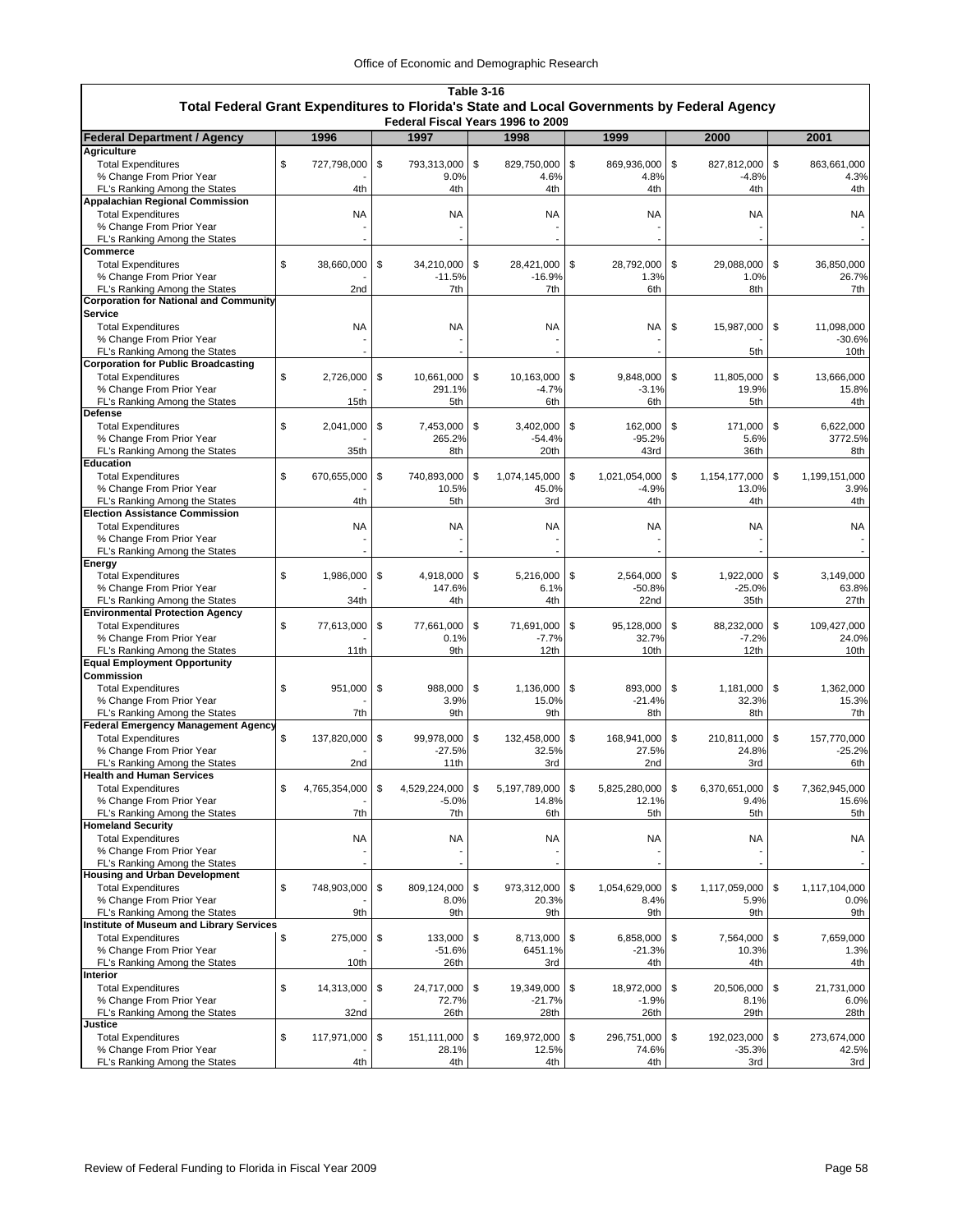|                                        |                                      |                                       |                                        | Table 3-16<br>Federal Fiscal Years 1996 to 2009 | Total Federal Grant Expenditures to Florida's State and Local Governments by Federal Agency |                                       |                                      |
|----------------------------------------|--------------------------------------|---------------------------------------|----------------------------------------|-------------------------------------------------|---------------------------------------------------------------------------------------------|---------------------------------------|--------------------------------------|
| 2002                                   | 2003                                 | 2004                                  | 2005                                   | 2006                                            | 2007                                                                                        | 2008                                  | 2009                                 |
| \$<br>980.605.000<br>13.5%<br>4th      | \$<br>972,874,000<br>$-0.8%$<br>4th  | \$<br>1,015,824,000<br>4.4%<br>4th    | \$<br>1,051,130,000<br>3.5%<br>4th     | \$<br>1,079,860,000<br>2.7%<br>4th              | \$<br>1,117,608,000<br>3.5%<br>4th                                                          | \$<br>1,267,396,000<br>13.4%<br>4th   | \$<br>1,418,308,000<br>11.9%<br>4th  |
| <b>NA</b>                              | NA                                   | <b>NA</b>                             | <b>NA</b>                              | <b>NA</b>                                       | \$<br>2,000<br>16th                                                                         | <b>NA</b>                             | <b>NA</b>                            |
| \$<br>46,248,000<br>25.5%<br>5th       | \$<br>24,205,000<br>$-47.7%$<br>11th | \$<br>34,898,000<br>44.2%<br>7th      | \$<br>25,904,000<br>$-25.8%$<br>9th    | \$<br>23,742,000<br>$-8.3%$<br>7th              | \$<br>12,194,000<br>$-48.6%$<br>18th                                                        | \$<br>13,050,000<br>7.0%<br>12th      | \$<br>15,954,000<br>22.3%<br>7th     |
| \$<br>4,172,000<br>$-62.4%$<br>12th    | \$<br>2,835,000<br>$-32.0%$<br>17th  | \$<br>1,693,000<br>$-40.3%$<br>18th   | \$<br>1,959,000<br>15.7%<br>18th       | \$<br>6,455,000<br>229.5%<br>5th                | \$<br>8,186,000<br>26.8%<br>5th                                                             | \$<br>7,588,000<br>$-7.3%$<br>7th     | \$<br>9,046,000<br>19.2%<br>4th      |
| \$<br>14,771,000<br>8.1%<br>5th        | \$<br>12,811,000<br>$-13.3%$<br>4th  | \$<br>13,314,000<br>3.9%<br>6th       | \$<br>13,314,000<br>0.0%<br>6th        | \$<br>10,614,000<br>$-20.3%$<br>1st             | \$<br>9,061,000<br>$-14.6%$<br>1st                                                          | \$<br>9,500,000<br>4.8%<br>2nd        | \$<br>9,244,000<br>$-2.7%$<br>1st    |
| \$<br>1,507,000<br>$-77.2%$<br>25th    | \$<br>289,000<br>$-80.8%$<br>39th    | \$<br>6,000<br>$-97.9%$<br>46th       | \$<br>14,817,000<br>246850.0%<br>6th   | \$<br>11,370,000<br>$-23.3%$<br>11th            | \$<br>19,782,000<br>74.0%<br>5th                                                            | \$<br>10,465,000<br>$-47.1%$<br>14th  | \$<br>22,965,000<br>119.4%<br>9th    |
| \$<br>1,553,340,000<br>29.5%<br>4th    | \$<br>1,646,297,000<br>6.0%<br>4th   | \$<br>1,814,563,000<br>10.2%<br>4th   | \$<br>1,985,213,000<br>9.4%<br>4th     | \$<br>2,057,824,000<br>3.7%<br>4th              | \$<br>2,070,064,000<br>0.6%<br>4th                                                          | \$<br>1,997,038,000<br>$-3.5%$<br>4th | \$<br>2,201,491,000<br>10.2%<br>5th  |
| NA                                     | \$<br>26,029,000<br>6th              | \$<br>47,417,000<br>82.2%<br>9th      | \$<br>85,085,000<br>79.4%<br>5th       | <b>NA</b>                                       | <b>NA</b>                                                                                   | <b>NA</b>                             | \$<br>6,478,000<br>2nd               |
| \$<br>2,221,000<br>$-29.5%$<br>36th    | \$<br>10,950,000<br>393.0%<br>20th   | \$<br>12,297,000<br>12.3%<br>17th     | \$<br>11,596,000<br>$-5.7%$<br>16th    | \$<br>11,306,000<br>$-2.5%$<br>18th             | \$<br>15,072,000<br>33.3%<br>12th                                                           | \$<br>11,087,000<br>$-26.4%$<br>19th  | \$<br>20,429,000<br>84.3%<br>16th    |
| \$<br>129,107,000<br>18.0%<br>8th      | \$<br>135,156,000<br>4.7%<br>10th    | \$<br>145,769,000<br>7.9%<br>9th      | \$<br>97,273,000<br>$-33.3%$<br>10th   | \$<br>139,188,000<br>43.1%<br>8th               | \$<br>146,053,000<br>4.9%<br>6th                                                            | \$<br>117,898,000<br>$-19.3%$<br>8th  | \$<br>84,041,000<br>$-28.7%$<br>14th |
| \$<br>1,250,000<br>$-8.2%$<br>9th      | \$<br>1,275,000<br>2.0%<br>9th       | \$<br>1,601,000<br>25.6%<br>4th       | \$<br>1,605,000<br>0.2%<br>4th         | \$<br>1,202,000<br>$-25.1%$<br>7th              | \$<br>1,206,000<br>0.3%<br>7th                                                              | \$<br>3,423,000<br>183.8%<br>6th      | 1,058,000<br>\$<br>$-69.1%$<br>8th   |
| \$<br>177,643,000<br>12.6%<br>4th      | Refer to<br><b>Homeland Security</b> | Refer to<br><b>Homeland Security</b>  | Refer to<br><b>Homeland Security</b>   | Refer to<br><b>Homeland Security</b>            | Refer to<br><b>Homeland Security</b>                                                        | Refer to<br><b>Homeland Security</b>  | Refer to<br><b>Homeland Security</b> |
| \$<br>8,355,365,000 \$<br>13.5%<br>5th | 9,968,790,000<br>19.3%<br>5th        | 10,560,497,000<br>\$<br>5.9%<br>5th   | \$<br>10,393,124,000<br>$-1.6%$<br>5th | \$<br>9,689,187,000 \$<br>$-6.8%$<br>5th        | 11,025,424,000<br>13.8%<br>5th                                                              | 11,410,340,000<br>\$<br>3.5%<br>5th   | 13,572,936,000<br>\$<br>19.0%<br>5th |
| <b>NA</b> \$                           | 168,027,000<br>4th                   | \$<br>270,326,000<br>60.9%<br>4th     | 1,612,709,000<br>\$<br>496.6%<br>1st   | 1,653,372,000 \$<br>\$<br>2.5%<br>2nd           | 617,800,000<br>$-62.6%$<br>2nd                                                              | 872,199,000 \$<br>\$<br>41.2%<br>3rd  | 909,960,000<br>4.3%<br>5th           |
| \$<br>1,324,002,000 \$<br>18.5%<br>9th | 1,441,227,000<br>8.9%<br>9th         | \$<br>1,404,958,000<br>$-2.5%$<br>9th | 1,036,959,000<br>\$<br>$-26.2%$<br>9th | \$<br>1,499,207,000 \$<br>44.6%<br>9th          | 1,735,726,000<br>15.8%<br>10th                                                              | \$<br>1,632,819,000<br>$-5.9%$<br>8th | 1,731,298,000<br>\$<br>6.0%<br>6th   |
| \$<br>9,586,000 \$<br>25.2%<br>5th     | 11,535,000<br>20.3%<br>6th           | \$<br>11,944,000<br>3.5%<br>5th       | NA                                     | <b>NA</b>                                       | <b>NA</b>                                                                                   | <b>NA</b>                             | <b>NA</b>                            |
| \$<br>28,356,000 \$<br>30.5%<br>23rd   | 28,891,000<br>1.9%<br>25th           | \$<br>29,473,000<br>2.0%<br>26th      | 30,580,000<br>\$<br>3.8%<br>24th       | 28,080,000 \$<br>\$<br>$-8.2%$<br>30th          | 32,347,000<br>15.2%<br>25th                                                                 | 33,354,000 \$<br>\$<br>3.1%<br>26th   | 46,618,000<br>39.8%<br>26th          |
| \$<br>278,818,000 \$<br>1.9%<br>4th    | 238,375,000<br>$-14.5%$<br>3rd       | \$<br>252,978,000<br>6.1%<br>3rd      | \$<br>146,508,000<br>$-42.1%$<br>9th   | 195,626,000 \$<br>\$<br>33.5%<br>7th            | 212,836,000<br>8.8%<br>3rd                                                                  | \$<br>196,219,000<br>$-7.8%$<br>2nd   | \$<br>205,020,000<br>4.5%<br>4th     |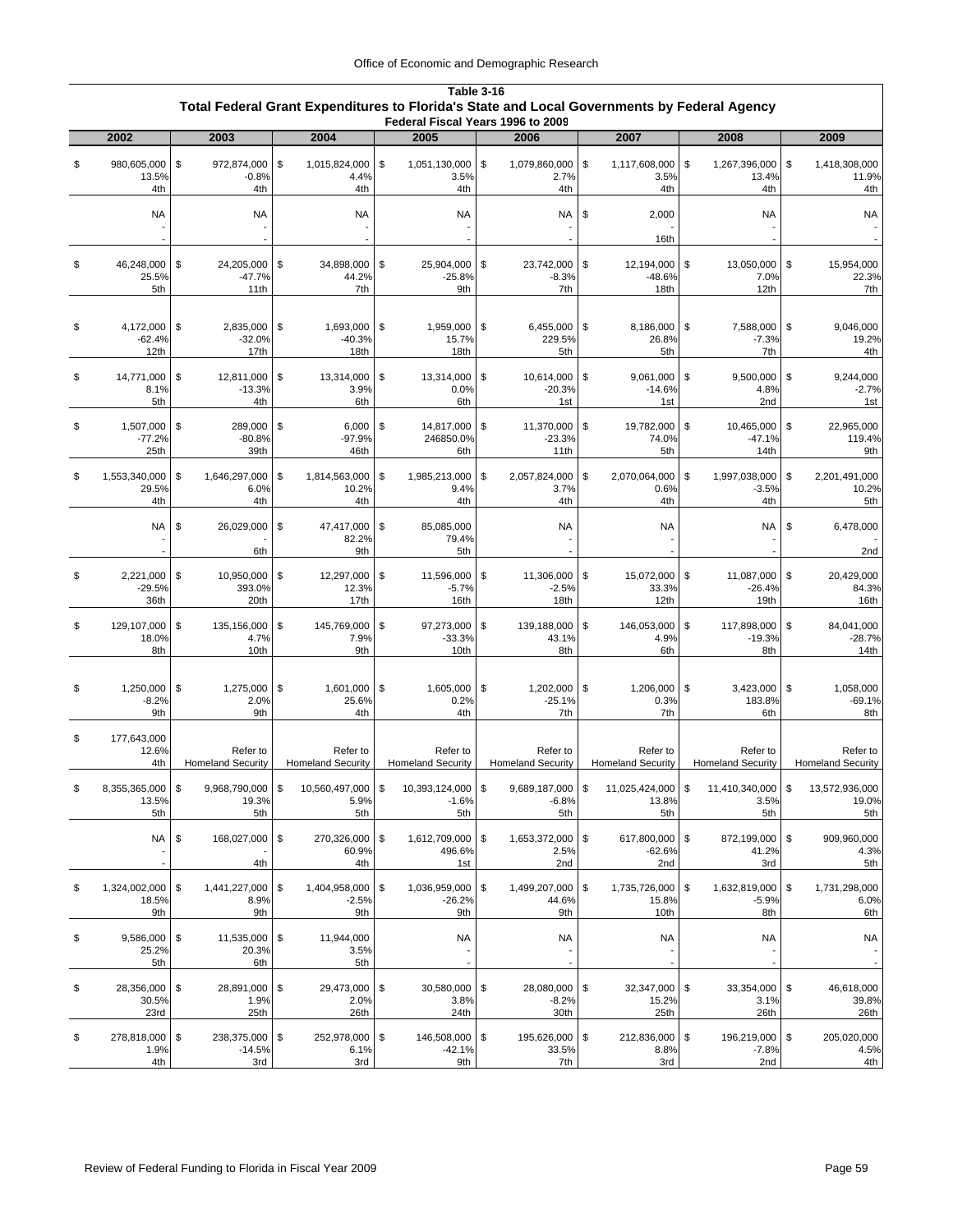| Total Federal Grant Expenditures to Florida's State and Local Governments by Federal Agency<br>Federal Fiscal Years 1996 to 2009<br>1997<br>1996<br>1998<br><b>Federal Department / Agency</b><br>1999<br>2000<br>2001<br>Labor<br>\$<br><b>Total Expenditures</b><br>288.756.000<br>\$<br>216,366,000<br>\$<br>259.853.000<br>$\mathbf{s}$<br>265,255,000 \$<br>182,334,000<br>\$<br>260,008,000<br>% Change From Prior Year<br>$-31.3%$<br>$-25.1%$<br>20.1%<br>2.1%<br>FL's Ranking Among the States<br>6th<br>6th<br>7th<br>6th<br>6th<br>National Foundation on the Arts and the<br><b>Humanities</b><br>\$<br>\$<br>\$<br>\$<br>773,000 \$<br><b>Total Expenditures</b><br>897,000<br>779,000<br>549,000<br>524,000<br>\$<br>$-13.2%$<br>$-32.2%$<br>% Change From Prior Year<br>$-29.5%$<br>40.8%<br>7th<br>FL's Ranking Among the States<br>12th<br>17th<br>4th<br>33rd<br><b>Neighborhood Reinvestment</b><br>Corporation<br>\$<br>\$<br><b>Total Expenditures</b><br>624.000<br>\$<br>808.000<br>$1,029,000$ \$<br>1,982,000 \$<br>1,596,000<br>\$<br>% Change From Prior Year<br>29.5%<br>27.4%<br>92.6%<br>$-19.5%$<br>6th<br>11th<br>9 <sub>th</sub><br>9 <sub>th</sub><br>8th<br>FL's Ranking Among the States<br>Social Security Administration:<br><b>Supplemental Security Income</b><br><b>Total Expenditures</b><br>\$<br>\$<br>\$<br>2.840.000 \$<br>$3,014,000$ \$<br>2.191.000<br>\$<br>915.000<br>1.914.000<br>% Change From Prior Year<br>109.2%<br>48.4%<br>$-27.3%$<br>6.1%<br>FL's Ranking Among the States<br>10th<br>9th<br>5th<br>2 <sub>nd</sub><br>6th<br><b>State Justice Institute</b><br>\$<br>\$<br>134.000<br>\$<br>86.000<br>74,000<br>\$<br>38,000<br>\$<br>85,000<br>\$<br><b>Total Expenditures</b><br>$-35.8%$<br>$-48.6%$<br>123.7%<br>% Change From Prior Year<br>$-14.0%$<br>FL's Ranking Among the States<br>16th<br>27th<br>13th<br>11th<br>14th<br><b>Transportation</b><br>\$<br>\$<br><b>Total Expenditures</b><br>835,953,000<br>980,515,000<br>\$<br>933,196,000<br>\$<br>1,085,345,000 \$<br>1,415,456,000<br>\$<br>1,837,463,000<br>% Change From Prior Year<br>17.3%<br>29.8%<br>$-4.8%$<br>16.3%<br>30.4%<br>FL's Ranking Among the States<br>9th<br>8th<br>8th<br>4th<br>5th<br><b>Treasury</b><br><b>Total Expenditures</b><br>\$<br>6,361,000<br>\$<br>10,419,000<br>\$<br>\$<br>\$<br>11,052,000<br>20.796.000<br>42,454,000 \$<br>10,658,000<br>% Change From Prior Year<br>63.8%<br>104.1%<br>$-74.9%$<br>99.6%<br>FL's Ranking Among the States<br>1st<br>2nd<br>4th<br>2nd<br>1st<br><b>Veterans Affairs</b><br>\$<br><b>Total Expenditures</b><br>1.711.000<br>\$<br>9,202,000<br>\$<br>9,908,000<br>\$<br>12,291,000 \$<br>13.824.000<br>\$<br>% Change From Prior Year<br>437.8%<br>7.7%<br>24.1%<br>12.5%<br>FL's Ranking Among the States<br>39th<br>10th<br>11th<br>11th<br>10th |  |  |  | Table 3-16 |  |  |                 |
|--------------------------------------------------------------------------------------------------------------------------------------------------------------------------------------------------------------------------------------------------------------------------------------------------------------------------------------------------------------------------------------------------------------------------------------------------------------------------------------------------------------------------------------------------------------------------------------------------------------------------------------------------------------------------------------------------------------------------------------------------------------------------------------------------------------------------------------------------------------------------------------------------------------------------------------------------------------------------------------------------------------------------------------------------------------------------------------------------------------------------------------------------------------------------------------------------------------------------------------------------------------------------------------------------------------------------------------------------------------------------------------------------------------------------------------------------------------------------------------------------------------------------------------------------------------------------------------------------------------------------------------------------------------------------------------------------------------------------------------------------------------------------------------------------------------------------------------------------------------------------------------------------------------------------------------------------------------------------------------------------------------------------------------------------------------------------------------------------------------------------------------------------------------------------------------------------------------------------------------------------------------------------------------------------------------------------------------------------------------------------------------------------------------------------------------------------------------------------------------------------------------------------------------------------------------------------------------------------------------------------------------------------------------------------------------------------------------------------------------------------------------------------------------------------------------------------------------------------------|--|--|--|------------|--|--|-----------------|
|                                                                                                                                                                                                                                                                                                                                                                                                                                                                                                                                                                                                                                                                                                                                                                                                                                                                                                                                                                                                                                                                                                                                                                                                                                                                                                                                                                                                                                                                                                                                                                                                                                                                                                                                                                                                                                                                                                                                                                                                                                                                                                                                                                                                                                                                                                                                                                                                                                                                                                                                                                                                                                                                                                                                                                                                                                                        |  |  |  |            |  |  |                 |
|                                                                                                                                                                                                                                                                                                                                                                                                                                                                                                                                                                                                                                                                                                                                                                                                                                                                                                                                                                                                                                                                                                                                                                                                                                                                                                                                                                                                                                                                                                                                                                                                                                                                                                                                                                                                                                                                                                                                                                                                                                                                                                                                                                                                                                                                                                                                                                                                                                                                                                                                                                                                                                                                                                                                                                                                                                                        |  |  |  |            |  |  |                 |
|                                                                                                                                                                                                                                                                                                                                                                                                                                                                                                                                                                                                                                                                                                                                                                                                                                                                                                                                                                                                                                                                                                                                                                                                                                                                                                                                                                                                                                                                                                                                                                                                                                                                                                                                                                                                                                                                                                                                                                                                                                                                                                                                                                                                                                                                                                                                                                                                                                                                                                                                                                                                                                                                                                                                                                                                                                                        |  |  |  |            |  |  |                 |
|                                                                                                                                                                                                                                                                                                                                                                                                                                                                                                                                                                                                                                                                                                                                                                                                                                                                                                                                                                                                                                                                                                                                                                                                                                                                                                                                                                                                                                                                                                                                                                                                                                                                                                                                                                                                                                                                                                                                                                                                                                                                                                                                                                                                                                                                                                                                                                                                                                                                                                                                                                                                                                                                                                                                                                                                                                                        |  |  |  |            |  |  |                 |
|                                                                                                                                                                                                                                                                                                                                                                                                                                                                                                                                                                                                                                                                                                                                                                                                                                                                                                                                                                                                                                                                                                                                                                                                                                                                                                                                                                                                                                                                                                                                                                                                                                                                                                                                                                                                                                                                                                                                                                                                                                                                                                                                                                                                                                                                                                                                                                                                                                                                                                                                                                                                                                                                                                                                                                                                                                                        |  |  |  |            |  |  | 42.6%           |
|                                                                                                                                                                                                                                                                                                                                                                                                                                                                                                                                                                                                                                                                                                                                                                                                                                                                                                                                                                                                                                                                                                                                                                                                                                                                                                                                                                                                                                                                                                                                                                                                                                                                                                                                                                                                                                                                                                                                                                                                                                                                                                                                                                                                                                                                                                                                                                                                                                                                                                                                                                                                                                                                                                                                                                                                                                                        |  |  |  |            |  |  | 7th             |
|                                                                                                                                                                                                                                                                                                                                                                                                                                                                                                                                                                                                                                                                                                                                                                                                                                                                                                                                                                                                                                                                                                                                                                                                                                                                                                                                                                                                                                                                                                                                                                                                                                                                                                                                                                                                                                                                                                                                                                                                                                                                                                                                                                                                                                                                                                                                                                                                                                                                                                                                                                                                                                                                                                                                                                                                                                                        |  |  |  |            |  |  |                 |
|                                                                                                                                                                                                                                                                                                                                                                                                                                                                                                                                                                                                                                                                                                                                                                                                                                                                                                                                                                                                                                                                                                                                                                                                                                                                                                                                                                                                                                                                                                                                                                                                                                                                                                                                                                                                                                                                                                                                                                                                                                                                                                                                                                                                                                                                                                                                                                                                                                                                                                                                                                                                                                                                                                                                                                                                                                                        |  |  |  |            |  |  |                 |
|                                                                                                                                                                                                                                                                                                                                                                                                                                                                                                                                                                                                                                                                                                                                                                                                                                                                                                                                                                                                                                                                                                                                                                                                                                                                                                                                                                                                                                                                                                                                                                                                                                                                                                                                                                                                                                                                                                                                                                                                                                                                                                                                                                                                                                                                                                                                                                                                                                                                                                                                                                                                                                                                                                                                                                                                                                                        |  |  |  |            |  |  | 784,000         |
|                                                                                                                                                                                                                                                                                                                                                                                                                                                                                                                                                                                                                                                                                                                                                                                                                                                                                                                                                                                                                                                                                                                                                                                                                                                                                                                                                                                                                                                                                                                                                                                                                                                                                                                                                                                                                                                                                                                                                                                                                                                                                                                                                                                                                                                                                                                                                                                                                                                                                                                                                                                                                                                                                                                                                                                                                                                        |  |  |  |            |  |  | 49.6%           |
|                                                                                                                                                                                                                                                                                                                                                                                                                                                                                                                                                                                                                                                                                                                                                                                                                                                                                                                                                                                                                                                                                                                                                                                                                                                                                                                                                                                                                                                                                                                                                                                                                                                                                                                                                                                                                                                                                                                                                                                                                                                                                                                                                                                                                                                                                                                                                                                                                                                                                                                                                                                                                                                                                                                                                                                                                                                        |  |  |  |            |  |  | 7th             |
|                                                                                                                                                                                                                                                                                                                                                                                                                                                                                                                                                                                                                                                                                                                                                                                                                                                                                                                                                                                                                                                                                                                                                                                                                                                                                                                                                                                                                                                                                                                                                                                                                                                                                                                                                                                                                                                                                                                                                                                                                                                                                                                                                                                                                                                                                                                                                                                                                                                                                                                                                                                                                                                                                                                                                                                                                                                        |  |  |  |            |  |  |                 |
|                                                                                                                                                                                                                                                                                                                                                                                                                                                                                                                                                                                                                                                                                                                                                                                                                                                                                                                                                                                                                                                                                                                                                                                                                                                                                                                                                                                                                                                                                                                                                                                                                                                                                                                                                                                                                                                                                                                                                                                                                                                                                                                                                                                                                                                                                                                                                                                                                                                                                                                                                                                                                                                                                                                                                                                                                                                        |  |  |  |            |  |  |                 |
|                                                                                                                                                                                                                                                                                                                                                                                                                                                                                                                                                                                                                                                                                                                                                                                                                                                                                                                                                                                                                                                                                                                                                                                                                                                                                                                                                                                                                                                                                                                                                                                                                                                                                                                                                                                                                                                                                                                                                                                                                                                                                                                                                                                                                                                                                                                                                                                                                                                                                                                                                                                                                                                                                                                                                                                                                                                        |  |  |  |            |  |  | 1,793,000       |
|                                                                                                                                                                                                                                                                                                                                                                                                                                                                                                                                                                                                                                                                                                                                                                                                                                                                                                                                                                                                                                                                                                                                                                                                                                                                                                                                                                                                                                                                                                                                                                                                                                                                                                                                                                                                                                                                                                                                                                                                                                                                                                                                                                                                                                                                                                                                                                                                                                                                                                                                                                                                                                                                                                                                                                                                                                                        |  |  |  |            |  |  | 12.3%           |
|                                                                                                                                                                                                                                                                                                                                                                                                                                                                                                                                                                                                                                                                                                                                                                                                                                                                                                                                                                                                                                                                                                                                                                                                                                                                                                                                                                                                                                                                                                                                                                                                                                                                                                                                                                                                                                                                                                                                                                                                                                                                                                                                                                                                                                                                                                                                                                                                                                                                                                                                                                                                                                                                                                                                                                                                                                                        |  |  |  |            |  |  | 9th             |
|                                                                                                                                                                                                                                                                                                                                                                                                                                                                                                                                                                                                                                                                                                                                                                                                                                                                                                                                                                                                                                                                                                                                                                                                                                                                                                                                                                                                                                                                                                                                                                                                                                                                                                                                                                                                                                                                                                                                                                                                                                                                                                                                                                                                                                                                                                                                                                                                                                                                                                                                                                                                                                                                                                                                                                                                                                                        |  |  |  |            |  |  |                 |
|                                                                                                                                                                                                                                                                                                                                                                                                                                                                                                                                                                                                                                                                                                                                                                                                                                                                                                                                                                                                                                                                                                                                                                                                                                                                                                                                                                                                                                                                                                                                                                                                                                                                                                                                                                                                                                                                                                                                                                                                                                                                                                                                                                                                                                                                                                                                                                                                                                                                                                                                                                                                                                                                                                                                                                                                                                                        |  |  |  |            |  |  |                 |
|                                                                                                                                                                                                                                                                                                                                                                                                                                                                                                                                                                                                                                                                                                                                                                                                                                                                                                                                                                                                                                                                                                                                                                                                                                                                                                                                                                                                                                                                                                                                                                                                                                                                                                                                                                                                                                                                                                                                                                                                                                                                                                                                                                                                                                                                                                                                                                                                                                                                                                                                                                                                                                                                                                                                                                                                                                                        |  |  |  |            |  |  | 1,704,000       |
|                                                                                                                                                                                                                                                                                                                                                                                                                                                                                                                                                                                                                                                                                                                                                                                                                                                                                                                                                                                                                                                                                                                                                                                                                                                                                                                                                                                                                                                                                                                                                                                                                                                                                                                                                                                                                                                                                                                                                                                                                                                                                                                                                                                                                                                                                                                                                                                                                                                                                                                                                                                                                                                                                                                                                                                                                                                        |  |  |  |            |  |  | $-22.2%$        |
|                                                                                                                                                                                                                                                                                                                                                                                                                                                                                                                                                                                                                                                                                                                                                                                                                                                                                                                                                                                                                                                                                                                                                                                                                                                                                                                                                                                                                                                                                                                                                                                                                                                                                                                                                                                                                                                                                                                                                                                                                                                                                                                                                                                                                                                                                                                                                                                                                                                                                                                                                                                                                                                                                                                                                                                                                                                        |  |  |  |            |  |  | 7th             |
|                                                                                                                                                                                                                                                                                                                                                                                                                                                                                                                                                                                                                                                                                                                                                                                                                                                                                                                                                                                                                                                                                                                                                                                                                                                                                                                                                                                                                                                                                                                                                                                                                                                                                                                                                                                                                                                                                                                                                                                                                                                                                                                                                                                                                                                                                                                                                                                                                                                                                                                                                                                                                                                                                                                                                                                                                                                        |  |  |  |            |  |  |                 |
|                                                                                                                                                                                                                                                                                                                                                                                                                                                                                                                                                                                                                                                                                                                                                                                                                                                                                                                                                                                                                                                                                                                                                                                                                                                                                                                                                                                                                                                                                                                                                                                                                                                                                                                                                                                                                                                                                                                                                                                                                                                                                                                                                                                                                                                                                                                                                                                                                                                                                                                                                                                                                                                                                                                                                                                                                                                        |  |  |  |            |  |  | 36.000          |
|                                                                                                                                                                                                                                                                                                                                                                                                                                                                                                                                                                                                                                                                                                                                                                                                                                                                                                                                                                                                                                                                                                                                                                                                                                                                                                                                                                                                                                                                                                                                                                                                                                                                                                                                                                                                                                                                                                                                                                                                                                                                                                                                                                                                                                                                                                                                                                                                                                                                                                                                                                                                                                                                                                                                                                                                                                                        |  |  |  |            |  |  | $-57.6%$        |
|                                                                                                                                                                                                                                                                                                                                                                                                                                                                                                                                                                                                                                                                                                                                                                                                                                                                                                                                                                                                                                                                                                                                                                                                                                                                                                                                                                                                                                                                                                                                                                                                                                                                                                                                                                                                                                                                                                                                                                                                                                                                                                                                                                                                                                                                                                                                                                                                                                                                                                                                                                                                                                                                                                                                                                                                                                                        |  |  |  |            |  |  | 19th            |
|                                                                                                                                                                                                                                                                                                                                                                                                                                                                                                                                                                                                                                                                                                                                                                                                                                                                                                                                                                                                                                                                                                                                                                                                                                                                                                                                                                                                                                                                                                                                                                                                                                                                                                                                                                                                                                                                                                                                                                                                                                                                                                                                                                                                                                                                                                                                                                                                                                                                                                                                                                                                                                                                                                                                                                                                                                                        |  |  |  |            |  |  |                 |
|                                                                                                                                                                                                                                                                                                                                                                                                                                                                                                                                                                                                                                                                                                                                                                                                                                                                                                                                                                                                                                                                                                                                                                                                                                                                                                                                                                                                                                                                                                                                                                                                                                                                                                                                                                                                                                                                                                                                                                                                                                                                                                                                                                                                                                                                                                                                                                                                                                                                                                                                                                                                                                                                                                                                                                                                                                                        |  |  |  |            |  |  |                 |
|                                                                                                                                                                                                                                                                                                                                                                                                                                                                                                                                                                                                                                                                                                                                                                                                                                                                                                                                                                                                                                                                                                                                                                                                                                                                                                                                                                                                                                                                                                                                                                                                                                                                                                                                                                                                                                                                                                                                                                                                                                                                                                                                                                                                                                                                                                                                                                                                                                                                                                                                                                                                                                                                                                                                                                                                                                                        |  |  |  |            |  |  | 5th             |
|                                                                                                                                                                                                                                                                                                                                                                                                                                                                                                                                                                                                                                                                                                                                                                                                                                                                                                                                                                                                                                                                                                                                                                                                                                                                                                                                                                                                                                                                                                                                                                                                                                                                                                                                                                                                                                                                                                                                                                                                                                                                                                                                                                                                                                                                                                                                                                                                                                                                                                                                                                                                                                                                                                                                                                                                                                                        |  |  |  |            |  |  |                 |
|                                                                                                                                                                                                                                                                                                                                                                                                                                                                                                                                                                                                                                                                                                                                                                                                                                                                                                                                                                                                                                                                                                                                                                                                                                                                                                                                                                                                                                                                                                                                                                                                                                                                                                                                                                                                                                                                                                                                                                                                                                                                                                                                                                                                                                                                                                                                                                                                                                                                                                                                                                                                                                                                                                                                                                                                                                                        |  |  |  |            |  |  |                 |
|                                                                                                                                                                                                                                                                                                                                                                                                                                                                                                                                                                                                                                                                                                                                                                                                                                                                                                                                                                                                                                                                                                                                                                                                                                                                                                                                                                                                                                                                                                                                                                                                                                                                                                                                                                                                                                                                                                                                                                                                                                                                                                                                                                                                                                                                                                                                                                                                                                                                                                                                                                                                                                                                                                                                                                                                                                                        |  |  |  |            |  |  | 3.7%            |
|                                                                                                                                                                                                                                                                                                                                                                                                                                                                                                                                                                                                                                                                                                                                                                                                                                                                                                                                                                                                                                                                                                                                                                                                                                                                                                                                                                                                                                                                                                                                                                                                                                                                                                                                                                                                                                                                                                                                                                                                                                                                                                                                                                                                                                                                                                                                                                                                                                                                                                                                                                                                                                                                                                                                                                                                                                                        |  |  |  |            |  |  | 2 <sub>nd</sub> |
|                                                                                                                                                                                                                                                                                                                                                                                                                                                                                                                                                                                                                                                                                                                                                                                                                                                                                                                                                                                                                                                                                                                                                                                                                                                                                                                                                                                                                                                                                                                                                                                                                                                                                                                                                                                                                                                                                                                                                                                                                                                                                                                                                                                                                                                                                                                                                                                                                                                                                                                                                                                                                                                                                                                                                                                                                                                        |  |  |  |            |  |  |                 |
|                                                                                                                                                                                                                                                                                                                                                                                                                                                                                                                                                                                                                                                                                                                                                                                                                                                                                                                                                                                                                                                                                                                                                                                                                                                                                                                                                                                                                                                                                                                                                                                                                                                                                                                                                                                                                                                                                                                                                                                                                                                                                                                                                                                                                                                                                                                                                                                                                                                                                                                                                                                                                                                                                                                                                                                                                                                        |  |  |  |            |  |  | 5,687,000       |
|                                                                                                                                                                                                                                                                                                                                                                                                                                                                                                                                                                                                                                                                                                                                                                                                                                                                                                                                                                                                                                                                                                                                                                                                                                                                                                                                                                                                                                                                                                                                                                                                                                                                                                                                                                                                                                                                                                                                                                                                                                                                                                                                                                                                                                                                                                                                                                                                                                                                                                                                                                                                                                                                                                                                                                                                                                                        |  |  |  |            |  |  | $-58.9%$        |
|                                                                                                                                                                                                                                                                                                                                                                                                                                                                                                                                                                                                                                                                                                                                                                                                                                                                                                                                                                                                                                                                                                                                                                                                                                                                                                                                                                                                                                                                                                                                                                                                                                                                                                                                                                                                                                                                                                                                                                                                                                                                                                                                                                                                                                                                                                                                                                                                                                                                                                                                                                                                                                                                                                                                                                                                                                                        |  |  |  |            |  |  | 27th            |
| All Federal Depts. / Agencies                                                                                                                                                                                                                                                                                                                                                                                                                                                                                                                                                                                                                                                                                                                                                                                                                                                                                                                                                                                                                                                                                                                                                                                                                                                                                                                                                                                                                                                                                                                                                                                                                                                                                                                                                                                                                                                                                                                                                                                                                                                                                                                                                                                                                                                                                                                                                                                                                                                                                                                                                                                                                                                                                                                                                                                                                          |  |  |  |            |  |  |                 |
| <b>Total Expenditures</b><br>\$8,442,417,000<br>\$8,504,474,000<br>\$9,753,762,000<br>\$10,810,960,000<br>\$11,675,656,000<br>\$13,304,398,000                                                                                                                                                                                                                                                                                                                                                                                                                                                                                                                                                                                                                                                                                                                                                                                                                                                                                                                                                                                                                                                                                                                                                                                                                                                                                                                                                                                                                                                                                                                                                                                                                                                                                                                                                                                                                                                                                                                                                                                                                                                                                                                                                                                                                                                                                                                                                                                                                                                                                                                                                                                                                                                                                                         |  |  |  |            |  |  |                 |
| % Change From Prior Year<br>8.0%<br>0.7%<br>14.7%<br>10.8%                                                                                                                                                                                                                                                                                                                                                                                                                                                                                                                                                                                                                                                                                                                                                                                                                                                                                                                                                                                                                                                                                                                                                                                                                                                                                                                                                                                                                                                                                                                                                                                                                                                                                                                                                                                                                                                                                                                                                                                                                                                                                                                                                                                                                                                                                                                                                                                                                                                                                                                                                                                                                                                                                                                                                                                             |  |  |  |            |  |  | 13.9%           |
| <b>FL's Ranking Among the States</b><br>6th<br>6th<br>5th<br>5th<br>7th                                                                                                                                                                                                                                                                                                                                                                                                                                                                                                                                                                                                                                                                                                                                                                                                                                                                                                                                                                                                                                                                                                                                                                                                                                                                                                                                                                                                                                                                                                                                                                                                                                                                                                                                                                                                                                                                                                                                                                                                                                                                                                                                                                                                                                                                                                                                                                                                                                                                                                                                                                                                                                                                                                                                                                                |  |  |  |            |  |  | 5th             |

Note: Florida's rankings among the states in total grant expenditures were calculated by the EDR staff.

Data Sources:

U.S. Bureau of the Census. Federal Expenditures by State for Fiscal Year 1996, 1997 and Federal Aid to States for Fiscal Year 1998 through 2009 (annual reports).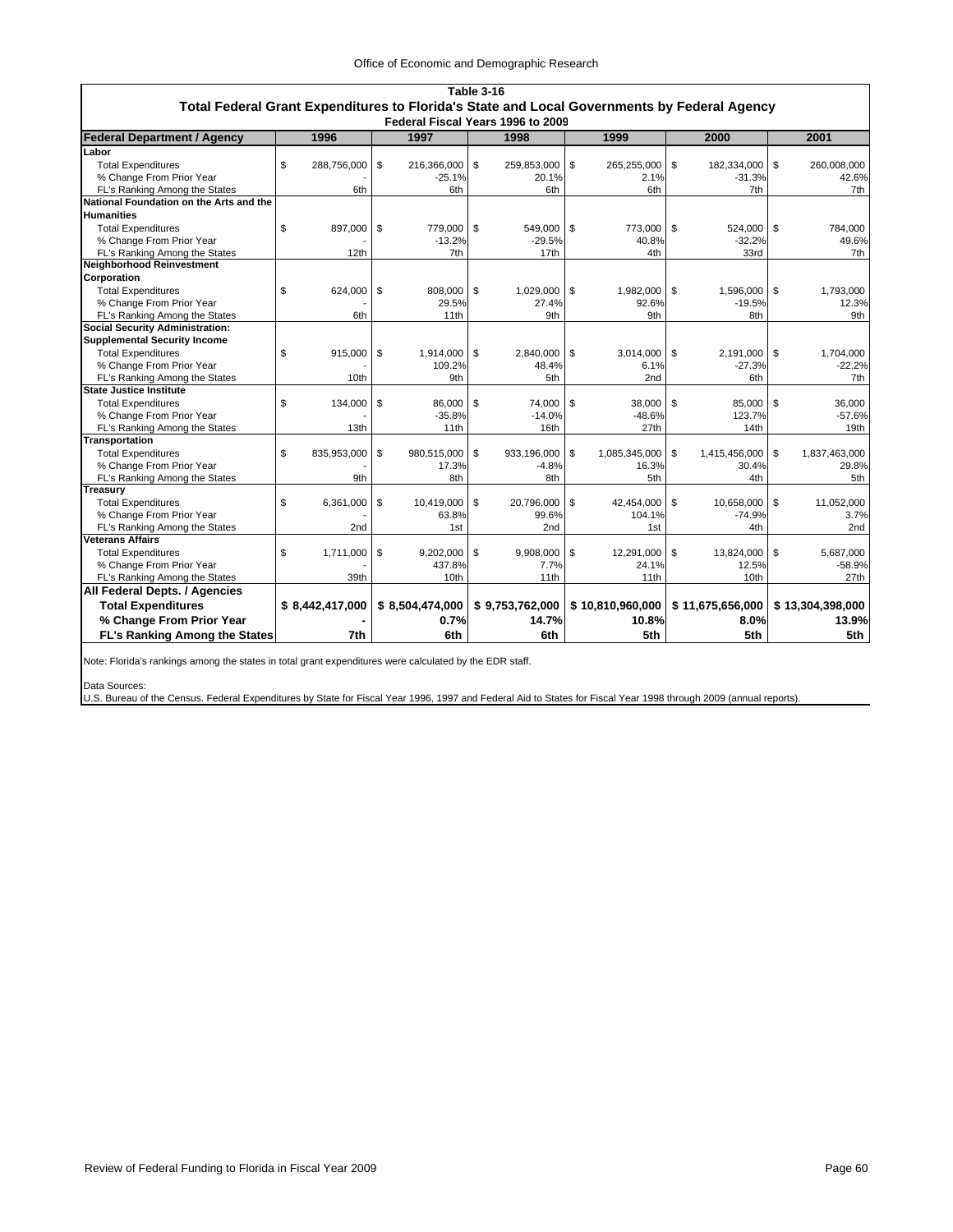|                                       |                                       | Total Federal Grant Expenditures to Florida's State and Local Governments by Federal Agency |                                    | <b>Table 3-16</b><br>Federal Fiscal Years 1996 to 2009 |                                         |                                    |                                                |
|---------------------------------------|---------------------------------------|---------------------------------------------------------------------------------------------|------------------------------------|--------------------------------------------------------|-----------------------------------------|------------------------------------|------------------------------------------------|
| 2002                                  | 2003                                  | 2004                                                                                        | 2005                               | 2006                                                   | 2007                                    | 2008                               | 2009                                           |
| \$<br>285,281,000<br>9.7%<br>7th      | \$<br>245,011,000<br>$-14.1%$<br>10th | \$<br>282,798,000<br>15.4%<br>7th                                                           | \$<br>325,503,000<br>15.1%<br>8th  | \$<br>304,746,000<br>$-6.4%$<br>10th                   | \$<br>256,406,000<br>$-15.9%$<br>9th    | 258,976,000<br>\$<br>1.0%<br>9th   | \$<br>338,375,000<br>30.7%<br>8th              |
| \$<br>1,098,000<br>40.1%<br>3rd       | 710,000 \$<br>\$<br>$-35.3%$<br>20th  | 827,000<br>16.5%<br>8th                                                                     | \$<br>12,953,000<br>1466.3%<br>6th | \$<br>11,009,000<br>$-15.0%$<br>6th                    | \$<br>11,130,000<br>1.1%<br>6th         | \$<br>13,884,000<br>24.7%<br>4th   | $\mathcal{S}$<br>11,993,000<br>$-13.6%$<br>4th |
| \$<br>2,031,000<br>13.3%<br>9th       | \$<br>2,433,000<br>19.8%<br>6th       | \$<br>2,242,000<br>$-7.9%$<br>8th                                                           | \$<br>2,104,000<br>$-6.2%$<br>8th  | $2,056,000$ \$<br>\$<br>$-2.3%$<br>8th                 | 2,390,000<br>16.2%<br>6th               | \$<br>3,481,000<br>45.6%<br>12th   | \$<br>7,330,000<br>110.6%<br>10th              |
| \$<br>2,172,000<br>27.5%<br>7th       | \$<br>1,253,000<br>$-42.3%$<br>9th    | \$<br>1,600,000<br>27.7%<br>5th                                                             | \$<br>1,762,000<br>10.1%<br>2nd    | \$<br>2,282,000 \$<br>29.5%<br>5th                     | 2,212,000<br>$-3.1%$<br>3rd             | \$<br>2,220,000<br>0.4%<br>5th     | \$<br>1,832,000<br>$-17.5%$<br>5th             |
| \$<br>31,000<br>$-13.9%$<br>24th      | \$<br>2,000<br>$-93.5%$<br>26th       | \$<br>2,000<br>0.0%<br>33rd                                                                 | \$<br>90,000<br>4400.0%<br>6th     | \$<br>7,000<br>$-92.2%$<br>21st                        | \$<br>12,000<br>71.4%<br>25th           | \$<br>12,000<br>0.0%<br>28th       | \$<br>91,000<br>658.3%<br>6th                  |
| \$<br>1,810,837,000<br>$-1.4%$<br>4th | \$<br>2,030,052,000<br>12.1%<br>4th   | \$<br>1,981,531,000<br>$-2.4%$<br>4th                                                       | \$<br>2,174,939,000<br>9.8%<br>4th | \$<br>2,363,114,000<br>8.7%<br>4th                     | \$<br>2,713,240,000<br>14.8%<br>3rd     | \$<br>2,768,353,000<br>2.0%<br>4th | \$<br>2,038,429,000<br>$-26.4%$<br>6th         |
| \$<br>15,927,000<br>44.1%<br>1st      | \$<br>278,106,000<br>1646.1%<br>4th   | \$<br>276,390,000<br>$-0.6%$<br>4th                                                         | \$<br>6,132,000<br>$-97.8%$<br>5th | 10,558,000 \$<br>\$<br>72.2%<br>2nd                    | 6,063,000<br>$-42.6%$<br>4th            | \$<br>5,461,000<br>$-9.9%$<br>7th  | \$<br>5,219,000<br>$-4.4%$<br>6th              |
| \$<br>20,024,000<br>252.1%<br>6th     | \$<br>8,958,000<br>$-55.3%$<br>27th   | \$<br>11,495,000<br>28.3%<br>23rd                                                           | \$<br>14,424,000<br>25.5%<br>19th  | 13,959,000 \$<br>\$<br>$-3.2%$<br>16th                 | 18,504,000<br>32.6%<br>12 <sub>th</sub> | \$<br>23,860,000<br>28.9%<br>7th   | \$<br>27,245,000<br>14.2%<br>10th              |
| \$15,044,391,000<br>13.1%             | \$17,256,091,000<br>14.7%             | \$18,174,467,000<br>5.3%                                                                    | \$19,045,720,000<br>4.8%           | \$19,114,782,000<br>0.4%                               | \$20,033,318,000<br>4.8%                | \$20,658,623,000<br>3.1%           | \$22,686,164,000<br>9.8%                       |
| 5th                                   | 4th                                   | 4th                                                                                         | 4th                                | 4th                                                    | 4th                                     | 4th                                | 4th                                            |
|                                       |                                       |                                                                                             |                                    |                                                        |                                         |                                    |                                                |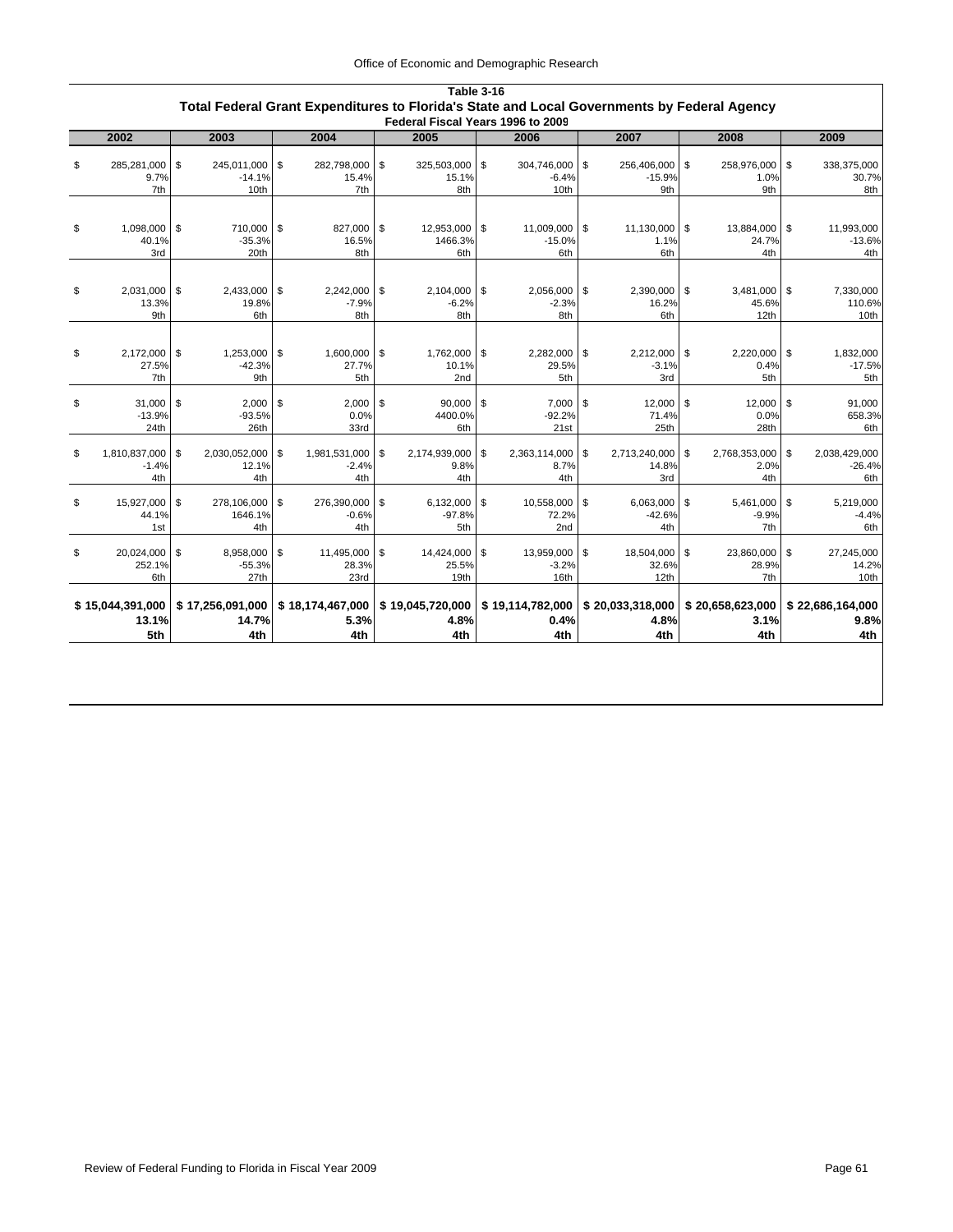|                                                                                                                                                                                                                                                                                                     |              |              |              |              |                |              |            |              |    |              |    | Table 3-17       |              |              |                                                                                                                                            |          |                       |              |              |          |              |        |              |              |    |                  |
|-----------------------------------------------------------------------------------------------------------------------------------------------------------------------------------------------------------------------------------------------------------------------------------------------------|--------------|--------------|--------------|--------------|----------------|--------------|------------|--------------|----|--------------|----|------------------|--------------|--------------|--------------------------------------------------------------------------------------------------------------------------------------------|----------|-----------------------|--------------|--------------|----------|--------------|--------|--------------|--------------|----|------------------|
|                                                                                                                                                                                                                                                                                                     |              |              |              |              |                |              |            |              |    |              |    |                  |              |              | Per Capita Federal Grant Expenditures to Florida's State and Local Governments by Federal Agency<br>Federal Fiscal Years 1996 through 2009 |          |                       |              |              |          |              |        |              |              |    |                  |
| <b>Federal Department / Agency</b>                                                                                                                                                                                                                                                                  |              | 1996         |              | 1997         |                | 1998         |            | 1999         |    | 2000         |    | 2001             |              | 2002         | 2003                                                                                                                                       |          | 2004                  |              | 2005         |          | 2006         |        | 2007         | 2008         |    | 2009             |
| <b>Agriculture</b>                                                                                                                                                                                                                                                                                  |              |              |              |              |                |              |            |              |    |              |    |                  |              |              |                                                                                                                                            |          |                       |              |              |          |              |        |              |              |    |                  |
| Per Capita Expenditures                                                                                                                                                                                                                                                                             | $\mathbb{S}$ | 50.54        | \$           | 54.14        | $$\mathbb{S}$$ | 55.63        | $\sqrt{3}$ | 57.57        | \$ | 51.80        | \$ | 52.67            | \$           | 58.67        | \$<br>$57.16$ \$                                                                                                                           |          |                       |              | $59.16$ \$   |          | 59.80        | \$     | 61.23        | \$<br>69.15  | \$ | 76.51            |
| FL's Ranking Among the States                                                                                                                                                                                                                                                                       |              | 35th         |              | 36th         |                | 36th         |            | 34th         |    | 38th         |    | 38th             |              | 36th         | 37th                                                                                                                                       |          | 40th                  |              | 39th         |          | 42nd         |        | 42nd         | 40th         |    | 39th             |
| <b>Appalachian Regional Commission</b>                                                                                                                                                                                                                                                              |              |              |              |              |                |              |            |              |    |              |    |                  |              |              |                                                                                                                                            |          |                       |              |              |          |              |        |              |              |    |                  |
| Per Capita Expenditures                                                                                                                                                                                                                                                                             |              | <b>NA</b>    |              | <b>NA</b>    |                | NA           |            | NA           |    | <b>NA</b>    |    | NA               |              | NA           | NA                                                                                                                                         |          | NA                    | $<$ \$       | 0.01         | $<$ \$   | 0.01         | $<$ \$ | 0.01         | <b>NA</b>    |    | NA               |
| FL's Ranking Among the States                                                                                                                                                                                                                                                                       |              |              |              |              |                |              |            |              |    |              |    |                  |              |              |                                                                                                                                            |          |                       |              | 19th         |          | 18th         |        | 17th         |              |    |                  |
| <b>Commerce</b>                                                                                                                                                                                                                                                                                     |              |              |              |              |                |              |            |              |    |              |    |                  |              |              |                                                                                                                                            |          |                       |              |              |          |              |        |              |              |    |                  |
| Per Capita Expenditures                                                                                                                                                                                                                                                                             | $\mathbf{s}$ | 2.68         | $\mathbf{s}$ | 2.33         | \$             | 1.91         | l \$       | 1.91         | \$ | 1.82         | \$ | 2.25             | <b>S</b>     | 2.77         | \$<br>$1.42 \,$ \ \$                                                                                                                       |          | $2.01$ \$             |              | $1.46$ \$    |          | 1.31         | \$     | 0.67         | \$<br>0.71   | \$ | 0.86             |
| FL's Ranking Among the States                                                                                                                                                                                                                                                                       |              | 26th         |              | 34th         |                | 36th         |            | 32nd         |    | 36th         |    | 32nd             |              | 28th         | 45th                                                                                                                                       |          | 33rd                  |              | 42nd         |          | 32nd         |        | 45th         | 44th         |    | 39th             |
| <b>Corporation for National and Community</b>                                                                                                                                                                                                                                                       |              |              |              |              |                |              |            |              |    |              |    |                  |              |              |                                                                                                                                            |          |                       |              |              |          |              |        |              |              |    |                  |
| Service                                                                                                                                                                                                                                                                                             |              |              |              |              |                |              |            |              |    |              |    |                  |              |              |                                                                                                                                            |          |                       |              |              |          |              |        |              |              |    |                  |
| Per Capita Expenditures                                                                                                                                                                                                                                                                             |              | <b>NA</b>    |              | <b>NA</b>    |                | <b>NA</b>    |            | <b>NA</b>    | \$ | 1.00         | \$ | 0.68             | $\mathsf{s}$ | 0.25         | \$                                                                                                                                         |          | $0.10$ \ \$           |              | 0.11         | <b>S</b> | 0.36         | \$     | 0.45         | \$<br>0.41   | \$ | 0.49             |
| FL's Ranking Among the States                                                                                                                                                                                                                                                                       |              |              |              |              |                |              |            |              |    | 40th         |    | 49th             |              | 28th         | 28th                                                                                                                                       |          | 32nd                  |              | 30th         |          | 28th         |        | 33rd         | 37th         |    | 36th             |
| <b>Corporation for Public Broadcasting</b>                                                                                                                                                                                                                                                          |              |              |              |              |                |              |            |              |    |              |    |                  |              |              |                                                                                                                                            |          |                       |              |              |          |              |        |              |              |    |                  |
| Per Capita Expenditures                                                                                                                                                                                                                                                                             | \$           | 0.19         | \$           | 0.73         | <b>S</b>       | 0.68         | \$         | 0.65         | \$ | 0.74         | \$ | 0.83             | $\mathbf{s}$ | 0.88         | \$<br>$0.75$ \$                                                                                                                            |          |                       |              | 0.75         | \$       | 0.59         | \$     | 0.50         | \$<br>0.52   | \$ | 0.50             |
|                                                                                                                                                                                                                                                                                                     |              | 44th         |              | 31st         |                | 33rd         |            | 34th         |    | 33rd         |    | 29th             |              | 30th         | 39th                                                                                                                                       |          | 38th                  |              | 38th         |          | 27th         |        | 28th         | 27th         |    | 26th             |
| FL's Ranking Among the States<br><b>Defense</b><br>$\mathbb{S}$<br>\$<br>$<$ \$<br>\$<br>\$<br>0.23<br>\$<br>0.01<br>\$<br>0.40<br>$\mathfrak{s}$<br>\$<br>$0.01$ \ \ \$<br>\$<br>\$<br>\$<br>0.57<br>\$<br>Per Capita Expenditures<br>0.14<br>0.51<br>0.01<br>0.09<br>0.02<br>0.83<br>0.63<br>1.08 |              |              |              |              |                |              |            |              |    |              |    |                  |              |              |                                                                                                                                            |          |                       |              |              |          |              |        |              |              |    |                  |
| FL's Ranking Among the States<br>44th<br>23rd<br>33rd<br>45th<br>39th<br>16th<br>35th<br>40th<br>47th<br>27th<br>34th<br>24th<br>30th                                                                                                                                                               |              |              |              |              |                |              |            |              |    |              |    |                  |              |              | 1.24                                                                                                                                       |          |                       |              |              |          |              |        |              |              |    |                  |
|                                                                                                                                                                                                                                                                                                     |              |              |              |              |                |              |            |              |    |              |    |                  |              |              |                                                                                                                                            |          |                       |              |              |          |              |        |              |              |    | 26th             |
| ducation:                                                                                                                                                                                                                                                                                           |              |              |              |              |                |              |            |              |    |              |    |                  |              |              |                                                                                                                                            |          |                       |              |              |          |              |        |              |              |    |                  |
| Per Capita Expenditures                                                                                                                                                                                                                                                                             | \$           | 46.57        | \$           | 50.56        | \$             | 72.01        | \$         | 67.57        | \$ | 72.22        | \$ | 73.13            | -\$          | 92.94        | \$<br>96.73                                                                                                                                | \$       | 104.37                | $\mathbf{s}$ | 111.73       | \$       | 113.96       | \$     | 113.42       | \$<br>108.96 | \$ | 118.76           |
| FL's Ranking Among the States                                                                                                                                                                                                                                                                       |              | 40th         |              | 48th         |                | 35th         |            | 45th         |    | 49th         |    | 41 <sub>st</sub> |              | 45th         | 32nd                                                                                                                                       |          | 34th                  |              | 31st         |          | 35th         |        | 31st         | 37th         |    | 40th             |
| <b>Election Assistance Commission</b>                                                                                                                                                                                                                                                               |              |              |              |              |                |              |            |              |    |              |    |                  |              |              |                                                                                                                                            |          |                       |              |              |          |              |        |              |              |    |                  |
| Per Capita Expenditures                                                                                                                                                                                                                                                                             |              | <b>NA</b>    |              | <b>NA</b>    |                | NA           |            | <b>NA</b>    |    | <b>NA</b>    |    | <b>NA</b>        |              | <b>NA</b>    | \$<br>1.53                                                                                                                                 | <b>S</b> | $2.73$ \$             |              | 4.79         |          | <b>NA</b>    |        | <b>NA</b>    | NA           | \$ | 0.35             |
| FL's Ranking Among the States                                                                                                                                                                                                                                                                       |              |              |              |              |                |              |            |              |    |              |    |                  |              |              | 37th                                                                                                                                       |          | 39th                  |              | 17th         |          |              |        |              |              |    | 25th             |
| Energy                                                                                                                                                                                                                                                                                              |              |              |              |              |                |              |            |              |    |              |    |                  |              |              |                                                                                                                                            |          |                       |              |              |          |              |        |              |              |    |                  |
| Per Capita Expenditures                                                                                                                                                                                                                                                                             | \$           | 0.14         | \$           | 0.34         | \$             | 0.35         | \$         | 0.17         | \$ | 0.12         | \$ | 0.19             | \$           | 0.13         | \$<br>0.64                                                                                                                                 | \$       |                       |              | 0.65         | \$       | 0.63         | \$     | 0.83         | \$<br>0.60   | \$ | 1.10             |
| FL's Ranking Among the States                                                                                                                                                                                                                                                                       |              | 50th         |              | 17th         |                | 32nd         |            | 48th         |    | 49th         |    | 49th             |              | 48th         | 49th                                                                                                                                       |          | 50th                  |              | 47th         |          | 49th         |        | 48th         | 50th         |    | 48th             |
| <b>Environmental Protection Agency</b>                                                                                                                                                                                                                                                              |              |              |              |              |                |              |            |              |    |              |    |                  |              |              |                                                                                                                                            |          |                       |              |              |          |              |        |              |              |    |                  |
|                                                                                                                                                                                                                                                                                                     | \$           |              | \$           |              | \$             |              |            |              | \$ |              | \$ |                  | \$           |              | \$                                                                                                                                         | \$       |                       |              |              | \$       |              | \$     |              | \$           | \$ |                  |
| Per Capita Expenditures<br>FL's Ranking Among the States                                                                                                                                                                                                                                            |              | 5.39<br>49th |              | 5.30<br>50th |                | 4.81<br>49th | \$         | 6.30<br>48th |    | 5.52<br>50th |    | 6.67<br>49th     |              | 7.72<br>47th | 7.94<br>46th                                                                                                                               |          | $8.38$ \ \ \$<br>48th |              | 5.47<br>48th |          | 7.71<br>47th |        | 8.00<br>48th | 6.43<br>50th |    | 4.53<br>50th     |
| <b>Equal Employment Opportunity</b>                                                                                                                                                                                                                                                                 |              |              |              |              |                |              |            |              |    |              |    |                  |              |              |                                                                                                                                            |          |                       |              |              |          |              |        |              |              |    |                  |
|                                                                                                                                                                                                                                                                                                     |              |              |              |              |                |              |            |              |    |              |    |                  |              |              |                                                                                                                                            |          |                       |              |              |          |              |        |              |              |    |                  |
| <b>Commission</b>                                                                                                                                                                                                                                                                                   | $\mathbf{s}$ | 0.07         | \$           | 0.07         | \$             | 0.08         | \$         | 0.06         | \$ | 0.07         | \$ | 0.08             | \$           | 0.07         | \$<br>0.07                                                                                                                                 | \$       | $0.09$ \$             |              | 0.09         | \$       | 0.07         | \$     | 0.07         | \$<br>0.19   | \$ |                  |
| Per Capita Expenditures                                                                                                                                                                                                                                                                             |              | 33rd         |              | 36th         |                | 35th         |            |              |    | 28th         |    |                  |              | 35th         | 37th                                                                                                                                       |          | 31st                  |              | 32nd         |          | 37th         |        | 38th         | 37th         |    | 0.06             |
| FL's Ranking Among the States<br><b>Federal Emergency Management Agency</b>                                                                                                                                                                                                                         |              |              |              |              |                |              |            | 41st         |    |              |    | 34th             |              |              | Refer to                                                                                                                                   |          | Refer to              |              | Refer to     |          | Refer to     |        | Refer to     | Refer to     |    | 38th<br>Refer to |
|                                                                                                                                                                                                                                                                                                     |              |              | \$           |              | \$             |              |            |              | \$ |              | \$ |                  |              |              |                                                                                                                                            |          |                       |              |              |          |              |        |              |              |    |                  |
| Per Capita Expenditures                                                                                                                                                                                                                                                                             | \$           | 9.57         |              | 6.82         |                | 8.88         | \$         | 11.18        |    | 13.19        |    | 9.62             | \$           | 10.63        | Homeland                                                                                                                                   |          | Homeland              |              | Homeland     |          | Homeland     |        | Homeland     | Homeland     |    | Homeland         |
| FL's Ranking Among the States<br><b>Health and Human Services</b>                                                                                                                                                                                                                                   |              | 11th         |              | 26th         |                | 14th         |            | 9th          |    | 5th          |    | 14th             |              | 10th         | Security                                                                                                                                   |          | Security              |              | Security     |          | Security     |        | Security     | Security     |    | Security         |
|                                                                                                                                                                                                                                                                                                     | \$           |              |              |              |                |              |            |              |    |              |    |                  |              |              |                                                                                                                                            |          |                       |              |              |          |              |        |              |              |    |                  |
| Per Capita Expenditures                                                                                                                                                                                                                                                                             |              | 330.93       | \$           | 309.08       | \$             | 348.47       | \$         | 385.49       | \$ | 398.60       | \$ | 449.06           | -\$          | 499.93       | \$<br>585.74                                                                                                                               | \$       | 607.43                | <b>S</b>     | 584.93       | \$       | 536.57       | \$     | 604.09       | \$<br>622.55 | \$ | 732.17           |
| FL's Ranking Among the States                                                                                                                                                                                                                                                                       |              | 45th         |              | 47th         |                | 46th         |            | 46th         |    | 46th         |    | 46th             |              | 46th         | 42nd                                                                                                                                       |          | 45th                  |              | 46th         |          | 46th         |        | 46th         | 46th         |    | 46th             |
| <b>Homeland Security</b>                                                                                                                                                                                                                                                                            |              |              |              |              |                |              |            |              |    |              |    |                  |              |              |                                                                                                                                            |          |                       |              |              |          |              |        |              |              |    |                  |
| Per Capita Expenditures                                                                                                                                                                                                                                                                             |              | <b>NA</b>    |              | <b>NA</b>    |                | NA           |            | <b>NA</b>    |    | <b>NA</b>    |    | <b>NA</b>        |              | <b>NA</b>    | \$<br>9.87                                                                                                                                 | \$       | $15.55$ \$            |              | 90.76        | \$       | 91.56        | \$     | 33.85        | \$<br>47.59  | \$ | 49.09            |
| FL's Ranking Among the States                                                                                                                                                                                                                                                                       |              |              |              |              |                |              |            |              |    |              |    |                  |              |              | 12th                                                                                                                                       |          | 38th                  |              | 2nd          |          | 5th          |        | 7th          | 18th         |    | 26th             |
| <b>Housing and Urban Development</b>                                                                                                                                                                                                                                                                |              |              |              |              |                |              |            |              |    |              |    |                  |              |              |                                                                                                                                            |          |                       |              |              |          |              |        |              |              |    |                  |
| Per Capita Expenditures                                                                                                                                                                                                                                                                             | \$           | 52.01        | \$           | 55.22        | \$             | 65.25        | \$         | 69.79        | \$ | 69.89        | \$ | 68.13            | \$           | 79.22        | \$<br>84.68                                                                                                                                | \$       | 80.81                 | <b>S</b>     | 58.36        | \$       | 83.02        | \$     | 95.10        | \$<br>89.09  | \$ | 93.39            |
| FL's Ranking Among the States                                                                                                                                                                                                                                                                       |              | 50th         |              | 43rd         |                | 43rd         |            | 44th         |    | 45th         |    | 47th             |              | 45th         | 43rd                                                                                                                                       |          | 46th                  |              | 42nd         |          | 44th         |        | 36th         | 30th         |    | 32nd             |
| Institute of Museum and Library Services                                                                                                                                                                                                                                                            |              |              |              |              |                |              |            |              |    |              |    |                  |              |              |                                                                                                                                            |          |                       |              |              |          |              |        |              |              |    |                  |
| Per Capita Expenditures                                                                                                                                                                                                                                                                             | \$           | 0.02         | \$           | 0.01         | \$             | 0.58         | \$         | 0.45         | \$ | 0.47         | \$ | 0.47             | \$           | 0.57         | \$                                                                                                                                         |          | 0.69                  |              | <b>NA</b>    |          | <b>NA</b>    |        | <b>NA</b>    | <b>NA</b>    |    | NA               |
| FL's Ranking Among the States                                                                                                                                                                                                                                                                       |              | 36th         |              | 38th         |                | 34th         |            | 50th         |    | 49th         |    | 48th             |              | 44th         | 39th                                                                                                                                       |          | 41st                  |              |              |          |              |        |              |              |    |                  |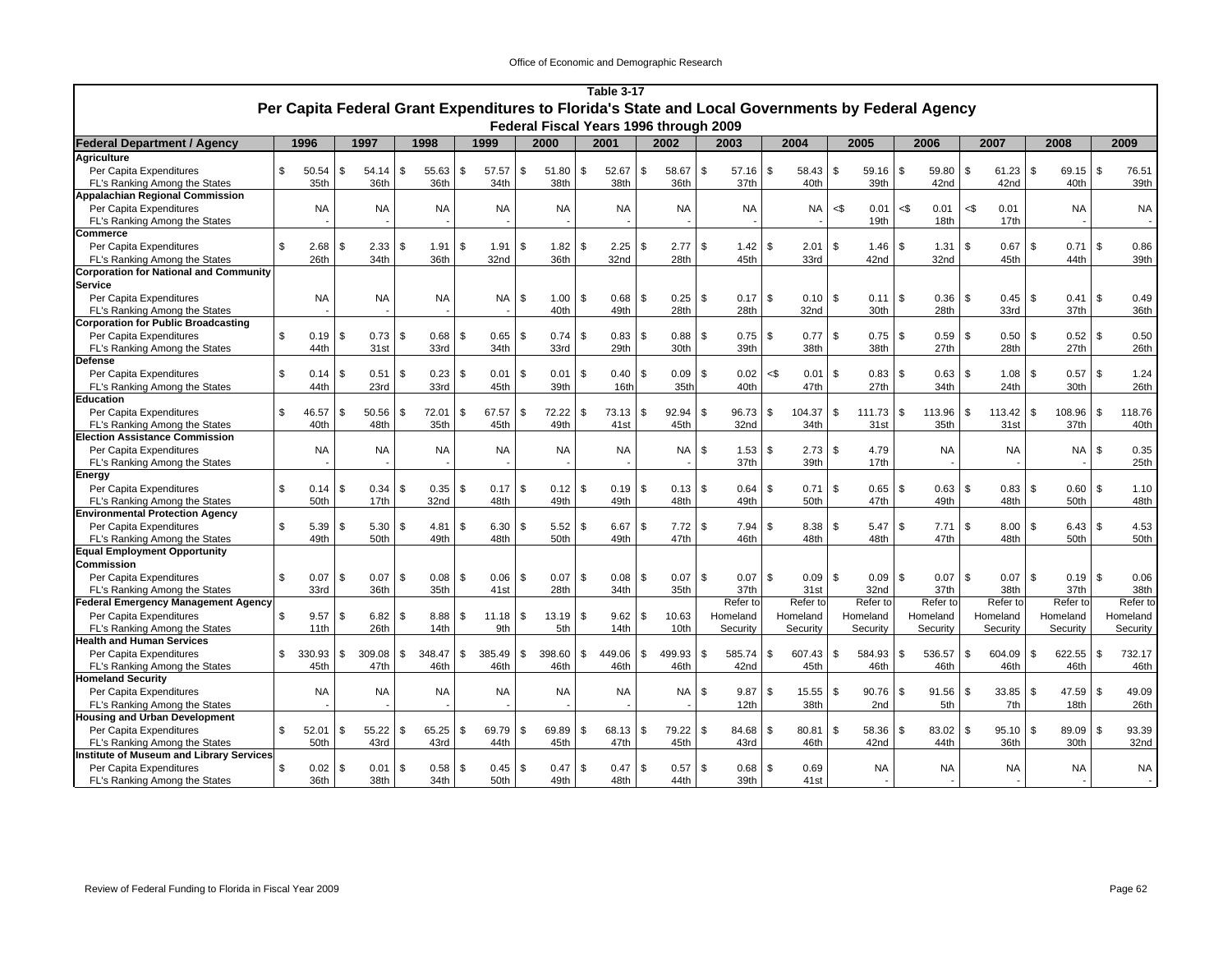|                                              |                     |                |           |                   |                 |           |     |          |        | Table 3-17       |          |                                        |            |                                 |          |                  |                                                                                                  |        |            |        |            |                |           |      |            |
|----------------------------------------------|---------------------|----------------|-----------|-------------------|-----------------|-----------|-----|----------|--------|------------------|----------|----------------------------------------|------------|---------------------------------|----------|------------------|--------------------------------------------------------------------------------------------------|--------|------------|--------|------------|----------------|-----------|------|------------|
|                                              |                     |                |           |                   |                 |           |     |          |        |                  |          |                                        |            |                                 |          |                  | Per Capita Federal Grant Expenditures to Florida's State and Local Governments by Federal Agency |        |            |        |            |                |           |      |            |
|                                              |                     |                |           |                   |                 |           |     |          |        |                  |          | Federal Fiscal Years 1996 through 2009 |            |                                 |          |                  |                                                                                                  |        |            |        |            |                |           |      |            |
| <b>Federal Department / Agency</b>           | 1996                | 1997           |           | 1998              |                 | 1999      |     | 2000     |        | 2001             |          | 2002                                   |            | 2003                            |          | 2004             | 2005                                                                                             |        | 2006       |        | 2007       | 2008           |           |      | 2009       |
| <b>Interior</b>                              |                     |                |           |                   |                 |           |     |          |        |                  |          |                                        |            |                                 |          |                  |                                                                                                  |        |            |        |            |                |           |      |            |
| Per Capita Expenditures                      | \$<br>$0.99$ \$     |                | 1.69      | Ŝ.<br>1.30        | l \$            | 1.26      | \$  | 1.28     | \$     | 1.33             | l \$     | 1.70                                   | $\sqrt{3}$ | 1.70                            | \$       | 1.70             | \$<br>1.72                                                                                       | \$     | 1.56       | - \$   | 1.77       | \$             | 1.82      | \$   | 2.51       |
| FL's Ranking Among the States                | 47th                |                | 46th      | 46th              |                 | 48th      |     | 47th     |        | 48th             |          | 46th                                   |            | 47th                            |          | 47th             | 48th                                                                                             |        | 49th       |        | 47th       |                | 48th      |      | 47th       |
| <b>Justice</b>                               |                     |                |           |                   |                 |           |     |          |        |                  |          |                                        |            |                                 |          |                  |                                                                                                  |        |            |        |            |                |           |      |            |
| Per Capita Expenditures                      | \$<br>8.19          | \$             | 10.31     | 11.40<br>. ጽ      | l \$            | 19.64     | \$  | 12.01    | \$     | 16.69            | <b>S</b> | 16.68                                  | - \$       | 14.01                           | \$       | 14.55            | $\mathbf{s}$<br>8.25                                                                             | \$     |            |        | 11.66      | \$             | 10.71     | \$   | 11.06      |
| FL's Ranking Among the States                | 12th                |                | 12th      | 17th              |                 | 15th      |     | 27th     |        | 13 <sub>th</sub> |          | 18th                                   |            | 26th                            |          | 31st             | 25th                                                                                             |        | 29th       |        | 27th       |                | 14th      |      | 31st       |
| Labor                                        |                     |                |           |                   |                 |           |     |          |        |                  |          |                                        |            |                                 |          |                  |                                                                                                  |        |            |        |            |                |           |      |            |
| Per Capita Expenditures                      | \$<br>$20.05$ \$    |                | 14.77     | Ŝ.                |                 | 17.55     | \$  | 11.41    | \$     | 15.86            | l \$     | 17.07                                  | \$         | 14.40                           | \$       | $16.27$ \$       | 18.32                                                                                            | \$     |            |        | 14.05      | \$             |           |      | 18.25      |
| FL's Ranking Among the States                | 40th                |                | 42nd      | 48th              |                 | 50th      |     | 50th     |        | 50th             |          | 50th                                   |            | 49th                            |          | 50th             | 50th                                                                                             |        | 50th       |        | 48th       |                | 50th      |      | 50th       |
| National Foundation on the Arts and the      |                     |                |           |                   |                 |           |     |          |        |                  |          |                                        |            |                                 |          |                  |                                                                                                  |        |            |        |            |                |           |      |            |
| <b>Humanities</b>                            |                     |                |           |                   |                 |           |     |          |        |                  |          |                                        |            |                                 |          |                  |                                                                                                  |        |            |        |            |                |           |      |            |
| Per Capita Expenditures                      | \$<br>$0.06$ \ \ \$ |                | 0.05      | $0.04$ \$<br>- \$ |                 | $0.05$ \$ |     | 0.03     | \$     | 0.05             | <b>S</b> | 0.07                                   | l \$       |                                 |          | 0.05             | - \$<br>0.73                                                                                     | \$     | $0.61$ \$  |        | 0.61       | \$             | $0.76$ \$ |      | 0.65       |
| FL's Ranking Among the States                | 45th                |                | 43rd      | 48th              |                 | 44th      |     | 49th     |        | 47th             |          | 41 <sub>st</sub>                       |            | 46th                            |          | 49th             | 48th                                                                                             |        | 47th       |        | 50th       |                | 44th      |      | 50th       |
| <b>Neighborhood Reinvestment Corporation</b> |                     |                |           |                   |                 |           |     |          |        |                  |          |                                        |            |                                 |          |                  |                                                                                                  |        |            |        |            |                |           |      |            |
| Per Capita Expenditures                      | 0.04                | $\mathfrak{L}$ | 0.06      | 0.07<br>\$        | $\mathsf{s}$    | 0.13      | \$. | 0.10     | \$     | 0.11             | l \$     | 0.12                                   | - \$       | 0.14                            | l \$     | 0.13             | \$<br>0.12                                                                                       | \$     | $0.11$ \\$ |        | 0.13       | $\mathfrak{s}$ | 0.19      | - \$ | 0.40       |
| FL's Ranking Among the States                | 25th                |                | 36th      | 31st              |                 | 33rd      |     | 29th     |        | 33rd             |          | 37th                                   |            | 31st                            |          | 37 <sub>th</sub> | 39th                                                                                             |        | 43rd       |        | 40th       |                | 43rd      |      | 28th       |
| <b>Social Security Administration:</b>       |                     |                |           |                   |                 |           |     |          |        |                  |          |                                        |            |                                 |          |                  |                                                                                                  |        |            |        |            |                |           |      |            |
| <b>Supplemental Security Income</b>          |                     |                |           |                   |                 |           |     |          |        |                  |          |                                        |            |                                 |          |                  |                                                                                                  |        |            |        |            |                |           |      |            |
| Per Capita Expenditures                      | \$<br>$0.06$ \ \ \$ |                | $0.13$ \$ | $0.19$ \$         |                 | $0.20$ \$ |     | 0.14     | \$     | 0.10             | <b>S</b> |                                        |            | 0.07                            | <b>S</b> | $0.09$ \$        | 0.10                                                                                             | \$     |            |        | 0.12       | \$             | $0.12$ \$ |      | 0.10       |
| FL's Ranking Among the States                | 39th                |                | 25th      | 17th              |                 | 15th      |     | 22nd     |        | 23rd             |          | 26th                                   |            | 28th                            |          | 23rd             | 19th                                                                                             |        | 20th       |        | 17th       |                | 30th      |      | 33rd       |
| <b>State Justice Institute</b>               |                     |                |           |                   |                 |           |     |          |        |                  |          |                                        |            |                                 |          |                  |                                                                                                  |        |            |        |            |                |           |      |            |
| Per Capita Expenditures                      | \$<br>$0.01$ \$     |                | 0.01      | Ŝ.<br>0.01        | $\mathsf{I}$ \$ | 0.01      | \$  | 0.01     | $\leq$ | 0.01             | $<$ \$   | 0.01                                   | $<$ \$     | 0.01                            | $<$ \$   | $0.01$ \$        | 0.01                                                                                             | $<$ \$ | 0.01       | $<$ \$ | 0.01       | $<$ \$         | 0.01      | <    | 0.01       |
| FL's Ranking Among the States                | 26th                |                | 25th      | 32nd              |                 | 40th      |     | 29th     |        | 31st             |          | 35th                                   |            | 35th                            |          | 36th             | 18th                                                                                             |        | 37th       |        | 33rd       |                | 34th      |      | 18th       |
| <b>Transportation</b>                        |                     |                |           |                   |                 |           |     |          |        |                  |          |                                        |            |                                 |          |                  |                                                                                                  |        |            |        |            |                |           |      |            |
| Per Capita Expenditures                      | \$<br>58.05         | - \$           | 66.91     | 62.56<br>- \$     |                 | 71.82     | \$  | 88.56    | \$     | 112.06           | l \$     | 108.35                                 | - \$       | 119.28                          | \$       | 113.98           | \$<br>122.41                                                                                     | \$     | 130.87     | \$     | 148.66     | \$             | 151.04    | -\$  | 109.96     |
| FL's Ranking Among the States                | 49th                |                | 50th      | 50th              |                 | 50th      |     | 48th     |        | 40th             |          | 43rd                                   |            | 35th                            |          | 43rd             | 39th                                                                                             |        | 40th       |        | 35th       |                | 37th      |      | 50th       |
| <b>Treasury</b>                              |                     |                |           |                   |                 |           |     |          |        |                  |          |                                        |            |                                 |          |                  |                                                                                                  |        |            |        |            |                |           |      |            |
| Per Capita Expenditures                      | \$                  |                | 0.71      | Ŝ.                |                 | 2.81      | \$  | 0.67     | \$     | 0.67             | l \$     | $0.95$ \$                              |            | 16.34                           | <b>S</b> | 15.90 \$         | 0.35                                                                                             | \$     |            |        | 0.33       | \$             |           |      | 0.28       |
| FL's Ranking Among the States                | 2nd                 |                | 1st       | 2nd               |                 | 1st       |     | 5th      |        | 3rd              |          | 3rd                                    |            | 44th                            |          | 46th             | 10th                                                                                             |        | 1st        |        | 7th        |                | 12th      |      | 18th       |
| <b>Veterans Affairs</b>                      |                     |                |           |                   |                 |           |     |          |        |                  |          |                                        |            |                                 |          |                  |                                                                                                  |        |            |        |            |                |           |      |            |
| Per Capita Expenditures                      | \$<br>0.12          | $\mathfrak{L}$ | 0.63      | \$<br>$0.66$ \ \$ |                 | 0.81      | \$  | 0.86     | \$     | 0.35             | l \$     | 1.20                                   | - \$       |                                 |          | 0.66             | \$<br>0.81                                                                                       | \$     | $0.77$ \$  |        | 1.01       | \$             |           |      | 1.47       |
| FL's Ranking Among the States                | 45th                |                | 36th      | 36th              |                 | 35th      |     | 33rd     |        | 46th             |          | 34th                                   |            | 46th                            |          | 48th             | 49th                                                                                             |        | 39th       |        | 43rd       |                | 41st      |      | 41st       |
| All Federal Depts. / Agencies                |                     |                |           |                   |                 |           |     |          |        |                  |          |                                        |            |                                 |          |                  |                                                                                                  |        |            |        |            |                |           |      |            |
| <b>Per Capita Expenditures</b>               | \$586.22            | \$<br>580.35   |           | \$653.91          |                 | \$715.42  |     | \$730.53 |        |                  |          |                                        |            | $$811.42$ $$900.15$ $$1.013.93$ |          |                  | $$1.045.38$ $$1.071.90$                                                                          |        | \$1.058.55 |        | \$1,097.64 | \$1.127.14     |           |      | \$1,223,77 |
| <b>FL's Ranking Among the States</b>         | 48th                |                | 49th      | 48th              |                 | 48th      |     | 48th     |        | 47th             |          | 47th                                   |            | 45th                            |          | 47th             | 43rd                                                                                             |        | 47th       |        | 45th       |                | 46th      |      | 48th       |

Note: Calculations of Florida's per capita expenditures and rankings among the states were prepared by the legislative staff based on total expenditure data published in the U.S. Census Bureau reports.

Data Sources:

U.S. Bureau of the Census. Federal Expenditures by State for Fiscal Year 1996-1997 and Federal Aid to States for Fiscal Year 1998-2009 (annual reports).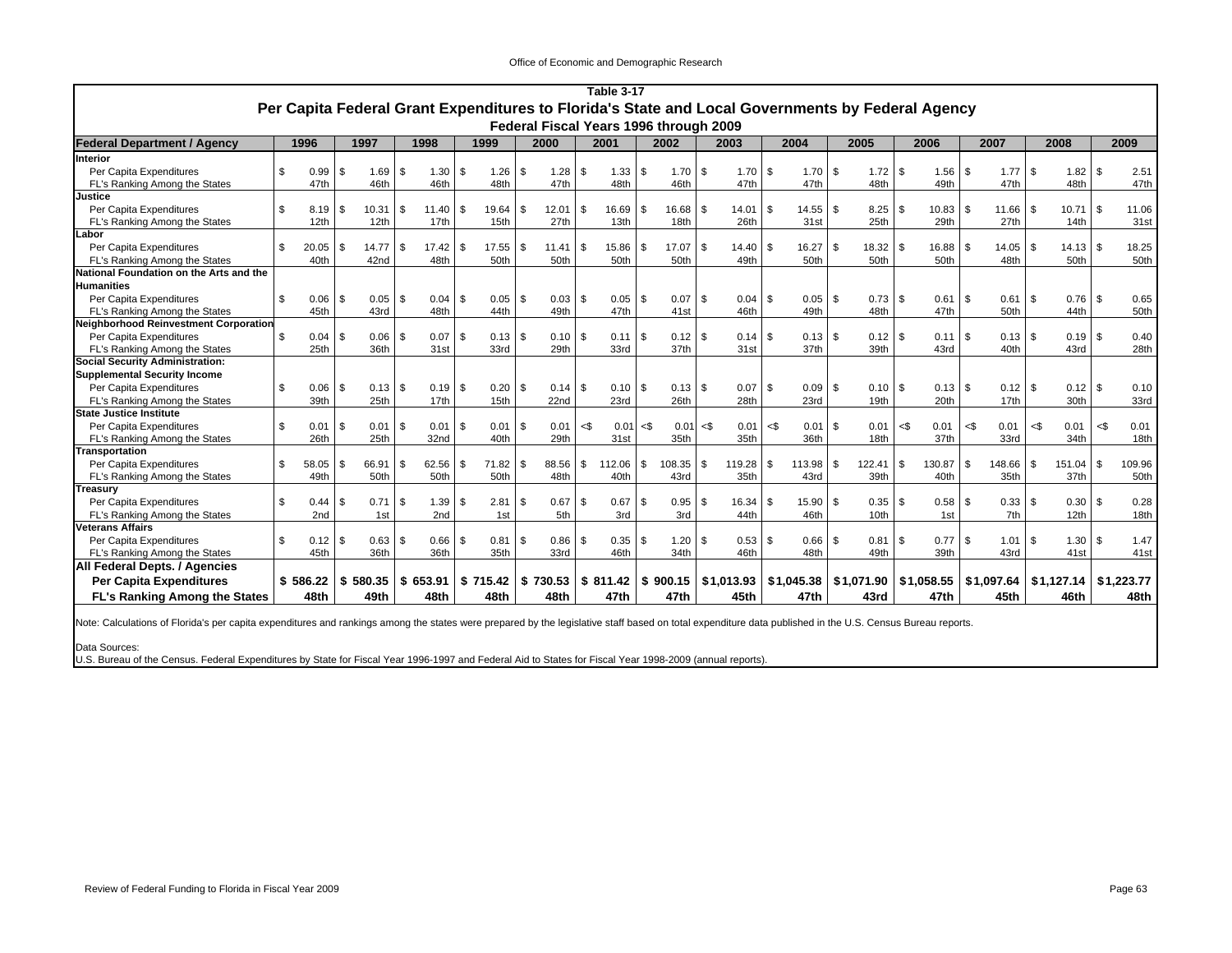|                |                   |                   |                    |                          |                 |              | Table 3-18                      |                |                                                                  |                          |               |            |        |            |
|----------------|-------------------|-------------------|--------------------|--------------------------|-----------------|--------------|---------------------------------|----------------|------------------------------------------------------------------|--------------------------|---------------|------------|--------|------------|
|                |                   |                   |                    |                          |                 |              |                                 |                | States' Percentage Share of Federal Grant Expenditures by Agency |                          |               |            |        |            |
|                |                   |                   |                    |                          |                 |              | <b>Federal Fiscal Year 2009</b> |                |                                                                  |                          |               |            |        |            |
| <b>State</b>   | <b>Population</b> | <b>All Grants</b> | <b>Agriculture</b> | <b>ARC</b>               | <b>Commerce</b> | <b>CNCS</b>  | <b>CPB</b>                      | <b>Defense</b> | <b>Education</b>                                                 | <b>EAC</b>               | <b>Energy</b> | <b>EPA</b> | EEOC   | <b>HHS</b> |
| Alabama        | 1.5%              | 1.4%              | 1.7%               | 10.7%                    | 1.5%            | 1.0%         | 1.9%                            | 2.2%           | 1.4%                                                             | $\sim$                   | 0.9%          | 1.1%       | < 0.1% | 1.3%       |
| Alaska         | 0.2%              | 0.7%              | 0.5%               | $\overline{\phantom{a}}$ | 10.8%           | 1.3%         | 1.2%                            | < 0.1%         | 0.4%                                                             | $\sim$                   | 0.5%          | 3.3%       | 1.0%   | 0.6%       |
| Arizona        | 2.2%              | 2.4%              | 2.2%               | ÷.                       | 0.9%            | 1.8%         | 3.0%                            | 1.7%           | 2.2%                                                             | 4.4%                     | 0.7%          | 1.9%       | 1.6%   | 2.8%       |
| Arkansas       | 0.9%              | 1.1%              | 1.2%               | ÷.                       | 1.3%            | 1.5%         | 1.3%                            | 3.4%           | 1.1%                                                             | 2.4%                     | 0.6%          | 0.9%       | ÷,     | 1.0%       |
| California     | 12.1%             | 11.6%             | 13.5%              | $\sim$                   | 7.5%            | 15.0%        | 4.7%                            | 4.7%           | 12.9%                                                            | $\sim$                   | 3.7%          | 6.6%       | 7.9%   | 11.7%      |
| Colorado       | 1.6%              | 1.2%              | 1.2%               | < 0.1%                   | 1.4%            | 1.5%         | 0.3%                            | < 0.1%         | 1.9%                                                             | 1.8%                     | 1.6%          | 1.8%       | 1.1%   | 1.0%       |
| Connecticut    | 1.1%              | 1.3%              | 0.7%               |                          | 0.8%            | 1.0%         | 0.1%                            | 0.7%           | 0.9%                                                             | 1.6%                     | 0.6%          | 1.3%       | 2.5%   | 1.3%       |
| Delaware       | 0.3%              | 0.3%              | 0.3%               | $\sim$                   | 0.4%            | 1.1%         | $\epsilon$                      | < 0.1%         | 0.3%                                                             | $\sim$                   | 0.3%          | 0.8%       | 1.2%   | 0.3%       |
| <b>Florida</b> | 6.1%              | 4.3%              | 5.0%               | $\overline{a}$           | 3.2%            | 4.8%         | 6.1%                            | 3.7%           | 5.0%                                                             | 7.7%                     | 2.0%          | 2.4%       | 3.5%   | 4.2%       |
| Georgia        | 3.2%              | 2.4%              | 3.9%               | 4.0%                     | 1.8%            | $\mathbf{r}$ | 3.9%                            | 0.2%           | 1.7%                                                             | 7.1%                     | 3.5%          | 1.6%       | 0.4%   | 2.3%       |
| Hawaii         | 0.4%              | 0.5%              | 0.4%               | $\overline{\phantom{a}}$ | 1.3%            | 0.6%         | ٠                               | < 0.1%         | 0.6%                                                             | $\sim$                   | 0.3%          | 0.8%       | 0.4%   | 0.4%       |
| daho           | 0.5%              | 0.5%              | 0.6%               |                          | 1.2%            | 0.9%         | 1.1%                            | 1.0%           | 0.4%                                                             | 0.7%                     | 1.1%          | 2.0%       | 1.1%   | 0.4%       |
| Illinois       | 4.2%              | 3.9%              | 3.6%               | ÷.                       | 1.4%            | 0.9%         | 3.9%                            | 1.2%           | 6.8%                                                             | 2.1%                     | 3.6%          | 2.3%       | 4.6%   | 3.4%       |
| ndiana         | 2.1%              | 1.9%              | 1.9%               | $\overline{\phantom{a}}$ | 0.9%            | 0.4%         | 2.0%                            | 1.3%           | 3.1%                                                             | $\sim$                   | 2.0%          | 1.4%       | 1.7%   | 1.8%       |
| owa            | 1.0%              | 0.9%              | 1.0%               | $\sim$                   | 0.8%            | 1.7%         | 2.5%                            | 2.3%           | 1.2%                                                             | 2.6%                     | 1.8%          | 1.4%       | 0.8%   | 0.8%       |
| Kansas         | 0.9%              | 0.7%              | 1.0%               |                          | 0.8%            | 1.1%         | 1.0%                            | < 0.1%         | 0.7%                                                             |                          | 0.9%          | 1.0%       | 1.1%   | 0.7%       |
| (entuck        | 1.4%              | 1.5%              | 1.7%               | 16.4%                    | 1.3%            | 2.3%         | 1.3%                            | 0.7%           | 1.5%                                                             | 3.6%                     | 1.0%          | 2.0%       | 1.1%   | 1.6%       |
| ouisiana       | 1.5%              | 2.2%              | 2.2%               | $\overline{\phantom{a}}$ | 8.5%            | 3.5%         | 0.5%                            | 18.4%          | 0.1%                                                             | 2.1%                     | 0.5%          | 1.4%       | 0.2%   | 1.9%       |
| Maine          | 0.4%              | 0.6%              | 0.4%               |                          | 1.3%            | 1.4%         | 0.1%                            | 0.3%           | 0.6%                                                             |                          | 1.2%          | 1.4%       | 0.6%   | 0.7%       |
| Maryland       | 1.9%              | 1.8%              | 1.4%               | 4.1%                     | 3.1%            | 3.5%         | 2.6%                            | 0.5%           | 1.8%                                                             | $\sim$                   | 0.6%          | 1.6%       | 1.7%   | 1.8%       |
| Massachusetts  | 2.2%              | 2.9%              | 1.5%               | $\overline{\phantom{a}}$ | 2.4%            | 5.8%         | 0.4%                            | < 0.1%         | 2.7%                                                             | 5.7%                     | 3.1%          | 2.4%       | 6.5%   | 2.9%       |
| Michigan       | 3.3%              | 3.1%              | 2.9%               | $\overline{\phantom{a}}$ | 1.1%            | 3.1%         | 5.5%                            | 1.0%           | 4.3%                                                             | $\epsilon$               | 3.4%          | 4.1%       | 4.4%   | 3.1%       |
| Minnesota      | 1.7%              | 1.7%              | 1.7%               |                          | 1.1%            | < 0.1%       | 1.6%                            | 1.9%           | 1.3%                                                             | 4.6%                     | 2.0%          | 2.2%       | 0.8%   | 1.9%       |
| Mississippi    | 1.0%              | 1.4%              | 1.6%               | 9.8%                     | 1.9%            | 4.5%         | 1.8%                            | 6.5%           | 1.1%                                                             | 3.6%                     | 1.9%          | 1.2%       | $\sim$ | 1.3%       |
| Missouri       | 2.0%              | 1.9%              | 1.8%               | $\sim$                   | 1.3%            | 1.8%         | 5.6%                            | 3.7%           | 0.6%                                                             | $\sim$                   | 1.3%          | 2.0%       | 2.5%   | 2.1%       |
| Montana        | 0.3%              | 0.5%              | 0.5%               |                          | 1.3%            | 2.0%         | 1.3%                            | 0.0%           | 0.6%                                                             | 1.3%                     | 1.0%          | 1.5%       | 1.2%   | 0.4%       |
| Nebraska       | 0.6%              | 0.5%              | 0.7%               | < 0.1%                   | 0.5%            | 1.1%         | 2.2%                            | 1.2%           | 0.6%                                                             | $\sim$                   | 0.7%          | 1.0%       | 1.6%   | 0.5%       |
| Nevada         | 0.9%              | 0.6%              | 0.6%               | $\overline{\phantom{a}}$ | 0.3%            | 1.0%         | 1.0%                            | $\sim$         | 0.9%                                                             | 1.0%                     | 7.0%          | 0.8%       | 1.8%   | 0.4%       |
| New Hampshire  | 0.4%              | 0.4%              | 0.2%               |                          | 1.0%            | 1.0%         | $< 0.1\%$                       | < 0.1%         | 0.4%                                                             | $\sim$                   | 0.4%          | 1.0%       | 0.3%   | 0.3%       |
| New Jersey     | 2.8%              | 2.5%              | 2.0%               | ÷.                       | 1.4%            | 2.8%         | 2.2%                            | 4.0%           | 2.5%                                                             | ×                        | 1.2%          | 2.9%       | < 0.1% | 2.4%       |
| New Mexico     | 0.7%              | 1.2%              | 1.2%               | $\overline{\phantom{a}}$ | 1.3%            | 1.0%         | 2.6%                            | 0.6%           | 1.2%                                                             | $\sim$                   | 3.1%          | 1.0%       | 0.6%   | 1.3%       |
| New York       | 6.4%              | 9.8%              | 6.6%               | 6.5%                     | 3.0%            | 9.0%         | 3.3%                            | 3.8%           | 6.9%                                                             | 16.7%                    | 13.5%         | 5.2%       | 9.2%   | 11.0%      |
| North Carolina | 3.1%              | 2.9%              | 3.1%               | 7.4%                     | 2.6%            | 0.3%         | 4.6%                            | 0.7%           | 2.7%                                                             |                          | 1.1%          | 3.2%       | 0.3%   | 3.2%       |
| North Dakota   | 0.2%              | 0.3%              | 0.3%               | $\epsilon$               | 0.6%            | 0.6%         | $\sim$                          | 3.0%           | 0.4%                                                             | 0.6%                     | 3.2%          | 1.0%       | 0.5%   | 0.2%       |
| Ohio           | 3.8%              | 3.6%              | 3.2%               | 8.1%                     | 1.0%            | 3.2%         | 3.2%                            | 0.2%           | 0.5%                                                             | 5.6%                     | 5.1%          | 3.8%       | 9.8%   | 4.2%       |
| Oklahoma       | 1.2%              | 1.5%              | 1.7%               |                          | 0.8%            | 0.2%         | 1.8%                            | 0.1%           | 1.6%                                                             | 1.6%                     | 0.8%          | 2.7%       | 1.0%   | 1.4%       |
| Oregon         | 1.2%              | 1.3%              | 1.8%               | ÷.                       | 2.9%            | $\mathbf{r}$ | 1.1%                            | 3.0%           | 1.5%                                                             | 3.0%                     | 1.0%          | 1.8%       | 1.8%   | 1.2%       |
| Pennsylvania   | 4.1%              | 4.1%              | 3.2%               | 13.4%                    | 2.2%            | 4.8%         | 3.1%                            | 10.3%          | 3.3%                                                             | 6.4%                     | 3.5%          | 3.2%       | 9.4%   | 4.4%       |
| Rhode Island   | 0.3%              | 0.4%              | 0.3%               |                          | 1.0%            | 0.3%         | $< 0.1\%$                       | 4.1%           | 0.2%                                                             | 0.7%                     | 0.2%          | 0.6%       | 0.7%   | 0.5%       |
| South Carolina | 1.5%              | 1.3%              | 1.6%               | 1.5%                     | 3.8%            | 1.1%         | 2.2%                            | 1.8%           | 1.5%                                                             | 3.5%                     | 4.7%          | 1.1%       | 2.6%   | 1.4%       |
| South Dakota   | 0.3%              | 0.4%              | 0.4%               | $\sim$                   | 0.7%            | 0.1%         | 0.9%                            | 0.3%           | 0.4%                                                             | 1.3%                     | 0.5%          | 0.8%       | 0.7%   | 0.3%       |
| ennessee       | 2.1%              | 1.9%              | 2.1%               | 7.8%                     | 1.3%            | 1.8%         | 0.9%                            | 3.8%           | 2.0%                                                             | $\sim$                   | 1.4%          | 1.2%       | 0.7%   | 2.1%       |
| Texas          | 8.1%              | 6.6%              | 9.5%               |                          | 4.0%            | 0.2%         | 4.8%                            | 0.8%           | 8.1%                                                             | < 0.1%                   | 2.7%          | 6.9%       | 2.9%   | 6.3%       |
| Utah           | 0.9%              | 0.7%              | 0.9%               | $\blacksquare$           | 0.2%            | 1.5%         | 3.3%                            | 1.8%           | 1.3%                                                             | 1.8%                     | 0.9%          | 1.1%       | 1.0%   | 0.6%       |
| Vermont        | 0.2%              | 0.3%              | 0.3%               | 0.1%                     | 0.3%            | 0.6%         | $\blacksquare$                  | 0.5%           | 0.3%                                                             | $\sim$                   | 0.3%          | 0.7%       | 0.1%   | 0.3%       |
| Virginia       | 2.6%              | 1.7%              | 1.6%               | 3.6%                     | 2.0%            | 2.0%         | 1.1%                            | 3.6%           | 2.0%                                                             | $\overline{\phantom{a}}$ | 1.5%          | 2.8%       | 0.6%   | 1.5%       |
| Washington     | 2.2%              | 2.0%              | 1.9%               | ÷.                       | 7.7%            | 0.3%         | 2.7%                            | < 0.1%         | 2.7%                                                             | 5.2%                     | 3.5%          | 2.9%       | 2.5%   | 1.9%       |
| West Virginia  | 0.6%              | 0.8%              | 0.7%               | 6.6%                     | 1.0%            | 0.1%         | 1.2%                            | 0.6%           | 0.6%                                                             | $\sim$                   | 1.0%          | 1.5%       | 0.6%   | 0.8%       |
| Wisconsin      | 1.8%              | 1.8%              | 1.5%               |                          | 1.0%            | 4.2%         | 3.3%                            | < 0.1%         | 3.0%                                                             | 0.1%                     | 2.4%          | 2.0%       | 2.8%   | 1.8%       |
| Wyoming        | 0.2%              | 0.4%              | 0.2%               |                          | 0.1%            | 0.4%         | 0.7%                            | 0.3%           | 0.3%                                                             | 1.3%                     | 0.4%          | 0.5%       | 0.5%   | 0.2%       |

Note: The abbreviations used above stand for the following agencies: ARC - Appalachian Regional Commission; CNCS - Corporation for National and Community Service; CPB - Corporation for Public Broadcasting; EAC - Election Assistance Commission; EPA - Environmental Protection Agency; EEOC - Equal Employment Opportunity Commission; HHS - Department of Health and Human Services; HS - Department of Homeland Security; HUD - Department of Housing and Urban Development; NFAH - National Foundation of the Arts and the Humanities; NRC - Neighborhood Reinvestment Corporation; SSA - Social Security Administration; SJI - State Justice Institute; TVA - Tennessee Valley Authority; DOT - Department of Transportation; VA - Department of Veterans Affairs.

Data Sources:

- 1) Federal Expenditures: U.S. Census Bureau, "Federal Aid to States for Fiscal Year 2009," U.S. Government Printing Office, Washington, DC 2010 (Issued August 2010). www.census.gov/prod/2010pubs/fas-09.pdf
- 2) Population Estimates: U.S. Census Bureau, Population Division, Table 1: Annual Estimates of the Population for the United States, Regions, States, and Puerto Rico: April 1, 2000 to July 1, 2009 (NST-EST2009-01) Release Date: December 2009. www.census.gov/popest/states/NST-ann-est.html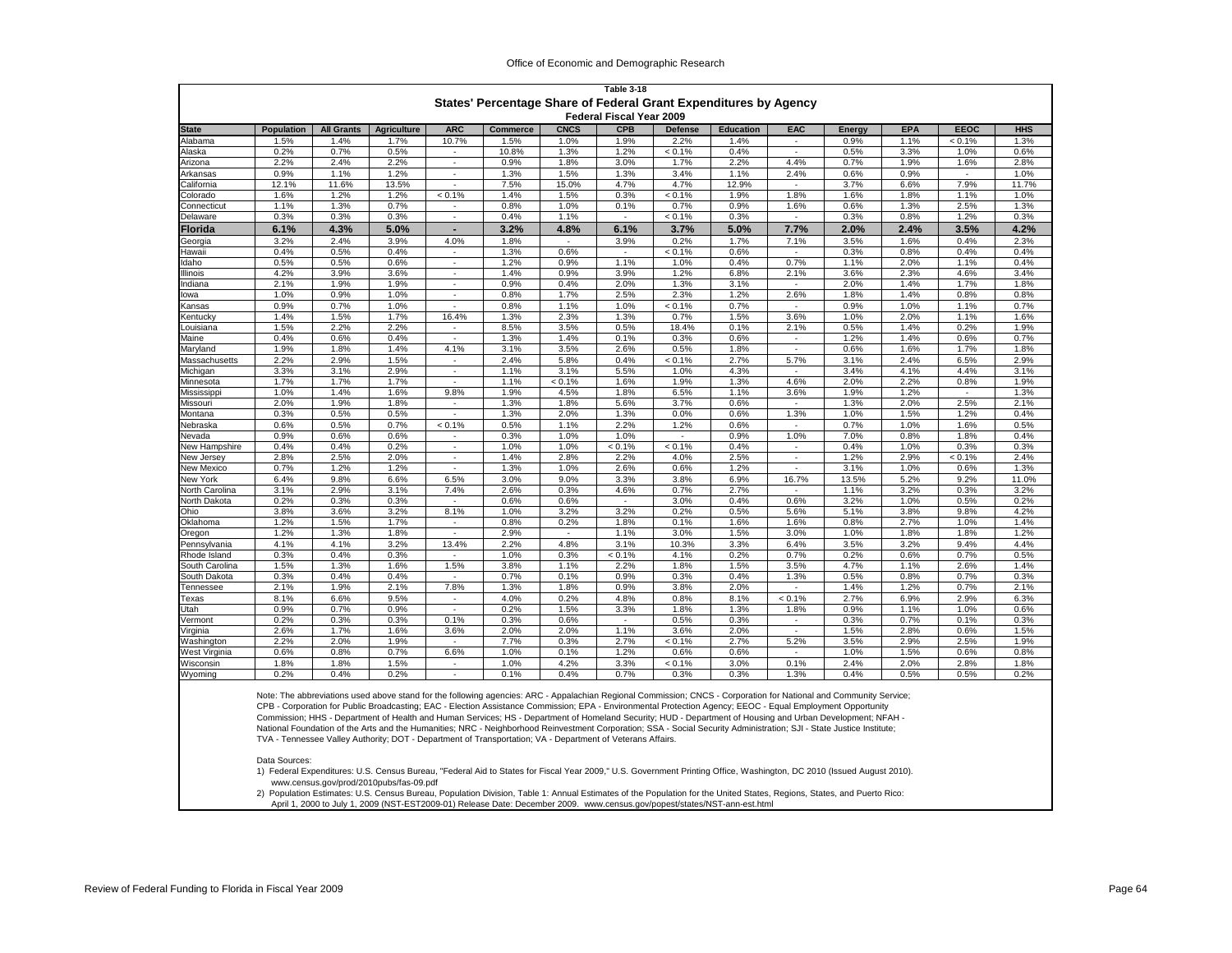|                      |           |            |          |                |       |                                                                  | Table 3-18 |            |                          |                          |            |           |      |
|----------------------|-----------|------------|----------|----------------|-------|------------------------------------------------------------------|------------|------------|--------------------------|--------------------------|------------|-----------|------|
|                      |           |            |          |                |       | States' Percentage Share of Federal Grant Expenditures by Agency |            |            |                          |                          |            |           |      |
|                      |           |            |          |                |       | Federal Fiscal Year 2009                                         |            |            |                          |                          |            |           |      |
| <b>State</b>         | <b>HS</b> | <b>HUD</b> | Interior | <b>Justice</b> | Labor | <b>NFAH</b>                                                      | <b>NRC</b> | <b>SSA</b> | SJI                      | <b>TVA</b>               | <b>DOT</b> | Treasury  | VA   |
| Alabama              | 1.2%      | 1.6%       | 0.7%     | 1.2%           | 1.2%  | 1.2%                                                             | 0.3%       | 2.0%       | 0.1%                     | 23.8%                    | 1.8%       | 0.3%      | 1.5% |
| Alaska               | 0.5%      | 0.4%       | 3.9%     | 0.5%           | 0.6%  | 1.0%                                                             | 0.5%       | 0.4%       | 1.0%                     | $\overline{\phantom{a}}$ | 1.4%       | 0.2%      | 0.1% |
| Arizona              | 1.3%      | 1.2%       | 7.1%     | 2.4%           | 1.6%  | 2.0%                                                             | 0.5%       | 1.4%       | 8.6%                     | $\sim$                   | 1.8%       | 1.2%      | 0.8% |
| Arkansas             | 1.6%      | 0.8%       | 0.5%     | 0.9%           | 1.1%  | 1.0%                                                             | 0.1%       | 0.5%       | 1.7%                     | $\sim$                   | 1.1%       | 0.1%      | 0.5% |
| California           | 8.5%      | 14.9%      | 5.0%     | 16.0%          | 13.3% | 9.5%                                                             | 13.0%      | 14.2%      | 4.5%                     | $\sim$                   | 8.4%       | 4.2%      | 6.2% |
| Colorado             | 1.1%      | 1.1%       | 4.7%     | 1.4%           | 1.3%  | 2.4%                                                             | 1.3%       | 0.8%       | 1.9%                     | ×.                       | 1.5%       | 0.5%      | 1.7% |
| Connecticut          | 0.7%      | 2.1%       | 0.2%     | 1.0%           | 1.4%  | 1.9%                                                             | 0.9%       | 1.2%       | $\sim$                   | $\epsilon$               | 1.3%       | < 0.1%    | 1.3% |
| Delaware             | 0.4%      | 0.3%       | 0.1%     | 0.4%           | 0.3%  | 0.6%                                                             | 0.3%       | 0.1%       | $\sim$                   | $\sim$                   | 0.4%       | 0.2%      | 0.6% |
| <b>Florida</b>       | 5.3%      | 4.2%       | 0.9%     | 5.4%           | 3.6%  | 4.0%                                                             | 2.7%       | 4.4%       | 4.6%                     | ٠                        | 3.8%       | 5.6%      | 3.3% |
| Georgia              | 1.5%      | 2.9%       | 0.4%     | 3.6%           | 2.2%  | 2.9%                                                             | 1.1%       | 2.7%       | 2.9%                     | 1.6%                     | 3.0%       | 4.4%      | 1.8% |
| Hawaii               | 0.6%      | 0.5%       | 0.4%     | 0.6%           | 0.5%  | 1.3%                                                             | 0.3%       | 0.3%       | ÷,                       | ä,                       | 0.7%       | 0.5%      | 0.2% |
| Idaho                | 0.5%      | 0.2%       | 1.2%     | 0.4%           | 0.6%  | 1.0%                                                             | 0.2%       | 0.8%       | 0.4%                     | $\sim$                   | 0.6%       | 0.5%      | 0.8% |
| Illinois             | 3.0%      | 5.7%       | 0.6%     | 4.1%           | 4.6%  | 3.4%                                                             | 1.9%       | 4.3%       | 0.1%                     | 0.1%                     | 4.7%       | 6.4%      | 2.7% |
| Indiana              | 1.7%      | 1.5%       | 0.3%     | 0.9%           | 2.0%  | 1.7%                                                             | 0.5%       | 0.4%       | 0.4%                     | ×,                       | 2.2%       | 1.3%      | 0.9% |
| lowa                 | 2.2%      | 0.6%       | 0.4%     | 0.9%           | 1.1%  | 1.2%                                                             | 0.4%       | 1.8%       | 0.5%                     | ×                        | 1.2%       | < 0.1%    | 5.7% |
| Kansas               | 1.7%      | 0.5%       | 0.4%     | 1.0%           | 0.7%  | 1.1%                                                             | 0.1%       | 0.5%       | 0.2%                     | ×,                       | 0.9%       | < 0.1%    | 0.6% |
| Kentucky             | 1.6%      | 1.3%       | 1.1%     | 0.7%           | 1.6%  | 1.6%                                                             | 1.5%       | 2.6%       | $\blacksquare$           | 9.2%                     | 1.3%       | 0.8%      | 4.1% |
| Louisiana            | 11.5%     | 2.6%       | 1.0%     | 1.4%           | 1.5%  | 1.7%                                                             | 0.9%       | 1.4%       | 1.5%                     | $\sim$                   | 2.1%       | 0.7%      | 2.2% |
| Maine                | 0.6%      | 0.6%       | 0.5%     | 0.3%           | 0.6%  | 0.8%                                                             | 0.2%       | 1.4%       | $\sim$                   | $\sim$                   | 0.5%       | 0.6%      | 1.4% |
| Maryland             | 1.2%      | 2.6%       | 0.3%     | 2.0%           | 2.5%  | 1.9%                                                             | 10.8%      | 3.1%       | 10.8%                    | $\sim$                   | 1.5%       | 1.5%      | 1.2% |
| Massachusetts        | 1.6%      | 4.9%       | 0.3%     | 3.3%           | 2.2%  | 2.9%                                                             | 9.4%       | 1.6%       | 0.1%                     | ×,                       | 2.3%       | 1.0%      | 3.7% |
| Michigan             | 1.7%      | 2.7%       | 1.2%     | 3.1%           | 6.0%  | 2.6%                                                             | 3.7%       | 4.1%       | 2.2%                     | $\sim$                   | 2.7%       | 5.4%      | 3.1% |
| Minnesota            | 1.0%      | 1.6%       | 1.6%     | 0.7%           | 1.6%  | 1.5%                                                             | 8.2%       | 2.9%       | 6.6%                     | $\sim$                   | 1.9%       | 0.1%      | 3.3% |
| Mississippi          | 2.7%      | 2.1%       | 1.3%     | 1.1%           | 1.9%  | 1.3%                                                             | 0.2%       | 1.4%       | 0.1%                     | 6.3%                     | 1.2%       | < 0.1%    | 3.0% |
| Missouri             | 1.9%      | 1.5%       | 0.5%     | 2.0%           | 1.4%  | 1.8%                                                             | 0.6%       | 1.2%       | 0.9%                     | ×                        | 2.5%       | 0.3%      | 4.8% |
| Montana              | 0.5%      | 0.2%       | 3.8%     | 0.3%           | 0.4%  | 1.2%                                                             | 0.5%       | 0.4%       | 1.9%                     | $\sim$                   | 0.9%       | 0.1%      | 0.5% |
| Nebraska             | 0.8%      | 0.4%       | 0.5%     | 0.5%           | 0.4%  | 0.8%                                                             | 0.3%       | 0.7%       | 0.1%                     | $\sim$                   | 0.7%       | < 0.1%    | 1.6% |
| Nevada               | 0.7%      | 0.5%       | 1.8%     | 1.2%           | 0.7%  | 0.9%                                                             | 0.3%       | 0.2%       | 2.3%                     | J.                       | 1.0%       | 0.4%      | 0.7% |
| New Hampshire        | 0.9%      | 0.5%       | 0.2%     | 0.3%           | 0.4%  | 0.7%                                                             | 0.2%       | 0.5%       | 0.2%                     | $\sim$                   | 0.5%       | 2.0%      | 1.4% |
| New Jersey           | 1.8%      | 4.0%       | 0.2%     | 1.8%           | 2.4%  | 2.4%                                                             | 0.3%       | 0.3%       | ٠                        | $\sim$                   | 3.0%       | 0.8%      | 2.5% |
| <b>New Mexico</b>    | 1.3%      | 0.4%       | 10.9%    | 0.5%           | 0.7%  | 1.0%                                                             | 0.3%       | 2.4%       | 3.3%                     | ×                        | 0.8%       | $< 0.1\%$ | 0.5% |
| New York             | 5.5%      | 13.3%      | 0.6%     | 8.2%           | 6.1%  | 6.1%                                                             | 5.8%       | 5.0%       | 3.9%                     | $\sim$                   | 7.5%       | 12.9%     | 3.7% |
| North Carolina       | 1.3%      | 2.1%       | 0.8%     | 2.7%           | 2.8%  | 3.0%                                                             | 1.3%       | 2.5%       | $\overline{\phantom{a}}$ | 0.5%                     | 2.7%       | 7.7%      | 1.5% |
| North Dakota         | 0.6%      | 0.3%       | 3.2%     | 0.2%           | 0.3%  | 0.7%                                                             | 0.1%       | 0.1%       | ×,                       | $\sim$                   | 0.6%       | < 0.1%    | 2.1% |
| Ohio                 | 2.3%      | 3.9%       | 0.5%     | 3.3%           | 4.4%  | 3.1%                                                             | 4.9%       | 4.6%       | 4.9%                     | $\epsilon$               | 3.0%       | 0.7%      | 2.7% |
| Oklahoma             | 1.6%      | 0.9%       | 1.9%     | 1.2%           | 0.8%  | 1.7%                                                             | 0.3%       | 0.5%       | $\blacksquare$           | $\sim$                   | 2.0%       | 0.3%      | 4.0% |
| Oregon               | 1.1%      | 0.9%       | 3.4%     | 1.1%           | 1.8%  | 1.1%                                                             | 0.6%       | 1.4%       | 0.1%                     | ×                        | 1.5%       | 1.6%      | 0.7% |
| Pennsylvania         | 2.2%      | 4.7%       | 1.2%     | 4.0%           | 3.9%  | 3.5%                                                             | 10.7%      | 2.0%       | 0.2%                     | ×                        | 4.2%       | 0.4%      | 4.5% |
| Rhode Island         | 0.5%      | 0.3%       | 0.2%     | 0.4%           | 0.4%  | 0.8%                                                             | 0.7%       | 0.2%       | $\sim$                   | $\sim$                   | 0.5%       | $< 0.1\%$ | 0.8% |
| South Carolina       | 0.8%      | 0.5%       | 0.2%     | 1.8%           | 1.6%  | 1.3%                                                             | 1.5%       | 0.9%       | 0.2%                     | ×                        | 1.1%       | 4.8%      | 2.0% |
| South Dakota         | 0.5%      | 0.2%       | 3.6%     | 0.2%           | 0.3%  | 0.7%                                                             | 0.3%       | 0.5%       | 0.2%                     |                          | 0.6%       | < 0.1%    | 0.4% |
| Tennessee            | 1.0%      | 0.7%       | 0.5%     | 1.7%           | 1.7%  | 2.5%                                                             | 2.0%       | 0.8%       | 0.5%                     | 58.4%                    | 1.8%       | 2.1%      | 1.4% |
| Texas                | 12.9%     | 4.1%       | 1.5%     | 6.8%           | 6.3%  | 6.0%                                                             | 7.1%       | 9.7%       | $\overline{\phantom{a}}$ | $\sim$                   | 6.8%       | 14.4%     | 3.5% |
| Utah                 | 0.6%      | 0.3%       | 3.5%     | 0.7%           | 0.7%  | 1.5%                                                             | 0.1%       | 1.2%       | 0.1%                     | ×,                       | 1.3%       | $< 0.1\%$ | 0.5% |
|                      |           |            |          |                |       | 0.7%                                                             |            |            |                          | $\sim$                   | 0.4%       |           |      |
| Vermont              | 0.4%      | 0.2%       | 0.2%     | 0.2%           | 0.3%  |                                                                  | 0.6%       | 0.6%       | 4.1%                     | 0.2%                     |            | 0.3%      | 0.8% |
| Virginia             | 3.2%      | 1.4%       | 1.2%     | 3.3%           | 2.7%  | 2.1%                                                             | 0.9%       | 2.8%       | 26.6%                    |                          | 2.2%       | 2.0%      | 2.0% |
| Washington           | 1.7%      | 1.3%       | 4.0%     | 1.5%           | 2.6%  | 2.5%                                                             | 0.6%       | 3.1%       | 1.7%                     | $\sim$                   | 2.3%       | 9.8%      | 3.0% |
| <b>West Virginia</b> | 0.7%      | 0.3%       | 1.0%     | 0.8%           | 0.5%  | 0.7%                                                             | 0.2%       | 1.2%       | 0.6%                     |                          | 1.1%       | 0.3%      | 0.4% |
| Wisconsin            | 1.2%      | 0.6%       | 1.3%     | 1.7%           | 2.0%  | 2.1%                                                             | 0.7%       | 2.0%       | 0.2%                     | $\sim$                   | 2.0%       | 3.4%      | 3.1% |
| Wyoming              | 0.4%      | 0.1%       | 19.0%    | 0.2%           | 0.3%  | 0.8%                                                             | 0.1%       | 0.1%       | $\overline{\phantom{a}}$ |                          | 0.6%       | < 0.1%    | 0.2% |

Note: The abbreviations used above stand for the following agencies: ARC - Appalachian Regional Commission; CNCS - Corporation for National and Community Service; CPB - Corporation for Public Broadcasting; EAC - Election Assistance Commission; EPA - Environmental Protection Agency; EEOC - Equal Employment Opportunity Commission; HHS - Department of Health and Human Services; HS - Department of Homeland Security; HUD - Department of Housing and Urban Development; NFAH - National Foundation of the Arts and the Humanities; NRC - Neighborhood Reinvestment Corporation; SSA - Social Security Administration; SJI - State Justice Institute; TVA - Tennessee Valley Authority; DOT - Department of Transportation; VA - Department of Veterans Affairs.

Data Sources:

 1) Federal Expenditures: U.S. Census Bureau, "Federal Aid to States for Fiscal Year 2009," U.S. Government Printing Office, Washington, DC 2010 (Issued August 2010). www.census.gov/prod/2010pubs/fas-09.pdf

2) Population Estimates: U.S. Census Bureau, Population Division, Table 1: Annual Estimates of the Population for the United States, Regions, States, and Puerto Rico: April 1, 2000 to July 1, 2009 (NST-EST2009-01) Release Date: December 2009. www.census.gov/popest/states/NST-ann-est.html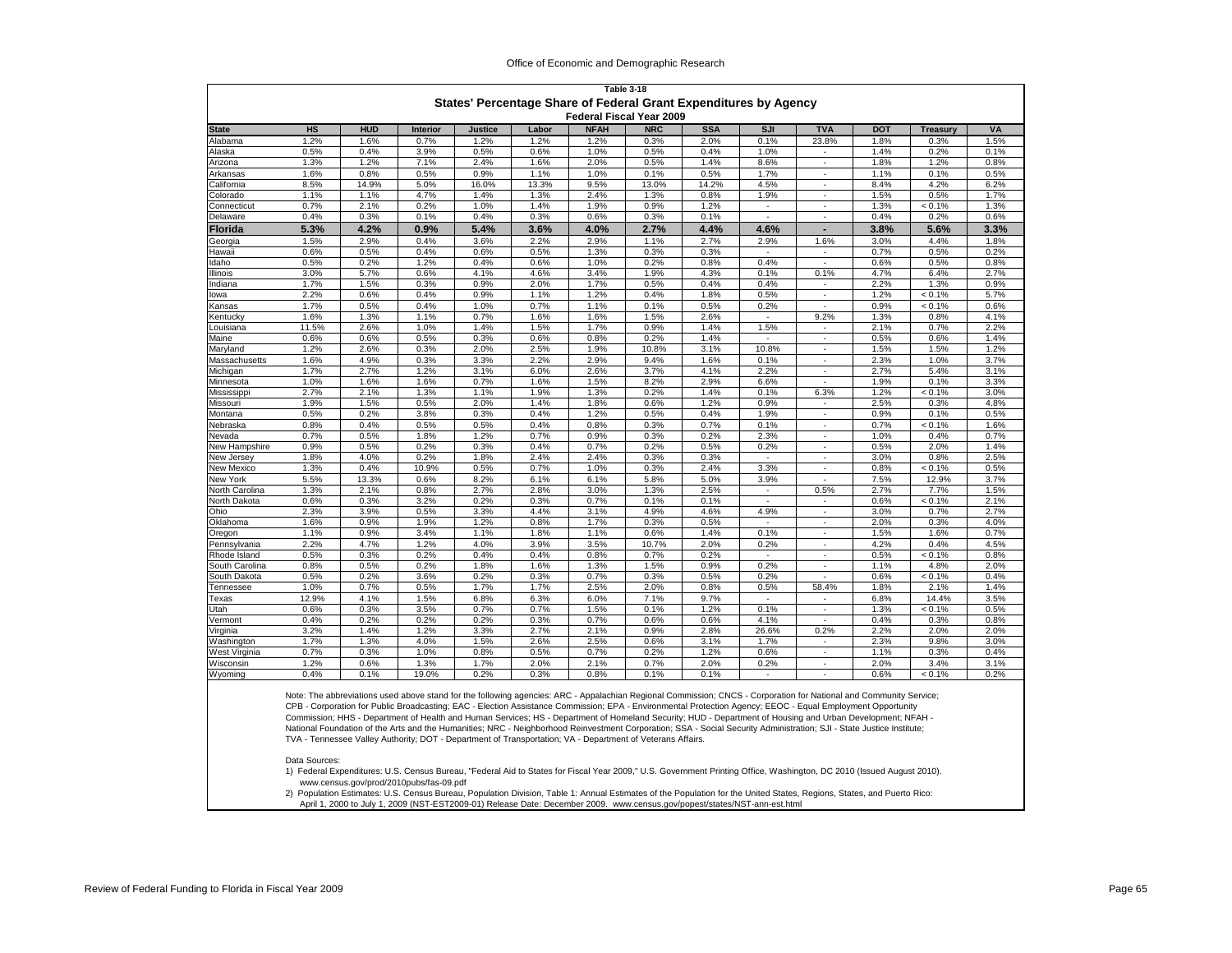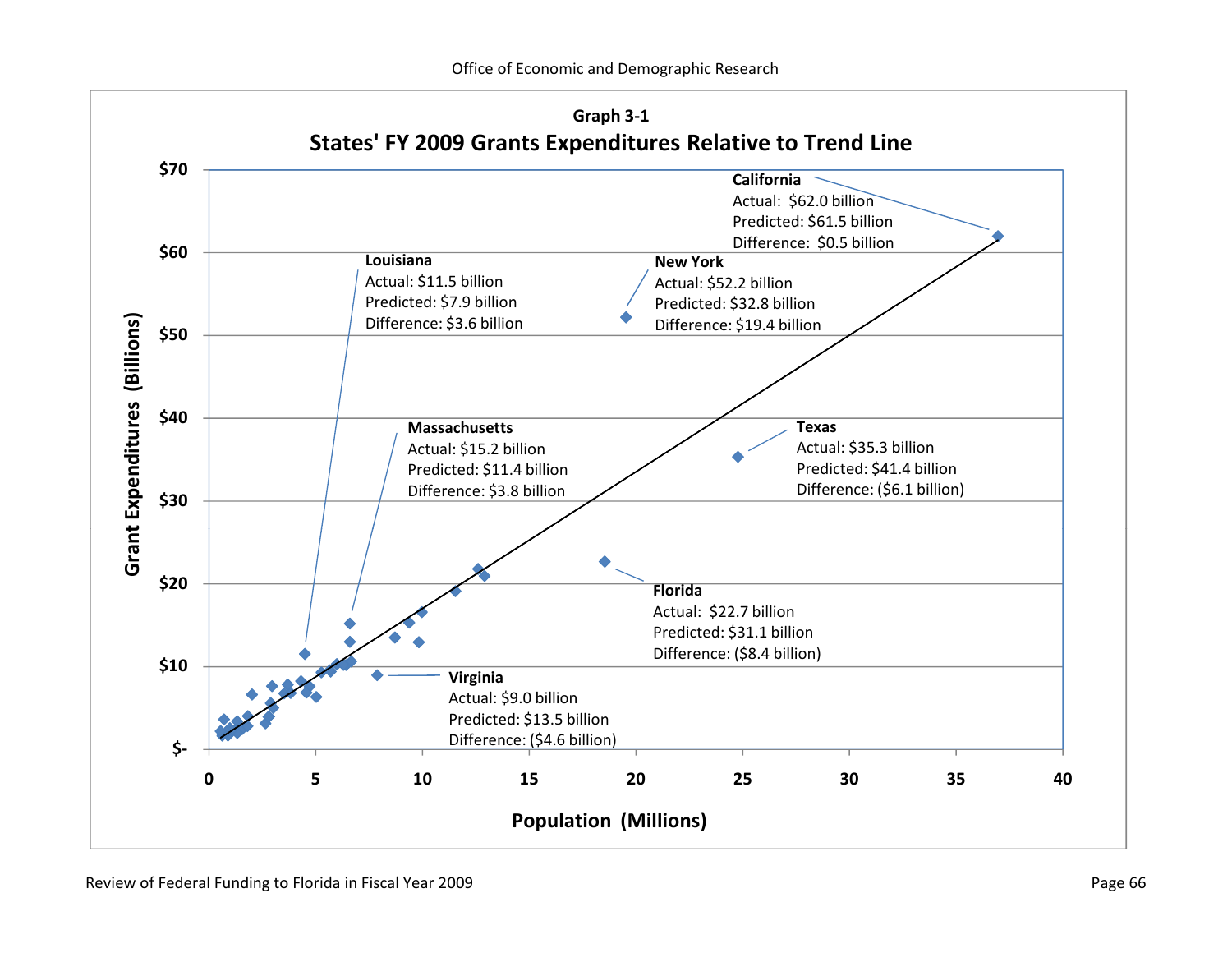# **Part Four: Florida's Per Capita Federal Grant Expenditures by Agency as a Percentage of the National Per Capita Expenditures**

## **A. Introduction**

The purpose of this part is to illustrate how Florida's per capita federal grant expenditures by agency compare to the national per capita expenditures as well as those of the other states. This part analyzes changes in states' per capita expenditures, relative to national per capita expenditures, during fiscal years 1996 through 2009.

## **B. Data Sources**

The figures reported in this part were calculated by the EDR staff from data published in the U.S. Census Bureau publications: *Federal Expenditures to States* (FES) for fiscal years 1996 through 1997 and its successor *Federal Aid to States* (FAS) for fiscal years 1998 through 2009.

## **C. States' Per Capita Federal Grant Expenditures by Agency**

In analyzing the federal grants data, the EDR staff calculated per capita expenditures for each state, as well as the per capita expenditures of the fifty states collectively, by federal agency for each of the fiscal years 1996 through 2009. The per capita expenditures of the fifty states are hereafter referred to as the national per capita expenditures.

Each state's per capita expenditures, as a percentage of the national per capita expenditures, are calculated. The per capita expenditures of individual states are either less than, equal to, or greater than the national per capita expenditures. If a state's percentage value in a given year is less than 100 percent, then that state had a per capita expenditure less than the national per capita expenditure. If a state's percentage value is greater than 100 percent, then that state's per capita expenditure exceeded the national per capita expenditure.

Utilizing the data published in the relevant FES and FAS reports, the following tables summarize states' per capita federal grant expenditures as a percentage of national per capita expenditures.

**Table 4-1**: Florida Summary (page 69) **Table 4-2**: U.S. Department of Agriculture (pages 70-71) **Table 4-3**: U.S. Department of Commerce (pages 72-73) **Table 4-4**: Corporation for National and Community Service (pages 74-75) **Table 4-5**: Corporation for Public Broadcasting (pages 76-77) **Table 4-6**: U.S. Department of Defense (pages 78-79) **Table 4-7**: U.S. Department of Education (pages 80-81)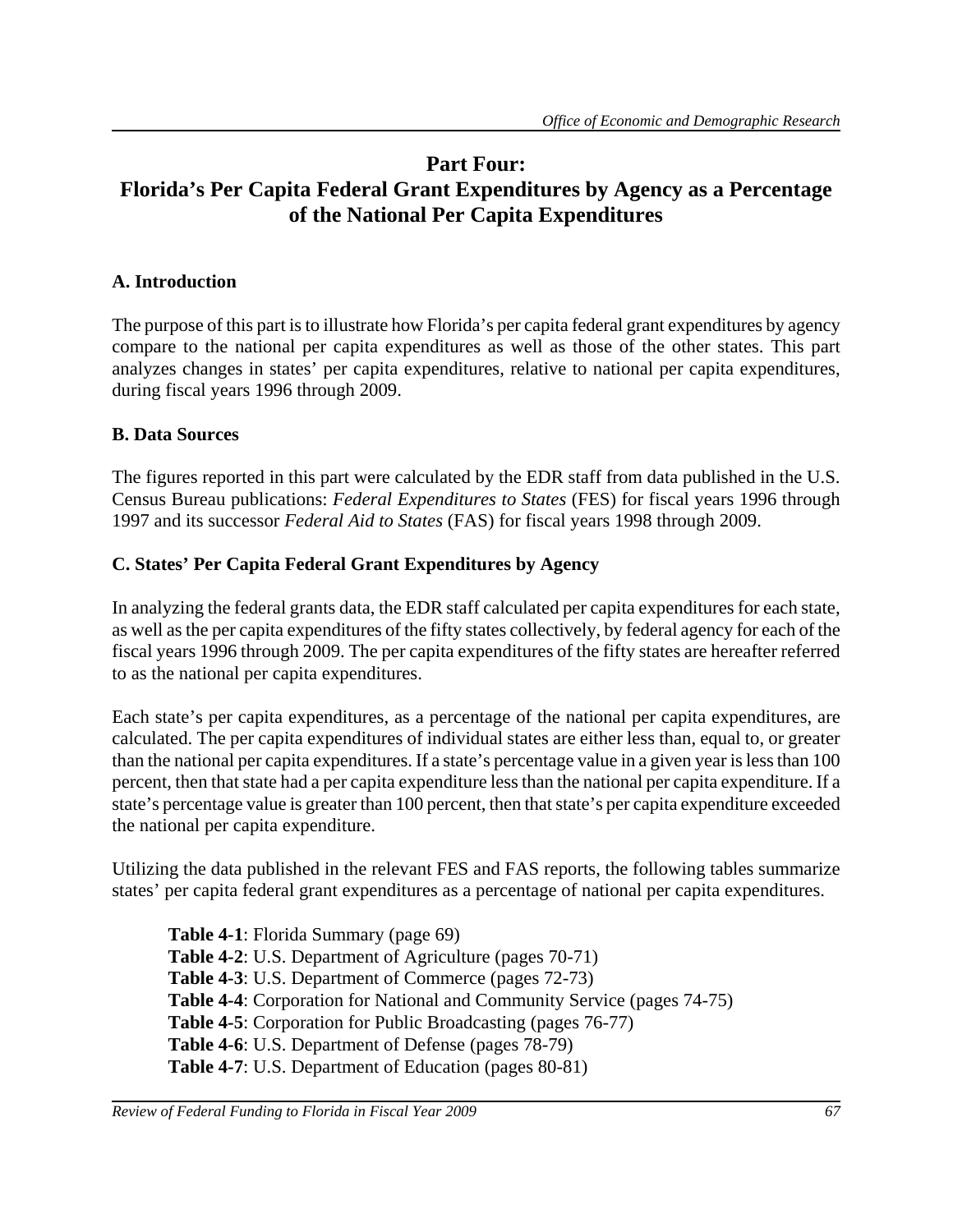**Table 4-8**: U.S. Department of Energy (pages 82-83) **Table 4-9**: U.S. Environmental Protection Agency (pages 84-85) **Table 4-10**: Equal Employment Opportunity Commission (pages 86-87) **Table 4-11**: Federal Emergency Management Agency (pages 88-89) **Table 4-12**: U.S. Department of Health and Human Services (pages 90-91) **Table 4-13**: U.S. Department of Homeland Security (pages 92-93) **Table 4-14**: U.S. Department of Housing and Urban Development (pages 94-95) **Table 4-15**: U.S. Department of Interior (pages 96-97) **Table 4-16**: U.S. Department of Justice (pages 98-99) **Table 4-17**: U.S. Department of Labor (pages 100-101) **Table 4-18**: National Foundation on the Arts and the Humanities (pages 102-103) **Table 4-19**: Neighborhood Reinvestment Corporation (pages 104-105) **Table 4-20**: Social Security Administration–Supplemental Security Income (pages 106-107) **Table 4-21**: State Justice Institute (pages 108-109) **Table 4-22**: U.S. Department of Transportation (pages 110-111) **Table 4-23**: U.S. Department of the Treasury (pages 112-113) **Table 4-24**: U.S. Department of Veterans Affairs (pages 114-115)

## **D. Conclusion**

Part Three of this report discussed several shortcomings in using a per capita measure to evaluate federal grant expenditures to states, and those shortcomings apply here as well. The inherent assumption when comparing states' per capita expenditures is that federal grants are distributed solely on the basis of total population, which is not the case for all individual grant programs. Since grant funding formulas may incorporate variables other than states' total populations, the use of a per capita measure for comparative purposes may not always be appropriate.

However, in spite of these caveats, these analyses may provide one measure of how well Florida fares, relative to all other states, in the receipt of grant funding by agency after controlling for population differences among the states. The analyses demonstrate that Florida's per capita expenditures have been below the national per capita expenditures for the majority of federal agencies, in particular those agencies that provide the majority of grant funding to states. During 2009, the state's per capita expenditures were above the national per capita expenditures for only two of the 23 federal agencies (i.e., Corporation for Public Broadcasting and Election Assistance Commission) that provided grant funding to Florida, and the combined grant funding provided by those two agencies accounted for only 0.1 percent of total grant funding provided to the state by all 23 agencies. Given the number of federal grant programs (i.e., 1,661 currently), additional research into these programs would need to be conducted to assess the extent to which Florida's receipt of funding from individual grant programs could be increased in the future.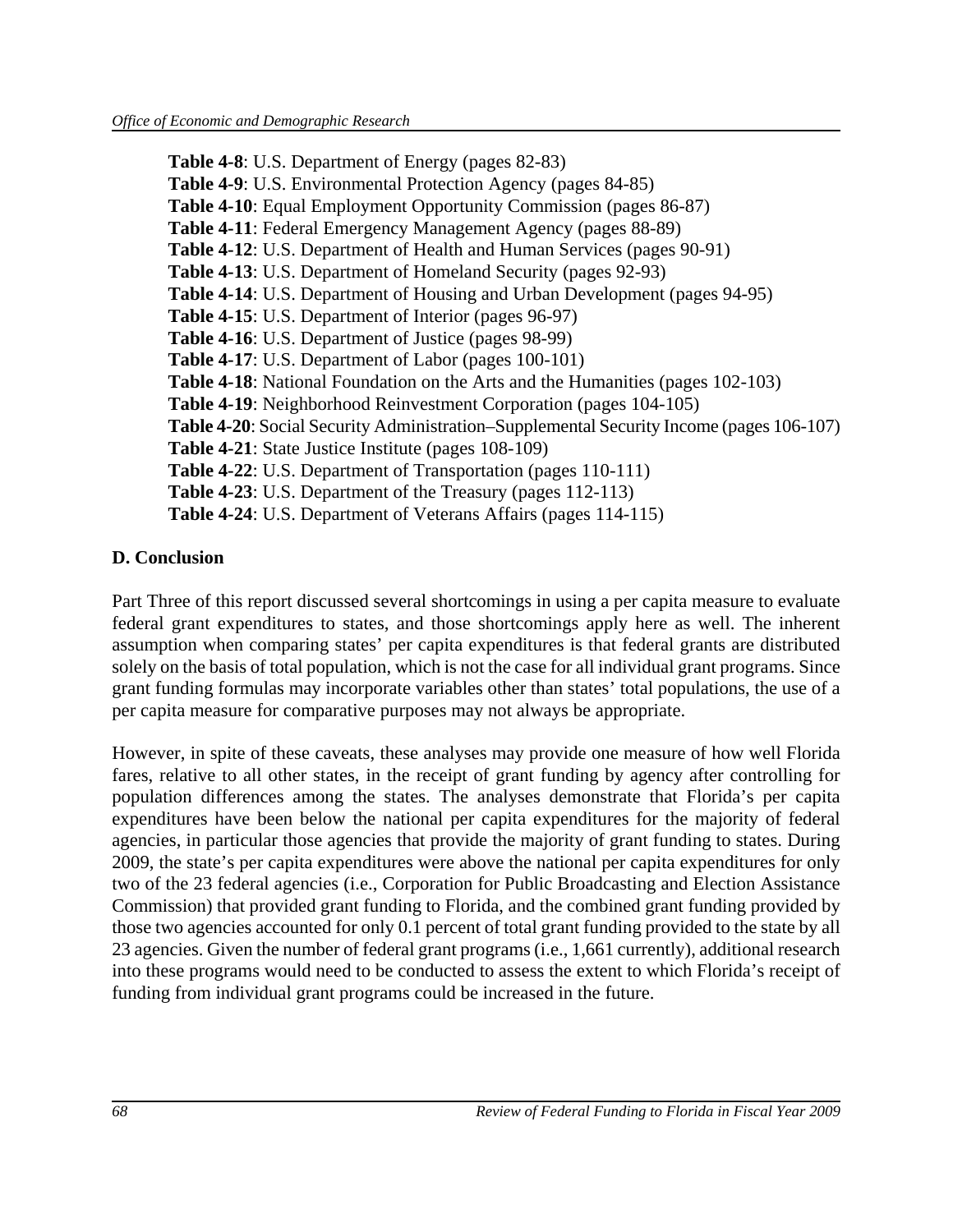|                                                                                                                   |      |            |                                              |                 | Table 4-1                         |                 |      |      |            |      |                                   |                 |                 |      |
|-------------------------------------------------------------------------------------------------------------------|------|------------|----------------------------------------------|-----------------|-----------------------------------|-----------------|------|------|------------|------|-----------------------------------|-----------------|-----------------|------|
| Florida's Per Capita Federal Grant Expenditures as a Percentage of the National Per Capita Expenditures by Agency |      |            |                                              |                 |                                   |                 |      |      |            |      |                                   |                 |                 |      |
|                                                                                                                   |      |            |                                              |                 | Federal Fiscal Years 1996 to 2009 |                 |      |      |            |      |                                   |                 |                 |      |
| <b>Federal Agency</b>                                                                                             | 1996 | 1997       | 1998                                         | 1999            | 2000                              | 2001            | 2002 | 2003 | 2004       | 2005 | 2006                              | 2007            | 2008            | 2009 |
| <b>All Grants</b>                                                                                                 | 71%  | <b>70%</b> | 72%                                          | 73%             | 72%                               | 74%             | 74%  | 78%  | <b>77%</b> | 81%  | 78%                               | <b>77%</b>      | 76%             | 70%  |
| Agriculture                                                                                                       | 88%  | 86%        | 87%                                          | 92%             | 81%                               | 83%             | 86%  | 83%  | 82%        | 80%  | 79%                               | 79%             | 82%             | 83%  |
| Appalachian Regional Commission                                                                                   |      |            |                                              |                 |                                   | No expenditures |      |      |            |      |                                   | $< 1\%$         | No expenditures |      |
| Commerce                                                                                                          | 94%  | 68%        | 71%                                          | 70%             | 62%                               | 74%             | 84%  | 45%  | 66%        | 50%  | 66%                               | 34%             | 42%             | 52%  |
| Corporation for National and Community Service                                                                    |      |            |                                              | No expenditures |                                   |                 |      | 34%  | 26%        | 21%  | 70%                               | 77%             | 67%             | 79%  |
| Corporation for Public Broadcasting                                                                               | 38%  | 78%        | 73%                                          | 73%             | 72%                               | 78%             | 73%  | 61%  | 56%        | 56%  | 116%                              | 104%            | 104%            | 101% |
| Defense                                                                                                           | 15%  | 73%        | 36%                                          | 2%              | 3%                                | 91%             | 14%  | 3%   | 0%         | 79%  | 47%                               | 72%             | 29%             | 62%  |
| Education                                                                                                         | 83%  | 78%        | 94%                                          | 83%             | 79%                               | 84%             | 84%  | 98%  | 100%       | 100% | 97%                               | 100%            | 95%             | 83%  |
| <b>Election Assistance Commission</b>                                                                             |      |            |                                              | No expenditures |                                   |                 |      | 70%  | 61%        | 154% |                                   | No expenditures |                 | 128% |
| Energy                                                                                                            | 17%  | 109%       | 65%                                          | 26%             | 17%                               | 20%             | 16%  | 30%  | 26%        | 34%  | 28%                               | 36%             | 30%             | 33%  |
| <b>Environmental Protection Agency</b>                                                                            | 46%  | 48%        | 45%                                          | 55%             | 44%                               | 49%             | 61%  | 58%  | 59%        | 49%  | 56%                               | 58%             | 50%             | 39%  |
| Equal Employment Opportunity Commission                                                                           | 76%  | 73%        | 71%                                          | 55%             | 78%                               | 79%             | 71%  | 71%  | 93%        | 91%  | 72%                               | 60%             | 77%             | 58%  |
| <b>Federal Emergency Management Agency</b>                                                                        | 182% | 37%        | 162%                                         | 163%            | 187%                              | 112%            | 96%  |      |            |      | <b>Refer to Homeland Security</b> |                 |                 |      |
| <b>Health and Human Services</b>                                                                                  | 69%  | 70%        | 69%                                          | 71%             | 71%                               | 71%             | 71%  | 78%  | 77%        | 73%  | 71%                               | 73%             | 71%             | 70%  |
| <b>Homeland Security</b>                                                                                          |      |            | Refer to Federal Emergency Management Agency |                 |                                   |                 |      | 65%  | 87%        | 344% | 289%                              | 191%            | 127%            | 87%  |
| Housing and Urban Development                                                                                     | 63%  | 67%        | 68%                                          | 65%             | 63%                               | 61%             | 64%  | 65%  | 61%        | 63%  | 62%                               | 61%             | 69%             | 69%  |
| Institute for Museum and Library Services                                                                         | 55%  | 26%        | 102%                                         | 83%             | 84%                               | 91%             | 79%  | 86%  | 84%        |      |                                   | No expenditures |                 |      |
| Interior                                                                                                          | 16%  | 17%        | 15%                                          | 14%             | 13%                               | 12%             | 16%  | 15%  | 14%        | 13%  | 10%                               | 13%             | 12%             | 14%  |
| Justice                                                                                                           | 113% | 107%       | 99%                                          | 112%            | 98%                               | 127%            | 106% | 100% | 97%        | 63%  | 57%                               | 100%            | 124%            | 89%  |
| Labor                                                                                                             | 83%  | 76%        | 72%                                          | 68%             | 64%                               | 62%             | 62%  | 56%  | 58%        | 67%  | 56%                               | 52%             | 51%             | 59%  |
| National Foundation on the Arts and the Humanities                                                                | 47%  | 53%        | 38%                                          | 49%             | 30%                               | 44%             | 60%  | 36%  | 40%        | 73%  | 71%                               | 67%             | 82%             | 67%  |
| Neighborhood Reinvestment Corporation                                                                             | 61%  | 46%        | 52%                                          | 56%             | 59%                               | 52%             | 49%  | 60%  | 50%        | 47%  | 44%                               | 53%             | 28%             | 44%  |
| Social Security Administration - SSI                                                                              | 56%  | 85%        | 112%                                         | 106%            | 80%                               | 75%             | 77%  | 70%  | 87%        | 111% | 105%                              | 110%            | 88%             | 73%  |
| State Justice Institute                                                                                           | 65%  | 49%        | 21%                                          | 10%             | 26%                               | 13%             | 12%  | 2%   | 2%         | 78%  | 6%                                | 10%             | 9%              | 77%  |
| Transportation                                                                                                    | 66%  | 68%        | 63%                                          | 69%             | 80%                               | 89%             | 84%  | 91%  | 85%        | 88%  | 86%                               | 96%             | 92%             | 63%  |
| Treasury                                                                                                          | 327% | 848%       | 398%                                         | 518%            | 174%                              | 230%            | 394% | 96%  | 94%        | 136% | 264%                              | 147%            | 93%             | 93%  |
| <b>Veterans Affairs</b>                                                                                           | 11%  | 59%        | 53%                                          | 52%             | 68%                               | 21%             | 71%  | 24%  | 30%        | 34%  | 40%                               | 54%             | 62%             | 55%  |

Note: The percentages listed in this table were calculated by the EDR staff based on data published in the sources referenced below.

Data Sources:

"Federal Aid to States" annual reports. U.S. Bureau of the Census.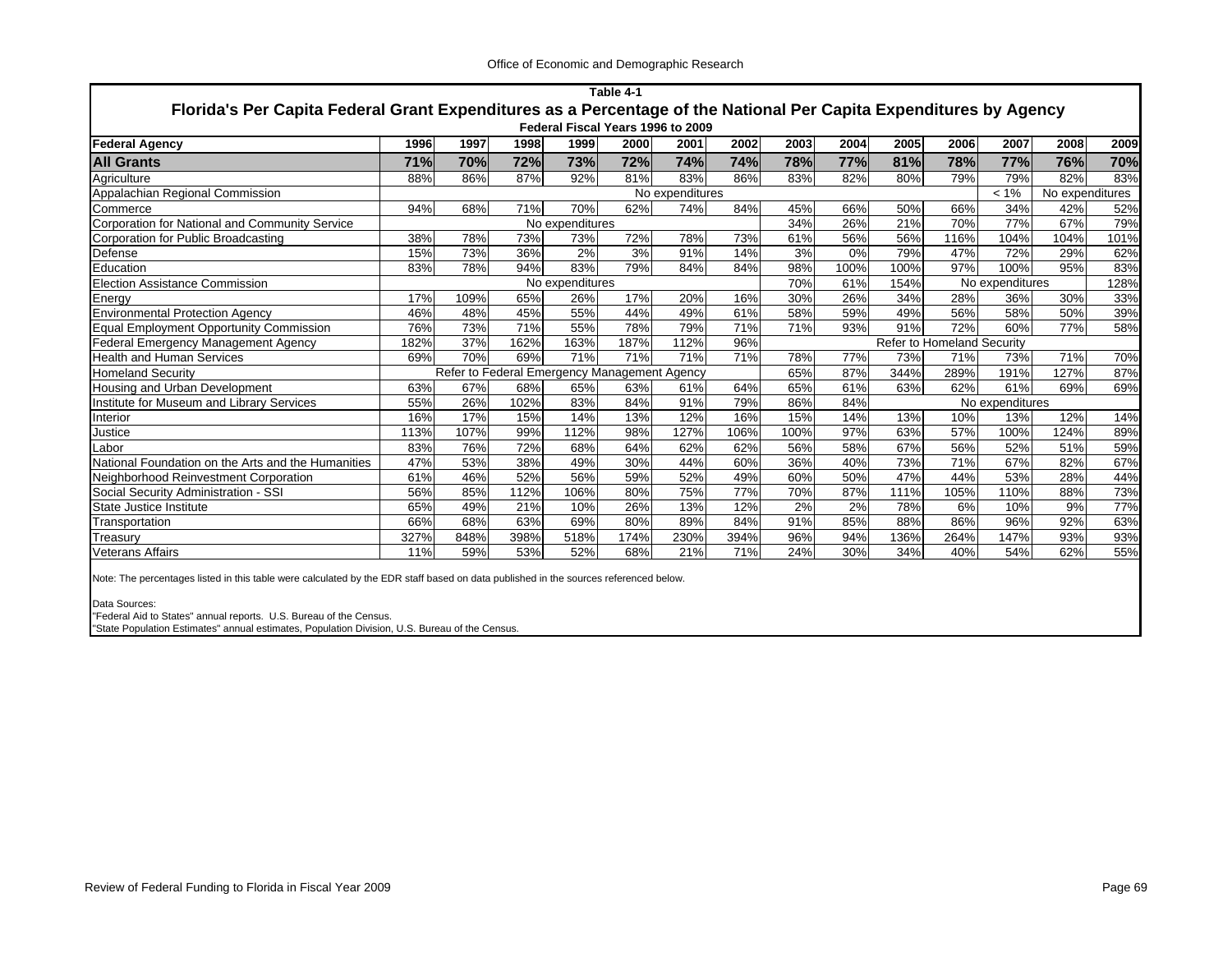|                                                                                                                                                                                                                                                                                                                                                                                                                                                                 |                     |                     |                                                                                        |                     |              |                                               | Table 4-2    |                     |                     |                     |                     |              |                     |               |
|-----------------------------------------------------------------------------------------------------------------------------------------------------------------------------------------------------------------------------------------------------------------------------------------------------------------------------------------------------------------------------------------------------------------------------------------------------------------|---------------------|---------------------|----------------------------------------------------------------------------------------|---------------------|--------------|-----------------------------------------------|--------------|---------------------|---------------------|---------------------|---------------------|--------------|---------------------|---------------|
|                                                                                                                                                                                                                                                                                                                                                                                                                                                                 |                     |                     |                                                                                        |                     |              | <b>U.S. Department of Agriculture Grants:</b> |              |                     |                     |                     |                     |              |                     |               |
|                                                                                                                                                                                                                                                                                                                                                                                                                                                                 |                     |                     | States' Per Capita Expenditures as a Percentage of the National Per Capita Expenditure |                     |              |                                               |              |                     |                     |                     |                     |              |                     |               |
|                                                                                                                                                                                                                                                                                                                                                                                                                                                                 |                     |                     |                                                                                        |                     |              | Federal Fiscal Years 1996 to 2009             |              |                     |                     |                     |                     |              |                     |               |
|                                                                                                                                                                                                                                                                                                                                                                                                                                                                 |                     |                     |                                                                                        |                     | 2000         | 2001                                          | 2002         |                     |                     |                     |                     | 2007         |                     |               |
| <b>Federal FY</b><br>U.S. Per Cap. Exp.                                                                                                                                                                                                                                                                                                                                                                                                                         | 1996<br>\$<br>57.41 | 1997<br>\$<br>62.80 | 1998<br>63.88<br>\$                                                                    | 1999<br>\$<br>62.42 | \$<br>64.02  | 63.87<br>\$                                   | 68.14<br>\$  | 2003<br>69.28<br>\$ | 2004<br>\$<br>71.22 | 2005<br>74.19<br>\$ | 2006<br>\$<br>76.00 | \$<br>77.45  | 2008<br>83.82<br>\$ | 2009<br>92.22 |
| Alabama                                                                                                                                                                                                                                                                                                                                                                                                                                                         | 119%                | 121%                | 117%                                                                                   | 118%                | 118%         | 118%                                          | 119%         | 121%                | 119%                | 113%                | 118%                | 121%         | 119%                | 113%          |
| Alaska                                                                                                                                                                                                                                                                                                                                                                                                                                                          | 195%                | 178%                | 332%                                                                                   | 179%                | 231%         | 198%                                          | 267%         | 235%                | 248%                | 293%                | 274%                | 230%         | 235%                | 217%          |
| Arizona                                                                                                                                                                                                                                                                                                                                                                                                                                                         | 109%                | 105%                | 108%                                                                                   | 108%                | 106%         | 102%                                          | 106%         | 102%                | 112%                | 102%                | 100%                | 103%         | 100%                | 103%          |
| Arkansas                                                                                                                                                                                                                                                                                                                                                                                                                                                        | 140%                | 140%                | 138%                                                                                   | 138%                | 139%         | 129%                                          | 124%         | 129%                | 134%                | 136%                | 138%                | 137%         | 137%                | 131%          |
| California                                                                                                                                                                                                                                                                                                                                                                                                                                                      | 113%                | 114%                | 110%                                                                                   | 106%                | 107%         | 111%                                          | 111%         | 112%                | 113%                | 109%                | 108%                | 111%         | 111%                | 112%          |
| Colorado                                                                                                                                                                                                                                                                                                                                                                                                                                                        | 74%                 | 82%                 | 71%                                                                                    | 72%                 | 68%          | 63%                                           | 68%          | 74%                 | 70%                 | 64%                 | 69%                 | 68%          | 69%                 | 74%           |
| Connecticut                                                                                                                                                                                                                                                                                                                                                                                                                                                     | 66%                 | 64%                 | 64%                                                                                    | 66%                 | 68%          | 68%                                           | 67%          | 64%                 | 64%                 | 63%                 | 64%                 | 65%          | 66%                 | 63%           |
| Delaware                                                                                                                                                                                                                                                                                                                                                                                                                                                        | 112%                | 121%                | 111%                                                                                   | 108%                | 112%         | 104%                                          | 95%          | 101%                | 105%                | 107%                | 101%                | 104%         | 116%                | 120%          |
| Florida<br>86%<br>87%<br>92%<br>81%<br>83%<br>82%<br>79%<br>79%<br>83%<br>88%<br>86%<br>83%<br>80%<br>82%<br>113%<br>113%<br>116%<br>118%<br>113%<br>111%<br>115%<br>115%<br>113%<br>115%<br>119%<br>106%<br>118%<br>Georgia<br>Hawaii<br>111%<br>121%<br>120%<br>133%<br>117%<br>118%<br>127%<br>142%<br>113%<br>106%<br>119%<br>107%<br>118%<br>112%<br>122%<br>Idaho<br>127%<br>128%<br>121%<br>116%<br>121%<br>108%<br>121%<br>115%<br>126%<br>119%<br>119% |                     |                     |                                                                                        |                     |              |                                               |              |                     |                     |                     |                     |              |                     |               |
| 122%<br>104%<br>124%                                                                                                                                                                                                                                                                                                                                                                                                                                            |                     |                     |                                                                                        |                     |              |                                               |              |                     |                     |                     |                     |              |                     |               |
|                                                                                                                                                                                                                                                                                                                                                                                                                                                                 |                     |                     |                                                                                        |                     |              |                                               |              |                     |                     |                     |                     |              |                     |               |
| Illinois<br>80%<br>83%<br>85%<br>90%<br>85%<br>88%<br>85%<br>80%<br>86%<br>86%<br>88%<br>85%<br>85%                                                                                                                                                                                                                                                                                                                                                             |                     |                     |                                                                                        |                     |              |                                               |              |                     |                     |                     |                     |              |                     |               |
| 79%<br>82%<br>75%<br>77%<br>73%<br>74%<br>76%<br>79%<br>76%<br>76%<br>83%<br>83%<br>87%                                                                                                                                                                                                                                                                                                                                                                         |                     |                     |                                                                                        |                     |              |                                               |              |                     |                     |                     |                     |              |                     |               |
|                                                                                                                                                                                                                                                                                                                                                                                                                                                                 |                     |                     |                                                                                        |                     |              |                                               |              |                     |                     |                     |                     |              |                     |               |
| 85%<br>90%<br>95%<br>96%<br>97%<br>92%<br>95%<br>97%<br>98%<br>98%<br>99%<br>98%<br>101%<br>99%<br>101%<br>99%                                                                                                                                                                                                                                                                                                                                                  |                     |                     |                                                                                        |                     |              |                                               |              |                     |                     |                     |                     |              |                     |               |
| Indiana<br>102%<br>102%<br>102%<br>93%<br>95%<br>96%<br>105%<br>95%<br>96%<br>99%<br>110%<br>105%<br>102%<br>106%                                                                                                                                                                                                                                                                                                                                               |                     |                     |                                                                                        |                     |              |                                               |              |                     |                     |                     |                     |              |                     |               |
| <b>Towa</b><br>Kansas<br>Kentucky<br>123%<br>120%<br>118%<br>119%<br>121%<br>120%<br>119%<br>119%<br>122%<br>121%<br>125%<br>123%<br>120%<br>119%                                                                                                                                                                                                                                                                                                               |                     |                     |                                                                                        |                     |              |                                               |              |                     |                     |                     |                     |              |                     |               |
| ouisiana.                                                                                                                                                                                                                                                                                                                                                                                                                                                       | 162%                | 163%                | 155%                                                                                   | 158%                | 155%         | 152%                                          | 148%         | 145%                | 155%                | 156%                | 146%                | 142%         | 147%                | 149%          |
| Maine                                                                                                                                                                                                                                                                                                                                                                                                                                                           | 107%                | 109%                | 109%                                                                                   | 110%                | 116%         | 97%                                           | 92%          | 93%                 | 116%                | 96%                 | 95%                 | 88%          | 92%                 | 89%           |
| Maryland                                                                                                                                                                                                                                                                                                                                                                                                                                                        | 68%                 | 70%                 | 68%                                                                                    | 75%                 | 75%          | 78%                                           | 76%          | 71%                 | 69%                 | 70%                 | 70%                 | 73%          | 73%                 | 74%           |
| Massachusetts                                                                                                                                                                                                                                                                                                                                                                                                                                                   | 69%                 | 71%                 | 70%                                                                                    | 67%                 | 69%          | 68%                                           | 71%          | 65%                 | 64%                 | 63%                 | 70%                 | 70%          | 70%                 | 68%           |
| Michigan                                                                                                                                                                                                                                                                                                                                                                                                                                                        | 85%                 | 108%                | 105%                                                                                   | 110%                | 109%         | 96%                                           | 86%          | 81%                 | 85%                 | 82%                 | 84%                 | 85%          | 91%                 | 90%           |
| Minnesota                                                                                                                                                                                                                                                                                                                                                                                                                                                       | 104%                | 102%                | 94%                                                                                    | 97%                 | 94%          | 97%                                           | 96%          | 97%                 | 98%                 | 96%                 | 95%                 | 97%          | 98%                 | 98%           |
| Mississippi                                                                                                                                                                                                                                                                                                                                                                                                                                                     | 183%                | 177%                | 178%                                                                                   | 175%                | 203%         | 180%                                          | 179%         | 180%                | 174%                | 195%                | 176%                | 172%         | 164%                | 166%          |
| Missouri                                                                                                                                                                                                                                                                                                                                                                                                                                                        | 93%                 | 89%                 | 98%                                                                                    | 92%                 | 95%          | 92%                                           | 96%          | 97%                 | 93%                 | 96%                 | 92%                 | 91%          | 91%                 | 95%           |
| Montana                                                                                                                                                                                                                                                                                                                                                                                                                                                         | 144%                | 147%                | 151%                                                                                   | 136%                | 145%         | 153%                                          | 170%         | 160%                | 152%                | 151%                | 156%                | 145%         | 143%                | 145%          |
| Nebraska                                                                                                                                                                                                                                                                                                                                                                                                                                                        | 118%                | 112%                | 114%                                                                                   | 105%                | 118%         | 119%                                          | 109%         | 112%                | 112%                | 117%                | 115%                | 112%         | 114%                | 111%          |
| Nevada                                                                                                                                                                                                                                                                                                                                                                                                                                                          | 67%                 | 64%                 | 65%                                                                                    | 69%                 | 62%          | 60%                                           | 61%          | 63%                 | 68%                 | 67%                 | 67%                 | 67%          | 66%                 | 67%           |
| New Hampshire                                                                                                                                                                                                                                                                                                                                                                                                                                                   | 66%                 | 72%                 | 68%                                                                                    | 61%                 | 68%          | 61%                                           | 68%          | 60%                 | 68%                 | 60%                 | 60%                 | 55%          | 57%                 | 56%           |
| <b>New Jersey</b>                                                                                                                                                                                                                                                                                                                                                                                                                                               | 63%                 | 67%                 | 67%                                                                                    | 65%                 | 64%          | 66%                                           | 67%          | 67%                 | 70%                 | 67%                 | 70%                 | 70%          | 70%                 | 70%           |
| <b>New Mexico</b>                                                                                                                                                                                                                                                                                                                                                                                                                                               | 173%<br>97%         | 160%<br>98%         | 160%                                                                                   | 169%                | 156%         | 158%                                          | 160%         | 161%<br>106%        | 168%<br>104%        | 164%                | 153%<br>105%        | 140%         | 153%                | 180%          |
| New York                                                                                                                                                                                                                                                                                                                                                                                                                                                        |                     | 100%                | 109%                                                                                   | 103%                | 105%<br>102% | 111%                                          | 104%         | 106%                | 108%                | 106%<br>103%        |                     | 104%<br>107% | 105%                | 104%          |
| North Carolina<br><b>North Dakota</b>                                                                                                                                                                                                                                                                                                                                                                                                                           | 96%<br>177%         | 163%                | 103%<br>157%                                                                           | 103%<br>158%        | 158%         | 102%<br>156%                                  | 102%<br>150% | 158%                | 179%                | 184%                | 106%<br>169%        | 147%         | 105%<br>152%        | 102%<br>153%  |
| Ohio                                                                                                                                                                                                                                                                                                                                                                                                                                                            | 83%                 | 79%                 | 75%                                                                                    | 74%                 | <b>72%</b>   | 78%                                           | 81%          | 79%                 | 86%                 | 88%                 | 85%                 | 85%          | 87%                 | 86%           |
| Oklahoma                                                                                                                                                                                                                                                                                                                                                                                                                                                        | 136%                | 131%                | 132%                                                                                   | 131%                | 139%         | 134%                                          | 139%         | 139%                | 142%                | 147%                | 146%                | 143%         | 143%                | 141%          |
| Oregon                                                                                                                                                                                                                                                                                                                                                                                                                                                          | 158%                | 151%                | 152%                                                                                   | 156%                | 189%         | 147%                                          | 173%         | 164%                | 162%                | 162%                | 158%                | 149%         | 131%                | 144%          |
| Pennsylvania                                                                                                                                                                                                                                                                                                                                                                                                                                                    | 77%                 | 76%                 | 77%                                                                                    | 78%                 | 72%          | 78%                                           | 76%          | 78%                 | 79%                 | 80%                 | 79%                 | 80%          | 81%                 | 77%           |
| Rhode Island                                                                                                                                                                                                                                                                                                                                                                                                                                                    | 77%                 | 77%                 | 78%                                                                                    | 86%                 | 82%          | 85%                                           | 85%          | 82%                 | 85%                 | 79%                 | 85%                 | 89%          | 85%                 | 82%           |
| South Carolina                                                                                                                                                                                                                                                                                                                                                                                                                                                  | 118%                | 115%                | 113%                                                                                   | 110%                | 113%         | 121%                                          | 111%         | 115%                | 108%                | 109%                | 108%                | 105%         | 106%                | 105%          |
| South Dakota                                                                                                                                                                                                                                                                                                                                                                                                                                                    | 181%                | 166%                | 168%                                                                                   | 165%                | 173%         | 168%                                          | 166%         | 157%                | 168%                | 156%                | 157%                | 149%         | 148%                | 144%          |
| Tennessee                                                                                                                                                                                                                                                                                                                                                                                                                                                       | 99%                 | 104%                | 100%                                                                                   | 101%                | 104%         | 106%                                          | 108%         | 102%                | 107%                | 103%                | 105%                | 110%         | 104%                | 100%          |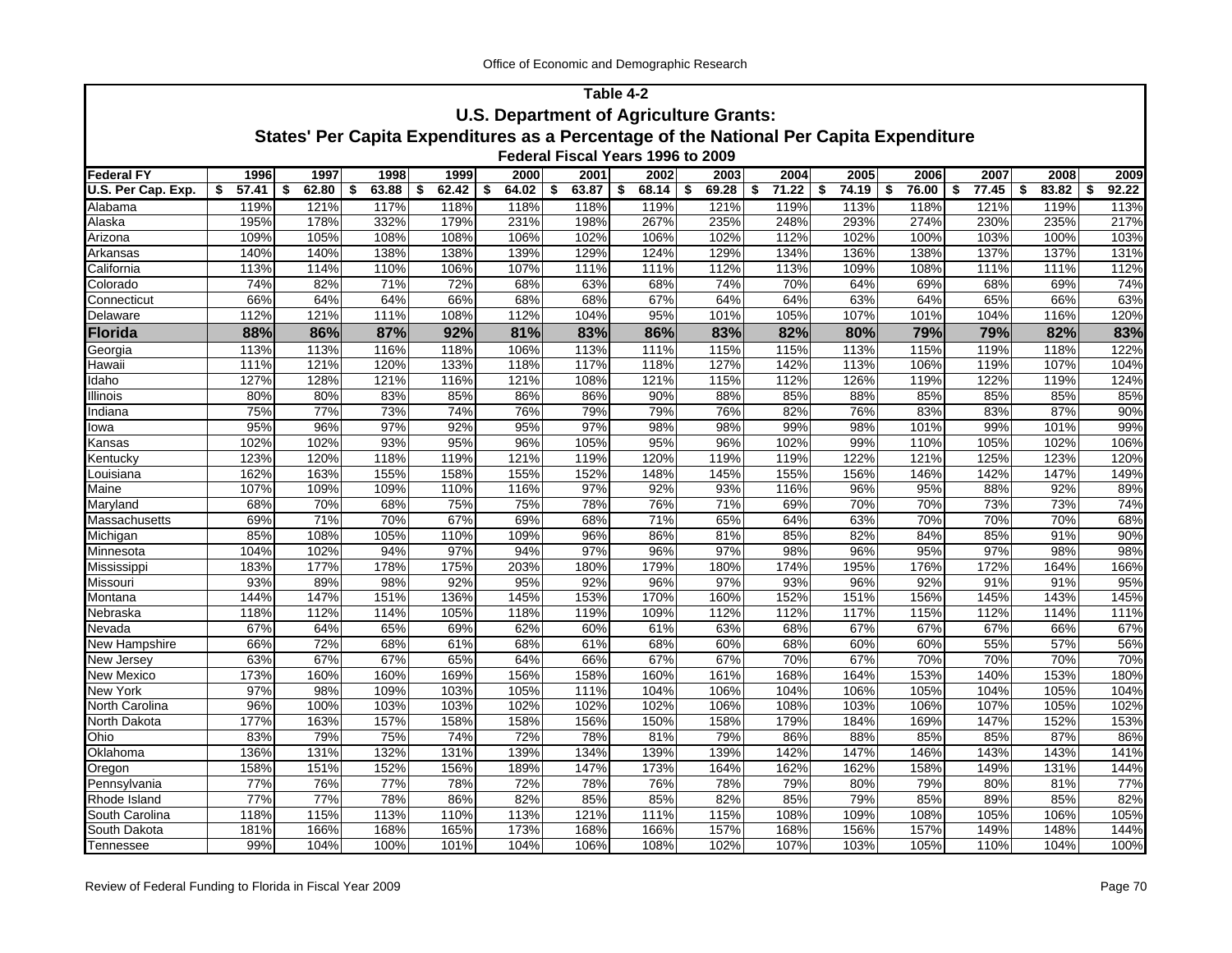| Table 4-2                                                                              |
|----------------------------------------------------------------------------------------|
| U.S. Department of Agriculture Grants:                                                 |
| States' Per Capita Expenditures as a Percentage of the National Per Capita Expenditure |

| <b>Federal FY</b>    | 1996 | 1997  | 1998 | 1999  | 2000  | 2001  | 2002 | 2003  | 2004 | 2005 | 2006  | 2007       | 2008  | 2009  |
|----------------------|------|-------|------|-------|-------|-------|------|-------|------|------|-------|------------|-------|-------|
| U.S. Per Cap. Exp.   | 57   | 62.80 | 3.88 | 62.42 | 64.02 | 63.87 | 68.1 | 69.28 | 1.22 | .19  | 76.00 | 77<br>7.45 | 83.82 | 92.22 |
| Texas                | 115% | 109%  | 109% | 14%   | 114%  | 115%  | 114% | 122%  | 123% | 119% | 122%  | 119%       | 120%  | 118%  |
| Utah                 | 118% | '16%  | 110% | 116%  | 114%  | 101%  | 100% | 101%  | 99%  | 101% | 91%   | 85%        | 87%   | 95%   |
| Vermont              | 135% | 149%  | 130% | 130%  | 133%  | 125%  | 142% | 138%  | 143% | 146% | 149%  | 152%       | 134%  | 142%  |
| Virginia             | 77%  | 71%   | 74%  | 71%   | 73%   | 71%   | 69%  | 55%   | 12%  | 72%  | 71%   | 67%        | 64%   | 64%   |
| Washington           | 97%  | 96%   | 93%  | 99%   | 103%  | 94%   | 98%  | 101%  | 97%  | 94%  | 94%   | 90%        | 91%   | 85%   |
| <b>West Virginia</b> | 127% | 134%  | 135% | 125%  | 138%  | 129%  | 128% | 127%  | 126% | 126% | 131%  | 134%       | 118%  | 123%  |
| Wisconsin            | 84%  | 78%   | 78%  | 79%   | 81%   | 78%   | 77%  | 83%   | 81%  | 79%  | 83%   | 81%        | 81%   | 80%   |
| Wyoming              | 127% | 129%  | 123% | 125%  | 126%  | 122%  | 129% | 120%  | '19% | 105% | 113%  | 123%       | 112%  | 116%  |

Note: The percentages listed in this table were calculated by the EDR staff based on data published in the sources referenced below.

Data Sources:

"Federal Aid to States" annual reports. U.S. Bureau of the Census.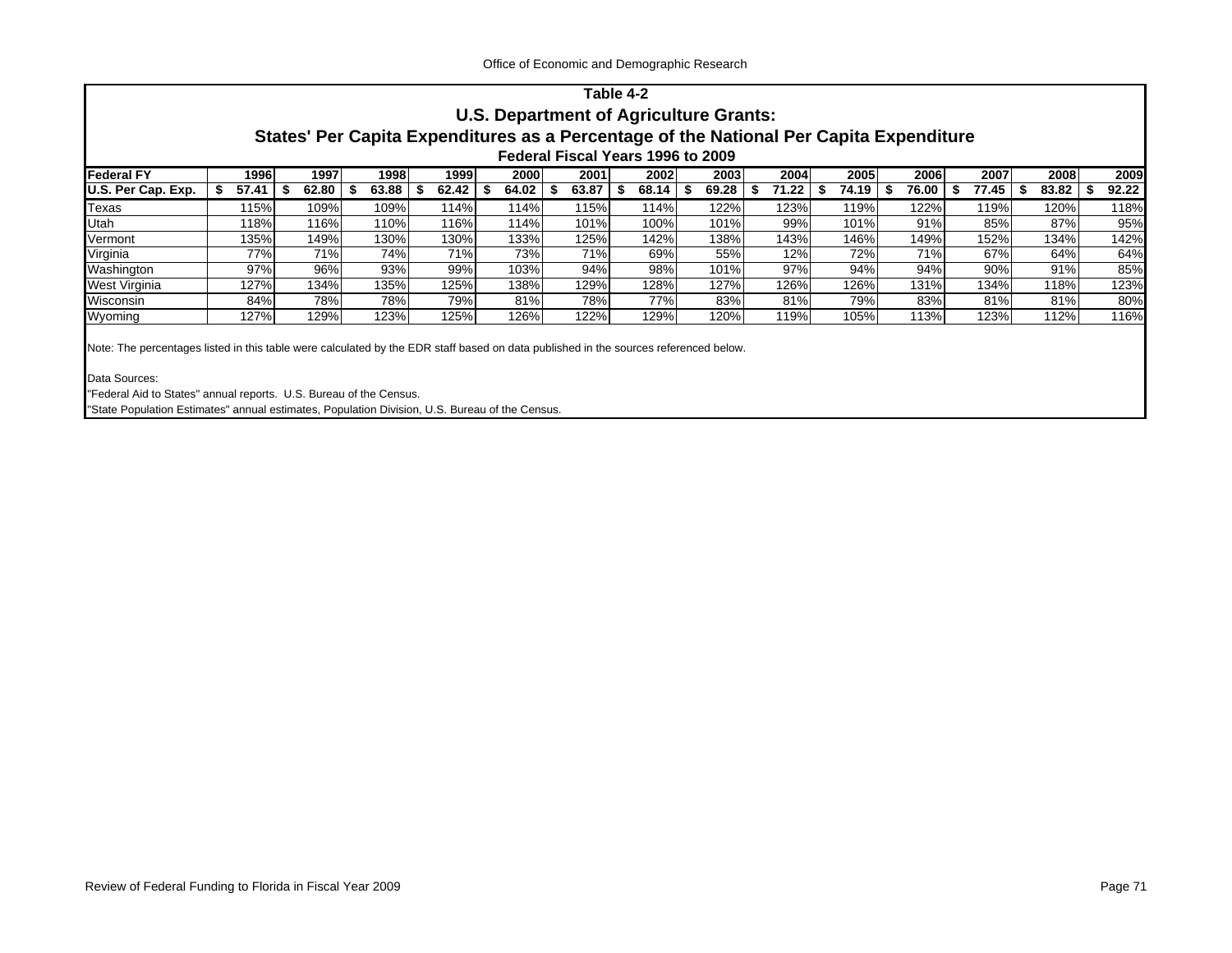|                                                                                                                                                                                                                                                                                                                                            |    |              |                    |                    |                    |       |              |                                            | Table 4-3 |              |                    |  |                    |                                                                                        |            |      |                    |                    |                    |
|--------------------------------------------------------------------------------------------------------------------------------------------------------------------------------------------------------------------------------------------------------------------------------------------------------------------------------------------|----|--------------|--------------------|--------------------|--------------------|-------|--------------|--------------------------------------------|-----------|--------------|--------------------|--|--------------------|----------------------------------------------------------------------------------------|------------|------|--------------------|--------------------|--------------------|
|                                                                                                                                                                                                                                                                                                                                            |    |              |                    |                    |                    |       |              | <b>U.S. Department of Commerce Grants:</b> |           |              |                    |  |                    |                                                                                        |            |      |                    |                    |                    |
|                                                                                                                                                                                                                                                                                                                                            |    |              |                    |                    |                    |       |              |                                            |           |              |                    |  |                    | States' Per Capita Expenditures as a Percentage of the National Per Capita Expenditure |            |      |                    |                    |                    |
|                                                                                                                                                                                                                                                                                                                                            |    |              |                    |                    |                    |       |              |                                            |           |              |                    |  |                    |                                                                                        |            |      |                    |                    |                    |
|                                                                                                                                                                                                                                                                                                                                            |    |              |                    |                    |                    |       |              | Federal Fiscal Years 1996 to 2009          |           |              |                    |  |                    |                                                                                        |            |      |                    |                    |                    |
| <b>Federal FY</b><br>U.S. Per Cap. Exp.                                                                                                                                                                                                                                                                                                    | \$ | 1996<br>2.84 | 1997<br>\$<br>3.43 | 1998<br>2.69<br>\$ | 1999<br>2.71<br>\$ | \$    | 2000<br>2.90 | 2001<br>3.06<br>\$                         | \$        | 2002<br>3.28 | 2003<br>\$<br>3.14 |  | 2004<br>\$<br>3.05 | 2005<br>2.92<br>\$                                                                     | \$<br>1.99 | 2006 | 2007<br>1.97<br>\$ | 2008<br>\$<br>1.70 | 2009<br>\$<br>1.65 |
|                                                                                                                                                                                                                                                                                                                                            |    | 51%          | 64%                | 74%                | 54%                |       | 70%          | 98%                                        |           | 95%          | 165%               |  | 124%               | 141%                                                                                   | 187%       |      | 199%               | 146%               | 101%               |
| Alabama<br>Alaska                                                                                                                                                                                                                                                                                                                          |    | 1172%        | 1641%              | 1555%              | 1506%              | 2234% |              | 2988%                                      |           | 3216%        | 2793%              |  | 3042%              | 3509%                                                                                  | 3690%      |      | 4554%              | 4659%              | 4734%              |
| Arizona                                                                                                                                                                                                                                                                                                                                    |    | 43%          | 33%                | 32%                | 72%                |       | 36%          | 34%                                        |           | 26%          | 40%                |  | 28%                | 57%                                                                                    |            | 20%  | 15%                | 42%                | 40%                |
| Arkansas                                                                                                                                                                                                                                                                                                                                   |    | 117%         | 86%                | 105%               | 59%                |       | 93%          | 116%                                       |           | 101%         | 89%                |  | 149%               | 34%                                                                                    |            | 88%  | 88%                | 85%                | 141%               |
| California                                                                                                                                                                                                                                                                                                                                 |    | 96%          | 102%               | 91%                | 93%                |       | 80%          | 63%                                        |           | 72%          | 63%                |  | 61%                | 61%                                                                                    |            | 71%  | 91%                | 59%                | 62%                |
| Colorado                                                                                                                                                                                                                                                                                                                                   |    | 307%         | 484%               | 466%               | 403%               |       | 409%         | 331%                                       |           | 350%         | 83%                |  | 89%                | 99%                                                                                    |            | 81%  | 27%                | 140%               | 85%                |
| Connecticut                                                                                                                                                                                                                                                                                                                                |    | 86%          | 72%                | 142%               | 68%                |       | 61%          | 90%                                        |           | 91%          | 92%                |  | 103%               | 149%                                                                                   |            | 93%  | 58%                | 62%                | 73%                |
| Delaware                                                                                                                                                                                                                                                                                                                                   |    | 235%         | 379%               | 240%               | 266%               | 211%  |              | 193%                                       |           | 204%         | 79%                |  | 91%                | 225%                                                                                   | 202%       |      | 226%               | 143%               | 139%               |
| Florida                                                                                                                                                                                                                                                                                                                                    |    | 94%          | 68%                |                    |                    |       |              | 74%                                        |           | 84%          |                    |  | 66%                | 50%                                                                                    |            |      | 34%                | 42%                | 52%                |
| 71%<br>70%<br>62%<br>45%<br>66%<br>74%<br>68%<br>86%<br>76%<br>56%<br>39%<br>44%<br>60%<br>49%<br>56%<br>45%<br>69%<br>74%<br>517%<br>516%<br>456%<br>596%<br>500%<br>510%<br>573%<br>567%<br>694%<br>769%<br>304%<br>365%<br>249%<br>172%<br>203%<br>119%<br>160%<br>238%<br>218%<br>169%<br>132%<br>278%<br>186%<br>246%<br>196%<br>110% |    |              |                    |                    |                    |       |              |                                            |           |              |                    |  |                    |                                                                                        | 55%        |      |                    |                    |                    |
| Georgia                                                                                                                                                                                                                                                                                                                                    |    |              |                    |                    |                    |       |              |                                            |           |              |                    |  |                    |                                                                                        | 309%       |      |                    |                    |                    |
| Hawaii<br>Idaho<br>42%<br>59%<br>32%<br>41%<br>36%<br>41%<br>39%<br>30%<br>49%<br>43%<br>39%<br>30%<br>55%                                                                                                                                                                                                                                 |    |              |                    |                    |                    |       |              |                                            |           |              |                    |  |                    |                                                                                        | 243%       |      |                    |                    |                    |
| 45%<br>55%<br>62%<br>47%<br>56%<br>33%<br>39%<br>43%<br>26%<br>29%<br>68%<br>59%<br>19%                                                                                                                                                                                                                                                    |    |              |                    |                    |                    |       |              |                                            |           |              |                    |  |                    |                                                                                        | 34%        |      |                    |                    |                    |
|                                                                                                                                                                                                                                                                                                                                            |    |              |                    |                    |                    |       |              |                                            |           |              |                    |  |                    |                                                                                        | 45%        |      |                    |                    |                    |
| <b>Illinois</b><br><b>Indiana</b><br>271%<br>85%<br>44%<br>38%<br>39%<br>49%<br>35%<br>37%<br>57%<br>68%<br>78%<br>94%<br>85%                                                                                                                                                                                                              |    |              |                    |                    |                    |       |              |                                            |           |              |                    |  |                    |                                                                                        | 86%        |      |                    |                    |                    |
| 67%<br>59%<br>79%<br>63%<br>63%<br>73%<br>28%<br>38%<br>27%<br>27%<br>28%<br>64%<br>61%                                                                                                                                                                                                                                                    |    |              |                    |                    |                    |       |              |                                            |           |              |                    |  |                    |                                                                                        | 86%        |      |                    |                    |                    |
| lowa<br>Kansas<br>77%<br>Kentucky<br>110%<br>53%<br>168%<br>149%<br>140%<br>179%<br>106%<br>118%<br>117%<br>91%<br>89%<br>60%                                                                                                                                                                                                              |    |              |                    |                    |                    |       |              |                                            |           |              |                    |  |                    |                                                                                        | 91%        |      |                    |                    |                    |
| Louisiana                                                                                                                                                                                                                                                                                                                                  |    | 141%         | 103%               | 155%               | 134%               | 163%  |              | 126%                                       |           | 111%         | 192%               |  | 244%               | 152%                                                                                   | 277%       |      | 290%               | 245%               | 577%               |
| Maine                                                                                                                                                                                                                                                                                                                                      |    | 333%         | 546%               | 330%               | 340%               |       | 338%         | 287%                                       |           | 340%         | 334%               |  | 286%               | 226%                                                                                   | 308%       |      | 409%               | 299%               | 310%               |
| Maryland                                                                                                                                                                                                                                                                                                                                   |    | 86%          | 131%               | 105%               | 119%               | 107%  |              | 106%                                       |           | 108%         | 101%               |  | 149%               | 127%                                                                                   |            | 65%  | 125%               | 64%                | 169%               |
| Massachusetts                                                                                                                                                                                                                                                                                                                              |    | 163%         | 199%               | 191%               | 132%               |       | 129%         | 137%                                       |           | 139%         | 92%                |  | 58%                | 78%                                                                                    | 107%       |      | 91%                | 192%               | 110%               |
| Michigan                                                                                                                                                                                                                                                                                                                                   |    | 66%          | 74%                | 74%                | 68%                |       | 45%          | 64%                                        |           | 47%          | 70%                |  | 66%                | 72%                                                                                    |            | 38%  | 38%                | 44%                | 34%                |
| Minnesota                                                                                                                                                                                                                                                                                                                                  |    | 88%          | 73%                | 71%                | 73%                |       | 80%          | 91%                                        |           | 46%          | 90%                |  | 62%                | 65%                                                                                    |            | 67%  | 50%                | 75%                | 61%                |
| Mississippi                                                                                                                                                                                                                                                                                                                                |    | 124%         | 130%               | 230%               | 132%               |       | 177%         | 222%                                       |           | 278%         | 369%               |  | 268%               | 274%                                                                                   | 277%       |      | 268%               | 316%               | 197%               |
| Missouri                                                                                                                                                                                                                                                                                                                                   |    | 172%         | 129%               | 106%               | 60%                |       | 47%          | 30%                                        |           | 31%          | 49%                |  | 42%                | 29%                                                                                    |            | 50%  | 49%                | 103%               | 66%                |
| Montana                                                                                                                                                                                                                                                                                                                                    |    | 66%          | 161%               | 332%               | 129%               | 477%  |              | 141%                                       |           | 134%         | 175%               |  | 234%               | 169%                                                                                   |            | 46%  | 212%               | 99%                | 399%               |
| Nebraska                                                                                                                                                                                                                                                                                                                                   |    | 100%         | 47%                | 44%                | 30%                |       | 37%          | 49%                                        |           | 48%          | 110%               |  | 101%               | 65%                                                                                    |            | 58%  | 126%               | 21%                | 89%                |
| Nevada                                                                                                                                                                                                                                                                                                                                     |    | 61%          | 58%                | 51%                | 158%               |       | 93%          | 115%                                       |           | 101%         | 59%                |  | 90%                | 41%                                                                                    |            | 10%  | 21%                | 100%               | 32%                |
| New Hampshire                                                                                                                                                                                                                                                                                                                              |    | 539%         | 352%               | 188%               | 470%               |       | 742%         | 647%                                       |           | 650%         | 229%               |  | 70%                | 197%                                                                                   | 439%       |      | 269%               | 166%               | 225%               |
| New Jersey                                                                                                                                                                                                                                                                                                                                 |    | 69%          | 72%                | 64%                | 73%                |       | 86%          | 147%                                       |           | 48%          | 33%                |  | 63%                | 74%                                                                                    | 158%       |      | 33%                | 70%                | 49%                |
| New Mexico                                                                                                                                                                                                                                                                                                                                 |    | 128%<br>47%  | 102%<br>55%        | 96%<br>63%         | 152%<br>49%        |       | 216%<br>63%  | 136%<br>52%                                |           | 91%<br>61%   | 231%<br>52%        |  | 175%<br>41%        | 154%<br>38%                                                                            | 118%       | 40%  | 218%<br>55%        | 138%<br>41%        | 193%<br>46%        |
| New York                                                                                                                                                                                                                                                                                                                                   |    | 93%          |                    | 85%                | 74%                |       | 87%          | 115%                                       |           | 82%          | 147%               |  | 117%               |                                                                                        |            | 74%  |                    |                    | 85%                |
| North Carolina<br>North Dakota                                                                                                                                                                                                                                                                                                             |    | 351%         | 113%<br>224%       | 640%               | 368%               |       | 458%         | 255%                                       |           | 258%         | 254%               |  | 139%               | 109%<br>195%                                                                           | 177%       |      | 93%<br>221%        | 74%<br>430%        | 266%               |
| Ohio                                                                                                                                                                                                                                                                                                                                       |    | 24%          | 27%                | 30%                | 25%                |       | 42%          | 36%                                        |           | 45%          | 48%                |  | 40%                | 59%                                                                                    |            | 50%  | 62%                | 93%                | 25%                |
|                                                                                                                                                                                                                                                                                                                                            |    | 115%         | 94%                | 100%               | 105%               |       | 126%         | 127%                                       |           | 130%         | 162%               |  | 126%               | 106%                                                                                   |            | 54%  | 41%                | 59%                | 65%                |
| Oklahoma<br>Oregon                                                                                                                                                                                                                                                                                                                         |    | 304%         | 389%               | 358%               | 390%               |       | 338%         | 337%                                       |           | 355%         | 450%               |  | 355%               | 346%                                                                                   | 410%       |      | 335%               | 273%               | 235%               |
| Pennsylvania                                                                                                                                                                                                                                                                                                                               |    | 43%          | 28%                | 47%                | 44%                |       | 31%          | 29%                                        |           | 50%          | 55%                |  | 73%                | 71%                                                                                    |            | 45%  | 72%                | 53%                | 54%                |
| Rhode Island                                                                                                                                                                                                                                                                                                                               |    | 426%         | 426%               | 336%               | 328%               |       | 200%         | 206%                                       |           | 249%         | 330%               |  | 285%               | 269%                                                                                   | 178%       |      | 145%               | 384%               | 294%               |
| South Carolina                                                                                                                                                                                                                                                                                                                             |    | 217%         | 188%               | 159%               | 223%               |       | 230%         | 317%                                       |           | 355%         | 238%               |  | 473%               | 415%                                                                                   | 192%       |      | 296%               | 287%               | 254%               |
| South Dakota                                                                                                                                                                                                                                                                                                                               |    | 330%         | 164%               | 197%               | 380%               |       | 224%         | 165%                                       |           | 96%          | 222%               |  | 105%               | 109%                                                                                   | 135%       |      | 210%               | 232%               | 267%               |
| Tennessee                                                                                                                                                                                                                                                                                                                                  |    | 32%          | 42%                | 25%                | 72%                |       | 55%          | 61%                                        |           | 64%          | 62%                |  | 52%                | 52%                                                                                    |            | 70%  | 78%                | 41%                | 65%                |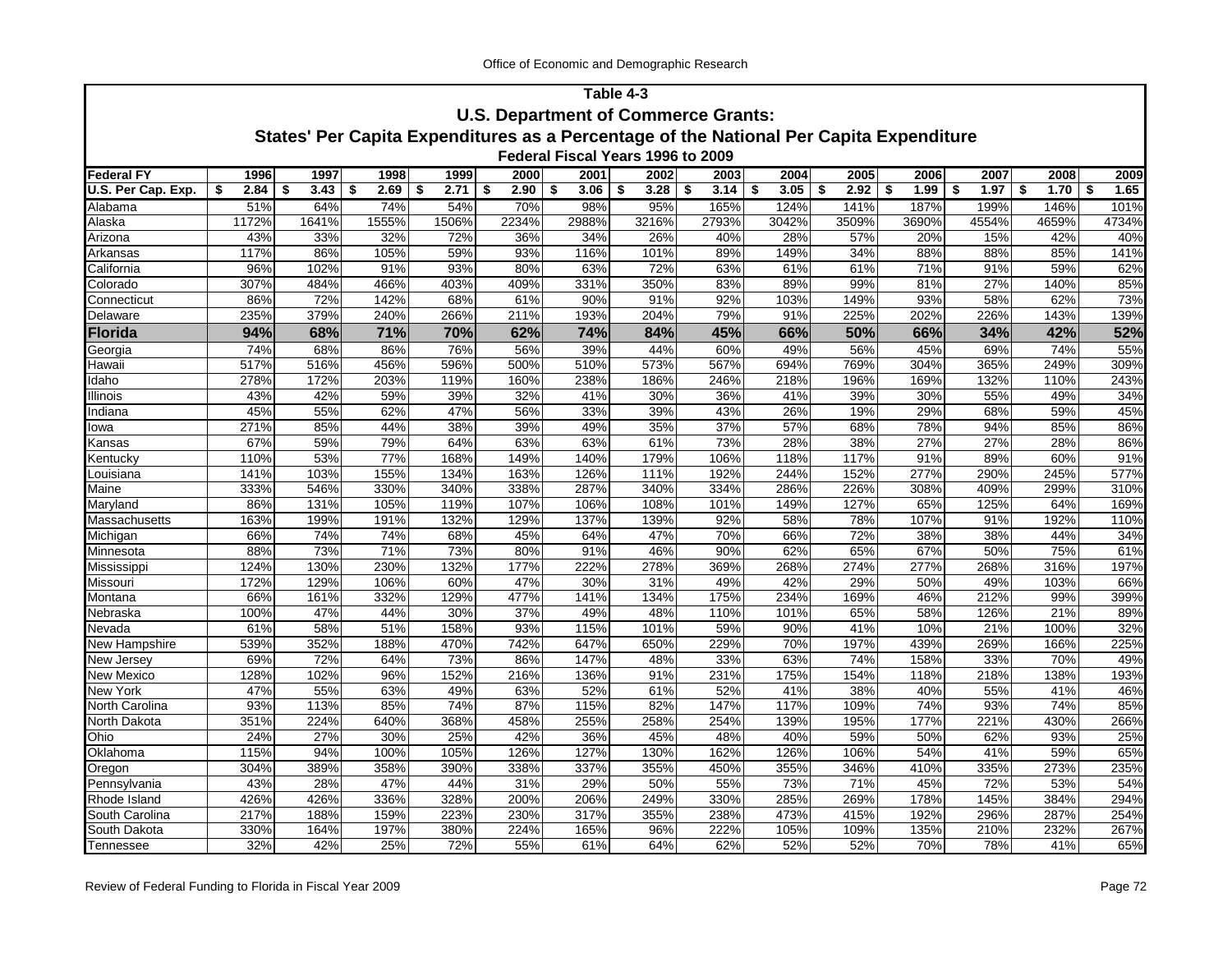|                                                                                                                                      |      |      | States' Per Capita Expenditures as a Percentage of the National Per Capita Expenditure |              |      | <b>U.S. Department of Commerce Grants:</b><br>Federal Fiscal Years 1996 to 2009 | Table 4-3 |      |             |      |      |      |                   |      |
|--------------------------------------------------------------------------------------------------------------------------------------|------|------|----------------------------------------------------------------------------------------|--------------|------|---------------------------------------------------------------------------------|-----------|------|-------------|------|------|------|-------------------|------|
| <b>Federal FY</b>                                                                                                                    | 1996 | 1997 | 1998                                                                                   | 1999         | 2000 | 2001                                                                            | 2002      | 2003 | 2004        | 2005 | 2006 | 2007 | 2008              | 2009 |
| U.S. Per Cap. Exp.                                                                                                                   | 2.84 | 3.43 | 2.69                                                                                   | 2.71<br>- \$ | 2.90 | $3.06$ \$                                                                       | 3.28      | 3.14 | $3.05$   \$ | 2.92 | 1.99 | 1.97 | 1.70 <sub>1</sub> | 1.65 |
| Texas                                                                                                                                | 45%  | 44%  | 42%                                                                                    | 65%          | 68%  | 47%                                                                             | 50%       | 55%  | 57%         | 56%  | 64%  | 45%  | 45%               | 49%  |
| Utah                                                                                                                                 | 44%  | 36%  | 27%                                                                                    | 41%          | 107% | 80%                                                                             | 61%       | 62%  | 46%         | 69%  | 32%  | 53%  | 18%               | 22%  |
| Vermont                                                                                                                              | 50%  | 60%  | 41%                                                                                    | 26%          | 54%  | 26%                                                                             | 150%      | 171% | 119%        | 50%  | 54%  | 40%  | 145%              | 153% |
| Virginia                                                                                                                             | 82%  | 69%  | 80%                                                                                    | 90%          | 80%  | 95%                                                                             | 76%       | 73%  | 91%         | 81%  | 122% | 91%  | 82%               | 79%  |
| Washington                                                                                                                           | 216% | 219% | 195%                                                                                   | 246%         | 195% | 237%                                                                            | 228%      | 371% | 316%        | 355% | 387% | 296% | 373%              | 356% |
| West Virginia                                                                                                                        | 128% | 150% | 159%                                                                                   | 198%         | 157% | 164%                                                                            | 131%      | 187% | 157%        | 283% | 253% | 161% | 186%              | 176% |
| Wisconsin                                                                                                                            | 79%  | 81%  | 81%                                                                                    | 68%          | 72%  | 63%                                                                             | 83%       | 76%  | 123%        | 120% | 150% | 70%  | 113%              | 55%  |
| Wyoming                                                                                                                              | 33%  | 55%  | 145%                                                                                   | 38%          | 43%  | 69%                                                                             | 16%       | 59%  | 30%         | 64%  | 97%  | 46%  | 171%              | 37%  |
| Note: The percentages listed in this table were calculated by the EDR staff based on data published in the sources referenced below. |      |      |                                                                                        |              |      |                                                                                 |           |      |             |      |      |      |                   |      |

Data Sources:

"Federal Aid to States" annual reports. U.S. Bureau of the Census.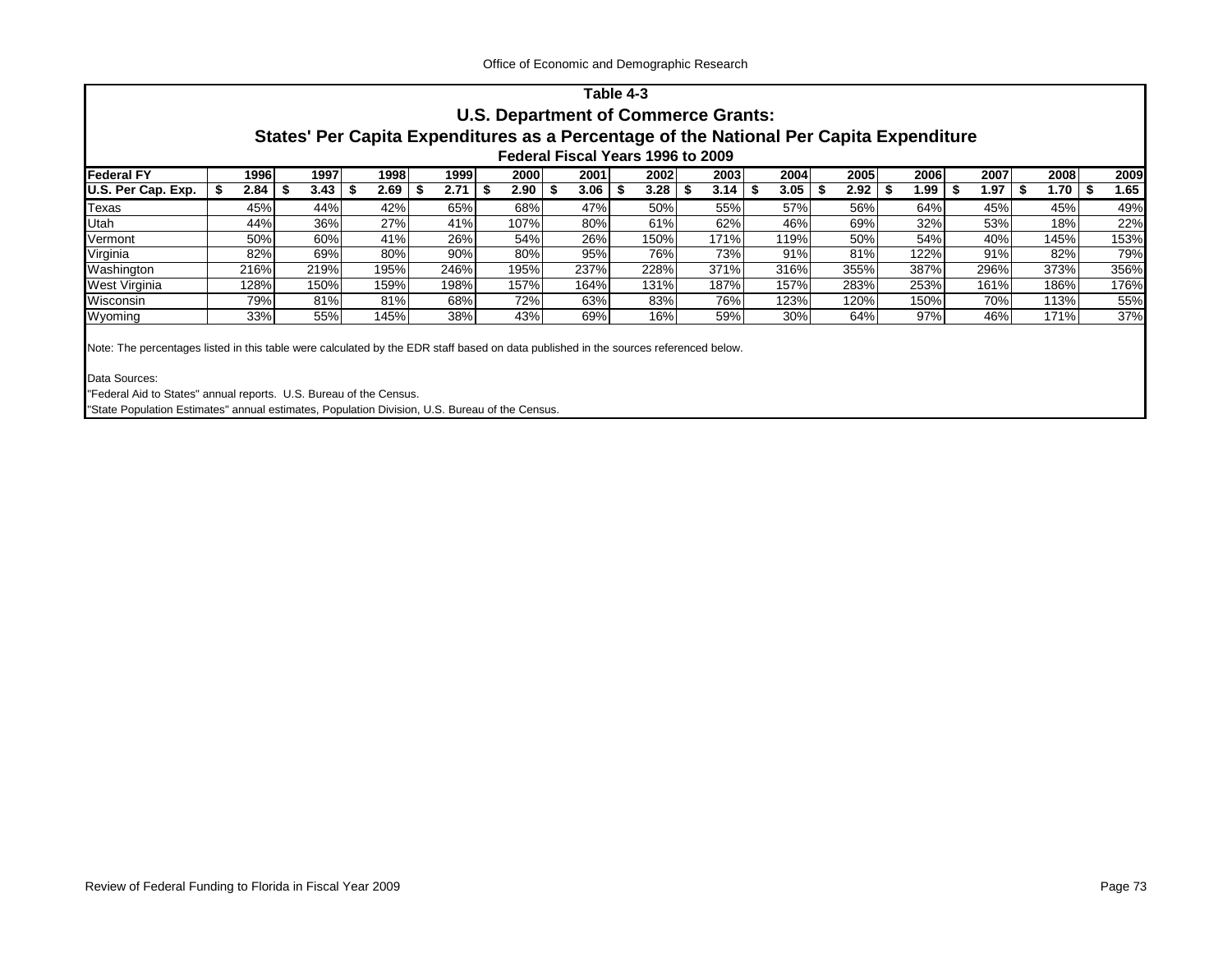|                       |                          |                          |                          |                |                                                                                        |                          | Table 4-4                         |            |            |            |            |            |            |            |
|-----------------------|--------------------------|--------------------------|--------------------------|----------------|----------------------------------------------------------------------------------------|--------------------------|-----------------------------------|------------|------------|------------|------------|------------|------------|------------|
|                       |                          |                          |                          |                | <b>Corporation for National and Community Service Grants:</b>                          |                          |                                   |            |            |            |            |            |            |            |
|                       |                          |                          |                          |                |                                                                                        |                          |                                   |            |            |            |            |            |            |            |
|                       |                          |                          |                          |                | States' Per Capita Expenditures as a Percentage of the National Per Capita Expenditure |                          |                                   |            |            |            |            |            |            |            |
|                       |                          |                          |                          |                |                                                                                        |                          | Federal Fiscal Years 1996 to 2009 |            |            |            |            |            |            |            |
| <b>Federal FY</b>     | 1996                     | 1997                     | 1998                     | 1999           | 2000                                                                                   | 2001                     | 2002                              | 2003       | 2004       | 2005       | 2006       | 2007       | 2008       | 2009       |
| U.S. Per Cap. Exp.    |                          | $\overline{\phantom{a}}$ | $\blacksquare$           | $\blacksquare$ | $\overline{\phantom{a}}$                                                               | $\overline{\phantom{a}}$ | $\overline{\phantom{a}}$          | \$<br>0.50 | \$<br>0.38 | 0.52<br>\$ | 0.51<br>\$ | 0.58<br>\$ | 0.62<br>\$ | 0.62<br>\$ |
| Alabama               | $\sim$                   | $\blacksquare$           | $\blacksquare$           | $\blacksquare$ | $\sim$                                                                                 | $\sim$                   | $\overline{\phantom{a}}$          | 9%         | 31%        | 41%        | 68%        | 83%        | 73%        | 64%        |
| Alaska                | $\sim$                   | $\blacksquare$           | $\blacksquare$           | $\sim$         | $\sim$                                                                                 | $\blacksquare$           | $\blacksquare$                    | 588%       | 434%       | 456%       | 469%       | 451%       | 372%       | 590%       |
| Arizona               | $\sim$                   | $\sim$                   | $\sim$                   | $\sim$         | $\sim$                                                                                 | $\blacksquare$           | $\sim$                            | 122%       | 154%       | 103%       | 114%       | 99%        | 86%        | 82%        |
| Arkansas              | $\sim$                   | $\sim$                   | $\blacksquare$           | $\sim$         | $\blacksquare$                                                                         | $\sim$                   | $\sim$                            | 230%       | 248%       | 171%       | 172%       | 182%       | 183%       | 163%       |
| California            | $\sim$                   | $\blacksquare$           | $\sim$                   | $\sim$         | $\blacksquare$                                                                         | $\sim$                   | $\sim$                            | 186%       | 151%       | 276%       | 197%       | 168%       | 137%       | 125%       |
| Colorado              | $\sim$                   | $\blacksquare$           | $\sim$                   | $\sim$         | $\blacksquare$                                                                         | $\sim$                   | $\sim$                            | 166%       | 182%       | 105%       | 75%        | 176%       | 80%        | 93%        |
| Connecticut           | $\blacksquare$           | $\blacksquare$           | $\blacksquare$           | $\sim$         | $\blacksquare$                                                                         | $\sim$                   | $\sim$                            | 149%       | 152%       | 91%        | 106%       | 109%       | 95%        | 84%        |
| Delaware              | $\blacksquare$           | $\blacksquare$           |                          | $\sim$         |                                                                                        | $\sim$                   | $\sim$                            | 418%       | 423%       | 381%       | 386%       | 252%       | 322%       | 364%       |
| <b>Florida</b>        |                          |                          |                          |                | No grant expenditures prior to 2003                                                    |                          |                                   | 34%        | 26%        | 21%        | 70%        | 77%        | 67%        | 79%        |
| Georgia               |                          | $\blacksquare$           |                          |                |                                                                                        | $\overline{\phantom{a}}$ | $\overline{\phantom{a}}$          | 24%        | 27%        | 15%        | 20%        | 15%        | 5%         | 0%         |
| Hawaii                | $\sim$                   | $\sim$                   | $\blacksquare$           | $\sim$         | $\blacksquare$                                                                         | $\sim$                   | $\sim$                            | 122%       | 135%       | 172%       | 195%       | 121%       | 112%       | 137%       |
| daho                  |                          | $\blacksquare$           | $\blacksquare$           | $\blacksquare$ | $\blacksquare$                                                                         | $\blacksquare$           |                                   | 337%       | 307%       | 229%       | 276%       | 229%       | 199%       | 178%       |
| Illinois              | $\sim$                   | $\blacksquare$           | $\blacksquare$           | $\blacksquare$ | $\blacksquare$                                                                         | $\blacksquare$           | $\sim$                            | 13%        | 22%        | 4%         | 13%        | 20%        | 27%        | 22%        |
| ndiana                |                          | $\blacksquare$           | $\blacksquare$           | $\blacksquare$ | $\blacksquare$                                                                         | $\blacksquare$           |                                   | 10%        | 6%         | 1%         | 1%         | 15%        | 18%        | 20%        |
| owa                   | $\blacksquare$           | $\blacksquare$           | ۰                        | $\blacksquare$ | $\blacksquare$                                                                         | $\blacksquare$           | $\blacksquare$                    | 14%        | 19%        | 13%        | 14%        | 12%        | 119%       | 171%       |
| Kansas                |                          | $\blacksquare$           | $\blacksquare$           | $\blacksquare$ | $\blacksquare$                                                                         | $\blacksquare$           |                                   | 227%       | 264%       | 174%       | 176%       | 137%       | 116%       | 120%       |
| Kentucky              | $\sim$                   | $\blacksquare$           | $\blacksquare$           | $\blacksquare$ | $\blacksquare$                                                                         | $\overline{\phantom{a}}$ | $\blacksquare$                    | 208%       | 198%       | 147%       | 157%       | 145%       | 146%       | 161%       |
| _ouisiana             | $\overline{\phantom{a}}$ | $\blacksquare$           | $\blacksquare$           | $\sim$         | $\blacksquare$                                                                         | $\blacksquare$           | $\sim$                            | 0%         | 0%         | 0%         | 84%        | 259%       | 263%       | 237%       |
| Maine                 |                          | $\mathbf{r}$             | $\sim$                   | $\mathbf{r}$   | $\overline{a}$                                                                         | $\overline{a}$           | $\sim$                            | 336%       | 405%       | 337%       | 397%       | 326%       | 338%       | 323%       |
| Vlaryland             | $\overline{\phantom{a}}$ | $\blacksquare$           | $\blacksquare$           | $\sim$         | $\blacksquare$                                                                         | $\blacksquare$           | $\overline{\phantom{a}}$          | 182%       | 502%       | 172%       | 216%       | 162%       | 198%       | 191%       |
| Massachusetts         | $\sim$                   | $\mathbf{r}$             | $\sim$                   | $\mathbf{r}$   | $\sim$                                                                                 | $\sim$                   | $\sim$                            | 0%         | 0%         | 0%         | 66%        | 223%       | 252%       | 268%       |
| Michigan              | $\overline{\phantom{a}}$ | $\blacksquare$           | $\blacksquare$           | $\blacksquare$ | $\blacksquare$                                                                         | $\blacksquare$           | $\overline{\phantom{a}}$          | 140%       | 101%       | 116%       | 121%       | 87%        | 110%       | 95%        |
| Minnesota             | $\sim$                   | $\blacksquare$           | $\blacksquare$           | $\blacksquare$ | $\blacksquare$                                                                         | $\blacksquare$           | $\blacksquare$                    | 0%         | 1%         | 2%         | 1%         | 1%         | 0%         | 0%         |
| Mississippi           |                          | $\blacksquare$           | $\blacksquare$           | $\sim$         | $\blacksquare$                                                                         | $\overline{\phantom{a}}$ | $\blacksquare$                    | 478%       | 488%       | 543%       | 443%       | 333%       | 430%       | 471%       |
| Missouri              | $\sim$                   | $\blacksquare$           | $\overline{\phantom{a}}$ | $\blacksquare$ | $\blacksquare$                                                                         | $\blacksquare$           | $\sim$                            | 0%         | 0%         | 0%         | 23%        | 101%       | 85%        | 90%        |
| Montana               |                          | $\sim$                   | $\blacksquare$           | $\sim$         | $\blacksquare$                                                                         | $\sim$                   |                                   | 641%       | 749%       | 717%       | 717%       | 611%       | 566%       | 634%       |
| Nebraska              | $\blacksquare$           | $\blacksquare$           | $\blacksquare$           | $\sim$         | $\blacksquare$                                                                         | $\blacksquare$           | $\blacksquare$                    | 0%         | 0%         | 0%         | 57%        | 199%       | 165%       | 183%       |
| Nevada                | $\sim$                   | $\sim$                   | $\blacksquare$           | $\sim$         | $\sim$                                                                                 | $\overline{a}$           | $\sim$                            | 9%         | 13%        | 15%        | 5%         | 11%        | 95%        | 116%       |
| <b>New Hampshire</b>  | $\blacksquare$           | $\blacksquare$           | $\blacksquare$           | $\blacksquare$ | $\blacksquare$                                                                         | $\blacksquare$           | $\blacksquare$                    | 0%         | 0%         | 0%         | 52%        | 207%       | 232%       | 238%       |
| New Jersey            | $\sim$                   | $\blacksquare$           | $\blacksquare$           | $\blacksquare$ | $\blacksquare$                                                                         | $\sim$                   | $\sim$                            | 113%       | 61%        | 109%       | 56%        | 148%       | 59%        | 100%       |
| <b>New Mexico</b>     | $\blacksquare$           | $\blacksquare$           | $\blacksquare$           | $\blacksquare$ | $\blacksquare$                                                                         | $\blacksquare$           | $\blacksquare$                    | 405%       | 205%       | 250%       | 128%       | 212%       | 162%       | 152%       |
| <b>New York</b>       | $\sim$                   | $\sim$                   | $\blacksquare$           | $\sim$         | $\blacksquare$                                                                         | $\sim$                   | $\sim$                            | 219%       | 187%       | 168%       | 224%       | 132%       | 156%       | 141%       |
| <b>North Carolina</b> | $\blacksquare$           | $\blacksquare$           | $\blacksquare$           | $\blacksquare$ | $\blacksquare$                                                                         | $\blacksquare$           | $\blacksquare$                    | 13%        | 17%        | 10%        | 15%        | 12%        | 10%        | 11%        |
| North Dakota          | $\sim$                   | $\sim$                   | $\blacksquare$           | $\sim$         | $\blacksquare$                                                                         | $\sim$                   | $\sim$                            | 150%       | 266%       | 248%       | 295%       | 284%       | 235%       | 278%       |
| Ohio                  | $\blacksquare$           | $\blacksquare$           | $\blacksquare$           | $\blacksquare$ | $\blacksquare$                                                                         | $\blacksquare$           | $\sim$                            | 138%       | 163%       | 113%       | 121%       | 124%       | 97%        | 84%        |
| Oklahoma              | $\overline{\phantom{a}}$ | $\blacksquare$           | $\blacksquare$           | $\sim$         | $\blacksquare$                                                                         | $\sim$                   | $\overline{\phantom{a}}$          | 24%        | 31%        | 99%        | 22%        | 20%        | 18%        | 19%        |
| Oregon                | $\blacksquare$           | $\blacksquare$           | $\blacksquare$           | $\blacksquare$ | $\blacksquare$                                                                         | $\blacksquare$           | $\sim$                            | 16%        | 21%        | 13%        | 1%         | 0%         | 0%         | 0%         |
| Pennsylvania          | $\overline{a}$           | $\blacksquare$           | $\blacksquare$           | $\sim$         | $\blacksquare$                                                                         | $\sim$                   | $\sim$                            | 13%        | 32%        | 15%        | 12%        | 7%         | 114%       | 116%       |
| Rhode Island          | $\blacksquare$           | $\blacksquare$           | $\blacksquare$           | $\sim$         | $\blacksquare$                                                                         | $\sim$                   | $\blacksquare$                    | 59%        | 114%       | 68%        | 89%        | 75%        | 88%        | 87%        |
| South Carolina        | $\overline{a}$           | $\blacksquare$           | $\blacksquare$           | $\sim$         | $\overline{a}$                                                                         | $\overline{\phantom{a}}$ | $\overline{\phantom{a}}$          | 0%         | 0%         | 0%         | 28%        | 60%        | 50%        | 71%        |
| South Dakota          | $\blacksquare$           | $\blacksquare$           | $\blacksquare$           | $\blacksquare$ | $\blacksquare$                                                                         | $\blacksquare$           | $\blacksquare$                    | 30%        | 21%        | 18%        | 18%        | 9%         | 18%        | 22%        |
| Tennessee             |                          | $\sim$                   | $\overline{a}$           | $\overline{a}$ | $\overline{a}$                                                                         | $\overline{a}$           |                                   | 134%       | 135%       | 140%       | 120%       | 103%       | 94%        | 89%        |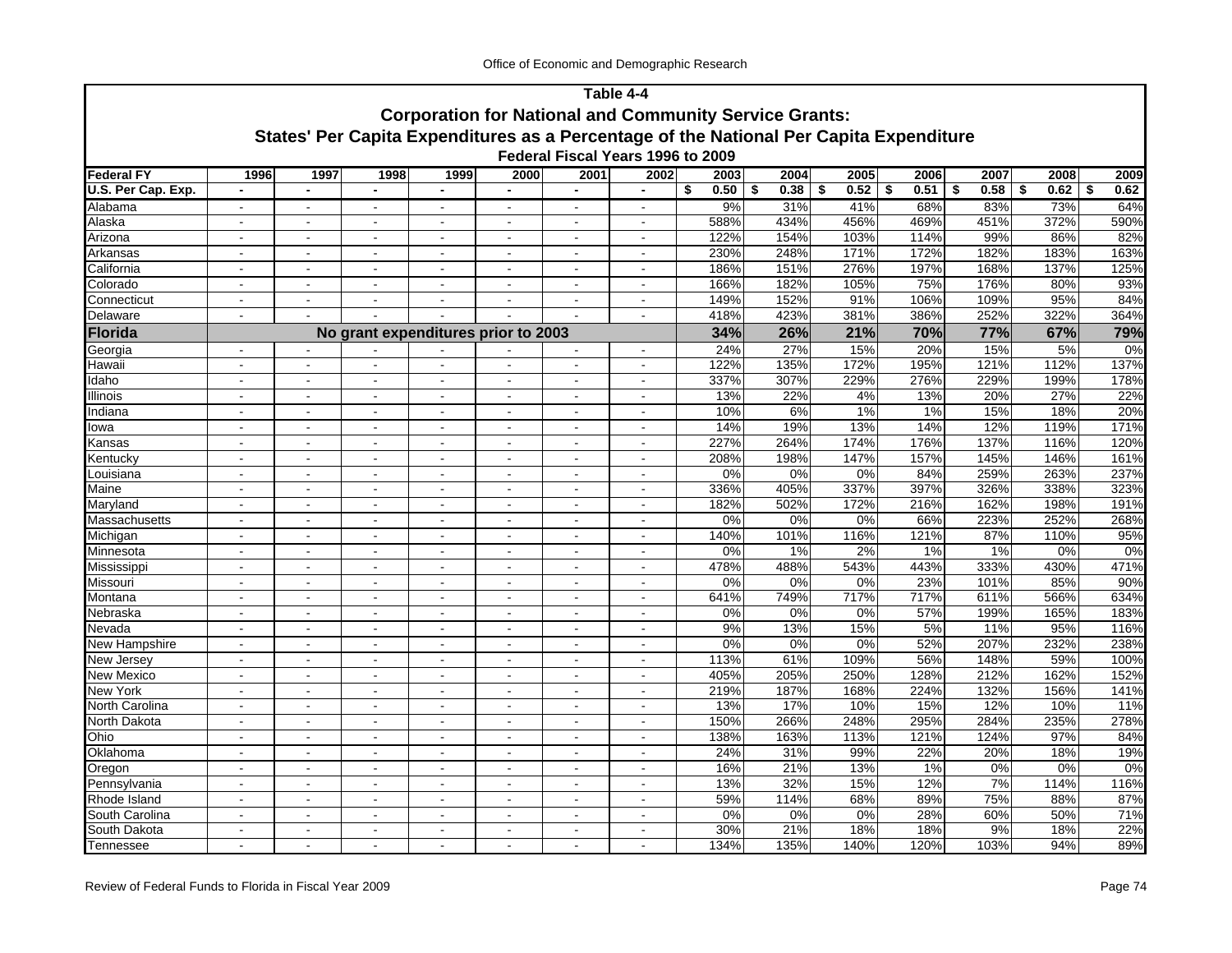| Table 4-4                                                                              |
|----------------------------------------------------------------------------------------|
| <b>Corporation for National and Community Service Grants:</b>                          |
| States' Per Capita Expenditures as a Percentage of the National Per Capita Expenditure |

| <b>Federal FY</b>    | 1996 | 1997 | 1998                     | 1999                     | 2000 | 2001   | 2002   | 2003 | 2004 | 2005 | 2006 | 2007 | 2008 | 2009 |
|----------------------|------|------|--------------------------|--------------------------|------|--------|--------|------|------|------|------|------|------|------|
| U.S. Per Cap. Exp.   |      |      |                          |                          |      |        |        | 0.50 | 0.38 | 0.52 | 0.51 | 0.58 | 0.62 | 0.62 |
| <b>Texas</b>         |      |      | $\overline{\phantom{0}}$ |                          |      |        |        | 2%   | 6%   | 4%   | 4%   | 3%   | 3%   | 3%   |
| Utah                 |      |      | $\overline{\phantom{0}}$ | $\overline{\phantom{a}}$ |      |        |        | 223% | 135% | 142% | 155% | 148% | 154% | 169% |
| Vermont              |      |      | -                        |                          |      |        |        | 337% | 429% | 395% | 324% | 335% | 367% | 291% |
| Virginia             |      |      | $\overline{\phantom{0}}$ |                          |      | $\sim$ |        | 0%   | 0%   | 0%   | 23%  | 55%  | 93%  | 79%  |
| Washington           |      |      | $\overline{\phantom{0}}$ |                          |      | $\sim$ |        | 47%  | 36%  | 24%  | 38%  | 14%  | 12%  | 14%  |
| <b>West Virginia</b> |      |      | -                        |                          |      | $\sim$ |        | 16%  | 18%  | 14%  | 15%  | 12%  | 11%  | 12%  |
| Wisconsin            |      |      | -                        |                          |      | $\sim$ |        | 206% | 234% | 216% | 216% | 221% | 219% | 229% |
| Wyoming              |      |      | -                        |                          |      |        |        | 0%   | 0%   | 0%   | 82%  | 207% | 204% | 209% |
|                      |      |      |                          |                          |      |        | $\sim$ | .    |      |      |      |      |      |      |

Note: The percentages listed in this table were calculated by the EDR staff based on data published in the sources referenced below.

Data Sources:

"Federal Aid to States" annual reports. U.S. Bureau of the Census.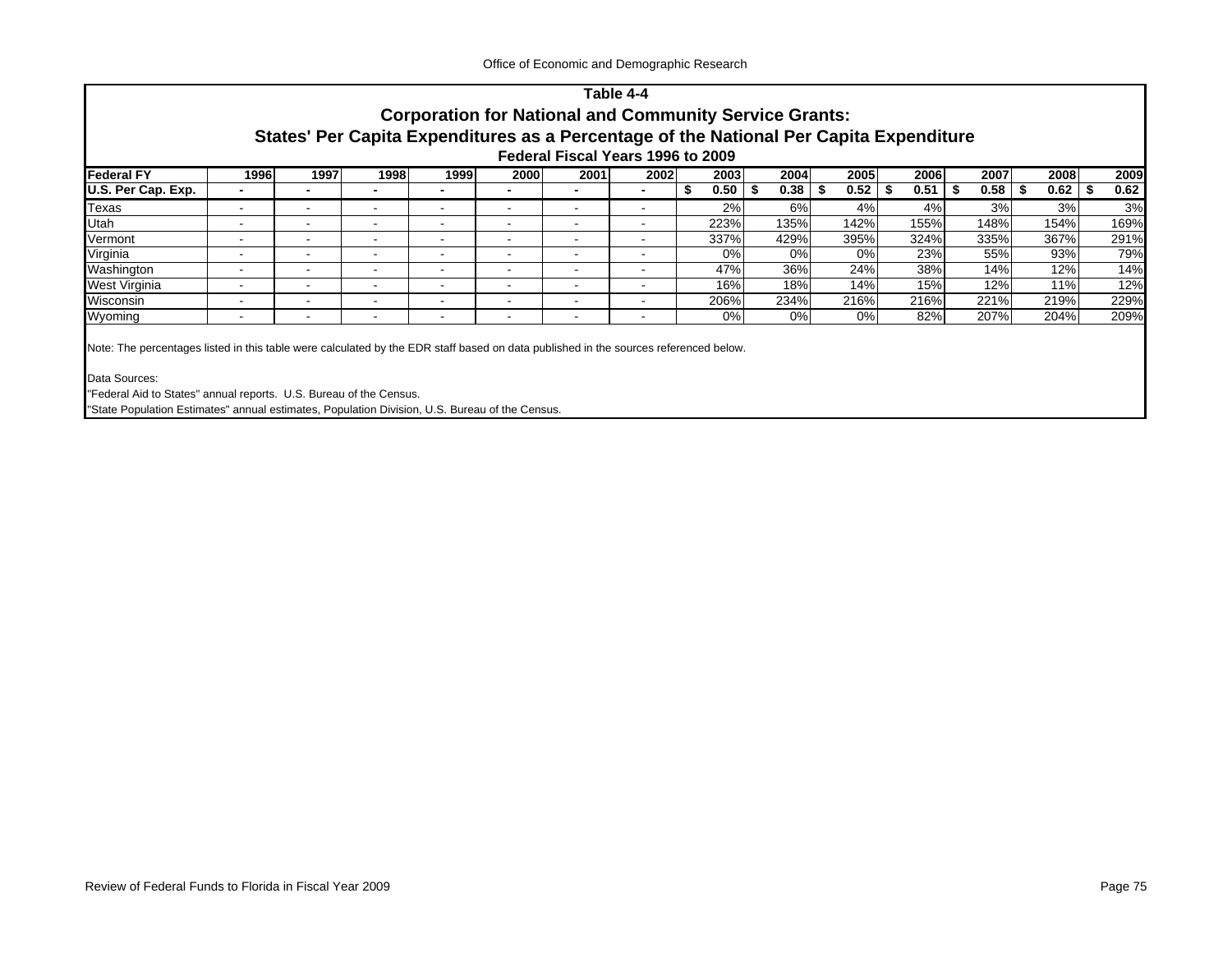| Table 4-5                               |    |              |                    |                    |                    |                    |                    |                                   |                                                                                        |                    |                      |                    |                    |                    |                    |
|-----------------------------------------|----|--------------|--------------------|--------------------|--------------------|--------------------|--------------------|-----------------------------------|----------------------------------------------------------------------------------------|--------------------|----------------------|--------------------|--------------------|--------------------|--------------------|
|                                         |    |              |                    |                    |                    |                    |                    |                                   | <b>Corporation for Public Broadcasting Grants:</b>                                     |                    |                      |                    |                    |                    |                    |
|                                         |    |              |                    |                    |                    |                    |                    |                                   | States' Per Capita Expenditures as a Percentage of the National Per Capita Expenditure |                    |                      |                    |                    |                    |                    |
|                                         |    |              |                    |                    |                    |                    |                    | Federal Fiscal Years 1996 to 2009 |                                                                                        |                    |                      |                    |                    |                    |                    |
|                                         |    |              |                    |                    |                    |                    |                    |                                   |                                                                                        |                    |                      |                    |                    |                    |                    |
| <b>Federal FY</b><br>U.S. Per Cap. Exp. | \$ | 1996<br>0.50 | 1997<br>\$<br>0.93 | 1998<br>0.93<br>\$ | 1999<br>\$<br>0.89 | 2000<br>\$<br>1.02 | 2001<br>1.08<br>\$ | 2002<br>1.20<br>\$                | 2003<br>1.23<br>\$                                                                     | 2004<br>\$<br>1.36 | 2005<br>$1.34$<br>\$ | 2006<br>\$<br>0.51 | 2007<br>\$<br>0.48 | 2008<br>\$<br>0.50 | 2009<br>0.49<br>\$ |
| Alabama                                 |    | 47%          | 54%                | 45%                | 48%                | 46%                | 49%                | 46%                               | 46%                                                                                    | 42%                | 42%                  | 122%               | 138%               | 154%               | 122%               |
| Alaska                                  |    | 1107%        | 768%               | 704%               | 727%               | 832%               | 1093%              | 762%                              | 811%                                                                                   | 997%               | 998%                 | 432%               | 478%               | 416%               | 536%               |
| Arizona                                 |    | 62%          | 55%                | 66%                | 60%                | 64%                | 101%               | 58%                               | 70%                                                                                    | 53%                | 51%                  | 132%               | 136%               | 134%               | 141%               |
| Arkansas                                |    | 23%          | 47%                | 43%                | 46%                | 53%                | 53%                | 50%                               | 50%                                                                                    | 46%                | 46%                  | 123%               | 122%               | 132%               | 137%               |
| California                              |    | 63%          | 70%                | 64%                | 92%                | 106%               | 83%                | 95%                               | 82%                                                                                    | 86%                | 86%                  | 54%                | 42%                | 39%                | 39%                |
| Colorado                                |    | 86%          | 105%               | 67%                | 73%                | 96%                | 70%                | 65%                               | 71%                                                                                    | 76%                | 75%                  | 16%                | 18%                | 23%                | 18%                |
| Connecticut                             |    | 60%          | 72%                | 85%                | 61%                | 69%                | 74%                | 57%                               | 53%                                                                                    | 52%                | 52%                  | 7%                 | 7%                 | 9%                 | 5%                 |
| Delaware                                |    | 0%           | 0%                 | 0%                 | 0%                 | 0%                 | 0%                 | 0%                                | 0%                                                                                     | 0%                 | 0%                   | 0%                 | 0%                 | 0%                 | 0%                 |
| <b>Florida</b>                          |    | 38%          | 78%                | 73%                | 73%                | 72%                | 78%                | 73%                               | 61%                                                                                    | 56%                | 56%                  | 116%               | 104%               | 104%               | 101%               |
| Georgia                                 |    | 31%          | 56%                | 52%                | 53%                | 46%                | 48%                | 48%                               | 51%                                                                                    | 44%                | 44%                  | 113%               | 114%               | 118%               | 122%               |
| Hawaii                                  |    | 207%         | 187%               | 89%                | 223%               | 177%               | 157%               | 142%                              | 138%                                                                                   | 127%               | 127%                 | 0%                 | 0%                 | 0%                 | 0%                 |
| Idaho                                   |    | 47%          | 131%               | 87%                | 126%               | 96%                | 83%                | 112%                              | 81%                                                                                    | 120%               | 119%                 | 234%               | 238%               | 209%               | 224%               |
| <b>Illinois</b>                         |    | 48%          | 73%                | 79%                | 76%                | 76%                | 70%                | 68%                               | 72%                                                                                    | 72%                | 73%                  | 99%                | 100%               | 88%                | 93%                |
| Indiana                                 |    | 42%          | 90%                | 83%                | 89%                | 93%                | 90%                | 81%                               | 81%                                                                                    | 78%                | 79%                  | 120%               | 101%               | 113%               | 97%                |
| lowa                                    |    | 121%         | 85%                | 75%                | 89%                | 91%                | 97%                | 89%                               | 95%                                                                                    | 98%                | 98%                  | 252%               | 258%               | 247%               | 258%               |
| Kansas                                  |    | 71%          | 88%                | 75%                | 82%                | 85%                | 90%                | 81%                               | 84%                                                                                    | 77%                | 78%                  | 140%               | 124%               | 118%               | 109%               |
| Kentucky                                |    | 74%          | 94%                | 85%                | 88%                | 79%                | 95%                | 81%                               | 86%                                                                                    | 83%                | 83%                  | 102%               | 87%                | 79%                | 91%                |
| ouisiana.                               |    | 41%          | 66%                | 58%                | 65%                | 59%                | 63%                | 60%                               | 58%                                                                                    | 57%                | 57%                  | 78%                | 44%                | 40%                | 35%                |
| Maine                                   |    | 73%          | 152%               | 111%               | 116%               | 103%               | 108%               | 100%                              | 98%                                                                                    | 93%                | 93%                  | 13%                | 13%                | 13%                | 12%                |
| Maryland                                |    | 140%         | 67%                | 84%                | 87%                | 100%               | 76%                | 84%                               | 65%                                                                                    | 67%                | 68%                  | 126%               | 149%               | 124%               | 138%               |
| Massachusetts                           |    | 170%         | 280%               | 184%               | 195%               | 205%               | 184%               | 234%                              | 151%                                                                                   | 163%               | 163%                 | 16%                | 20%                | 17%                | 18%                |
| Michigan                                |    | 95%          | 70%                | 59%                | 64%                | 68%                | 67%                | 61%                               | 62%                                                                                    | 63%                | 64%                  | 145%               | 140%               | 192%               | 168%               |
| Minnesota                               |    | 555%         | 170%               | 194%               | 149%               | 170%               | 210%               | 150%                              | 169%                                                                                   | 198%               | 199%                 | 65%                | 101%               | 73%                | 94%                |
| Mississippi                             |    | 49%          | 54%                | 51%                | 57%                | 66%                | 59%                | 56%                               | 54%                                                                                    | 53%                | 54%                  | 148%               | 228%               | 239%               | 184%               |
| Missouri                                |    | 51%          | 67%                | 72%                | 77%                | 72%                | 73%                | 67%                               | 68%                                                                                    | 64%                | 64%                  | 194%               | 195%               | 224%               | 286%               |
| Montana                                 |    | 184%<br>370% | 83%<br>296%        | 95%<br>260%        | 89%<br>263%        | 139%<br>127%       | 106%<br>287%       | 90%<br>235%                       | 130%<br>247%                                                                           | 88%<br>171%        | 89%                  | 276%<br>337%       | 333%<br>353%       | 386%               | 412%<br>371%       |
| Nebraska<br>Nevada                      |    | 69%          | 95%                | 98%                | 115%               | 231%               | 105%               | 82%                               | 104%                                                                                   | 74%                | 172%<br>73%          | 130%               | 138%               | 336%<br>110%       | 114%               |
| New Hampshire                           |    | 42%          | 99%                | 85%                | 92%                | 94%                | 96%                | 101%                              | 85%                                                                                    | 111%               | 111%                 | 207%               | 236%               | 277%               | 9%                 |
| <b>New Jersey</b>                       |    | 27%          | 38%                | 27%                | 27%                | 29%                | 34%                | 27%                               | 31%                                                                                    | 30%                | 30%                  | 78%                | 81%                | 77%                | 78%                |
| <b>New Mexico</b>                       |    | 76%          | 133%               | 138%               | 130%               | 141%               | 139%               | 129%                              | 130%                                                                                   | 135%               | 135%                 | 400%               | 381%               | 372%               | 393%               |
| New York                                |    | 114%         | 124%               | 118%               | 110%               | 109%               | 137%               | 140%                              | 132%                                                                                   | 144%               | 146%                 | 55%                | 51%                | 49%                | 51%                |
| North Carolina                          |    | 47%          | 47%                | 262%               | 48%                | 467%               | 460%               | 556%                              | 675%                                                                                   | 714%               | 710%                 | 118%               | 123%               | 123%               | 151%               |
| North Dakota                            |    | 213%         | 216%               | 185%               | 202%               | 160%               | 178%               | 148%                              | 175%                                                                                   | 140%               | 142%                 | 0%                 | 0%                 | 0%                 | 0%                 |
| Ohio                                    |    | 77%          | 88%                | 74%                | 95%                | 86%                | 79%                | 76%                               | 73%                                                                                    | 72%                | 72%                  | 88%                | 89%                | 86%                | 84%                |
| Oklahoma                                |    | 37%          | 64%                | 50%                | 52%                | 57%                | 57%                | 52%                               | 55%                                                                                    | 55%                | 55%                  | 145%               | 155%               | 166%               | 152%               |
| Oregon                                  |    | 175%         | 82%                | 86%                | 114%               | 87%                | 103%               | 91%                               | 97%                                                                                    | 99%                | 98%                  | 81%                | 125%               | 97%                | 90%                |
| Pennsylvania                            |    | 51%          | 81%                | 77%                | 80%                | 72%                | 73%                | 66%                               | 69%                                                                                    | 70%                | 70%                  | 68%                | 63%                | 86%                | 75%                |
| Rhode Island                            |    | 59%          | 65%                | 52%                | 60%                | 61%                | 60%                | 52%                               | 53%                                                                                    | 48%                | 49%                  | 0%                 | 0%                 | 0%                 | 7%                 |
| South Carolina                          |    | 39%          | 156%               | 105%               | 103%               | 84%                | 94%                | 68%                               | 69%                                                                                    | 58%                | 58%                  | 143%               | 140%               | 127%               | 147%               |
| South Dakota                            |    | 101%         | 226%               | 159%               | 137%               | 146%               | 142%               | 122%                              | 158%                                                                                   | 136%               | 137%                 | 465%               | 463%               | 565%               | 352%               |
| Tennessee                               |    | 48%          | 76%                | 66%                | 143%               | 132%               | 73%                | 65%                               | 65%                                                                                    | 63%                | 63%                  | 50%                | 53%                | 44%                | 42%                |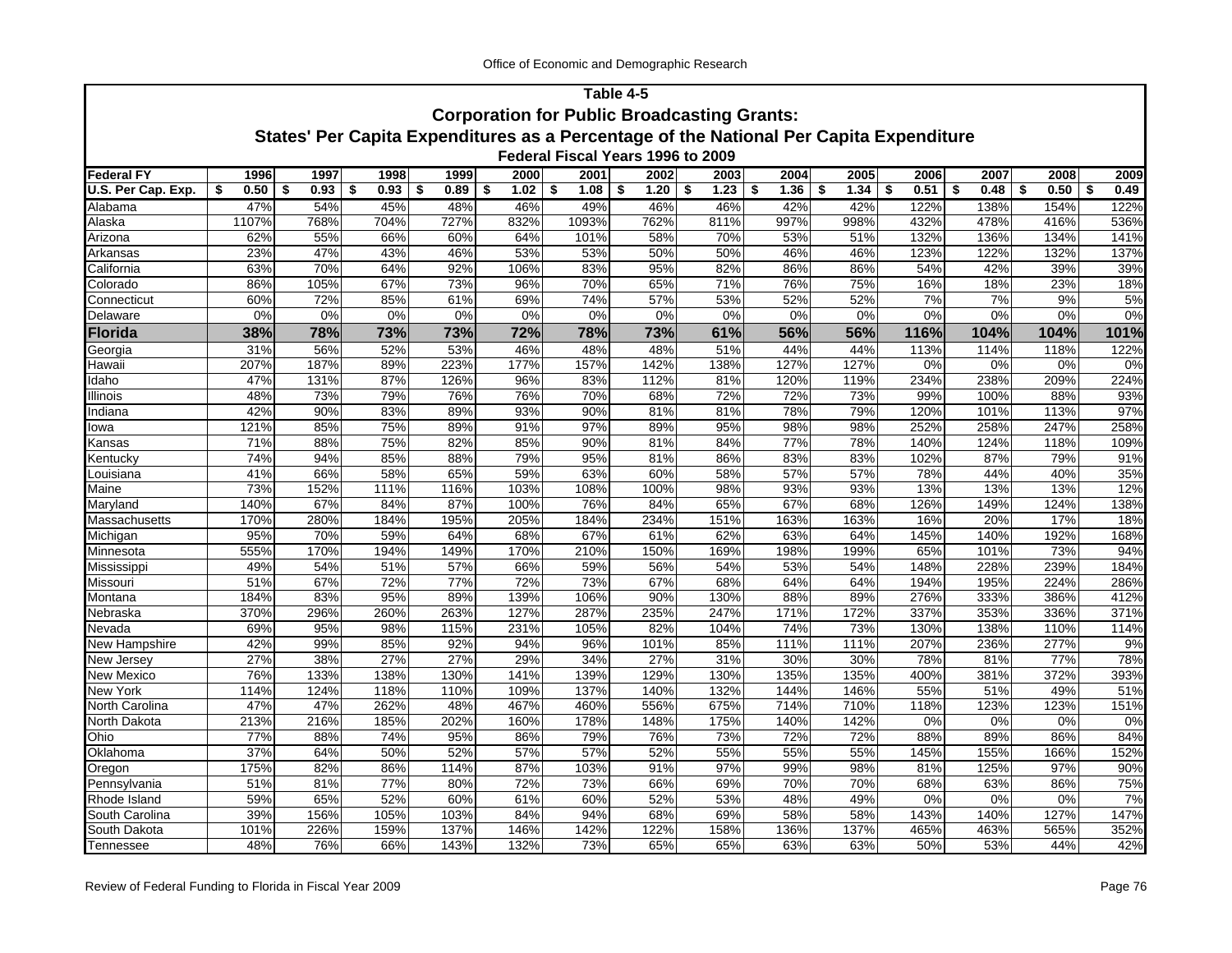| Table 4-5                                                                              |
|----------------------------------------------------------------------------------------|
| <b>Corporation for Public Broadcasting Grants:</b>                                     |
| States' Per Capita Expenditures as a Percentage of the National Per Capita Expenditure |

| <b>Federal FY</b>    | 1996 | 1997 | 1998 | 1999 | 2000 | 2001 | 2002 | 2003            | 2004 | 2005 | 2006 | 2007 | 2008 | 2009 |
|----------------------|------|------|------|------|------|------|------|-----------------|------|------|------|------|------|------|
| U.S. Per Cap. Exp.   | 0.50 | 0.93 | 0.93 | 0.89 | .02  | 1.08 | .20  | $\overline{23}$ | .36  | 34.، | 0.51 | 0.48 | 0.50 | 0.49 |
| <b>Texas</b>         | 29%  | 49%  | 47%  | 56%  | 47%  | 51%  | 49%  | 45%             | 43%  | 43%  | 61%  | 58%  | 53%  | 59%  |
| Utah                 | 88%  | 144% | 151% | 185% | 150% | 77%  | 160% | 178%            | 169% | 166% | 352% | 377% | 332% | 362% |
| Vermont              | 90%  | 155% | 191% | 172% | 751% | 862% | 173% | 177%            | 203% | 205% | 0%   | 0%   | 0%   | 0%   |
| Virginia             | 907% | 550% | 633% | 563% | 15%  | 18%  | 126% | 135%            | 85%  | 85%  | 47%  | 43%  | 41%  | 45%  |
| Washington           | 51%  | 88%  | 86%  | 84%  | 89%  | 77%  | 92%  | 78%             | 79%  | 78%  | 43%  | 145% | 127% | 126% |
| <b>West Virginia</b> | 41%  | 100% | 72%  | 72%  | 62%  | 396% | 57%  | 59%             | 55%  | 55%  | 207% | 158% | 646% | 202% |
| Wisconsin            | 71%  | 91%  | 88%  | 92%  | 103% | 20%  | 103% | 107%            | 92%  | 93%  | '75% | 192% | 63%  | 179% |
| Wyoming              | 83%  | 16%  | 128% | 141% | 137% | '44% | 129% | 139%            | 122% | 122% | 399% | 569% | 441% | 401% |

Note: The percentages listed in this table were calculated by the EDR staff based on data published in the sources referenced below.

Data Sources:

"Federal Aid to States" annual reports. U.S. Bureau of the Census.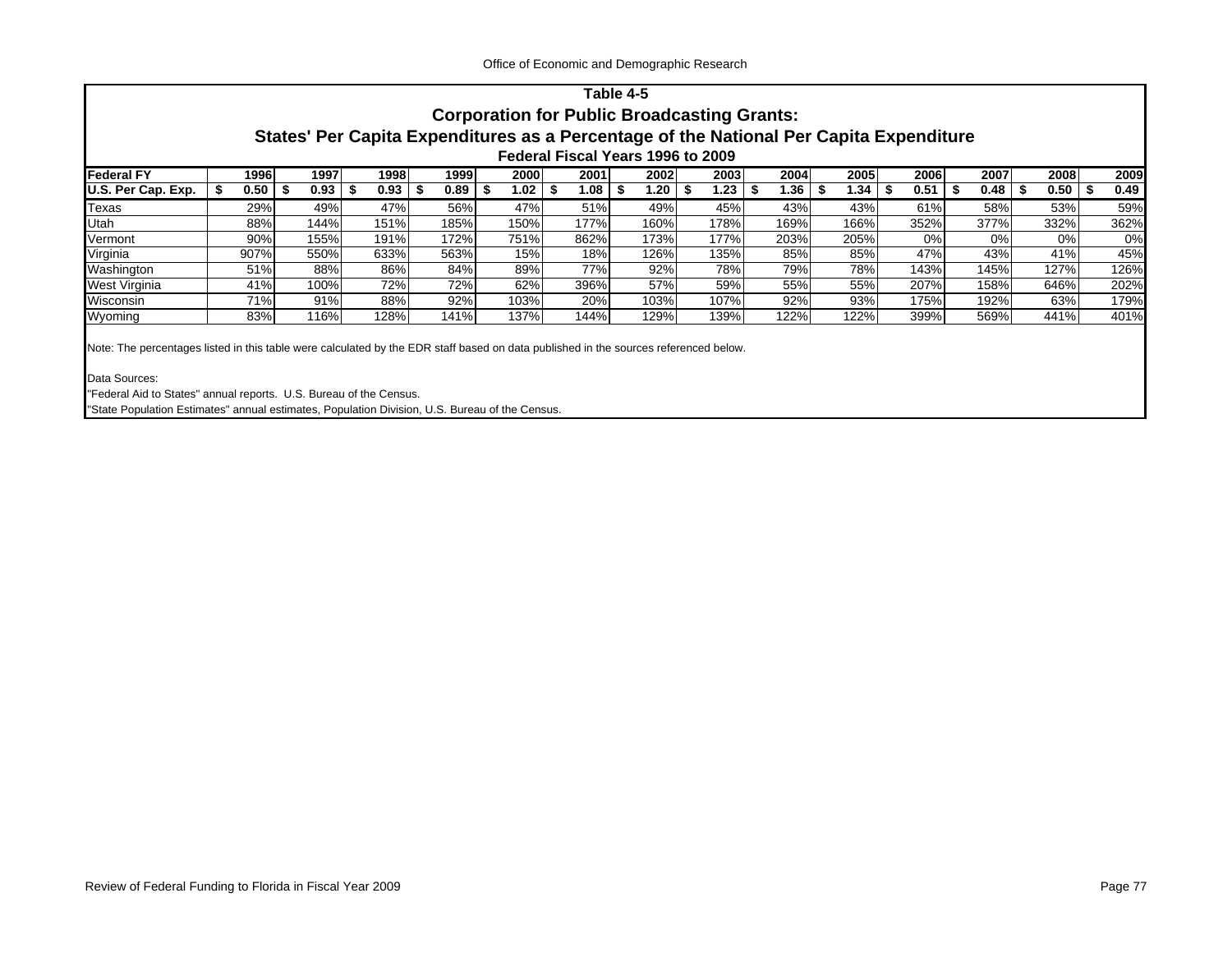|                                |                    |             |             |             |            |            | Table 4-6                                 |            |                                                                                        |            |            |            |            |                    |
|--------------------------------|--------------------|-------------|-------------|-------------|------------|------------|-------------------------------------------|------------|----------------------------------------------------------------------------------------|------------|------------|------------|------------|--------------------|
|                                |                    |             |             |             |            |            | <b>U.S. Department of Defense Grants:</b> |            |                                                                                        |            |            |            |            |                    |
|                                |                    |             |             |             |            |            |                                           |            | States' Per Capita Expenditures as a Percentage of the National Per Capita Expenditure |            |            |            |            |                    |
|                                |                    |             |             |             |            |            | Federal Fiscal Years 1996 to 2009         |            |                                                                                        |            |            |            |            |                    |
| <b>Federal FY</b>              |                    | 1997        | 1998        | 1999        | 2000       | 2001       | 2002                                      | 2003       | 2004                                                                                   | 2005       | 2006       | 2007       | 2008       |                    |
| U.S. Per Cap. Exp.             | \$<br>1996<br>0.92 | \$<br>0.70  | 0.63<br>\$  | 0.51<br>\$  | 0.33<br>\$ | 0.44<br>\$ | 0.64<br>\$                                | \$<br>0.65 | \$<br>0.91                                                                             | 1.06<br>\$ | 1.33<br>\$ | 1.51<br>\$ | 1.98<br>\$ | 2009<br>2.00<br>\$ |
| Alabama                        | 54%                | 118%        | 227%        | 84%         | 2%         | 9%         | 19%                                       | 225%       | 114%                                                                                   | 144%       | 228%       | 153%       | 194%       | 144%               |
| Alaska                         | 0%                 | 45%         | 2%          | 1%          | 257%       | 0%         | 833%                                      | 1%         | 223%                                                                                   | 509%       | 395%       | 12%        | 1%         | 0%                 |
| Arizona                        | 43%                | 21%         | 129%        | 102%        | 458%       | 90%        | 5%                                        | 0%         | 325%                                                                                   | 26%        | 41%        | 56%        | 34%        | 80%                |
| Arkansas                       | 154%               | 24%         | 25%         | 95%         | 258%       | 43%        | 26%                                       | 28%        | 113%                                                                                   | 241%       | 819%       | 259%       | 16%        | 360%               |
| California                     | 17%                | 13%         | 66%         | 58%         | 2%         | 8%         | 1%                                        | 47%        | 44%                                                                                    | 79%        | 79%        | 21%        | 34%        | 39%                |
| Colorado                       | 78%                | 7%          | 160%        | 110%        | 186%       | 24%        | 156%                                      | 117%       | 2%                                                                                     | 230%       | 457%       | 110%       | 16%        | 0%                 |
| Connecticut                    | 8%                 | 223%        | 800%        | 216%        | 21%        | 48%        | 1%                                        | 0%         | 0%                                                                                     | 64%        | 64%        | 55%        | 3%         | 60%                |
| Delaware                       | 3%                 | 4%          | 2%          | 147%        | 14%        | 1%         | $-8%$                                     | 520%       | 306%                                                                                   | 11%        | 0%         | 0%         | 0%         | 2%                 |
| <b>Florida</b>                 | 15%                | 73%         | 36%         | 2%          | 3%         | 91%        | 14%                                       | 3%         | 0%                                                                                     | 79%        | 47%        | 72%        | 29%        | 62%                |
| Georgia                        | 37%                | 12%         | 18%         | 24%         | 35%        | 31%        | 20%                                       | 23%        | 17%                                                                                    | 15%        | 59%        | 91%        | 11%        | 8%                 |
| Hawaii                         | 54%                | 69%         | 41%         | 356%        | 968%       | 1514%      | 1145%                                     | 440%       | 1243%                                                                                  | 932%       | 166%       | 5%         | 14%        | $-6%$              |
| Idaho                          | 118%               | 29%         | 12%         | 428%        | 200%       | 2%         | 0%                                        | 533%       | 232%                                                                                   | 11%        | 3%         | 4%         | $-3%$      | 200%               |
| <b>Illinois</b>                | 19%                | 7%          | 8%          | 22%         | 17%        | 149%       | 59%                                       | 13%        | 26%                                                                                    | 23%        | 59%        | 44%        | 13%        | 28%                |
| <b>Indiana</b>                 | 186%               | 431%        | 198%        | 108%        | 187%       | 206%       | 169%                                      | 222%       | 80%                                                                                    | 168%       | 42%        | 119%       | 133%       | 61%                |
| lowa                           | 410%               | 68%         | 108%        | 243%        | 95%        | 30%        | 50%                                       | 98%        | 101%                                                                                   | 84%        | 80%        | 56%        | 107%       | 234%               |
| Kansas                         | 325%               | 335%        | 98%         | 94%         | 85%        | 22%        | 46%                                       | 54%        | 267%                                                                                   | 371%       | 77%        | 72%        | 68%        | 5%                 |
| Kentucky                       | 133%               | 483%        | 247%        | 97%         | 241%       | 329%       | 36%                                       | 32%        | 85%                                                                                    | 87%        | 131%       | 122%       | 70%        | 51%                |
| Louisiana                      | 74%                | 66%         | 15%         | 105%        | 32%        | 1%         | 1%                                        | 64%        | 183%                                                                                   | 207%       | 168%       | 1381%      | 2650%      | 1255%              |
| Maine                          | 108%               | 19%         | 622%        | 68%         | 0%         | 32%        | 167%                                      | 844%       | 121%                                                                                   | 863%       | 336%       | 21%        | 0%         | 65%                |
| Maryland                       | 45%                | 112%        | 159%        | 117%        | 107%       | 4%         | 1%                                        | 1%         | 70%                                                                                    | 75%        | 11%        | 2%         | 56%        | 24%                |
| Massachusetts                  | 51%                | 36%         | 1%          | 5%          | 3%         | 2%         | 284%                                      | 37%        | 1%                                                                                     | 72%        | 65%        | 148%       | 28%        | 0%                 |
| Michigan                       | 97%                | 18%         | 0%          | 60%         | 89%        | 0%         | 6%                                        | 93%        | 233%                                                                                   | 189%       | 248%       | 123%       | 25%        | 32%                |
| Minnesota                      | 92%                | 190%        | 244%        | 10%         | 52%        | 107%       | 224%                                      | 86%        | 1%                                                                                     | 2%         | 0%         | 0%         | 171%       | 109%               |
| Mississippi                    | 1017%              | 1125%       | 561%        | 400%        | 455%       | 1216%      | 703%                                      | 870%       | 811%                                                                                   | 298%       | 101%       | 652%       | 539%       | 676%               |
| Missouri                       | 185%               | 102%        | 49%         | 50%         | 126%       | 64%        | 125%                                      | 118%       | 110%                                                                                   | 207%       | 69%        | 103%       | 39%        | 190%               |
| Montana                        | 536%               | 2317%       | 555%        | 1620%       | 3632%      | 1903%      | 1573%                                     | 812%       | 387%                                                                                   | 841%       | 888%       | 304%       | 14%        | 5%                 |
| Nebraska                       | 414%               | 161%        | 48%         | 20%         | 31%        | 23%        | 15%                                       | 87%        | 322%                                                                                   | 468%       | 180%       | 96%        | 289%       | 208%               |
| Nevada                         | 274%               | 734%        | 131%        | 3%          | 0%         | 327%       | 285%                                      | 208%       | 28%                                                                                    | 1%         | 241%       | 176%       | 0%         | 0%                 |
| New Hampshire                  | 0%                 | 1%          | 1%          | 1%          | 2%         | 2%         | 1%                                        | 1451%      | 694%                                                                                   | 83%        | 243%       | 405%       | 61%        | 3%                 |
| New Jersey                     | 13%<br>54%         | 42%<br>192% | 52%<br>458% | 30%<br>141% | 3%<br>343% | 28%        | 130%<br>2%                                | 21%        | 2%<br>0%                                                                               | 0%<br>3%   | 0%         | 0%         | 33%        | 140%               |
| <b>New Mexico</b>              | 2%                 | 12%         | 1%          |             | 0%         | 41%<br>24% | 34%                                       | 0%<br>109% | 14%                                                                                    | 25%        | 0%<br>70%  | 0%<br>93%  | 26%<br>87% | 86%<br>59%         |
| New York                       | 36%                | 39%         | 2%          | 1%<br>1%    | 0%         | 63%        | 157%                                      | 0%         | 3%                                                                                     | 187%       | 65%        | 57%        | 34%        | 23%                |
| North Carolina<br>North Dakota | 402%               | 420%        | 44%         | 223%        | 2243%      | 464%       | 1790%                                     | 597%       | 57%                                                                                    | 597%       | 661%       | 754%       | 900%       | 1428%              |
| Ohio                           | 46%                | 41%         | 96%         | 22%         | 1%         | 1%         | 1%                                        | 0%         | 0%                                                                                     | 43%        | 144%       | 58%        | 41%        | 7%                 |
|                                | 309%               | 145%        | 144%        | 70%         | 541%       | 263%       | 387%                                      | 244%       | 110%                                                                                   | 30%        | 11%        | 46%        | 26%        | 7%                 |
| Oklahoma<br>Oregon             | 483%               | 272%        | 214%        | 49%         | 70%        | 491%       | 265%                                      | 123%       | 111%                                                                                   | 179%       | 59%        | 11%        | 116%       | 240%               |
| Pennsylvania                   | 47%                | 33%         | 138%        | 371%        | 9%         | 19%        | 14%                                       | 68%        | 22%                                                                                    | 53%        | 130%       | 283%       | 126%       | 251%               |
| Rhode Island                   | 332%               | 11%         | 158%        | 28%         | 0%         | 0%         | 0%                                        | 0%         | 0%                                                                                     | 0%         | 0%         | 0%         | 742%       | 1181%              |
| South Carolina                 | 319%               | 353%        | 475%        | 353%        | 117%       | 7%         | 313%                                      | 174%       | 49%                                                                                    | 3%         | 2%         | 101%       | 59%        | 119%               |
| South Dakota                   | 888%               | 590%        | 765%        | 807%        | 421%       | 43%        | 634%                                      | 1579%      | 1997%                                                                                  | 463%       | 16%        | 243%       | 20%        | 123%               |
| Tennessee                      | 249%               | 300%        | 195%        | 243%        | 23%        | 20%        | 134%                                      | 177%       | 94%                                                                                    | 32%        | 68%        | 8%         | 183%       | 184%               |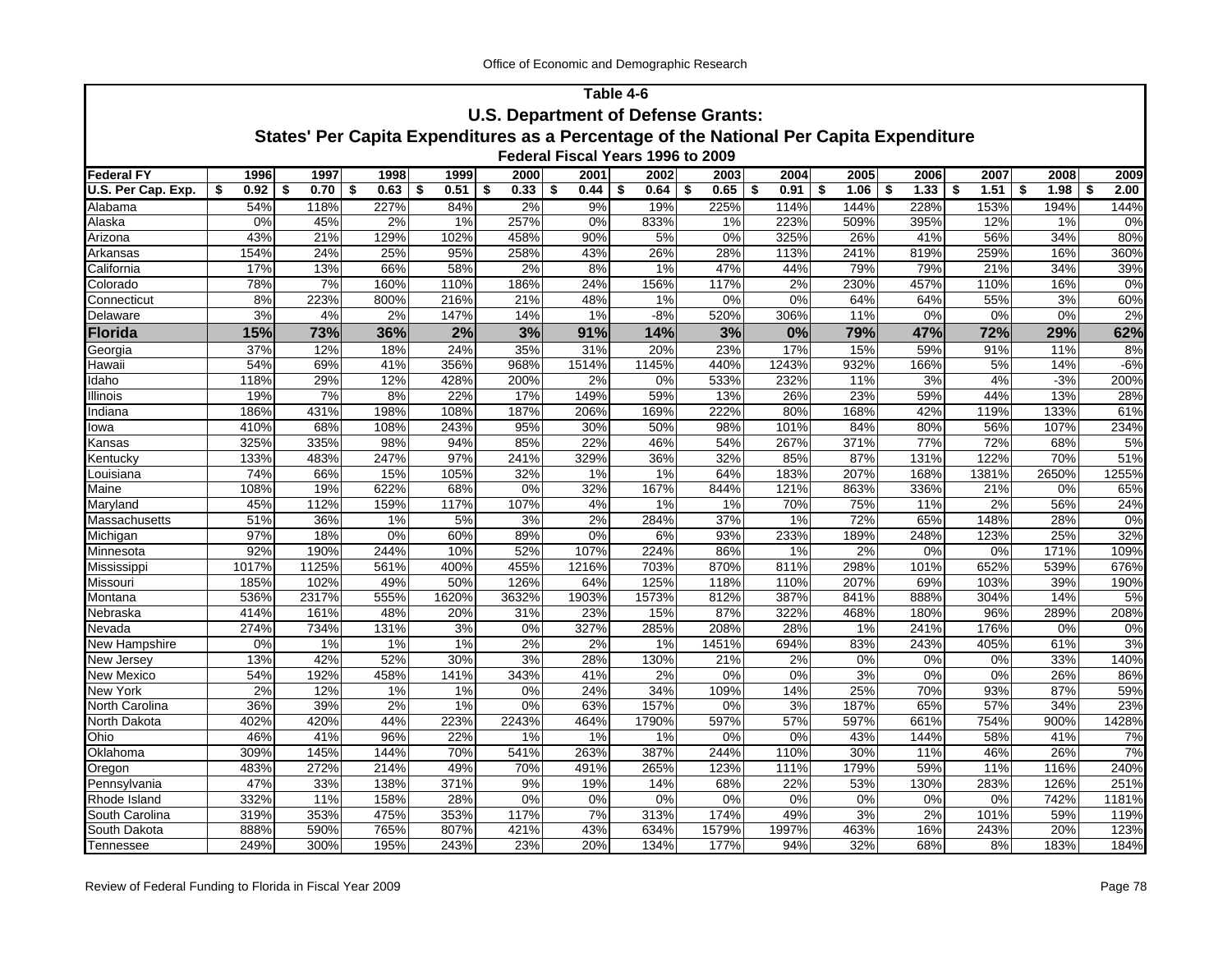| Table 4-6                                                                              |
|----------------------------------------------------------------------------------------|
| U.S. Department of Defense Grants:                                                     |
| States' Per Capita Expenditures as a Percentage of the National Per Capita Expenditure |

| <b>Federal FY</b>  | 1996 | 1997   | 1998  | 1999  | 2000  | 2001  | 2002  | 2003  | 2004  | 2005 | 2006  | 2007  | 2008  | 2009 |
|--------------------|------|--------|-------|-------|-------|-------|-------|-------|-------|------|-------|-------|-------|------|
| U.S. Per Cap. Exp. | 0.92 | 0.70   | 0.63  | 0.51  | 0.33  | 0.44  | 64.(  | 0.65  | 0.91  | 1.06 | .33   | . 51  | 98. ، | 2.00 |
| Texas              | 48%  | $17\%$ | 18%   | 22%   | 31%   | 15%   | $7\%$ | 58%   | 74%   | 11%  | 3%    | 5%    | 9%    | 10%  |
| Utah               | 154% | 84%    | 13%   | 502%  | 21%   | 12%   | $1\%$ | 0%    | 0%    | 0%   | 0%    | 69%   | 233%  | 201% |
| Vermont            | 287% | 2%     | 191%  | 1244% | 1416% | 764%  | 1400% | 172%  | 4%    | 631% | 2618% | 1526% | 410%  | 222% |
| Virginia           | 16%  | 1%     | 38%   | 32%   | 14%   | 63%   | 19%   | 4%    | 192%  | 190% | 186%  | 64%   | 75%   | 139% |
| Washington         | 29%  | 24%    | 14%   | $1\%$ | 3%    | 593%  | 448%  | 79%   | 35%   | 35%  | 68%   | 10%   | $0\%$ | 0%   |
| West Virginia      | 852% | 343%   | 9%    | 374%  | 1726% | 1338% | 606%  | 1050% | 2261% | 846% | 107%  | 24%   | 57%   | 104% |
| <i>N</i> isconsin  | 257% | 16%    | 5%    | 90%   | 6%    | 17%   | 193%  | 136%  | 114%  | 80%  | 13%   | 66%   | 4%    | 0%   |
| Wyoming            | 244% | 592%   | 2589% | 4441% | 4239% | 442%  | 0%    | -45%  | 0%    | 0%   | 0%    | 340%  | 195%  | 182% |

Note: The percentages listed in this table were calculated by the EDR staff based on data published in the sources referenced below.

Data Sources:

"Federal Aid to States" annual reports. U.S. Bureau of the Census.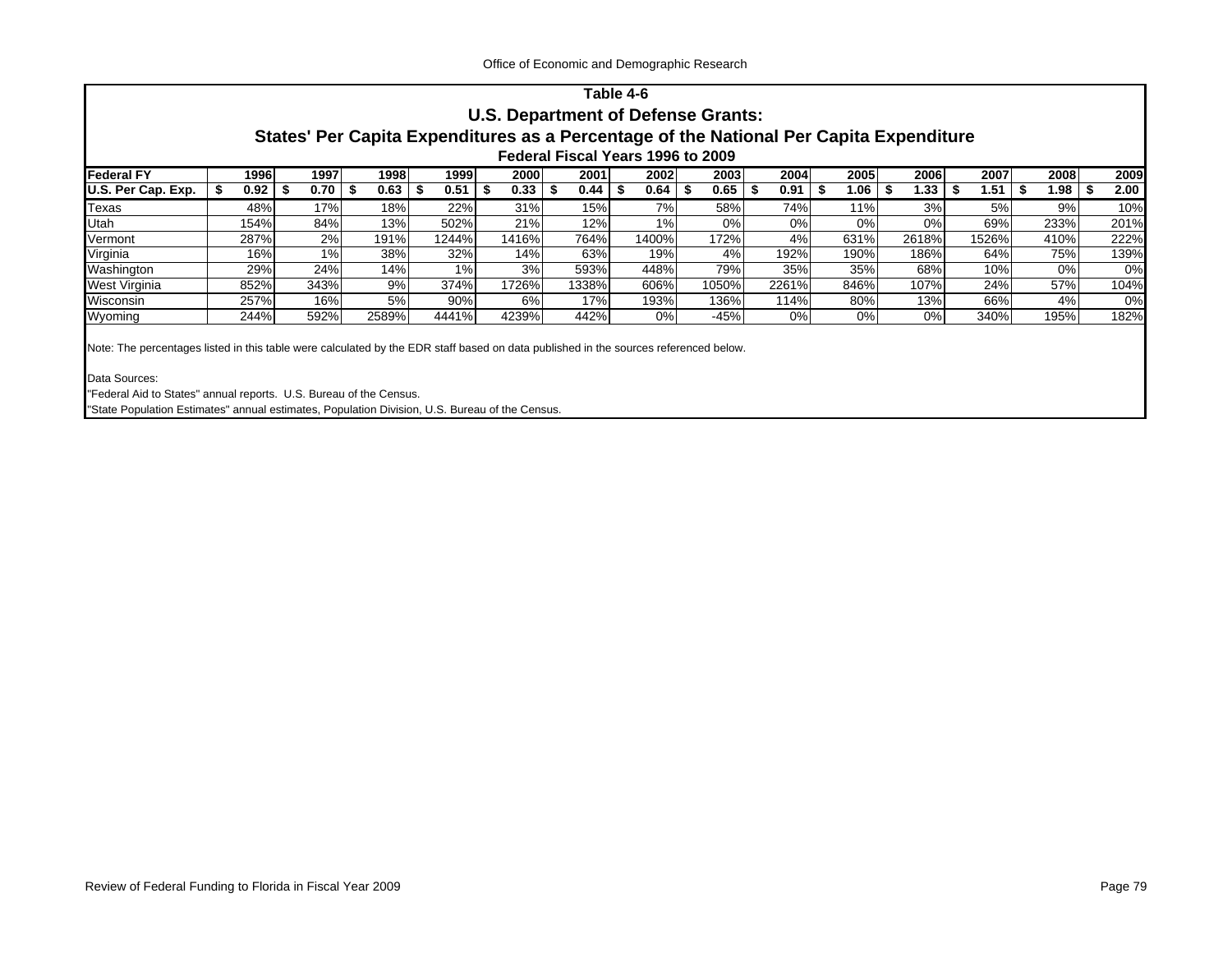| Table 4-7                               |                                                                                                                             |    |               |               |                     |                     |                     |                                             |                     |                  |                  |                  |                      |                  |                  |
|-----------------------------------------|-----------------------------------------------------------------------------------------------------------------------------|----|---------------|---------------|---------------------|---------------------|---------------------|---------------------------------------------|---------------------|------------------|------------------|------------------|----------------------|------------------|------------------|
|                                         |                                                                                                                             |    |               |               |                     |                     |                     | <b>U.S. Department of Education Grants:</b> |                     |                  |                  |                  |                      |                  |                  |
|                                         |                                                                                                                             |    |               |               |                     |                     |                     |                                             |                     |                  |                  |                  |                      |                  |                  |
|                                         | States' Per Capita Expenditures as a Percentage of the National Per Capita Expenditure<br>Federal Fiscal Years 1996 to 2009 |    |               |               |                     |                     |                     |                                             |                     |                  |                  |                  |                      |                  |                  |
|                                         |                                                                                                                             |    |               |               |                     |                     |                     |                                             |                     |                  |                  |                  |                      |                  |                  |
| <b>Federal FY</b><br>U.S. Per Cap. Exp. | 1996<br>55.96<br>\$                                                                                                         | \$ | 1997<br>65.08 | 1998<br>76.70 | 1999<br>81.45<br>\$ | 2000<br>91.14<br>\$ | 2001<br>86.75<br>\$ | 2002<br>\$110.81                            | 2003<br>\$<br>98.23 | 2004<br>\$104.25 | 2005<br>\$112.00 | 2006<br>\$117.05 | 2007<br>113.79<br>\$ | 2008<br>\$115.03 | 2009<br>\$143.26 |
|                                         | 118%                                                                                                                        |    | 123%          | 113%          | 109%                | 123%                | 107%                | 106%                                        | 106%                | 111%             | 116%             | 118%             | 110%                 | 107%             | 92%              |
| Alabama<br>Alaska                       | 362%                                                                                                                        |    | 330%          | 318%          | 427%                | 397%                | 413%                | 385%                                        | 222%                | 215%             | 208%             | 186%             | 170%                 | 192%             | 180%             |
| Arizona                                 | 128%                                                                                                                        |    | 118%          | 146%          | 117%                | 123%                | 121%                | 121%                                        | 127%                | 124%             | 118%             | 122%             | 119%                 | 121%             | 101%             |
| Arkansas                                | 113%                                                                                                                        |    | 118%          | 112%          | 108%                | 108%                | 109%                | 112%                                        | 120%                | 122%             | 113%             | 122%             | 116%                 | 115%             | 115%             |
| California                              | 99%                                                                                                                         |    | 93%           | 106%          | 93%                 | 100%                | 97%                 | 102%                                        | 124%                | 118%             | 135%             | 116%             | 118%                 | 116%             | 107%             |
| Colorado                                | 80%                                                                                                                         |    | 84%           | 72%           | 79%                 | 82%                 | 76%                 | 81%                                         | 95%                 | 98%              | 95%              | 91%              | 96%                  | 100%             | 113%             |
| Connecticut                             | 80%                                                                                                                         |    | 78%           | 66%           | 87%                 | 88%                 | 83%                 | 88%                                         | 95%                 | 97%              | 94%              | 92%              | 89%                  | 89%              | 77%              |
| <b>Delaware</b>                         | 122%                                                                                                                        |    | 125%          | 112%          | 110%                | 116%                | 117%                | 110%                                        | 131%                | 138%             | 139%             | 134%             | 126%                 | 129%             | 106%             |
| <b>Florida</b>                          | 83%                                                                                                                         |    | 78%           | 94%           | 83%                 | 79%                 | 84%                 | 84%                                         | 98%                 | 100%             | 100%             | 97%              | 100%                 | 95%              | 83%              |
| Georgia                                 | 93%                                                                                                                         |    | 88%           | 92%           | 95%                 | 80%                 | 95%                 | 94%                                         | 10%                 | 10%              | 9%               | 8%               | 9%                   | 9%               | 52%              |
| Hawaii                                  | 110%                                                                                                                        |    | 139%          | 131%          | 158%                | 146%                | 120%                | 141%                                        | 144%                | 177%             | 161%             | 153%             | 171%                 | 153%             | 151%             |
| Idaho                                   | 108%                                                                                                                        |    | 96%           | 58%           | 99%                 | 108%                | 107%                | 101%                                        | 109%                | 111%             | 113%             | 105%             | 112%                 | 107%             | 84%              |
| <b>Illinois</b>                         | 99%                                                                                                                         |    | 97%           | 100%          | 94%                 | 93%                 | 88%                 | 94%                                         | 112%                | 115%             | 104%             | 104%             | 110%                 | 114%             | 162%             |
| Indiana                                 | 85%                                                                                                                         |    | 86%           | 85%           | 85%                 | 87%                 | 83%                 | 82%                                         | 84%                 | 84%              | 81%              | 83%              | 85%                  | 87%              | 147%             |
| lowa                                    | 76%                                                                                                                         |    | 86%           | 73%           | 94%                 | 94%                 | 91%                 | 90%                                         | 107%                | 115%             | 109%             | 108%             | 94%                  | 101%             | 120%             |
| Kansas                                  | 103%                                                                                                                        |    | 107%          | 115%          | 104%                | 107%                | 116%                | 114%                                        | 47%                 | 46%              | 44%              | 40%              | 41%                  | 30%              | 72%              |
| Kentucky                                | 119%                                                                                                                        |    | 124%          | 124%          | 120%                | 114%                | 109%                | 107%                                        | 126%                | 130%             | 34%              | 31%              | 31%                  | 125%             | 106%             |
| ouisiana.                               | 139%                                                                                                                        |    | 139%          | 149%          | 131%                | 129%                | 121%                | 115%                                        | 9%                  | 9%               | 7%               | 9%               | 8%                   | 9%               | 10%              |
| Maine                                   | 137%                                                                                                                        |    | 112%          | 119%          | 113%                | 115%                | 114%                | 109%                                        | 131%                | 136%             | 122%             | 114%             | 118%                 | 118%             | 136%             |
| Maryland                                | 83%                                                                                                                         |    | 71%           | 89%           | 83%                 | 84%                 | 81%                 | 82%                                         | 98%                 | 100%             | 95%              | 99%              | 103%                 | 100%             | 98%              |
| Massachusetts                           | 90%                                                                                                                         |    | 104%          | 68%           | 110%                | 94%                 | 89%                 | 96%                                         | 122%                | 108%             | 114%             | 116%             | 94%                  | 102%             | 127%             |
| Michigan                                | 109%                                                                                                                        |    | 105%          | 113%          | 104%                | 101%                | 104%                | 103%                                        | 117%                | 113%             | 109%             | 103%             | 108%                 | 104%             | 132%             |
| Minnesota                               | 77%                                                                                                                         |    | 87%           | 95%           | 84%                 | 86%                 | 84%                 | 84%                                         | 20%                 | 20%              | 19%              | 86%              | 87%                  | 85%              | 73%              |
| Mississippi                             | 145%                                                                                                                        |    | 149%          | 153%          | 139%                | 133%                | 137%                | 127%                                        | 142%                | 138%             | 142%             | 226%             | 164%                 | 146%             | 118%             |
| Missouri                                | 52%                                                                                                                         |    | 103%          | 104%          | 110%                | 92%                 | 99%                 | 90%                                         | 16%                 | 16%              | 16%              | 15%              | 15%                  | 16%              | 30%              |
| Montana                                 | 191%                                                                                                                        |    | 185%          | 194%          | 184%                | 205%                | 190%                | 185%                                        | 208%                | 215%             | 196%             | 187%             | 188%                 | 181%             | 173%             |
| Nebraska                                | 100%                                                                                                                        |    | 103%          | 116%          | 117%                | 100%                | 103%                | 105%                                        | 118%                | 118%             | 123%             | 118%             | 121%                 | 121%             | 97%              |
| Nevada                                  | 69%                                                                                                                         |    | 60%           | 48%           | 59%                 | 59%                 | 59%                 | 69%                                         | 70%                 | 83%              | 77%              | 78%              | 84%                  | 87%              | 107%             |
| New Hampshire                           | 80%                                                                                                                         |    | 78%           | 84%           | 81%                 | 82%                 | 77%                 | 78%                                         | 95%                 | 106%             | 100%             | 98%              | 108%                 | 104%             | 91%              |
| New Jersey                              | 85%                                                                                                                         |    | 86%           | 89%           | 87%                 | 83%                 | 78%                 | 85%                                         | 100%                | 103%             | 100%             | 97%              | 103%                 | 96%              | 89%              |
| New Mexico                              | 191%<br>100%                                                                                                                |    | 185%<br>111%  | 168%<br>58%   | 224%<br>107%        | 230%<br>101%        | 215%<br>126%        | 227%<br>116%                                | 194%<br>137%        | 217%<br>135%     | 191%<br>149%     | 173%<br>136%     | 170%<br>144%         | 195%<br>143%     | 182%<br>107%     |
| New York                                |                                                                                                                             |    | 94%           | 96%           |                     |                     | 85%                 | 87%                                         | 99%                 | 105%             | 105%             | 102%             | 101%                 |                  | 89%              |
| North Carolina<br>North Dakota          | 88%<br>172%                                                                                                                 |    | 184%          | 147%          | 86%<br>176%         | 88%<br>200%         | 200%                | 187%                                        | 214%                | 215%             | 210%             | 203%             | 212%                 | 103%<br>203%     | 173%             |
| Ohio                                    | 102%                                                                                                                        |    | 91%           | 100%          | 86%                 | 88%                 | 84%                 | 86%                                         | 9%                  | 7%               | 7%               | 6%               | 6%                   | 7%               | 14%              |
|                                         | 128%                                                                                                                        |    | 116%          | 102%          | 112%                | 129%                | 130%                | 131%                                        | 149%                | 147%             | 150%             | 144%             | 148%                 | 138%             | 132%             |
| Oklahoma<br>Oregon                      | 105%                                                                                                                        |    | 104%          | 106%          | 100%                | 94%                 | 95%                 | 97%                                         | 103%                | 117%             | 108%             | 122%             | 113%                 | 112%             | 122%             |
| Pennsylvania                            | 96%                                                                                                                         |    | 88%           | 100%          | 88%                 | 103%                | 92%                 | 87%                                         | 102%                | 90%              | 96%              | 95%              | 97%                  | 91%              | 79%              |
| Rhode Island                            | 111%                                                                                                                        |    | 114%          | 91%           | 128%                | 104%                | 99%                 | 103%                                        | 19%                 | 15%              | 15%              | 13%              | 16%                  | 17%              | 48%              |
| South Carolina                          | 110%                                                                                                                        |    | 101%          | 111%          | 87%                 | 101%                | 92%                 | 104%                                        | 27%                 | 24%              | 21%              | 115%             | 116%                 | 118%             | 98%              |
| South Dakota                            | 233%                                                                                                                        |    | 179%          | 211%          | 223%                | 199%                | 202%                | 194%                                        | 94%                 | 88%              | 97%              | 79%              | 80%                  | 82%              | 135%             |
| Tennessee                               | 99%                                                                                                                         |    | 96%           | 105%          | 95%                 | 93%                 | 97%                 | 84%                                         | 96%                 | 108%             | 109%             | 98%              | 103%                 | 104%             | 98%              |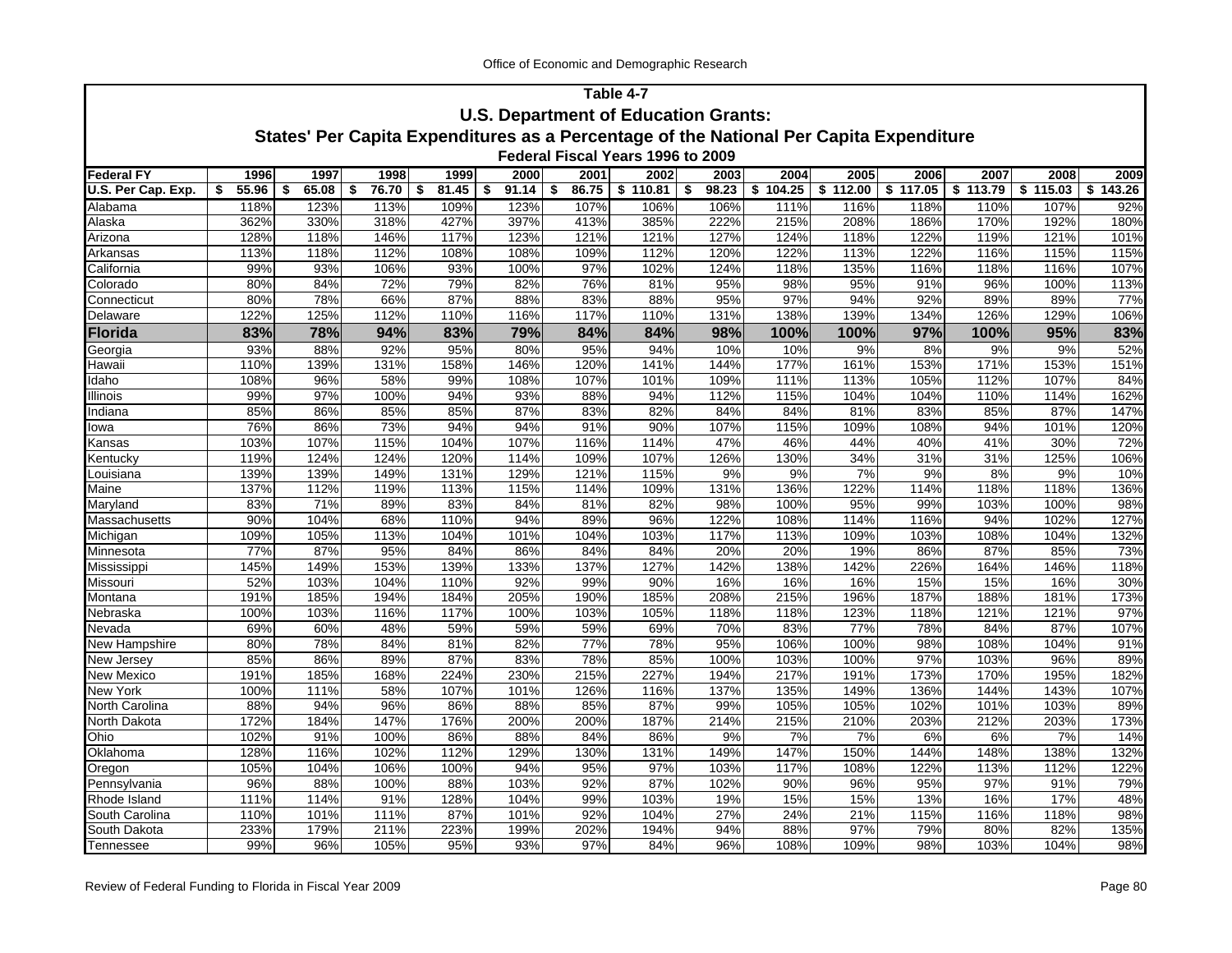| Table 4-7                                                                              |
|----------------------------------------------------------------------------------------|
| U.S. Department of Education Grants:                                                   |
| States' Per Capita Expenditures as a Percentage of the National Per Capita Expenditure |

| <b>Federal FY</b>    | 1996  | 1997  |       | 1998 | 1999  | 2000 | 2001 | 2002  | 2003  | 2004   | 2005  | 2006       | 2007 | 2008   | 2009   |
|----------------------|-------|-------|-------|------|-------|------|------|-------|-------|--------|-------|------------|------|--------|--------|
| U.S. Per Cap. Exp.   | 55.96 | 65.08 | 76.70 |      | 81.45 |      |      | 10.81 | 98.23 | 104.25 | 12.00 |            | 79   | 115.03 | 143.26 |
| Texas                | 104%  | 107%  |       | 123% | 110%  | 106% | 109% | 105%  | 124%  | 123%   | 125%  | 132%       | 127% | 121%   | 101%   |
| Utah                 | 121%  | 95%   |       | 107% | 90%   | 101% | 96%  | 104%  | 107%  | 103%   | 96%   | 105%       | 94%  | 105%   | 142%   |
| Vermont              | 156%  | 143%  |       | 154% | 156%  | 145% | 142% | 138%  | 196%  | 167%   | 192%  | 184%       | 176% | 168%   | 155%   |
| Virginia             | 81%   | 79%   |       | 44%  | 82%   | 85%  | 82%  | 87%   | 94%   | 98%    | 93%   | 100%       | 99%  | 98%    | 77%    |
| Washington           | 82%   | 94%   |       | 101% | 85%   | 95%  | 95%  | 96%   | 88%   | 96%    | 89%   | 89%        | 89%  | 83%    | 123%   |
| <b>West Virginia</b> | 137%  | 137%  |       | 71%  | 131%  | 139% | 132% | 118%  | 122%  | 121%   | 127%  | <b>38%</b> | 132% | 127%   | 108%   |
| Wisconsin            | 97%   | 101%  |       | 102% | 100%  | 96%  | 93%  | 90%   | 115%  | 117%   | 110%  | 102%       | 104% | 112%   | 164%   |
| Wyoming              | 173%  | 173%  |       | 116% | 204%  | 196% | 180% | 174%  | 211%  | 225%   | 229%  | 222%       | 223% | 204%   | 176%   |

Note: The percentages listed in this table were calculated by the EDR staff based on data published in the sources referenced below.

Data Sources:

"Federal Aid to States" annual reports. U.S. Bureau of the Census.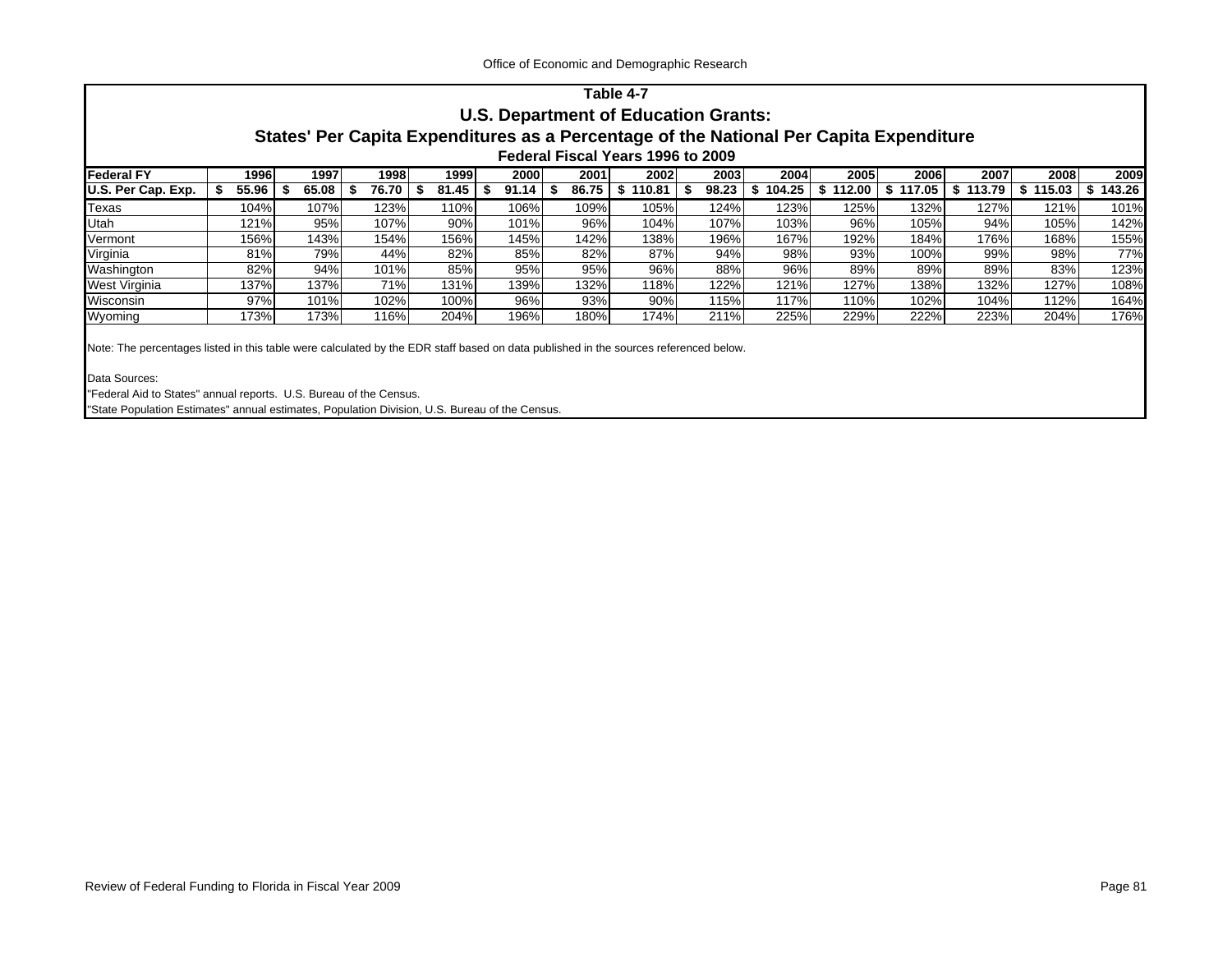|                                         |                    |                    |                   |                    |             |             | Table 4-8                                |                    |                                                                                        |                    |                    |                     |                    |                    |
|-----------------------------------------|--------------------|--------------------|-------------------|--------------------|-------------|-------------|------------------------------------------|--------------------|----------------------------------------------------------------------------------------|--------------------|--------------------|---------------------|--------------------|--------------------|
|                                         |                    |                    |                   |                    |             |             | <b>U.S. Department of Energy Grants:</b> |                    |                                                                                        |                    |                    |                     |                    |                    |
|                                         |                    |                    |                   |                    |             |             |                                          |                    | States' Per Capita Expenditures as a Percentage of the National Per Capita Expenditure |                    |                    |                     |                    |                    |
|                                         |                    |                    |                   |                    |             |             | Federal Fiscal Years 1996 to 2009        |                    |                                                                                        |                    |                    |                     |                    |                    |
|                                         |                    |                    |                   |                    | 2000        | 2001        | 2002                                     |                    |                                                                                        |                    |                    |                     |                    |                    |
| <b>Federal FY</b><br>U.S. Per Cap. Exp. | \$<br>1996<br>0.79 | 1997<br>\$<br>0.31 | 1998<br>0.54<br>S | 1999<br>\$<br>0.65 | \$<br>0.73  | 0.95<br>\$  | 0.82<br>\$                               | 2003<br>2.18<br>\$ | 2004<br>\$<br>2.71                                                                     | 2005<br>1.92<br>\$ | 2006<br>2.26<br>\$ | 2007<br>2.28<br>-\$ | 2008<br>2.01<br>\$ | 2009<br>3.38<br>\$ |
| Alabama                                 | 68%                | 63%                | 88%               | 88%                | 95%         | 84%         | 73%                                      | 64%                | 45%                                                                                    | 56%                | 42%                | 57%                 | 61%                | 56%                |
| Alaska                                  | 178%               | 220%               | 333%              | 282%               | 1233%       | 1411%       | 1159%                                    | 212%               | 534%                                                                                   | 1024%              | 386%               | 400%                | 336%               | 230%               |
| Arizona                                 | 31%                | 7%                 | 50%               | 38%                | 66%         | 40%         | 31%                                      | 72%                | 79%                                                                                    | 31%                | 35%                | 25%                 | 34%                | 30%                |
| Arkansas                                | 124%               | 32%                | 50%               | 69%                | 20%         | 46%         | 100%                                     | 33%                | 28%                                                                                    | 47%                | 47%                | 72%                 | 58%                | 62%                |
| California                              | 35%                | 23%                | 23%               | 34%                | 25%         | 20%         | 52%                                      | 30%                | 60%                                                                                    | 33%                | 22%                | 32%                 | 34%                | 31%                |
| Colorado                                | 151%               | 1112%              | 741%              | 622%               | 214%        | 588%        | 145%                                     | 115%               | 174%                                                                                   | 61%                | 92%                | 105%                | 113%               | 97%                |
| Connecticut                             | 81%                | 15%                | 7%                | 57%                | 97%         | 88%         | 126%                                     | 161%               | 123%                                                                                   | 63%                | 45%                | 48%                 | 67%                | 50%                |
| Delaware                                | 150%               | 174%               | 71%               | 86%                | 331%        | 207%        | 282%                                     | 155%               | 223%                                                                                   | 68%                | 45%                | 60%                 | 264%               | 117%               |
| Florida                                 | 17%                | 109%               | 65%               | 26%                | 17%         | 20%         | 16%                                      | 30%                | 26%                                                                                    | 34%                | 28%                | 36%                 | 30%                | 33%                |
| Georgia                                 | 42%                | 121%               | 20%               | 247%               | 136%        | 53%         | 36%                                      | 68%                | 51%                                                                                    | 57%                | 37%                | 42%                 | 46%                | 109%               |
| Hawaii                                  | 37%                | 4%                 | 69%               | 320%               | 387%        | 314%        | 369%                                     | 69%                | 87%                                                                                    | 56%                | 96%                | 108%                | 108%               | 81%                |
| Idaho                                   | 120%               | 217%               | 351%              | 610%               | 423%        | 1019%       | 460%                                     | 197%               | 280%                                                                                   | 270%               | 365%               | 219%                | 294%               | 226%               |
| Illinois                                | 105%               | 8%                 | 34%               | 28%                | 14%         | 98%         | 31%                                      | 110%               | 97%                                                                                    | 104%               | 68%                | 78%                 | 81%                | 85%                |
| Indiana                                 | 147%               | 11%                | 2%                | 114%               | 139%        | 89%         | 88%                                      | 117%               | 76%                                                                                    | 31%                | 78%                | 70%                 | 98%                | 93%                |
| lowa                                    | 150%               | 194%               | 104%              | 39%                | 246%        | 22%         | 48%                                      | 152%               | 131%                                                                                   | 68%                | 96%                | 109%                | 116%               | 185%               |
| Kansas                                  | 113%               | 78%                | 162%              | 161%               | 68%         | 98%         | 29%                                      | 80%                | 67%                                                                                    | 105%               | 75%                | 95%                 | 73%                | 95%                |
| Kentucky                                | 145%               | 115%               | 104%              | 95%                | 29%         | 99%         | 19%                                      | 76%                | 58%                                                                                    | 102%               | 89%                | 107%                | 75%                | 72%                |
| Louisiana                               | 48%                | 174%               | 114%              | 65%                | 47%         | 35%         | 73%                                      | 30%                | 27%                                                                                    | 60%                | 39%                | 45%                 | 44%                | 34%                |
| Maine                                   | 240%               | 98%                | 42%               | 47%                | 243%        | 221%        | 287%                                     | 220%               | 106%                                                                                   | 169%               | 141%               | 166%                | 121%               | 276%               |
| Maryland                                | 86%                | 16%                | 112%              | 51%                | 43%         | 31%         | 70%                                      | 35%                | 73%                                                                                    | 53%                | 37%                | 42%                 | 45%                | 35%                |
| Massachusetts                           | 122%               | 33%                | 85%               | 240%               | 51%         | 101%        | 153%                                     | 207%               | 145%                                                                                   | 96%                | 104%               | 91%                 | 91%                | 144%               |
| Michigan                                | 158%               | 106%               | 197%              | 123%               | 159%        | 117%        | 159%                                     | 154%               | 110%                                                                                   | 109%               | 113%               | 116%                | 115%               | 104%               |
| Minnesota                               | 241%               | 194%               | 48%               | 50%                | 140%        | 39%         | 15%                                      | 149%               | 169%                                                                                   | 116%               | 102%               | 97%                 | 109%               | 114%               |
| Mississippi                             | 106%               | 66%                | 80%               | 104%               | 125%        | 81%         | 64%                                      | 54%                | 69%                                                                                    | 82%                | 49%                | 221%                | 116%               | 198%               |
| Missouri                                | 136%               | $-1%$              | 14%               | 91%                | 124%        | 66%         | 123%                                     | 93%                | 64%                                                                                    | 84%                | 75%                | 65%                 | 74%                | 67%                |
| Montana                                 | 530%               | 266%               | 379%              | 343%               | 367%        | 269%        | 337%                                     | 197%               | 256%                                                                                   | 278%               | 273%               | 402%                | 406%               | 302%               |
| Nebraska                                | 180%               | 46%                | 223%              | 742%               | 125%        | 162%        | 216%                                     | 100%               | 87%                                                                                    | 112%               | 69%                | 237%                | 82%                | 113%               |
| Nevada                                  | 1066%              | 2108%              | 2917%             | 627%               | 1888%       | 1619%       | 1731%                                    | 854%               | 622%                                                                                   | 692%               | 1332%              | 1149%               | 1212%              | 816%               |
| New Hampshire                           | 118%<br>81%        | 0%<br>35%          | 129%              | 77%<br>61%         | 192%<br>71% | 116%        | 128%<br>103%                             | 106%<br>209%       | 100%<br>72%                                                                            | 64%<br>46%         | 112%<br>37%        | 80%<br>53%          | 87%<br>52%         | 101%<br>44%        |
| New Jersey<br><b>New Mexico</b>         | 121%               | 733%               | 75%<br>301%       | 189%               | 422%        | 54%<br>203% | 593%                                     | 874%               | 1052%                                                                                  | 1129%              | 448%               | 592%                | 441%               | 477%               |
| New York                                | 135%               | 21%                | 6%                | 23%                | 95%         | 77%         | 37%                                      | 78%                | 177%                                                                                   | 161%               | 245%               | 211%                | 198%               | 212%               |
| North Carolina                          | 64%                | 13%                | 27%               | 22%                | 35%         | 21%         | 13%                                      | 45%                | 42%                                                                                    | 54%                | 46%                | 41%                 | 49%                | 35%                |
| North Dakota                            | 380%               | 397%               | 535%              | 450%               | 108%        | 170%        | 473%                                     | 223%               | 219%                                                                                   | 589%               | 922%               | 947%                | 1144%              | 1505%              |
| Ohio                                    | 118%               | 97%                | 74%               | 30%                | 75%         | 65%         | 47%                                      | 119%               | 93%                                                                                    | 129%               | 114%               | 104%                | 105%               | 137%               |
| Oklahoma                                | 64%                | 103%               | 132%              | 93%                | 118%        | 82%         | 119%                                     | 51%                | 56%                                                                                    | 59%                | 50%                | 46%                 | 56%                | 65%                |
| Oregon                                  | 105%               | 2%                 | 38%               | 131%               | 86%         | 173%        | 217%                                     | 104%               | 406%                                                                                   | 163%               | 83%                | 100%                | 84%                | 80%                |
| Pennsylvania                            | 119%               | 40%                | 60%               | 112%               | 19%         | 106%        | 33%                                      | 139%               | 82%                                                                                    | 115%               | 102%               | 79%                 | 92%                | 84%                |
| Rhode Island                            | 159%               | 73%                | 59%               | 107%               | 141%        | 95%         | 197%                                     | 87%                | 31%                                                                                    | 90%                | 59%                | 90%                 | 56%                | 52%                |
| South Carolina                          | 41%                | 899%               | 125%              | 144%               | 133%        | 273%        | 96%                                      | 97%                | 100%                                                                                   | 143%               | 455%               | 223%                | 235%               | 313%               |
| South Dakota                            | 302%               | 0%                 | 382%              | 190%               | 80%         | 261%        | 702%                                     | 188%               | 177%                                                                                   | 181%               | 132%               | 134%                | 145%               | 172%               |
| Tennessee                               | 79%                | 167%               | 152%              | 68%                | 167%        | 110%        | 190%                                     | 96%                | 63%                                                                                    | 112%               | 68%                | 97%                 | 92%                | 70%                |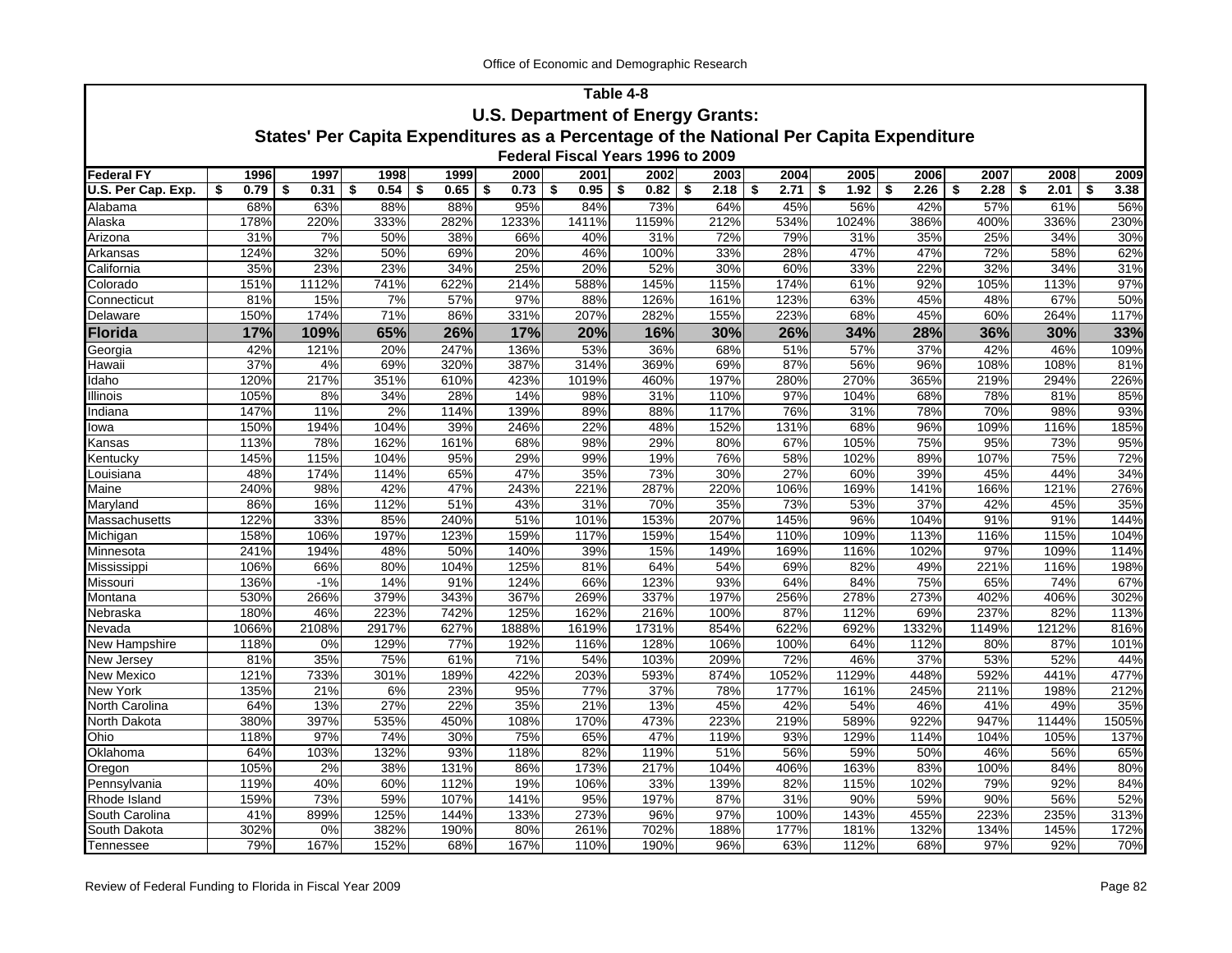| Table 4-8                                                                              |
|----------------------------------------------------------------------------------------|
| U.S. Department of Energy Grants:                                                      |
| States' Per Capita Expenditures as a Percentage of the National Per Capita Expenditure |

| <b>Federal FY</b>          | 1996 | 1997       | 1998 | 1999 | ا2000      | 2001 | 2002 | 2003 | 2004 | 2005             | 2006 | 2007 | 2008 | 2009 |
|----------------------------|------|------------|------|------|------------|------|------|------|------|------------------|------|------|------|------|
| <b>IU.S. Per Cap. Exp.</b> | 0.79 | . פ<br>U.J | 0.54 | 0.65 | - -        | 0.95 | 0.82 |      | 2.71 | . 92             | 2.26 | 2.28 | 2.01 | 3.38 |
| <b>Texas</b>               | 27%  | 13%        | 23%  | 43%  | 33%        | 30%  | 42%  | 39%  | 49%  | 51%              | 41%  | 39%  | 49%  | 34%  |
| Utah                       | 133% | 86%        | 426% | 489% | 290%       | 199% | 202% | 142% | 135% | 177%             | 94%  | 104% | 124% | 94%  |
| Vermont                    | 365% | $-2%$      | 108% | 218% | 326%       | 260% | 280% | 157% | 140% | 151%             | 105% | 142% | 135% | 138% |
| Virginia                   | 64%  | 36%        | 109% | 84%  | <b>73%</b> | 64%  | 73%  | 52%  | 35%  | 68%              | 58%  | 58%  | 63%  | 59%  |
| Washington                 | 108% | 24%        | 50%  | 124% | 132%       | 159% | 306% | 193% | 192% | 152%             | 163% | 211% | 195% | 160% |
| <b>West Virginia</b>       | 64%  | 13%        | 15%  | 181% | 189%       | 114% | 158% | 119% | 99%  | 390%             | 297% | 272% | 196% | 174% |
| Wisconsin                  | 181% | 47%        | 167% | 157% | 87%        | 48%  | 25%  | 92%  | 31%  | 97%              | 105% | 100% | 113% | 128% |
| Wyoming                    | 229% | 118%       | 275% | 315% | 165%       | 283% | 300% | 162% | 138% | 731 <sup>°</sup> | 238% | 283% | 251% | 198% |

Note: The percentages listed in this table were calculated by the EDR staff based on data published in the sources referenced below.

Data Sources:

"Federal Aid to States" annual reports. U.S. Bureau of the Census.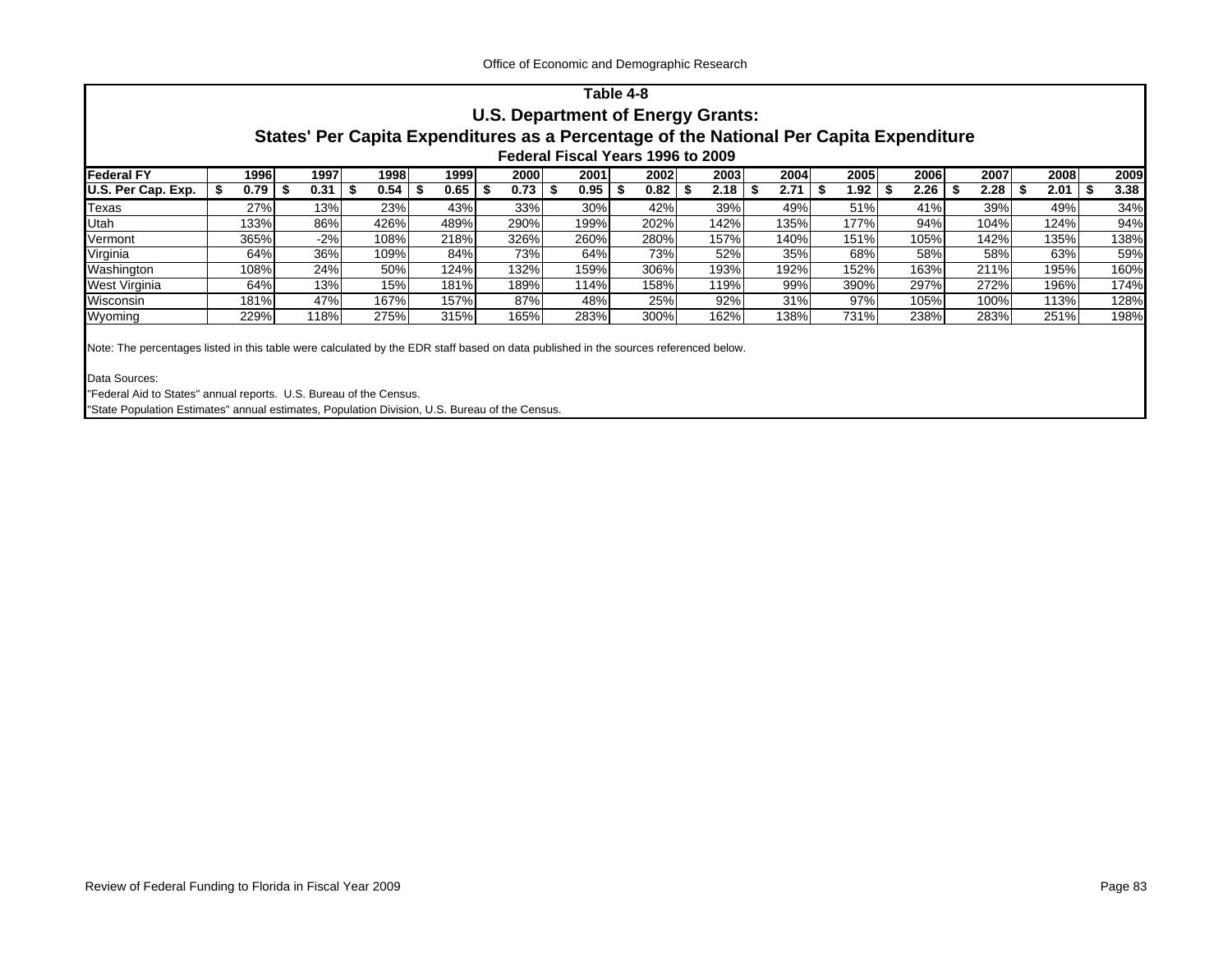|                      |                     |                     |                                                                                        |              |             |                                                     | Table 4-9           |                     |                     |                     |                     |                     |              |                     |
|----------------------|---------------------|---------------------|----------------------------------------------------------------------------------------|--------------|-------------|-----------------------------------------------------|---------------------|---------------------|---------------------|---------------------|---------------------|---------------------|--------------|---------------------|
|                      |                     |                     |                                                                                        |              |             | <b>U.S. Environmental Protection Agency Grants:</b> |                     |                     |                     |                     |                     |                     |              |                     |
|                      |                     |                     | States' Per Capita Expenditures as a Percentage of the National Per Capita Expenditure |              |             |                                                     |                     |                     |                     |                     |                     |                     |              |                     |
|                      |                     |                     |                                                                                        |              |             | Federal Fiscal Years 1996 to 2009                   |                     |                     |                     |                     |                     |                     |              |                     |
| <b>Federal FY</b>    |                     |                     | 1998                                                                                   | 1999         | 2000        | 2001                                                |                     |                     |                     |                     |                     |                     | 2008         |                     |
| U.S. Per Cap. Exp.   | 1996<br>\$<br>11.67 | 1997<br>\$<br>10.94 | 10.70<br>\$                                                                            | s<br>11.46   | 12.53<br>\$ | 13.58<br>\$                                         | 2002<br>12.62<br>\$ | 2003<br>\$<br>13.73 | 2004<br>\$<br>14.25 | 2005<br>\$<br>11.21 | 2006<br>\$<br>13.85 | 2007<br>13.75<br>\$ | \$<br>12.89  | 2009<br>11.60<br>\$ |
| Alabama              | 48%                 | 71%                 | 73%                                                                                    | 60%          | 89%         | 85%                                                 | 67%                 | 59%                 | 80%                 | 104%                | 104%                | 78%                 | 120%         | 73%                 |
| Alaska               | 335%                | 310%                | 669%                                                                                   | 714%         | 1124%       | 726%                                                | 736%                | 872%                | 1088%               | 747%                | 749%                | 911%                | 1054%        | 1435%               |
| Arizona              | 60%                 | 58%                 | 96%                                                                                    | 101%         | 71%         | 101%                                                | 67%                 | 53%                 | 90%                 | 70%                 | 72%                 | 82%                 | 80%          | 89%                 |
| Arkansas             | 69%                 | 84%                 | 62%                                                                                    | 44%          | 51%         | 54%                                                 | 97%                 | 89%                 | 91%                 | 100%                | 88%                 | 100%                | 99%          | 99%                 |
| California           | 105%                | 77%                 | 83%                                                                                    | 69%          | 49%         | 70%                                                 | 57%                 | 52%                 | 55%                 | 63%                 | 64%                 | 76%                 | 67%          | 55%                 |
| Colorado             | 61%                 | 63%                 | 83%                                                                                    | 116%         | 126%        | 95%                                                 | 96%                 | 86%                 | 90%                 | 83%                 | 79%                 | 76%                 | 81%          | 113%                |
| Connecticut          | 76%                 | 91%                 | 87%                                                                                    | 78%          | 73%         | 113%                                                | 88%                 | 100%                | 59%                 | 82%                 | 113%                | 109%                | 99%          | 113%                |
| Delaware             | 234%                | 256%                | 188%                                                                                   | 153%         | 172%        | 177%                                                | 210%                | 156%                | 275%                | 261%                | 235%                | 323%                | 371%         | 267%                |
| Florida              | 46%                 | 48%                 | 45%                                                                                    | 55%          | 44%         | 49%                                                 | 61%                 | 58%                 | 59%                 | 49%                 | 56%                 | 58%                 | 50%          | 39%                 |
| Georgia              | 41%                 | 56%                 | 57%                                                                                    | 63%          | 53%         | 58%                                                 | 43%                 | 44%                 | 69%                 | 62%                 | 54%                 | 46%                 | 64%          | 49%                 |
| Hawaii               | 127%                | 140%                | 106%                                                                                   | 141%         | 143%        | 58%                                                 | 220%                | 92%                 | 71%                 | 96%                 | 166%                | 395%                | 213%         | 185%                |
| Idaho                | 163%                | 140%                | 107%                                                                                   | 186%         | 168%        | 187%                                                | 235%                | 176%                | 202%                | 239%                | 247%                | 246%                | 290%         | 388%                |
| <b>Illinois</b>      | 70%                 | 100%                | 62%                                                                                    | 91%          | 89%         | 89%                                                 | 89%                 | 111%                | 91%                 | 46%                 | 54%                 | 73%                 | 63%          | 55%                 |
| Indiana              | 75%                 | 81%                 | 89%                                                                                    | 91%          | 206%        | 221%                                                | 111%                | 55%                 | 101%                | 35%                 | 32%                 | 114%                | 62%          | 69%                 |
| lowa                 | 118%                | 139%                | 120%                                                                                   | 107%         | 123%        | 118%                                                | 170%                | 216%                | 163%                | 213%                | 197%                | 133%                | 149%         | 142%                |
| Kansas               | 98%                 | 111%                | 119%                                                                                   | 132%         | 147%        | 103%                                                | 87%                 | 110%                | 117%                | 118%                | 124%                | 78%                 | 91%          | 105%                |
| Kentucky             | 104%                | 107%                | 79%                                                                                    | 81%          | 52%         | 59%                                                 | 96%                 | 91%                 | 84%                 | 90%                 | 81%                 | 130%                | 106%         | 139%                |
| ouisiana.            | 94%                 | 85%                 | 150%                                                                                   | 112%         | 114%        | 85%                                                 | 87%                 | 70%                 | 115%                | 85%                 | 85%                 | 99%                 | 97%          | 95%                 |
| Maine                | 128%                | 154%                | 248%                                                                                   | 227%         | 180%        | 158%                                                | 224%                | 257%                | 190%                | 211%                | 210%                | 199%                | 219%         | 322%                |
| Maryland             | 140%                | 114%                | 141%                                                                                   | 165%         | 125%        | 139%                                                | 155%                | 117%                | 122%                | 109%                | 109%                | 131%                | 123%         | 86%                 |
| Massachusetts        | 304%                | 362%                | 237%                                                                                   | 206%         | 176%        | 168%                                                | 116%                | 165%                | 128%                | 137%                | 126%                | 106%                | 119%         | 113%                |
| Michigan             | 134%                | 144%                | 153%                                                                                   | 145%         | 161%        | 101%                                                | 104%                | 112%                | 106%                | 107%                | 111%                | 88%                 | 119%         | 127%                |
| Minnesota            | 71%                 | 94%                 | 70%                                                                                    | 125%         | 178%        | 97%                                                 | 121%                | 162%                | 92%                 | 111%                | 100%                | 135%                | 81%          | 128%                |
| Mississippi          | 92%                 | 88%                 | 93%                                                                                    | 90%          | 96%         | 84%                                                 | 135%                | 120%                | 129%                | 79%                 | 96%                 | 116%<br>128%        | 123%         | 120%                |
| Missouri             | 116%<br>160%        | 93%<br>179%         | 97%<br>239%                                                                            | 143%<br>275% | 84%<br>280% | 116%<br>265%                                        | 121%<br>365%        | 169%<br>435%        | 128%<br>306%        | 117%<br>317%        | 109%<br>322%        | 301%                | 103%<br>399% | 104%<br>465%        |
| Montana<br>Nebraska  | 137%                | 124%                | 121%                                                                                   | 123%         | 139%        | 153%                                                | 162%                | 89%                 | 165%                | 134%                | 130%                | 102%                | 113%         | 178%                |
| Nevada               | 68%                 | 66%                 | 68%                                                                                    | 76%          | 121%        | 113%                                                | 90%                 | 119%                | 87%                 | 184%                | 169%                | 93%                 | 102%         | 92%                 |
| <b>New Hampshire</b> | 79%                 | 122%                | 231%                                                                                   | 262%         | 248%        | 153%                                                | 183%                | 225%                | 197%                | 200%                | 193%                | 174%                | 202%         | 231%                |
| New Jersey           | 104%                | 96%                 | 90%                                                                                    | 62%          | 76%         | 74%                                                 | 115%                | 115%                | 124%                | 165%                | 149%                | 100%                | 107%         | 102%                |
| <b>New Mexico</b>    | 97%                 | 151%                | 124%                                                                                   | 117%         | 140%        | 142%                                                | 205%                | 237%                | 159%                | 147%                | 152%                | 192%                | 230%         | 159%                |
| New York             | 153%                | 167%                | 144%                                                                                   | 52%          | 145%        | 156%                                                | 114%                | 103%                | 119%                | 127%                | 109%                | 86%                 | 93%          | 81%                 |
| North Carolina       | 69%                 | 74%                 | 64%                                                                                    | 70%          | 74%         | 72%                                                 | 99%                 | 69%                 | 76%                 | 97%                 | 100%                | 80%                 | 77%          | 106%                |
| North Dakota         | 177%                | 190%                | 272%                                                                                   | 397%         | 217%        | 345%                                                | 402%                | 512%                | 299%                | 362%                | 402%                | 514%                | 416%         | 462%                |
| Ohio                 | 122%                | 62%                 | 86%                                                                                    | 108%         | 100%        | 114%                                                | 93%                 | 78%                 | 102%                | 120%                | 114%                | 96%                 | 88%          | 102%                |
| Oklahoma             | 90%                 | 103%                | 123%                                                                                   | 137%         | 90%         | 123%                                                | 123%                | 121%                | 117%                | 116%                | 134%                | 147%                | 128%         | 221%                |
| Oregon               | 60%                 | 76%                 | 133%                                                                                   | 238%         | 136%        | 83%                                                 | 127%                | 116%                | 128%                | 130%                | 124%                | 79%                 | 114%         | 148%                |
| Pennsylvania         | 85%                 | 73%                 | 93%                                                                                    | 86%          | 87%         | 88%                                                 | 104%                | 91%                 | 89%                 | 85%                 | 86%                 | 101%                | 99%          | 78%                 |
| Rhode Island         | 144%                | 159%                | 192%                                                                                   | 175%         | 177%        | 179%                                                | 226%                | 272%                | 219%                | 251%                | 224%                | 232%                | 207%         | 173%                |
| South Carolina       | 64%                 | 71%                 | 41%                                                                                    | 97%          | 108%        | 97%                                                 | 71%                 | 77%                 | 78%                 | 98%                 | 94%                 | 61%                 | 66%          | 74%                 |
| South Dakota         | 176%                | 297%                | 242%                                                                                   | 275%         | 245%        | 200%                                                | 220%                | 353%                | 331%                | 366%                | 360%                | 243%                | 255%         | 286%                |
| Tennessee            | 62%                 | 79%                 | 72%                                                                                    | 61%          | 56%         | 46%                                                 | 51%                 | 61%                 | 81%                 | 95%                 | 94%                 | 53%                 | 63%          | 58%                 |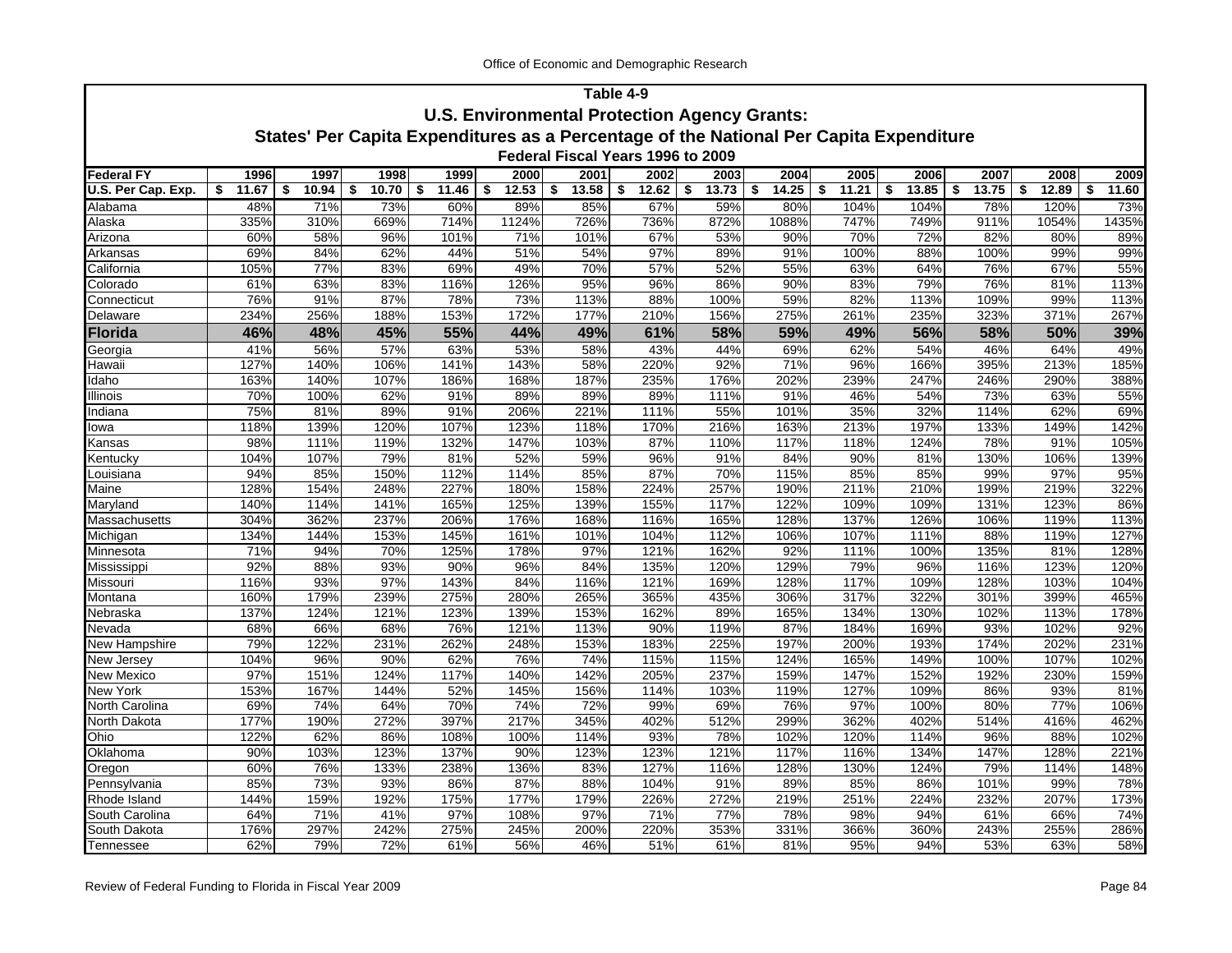| Table 4-9                                                                              |
|----------------------------------------------------------------------------------------|
| <b>U.S. Environmental Protection Agency Grants:</b>                                    |
| States' Per Capita Expenditures as a Percentage of the National Per Capita Expenditure |

| <b>Federal FY</b>    | 19961 | 1997 | 1998  | 1999 | 2000 | 2001 | 2002  | 2003          | 2004 | 2005       | 2006 | 2007  | 2008 | 2009  |
|----------------------|-------|------|-------|------|------|------|-------|---------------|------|------------|------|-------|------|-------|
| U.S. Per Cap. Exp.   | .67   | 0.94 | 10.70 | .46، |      | 3.58 | '2.62 | $\rightarrow$ | 4.25 | 2′،        |      | 13.75 | 2.89 | 11.60 |
| Texas                | 62%   | 55%  | 61%   | 72%  | 63%  | 63%  | 67%   | 70%           | 81%  | 62%        | 87%  | 103%  | 111% | 85%   |
| Utah                 | 257%  | 213% | 117%  | 101% | 93%  | 133% | 130%  | 101%          | 82%  | 100%       | 99%  | 107%  | 114% | 121%  |
| Vermont              | 193%  | 184% | 244%  | 408% | 390% | 228% | 330%  | 309%          | 295% | 333%       | 359% | 319%  | 285% | 339%  |
| Virginia             | 80%   | 80%  | 96%   | 88%  | 62%  | 112% | 111%  | 88%           | 86%  | 93%        | 92%  | 74%   | 76%  | 108%  |
| Washington           | 94%   | 93%  | 125%  | 112% | 78%  | 81%  | 128%  | 125%          | 97%  | <b>39%</b> | 125% | 110%  | 125% | 132%  |
| <b>West Virginia</b> | 170%  | 188% | 232%  | 279% | 330% | 315% | 198%  | 254%          | 179% | 255%       | 235% | 171%  | 193% | 249%  |
| Wisconsin            | 84%   | 13%  | 79%   | 150% | 84%  | 69%  | 108%  | 180%          | 157% | 107%       | 101% | 126%  | 113% | 106%  |
| Wyoming              | 255%  | 396% | 327%  | 247% | 224% | 216% | 349%  | 440%          | 358% | 283%       | 332% | 318%  | 377% | 287%  |

Note: The percentages listed in this table were calculated by the EDR staff based on data published in the sources referenced below.

Data Sources:

"Federal Aid to States" annual reports. U.S. Bureau of the Census.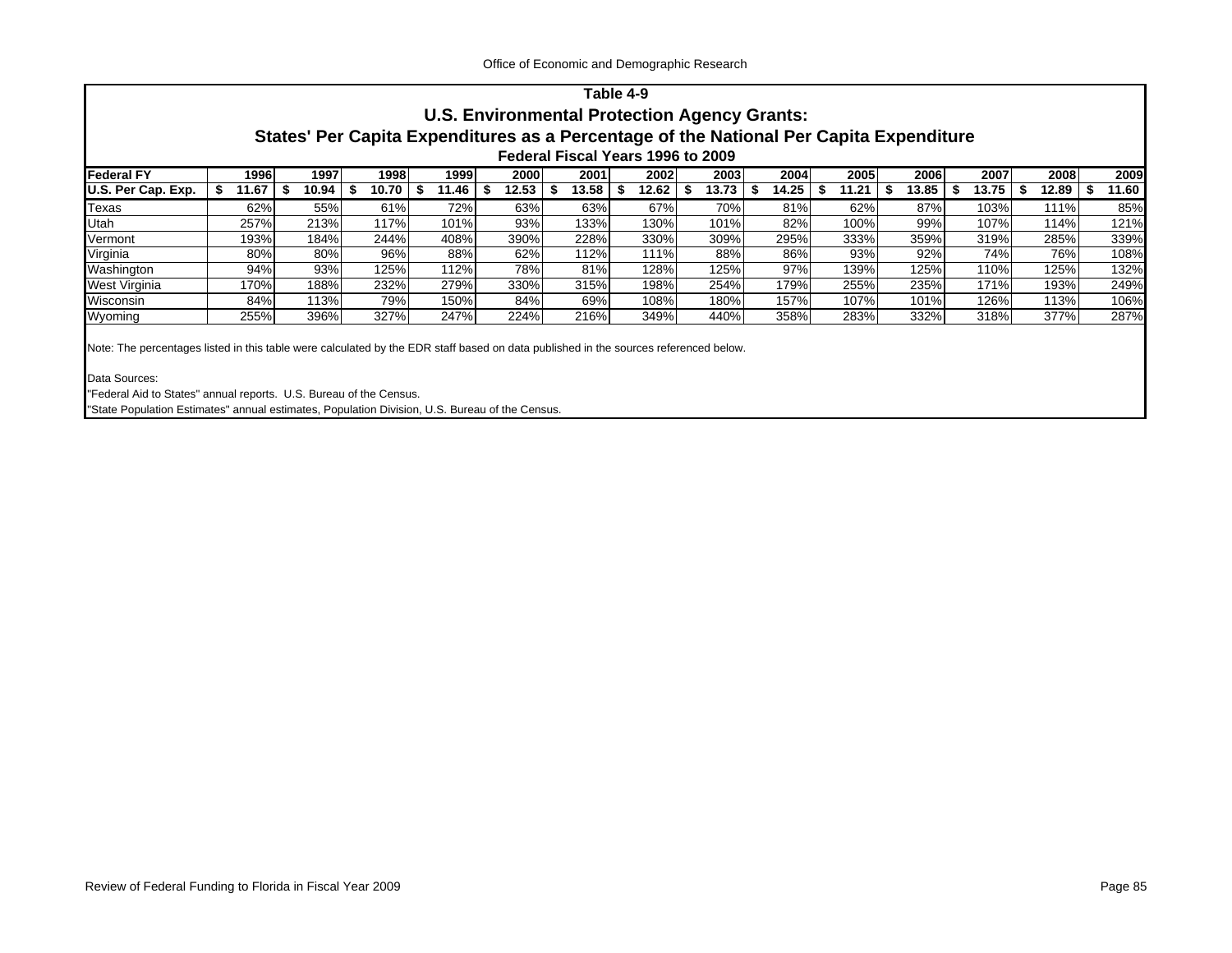|                         |            |                    |            |            |                                                                                        |            | <b>Table 4-10</b>                 |            |                    |            |            |            |              |                    |
|-------------------------|------------|--------------------|------------|------------|----------------------------------------------------------------------------------------|------------|-----------------------------------|------------|--------------------|------------|------------|------------|--------------|--------------------|
|                         |            |                    |            |            | <b>Equal Employment Opportunity Commission Grants:</b>                                 |            |                                   |            |                    |            |            |            |              |                    |
|                         |            |                    |            |            | States' Per Capita Expenditures as a Percentage of the National Per Capita Expenditure |            |                                   |            |                    |            |            |            |              |                    |
|                         |            |                    |            |            |                                                                                        |            | Federal Fiscal Years 1996 to 2009 |            |                    |            |            |            |              |                    |
| <b>Federal FY</b>       | 1996       |                    | 1998       | 1999       | 2000                                                                                   | 2001       | 2002                              | 2003       |                    | 2005       | 2006       | 2007       | 2008         |                    |
| U.S. Per Cap. Exp.      | \$<br>0.09 | 1997<br>\$<br>0.09 | 0.11<br>\$ | 0.11<br>\$ | 0.09<br>\$                                                                             | 0.11<br>\$ | 0.11<br>\$                        | \$<br>0.11 | 2004<br>0.10<br>\$ | 0.10<br>\$ | 0.09<br>\$ | 0.11<br>\$ | 0.24<br>\$   | 2009<br>0.10<br>\$ |
| Alabama                 | 0%         | 0%                 | 0%         | 0%         | 0%                                                                                     | 0%         | 0%                                | 0%         | 0%                 | 0%         | 0%         | 0%         | 0%           | 0%                 |
| Alaska                  | 333%       | 292%               | 299%       | 508%       | 379%                                                                                   | 289%       | 158%                              | 281%       | 227%               | 234%       | 247%       | 269%       | 133%         | 429%               |
| Arizona                 | 99%        | 98%                | 75%        | 107%       | 119%                                                                                   | 64%        | 74%                               | 73%        | 62%                | 69%        | 81%        | 76%        | 96%          | 75%                |
| Arkansas                | 0%         | 0%                 | 0%         | 0%         | 0%                                                                                     | 0%         | 0%                                | 0%         | 0%                 | 0%         | 0%         | 0%         | 0%           | 0%                 |
| California              | 98%        | 85%                | 85%        | 124%       | 95%                                                                                    | 65%        | 83%                               | 82%        | 89%                | 41%        | 71%        | 96%        | 78%          | 65%                |
| Colorado                | 111%       | 123%               | 160%       | 151%       | 55%                                                                                    | 506%       | 92%                               | 130%       | 92%                | 63%        | 63%        | 69%        | 72%          | 67%                |
| Connecticut             | 165%       | 87%                | 156%       | 110%       | 179%                                                                                   | 151%       | 225%                              | 174%       | 217%               | 224%       | 272%       | 264%       | 308%         | 216%               |
| Delaware                | 117%       | 148%               | 57%        | 80%        | 169%                                                                                   | 290%       | 149%                              | 115%       | 327%               | 1428%      | 965%       | 454%       | 555%         | 411%               |
| Florida                 | 76%        | 73%                | 71%        | 55%        | 78%                                                                                    | 79%        | 71%                               | 71%        | 93%                | 91%        | 72%        | 60%        | 77%          | 58%                |
| Georgia                 | 20%        | 16%                | 13%        | 13%        | 12%                                                                                    | 16%        | 20%                               | 21%        | 21%                | 14%        | 30%        | 5%         | 13%          | 14%                |
| Hawaii                  | 103%       | 81%                | 162%       | 170%       | 182%                                                                                   | 84%        | 111%                              | 110%       | 0%                 | 115%       | 169%       | 39%        | 116%         | 90%                |
| Idaho                   | 224%       | 216%               | 201%       | 205%       | 153%                                                                                   | 178%       | 266%                              | 241%       | 220%               | 165%       | 247%       | 173%       | 267%         | 223%               |
| <b>Illinois</b>         | 104%       | 126%               | 112%       | 153%       | 162%                                                                                   | 104%       | 173%                              | 174%       | 123%               | 64%        | 122%       | 97%        | 122%         | 109%               |
| Indiana                 | 86%        | 63%                | 42%        | 55%        | 53%                                                                                    | 87%        | 81%                               | 80%        | 69%                | 95%        | 80%        | 55%        | 112%         | 83%                |
| lowa                    | 144%       | 251%               | 206%       | 267%       | 115%                                                                                   | 202%       | 560%                              | 560%       | 286%               | 229%       | 240%       | 263%       | 345%         | 76%                |
| Kansas                  | 157%       | 158%               | 163%       | 147%       | 77%                                                                                    | 155%       | 110%                              | 110%       | 130%               | 114%       | 141%       | 122%       | 165%         | 119%               |
| Kentucky                | 56%        | 63%                | 65%        | 76%        | 49%                                                                                    | 53%        | 12%                               | 37%        | 38%                | 49%        | 43%        | 60%        | 65%          | 81%                |
| ouisiana.               | 7%         | 7%                 | 0%         | 1%         | 0%                                                                                     | 1%         | 0%                                | 0%         | 0%                 | 10%        | 13%        | 8%         | 11%          | 15%                |
| Maine                   | 181%       | 236%               | 217%       | 342%       | 235%                                                                                   | 893%       | 188%                              | 187%       | 164%               | 193%       | 132%       | 130%       | 109%         | 140%               |
| Maryland                | 167%       | 133%               | 146%       | 94%        | 127%                                                                                   | 159%       | 112%                              | 111%       | 147%               | 167%       | 97%        | 116%       | 103%         | 90%                |
| Massachusetts           | 185%       | 174%               | 183%       | 205%       | 321%                                                                                   | 23%        | 198%                              | 198%       | 176%               | 220%       | 154%       | 279%       | 90%          | 303%               |
| Michigan                | 101%       | 174%               | 129%       | 126%       | 21%                                                                                    | 40%        | 57%                               | 57%        | 89%                | 92%        | 132%       | 95%        | 89%          | 134%               |
| Minnesota               | 63%        | 78%                | 118%       | 122%       | 76%                                                                                    | 94%        | 296%                              | 299%       | 132%               | 100%       | 101%       | 89%        | 47%          | 44%                |
| Mississippi<br>Missouri | 0%<br>56%  | 0%<br>108%         | 0%<br>141% | 0%<br>138% | 0%<br>72%                                                                              | 0%<br>106% | 0%<br>116%                        | 0%<br>116% | 0%<br>196%         | 0%<br>70%  | 0%<br>151% | 0%<br>151% | 0%           | 0%<br>130%         |
| Montana                 | 186%       | 344%               | 362%       | 259%       | 297%                                                                                   | 248%       | 252%                              | 246%       | 222%               | 291%       | 414%       | 207%       | 172%<br>354% | 370%               |
| Nebraska                | 254%       | 341%               | 270%       | 295%       | 443%                                                                                   | 116%       | 357%                              | 517%       | 250%               | 314%       | 404%       | 263%       | 378%         | 281%               |
| Nevada                  | 407%       | 330%               | 277%       | 377%       | 325%                                                                                   | 395%       | 297%                              | 288%       | 104%               | 540%       | 33%        | 248%       | 219%         | 212%               |
| <b>New Hampshire</b>    | 52%        | 107%               | 93%        | 82%        | 34%                                                                                    | 65%        | 65%                               | 79%        | 59%                | 75%        | 106%       | 69%        | 103%         | 78%                |
| New Jersey              | 63%        | 81%                | 66%        | 67%        | 92%                                                                                    | 60%        | 29%                               | 29%        | 103%               | 58%        | 60%        | 48%        | 55%          | 0%                 |
| <b>New Mexico</b>       | 92%        | 133%               | 67%        | 115%       | 117%                                                                                   | 154%       | 146%                              | 145%       | 194%               | 96%        | 183%       | 67%        | 191%         | 86%                |
| New York                | 107%       | 64%                | 140%       | 83%        | 68%                                                                                    | 87%        | 108%                              | 105%       | 139%               | 108%       | 130%       | 110%       | 124%         | 144%               |
| North Carolina          | 23%        | 28%                | 5%         | 7%         | 23%                                                                                    | 23%        | 16%                               | 16%        | 12%                | 7%         | 9%         | 11%        | 1%           | 11%                |
| North Dakota            | 3801%      | 3750%              | 2752%      | 232%       | 232%                                                                                   | 192%       | 223%                              | 223%       | 284%               | 230%       | 201%       | 257%       | 313%         | 252%               |
| Ohio                    | 0%         | 0%                 | 0%         | 189%       | 178%                                                                                   | 190%       | 150%                              | 150%       | 82%                | 224%       | 124%       | 281%       | 123%         | 261%               |
| Oklahoma                | 120%       | 119%               | 100%       | 107%       | 70%                                                                                    | 119%       | 106%                              | 109%       | 94%                | 114%       | 112%       | 86%        | 179%         | 85%                |
| Oregon                  | 213%       | 124%               | 173%       | 172%       | 109%                                                                                   | 125%       | 161%                              | 159%       | 149%               | 130%       | 144%       | 134%       | 157%         | 141%               |
| Pennsylvania            | 105%       | 128%               | 115%       | 70%        | 213%                                                                                   | 175%       | 116%                              | 116%       | 171%               | 240%       | 98%        | 164%       | 82%          | 228%               |
| Rhode Island            | 130%       | 153%               | 125%       | 66%        | 63%                                                                                    | 194%       | 98%                               | 97%        | 176%               | 187%       | 191%       | 149%       | 194%         | 209%               |
| South Carolina          | 152%       | 98%                | 132%       | 135%       | 163%                                                                                   | 169%       | 138%                              | 137%       | 168%               | 202%       | 208%       | 105%       | 83%          | 178%               |
| South Dakota            | 244%       | 288%               | 218%       | 234%       | 183%                                                                                   | 254%       | 256%                              | 255%       | 174%               | 210%       | 255%       | 139%       | 181%         | 274%               |
| Tennessee               | 70%        | 46%                | 60%        | 42%        | 46%                                                                                    | 40%        | 57%                               | 58%        | 76%                | 33%        | 49%        | 42%        | 51%          | 33%                |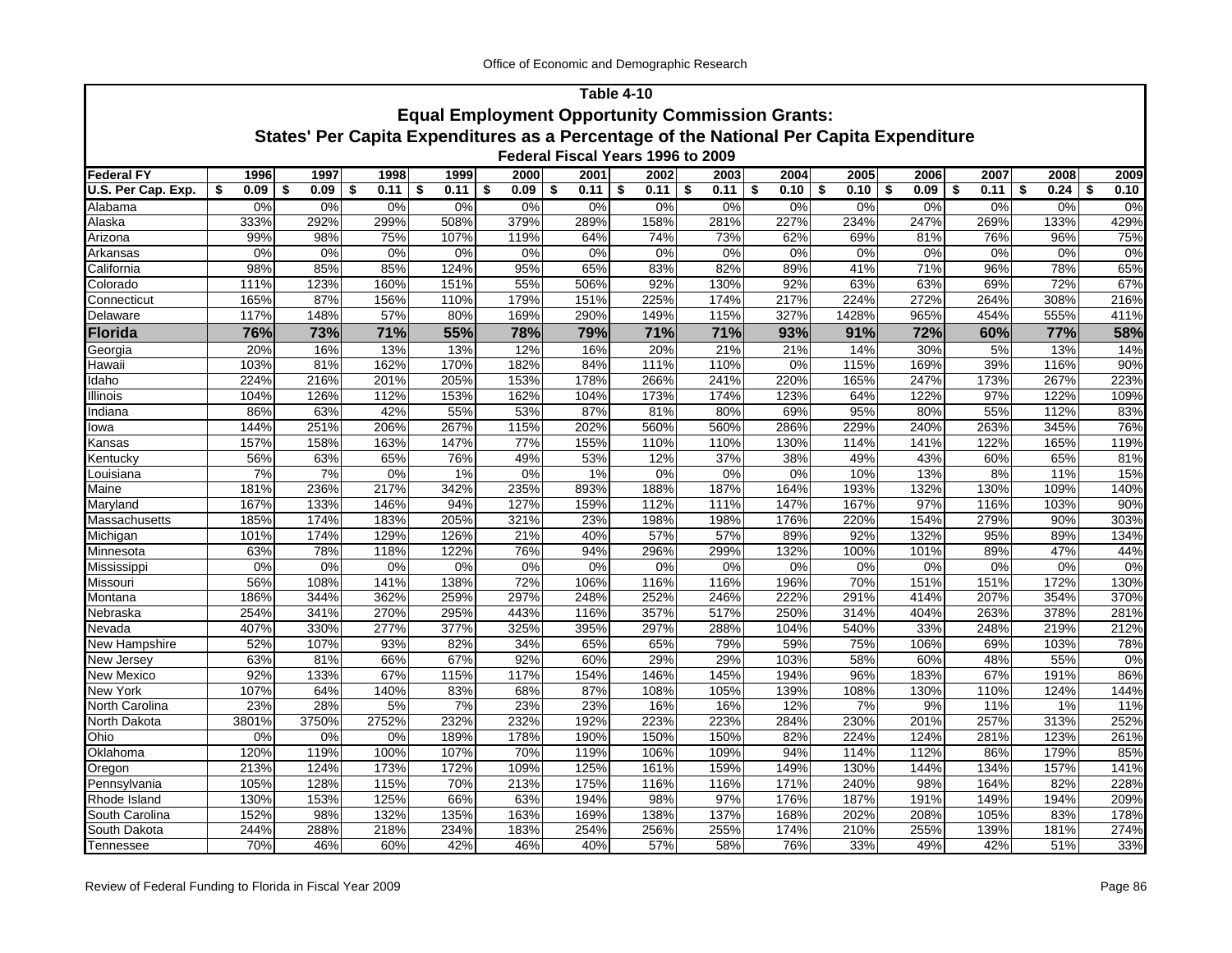| Table 4-10                                                                             |
|----------------------------------------------------------------------------------------|
| <b>Equal Employment Opportunity Commission Grants:</b>                                 |
| States' Per Capita Expenditures as a Percentage of the National Per Capita Expenditure |

| <b>Federal FY</b>  | 1996 | 1997 | 1998 | 1999 | 2000 | 2001 | 2002    | 2003 | 2004 | 2005 | 2006 | 2007 | 2008 | 2009 |
|--------------------|------|------|------|------|------|------|---------|------|------|------|------|------|------|------|
| U.S. Per Cap. Exp. | 0.09 | 0.09 | 0.1  |      | ח ה  | 0.11 | $0.1\,$ |      | 0.10 | 0.10 | 0.09 | 0.1  | 0.24 | 0.10 |
| Texas              | 38%  | 61%  | 43%  | 36%  | 49%  | 47%  | 27%     | 27%  | 21%  | 45%  | 37%  | 36%  | 43%  | 36%  |
| Utah               | 99%  | '75% | 87%  | 114% | 153% | 121% | 125%    | 124% | 136% | 145% | 92%  | 146% | 148% | 106% |
| Vermont            | 57%  | 59%  | 107% | 110% | 62%  | 81%  | 106%    | 100% | 97%  | 99%  | 17%  | 82%  | 136% | 38%  |
| Virginia           | 62%  | 59%  | 37%  | 27%  | 14%  | 38%  | 23%     | 27%  | 24%  | 28%  | 90%  | 67%  | 29%  | 23%  |
| Washington         | 146% | 148% | 120% | 120% | 70%  | 136% | 14%     | 107% | 89%  | 112% | 94%  | 105% | 124% | 115% |
| West Virginia      | 52%  | 75%  | 108% | 97%  | 101% | 88%  | 68%     | 68%  | 177% | 140% | 103% | 97%  | 151% | 94%  |
| Wisconsin          | 198% | 80%  | 232% | 85%  | 237% | 176% | 183%    | 126% | 228% | 44%  | 305% | 124% | 407% | 154% |
| Wyoming            | 146% | 198% | 173% | 210% | 273% | 271% | 67%     | 137% | 225% | 194% | 125% | 213% | 216% | 260% |

Note: The percentages listed in this table were calculated by the EDR staff based on data published in the sources referenced below.

Data Sources:

"Federal Aid to States" annual reports. U.S. Bureau of the Census.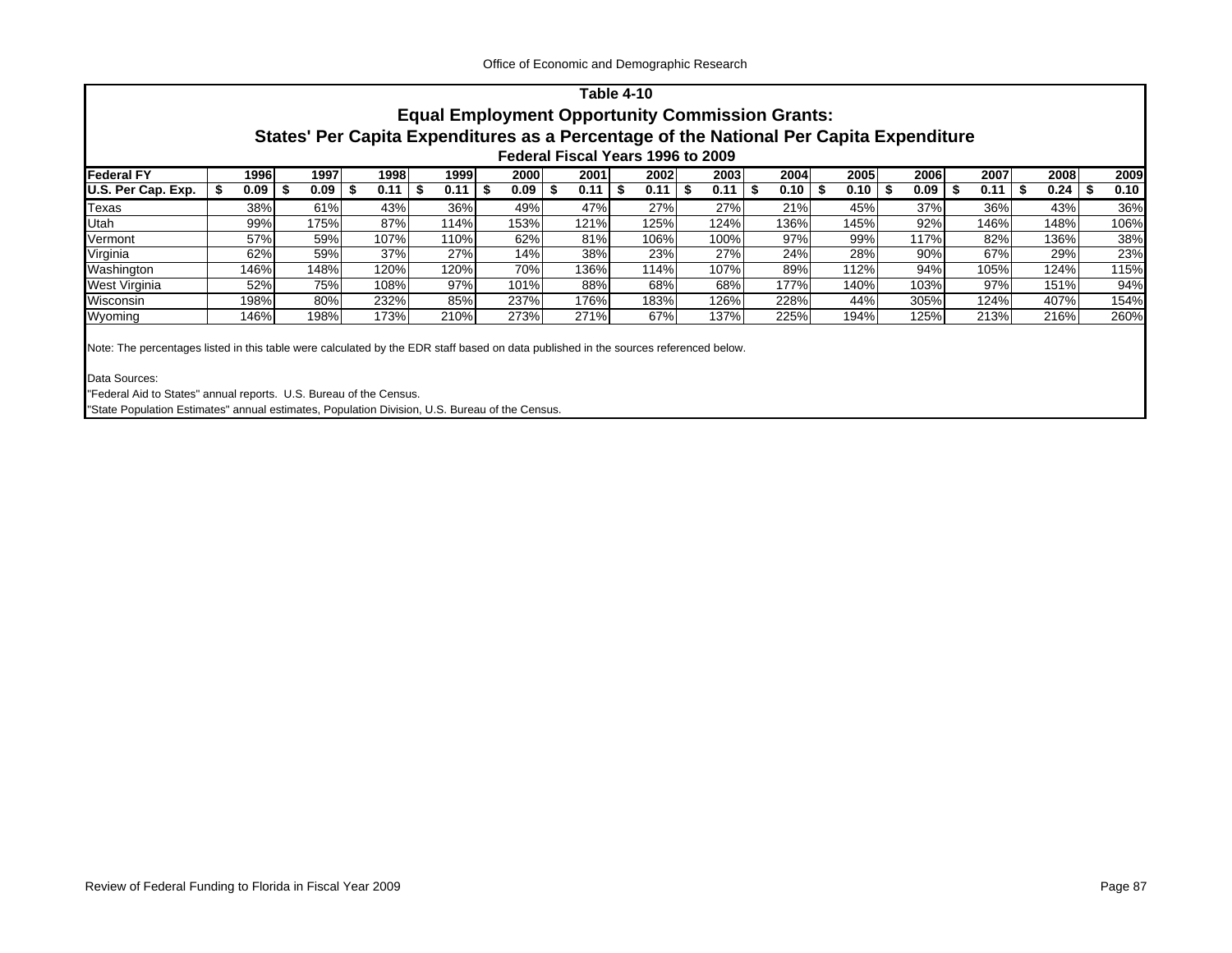|                                       |                    |                     |                    |                    |                    |               | Table 4-11                                                                             |                                  |                                  |                                  |                                   |                                  |                          |                          |
|---------------------------------------|--------------------|---------------------|--------------------|--------------------|--------------------|---------------|----------------------------------------------------------------------------------------|----------------------------------|----------------------------------|----------------------------------|-----------------------------------|----------------------------------|--------------------------|--------------------------|
|                                       |                    |                     |                    |                    |                    |               | <b>Federal Emergency Management Agency Grants:</b>                                     |                                  |                                  |                                  |                                   |                                  |                          |                          |
|                                       |                    |                     |                    |                    |                    |               | States' Per Capita Expenditures as a Percentage of the National Per Capita Expenditure |                                  |                                  |                                  |                                   |                                  |                          |                          |
|                                       |                    |                     |                    |                    |                    |               | Federal Fiscal Years 1996 to 2009                                                      |                                  |                                  |                                  |                                   |                                  |                          |                          |
| <b>Federal FY</b>                     |                    |                     |                    |                    | 2000               | 2001          | 2002                                                                                   |                                  | 2004                             |                                  |                                   |                                  |                          |                          |
| U.S. Per Cap. Exp.                    | \$<br>1996<br>5.24 | 1997<br>18.62<br>\$ | 1998<br>5.49<br>\$ | 1999<br>6.85<br>\$ | 7.01<br>\$         | 8.58<br>\$    | 11.09<br>\$                                                                            | 2003                             | $\overline{\phantom{a}}$         | 2005<br>$\blacksquare$           | 2006<br>$\overline{\phantom{0}}$  | 2007<br>$\blacksquare$           | 2008                     | 2009                     |
| Alabama                               | 231%               | 55%                 | 175%               | 210%               | 184%               | 132%          | 54%                                                                                    |                                  | $\blacksquare$                   |                                  | $\blacksquare$                    | $\blacksquare$                   |                          |                          |
| Alaska                                | 366%               | 157%                | 284%               | 94%                | 130%               | 69%           | 92%                                                                                    | $\blacksquare$                   | $\blacksquare$                   | $\overline{a}$                   | $\blacksquare$                    | $\blacksquare$                   |                          |                          |
| Arizona                               | 29%                | 44%                 | 75%                | 35%                | 46%                | 13%           | 23%                                                                                    | $\blacksquare$                   | $\overline{\phantom{a}}$         | $\blacksquare$                   | $\blacksquare$                    | $\blacksquare$                   | $\overline{\phantom{a}}$ | $\blacksquare$           |
| Arkansas                              | 96%                | 79%                 | 59%                | 91%                | 40%                | 759%          | 70%                                                                                    | $\blacksquare$                   | $\mathbf{r}$                     | $\blacksquare$                   | $\mathbf{r}$                      | $\blacksquare$                   | $\sim$                   | $\sim$                   |
| California                            | 261%               | 339%                | 138%               | 241%               | 220%               | 168%          | 140%                                                                                   | $\sim$                           | $\overline{\phantom{a}}$         | $\blacksquare$                   | $\sim$                            | $\blacksquare$                   | $\sim$                   | $\sim$                   |
| Colorado                              | 27%                | 24%                 | 32%                | 30%                | 38%                | 38%           | 41%                                                                                    | $\blacksquare$                   | $\mathbf{r}$                     | $\blacksquare$                   | $\mathbf{r}$                      | $\blacksquare$                   |                          | $\sim$                   |
| Connecticut                           | 10%                | 21%                 | 13%                | 14%                | 16%                | 8%            | 8%                                                                                     | $\sim$                           | $\blacksquare$                   | $\blacksquare$                   | $\overline{\phantom{a}}$          | $\blacksquare$                   | $\sim$                   | $\sim$                   |
| Delaware                              | 123%               | 3%                  | 106%               | 60%                | 72%                | 60%           | 30%                                                                                    | $\sim$                           | $\blacksquare$                   |                                  |                                   |                                  |                          | $\sim$                   |
| Florida                               | 182%               | 37%                 | 162%               | 163%               | 187%               | 112%          | 96%                                                                                    |                                  |                                  |                                  | <b>Refer to Homeland Security</b> |                                  |                          |                          |
| Georgia                               | 108%               | 198%                | 181%               | 103%               | 123%               | 47%           | 32%                                                                                    | $\blacksquare$                   | $\blacksquare$                   |                                  |                                   |                                  | $\overline{\phantom{a}}$ |                          |
| Hawaii                                | 322%               | 116%                | 266%               | 61%                | 53%                | 82%           | 31%                                                                                    | $\blacksquare$                   | $\mathbf{r}$                     | L,                               | $\blacksquare$                    | $\blacksquare$                   | $\overline{\phantom{a}}$ | $\sim$                   |
| Idaho                                 | 186%               | 205%                | 195%               | 60%                | 53%                | 32%           | 20%                                                                                    | $\blacksquare$                   | $\overline{\phantom{a}}$         | $\overline{a}$                   | $\overline{a}$                    | $\mathbf{r}$                     | $\overline{\phantom{a}}$ | $\sim$                   |
| Illinois                              | 51%                | 52%                 | 58%                | 53%                | 29%                | 27%           | 11%                                                                                    | $\sim$                           | $\mathbf{r}$                     | L,                               | $\mathbf{r}$                      | $\sim$                           | $\overline{a}$           | $\sim$                   |
| Indiana                               | 30%                | 22%                 | 49%                | 45%                | 11%                | 18%           | 14%                                                                                    | $\mathbf{r}$                     | $\mathbf{r}$                     | $\mathbf{r}$                     | $\overline{a}$                    | ÷.                               | $\overline{a}$           | $\overline{a}$           |
| lowa                                  | 106%               | 36%                 | 110%               | 107%               | 119%               | 57%           | 45%                                                                                    | $\blacksquare$                   | $\blacksquare$                   | $\blacksquare$                   | $\mathbf{r}$                      | $\blacksquare$                   |                          | $\sim$                   |
| Kansas                                | 73%                | 8%                  | 68%                | 112%               | 54%                | 48%           | 146%                                                                                   | $\mathbf{r}$                     | $\overline{a}$                   | $\overline{a}$                   | $\overline{a}$                    | ÷.                               | $\overline{a}$           | $\sim$                   |
| Kentucky                              | 81%                | 180%                | 199%               | 53%                | 59%                | 39%           | 46%                                                                                    | $\blacksquare$                   | $\blacksquare$                   | $\blacksquare$                   | $\blacksquare$                    | $\blacksquare$                   |                          | $\blacksquare$           |
| ouisiana.                             | 97%                | 22%                 | 69%                | 130%               | 60%                | 157%          | 44%                                                                                    |                                  | $\blacksquare$                   |                                  | $\blacksquare$                    | L.                               |                          |                          |
| Maine                                 | 54%                | 61%                 | 449%               | 226%               | $11\overline{1\%}$ | 67%           | 34%                                                                                    | $\blacksquare$                   | $\overline{\phantom{a}}$         | $\blacksquare$                   | $\blacksquare$                    | $\blacksquare$                   |                          | $\blacksquare$           |
| Maryland                              | 81%                | 9%                  | 26%                | 16%                | 29%                | 37%           | 16%                                                                                    | $\blacksquare$                   | $\blacksquare$                   | $\overline{a}$                   | $\overline{a}$                    | $\ddot{\phantom{a}}$             | $\overline{\phantom{a}}$ | $\sim$                   |
| Massachusetts                         | 60%                | 47%                 | 39%                | 27%                | 29%                | 34%           | 27%                                                                                    | $\sim$                           | $\blacksquare$                   | $\overline{a}$                   | $\blacksquare$                    | ÷,                               |                          | $\blacksquare$           |
| Michigan                              | 11%                | 19%                 | 72%                | 39%                | 21%                | 82%           | 7%                                                                                     | $\blacksquare$                   | $\blacksquare$                   |                                  | $\overline{a}$                    | $\ddot{\phantom{a}}$             |                          |                          |
| Minnesota                             | 36%                | 336%                | 520%               | 219%               | 133%               | 109%          | 77%                                                                                    | $\sim$                           | $\blacksquare$                   |                                  | L,                                | $\blacksquare$                   |                          | $\blacksquare$           |
| Mississippi                           | 40%                | 12%                 | 26%                | 151%               | 95%                | 126%          | 71%                                                                                    | $\blacksquare$                   | $\blacksquare$                   |                                  | $\overline{a}$                    | L.                               |                          |                          |
| Missouri                              | 97%                | 16%                 | 41%                | 42%                | 30%                | 16%           | 96%                                                                                    | $\sim$                           | $\blacksquare$                   | $\overline{a}$                   | $\overline{a}$                    | $\ddot{\phantom{a}}$             | $\overline{a}$           | $\sim$                   |
| Montana                               | 70%                | 29%                 | 121%               | 32%                | 291%               | 200%          | 199%                                                                                   | $\blacksquare$                   | $\blacksquare$                   | ä,                               | $\blacksquare$                    | $\blacksquare$                   | $\blacksquare$           |                          |
| Nebraska                              | 151%               | $-57%$              | 354%               | 117%               | 65%                | 50%           | 32%                                                                                    | $\sim$                           | $\blacksquare$                   | $\overline{\phantom{a}}$         | $\blacksquare$                    | $\blacksquare$                   | $\overline{\phantom{a}}$ | $\blacksquare$           |
| Nevada                                | 20%                | 132%                | 47%                | 39%                | 32%                | 16%           | 8%                                                                                     | $\blacksquare$                   | $\blacksquare$                   | $\overline{a}$                   | $\blacksquare$                    | $\blacksquare$                   |                          | $\blacksquare$           |
| New Hampshire                         | 42%                | 40%                 | 103%               | 119%               | 44%                | 50%           | 33%                                                                                    | $\blacksquare$                   | $\blacksquare$                   | $\overline{\phantom{a}}$         | $\blacksquare$                    | $\blacksquare$                   | $\blacksquare$           | $\sim$                   |
| New Jersey                            | 75%                | 18%                 | 12%                | 9%                 | 74%                | 41%           | 86%                                                                                    | $\blacksquare$                   | $\blacksquare$                   | $\blacksquare$                   | $\blacksquare$                    | $\blacksquare$                   | $\overline{\phantom{a}}$ | $\blacksquare$           |
| <b>New Mexico</b><br><b>New York</b>  | 33%<br>46%         | 13%                 | 29%                | 21%                | 45%                | 52%<br>124%   | 26%                                                                                    | $\blacksquare$                   | $\blacksquare$                   | $\blacksquare$                   | $\mathbf{r}$                      | $\blacksquare$                   | $\overline{\phantom{a}}$ | $\sim$                   |
|                                       |                    | 42%                 | 56%                | 50%                | 55%                |               | 580%                                                                                   | $\blacksquare$                   | $\blacksquare$                   | $\blacksquare$                   | $\blacksquare$                    | $\blacksquare$                   | $\overline{\phantom{a}}$ |                          |
| North Carolina<br><b>North Dakota</b> | 65%<br>355%        | 298%<br>2415%       | 120%<br>2088%      | 137%<br>2001%      | 509%<br>1536%      | 341%<br>1236% | 133%<br>532%                                                                           | $\blacksquare$<br>$\blacksquare$ | $\blacksquare$                   | $\blacksquare$                   | $\mathbf{r}$<br>$\blacksquare$    | $\blacksquare$<br>$\blacksquare$ |                          | $\sim$                   |
| Ohio                                  | 22%                | 47%                 | 43%                | 32%                | 19%                | 14%           | 9%                                                                                     | $\blacksquare$                   | $\blacksquare$<br>$\blacksquare$ | $\blacksquare$<br>$\overline{a}$ | $\blacksquare$                    | $\sim$                           | $\overline{\phantom{a}}$ | $\sim$                   |
| Oklahoma                              | 42%                | 7%                  | 20%                | 188%               | 66%                | 468%          | 315%                                                                                   | $\sim$                           |                                  | $\blacksquare$                   | $\blacksquare$                    | $\blacksquare$                   | $\blacksquare$           | $\overline{\phantom{a}}$ |
| Oregon                                | 157%               | 97%                 | 133%               | 90%                | 79%                | 48%           | 37%                                                                                    | $\blacksquare$                   | $\blacksquare$<br>$\blacksquare$ | $\blacksquare$                   | $\blacksquare$                    | $\sim$                           | $\sim$                   | $\sim$                   |
| Pennsylvania                          | 124%               | 17%                 | 37%                | 20%                | 37%                | 19%           | 12%                                                                                    | $\sim$                           | $\blacksquare$                   | $\blacksquare$                   | $\blacksquare$                    | $\overline{a}$                   | $\overline{a}$           | $\overline{\phantom{a}}$ |
| Rhode Island                          | 77%                | 23%                 | 20%                | 6%                 | 29%                | 37%           | 16%                                                                                    | $\blacksquare$                   | $\blacksquare$                   | $\overline{a}$                   | $\blacksquare$                    | $\blacksquare$                   | $\sim$                   | $\sim$                   |
| South Carolina                        | 57%                | 24%                 | 26%                | 23%                | 111%               | 38%           | 16%                                                                                    | $\sim$                           | $\overline{\phantom{a}}$         | $\blacksquare$                   | $\blacksquare$                    | $\overline{a}$                   | $\overline{\phantom{a}}$ | $\overline{\phantom{a}}$ |
| South Dakota                          | 426%               | 757%                | 454%               | 250%               | 123%               | 162%          | 85%                                                                                    | $\blacksquare$                   | $\blacksquare$                   | $\blacksquare$                   | $\blacksquare$                    | $\blacksquare$                   | $\blacksquare$           | $\blacksquare$           |
| Tennessee                             | 22%                | 21%                 | 83%                | 103%               | 82%                | 35%           | 28%                                                                                    |                                  | $\blacksquare$                   |                                  | $\overline{a}$                    | $\overline{a}$                   |                          | ÷.                       |
|                                       |                    |                     |                    |                    |                    |               |                                                                                        |                                  |                                  |                                  |                                   |                                  |                          |                          |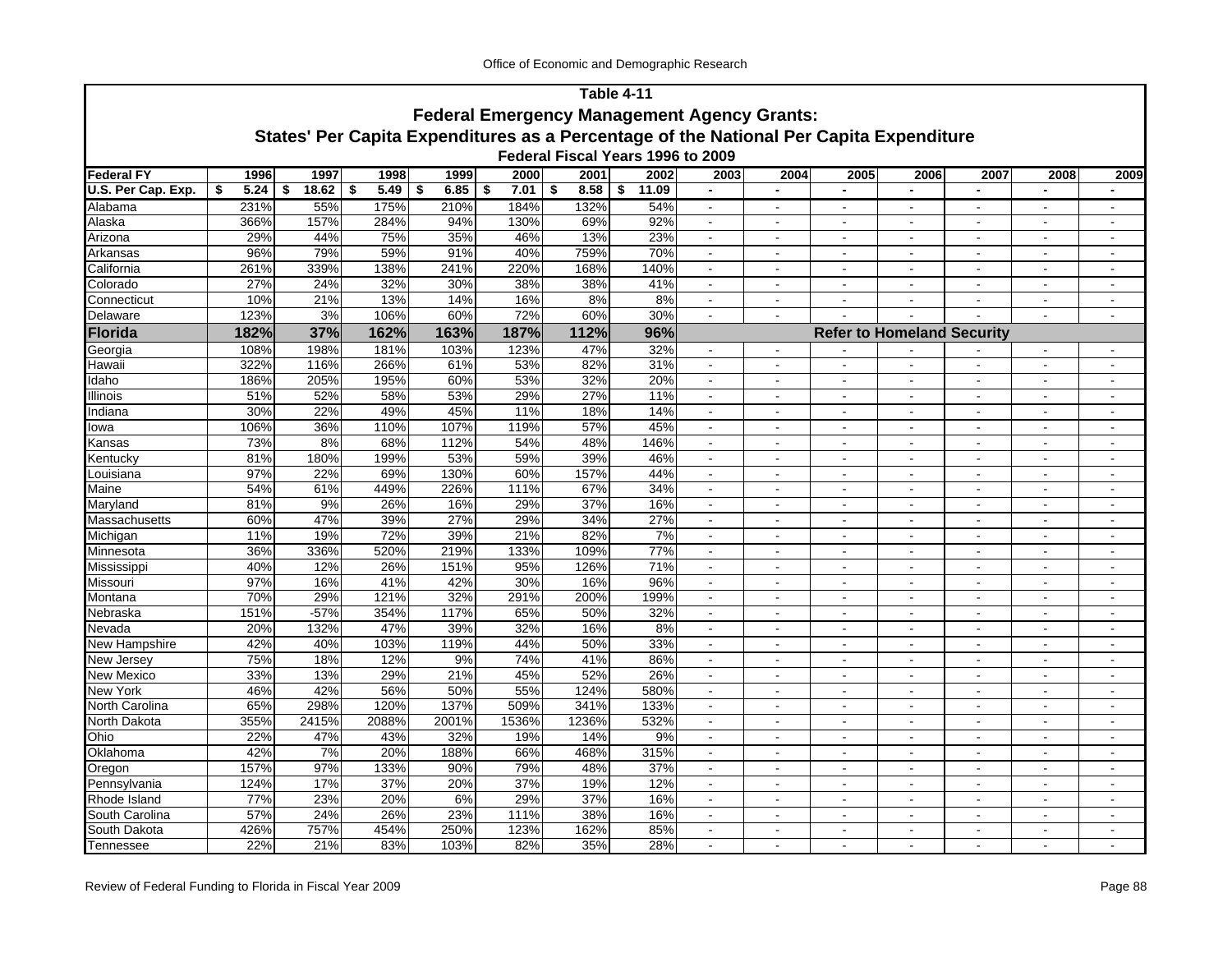|                                                                                                                                      |                                                                                                      |  |       |      |      |  |      |  |      |  | Table 4-11 |  |       |                                                                                        |                          |                          |                          |        |      |   |
|--------------------------------------------------------------------------------------------------------------------------------------|------------------------------------------------------------------------------------------------------|--|-------|------|------|--|------|--|------|--|------------|--|-------|----------------------------------------------------------------------------------------|--------------------------|--------------------------|--------------------------|--------|------|---|
|                                                                                                                                      |                                                                                                      |  |       |      |      |  |      |  |      |  |            |  |       | <b>Federal Emergency Management Agency Grants:</b>                                     |                          |                          |                          |        |      |   |
|                                                                                                                                      |                                                                                                      |  |       |      |      |  |      |  |      |  |            |  |       |                                                                                        |                          |                          |                          |        |      |   |
|                                                                                                                                      |                                                                                                      |  |       |      |      |  |      |  |      |  |            |  |       | States' Per Capita Expenditures as a Percentage of the National Per Capita Expenditure |                          |                          |                          |        |      |   |
|                                                                                                                                      | Federal Fiscal Years 1996 to 2009                                                                    |  |       |      |      |  |      |  |      |  |            |  |       |                                                                                        |                          |                          |                          |        |      |   |
| Federal FY                                                                                                                           | 2007<br>1996<br>1997<br>1999<br>2004<br>2005<br>2006<br>2008<br>1998<br>2000<br>2001<br>2002<br>2003 |  |       |      |      |  |      |  |      |  |            |  |       |                                                                                        |                          | 2009                     |                          |        |      |   |
| U.S. Per Cap. Exp.                                                                                                                   | 5.24                                                                                                 |  | 18.62 | - \$ | 5.49 |  | 6.85 |  | 7.01 |  | 8.58       |  | 11.09 |                                                                                        |                          |                          |                          |        |      |   |
| Texas                                                                                                                                | 23%                                                                                                  |  | 11%   |      | 10%  |  | 82%  |  | 35%  |  | 130%       |  | 76%   | $\,$ $\,$                                                                              |                          |                          | -                        |        |      |   |
| Utah                                                                                                                                 | 62%                                                                                                  |  | 17%   |      | 73%  |  | 55%  |  | 39%  |  | 51%        |  | 32%   | $\sim$                                                                                 |                          |                          |                          |        |      |   |
| Vermont                                                                                                                              | 188%                                                                                                 |  | 62%   |      | 362% |  | 254% |  | 119% |  | 97%        |  | 56%   | $\,$ $\,$                                                                              | $\overline{\phantom{0}}$ |                          | -                        | ۰      |      |   |
| Virginia                                                                                                                             | 74%                                                                                                  |  | 35%   |      | 33%  |  | 39%  |  | 61%  |  | 34%        |  | 34%   | $\,$ $\,$                                                                              | $\overline{\phantom{0}}$ |                          | -                        | ۰      |      |   |
| Washington                                                                                                                           | 186%                                                                                                 |  | 148%  |      | 274% |  | 84%  |  | 92%  |  | 40%        |  | 37%   | $\overline{\phantom{0}}$                                                               | $\,$                     |                          | $\overline{\phantom{a}}$ | ۰      |      |   |
| West Virginia                                                                                                                        | 282%                                                                                                 |  | 130%  |      | 143% |  | 114% |  | 79%  |  | 130%       |  | 248%  | $\,$ $\,$                                                                              | $\overline{\phantom{a}}$ |                          | $\overline{\phantom{a}}$ | ٠      |      |   |
| Wisconsin                                                                                                                            | 36%                                                                                                  |  | 40%   |      | 36%  |  | 53%  |  | 36%  |  | 39%        |  | 47%   | $\overline{\phantom{0}}$                                                               | $\overline{\phantom{0}}$ | $\overline{\phantom{0}}$ | $\overline{\phantom{a}}$ | $\sim$ |      |   |
| Wyoming                                                                                                                              | 46%                                                                                                  |  | 11%   |      | 50%  |  | 52%  |  | 53%  |  | 78%        |  | 85%   | $\overline{\phantom{0}}$                                                               | $\overline{\phantom{a}}$ |                          | $\overline{\phantom{a}}$ | ۰      | $\,$ | - |
|                                                                                                                                      |                                                                                                      |  |       |      |      |  |      |  |      |  |            |  |       |                                                                                        |                          |                          |                          |        |      |   |
| Note: The percentages listed in this table were calculated by the EDR staff based on data published in the sources referenced below. |                                                                                                      |  |       |      |      |  |      |  |      |  |            |  |       |                                                                                        |                          |                          |                          |        |      |   |
|                                                                                                                                      |                                                                                                      |  |       |      |      |  |      |  |      |  |            |  |       |                                                                                        |                          |                          |                          |        |      |   |
|                                                                                                                                      |                                                                                                      |  |       |      |      |  |      |  |      |  |            |  |       |                                                                                        |                          |                          |                          |        |      |   |

Data Sources:

"Federal Aid to States" annual reports. U.S. Bureau of the Census.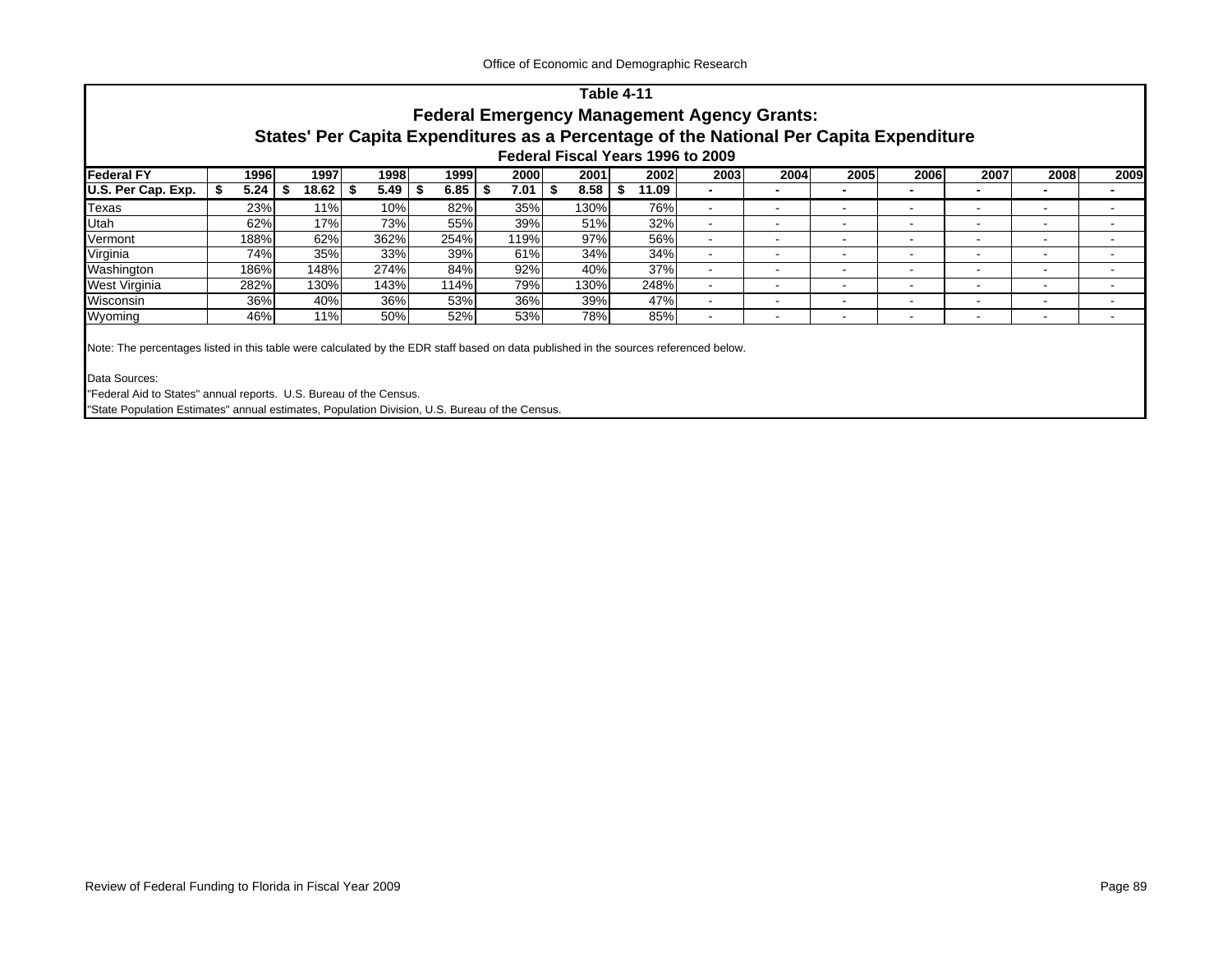| Table 4-12          |                                                                                        |            |            |            |             |             |             |            |             |             |              |             |             |             |  |
|---------------------|----------------------------------------------------------------------------------------|------------|------------|------------|-------------|-------------|-------------|------------|-------------|-------------|--------------|-------------|-------------|-------------|--|
|                     | U.S. Department of Health and Human Services Grants:                                   |            |            |            |             |             |             |            |             |             |              |             |             |             |  |
|                     | States' Per Capita Expenditures as a Percentage of the National Per Capita Expenditure |            |            |            |             |             |             |            |             |             |              |             |             |             |  |
|                     | Federal Fiscal Years 1996 to 2009                                                      |            |            |            |             |             |             |            |             |             |              |             |             |             |  |
| <b>Federal FY</b>   | 1996                                                                                   | 1997       | 1998       | 1999       | 2000        | 2001        | 2002        | 2003       | 2004        | 2005        | 2006         | 2007        | 2008        | 2009        |  |
| U.S. Per Cap. Exp.  | \$476.83                                                                               | \$443.12   | \$505.74   | \$539.57   | \$559.47    | \$630.44    | \$701.89    | \$753.65   | \$793.04    | \$803.82    | \$752.80     | \$828.85    | \$872.90    | \$1,048.73  |  |
| Alabama             | 89%                                                                                    | 94%        | 91%        | 94%        | 95%         | 96%         | 93%         | 98%        | 95%         | 95%         | 100%         | 99%         | 90%         | 87%         |  |
| Alaska              | 114%                                                                                   | 129%       | 127%       | 147%       | 256%        | 265%        | 173%        | 170%       | 181%        | 182%        | 177%         | 142%        | 165%        | 256%        |  |
| Arizona             | 80%                                                                                    | 75%        | 78%        | 80%        | 78%         | 81%         | 91%         | 101%       | 104%        | 110%        | 111%         | 110%        | 117%        | 130%        |  |
| Arkansas            | 100%                                                                                   | 111%       | 104%       | 104%       | 99%         | 104%        | 110%        | 110%       | 111%        | 119%        | 123%         | 121%        | 120%        | 111%        |  |
| California          | 101%                                                                                   | 92%        | 99%        | 102%       | 98%         | 99%         | 95%         | 100%       | 96%         | 97%         | 96%          | 99%         | 103%        | 97%         |  |
| Colorado            | 65%                                                                                    | 70%        | 63%        | 62%        | 63%         | 61%         | 62%         | 62%        | 60%         | 60%         | 62%          | 59%         | 61%         | 60%         |  |
| Connecticut         | 124%                                                                                   | 111%       | 120%       | 123%       | 115%        | 109%        | 106%        | 97%        | 104%        | 100%        | 103%         | 102%        | 104%        | 115%        |  |
| Delaware            | 88%                                                                                    | 92%        | 82%        | 91%        | 87%         | 90%         | 86%         | 86%        | 86%         | 92%         | 96%          | 94%         | 98%         | 101%        |  |
| <b>Florida</b>      | 69%                                                                                    | 70%        | 69%        | 71%        | 71%         | 71%         | 71%         | 78%        | 77%         | 73%         | 71%          | 73%         | 71%         | 70%         |  |
| Georgia             | 88%                                                                                    | 85%        | 78%        | 78%        | 83%         | 86%         | 89%         | 86%        | 84%         | 79%         | 80%          | 79%         | 77%         | 73%         |  |
| Hawaii              | 98%                                                                                    | 99%        | 87%        | 82%        | 80%         | 75%         | 79%         | 77%        | 89%         | 84%         | 96%          | 94%         | 97%         | 100%        |  |
| Idaho               | 68%                                                                                    | 74%        | 72%        | 77%        | 81%         | 83%         | 83%         | 80%        | 88%         | 85%         | 87%          | 84%         | 84%         | 84%         |  |
| Illinois            | 87%                                                                                    | 92%        | 84%        | 85%        | 86%         | 81%         | 80%         | 78%        | 82%         | 80%         | 77%          | 81%         | 83%         | 80%         |  |
| Indiana             | 77%                                                                                    | 72%        | 74%        | 79%        | 84%         | 88%         | 83%         | 79%        | 84%         | 81%         | 89%          | 84%         | 92%         | 87%         |  |
| lowa                | 79%                                                                                    | 83%        | 84%        | 85%        | 90%         | 83%         | 101%        | 86%        | 88%         | 90%         | 94%          | 89%         | 88%         | 83%         |  |
| Kansas              | 68%                                                                                    | 71%        | 72%        | 78%        | 82%         | 85%         | 83%         | 77%        | 77%         | 80%         | 76%          | 78%         | 78%         | 76%         |  |
| Kentucky            | 109%                                                                                   | 119%       | 117%       | 119%       | 120%        | 117%        | 120%        | 114%       | 114%        | 114%        | 118%         | 116%        | 113%        | 115%        |  |
| Louisiana           | 147%                                                                                   | 142%       | 127%       | 125%       | 121%        | 133%        | 139%        | 125%       | 132%        | 133%        | 140%         | 144%        | 139%        | 131%        |  |
| Maine               | 139%                                                                                   | 151%       | 150%       | 141%       | 155%        | 147%        | 140%        | 154%       | 163%        | 169%        | 152%         | 152%        | 152%        | 164%        |  |
| Maryland            | 80%                                                                                    | 98%        | 83%        | 83%        | 112%        | 99%         | 79%         | 84%        | 82%         | 80%         | 85%          | 86%         | 88%         | 94%         |  |
| Massachusetts       | 118%                                                                                   | 110%       | 127%       | 122%       | 122%        | 115%        | 123%        | 115%       | 121%        | 122%        | 124%         | 129%        | 128%        | 137%        |  |
| Michigan            | 96%                                                                                    | 94%        | 97%        | 103%       | 97%         | 98%         | 97%         | 92%        | 92%         | 92%         | 84%          | 91%         | 94%         | 96%         |  |
| Minnesota           | 97%                                                                                    | 103%       | 95%        | 93%        | 90%         | 93%         | 96%         | 94%        | 99%         | 95%         | 98%          | 98%         | 100%        | 108%        |  |
| Mississippi         | 124%                                                                                   | 122%       | 125%       | 121%       | 121%        | 135%        | 139%        | 139%       | 144%        | 139%        | 159%         | 143%        | 146%        | 137%        |  |
| Missouri            | 94%                                                                                    | 96%        | 97%<br>92% | 102%       | 104%        | 110%        | 108%        | 105%       | 109%        | 110%        | 111%<br>104% | 107%<br>97% | 108%        | 108%        |  |
| Montana<br>Nebraska | 98%<br>80%                                                                             | 93%<br>86% | 85%        | 88%<br>95% | 106%<br>96% | 112%<br>94% | 102%<br>95% | 98%<br>88% | 100%<br>92% | 100%<br>88% | 92%          | 85%         | 103%<br>85% | 114%<br>83% |  |
| Nevada              | 52%                                                                                    | 47%        | 46%        | 47%        | 44%         | 44%         | 48%         | 52%        | 48%         | 51%         | 50%          | 49%         | 48%         | 49%         |  |
| New Hampshire       | 90%                                                                                    | 88%        | 80%        | 84%        | 85%         | 79%         | 76%         | 74%        | 78%         | 79%         | 75%          | 75%         | 78%         | 74%         |  |
| New Jersey          | 96%                                                                                    | 98%        | 93%        | 87%        | 92%         | 89%         | 100%        | 88%        | 84%         | 85%         | 91%          | 91%         | 85%         | 86%         |  |
| <b>New Mexico</b>   | 121%                                                                                   | 130%       | 117%       | 120%       | 126%        | 135%        | 134%        | 142%       | 150%        | 149%        | 149%         | 143%        | 182%        | 199%        |  |
| <b>New York</b>     | 195%                                                                                   | 193%       | 205%       | 187%       | 183%        | 180%        | 184%        | 191%       | 184%        | 188%        | 185%         | 175%        | 173%        | 173%        |  |
| North Carolina      | 98%                                                                                    | 113%       | 98%        | 102%       | 100%        | 101%        | 96%         | 96%        | 101%        | 106%        | 105%         | 106%        | 102%        | 103%        |  |
| North Dakota        | 102%                                                                                   | 105%       | 105%       | 106%       | 121%        | 111%        | 108%        | 103%       | 104%        | 102%        | 103%         | 99%         | 103%        | 104%        |  |
| Ohio                | 101%                                                                                   | 96%        | 97%        | 95%        | 99%         | 100%        | 103%        | 103%       | 107%        | 103%        | 109%         | 114%        | 104%        | 111%        |  |
| Oklahoma            | 80%                                                                                    | 81%        | 82%        | 88%        | 95%         | 104%        | 96%         | 95%        | 92%         | 96%         | 100%         | 104%        | 105%        | 118%        |  |
| Oregon              | 89%                                                                                    | 85%        | 91%        | 101%       | 96%         | 104%        | 90%         | 91%        | 85%         | 89%         | 88%          | 84%         | 88%         | 93%         |  |
| Pennsylvania        | 104%                                                                                   | 111%       | 103%       | 115%       | 109%        | 106%        | 109%        | 108%       | 113%        | 118%        | 114%         | 116%        | 108%        | 106%        |  |
| Rhode Island        | 136%                                                                                   | 149%       | 142%       | 147%       | 147%        | 138%        | 137%        | 141%       | 150%        | 145%        | 144%         | 147%        | 142%        | 141%        |  |
| South Carolina      | 103%                                                                                   | 105%       | 104%       | 104%       | 106%        | 106%        | 104%        | 103%       | 105%        | 102%        | 101%         | 96%         | 96%         | 93%         |  |
| South Dakota        | 91%                                                                                    | 86%        | 94%        | 95%        | 98%         | 101%        | 101%        | 97%        | 94%         | 98%         | 97%          | 92%         | 100%        | 118%        |  |
| Tennessee           | 107%                                                                                   | 110%       | 115%       | 115%       | 117%        | 121%        | 114%        | 119%       | 125%        | 124%        | 106%         | 109%        | 107%        | 101%        |  |
| Texas               | 83%                                                                                    | 84%        | 83%        | 81%        | 77%         | 74%         | 78%         | 79%        | 76%         | 76%         | 80%          | 82%         | 82%         | 78%         |  |
| Utah                | 70%                                                                                    | 66%        | 68%        | 70%        | 68%         | 69%         | 65%         | 67%        | 72%         | 70%         | 69%          | 66%         | 65%         | 64%         |  |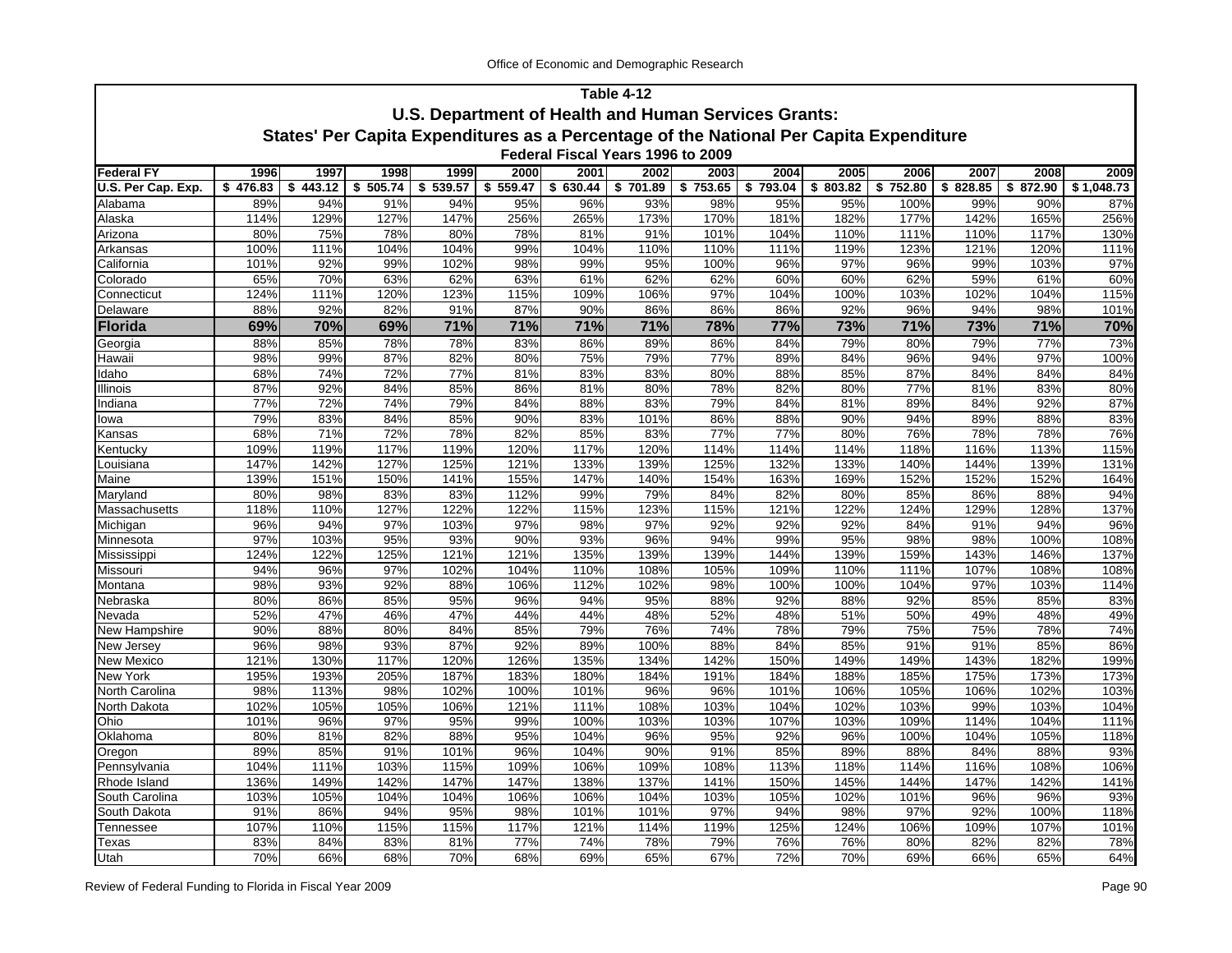### **U.S. Department of Health and Human Services Grants: States' Per Capita Expenditures as a Percentage of the National Per Capita Expenditure Federal Fiscal Years 1996 to 2009Table 4-12**

|                     |        |        |        |        |        |        | <b>CUCTUL I ISOUL TOURS TSSOUTS LOOP</b> |        |        |        |        |        |        |         |
|---------------------|--------|--------|--------|--------|--------|--------|------------------------------------------|--------|--------|--------|--------|--------|--------|---------|
| <b>Federal FY</b>   | 1996   | 1997   | 1998   | 1999l  | 2000   | 2001   | 2002                                     | 2003   | 2004   | 2005   | 2006   | 2007   | 2008   | 2009    |
| IU.S. Per Cap. Exp. | 476.83 | 443.12 | 505.74 | 539.57 | 559.47 | 630.44 | 701.89                                   | 753.65 | 793.04 | 803.82 | 752.80 | 828.85 | 872.90 | .048.73 |
| Vermont             | 121%   | 113%   | 125%   | 138%   | 136%   | 142%   | 140%                                     | 140%   | 145%   | 143%   | 145%   | 153%   | 154%   | 155%    |
| Virginia            | 51%    | 54%    | 52%    | 55%    | 55%    | 56%    | 59%                                      | 53%    | 54%    | 54%    | 57%    | 56%    | 57%    | 57%     |
| Washington          | 92%    | 92%    | 93%    | 90%    | 94%    | 91%    | 94%                                      | 89%    | 86%    | 86%    | 80%    | 82%    | 85%    | 88%     |
| West Virginia       | 135%   | 137%   | 139%   | 129%   | 134%   | 138%   | 133%                                     | 141%   | 138%   | 142%   | 141%   | 138%   | 138%   | 132%    |
| Wisconsin           | 89%    | 88%    | 94%    | 88%    | 91%    | 99%    | 99%                                      | 99%    | 91%    | 90%    | 84%    | 87%    | 86%    | 98%     |
| Wyoming             | 71%    | 80%    | 76%    | 75%    | 76%    | 86%    | 79%1                                     | 87%    | 92%    | 89%    | 76%    | 85%    | 93%    | 86%     |

Note: The percentages listed in this table were calculated by the EDR staff based on data published in the sources referenced below.

Data Sources:

"Federal Aid to States" annual reports. U.S. Bureau of the Census.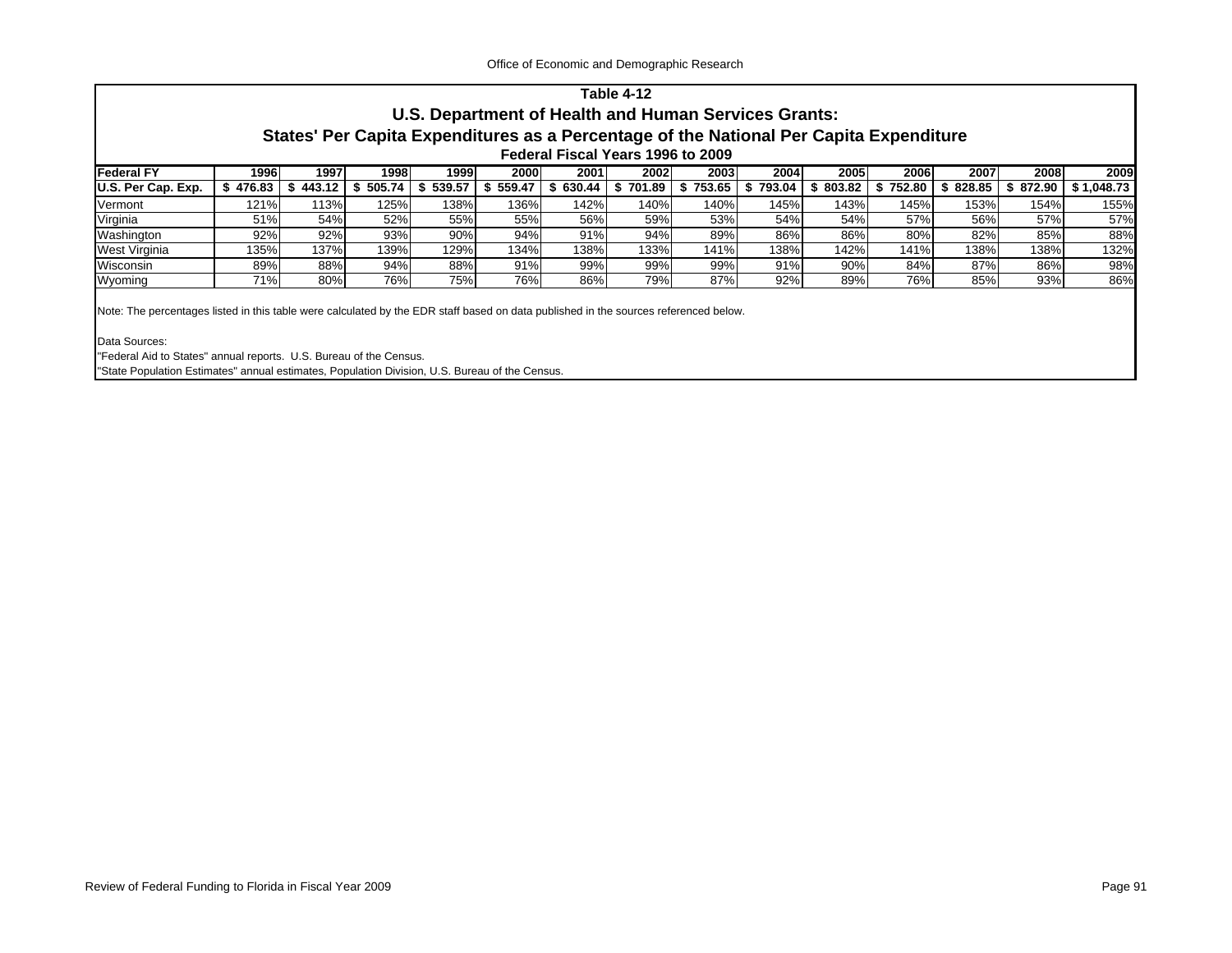|                                |                                                                                                                             |                          |                                                     |                          |                                                     |                          | <b>Table 4-13</b>        |             |             |             |             |             |             |             |
|--------------------------------|-----------------------------------------------------------------------------------------------------------------------------|--------------------------|-----------------------------------------------------|--------------------------|-----------------------------------------------------|--------------------------|--------------------------|-------------|-------------|-------------|-------------|-------------|-------------|-------------|
|                                |                                                                                                                             |                          |                                                     |                          | <b>U.S. Department of Homeland Security Grants:</b> |                          |                          |             |             |             |             |             |             |             |
|                                |                                                                                                                             |                          |                                                     |                          |                                                     |                          |                          |             |             |             |             |             |             |             |
|                                | States' Per Capita Expenditures as a Percentage of the National Per Capita Expenditure<br>Federal Fiscal Years 1996 to 2009 |                          |                                                     |                          |                                                     |                          |                          |             |             |             |             |             |             |             |
|                                |                                                                                                                             |                          |                                                     |                          |                                                     |                          |                          |             |             |             |             |             |             |             |
| <b>Federal FY</b>              | 1996                                                                                                                        | 1997                     | 1998                                                | 1999                     | 2000                                                | 2001                     | 2002                     | 2003        | 2004        | 2005        | 2006        | 2007        | 2008        | 2009        |
| U.S. Per Cap. Exp.             | $\overline{\phantom{a}}$                                                                                                    | $\overline{\phantom{a}}$ | $\overline{\phantom{a}}$                            | $\overline{\phantom{a}}$ | $\blacksquare$                                      | $\blacksquare$           | $\blacksquare$           | 15.17<br>\$ | 17.89<br>\$ | 26.36<br>\$ | \$<br>31.68 | 17.70<br>\$ | 37.57<br>\$ | 56.44<br>\$ |
| Alabama                        | $\blacksquare$                                                                                                              | $\blacksquare$           | $\blacksquare$                                      | $\blacksquare$           | $\blacksquare$                                      | $\overline{\phantom{a}}$ | $\sim$                   | 76%         | 103%        | 249%        | 129%        | 99%         | 83%         | 76%         |
| Alaska                         | $\blacksquare$                                                                                                              | $\blacksquare$           | $\blacksquare$                                      | $\blacksquare$           | $\sim$                                              | $\blacksquare$           | $\blacksquare$           | 54%         | 259%        | 161%        | 187%        | 221%        | 243%        | 206%        |
| Arizona                        | $\sim$                                                                                                                      | $\sim$                   | $\sim$                                              | $\sim$                   | $\sim$                                              | $\blacksquare$           | $\sim$                   | 13%         | 60%         | 32%         | 19%         | 23%         | 55%         | 60%         |
| Arkansas                       | $\blacksquare$                                                                                                              | $\blacksquare$           | $\blacksquare$                                      | $\sim$                   | $\sim$                                              | $\blacksquare$           | $\blacksquare$           | 88%         | 155%        | 90%         | 85%         | 50%         | 109%        | 172%        |
| California                     | $\sim$                                                                                                                      | $\sim$                   | $\sim$                                              | $\sim$                   | $\sim$                                              | $\sim$                   | $\sim$                   | 99%         | 145%        | 78%         | 50%         | 55%         | 77%         | 70%         |
| Colorado                       | $\blacksquare$                                                                                                              | $\blacksquare$           | $\blacksquare$                                      | $\sim$                   | $\blacksquare$                                      | $\sim$                   | $\blacksquare$           | 23%         | 70%         | 100%        | 27%         | 38%         | 64%         | 67%         |
| Connecticut                    | $\blacksquare$                                                                                                              | $\sim$                   | $\blacksquare$                                      | $\blacksquare$           | $\blacksquare$                                      | $\blacksquare$           | $\sim$                   | 19%         | 91%         | 37%         | 27%         | 32%         | 63%         | 57%         |
| Delaware                       | $\blacksquare$                                                                                                              | $\blacksquare$           |                                                     | $\sim$                   |                                                     | $\sim$                   | $\blacksquare$           | 33%         | 190%        | 92%         | 174%        | 80%         | 154%        | 143%        |
| Florida                        |                                                                                                                             |                          | <b>Refer to Federal Emergency Management Agency</b> |                          |                                                     |                          |                          | 65%         | 87%         | 344%        | 289%        | 191%        | 127%        | 87%         |
| Georgia                        | $\sim$                                                                                                                      |                          |                                                     |                          |                                                     |                          | $\sim$                   | 19%         | 59%         | 42%         | 23%         | 31%         | 56%         | 47%         |
| Hawaii                         | $\blacksquare$                                                                                                              | $\blacksquare$           | $\overline{\phantom{a}}$                            | $\sim$                   | $\blacksquare$                                      | $\blacksquare$           | $\blacksquare$           | 22%         | 114%        | 95%         | 38%         | 32%         | 155%        | 134%        |
| daho                           | $\mathbf{r}$                                                                                                                | $\overline{\phantom{a}}$ | $\overline{a}$                                      | $\sim$                   | $\sim$                                              | $\sim$                   | $\sim$                   | 12%         | 103%        | 56%         | 31%         | 33%         | 95%         | 93%         |
| Illinois                       | $\blacksquare$                                                                                                              | $\blacksquare$           | $\overline{\phantom{a}}$                            | $\blacksquare$           | $\blacksquare$                                      | $\overline{\phantom{a}}$ | $\blacksquare$           | 0%          | 56%         | 38%         | 28%         | 32%         | 63%         | 71%         |
| Indiana                        | $\sim$                                                                                                                      | $\sim$                   | $\blacksquare$                                      | $\sim$                   | $\blacksquare$                                      | $\overline{\phantom{a}}$ | $\sim$                   | 16%         | 69%         | 52%         | 18%         | 28%         | 53%         | 83%         |
| lowa                           | $\blacksquare$                                                                                                              | $\blacksquare$           | $\overline{\phantom{a}}$                            | $\blacksquare$           | $\blacksquare$                                      | $\overline{\phantom{a}}$ | $\sim$                   | 28%         | 87%         | 56%         | 23%         | 74%         | 125%        | 229%        |
| Kansas                         | $\sim$                                                                                                                      | $\overline{\phantom{a}}$ | $\blacksquare$                                      | $\sim$                   | $\sim$                                              | $\overline{\phantom{a}}$ | $\sim$                   | 36%         | 89%         | 94%         | 620%        | 600%        | 372%        | 180%        |
| Kentucky                       | $\blacksquare$                                                                                                              | $\mathbf{r}$             | $\overline{\phantom{a}}$                            | $\blacksquare$           | $\sim$                                              | $\overline{\phantom{a}}$ | $\sim$                   | 55%         | 125%        | 60%         | 35%         | 41%         | 70%         | 111%        |
| Louisiana                      | $\sim$                                                                                                                      | $\overline{\phantom{a}}$ | $\sim$                                              | $\overline{a}$           | $\overline{a}$                                      | $\overline{\phantom{a}}$ | $\sim$                   | 227%        | 114%        | 333%        | 1406%       | 1678%       | 886%        | 783%        |
| Maine                          | $\blacksquare$                                                                                                              | $\blacksquare$           | $\sim$                                              | $\sim$                   | $\sim$                                              | $\blacksquare$           | $\blacksquare$           | 27%         | 139%        | 88%         | 53%         | 109%        | 147%        | 136%        |
| Maryland                       | $\blacksquare$                                                                                                              | $\overline{\phantom{a}}$ | $\sim$                                              | $\sim$                   | $\blacksquare$                                      | $\overline{\phantom{a}}$ | $\blacksquare$           | 26%         | 105%        | 46%         | 28%         | 27%         | 79%         | 67%         |
| Massachusetts                  | $\blacksquare$                                                                                                              | $\blacksquare$           | $\sim$                                              | $\sim$                   | $\sim$                                              | $\blacksquare$           | $\blacksquare$           | 28%         | 101%        | 74%         | 34%         | 23%         | 61%         | 73%         |
| Michigan                       | $\sim$                                                                                                                      | $\overline{\phantom{a}}$ | $\blacksquare$                                      | $\sim$                   | $\sim$                                              | $\overline{\phantom{a}}$ | $\sim$                   | 8%          | 57%         | 31%         | 24%         | 26%         | 53%         | 54%         |
| Minnesota                      | $\blacksquare$                                                                                                              | $\blacksquare$           | $\sim$                                              | $\sim$                   | $\sim$                                              | $\blacksquare$           | $\blacksquare$           | 48%         | 86%         | 38%         | 19%         | 43%         | 65%         | 60%         |
| Mississippi                    | $\overline{\phantom{a}}$                                                                                                    | $\overline{\phantom{a}}$ | $\blacksquare$                                      | $\sim$                   | $\overline{\phantom{a}}$                            | $\overline{\phantom{a}}$ | $\sim$                   | 59%         | 92%         | 139%        | 952%        | 1031%       | 407%        | 281%        |
| Missouri                       | $\blacksquare$                                                                                                              | $\blacksquare$           | $\sim$                                              | $\blacksquare$           | $\sim$                                              | $\blacksquare$           | $\blacksquare$           | 43%         | 90%         | 40%         | 34%         | 142%        | 104%        | 99%         |
| Montana                        | $\blacksquare$                                                                                                              | $\sim$                   | $\sim$                                              | $\sim$                   | $\sim$                                              | $\overline{\phantom{a}}$ | $\sim$                   | 24%         | 215%        | 158%        | 43%         | 54%         | 170%        | 163%        |
| Nebraska                       | $\blacksquare$                                                                                                              | $\blacksquare$           | $\blacksquare$                                      | $\sim$                   | $\blacksquare$                                      | $\sim$                   | $\blacksquare$           | 28%         | 116%        | 76%         | 57%         | 254%        | 191%        | 128%        |
| Nevada                         | $\blacksquare$                                                                                                              | $\overline{\phantom{a}}$ | $\overline{\phantom{a}}$                            | $\sim$                   | $\sim$                                              | $\overline{\phantom{a}}$ | $\blacksquare$           | 8%          | 107%        | 72%         | 410%        | 25%         | 80%         | 85%         |
| New Hampshire                  | $\blacksquare$                                                                                                              | $\sim$                   | $\blacksquare$                                      | $\sim$                   | $\sim$                                              | $\sim$                   | $\blacksquare$           | 38%         | 126%        | 69%         | 79%         | 196%        | 156%        | 218%        |
| New Jersey                     | $\blacksquare$                                                                                                              | $\sim$                   | $\blacksquare$                                      | $\sim$                   | $\sim$                                              | $\overline{\phantom{a}}$ | $\blacksquare$           | 30%         | 89%         | 33%         | 21%         | 22%         | 68%         | 64%         |
| <b>New Mexico</b>              | $\blacksquare$                                                                                                              | $\sim$                   | $\blacksquare$                                      | $\sim$                   | $\sim$                                              | $\sim$                   | $\sim$                   | 38%         | 157%        | 58%         | 16%         | 126%        | 199%        | 197%        |
| New York                       | $\overline{\phantom{a}}$                                                                                                    | $\sim$                   | $\blacksquare$                                      | $\sim$                   | $\sim$                                              | $\overline{\phantom{a}}$ | $\blacksquare$           | 840%        | 111%        | 278%        | 50%         | 102%        | 105%        | 86%         |
| North Carolina                 | $\blacksquare$                                                                                                              | $\blacksquare$           | $\blacksquare$                                      | $\sim$                   | $\blacksquare$                                      | $\sim$                   | $\blacksquare$           | 92%         | 117%        | 59%         | 35%         | 38%<br>127% | 45%         | 43%<br>262% |
| North Dakota                   | $\blacksquare$                                                                                                              | $\overline{\phantom{a}}$ | $\sim$                                              | $\sim$                   | $\sim$                                              | $\sim$                   | $\sim$                   | 160%        | 316%        | 941%        | 172%<br>23% | 32%         | 229%<br>54% | 60%         |
| Ohio                           | $\blacksquare$                                                                                                              | $\blacksquare$           | $\blacksquare$                                      | $\sim$                   | $\blacksquare$                                      | $\sim$                   | $\blacksquare$           | 19%         | 67%         | 56%         |             |             |             |             |
| Oklahoma                       | $\blacksquare$                                                                                                              | $\blacksquare$           | $\blacksquare$                                      | $\sim$                   | $\sim$                                              | $\sim$                   | $\sim$                   | 65%         | 97%         | 61%         | 48%<br>38%  | 146%        | 174%        | 134%        |
| Oregon                         | $\sim$                                                                                                                      | $\blacksquare$<br>$\sim$ | $\blacksquare$                                      | $\sim$                   | $\sim$<br>$\sim$                                    | $\blacksquare$           | $\blacksquare$<br>$\sim$ | 57%         | 121%<br>67% | 76%         | 25%         | 53%<br>44%  | 87%<br>55%  | 84%<br>53%  |
| Pennsylvania                   | $\blacksquare$<br>$\blacksquare$                                                                                            | $\blacksquare$           | $\blacksquare$<br>$\blacksquare$                    | $\sim$<br>$\sim$         | $\sim$                                              | $\sim$<br>$\sim$         | $\blacksquare$           | 13%<br>29%  | 126%        | 60%<br>87%  | 33%         | 50%         | 148%        | 142%        |
| Rhode Island                   | $\sim$                                                                                                                      | $\sim$                   | $\sim$                                              | $\sim$                   | $\sim$                                              | $\sim$                   | $\sim$                   | 17%         | 80%         | 39%         | 29%         | 24%         | 61%         | 56%         |
| South Carolina<br>South Dakota | $\sim$                                                                                                                      | $\blacksquare$           | $\blacksquare$                                      | $\sim$                   | $\sim$                                              | $\sim$                   | $\sim$                   | 59%         | 183%        | 103%        | 115%        | 94%         | 204%        | 189%        |
| <b>Tennessee</b>               | $\blacksquare$                                                                                                              | $\overline{\phantom{a}}$ | $\blacksquare$                                      | $\sim$                   | $\sim$                                              | $\sim$                   | $\blacksquare$           | 16%         | 98%         | 47%         | 33%         | 32%         | 52%         | 48%         |
|                                |                                                                                                                             |                          |                                                     |                          |                                                     |                          |                          |             |             |             |             |             |             |             |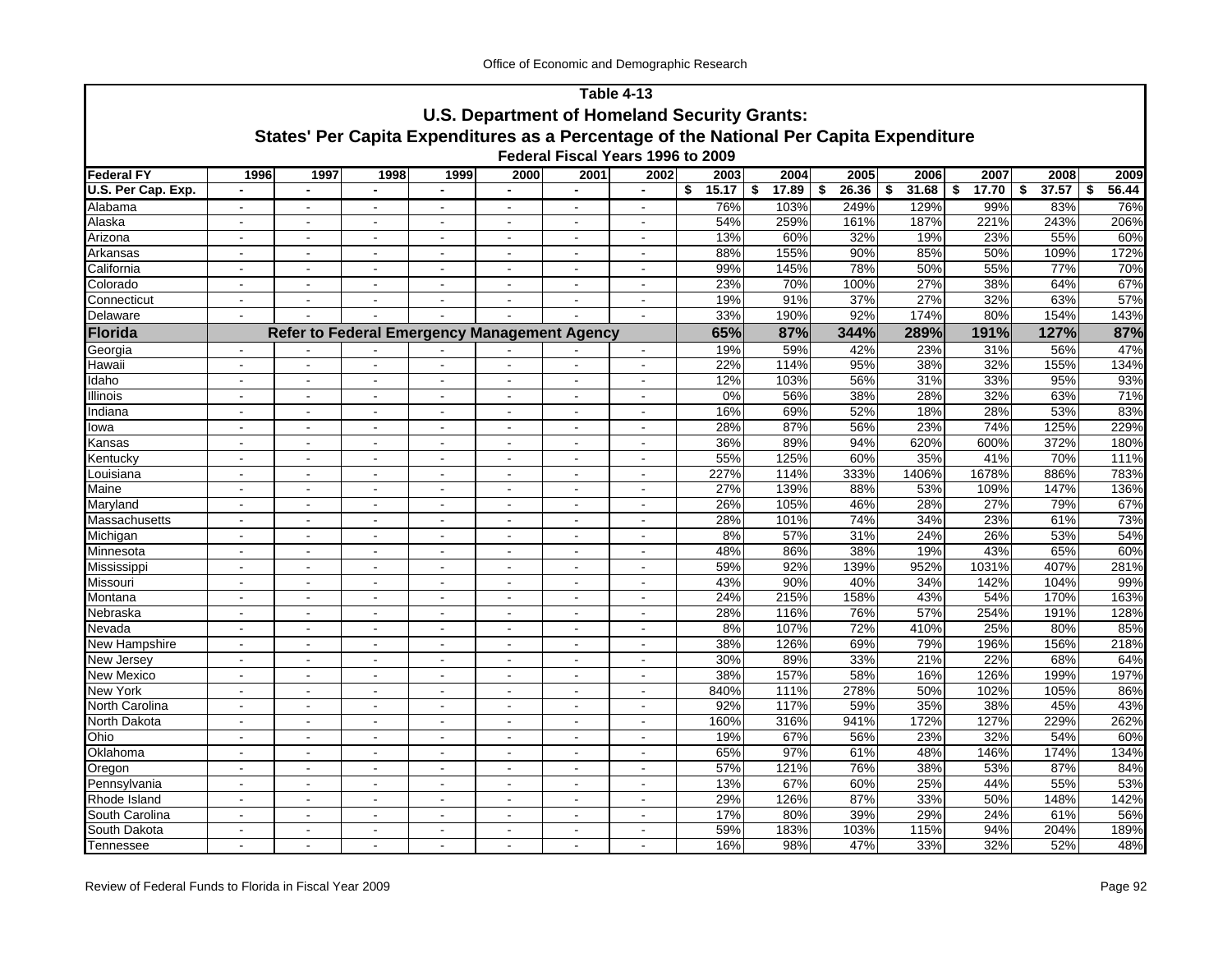|                                                                                                                                      |                                                                                        |                          |                          |                          |                          | Table 4-13               |                          |             |             |       |       |             |       |       |
|--------------------------------------------------------------------------------------------------------------------------------------|----------------------------------------------------------------------------------------|--------------------------|--------------------------|--------------------------|--------------------------|--------------------------|--------------------------|-------------|-------------|-------|-------|-------------|-------|-------|
|                                                                                                                                      | U.S. Department of Homeland Security Grants:                                           |                          |                          |                          |                          |                          |                          |             |             |       |       |             |       |       |
|                                                                                                                                      |                                                                                        |                          |                          |                          |                          |                          |                          |             |             |       |       |             |       |       |
|                                                                                                                                      | States' Per Capita Expenditures as a Percentage of the National Per Capita Expenditure |                          |                          |                          |                          |                          |                          |             |             |       |       |             |       |       |
| Federal Fiscal Years 1996 to 2009                                                                                                    |                                                                                        |                          |                          |                          |                          |                          |                          |             |             |       |       |             |       |       |
| <b>Federal FY</b>                                                                                                                    | 1996                                                                                   | 1997                     | 1998                     | 1999                     | 2000                     | 2001                     | 2002                     | 2003        | 2004        | 2005  | 2006  | 2007        | 2008  | 2009  |
| U.S. Per Cap. Exp.                                                                                                                   |                                                                                        |                          |                          |                          | $\blacksquare$           | $\blacksquare$           |                          | 15.17<br>\$ | 17.89<br>S. | 26.36 | 31.68 | 17.70<br>\$ | 37.57 | 56.44 |
| Texas                                                                                                                                | $\blacksquare$                                                                         | $\overline{\phantom{a}}$ | $\overline{\phantom{a}}$ | $\overline{\phantom{a}}$ |                          | $\overline{\phantom{a}}$ |                          | 69%         | 76%         | 57%   | 166%  | 66%         | 89%   | 160%  |
| Utah                                                                                                                                 | $\blacksquare$                                                                         | $\overline{\phantom{0}}$ | ۰                        | $\overline{\phantom{0}}$ |                          | $\overline{\phantom{0}}$ | $\overline{\phantom{a}}$ | 20%         | 99%         | 64%   | 72%   | 25%         | 70%   | 66%   |
| Vermont                                                                                                                              | $\blacksquare$                                                                         |                          | ۰                        |                          |                          |                          |                          | 32%         | 214%        | 120%  | 73%   | 45%         | 216%  | 201%  |
| Virginia                                                                                                                             | $\,$                                                                                   | $\overline{\phantom{a}}$ | $\,$                     | $\overline{\phantom{a}}$ |                          | $\,$                     |                          | 15%         | 188%        | 53%   | 26%   | 48%         | 63%   | 125%  |
| Washington                                                                                                                           | $\blacksquare$                                                                         | $\overline{\phantom{a}}$ | $\overline{\phantom{a}}$ | -                        | $\overline{\phantom{a}}$ | $\,$                     |                          | 34%         | 101%        | 62%   | 31%   | 48%         | 90%   | 79%   |
| West Virginia                                                                                                                        |                                                                                        |                          |                          |                          |                          |                          |                          | 77%         | 195%        | 121%  | 53%   | 45%         | 103%  | 112%  |
| Wisconsin                                                                                                                            | $\overline{\phantom{0}}$                                                               |                          | -                        |                          |                          |                          |                          | 17%         | 64%         | 38%   | 19%   | 23%         | 57%   | 65%   |
| Wyoming                                                                                                                              |                                                                                        |                          | -                        |                          |                          |                          |                          | 81%         | 227%        | 130%  | 52%   | 89%         | 240%  | 224%  |
|                                                                                                                                      |                                                                                        |                          |                          |                          |                          |                          |                          |             |             |       |       |             |       |       |
| Note: The percentages listed in this table were calculated by the EDR staff based on data published in the sources referenced below. |                                                                                        |                          |                          |                          |                          |                          |                          |             |             |       |       |             |       |       |
|                                                                                                                                      |                                                                                        |                          |                          |                          |                          |                          |                          |             |             |       |       |             |       |       |
| Data Sources:                                                                                                                        |                                                                                        |                          |                          |                          |                          |                          |                          |             |             |       |       |             |       |       |
|                                                                                                                                      |                                                                                        |                          |                          |                          |                          |                          |                          |             |             |       |       |             |       |       |

"Federal Aid to States" annual reports. U.S. Bureau of the Census. "State Population Estimates" annual estimates, Population Division, U.S. Bureau of the Census.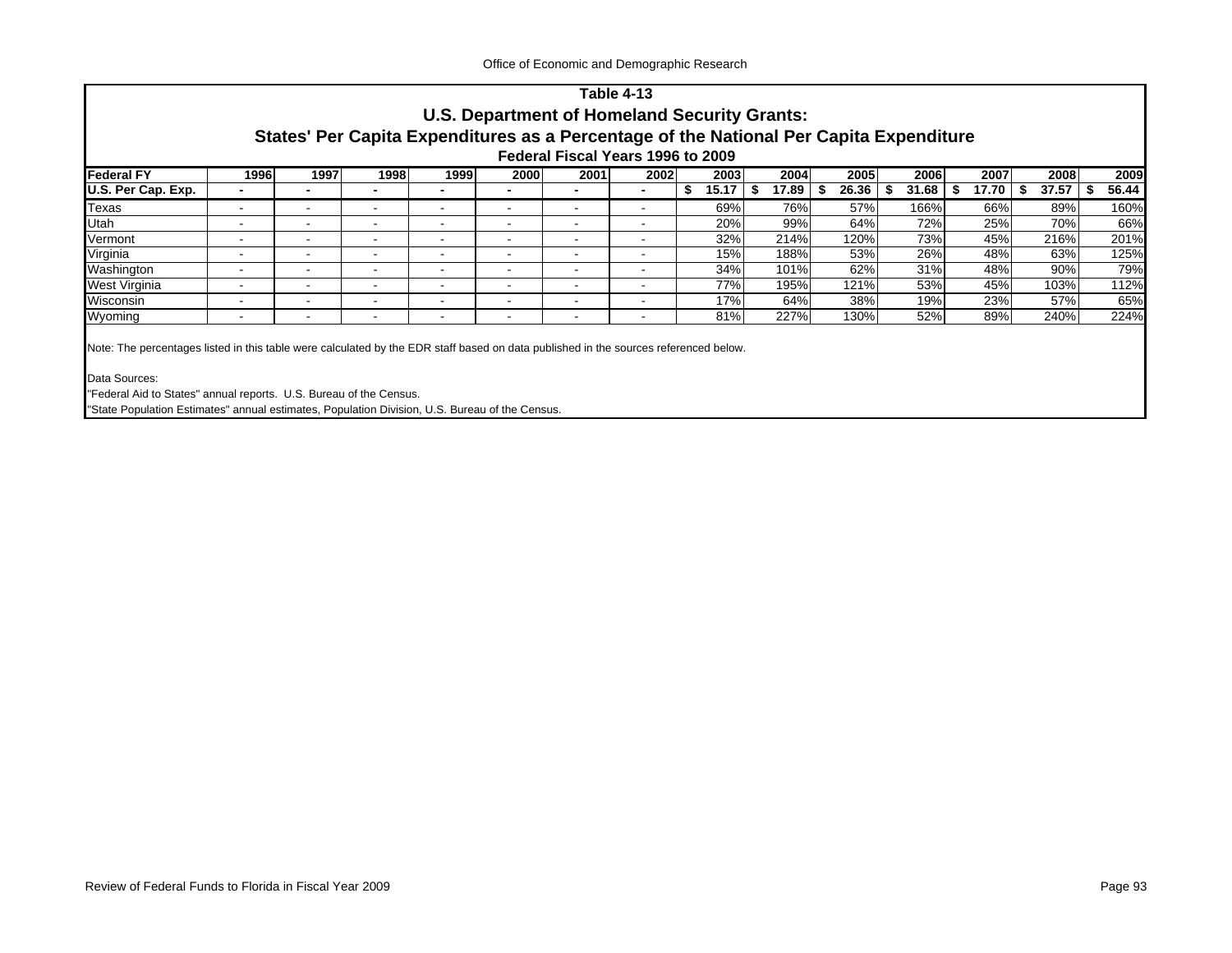| Table 4-14                                                                             |             |             |             |             |            |             |                                   |            |            |             |            |            |            |              |
|----------------------------------------------------------------------------------------|-------------|-------------|-------------|-------------|------------|-------------|-----------------------------------|------------|------------|-------------|------------|------------|------------|--------------|
| U.S. Department of Housing and Urban Development Grants:                               |             |             |             |             |            |             |                                   |            |            |             |            |            |            |              |
| States' Per Capita Expenditures as a Percentage of the National Per Capita Expenditure |             |             |             |             |            |             |                                   |            |            |             |            |            |            |              |
|                                                                                        |             |             |             |             |            |             | Federal Fiscal Years 1996 to 2009 |            |            |             |            |            |            |              |
| <b>Federal FY</b>                                                                      | 1996        | 1997        | 1998        | 1999        | 2000       | 2001        | 2002                              | 2003       | 2004       | 2005        | 2006       | 2007       | 2008       | 2009         |
| U.S. Per Cap. Exp.                                                                     | 82.35<br>\$ | \$<br>82.16 | 95.96<br>\$ | \$107.55    | \$110.59   | \$111.46    | \$123.44                          | \$129.76   | \$132.02   | 92.04<br>\$ | \$134.89   | \$154.91   | \$129.59   | 135.37<br>\$ |
| Alabama                                                                                | 87%         | 101%        | 100%        | 90%         | 87%        | 92%         | 92%                               | 88%        | 89%        | 105%        | 88%        | 87%        | 80%        | 101%         |
| Alaska                                                                                 | 141%        | 274%        | 234%        | 266%        | 298%       | 271%        | 220%                              | 251%       | 185%       | 318%        | 197%       | 184%       | 118%       | 161%         |
| Arizona                                                                                | 66%         | 77%         | 68%         | 63%         | 59%        | 72%         | 73%                               | 69%        | 63%        | 64%         | 56%        | 43%        | 53%        | 55%          |
| Arkansas                                                                               | 94%         | 78%         | 73%         | 69%         | 72%        | 71%         | 71%                               | 74%        | 81%        | 73%         | 66%        | 63%        | 59%        | 81%          |
| California                                                                             | 96%         | 92%         | 98%         | 96%         | 92%        | 93%         | 97%                               | 97%        | 99%        | 82%         | 93%        | 88%        | 93%        | 123%         |
| Colorado                                                                               | 93%         | 69%         | 71%         | 73%         | 91%        | 80%         | 75%                               | 81%        | 73%        | 62%         | 75%        | 61%        | 65%        | 67%          |
| Connecticut                                                                            | 116%        | 141%        | 142%        | 146%        | 140%       | 146%        | 140%                              | 147%       | 146%       | 146%        | 162%       | 147%       | 159%       | 181%         |
| Delaware                                                                               | 73%         | 95%         | 100%        | 100%        | 101%       | 109%        | 104%                              | 99%        | 103%       | 108%        | 99%        | 88%        | 84%        | 94%          |
| Florida                                                                                | 63%         | 67%         | 68%         | 65%         | 63%        | 61%         | 64%                               | 65%        | 61%        | 63%         | 62%        | 61%        | 69%        | 69%          |
| Georgia                                                                                | 95%         | 87%         | 83%         | 90%         | 94%        | 81%         | 84%                               | 81%        | 78%        | 82%         | 90%        | 78%        | 80%        | 91%          |
| Hawaii                                                                                 | 120%        | 129%        | 138%        | 123%        | 132%       | 105%        | 93%                               | 112%       | 100%       | 100%        | 108%       | 93%        | 91%        | 120%         |
| Idaho                                                                                  | 93%         | 45%         | 53%         | 52%         | 55%        | 45%         | 45%                               | 50%        | 48%        | 49%         | 39%        | 36%        | 43%        | 44%          |
| <b>Illinois</b>                                                                        | 146%        | 134%        | 128%        | 130%        | 124%       | 128%        | 130%                              | 122%       | 130%       | 142%        | 133%       | 118%       | 113%       | 134%         |
| Indiana                                                                                | 68%         | 65%         | 69%         | 70%         | 73%        | 73%         | 71%                               | 71%        | 72%        | 69%         | 70%        | 61%        | 57%        | 70%          |
| lowa                                                                                   | 88%         | 61%         | 55%         | 58%         | 62%        | 69%         | 59%                               | 64%        | 63%        | 61%         | 65%        | 55%        | 59%        | 64%          |
| Kansas                                                                                 | 79%         | 55%         | 50%         | 49%         | 55%        | 58%         | 56%                               | 62%        | 62%        | 61%         | 60%        | 48%        | 47%        | 55%          |
| Kentucky                                                                               | 90%         | 90%         | 90%         | 89%         | 88%        | 108%        | 97%                               | 91%        | 96%        | 101%        | 88%        | 76%        | 77%        | 89%          |
| _ouisiana                                                                              | 102%        | 92%         | 96%         | 96%         | 95%        | 101%        | 103%                              | 98%        | 96%        | 104%        | 104%       | 769%       | 639%       | 178%         |
| Maine                                                                                  | 194%        | 109%        | 118%        | 115%        | 138%       | 124%        | 112%                              | 121%       | 118%       | 132%        | 136%       | 114%       | 127%       | 128%         |
| Maryland                                                                               | 107%        | 116%        | 104%        | 113%        | 116%       | 105%        | 104%                              | 108%       | 114%       | 125%        | 129%       | 11%        | 121%       | 142%         |
| Massachusetts                                                                          | 194%        | 174%        | 178%        | 190%        | 187%       | 204%        | 190%                              | 216%       | 221%       | 218%        | 227%       | 205%       | 201%       | 229%         |
| Michigan                                                                               | 65%         | 71%         | 71%         | 77%         | 78%        | 76%         | 73%                               | 73%        | 72%        | 81%         | 74%        | 71%        | 73%        | 82%          |
| Minnesota                                                                              | 83%         | 88%         | 92%         | 91%         | 94%        | 95%         | 92%                               | 95%        | 94%        | 103%        | 94%        | 83%        | 80%        | 94%          |
| Mississippi                                                                            | 102%        | 80%<br>88%  | 84%<br>79%  | 81%         | 85%<br>80% | 82%         | 81%                               | 82%<br>97% | 82%<br>94% | 88%<br>79%  | 85%<br>78% | 429%       | 287%       | 218%         |
| Missouri                                                                               | 109%<br>90% | 113%        | 106%        | 80%<br>100% | 121%       | 98%<br>111% | 84%<br>96%                        | 92%        | 101%       | 111%        | 97%        | 71%<br>83% | 67%<br>63% | 77%<br>73%   |
| Montana<br>Nebraska                                                                    | 88%         | 81%         | 72%         | 66%         | 70%        | 74%         | 70%                               | 71%        | 71%        | 73%         | 66%        | 57%        | 60%        | 66%          |
| Nevada                                                                                 | 89%         | 83%         | 70%         | 62%         | 65%        | 63%         | 70%                               | 64%        | 58%        | 53%         | 57%        | 51%        | 50%        | 61%          |
| New Hampshire                                                                          | 129%        | 80%         | 89%         | 88%         | 86%        | 92%         | 87%                               | 99%        | 95%        | 84%         | 104%       | 89%        | 100%       | 106%         |
| New Jersey                                                                             | 117%        | 137%        | 135%        | 141%        | 146%       | 145%        | 130%                              | 134%       | 132%       | 134%        | 151%       | 126%       | 126%       | 139%         |
| <b>New Mexico</b>                                                                      | 87%         | 92%         | 97%         | 86%         | 87%        | 79%         | 78%                               | 79%        | 76%        | 70%         | 72%        | 60%        | 70%        | 66%          |
| New York                                                                               | 173%        | 211%        | 210%        | 207%        | 193%       | 198%        | 220%                              | 217%       | 213%       | 209%        | 217%       | 188%       | 182%       | 208%         |
| North Carolina                                                                         | 68%         | 70%         | 76%         | 71%         | 80%        | 76%         | 74%                               | 73%        | 74%        | 76%         | 72%        | 63%        | 68%        | 68%          |
| North Dakota                                                                           | 139%        | 131%        | 223%        | 197%        | 181%       | 115%        | 109%                              | 108%       | 132%       | 110%        | 105%       | 96%        | 118%       | 121%         |
| Ohio                                                                                   | 88%         | 103%        | 99%         | 97%         | 105%       | 105%        | 104%                              | 105%       | 106%       | 111%        | 105%       | 103%       | 92%        | 105%         |
| Oklahoma                                                                               | 91%         | 102%        | 96%         | 103%        | 104%       | 102%        | 106%                              | 102%       | 101%       | 99%         | 88%        | 70%        | 65%        | 75%          |
| Oregon                                                                                 | 88%         | 79%         | 79%         | 81%         | 85%        | 82%         | 83%                               | 76%        | 79%        | 73%         | 71%        | 63%        | 66%        | 74%          |
| Pennsylvania                                                                           | 124%        | 124%        | 127%        | 124%        | 124%       | 121%        | 119%                              | 112%       | 117%       | 126%        | 111%       | 99%        | 106%       | 114%         |
| Rhode Island                                                                           | 233%        | 192%        | 193%        | 197%        | 215%       | 190%        | 183%                              | 211%       | 187%       | 207%        | 241%       | 185%       | 178%       | 87%          |
| South Carolina                                                                         | 79%         | 68%         | 68%         | 70%         | 69%        | 70%         | 69%                               | 68%        | 69%        | 75%         | 69%        | 63%        | 67%        | 35%          |
| South Dakota                                                                           | 129%        | 149%        | 160%        | 150%        | 157%       | 118%        | 115%                              | 125%       | 123%       | 143%        | 115%       | 96%        | 103%       | 75%          |
| Tennessee                                                                              | 84%         | 85%         | 85%         | 84%         | 79%        | 84%         | 88%                               | 81%        | 78%        | 92%         | 81%        | 70%        | 62%        | 32%          |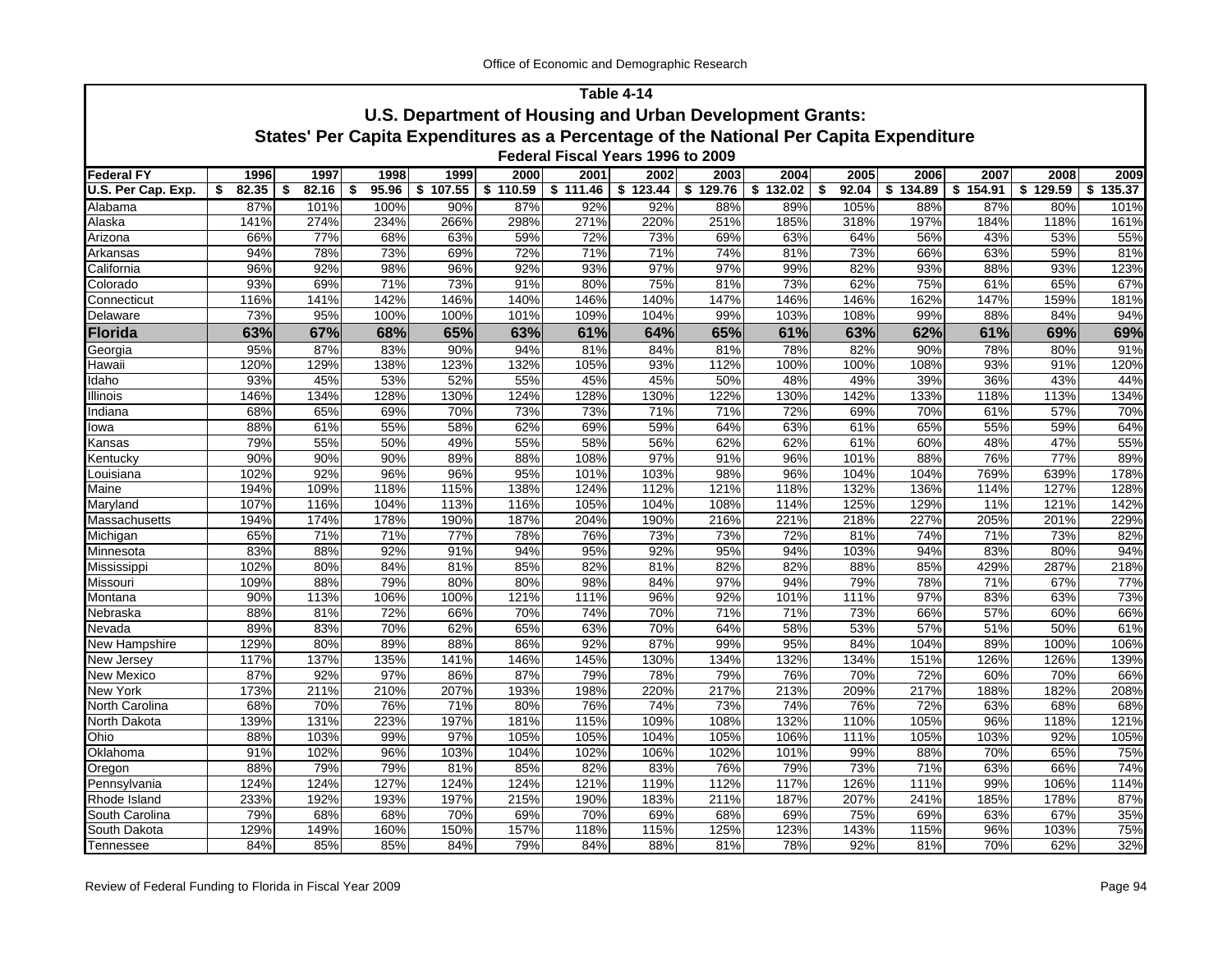#### **U.S. Department of Housing and Urban Development Grants: States' Per Capita Expenditures as a Percentage of the National Per Capita Expenditure Federal Fiscal Years 1996 to 2009Table 4-14**

|                    |       |       |       |        |        |      | Feueral Fiscal Tears 1990 to 2009 |        |        |       |        |        |        |        |
|--------------------|-------|-------|-------|--------|--------|------|-----------------------------------|--------|--------|-------|--------|--------|--------|--------|
| <b>Federal FY</b>  | 1996  | 1997  | 1998  | 1999   | 2000   | 2001 | 2002                              | 2003   | 2004   | 2005  | 2006   | 2007   | 2008   | 2009   |
| U.S. Per Cap. Exp. | 82.35 | 82.16 | 95.96 | 107.55 | 110.59 | . 46 | 123.44                            | .29.76 | 132.02 | 92.04 | 134.89 | 154.91 | 129.59 | 135.37 |
| Texas              | 72%   | 65%   | 68%   | 70%    | 71%    | 68%  | 64%                               | 63%    | 65%    | 60%   | 67%    | 56%    | 60%    | 50%    |
| Utah               | 63%   | 41%   | 40%   | 45%    | 55%    | 45%  | 47%                               | 43%    | 52%    | 41%   | 41%    | 32%    | 39%    | 28%    |
| Vermont            | 133%  | 88%   | 90%   | 106%   | 113%   | 128% | 122%                              | 129%   | 111%   | 105%  | 140%   | 101%   | 128%   | 80%    |
| Virginia           | 73%   | 75%   | 68%   | 73%    | 73%    | 72%  | 77%                               | 71%    | 75%    | 84%   | 88%    | 77%    | 79%    | 54%    |
| Washington         | 70%   | 76%   | 79%   | 75%    | 77%    | 72%  | 82%                               | 86%    | 86%    | 84%   | 77%    | 68%    | 73%    | 58%    |
| West Virginia      | 114%  | 86%   | 85%   | 91%    | 95%    | 110% | 105%                              | 94%    | 90%    | 121%  | 87%    | 79%    | 80%    | 42%    |
| Wisconsin          | 76%   | 74%   | 68%   | 71%    | 73%    | 78%  | 69%                               | 72%    | 72%    | 75%   | 72%    | 59%    | 60%    | 35%    |
| Wyoming            | 120%  | 63%   | 64%   | 68%    | 88%    | 62%  | 59%                               | 61%    | 57%    | 58%   | 56%    | 50%    | 48%    | 36%    |

Note: The percentages listed in this table were calculated by the EDR staff based on data published in the sources referenced below.

Data Sources:

"Federal Aid to States" annual reports. U.S. Bureau of the Census.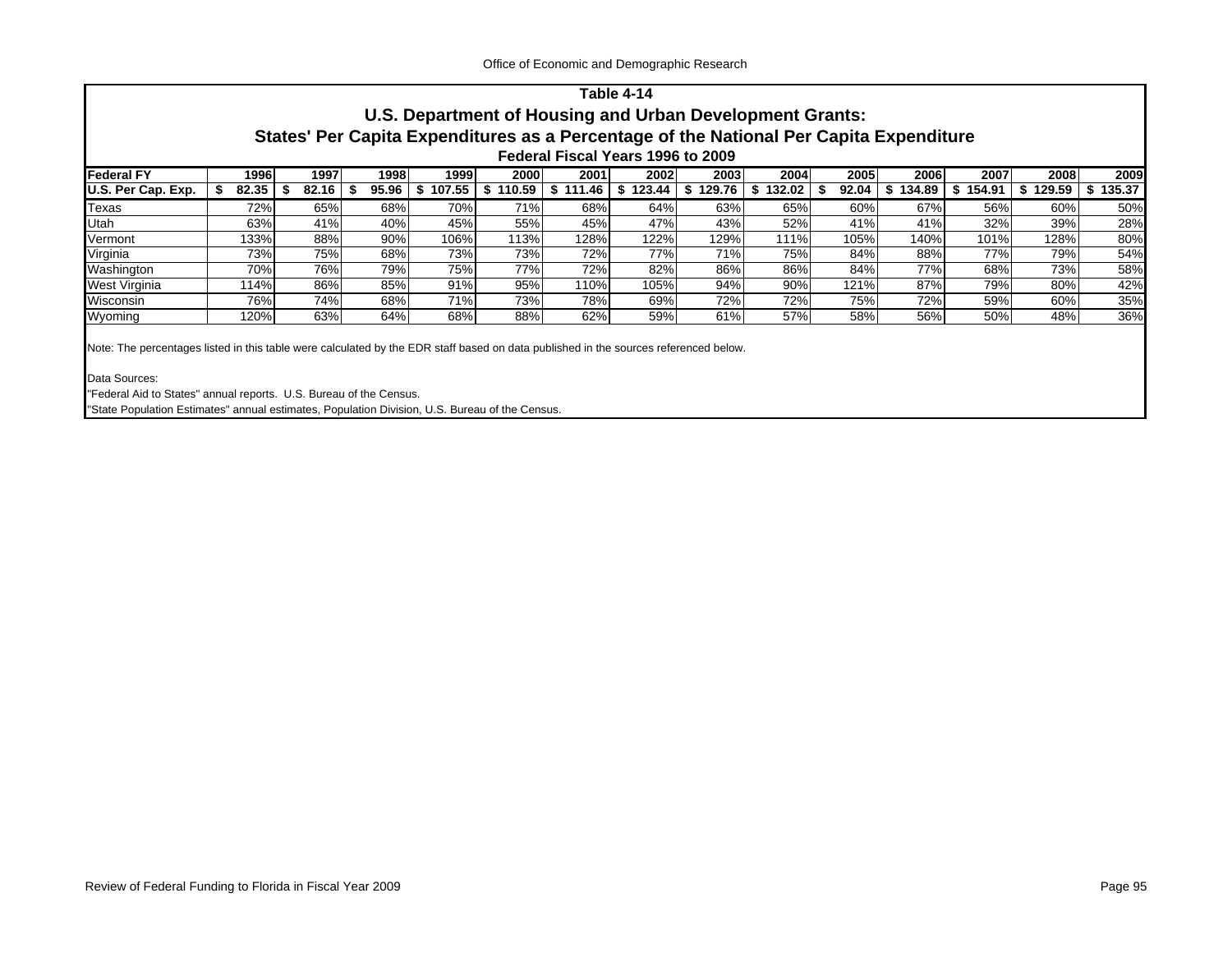|                          | Table 4-15<br><b>U.S. Department of Interior Grants:</b> |              |             |    |             |                                                                                        |    |                 |    |                                   |    |             |    |             |               |              |             |               |             |             |
|--------------------------|----------------------------------------------------------|--------------|-------------|----|-------------|----------------------------------------------------------------------------------------|----|-----------------|----|-----------------------------------|----|-------------|----|-------------|---------------|--------------|-------------|---------------|-------------|-------------|
|                          |                                                          |              |             |    |             |                                                                                        |    |                 |    |                                   |    |             |    |             |               |              |             |               |             |             |
|                          |                                                          |              |             |    |             | States' Per Capita Expenditures as a Percentage of the National Per Capita Expenditure |    |                 |    |                                   |    |             |    |             |               |              |             |               |             |             |
|                          |                                                          |              |             |    |             |                                                                                        |    |                 |    |                                   |    |             |    |             |               |              |             |               |             |             |
|                          |                                                          |              |             |    |             |                                                                                        |    |                 |    | Federal Fiscal Years 1996 to 2009 |    |             |    |             |               |              |             |               |             |             |
| <b>Federal FY</b>        |                                                          | 1996         | 1997        |    | 1998        | 1999                                                                                   |    | 2000            |    | 2001                              |    | 2002        |    | 2003        | 2004          | 2005         | 2006        | 2007          | 2008        | 2009        |
| U.S. Per Cap. Exp.       | \$                                                       | 6.34         | \$<br>10.04 | \$ | 8.79        | \$<br>8.97                                                                             | \$ | 9.69            | \$ | 11.24                             | \$ | 10.30       | \$ | 11.63       | \$<br>12.24   | \$<br>12.99  | \$<br>15.26 | \$<br>13.34   | \$<br>15.66 | 17.82<br>\$ |
| Alabama                  |                                                          | 47%<br>1094% | 38%         |    | 82%         | 77%<br>2350%                                                                           |    | 73%             |    | 73%                               |    | 58%         |    | 59%         | 64%           | 59%<br>2271% | 59%         | 62%           | 55%         | 47%         |
| Alaska                   |                                                          |              | 1965%       |    | 2587%       | 578%                                                                                   |    | 3307%           |    | 2458%<br>372%                     |    | 2435%       |    | 2569%       | 1985%<br>294% |              | 1637%       | 1832%<br>101% | 1663%       | 1705%       |
| Arizona<br>Arkansas      |                                                          | 188%<br>74%  | 587%<br>49% |    | 373%<br>54% | 56%                                                                                    |    | 353%<br>49%     |    | 50%                               |    | 466%<br>63% |    | 343%<br>61% | 59%           | 142%<br>72%  | 118%<br>60% | 71%           | 101%<br>73% | 330%<br>52% |
| California               |                                                          | 40%          | 36%         |    | 53%         | 59%                                                                                    |    | 59%             |    | 51%                               |    | 57%         |    | 52%         | 38%           | 27%          | 33%         | 40%           | 46%         | 42%         |
| Colorado                 |                                                          | 252%         | 255%        |    | 235%        | 234%                                                                                   |    | 207%            |    | 250%                              |    | 180%        |    | 219%        | 250%          | 234%         | 339%        | 343%          | 297%        | 289%        |
| Connecticut              |                                                          | 26%          | 18%         |    | 23%         | 22%                                                                                    |    | 21%             |    | 13%                               |    | 27%         |    | 15%         | 13%           | 28%          | 19%         | 14%           | 18%         | 16%         |
| Delaware                 |                                                          | 91%          | 58%         |    | 68%         | 63%                                                                                    |    | 65%             |    | 42%                               |    | 78%         |    | 53%         | 64%           | 53%          | 38%         | 36%           | 53%         | 48%         |
| <b>Florida</b>           |                                                          | 16%          | 17%         |    | 15%         | 14%                                                                                    |    | 13%             |    | 12%                               |    | 16%         |    | 15%         | 14%           | 13%          | 10%         | 13%           | 12%         | 14%         |
| Georgia                  |                                                          | 30%          | 18%         |    | 11%         | 18%                                                                                    |    | 19%             |    | 13%                               |    | 16%         |    | 17%         | 14%           | 15%          | 14%         | 15%           | 18%         | 12%         |
| Hawaii                   |                                                          | 43%          | 44%         |    | 48%         | 51%                                                                                    |    | 53%             |    | 36%                               |    | 54%         |    | 60%         | 154%          | 136%         | 57%         | 181%          | 105%        | 92%         |
| ldaho                    |                                                          | 316%         | 276%        |    | 289%        | 257%                                                                                   |    | 250%            |    | 265%                              |    | 279%        |    | 258%        | 242%          | 198%         | 184%        | 210%          | 163%        | 239%        |
| Illinois                 |                                                          | 22%          | 24%         |    | 17%         | 17%                                                                                    |    | 21%             |    | 16%                               |    | 22%         |    | 17%         | 15%           | 16%          | 15%         | 16%           | 16%         | 15%         |
| Indiana                  |                                                          | 47%          | 31%         |    | 23%         | 22%                                                                                    |    | 40%             |    | 20%                               |    | 28%         |    | 29%         | 21%           | 25%          | 24%         | 22%           | 21%         | 16%         |
| lowa                     |                                                          | 46%          | 38%         |    | 32%         | 45%                                                                                    |    | 29%             |    | 30%                               |    | 39%         |    | 31%         | 32%           | 35%          | 36%         | 32%           | 40%         | 45%         |
| Kansas                   |                                                          | 90%          | 59%         |    | 51%         | 58%                                                                                    |    | 60%             |    | 44%                               |    | 57%         |    | 60%         | 52%           | 51%          | 48%         | 47%           | 42%         | 44%         |
| Kentucky                 |                                                          | 73%          | 91%         |    | 117%        | 104%                                                                                   |    | 109%            |    | 73%                               |    | 112%        |    | 86%         | 89%           | 84%          | 54%         | 83%           | 78%         | 76%         |
| _ouisiana                |                                                          | 105%         | 37%         |    | 92%         | 72%                                                                                    |    | 89%             |    | 107%                              |    | 59%         |    | 85%         | 99%           | 79%          | 70%         | 84%           | 109%        | 69%         |
| Maine                    |                                                          | 79%          | 142%        |    | 143%        | 118%                                                                                   |    | 126%            |    | 103%                              |    | 163%        |    | 115%        | 130%          | 87%          | 92%         | 88%           | 84%         | 116%        |
| Maryland                 |                                                          | 27%          | 26%         |    | 20%         | 21%                                                                                    |    | 18%             |    | 14%                               |    | 30%         |    | 18%         | 20%           | 15%          | 12%         | 17%           | 13%         | 15%         |
| Massachusetts            |                                                          | 15%          | 12%         |    | 12%         | 14%                                                                                    |    | 12%             |    | 10%                               |    | 15%         |    | 11%         | 20%           | 16%          | 18%         | 12%           | 11%         | 15%         |
| Michigan                 |                                                          | 40%          | 41%         |    | 36%         | 40%                                                                                    |    | 41%             |    | 38%                               |    | 39%         |    | 37%         | 38%           | 37%          | 34%         | 37%           | 31%         | 38%         |
| Minnesota                |                                                          | 104%         | 112%        |    | 119%        | 88%                                                                                    |    | 129%            |    | 86%                               |    | 106%        |    | 85%         | 81%           | 73%          | 66%         | 69%           | 73%         | 91%         |
| Mississippi              |                                                          | 138%         | 121%        |    | 86%         | 65%                                                                                    |    | 57%             |    | 49%                               |    | 52%         |    | 49%         | 60%           | 48%          | 41%         | 52%           | 68%         | 135%        |
| Missouri                 |                                                          | 55%          | 107%        |    | 49%         | 37%                                                                                    |    | $\frac{1}{37%}$ |    | 26%                               |    | 31%         |    | 27%         | 31%           | 27%          | 33%         | 35%           | 29%         | 23%         |
| Montana                  |                                                          | 1112%        | 1091%       |    | 1126%       | 978%                                                                                   |    | 960%            |    | 1201%                             |    | 1196%       |    | 1121%       | 1188%         | 904%         | 830%        | 782%          | 797%        | 1179%       |
| Nebraska                 |                                                          | 69%          | 87%         |    | 87%         | 92%                                                                                    |    | 100%            |    | 84%                               |    | 96%         |    | 92%         | 97%           | 76%          | 63%         | 71%           | 92%         | 90%         |
| Nevada                   |                                                          | 222%         | 206%        |    | 244%        | 291%                                                                                   |    | 244%            |    | 225%                              |    | 248%        |    | 316%        | 377%          | 783%         | 662%        | 222%          | 159%        | 212%        |
| New Hampshire            |                                                          | 49%<br>11%   | 36%<br>8%   |    | 45%<br>8%   | 48%<br>12%                                                                             |    | 43%<br>8%       |    | 47%<br>9%                         |    | 42%<br>9%   |    | 48%<br>8%   | 37%<br>7%     | 49%<br>9%    | 40%<br>9%   | 35%<br>8%     | 47%<br>12%  | 40%<br>6%   |
| New Jersey<br>New Mexico |                                                          | 1681%        | 1804%       |    | 1769%       | 1651%                                                                                  |    | 1780%           |    | 2453%                             |    | 1550%       |    | 1845%       | 2029%         | 1971%        | 2152%       | 2324%         | 2181%       | 1668%       |
| New York                 |                                                          | 7%           | 8%          |    | 11%         | 11%                                                                                    |    | 6%              |    | 12%                               |    | 7%          |    | 13%         | 7%            | 8%           | 11%         | 8%            | 10%         | 9%          |
| North Carolina           |                                                          | 43%          | 31%         |    | 24%         | 19%                                                                                    |    | 18%             |    | 19%                               |    | 26%         |    | 26%         | 21%           | 17%          | 17%         | 18%           | 16%         | 26%         |
| North Dakota             |                                                          | 1130%        | 1094%       |    | 837%        | 868%                                                                                   |    | 824%            |    | 763%                              |    | 816%        |    | 906%        | 830%          | 623%         | 590%        | 430%          | 734%        | 1532%       |
| Ohio                     |                                                          | 24%          | 21%         |    | 19%         | 18%                                                                                    |    | 21%             |    | 16%                               |    | 17%         |    | 20%         | 28%           | 20%          | 20%         | 20%           | 18%         | 14%         |
| Oklahoma                 |                                                          | 109%         | 198%        |    | 241%        | 190%                                                                                   |    | 224%            |    | 225%                              |    | 221%        |    | 173%        | 161%          | 137%         | 123%        | 137%          | 129%        | 157%        |
| Oregon                   |                                                          | 523%         | 357%        |    | 311%        | 298%                                                                                   |    | 272%            |    | 75%                               |    | 382%        |    | 347%        | 320%          | 326%         | 287%        | 327%          | 274%        | 269%        |
| Pennsylvania             |                                                          | 73%          | 50%         |    | 52%         | 43%                                                                                    |    | 42%             |    | 33%                               |    | 29%         |    | 37%         | 40%           | 40%          | 37%         | 43%           | 31%         | 29%         |
| Rhode Island             |                                                          | 71%          | 61%         |    | 67%         | 67%                                                                                    |    | 49%             |    | 51%                               |    | 67%         |    | 59%         | 49%           | 41%          | 39%         | 59%           | 30%         | 47%         |
| South Carolina           |                                                          | 30%          | 23%         |    | 27%         | 30%                                                                                    |    | 24%             |    | 17%                               |    | 19%         |    | 19%         | 23%           | 26%          | 17%         | 28%           | 17%         | 17%         |
| South Dakota             |                                                          | 1596%        | 1659%       |    | 1204%       | 1712%                                                                                  |    | 1196%           |    | 1145%                             |    | 1498%       |    | 1467%       | 1344%         | 651%         | 770%        | 313%          | 503%        | 1368%       |
| Tennessee                |                                                          | 38%          | 16%         |    | 25%         | 24%                                                                                    |    | 26%             |    | 22%                               |    | 27%         |    | 28%         | 25%           | 31%          | 25%         | 27%           | 25%         | 25%         |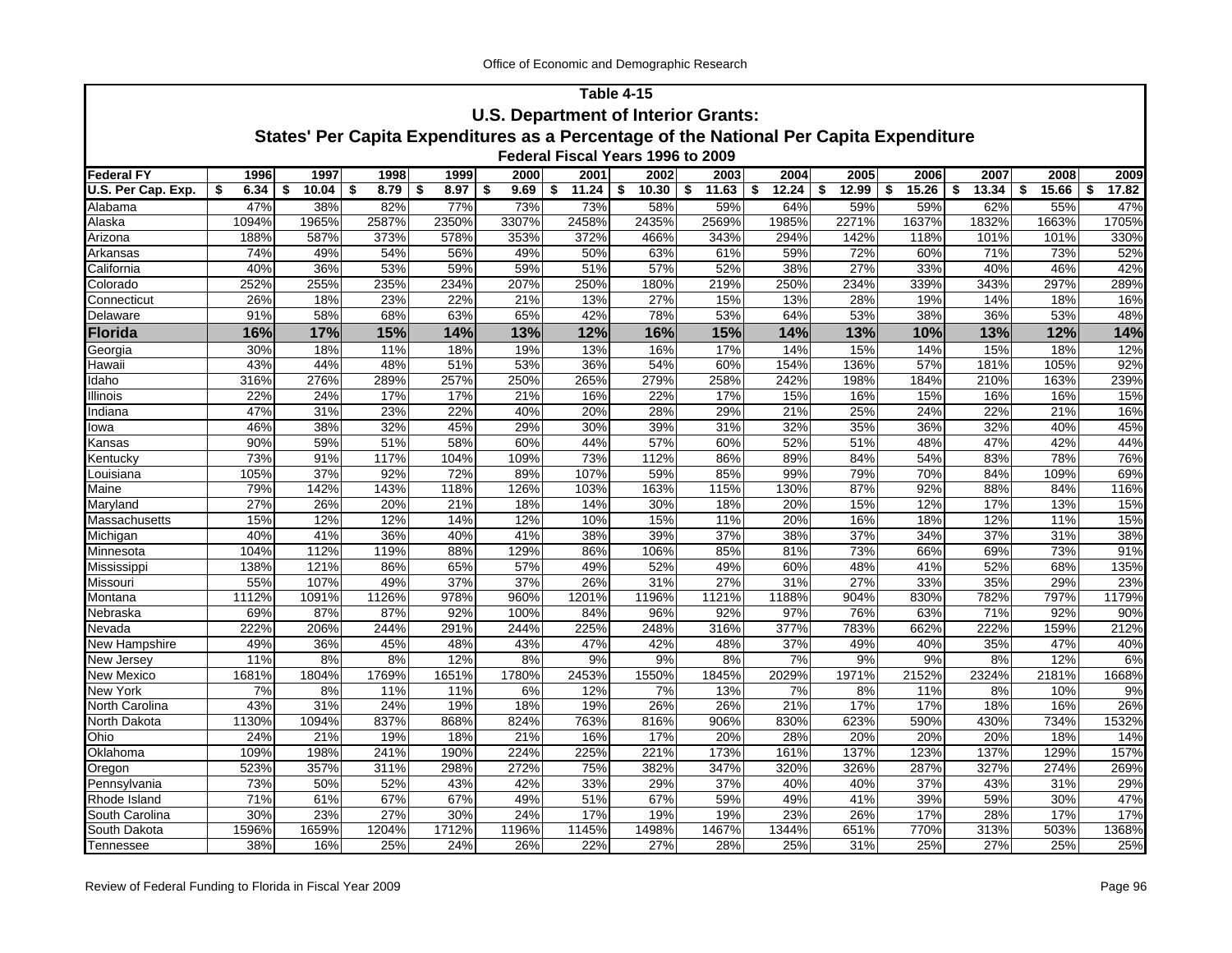| <b>Table 4-15</b>                                                                      |
|----------------------------------------------------------------------------------------|
| U.S. Department of Interior Grants:                                                    |
| States' Per Capita Expenditures as a Percentage of the National Per Capita Expenditure |

**Federal Fiscal Years 1996 to 2009**

| <b>Federal FY</b>    | 1996  | 1997  | 1998  | 1999  | 2000  | 2001  | 2002  | 2003  | 2004   | 2005   | 2006  | 2007   | 2008   | 2009   |
|----------------------|-------|-------|-------|-------|-------|-------|-------|-------|--------|--------|-------|--------|--------|--------|
| U.S. Per Cap. Exp.   | ን.34  | 10.04 | 8.79  | 8.97  | 69.ر  | ופ    | 10.30 | .63   | 2.24   | 2.99   | .5.26 | 13.34  | .5.66  | '7.82  |
| Texas                | 27%   | 22%   | 31%   | 30%   | 32%   | 31%   | 23%   | 22%   | 27%    | 21%    | 19%   | 22%    | 21%    | 19%    |
| Utah                 | 433%  | 290%  | 342%  | 325%  | 328%  | 450%  | 348%  | 429%  | 375%   | 388%   | 582%  | 573%   | 504%   | 385%   |
| Vermont              | 108%  | 87%   | 91%   | 78%   | 71%   | 63%   | 89%   | 81%   | 86%    | 87%    | 64%   | 102%   | 88%    | 77%    |
| Virginia             | 48%   | 36%   | 35%   | 37%   | 34%   | 28%   | 30%   | 31%   | 29%    | 31%    | 25%   | 29%    | 30%    | 46%    |
| Washington           | 161%  | 211%  | 193%  | 168%  | 172%  | 200%  | 183%  | 160%  | 154%   | 128%   | 106%  | 130%   | 107%   | 185%   |
| <b>West Virginia</b> | 311%  | 251%  | 238%  | 237%  | 254%  | 192%  | 229%  | 213%  | 235%   | 208%   | 181%  | 170%   | 164%   | 175%   |
| Wisconsin            | 89%   | 85%   | 93%   | 69%   | 86%   | 73%   | 80%   | 69%   | 65%    | 42%    | 41%   | 45%    | 41%    | 71%    |
| Wyoming              | 7843% | 5926% | 6867% | 6541% | 7561% | 8864% | 7937% | 8905% | 10006% | 14119% | 4587% | 14124% | 15981% | 10711% |

Note: The percentages listed in this table were calculated by the EDR staff based on data published in the sources referenced below.

Data Sources:

"Federal Aid to States" annual reports. U.S. Bureau of the Census.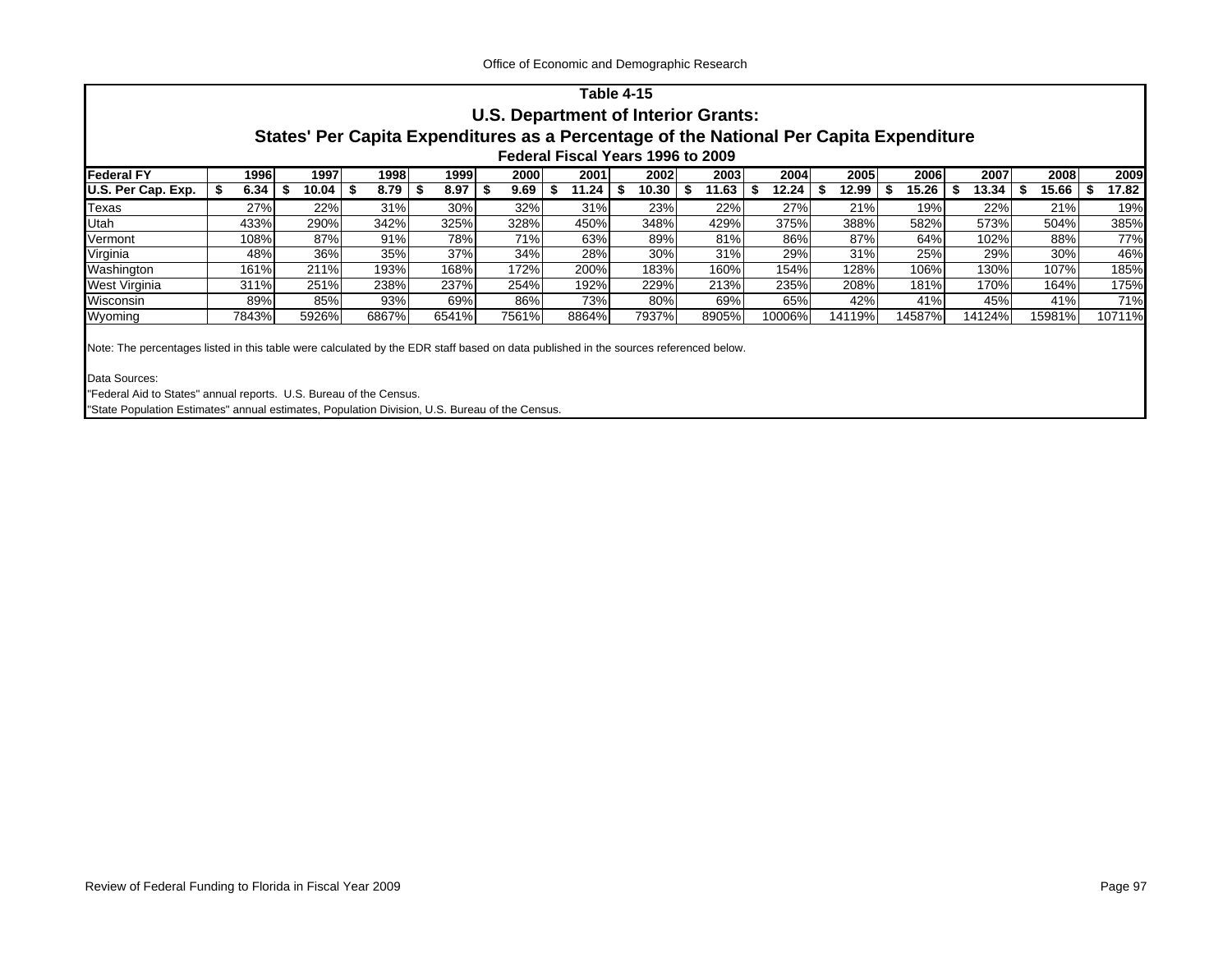|                        | Table 4-16<br><b>U.S. Department of Justice Grants:</b> |              |             |    |             |                                                                                        |    |             |                                   |    |             |    |              |    |              |              |             |              |              |             |
|------------------------|---------------------------------------------------------|--------------|-------------|----|-------------|----------------------------------------------------------------------------------------|----|-------------|-----------------------------------|----|-------------|----|--------------|----|--------------|--------------|-------------|--------------|--------------|-------------|
|                        |                                                         |              |             |    |             |                                                                                        |    |             |                                   |    |             |    |              |    |              |              |             |              |              |             |
|                        |                                                         |              |             |    |             | States' Per Capita Expenditures as a Percentage of the National Per Capita Expenditure |    |             |                                   |    |             |    |              |    |              |              |             |              |              |             |
|                        |                                                         |              |             |    |             |                                                                                        |    |             |                                   |    |             |    |              |    |              |              |             |              |              |             |
|                        |                                                         |              |             |    |             |                                                                                        |    |             | Federal Fiscal Years 1996 to 2009 |    |             |    |              |    |              |              |             |              |              |             |
| <b>Federal FY</b>      |                                                         | 1996         | 1997        | \$ | 1998        | 1999<br>\$                                                                             |    | 2000        | 2001                              |    | 2002        |    | 2003         |    | 2004         | 2005         | \$<br>2006  | 2007         | 2008         | 2009        |
| U.S. Per Cap. Exp.     | \$                                                      | 7.21         | \$<br>9.61  |    | 11.57       | 17.54                                                                                  | \$ | 12.23       | 13.12<br>\$                       | \$ | 15.71       | \$ | 14.00        | \$ | 14.95        | \$<br>13.09  | 19.16       | 11.71<br>\$  | \$<br>8.60   | \$<br>12.43 |
| Alabama<br>Alaska      |                                                         | 104%<br>128% | 80%<br>131% |    | 80%<br>177% | 72%<br>207%                                                                            |    | 75%<br>276% | 66%<br>240%                       |    | 64%<br>221% |    | 87%<br>302%  |    | 79%<br>345%  | 84%<br>1562% | 23%<br>225% | 99%<br>410%  | 102%<br>299% | 77%<br>207% |
|                        |                                                         | 173%         | 141%        |    | 136%        | 125%                                                                                   |    | 94%         | 99%                               |    | 119%        |    | 100%         |    | 105%         | 52%          | 52%         | 115%         | 104%         | 112%        |
| Arizona                |                                                         | 102%         | 77%         |    | 86%         | 72%                                                                                    |    | 93%         | 74%                               |    | 72%         |    | 85%          |    | 101%         | 40%          | 23%         | 61%          | 71%          | 99%         |
| Arkansas<br>California |                                                         | 101%         | 193%        |    | 172%        | 168%                                                                                   |    | 102%        | 138%                              |    | 158%        |    | 100%         |    | 107%         | 47%          | 59%         | 98%          | 129%         | 133%        |
| Colorado               |                                                         | 87%          | 85%         |    | 87%         | 94%                                                                                    |    | 105%        | 110%                              |    | 98%         |    | 97%          |    | 83%          | 377%         | 35%         | 96%          | 209%         | 85%         |
| Connecticut            |                                                         | 79%          | 56%         |    | 51%         | 84%                                                                                    |    | 65%         | 102%                              |    | 87%         |    | 88%          |    | 166%         | 149%         | 284%        | 72%          | 69%          | 88%         |
| Delaware               |                                                         | 149%         | 141%        |    | 196%        | 138%                                                                                   |    | 163%        | 147%                              |    | 92%         |    | 112%         |    | 99%          | 48%          | 105%        | 104%         | 91%          | 138%        |
| <b>Florida</b>         |                                                         | 113%         | 107%        |    | 99%         | 112%                                                                                   |    | 98%         | 127%                              |    | 106%        |    | 100%         |    | 97%          | 63%          | 57%         | 100%         | 124%         | 89%         |
| Georgia                |                                                         | 90%          | 84%         |    | 77%         | 80%                                                                                    |    | 109%        | 125%                              |    | 119%        |    | 141%         |    | 135%         | 97%          | 29%         | 144%         | 90%          | 111%        |
| Hawaii                 |                                                         | 68%          | 73%         |    | 78%         | 96%                                                                                    |    | 90%         | 93%                               |    | 90%         |    | 93%          |    | 102%         | 101%         | 248%        | 153%         | 83%          | 142%        |
| ldaho                  |                                                         | 98%          | 85%         |    | 81%         | 84%                                                                                    |    | 88%         | 87%                               |    | 108%        |    | 96%          |    | 103%         | 41%          | 26%         | 107%         | 55%          | 86%         |
| Illinois               |                                                         | 109%         | 87%         |    | 99%         | 89%                                                                                    |    | 82%         | 91%                               |    | 85%         |    | 81%          |    | 66%          | 35%          | 31%         | 87%          | 86%          | 98%         |
| Indiana                |                                                         | 77%          | 67%         |    | 55%         | 53%                                                                                    |    | 44%         | 68%                               |    | 50%         |    | 89%          |    | 72%          | 21%          | 112%        | 51%          | 63%          | 43%         |
| lowa                   |                                                         | 75%          | 72%         |    | 79%         | 72%                                                                                    |    | 83%         | 84%                               |    | 81%         |    | 88%          |    | 82%          | 167%         | 35%         | 71%          | 65%          | 87%         |
| Kansas                 |                                                         | 70%          | 61%         |    | 104%        | 70%                                                                                    |    | 79%         | 73%                               |    | 80%         |    | 108%         |    | 101%         | 40%          | 81%         | 73%          | 70%          | 106%        |
| Kentucky               |                                                         | 77%          | 65%         |    | 68%         | 65%                                                                                    |    | 82%         | 85%                               |    | 77%         |    | 104%         |    | 108%         | 109%         | 53%         | 91%          | 101%         | 52%         |
| ouisiana_              |                                                         | 96%          | 74%         |    | 93%         | 84%                                                                                    |    | 99%         | 85%                               |    | 75%         |    | 89%          |    | 79%          | 44%          | 95%         | 94%          | 132%         | 97%         |
| Maine                  |                                                         | 74%          | 62%         |    | 88%         | 87%                                                                                    |    | 130%        | 88%                               |    | 104%        |    | 111%         |    | 100%         | 85%          | 252%        | 114%         | 71%          | 65%         |
| Maryland               |                                                         | 83%          | 99%         |    | 85%         | 89%                                                                                    |    | 112%        | 88%                               |    | 95%         |    | 165%         |    | 131%         | 630%         | 84%         | 187%         | 182%         | 105%        |
| Massachusetts          |                                                         | 121%         | 91%         |    | 103%        | 116%                                                                                   |    | 93%         | 96%                               |    | 101%        |    | 102%         |    | 83%          | 60%          | 36%         | 108%         | 100%         | 155%        |
| Michigan               |                                                         | 87%          | 57%         |    | 75%         | 81%                                                                                    |    | 106%        | 74%                               |    | 60%         |    | 80%          |    | 71%          | 126%         | 157%        | 57%          | 72%          | 96%         |
| Minnesota              |                                                         | 79%          | 59%         |    | 70%         | 70%                                                                                    |    | 80%         | 74%                               |    | 85%         |    | 78%          |    | 90%          | 49%          | 37%         | 75%          | 164%         | 42%         |
| Mississippi            |                                                         | 99%          | 65%         |    | 81%         | 114%                                                                                   |    | 86%         | 71%                               |    | 55%         |    | 112%         |    | 115%         | 40%          | 169%        | 122%         | 146%         | 113%        |
| Missouri               |                                                         | 142%         | 98%         |    | 101%        | 76%                                                                                    |    | 86%         | 62%                               |    | 70%         |    | 89%          |    | 80%          | 36%          | 56%         | 89%          | 114%         | 105%        |
| Montana                |                                                         | 101%         | 107%        |    | 154%        | 85%                                                                                    |    | 154%        | 176%                              |    | 163%        |    | 262%         |    | 226%         | 2539%        | 1071%       | 168%         | 95%          | 107%        |
| Nebraska               |                                                         | 95%          | 88%         |    | 76%         | 94%                                                                                    |    | 128%        | 87%                               |    | 83%         |    | 113%         |    | 121%         | 140%         | 49%         | 132%         | 99%          | 89%         |
| Nevada                 |                                                         | 72%          | 79%         |    | 127%        | 95%                                                                                    |    | 140%        | 144%                              |    | 140%        |    | 125%         |    | 132%         | 112%         | 225%        | 136%         | 149%         | 133%        |
| New Hampshire          |                                                         | 76%          | 77%         |    | 98%         | 91%                                                                                    |    | 119%        | 91%                               |    | 146%        |    | 223%         |    | 155%         | 357%         | 449%        | 146%         | 136%         | 74%         |
| New Jersey             |                                                         | 131%         | 77%         |    | 81%         | 97%                                                                                    |    | 82%         | 64%                               |    | 65%         |    | 89%          |    | 95%          | 41%          | 39%         | 78%          | 88%          | 64%         |
| New Mexico             |                                                         | 158%         | 125%        |    | 126%        | 112%                                                                                   |    | 108%        | 138%                              |    | 160%        |    | 213%         |    | 219%         | 179%         | 61%         | 138%         | 144%         | 75%         |
| New York               |                                                         | 123%         | 147%        |    | 133%        | 128%                                                                                   |    | 202%        | 146%                              |    | 151%        |    | 113%         |    | 147%         | 67%          | 56%         | 115%         | 114%         | 128%        |
| North Carolina         |                                                         | 71%          | 69%         |    | 86%         | 90%                                                                                    |    | 95%         | 84%                               |    | 70%         |    | 86%          |    | 69%          | 33%          | 38%         | 74%          | 66%          | 87%         |
| North Dakota           |                                                         | 176%         | 109%        |    | 170%        | 156%                                                                                   |    | 138%        | 155%                              |    | 115%        |    | 164%         |    | 190%         | 197%         | 82%         | 214%         | 118%         | 95%         |
| Ohio                   |                                                         | 92%          | 63%         |    | 72%         | 66%                                                                                    |    | <b>72%</b>  | 64%                               |    | 56%         |    | 60%          |    | 71%          | 31%          | 29%         | 59%          | 64%          | 88%         |
| Oklahoma               |                                                         | 90%          | 65%         |    | 83%         | 80%                                                                                    |    | 92%         | 76%                               |    | 87%         |    | 107%         |    | 90%          | 54%          | 84%         | 97%          | 61%          | 96%         |
| Oregon                 |                                                         | 75%          | 95%         |    | 87%         | 115%                                                                                   |    | 107%        | 108%                              |    | 82%         |    | 94%          |    | 93%          | 49%          | 63%         | 80%          | 111%         | 90%         |
| Pennsylvania           |                                                         | 64%          | 63%         |    | 63%         | 56%                                                                                    |    | 60%         | 60%                               |    | 59%         |    | 76%          |    | 65%          | 31%          | 79%         | 103%         | 62%          | 97%         |
| Rhode Island           |                                                         | 108%         | 110%        |    | 96%         | 120%                                                                                   |    | 104%        | 95%                               |    | 140%        |    | 118%         |    | 133%         | 204%         | 137%        | 202%         | 123%         | 108%        |
| South Carolina         |                                                         | 105%         | 77%         |    | 104%        | 91%                                                                                    |    | 102%        | 102%<br>178%                      |    | 81%         |    | 108%<br>310% |    | 116%<br>343% | 47%<br>132%  | 52%<br>553% | 118%         | 88%          | 121%        |
| South Dakota           |                                                         | 142%<br>111% | 121%<br>80% |    | 95%<br>86%  | 95%<br>83%                                                                             |    | 151%<br>86% | 73%                               |    | 193%<br>70% |    | 86%          |    | 80%          | 125%         | 35%         | 200%<br>137% | 134%<br>79%  | 91%<br>85%  |
| Tennessee              |                                                         |              |             |    |             |                                                                                        |    |             |                                   |    |             |    |              |    |              |              |             |              |              |             |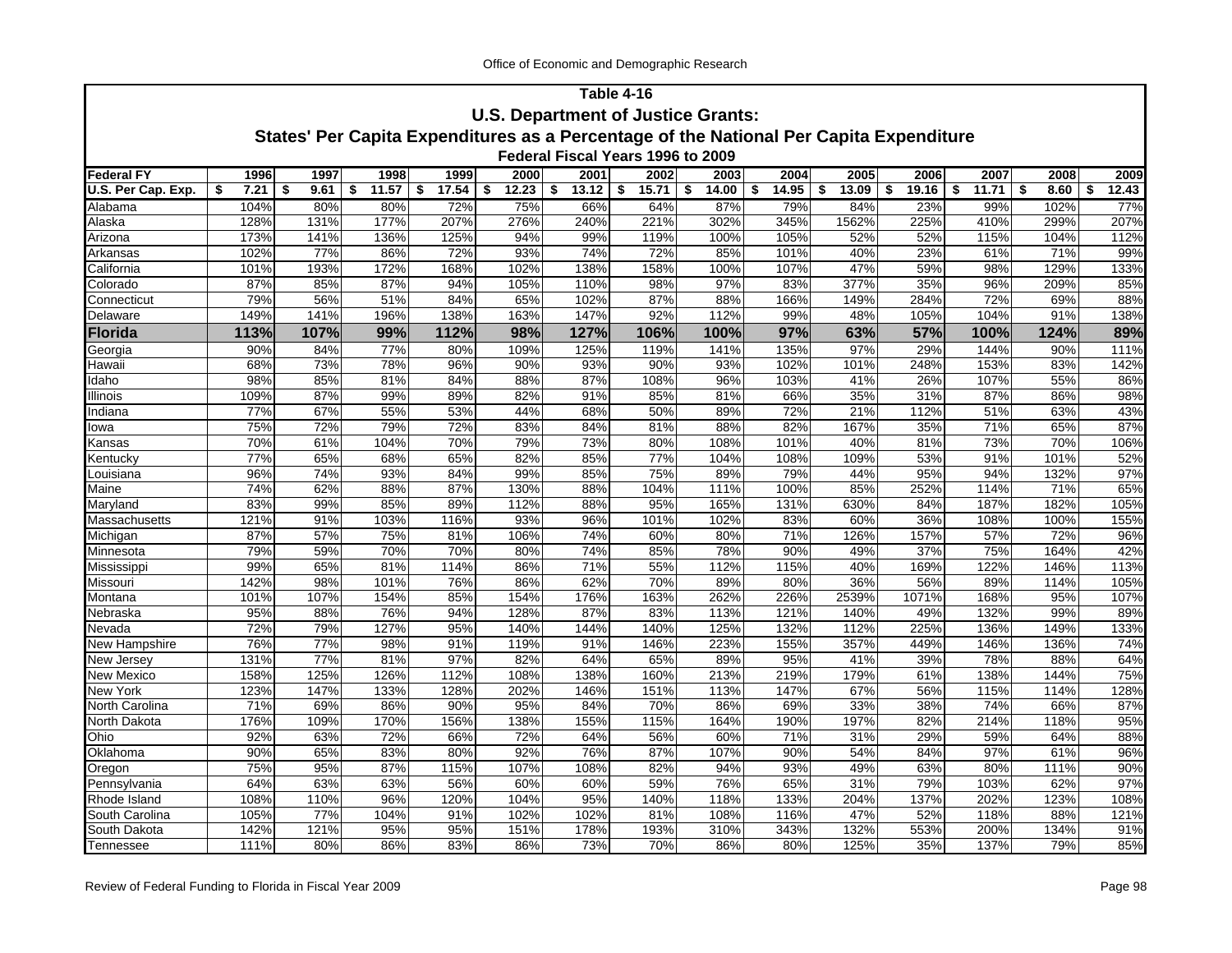| Table 4-16                                                                             |
|----------------------------------------------------------------------------------------|
| U.S. Department of Justice Grants:                                                     |
| States' Per Capita Expenditures as a Percentage of the National Per Capita Expenditure |
| <b>Federal Fiscal Years 1996 to 2009</b>                                               |

|                      |      |      |      |      |      |       | <u> Judian I Iovan I Jano I Judi Lo Eugo</u> |       |       |       |       |      |      |       |
|----------------------|------|------|------|------|------|-------|----------------------------------------------|-------|-------|-------|-------|------|------|-------|
| <b>Federal FY</b>    | 1996 | 1997 | 1998 | 1999 | 2000 | 2001  | 2002                                         | 2003  | 2004  | 2005  | 2006  | 2007 | 2008 | 2009  |
| U.S. Per Cap. Exp.   | .21  | 9.61 | .57  | ' 54 | 2.23 | 13.12 | $15.7^*$                                     | 14.00 | 14.95 | 3.09  | 19.16 | 74   | 8.60 | 12.43 |
| Texas                | 95%  | 99%  | 85%  | 94%  | 74%  | 92%   | 90%                                          | 71%   | 70%   | 50%   | 342%  | 69%  | 80%  | 85%   |
| Utah                 | 134% | 91%  | 97%  | 17%  | 155% | 89%   | 150%                                         | 89%   | 101%  | 25%   | 46%   | 60%  | 74%  | 75%   |
| Vermont              | 95%  | 119% | 141% | 317% | 246% | 176%  | 204%                                         | 236%  | 218%  | 128%  | 90%   | 226% | 139% | 92%   |
| Virginia             | 97%  | 71%  | 71%  | 63%  | 108% | 102%  | 101%                                         | 164%  | 149%  | 116%  | 137%  | 155% | 63%  | 130%  |
| Washington           | 109% | 94%  | 107% | 98%  | 105% | 102%  | 106%                                         | 98%   | 106%  | 56%   | 222%  | 99%  | 67%  | 68%   |
| <b>West Virginia</b> | 94%  | 80%  | 89%  | 93%  | 162% | 137%  | 119%                                         | 170%  | 132%  | 34%   | 53%   | 295% | 130% | 132%  |
| Wisconsin            | 81%  | 62%  | 76%  | 68%  | 63%  | 75%   | 77%                                          | 80%   | 82%   | 39%   | 72%   | 91%  | 81%  | 91%   |
| Wyoming              | 81%  | 110% | 27%  | 40%  | 231% | 158%  | 180%                                         | 195%  | 145%  | 5690% | 515%  | 105% | 105% | 96%   |

Note: The percentages listed in this table were calculated by the EDR staff based on data published in the sources referenced below.

Data Sources:

"Federal Aid to States" annual reports. U.S. Bureau of the Census.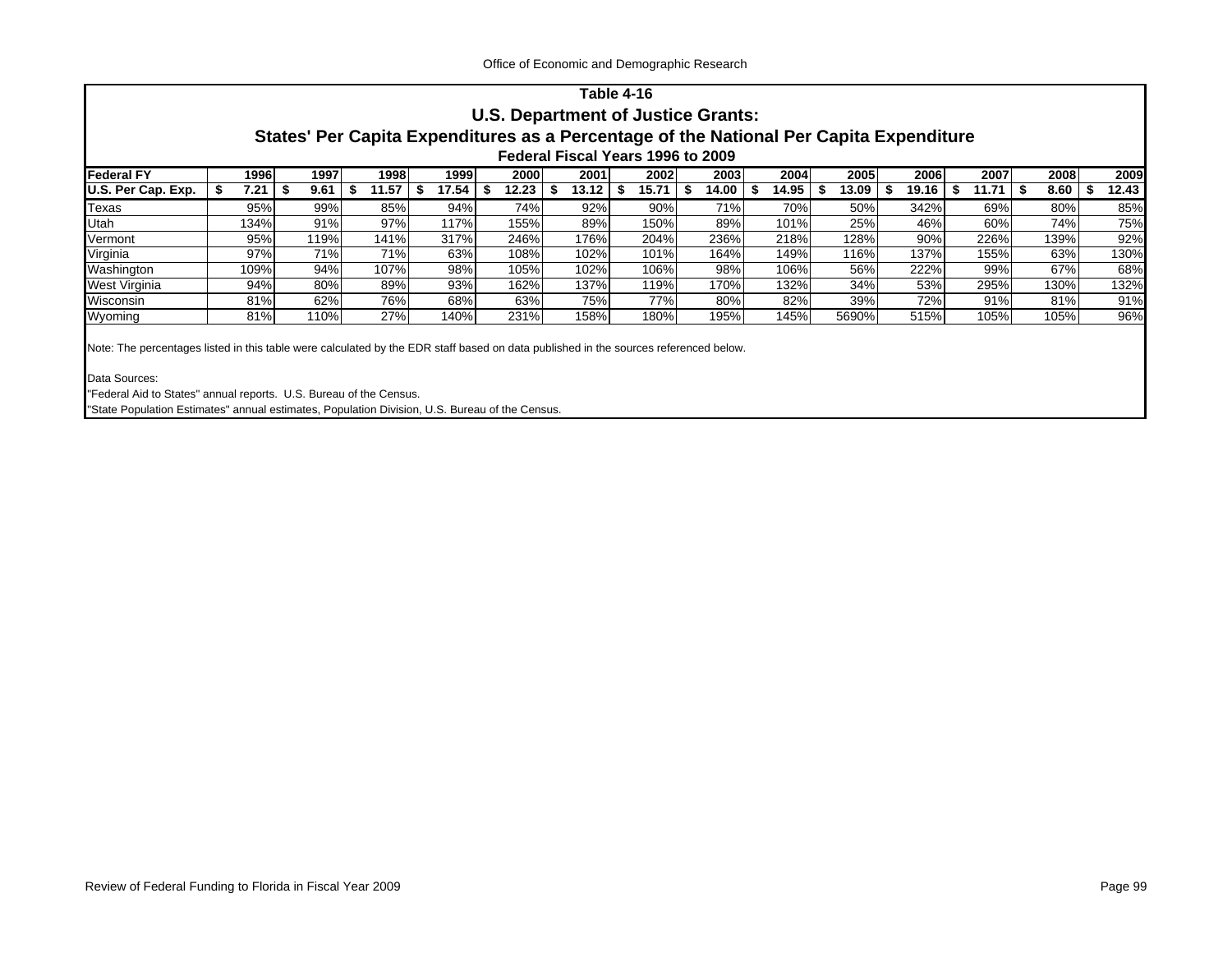|                                         |                     |                     |                                                                                        |                     |                     | Table 4-17                                |                     |                     |                     |                     |                     |                     |                     |                     |
|-----------------------------------------|---------------------|---------------------|----------------------------------------------------------------------------------------|---------------------|---------------------|-------------------------------------------|---------------------|---------------------|---------------------|---------------------|---------------------|---------------------|---------------------|---------------------|
|                                         |                     |                     |                                                                                        |                     |                     | <b>U.S. Department of Labor Grants:</b>   |                     |                     |                     |                     |                     |                     |                     |                     |
|                                         |                     |                     | States' Per Capita Expenditures as a Percentage of the National Per Capita Expenditure |                     |                     |                                           |                     |                     |                     |                     |                     |                     |                     |                     |
|                                         |                     |                     |                                                                                        |                     |                     |                                           |                     |                     |                     |                     |                     |                     |                     |                     |
|                                         |                     |                     |                                                                                        |                     |                     | Federal Fiscal Years 1996 to 2009<br>2001 |                     |                     |                     |                     |                     |                     |                     |                     |
| <b>Federal FY</b><br>U.S. Per Cap. Exp. | 1996<br>24.18<br>\$ | 1997<br>\$<br>19.50 | 1998<br>24.35<br>\$                                                                    | 1999<br>25.71<br>\$ | 2000<br>\$<br>17.78 | 25.46<br>\$                               | \$<br>2002<br>27.47 | \$<br>2003<br>25.77 | \$<br>2004<br>28.12 | \$<br>2005<br>27.22 | \$<br>2006<br>29.98 | \$<br>2007<br>27.18 | \$<br>2008<br>27.61 | \$<br>2009<br>30.82 |
|                                         |                     | 92%                 | 89%                                                                                    | 87%                 |                     |                                           |                     |                     |                     |                     |                     | 82%                 |                     |                     |
| Alabama<br>Alaska                       | 86%<br>303%         | 230%                | 310%                                                                                   | 290%                | 103%<br>352%        | 108%<br>396%                              | 106%<br>325%        | 107%<br>397%        | 108%<br>307%        | 101%<br>296%        | 81%<br>283%         | 300%                | 83%<br>306%         | 80%<br>271%         |
| Arizona                                 | 91%                 | 100%                | 95%                                                                                    | 92%                 | 81%                 | 101%                                      | 93%                 | 82%                 | 86%                 | 77%                 | 70%                 | 64%                 | 71%                 | 73%                 |
| Arkansas                                | 89%                 | 98%                 | 89%                                                                                    | 99%                 | 110%                | 127%                                      | 92%                 | 102%                | 94%                 | 96%                 | 90%                 | 98%                 | 123%                | 112%                |
| California                              | 144%                | 155%                | 139%                                                                                   | 140%                | 135%                | 130%                                      | 125%                | 123%                | 118%                | 105%                | 101%                | 102%                | 105%                | 110%                |
| Colorado                                | 87%                 | 82%                 | 78%                                                                                    | 73%                 | 81%                 | 75%                                       | 76%                 | 76%                 | 80%                 | 82%                 | 76%                 | 85%                 | 83%                 | 77%                 |
| Connecticut                             | 135%                | 122%                | 119%                                                                                   | 126%                | 115%                | 106%                                      | 109%                | 108%                | 107%                | 110%                | 104%                | 111%                | 117%                | 120%                |
| Delaware                                | 101%                | 87%                 | 111%                                                                                   | 117%                | 126%                | 107%                                      | 106%                | 97%                 | 94%                 | 109%                | 92%                 | 141%                | 91%                 | 102%                |
| Florida                                 | 83%                 | 76%                 | 72%                                                                                    | 68%                 | 64%                 | 62%                                       | 62%                 | 56%                 | 58%                 | 67%                 | 56%                 | 52%                 | 51%                 | 59%                 |
| Georgia                                 | 71%                 | 66%                 | 68%                                                                                    | 71%                 | 95%                 | 71%                                       | 71%                 | 70%                 | 69%                 | 69%                 | 61%                 | 76%                 | 68%                 | 70%                 |
| Hawaii                                  | 119%                | 139%                | 157%                                                                                   | 163%                | 171%                | 179%                                      | 154%                | 158%                | 135%                | 124%                | 125%                | 112%                | 123%                | 121%                |
| Idaho                                   | 119%                | 119%                | 126%                                                                                   | 127%                | 135%                | 129%                                      | 136%                | 113%                | 153%                | 124%                | 90%                 | 101%                | 109%                | 113%                |
| <b>Illinois</b>                         | 101%                | 93%                 | 99%                                                                                    | 101%                | 102%                | 98%                                       | 112%                | 107%                | 107%                | 107%                | 105%                | 111%                | 113%                | 109%                |
| Indiana                                 | 67%                 | 61%                 | 79%                                                                                    | 74%                 | 67%                 | 66%                                       | 74%                 | 62%                 | 74%                 | 89%                 | 75%                 | 105%                | 103%                | 95%                 |
| lowa                                    | 72%                 | 79%                 | 87%                                                                                    | 90%                 | 73%                 | 75%                                       | 75%                 | 76%                 | 83%                 | 83%                 | 85%                 | 96%                 | 101%                | 109%                |
| Kansas                                  | 67%                 | 65%                 | 69%                                                                                    | 76%                 | 77%                 | 78%                                       | 72%                 | 79%                 | 73%                 | 70%                 | 71%                 | 104%                | 83%                 | 77%                 |
| Kentucky                                | 82%                 | 93%                 | 94%                                                                                    | 91%                 | 95%                 | 97%                                       | 93%                 | 99%                 | 109%                | 112%                | 96%                 | 110%                | 105%                | 112%                |
| _ouisiana                               | 95%                 | 97%                 | 105%                                                                                   | 113%                | 94%                 | 98%                                       | 97%                 | 104%                | 99%                 | 105%                | 363%                | 106%                | 103%                | 102%                |
| Maine                                   | 124%                | 138%                | 132%                                                                                   | 138%                | 110%                | 126%                                      | 144%                | 125%                | 163%                | 147%                | 116%                | 134%                | 115%                | 133%                |
| Maryland                                | 88%                 | 75%                 | 102%                                                                                   | 97%                 | 100%                | 94%                                       | 102%                | 135%                | 121%                | 92%                 | 110%                | 125%                | 134%                | 135%                |
| Massachusetts                           | 109%                | 103%                | 95%                                                                                    | 95%                 | 92%                 | 79%                                       | 98%                 | 94%                 | 94%                 | 103%                | 101%                | 92%                 | 100%                | 102%                |
| Michigan                                | 102%                | 99%                 | 83%                                                                                    | 87%                 | 108%                | 98%                                       | 111%                | 107%                | 120%                | 128%                | 130%                | 171%                | 171%                | 186%                |
| Minnesota                               | 83%                 | 82%                 | 77%                                                                                    | 83%                 | 81%                 | 74%                                       | 110%                | 87%                 | 87%                 | 88%                 | 78%                 | 92%                 | 94%                 | 95%                 |
| Mississippi                             | 92%                 | 93%                 | 91%                                                                                    | 90%                 | 105%                | 103%                                      | 134%                | 109%                | 107%                | 114%                | 252%                | 162%                | 148%                | 200%                |
| Missouri                                | 88%                 | 77%                 | 76%                                                                                    | 78%                 | 81%                 | 79%                                       | 81%                 | 75%                 | 77%                 | 92%                 | 78%                 | 91%                 | 95%                 | 74%                 |
| Montana                                 | 124%                | 119%                | 135%                                                                                   | 160%                | 175%                | 196%                                      | 142%                | 119%                | 156%                | 123%                | 110%                | 127%                | 123%                | 127%                |
| Nebraska                                | 67%                 | 53%                 | 83%                                                                                    | 83%                 | 78%                 | 81%                                       | 82%                 | 55%                 | 68%                 | 76%                 | 71%                 | 71%                 | 75%                 | 65%                 |
| Nevada                                  | 115%                | 109%                | 119%                                                                                   | 118%                | 108%                | 91%                                       | 95%                 | 83%                 | 92%                 | 89%                 | 70%                 | 72%                 | 71%                 | 87%                 |
| New Hampshire                           | 91%                 | 98%                 | 87%                                                                                    | 92%                 | 84%                 | 74%                                       | 90%                 | 84%                 | 83%                 | 77%                 | 71%                 | 76%                 | 82%                 | 83%                 |
| New Jersey                              | 109%                | 111%                | 115%                                                                                   | 113%                | 102%                | 103%                                      | 96%                 | 71%                 | 83%                 | 103%                | 90%                 | 90%                 | 97%                 | 85%                 |
| <b>New Mexico</b>                       | 102%                | 114%                | 125%                                                                                   | 126%                | 142%                | 132%                                      | 134%                | 132%                | 109%                | 94%                 | 89%                 | 102%                | 108%                | 103%                |
| New York                                | 106%<br>71%         | 104%                | 111%<br>79%                                                                            | 104%<br>82%         | 110%                | 115%<br>83%                               | 103%<br>94%         | 113%<br>89%         | 98%<br>114%         | 102%<br>122%        | 92%<br>127%         | 94%<br>126%         | 93%<br>111%         | 96%<br>91%          |
| North Carolina<br>North Dakota          | 140%                | <b>72%</b><br>139%  | 160%                                                                                   | 160%                | 71%<br>266%         | 157%                                      | 155%                | 114%                | 138%                | 139%                | 120%                | 119%                | 128%                | 138%                |
| Ohio                                    | 88%                 | 82%                 | 87%                                                                                    | 85%                 | 87%                 | 94%                                       | 89%                 | 97%                 | 81%                 | 106%                | 95%                 | 107%                | 110%                | 118%                |
|                                         | 92%                 | 97%                 | 96%                                                                                    | 99%                 | 74%                 | 82%                                       | 71%                 | 80%                 | 80%                 | 79%                 | 71%                 | 78%                 | 72%                 | 66%                 |
| Oklahoma<br>Oregon                      | 116%                | 125%                | 128%                                                                                   | 124%                | 146%                | 163%                                      | 160%                | 137%                | 139%                | 148%                | 153%                | 147%                | 141%                | 142%                |
| Pennsylvania                            | 106%                | 114%                | 107%                                                                                   | 108%                | 98%                 | 105%                                      | 110%                | 109%                | 107%                | 117%                | 107%                | 104%                | 101%                | 96%                 |
| Rhode Island                            | 154%                | 173%                | 143%                                                                                   | 135%                | 122%                | 138%                                      | 116%                | 118%                | 100%                | 121%                | 121%                | 131%                | 129%                | 125%                |
| South Carolina                          | 90%                 | 98%                 | 86%                                                                                    | 88%                 | 93%                 | 87%                                       | 86%                 | 84%                 | 92%                 | 101%                | 101%                | 134%                | 135%                | 109%                |
| South Dakota                            | 104%                | 87%                 | 115%                                                                                   | 117%                | 137%                | 162%                                      | 127%                | 149%                | 157%                | 133%                | 122%                | 115%                | 105%                | 113%                |
| Tennessee                               | 65%                 | 73%                 | 78%                                                                                    | 73%                 | 95%                 | 93%                                       | 74%                 | 90%                 | 98%                 | 83%                 | 86%                 | 95%                 | 96%                 | 85%                 |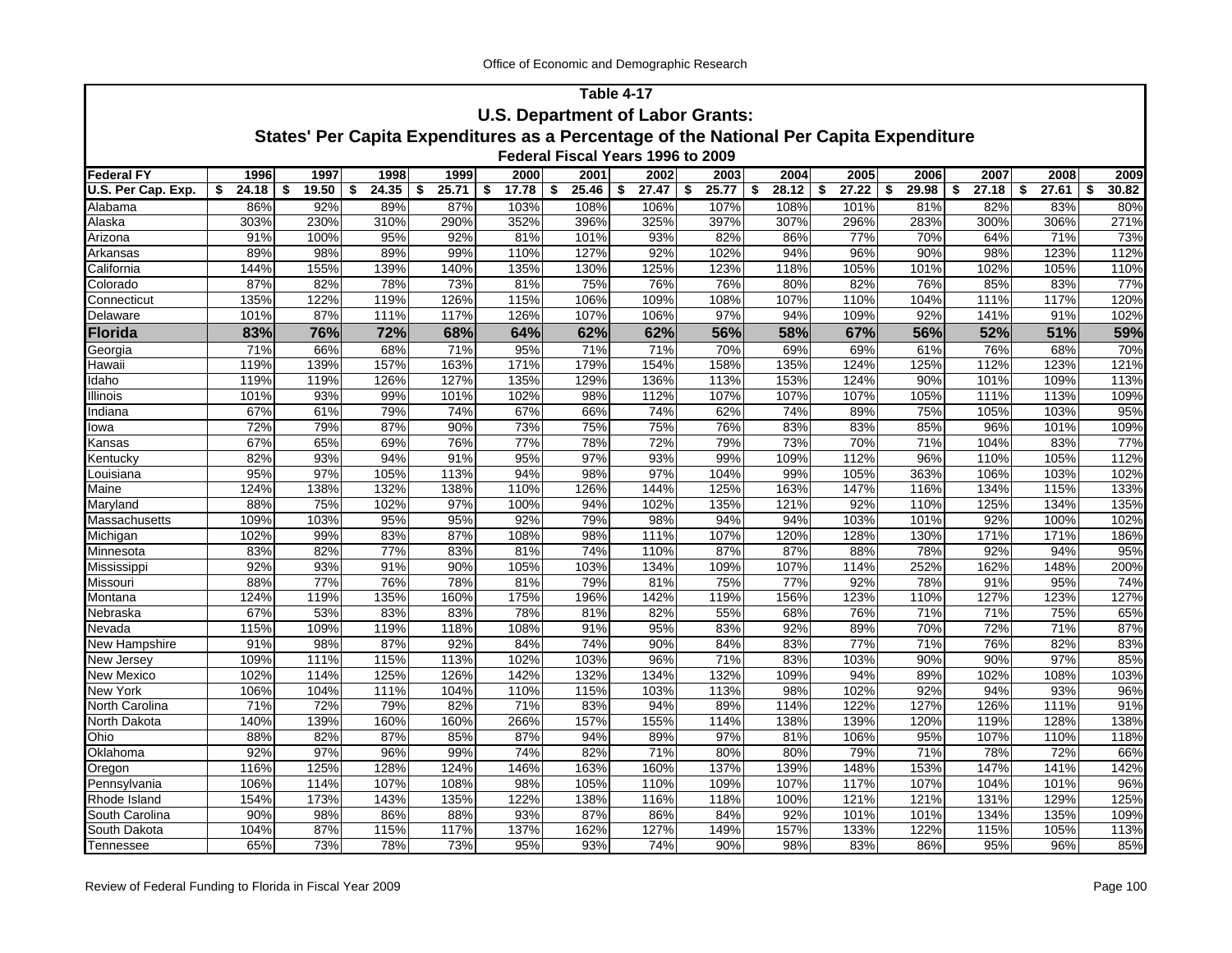| Table 4-17                                                                             |
|----------------------------------------------------------------------------------------|
| U.S. Department of Labor Grants:                                                       |
| States' Per Capita Expenditures as a Percentage of the National Per Capita Expenditure |

**Federal FY**Y | 1996| 1997| 1998| 1999| 2000| 2001| 2002| 2003| 2004| 2005| 2006| 2007| 2008| 2009 U.S. Per Cap. Exp. |\$ 24.18 |\$ 19.50 |\$ 24.35 |\$ 25.71 |\$ 17.78 |\$ 25.46 |\$ 27.47 |\$ 25.77 |\$ 28.12 |\$ 27.22 |\$ 27.22 |\$ 27.18 |\$ 27.18 |\$ 27.61 |\$ 30.82 **Federal Fiscal Years 1996 to 2009** Texas 84% 84% 87% 84% 80% 89% 84% 82% 86% 82% 87% 74% 78% 77%Utah 102% 93% 84% 113% 108% 91% 89% 90% 82% 108% 82% 85% 77% 77%Vermont I 134% 142% 150% 162% 162% 127% 155% 105% 147% 145% 111% 116% 116% 1129% 149% 136% Virginia 74%| 72%| 78%| 73%| 73%| 67%| 1135%| 117%| 85%| 110%| 32%| 108%| 106% Washington | 129%| 135%| 132%| 139%| 129%| 129%| 141%| 157%| 151%| 138%| 122%| 126%| 125%| 119% West Virginia 144% 134% 133% 141% 136% 162% 156% 129% 106% 134% 110% 294% 101% 91% Wisconsin | 85% 78% 82% 79% 92% 92% 94% 111% 104% 133% 120% 109% 45% 105% 110% Wyoming | 160%| 130%| 144%| 157%| 205%| 165%| 156%| 148%| 149%| 165%| 144% 147%| 144%

Note: The percentages listed in this table were calculated by the EDR staff based on data published in the sources referenced below.

Data Sources:

"Federal Aid to States" annual reports. U.S. Bureau of the Census.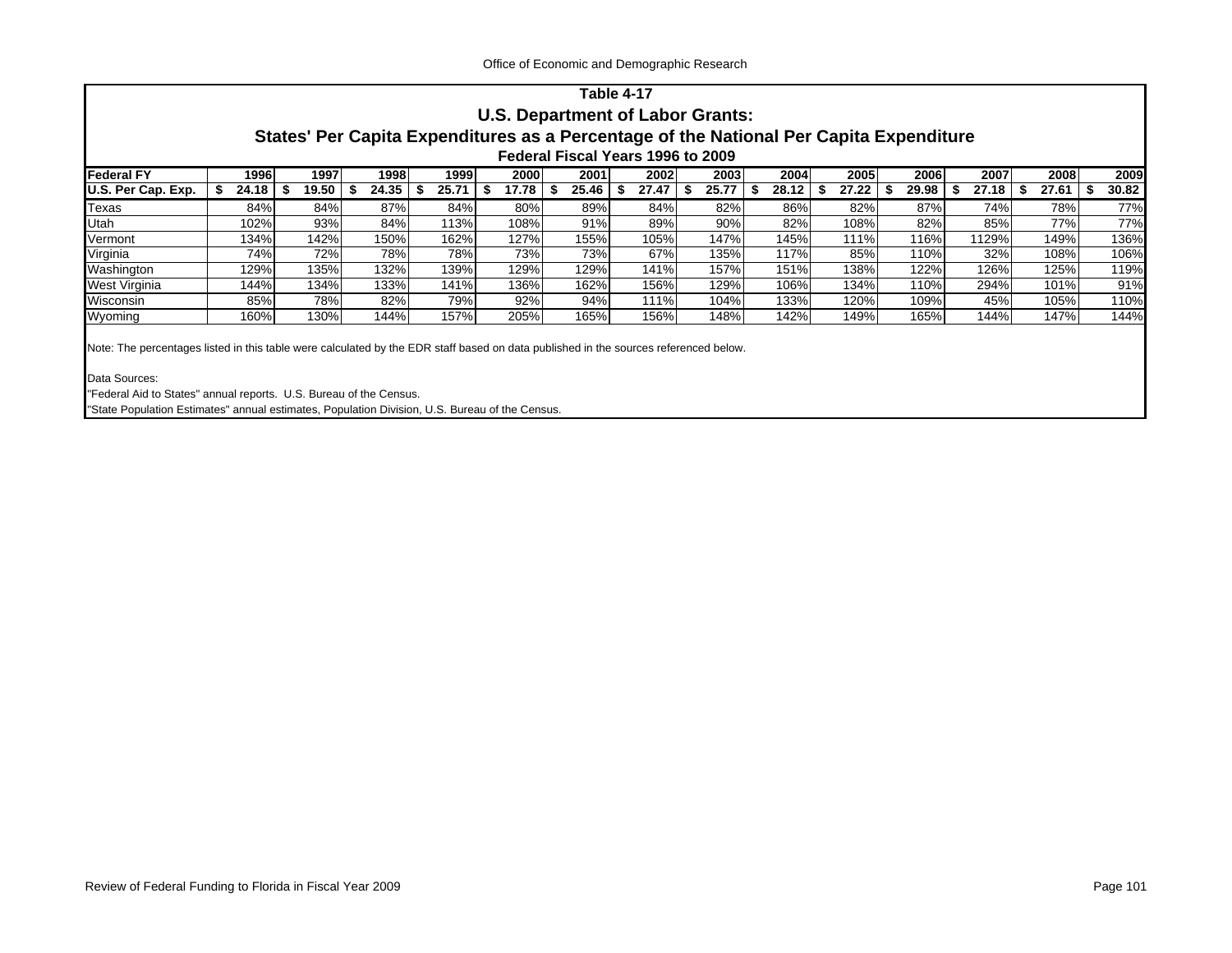|                         | Table 4-18<br><b>National Foundation on the Arts and the Humanities Grants:</b>                                                                                                     |              |    |              |    |              |                                                                                        |    |              |    |                                   |    |              |    |              |              |             |              |            |             |    |             |
|-------------------------|-------------------------------------------------------------------------------------------------------------------------------------------------------------------------------------|--------------|----|--------------|----|--------------|----------------------------------------------------------------------------------------|----|--------------|----|-----------------------------------|----|--------------|----|--------------|--------------|-------------|--------------|------------|-------------|----|-------------|
|                         |                                                                                                                                                                                     |              |    |              |    |              |                                                                                        |    |              |    |                                   |    |              |    |              |              |             |              |            |             |    |             |
|                         |                                                                                                                                                                                     |              |    |              |    |              | States' Per Capita Expenditures as a Percentage of the National Per Capita Expenditure |    |              |    |                                   |    |              |    |              |              |             |              |            |             |    |             |
|                         |                                                                                                                                                                                     |              |    |              |    |              |                                                                                        |    |              |    | Federal Fiscal Years 1996 to 2009 |    |              |    |              |              |             |              |            |             |    |             |
| <b>Federal FY</b>       |                                                                                                                                                                                     | 1996         |    | 1997         |    | 1998         | 1999                                                                                   |    | 2000         |    | 2001                              |    | 2002         |    | 2003         | 2004         | 2005        | 2006         | 2007       | 2008        |    | 2009        |
| U.S. Per Cap. Exp.      | \$                                                                                                                                                                                  | 0.13         | \$ | 0.10         | \$ | 0.10         | 0.10<br>\$                                                                             | \$ | 0.11         | \$ | 0.11                              | \$ | 0.11         | \$ | 0.12         | \$<br>0.12   | \$<br>1.00  | \$<br>0.86   | \$<br>0.91 | \$<br>0.93  | \$ | 0.97        |
| Alabama                 |                                                                                                                                                                                     | 129%         |    | 137%         |    | 110%         | 119%                                                                                   |    | 168%         |    | 124%                              |    | 121%         |    | 131%         | 129%         | 86%         | 94%          | 83%        | 82%         |    | 80%         |
| Alaska                  |                                                                                                                                                                                     | 720%         |    | 776%         |    | 752%         | 886%                                                                                   |    | 527%         |    | 716%                              |    | 618%         |    | 982%         | 755%         | 533%        | 364%         | 483%       | 434%        |    | 417%        |
| Arizona                 |                                                                                                                                                                                     | 178%         |    | 125%         |    | 129%         | 150%                                                                                   |    | 120%         |    | 102%                              |    | 136%         |    | 103%         | 120%         | 103%        | 120%         | 89%        | 105%        |    | 93%         |
| Arkansas                |                                                                                                                                                                                     | 180%         |    | 163%         |    | 188%         | 182%                                                                                   |    | 170%         |    | 147%                              |    | 156%         |    | 315%         | 155%         | 83%         | 102%         | 95%        | 89%         |    | 106%        |
| California              |                                                                                                                                                                                     | 38%          |    | 39%          |    | 43%          | 46%                                                                                    |    | 39%          |    | 32%                               |    | 33%          |    | 26%          | 45%          | 73%         | 70%          | 71%        | 79%         |    | 79%         |
| Colorado                |                                                                                                                                                                                     | 73%          |    | 119%         |    | 110%         | 132%                                                                                   |    | 125%         |    | 107%                              |    | 115%         |    | 145%         | 180%         | 97%         | 117%         | 116%       | 118%        |    | 144%        |
| Connecticut             |                                                                                                                                                                                     | 125%         |    | 107%         |    | 192%         | 17%                                                                                    |    | 62%          |    | 376%                              |    | 7%           |    | 321%         | 36%          | 130%        | 104%         | 109%       | 122%        |    | 169%        |
| Delaware                |                                                                                                                                                                                     | 1132%        |    | 510%         |    | 566%         | 417%                                                                                   |    | 742%         |    | 569%                              |    | 771%         |    | 395%         | 688%         | 205%        | 235%         | 214%       | 224%        |    | 207%        |
| <b>Florida</b>          | 47%<br>53%<br>38%<br>49%<br>30%<br>44%<br>36%<br>40%<br>73%<br>71%<br>67%<br>82%<br>60%<br>59%<br>87%<br>69%<br>68%<br>131%<br>47%<br>50%<br>49%<br>76%<br>71%<br>83%<br>71%<br>11% |              |    |              |    |              |                                                                                        |    |              |    |                                   |    |              |    |              | 67%          |             |              |            |             |    |             |
| Georgia                 | 399%<br>421%<br>537%<br>537%<br>353%<br>407%<br>372%<br>401%<br>381%<br>261%<br>264%<br>245%                                                                                        |              |    |              |    |              |                                                                                        |    |              |    |                                   |    |              |    |              | 90%          |             |              |            |             |    |             |
| Hawaii                  | 223%                                                                                                                                                                                |              |    |              |    |              |                                                                                        |    |              |    |                                   |    |              |    |              | 298%         |             |              |            |             |    |             |
| Idaho                   | 371%<br>348%<br>398%<br>357%<br>426%<br>390%<br>159%<br>393%<br>336%<br>493%<br>178%<br>137%<br>151%                                                                                |              |    |              |    |              |                                                                                        |    |              |    |                                   |    |              |    |              |              |             |              |            |             |    |             |
| <b>Illinois</b>         | 190%<br>52%<br>53%<br>57%<br>45%<br>54%<br>53%<br>50%<br>50%<br>45%<br>113%<br>105%<br>143%<br>102%                                                                                 |              |    |              |    |              |                                                                                        |    |              |    |                                   |    |              |    |              | 81%          |             |              |            |             |    |             |
| Indiana                 |                                                                                                                                                                                     | 90%          |    | 81%          |    | 82%          | 87%                                                                                    |    | 73%          |    | 106%                              |    | 112%         |    | 101%         | 93%          | 74%         | 84%          | 99%        | 98%         |    | 80%         |
| lowa                    |                                                                                                                                                                                     | 215%         |    | 135%         |    | 186%         | 192%                                                                                   |    | 202%         |    | 202%                              |    | 154%         |    | 171%         | 195%         | 174%        | 149%         | 142%       | 149%        |    | 120%        |
| Kansas                  |                                                                                                                                                                                     | 208%         |    | 254%         |    | 187%         | 169%                                                                                   |    | 102%         |    | 179%                              |    | 166%         |    | 121%         | 233%         | 111%        | 145%         | 98%        | 128%        |    | 120%        |
| Kentucky                |                                                                                                                                                                                     | 114%         |    | 134%         |    | 146%         | 131%                                                                                   |    | 127%         |    | 136%                              |    | 135%         |    | 157%         | 140%         | 81%         | 91%          | 87%        | 92%         |    | 112%        |
| ouisiana.               |                                                                                                                                                                                     | 111%         |    | 92%          |    | 115%         | 136%                                                                                   |    | 127%         |    | 124%                              |    | 175%         |    | 113%         | 149%         | 102%        | 106%         | 97%        | 101%        |    | 117%        |
| Maine                   |                                                                                                                                                                                     | 269%         |    | 342%         |    | 293%         | 357%                                                                                   |    | 446%         |    | 371%                              |    | 456%         |    | 360%         | 519%         | 182%        | 213%         | 254%       | 180%        |    | 181%        |
| Maryland                |                                                                                                                                                                                     | 87%          |    | 128%         |    | 57%          | 114%                                                                                   |    | 100%         |    | 129%                              |    | 83%          |    | 92%          | 93%          | 87%         | 103%         | 87%        | 118%        |    | 103%        |
| Massachusetts           |                                                                                                                                                                                     | 89%          |    | 106%         |    | 61%          | 101%                                                                                   |    | 85%          |    | 88%                               |    | 109%         |    | 102%         | 104%         | 136%        | 131%         | 117%       | 142%        |    | 137%        |
| Michigan                |                                                                                                                                                                                     | 2%           |    | 115%         |    | 22%          | 106%                                                                                   |    | 62%          |    | 62%                               |    | 105%         |    | 64%          | 50%          | 88%         | 91%          | 92%        | 101%        |    | 81%         |
| Minnesota               |                                                                                                                                                                                     | 80%          |    | 114%<br>191% |    | 111%<br>134% | 70%<br>248%                                                                            |    | 135%<br>148% |    | 103%                              |    | 117%<br>227% |    | 110%<br>216% | 118%<br>166% | 95%         | 107%<br>103% | 89%<br>97% | 103%        |    | 89%<br>130% |
| Mississippi<br>Missouri |                                                                                                                                                                                     | 160%<br>112% |    | 124%         |    | 109%         | 90%                                                                                    |    | 108%         |    | 269%<br>93%                       |    | 79%          |    | 74%          | 89%          | 88%<br>115% | 112%         | 108%       | 108%<br>85% |    | 92%         |
| Montana                 |                                                                                                                                                                                     | 566%         |    | 338%         |    | 411%         | 719%                                                                                   |    | 413%         |    | 742%                              |    | 533%         |    | 638%         | 503%         | 241%        | 311%         | 262%       | 200%        |    | 366%        |
| Nebraska                |                                                                                                                                                                                     | 364%         |    | 237%         |    | 283%         | 202%                                                                                   |    | 408%         |    | 344%                              |    | 312%         |    | 324%         | 347%         | 191%        | 177%         | 136%       | 139%        |    | 142%        |
| Nevada                  |                                                                                                                                                                                     | 297%         |    | 257%         |    | 255%         | 288%                                                                                   |    | 234%         |    | 242%                              |    | 242%         |    | 253%         | 175%         | 105%        | 143%         | 107%       | 117%        |    | 104%        |
| <b>New Hampshire</b>    |                                                                                                                                                                                     | 369%         |    | 327%         |    | 512%         | 356%                                                                                   |    | 437%         |    | 313%                              |    | 374%         |    | 405%         | 363%         | 165%        | 158%         | 190%       | 190%        |    | 152%        |
| <b>New Jersey</b>       |                                                                                                                                                                                     | 86%          |    | 103%         |    | 65%          | 52%                                                                                    |    | 107%         |    | 19%                               |    | 103%         |    | 77%          | 47%          | 81%         | 83%          | 98%        | 59%         |    | 84%         |
| <b>New Mexico</b>       |                                                                                                                                                                                     | 285%         |    | 292%         |    | 230%         | 258%                                                                                   |    | 249%         |    | 233%                              |    | 42%          |    | 385%         | 205%         | 103%        | 196%         | 129%       | 158%        |    | 158%        |
| New York                |                                                                                                                                                                                     | 39%          |    | 36%          |    | 30%          | 24%                                                                                    |    | 61%          |    | 51%                               |    | 29%          |    | 30%          | 42%          | 110%        | 103%         | 96%        | 111%        |    | 96%         |
| North Carolina          |                                                                                                                                                                                     | 96%          |    | 53%          |    | 91%          | 90%                                                                                    |    | 82%          |    | 86%                               |    | 99%          |    | 74%          | 99%          | 92%         | 103%         | 76%        | 104%        |    | 97%         |
| North Dakota            |                                                                                                                                                                                     | 563%         |    | 618%         |    | 691%         | 731%                                                                                   |    | 777%         |    | 772%                              |    | 750%         |    | 800%         | 794%         | 267%        | 224%         | 458%       | 252%        |    | 335%        |
| Ohio                    |                                                                                                                                                                                     | 71%          |    | 32%          |    | 81%          | 78%                                                                                    |    | 33%          |    | 66%                               |    | 82%          |    | 47%          | 51%          | 89%         | 84%          | 75%        | 78%         |    | 82%         |
| Oklahoma                |                                                                                                                                                                                     | 131%         |    | 174%         |    | 134%         | 201%                                                                                   |    | 136%         |    | 93%                               |    | 138%         |    | 156%         | 139%         | 172%        | 104%         | 121%       | 101%        |    | 139%        |
| Oregon                  |                                                                                                                                                                                     | 183%         |    | 41%          |    | 274%         | 166%                                                                                   |    | 135%         |    | 155%                              |    | 129%         |    | 70%          | 140%         | 104%        | 91%          | 134%       | 95%         |    | 86%         |
| Pennsylvania            |                                                                                                                                                                                     | 34%          |    | 74%          |    | 52%          | 59%                                                                                    |    | 49%          |    | 47%                               |    | 51%          |    | 36%          | 74%          | 109%        | 111%         | 110%       | 90%         |    | 84%         |
| Rhode Island            |                                                                                                                                                                                     | 453%         |    | 153%         |    | 478%         | 588%                                                                                   |    | 0%           |    | 907%                              |    | 470%         |    | 402%         | 513%         | 204%        | 196%         | 229%       | 171%        |    | 227%        |
| South Carolina          |                                                                                                                                                                                     | 217%         |    | 239%         |    | 122%         | 105%                                                                                   |    | 174%         |    | 126%                              |    | 142%         |    | 197%         | 195%         | 86%         | 118%         | 87%        | 90%         |    | 84%         |
| South Dakota            |                                                                                                                                                                                     | 292%         |    | 1010%        |    | 583%         | 451%                                                                                   |    | 665%         |    | 539%                              |    | 781%         |    | 921%         | 722%         | 230%        | 266%         | 266%       | 265%        |    | 280%        |
| Tennessee               |                                                                                                                                                                                     | 138%         |    | 81%          |    | 121%         | 36%                                                                                    |    | 90%          |    | 67%                               |    | 160%         |    | 88%          | 55%          | 154%        | 88%          | 102%       | 91%         |    | 123%        |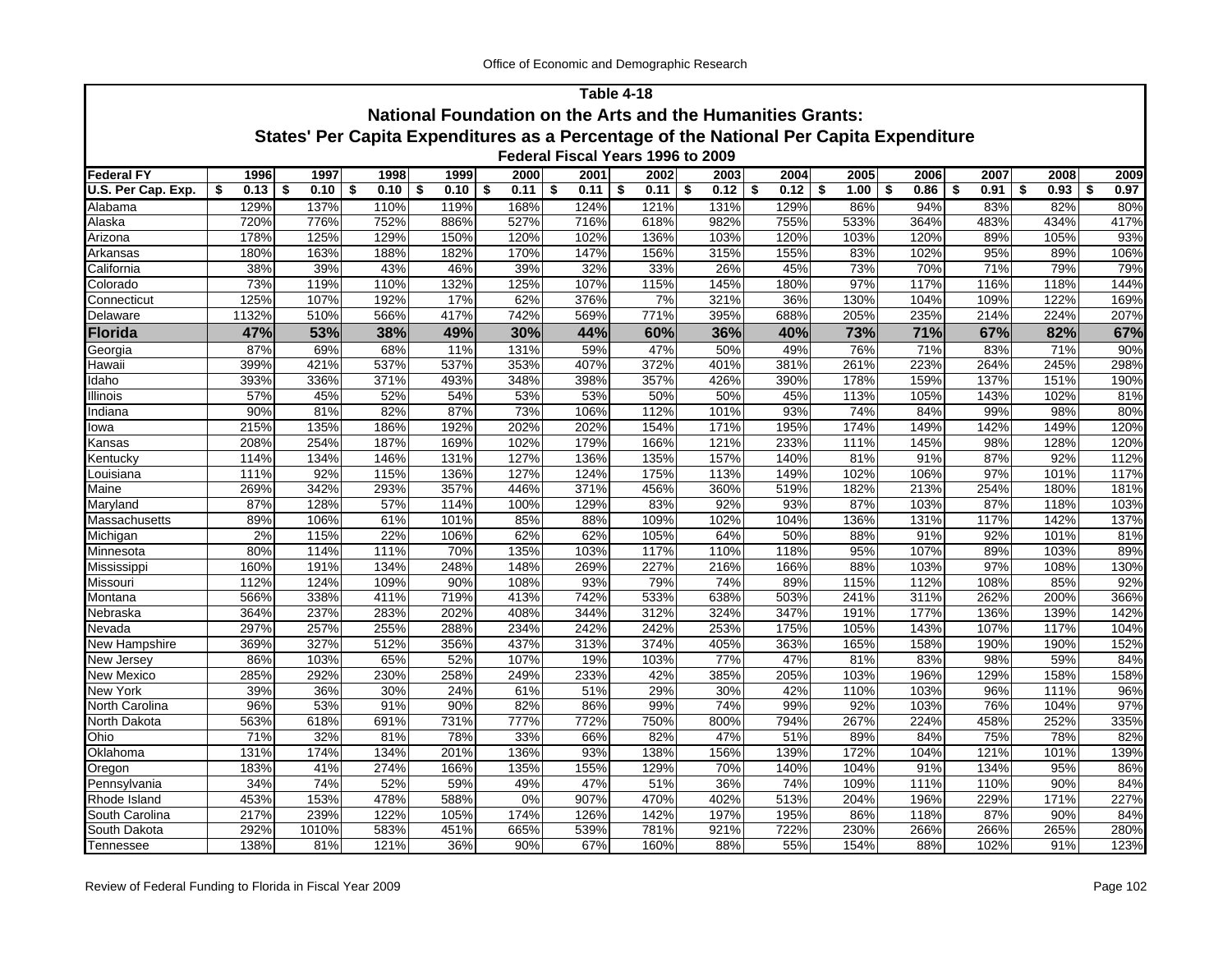### **National Foundation on the Arts and the Humanities Grants: States' Per Capita Expenditures as a Percentage of the National Per Capita Expenditure Table 4-18**

|                      |       |      |      |       |       |       | Federal Fiscal Years 1996 to 2009 |      |       |      |      |      |      |      |
|----------------------|-------|------|------|-------|-------|-------|-----------------------------------|------|-------|------|------|------|------|------|
| <b>Federal FY</b>    | 1996  | 1997 | 1998 | 1999  | 2000  | 2001  | 2002                              | 2003 | 2004  | 2005 | 2006 | 2007 | 2008 | 2009 |
| U.S. Per Cap. Exp.   | 0.13  | 0.10 | 0.10 | 0.10  | 0.11  | 0.11  | 0.11                              | 0.12 | 0.12  | 0.00 | 0.86 | 0.91 | 0.93 | 0.97 |
| Texas                | 43%   | 42%  | 47%  | 18%   | 54%   | 14%   | 45%                               | 30%  | 52%   | 67%  | 66%  | 89%  | 89%  | 74%  |
| Utah                 | 201%  | 225% | 137% | 294%  | 237%  | 244%  | 217%                              | 214% | 224%  | 110% | 136% | 121% | 127% | 161% |
| Vermont              | 602%  | 900% | 662% | 683%  | 192%  | 748%  | 804%                              | 767% | 141%  | 306% | 385% | 381% | 488% | 344% |
| Virginia             | 59%   | 51%  | 139% | 78%   | 71%   | 93%   | 15%                               | 105% | 82%   | 93%  | 90%  | 88%  | 93%  | 81%  |
| Washington           | 110%  | 99%  | 102% | 87%   | 85%   | 85%   | 88%                               | 110% | 91%   | 94%  | 90%  | 100% | 91%  | 116% |
| <b>West Virginia</b> | 225%  | 214% | 244% | 276%  | 242%  | 242%  | 251%                              | 302% | 270%  | 128% | 134% | 127% | 121% | 119% |
| Wisconsin            | 79%   | 109% | 105% | 119%  | 103%  | 87%   | 109%                              | 87%  | 107%  | 102% | 107% | 81%  | 77%  | 112% |
| Wyoming              | 1053% | 717% | 880% | 1429% | 1443% | 1076% | 754%                              | 833% | 1016% | 247% | 515% | 314% | 227% | 468% |

Note: The percentages listed in this table were calculated by the EDR staff based on data published in the sources referenced below.

Data Sources:

"Federal Aid to States" annual reports. U.S. Bureau of the Census.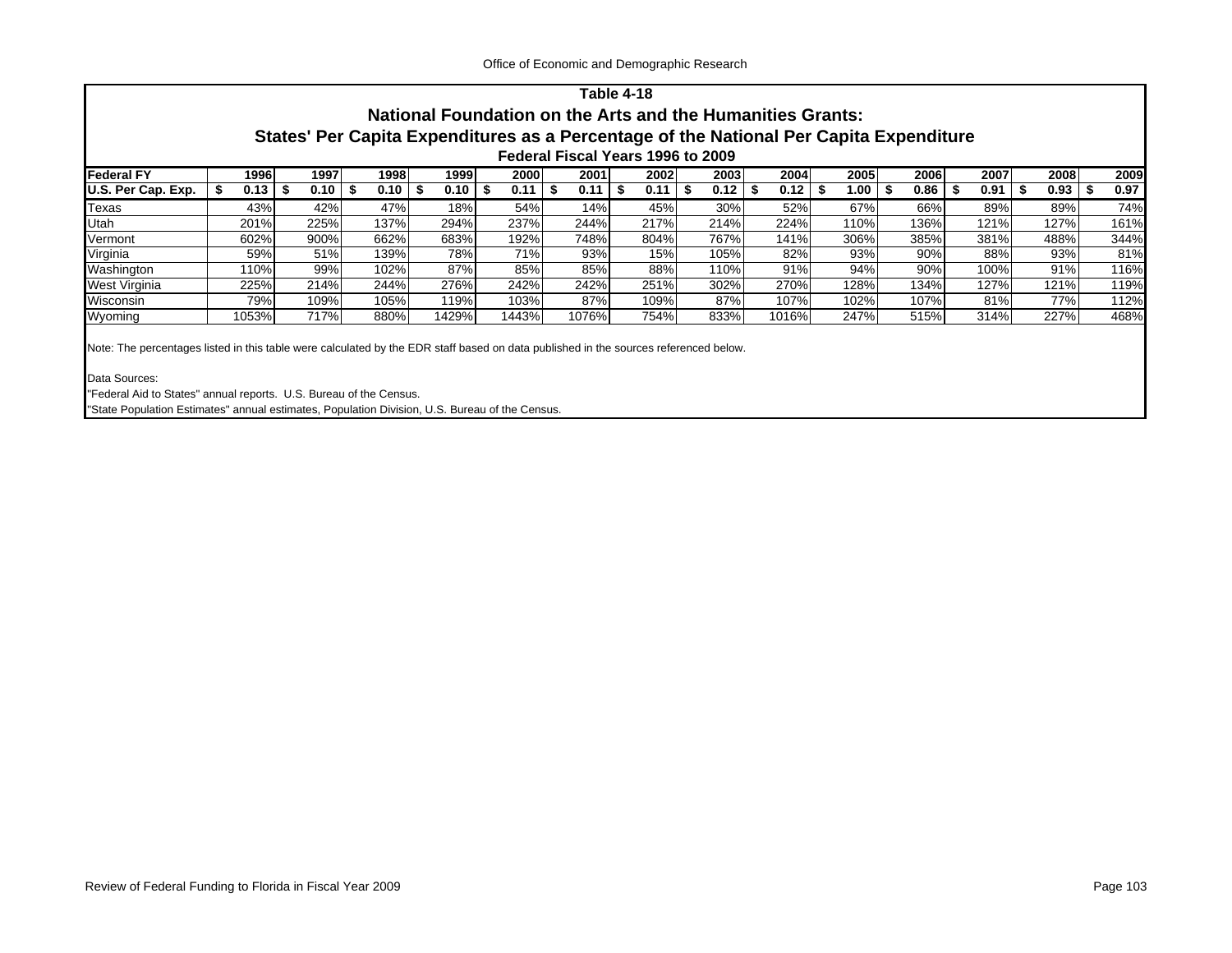|                                         |                                                                                                                                                                                                                                                                                            |              |                    |                    |                    |                    |                    | Table 4-19                        |                                                                                        |                    |                    |                    |                    |                    |                    |
|-----------------------------------------|--------------------------------------------------------------------------------------------------------------------------------------------------------------------------------------------------------------------------------------------------------------------------------------------|--------------|--------------------|--------------------|--------------------|--------------------|--------------------|-----------------------------------|----------------------------------------------------------------------------------------|--------------------|--------------------|--------------------|--------------------|--------------------|--------------------|
|                                         |                                                                                                                                                                                                                                                                                            |              |                    |                    |                    |                    |                    |                                   | <b>Neighborhood Reinvestment Corporation Grants:</b>                                   |                    |                    |                    |                    |                    |                    |
|                                         |                                                                                                                                                                                                                                                                                            |              |                    |                    |                    |                    |                    |                                   | States' Per Capita Expenditures as a Percentage of the National Per Capita Expenditure |                    |                    |                    |                    |                    |                    |
|                                         |                                                                                                                                                                                                                                                                                            |              |                    |                    |                    |                    |                    | Federal Fiscal Years 1996 to 2009 |                                                                                        |                    |                    |                    |                    |                    |                    |
|                                         |                                                                                                                                                                                                                                                                                            |              |                    |                    |                    |                    |                    |                                   |                                                                                        |                    |                    |                    |                    |                    |                    |
| <b>Federal FY</b><br>U.S. Per Cap. Exp. | \$                                                                                                                                                                                                                                                                                         | 1996<br>0.07 | 1997<br>\$<br>0.12 | 1998<br>0.13<br>\$ | 1999<br>\$<br>0.23 | 2000<br>\$<br>0.17 | 2001<br>0.21<br>\$ | 2002<br>0.25<br>\$                | 2003<br>0.24<br>\$                                                                     | 2004<br>\$<br>0.26 | 2005<br>0.25<br>\$ | 2006<br>0.26<br>\$ | 2007<br>0.25<br>\$ | 2008<br>\$<br>0.67 | 2009<br>0.89<br>S. |
| Alabama                                 |                                                                                                                                                                                                                                                                                            | 38%          | 67%                | 29%                | 31%                | 49%                | 26%                | 14%                               | 13%                                                                                    | 16%                | 17%                | 21%                | 20%                | 21%                | 18%                |
| Alaska                                  |                                                                                                                                                                                                                                                                                            | 746%         | 395%               | 551%               | 816%               | 431%               | 346%               | 393%                              | 269%                                                                                   | 374%               | 331%               | 406%               | 318%               | 111%               | 201%               |
| Arizona                                 |                                                                                                                                                                                                                                                                                            | 98%          | 94%                | 66%                | 98%                | 55%                | 44%                | 46%                               | 67%                                                                                    | 55%                | 65%                | 54%                | 43%                | 56%                | 24%                |
| Arkansas                                |                                                                                                                                                                                                                                                                                            | 0%           | 28%                | 62%                | 81%                | 101%               | 77%                | 77%                               | 97%                                                                                    | 49%                | 62%                | 23%                | 42%                | 28%                | 10%                |
| California                              |                                                                                                                                                                                                                                                                                            | 256%         | 207%               | 220%               | 176%               | 196%               | 178%               | 160%                              | 168%                                                                                   | 196%               | 170%               | 157%               | 161%               | 111%               | 108%               |
| Colorado                                |                                                                                                                                                                                                                                                                                            | 95%          | 118%               | 173%               | 220%               | 275%               | 289%               | 336%                              | 138%                                                                                   | 189%               | 207%               | 151%               | 133%               | 100%               | 77%                |
| Connecticut                             |                                                                                                                                                                                                                                                                                            | 197%         | 334%               | 162%               | 246%               | 192%               | 109%               | 147%                              | 141%                                                                                   | 133%               | 147%               | 103%               | 125%               | 44%                | 80%                |
| Delaware                                |                                                                                                                                                                                                                                                                                            |              |                    |                    |                    |                    |                    |                                   |                                                                                        |                    |                    |                    |                    |                    | 107%               |
| Florida                                 | 46%<br>52%<br>56%<br>59%<br>52%<br>50%<br>47%<br>44%<br>53%<br>28%<br>44%<br>61%<br>49%<br>60%<br>28%<br>18%<br>17%<br>26%<br>31%<br>33%<br>41%<br>59%<br>103%<br>89%<br>32%<br>60%<br>109%<br>79%<br>34%<br>119%<br>73%<br>140%<br>105%<br>42%<br>76%<br>96%<br>113%<br>128%<br>45%<br>0% |              |                    |                    |                    |                    |                    |                                   |                                                                                        |                    |                    |                    |                    |                    |                    |
| Georgia                                 | 0%<br>0%<br>0%<br>28%<br>42%<br>43%<br>23%<br>15%<br>307%<br>313%<br>324%<br>210%<br>156%                                                                                                                                                                                                  |              |                    |                    |                    |                    |                    |                                   |                                                                                        |                    |                    |                    |                    |                    |                    |
| Hawaii                                  |                                                                                                                                                                                                                                                                                            |              |                    |                    |                    |                    |                    |                                   |                                                                                        |                    |                    |                    |                    |                    |                    |
| Idaho                                   |                                                                                                                                                                                                                                                                                            | 146%         | 365%               | 341%               | 431%               | 453%               |                    | 239%                              | 538%                                                                                   | 156%               | 116%               | 140%               | 126%               | 60%                | 45%                |
| Illinois                                | 35%<br>64%<br>236%<br>59%<br>69%<br>62%<br>76%<br>53%<br>30%<br>54%<br>44%<br>46%<br>63%<br>71%<br>37%<br>36%<br>40%                                                                                                                                                                       |              |                    |                    |                    |                    |                    |                                   |                                                                                        |                    |                    |                    |                    |                    |                    |
| Indiana                                 |                                                                                                                                                                                                                                                                                            | 71%          | 47%                | 46%                | 75%                | 50%                | 54%                | 85%                               | 60%                                                                                    | 70%                | 71%                | 62%                | 60%                | 27%                | 24%                |
| lowa                                    |                                                                                                                                                                                                                                                                                            | 46%          | 58%                | 92%                | 145%               | 123%               | 92%                | 51%                               | 38%                                                                                    | 49%                | 51%                | 89%                | 119%               | 109%               | 44%                |
| Kansas                                  |                                                                                                                                                                                                                                                                                            | 11%          | 85%                | 88%                | 42%                | 54%                | 87%                | 101%                              | 81%                                                                                    | 97%                | 104%               | 100%               | 84%                | 34%                | 10%                |
| Kentucky                                |                                                                                                                                                                                                                                                                                            | 13%          | 73%                | 11%                | 46%                | 26%                | 37%                | 74%                               | 46%                                                                                    | 33%                | 47%                | 99%                | 131%               | 70%                | 109%               |
| ouisiana                                |                                                                                                                                                                                                                                                                                            | 67%          | 39%                | 57%                | 83%                | 19%                | 11%                | 53%                               | 43%                                                                                    | 9%                 | 27%                | 141%               | 104%               | 58%                | 65%                |
| Maine                                   |                                                                                                                                                                                                                                                                                            | 0%           | 0%                 | 42%                | 9%                 | 47%                | 31%                | 19%                               | 44%                                                                                    | 67%                | 51%                | 143%               | 89%                | 31%                | 39%                |
| Maryland                                |                                                                                                                                                                                                                                                                                            | 348%         | 435%               | 345%               | 208%               | 167%               | 130%               | 123%                              | 144%                                                                                   | 98%                | 86%                | 118%               | 110%               | 517%               | 579%               |
| Massachusetts                           |                                                                                                                                                                                                                                                                                            | 243%         | 146%               | 201%               | 157%               | 251%               | 187%               | 273%                              | 202%                                                                                   | 270%               | 270%               | 209%               | 199%               | 625%               | 436%               |
| Michigan                                |                                                                                                                                                                                                                                                                                            | 82%          | 78%                | 91%                | 92%                | 40%                | 36%                | 28%                               | 20%                                                                                    | 16%                | 15%                | 25%                | 34%                | 112%               | 113%               |
| Minnesota                               |                                                                                                                                                                                                                                                                                            | 164%         | 82%                | 117%               | 81%                | 75%                | 52%                | 72%                               | 79%                                                                                    | 79%                | 123%               | 157%               | 155%               | 656%               | 477%               |
| Mississippi                             |                                                                                                                                                                                                                                                                                            | 8%           | 0%                 | 0%                 | 0%                 | 0%                 | 0%                 | 13%                               | 13%                                                                                    | 32%                | 44%                | 175%               | 131%               | 40%                | 20%                |
| Missouri                                |                                                                                                                                                                                                                                                                                            | 117%         | 97%                | 70%                | 58%                | 71%                | 51%                | 77%                               | 53%                                                                                    | 80%                | 39%                | 82%                | 88%                | 56%                | 28%                |
| Montana                                 |                                                                                                                                                                                                                                                                                            | 139%         | 181%               | 331%               | 367%               | 603%               | 218%               | 336%                              | 153%                                                                                   | 151%               | 203%               | 155%               | 302%               | 171%               | 165%               |
| Nebraska                                |                                                                                                                                                                                                                                                                                            | 42%<br>25%   | 118%<br>10%        | 51%<br>36%         | 41%<br>39%         | 11%<br>45%         | 39%<br>37%         | 23%<br>22%                        | 52%<br>28%                                                                             | 68%<br>39%         | 45%                | 84%<br>22%         | 67%<br>21%         | 58%<br>19%         | 54%                |
| Nevada<br>New Hampshire                 |                                                                                                                                                                                                                                                                                            | 116%         | 149%               | 204%               | 278%               | 315%               | 350%               | 260%                              | 531%                                                                                   | 336%               | 53%<br>407%        | 393%               | 369%               | 217%               | 32%<br>52%         |
| New Jersey                              |                                                                                                                                                                                                                                                                                            | 10%          | 13%                | 23%                | 20%                | 22%                | 25%                | 25%                               | 14%                                                                                    | 29%                | 28%                | 21%                | 28%                | 34%                | 11%                |
| New Mexico                              |                                                                                                                                                                                                                                                                                            | 331%         | 235%               | 270%               | 276%               | 199%               | 256%               | 186%                              | 177%                                                                                   | 174%               | 116%               | 197%               | 140%               | 88%                | 42%                |
| <b>New York</b>                         |                                                                                                                                                                                                                                                                                            | 115%         | 122%               | 111%               | 123%               | 143%               | 183%               | 153%                              | 165%                                                                                   | 150%               | 174%               | 150%               | 145%               | 85%                | 91%                |
| North Carolina                          |                                                                                                                                                                                                                                                                                            | 15%          | 22%                | 43%                | 52%                | 32%                | 52%                | 71%                               | 103%                                                                                   | 73%                | 64%                | 58%                | 68%                | 73%                | 43%                |
| North Dakota                            |                                                                                                                                                                                                                                                                                            | 0%           | 0%                 | 0%                 | 0%                 | 61%                | 167%               | 108%                              | 314%                                                                                   | 115%               | 193%               | 174%               | 191%               | 155%               | 37%                |
| Ohio                                    |                                                                                                                                                                                                                                                                                            | 52%          | 75%                | 74%                | 99%                | 86%                | 95%                | 121%                              | 144%                                                                                   | 131%               | 149%               | 179%               | 188%               | 122%               | 129%               |
| Oklahoma                                |                                                                                                                                                                                                                                                                                            | 74%          | 50%                | 92%                | 86%                | 124%               | 174%               | 131%                              | 121%                                                                                   | 102%               | 99%                | 77%                | 81%                | 25%                | 27%                |
| Oregon                                  |                                                                                                                                                                                                                                                                                            | 55%          | 70%                | 45%                | 36%                | 45%                | 59%                | 94%                               | 79%                                                                                    | 115%               | 136%               | 146%               | 160%               | 70%                | 50%                |
| Pennsylvania                            |                                                                                                                                                                                                                                                                                            | 35%          | 69%                | 42%                | 61%                | 50%                | 53%                | 30%                               | 25%                                                                                    | 28%                | 36%                | 29%                | 33%                | 150%               | 261%               |
| Rhode Island                            |                                                                                                                                                                                                                                                                                            | 166%         | 48%                | 223%               | 147%               | 269%               | 295%               | 292%                              | 451%                                                                                   | 265%               | 357%               | 470%               | 343%               | 191%               | 190%               |
| South Carolina                          |                                                                                                                                                                                                                                                                                            | 8%           | 19%                | 0%                 | 0%                 | 30%                | 30%                | 6%                                | 0%                                                                                     | 0%                 | 0%                 | 16%                | 47%                | 28%                | 101%               |
| South Dakota                            |                                                                                                                                                                                                                                                                                            | 25%          | 238%               | 126%               | 139%               | 122%               | 173%               | 141%                              | 152%                                                                                   | 107%               | 133%               | 173%               | 174%               | 107%               | 101%               |
| Tennessee                               |                                                                                                                                                                                                                                                                                            | 12%          | 23%                | 62%                | 126%               | 111%               | 116%               | 172%                              | 108%                                                                                   | 97%                | 78%                | 74%                | 67%                | 90%                | 100%               |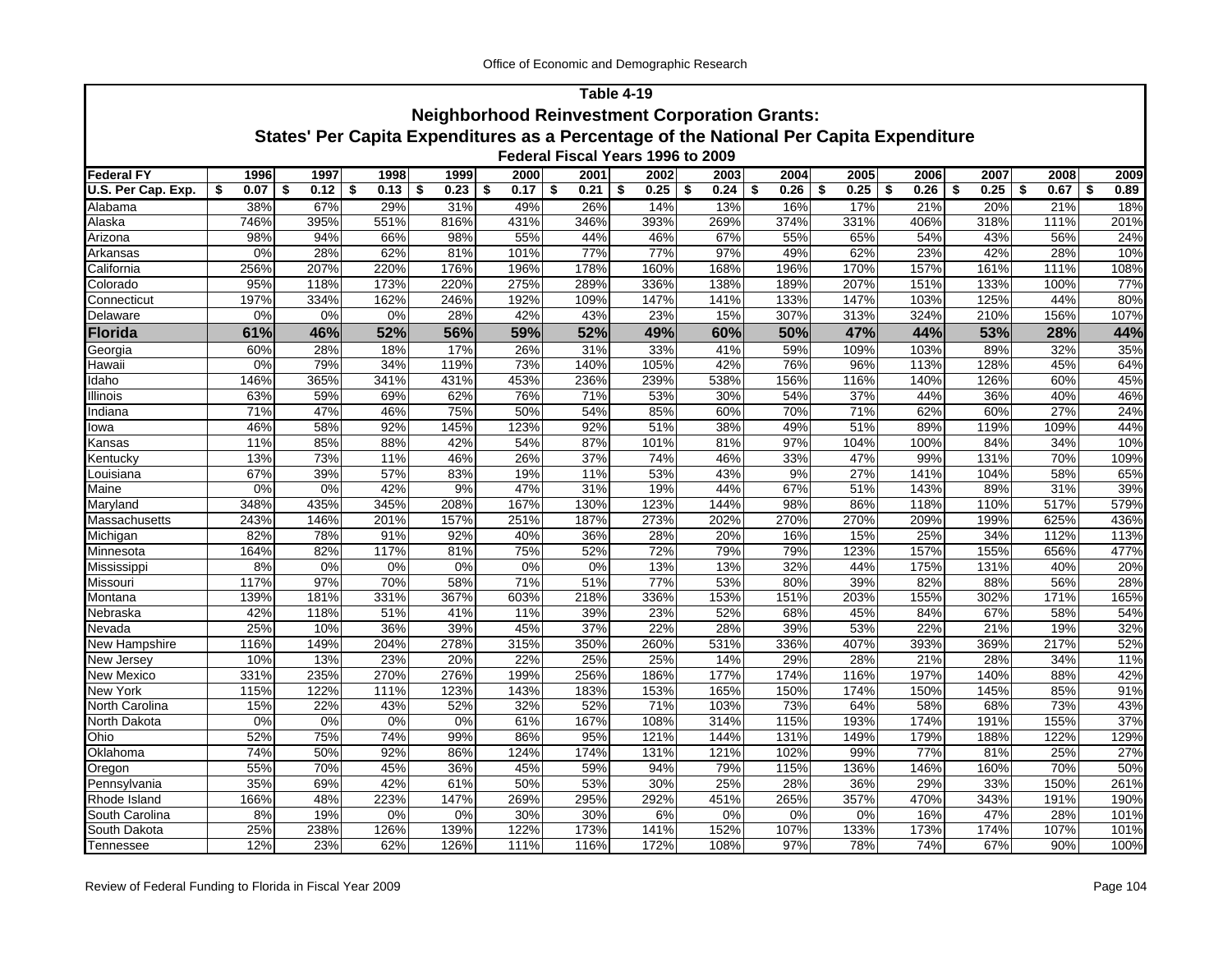|                                                                                                                                      |                                                                                                                              |  |       | States' Per Capita Expenditures as a Percentage of the National Per Capita Expenditure |              |  |       | <b>Neighborhood Reinvestment Corporation Grants:</b><br>Federal Fiscal Years 1996 to 2009 | Table 4-19 |  |       |       |      |       |      |      |      |      |  |      |
|--------------------------------------------------------------------------------------------------------------------------------------|------------------------------------------------------------------------------------------------------------------------------|--|-------|----------------------------------------------------------------------------------------|--------------|--|-------|-------------------------------------------------------------------------------------------|------------|--|-------|-------|------|-------|------|------|------|------|--|------|
| <b>Federal FY</b>                                                                                                                    | 1997<br>2004<br>2005<br>2006<br>2007<br>2008<br>1996<br>1998<br>1999<br>2000<br>2001<br>2003<br>2002<br>0.07<br>0.13<br>0.26 |  |       |                                                                                        |              |  |       |                                                                                           |            |  |       |       |      |       |      | 2009 |      |      |  |      |
| U.S. Per Cap. Exp.                                                                                                                   |                                                                                                                              |  | 0.12  |                                                                                        | 0.23<br>- \$ |  | 0.17  | 0.21                                                                                      | 0.25       |  | 0.24  |       |      | 0.25  | - \$ | 0.26 | 0.25 | 0.67 |  | 0.89 |
| Texas                                                                                                                                | 58%                                                                                                                          |  | 69%   | 68%                                                                                    | 61%          |  | 82%   | 84%                                                                                       | 65%        |  | 85%   |       | 77%  | 63%   |      | 54%  | 49%  | 30%  |  | 87%  |
| Utah                                                                                                                                 | 92%                                                                                                                          |  | 124%  | 104%                                                                                   | 187%         |  | 73%   | 137%                                                                                      | 94%        |  | 70%   |       | 56%  | 57%   |      | 68%  | 111% | 25%  |  | 13%  |
| Vermont                                                                                                                              | 475%                                                                                                                         |  | 878%  | 1160%                                                                                  | 736%         |  | 770%  | 1583%                                                                                     | 915%       |  | 1229% | 1294% |      | 1334% |      | 951% | 920% | 506% |  | 271% |
| Virginia                                                                                                                             | 42%                                                                                                                          |  | 58%   | 47%                                                                                    | 52%          |  | 59%   | 55%                                                                                       | 116%       |  | 101%  |       | 127% | 97%   |      | 75%  | 94%  | 52%  |  | 36%  |
| Washington                                                                                                                           | 27%                                                                                                                          |  | 12%   | 13%                                                                                    | 10%          |  | 7%    | 27%                                                                                       | 54%        |  | 44%   |       | 47%  | 59%   |      | 51%  | 84%  | 32%  |  | 30%  |
| West Virginia                                                                                                                        | 121%                                                                                                                         |  | 208%  | 206%                                                                                   | 140%         |  | 29%   | 81%                                                                                       | 215%       |  | 182%  |       | 110% | 120%  |      | 118% | 111% | 42%  |  | 38%  |
| Wisconsin                                                                                                                            | 102%                                                                                                                         |  | 114%  | 71%                                                                                    | 147%         |  | 63%   | 81%                                                                                       | 81%        |  | 109%  |       | 68%  | 73%   |      | 100% | 69%  | 45%  |  | 37%  |
| Wyoming                                                                                                                              | 0%                                                                                                                           |  | $0\%$ | 0%                                                                                     | 0%           |  | $0\%$ | $0\%$                                                                                     | 0%         |  | 0%    |       | 49%  | 199%  |      | 202% | 156% | 162% |  | 31%  |
| Note: The percentages listed in this table were calculated by the EDR staff based on data published in the sources referenced below. |                                                                                                                              |  |       |                                                                                        |              |  |       |                                                                                           |            |  |       |       |      |       |      |      |      |      |  |      |

Data Sources:

"Federal Aid to States" annual reports. U.S. Bureau of the Census.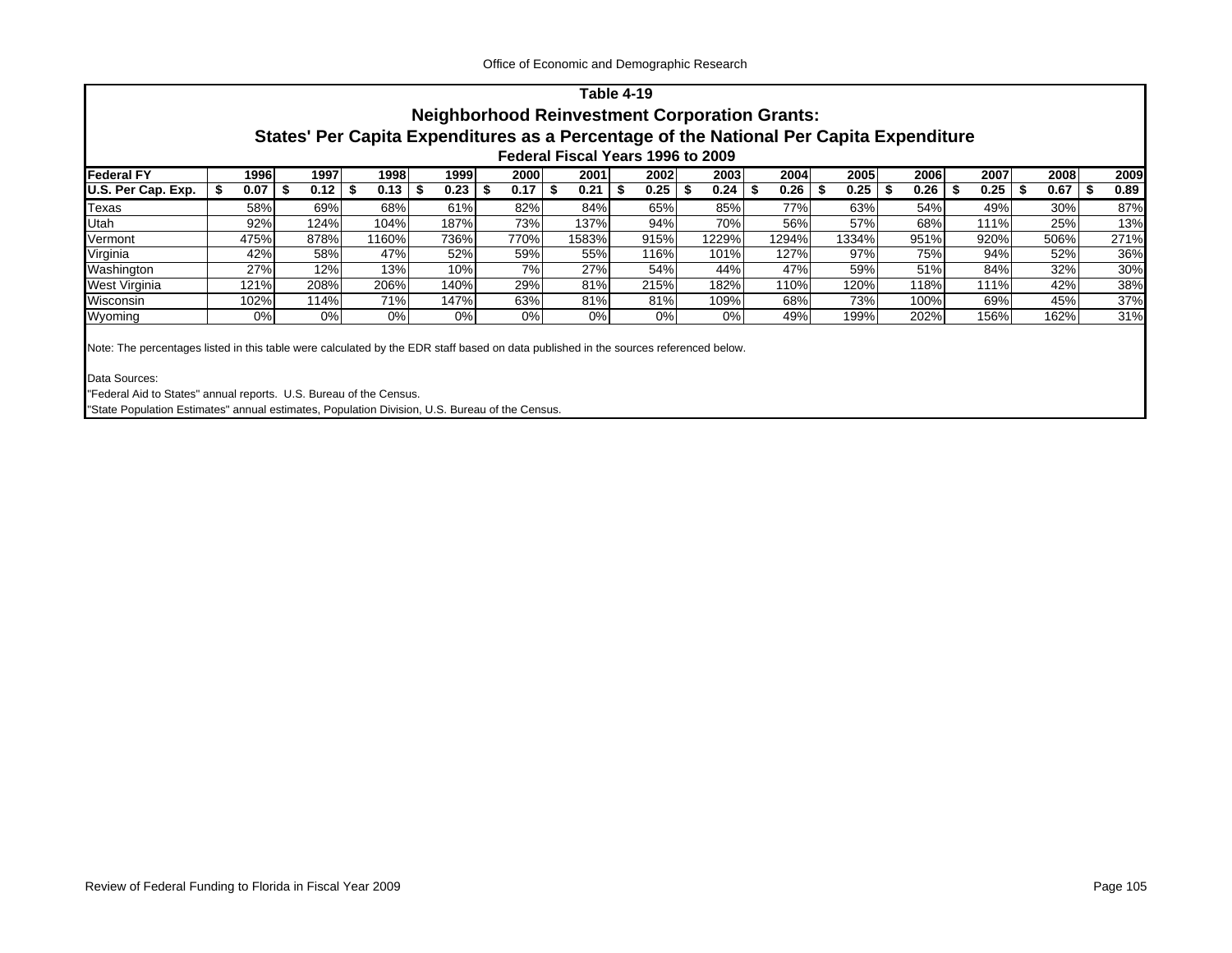|                     |             |      |            |             |                                                                                        |             |            | <b>Table 4-20</b> |            |                                   |             |            |     |             |             |            |     |   |              |
|---------------------|-------------|------|------------|-------------|----------------------------------------------------------------------------------------|-------------|------------|-------------------|------------|-----------------------------------|-------------|------------|-----|-------------|-------------|------------|-----|---|--------------|
|                     |             |      |            |             | <b>Social Security Administration - Supplemental Security Income Grants:</b>           |             |            |                   |            |                                   |             |            |     |             |             |            |     |   |              |
|                     |             |      |            |             | States' Per Capita Expenditures as a Percentage of the National Per Capita Expenditure |             |            |                   |            |                                   |             |            |     |             |             |            |     |   |              |
|                     |             |      |            |             |                                                                                        |             |            |                   |            | Federal Fiscal Years 1996 to 2009 |             |            |     |             |             |            |     |   |              |
| <b>Federal FY</b>   | 1996        |      | 1997       | 1998        | 1999                                                                                   | 2000        | 2001       |                   | 2002       | 2003                              | 2004        | 2005       |     | 2006        | 2007        | 2008       |     |   | 2009         |
| U.S. Per Cap. Exp.  | \$<br>0.11  | \$   | 0.15       | 0.17<br>\$  | 0.19<br>\$                                                                             | \$<br>0.17  | 0.14<br>\$ | - \$              | 0.17       | 0.11<br>\$                        | \$<br>0.11  | 0.09<br>\$ | -\$ | 0.12        | 0.11<br>\$  | 0.14<br>\$ |     | S | 0.14         |
| Alabama             | 129%        |      | 104%       | 60%         | 141%                                                                                   | 164%        | 105%       |                   | 136%       | 91%                               | 162%        | 123%       |     | 109%        | 58%         |            | 97% |   | 133%         |
| Alaska              | 265%        |      | 33%        | 295%        | 72%                                                                                    | 170%        | 239%       |                   | 35%        | 254%                              | 147%        | 291%       |     | 56%         | 89%         |            | 90% |   | 173%         |
| Arizona             | 67%         |      | 85%        | 45%         | 144%                                                                                   | 108%        | 93%        |                   | 71%        | 45%                               | 34%         | 79%        |     | 63%         | 60%         |            | 82% |   | 67%          |
| Arkansas            | 27%         |      | 53%        | 77%         | 85%                                                                                    | 41%         | 67%        |                   | 23%        | 44%                               | 40%         | 67%        |     | 52%         | 35%         |            | 84% |   | 58%          |
| California          | 53%         |      | 27%        | 104%        | 191%                                                                                   | 116%        | 141%       |                   | 130%       | 134%                              | 158%        | 158%       |     | 135%        | 152%        | 143%       |     |   | 118%         |
| Colorado            | 21%         |      | 60%        | 37%         | 26%                                                                                    | 23%         | 16%        |                   | 9%         | 54%                               | 32%         | 107%       |     | 33%         | 71%         |            | 73% |   | 50%          |
| Connecticut         | 54%         | 105% |            | 85%         | 85%                                                                                    | 97%         | 49%        |                   | 80%        | 85%                               | 66%         | 52%        |     | 170%        | 105%        |            | 99% |   | 108%         |
| Delaware            | 60%         |      | 47%        | 21%         | 78%                                                                                    | 81%         | 123%       |                   | 84%        | 76%                               | 109%        | 187%       |     | 122%        | 136%        |            | 54% |   | 48%          |
| <b>Florida</b>      | 56%         |      | 85%        | 112%        | 106%                                                                                   | 80%         | 75%        |                   | 77%        | 70%                               | 87%         | 111%       |     | 105%        | 110%        | 88%        |     |   | 73%          |
| Georgia             | 18%         |      | 78%        | 33%         | 69%                                                                                    | 0%          | 0%         |                   | 224%       | 156%                              | 63%         | 109%       |     | 98%         | 54%         |            | 99% |   | 86%          |
| Hawaii              | 3%          |      | 24%        | 6%          | 1%                                                                                     | 0%          | 12%        |                   | 17%        | 22%                               | 17%         | 75%        |     | 27%         | 43%         |            | 7%  |   | 61%          |
| Idaho               | 108%        |      | 87%        | 137%        | 127%                                                                                   | 57%         | 106%       |                   | 96%        | 58%                               | 52%         | 73%        |     | 33%         | 71%         |            | 41% |   | 158%         |
| Illinois            | 183%        | 174% |            | 129%        | 89%                                                                                    | 76%         | 117%       |                   | 88%        | 119%                              | 79%         | 124%       |     | 47%         | 71%         |            | 39% |   | 103%         |
| Indiana             | 112%        | 136% |            | 92%         | 112%                                                                                   | 72%         | 29%        |                   | 76%        | 41%                               | 9%          | 23%        |     | 3%          | 11%         |            | 14% |   | 18%          |
| lowa                | 40%         |      | 62%        | 34%         | 122%                                                                                   | 16%         | 74%        |                   | 72%        | 116%                              | 110%        | 124%       |     | 178%        | 167%        | 115%       |     |   | 184%         |
| Kansas              | 116%        | 105% |            | 93%         | 58%                                                                                    | 14%         | 23%        |                   | 118%       | 162%                              | 90%         | 177%       |     | 96%         | 102%        |            | 96% |   | 53%          |
| Kentucky            | 148%        | 246% |            | 128%        | 175%                                                                                   | 183%        | 118%       |                   | 203%       | 212%                              | 152%        | 229%       |     | 229%        | 146%        | 214%       |     |   | 186%         |
| ouisiana.           | 78%         | 150% |            | 172%        | 105%                                                                                   | 111%        | 84%        |                   | 30%        | 167%                              | 111%        | 111%       |     | 207%        | 123%        |            | 91% |   | 95%          |
| Maine               | 131%        | 106% |            | 312%        | 139%                                                                                   | 74%         | 229%       |                   | 177%       | 107%                              | 207%        | 238%       |     | 349%        | 196%        | 143%       |     |   | 329%         |
| Maryland            | 117%        | 121% |            | 48%         | 81%                                                                                    | 111%        | 101%       |                   | 112%       | 161%                              | 84%         | 210%       |     | 110%        | 153%        | 159%       |     |   | 168%         |
| Massachusetts       | 101%        |      | 93%        | 147%        | 85%                                                                                    | 79%         | 49%        |                   | 62%        | 71%                               | 151%        | 39%        |     | 146%        | 172%        | 140%       |     |   | 75%          |
| Michigan            | 117%        | 149% |            | 17%         | 153%                                                                                   | 70%         | 43%        |                   | 82%        | 166%                              | 103%        | 97%        |     | 85%         | 112%        |            | 80% |   | 126%         |
| Minnesota           | 210%        |      | 76%        | 108%        | 83%                                                                                    | 99%         | 128%       |                   | 65%        | 103%                              | 118%        | 101%       |     | 145%        | 220%        | 144%       |     |   | 168%         |
| Mississippi         | 126%        | 137% |            | 150%        | 158%                                                                                   | 121%        | 54%        |                   | 80%        | 46%                               | 70%         | 161%       |     | 76%         | 74%         |            | 90% |   | 146%         |
| Missouri<br>Montana | 100%<br>77% |      | 89%<br>73% | 47%<br>131% | 55%                                                                                    | 76%<br>171% | 116%       |                   | 80%        | 40%                               | 140%<br>56% | 77%        |     | 116%<br>98% | 87%<br>101% |            | 50% |   | 64%          |
|                     | 47%         |      | 0%         | 65%         | 114%<br>38%                                                                            | 29%         | 52%<br>31% |                   | 62%<br>56% | 113%<br>42%                       | 19%         | 153%<br>0% |     | 19%         | 14%         | 195%       | 27% |   | 127%<br>126% |
| Nebraska<br>Nevada  | 60%         | 106% |            | 92%         | 88%                                                                                    | 30%         | 97%        |                   | 48%        | 52%                               | 26%         | 20%        |     | 113%        | 96%         |            | 50% |   | 26%          |
| New Hampshire       | 86%         |      | 45%        | 83%         | 60%                                                                                    | 6%          | 19%        |                   | 30%        | 10%                               | 31%         | 0%         |     | 0%          | 8%          | 118%       |     |   | 122%         |
| New Jersey          | 61%         |      | 50%        | 12%         | 37%                                                                                    | 32%         | 24%        |                   | 52%        | 42%                               | 64%         | 15%        |     | 27%         | 21%         |            | 67% |   | 11%          |
| <b>New Mexico</b>   | 156%        | 113% |            | 81%         | 70%                                                                                    | 50%         | 62%        |                   | 154%       | 107%                              | 181%        | 87%        |     | 82%         | 501%        | 157%       |     |   | 370%         |
| <b>New York</b>     | 150%        | 110% |            | 59%         | 34%                                                                                    | 177%        | 111%       |                   | 90%        | 65%                               | 169%        | 71%        |     | 103%        | 32%         |            | 93% |   | 79%          |
| North Carolina      | 89%         | 178% |            | 255%        | 85%                                                                                    | 112%        | 97%        |                   | 157%       | 113%                              | 60%         | 36%        |     | 62%         | 59%         |            | 61% |   | 82%          |
| <b>North Dakota</b> | 21%         |      | 2%         | 0%          | 49%                                                                                    | 6%          | 41%        |                   | 0%         | 1%                                | 61%         | 123%       |     | 143%        | 78%         | 172%       |     |   | 65%          |
| Ohio                | 162%        | 198% |            | 127%        | 141%                                                                                   | 360%        | 396%       |                   | 234%       | 193%                              | 202%        | 167%       |     | 185%        | 151%        | 179%       |     |   | 123%         |
| Oklahoma            | 64%         |      | 73%        | 38%         | 102%                                                                                   | 61%         | 56%        |                   | 126%       | 114%                              | 59%         | 64%        |     | 39%         | 102%        | 117%       |     |   | 46%          |
| Oregon              | 72%         |      | 52%        | 87%         | 33%                                                                                    | 18%         | 28%        |                   | 26%        | 7%                                | 7%          | 53%        |     | 6%          | 147%        | 103%       |     |   | 111%         |
| Pennsylvania        | 111%        | 150% |            | 195%        | 93%                                                                                    | 110%        | 213%       |                   | 173%       | 179%                              | 149%        | 105%       |     | 122%        | 182%        | 110%       |     |   | 50%          |
| Rhode Island        | 50%         |      | 71%        | 87%         | 0%                                                                                     | 83%         | 28%        |                   | 66%        | 36%                               | 21%         | 10%        |     | 104%        | 68%         |            | 28% |   | 62%          |
| South Carolina      | 101%        |      | 72%        | 108%        | 91%                                                                                    | 63%         | 73%        |                   | 49%        | 134%                              | 91%         | 175%       |     | 105%        | 50%         |            | 76% |   | 61%          |
| South Dakota        | 166%        |      | 174%       | 98%         | 90%                                                                                    | 230%        | 85%        |                   | 179%       | 243%                              | 100%        | 142%       |     | 127%        | 226%        |            | 63% |   | 206%         |
| Tennessee           | 174%        | 265% |            | 232%        | 63%                                                                                    | 75%         | 97%        |                   | 83%        | 60%                               | 53%         | 69%        |     | 34%         | 22%         |            | 24% |   | 40%          |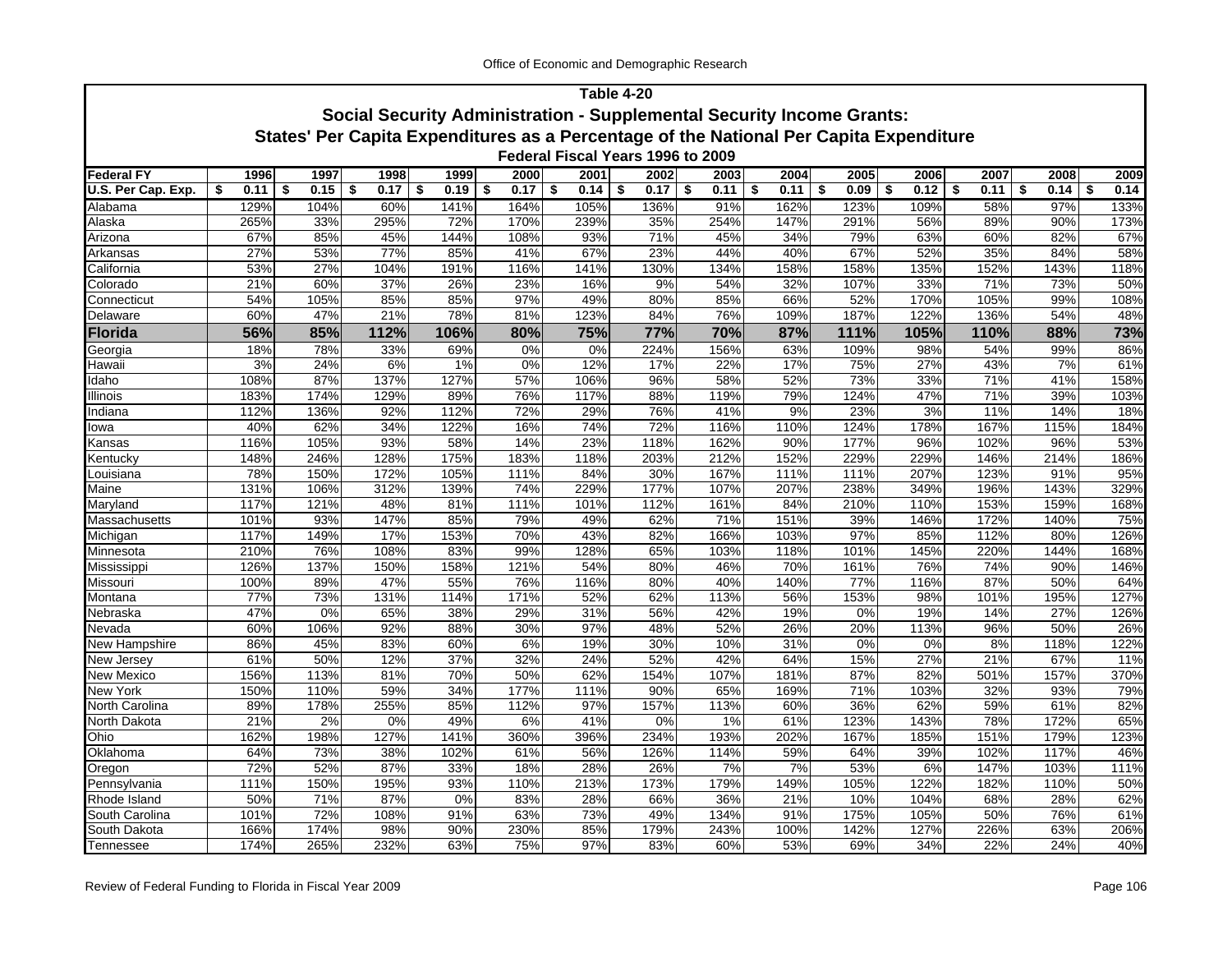#### **Social Security Administration - Supplemental Security Income Grants: States' Per Capita Expenditures as a Percentage of the National Per Capita Expenditure Table 4-20**

**Federal Fiscal Years 1996 to 2009**

| <b>Federal FY</b>  | 1996 | 1997 | 1998  | ا 1999 | 2000 | 2001 | 2002          | 2003 | 2004 | 2005 | 2006 | 2007 | 2008 | 2009 |
|--------------------|------|------|-------|--------|------|------|---------------|------|------|------|------|------|------|------|
| U.S. Per Cap. Exp. |      | 0.15 | 0.17  | 0.19   |      | 0.14 | $0.1^{\circ}$ |      | n 11 | 0.09 | 0.12 | 0.1  |      | 0.14 |
| Texas              | 109% | 87%  | 99%   | 75%    | 65%  | 69%  | 58%           | 66%  | 59%  | 71%  | 97%  | 82%  | 106% | 120% |
| Utah               | 68%  | 23%  | 49%   | 35%    | 73%  | 51%  | 11%           | 76%  | 97%  | 13%  | 84%  | 58%  | 170% | 127% |
| Vermont            | 240% | 119% | 142%  | 213%   | 78%  | 78%  | 230%          | 321% | 239% | 213% | 306% | 221% | 165% | 319% |
| Virginia           | 108% | 52%  | '16%. | 102%   | 81%  | 75%  | 48%           | 65%  | 40%  | 85%  | 83%  | 94%  | 89%  | 110% |
| Washington         | 59%  | 49%  | 45%   | 108%   | 93%  | 42%  | 94%           | 32%  | 68%  | 76%  | 78%  | 76%  | 98%  | 142% |
| West Virginia      | 185% | 31%  | 43%   | 47%    | 52%  | 78%  | 159%          | 105% | 56%  | 18%  | 64%  | 18%  | 155% | 207% |
| Wisconsin          | 101% | 55%  | '13%  | 43%    | 124% | 35%  | 53%           | 18%  | 16%  | 27%  | 55%  | 53%  | 48%  | 111% |
| Wyoming            | 37%  | 20%  | 37%   | 68%    | 12%  | 73%  | 56%           | 66%  | 130% | 24%  | 35%  | 16%  | 76%  | 30%  |

Note: The percentages listed in this table were calculated by the EDR staff based on data published in the sources referenced below.

Data Sources:

"Federal Aid to States" annual reports. U.S. Bureau of the Census.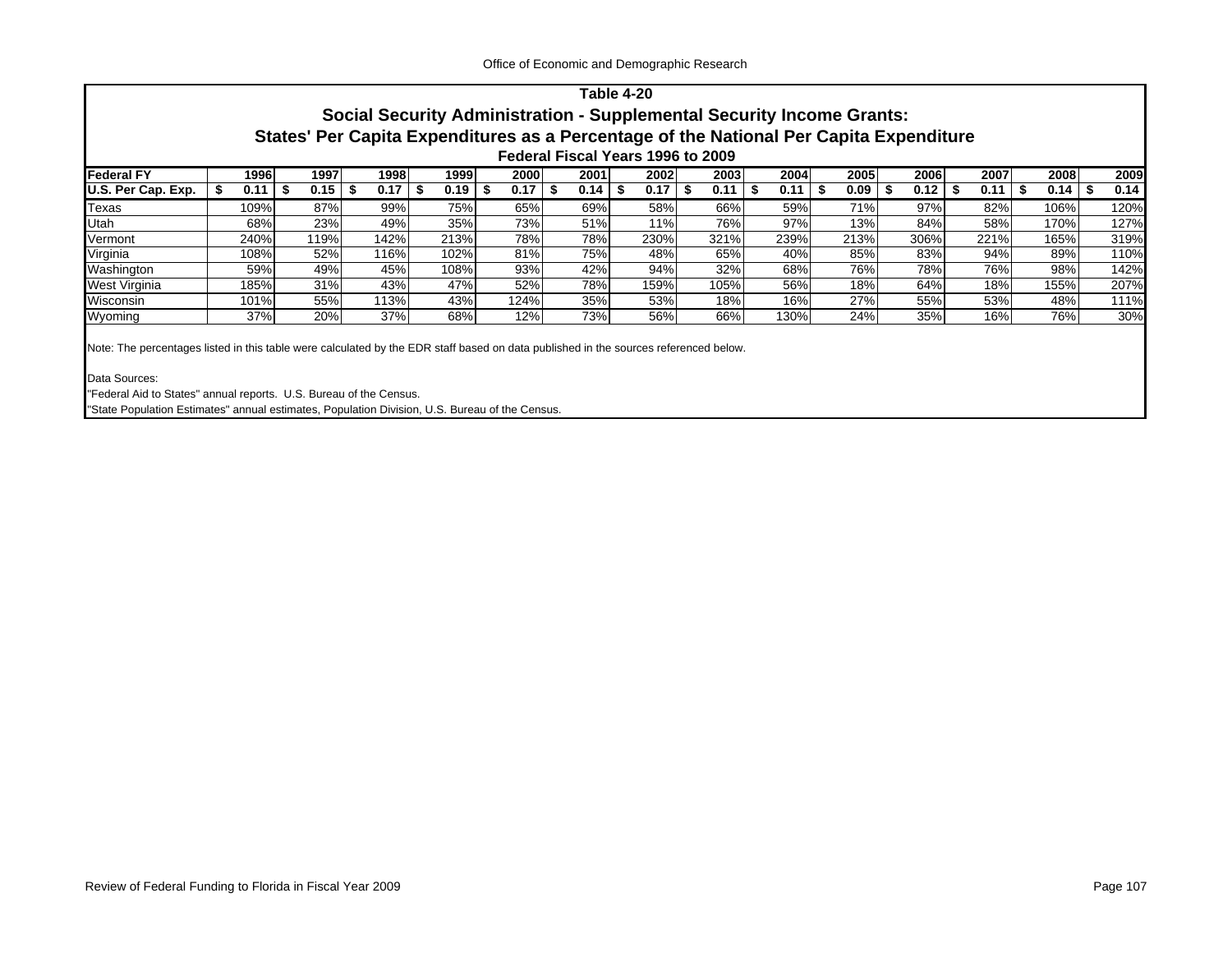|                                                                                                                                                                                                                                                                                                    |    |              |                    |                    |                    |                                                                                        |                                        | Table 4-21         |                    |                    |                    |                    |                    |                    |                    |
|----------------------------------------------------------------------------------------------------------------------------------------------------------------------------------------------------------------------------------------------------------------------------------------------------|----|--------------|--------------------|--------------------|--------------------|----------------------------------------------------------------------------------------|----------------------------------------|--------------------|--------------------|--------------------|--------------------|--------------------|--------------------|--------------------|--------------------|
|                                                                                                                                                                                                                                                                                                    |    |              |                    |                    |                    |                                                                                        | <b>State Justice Institute Grants:</b> |                    |                    |                    |                    |                    |                    |                    |                    |
|                                                                                                                                                                                                                                                                                                    |    |              |                    |                    |                    | States' Per Capita Expenditures as a Percentage of the National Per Capita Expenditure |                                        |                    |                    |                    |                    |                    |                    |                    |                    |
|                                                                                                                                                                                                                                                                                                    |    |              |                    |                    |                    |                                                                                        | Federal Fiscal Years 1996 to 2009      |                    |                    |                    |                    |                    |                    |                    |                    |
|                                                                                                                                                                                                                                                                                                    |    |              |                    |                    |                    |                                                                                        |                                        |                    |                    |                    |                    |                    |                    |                    |                    |
| <b>Federal FY</b><br>U.S. Per Cap. Exp.                                                                                                                                                                                                                                                            | \$ | 1996<br>0.01 | 1997<br>\$<br>0.01 | 1998<br>0.02<br>\$ | 1999<br>0.02<br>\$ | 2000<br>0.02<br>\$                                                                     | 2001<br>0.02<br>\$                     | 2002<br>0.02<br>\$ | 2003<br>\$<br>0.01 | 2004<br>\$<br>0.01 | 2005<br>\$<br>0.01 | 2006<br>\$<br>0.01 | 2007<br>\$<br>0.01 | 2008<br>\$<br>0.01 | 2009<br>0.01<br>\$ |
| Alabama                                                                                                                                                                                                                                                                                            |    | 87%          | 123%               | 4%                 | 34%                | 26%                                                                                    | 26%                                    | 13%                | 33%                | 8%                 | 7%                 | 0%                 | 3%                 | 23%                | 7%                 |
| Alaska                                                                                                                                                                                                                                                                                             |    | 255%         | 1009%              | 231%               | 321%               | 151%                                                                                   | 232%                                   | 499%               | 23%                | 971%               | 673%               | 660%               | 92%                | 252%               | 447%               |
| Arizona                                                                                                                                                                                                                                                                                            |    | 176%         | 210%               | 225%               | 173%               | 395%                                                                                   | 38%                                    | 46%                | 40%                | 18%                | 26%                | 10%                | 49%                | 293%               | 400%               |
| Arkansas                                                                                                                                                                                                                                                                                           |    | 8%           | 3%                 | 0%                 | 2%                 | 19%                                                                                    | 2%                                     | 0%                 | 11%                | 0%                 | 6%                 | 0%                 | 0%                 | 0%                 | 178%               |
| California                                                                                                                                                                                                                                                                                         |    | 53%          | 80%                | 32%                | 43%                | 20%                                                                                    | 68%                                    | 55%                | 1%                 | 19%                | 25%                | 28%                | 5%                 | 2%                 | 37%                |
| Colorado                                                                                                                                                                                                                                                                                           |    | 598%         | 740%               | 347%               | 166%               | 273%                                                                                   | 453%                                   | 301%               | 86%                | 690%               | 109%               | 60%                | 0%                 | 151%               | 115%               |
| Connecticut                                                                                                                                                                                                                                                                                        |    | 0%           | 46%                | 69%                | 116%               | 1%                                                                                     | 0%                                     | 0%                 | 0%                 | 0%                 | 0%                 | 0%                 | 0%                 | 0%                 | 0%                 |
| Delaware                                                                                                                                                                                                                                                                                           |    | <b>77%</b>   | 11%                | 185%               | 1422%              | 273%                                                                                   | 23%                                    | 156%               | 0%                 | 21%                | 146%               | 19%                | 0%                 | 0%                 | 0%                 |
| Florida                                                                                                                                                                                                                                                                                            |    | 65%          | 49%                | 21%                | 10%                | 26%                                                                                    | 13%                                    | 12%                | 2%                 | 2%                 | 78%                | 6%                 | 10%                | 9%                 | 77%                |
| Georgia                                                                                                                                                                                                                                                                                            |    | 136%         | 59%                | 30%                | 7%                 | 81%                                                                                    | 13%                                    | 1%                 | 3%                 | 41%                | 19%                | 17%                | 62%                | 106%               | 89%                |
| Hawaii<br>63%<br>14%<br>14%<br>214%<br>449%<br>5%<br>155%<br>109%<br>0%<br>24%<br>41%<br>0%<br>41%<br>11%<br>582%<br>11%<br>31%<br>122%<br>18%<br>7%<br>106%<br>415%<br>551%<br>108%<br>55%<br>323%<br>29%<br>10%<br>262%<br>302%<br>291%<br>58%<br>53%<br>53%<br>12%<br>358%<br>251%<br>61%<br>4% |    |              |                    |                    |                    |                                                                                        |                                        |                    |                    |                    |                    |                    |                    |                    | 0%                 |
| Idaho                                                                                                                                                                                                                                                                                              |    |              |                    |                    |                    |                                                                                        |                                        |                    |                    |                    |                    |                    |                    |                    | 81%                |
| Illinois                                                                                                                                                                                                                                                                                           |    |              |                    |                    |                    |                                                                                        |                                        |                    |                    |                    |                    |                    |                    |                    | 2%                 |
| Indiana<br>17%<br>46%<br>12%<br>8%<br>1%<br>1%<br>6%<br>13%<br>63%<br>2%<br>7%<br>13%<br>0%<br>lowa<br>350%<br>93%<br>30%<br>12%<br>17%<br>8%<br>13%<br>5%<br>29%<br>150%<br>38%<br>94%<br>0%                                                                                                      |    |              |                    |                    |                    |                                                                                        |                                        |                    |                    |                    |                    |                    |                    |                    | 19%                |
| 2%<br>30%<br>0%<br>39%<br>69%<br>87%<br>5%<br>6%<br>38%<br>17%<br>151%<br>164%<br>166%                                                                                                                                                                                                             |    |              |                    |                    |                    |                                                                                        |                                        |                    |                    |                    |                    |                    |                    |                    | 52%                |
| Kansas                                                                                                                                                                                                                                                                                             |    |              |                    |                    |                    |                                                                                        |                                        |                    |                    |                    |                    |                    |                    |                    | 22%                |
| Kentucky                                                                                                                                                                                                                                                                                           |    | 72%          | 113%               | 0%                 | 19%                | 28%                                                                                    | 116%                                   | 63%                | 4%                 | 83%                | 0%                 | 0%                 | 0%                 | 0%                 | 0%                 |
| ouisiana.                                                                                                                                                                                                                                                                                          |    | 286%         | 76%                | 38%                | 2%                 | 15%                                                                                    | 1%                                     | 1%                 | 0%                 | 0%                 | 3%                 | 4%                 | 7%                 | 9%                 | 104%               |
| Maine                                                                                                                                                                                                                                                                                              |    | 226%         | 1107%              | 290%               | 83%                | 129%                                                                                   | 114%                                   | 234%               | 69%                | 0%                 | 268%               | 24%                | 12%                | 0%                 | 0%                 |
| Maryland                                                                                                                                                                                                                                                                                           |    | 457%         | 267%               | 2%                 | 40%                | 307%                                                                                   | 150%                                   | 169%               | 174%               | 208%               | 399%               | 630%               | 304%               | 570%               | 581%               |
| Massachusetts                                                                                                                                                                                                                                                                                      |    | 85%          | 1%                 | 28%                | 48%                | 22%                                                                                    | 75%                                    | 26%                | 35%                | 3%                 | 2%                 | 0%                 | 0%                 | 4%                 | 2%                 |
| Michigan                                                                                                                                                                                                                                                                                           |    | 153%         | 307%               | 90%                | 189%               | 166%                                                                                   | 296%                                   | 223%               | 322%               | 347%               | 452%               | 452%               | 39%                | 11%                | 67%                |
| Minnesota                                                                                                                                                                                                                                                                                          |    | 20%          | 16%                | 2%                 | 3%                 | 14%                                                                                    | 16%                                    | 67%                | 18%                | 132%               | 12%                | 12%                | 48%                | 689%               | 383%               |
| Mississippi                                                                                                                                                                                                                                                                                        |    | 8%           | 9%                 | 58%                | 48%                | 5%                                                                                     | 34%                                    | 97%                | 234%               | 0%                 | 11%                | 11%                | 5%                 | 18%                | 11%                |
| Missouri                                                                                                                                                                                                                                                                                           |    | 75%          | 2%                 | 40%                | 43%                | 50%                                                                                    | 7%                                     | 1%                 | 3%                 | 0%                 | 3%                 | 8%                 | 0%                 | 45%                | 47%                |
| Montana                                                                                                                                                                                                                                                                                            |    | 24%          | 28%                | 34%                | 122%               | 0%                                                                                     | 0%                                     | 0%                 | 131%               | 0%                 | 247%               | 68%                | 556%               | 289%               | 609%               |
| Nebraska                                                                                                                                                                                                                                                                                           |    | 132%         | 15%                | 0%                 | 42%                | 61%                                                                                    | 43%                                    | 248%               | 0%                 | 0%                 | 44%                | 0%                 | 326%               | 67%                | 17%                |
| Nevada                                                                                                                                                                                                                                                                                             |    | 466%         | 124%               | 1232%              | 1169%              | 635%                                                                                   | 764%                                   | 519%               | 7%                 | 562%               | 159%               | 160%               | 61%                | 359%               | 266%               |
| New Hampshire                                                                                                                                                                                                                                                                                      |    | 568%         | 785%               | 47%<br>12%         | 179%               | 189%<br>16%                                                                            | 636%<br>12%                            | 168%               | 0%<br>45%          | 80%<br>38%         | 177%               | 390%               | 12%<br>38%         | 172%               | 35%                |
| <b>New Jersey</b>                                                                                                                                                                                                                                                                                  |    | 11%          | 10%                | 699%               | 20%<br>935%        | 567%                                                                                   | 508%                                   | 1%                 | 753%               | 181%               | 18%<br>16%         | 4%                 | 0%                 | 0%                 | 0%<br>497%         |
| New Mexico<br>New York                                                                                                                                                                                                                                                                             |    | 136%<br>120% | 361%<br>114%       | 71%                | 95%                | 56%                                                                                    | 33%                                    | 945%<br>49%        | 131%               | 96%                | 215%               | 148%<br>152%       | 148%               | 524%<br>189%       | 62%                |
| North Carolina                                                                                                                                                                                                                                                                                     |    | 65%          | 23%                | 60%                | 8%                 | 1%                                                                                     | 19%                                    | 15%                | 0%                 | 0%                 | 30%                | 40%                | 257%               | 56%                | 0%                 |
| North Dakota                                                                                                                                                                                                                                                                                       |    | 22%          | 0%                 | 210%               | 124%               | 179%                                                                                   | 0%                                     | 0%                 | 0%                 | 0%                 | 0%                 | 25%                | 122%               | 0%                 | 0%                 |
| Ohio                                                                                                                                                                                                                                                                                               |    | 68%          | 31%                | 11%                | 22%                | 22%                                                                                    | 4%                                     | 1%                 | 0%                 | 24%                | 12%                | 8%                 | 197%               | 63%                | 130%               |
| Oklahoma                                                                                                                                                                                                                                                                                           |    | 2%           | 0%                 | 1%                 | 1%                 | 12%                                                                                    | 11%                                    | 5%                 | 0%                 | 0%                 | 9%                 | 0%                 | 9%                 | 4%                 | 0%                 |
| Oregon                                                                                                                                                                                                                                                                                             |    | 296%         | 146%               | 8%                 | 20%                | 3%                                                                                     | 23%                                    | 43%                | 8%                 | 0%                 | 8%                 | 43%                | 63%                | 84%                | 8%                 |
| Pennsylvania                                                                                                                                                                                                                                                                                       |    | 17%          | 17%                | 9%                 | 9%                 | 17%                                                                                    | 9%                                     | 19%                | 1%                 | 31%                | 12%                | 18%                | 54%                | 21%                | 4%                 |
| Rhode Island                                                                                                                                                                                                                                                                                       |    | 7%           | 17%                | 13%                | 63%                | 19%                                                                                    | 0%                                     | 236%               | 251%               | 304%               | 315%               | 30%                | 0%                 | 0%                 | 0%                 |
| South Carolina                                                                                                                                                                                                                                                                                     |    | 295%         | 50%                | 52%                | 63%                | 1%                                                                                     | 6%                                     | 5%                 | 0%                 | 8%                 | 14%                | 11%                | 89%                | 0%                 | 14%                |
| South Dakota                                                                                                                                                                                                                                                                                       |    | 0%           | 114%               | 118%               | 0%                 | 86%                                                                                    | 73%                                    | 66%                | 255%               | 157%               | 0%                 | 0%                 | 511%               | 779%               | 58%                |
| Tennessee                                                                                                                                                                                                                                                                                          |    | 182%         | 369%               | 260%               | 144%               | 418%                                                                                   | 222%                                   | 268%               | 1359%              | 841%               | 540%               | 326%               | 219%               | 30%                | 25%                |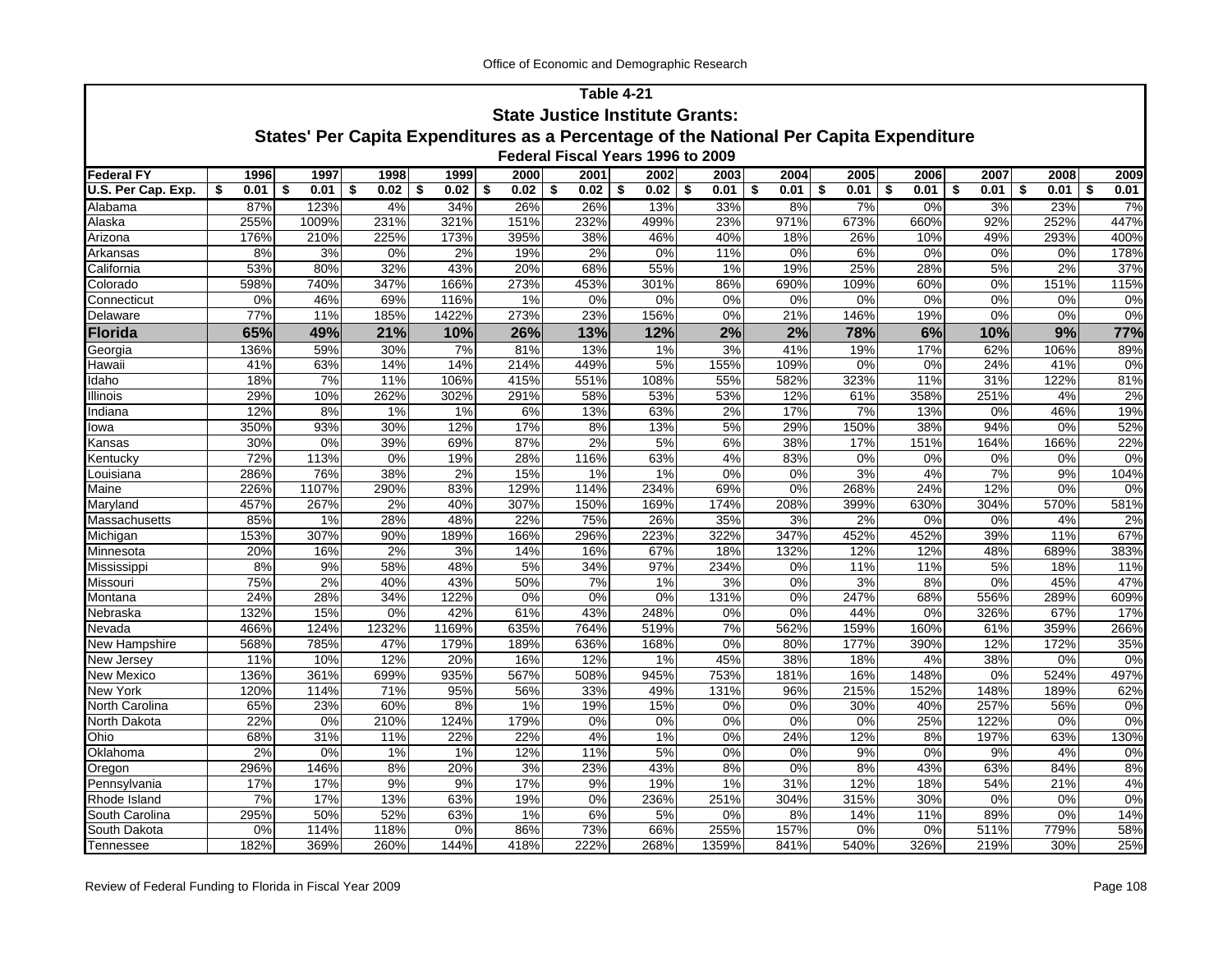| Table 4-21                                                                             |
|----------------------------------------------------------------------------------------|
| <b>State Justice Institute Grants:</b>                                                 |
| States' Per Capita Expenditures as a Percentage of the National Per Capita Expenditure |
| Federal Fiscal Years 1996 to 2009                                                      |

| <b>Federal FY</b>    | 1996  | 1997 | 1998  | 1999 | 2000 | 2001  | 2002  | 2003  | 2004  | 2005 | 2006 | 2007  | 2008 | 2009  |
|----------------------|-------|------|-------|------|------|-------|-------|-------|-------|------|------|-------|------|-------|
| U.S. Per Cap. Exp.   | 0.01  | 0.01 | 0.02  | 0.02 | 0.02 | 0.02  | 0.02  | 0.01  | 0.Oʻ  | 0.0  | 0.01 | 0.01  | 0.01 | 0.01  |
| <b>Texas</b>         | 11%   | 25%  | 8%    | 10%  | 6%   | 17%   | 10%   | 2%    | $1\%$ | 40%  | 42%  | 0%    | 52%  | $0\%$ |
| Utah                 | 52%   | 0%   | 222%  | 19%  | 98%  | 8%    | 90%   | 0%    | 29%   | 62%  | 31%  | 77%   | 5%   | 11%   |
| Vermont              | 1113% | 621% | 796%  | 411% | 262% | 399%  | 245%  | 582%  | 722%  | 124% | 232% | 126%  | 579% | 2009% |
| Virginia             | 144%  | 268% | 1132% | 920% | 813% | 1206% | 1503% | 1010% | 598%  | 773% | 717% | 1106% | 775% | 1032% |
| Washington           | 24%   | 84%  | 127%  | 42%  | 65%  | 134%  | 24%   | 2%    | 133%  | 20%  | 13%  | 97%   | 108% | 80%   |
| <b>West Virginia</b> | 12%   | 27%  | 2%    | 50%  | 61%  | 14%   | 7%    | 572%  | 419%  | 59%  | 186% | 320%  | 176% | 103%  |
| Wisconsin            | 54%   | 19%  | 27%   | 17%  | 2%   | 9%    | 25%   | 0%    | 100%  | 0%   | 0%   | 6%    | 33%  | 8%    |
| Wyoming              | 15%   | 17%  | 9%    | 336% | 152% | 0%    | 88%   | 0%    | 0%    | 181% | 0%   | 30%   | 0%   | $0\%$ |

Note: The percentages listed in this table were calculated by the EDR staff based on data published in the sources referenced below.

Data Sources:

"Federal Aid to States" annual reports. U.S. Bureau of the Census.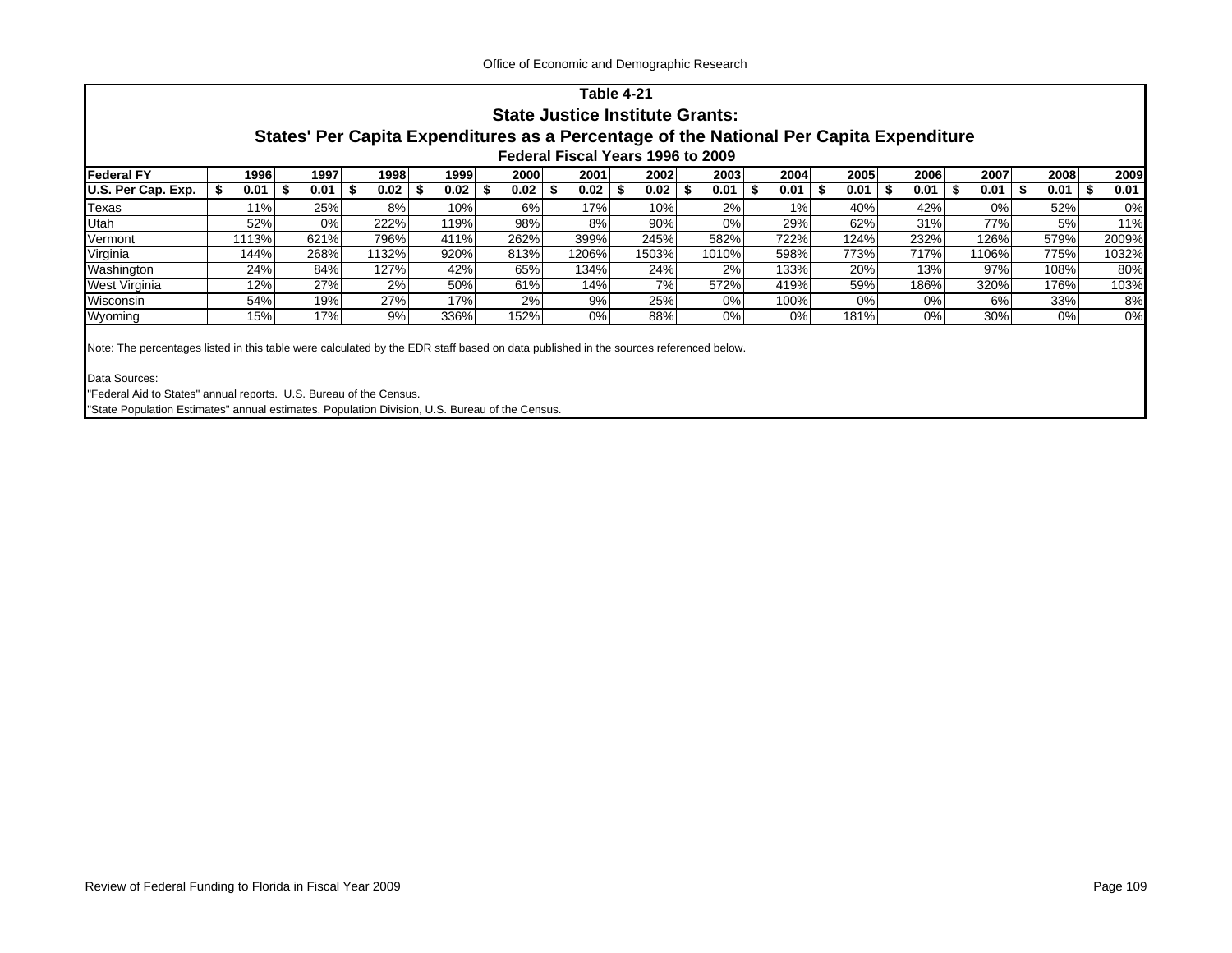|                                         |                     |                     |                                                                                        |                  |                  |                  | Table 4-22                                |                  |                  |                  |                  |                      |                  |                      |
|-----------------------------------------|---------------------|---------------------|----------------------------------------------------------------------------------------|------------------|------------------|------------------|-------------------------------------------|------------------|------------------|------------------|------------------|----------------------|------------------|----------------------|
|                                         |                     |                     |                                                                                        |                  |                  |                  | U.S. Department of Transportation Grants: |                  |                  |                  |                  |                      |                  |                      |
|                                         |                     |                     | States' Per Capita Expenditures as a Percentage of the National Per Capita Expenditure |                  |                  |                  |                                           |                  |                  |                  |                  |                      |                  |                      |
|                                         |                     |                     |                                                                                        |                  |                  |                  | Federal Fiscal Years 1996 to 2009         |                  |                  |                  |                  |                      |                  |                      |
|                                         |                     |                     |                                                                                        |                  |                  |                  |                                           |                  |                  |                  |                  |                      |                  |                      |
| <b>Federal FY</b><br>U.S. Per Cap. Exp. | 1996<br>88.43<br>\$ | 1997<br>98.54<br>\$ | 1998<br>98.59                                                                          | 1999<br>\$104.30 | 2000<br>\$110.60 | 2001<br>\$125.68 | 2002<br>129.26<br>\$                      | 2003<br>\$130.51 | 2004<br>\$134.26 | 2005<br>\$139.86 | 2006<br>\$151.42 | 2007<br>155.32<br>\$ | 2008<br>\$163.48 | 2009<br>173.21<br>\$ |
|                                         | 88%                 | 79%                 | 80%                                                                                    | 96%              | 118%             | 136%             | 145%                                      | 118%             | 101%             | 113%             | 136%             | 129%                 | 158%             | 114%                 |
| Alabama<br>Alaska                       | 579%                | 643%                | 518%                                                                                   | 528%             | 605%             | 592%             | 611%                                      | 759%             | 647%             | 677%             | 606%             | 688%                 | 665%             | 595%                 |
| Arizona                                 | <b>77%</b>          | 90%                 | 87%                                                                                    | 113%             | 101%             | 89%              | 91%                                       | 83%              | 88%              | 80%              | 83%              | 72%                  | 84%              | 83%                  |
| Arkansas                                | 113%                | 127%                | 132%                                                                                   | 111%             | 107%             | 94%              | 136%                                      | 142%             | 124%             | 124%             | 121%             | 106%                 | 104%             | 113%                 |
| California                              | 86%                 | 93%                 | 87%                                                                                    | 87%              | 86%              | 86%              | 88%                                       | 94%              | 79%              | 76%              | 82%              | 78%                  | 80%              | 70%                  |
| Colorado                                | 108%                | 72%                 | 97%                                                                                    | 111%             | 89%              | 93%              | 92%                                       | 86%              | 109%             | 94%              | 101%             | 102%                 | 96%              | 93%                  |
| Connecticut                             | 134%                | 139%                | 122%                                                                                   | 121%             | 124%             | 117%             | 132%                                      | 106%             | 115%             | 86%              | 105%             | 79%                  | 93%              | 114%                 |
| Delaware                                | 139%                | 130%                | 150%                                                                                   | 153%             | 153%             | 136%             | 126%                                      | 119%             | 91%              | 106%             | 99%              | 97%                  | 117%             | 153%                 |
| <b>Florida</b>                          | 66%                 | 68%                 | 63%                                                                                    | 69%              | 80%              | 89%              | 84%                                       | 91%              | 85%              | 88%              | 86%              | 96%                  | 92%              | 63%                  |
| Georgia                                 | 86%                 | 85%                 | 79%                                                                                    | 98%              | 100%             | 96%              | 95%                                       | 85%              | 85%              | 81%              | 80%              | 102%                 | 93%              | 95%                  |
| Hawaii                                  | 196%                | 191%                | 149%                                                                                   | 97%              | 98%              | 156%             | 110%                                      | 94%              | 95%              | 121%             | 117%             | 117%                 | 159%             | 158%                 |
| Idaho                                   | 132%                | 146%                | 124%                                                                                   | 143%             | 139%             | 146%             | 151%                                      | 155%             | 158%             | 138%             | 136%             | 165%                 | 370%             | 116%                 |
| <b>Illinois</b>                         | 99%                 | 91%                 | 85%                                                                                    | 79%              | 91%              | 87%              | 81%                                       | 83%              | 63%              | 90%              | 92%              | 95%                  | 66%              | 112%                 |
| Indiana                                 | 81%                 | 88%                 | 88%                                                                                    | 94%              | 99%              | 96%              | 81%                                       | 91%              | 87%              | 85%              | 82%              | 81%                  | 108%             | 107%                 |
| lowa                                    | 113%                | 99%                 | 109%                                                                                   | 110%             | 108%             | 102%             | 107%                                      | 110%             | 100%             | 96%              | 98%              | 92%                  | 102%             | 127%                 |
| Kansas                                  | 110%                | 82%                 | 86%                                                                                    | 128%             | 111%             | 81%              | 114%                                      | 113%             | 113%             | 98%              | 86%              | 136%                 | 122%             | 96%                  |
| Kentucky                                | 83%                 | 92%                 | 100%                                                                                   | 98%              | 134%             | 117%             | 116%                                      | 120%             | 99%              | 101%             | 109%             | 125%                 | 100%             | 92%                  |
| ouisiana.                               | 89%                 | 79%                 | 80%                                                                                    | 92%              | 99%              | 15%              | 93%                                       | 110%             | 104%             | 100%             | 129%             | 123%                 | 111%             | 142%                 |
| Maine                                   | 95%                 | 106%                | 111%                                                                                   | 124%             | 129%             | 112%             | 111%                                      | 125%             | 122%             | 113%             | 108%             | 106%                 | 114%             | 114%                 |
| Maryland                                | 105%                | 109%                | 98%                                                                                    | 83%              | 90%              | 93%              | 103%                                      | 94%              | 84%              | 109%             | 121%             | 107%                 | 68%              | 81%                  |
| Massachusetts                           | 256%                | 212%                | 194%                                                                                   | 126%             | 88%              | 90%              | 81%                                       | 88%              | 99%              | 80%              | 75%              | 78%                  | 67%              | 109%                 |
| Michigan                                | 69%                 | 78%                 | 79%                                                                                    | 86%              | 90%              | 86%              | 78%                                       | 72%              | 75%              | 83%              | 81%              | 86%                  | 89%              | 84%                  |
| Minnesota                               | 80%                 | 79%                 | 84%                                                                                    | 88%              | 99%              | 100%             | 92%                                       | 84%              | 98%              | 87%              | 93%              | 98%                  | 111%             | 110%                 |
| Mississippi                             | 93%                 | 79%                 | 78%                                                                                    | 105%             | 93%              | 93%              | 124%                                      | 124%             | 119%             | 114%             | 209%             | 226%                 | 197%             | 124%                 |
| Missouri                                | 90%                 | 105%                | 98%                                                                                    | 105%             | 136%             | 120%             | 118%                                      | 119%             | 120%             | 113%             | 106%             | 114%                 | 103%             | 129%                 |
| Montana                                 | 253%                | 217%                | 245%                                                                                   | 302%             | 310%             | 265%             | 291%                                      | 55%              | 305%             | 238%             | 91%              | 267%                 | 342%             | 297%                 |
| Nebraska                                | 115%                | 117%                | 96%                                                                                    | 116%             | 116%             | 95%              | 104%                                      | 113%             | 127%             | 119%             | 114%             | 110%                 | 101%             | 123%                 |
| Nevada                                  | 93%                 | 135%                | 108%                                                                                   | 135%             | 94%              | 100%             | 83%                                       | 98%              | 102%             | 84%              | 109%             | 103%                 | 103%             | 118%                 |
| New Hampshire                           | 93%                 | 103%                | 98%                                                                                    | 111%             | 103%             | 101%             | 118%                                      | 110%             | 82%              | 95%              | 99%              | 119%                 | 99%              | 110%                 |
| New Jersey                              | 130%                | 129%                | 106%                                                                                   | 104%             | 117%             | 114%             | 94%                                       | 87%              | 116%             | 113%             | 104%             | 125%                 | 108%             | 105%                 |
| New Mexico                              | 136%                | 132%                | 117%                                                                                   | 146%             | 145%             | 147%             | 139%                                      | 127%             | 130%             | 114%             | 98%              | 128%                 | 107%             | 117%                 |
| New York                                | 122%                | 116%                | 137%                                                                                   | 105%             | 99%              | 105%             | 88%                                       | 88%              | 101%             | 111%             | 106%             | 111%                 | 111%             | 117%                 |
| North Carolina                          | 54%                 | 72%                 | 103%                                                                                   | 101%             | 94%              | 97%              | 101%                                      | 90%              | 97%              | 94%              | 81%              | 81%                  | 84%              | 87%                  |
| North Dakota                            | 186%                | 247%                | 291%                                                                                   | 285%             | 298%             | 267%             | 298%                                      | 257%             | 286%             | 303%             | 281%             | 273%                 | 253%             | 288%                 |
| Ohio                                    | 86%<br>82%          | 82%<br>91%          | 88%<br>89%                                                                             | 71%              | 77%<br>97%       | 79%<br>85%       | 79%                                       | 79%              | 82%<br>118%      | 86%              | 95%<br>112%      | 84%<br>106%          | 83%<br>127%      | 80%                  |
| Oklahoma                                |                     |                     |                                                                                        | 87%              |                  |                  | 96%                                       | 108%             |                  | 112%             |                  |                      |                  | 163%                 |
| Oregon                                  | 146%<br>99%         | 165%<br>108%        | 166%<br>100%                                                                           | 127%<br>91%      | 95%<br>94%       | 109%<br>122%     | 131%<br>109%                              | 135%<br>113%     | 139%<br>109%     | 109%<br>106%     | 93%<br>121%      | 112%<br>102%         | 126%<br>107%     | 123%<br>102%         |
| Pennsylvania<br>Rhode Island            | 173%                | 127%                | 165%                                                                                   | 175%             | 146%             | 164%             | 160%                                      | 125%             | 128%             | 162%             | 183%             | 177%                 | 130%             | 147%                 |
|                                         | 84%                 | 76%                 | 75%                                                                                    | 85%              | 90%              | 84%              | 91%                                       | 94%              | 131%             | 132%             | 130%             | 93%                  | 61%              | 72%                  |
| South Carolina<br>South Dakota          | 233%                | 237%                | 257%                                                                                   | 238%             | 241%             | 263%             | 245%                                      | 253%             | 220%             | 246%             | 231%             | 208%                 | 221%             | 244%                 |
| Tennessee                               | 92%                 | 85%                 | 100%                                                                                   | 100%             | 93%              | 82%              | 82%                                       | 88%              | 95%              | 89%              | 93%              | 94%                  | 85%              | 86%                  |
|                                         |                     |                     |                                                                                        |                  |                  |                  |                                           |                  |                  |                  |                  |                      |                  |                      |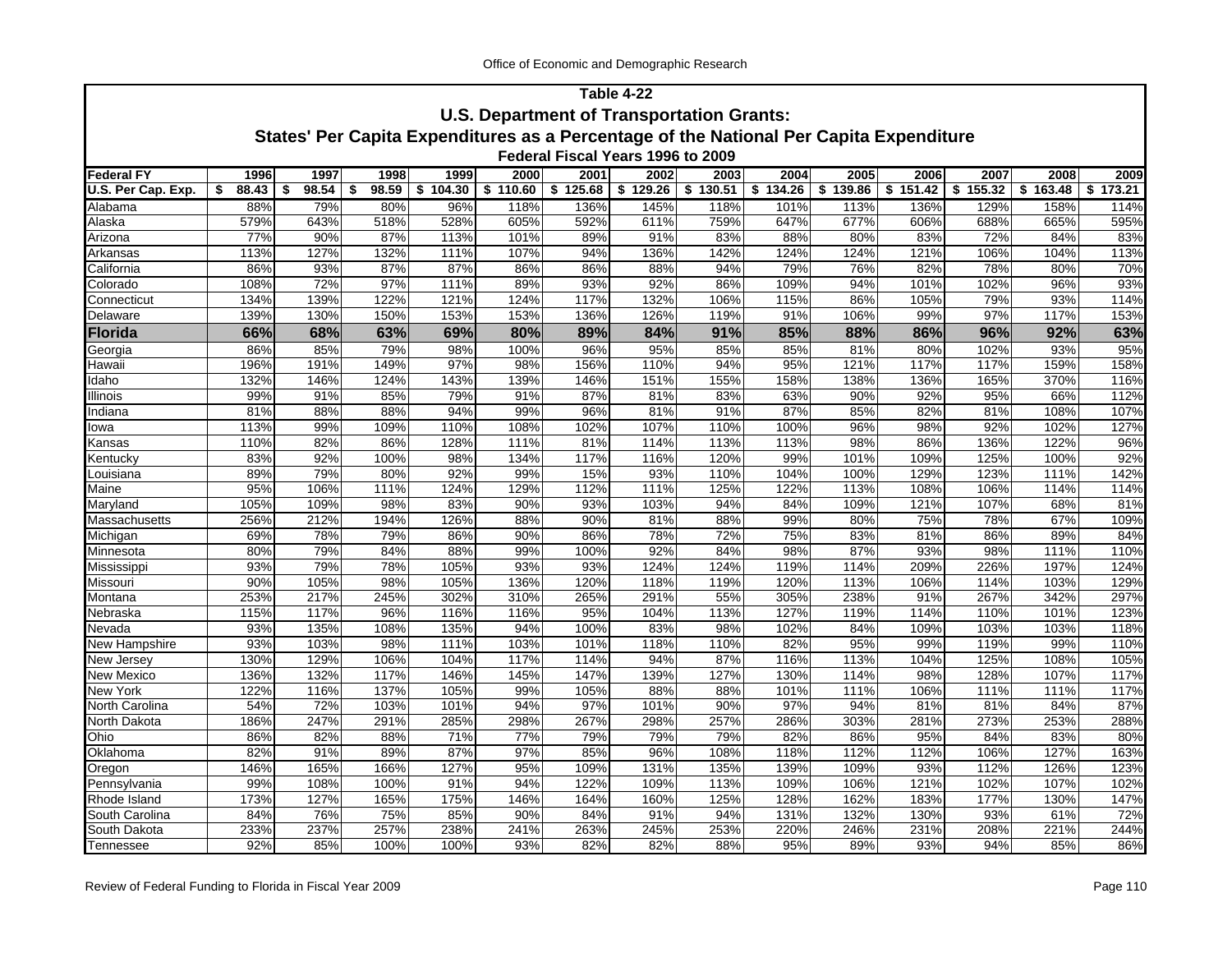| Table 4-22                                                                             |
|----------------------------------------------------------------------------------------|
| U.S. Department of Transportation Grants:                                              |
| States' Per Capita Expenditures as a Percentage of the National Per Capita Expenditure |
| <b>Federal Fiscal Years 1996 to 2009</b>                                               |

|                      |       |       |       |        |      |        |       | .     |              |        |              |        |            |        |
|----------------------|-------|-------|-------|--------|------|--------|-------|-------|--------------|--------|--------------|--------|------------|--------|
| <b>Federal FY</b>    | 1996  | 1997  | 1998  | 1999   | 2000 | 2001   | 2002  | 2003  | 2004         | 2005   | 2006         | 2007   | 2008       | 2009   |
| U.S. Per Cap. Exp.   | 88.43 | 98.54 | 98.59 | 104.30 | .60  | 125.68 | 29.26 | 30.51 | . 26<br>.34. | 139.86 | 42. ا<br>151 | 155.32 | 163<br>.48 | 173.21 |
| <b>Texas</b>         | 89%   | 79%   | 76%   | 95%    | 98%  | 91%    | 97%   | 107%  | 109%         | 115%   | 100%         | 69%    | 86%        | 84%    |
| Utah                 | 105%  | 111%  | 120%  | 142%   | 134% | 119%   | 107%  | 94%   | 101%         | 104%   | 95%          | 112%   | 110%       | 144%   |
| Vermont              | 171%  | 173%  | 228%  | 320%   | 200% | 220%   | 183%  | 154%  | 174%         | 163%   | 190%         | 201%   | 173%       | 205%   |
| Virginia             | 75%   | 78%   | 86%   | 92%    | 81%  | 103%   | 110%  | 88%   | 83%          | 62%    | 66%          | 79%    | 90%        | 84%    |
| Washington           | 85%   | 109%  | 101%  | 105%   | 107% | 104%   | 99%   | 107%  | 108%         | 121%   | 90%          | 119%   | 116%       | 107%   |
| <b>West Virginia</b> | 162%  | 145%  | 178%  | 166%   | 182% | 212%   | 187%  | 196%  | 177%         | 196%   | 183%         | 169%   | 161%       | 185%   |
| Wisconsin            | 78%   | 76%   | 88%   | 92%    | 47%  | 96%    | 97%   | 96%   | 93%          | 92%    | 83%          | 91%    | 81%        | 106%   |
| Wyoming              | 321%  | 307%  | 302%  | 410%   | 373% | 315%   | 406%  | 430%  | 403%         | 423%   | 297%         | 312%   | 282%       | 351%   |

Note: The percentages listed in this table were calculated by the EDR staff based on data published in the sources referenced below.

Data Sources:

"Federal Aid to States" annual reports. U.S. Bureau of the Census.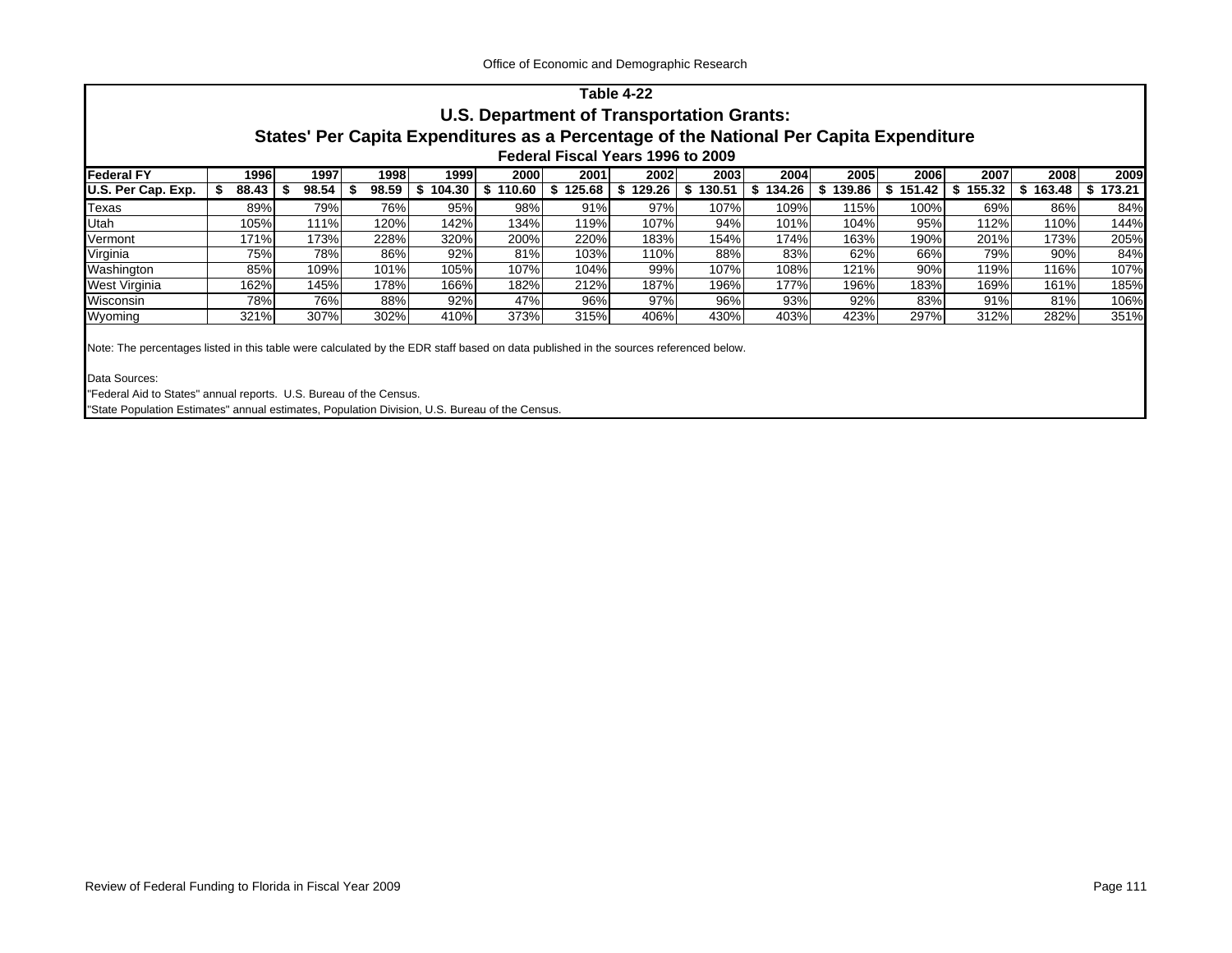|                                         |                    |                    |   |              |                                                                                        |                    |                                            | Table 4-23 |              |                  |                  |                    |                    |                    |                    |   |              |
|-----------------------------------------|--------------------|--------------------|---|--------------|----------------------------------------------------------------------------------------|--------------------|--------------------------------------------|------------|--------------|------------------|------------------|--------------------|--------------------|--------------------|--------------------|---|--------------|
|                                         |                    |                    |   |              |                                                                                        |                    | <b>U.S. Department of Treasury Grants:</b> |            |              |                  |                  |                    |                    |                    |                    |   |              |
|                                         |                    |                    |   |              | States' Per Capita Expenditures as a Percentage of the National Per Capita Expenditure |                    |                                            |            |              |                  |                  |                    |                    |                    |                    |   |              |
|                                         |                    |                    |   |              |                                                                                        |                    | Federal Fiscal Years 1996 to 2009          |            |              |                  |                  |                    |                    |                    |                    |   |              |
|                                         |                    |                    |   |              |                                                                                        |                    |                                            |            |              |                  |                  |                    |                    |                    |                    |   |              |
| <b>Federal FY</b><br>U.S. Per Cap. Exp. | \$<br>1996<br>0.13 | 1997<br>\$<br>0.08 | S | 1998<br>0.35 | 1999<br>0.54<br>\$                                                                     | \$<br>2000<br>0.38 | 2001<br>0.29<br>\$                         | \$         | 2002<br>0.24 | \$<br>2003<br>17 | \$<br>2004<br>17 | \$<br>2005<br>0.25 | \$<br>2006<br>0.22 | \$<br>2007<br>0.23 | \$<br>2008<br>0.32 | S | 2009<br>0.30 |
|                                         | 22%                | 12%                |   | 20%          | 7%                                                                                     | 16%                | 33%                                        |            | 27%          | 100%             | 99%              | 33%                | 1%                 | 19%                | 1%                 |   | 21%          |
| Alabama<br>Alaska                       | 60%                | 0%                 |   | 25%          | 11%                                                                                    | 13%                | 9%                                         |            | 31%          | 227%             | 226%             | 5%                 | 93%                | 265%               | 13%                |   | 99%          |
| Arizona                                 | 131%               | 101%               |   | 155%         | 102%                                                                                   | 130%               | 170%                                       |            | 90%          | 95%              | 93%              | 414%               | 24%                | 43%                | 145%               |   | 57%          |
| Arkansas                                | 3%                 | 0%                 |   | 1%           | 11%                                                                                    | 4%                 | 3%                                         |            | 20%          | 98%              | 98%              | 1%                 | 0%                 | 29%                | 6%                 |   | 7%           |
| California                              | 102%               | 30%                |   | 71%          | 87%                                                                                    | 149%               | 79%                                        |            | 67%          | 96%              | 96%              | 69%                | 30%                | 86%                | 98%                |   | 35%          |
| Colorado                                | 26%                | 0%                 |   | 17%          | 26%                                                                                    | 21%                | 33%                                        |            | 25%          | 95%              | 94%              | 18%                | 8%                 | 31%                | 1%                 |   | 33%          |
| Connecticut                             | 49%                | 0%                 |   | 11%          | 9%                                                                                     | 60%                | 35%                                        |            | 20%          | 98%              | 98%              | 3%                 | 50%                | 26%                | 43%                |   | 3%           |
| Delaware                                | 0%                 | 0%                 |   | 106%         | 55%                                                                                    | 38%                | 15%                                        |            | 14%          | 180%             | 179%             | 5%                 | 2%                 | 28%                | 25%                |   | 77%          |
| <b>Florida</b>                          | 327%               | 848%               |   | 398%         | 518%                                                                                   | 174%               | 230%                                       |            | 394%         | 96%              | 94%              | 136%               | 264%               | 147%               | 93%                |   | 93%          |
| Georgia                                 | 11%                | 43%                |   | 40%          | 11%                                                                                    | 26%                | 35%                                        |            | 169%         | 95%              | 93%              | 47%                | 96%                | 32%                | 92%                |   | 136%         |
| Hawaii                                  | 0%                 | 0%                 |   | 131%         | 50%                                                                                    | 108%               | 87%                                        |            | 32%          | 117%             | 118%             | 63%                | 212%               | 211%               | 23%                |   | 112%         |
| Idaho                                   | 9%                 | 2%                 |   | 7%           | 27%                                                                                    | 14%                | 28%                                        |            | 28%          | 108%             | 106%             | 207%               | 16%                | 50%                | 23%                |   | 105%         |
| <b>Illinois</b>                         | 105%               | 2%                 |   | 58%          | 125%                                                                                   | 112%               | 121%                                       |            | 59%          | 99%              | 100%             | 38%                | 108%               | 79%                | 121%               |   | 153%         |
| <b>Indiana</b>                          | 12%                | 9%                 |   | 40%          | 8%                                                                                     | 22%                | 27%                                        |            | 29%          | 98%              | 99%              | 57%                | 27%                | 26%                | 30%                |   | 64%          |
| lowa                                    | 0%                 | 0%                 |   | 16%          | 8%                                                                                     | 7%                 | 0%                                         |            | 1%           | 100%             | 100%             | 27%                | 19%                | 3%                 | 4%                 |   | 0%           |
| Kansas                                  | 5%                 | $\overline{0\%}$   |   | 17%          | 5%                                                                                     | 8%                 | 19%                                        |            | 25%          | 99%              | 99%              | 10%                | 2%                 | 5%                 | 22%                |   | 3%           |
| Kentucky                                | 17%                | 0%                 |   | 13%          | 26%                                                                                    | 9%                 | 14%                                        |            | 49%          | 98%              | 99%              | 138%               | 27%                | 32%                | 57%                |   | 53%          |
| Louisiana                               | 21%                | 11%                |   | 28%          | 28%                                                                                    | 31%                | 21%                                        |            | 421%         | 99%              | 100%             | 17%                | 149%               | 17%                | 40%                |   | 49%          |
| Maine                                   | 84%                | 34%                |   | 1%           | 67%                                                                                    | 7%                 | 2%                                         |            | 0%           | 113%             | 113%             | 13%                | 26%                | 221%               | 12%                |   | 128%         |
| Maryland                                | 128%               | 0%                 |   | 91%          | 93%                                                                                    | 174%               | 77%                                        |            | 75%          | 99%              | 97%              | 133%               | 143%               | 124%               | 331%               |   | 82%          |
| Massachusetts                           | 0%                 | 0%                 |   | 63%          | 24%                                                                                    | 15%                | 43%                                        |            | 92%          | 100%             | 101%             | 43%                | 22%                | 65%                | 65%                |   | 47%          |
| Michigan                                | 26%                | 0%                 |   | 30%          | 10%                                                                                    | 60%                | 63%                                        |            | 144%         | 99%              | 100%             | 50%                | 122%               | 47%                | 45%                |   | 164%         |
| Minnesota                               | 7%                 | 1%                 |   | 1%           | 7%                                                                                     | 4%                 | 14%                                        |            | 9%           | 97%              | 97%              | 1%                 | 39%                | 5%                 | 1%                 |   | 5%           |
| Mississippi                             | 95%                | 0%                 |   | 8%           | 15%                                                                                    | 9%                 | 55%                                        |            | 43%          | 99%              | 99%              | 62%                | 101%               | 6%                 | 27%                |   | 5%           |
| Missouri                                | 3%                 | 0%                 |   | 20%          | 68%                                                                                    | 24%                | 56%                                        |            | 29%          | 98%              | 98%              | 7%                 | 22%                | 19%                | 8%                 |   | 15%          |
| Montana                                 | 26%                | 5%                 |   | 468%         | 302%                                                                                   | 292%               | 10%                                        |            | 19%          | 161%             | 160%             | 48%                | 91%                | 61%                | 31%                |   | 27%          |
| Nebraska                                | 28%                | 0%                 |   | 105%         | 62%                                                                                    | 36%                | 58%                                        |            | 30%          | 101%             | 100%             | 15%                | 9%                 | 20%                | 2%                 |   | 4%           |
| Nevada                                  | 0%                 | 0%                 |   | 22%          | 51%                                                                                    | 22%                | 48%                                        |            | 24%          | 90%              | 87%              | 18%                | 0%                 | 27%                | 136%               |   | 42%          |
| New Hampshire                           | 0%                 | 5%                 |   | 3%           | 2%                                                                                     | 1%                 | 48%                                        |            | 56%          | 114%             | 114%             | 0%                 | 19%                | 5%                 | 28%                |   | 456%         |
| New Jersey                              | 179%               | 379%               |   | 109%         | 96%                                                                                    | 189%               | 91%                                        |            | 52%          | 99%              | 100%             | 139%               | 129%               | 53%                | 91%                |   | 28%          |
| <b>New Mexico</b>                       | 49%                | 1%                 |   | 69%          | 78%                                                                                    | 124%               | 62%                                        |            | 80%          | 98%              | 97%              | 30%                | 7%                 | 3%                 | 29%                |   | 1%           |
| New York                                | 474%               | 351%               |   | 349%         | 313%                                                                                   | 396%               | 420%                                       |            | 238%         | 102%             | 102%             | 325%               | 228%               | 266%               | 162%               |   | 202%         |
| North Carolina                          | 73%                | 37%                |   | 121%         | 65%                                                                                    | 39%                | 32%                                        |            | 107%         | 96%              | 96%              | 191%               | 136%               | 138%               | 242%               |   | 252%         |
| North Dakota                            | 12%                | 0%                 |   | 6%           | 9%                                                                                     | 36%                | 273%                                       |            | 492%         | 232%             | 233%             | 1%                 | 2%                 | 0%                 | 170%               |   | 1%           |
| Ohio                                    | 0%                 | 0%                 |   | 12%          | 31%                                                                                    | 25%                | 53%                                        |            | 19%          | 99%              | 101%             | 25%                | 10%                | 104%               | 64%                |   | 19%          |
| Oklahoma                                | 5%                 | 0%                 |   | 44%          | 4%                                                                                     | 5%                 | 4%                                         |            | 3%           | 98%              | 99%              | 17%                | 6%                 | 4%                 | 8%                 |   | 25%          |
| Oregon                                  | 42%                | 29%                |   | 13%          | 55%                                                                                    | 51%                | 89%                                        |            | 127%         | 98%              | 97%              | 99%                | 65%                | 86%                | 74%                |   | 128%         |
| Pennsylvania                            | 11%                | 1%                 |   | 78%          | 41%                                                                                    | 26%                | 70%                                        |            | 25%          | 99%              | 100%             | 26%                | 120%               | 29%                | 56%                |   | 11%          |
| Rhode Island                            | 0%                 | 0%                 |   | 0%           | 3%                                                                                     | 12%                | 227%                                       |            | 30%          | 137%             | 138%             | 219%               | 65%                | 32%                | 23%                |   | 2%           |
| South Carolina                          | 0%                 | 42%                |   | 24%          | 10%                                                                                    | 13%                | 18%                                        |            | 22%          | 98%              | 98%              | 97%                | 19%                | 51%                | 58%                |   | 320%         |
| South Dakota                            | 74%                | 0%                 |   | 0%           | 24%                                                                                    | 3%                 | 4%                                         |            | 9%           | 192%             | 193%             | 6%                 | 6%                 | 1%                 | 4%                 |   | 4%           |
| Tennessee                               | 62%                | 0%                 |   | 42%          | 56%                                                                                    | 70%                | 199%                                       |            | 123%         | 98%              | 98%              | 33%                | 167%               | 7%                 | 69%                |   | 102%         |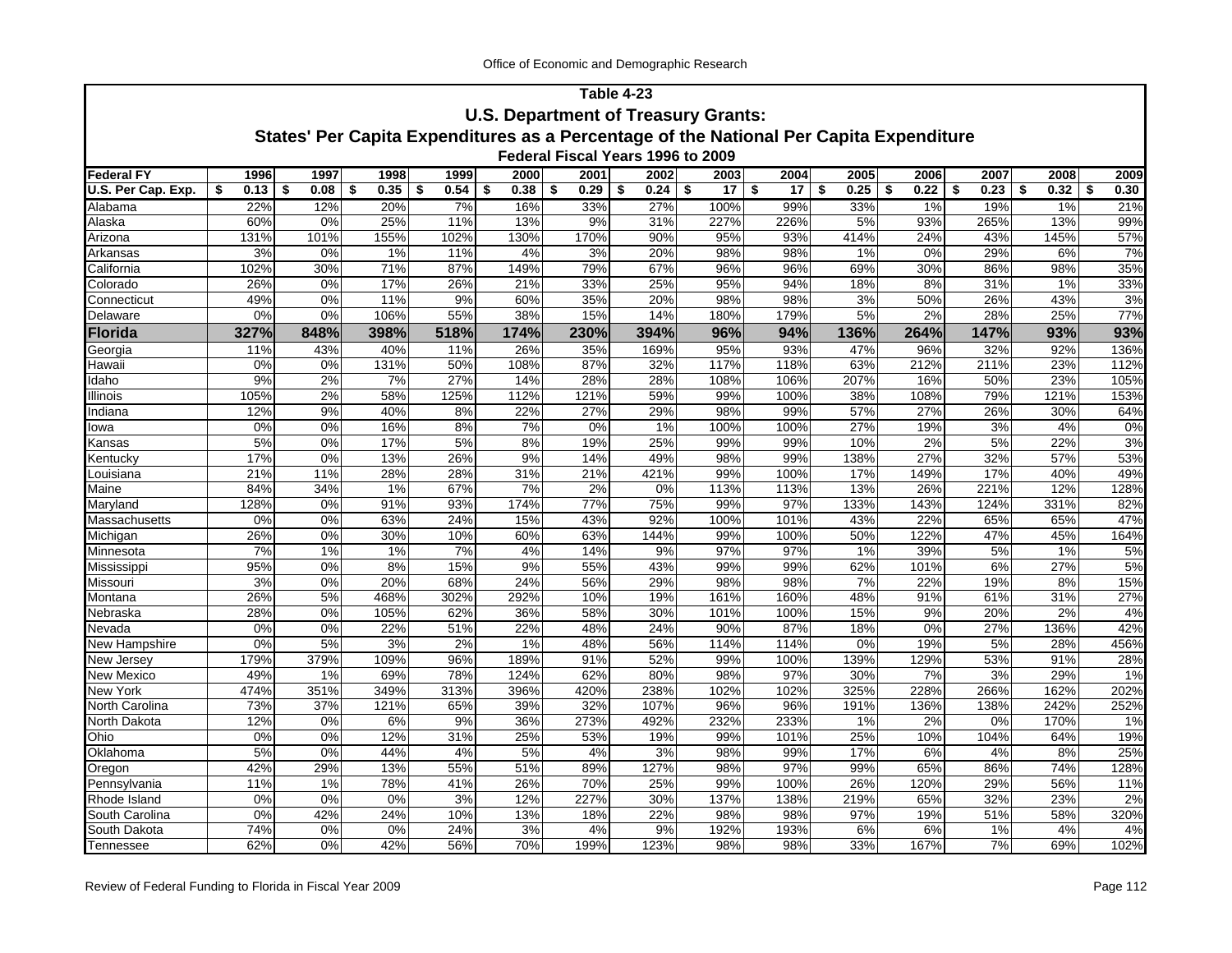| <b>Table 4-23</b>                                                                      |
|----------------------------------------------------------------------------------------|
| U.S. Department of Treasury Grants:                                                    |
| States' Per Capita Expenditures as a Percentage of the National Per Capita Expenditure |

**Federal Fiscal Years 1996 to 2009**

| <b>Federal FY</b>    | 1996  | 1997 |     | 1998 | 1999 | 2000  | 2001 | 2002 | 2003 | 2004 | 2005 | 2006 |     | 2007 | 2008 | 2009              |
|----------------------|-------|------|-----|------|------|-------|------|------|------|------|------|------|-----|------|------|-------------------|
| U.S. Per Cap. Exp.   | נ ו   | 0.08 |     | 0.35 | 0.54 | 0.38  | 0.29 | 0.24 |      | 17   | 0.25 | 0.22 |     | 0.23 | 0.32 | 0.30 <sub>1</sub> |
| Texas                | 146%  | 82%  |     | 191% | 44%  | 144%  | 69%  | 67%  | 96%  | 96%  | 197% | 225% |     | 278% | 166% | 178%              |
| Utah                 | 59%   | 35%  |     | 15%  | 27%  | 29%   | 24%  | 30%  | 95%  | 93%  | 16%  |      | 55% | 34%  | 4%   | 5%                |
| Vermont              | 53%   |      | 0%  | 31%  | 43%  | 95%   | 33%  | 178% | 237% | 240% | 61%  |      | 26% | 26%  | 92%  | 135%              |
| Virginia             | 5%    |      | 15% | 22%  | 30%  | 60%   | 109% | 59%  | 97%  | 96%  | 202% | 174% |     | 109% | 437% | 76%               |
| Washington           | 21%   | 103% |     | 15%  | 13%  | 21%   | 67%  | 76%  | 97%  | 96%  | 37%  |      | 56% | 296% | 116% | 452%              |
| <b>West Virginia</b> | $1\%$ |      | 1%  | 32%  | 107% | 4%    | 44%  | 5%   | 100% | 101% | 82%  |      | 27% | 12%  | 16%  | 53%               |
| Wisconsin            | 33%   |      | 0%  | 32%  | 20%  | 55%   | 139% | 108% | 98%  | 99%  | 8%   |      | 10% | 90%  | 53%  | 184%              |
| Wyoming              | 0%    |      | 0%  | 0%   | 0%   | $1\%$ | 7%1  | 189% | 293% | 294% | 53%  |      | 26% | 46%  | 5%   | 12%               |

Note: The percentages listed in this table were calculated by the EDR staff based on data published in the sources referenced below.

Data Sources:

"Federal Aid to States" annual reports. U.S. Bureau of the Census.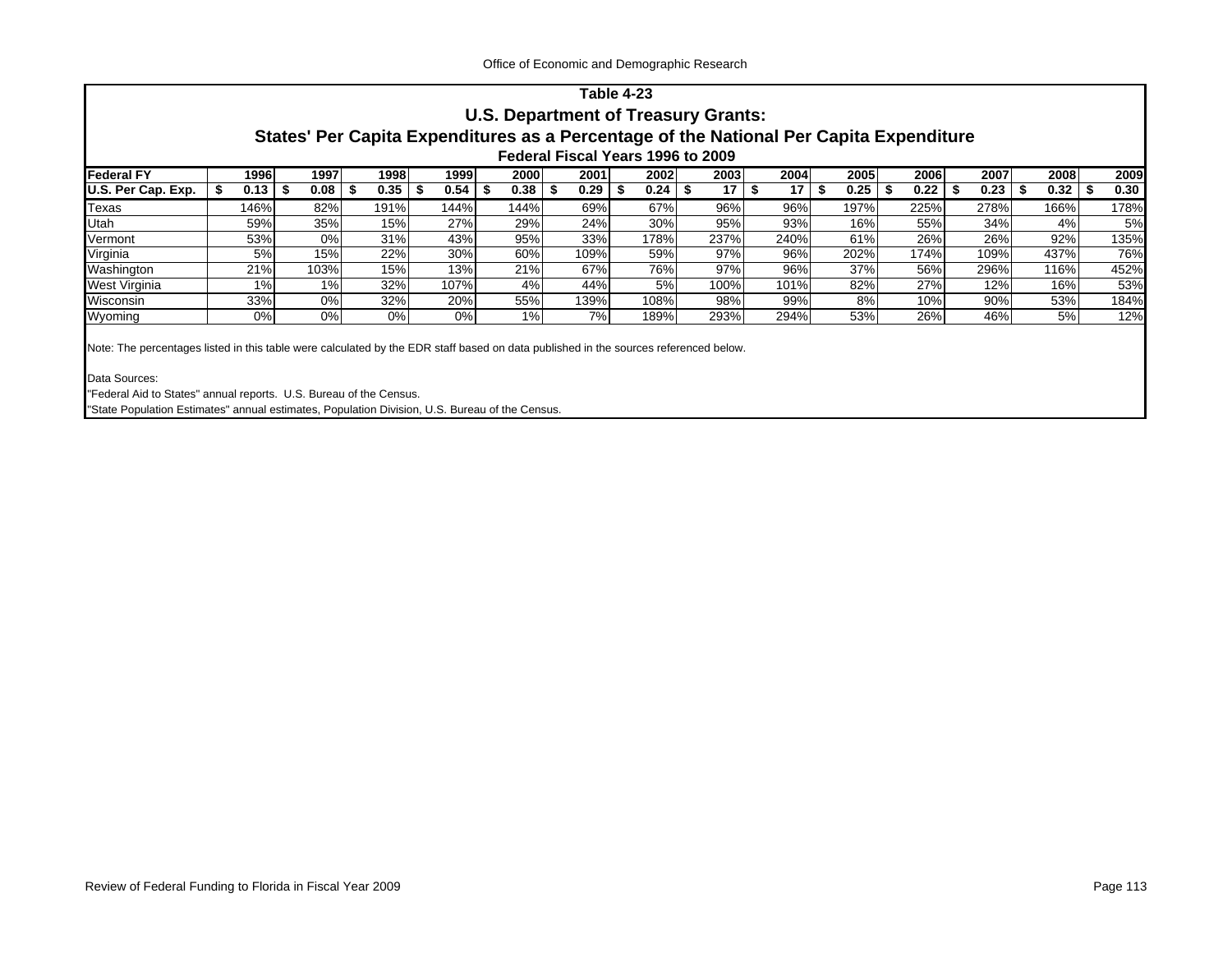| <b>Table 4-24</b><br>U.S. Department of Veterans Affairs Grants: |    |              |              |    |             |                                                                                        |    |              |                                   |    |             |                   |     |                    |             |              |              |                    |            |
|------------------------------------------------------------------|----|--------------|--------------|----|-------------|----------------------------------------------------------------------------------------|----|--------------|-----------------------------------|----|-------------|-------------------|-----|--------------------|-------------|--------------|--------------|--------------------|------------|
|                                                                  |    |              |              |    |             |                                                                                        |    |              |                                   |    |             |                   |     |                    |             |              |              |                    |            |
|                                                                  |    |              |              |    |             | States' Per Capita Expenditures as a Percentage of the National Per Capita Expenditure |    |              |                                   |    |             |                   |     |                    |             |              |              |                    |            |
|                                                                  |    |              |              |    |             |                                                                                        |    |              |                                   |    |             |                   |     |                    |             |              |              |                    |            |
|                                                                  |    |              |              |    |             |                                                                                        |    |              | Federal Fiscal Years 1996 to 2009 |    |             |                   |     |                    |             |              |              |                    |            |
| <b>Federal FY</b>                                                |    | 1996         | 1997<br>\$   | \$ | 1998        | 1999<br>\$                                                                             |    | 2000         | 2001                              |    | 2002        | 2003              |     | 2004               | 2005<br>\$  | \$<br>2006   | 2007<br>\$   | 2008               | 2009       |
| U.S. Per Cap. Exp.                                               | \$ | 1.13<br>104% | 1.07<br>115% |    | 1.25<br>98% | 1.55<br>84%                                                                            | \$ | 1.26<br>106% | 1.65<br>\$<br>82%                 | \$ | 1.69        | \$<br>2.23<br>84% |     | \$<br>2.20<br>133% | 2.38<br>94% | 1.94<br>108% | 1.89<br>117% | 2.12<br>\$<br>126% | \$<br>2.68 |
| Alabama<br>Alaska                                                |    | 0%           |              | 0% | 0%          | 0%                                                                                     |    | 0%           | 0%                                |    | 91%<br>0%   |                   | 15% | 0%                 | 152%        | 0%           | 151%         | 3%                 | 98%<br>27% |
| Arizona                                                          |    | 5%           | 35%          |    | 29%         | 39%                                                                                    |    | 51%          | 127%                              |    | 38%         | 38%               |     | 46%                | 39%         | 32%          | 55%          | 59%                | 39%        |
| Arkansas                                                         |    | 29%          | 43%          |    | 36%         | 30%                                                                                    |    | 34%          | 161%                              |    | 27%         | 25%               |     | 39%                | 96%         | 29%          | 45%          | 84%                | 48%        |
| California                                                       |    | 68%          | 98%          |    | 83%         | 27%                                                                                    |    | 33%          | 24%                               |    | 28%         | 59%               |     | 59%                | 41%         | 37%          | 64%          | 55%                | 52%        |
| Colorado                                                         |    | 84%          | 114%         |    | 96%         | 143%                                                                                   |    | 103%         | 383%                              |    | 95%         | 119%              |     | 86%                | 80%         | 99%          | 122%         | 113%               | 103%       |
| Connecticut                                                      |    | 140%         | 147%         |    | 125%        | 95%                                                                                    |    | 121%         | 97%                               |    | 111%        | 83%               |     | 101%               | 86%         | 464%         | 119%         | 118%               | 114%       |
| Delaware                                                         |    | 490%         | 530%         |    | 468%        | 340%                                                                                   |    | 445%         | 334%                              |    | 538%        |                   | 2%  | 205%               | 972%        | 1%           | 0%           | 93%                | 198%       |
| <b>Florida</b>                                                   |    | 11%          | 59%          |    | 53%         | 52%                                                                                    |    | 68%          | 21%                               |    | 71%         | 24%               |     | 30%                | 34%         | 40%          | 54%          | 62%                | 55%        |
| Georgia                                                          |    | 83%          | 107%         |    | 89%         | 72%                                                                                    |    | 145%         | 76%                               |    | 74%         | 60%               |     | 58%                | 64%         | 67%          | 76%          | 63%                | 57%        |
| Hawaii                                                           |    | 166%         |              | 0% | 0%          | 0%                                                                                     |    | 9%           | 0%                                |    | 0%          |                   | 0%  | 722%               | 690%        | 0%           | 36%          | 30%                | 42%        |
| Idaho                                                            |    | 149%         | 184%         |    | 154%        | 125%                                                                                   |    | 149%         | 121%                              |    | 106%        | 370%              |     | 357%               | 163%        | 207%         | 194%         | 189%               | 155%       |
| Illinois                                                         |    | 34%          | 56%          |    | 48%         | 46%                                                                                    |    | 62%          | 40%                               |    | 77%         | 67%               |     | 89%                | 83%         | 83%          | 96%          | 92%                | 65%        |
| Indiana                                                          |    | 103%         | 63%          |    | 53%         | 51%                                                                                    |    | 66%          | 81%                               |    | 48%         | 49%               |     | 48%                | 39%         | 34%          | 70%          | 41%                | 41%        |
| lowa                                                             |    | 466%         | 505%         |    | 431%        | 388%                                                                                   |    | 566%         | 188%                              |    | 25%         | 211%              |     | 208%               | 179%        | 224%         | 237%         | 184%               | 583%       |
| Kansas                                                           |    | 41%          | 61%          |    | 375%        | 298%                                                                                   |    | 62%          | 62%                               |    | 90%         | 186%              |     | 178%               | 69%         | 78%          | 97%          | 86%                | 70%        |
| Kentucky                                                         |    | 86%          | 113%         |    | 96%         | 376%                                                                                   |    | 298%         | 208%                              |    | 156%        | 119%              |     | 121%               | 122%        | 174%         | 148%         | 155%               | 292%       |
| _ouisiana                                                        |    | 49%          | 70%          |    | 50%         | 77%                                                                                    |    | 105%         | 74%                               |    | 216%        | 73%               |     | 307%               | 368%        | 156%         | 150%         | 174%               | 149%       |
| Maine                                                            |    | 232%         | 351%         |    | 304%        | 261%                                                                                   |    | 659%         | 278%                              |    | 527%        | 623%              |     | 260%               | 274%        | 366%         | 414%         | 457%               | 337%       |
| Maryland                                                         |    | 0%           | 140%         |    | 4%          | 46%                                                                                    |    | 68%          | 136%                              |    | 46%         | 40%               |     | 35%                | 48%         | 56%          | 14%          | 102%               | 66%        |
| Massachusetts                                                    |    | 64%          | 144%         |    | 92%         | 112%                                                                                   |    | 162%         | 106%                              |    | 133%        | 236%              |     | 181%               | 189%        | 141%         | 154%         | 157%               | 173%       |
| Michigan                                                         |    | 94%          | 94%          |    | 80%         | 80%                                                                                    |    | 116%         | 90%                               |    | 101%        | 77%               |     | 77%                | 74%         | 101%         | 104%         | 111%               | 94%        |
| Minnesota                                                        |    | 585%         | 537%         |    | 130%        | 99%                                                                                    |    | 140%         | 111%                              |    | 154%        | 132%              |     | 123%               | 113%        | 265%         | 156%         | 148%               | 192%       |
| Mississippi                                                      |    | 57%          | 90%          |    | 77%         | 152%                                                                                   |    | 216%         | 167%                              |    | 165%        | 183%              |     | 214%               | 194%        | 202%         | 247%         | 234%               | 309%       |
| Missouri                                                         |    | 163%         | 166%         |    | 394%        | 126%                                                                                   |    | 194%         | 294%                              |    | 556%        | 172%              |     | 233%               | 228%        | 256%         | 256%         | 266%               | 245%       |
| Montana                                                          |    | 177%         | 219%         |    | 187%        | 52%                                                                                    |    | 367%         | 193%                              |    | 244%        | 201%              |     | 152%               | 157%        | 188%         | 247%         | 303%               | 162%       |
| Nebraska                                                         |    | 344%         | 362%         |    | 813%        | 674%                                                                                   |    | 422%         | 1361%                             |    | 1074%       | 268%              |     | 308%               | 567%        | 277%         | 318%         | 367%               | 268%       |
| Nevada                                                           |    | 0%           |              | 6% | 645%        | 559%                                                                                   |    | 18%          | 0%                                |    | 23%         | 119%              |     | 102%               | 167%        | 153%         | 112%         | 102%               | 83%        |
| New Hampshire                                                    |    | 425%         | 164%         |    | 139%<br>71% | 122%                                                                                   |    | 210%<br>96%  | 132%<br>72%                       |    | 593%        | 133%              |     | 173%               | 182%        | 168%<br>129% | 219%<br>127% | 212%               | 325%       |
| New Jersey                                                       |    | 389%<br>99%  | 89%          |    |             | 62%<br>80%                                                                             |    | 114%         | 83%                               |    | 108%        | 259%<br>85%       |     | 80%<br>74%         | 109%        |              | 117%         | 104%               | 89%        |
| New Mexico<br>New York                                           |    | 49%          | 133%<br>57%  |    | 113%<br>97% | 148%                                                                                   |    | 60%          | 50%                               |    | 100%<br>53% |                   | 49% | 55%                | 76%<br>55%  | 87%<br>175%  | <b>77%</b>   | 83%<br>62%         | 73%<br>58% |
| North Carolina                                                   |    | 84%          |              | 0% | 0%          | 0%                                                                                     |    | 17%          | 36%                               |    | 19%         | 21%               |     | 23%                | 23%         | 31%          | 56%          | 37%                | 48%        |
| North Dakota                                                     |    | 92%          | 176%         |    | 151%        | 204%                                                                                   |    | 330%         | 262%                              |    | 273%        | 235%              |     | 113%               | 301%        | 284%         | 128%         | 142%               | 990%       |
| Ohio                                                             |    | 43%          | 64%          |    | 44%         | 44%                                                                                    |    | 68%          | 56%                               |    | 113%        | 54%               |     | 63%                | 62%         | 81%          | 88%          | 78%                | 72%        |
| Oklahoma                                                         |    | 482%         | 423%         |    | 471%        | 575%                                                                                   |    | 476%         | 1042%                             |    | 447%        | 369%              |     | 341%               | 360%        | 410%         | 466%         | 452%               | 333%       |
| Oregon                                                           |    | 256%         |              | 0% | 0%          | 33%                                                                                    |    | 42%          | 38%                               |    | 36%         |                   | 31% | 37%                | 45%         | 41%          | 60%          | 64%                | 60%        |
| Pennsylvania                                                     |    | 80%          | 101%         |    | 86%         | 154%                                                                                   |    | 125%         | 163%                              |    | 124%        | 90%               |     | 112%               | 114%        | 108%         | 132%         | 127%               | 110%       |
| Rhode Island                                                     |    | 296%         | 323%         |    | 310%        | 262%                                                                                   |    | 358%         | 259%                              |    | 342%        | 300%              |     | 216%               | 208%        | 257%         | 319%         | 281%               | 228%       |
| South Carolina                                                   |    | 95%          | 105%         |    | 89%         | 77%                                                                                    |    | 107%         | 74%                               |    | 80%         | 270%              |     | 72%                | 66%         | 66%          | 116%         | 155%               | 135%       |
| South Dakota                                                     |    | 272%         | 271%         |    | 231%        | 186%                                                                                   |    | 260%         | 200%                              |    | 201%        | 111%              |     | 188%               | 74%         | 85%          | 151%         | 163%               | 156%       |
| Tennessee                                                        |    | 18%          | 50%          |    | 41%         | 63%                                                                                    |    | 87%          | 69%                               |    | 76%         |                   | 42% | 162%               | 141%        | 37%          | 60%          | 86%                | 69%        |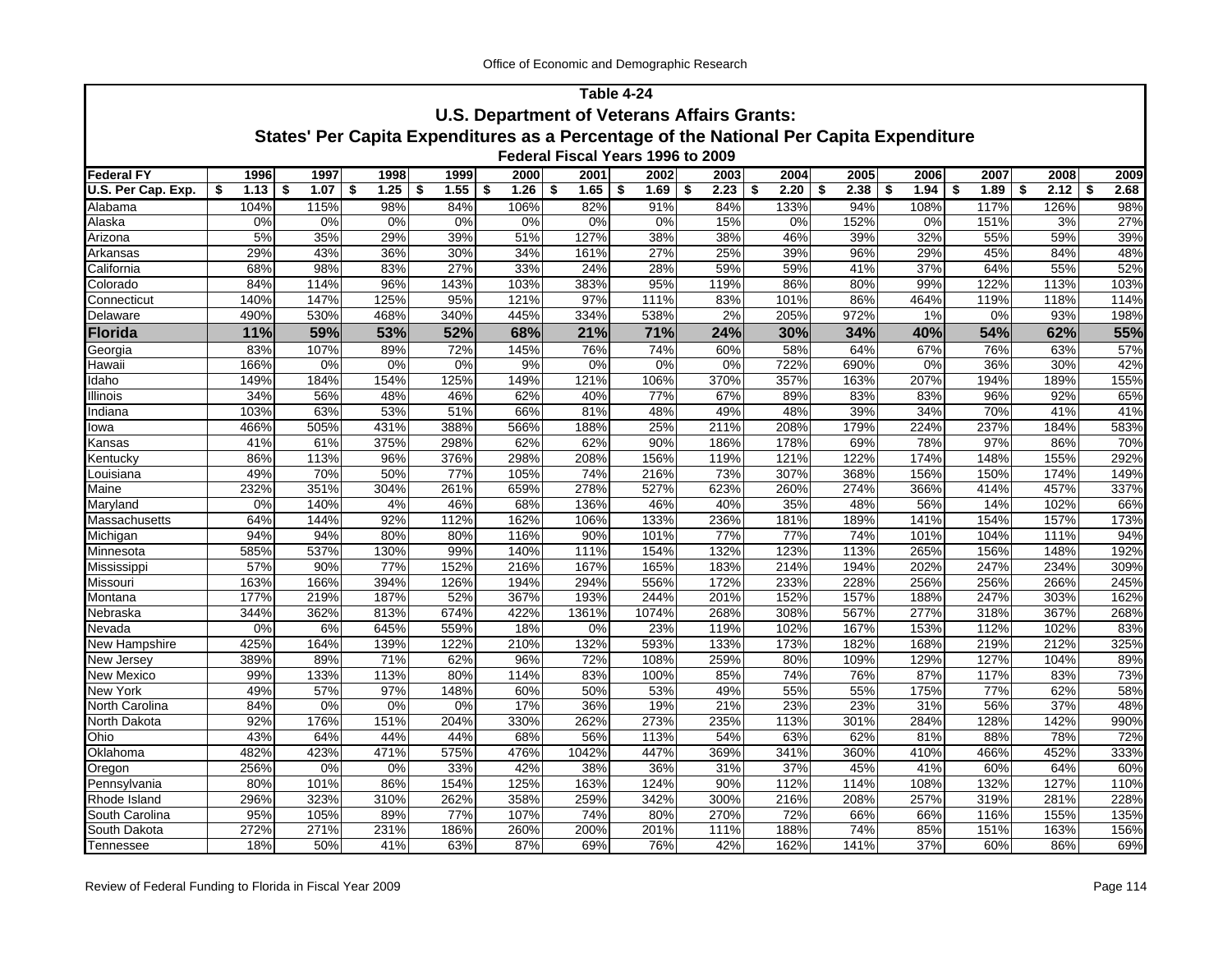| Table 4-24                                                                             |
|----------------------------------------------------------------------------------------|
| U.S. Department of Veterans Affairs Grants:                                            |
| States' Per Capita Expenditures as a Percentage of the National Per Capita Expenditure |

**Federal Fiscal Years 1996 to 2009**

| <b>Federal FY</b>  | 1996  | 1997 | 1998 | 1999 | 2000 | 2001 | 2002 | 2003         | 2004 | 2005 | 2006 | 2007 | 2008 | 2009 |
|--------------------|-------|------|------|------|------|------|------|--------------|------|------|------|------|------|------|
| U.S. Per Cap. Exp. | ∣.13  | .07  | 1.25 | .55  | .26  | 65.، | .69  | מה ה<br>د.د. | 2.20 | 2.38 | .94  | .89  | 2.12 | 2.68 |
| Texas              | $0\%$ | 0%   | 57%  | 98%  | 0%   | 3%   | 19%  | 58%          | 67%  | 59%  | 50%  | 44%  | 46%  | 43%  |
| Utah               | 230%  | 53%  | 45%  | 14%  | 84%  | 67%  | 68%  | 45%          | 61%  | 54%  | 48%  | 68%  | 63%  | 54%  |
| Vermont            | 335%  | 363% | 359% | 225% | 287% | 222% | 235% | 214%         | 233% | 198% | 245% | 263% | 452% | 371% |
| Virginia           | 56%   | 38%  | 32%  | 28%  | 39%  | 30%  | 29%  | 69%          | 122% | 116% | 32%  | 35%  | 34%  | 79%  |
| Washington         | 94%   | 112% | 94%  | 86%  | 109% | 89%  | 93%  | 301%         | 86%  | 88%  | 94%  | 93%  | 122% | 137% |
| West Virginia      | 19%   | 22%  | 19%  | 21%  | 36%  | 32%  | 38%  | 432%         | 40%  | 35%  | 33%  | 40%  | 33%  | 61%  |
| Visconsin          | 128%  | 122% | 92%  | 136% | 211% | 152% | 124% | 187%         | 297% | 282% | 133% | 154% | 172% | 167% |
| Wyoming            | '79%  | 229% | 195% | 95%  | 283% | 221% | 230% | 175%         | 89%  | 109% | 93%  | 123% | 186% | 96%  |

Note: The percentages listed in this table were calculated by the EDR staff based on data published in the sources referenced below.

Data Sources:

"Federal Aid to States" annual reports. U.S. Bureau of the Census.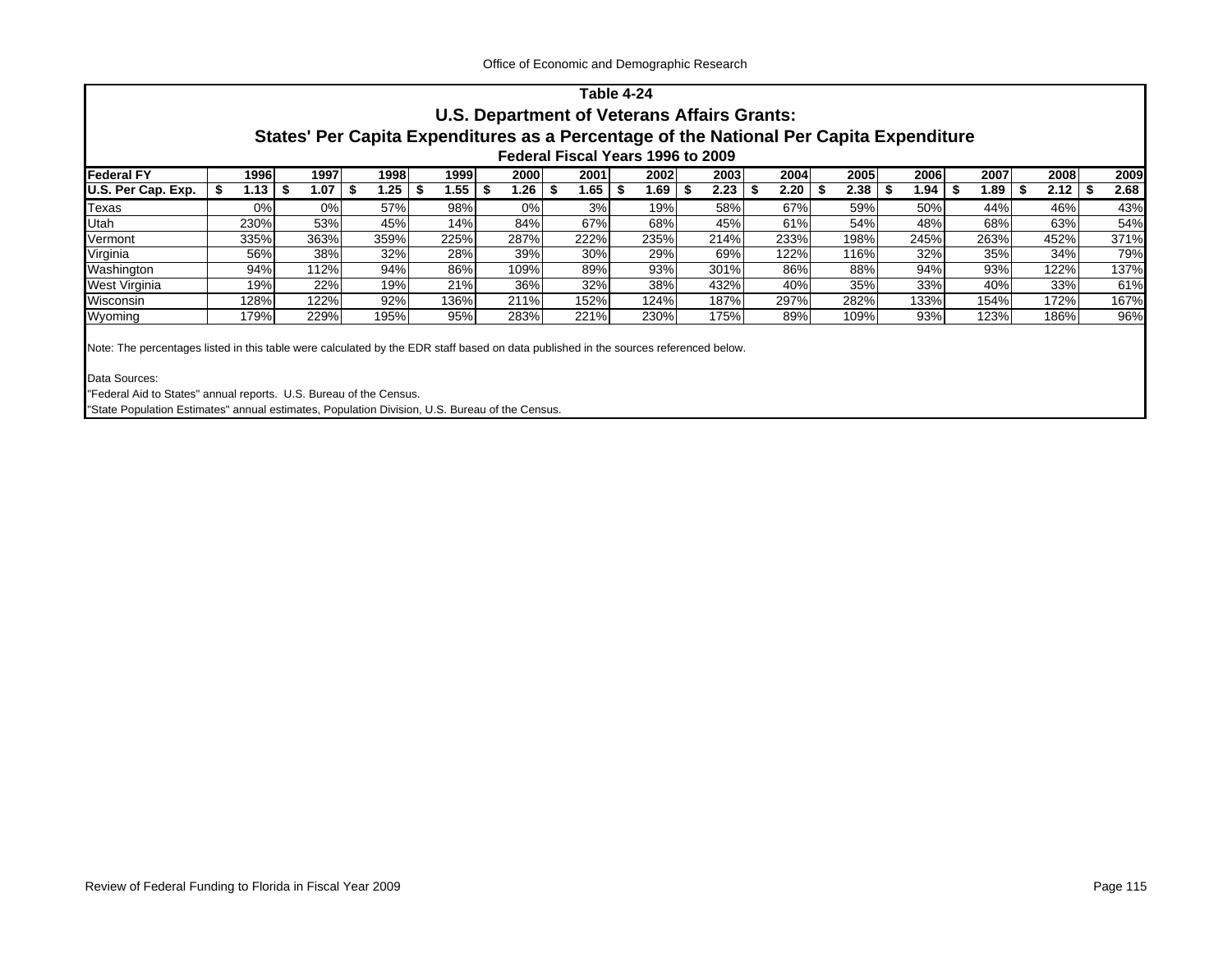This page was intentionally left blank.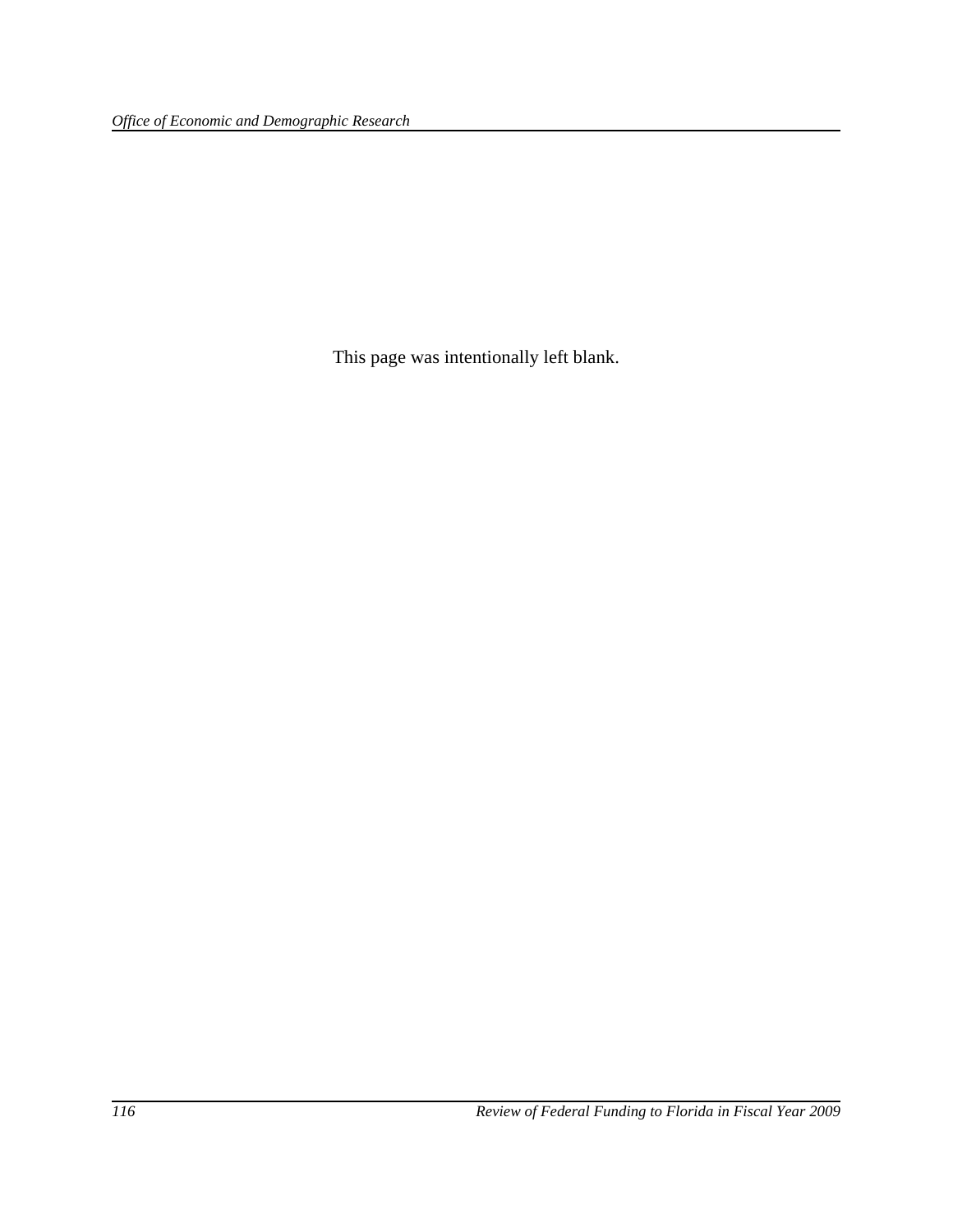# **Appendix A:**

## **Federal Direct Expenditures by County Geographic Area: Federal Fiscal Years 1998 to 2009**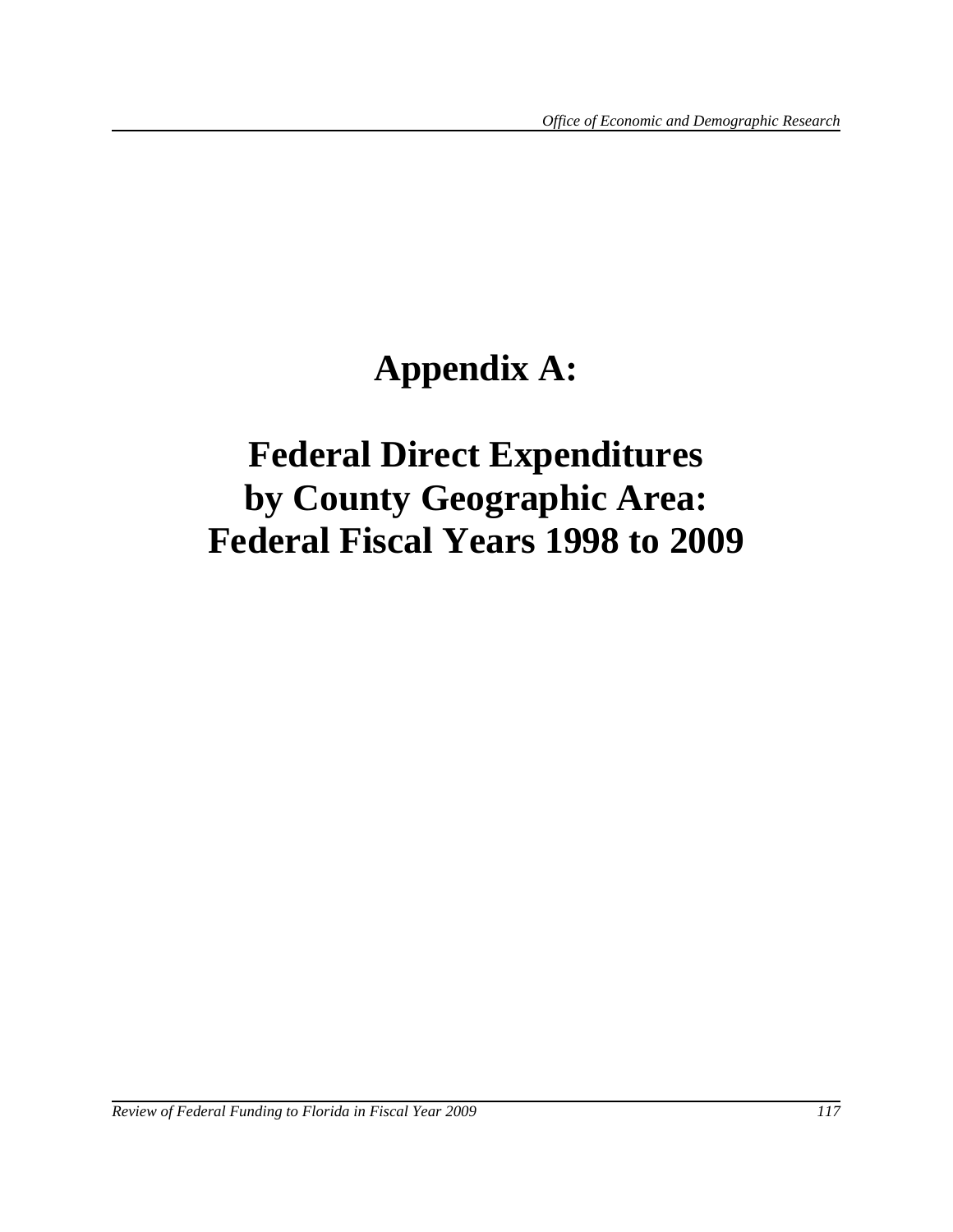| <b>Alachua County</b>                  |                                                                                                                                      |           |                       |                                                             |    |               |                   |                                |  |  |  |  |  |  |
|----------------------------------------|--------------------------------------------------------------------------------------------------------------------------------------|-----------|-----------------------|-------------------------------------------------------------|----|---------------|-------------------|--------------------------------|--|--|--|--|--|--|
|                                        |                                                                                                                                      |           |                       | <b>Federal Direct Expenditures</b>                          |    |               |                   |                                |  |  |  |  |  |  |
|                                        |                                                                                                                                      |           |                       | Federal Fiscal Years: 1998 to 2009                          |    |               |                   |                                |  |  |  |  |  |  |
|                                        |                                                                                                                                      |           |                       | <b>Direct Payments for Individuals</b>                      |    |               |                   |                                |  |  |  |  |  |  |
|                                        |                                                                                                                                      |           |                       | <b>Other Than for</b>                                       |    |               |                   |                                |  |  |  |  |  |  |
|                                        | <b>Total Direct</b>                                                                                                                  | Annual %  | <b>Retirement and</b> | <b>Retirement and</b>                                       |    |               | Procurement       | <b>Salaries and</b>            |  |  |  |  |  |  |
| <b>FY</b>                              | <b>Expenditures</b>                                                                                                                  | Change    | <b>Disability</b>     | <b>Disability</b>                                           |    | <b>Grants</b> | <b>Contracts</b>  | <b>Wages</b>                   |  |  |  |  |  |  |
| 2009                                   | \$<br>2,178,039,000                                                                                                                  | 6.6%      | \$<br>667,596,000     | \$<br>406,615,000                                           | \$ | 725,702,000   | \$<br>78,167,000  | \$<br>299,958,000              |  |  |  |  |  |  |
| 2008                                   | \$<br>2,043,559,000                                                                                                                  | 8.6%      | \$<br>600,305,000     | \$<br>340,753,000                                           | \$ | 549,169,000   | \$<br>276,258,000 | \$<br>277,073,000              |  |  |  |  |  |  |
| 2007                                   | \$<br>1,881,514,000                                                                                                                  | 6.6%      | \$<br>589,394,000     | \$<br>376,703,000                                           | \$ | 474,432,000   | \$<br>182,602,000 | \$<br>258,382,000              |  |  |  |  |  |  |
| 2006                                   | \$<br>1,765,492,000                                                                                                                  | 7.4%      | \$<br>545,579,000     | \$<br>357,134,000                                           | \$ | 501,949,000   | \$<br>128,115,000 | \$<br>232,716,000              |  |  |  |  |  |  |
| 2005                                   | \$<br>1,643,527,000                                                                                                                  | 11.5%     | \$<br>515,071,000     | \$<br>280,863,000                                           | \$ | 502,678,000   | \$<br>125,556,000 | \$<br>219,360,000              |  |  |  |  |  |  |
| 2004                                   | \$<br>1,473,737,000                                                                                                                  | 8.5%      | \$<br>478,797,000     | \$<br>257,784,000                                           | \$ | 482,520,000   | \$<br>52,409,000  | \$<br>202,227,000              |  |  |  |  |  |  |
| 2003                                   | \$<br>1,358,860,000                                                                                                                  | 1.3%      | \$<br>436,807,000     | \$<br>236,804,000                                           | \$ | 451,850,000   | \$<br>49,790,000  | Ś<br>183,610,000               |  |  |  |  |  |  |
| 2002                                   | \$<br>1,340,911,000                                                                                                                  | 2.5%      | \$<br>432,050,000     | \$<br>220,947,000                                           | \$ | 449,969,000   | \$<br>64,255,000  | \$<br>173,690,000              |  |  |  |  |  |  |
| 2001                                   | \$<br>\$<br>\$<br>\$<br>\$<br>\$<br>17.4%<br>41,050,000<br>1,307,647,000<br>423,691,000<br>238,141,000<br>443,935,000<br>160,829,000 |           |                       |                                                             |    |               |                   |                                |  |  |  |  |  |  |
| 2000                                   | \$<br>\$<br>\$<br>\$<br>\$<br>\$<br>7.2%<br>1,113,523,000<br>391,729,000<br>224,303,000<br>314,460,000<br>34,535,000<br>148,496,000  |           |                       |                                                             |    |               |                   |                                |  |  |  |  |  |  |
| 1999                                   | \$<br>\$<br>\$<br>\$<br>\$<br>6.1%<br>371,529,000<br>277,534,000<br>55,681,000<br>\$<br>1,038,641,000<br>190,424,000<br>143,473,000  |           |                       |                                                             |    |               |                   |                                |  |  |  |  |  |  |
| 1998                                   | \$<br>\$<br>\$<br>\$<br>-Ś<br>Ś<br>978,683,000<br>357,878,000<br>187,472,000<br>254,874,000<br>40,059,000<br>138,400,000             |           |                       |                                                             |    |               |                   |                                |  |  |  |  |  |  |
|                                        |                                                                                                                                      |           |                       |                                                             |    |               |                   |                                |  |  |  |  |  |  |
| Per Capita Federal Direct Expenditures |                                                                                                                                      |           |                       |                                                             |    |               |                   |                                |  |  |  |  |  |  |
|                                        | Federal Fiscal Years: 1998 to 2009                                                                                                   |           |                       |                                                             |    |               |                   |                                |  |  |  |  |  |  |
|                                        | <b>Direct Payments for Individuals</b><br><b>Other Than for</b>                                                                      |           |                       |                                                             |    |               |                   |                                |  |  |  |  |  |  |
|                                        | <b>Total Direct</b>                                                                                                                  | Annual %  | <b>Retirement and</b> | <b>Retirement and</b>                                       |    |               | Procurement       | <b>Salaries and</b>            |  |  |  |  |  |  |
| <b>FY</b>                              | <b>Expenditures</b>                                                                                                                  | Change    | <b>Disability</b>     | <b>Disability</b>                                           |    | <b>Grants</b> | <b>Contracts</b>  | <b>Wages</b>                   |  |  |  |  |  |  |
| 2009                                   | \$<br>8,500                                                                                                                          | 5.0%      | \$<br>2,605           | \$<br>1,587                                                 | \$ | 2,832         | \$<br>305         | \$<br>1,171                    |  |  |  |  |  |  |
| 2008                                   | \$<br>8,097                                                                                                                          | 6.5%      | \$<br>2,379           | \$<br>1,350                                                 | \$ | 2,176         | $\zeta$<br>1,095  | \$<br>1,098                    |  |  |  |  |  |  |
| 2007                                   | \$<br>7,600                                                                                                                          | 4.9%      | \$<br>2,381           | \$<br>1,522                                                 | \$ | 1,916         | \$<br>738         | \$<br>1,044                    |  |  |  |  |  |  |
| 2006                                   | \$<br>7,242                                                                                                                          | 6.1%      | \$<br>2,238           | \$<br>1,465                                                 | \$ | 2,059         | \$<br>526         | \$<br>955                      |  |  |  |  |  |  |
| 2005                                   | \$<br>6,826                                                                                                                          | 9.4%      | \$<br>2,139           | \$<br>1,167                                                 | \$ | 2,088         | \$<br>521         | \$<br>911                      |  |  |  |  |  |  |
| 2004                                   | \$<br>6,240                                                                                                                          | 6.2%      | \$<br>2,027           | \$<br>1,092                                                 | \$ | 2,043         | \$<br>222         | $\overline{\xi}$<br>856        |  |  |  |  |  |  |
| 2003                                   | \$<br>5,875                                                                                                                          | 0.2%      | \$<br>1,889           | \$<br>1,024                                                 | \$ | 1,954         | \$<br>215         | $\overline{\mathsf{S}}$<br>794 |  |  |  |  |  |  |
| 2002                                   | \$<br>5,866                                                                                                                          | 0.0%      | \$<br>1,890           | \$<br>966                                                   | \$ | 1,968         | \$<br>281         | $\overline{\xi}$<br>760        |  |  |  |  |  |  |
| 2001                                   | \$<br>5,866                                                                                                                          | 14.8%     | \$<br>1,901           | \$<br>1,068                                                 | \$ | 1,991         | \$<br>184         | \$<br>721                      |  |  |  |  |  |  |
| 2000                                   | \$<br>5,109                                                                                                                          | 6.4%      | \$<br>1,797           | \$<br>1,029                                                 | \$ | 1,443         | \$<br>158         | \$<br>681                      |  |  |  |  |  |  |
| 1999                                   | \$<br>4,803                                                                                                                          | 3.7%      | \$<br>1,718           | \$<br>881                                                   | \$ | 1,283         | \$<br>257         | \$<br>663                      |  |  |  |  |  |  |
| 1998                                   | Ś<br>4,629                                                                                                                           |           | Ś<br>1,693            | Ś.<br>887                                                   | Ś. | 1,206         | Ś<br>189          | Ś<br>655                       |  |  |  |  |  |  |
|                                        |                                                                                                                                      |           |                       | <b>Federal Direct Expenditures - Category as % of Total</b> |    |               |                   |                                |  |  |  |  |  |  |
|                                        |                                                                                                                                      |           |                       | Federal Fiscal Years: 1998 to 2009                          |    |               |                   |                                |  |  |  |  |  |  |
|                                        |                                                                                                                                      |           |                       | <b>Direct Payments for Individuals</b>                      |    |               |                   |                                |  |  |  |  |  |  |
|                                        |                                                                                                                                      |           |                       | <b>Other Than for</b>                                       |    |               |                   |                                |  |  |  |  |  |  |
|                                        |                                                                                                                                      |           | <b>Retirement and</b> | <b>Retirement and</b>                                       |    |               | Procurement       | <b>Salaries and</b>            |  |  |  |  |  |  |
|                                        |                                                                                                                                      | <b>FY</b> | <b>Disability</b>     | <b>Disability</b>                                           |    | Grants        | <b>Contracts</b>  | Wages                          |  |  |  |  |  |  |
|                                        |                                                                                                                                      | 2009      | 30.7%                 | 18.7%                                                       |    | 33.3%         | 3.6%              | 13.8%                          |  |  |  |  |  |  |
|                                        |                                                                                                                                      | 2008      | 29.4%                 | 16.7%                                                       |    | 26.9%         | 13.5%             | 13.6%                          |  |  |  |  |  |  |
|                                        |                                                                                                                                      | 2007      | 31.3%                 | 20.0%                                                       |    | 25.2%         | 9.7%              | 13.7%                          |  |  |  |  |  |  |
|                                        |                                                                                                                                      | 2006      | 30.9%                 | 20.2%                                                       |    | 28.4%         | 7.3%              | 13.2%                          |  |  |  |  |  |  |
|                                        |                                                                                                                                      | 2005      | 31.3%                 | 17.1%                                                       |    | 30.6%         | 7.6%              | 13.3%                          |  |  |  |  |  |  |
|                                        |                                                                                                                                      | 2004      | 32.5%                 | 17.5%                                                       |    | 32.7%         | 3.6%              | 13.7%                          |  |  |  |  |  |  |
|                                        |                                                                                                                                      | 2003      | 32.1%                 | 17.4%                                                       |    | 33.3%         | 3.7%              | 13.5%                          |  |  |  |  |  |  |
|                                        | 2002<br>32.2%<br>16.5%<br>33.6%<br>4.8%<br>13.0%                                                                                     |           |                       |                                                             |    |               |                   |                                |  |  |  |  |  |  |
|                                        |                                                                                                                                      | 2001      | 32.4%                 | 18.2%                                                       |    | 33.9%         | 3.1%              | 12.3%                          |  |  |  |  |  |  |
|                                        |                                                                                                                                      | 2000      | 35.2%                 | 20.1%                                                       |    | 28.2%         | 3.1%              | 13.3%                          |  |  |  |  |  |  |
|                                        |                                                                                                                                      | 1999      | 35.8%                 | 18.3%                                                       |    | 26.7%         | 5.4%              | 13.8%                          |  |  |  |  |  |  |
|                                        |                                                                                                                                      | 1998      | 36.6%                 | 19.2%                                                       |    | 26.0%         | 4.1%              | 14.1%                          |  |  |  |  |  |  |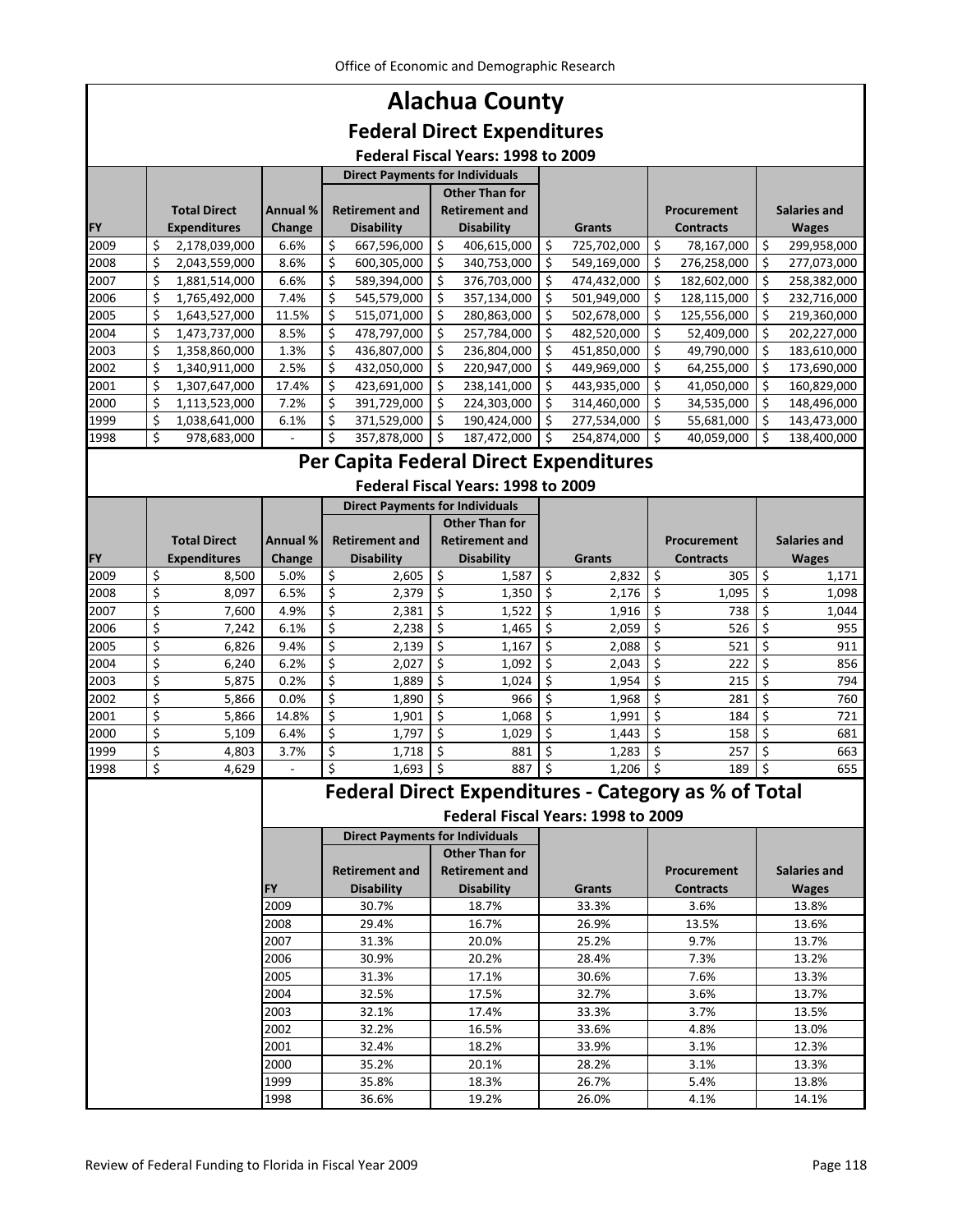| <b>Baker County</b> |                                                                              |                     |              |                                                                                                |          |                                    |                        |                |                        |                  |                                      |                     |  |  |
|---------------------|------------------------------------------------------------------------------|---------------------|--------------|------------------------------------------------------------------------------------------------|----------|------------------------------------|------------------------|----------------|------------------------|------------------|--------------------------------------|---------------------|--|--|
|                     |                                                                              |                     |              |                                                                                                |          | <b>Federal Direct Expenditures</b> |                        |                |                        |                  |                                      |                     |  |  |
|                     |                                                                              |                     |              |                                                                                                |          | Federal Fiscal Years: 1998 to 2009 |                        |                |                        |                  |                                      |                     |  |  |
|                     |                                                                              |                     |              | <b>Direct Payments for Individuals</b>                                                         |          |                                    |                        |                |                        |                  |                                      |                     |  |  |
|                     |                                                                              |                     |              |                                                                                                |          | <b>Other Than for</b>              |                        |                |                        |                  |                                      |                     |  |  |
|                     |                                                                              | <b>Total Direct</b> | Annual %     | <b>Retirement and</b>                                                                          |          | <b>Retirement and</b>              |                        |                |                        | Procurement      |                                      | <b>Salaries and</b> |  |  |
| <b>FY</b>           |                                                                              | <b>Expenditures</b> | Change       | <b>Disability</b>                                                                              |          | <b>Disability</b>                  |                        | <b>Grants</b>  |                        | <b>Contracts</b> |                                      | <b>Wages</b>        |  |  |
| 2009                | \$                                                                           | 141,703,000         | 8.1%         | \$<br>74,586,000                                                                               | \$       | 33,812,000                         | \$                     | 27,884,000     | \$                     | 930,000          | \$                                   | 4,490,000           |  |  |
| 2008                | \$                                                                           | 131,041,000         | $-12.3%$     | \$<br>67,227,000                                                                               | \$       | 29,249,000                         | \$                     | 28,724,000     | \$                     | 1,439,000        | \$                                   | 4,402,000           |  |  |
| 2007                | \$                                                                           | 149,492,000         | 18.8%        | \$<br>63,150,000                                                                               | \$       | 45,896,000                         | \$                     | 34,260,000     | \$                     | 1,590,000        | \$                                   | 4,597,000           |  |  |
| 2006                | \$                                                                           | 125,800,000         | 14.9%        | \$<br>58,752,000                                                                               | \$       | 29,662,000                         | \$                     | 30,770,000     | \$                     | 2,546,000        | \$                                   | 4,070,000           |  |  |
| 2005                | \$                                                                           | 109,444,000         | 5.8%         | \$<br>55,712,000                                                                               | \$       | 26,416,000                         | \$                     | 20,026,000     | \$                     | 3,294,000        | \$                                   | 3,997,000           |  |  |
| 2004                | \$                                                                           | 103,407,000         | 6.6%         | \$<br>56,601,000                                                                               | \$       | 22,279,000                         | \$                     | 19,723,000     | \$                     | 1,155,000        | \$                                   | 3,651,000           |  |  |
| 2003                | \$                                                                           | 96,971,000          | 11.0%        | \$<br>52,910,000                                                                               | \$       | 21,889,000                         | \$                     | 18,118,000     | \$                     | 798,000          | \$                                   | 3,255,000           |  |  |
| 2002                | \$                                                                           | 87,391,000          | 4.7%         | \$<br>49,523,000                                                                               | \$       | 18,609,000                         | \$                     | 15,647,000     | \$                     | 530,000          | \$                                   | 3,081,000           |  |  |
| 2001                | \$                                                                           | 83,478,000          | 5.9%         | \$<br>\$<br>\$<br>\$<br>\$<br>48,357,000<br>19,457,000<br>11,851,000<br>1,061,000<br>2,752,000 |          |                                    |                        |                |                        |                  |                                      |                     |  |  |
| 2000                | \$                                                                           | 78,856,000          | 7.4%         | \$<br>43,795,000                                                                               | \$       | 16,947,000                         | \$                     | 14,187,000     | \$                     | 1,156,000        | \$                                   | 2,770,000           |  |  |
| 1999                | \$                                                                           | 73,438,000          | 8.5%         | \$<br>40,164,000                                                                               | \$       | 15,188,000                         | \$                     | 15,044,000     | $\zeta$                | 564,000          | \$                                   | 2,479,000           |  |  |
| 1998                | \$                                                                           | 67,676,000          |              | Ś<br>38,187,000                                                                                | \$       | 16,149,000                         | \$                     | 10,602,000     | Ŝ.                     | 392,000          | Ś                                    | 2,346,000           |  |  |
|                     |                                                                              |                     |              |                                                                                                |          |                                    |                        |                |                        |                  |                                      |                     |  |  |
|                     | Per Capita Federal Direct Expenditures<br>Federal Fiscal Years: 1998 to 2009 |                     |              |                                                                                                |          |                                    |                        |                |                        |                  |                                      |                     |  |  |
|                     |                                                                              |                     |              | <b>Direct Payments for Individuals</b>                                                         |          |                                    |                        |                |                        |                  |                                      |                     |  |  |
|                     |                                                                              |                     |              |                                                                                                |          | <b>Other Than for</b>              |                        |                |                        |                  |                                      |                     |  |  |
|                     |                                                                              | <b>Total Direct</b> | Annual %     | <b>Retirement and</b>                                                                          |          | <b>Retirement and</b>              |                        |                |                        | Procurement      |                                      | <b>Salaries and</b> |  |  |
| FY                  |                                                                              | <b>Expenditures</b> | Change       | <b>Disability</b>                                                                              |          | <b>Disability</b>                  |                        | <b>Grants</b>  |                        | <b>Contracts</b> |                                      | <b>Wages</b>        |  |  |
| 2009                | \$                                                                           | 5,471               | 8.1%         | \$<br>2,880                                                                                    | \$       | 1,306                              | \$                     | 1,077          | $\zeta$                | 36               | \$                                   | 173                 |  |  |
| 2008                | \$                                                                           | 5,061               | $-13.2%$     | \$<br>2,597                                                                                    | \$       | 1,130                              | \$                     | 1,109          | $\zeta$                | 56               | \$                                   | 170                 |  |  |
| 2007                | \$                                                                           | 5,834               | 16.0%        | \$<br>2,465                                                                                    | \$       | 1,791                              | \$                     | 1,337          | \$                     | 62               | \$                                   | 179                 |  |  |
| 2006                | \$                                                                           | 5,031               | 10.1%        | \$<br>2,350                                                                                    | \$       | 1,186                              | \$                     | 1,231          | \$                     | 102              | \$                                   | 163                 |  |  |
| 2005                | \$                                                                           | 4,569               | 5.9%         | \$<br>2,326                                                                                    | \$       | 1,103                              | \$                     | 836            | \$                     | 138              | \$                                   | 167                 |  |  |
| 2004                | \$                                                                           | 4,315               | 4.1%         | \$<br>2,362                                                                                    | \$       | 930                                | \$                     | 823            | \$<br>$\overline{\xi}$ | 48               | $\overline{\xi}$                     | 152                 |  |  |
| 2003                | \$                                                                           | 4,147               | 9.1%         | \$<br>2,263<br>\$<br>2,154                                                                     | \$<br>\$ | 936                                | $\overline{\xi}$<br>\$ | 775            |                        | 34<br>23         | $\overline{\xi}$<br>$\overline{\xi}$ | 139<br>134          |  |  |
| 2002                | \$<br>\$                                                                     | 3,801               | 2.7%         | \$                                                                                             | \$       | 809                                | \$                     | 681            | \$<br>\$               | 47               | \$                                   |                     |  |  |
| 2001<br>2000        | \$                                                                           | 3,700<br>3,543      | 4.4%<br>5.5% | 2,143<br>\$<br>1,968                                                                           | \$       | 862<br>761                         | \$                     | 525<br>637     | \$                     | 52               | \$                                   | 122<br>124          |  |  |
| 1999                | \$                                                                           | 3,357               | 4.8%         | \$<br>1,836                                                                                    | \$       | 694                                | \$                     | 688            | \$                     | 26               | \$                                   | 113                 |  |  |
| 1998                | Ś                                                                            | 3,203               |              | Ś<br>1,807                                                                                     | Ś.       | 764                                | Ś.                     | 502            | Ś.                     | 19               | \$                                   | 111                 |  |  |
|                     |                                                                              |                     |              |                                                                                                |          |                                    |                        |                |                        |                  |                                      |                     |  |  |
|                     |                                                                              |                     |              | <b>Federal Direct Expenditures - Category as % of Total</b>                                    |          |                                    |                        |                |                        |                  |                                      |                     |  |  |
|                     |                                                                              |                     |              |                                                                                                |          | Federal Fiscal Years: 1998 to 2009 |                        |                |                        |                  |                                      |                     |  |  |
|                     |                                                                              |                     |              | <b>Direct Payments for Individuals</b>                                                         |          |                                    |                        |                |                        |                  |                                      |                     |  |  |
|                     |                                                                              |                     |              |                                                                                                |          | <b>Other Than for</b>              |                        |                |                        |                  |                                      |                     |  |  |
|                     |                                                                              |                     |              | <b>Retirement and</b>                                                                          |          | <b>Retirement and</b>              |                        |                |                        | Procurement      |                                      | <b>Salaries and</b> |  |  |
|                     |                                                                              |                     | <b>FY</b>    | <b>Disability</b>                                                                              |          | <b>Disability</b>                  |                        | Grants         |                        | <b>Contracts</b> |                                      | <b>Wages</b>        |  |  |
|                     |                                                                              |                     | 2009         | 52.6%                                                                                          |          | 23.9%                              |                        | 19.7%          |                        | 0.7%             |                                      | 3.2%                |  |  |
|                     |                                                                              |                     | 2008         | 51.3%                                                                                          |          | 22.3%                              |                        | 21.9%          |                        | 1.1%             |                                      | 3.4%                |  |  |
|                     |                                                                              |                     | 2007         | 42.2%                                                                                          |          | 30.7%                              |                        | 22.9%          |                        | 1.1%             |                                      | 3.1%                |  |  |
|                     |                                                                              |                     | 2006         | 46.7%                                                                                          |          | 23.6%                              |                        | 24.5%          |                        | 2.0%             |                                      | 3.2%                |  |  |
|                     | 2005<br>50.9%<br>24.1%<br>18.3%<br>3.0%<br>3.7%                              |                     |              |                                                                                                |          |                                    |                        |                |                        |                  |                                      |                     |  |  |
|                     | 2004<br>54.7%<br>21.5%<br>19.1%<br>1.1%<br>3.5%                              |                     |              |                                                                                                |          |                                    |                        |                |                        |                  |                                      |                     |  |  |
|                     | 2003<br>54.6%<br>22.6%<br>18.7%<br>0.8%<br>3.4%                              |                     |              |                                                                                                |          |                                    |                        |                |                        |                  |                                      |                     |  |  |
|                     | 2002<br>56.7%<br>17.9%<br>3.5%<br>21.3%<br>0.6%                              |                     |              |                                                                                                |          |                                    |                        |                |                        |                  |                                      |                     |  |  |
|                     |                                                                              |                     | 2001         | 57.9%                                                                                          |          | 23.3%                              |                        | 14.2%          |                        | 1.3%             |                                      | 3.3%                |  |  |
|                     |                                                                              |                     | 2000         | 55.5%                                                                                          |          | 21.5%                              |                        | 18.0%          |                        | 1.5%             |                                      | 3.5%                |  |  |
|                     |                                                                              |                     | 1999         | 54.7%<br>56.4%                                                                                 |          | 20.7%<br>23.9%                     |                        | 20.5%<br>15.7% |                        | 0.8%<br>0.6%     |                                      | 3.4%<br>3.5%        |  |  |
|                     |                                                                              |                     | 1998         |                                                                                                |          |                                    |                        |                |                        |                  |                                      |                     |  |  |

 $\overline{\phantom{a}}$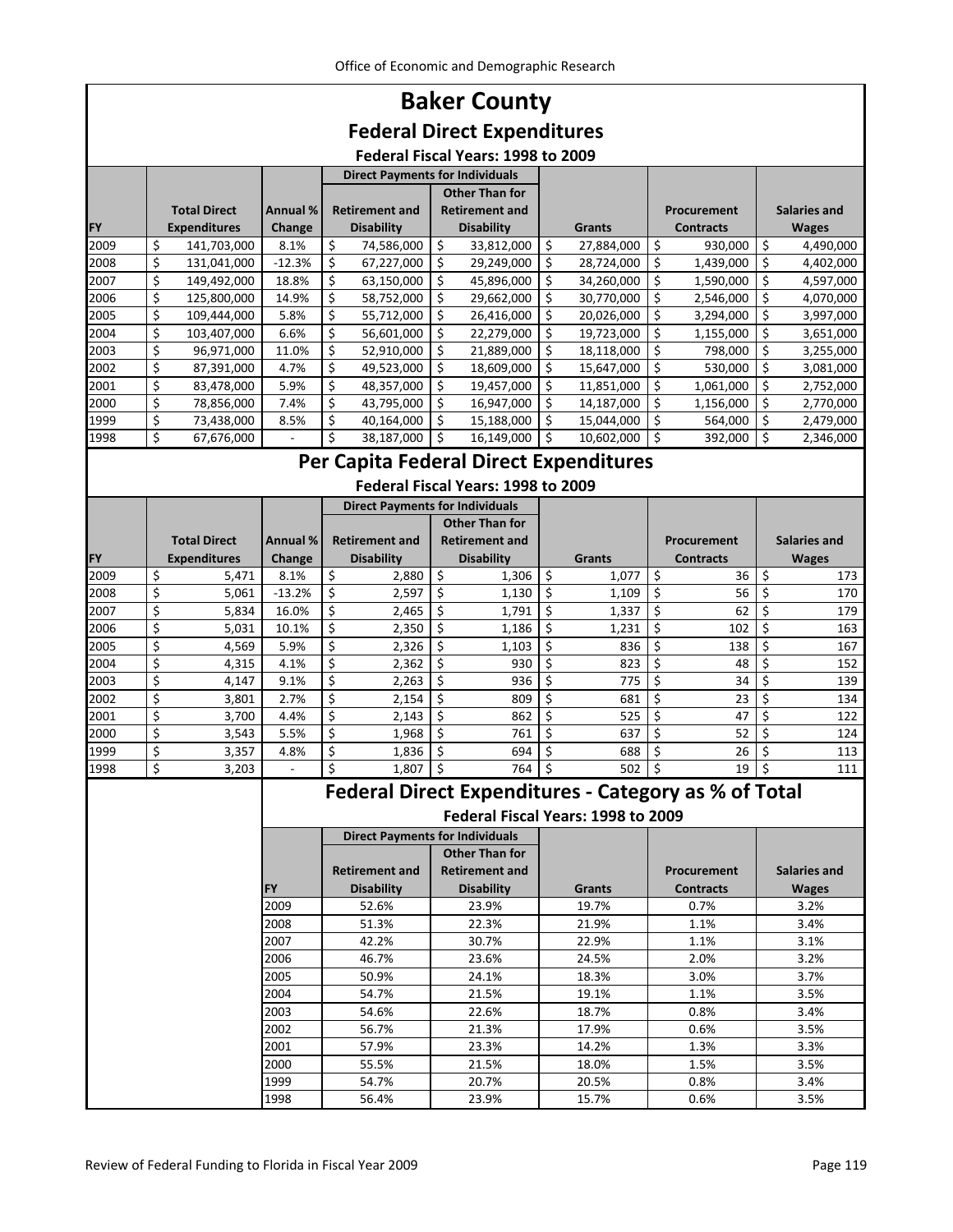| <b>Federal Direct Expenditures</b><br>Federal Fiscal Years: 1998 to 2009<br><b>Direct Payments for Individuals</b><br><b>Other Than for</b><br><b>Retirement and</b><br><b>Total Direct</b><br><b>Annual %</b><br><b>Retirement and</b><br><b>Procurement</b><br><b>FY</b><br><b>Expenditures</b><br>Change<br><b>Disability</b><br><b>Disability</b><br><b>Grants</b><br><b>Contracts</b><br>2009<br>\$<br>\$<br>\$<br>\$<br>\$<br>2,129,762,000<br>3.3%<br>737,817,000<br>228,343,000<br>330,095,000 |                                                                                                                                |  |  |  |  |  |  |  |  |  |  |  |  |
|--------------------------------------------------------------------------------------------------------------------------------------------------------------------------------------------------------------------------------------------------------------------------------------------------------------------------------------------------------------------------------------------------------------------------------------------------------------------------------------------------------|--------------------------------------------------------------------------------------------------------------------------------|--|--|--|--|--|--|--|--|--|--|--|--|
|                                                                                                                                                                                                                                                                                                                                                                                                                                                                                                        |                                                                                                                                |  |  |  |  |  |  |  |  |  |  |  |  |
|                                                                                                                                                                                                                                                                                                                                                                                                                                                                                                        |                                                                                                                                |  |  |  |  |  |  |  |  |  |  |  |  |
|                                                                                                                                                                                                                                                                                                                                                                                                                                                                                                        |                                                                                                                                |  |  |  |  |  |  |  |  |  |  |  |  |
|                                                                                                                                                                                                                                                                                                                                                                                                                                                                                                        |                                                                                                                                |  |  |  |  |  |  |  |  |  |  |  |  |
|                                                                                                                                                                                                                                                                                                                                                                                                                                                                                                        | <b>Salaries and</b>                                                                                                            |  |  |  |  |  |  |  |  |  |  |  |  |
|                                                                                                                                                                                                                                                                                                                                                                                                                                                                                                        | <b>Wages</b>                                                                                                                   |  |  |  |  |  |  |  |  |  |  |  |  |
|                                                                                                                                                                                                                                                                                                                                                                                                                                                                                                        | Ś<br>436,704,000<br>396,803,000                                                                                                |  |  |  |  |  |  |  |  |  |  |  |  |
| \$<br>\$<br>2008<br>\$<br>\$<br>\$<br>2,061,577,000<br>$-2.6%$<br>666,270,000<br>278,699,000<br>190,703,000                                                                                                                                                                                                                                                                                                                                                                                            | \$<br>557,148,000<br>368,758,000                                                                                               |  |  |  |  |  |  |  |  |  |  |  |  |
| \$<br>\$<br>\$<br>\$<br>\$<br>2007<br>2,116,206,000<br>13.6%<br>659,634,000<br>333,213,000<br>181,641,000                                                                                                                                                                                                                                                                                                                                                                                              | Ś<br>559,661,000<br>382,058,000                                                                                                |  |  |  |  |  |  |  |  |  |  |  |  |
| \$<br>\$<br>\$<br>\$<br>\$<br>2006<br>7.1%<br>1,862,054,000<br>623,884,000<br>274,652,000<br>172,492,000                                                                                                                                                                                                                                                                                                                                                                                               | \$<br>415,359,000<br>375,666,000                                                                                               |  |  |  |  |  |  |  |  |  |  |  |  |
| \$<br>\$<br>\$<br>\$<br>\$<br>8.7%<br>2005<br>1,738,020,000<br>602,469,000<br>233,624,000<br>183,824,000                                                                                                                                                                                                                                                                                                                                                                                               | \$<br>348,905,000<br>369,196,000                                                                                               |  |  |  |  |  |  |  |  |  |  |  |  |
| \$<br>\$<br>\$<br>\$<br>\$<br>2004<br>20.8%<br>595,599,000<br>196,858,000<br>1,599,092,000<br>157,014,000                                                                                                                                                                                                                                                                                                                                                                                              | \$<br>290,605,000<br>359,016,000                                                                                               |  |  |  |  |  |  |  |  |  |  |  |  |
| \$<br>\$<br>\$<br>\$<br>\$<br>1,324,024,000<br>4.6%<br>540,362,000<br>72,050,000<br>2003<br>180,434,000                                                                                                                                                                                                                                                                                                                                                                                                | \$<br>193,646,000<br>337,533,000                                                                                               |  |  |  |  |  |  |  |  |  |  |  |  |
| \$<br>\$<br>\$<br>\$<br>\$<br>2002<br>1,265,842,000<br>$-13.3%$<br>518,585,000<br>166,536,000<br>112,426,000                                                                                                                                                                                                                                                                                                                                                                                           | \$<br>168,497,000<br>299,799,000                                                                                               |  |  |  |  |  |  |  |  |  |  |  |  |
| \$<br>\$<br>\$<br>\$<br>\$<br>1,460,520,000<br>16.2%<br>502,087,000<br>87,761,000<br>2001<br>424,538,000<br>2000                                                                                                                                                                                                                                                                                                                                                                                       | \$<br>157,467,000<br>288,667,000                                                                                               |  |  |  |  |  |  |  |  |  |  |  |  |
| \$<br>\$<br>\$<br>\$<br>\$<br>\$<br>1,257,020,000<br>3.8%<br>464,953,000<br>284,220,000<br>81,110,000<br>163,008,000<br>263,730,000<br>\$<br>\$<br>\$<br>\$<br>\$<br>\$<br>1,211,349,000<br>4.1%<br>440,567,000<br>270,518,000<br>66,688,000<br>155,954,000                                                                                                                                                                                                                                            |                                                                                                                                |  |  |  |  |  |  |  |  |  |  |  |  |
| 1999<br>277,623,000<br>$\overline{\phantom{a}}$                                                                                                                                                                                                                                                                                                                                                                                                                                                        |                                                                                                                                |  |  |  |  |  |  |  |  |  |  |  |  |
| \$<br>\$<br>\$<br>\$<br>1998<br>\$<br>\$<br>1,164,112,000<br>421,198,000<br>258,365,000<br>81,192,000<br>132,657,000<br>270,700,000                                                                                                                                                                                                                                                                                                                                                                    |                                                                                                                                |  |  |  |  |  |  |  |  |  |  |  |  |
| Per Capita Federal Direct Expenditures                                                                                                                                                                                                                                                                                                                                                                                                                                                                 |                                                                                                                                |  |  |  |  |  |  |  |  |  |  |  |  |
| Federal Fiscal Years: 1998 to 2009                                                                                                                                                                                                                                                                                                                                                                                                                                                                     |                                                                                                                                |  |  |  |  |  |  |  |  |  |  |  |  |
| <b>Direct Payments for Individuals</b>                                                                                                                                                                                                                                                                                                                                                                                                                                                                 |                                                                                                                                |  |  |  |  |  |  |  |  |  |  |  |  |
| <b>Other Than for</b>                                                                                                                                                                                                                                                                                                                                                                                                                                                                                  |                                                                                                                                |  |  |  |  |  |  |  |  |  |  |  |  |
|                                                                                                                                                                                                                                                                                                                                                                                                                                                                                                        | <b>Total Direct</b><br><b>Retirement and</b><br><b>Retirement and</b><br><b>Annual %</b><br>Procurement<br><b>Salaries and</b> |  |  |  |  |  |  |  |  |  |  |  |  |
| <b>Disability</b><br><b>FY</b><br><b>Expenditures</b><br>Change<br><b>Disability</b><br>Grants<br><b>Contracts</b>                                                                                                                                                                                                                                                                                                                                                                                     |                                                                                                                                |  |  |  |  |  |  |  |  |  |  |  |  |
|                                                                                                                                                                                                                                                                                                                                                                                                                                                                                                        | <b>Wages</b>                                                                                                                   |  |  |  |  |  |  |  |  |  |  |  |  |
| \$<br>\$<br>\$<br>\$<br>\$<br>2009<br>3.2%<br>1,347<br>12,560<br>4,351<br>1,947                                                                                                                                                                                                                                                                                                                                                                                                                        | \$<br>2,575<br>2,340                                                                                                           |  |  |  |  |  |  |  |  |  |  |  |  |
| \$<br>\$<br>\$<br>\$<br>\$<br>2008<br>12,177<br>$-3.5%$<br>3,935<br>1,646<br>1,126                                                                                                                                                                                                                                                                                                                                                                                                                     | \$<br>3,291<br>2,178                                                                                                           |  |  |  |  |  |  |  |  |  |  |  |  |
| \$<br>\$<br>\$<br>\$<br>\$<br>2007<br>12,624<br>12.2%<br>3,935<br>1,988<br>1,084                                                                                                                                                                                                                                                                                                                                                                                                                       | \$<br>3,339<br>2,279                                                                                                           |  |  |  |  |  |  |  |  |  |  |  |  |
| \$<br>\$<br>\$<br>\$<br>\$<br>11,250<br>4.7%<br>3,769<br>1,659<br>1,042                                                                                                                                                                                                                                                                                                                                                                                                                                | \$<br>2,509<br>2,270                                                                                                           |  |  |  |  |  |  |  |  |  |  |  |  |
| 2006<br>\$<br>\$<br>\$<br>\$<br>2005<br>\$<br>3,725<br>10,747<br>6.5%<br>1,445<br>1,137                                                                                                                                                                                                                                                                                                                                                                                                                | \$<br>2,157<br>2,283                                                                                                           |  |  |  |  |  |  |  |  |  |  |  |  |
| \$<br>\$<br>\$<br>2004<br>\$<br>\$<br>10,093<br>18.0%<br>3,759<br>1,243<br>991                                                                                                                                                                                                                                                                                                                                                                                                                         | \$<br>1,834<br>2,266                                                                                                           |  |  |  |  |  |  |  |  |  |  |  |  |
| \$<br>\$<br>\$<br>\$<br>\$<br>2.8%<br>2003<br>8,552<br>3,490<br>1,165<br>465                                                                                                                                                                                                                                                                                                                                                                                                                           | \$<br>1,251<br>2,180                                                                                                           |  |  |  |  |  |  |  |  |  |  |  |  |
| \$<br>\$<br>\$<br>\$<br>\$<br>$-14.4%$<br>1,094<br>739<br>2002<br>8,318<br>3,408                                                                                                                                                                                                                                                                                                                                                                                                                       | \$<br>1,107<br>1,970                                                                                                           |  |  |  |  |  |  |  |  |  |  |  |  |
| \$<br>\$<br>\$<br>\$<br>\$<br>2001<br>14.6%<br>2,825<br>584<br>9,718<br>3,341                                                                                                                                                                                                                                                                                                                                                                                                                          | \$<br>1,048<br>1,921                                                                                                           |  |  |  |  |  |  |  |  |  |  |  |  |
| \$<br>\$<br>\$<br>\$<br>\$<br>2000<br>8,481<br>5.1%<br>3,137<br>1,918<br>547                                                                                                                                                                                                                                                                                                                                                                                                                           | \$<br>1,100<br>1,779                                                                                                           |  |  |  |  |  |  |  |  |  |  |  |  |
| 1999<br>\$<br>\$<br>\$<br>\$<br>\$<br>2.2%<br>8,069<br>2,935<br>1,802<br>444                                                                                                                                                                                                                                                                                                                                                                                                                           | \$<br>1,039<br>1,849                                                                                                           |  |  |  |  |  |  |  |  |  |  |  |  |
| 1998<br>\$<br>\$<br>\$<br>\$<br>\$<br>2,856<br>1,752<br>550<br>7,892                                                                                                                                                                                                                                                                                                                                                                                                                                   | $\overline{\mathsf{S}}$<br>899<br>1,835                                                                                        |  |  |  |  |  |  |  |  |  |  |  |  |
| <b>Federal Direct Expenditures - Category as % of Total</b>                                                                                                                                                                                                                                                                                                                                                                                                                                            |                                                                                                                                |  |  |  |  |  |  |  |  |  |  |  |  |
| Federal Fiscal Years: 1998 to 2009                                                                                                                                                                                                                                                                                                                                                                                                                                                                     |                                                                                                                                |  |  |  |  |  |  |  |  |  |  |  |  |
| <b>Direct Payments for Individuals</b>                                                                                                                                                                                                                                                                                                                                                                                                                                                                 |                                                                                                                                |  |  |  |  |  |  |  |  |  |  |  |  |
| <b>Other Than for</b>                                                                                                                                                                                                                                                                                                                                                                                                                                                                                  |                                                                                                                                |  |  |  |  |  |  |  |  |  |  |  |  |
| <b>Retirement and</b><br><b>Retirement and</b><br>Procurement                                                                                                                                                                                                                                                                                                                                                                                                                                          | <b>Salaries and</b>                                                                                                            |  |  |  |  |  |  |  |  |  |  |  |  |
| <b>FY</b><br><b>Disability</b><br><b>Disability</b><br>Grants<br><b>Contracts</b>                                                                                                                                                                                                                                                                                                                                                                                                                      | <b>Wages</b>                                                                                                                   |  |  |  |  |  |  |  |  |  |  |  |  |
| 2009<br>34.6%<br>15.5%<br>10.7%<br>20.5%                                                                                                                                                                                                                                                                                                                                                                                                                                                               | 18.6%                                                                                                                          |  |  |  |  |  |  |  |  |  |  |  |  |
| 2008<br>32.3%<br>13.5%<br>9.3%<br>27.0%                                                                                                                                                                                                                                                                                                                                                                                                                                                                | 17.9%                                                                                                                          |  |  |  |  |  |  |  |  |  |  |  |  |
| 2007<br>31.2%<br>15.7%<br>8.6%<br>26.4%                                                                                                                                                                                                                                                                                                                                                                                                                                                                | 18.1%                                                                                                                          |  |  |  |  |  |  |  |  |  |  |  |  |
| 2006<br>33.5%<br>14.7%<br>9.3%<br>22.3%                                                                                                                                                                                                                                                                                                                                                                                                                                                                | 20.2%                                                                                                                          |  |  |  |  |  |  |  |  |  |  |  |  |
| 2005<br>34.7%<br>13.4%<br>10.6%<br>20.1%                                                                                                                                                                                                                                                                                                                                                                                                                                                               | 21.2%                                                                                                                          |  |  |  |  |  |  |  |  |  |  |  |  |
| 2004<br>37.2%<br>12.3%<br>9.8%<br>18.2%                                                                                                                                                                                                                                                                                                                                                                                                                                                                | 22.5%                                                                                                                          |  |  |  |  |  |  |  |  |  |  |  |  |
| 2003<br>13.6%<br>5.4%<br>14.6%<br>40.8%                                                                                                                                                                                                                                                                                                                                                                                                                                                                | 25.5%                                                                                                                          |  |  |  |  |  |  |  |  |  |  |  |  |
| 2002<br>41.0%<br>13.2%<br>8.9%<br>13.3%                                                                                                                                                                                                                                                                                                                                                                                                                                                                | 23.7%                                                                                                                          |  |  |  |  |  |  |  |  |  |  |  |  |
| 2001<br>29.1%<br>34.4%<br>6.0%<br>10.8%                                                                                                                                                                                                                                                                                                                                                                                                                                                                | 19.8%                                                                                                                          |  |  |  |  |  |  |  |  |  |  |  |  |
| 2000<br>37.0%<br>22.6%<br>6.5%<br>13.0%<br>1999<br>36.4%<br>22.3%<br>5.5%<br>12.9%                                                                                                                                                                                                                                                                                                                                                                                                                     | 21.0%<br>22.9%                                                                                                                 |  |  |  |  |  |  |  |  |  |  |  |  |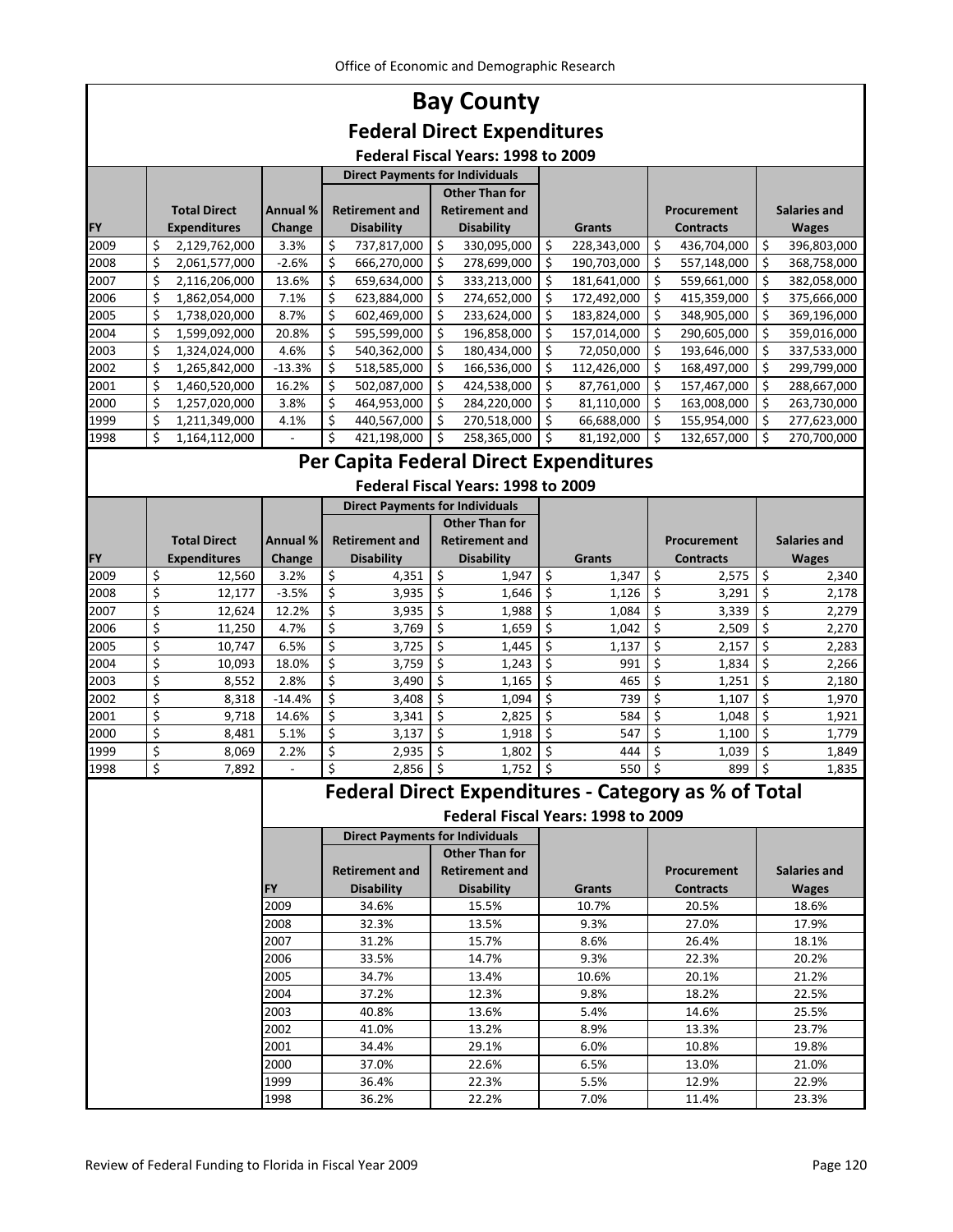| <b>Bradford County</b> |                                                    |                     |                          |    |                                        |            |                                    |            |               |             |                  |              |              |  |
|------------------------|----------------------------------------------------|---------------------|--------------------------|----|----------------------------------------|------------|------------------------------------|------------|---------------|-------------|------------------|--------------|--------------|--|
|                        | <b>Federal Direct Expenditures</b>                 |                     |                          |    |                                        |            |                                    |            |               |             |                  |              |              |  |
|                        |                                                    |                     |                          |    |                                        |            | Federal Fiscal Years: 1998 to 2009 |            |               |             |                  |              |              |  |
|                        |                                                    |                     |                          |    | <b>Direct Payments for Individuals</b> |            |                                    |            |               |             |                  |              |              |  |
|                        |                                                    |                     |                          |    |                                        |            | <b>Other Than for</b>              |            |               |             |                  |              |              |  |
|                        |                                                    | <b>Total Direct</b> | Annual %                 |    | <b>Retirement and</b>                  |            | <b>Retirement and</b>              |            |               | Procurement |                  | Salaries and |              |  |
| <b>FY</b>              | <b>Expenditures</b><br>Change<br><b>Disability</b> |                     |                          |    |                                        |            | <b>Disability</b>                  |            | <b>Grants</b> |             | <b>Contracts</b> |              | <b>Wages</b> |  |
| 2009                   | \$<br>\$<br>271,018,000<br>74.7%<br>83,731,000     |                     |                          |    | \$                                     | 51,035,000 | \$                                 | 49,608,000 | \$            | 1,609,000   | \$               | 85,034,000   |              |  |
| 2008                   | \$                                                 | 155,141,000         | $-25.9%$                 | \$ | 74,783,000                             | \$         | 44,914,000                         | \$         | 29,550,000    | \$          | 2,662,000        | \$           | 3,232,000    |  |
| 2007                   | \$                                                 | 209,377,000         | 40.3%                    | \$ | 73,156,000                             | \$         | 70,817,000                         | \$         | 29,501,000    | \$          | 1,889,000        | \$           | 34,015,000   |  |
| 2006                   | \$                                                 | 149,288,000         | $-4.8%$                  | \$ | 67,654,000                             | \$         | 47,516,000                         | \$         | 29,978,000    | \$          | 1,542,000        | \$           | 2,597,000    |  |
| 2005                   | \$                                                 | 156,819,000         | 7.1%                     | \$ | 64,163,000                             | \$         | 37,757,000                         | \$         | 32,272,000    | \$          | 4,632,000        | \$           | 17,995,000   |  |
| 2004                   | \$                                                 | 146,356,000         | 11.9%                    | \$ | 62,851,000                             | \$         | 33,363,000                         | \$         | 31,738,000    | \$          | 1,794,000        | \$           | 16,611,000   |  |
| 2003                   | \$                                                 | 130,819,000         | 3.1%                     | \$ | 58,821,000                             | \$         | 30,100,000                         | \$         | 26,620,000    | \$          | 1,355,000        | \$           | 13,923,000   |  |
| 2002                   | \$                                                 | 126,913,000         | 8.6%                     | \$ | 57,073,000                             | \$         | 27,967,000                         | \$         | 22,728,000    | \$          | 5,343,000        | \$           | 13,802,000   |  |
| 2001                   | \$                                                 | 116,885,000         | 9.4%                     | \$ | 57,933,000                             | \$         | 27,772,000                         | \$         | 21,290,000    | \$          | 831,000          | \$           | 9,059,000    |  |
| 2000                   | \$                                                 | 106,885,000         | 11.0%                    | \$ | 53,070,000                             | \$         | 24,847,000                         | Ś          | 19,596,000    | \$          | 1,940,000        | \$           | 7,432,000    |  |
| 1999                   | \$                                                 | 96,285,000          | $-6.7%$                  | \$ | 48,700,000                             | \$         | 24,525,000                         | \$         | 15,273,000    | \$          | 758,000          | \$           | 7,029,000    |  |
| 1998                   | Ś                                                  | 103,253,000         | $\overline{\phantom{0}}$ | Ś  | 47,924,000                             | Ś          | 24,002,000                         | Ś          | 22,975,000    | \$          | 2,196,000        | \$           | 6,156,000    |  |
|                        |                                                    |                     |                          |    | Per Capita Federal Direct Expenditures |            |                                    |            |               |             |                  |              |              |  |
|                        |                                                    |                     |                          |    |                                        |            | Federal Fiscal Years: 1998 to 2009 |            |               |             |                  |              |              |  |
|                        |                                                    |                     |                          |    | <b>Direct Payments for Individuals</b> |            |                                    |            |               |             |                  |              |              |  |

|            |                     |          | Direct Payments for Individuals |     |                       |             |               |     |                    |   |              |
|------------|---------------------|----------|---------------------------------|-----|-----------------------|-------------|---------------|-----|--------------------|---|--------------|
|            |                     |          |                                 |     | <b>Other Than for</b> |             |               |     |                    |   |              |
|            | <b>Total Direct</b> | Annual % | <b>Retirement and</b>           |     | <b>Retirement and</b> |             |               |     | <b>Procurement</b> |   | Salaries and |
| <b>IFY</b> | <b>Expenditures</b> | Change   | <b>Disability</b>               |     | <b>Disability</b>     |             | <b>Grants</b> |     | <b>Contracts</b>   |   | <b>Wages</b> |
| 2009       | \$<br>9,318         | 74.5%    | 2,879                           | \$  | 1,755                 | \$<br>1,706 |               |     | 55                 | Ś | 2,924        |
| 2008       | \$<br>5,339         | $-25.9%$ | 2,573                           | \$. | 1,546                 | \$          | 1,017         |     | 92                 |   | 111          |
| 2007       | \$<br>7,206         | 37.8%    | 2,518                           |     | 2,437                 |             | 1,015         |     | 65                 |   | 1,171        |
| 2006       | \$<br>5,229         | $-6.2%$  | 2,370                           |     | 1,664                 | Ŝ           | 1,050         |     | 54                 |   | 91           |
| 2005       | \$<br>5,577         | 5.7%     | 2,282                           |     | 1,343                 |             | 1,148         | 165 |                    |   | 640          |
| 2004       | \$<br>5,276         | 8.8%     | 2,266                           | -S  | 1,203                 | Ŝ           | 1,144         |     | 65                 |   | 599          |
| 2003       | \$<br>4,850         | 1.3%     | 2,181                           | \$  | 1,116                 |             | 987           |     | 50                 |   | 516          |
| 2002       | \$<br>4,786         | 6.8%     | 2,152                           |     | 1,055                 |             | 857           |     | 201                |   | 520          |
| 2001       | \$<br>4,482         | 9.4%     | 2,221                           |     | 1,065                 |             | 816           |     | 32                 |   | 347          |
| 2000       | \$<br>4,097         | 8.5%     | 2,034                           |     | 952                   |             | 751           |     | 74                 |   | 285          |
| 1999       | \$<br>3,776         | $-7.3%$  | 1,910                           |     | 962                   |             | 599           |     | 30                 |   | 276          |
| 1998       | \$<br>4,072         |          | 1,890                           | \$  | 947                   |             | 906           |     | 87                 |   | 243          |

### **Federal Direct Expenditures ‐ Category as % of Total**

**Federal Fiscal Years: 1998 to 2009**

|           | <b>Direct Payments for Individuals</b> |                       |               |                  |              |
|-----------|----------------------------------------|-----------------------|---------------|------------------|--------------|
|           |                                        | <b>Other Than for</b> |               |                  |              |
|           | <b>Retirement and</b>                  | <b>Retirement and</b> |               | Procurement      | Salaries and |
| <b>FY</b> | <b>Disability</b>                      | <b>Disability</b>     | <b>Grants</b> | <b>Contracts</b> | <b>Wages</b> |
| 2009      | 30.9%                                  | 18.8%                 | 18.3%         | 0.6%             | 31.4%        |
| 2008      | 48.2%                                  | 29.0%                 | 19.0%         | 1.7%             | 2.1%         |
| 2007      | 34.9%                                  | 33.8%                 | 14.1%         | 0.9%             | 16.2%        |
| 2006      | 45.3%                                  | 31.8%                 | 20.1%         | 1.0%             | 1.7%         |
| 2005      | 40.9%                                  | 24.1%                 | 20.6%         | 3.0%             | 11.5%        |
| 2004      | 42.9%                                  | 22.8%                 | 21.7%         | 1.2%             | 11.3%        |
| 2003      | 45.0%                                  | 23.0%                 | 20.3%         | 1.0%             | 10.6%        |
| 2002      | 45.0%                                  | 22.0%                 | 17.9%         | 4.2%             | 10.9%        |
| 2001      | 49.6%                                  | 23.8%                 | 18.2%         | 0.7%             | 7.8%         |
| 2000      | 49.7%                                  | 23.2%                 | 18.3%         | 1.8%             | 7.0%         |
| 1999      | 50.6%                                  | 25.5%                 | 15.9%         | 0.8%             | 7.3%         |
| 1998      | 46.4%                                  | 23.2%                 | 22.3%         | 2.1%             | 6.0%         |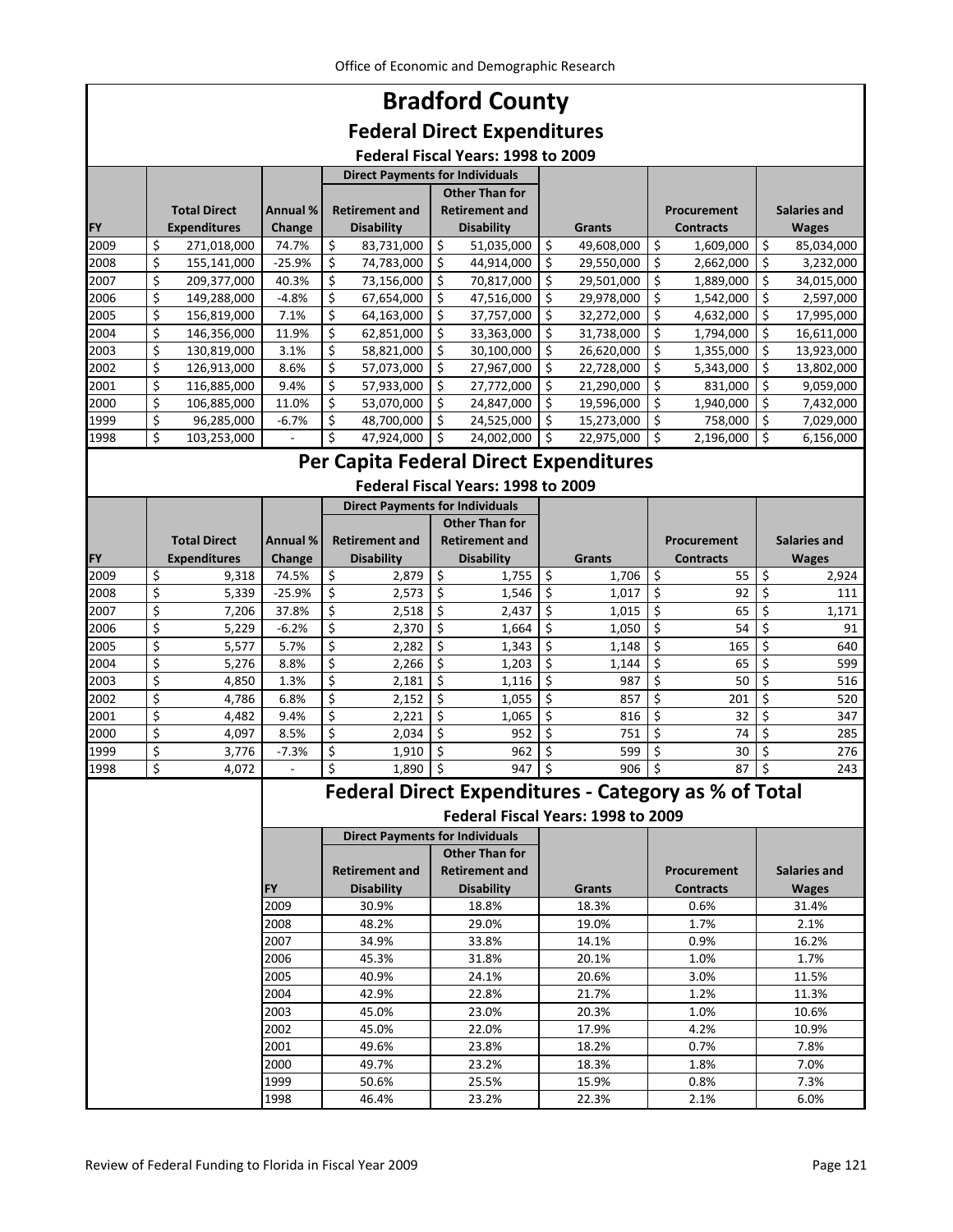| <b>Brevard County</b>              |                                                                                                                                          |          |                                        |                                                             |    |               |                           |                     |  |  |  |  |  |
|------------------------------------|------------------------------------------------------------------------------------------------------------------------------------------|----------|----------------------------------------|-------------------------------------------------------------|----|---------------|---------------------------|---------------------|--|--|--|--|--|
|                                    |                                                                                                                                          |          |                                        |                                                             |    |               |                           |                     |  |  |  |  |  |
|                                    |                                                                                                                                          |          |                                        | <b>Federal Direct Expenditures</b>                          |    |               |                           |                     |  |  |  |  |  |
|                                    |                                                                                                                                          |          | <b>Direct Payments for Individuals</b> | Federal Fiscal Years: 1998 to 2009                          |    |               |                           |                     |  |  |  |  |  |
|                                    |                                                                                                                                          |          |                                        | <b>Other Than for</b>                                       |    |               |                           |                     |  |  |  |  |  |
|                                    | <b>Total Direct</b>                                                                                                                      | Annual % | <b>Retirement and</b>                  | <b>Retirement and</b>                                       |    |               | Procurement               | <b>Salaries and</b> |  |  |  |  |  |
| FY                                 | <b>Expenditures</b>                                                                                                                      | Change   | <b>Disability</b>                      | <b>Disability</b>                                           |    | <b>Grants</b> | <b>Contracts</b>          | <b>Wages</b>        |  |  |  |  |  |
| 2009                               | \$<br>7,310,144,000                                                                                                                      | $-1.4%$  | \$<br>2,534,752,000                    | \$<br>1,104,380,000                                         | \$ | 509,233,000   | \$<br>2,582,090,000       | \$<br>579,690,000   |  |  |  |  |  |
| 2008                               | \$<br>7,417,137,000                                                                                                                      | 2.5%     | \$<br>2,287,529,000                    | \$<br>977,561,000                                           | \$ | 295,464,000   | \$<br>3,319,564,000       | \$<br>537,019,000   |  |  |  |  |  |
| 2007                               | \$<br>7,233,202,000                                                                                                                      | 8.1%     | \$<br>2,268,938,000                    | \$<br>890,590,000                                           | \$ | 428,872,000   | \$<br>3,127,917,000       | \$<br>516,885,000   |  |  |  |  |  |
| 2006                               | \$<br>6,691,664,000                                                                                                                      | $-1.6%$  | \$<br>2,155,330,000                    | \$<br>882,570,000                                           | \$ | 309,695,000   | \$<br>2,796,508,000       | \$<br>547,562,000   |  |  |  |  |  |
| 2005                               | \$<br>6,798,388,000                                                                                                                      | 15.1%    | \$<br>2,079,630,000                    | \$<br>813,795,000                                           | \$ | 331,694,000   | \$<br>3,089,099,000       | Ś<br>484,170,000    |  |  |  |  |  |
| 2004                               | \$<br>5,905,222,000                                                                                                                      | 6.5%     | \$<br>2,054,549,000                    | \$<br>716,758,000                                           | \$ | 261,996,000   | Ś<br>2,400,352,000        | \$<br>471,568,000   |  |  |  |  |  |
| 2003                               | \$<br>5,545,491,000                                                                                                                      | 8.9%     | Ś<br>1,897,739,000                     | \$<br>654,067,000                                           | \$ | 229,008,000   | \$<br>2,331,890,000       | \$<br>432,787,000   |  |  |  |  |  |
| 2002                               | \$<br>5,093,267,000                                                                                                                      | 11.5%    | \$<br>1,817,611,000                    | \$<br>603,046,000                                           | \$ | 210,449,000   | \$<br>2,039,066,000       | \$<br>423,096,000   |  |  |  |  |  |
| 2001                               | \$<br>\$<br>\$<br>\$<br>\$<br>\$<br>6.4%<br>4,566,862,000<br>1,769,228,000<br>581,954,000<br>189,560,000<br>1,639,146,000<br>386,973,000 |          |                                        |                                                             |    |               |                           |                     |  |  |  |  |  |
| 2000                               | \$<br>\$<br>\$<br>\$<br>3.9%<br>\$<br>\$<br>4,293,516,000<br>1,651,967,000<br>536,720,000<br>167,758,000<br>1,574,184,000<br>362,886,000 |          |                                        |                                                             |    |               |                           |                     |  |  |  |  |  |
| 1999                               | \$<br>\$<br>\$<br>\$<br>\$<br>\$<br>4,132,023,000<br>7.1%<br>1,555,335,000<br>128,358,000<br>1,616,403,000<br>498,835,000<br>333,092,000 |          |                                        |                                                             |    |               |                           |                     |  |  |  |  |  |
| 1998                               | \$<br>3,859,872,000                                                                                                                      |          | \$<br>1,498,089,000                    | \$<br>503,925,000                                           | \$ | 159,359,000   | \$<br>1,382,745,000       | Ś<br>315,754,000    |  |  |  |  |  |
|                                    | Per Capita Federal Direct Expenditures                                                                                                   |          |                                        |                                                             |    |               |                           |                     |  |  |  |  |  |
| Federal Fiscal Years: 1998 to 2009 |                                                                                                                                          |          |                                        |                                                             |    |               |                           |                     |  |  |  |  |  |
|                                    | <b>Direct Payments for Individuals</b>                                                                                                   |          |                                        |                                                             |    |               |                           |                     |  |  |  |  |  |
|                                    |                                                                                                                                          |          |                                        | <b>Other Than for</b>                                       |    |               |                           |                     |  |  |  |  |  |
|                                    | <b>Total Direct</b>                                                                                                                      | Annual % | <b>Retirement and</b>                  | <b>Retirement and</b>                                       |    |               | Procurement               | <b>Salaries and</b> |  |  |  |  |  |
| <b>FY</b>                          | <b>Expenditures</b>                                                                                                                      | Change   | <b>Disability</b>                      | <b>Disability</b>                                           |    | Grants        | <b>Contracts</b>          | <b>Wages</b>        |  |  |  |  |  |
| 2009                               | \$<br>13,156                                                                                                                             | $-1.3%$  | \$<br>4,562                            | \$<br>1,988                                                 | \$ | 916           | \$<br>4,647               | \$<br>1,043         |  |  |  |  |  |
| 2008                               | \$<br>13,335                                                                                                                             | 1.8%     | \$<br>4,113                            | \$<br>1,758                                                 | \$ | 531           | \$<br>5,968               | \$<br>965           |  |  |  |  |  |
| 2007                               | \$<br>13,101                                                                                                                             | 6.3%     | \$<br>4,110                            | \$<br>1,613                                                 | \$ | 777           | \$<br>5,665               | \$<br>936           |  |  |  |  |  |
| 2006                               | \$<br>12,322                                                                                                                             | -3.6%    | \$<br>3,969                            | \$<br>1,625                                                 | \$ | 570           | \$<br>5,150               | \$<br>1,008         |  |  |  |  |  |
| 2005                               | \$<br>12,780                                                                                                                             | 12.8%    | \$<br>3,909                            | \$<br>1,530                                                 | \$ | 624           | \$<br>5,807               | \$<br>910           |  |  |  |  |  |
| 2004                               | \$<br>11,325                                                                                                                             | 3.7%     | \$<br>3,940                            | \$<br>1,375                                                 | \$ | 502           | \$<br>4,603               | \$<br>904           |  |  |  |  |  |
| 2003                               | \$<br>10,920                                                                                                                             | 5.9%     | \$<br>3,737                            | $\overline{\xi}$<br>1,288                                   | \$ | 451           | $\overline{\xi}$<br>4,592 | \$<br>852           |  |  |  |  |  |
| 2002                               | \$<br>10,308                                                                                                                             | 9.5%     | \$<br>3,679                            | \$<br>1,220                                                 | \$ | 426           | \$<br>4,127               | \$<br>856           |  |  |  |  |  |
| 2001                               | \$<br>9,413                                                                                                                              | 4.4%     | \$<br>3,647                            | \$<br>1,199                                                 | \$ | 391           | \$<br>3,378               | \$<br>798           |  |  |  |  |  |
| 2000                               | \$<br>9,016                                                                                                                              | 3.6%     | \$<br>3,469                            | \$<br>1,127                                                 | \$ | 352           | \$<br>3,306               | \$<br>762           |  |  |  |  |  |
| 1999                               | \$<br>8,703                                                                                                                              | 5.0%     | \$<br>3,276                            | \$<br>1,051                                                 | \$ | 270           | \$<br>3,404               | \$<br>702           |  |  |  |  |  |
| 1998                               | Ś<br>8,286                                                                                                                               |          | Ś.<br>3,216                            | \$<br>1,082                                                 | Ś. | 342           | \$<br>2,968               | Ś.<br>678           |  |  |  |  |  |
|                                    |                                                                                                                                          |          |                                        | <b>Federal Direct Expenditures - Category as % of Total</b> |    |               |                           |                     |  |  |  |  |  |
|                                    |                                                                                                                                          |          |                                        | Federal Fiscal Years: 1998 to 2009                          |    |               |                           |                     |  |  |  |  |  |
|                                    |                                                                                                                                          |          |                                        | <b>Direct Payments for Individuals</b>                      |    |               |                           |                     |  |  |  |  |  |
|                                    |                                                                                                                                          |          |                                        | <b>Other Than for</b>                                       |    |               |                           |                     |  |  |  |  |  |
|                                    |                                                                                                                                          |          | <b>Retirement and</b>                  | <b>Retirement and</b>                                       |    |               | Procurement               | <b>Salaries and</b> |  |  |  |  |  |
|                                    |                                                                                                                                          | FY       | <b>Disability</b>                      | <b>Disability</b>                                           |    | Grants        | <b>Contracts</b>          | <b>Wages</b>        |  |  |  |  |  |
|                                    |                                                                                                                                          | 2009     | 34.7%                                  | 15.1%                                                       |    | 7.0%          | 35.3%                     | 7.9%                |  |  |  |  |  |
|                                    |                                                                                                                                          | 2008     | 30.8%                                  | 13.2%                                                       |    | 4.0%          | 44.8%                     | 7.2%                |  |  |  |  |  |
|                                    |                                                                                                                                          | 2007     | 31.4%                                  | 12.3%                                                       |    | 5.9%          | 43.2%                     | 7.1%                |  |  |  |  |  |
|                                    |                                                                                                                                          | 2006     | 32.2%                                  | 13.2%                                                       |    | 4.6%          | 41.8%                     | 8.2%                |  |  |  |  |  |
|                                    |                                                                                                                                          | 2005     | 30.6%                                  | 12.0%                                                       |    | 4.9%          | 45.4%                     | 7.1%                |  |  |  |  |  |
|                                    | 2004<br>34.8%<br>12.1%<br>4.4%<br>40.6%<br>8.0%                                                                                          |          |                                        |                                                             |    |               |                           |                     |  |  |  |  |  |
|                                    | 2003<br>34.2%<br>11.8%<br>4.1%<br>42.1%<br>7.8%                                                                                          |          |                                        |                                                             |    |               |                           |                     |  |  |  |  |  |
|                                    | 2002<br>8.3%<br>35.7%<br>11.8%<br>4.1%<br>40.0%                                                                                          |          |                                        |                                                             |    |               |                           |                     |  |  |  |  |  |
|                                    | 2001<br>38.7%<br>12.7%<br>4.2%<br>35.9%<br>8.5%                                                                                          |          |                                        |                                                             |    |               |                           |                     |  |  |  |  |  |
|                                    |                                                                                                                                          | 2000     | 38.5%                                  | 12.5%                                                       |    | 3.9%          | 36.7%                     | 8.5%                |  |  |  |  |  |
|                                    |                                                                                                                                          | 1999     | 37.6%                                  | 12.1%                                                       |    | 3.1%          | 39.1%                     | 8.1%                |  |  |  |  |  |
|                                    |                                                                                                                                          | 1998     | 38.8%                                  | 13.1%                                                       |    | 4.1%          | 35.8%                     | 8.2%                |  |  |  |  |  |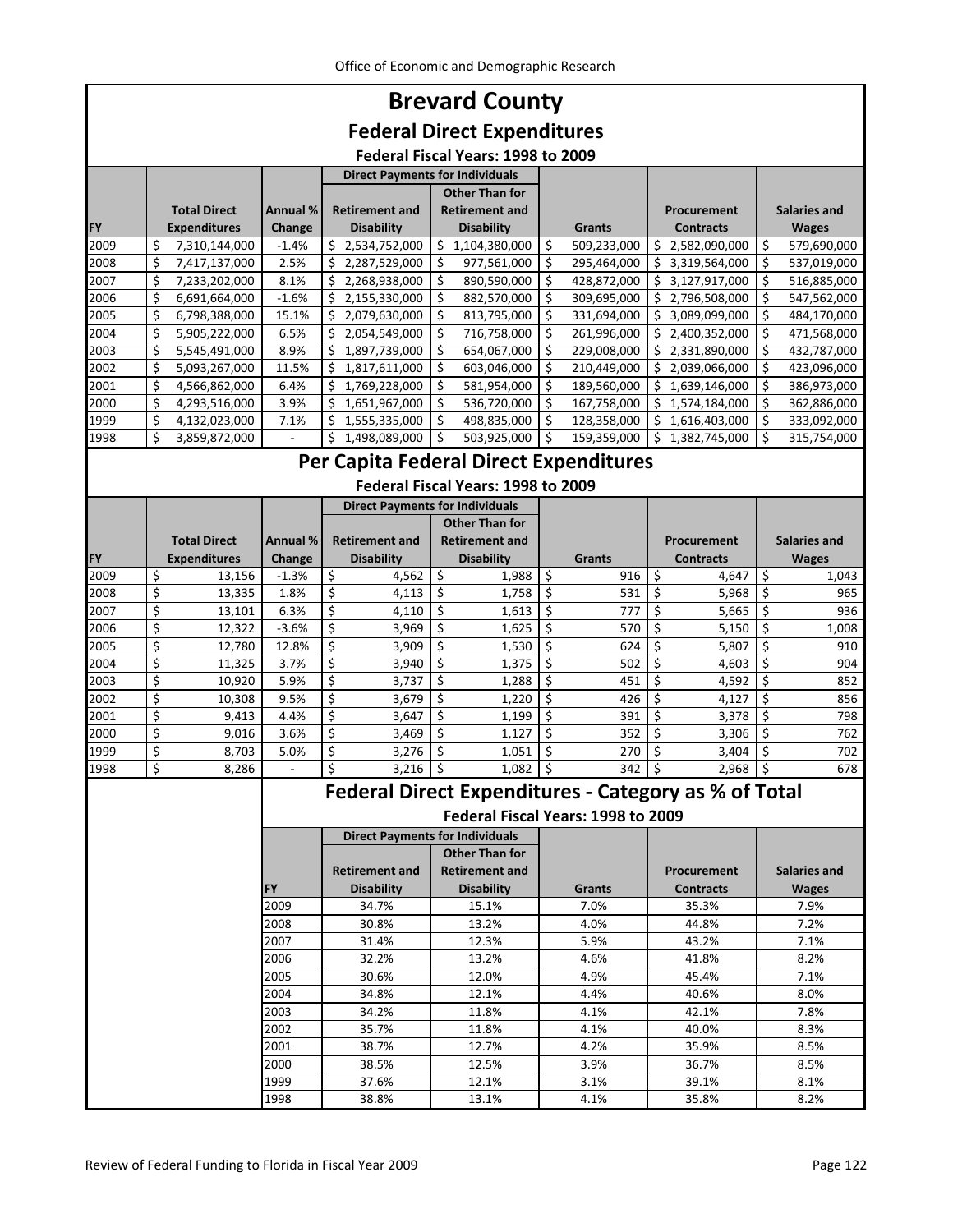| <b>Broward County</b>              |                      |                 |                                        |                                        |     |               |                  |                  |                  |                     |  |  |  |
|------------------------------------|----------------------|-----------------|----------------------------------------|----------------------------------------|-----|---------------|------------------|------------------|------------------|---------------------|--|--|--|
| <b>Federal Direct Expenditures</b> |                      |                 |                                        |                                        |     |               |                  |                  |                  |                     |  |  |  |
|                                    |                      |                 |                                        | Federal Fiscal Years: 1998 to 2009     |     |               |                  |                  |                  |                     |  |  |  |
|                                    |                      |                 |                                        | <b>Direct Payments for Individuals</b> |     |               |                  |                  |                  |                     |  |  |  |
|                                    |                      |                 |                                        | <b>Other Than for</b>                  |     |               |                  |                  |                  |                     |  |  |  |
|                                    | <b>Total Direct</b>  | <b>Annual %</b> | <b>Retirement and</b>                  | <b>Retirement and</b>                  |     |               |                  | Procurement      |                  | <b>Salaries and</b> |  |  |  |
| <b>FY</b>                          | <b>Expenditures</b>  | Change          | <b>Disability</b>                      | <b>Disability</b>                      |     | <b>Grants</b> |                  | <b>Contracts</b> |                  | <b>Wages</b>        |  |  |  |
| 2009                               | \$<br>11,791,242,000 | 12.8%           | \$<br>4,251,798,000                    | \$4,865,072,000                        | \$  | 1,475,033,000 | \$               | 592,567,000      | \$               | 606,772,000         |  |  |  |
| 2008                               | \$<br>10,457,025,000 | $-1.5%$         | \$<br>3,952,219,000                    | 4,341,602,000<br>S                     | \$  | 1,076,440,000 | \$               | 491,426,000      | \$               | 595,337,000         |  |  |  |
| 2007                               | \$<br>10,618,558,000 | 5.4%            | \$<br>3,882,835,000                    | \$<br>3,945,217,000                    | \$  | 1,613,315,000 | \$               | 574,381,000      | \$               | 602,811,000         |  |  |  |
| 2006                               | \$<br>10,079,174,000 | 9.3%            | Ś<br>3,791,241,000                     | Ś<br>3,955,625,000                     | \$  | 1,115,283,000 | \$               | 633,052,000      | Ś                | 583,973,000         |  |  |  |
| 2005                               | \$<br>9,221,035,000  | 5.2%            | \$<br>3,709,931,000                    | \$3,578,186,000                        | \$  | 922,654,000   | \$               | 433,227,000      | Ś                | 577,036,000         |  |  |  |
| 2004                               | \$<br>8,767,967,000  | 8.2%            | \$<br>3,580,118,000                    | \$<br>3,235,307,000                    | \$  | 913,174,000   | \$               | 489,453,000      | \$               | 549,916,000         |  |  |  |
| 2003                               | \$<br>8,104,875,000  | 5.9%            | \$<br>3,497,226,000                    | \$.<br>2,936,657,000                   | \$  | 788,165,000   | \$               | 387,323,000      | \$               | 495,503,000         |  |  |  |
| 2002                               | \$<br>7,651,015,000  | 4.5%            | \$<br>3,450,619,000                    | \$2,701,105,000                        | \$  | 752,589,000   | \$               | 274,598,000      | \$               | 472,105,000         |  |  |  |
| 2001                               | \$<br>7,322,487,000  | 7.6%            | \$<br>3,446,140,000                    | \$2,609,784,000                        | \$  | 608,650,000   | \$               | 229,654,000      | \$               | 428,258,000         |  |  |  |
| 2000                               | \$<br>6,802,623,000  | 6.7%            | \$<br>3,254,649,000                    | \$2,390,099,000                        | \$  | 544,863,000   | \$               | 200,075,000      | \$               | 412,939,000         |  |  |  |
| 1999                               | \$<br>6,375,792,000  | $-0.7%$         | Ś<br>3,115,868,000                     | \$2,205,489,000                        | \$  | 476,627,000   | Ś.               | 191,211,000      | Ś                | 386,597,000         |  |  |  |
| 1998                               | \$<br>6,418,271,000  |                 | \$<br>3,079,005,000                    | \$2,232,776,000                        | \$  | 594,515,000   | Ś.               | 157,981,000      | Ś                | 353,994,000         |  |  |  |
|                                    |                      |                 | Per Capita Federal Direct Expenditures |                                        |     |               |                  |                  |                  |                     |  |  |  |
|                                    |                      |                 |                                        | Federal Fiscal Years: 1998 to 2009     |     |               |                  |                  |                  |                     |  |  |  |
|                                    |                      |                 |                                        | <b>Direct Payments for Individuals</b> |     |               |                  |                  |                  |                     |  |  |  |
|                                    |                      |                 |                                        | <b>Other Than for</b>                  |     |               |                  |                  |                  |                     |  |  |  |
|                                    | <b>Total Direct</b>  | <b>Annual %</b> | <b>Retirement and</b>                  | <b>Retirement and</b>                  |     |               |                  | Procurement      |                  | <b>Salaries and</b> |  |  |  |
| <b>FY</b>                          | <b>Expenditures</b>  | Change          | <b>Disability</b>                      | <b>Disability</b>                      |     | <b>Grants</b> |                  | <b>Contracts</b> |                  | <b>Wages</b>        |  |  |  |
| 2009                               | \$<br>6,757          | 13.6%           | \$<br>2,437                            | \$<br>2,788                            | \$  | 845           | \$               | 340              | \$               | 348                 |  |  |  |
| 2008                               | \$<br>5,947          | $-1.1%$         | \$<br>2,248                            | \$<br>2,469                            | \$  | 612           | \$               | 279              | \$               | 339                 |  |  |  |
| 2007                               | \$<br>6,014          | 4.6%            | \$<br>2,199                            | \$<br>2,234                            | \$  | 914           | $\overline{\xi}$ | 325              | $\overline{\xi}$ | 341                 |  |  |  |
| 2006                               | \$<br>5,749          | 8.5%            | \$<br>2,163                            | \$<br>2,256                            | \$  | 636           | \$               | 361              | \$               | 333                 |  |  |  |
| 2005                               | \$<br>5,296          | 4.1%            | \$<br>2,131                            | \$<br>2,055                            | \$  | 530           | \$               | 249              | \$               | 331                 |  |  |  |
| 2004                               | \$<br>5,088          | \$<br>2,078     | \$<br>1,878                            | \$                                     | 530 | \$            | 284              | \$               | 319              |                     |  |  |  |
| 2003                               | \$<br>4,772          | 4.1%            | \$<br>2,059                            | \$<br>1,729                            | \$  | 464           | \$               | 228              | \$               | 292                 |  |  |  |

|      |       |         | $-$ | $\sim$ $\sim$ | $\sim$ | $\sim$ $\sim$ | $\sim$ | $ -$ | $\sim$ $\sim$ |     |
|------|-------|---------|-----|---------------|--------|---------------|--------|------|---------------|-----|
| 1998 | 4,393 | . .     |     | 2,108         |        | 1,528         | 407    | 108  |               | 242 |
| 1999 | 4,278 | $-2.6%$ |     | 2,091         |        | 1,480         | 320    | 128  |               | 259 |
| 2000 | 4,191 | $-2.0%$ |     | 2,005         |        | 1,473         | 336    | 123  |               | 254 |
| 2001 | 4,438 | 5.9%    |     | 2,089         |        | 1,582         | 369    | 139  |               | 260 |
| 2002 | 4,584 | 3.3%    |     | 2,067         |        | 1,618         | 451    | 165  |               | 283 |
| 2003 | 4,772 | 4.1%    |     | 2,059         |        | 1,729         | 464    | 228  |               | 292 |

## **Federal Direct Expenditures ‐ Category as % of Total**

**Federal Fiscal Years: 1998 to 2009**

|           |                       | <b>Direct Payments for Individuals</b> |               |                  |              |
|-----------|-----------------------|----------------------------------------|---------------|------------------|--------------|
|           |                       | <b>Other Than for</b>                  |               |                  |              |
|           | <b>Retirement and</b> | <b>Retirement and</b>                  |               | Procurement      | Salaries and |
| <b>FY</b> | <b>Disability</b>     | <b>Disability</b>                      | <b>Grants</b> | <b>Contracts</b> | <b>Wages</b> |
| 2009      | 36.1%                 | 41.3%                                  | 12.5%         | 5.0%             | 5.1%         |
| 2008      | 37.8%                 | 41.5%                                  | 10.3%         | 4.7%             | 5.7%         |
| 2007      | 36.6%                 | 37.2%                                  | 15.2%         | 5.4%             | 5.7%         |
| 2006      | 37.6%                 | 39.2%                                  | 11.1%         | 6.3%             | 5.8%         |
| 2005      | 40.2%                 | 38.8%                                  | 10.0%         | 4.7%             | 6.3%         |
| 2004      | 40.8%                 | 36.9%                                  | 10.4%         | 5.6%             | 6.3%         |
| 2003      | 43.1%                 | 36.2%                                  | 9.7%          | 4.8%             | 6.1%         |
| 2002      | 45.1%                 | 35.3%                                  | 9.8%          | 3.6%             | 6.2%         |
| 2001      | 47.1%                 | 35.6%                                  | 8.3%          | 3.1%             | 5.8%         |
| 2000      | 47.8%                 | 35.1%                                  | 8.0%          | 2.9%             | 6.1%         |
| 1999      | 48.9%                 | 34.6%                                  | 7.5%          | 3.0%             | 6.1%         |
| 1998      | 48.0%                 | 34.8%                                  | 9.3%          | 2.5%             | 5.5%         |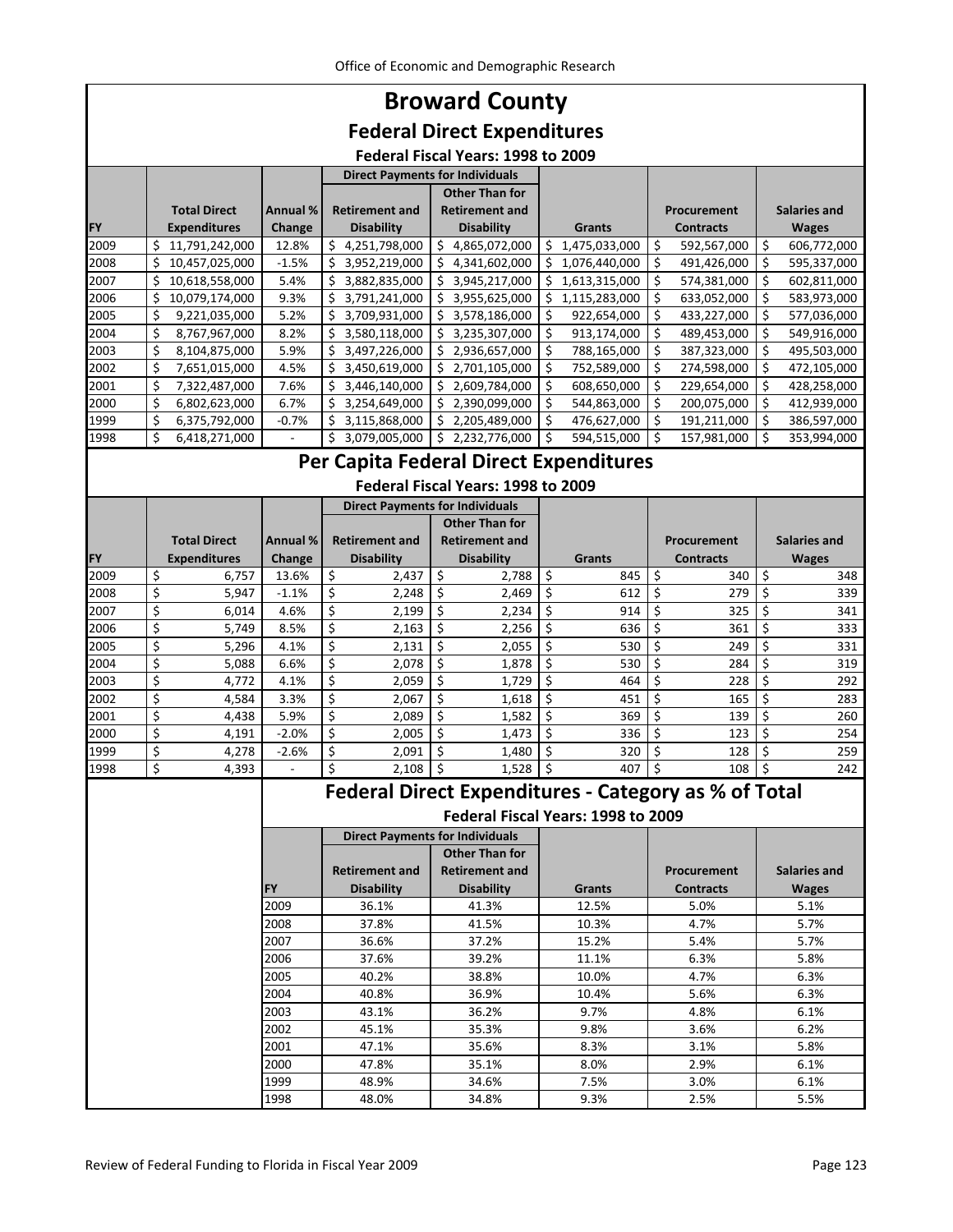2003 40.3% 27.8% 29.3% 0.7% 1.9% 2002 44.3% 24.9% 28.5% 0.6% 1.7% 2001 45.7% 25.1% 26.7% 0.6% 1.9% 2000 45.6% 26.6% 25.1% 0.9% 1.8% 1999 | 43.1% | 25.5% | 28.8% | 0.6% | 2.0% 1998 48.3% 29.3% 19.5% 0.8% 2.1%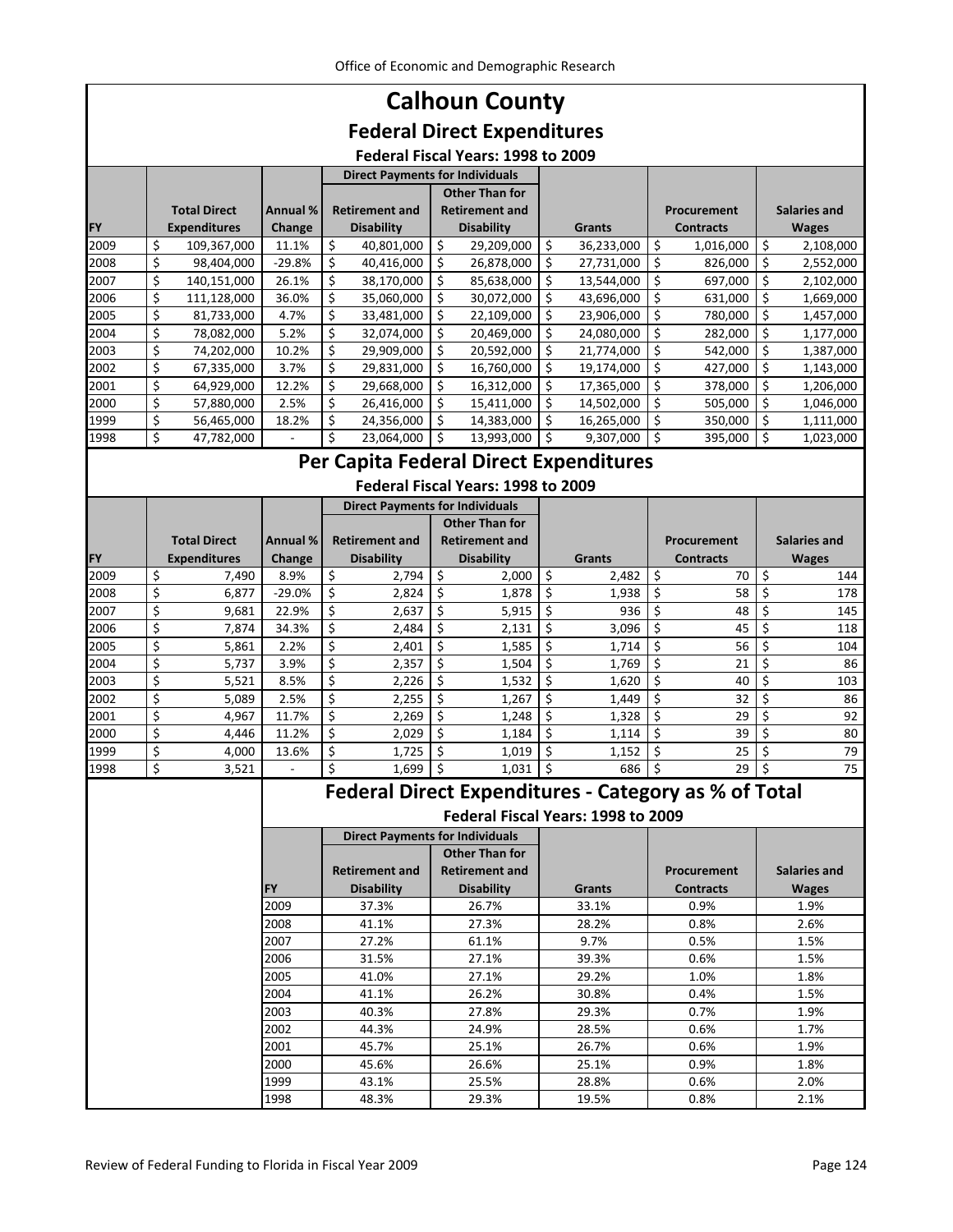|           | <b>Charlotte County</b>            |                     |                 |    |                                        |    |                                        |    |               |         |                  |                  |                     |
|-----------|------------------------------------|---------------------|-----------------|----|----------------------------------------|----|----------------------------------------|----|---------------|---------|------------------|------------------|---------------------|
|           |                                    |                     |                 |    |                                        |    | <b>Federal Direct Expenditures</b>     |    |               |         |                  |                  |                     |
|           | Federal Fiscal Years: 1998 to 2009 |                     |                 |    |                                        |    |                                        |    |               |         |                  |                  |                     |
|           |                                    |                     |                 |    | <b>Direct Payments for Individuals</b> |    |                                        |    |               |         |                  |                  |                     |
|           |                                    |                     |                 |    |                                        |    | <b>Other Than for</b>                  |    |               |         |                  |                  |                     |
|           |                                    | <b>Total Direct</b> | <b>Annual %</b> |    | <b>Retirement and</b>                  |    | <b>Retirement and</b>                  |    |               |         | Procurement      |                  | <b>Salaries and</b> |
| <b>FY</b> |                                    | <b>Expenditures</b> | Change          |    | <b>Disability</b>                      |    | <b>Disability</b>                      |    | <b>Grants</b> |         | <b>Contracts</b> |                  | <b>Wages</b>        |
| 2009      | \$                                 | 1,394,700,000       | 10.6%           | \$ | 814,361,000                            | \$ | 485,666,000                            | \$ | 62,918,000    | \$      | 7,915,000        | \$               | 23,841,000          |
| 2008      | \$                                 | 1,260,500,000       | $-0.1%$         | \$ | 734,784,000                            | \$ | 439,294,000                            | \$ | 52,587,000    | \$      | 7,848,000        | \$               | 25,987,000          |
| 2007      | \$                                 | 1,261,496,000       | 6.0%            | \$ | 715,780,000                            | \$ | 393,896,000                            | \$ | 119,592,000   | \$      | 7,157,000        | \$               | 25,070,000          |
| 2006      | \$                                 | 1,189,975,000       | 2.4%            | \$ | 677,852,000                            | \$ | 400,210,000                            | Ś  | 66,146,000    | Ś.      | 20,200,000       | \$               | 25,569,000          |
| 2005      | \$                                 | 1,162,178,000       | 8.1%            | \$ | 660,908,000                            | \$ | 370,431,000                            | Ś  | 81,838,000    | Ś       | 25,919,000       | \$               | 23,082,000          |
| 2004      | \$                                 | 1,074,857,000       | 10.7%           | \$ | 654,914,000                            | \$ | 326,435,000                            | \$ | 52,555,000    | \$      | 19,995,000       | \$               | 20,957,000          |
| 2003      | \$                                 | 970,834,000         | 4.4%            | \$ | 620,192,000                            | \$ | 297,373,000                            | \$ | 30,115,000    | \$      | 5,020,000        | \$               | 18,134,000          |
| 2002      | \$                                 | 929,652,000         | 5.1%            | \$ | 597,765,000                            | \$ | 276,396,000                            | \$ | 34,197,000    | \$      | 4,892,000        | \$               | 16,402,000          |
| 2001      | \$                                 | 884,710,000         | 8.4%            | \$ | 576,393,000                            | \$ | 260,405,000                            | \$ | 27,330,000    | $\zeta$ | 4,638,000        | \$               | 15,945,000          |
| 2000      | \$                                 | 816,178,000         | 5.1%            | \$ | 542,440,000                            | \$ | 235,078,000                            | \$ | 19,308,000    | $\zeta$ | 4,262,000        | \$               | 15,090,000          |
| 1999      | \$                                 | 776,706,000         | $-0.4%$         | \$ | 512,018,000                            | Ś. | 223,691,000                            | Ś  | 21,962,000    | $\zeta$ | 5,539,000        | Ś                | 13,497,000          |
| 1998      | \$                                 | 780,075,000         |                 | \$ | 492,087,000                            | Ś  | 224,119,000                            | \$ | 45,249,000    | l s     | 5,810,000        | \$               | 12,810,000          |
|           |                                    |                     |                 |    |                                        |    | Per Capita Federal Direct Expenditures |    |               |         |                  |                  |                     |
|           |                                    |                     |                 |    |                                        |    | Federal Fiscal Years: 1998 to 2009     |    |               |         |                  |                  |                     |
|           |                                    |                     |                 |    | <b>Direct Payments for Individuals</b> |    |                                        |    |               |         |                  |                  |                     |
|           |                                    |                     |                 |    |                                        |    | <b>Other Than for</b>                  |    |               |         |                  |                  |                     |
|           |                                    | <b>Total Direct</b> | Annual %        |    | <b>Retirement and</b>                  |    | <b>Retirement and</b>                  |    |               |         | Procurement      |                  | <b>Salaries and</b> |
| <b>FY</b> |                                    | <b>Expenditures</b> | Change          |    | <b>Disability</b>                      |    | <b>Disability</b>                      |    | <b>Grants</b> |         | <b>Contracts</b> |                  | <b>Wages</b>        |
| 2009      | \$                                 | 8,429               | 10.9%           | \$ | 4,922                                  | \$ | 2,935                                  | \$ | 380           | $\zeta$ | 48               | \$               | 144                 |
| 2008      | \$                                 | 7,603               | $-0.8%$         | \$ | 4,432                                  | \$ | 2,650                                  | \$ | 317           | $\zeta$ | 47               | \$               | 157                 |
| 2007      | \$                                 | 7,665               | 3.3%            | \$ | 4,349                                  | \$ | 2,393                                  | \$ | 727           | \$      | 43               | \$               | 152                 |
| 2006      | $\overline{\mathsf{S}}$            | 7.423               | $-1.6%$         | \$ | 4,228                                  | \$ | 2,496                                  | \$ | 413           | \$      | 126              | $\overline{\xi}$ | 159                 |
| 2005      | \$                                 | 7,545               | 10.2%           | \$ | 4,291                                  | Ś  | 2,405                                  | Ś  | 531           | \$      | 168              | \$               | 150                 |
| 2004      | \$                                 | 6,847               | 7.2%            | \$ | 4,172                                  | \$ | 2,079                                  | \$ | 335           | \$      | 127              | \$               | 133                 |
| 2003      | \$                                 | 6,387               | 2.0%            | \$ | 4,080                                  | \$ | 1,956                                  | \$ | 198           | \$      | 33               | \$               | 119                 |
| 2002      | \$                                 | 6,259               | 2.3%            | \$ | 4,025                                  | \$ | 1,861                                  | \$ | 230           | \$      | 33               | $\overline{\xi}$ | 110                 |
| 2001      | $\overline{\xi}$                   | 6,120               | 6.2%            | \$ | 3,987                                  | \$ | 1,801                                  | \$ | 189           | \$      | 32               | $\overline{\xi}$ | 110                 |
| 2000      | \$                                 | 5,763               | 1.5%            | \$ | 3,830                                  | \$ | 1,660                                  | \$ | 136           | \$      | 30               | \$               | 107                 |
| 1999      | \$                                 | 5,679               | $-2.7%$         | \$ | 3,744                                  | \$ | 1,635                                  | \$ | 161           | \$      | 40               | $\overline{\xi}$ | 99                  |

1998 5,836 \$ ‐ \$ 3,682 \$ 1,677 \$ 339 \$ 43 \$ 96

### **Federal Direct Expenditures ‐ Category as % of Total**

**Federal Fiscal Years: 1998 to 2009**

|           |                       | <b>Direct Payments for Individuals</b> |               |                  |              |
|-----------|-----------------------|----------------------------------------|---------------|------------------|--------------|
|           |                       | <b>Other Than for</b>                  |               |                  |              |
|           | <b>Retirement and</b> | <b>Retirement and</b>                  |               | Procurement      | Salaries and |
| <b>FY</b> | <b>Disability</b>     | <b>Disability</b>                      | <b>Grants</b> | <b>Contracts</b> | <b>Wages</b> |
| 2009      | 58.4%                 | 34.8%                                  | 4.5%          | 0.6%             | 1.7%         |
| 2008      | 58.3%                 | 34.9%                                  | 4.2%          | 0.6%             | 2.1%         |
| 2007      | 56.7%                 | 31.2%                                  | 9.5%          | 0.6%             | 2.0%         |
| 2006      | 57.0%                 | 33.6%                                  | 5.6%          | 1.7%             | 2.1%         |
| 2005      | 56.9%                 | 31.9%                                  | 7.0%          | 2.2%             | 2.0%         |
| 2004      | 60.9%                 | 30.4%                                  | 4.9%          | 1.9%             | 1.9%         |
| 2003      | 63.9%                 | 30.6%                                  | 3.1%          | 0.5%             | 1.9%         |
| 2002      | 64.3%                 | 29.7%                                  | 3.7%          | 0.5%             | 1.8%         |
| 2001      | 65.2%                 | 29.4%                                  | 3.1%          | 0.5%             | 1.8%         |
| 2000      | 66.5%                 | 28.8%                                  | 2.4%          | 0.5%             | 1.8%         |
| 1999      | 65.9%                 | 28.8%                                  | 2.8%          | 0.7%             | 1.7%         |
| 1998      | 63.1%                 | 28.7%                                  | 5.8%          | 0.7%             | 1.6%         |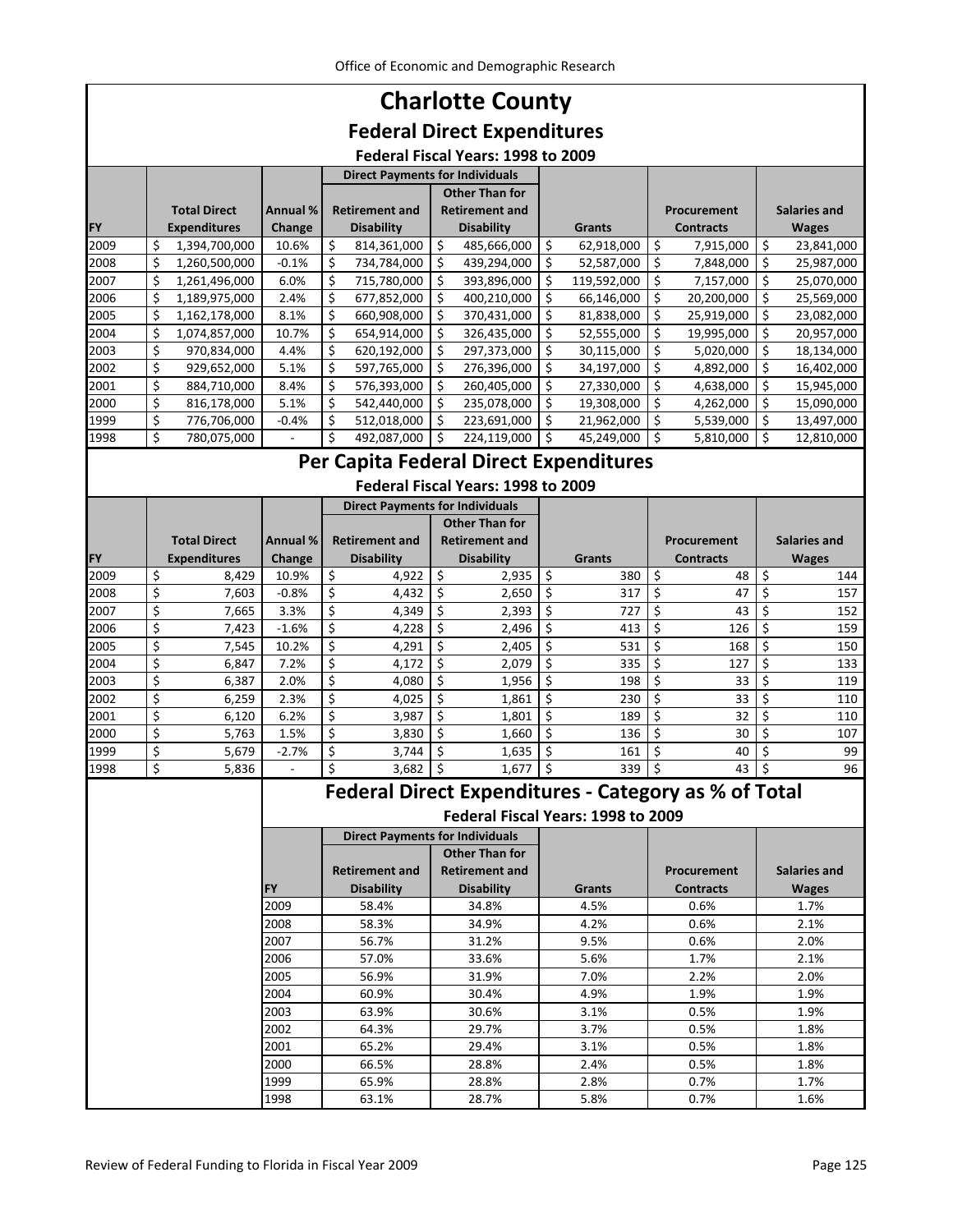| <b>Citrus County</b> |                            |              |                                        |                                                             |          |               |                        |                         |  |  |
|----------------------|----------------------------|--------------|----------------------------------------|-------------------------------------------------------------|----------|---------------|------------------------|-------------------------|--|--|
|                      |                            |              |                                        | <b>Federal Direct Expenditures</b>                          |          |               |                        |                         |  |  |
|                      |                            |              |                                        | Federal Fiscal Years: 1998 to 2009                          |          |               |                        |                         |  |  |
|                      |                            |              | <b>Direct Payments for Individuals</b> |                                                             |          |               |                        |                         |  |  |
|                      |                            |              |                                        | <b>Other Than for</b>                                       |          |               |                        |                         |  |  |
|                      | <b>Total Direct</b>        | Annual %     | <b>Retirement and</b>                  | <b>Retirement and</b>                                       |          |               | Procurement            | <b>Salaries and</b>     |  |  |
| <b>FY</b>            | <b>Expenditures</b>        | Change       | <b>Disability</b>                      | <b>Disability</b>                                           |          | Grants        | <b>Contracts</b>       | Wages                   |  |  |
| 2009                 | \$<br>1,259,383,000        | 10.8%        | \$<br>771,707,000                      | \$<br>387,022,000                                           | \$       | 75,873,000    | \$<br>5,968,000        | \$<br>18,813,000        |  |  |
| 2008                 | \$<br>1,136,765,000        | $-2.2%$      | \$<br>720,127,000                      | \$<br>348,807,000                                           | \$       | 43,038,000    | \$<br>4,809,000        | \$<br>19,984,000        |  |  |
| 2007                 | \$<br>1,162,058,000        | 10.6%        | \$<br>699,487,000                      | \$<br>355,207,000                                           | \$       | 84,039,000    | \$<br>4,524,000        | \$<br>18,802,000        |  |  |
| 2006                 | \$<br>1,050,459,000        | 7.8%         | \$<br>658,254,000                      | \$<br>316,564,000                                           | \$       | 52,930,000    | \$<br>5,530,000        | \$<br>17,181,000        |  |  |
| 2005                 | \$<br>974,599,000          | 9.9%         | \$<br>619,866,000                      | \$<br>292,651,000                                           | \$       | 42,928,000    | \$<br>4,136,000        | \$<br>15,017,000        |  |  |
| 2004                 | \$<br>886,871,000          | 7.7%         | \$<br>568,359,000                      | \$<br>259,174,000                                           | \$       | 41,897,000    | \$<br>3,694,000        | \$<br>13,747,000        |  |  |
| 2003                 | \$<br>823,471,000          | 5.9%         | \$<br>534,057,000                      | \$<br>234,867,000                                           | \$       | 38,453,000    | \$<br>3,640,000        | \$<br>12,454,000        |  |  |
| 2002                 | \$<br>777,349,000          | 2.7%         | \$<br>508,728,000                      | \$<br>216,937,000                                           | \$       | 33,875,000    | \$<br>5,296,000        | \$<br>12,513,000        |  |  |
| 2001                 | \$<br>757,186,000          | 11.4%        | \$<br>494,149,000                      | \$<br>203,174,000                                           | \$       | 29,206,000    | \$<br>18,369,000       | \$<br>12,288,000        |  |  |
| 2000                 | \$<br>679,410,000          | 6.9%         | \$<br>453,493,000                      | \$<br>184,848,000                                           | \$       | 24,294,000    | \$<br>5,701,000        | \$<br>11,073,000        |  |  |
| 1999                 | \$<br>635,779,000          | 0.1%         | \$<br>419,748,000                      | \$<br>179,366,000                                           | \$       | 23,198,000    | $\zeta$<br>3,038,000   | \$<br>10,429,000        |  |  |
| 1998                 | \$<br>634,855,000          |              | Ś<br>404,105,000                       | \$<br>179,434,000                                           | \$       | 38,926,000    | Ŝ.<br>2,530,000        | \$<br>9,860,000         |  |  |
|                      |                            |              |                                        | Per Capita Federal Direct Expenditures                      |          |               |                        |                         |  |  |
|                      |                            |              |                                        | Federal Fiscal Years: 1998 to 2009                          |          |               |                        |                         |  |  |
|                      |                            |              | <b>Direct Payments for Individuals</b> |                                                             |          |               |                        |                         |  |  |
|                      |                            |              |                                        | <b>Other Than for</b>                                       |          |               |                        |                         |  |  |
|                      | <b>Total Direct</b>        | Annual %     | <b>Retirement and</b>                  | <b>Retirement and</b>                                       |          |               | Procurement            | <b>Salaries and</b>     |  |  |
| <b>FY</b>            | <b>Expenditures</b>        | Change       | <b>Disability</b>                      | <b>Disability</b>                                           |          | <b>Grants</b> | <b>Contracts</b>       | <b>Wages</b>            |  |  |
| 2009                 | \$<br>8,831                | 10.3%        | \$<br>5,411                            | \$<br>2,714                                                 | \$       | 532           | \$<br>42               | \$<br>132               |  |  |
| 2008                 | \$<br>8,003                | $-3.5%$      | \$<br>5,070                            | \$<br>2,456                                                 | \$       | 303           | \$<br>34               | \$<br>141               |  |  |
| 2007<br>2006         | \$<br>8,293<br>\$<br>7,682 | 8.0%<br>4.5% | \$<br>4,992<br>\$<br>4,814             | \$<br>2,535<br>\$<br>2,315                                  | \$<br>\$ | 600<br>387    | \$<br>32<br>\$<br>40   | \$<br>134<br>\$<br>126  |  |  |
| 2005                 | \$<br>7,348                | 7.0%         | \$<br>4,673                            | \$<br>2,206                                                 | \$       | 324           | \$<br>31               | \$<br>113               |  |  |
| 2004                 | \$<br>6,869                | 4.9%         | \$<br>4,402                            | \$<br>2,007                                                 | \$       | 325           | $\overline{\xi}$<br>29 | $\overline{\xi}$<br>106 |  |  |
| 2003                 | \$<br>6,546                | 3.6%         | \$<br>4,245                            | \$<br>1,867                                                 | \$       | 306           | \$<br>29               | \$<br>99                |  |  |
| 2002                 | \$<br>6,319                | 0.5%         | \$<br>4,136                            | \$<br>1,764                                                 | \$       | 275           | \$<br>43               | \$<br>102               |  |  |
| 2001                 | \$<br>6,285                | 9.2%         | \$<br>4,102                            | \$<br>1,686                                                 | \$       | 242           | \$<br>152              | \$<br>102               |  |  |
| 2000                 | \$<br>5,754                | 4.0%         | \$<br>3,840                            | \$<br>1,565                                                 | \$       | 206           | \$<br>48               | \$<br>94                |  |  |
| 1999                 | \$<br>5,533                | $-2.0%$      | \$<br>3,653                            | \$<br>1,561                                                 | \$       | 202           | \$<br>26               | \$<br>91                |  |  |
| 1998                 | \$<br>5,647                | $\sim$       | \$<br>3,594                            | \$<br>1,596                                                 | \$       | 346           | \$<br>23               | \$<br>88                |  |  |
|                      |                            |              |                                        | <b>Federal Direct Expenditures - Category as % of Total</b> |          |               |                        |                         |  |  |
|                      |                            |              |                                        | Federal Fiscal Years: 1998 to 2009                          |          |               |                        |                         |  |  |
|                      |                            |              |                                        | <b>Direct Payments for Individuals</b>                      |          |               |                        |                         |  |  |
|                      |                            |              |                                        | <b>Other Than for</b>                                       |          |               |                        |                         |  |  |
|                      |                            |              | <b>Retirement and</b>                  | <b>Retirement and</b>                                       |          |               | Procurement            | <b>Salaries and</b>     |  |  |
|                      |                            | <b>FY</b>    | <b>Disability</b>                      | <b>Disability</b>                                           |          | Grants        | <b>Contracts</b>       | Wages                   |  |  |
|                      |                            | 2009         | 61.3%                                  | 30.7%                                                       |          | 6.0%          | 0.5%                   | 1.5%                    |  |  |
|                      |                            | 2008         | 63.3%                                  | 30.7%                                                       |          | 3.8%          | 0.4%                   | 1.8%                    |  |  |
|                      |                            | 2007         | 60.2%                                  | 30.6%                                                       |          | 7.2%          | 0.4%                   | 1.6%                    |  |  |
|                      |                            | 2006         | 62.7%                                  | 30.1%                                                       |          | 5.0%          | 0.5%                   | 1.6%                    |  |  |
|                      |                            | 2005         | 63.6%                                  | 30.0%                                                       |          | 4.4%          | 0.4%                   | 1.5%                    |  |  |
|                      |                            | 2004         | 64.1%                                  | 29.2%                                                       |          | 4.7%          | 0.4%                   | 1.6%                    |  |  |
|                      |                            | 2003         | 64.9%                                  | 28.5%                                                       |          | 4.7%          | 0.4%                   | 1.5%                    |  |  |
|                      |                            | 2002         | 65.4%                                  | 27.9%                                                       |          | 4.4%          | 0.7%                   | 1.6%                    |  |  |
|                      |                            | 2001         | 65.3%                                  | 26.8%                                                       |          | 3.9%          | 2.4%                   | 1.6%                    |  |  |
|                      |                            | 2000         | 66.7%                                  | 27.2%                                                       |          | 3.6%          | 0.8%                   | 1.6%                    |  |  |
|                      |                            | 1999         | 66.0%                                  | 28.2%                                                       |          | 3.6%          | 0.5%                   | 1.6%                    |  |  |
|                      |                            | 1998         | 63.7%                                  | 28.3%                                                       |          | 6.1%          | 0.4%                   | 1.6%                    |  |  |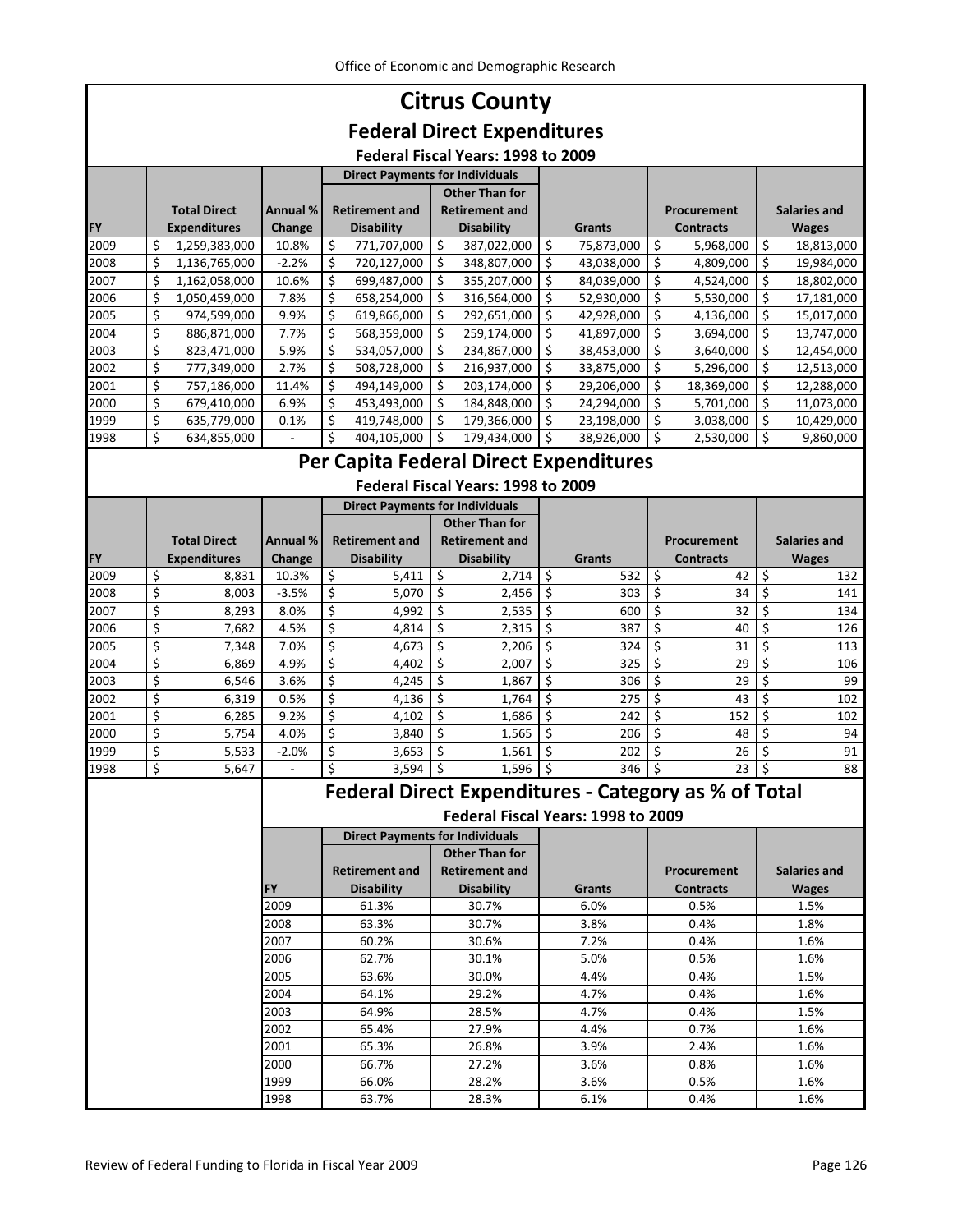| <b>Clay County</b> |                                        |                           |                       |                                                                 |    |               |                                 |                         |  |  |  |  |
|--------------------|----------------------------------------|---------------------------|-----------------------|-----------------------------------------------------------------|----|---------------|---------------------------------|-------------------------|--|--|--|--|
|                    |                                        |                           |                       | <b>Federal Direct Expenditures</b>                              |    |               |                                 |                         |  |  |  |  |
|                    |                                        |                           |                       | Federal Fiscal Years: 1998 to 2009                              |    |               |                                 |                         |  |  |  |  |
|                    |                                        |                           |                       |                                                                 |    |               |                                 |                         |  |  |  |  |
|                    |                                        |                           |                       | <b>Direct Payments for Individuals</b><br><b>Other Than for</b> |    |               |                                 |                         |  |  |  |  |
|                    | <b>Total Direct</b>                    | <b>Annual %</b>           | <b>Retirement and</b> | <b>Retirement and</b>                                           |    |               | <b>Procurement</b>              | <b>Salaries and</b>     |  |  |  |  |
| FY                 | <b>Expenditures</b>                    | Change                    | <b>Disability</b>     | <b>Disability</b>                                               |    | Grants        | <b>Contracts</b>                | <b>Wages</b>            |  |  |  |  |
| 2009               | \$<br>1,081,453,000                    | 20.8%                     | \$<br>741,862,000     | \$<br>168,995,000                                               | \$ | 113,983,000   | \$<br>30,388,000                | \$<br>26,224,000        |  |  |  |  |
| 2008               | \$<br>895,238,000                      | $-5.1%$                   | \$<br>659,936,000     | \$<br>146,556,000                                               | \$ | 48,538,000    | \$<br>15,511,000                | \$<br>24,696,000        |  |  |  |  |
| 2007               | \$<br>943,690,000                      | 12.6%                     | \$<br>646,923,000     | \$<br>140,264,000                                               | \$ | 105,684,000   | \$<br>24,657,000                | \$<br>26,162,000        |  |  |  |  |
| 2006               | \$<br>838,256,000                      | 8.4%                      | \$<br>596,043,000     | \$<br>137,314,000                                               | \$ | 64,829,000    | \$<br>16,167,000                | \$<br>23,902,000        |  |  |  |  |
| 2005               | \$<br>773,255,000                      | 7.1%                      | \$<br>550,048,000     | \$<br>122,870,000                                               | \$ | 52,087,000    | \$<br>23,207,000                | \$<br>25,044,000        |  |  |  |  |
| 2004               | \$<br>722,022,000                      | 8.7%                      | \$<br>533,362,000     | \$<br>107,567,000                                               | \$ | 47,055,000    | \$<br>10,369,000                | \$<br>23,669,000        |  |  |  |  |
| 2003               | \$<br>663,978,000                      | 13.1%                     | \$<br>486,151,000     | \$<br>98,306,000                                                | \$ | 41,707,000    | \$<br>7,874,000                 | \$<br>29,940,000        |  |  |  |  |
| 2002               | \$<br>587,218,000                      | 4.7%                      | \$<br>437,480,000     | \$<br>88,589,000                                                | \$ | 32,431,000    | $\zeta$<br>5,871,000            | \$<br>22,848,000        |  |  |  |  |
| 2001               | \$<br>560,953,000                      | 7.4%                      | \$<br>418,783,000     | \$<br>85,812,000                                                | \$ | 27,992,000    | $\zeta$<br>7,240,000            | \$<br>21,126,000        |  |  |  |  |
| 2000               | \$<br>522,358,000                      | 11.8%                     | \$<br>379,388,000     | \$<br>79,909,000                                                | \$ | 28,009,000    | \$<br>16,163,000                | \$<br>18,889,000        |  |  |  |  |
| 1999               | \$<br>467,288,000                      | 5.2%                      | \$<br>344,851,000     | \$<br>74,260,000                                                | \$ | 21,957,000    | $\zeta$<br>8,058,000            | \$<br>18,161,000        |  |  |  |  |
| 1998               | \$<br>443,999,000                      |                           | \$<br>324,559,000     | \$<br>74,787,000                                                | \$ | 21,002,000    | $\zeta$<br>6,731,000            | \$<br>16,920,000        |  |  |  |  |
|                    | Per Capita Federal Direct Expenditures |                           |                       |                                                                 |    |               |                                 |                         |  |  |  |  |
|                    |                                        |                           |                       | Federal Fiscal Years: 1998 to 2009                              |    |               |                                 |                         |  |  |  |  |
|                    |                                        |                           |                       | <b>Direct Payments for Individuals</b><br><b>Other Than for</b> |    |               |                                 |                         |  |  |  |  |
|                    | <b>Total Direct</b>                    |                           | <b>Retirement and</b> |                                                                 |    |               | Procurement                     | <b>Salaries and</b>     |  |  |  |  |
| <b>FY</b>          | <b>Expenditures</b>                    | <b>Annual %</b><br>Change | <b>Disability</b>     | <b>Retirement and</b><br><b>Disability</b>                      |    | <b>Grants</b> | <b>Contracts</b>                | <b>Wages</b>            |  |  |  |  |
| 2009               | \$<br>5,839                            | 20.8%                     | \$<br>4,006           | \$<br>912                                                       | \$ | 615           | \$<br>164                       | \$<br>142               |  |  |  |  |
| 2008               | \$<br>4,835                            | $-5.4%$                   | \$<br>3,564           | \$<br>791                                                       | \$ | 262           | $\zeta$<br>84                   | \$<br>133               |  |  |  |  |
| 2007               | \$<br>5,111                            | 7.9%                      | \$<br>3,504           | \$<br>760                                                       | \$ | 572           | $\overline{\mathcal{S}}$<br>134 | \$<br>142               |  |  |  |  |
| 2006               | \$<br>4,739                            | 3.9%                      | \$<br>3,369           | \$<br>776                                                       | \$ | 366           | \$<br>91                        | $\overline{\xi}$<br>135 |  |  |  |  |
| 2005               | \$<br>4,559                            | 3.2%                      | \$<br>3,243           | \$<br>724                                                       | \$ | 307           | \$<br>137                       | $\overline{\xi}$<br>148 |  |  |  |  |
| 2004               | \$<br>4,417                            | 3.8%                      | \$<br>3,263           | \$<br>658                                                       | \$ | 288           | \$<br>63                        | $\overline{\xi}$<br>145 |  |  |  |  |
| 2003               |                                        |                           |                       |                                                                 |    |               | \$<br>50                        |                         |  |  |  |  |
|                    | \$<br>4,256                            | 8.6%                      | \$<br>3,116           | \$<br>630                                                       | \$ | 267           |                                 | \$<br>192               |  |  |  |  |
| 2002               | \$<br>3,917                            | $-0.3%$                   | \$<br>2,918           | \$<br>591                                                       | \$ | 216           | \$<br>39                        | \$<br>152               |  |  |  |  |
| 2001               | \$<br>3,927                            | 5.9%                      | \$<br>2,932           | \$<br>601                                                       | \$ | 196           | \$<br>51                        | \$<br>148               |  |  |  |  |
| 2000               | \$<br>3,710                            | 10.8%                     | \$<br>2,694           | \$<br>567                                                       | \$ | 199           | \$<br>115                       | \$<br>134               |  |  |  |  |
| 1999               | \$<br>3,347                            | 1.4%                      | \$<br>2,470           | \$<br>532                                                       | \$ | 157           | \$<br>58                        | \$<br>130               |  |  |  |  |
| 1998               | \$<br>3,300                            |                           | \$<br>2,412           | \$<br>556                                                       | \$ | 156           | $\overline{\xi}$<br>50          | $\overline{\xi}$<br>126 |  |  |  |  |
|                    |                                        |                           |                       | Federal Direct Expenditures - Category as % of Total            |    |               |                                 |                         |  |  |  |  |
|                    |                                        |                           |                       | Federal Fiscal Years: 1998 to 2009                              |    |               |                                 |                         |  |  |  |  |
|                    |                                        |                           |                       | <b>Direct Payments for Individuals</b>                          |    |               |                                 |                         |  |  |  |  |
|                    |                                        |                           |                       | <b>Other Than for</b>                                           |    |               |                                 |                         |  |  |  |  |
|                    |                                        |                           | <b>Retirement and</b> | <b>Retirement and</b>                                           |    |               | Procurement                     | <b>Salaries and</b>     |  |  |  |  |
|                    |                                        | <b>FY</b>                 | <b>Disability</b>     | <b>Disability</b>                                               |    | <b>Grants</b> | <b>Contracts</b>                | Wages                   |  |  |  |  |
|                    |                                        | 2009                      | 68.6%                 | 15.6%                                                           |    | 10.5%         | 2.8%                            | 2.4%                    |  |  |  |  |
|                    |                                        | 2008                      | 73.7%                 | 16.4%                                                           |    | 5.4%          | 1.7%                            | 2.8%                    |  |  |  |  |
|                    |                                        | 2007                      | 68.6%                 | 14.9%                                                           |    | 11.2%         | 2.6%                            | 2.8%                    |  |  |  |  |
|                    |                                        | 2006                      | 71.1%                 | 16.4%                                                           |    | 7.7%          | 1.9%                            | 2.9%                    |  |  |  |  |
|                    |                                        | 2005                      | 71.1%                 | 15.9%                                                           |    | 6.7%          | 3.0%                            | 3.2%                    |  |  |  |  |
|                    |                                        | 2004                      | 73.9%                 | 14.9%                                                           |    | 6.5%          | 1.4%                            | 3.3%                    |  |  |  |  |
|                    |                                        | 2003                      | 73.2%                 | 14.8%                                                           |    | 6.3%          | 1.2%                            | 4.5%                    |  |  |  |  |
|                    |                                        | 2002                      | 74.5%                 | 15.1%                                                           |    | 5.5%          | 1.0%                            | 3.9%                    |  |  |  |  |
|                    |                                        | 2001                      | 74.7%                 | 15.3%                                                           |    | 5.0%          | 1.3%                            | 3.8%                    |  |  |  |  |
|                    |                                        | 2000<br>1999              | 72.6%<br>73.8%        | 15.3%<br>15.9%                                                  |    | 5.4%<br>4.7%  | 3.1%<br>1.7%                    | 3.6%<br>3.9%            |  |  |  |  |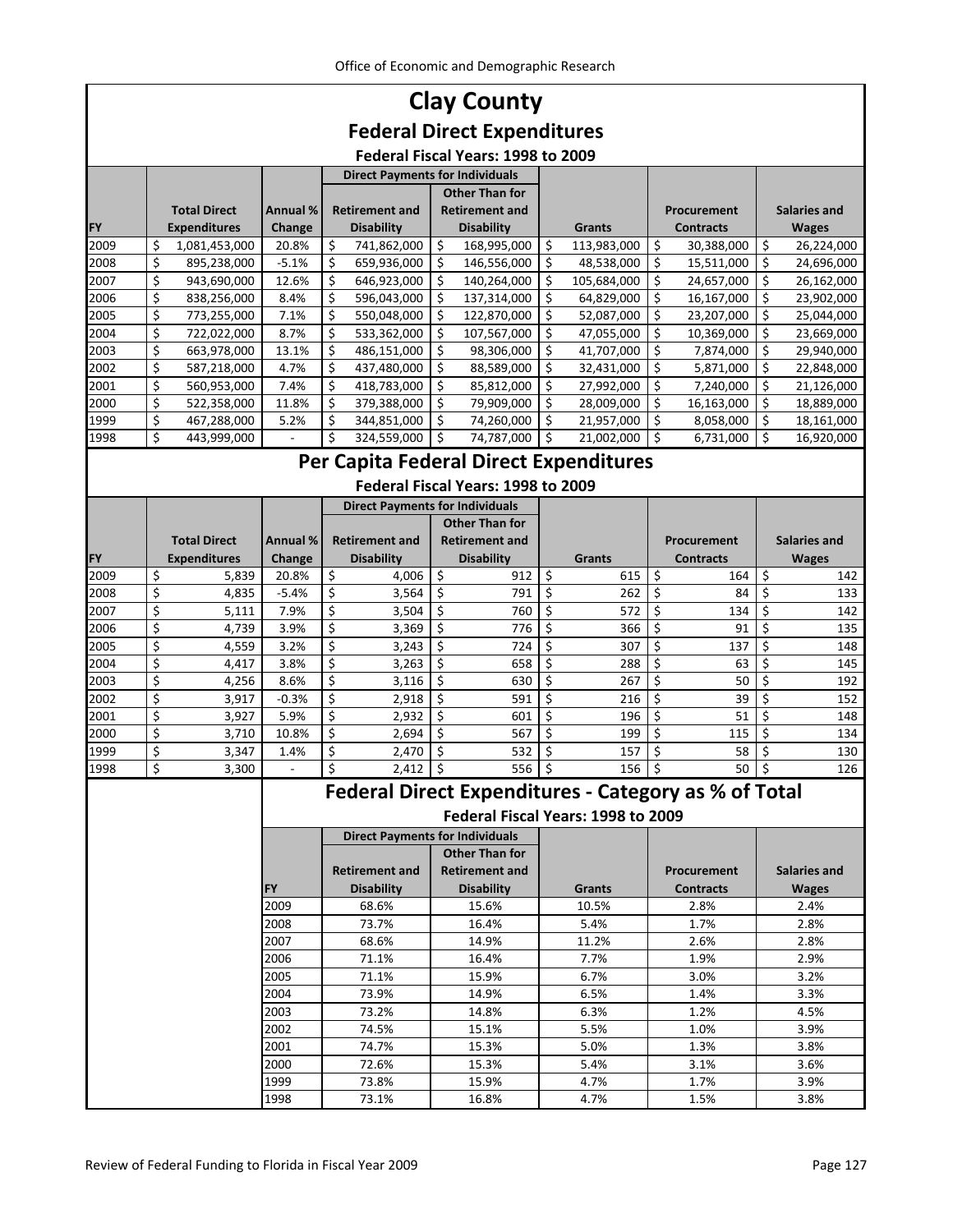| <b>Collier County</b>                  |                                    |                     |                 |                                                      |          |                                                |          |               |          |                                 |                  |                     |
|----------------------------------------|------------------------------------|---------------------|-----------------|------------------------------------------------------|----------|------------------------------------------------|----------|---------------|----------|---------------------------------|------------------|---------------------|
|                                        |                                    |                     |                 |                                                      |          | <b>Federal Direct Expenditures</b>             |          |               |          |                                 |                  |                     |
|                                        |                                    |                     |                 |                                                      |          |                                                |          |               |          |                                 |                  |                     |
|                                        |                                    |                     |                 |                                                      |          | Federal Fiscal Years: 1998 to 2009             |          |               |          |                                 |                  |                     |
|                                        |                                    |                     |                 | <b>Direct Payments for Individuals</b>               |          |                                                |          |               |          |                                 |                  |                     |
|                                        |                                    | <b>Total Direct</b> | <b>Annual %</b> | <b>Retirement and</b>                                |          | <b>Other Than for</b><br><b>Retirement and</b> |          |               |          |                                 |                  | <b>Salaries and</b> |
| FY                                     |                                    | <b>Expenditures</b> | Change          | <b>Disability</b>                                    |          | <b>Disability</b>                              |          | <b>Grants</b> |          | Procurement<br><b>Contracts</b> |                  | <b>Wages</b>        |
| 2009                                   | \$                                 | 2,005,767,000       | 19.6%           | \$<br>1,167,043,000                                  | \$       | 492,050,000                                    | \$       | 218,745,000   | \$       | 76,868,000                      | \$               | 51,061,000          |
| 2008                                   | \$                                 | 1,677,181,000       | $-2.7%$         | \$<br>1,035,850,000                                  | \$       | 435,115,000                                    | \$       | 118,383,000   | \$       | 33,435,000                      | \$               | 54,398,000          |
| 2007                                   | \$                                 | 1,724,036,000       | 11.0%           | \$<br>999,420,000                                    | \$       | 414,262,000                                    | \$       | 223,813,000   | \$       | 31,456,000                      | \$               | 55,084,000          |
| 2006                                   | \$                                 | 1,553,571,000       | 6.7%            | \$<br>945,808,000                                    | \$       | 401,913,000                                    | \$       | 122,394,000   | \$       | 33,826,000                      | \$               | 49,630,000          |
| 2005                                   | \$                                 | 1,455,959,000       | 9.3%            | \$<br>893,414,000                                    | \$       | 358,607,000                                    | \$       | 113,174,000   | \$       | 45,834,000                      | \$               | 44,930,000          |
| 2004                                   | \$                                 | 1,332,323,000       | 8.8%            | \$<br>820,625,000                                    | \$       | 324,747,000                                    | \$       | 109,623,000   | \$       | 34,369,000                      | \$               | 42,958,000          |
| 2003                                   | \$                                 | 1,224,556,000       | 4.3%            | \$<br>769,578,000                                    | \$       | 289,182,000                                    | \$       | 91,167,000    | \$       | 34,200,000                      | \$               | 40,429,000          |
| 2002                                   | \$                                 | 1,173,598,000       | 8.6%            | \$<br>737,434,000                                    | \$       | 269,134,000                                    | \$       | 98,542,000    | \$       | 30,631,000                      | \$               | 37,857,000          |
| 2001                                   | \$                                 | 1,080,527,000       | 8.5%            | \$<br>700,572,000                                    | \$       | 257,455,000                                    | \$       | 66,087,000    | \$       | 20,009,000                      | \$               | 36,404,000          |
| 2000                                   | \$                                 | 995,953,000         | 11.5%           | \$<br>636,927,000                                    | \$       | 239,152,000                                    | \$       | 67,602,000    | \$       | 17,700,000                      | \$               | 34,573,000          |
| 1999                                   | \$                                 | 893,240,000         | 2.8%            | \$<br>559,620,000                                    | \$       | 217,653,000                                    | \$       | 76,360,000    | \$       | 9,181,000                       | \$               | 30,426,000          |
| 1998                                   | \$                                 | 869,192,000         |                 | \$<br>529,886,000                                    | \$       | 217,888,000                                    | \$       | 82,775,000    | Ś        | 10,243,000                      | \$               | 28,400,000          |
|                                        |                                    |                     |                 |                                                      |          |                                                |          |               |          |                                 |                  |                     |
| Per Capita Federal Direct Expenditures |                                    |                     |                 |                                                      |          |                                                |          |               |          |                                 |                  |                     |
|                                        | Federal Fiscal Years: 1998 to 2009 |                     |                 |                                                      |          |                                                |          |               |          |                                 |                  |                     |
|                                        |                                    |                     |                 | <b>Direct Payments for Individuals</b>               |          |                                                |          |               |          |                                 |                  |                     |
|                                        |                                    |                     |                 |                                                      |          | <b>Other Than for</b>                          |          |               |          |                                 |                  |                     |
|                                        |                                    | <b>Total Direct</b> | Annual %        | <b>Retirement and</b>                                |          | <b>Retirement and</b>                          |          |               |          | Procurement                     |                  | <b>Salaries and</b> |
| FY                                     |                                    | <b>Expenditures</b> | Change          | <b>Disability</b>                                    |          | <b>Disability</b>                              |          | Grants        |          | <b>Contracts</b>                |                  | <b>Wages</b>        |
| 2009                                   | \$                                 | 6,023               | 19.5%           | \$<br>3,504                                          | \$       | 1,477                                          | \$       | 657           | \$       | 231                             | \$               | 153                 |
| 2008                                   | \$                                 | 5,039               | $-2.4%$         | \$<br>3,112                                          | \$       | 1,307                                          | \$       | 356           | \$       | 100                             | \$               | 163                 |
| 2007                                   | \$                                 | 5,164               | 8.6%            | \$<br>2,994                                          | \$       | 1,241                                          | \$       | 670           | \$       | 94                              | \$               | 165                 |
| 2006<br>2005                           | \$<br>\$                           | 4,756               | 3.8%            | \$<br>2,895<br>\$                                    | \$       | 1,230                                          | \$<br>\$ | 375<br>356    | \$<br>\$ | 104                             | \$<br>\$         | 152                 |
| 2004                                   | \$                                 | 4,582<br>4,351      | 5.3%<br>3.9%    | 2,811<br>\$<br>2,680                                 | \$<br>\$ | 1,128<br>1,061                                 | \$       | 358           | \$       | 144<br>112                      | $\overline{\xi}$ | 141<br>140          |
| 2003                                   | \$                                 | 4,187               | $-1.0%$         | \$<br>2,631                                          | \$       | 989                                            | \$       | 312           | \$       | 117                             | \$               | 138                 |
| 2002                                   | \$                                 | 4,230               | 3.5%            | \$<br>2,658                                          | \$       | 970                                            | \$       | 355           | \$       | 110                             | \$               | 136                 |
| 2001                                   | \$                                 | 4,086               | 3.1%            | \$<br>2,649                                          | \$       | 973                                            | \$       | 250           | \$       | 76                              | \$               | 138                 |
| 2000                                   | \$                                 | 3,962               | $-2.6%$         | \$<br>2,534                                          | \$       | 951                                            | \$       | 269           | Ś.       | 70                              | \$               | 138                 |
| 1999                                   | \$                                 | 4,066               | $-1.7%$         | \$<br>2,547                                          | \$       | 991                                            | \$       | 348           | \$       | 42                              | \$               | 138                 |
| 1998                                   | \$                                 | 4,137               | $\sim$          | Ś.<br>2,522                                          | \$       | 1,037                                          | \$       | 394           | \$       | 49                              | \$               | 135                 |
|                                        |                                    |                     |                 |                                                      |          |                                                |          |               |          |                                 |                  |                     |
|                                        |                                    |                     |                 | Federal Direct Expenditures - Category as % of Total |          |                                                |          |               |          |                                 |                  |                     |
|                                        |                                    |                     |                 |                                                      |          | Federal Fiscal Years: 1998 to 2009             |          |               |          |                                 |                  |                     |
|                                        |                                    |                     |                 | <b>Direct Payments for Individuals</b>               |          |                                                |          |               |          |                                 |                  |                     |
|                                        |                                    |                     |                 |                                                      |          | <b>Other Than for</b>                          |          |               |          |                                 |                  |                     |
|                                        |                                    |                     |                 | <b>Retirement and</b>                                |          | <b>Retirement and</b>                          |          |               |          | Procurement                     |                  | <b>Salaries and</b> |
|                                        |                                    |                     | FY              | <b>Disability</b>                                    |          | <b>Disability</b>                              |          | Grants        |          | <b>Contracts</b>                |                  | Wages               |
|                                        |                                    |                     | 2009            | 58.2%                                                |          | 24.5%                                          |          | 10.9%         |          | 3.8%                            |                  | 2.5%                |
|                                        |                                    |                     | 2008            | 61.8%                                                |          | 25.9%                                          |          | 7.1%          |          | 2.0%                            |                  | 3.2%                |
|                                        |                                    |                     | 2007            | 58.0%                                                |          | 24.0%                                          |          | 13.0%         |          | 1.8%                            |                  | 3.2%                |
|                                        |                                    |                     | 2006            | 60.9%                                                |          | 25.9%                                          |          | 7.9%          |          | 2.2%                            |                  | 3.2%                |
|                                        |                                    |                     | 2005            | 61.4%                                                |          | 24.6%                                          |          | 7.8%          |          | 3.1%                            |                  | 3.1%                |
|                                        |                                    |                     | 2004            | 61.6%                                                |          | 24.4%                                          |          | 8.2%          |          | 2.6%                            |                  | 3.2%                |
|                                        |                                    |                     | 2003            | 62.8%                                                |          | 23.6%                                          |          | 7.4%          |          | 2.8%                            |                  | 3.3%                |
|                                        |                                    |                     | 2002            | 62.8%                                                |          | 22.9%                                          |          | 8.4%          |          | 2.6%                            |                  | 3.2%                |
|                                        |                                    |                     | 2001            | 64.8%                                                |          | 23.8%                                          |          | 6.1%          |          | 1.9%                            |                  | 3.4%                |
|                                        |                                    |                     | 2000            | 64.0%                                                |          | 24.0%                                          |          | 6.8%          |          | 1.8%                            |                  | 3.5%                |
|                                        |                                    |                     | 1999            | 62.7%                                                |          | 24.4%                                          |          | 8.5%          |          | 1.0%                            |                  | 3.4%                |
|                                        |                                    |                     | 1998            | 61.0%                                                |          | 25.1%                                          |          | 9.5%          |          | 1.2%                            |                  | 3.3%                |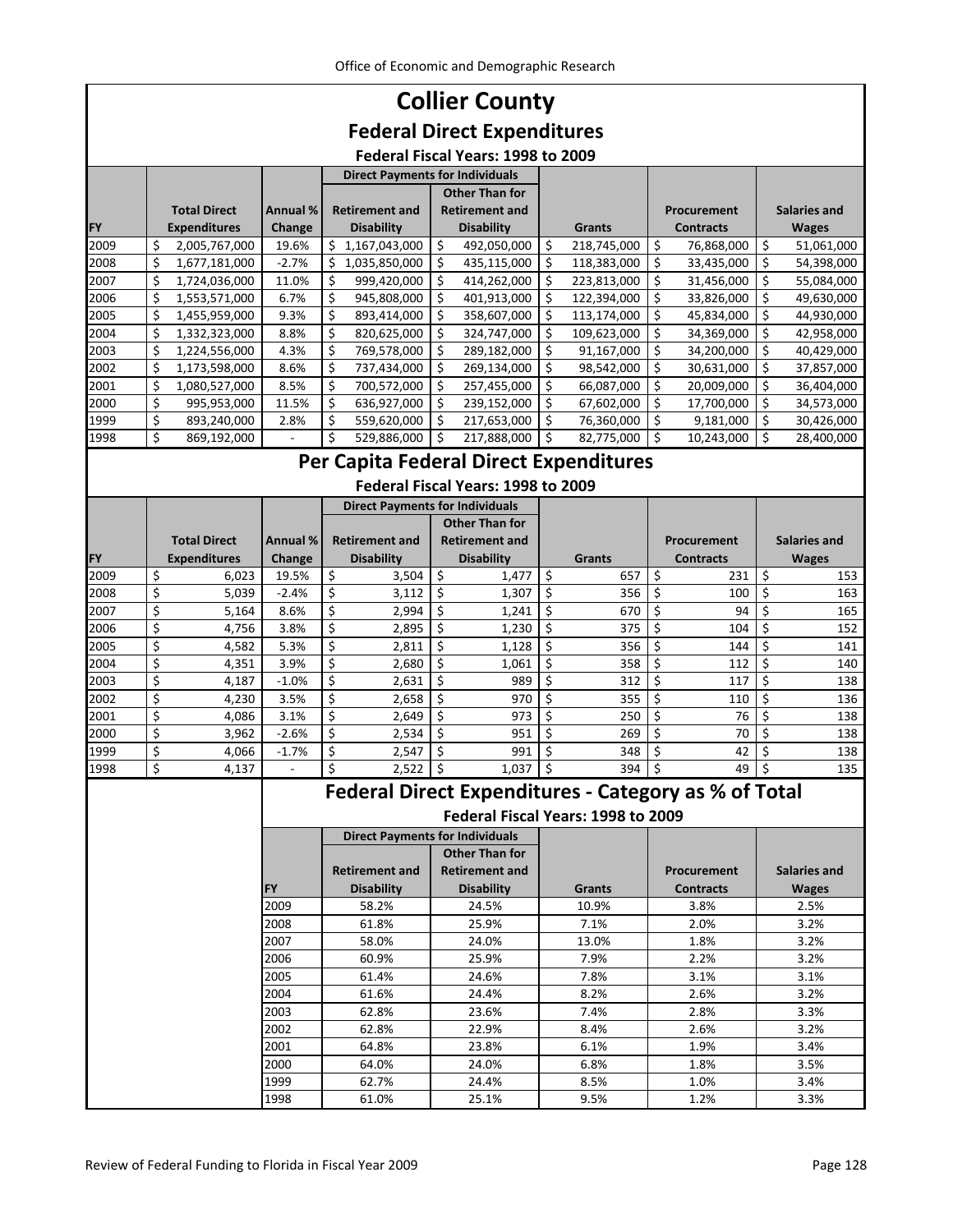|              | <b>Columbia County</b>                 |                            |                 |          |                                        |          |                                                             |          |                               |          |                                 |                     |                          |
|--------------|----------------------------------------|----------------------------|-----------------|----------|----------------------------------------|----------|-------------------------------------------------------------|----------|-------------------------------|----------|---------------------------------|---------------------|--------------------------|
|              |                                        |                            |                 |          |                                        |          | <b>Federal Direct Expenditures</b>                          |          |                               |          |                                 |                     |                          |
|              |                                        |                            |                 |          |                                        |          | Federal Fiscal Years: 1998 to 2009                          |          |                               |          |                                 |                     |                          |
|              | <b>Direct Payments for Individuals</b> |                            |                 |          |                                        |          |                                                             |          |                               |          |                                 |                     |                          |
|              |                                        |                            |                 |          |                                        |          | <b>Other Than for</b>                                       |          |                               |          |                                 |                     |                          |
|              |                                        | <b>Total Direct</b>        | Annual %        |          | <b>Retirement and</b>                  |          | <b>Retirement and</b>                                       |          |                               |          | Procurement                     |                     | <b>Salaries and</b>      |
| <b>FY</b>    |                                        | <b>Expenditures</b>        | Change          |          | <b>Disability</b>                      |          | <b>Disability</b>                                           |          | <b>Grants</b>                 |          | <b>Contracts</b>                |                     | <b>Wages</b>             |
| 2009         | \$                                     | 574,241,000                | 6.9%            | \$       | 266,694,000                            | \$       | 115,605,000                                                 | \$       | 101,492,000                   | \$       | 7,537,000                       | \$                  | 82,913,000               |
| 2008         | \$                                     | 537,307,000                | $-4.1%$         | \$       | 242,179,000                            | \$       | 101,519,000                                                 | \$       | 70,966,000                    | \$       | 44,446,000                      | \$                  | 78,198,000               |
| 2007         | \$                                     | 560,404,000                | 8.4%            | \$       | 235,068,000                            | \$       | 123,792,000                                                 | \$       | 77,234,000                    | \$       | 53,985,000                      | \$                  | 70,325,000               |
| 2006         | \$                                     | 517,008,000                | 19.5%           | \$       | 215,745,000                            | \$       | 106,183,000                                                 | \$       | 107,752,000                   | \$       | 20,753,000                      | \$                  | 66,575,000               |
| 2005         | \$<br>\$                               | 432,715,000                | 12.3%           | \$       | 200,575,000                            | \$       | 85,555,000                                                  | \$       | 79,306,000                    | \$       | 7,654,000                       | \$                  | 59,625,000               |
| 2004<br>2003 | \$                                     | 385,315,000<br>360,113,000 | 7.0%<br>7.4%    | \$<br>\$ | 177,332,000<br>166,127,000             | \$<br>\$ | 75,115,000<br>67,917,000                                    | \$<br>\$ | 73,247,000<br>65,346,000      | \$<br>\$ | 2,863,000<br>7,505,000          | \$<br>\$            | 56,758,000<br>53,220,000 |
| 2002         | \$                                     | 335,451,000                | 4.7%            | \$       | 158,966,000                            | \$       | 62,007,000                                                  | \$       | 59,754,000                    | \$       | 4,187,000                       | \$                  | 50,537,000               |
| 2001         | \$                                     | 320,452,000                | 11.7%           | \$       | 154,704,000                            | \$       | 59,951,000                                                  | \$       | 51,317,000                    | Ś        | 8,019,000                       | Ś.                  | 46,461,000               |
| 2000         | \$                                     | 286,815,000                | 5.3%            | \$       | 141,421,000                            | \$       | 54,185,000                                                  | \$       | 43,958,000                    | \$       | 3,586,000                       | \$                  | 43,665,000               |
| 1999         | \$                                     | 272,377,000                | $-0.1%$         | \$       | 131,018,000                            | \$       | 52,724,000                                                  | Ś        | 40,676,000                    | \$       | 6,507,000                       | \$                  | 41,452,000               |
| 1998         | \$                                     | 272,623,000                |                 | \$       | 124,774,000                            | \$       | 52,618,000                                                  | \$       | 51,310,000                    | \$       | 4,189,000                       | \$                  | 39,732,000               |
|              | Per Capita Federal Direct Expenditures |                            |                 |          |                                        |          |                                                             |          |                               |          |                                 |                     |                          |
|              |                                        |                            |                 |          |                                        |          |                                                             |          |                               |          |                                 |                     |                          |
|              |                                        |                            |                 |          |                                        |          | Federal Fiscal Years: 1998 to 2009                          |          |                               |          |                                 |                     |                          |
|              |                                        |                            |                 |          | <b>Direct Payments for Individuals</b> |          |                                                             |          |                               |          |                                 |                     |                          |
|              |                                        |                            |                 |          |                                        |          | <b>Other Than for</b>                                       |          |                               |          |                                 |                     |                          |
|              |                                        | <b>Total Direct</b>        | Annual %        |          | <b>Retirement and</b>                  |          | <b>Retirement and</b>                                       |          |                               |          | Procurement                     | <b>Salaries and</b> |                          |
| <b>FY</b>    |                                        | <b>Expenditures</b>        | Change          |          | <b>Disability</b>                      |          | <b>Disability</b>                                           |          | Grants                        |          | <b>Contracts</b>                |                     | <b>Wages</b>             |
| 2009         | \$<br>\$                               | 8,647                      | 6.4%            | \$<br>\$ | 4,016                                  | \$<br>\$ | 1,741                                                       | \$<br>\$ | 1,528                         | \$<br>\$ | 113                             | \$<br>\$            | 1,249                    |
| 2008<br>2007 | \$                                     | 8,126                      | $-5.2%$<br>5.4% | \$       | 3,663                                  | \$       | 1,535<br>1,894                                              | \$       | 1,073                         | \$       | 672<br>826                      | \$                  | 1,183<br>1,076           |
| 2006         | \$                                     | 8,572<br>8,137             | 15.6%           | \$       | 3,596<br>3,396                         | \$       | 1,671                                                       | \$       | 1,181<br>1,696                | \$       | 327                             | \$                  | 1,048                    |
| 2005         | \$                                     | 7,040                      | 10.5%           | \$       | 3,263                                  | \$       | 1,392                                                       | \$       | 1,290                         | \$       | 125                             | \$                  | 970                      |
| 2004         | \$                                     | 6,374                      | 4.2%            | \$       | 2,933                                  | \$       | 1,243                                                       | \$       | 1,212                         | \$       | 47                              | \$                  | 939                      |
| 2003         | \$                                     | 6,115                      | 6.4%            | \$       | 2,821                                  | \$       | 1,153                                                       | \$       | 1,110                         | \$       | 127                             | \$                  | 904                      |
| 2002         | \$                                     | 5,747                      | 2.3%            | \$       | 2,723                                  | \$       | 1,062                                                       | \$       | 1,024                         | \$       | 72                              | \$                  | 866                      |
| 2001         | \$                                     | 5,615                      | 10.6%           | \$       | 2,711                                  | \$       | 1,051                                                       | \$       | 899                           | \$       | 141                             | \$                  | 814                      |
| 2000         | \$                                     | 5,075                      | 5.3%            | \$       | 2,502                                  | \$       | 959                                                         | \$       | 778                           | \$       | 63                              | \$                  | 773                      |
| 1999         | \$                                     | 4,820                      | $-2.1%$         | \$       | 2,318                                  | \$       | 933                                                         | \$       | 720                           | \$       | 115                             | \$                  | 733                      |
| 1998         | $\bar{\varsigma}$                      | 4,924                      |                 | \$       | $2,254$ \$                             |          |                                                             |          | $950 \mid \xi$ 927 $\mid \xi$ |          | $76\overline{\smash{\big)}\xi}$ |                     | 718                      |
|              |                                        |                            |                 |          |                                        |          | <b>Federal Direct Expenditures - Category as % of Total</b> |          |                               |          |                                 |                     |                          |
|              |                                        |                            |                 |          |                                        |          |                                                             |          |                               |          |                                 |                     |                          |
|              |                                        |                            |                 |          |                                        |          | Federal Fiscal Years: 1998 to 2009                          |          |                               |          |                                 |                     |                          |
|              |                                        |                            |                 |          | <b>Direct Payments for Individuals</b> |          |                                                             |          |                               |          |                                 |                     |                          |
|              |                                        |                            |                 |          |                                        |          | <b>Other Than for</b>                                       |          |                               |          |                                 |                     |                          |
|              |                                        |                            |                 |          | <b>Retirement and</b>                  |          | <b>Retirement and</b>                                       |          |                               |          | Procurement                     |                     | <b>Salaries and</b>      |
|              |                                        |                            | <b>FY</b>       |          | <b>Disability</b>                      |          | <b>Disability</b>                                           |          | Grants                        |          | <b>Contracts</b>                |                     | <b>Wages</b>             |
|              |                                        |                            | 2009            |          | 46.4%                                  |          | 20.1%                                                       |          | 17.7%                         |          | 1.3%                            |                     | 14.4%                    |

2008 45.1% 18.9% 13.2% 8.3% 14.6% 2007 41.9% 22.1% 13.8% 9.6% 12.5% 2006 41.7% 20.5% 20.8% 4.0% 12.9% 2005 46.4% 19.8% 18.3% 1.8% 13.8% 2004 46.0% 19.5% 19.0% 0.7% 14.7% 2003 46.1% 18.9% 18.1% 2.1% 14.8% 2002 47.4% 18.5% 17.8% 1.2% 15.1% 2001 48.3% 18.7% 16.0% 2.5% 14.5% 2000 49.3% 18.9% 15.3% 1.3% 15.2% 1999 48.1% 19.4% 14.9% 2.4% 15.2% 1998 45.8% 19.3% 18.8% 1.5% 14.6%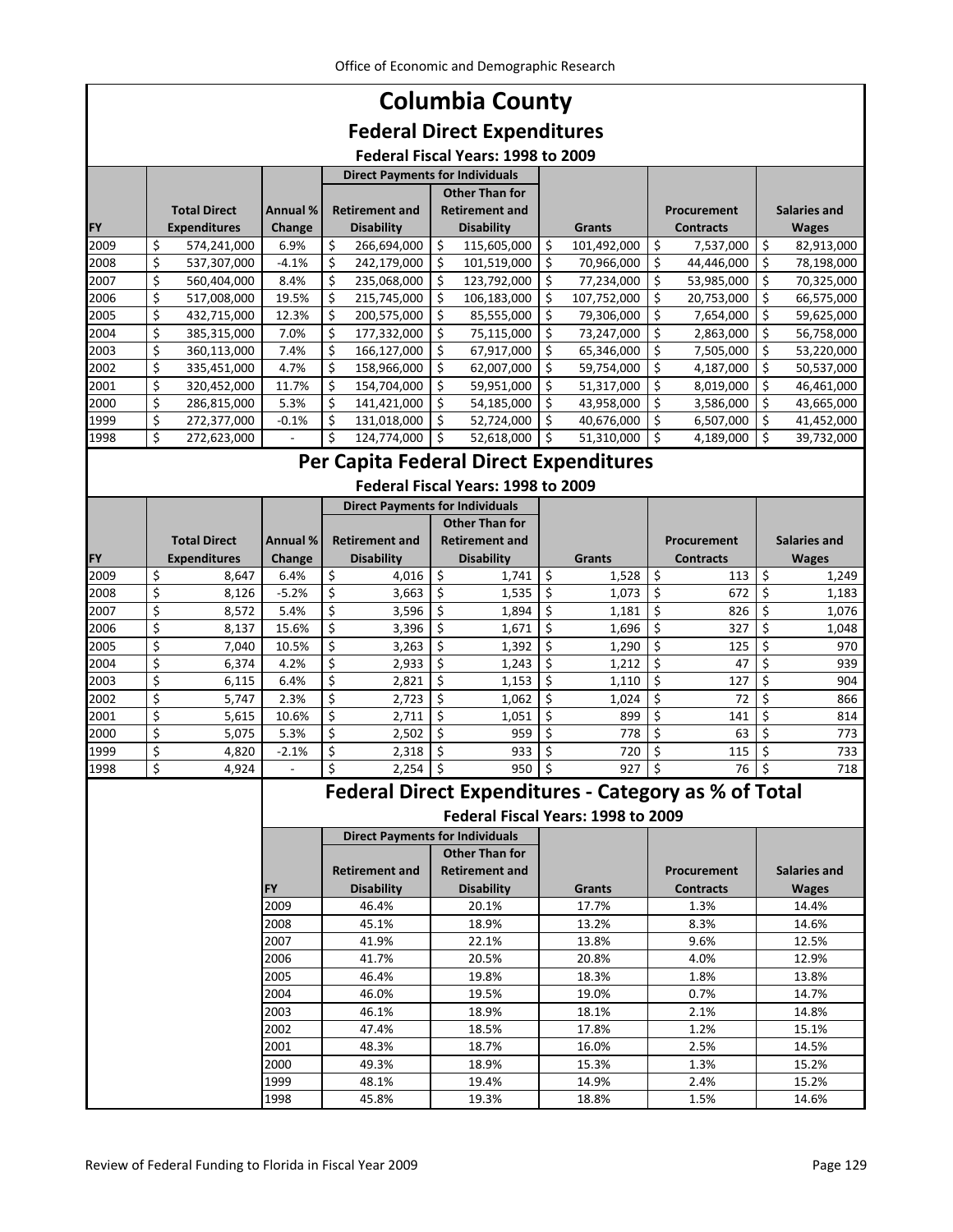|              |                                  |                  |                                        | De Soto County                                       |          |                          |                                |                              |  |  |
|--------------|----------------------------------|------------------|----------------------------------------|------------------------------------------------------|----------|--------------------------|--------------------------------|------------------------------|--|--|
|              |                                  |                  |                                        | <b>Federal Direct Expenditures</b>                   |          |                          |                                |                              |  |  |
|              |                                  |                  |                                        | Federal Fiscal Years: 1998 to 2009                   |          |                          |                                |                              |  |  |
|              |                                  |                  | <b>Direct Payments for Individuals</b> |                                                      |          |                          |                                |                              |  |  |
|              |                                  |                  |                                        | <b>Other Than for</b>                                |          |                          |                                |                              |  |  |
|              | <b>Total Direct</b>              | Annual %         | <b>Retirement and</b>                  | <b>Retirement and</b>                                |          |                          | Procurement                    | <b>Salaries and</b>          |  |  |
| <b>FY</b>    | <b>Expenditures</b>              | Change           | <b>Disability</b>                      | <b>Disability</b>                                    |          | <b>Grants</b>            | <b>Contracts</b>               | <b>Wages</b>                 |  |  |
| 2009         | \$<br>227,313,000                | 10.2%            | \$<br>93,004,000                       | \$<br>90,045,000                                     | \$       | 39,834,000               | \$<br>866,000                  | \$<br>3,564,000              |  |  |
| 2008         | \$<br>206,214,000                | $-8.0%$          | \$<br>85,129,000                       | \$<br>81,100,000                                     | \$       | 35,433,000               | \$<br>706,000                  | \$<br>3,846,000              |  |  |
| 2007<br>2006 | \$<br>224,159,000<br>\$          | 7.7%<br>$-16.6%$ | \$<br>84,773,000<br>\$                 | \$<br>89,442,000<br>\$<br>85,522,000                 | \$<br>\$ | 45,705,000               | \$<br>823,000<br>\$            | \$<br>3,418,000<br>\$        |  |  |
| 2005         | 208,052,000<br>\$<br>249,430,000 | 50.8%            | 79,107,000<br>\$<br>74,806,000         | \$<br>82,705,000                                     | \$       | 40,362,000<br>69,972,000 | (271,000)<br>\$<br>18,520,000  | 3,332,000<br>\$<br>3,428,000 |  |  |
| 2004         | \$<br>165,436,000                | 10.9%            | \$<br>73,098,000                       | \$<br>61,454,000                                     | \$       | 26,505,000               | \$<br>1,054,000                | Ś<br>3,326,000               |  |  |
| 2003         | \$<br>149,110,000                | $-1.8%$          | \$<br>67,482,000                       | \$<br>55,311,000                                     | \$       | 22,888,000               | \$<br>635,000                  | \$<br>2,793,000              |  |  |
| 2002         | \$<br>151,882,000                | $-35.9%$         | \$<br>66,578,000                       | \$<br>52,988,000                                     | \$       | 28,705,000               | \$<br>698,000                  | \$<br>2,913,000              |  |  |
| 2001         | \$<br>236,931,000                | 84.1%            | \$<br>69,697,000                       | \$<br>47,989,000                                     | \$       | 25,588,000               | \$<br>90,737,000               | \$<br>2,920,000              |  |  |
| 2000         | \$<br>128,715,000                | 8.9%             | \$<br>63,358,000                       | \$<br>42,942,000                                     | \$       | 18,755,000               | \$<br>778,000                  | \$<br>2,883,000              |  |  |
| 1999         | \$<br>118,144,000                | $-3.6%$          | \$<br>57,907,000                       | \$<br>39,176,000                                     | \$       | 17,451,000               | \$<br>640,000                  | \$<br>2,970,000              |  |  |
| 1998         | \$<br>122,517,000                |                  | Ś<br>56,513,000                        | \$<br>39,603,000                                     | Ś        | 23,098,000               | -Ś<br>570,000                  | \$<br>2,733,000              |  |  |
|              |                                  |                  |                                        |                                                      |          |                          |                                |                              |  |  |
|              |                                  |                  | Per Capita Federal Direct Expenditures |                                                      |          |                          |                                |                              |  |  |
|              |                                  |                  |                                        | Federal Fiscal Years: 1998 to 2009                   |          |                          |                                |                              |  |  |
|              |                                  |                  | <b>Direct Payments for Individuals</b> |                                                      |          |                          |                                |                              |  |  |
|              |                                  |                  |                                        | <b>Other Than for</b>                                |          |                          |                                |                              |  |  |
|              | <b>Total Direct</b>              | <b>Annual %</b>  | <b>Retirement and</b>                  | <b>Retirement and</b>                                |          |                          | Procurement                    | <b>Salaries and</b>          |  |  |
| <b>FY</b>    | <b>Expenditures</b>              | Change           | <b>Disability</b>                      | <b>Disability</b>                                    |          | <b>Grants</b>            | <b>Contracts</b>               | <b>Wages</b>                 |  |  |
| 2009         | \$<br>6,533                      | 9.3%             | \$<br>2,673                            | \$<br>2,588                                          | \$       | 1,145                    | \$<br>25                       | \$<br>102                    |  |  |
| 2008         | \$<br>5,979                      | $-9.3%$          | \$<br>2,468                            | \$<br>2,352                                          | \$       | 1,027                    | \$<br>20                       | \$<br>112                    |  |  |
| 2007         | \$<br>6,596                      | 5.1%             | \$<br>2,495                            | \$<br>2,632                                          | \$       | 1,345                    | \$<br>24                       | \$<br>101                    |  |  |
| 2006         | \$<br>6,273                      | $-18.0%$         | \$<br>2,385                            | \$<br>2,579                                          | \$       | 1,217                    | \$<br>(8)                      | \$<br>100                    |  |  |
| 2005         | \$<br>7,650                      | 57.7%            | \$<br>2,294                            | \$<br>2,536                                          | \$       | 2,146                    | \$<br>568                      | \$<br>105                    |  |  |
| 2004         | \$<br>4,851                      | 9.7%             | \$<br>2,143                            | \$<br>1,802                                          | \$       | 777                      | \$<br>31                       | \$<br>98                     |  |  |
| 2003         | \$<br>4,423                      | $-4.5%$          | \$<br>2,002                            | \$<br>1,641                                          | \$       | 679                      | \$<br>19                       | \$<br>83                     |  |  |
| 2002         | \$<br>4,631                      | $-36.0%$         | \$<br>2,030                            | \$<br>1,616                                          | \$       | 875                      | \$<br>21                       | \$<br>89                     |  |  |
| 2001         | \$<br>7,238                      | 81.1%            | \$<br>2,129                            | \$<br>1,466                                          | \$       | 782                      | \$<br>2,772                    | \$<br>89                     |  |  |
| 2000         | \$<br>3,996                      | $-3.8%$          | \$<br>1,967                            | \$<br>1,333                                          | \$       | 582                      | $\zeta$<br>24                  | \$<br>90                     |  |  |
| 1999         | \$<br>4,154<br>\$                | $-5.3%$          | \$<br>2,036<br>\$                      | \$<br>1,378                                          | \$       | 614                      | \$<br>23                       | \$<br>104                    |  |  |
| 1998         | 4,387                            |                  | $2,024$ \$                             | $1,418$ \$                                           |          | $827$ \$                 | $20 \overline{\smash{\big)} }$ | 98                           |  |  |
|              |                                  |                  |                                        | Federal Direct Expenditures - Category as % of Total |          |                          |                                |                              |  |  |
|              |                                  |                  |                                        | Federal Fiscal Years: 1998 to 2009                   |          |                          |                                |                              |  |  |
|              |                                  |                  | <b>Direct Payments for Individuals</b> |                                                      |          |                          |                                |                              |  |  |
|              |                                  |                  |                                        | <b>Other Than for</b>                                |          |                          |                                |                              |  |  |
|              |                                  |                  | <b>Retirement and</b>                  | <b>Retirement and</b>                                |          |                          | Procurement                    | <b>Salaries and</b>          |  |  |
|              |                                  | <b>FY</b>        | <b>Disability</b>                      | <b>Disability</b>                                    |          | Grants                   | <b>Contracts</b>               | <b>Wages</b>                 |  |  |
|              |                                  | 2009             | 40.9%                                  | 39.6%                                                |          | 17.5%                    | 0.4%                           | 1.6%                         |  |  |
|              |                                  | 2008             | 41.3%                                  | 39.3%                                                |          | 17.2%                    | 0.3%                           | 1.9%                         |  |  |
|              |                                  | 2007             | 37.8%                                  | 39.9%                                                |          | 20.4%                    | 0.4%                           | 1.5%                         |  |  |
|              |                                  | 2006             | 38.0%                                  | 41.1%                                                |          | 19.4%                    | $-0.1%$                        | 1.6%                         |  |  |
|              |                                  | 2005             | 30.0%                                  | 33.2%                                                |          | 28.1%                    | 7.4%                           | 1.4%                         |  |  |
|              |                                  | 2004             | 44.2%                                  | 37.1%                                                |          | 16.0%                    | 0.6%                           | 2.0%                         |  |  |
|              |                                  | 2003             | 45.3%                                  | 37.1%                                                |          | 15.3%                    | 0.4%                           | 1.9%                         |  |  |
|              |                                  | 2002             | 43.8%                                  | 34.9%                                                |          | 18.9%                    | 0.5%                           | 1.9%                         |  |  |
|              |                                  | 2001             | 29.4%                                  | 20.3%                                                |          | 10.8%                    | 38.3%                          | 1.2%                         |  |  |
|              |                                  | 2000             | 49.2%                                  | 33.4%                                                |          | 14.6%                    | 0.6%                           | 2.2%                         |  |  |
|              |                                  | 1999             | 49.0%                                  | 33.2%                                                |          | 14.8%                    | 0.5%                           | 2.5%                         |  |  |

1998 | 46.1% | 32.3% | 18.9% | 0.5% | 2.2%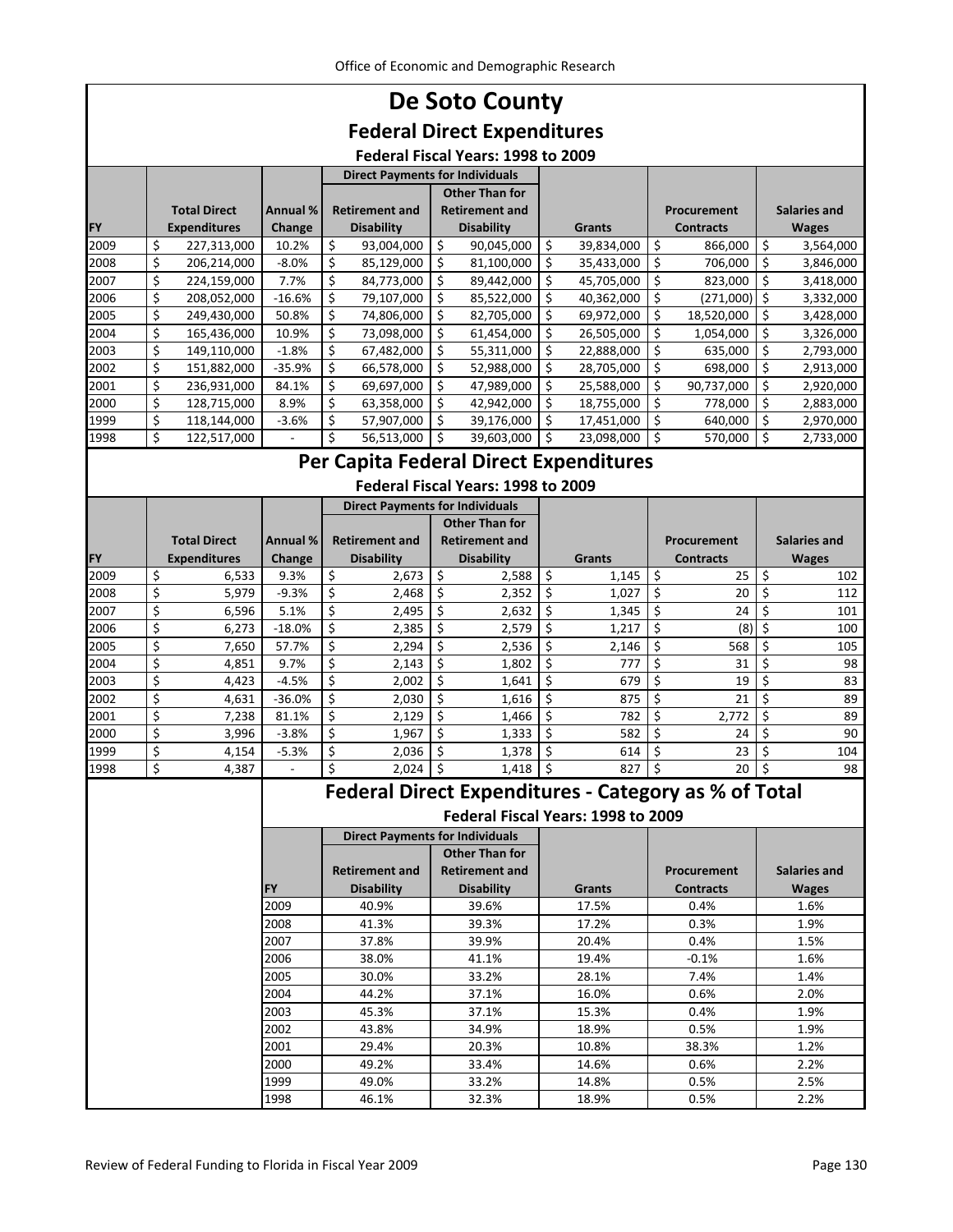|           |                                                                              |                     |                 |                                                      |    | <b>Dixie County</b>                |    |               |    |                  |    |                     |  |
|-----------|------------------------------------------------------------------------------|---------------------|-----------------|------------------------------------------------------|----|------------------------------------|----|---------------|----|------------------|----|---------------------|--|
|           |                                                                              |                     |                 |                                                      |    |                                    |    |               |    |                  |    |                     |  |
|           |                                                                              |                     |                 |                                                      |    | <b>Federal Direct Expenditures</b> |    |               |    |                  |    |                     |  |
|           |                                                                              |                     |                 |                                                      |    | Federal Fiscal Years: 1998 to 2009 |    |               |    |                  |    |                     |  |
|           |                                                                              |                     |                 | <b>Direct Payments for Individuals</b>               |    | <b>Other Than for</b>              |    |               |    |                  |    |                     |  |
|           |                                                                              | <b>Total Direct</b> | <b>Annual %</b> | <b>Retirement and</b>                                |    | <b>Retirement and</b>              |    |               |    | Procurement      |    | <b>Salaries and</b> |  |
| <b>FY</b> |                                                                              | <b>Expenditures</b> | Change          | <b>Disability</b>                                    |    | <b>Disability</b>                  |    | <b>Grants</b> |    | <b>Contracts</b> |    | <b>Wages</b>        |  |
| 2009      | \$                                                                           | 122,996,000         | 18.4%           | \$<br>64,714,000                                     | \$ | 28,977,000                         | \$ | 27,884,000    | \$ | 286,000          | \$ | 1,135,000           |  |
| 2008      | \$                                                                           | 103,863,000         | $-12.3%$        | \$<br>61,644,000                                     | \$ | 25,447,000                         | \$ | 14,139,000    | \$ | 1,126,000        | \$ | 1,506,000           |  |
| 2007      | \$                                                                           | 118,488,000         | 23.8%           | \$<br>57,339,000                                     | \$ | 48,209,000                         | \$ | 11,251,000    | \$ | 296,000          | \$ | 1,393,000           |  |
| 2006      | \$                                                                           | 95,742,000          | 8.9%            | \$<br>53,909,000                                     | \$ | 26,113,000                         | \$ | 13,993,000    | \$ | 425,000          | \$ | 1,303,000           |  |
| 2005      | \$                                                                           | 87,934,000          | $-4.7%$         | \$<br>50,759,000                                     | \$ | 22,073,000                         | \$ | 13,506,000    | \$ | 411,000          | \$ | 1,185,000           |  |
| 2004      | \$                                                                           | 92,298,000          | 16.7%           | \$<br>44,892,000                                     | \$ | 19,332,000                         | \$ | 26,617,000    | \$ | 276,000          | \$ | 1,180,000           |  |
| 2003      | \$                                                                           | 79,092,000          | 12.2%           | \$<br>44,157,000                                     | \$ | 17,079,000                         | \$ | 11,910,000    | \$ | 4,838,000        | \$ | 1,108,000           |  |
| 2002      | \$                                                                           | 70,500,000          | 3.7%            | \$<br>41,827,000                                     | \$ | 15,675,000                         | \$ | 10,403,000    | \$ | 1,561,000        | \$ | 1,034,000           |  |
| 2001      | \$                                                                           | 67,993,000          | 3.2%            | \$<br>41,257,000                                     | \$ | 15,159,000                         | \$ | 10,191,000    | \$ | 272,000          | \$ | 1,114,000           |  |
| 2000      | \$                                                                           | 65,863,000          | $-1.8%$         | \$<br>41,949,000                                     | \$ | 13,633,000                         | \$ | 8,992,000     | \$ | 261,000          | \$ | 1,028,000           |  |
| 1999      | \$                                                                           | 67,072,000          | $-1.5%$         | \$<br>44,616,000                                     | \$ | 13,624,000                         | \$ | 7,672,000     | \$ | 199,000          | \$ | 962,000             |  |
| 1998      | \$                                                                           | 68,110,000          |                 | Ś<br>43,889,000                                      | \$ | 13,256,000                         | \$ | 9,189,000     | Ś  | 935,000          | Ś  | 841,000             |  |
|           |                                                                              |                     |                 |                                                      |    |                                    |    |               |    |                  |    |                     |  |
|           | Per Capita Federal Direct Expenditures<br>Federal Fiscal Years: 1998 to 2009 |                     |                 |                                                      |    |                                    |    |               |    |                  |    |                     |  |
|           | <b>Direct Payments for Individuals</b>                                       |                     |                 |                                                      |    |                                    |    |               |    |                  |    |                     |  |
|           |                                                                              |                     |                 |                                                      |    | <b>Other Than for</b>              |    |               |    |                  |    |                     |  |
|           |                                                                              | <b>Total Direct</b> | <b>Annual %</b> | <b>Retirement and</b>                                |    | <b>Retirement and</b>              |    |               |    | Procurement      |    | <b>Salaries and</b> |  |
| <b>FY</b> |                                                                              | <b>Expenditures</b> | Change          | <b>Disability</b>                                    |    | <b>Disability</b>                  |    | <b>Grants</b> |    | <b>Contracts</b> |    | <b>Wages</b>        |  |
| 2009      | \$                                                                           | 7,583               | 16.5%           | \$<br>3,990                                          | \$ | 1,786                              | \$ | 1,719         | \$ | 18               | \$ | 70                  |  |
| 2008      | \$                                                                           | 6,506               | $-13.2%$        | \$<br>3,862                                          | \$ | 1,594                              | \$ | 886           | \$ | 71               | \$ | 94                  |  |
| 2007      | \$                                                                           | 7,495               | 22.7%           | \$<br>3,627                                          | \$ | 3,050                              | \$ | 712           | \$ | 19               | \$ | 88                  |  |
| 2006      | \$                                                                           | 6,107               | 6.8%            | \$<br>3,439                                          | \$ | 1,666                              | \$ | 893           | \$ | 27               | \$ | 83                  |  |
| 2005      | \$                                                                           | 5,719               | $-7.5%$         | \$<br>3,301                                          | \$ | 1,435                              | \$ | 878           | \$ | 27               | \$ | 77                  |  |
| 2004      | \$                                                                           | 6,183               | 14.8%           | \$<br>3,007                                          | \$ | 1,295                              | \$ | 1,783         | \$ | 18               | \$ | 79                  |  |
| 2003      | \$                                                                           | 5,385               | 10.4%           | \$<br>3,006                                          | \$ | 1,163                              | \$ | 811           | \$ | 329              | \$ | 75                  |  |
| 2002      | \$                                                                           | 4,876               | 0.8%            | \$<br>2,893                                          | \$ | 1,084                              | \$ | 719           | \$ | 108              | \$ | 72                  |  |
| 2001      | \$                                                                           | 4,836               | 1.5%            | \$<br>2,935                                          | \$ | 1,078                              | \$ | 725           | \$ | 19               | \$ | 79                  |  |
| 2000      | \$                                                                           | 4,763               | $-4.3%$         | \$<br>3,034                                          | \$ | 986                                | \$ | 650           | \$ | 19               | \$ | 74                  |  |
| 1999      | \$                                                                           | 4,976               | $-3.6%$         | \$<br>3,310                                          | \$ | 1.011                              | \$ | 569           | \$ | 15               | \$ | 71                  |  |
| 1998      | Ś                                                                            | 5,161               |                 | Ś<br>3,326                                           | Ś. | 1,005                              | Ś  | 696           | Ś  | 71               | Ś  | 64                  |  |
|           |                                                                              |                     |                 | Federal Direct Expenditures - Category as % of Total |    |                                    |    |               |    |                  |    |                     |  |
|           |                                                                              |                     |                 |                                                      |    | Federal Fiscal Years: 1998 to 2009 |    |               |    |                  |    |                     |  |
|           |                                                                              |                     |                 | <b>Direct Payments for Individuals</b>               |    |                                    |    |               |    |                  |    |                     |  |
|           |                                                                              |                     |                 |                                                      |    | <b>Other Than for</b>              |    |               |    |                  |    |                     |  |
|           |                                                                              |                     |                 | <b>Retirement and</b>                                |    | <b>Retirement and</b>              |    |               |    | Procurement      |    | <b>Salaries and</b> |  |
|           |                                                                              |                     | FY.             | <b>Disability</b>                                    |    | <b>Disability</b>                  |    | Grants        |    | <b>Contracts</b> |    | <b>Wages</b>        |  |
|           |                                                                              |                     | 2009            | 52.6%                                                |    | 23.6%                              |    | 22.7%         |    | 0.2%             |    | 0.9%                |  |
|           |                                                                              |                     | 2008            | 59.4%                                                |    | 24.5%                              |    | 13.6%         |    | 1.1%             |    | 1.4%                |  |
|           |                                                                              |                     | 2007            | 48.4%                                                |    | 40.7%                              |    | 9.5%          |    | 0.2%             |    | 1.2%                |  |
|           |                                                                              |                     | 2006            | 56.3%                                                |    | 27.3%                              |    | 14.6%         |    | 0.4%             |    | 1.4%                |  |
|           |                                                                              |                     | 2005            | 57.7%                                                |    | 25.1%                              |    | 15.4%         |    | 0.5%             |    | 1.3%                |  |
|           |                                                                              |                     | 2004            | 48.6%                                                |    | 20.9%                              |    | 28.8%         |    | 0.3%             |    | 1.3%                |  |
|           |                                                                              |                     | 2003            | 55.8%                                                |    | 21.6%                              |    | 15.1%         |    | 6.1%             |    | 1.4%                |  |
|           |                                                                              |                     | 2002            | 59.3%                                                |    | 22.2%                              |    | 14.8%         |    | 2.2%             |    | 1.5%                |  |
|           |                                                                              |                     | 2001            | 60.7%                                                |    | 22.3%                              |    | 15.0%         |    | 0.4%             |    | 1.6%                |  |
|           |                                                                              |                     | 2000            | 63.7%                                                |    | 20.7%                              |    | 13.7%         |    | 0.4%             |    | 1.6%                |  |
|           |                                                                              |                     | 1999            | 66.5%                                                |    | 20.3%                              |    | 11.4%         |    | 0.3%             |    | 1.4%                |  |
|           |                                                                              |                     | 1998            | 64.4%                                                |    | 19.5%                              |    | 13.5%         |    | 1.4%             |    | 1.2%                |  |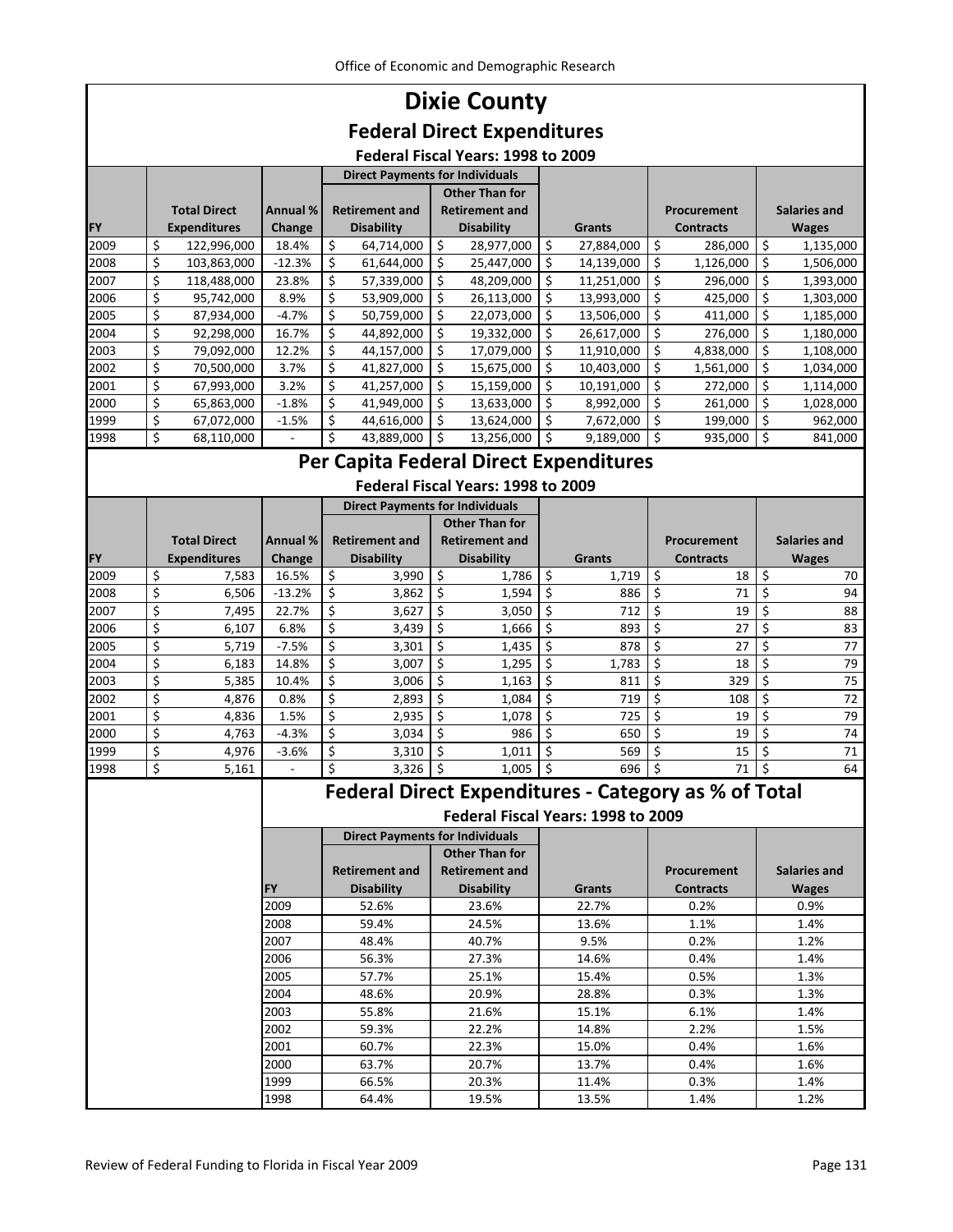|                                                                                                                                                   | <b>Duval County</b>  |                  |                       |                                                      |          |                |                        |                                      |  |  |  |  |  |
|---------------------------------------------------------------------------------------------------------------------------------------------------|----------------------|------------------|-----------------------|------------------------------------------------------|----------|----------------|------------------------|--------------------------------------|--|--|--|--|--|
|                                                                                                                                                   |                      |                  |                       | <b>Federal Direct Expenditures</b>                   |          |                |                        |                                      |  |  |  |  |  |
|                                                                                                                                                   |                      |                  |                       | Federal Fiscal Years: 1998 to 2009                   |          |                |                        |                                      |  |  |  |  |  |
|                                                                                                                                                   |                      |                  |                       | <b>Direct Payments for Individuals</b>               |          |                |                        |                                      |  |  |  |  |  |
|                                                                                                                                                   |                      |                  |                       | <b>Other Than for</b>                                |          |                |                        |                                      |  |  |  |  |  |
|                                                                                                                                                   | <b>Total Direct</b>  | Annual %         | <b>Retirement and</b> | <b>Retirement and</b>                                |          |                | Procurement            | <b>Salaries and</b>                  |  |  |  |  |  |
| <b>FY</b>                                                                                                                                         | <b>Expenditures</b>  | Change           | <b>Disability</b>     | <b>Disability</b>                                    |          | <b>Grants</b>  | <b>Contracts</b>       | <b>Wages</b>                         |  |  |  |  |  |
| 2009                                                                                                                                              | \$<br>8,429,050,000  | 14.0%            | \$.<br>2,747,260,000  | \$<br>1,844,542,000                                  | \$       | 1,408,696,000  | \$<br>1,145,579,000    | \$1,282,972,000                      |  |  |  |  |  |
| 2008                                                                                                                                              | \$<br>7,395,377,000  | $-9.7%$          | \$<br>2,455,037,000   | \$<br>1,807,945,000                                  | \$       | 934,579,000    | \$<br>935,572,000      | \$1,262,243,000                      |  |  |  |  |  |
| 2007                                                                                                                                              | \$<br>8,188,058,000  | 4.1%             | \$<br>2,374,170,000   | \$<br>2,055,868,000                                  | \$       | 973,083,000    | \$<br>1,142,280,000    | Ś.<br>1,642,656,000                  |  |  |  |  |  |
| 2006                                                                                                                                              | \$<br>7,868,102,000  | 15.3%            | \$<br>2,234,630,000   | \$<br>1,695,890,000                                  | \$       | 1,018,127,000  | \$<br>1,142,589,000    | \$1,776,867,000                      |  |  |  |  |  |
| 2005                                                                                                                                              | \$<br>6,826,792,000  | 5.7%             | \$<br>2,182,216,000   | \$<br>1,177,481,000                                  | \$       | 957,222,000    | \$<br>924,346,000      | \$<br>1,585,528,000                  |  |  |  |  |  |
| 2004                                                                                                                                              | \$<br>6,457,599,000  | $-4.2%$          | \$<br>2,064,939,000   | \$<br>974,783,000                                    | \$       | 855,559,000    | \$<br>745,598,000      | \$<br>1,816,719,000                  |  |  |  |  |  |
| 2003                                                                                                                                              | \$<br>6,739,863,000  | 20.2%            | \$<br>1,900,146,000   | \$<br>879,479,000                                    | \$       | 1,194,408,000  | \$<br>1,043,410,000    | \$<br>1,722,421,000                  |  |  |  |  |  |
| 2002                                                                                                                                              | \$<br>5,608,710,000  | 3.7%             | \$<br>1,839,494,000   | \$<br>816,487,000                                    | \$       | 842,731,000    | \$<br>620,846,000      | \$<br>1,489,152,000                  |  |  |  |  |  |
| 2001                                                                                                                                              | \$<br>5,408,705,000  | 5.0%             | \$<br>1,811,051,000   | \$<br>910,960,000                                    | \$       | 659,199,000    | $\zeta$<br>602,999,000 | \$<br>1,424,495,000                  |  |  |  |  |  |
| 2000                                                                                                                                              | \$<br>5,150,379,000  | 5.1%             | \$<br>1,690,453,000   | \$<br>928,043,000                                    | \$       | 588,537,000    | \$<br>529,967,000      | \$<br>1,413,378,000                  |  |  |  |  |  |
| 1999                                                                                                                                              | \$<br>4,901,471,000  | 4.4%             | \$<br>1,575,947,000   | \$<br>769,476,000                                    | \$       | 483,877,000    | \$<br>656,836,000      | \$<br>1,415,335,000<br>1,538,380,000 |  |  |  |  |  |
| \$<br>\$<br>\$<br>Ś<br>Ś<br>\$<br>1998<br>4,693,787,000<br>1,522,243,000<br>769,788,000<br>456,413,000<br>406,963,000<br>$\overline{\phantom{a}}$ |                      |                  |                       |                                                      |          |                |                        |                                      |  |  |  |  |  |
| Per Capita Federal Direct Expenditures                                                                                                            |                      |                  |                       |                                                      |          |                |                        |                                      |  |  |  |  |  |
| Federal Fiscal Years: 1998 to 2009                                                                                                                |                      |                  |                       |                                                      |          |                |                        |                                      |  |  |  |  |  |
| <b>Direct Payments for Individuals</b>                                                                                                            |                      |                  |                       |                                                      |          |                |                        |                                      |  |  |  |  |  |
| <b>Other Than for</b>                                                                                                                             |                      |                  |                       |                                                      |          |                |                        |                                      |  |  |  |  |  |
|                                                                                                                                                   | <b>Total Direct</b>  | Annual %         | <b>Retirement and</b> | <b>Retirement and</b>                                |          |                | <b>Procurement</b>     | <b>Salaries and</b>                  |  |  |  |  |  |
| <b>FY</b>                                                                                                                                         | <b>Expenditures</b>  | Change           | <b>Disability</b>     | <b>Disability</b>                                    |          | Grants         | <b>Contracts</b>       | <b>Wages</b>                         |  |  |  |  |  |
| 2009                                                                                                                                              | \$<br>9,360          | 14.5%            | \$<br>3,051           | \$<br>2,048                                          | \$       | 1,564          | \$<br>1,272            | \$<br>1,425                          |  |  |  |  |  |
| 2008                                                                                                                                              | \$<br>8,172<br>\$    | $-10.4%$<br>1.9% | \$<br>2,713<br>\$     | \$<br>1,998<br>\$<br>2,290                           | \$<br>\$ | 1,033          | $\zeta$<br>1,034<br>\$ | \$<br>1,395<br>\$                    |  |  |  |  |  |
| 2007                                                                                                                                              | 9,122<br>\$          |                  | 2,645<br>\$           | \$                                                   | \$       | 1,084          | 1,273<br>\$            | 1,830<br>\$                          |  |  |  |  |  |
| 2006<br>2005                                                                                                                                      | 8,949<br>\$<br>7,928 | 12.9%<br>3.2%    | 2,542<br>\$<br>2,534  | 1,929<br>\$<br>1,367                                 | \$       | 1,158<br>1,112 | 1,300<br>\$<br>1,073   | 2,021<br>\$                          |  |  |  |  |  |
| 2004                                                                                                                                              | \$<br>7,683          | $-5.8%$          | \$<br>2,457           | \$<br>1,160                                          | \$       | 1,018          | \$<br>887              | 1,841<br>\$<br>2,162                 |  |  |  |  |  |
| 2003                                                                                                                                              | \$<br>8,157          | 17.7%            | \$<br>2,300           | \$<br>1,064                                          | \$       | 1,446          | \$<br>1,263            | \$<br>2,085                          |  |  |  |  |  |
| 2002                                                                                                                                              | \$<br>6,930          | 1.7%             | \$<br>2,273           | \$<br>1,009                                          | \$       | 1,041          | \$<br>767              | \$<br>1,840                          |  |  |  |  |  |
| 2001                                                                                                                                              | \$<br>6,813          | 3.0%             | \$<br>2,281           | \$<br>1,147                                          | \$       | 830            | \$<br>760              | \$<br>1,794                          |  |  |  |  |  |
| 2000                                                                                                                                              | \$<br>6,613          | 2.9%             | \$<br>2,170           | \$<br>1,192                                          | \$       | 756            | \$<br>680              | \$<br>1,815                          |  |  |  |  |  |
| 1999                                                                                                                                              | \$<br>6,425          | 3.2%             | \$<br>2,066           | \$<br>1,009                                          | \$       | 634            | \$<br>861              | \$<br>1,855                          |  |  |  |  |  |
| 1998                                                                                                                                              | \$<br>6,227          |                  | \$<br>2,019           | \$<br>1,021                                          | \$       | 605            | \$<br>540              | \$<br>2,041                          |  |  |  |  |  |
|                                                                                                                                                   |                      |                  |                       | Federal Direct Expenditures - Category as % of Total |          |                |                        |                                      |  |  |  |  |  |
|                                                                                                                                                   |                      |                  |                       |                                                      |          |                |                        |                                      |  |  |  |  |  |
|                                                                                                                                                   |                      |                  |                       | Federal Fiscal Years: 1998 to 2009                   |          |                |                        |                                      |  |  |  |  |  |
|                                                                                                                                                   |                      |                  |                       | <b>Direct Payments for Individuals</b>               |          |                |                        |                                      |  |  |  |  |  |
|                                                                                                                                                   |                      |                  |                       | <b>Other Than for</b>                                |          |                |                        |                                      |  |  |  |  |  |
|                                                                                                                                                   |                      |                  | <b>Retirement and</b> | <b>Retirement and</b>                                |          |                | Procurement            | <b>Salaries and</b>                  |  |  |  |  |  |
|                                                                                                                                                   |                      | <b>FY</b>        | <b>Disability</b>     | <b>Disability</b>                                    |          | Grants         | <b>Contracts</b>       | Wages                                |  |  |  |  |  |
|                                                                                                                                                   |                      | 2009             | 32.6%                 | 21.9%                                                |          | 16.7%          | 13.6%                  | 15.2%                                |  |  |  |  |  |
|                                                                                                                                                   |                      | 2008             | 33.2%                 | 24.4%                                                |          | 12.6%          | 12.7%                  | 17.1%                                |  |  |  |  |  |
|                                                                                                                                                   |                      | 2007             | 29.0%                 | 25.1%                                                |          | 11.9%          | 14.0%                  | 20.1%                                |  |  |  |  |  |
|                                                                                                                                                   |                      | 2006             | 28.4%                 | 21.6%                                                |          | 12.9%          | 14.5%                  | 22.6%                                |  |  |  |  |  |
|                                                                                                                                                   |                      | 2005             | 32.0%                 | 17.2%                                                |          | 14.0%          | 13.5%                  | 23.2%                                |  |  |  |  |  |
|                                                                                                                                                   |                      | 2004             | 32.0%                 | 15.1%                                                |          | 13.2%          | 11.5%                  | 28.1%                                |  |  |  |  |  |
|                                                                                                                                                   |                      | 2003             | 28.2%                 | 13.0%                                                |          | 17.7%          | 15.5%                  | 25.6%                                |  |  |  |  |  |
|                                                                                                                                                   |                      | 2002             | 32.8%                 | 14.6%                                                |          | 15.0%          | 11.1%                  | 26.6%                                |  |  |  |  |  |
|                                                                                                                                                   |                      | 2001             | 33.5%                 | 16.8%                                                |          | 12.2%          | 11.1%                  | 26.3%                                |  |  |  |  |  |
|                                                                                                                                                   |                      | 2000             | 32.8%                 | 18.0%                                                |          | 11.4%          | 10.3%                  | 27.4%                                |  |  |  |  |  |
|                                                                                                                                                   |                      | 1999             | 32.2%                 | 15.7%                                                |          | 9.9%           | 13.4%                  | 28.9%                                |  |  |  |  |  |
|                                                                                                                                                   |                      | 1998             | 32.4%                 | 16.4%                                                |          | 9.7%           | 8.7%                   | 32.8%                                |  |  |  |  |  |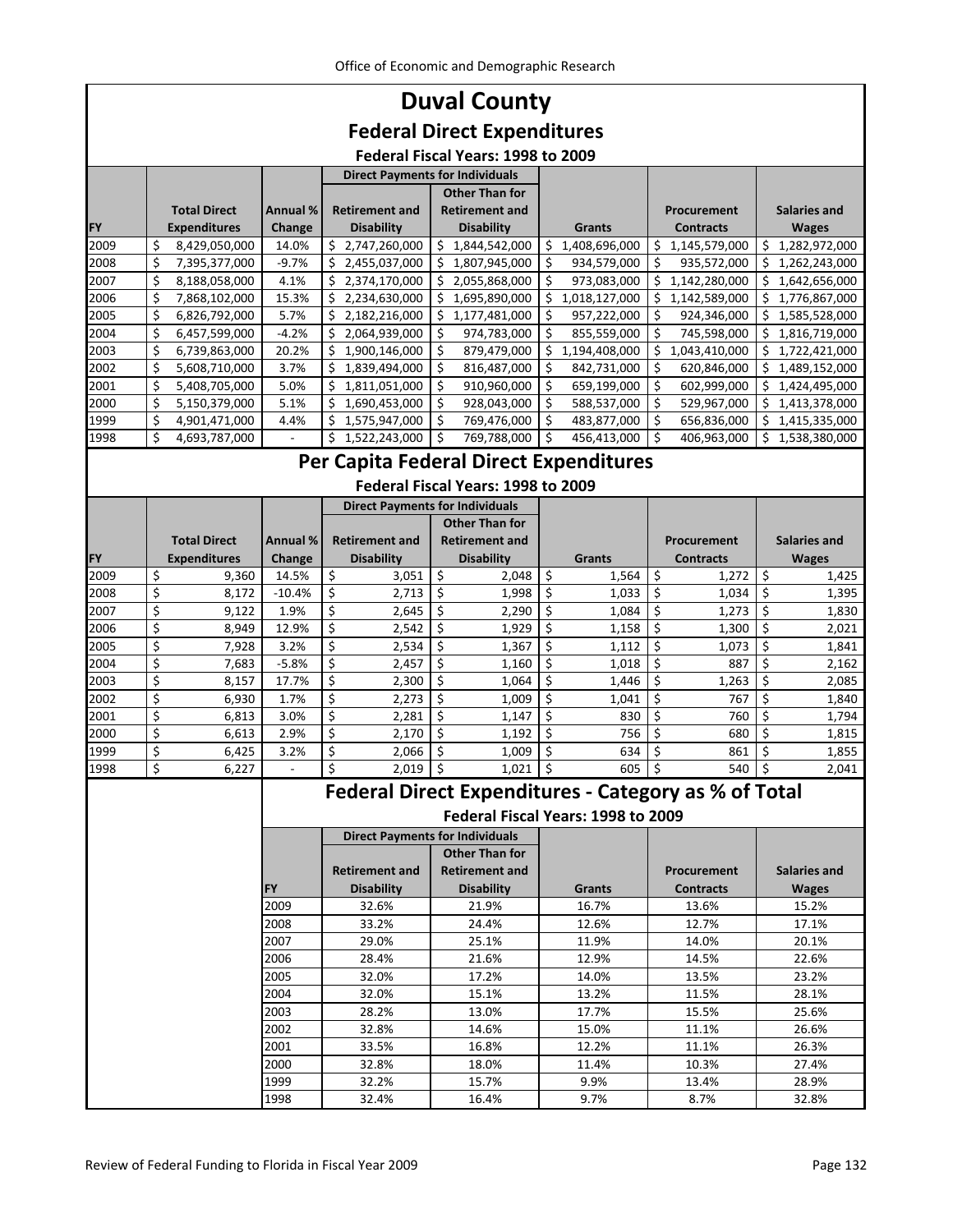|                                                                                                                                                  | <b>Escambia County</b> |                 |                       |                                                             |    |               |                   |                           |  |  |  |  |  |
|--------------------------------------------------------------------------------------------------------------------------------------------------|------------------------|-----------------|-----------------------|-------------------------------------------------------------|----|---------------|-------------------|---------------------------|--|--|--|--|--|
|                                                                                                                                                  |                        |                 |                       |                                                             |    |               |                   |                           |  |  |  |  |  |
|                                                                                                                                                  |                        |                 |                       | <b>Federal Direct Expenditures</b>                          |    |               |                   |                           |  |  |  |  |  |
|                                                                                                                                                  |                        |                 |                       | Federal Fiscal Years: 1998 to 2009                          |    |               |                   |                           |  |  |  |  |  |
|                                                                                                                                                  |                        |                 |                       | <b>Direct Payments for Individuals</b>                      |    |               |                   |                           |  |  |  |  |  |
|                                                                                                                                                  |                        |                 |                       | <b>Other Than for</b>                                       |    |               |                   |                           |  |  |  |  |  |
|                                                                                                                                                  | <b>Total Direct</b>    | <b>Annual %</b> | <b>Retirement and</b> | <b>Retirement and</b>                                       |    |               | Procurement       | <b>Salaries and</b>       |  |  |  |  |  |
| FY                                                                                                                                               | <b>Expenditures</b>    | Change          | <b>Disability</b>     | <b>Disability</b>                                           |    | Grants        | <b>Contracts</b>  | <b>Wages</b>              |  |  |  |  |  |
| 2009                                                                                                                                             | \$<br>3,205,430,000    | $-0.5%$         | \$<br>1,394,091,000   | \$<br>597,153,000                                           | \$ | 497,935,000   | \$<br>288,845,000 | \$<br>427,407,000         |  |  |  |  |  |
| 2008                                                                                                                                             | \$<br>3,220,096,000    | $-2.1%$         | \$<br>1,279,247,000   | \$<br>524,369,000                                           | \$ | 627,093,000   | \$<br>391,703,000 | \$<br>397,684,000         |  |  |  |  |  |
| 2007                                                                                                                                             | \$<br>3,287,839,000    | 1.6%            | \$<br>1,262,979,000   | \$<br>566,530,000                                           | \$ | 313,648,000   | \$<br>359,320,000 | \$<br>785,362,000         |  |  |  |  |  |
| 2006                                                                                                                                             | \$<br>3,237,582,000    | $-20.5%$        | \$<br>1,200,851,000   | \$<br>562,793,000                                           | \$ | 375,405,000   | \$<br>367,807,000 | \$<br>730,726,000         |  |  |  |  |  |
| 2005                                                                                                                                             | \$<br>4,070,952,000    | 46.6%           | \$<br>1,208,365,000   | \$<br>860,074,000                                           | \$ | 415,308,000   | \$<br>877,453,000 | \$<br>709,752,000         |  |  |  |  |  |
| 2004                                                                                                                                             | \$<br>2,777,562,000    | 2.9%            | \$<br>1,171,684,000   | \$<br>388,523,000                                           | \$ | 325,952,000   | \$<br>327,662,000 | \$<br>563,741,000         |  |  |  |  |  |
| 2003                                                                                                                                             | \$<br>2,700,244,000    | 8.8%            | \$<br>1,054,825,000   | \$<br>357,907,000                                           | \$ | 334,400,000   | \$<br>237,437,000 | \$<br>715,676,000         |  |  |  |  |  |
| 2002                                                                                                                                             | \$<br>2,482,792,000    | 5.2%            | \$<br>1,019,040,000   | \$<br>344,521,000                                           | \$ | 289,162,000   | \$<br>164,130,000 | \$<br>665,940,000         |  |  |  |  |  |
| 2001                                                                                                                                             | \$<br>2,360,817,000    | 6.4%            | \$<br>998,436,000     | \$<br>337,878,000                                           | \$ | 251,565,000   | \$<br>149,896,000 | \$<br>623,042,000         |  |  |  |  |  |
| 2000                                                                                                                                             | \$<br>2,219,648,000    | 1.4%            | \$<br>925,164,000     | \$<br>316,495,000                                           | \$ | 257,937,000   | \$<br>128,499,000 | \$<br>591,552,000         |  |  |  |  |  |
| 1999                                                                                                                                             | \$<br>2,189,962,000    | 5.4%            | \$<br>867,237,000     | \$<br>285,803,000                                           | \$ | 210,496,000   | \$<br>171,364,000 | \$<br>655,062,000         |  |  |  |  |  |
| 1998                                                                                                                                             | \$<br>2,078,426,000    |                 | \$<br>843,640,000     | \$<br>284,370,000                                           | \$ | 190,103,000   | \$<br>164,213,000 | Ś<br>596,100,000          |  |  |  |  |  |
| Per Capita Federal Direct Expenditures                                                                                                           |                        |                 |                       |                                                             |    |               |                   |                           |  |  |  |  |  |
|                                                                                                                                                  |                        |                 |                       |                                                             |    |               |                   |                           |  |  |  |  |  |
| Federal Fiscal Years: 1998 to 2009                                                                                                               |                        |                 |                       |                                                             |    |               |                   |                           |  |  |  |  |  |
| <b>Direct Payments for Individuals</b>                                                                                                           |                        |                 |                       |                                                             |    |               |                   |                           |  |  |  |  |  |
| <b>Other Than for</b><br><b>Total Direct</b><br><b>Retirement and</b><br><b>Retirement and</b><br><b>Salaries and</b><br>Annual %<br>Procurement |                        |                 |                       |                                                             |    |               |                   |                           |  |  |  |  |  |
| FY                                                                                                                                               | <b>Expenditures</b>    | Change          | <b>Disability</b>     | <b>Disability</b>                                           |    | <b>Grants</b> | <b>Contracts</b>  | <b>Wages</b>              |  |  |  |  |  |
| 2009                                                                                                                                             | \$<br>10,242           | $-0.3%$         | \$<br>4,454           | \$<br>1,908                                                 | \$ | 1,591         | \$<br>923         | \$<br>1,366               |  |  |  |  |  |
| 2008                                                                                                                                             | \$<br>10,272           | $-2.6%$         | \$<br>4,081           | \$<br>1,673                                                 | \$ | 2,000         | \$<br>1,250       | \$<br>1,269               |  |  |  |  |  |
| 2007                                                                                                                                             | \$<br>10,546           | 0.9%            | \$<br>4,051           | \$<br>1,817                                                 | \$ | 1,006         | \$<br>1,152       | \$<br>2,519               |  |  |  |  |  |
| 2006                                                                                                                                             | \$<br>10,456           | $-22.0%$        | \$<br>3,878           | \$<br>1,818                                                 | \$ | 1,212         | \$<br>1,188       | \$<br>2,360               |  |  |  |  |  |
| 2005                                                                                                                                             | \$<br>13,408           | 48.3%           | \$<br>3,980           | \$<br>2,833                                                 | \$ | 1,368         | \$<br>2,890       | \$<br>2,338               |  |  |  |  |  |
| 2004                                                                                                                                             | \$<br>9,041            | 1.6%            | \$<br>3,814           | \$<br>1,265                                                 | \$ | 1,061         | \$<br>1,067       | \$<br>1,835               |  |  |  |  |  |
| 2003                                                                                                                                             | \$<br>8,903            | 7.4%            | \$<br>3,478           | \$<br>1,180                                                 | \$ | 1,103         | \$<br>783         | \$<br>2,360               |  |  |  |  |  |
| 2002                                                                                                                                             | \$<br>8,290            | 4.2%            | \$<br>3,403           | \$<br>1,150                                                 | \$ | 966           | \$<br>548         | \$<br>2,224               |  |  |  |  |  |
| 2001                                                                                                                                             | \$<br>7,957            | 5.5%            | \$<br>3,365           | \$<br>1,139                                                 | \$ | 848           | \$<br>505         | \$<br>2,100               |  |  |  |  |  |
| 2000                                                                                                                                             | \$<br>7,539            | 3.8%            | \$<br>3,142           | \$<br>1,075                                                 | \$ | 876           | \$<br>436         | \$<br>2,009               |  |  |  |  |  |
| 1999                                                                                                                                             | \$<br>7,261            | 3.5%            | \$<br>2,875           | \$<br>948                                                   | \$ | 698           | \$<br>568         | \$<br>2,172               |  |  |  |  |  |
| 1998                                                                                                                                             | \$<br>7,018            | $\sim$          | Ś.<br>2,849           | \$<br>960                                                   | \$ | 642           | Ś.<br>554         | $\overline{\xi}$<br>2.013 |  |  |  |  |  |
|                                                                                                                                                  |                        |                 |                       |                                                             |    |               |                   |                           |  |  |  |  |  |
|                                                                                                                                                  |                        |                 |                       | <b>Federal Direct Expenditures - Category as % of Total</b> |    |               |                   |                           |  |  |  |  |  |
|                                                                                                                                                  |                        |                 |                       | Federal Fiscal Years: 1998 to 2009                          |    |               |                   |                           |  |  |  |  |  |
|                                                                                                                                                  |                        |                 |                       | <b>Direct Payments for Individuals</b>                      |    |               |                   |                           |  |  |  |  |  |
|                                                                                                                                                  |                        |                 |                       | <b>Other Than for</b>                                       |    |               |                   |                           |  |  |  |  |  |
|                                                                                                                                                  |                        |                 | <b>Retirement and</b> | <b>Retirement and</b>                                       |    |               | Procurement       | <b>Salaries and</b>       |  |  |  |  |  |
|                                                                                                                                                  |                        | <b>FY</b>       | <b>Disability</b>     | <b>Disability</b>                                           |    | Grants        | <b>Contracts</b>  | <b>Wages</b>              |  |  |  |  |  |
|                                                                                                                                                  |                        | 2009            | 43.5%                 | 18.6%                                                       |    | 15.5%         | 9.0%              | 13.3%                     |  |  |  |  |  |
|                                                                                                                                                  |                        | 2008            | 39.7%                 | 16.3%                                                       |    | 19.5%         | 12.2%             | 12.4%                     |  |  |  |  |  |
|                                                                                                                                                  |                        | 2007            | 38.4%                 | 17.2%                                                       |    | 9.5%          | 10.9%             | 23.9%                     |  |  |  |  |  |
|                                                                                                                                                  |                        | 2006            | 37.1%                 | 17.4%                                                       |    | 11.6%         | 11.4%             | 22.6%                     |  |  |  |  |  |
|                                                                                                                                                  |                        | 2005            | 29.7%                 | 21.1%                                                       |    | 10.2%         | 21.6%             | 17.4%                     |  |  |  |  |  |
|                                                                                                                                                  |                        | 2004            | 42.2%                 | 14.0%                                                       |    | 11.7%         | 11.8%             | 20.3%                     |  |  |  |  |  |
|                                                                                                                                                  |                        | 2003            | 39.1%                 | 13.3%                                                       |    | 12.4%         | 8.8%              | 26.5%                     |  |  |  |  |  |
|                                                                                                                                                  |                        | 2002            | 41.0%                 | 13.9%                                                       |    | 11.6%         | 6.6%              | 26.8%                     |  |  |  |  |  |
|                                                                                                                                                  |                        | 2001            | 42.3%                 | 14.3%                                                       |    | 10.7%         | 6.3%              | 26.4%                     |  |  |  |  |  |
|                                                                                                                                                  |                        | 2000            | 41.7%                 | 14.3%                                                       |    | 11.6%         | 5.8%              | 26.7%                     |  |  |  |  |  |
|                                                                                                                                                  |                        | 1999            | 39.6%                 | 13.1%                                                       |    | 9.6%          | 7.8%              | 29.9%                     |  |  |  |  |  |
|                                                                                                                                                  |                        | 1998            | 40.6%                 | 13.7%                                                       |    | 9.1%          | 7.9%              | 28.7%                     |  |  |  |  |  |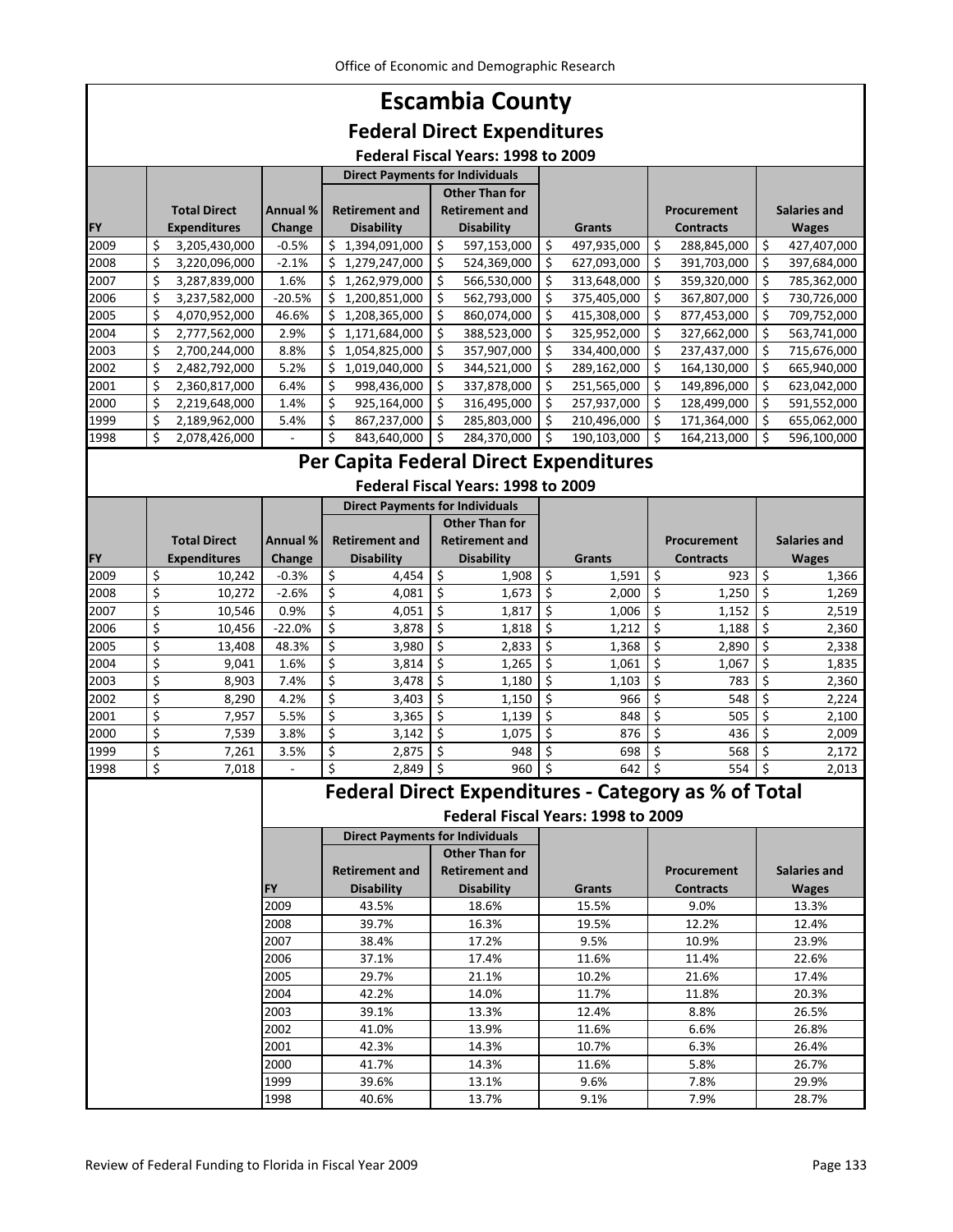|           |                                                                              |           |                                        | <b>Flagler County</b>                                |    |               |                   |                         |  |  |  |  |  |  |
|-----------|------------------------------------------------------------------------------|-----------|----------------------------------------|------------------------------------------------------|----|---------------|-------------------|-------------------------|--|--|--|--|--|--|
|           |                                                                              |           |                                        | <b>Federal Direct Expenditures</b>                   |    |               |                   |                         |  |  |  |  |  |  |
|           |                                                                              |           |                                        | Federal Fiscal Years: 1998 to 2009                   |    |               |                   |                         |  |  |  |  |  |  |
|           |                                                                              |           | <b>Direct Payments for Individuals</b> |                                                      |    |               |                   |                         |  |  |  |  |  |  |
|           |                                                                              |           |                                        | <b>Other Than for</b>                                |    |               |                   |                         |  |  |  |  |  |  |
|           | <b>Total Direct</b>                                                          | Annual %  | <b>Retirement and</b>                  | <b>Retirement and</b>                                |    |               | Procurement       | <b>Salaries and</b>     |  |  |  |  |  |  |
| <b>FY</b> | <b>Expenditures</b>                                                          | Change    | <b>Disability</b>                      | <b>Disability</b>                                    |    | <b>Grants</b> | <b>Contracts</b>  | Wages                   |  |  |  |  |  |  |
| 2009      | \$<br>665,392,000                                                            | 20.0%     | \$<br>457,640,000                      | \$<br>105,159,000                                    | \$ | 85,297,000    | \$<br>5,039,000   | \$<br>12,256,000        |  |  |  |  |  |  |
| 2008      | \$<br>554,709,000                                                            | $-0.8%$   | \$<br>413,169,000                      | \$<br>92,416,000                                     | \$ | 22,957,000    | \$<br>11,346,000  | \$<br>14,822,000        |  |  |  |  |  |  |
| 2007      | \$<br>559,337,000                                                            | 16.3%     | \$<br>385,531,000                      | \$<br>87,000,000                                     | \$ | 69,854,000    | \$<br>3,245,000   | \$<br>13,707,000        |  |  |  |  |  |  |
| 2006      | \$<br>481,146,000                                                            | 8.7%      | \$<br>357,027,000                      | \$<br>82,240,000                                     | \$ | 27,126,000    | \$<br>3,290,000   | \$<br>11,464,000        |  |  |  |  |  |  |
| 2005      | \$<br>442,750,000                                                            | 14.6%     | \$<br>326,347,000                      | \$<br>78,333,000                                     | \$ | 21,558,000    | \$<br>6,487,000   | \$<br>10,025,000        |  |  |  |  |  |  |
| 2004      | \$<br>386,264,000                                                            | 13.0%     | \$<br>289,752,000                      | \$<br>68,198,000                                     | \$ | 13,598,000    | \$<br>5,802,000   | \$<br>8,915,000         |  |  |  |  |  |  |
| 2003      | \$<br>341,880,000                                                            | 5.6%      | \$<br>257,576,000                      | \$<br>61,192,000                                     | \$ | 10,288,000    | \$<br>5,313,000   | \$<br>7,512,000         |  |  |  |  |  |  |
| 2002      | \$<br>323,839,000                                                            | 7.8%      | \$<br>239,791,000                      | \$<br>57,184,000                                     | \$ | 11,045,000    | Ś<br>8,907,000    | \$<br>6,912,000         |  |  |  |  |  |  |
| 2001      | \$<br>300,456,000                                                            | 9.8%      | \$<br>224,767,000                      | \$<br>52,874,000                                     | \$ | 10,470,000    | \$<br>5,376,000   | \$<br>6,969,000         |  |  |  |  |  |  |
| 2000      | \$<br>273,539,000                                                            | 11.0%     | \$<br>199,233,000                      | \$<br>50,444,000                                     | \$ | 16,286,000    | \$<br>1,532,000   | \$<br>6,044,000         |  |  |  |  |  |  |
| 1999      | \$<br>246,390,000                                                            | 2.4%      | \$<br>180,621,000                      | \$<br>45,595,000                                     | \$ | 9,071,000     | \$<br>5,690,000   | \$<br>5,413,000         |  |  |  |  |  |  |
| 1998      | \$<br>240,547,000                                                            |           | Ś<br>168,882,000                       | \$<br>46,367,000                                     | \$ | 11,599,000    | -Ś<br>9,130,000   | \$<br>4,569,000         |  |  |  |  |  |  |
|           |                                                                              |           |                                        |                                                      |    |               |                   |                         |  |  |  |  |  |  |
|           | Per Capita Federal Direct Expenditures                                       |           |                                        |                                                      |    |               |                   |                         |  |  |  |  |  |  |
|           | Federal Fiscal Years: 1998 to 2009<br><b>Direct Payments for Individuals</b> |           |                                        |                                                      |    |               |                   |                         |  |  |  |  |  |  |
|           |                                                                              |           |                                        | <b>Other Than for</b>                                |    |               |                   |                         |  |  |  |  |  |  |
|           | <b>Total Direct</b>                                                          | Annual %  | <b>Retirement and</b>                  | <b>Retirement and</b>                                |    |               | Procurement       | <b>Salaries and</b>     |  |  |  |  |  |  |
| <b>FY</b> | <b>Expenditures</b>                                                          | Change    | <b>Disability</b>                      | <b>Disability</b>                                    |    | <b>Grants</b> | <b>Contracts</b>  | <b>Wages</b>            |  |  |  |  |  |  |
| 2009      | \$<br>7,011                                                                  | 20.7%     | \$<br>4,822                            | \$<br>1,108                                          | \$ | 899           | \$<br>53          | \$<br>129               |  |  |  |  |  |  |
| 2008      | \$<br>5,808                                                                  | $-2.8%$   | \$<br>4,326                            | \$<br>968                                            | \$ | 240           | \$<br>119         | \$<br>155               |  |  |  |  |  |  |
| 2007      | \$<br>5,978                                                                  | 10.7%     | \$<br>4,120                            | \$<br>930                                            | \$ | 747           | \$<br>35          | \$<br>146               |  |  |  |  |  |  |
| 2006      | \$<br>5,402                                                                  | $-4.1%$   | \$<br>4,008                            | \$<br>923                                            | \$ | 305           | \$<br>37          | \$<br>129               |  |  |  |  |  |  |
| 2005      | \$<br>5,632                                                                  | 1.6%      | \$<br>4,151                            | \$<br>996                                            | \$ | 274           | \$<br>83          | \$<br>128               |  |  |  |  |  |  |
| 2004      | \$<br>5,543                                                                  | $-0.2%$   | \$<br>4,158                            | \$<br>979                                            | \$ | 195           | \$<br>83          | \$<br>128               |  |  |  |  |  |  |
| 2003      | \$<br>5,555                                                                  | $-2.6%$   | \$<br>4,185                            | \$<br>994                                            | \$ | 167           | \$<br>86          | \$<br>122               |  |  |  |  |  |  |
| 2002      | \$<br>5,703                                                                  | 0.7%      | \$<br>4,223                            | \$<br>1,007                                          | \$ | 195           | \$<br>157         | $\overline{\xi}$<br>122 |  |  |  |  |  |  |
| 2001      | \$<br>5,662                                                                  | 3.2%      | \$<br>4,236                            | \$<br>996                                            | \$ | 197           | \$<br>101         | \$<br>131               |  |  |  |  |  |  |
| 2000      | \$<br>5,489                                                                  | 2.1%      | \$<br>3,998                            | \$<br>1,012                                          | \$ | 327           | \$<br>31          | $\overline{\xi}$<br>121 |  |  |  |  |  |  |
| 1999      | \$<br>5,378                                                                  | $-2.9%$   | \$<br>3,942                            | \$<br>995                                            | \$ | 198           | \$<br>124         | \$<br>118               |  |  |  |  |  |  |
| 1998      | Ś<br>5,537                                                                   |           | Ś<br>$3,888$ \$                        | $1,067$ \$                                           |    | $267$ \$      | $210 \frac{1}{5}$ | 105                     |  |  |  |  |  |  |
|           |                                                                              |           |                                        | Federal Direct Expenditures - Category as % of Total |    |               |                   |                         |  |  |  |  |  |  |
|           |                                                                              |           |                                        |                                                      |    |               |                   |                         |  |  |  |  |  |  |
|           |                                                                              |           |                                        | Federal Fiscal Years: 1998 to 2009                   |    |               |                   |                         |  |  |  |  |  |  |
|           |                                                                              |           |                                        | <b>Direct Payments for Individuals</b>               |    |               |                   |                         |  |  |  |  |  |  |
|           |                                                                              |           |                                        | <b>Other Than for</b>                                |    |               |                   |                         |  |  |  |  |  |  |
|           |                                                                              |           | <b>Retirement and</b>                  | <b>Retirement and</b>                                |    |               | Procurement       | <b>Salaries and</b>     |  |  |  |  |  |  |
|           |                                                                              | <b>FY</b> | <b>Disability</b>                      | <b>Disability</b>                                    |    | Grants        | <b>Contracts</b>  | <b>Wages</b>            |  |  |  |  |  |  |
|           |                                                                              | 2009      | 68.8%                                  | 15.8%                                                |    | 12.8%         | 0.8%              | 1.8%                    |  |  |  |  |  |  |
|           |                                                                              | 2008      | 74.5%                                  | 16.7%                                                |    | 4.1%          | 2.0%              | 2.7%                    |  |  |  |  |  |  |
|           |                                                                              | 2007      | 68.9%                                  | 15.6%                                                |    | 12.5%         | 0.6%              | 2.5%                    |  |  |  |  |  |  |
|           |                                                                              | 2006      | 74.2%                                  | 17.1%                                                |    | 5.6%          | 0.7%              | 2.4%                    |  |  |  |  |  |  |
|           |                                                                              | 2005      | 73.7%                                  | 17.7%                                                |    | 4.9%          | 1.5%              | 2.3%                    |  |  |  |  |  |  |
|           |                                                                              | 2004      | 75.0%                                  | 17.7%                                                |    | 3.5%          | 1.5%              | 2.3%                    |  |  |  |  |  |  |
|           |                                                                              | 2003      | 75.3%                                  | 17.9%                                                |    | 3.0%          | 1.6%              | 2.2%                    |  |  |  |  |  |  |
|           |                                                                              | 2002      | 74.0%                                  | 17.7%                                                |    | 3.4%          | 2.8%              | 2.1%                    |  |  |  |  |  |  |
|           |                                                                              | 2001      | 74.8%                                  | 17.6%                                                |    | 3.5%          | 1.8%              | 2.3%                    |  |  |  |  |  |  |
|           |                                                                              | 2000      | 72.8%                                  | 18.4%                                                |    | 6.0%          | 0.6%              | 2.2%                    |  |  |  |  |  |  |
|           |                                                                              | 1999      | 73.3%                                  | 18.5%                                                |    | 3.7%          | 2.3%              | 2.2%                    |  |  |  |  |  |  |

1998 | 70.2% | 19.3% | 4.8% | 3.8% | 1.9%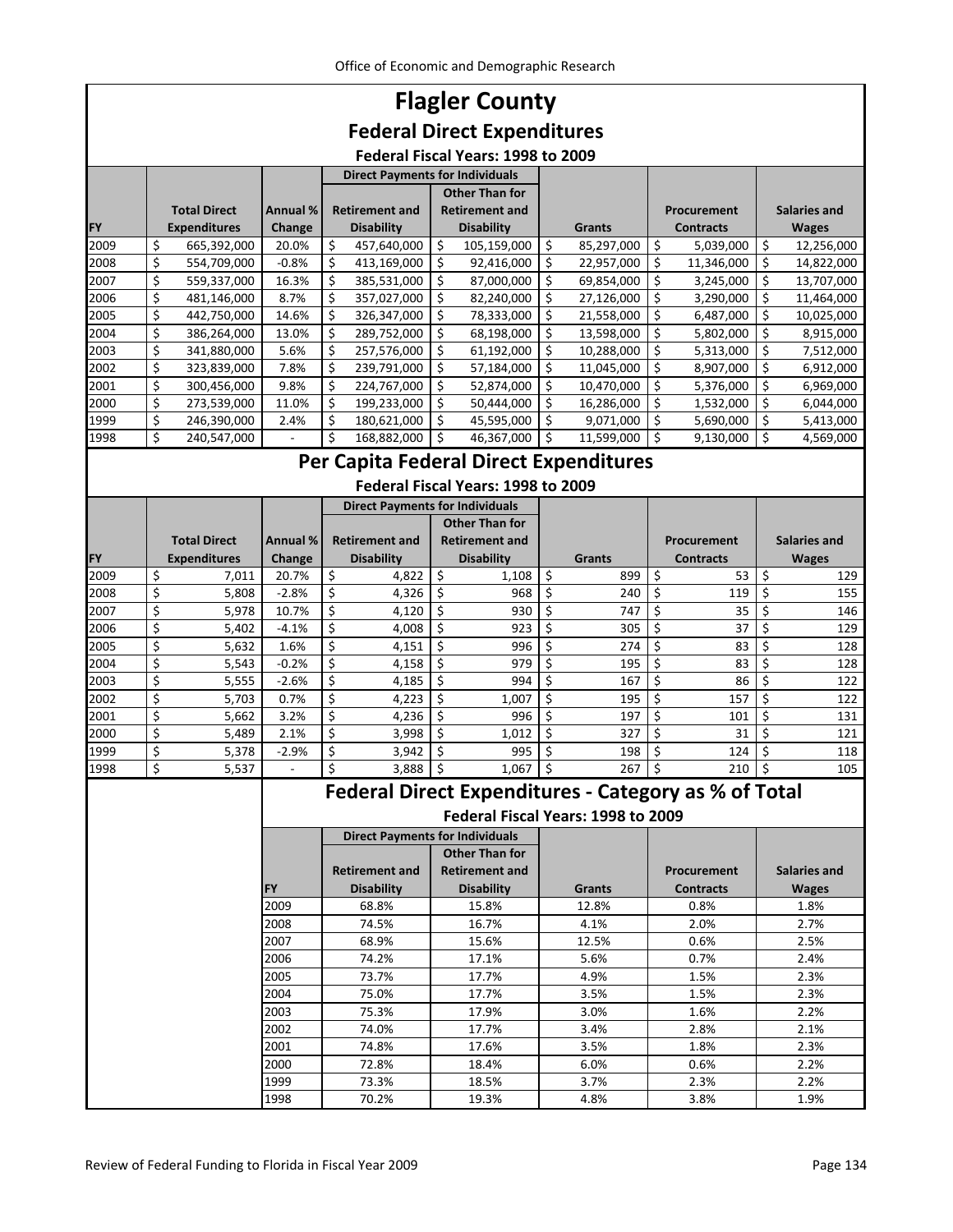| <b>Franklin County</b> |                        |                     |                 |    |                                        |    |                                                      |    |               |                  |                  |                  |                     |
|------------------------|------------------------|---------------------|-----------------|----|----------------------------------------|----|------------------------------------------------------|----|---------------|------------------|------------------|------------------|---------------------|
|                        |                        |                     |                 |    |                                        |    | <b>Federal Direct Expenditures</b>                   |    |               |                  |                  |                  |                     |
|                        |                        |                     |                 |    |                                        |    | Federal Fiscal Years: 1998 to 2009                   |    |               |                  |                  |                  |                     |
|                        |                        |                     |                 |    | <b>Direct Payments for Individuals</b> |    |                                                      |    |               |                  |                  |                  |                     |
|                        |                        |                     |                 |    |                                        |    | <b>Other Than for</b>                                |    |               |                  |                  |                  |                     |
|                        |                        | <b>Total Direct</b> | Annual %        |    | <b>Retirement and</b>                  |    | <b>Retirement and</b>                                |    |               |                  | Procurement      |                  | <b>Salaries and</b> |
| <b>FY</b>              |                        | <b>Expenditures</b> | Change          |    | <b>Disability</b>                      |    | <b>Disability</b>                                    |    | <b>Grants</b> |                  | <b>Contracts</b> |                  | <b>Wages</b>        |
| 2009                   | \$                     | 99,486,000          | 17.9%           | \$ | 38,957,000                             | \$ | 30,844,000                                           | \$ | 26,173,000    | \$               | 1,833,000        | \$               | 1,679,000           |
| 2008                   | \$                     | 84,376,000          | $-57.2%$        | \$ | 35,171,000                             | \$ | 27,866,000                                           | \$ | 19,054,000    | $\zeta$          | 324,000          | \$               | 1,961,000           |
| 2007                   | \$                     | 197,080,000         | 95.7%           | \$ | 35,108,000                             | \$ | 33,523,000                                           | \$ | 125,973,000   | \$               | 696,000          | \$               | 1,779,000           |
| 2006                   | \$                     | 100,688,000         | 12.1%           | \$ | 33,224,000                             | \$ | 35,573,000                                           | \$ | 29,929,000    | \$               | 177,000          | Ś                | 1,786,000           |
| 2005                   | \$                     | 89,794,000          | 27.4%           | \$ | 31,877,000                             | Ś  | 35,607,000                                           | \$ | 18,961,000    | \$               | 1,027,000        | \$               | 2,322,000           |
| 2004                   | \$                     | 70,484,000          | 7.3%            | \$ | 31,317,000                             | \$ | 20,658,000                                           | \$ | 15,337,000    | $\zeta$          | 1,003,000        | \$               | 2,168,000           |
| 2003                   | \$                     | 65,662,000          | $-9.8%$         | \$ | 29,708,000                             | Ś. | 19,438,000                                           | Ś  | 14,098,000    | Ś                | 660,000          | \$               | 1,757,000           |
| 2002                   | \$                     | 72,794,000          | 6.0%            | \$ | 28,843,000                             | \$ | 17,910,000                                           | \$ | 22,803,000    | \$               | 1,471,000        | \$               | 1,767,000           |
| 2001                   | \$                     | 68,671,000          | 18.9%           | \$ | 29,144,000                             | \$ | 17,020,000                                           | \$ | 19,968,000    | $\zeta$          | 1,083,000        | \$               | 1,455,000           |
| 2000                   | \$                     | 57,755,000          | 13.3%           | \$ | 27,152,000                             | \$ | 14,804,000                                           | \$ | 13,788,000    | \$               | 629,000          | \$               | 1,383,000           |
| 1999                   | \$                     | 50,977,000          | $-56.2%$        | \$ | 25,167,000                             | \$ | 16,242,000                                           | \$ | 8,013,000     | \$               | 339,000          | \$               | 1,217,000           |
| 1998                   | \$                     | 116,456,000         |                 | \$ | 25,434,000                             | \$ | 14,841,000                                           | \$ | 74,302,000    | \$               | 699,000          | \$               | 1,180,000           |
|                        |                        |                     |                 |    |                                        |    | Per Capita Federal Direct Expenditures               |    |               |                  |                  |                  |                     |
|                        |                        |                     |                 |    |                                        |    | Federal Fiscal Years: 1998 to 2009                   |    |               |                  |                  |                  |                     |
|                        |                        |                     |                 |    | <b>Direct Payments for Individuals</b> |    |                                                      |    |               |                  |                  |                  |                     |
|                        |                        |                     |                 |    |                                        |    | <b>Other Than for</b>                                |    |               |                  |                  |                  |                     |
|                        |                        | <b>Total Direct</b> | <b>Annual %</b> |    | <b>Retirement and</b>                  |    | <b>Retirement and</b>                                |    |               |                  | Procurement      |                  | <b>Salaries and</b> |
| <b>FY</b>              |                        | <b>Expenditures</b> | Change          |    | <b>Disability</b>                      |    | <b>Disability</b>                                    |    | <b>Grants</b> |                  | <b>Contracts</b> |                  | <b>Wages</b>        |
| 2009                   | \$                     | 8,014               | 17.1%           | \$ | 3,138                                  | \$ | 2,485                                                | \$ | 2,108         | \$               | 148              | \$               | 135                 |
| 2008                   | \$                     | 6,843               | $-57.5%$        | \$ | 2,852                                  | \$ | 2,260                                                | \$ | 1,545         | $\zeta$          | 26               | \$               | 159                 |
| 2007                   | \$                     | 16,089              | 90.4%           | \$ | 2,866                                  | \$ | 2,737                                                | \$ | 10,284        | \$               | 57               | \$               | 145                 |
| 2006                   | \$                     | 8,450               | 2.1%            | \$ | 2,788                                  | \$ | 2,985                                                | \$ | 2,512         | \$               | 15               | \$               | 150                 |
| 2005                   | \$                     | 8,280               | 25.1%           | \$ |                                        |    |                                                      |    | 1,748         | \$               | 95               | $\overline{\xi}$ | 214                 |
| 2004                   |                        |                     |                 |    |                                        |    |                                                      |    |               |                  |                  |                  | 204                 |
|                        |                        |                     |                 |    | 2,939                                  | \$ | 3,283                                                | \$ |               |                  |                  |                  |                     |
|                        | $\overline{\varsigma}$ | 6,619               | 5.6%            | \$ | 2,941                                  | \$ | 1,940                                                | \$ | 1.440         | \$               | 94               | \$               |                     |
| 2003                   | \$                     | 6,265               | $-12.5%$        | \$ | 2,835                                  | \$ | 1,855                                                | \$ | 1,345         | \$               | 63               | \$               | 168                 |
| 2002                   | $\overline{\xi}$       | 7,164               | 16.8%           | \$ | 2,839                                  | Ś. | 1,763                                                | \$ | 2.244         | $\overline{\xi}$ | 145              | $\overline{\xi}$ | 174                 |
| 2001                   | \$                     | 6,133               | 4.4%            | \$ | 2,603                                  | \$ | 1,520                                                | \$ | 1,783         | \$               | 97               | \$               | 130                 |
| 2000                   | \$                     | 5,876               | 25.3%           | \$ | 2,762                                  | \$ | 1,506                                                | \$ | 1,403         | \$               | 64               | \$               | 141                 |
| 1999                   | \$                     | 4,689               | $-56.8%$        | \$ | 2,315                                  | \$ | 1,494                                                | \$ | 737           | \$               | 31               | \$               | 112                 |
| 1998                   | $\overline{\xi}$       | 10,844              |                 | \$ | 2,368                                  | \$ | 1,382                                                | \$ | 6,919         | \$               | 65               | \$               | 110                 |
|                        |                        |                     |                 |    |                                        |    | Federal Direct Expenditures - Category as % of Total |    |               |                  |                  |                  |                     |
|                        |                        |                     |                 |    |                                        |    | Federal Fiscal Years: 1998 to 2009                   |    |               |                  |                  |                  |                     |
|                        |                        |                     |                 |    | <b>Direct Payments for Individuals</b> |    |                                                      |    |               |                  |                  |                  |                     |
|                        |                        |                     |                 |    |                                        |    | <b>Other Than for</b>                                |    |               |                  |                  |                  |                     |

|           | <b>Retirement and</b> | <b>Retirement and</b> |               | Procurement      | <b>Salaries and</b> |
|-----------|-----------------------|-----------------------|---------------|------------------|---------------------|
| <b>FY</b> | <b>Disability</b>     | <b>Disability</b>     | <b>Grants</b> | <b>Contracts</b> | <b>Wages</b>        |
| 2009      | 39.2%                 | 31.0%                 | 26.3%         | 1.8%             | 1.7%                |
| 2008      | 41.7%                 | 33.0%                 | 22.6%         | 0.4%             | 2.3%                |
| 2007      | 17.8%                 | 17.0%                 | 63.9%         | 0.4%             | 0.9%                |
| 2006      | 33.0%                 | 35.3%                 | 29.7%         | 0.2%             | 1.8%                |
| 2005      | 35.5%                 | 39.7%                 | 21.1%         | 1.1%             | 2.6%                |
| 2004      | 44.4%                 | 29.3%                 | 21.8%         | 1.4%             | 3.1%                |
| 2003      | 45.2%                 | 29.6%                 | 21.5%         | 1.0%             | 2.7%                |
| 2002      | 39.6%                 | 24.6%                 | 31.3%         | 2.0%             | 2.4%                |
| 2001      | 42.4%                 | 24.8%                 | 29.1%         | 1.6%             | 2.1%                |
| 2000      | 47.0%                 | 25.6%                 | 23.9%         | 1.1%             | 2.4%                |
| 1999      | 49.4%                 | 31.9%                 | 15.7%         | 0.7%             | 2.4%                |
| 1998      | 21.8%                 | 12.7%                 | 63.8%         | 0.6%             | 1.0%                |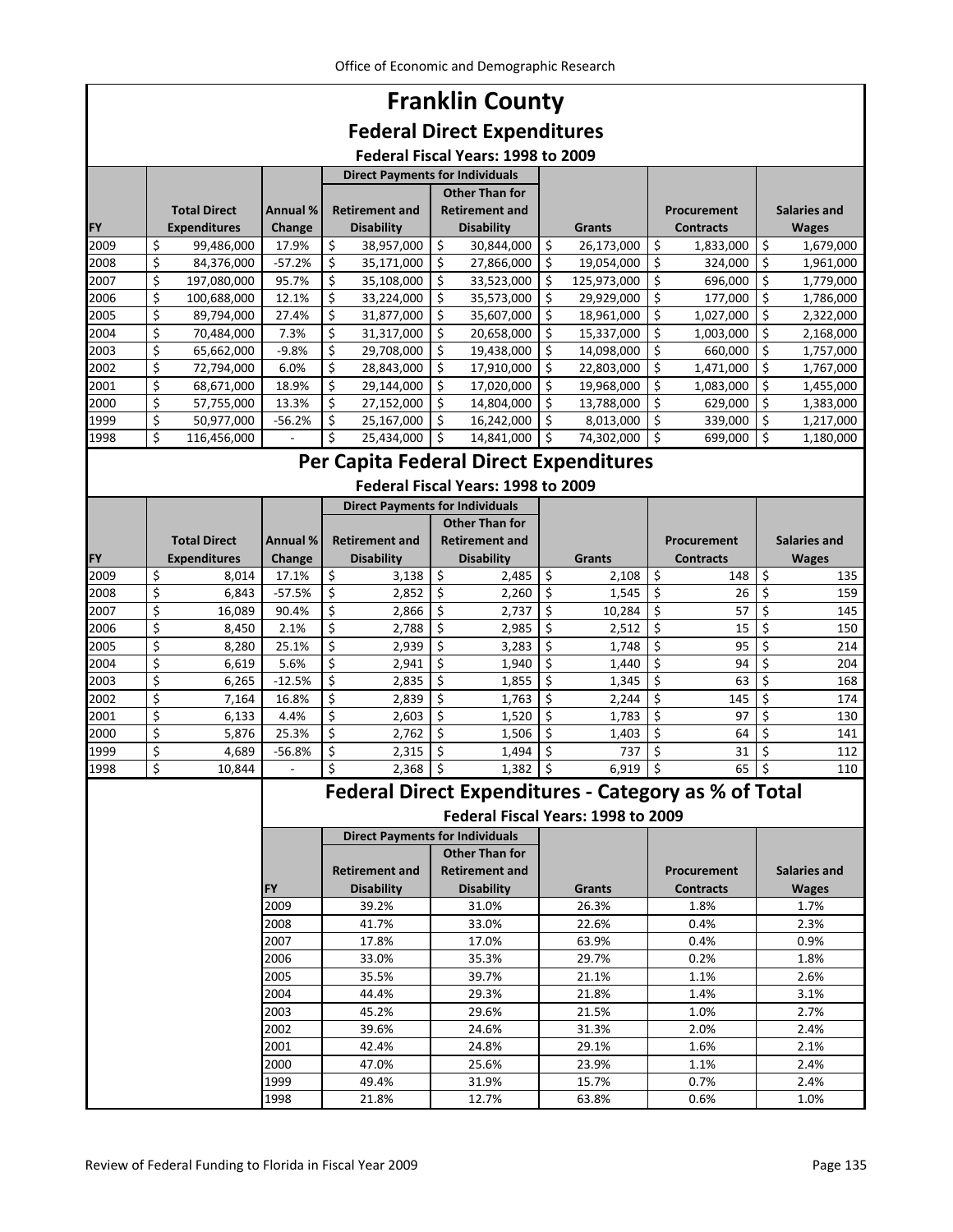| Office of Economic and Demographic Research |                     |                                                                 |                 |          |                                        |          |                                                      |          |                |          |                        |                  |                     |
|---------------------------------------------|---------------------|-----------------------------------------------------------------|-----------------|----------|----------------------------------------|----------|------------------------------------------------------|----------|----------------|----------|------------------------|------------------|---------------------|
| <b>Gadsden County</b>                       |                     |                                                                 |                 |          |                                        |          |                                                      |          |                |          |                        |                  |                     |
|                                             |                     |                                                                 |                 |          |                                        |          | <b>Federal Direct Expenditures</b>                   |          |                |          |                        |                  |                     |
|                                             |                     |                                                                 |                 |          |                                        |          | Federal Fiscal Years: 1998 to 2009                   |          |                |          |                        |                  |                     |
|                                             |                     |                                                                 |                 |          | <b>Direct Payments for Individuals</b> |          |                                                      |          |                |          |                        |                  |                     |
|                                             |                     |                                                                 |                 |          |                                        |          | <b>Other Than for</b>                                |          |                |          |                        |                  |                     |
|                                             | <b>Total Direct</b> |                                                                 | Annual %        |          | <b>Retirement and</b>                  |          | <b>Retirement and</b>                                |          |                |          | Procurement            |                  | <b>Salaries and</b> |
| FY                                          | <b>Expenditures</b> |                                                                 | Change          |          | <b>Disability</b>                      |          | <b>Disability</b>                                    |          | <b>Grants</b>  |          | <b>Contracts</b>       |                  | Wages               |
| 2009                                        | \$                  | 423,239,000                                                     | 24.2%           | \$       | 144,648,000                            | \$       | 96,127,000                                           | \$       | 170,177,000    | \$       | 2,017,000              | \$               | 10,270,000          |
| 2008                                        | \$                  | 340,638,000                                                     | 9.2%            | \$       | 144,833,000                            | \$       | 83,067,000                                           | \$       | 101,058,000    | \$       | 3,469,000              | \$               | 8,211,000           |
| 2007                                        | \$                  | 312,000,000                                                     | $-5.4%$         | \$       | 127,160,000                            | \$       | 124,912,000                                          | \$       | 47,121,000     | \$       | 3,001,000              | \$               | 9,808,000           |
| 2006                                        | \$                  | 329,693,000                                                     | 10.3%           | \$       | 119,629,000                            | \$       | 98,924,000                                           | \$       | 98,826,000     | \$       | 4,215,000              | \$               | 8,099,000           |
| 2005                                        | \$                  | 298,805,000                                                     | 6.7%            | \$       | 113,556,000                            | \$       | 68,984,000                                           | \$       | 106,080,000    | Ś        | 2,277,000              | \$               | 7,908,000           |
| 2004                                        | \$                  | 280,166,000                                                     | 4.5%            | \$       | 106,656,000                            | \$       | 60,454,000                                           | \$       | 101,746,000    | \$       | 3,662,000              | \$               | 7,647,000           |
| 2003                                        | \$                  | 268,123,000                                                     | 10.5%           | \$       | 100,119,000                            | \$       | 55,481,000                                           | \$       | 102,140,000    | \$       | 3,000,000              | \$               | 7,383,000           |
| 2002                                        | \$                  | 242,653,000                                                     | 2.1%            | \$       | 99,086,000                             | \$       | 49,920,000                                           | \$       | 83,470,000     | \$       | 2,522,000              | \$               | 7,655,000           |
| 2001                                        | \$                  | 237,584,000                                                     | $-0.8%$         | \$       | 99,427,000                             | \$       | 59,840,000                                           | \$       | 68,484,000     | \$       | 2,814,000              | \$               | 7,019,000           |
| 2000                                        | \$                  | 239,438,000                                                     | 11.3%           | \$       | 93,006,000                             | \$       | 57,559,000                                           | \$       | 79,013,000     | \$       | 3,057,000              | \$               | 6,803,000           |
| 1999                                        | \$                  | 215,177,000                                                     | 11.7%           | \$       | 85,390,000                             | \$       | 48,686,000                                           | Ś        | 71,994,000     | \$       | 3,122,000              | \$               | 5,986,000           |
| 1998                                        | \$                  | 192,562,000                                                     |                 | \$       | 81,536,000                             | $\zeta$  | 47,039,000                                           | $\zeta$  | 52,506,000     | -\$      | 5,668,000              | \$               | 5,813,000           |
|                                             |                     |                                                                 |                 |          |                                        |          | Per Capita Federal Direct Expenditures               |          |                |          |                        |                  |                     |
|                                             |                     |                                                                 |                 |          |                                        |          | Federal Fiscal Years: 1998 to 2009                   |          |                |          |                        |                  |                     |
|                                             |                     |                                                                 |                 |          |                                        |          |                                                      |          |                |          |                        |                  |                     |
|                                             |                     |                                                                 |                 |          |                                        |          |                                                      |          |                |          |                        |                  |                     |
|                                             |                     | <b>Direct Payments for Individuals</b><br><b>Other Than for</b> |                 |          |                                        |          |                                                      |          |                |          |                        |                  |                     |
|                                             |                     |                                                                 |                 |          |                                        |          |                                                      |          |                |          |                        |                  |                     |
|                                             | <b>Total Direct</b> |                                                                 | <b>Annual %</b> |          | <b>Retirement and</b>                  |          | <b>Retirement and</b>                                |          |                |          | Procurement            |                  | <b>Salaries and</b> |
| FY                                          | <b>Expenditures</b> |                                                                 | Change<br>25.7% |          | <b>Disability</b>                      |          | <b>Disability</b>                                    |          | Grants         |          | <b>Contracts</b><br>40 |                  | <b>Wages</b><br>205 |
| 2009<br>2008                                | \$                  | 8,457<br>6,731                                                  | 6.6%            | \$       | 2,890<br>2,862                         | \$       | 1,921<br>1,641                                       | \$       | 3,400<br>1,997 | \$       | 69                     | \$               | 162                 |
| 2007                                        | \$<br>\$            | 6,316                                                           | $-7.7%$         | \$<br>\$ | 2,574                                  | \$<br>\$ | 2,529                                                | \$<br>\$ | 954            | \$<br>\$ | 61                     | \$<br>\$         | 199                 |
| 2006                                        | \$                  | 6,841                                                           | 9.2%            | \$       | 2,482                                  | \$       | 2,053                                                | \$       | 2,051          | \$       | 87                     | \$               | 168                 |
| 2005                                        | \$                  | 6,263                                                           | 4.7%            | \$       | 2,380                                  | \$       | 1,446                                                | \$       | 2,223          | \$       | 48                     | \$               | 166                 |
| 2004                                        | \$                  | 5,979                                                           | 3.7%            | \$       | 2,276                                  | \$       | 1,290                                                | \$       | 2,171          | \$       | 78                     | $\overline{\xi}$ | 163                 |
| 2003                                        | \$                  | 5,767                                                           | 9.1%            | \$       | 2,154                                  | \$       | 1,193                                                | \$       | 2,197          | \$       | 65                     | \$               | 159                 |
|                                             | \$                  | 5,285                                                           | 0.7%            | \$       | 2,158                                  | \$       | 1,087                                                | \$       | 1,818          | \$       | 55                     | \$               | 167                 |
| 2002<br>2001                                | \$                  | 5,247                                                           | $-1.2%$         | \$       | 2,196                                  | \$       | 1,321                                                | \$       | 1,512          | \$       | 62                     | \$               | 155                 |
| 2000                                        | \$                  | 5,311                                                           | 27.0%           | \$       | 2,063                                  | \$       | 1,277                                                | \$       | 1,752          | \$       | 68                     | \$               | 151                 |
| 1999                                        | \$                  | 4,180                                                           | 10.3%           | \$       | 1,659                                  | \$       | 946                                                  | $\zeta$  | 1,399          | $\zeta$  | 61                     | \$               | 116                 |
|                                             | \$                  | 3,789                                                           |                 |          | $1,604$ \$                             |          | $926$ \$                                             |          | $1,033$ \$     |          | $112 \frac{11}{5}$     |                  | 114                 |
|                                             |                     |                                                                 |                 |          |                                        |          |                                                      |          |                |          |                        |                  |                     |
| 1998                                        |                     |                                                                 |                 |          |                                        |          | Federal Direct Expenditures - Category as % of Total |          |                |          |                        |                  |                     |
|                                             |                     |                                                                 |                 |          |                                        |          | Federal Fiscal Years: 1998 to 2009                   |          |                |          |                        |                  |                     |
|                                             |                     |                                                                 |                 |          | <b>Direct Payments for Individuals</b> |          | <b>Other Than for</b>                                |          |                |          |                        |                  |                     |
|                                             |                     |                                                                 |                 |          | <b>Retirement and</b>                  |          | <b>Retirement and</b>                                |          |                |          | Procurement            |                  | <b>Salaries and</b> |
|                                             |                     |                                                                 | <b>FY</b>       |          | <b>Disability</b>                      |          | <b>Disability</b>                                    |          | Grants         |          | <b>Contracts</b>       |                  | Wages               |
|                                             |                     |                                                                 | 2009            |          | 34.2%                                  |          | 22.7%                                                |          | 40.2%          |          | 0.5%                   |                  | 2.4%                |
|                                             |                     |                                                                 | 2008            |          | 42.5%                                  |          | 24.4%                                                |          | 29.7%          |          | 1.0%                   |                  | 2.4%                |
|                                             |                     |                                                                 | 2007            |          | 40.8%                                  |          | 40.0%                                                |          | 15.1%          |          | 1.0%                   |                  | 3.1%                |

2005 38.0% 23.1% 35.5% 0.8% 2.6% 2004 38.1% 21.6% 36.3% 1.3% 2.7% 2003 37.3% 20.7% 38.1% 1.1% 2.8% 2002 40.8% 20.6% 34.4% 1.0% 3.2% 2001 41.8% 25.2% 28.8% 1.2% 3.0% 2000 38.8% 24.0% 33.0% 1.3% 2.8% 1999 39.7% 22.6% 33.5% 1.5% 2.8% 1998 42.3% 24.4% 27.3% 2.9% 3.0%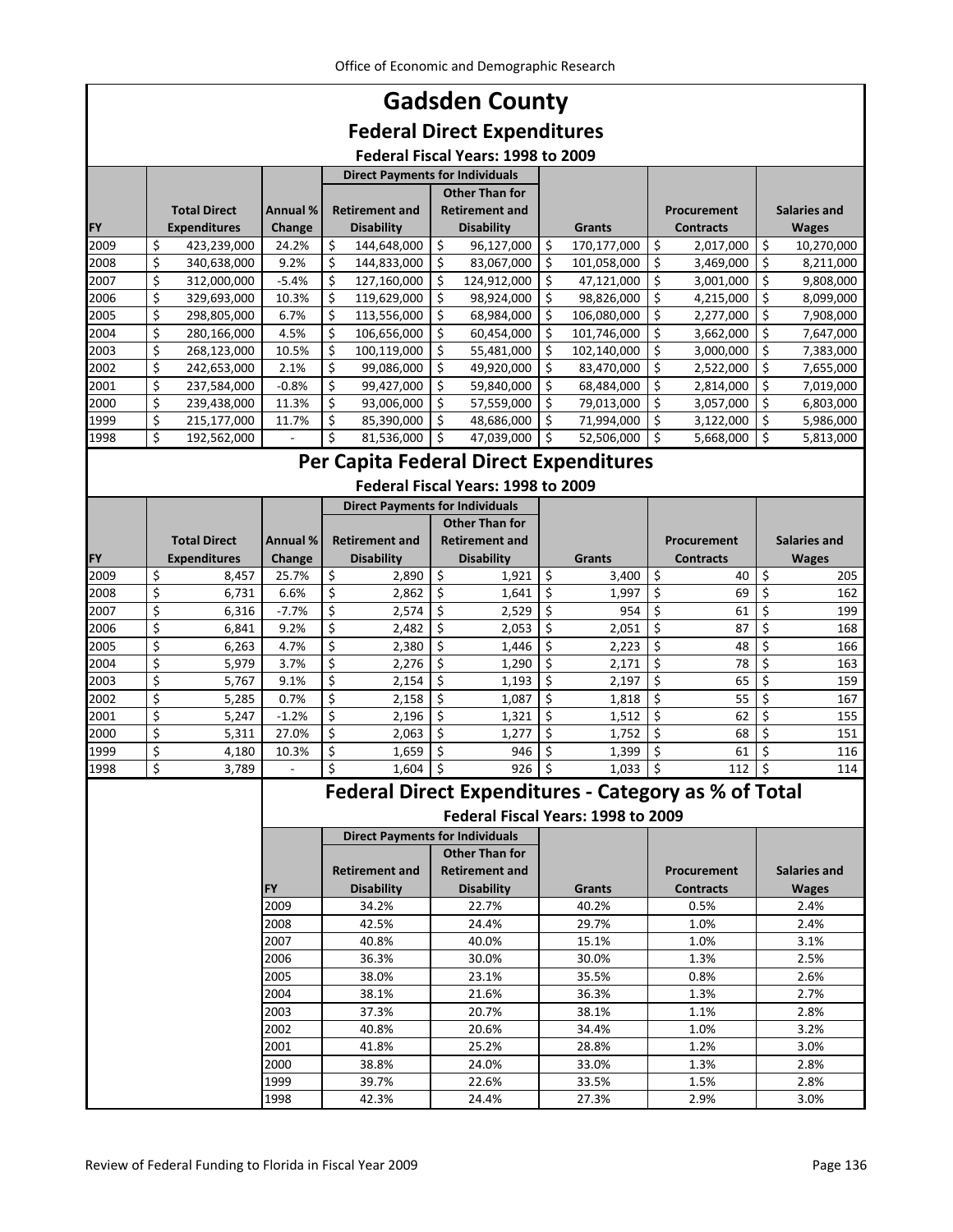|           |                     |           |    |                                        |                          | <b>Gilchrist County</b>                              |                         |               |         |                  |    |                     |
|-----------|---------------------|-----------|----|----------------------------------------|--------------------------|------------------------------------------------------|-------------------------|---------------|---------|------------------|----|---------------------|
|           |                     |           |    |                                        |                          | <b>Federal Direct Expenditures</b>                   |                         |               |         |                  |    |                     |
|           |                     |           |    |                                        |                          | Federal Fiscal Years: 1998 to 2009                   |                         |               |         |                  |    |                     |
|           |                     |           |    | <b>Direct Payments for Individuals</b> |                          |                                                      |                         |               |         |                  |    |                     |
|           |                     |           |    |                                        |                          | <b>Other Than for</b>                                |                         |               |         |                  |    |                     |
|           | <b>Total Direct</b> | Annual %  |    | <b>Retirement and</b>                  |                          | <b>Retirement and</b>                                |                         |               |         | Procurement      |    | <b>Salaries and</b> |
| FY        | <b>Expenditures</b> | Change    |    | <b>Disability</b>                      |                          | <b>Disability</b>                                    |                         | <b>Grants</b> |         | <b>Contracts</b> |    | <b>Wages</b>        |
| 2009      | \$<br>98,971,000    | 12.7%     | \$ | 58,499,000                             | \$                       | 22,989,000                                           | \$                      | 14,582,000    | \$      | 594,000          | \$ | 2,306,000           |
| 2008      | \$<br>87,794,000    | $-26.5%$  | \$ | 51,357,000                             | \$                       | 20,901,000                                           | \$                      | 12,196,000    | Ś       | 684,000          | Ś. | 2,656,000           |
| 2007      | \$<br>119,513,000   | 50.6%     | \$ | 49,653,000                             | \$                       | 22,294,000                                           | \$                      | 44,621,000    | \$      | 569,000          | \$ | 2,376,000           |
| 2006      | \$<br>79,353,000    | 4.2%      | \$ | 46,694,000                             | \$                       | 20,418,000                                           | \$                      | 9,877,000     | \$      | 491,000          | \$ | 1,872,000           |
| 2005      | \$<br>76,147,000    | 14.0%     | \$ | 43,480,000                             | \$                       | 17,797,000                                           | \$                      | 10,300,000    | \$      | 2,786,000        | \$ | 1,785,000           |
| 2004      | \$<br>66,816,000    | 9.7%      | \$ | 40,467,000                             | \$                       | 15,065,000                                           | \$                      | 9,166,000     | \$      | 432,000          | \$ | 1,686,000           |
| 2003      | \$<br>60,906,000    | 1.9%      | \$ | 36,764,000                             | \$                       | 13,978,000                                           | \$                      | 7,971,000     | \$      | 556,000          | \$ | 1,638,000           |
| 2002      | \$<br>59,782,000    | 3.6%      | \$ | 37,729,000                             | \$                       | 12,920,000                                           | \$                      | 7,301,000     | Ś       | 379,000          | \$ | 1,453,000           |
| 2001      | \$<br>57,711,000    | 2.5%      | \$ | 36,917,000                             | \$                       | 12,072,000                                           | \$                      | 6,964,000     | \$      | 366,000          | \$ | 1,392,000           |
| 2000      | \$<br>56,288,000    | 23.2%     | \$ | 30,083,000                             | \$                       | 10,927,000                                           | \$                      | 13,642,000    | Ś       | 340,000          | \$ | 1,295,000           |
| 1999      | \$<br>45,691,000    | $-0.2%$   | \$ | 27,551,000                             | \$                       | 11,534,000                                           | \$                      | 5,143,000     | $\zeta$ | 313,000          | \$ | 1,151,000           |
| 1998      | \$<br>45,764,000    |           | Ś  | 25,239,000                             | \$                       | 11,327,000                                           | $\overline{\mathsf{S}}$ | 7,905,000     | l s     | 273,000          | Ś. | 1,020,000           |
|           |                     |           |    |                                        |                          | Per Capita Federal Direct Expenditures               |                         |               |         |                  |    |                     |
|           |                     |           |    |                                        |                          | Federal Fiscal Years: 1998 to 2009                   |                         |               |         |                  |    |                     |
|           |                     |           |    | <b>Direct Payments for Individuals</b> |                          |                                                      |                         |               |         |                  |    |                     |
|           |                     |           |    |                                        |                          | <b>Other Than for</b>                                |                         |               |         |                  |    |                     |
|           |                     |           |    |                                        |                          |                                                      |                         |               |         |                  |    |                     |
|           | <b>Total Direct</b> | Annual %  |    | <b>Retirement and</b>                  |                          | <b>Retirement and</b>                                |                         |               |         | Procurement      |    | <b>Salaries and</b> |
| <b>FY</b> | <b>Expenditures</b> | Change    |    | <b>Disability</b>                      |                          | <b>Disability</b>                                    |                         | <b>Grants</b> |         | <b>Contracts</b> |    | <b>Wages</b>        |
| 2009      | \$<br>5,690         | 11.8%     | \$ | 3,363                                  | \$                       | 1,322                                                | \$                      | 838           | \$      | 34               | \$ | 133                 |
| 2008      | \$<br>5,088         | $-27.2%$  | \$ | 2,976                                  | \$                       | 1,211                                                | \$                      | 707           | \$      | 40               | \$ | 154                 |
| 2007      | \$<br>6,987         | 47.1%     | \$ | 2,903                                  | \$                       | 1,303                                                | \$                      | 2,608         | \$      | 33               | \$ | 139                 |
| 2006      | \$<br>4,751         | 1.2%      | \$ | 2,796                                  | \$                       | 1,222                                                | \$                      | 591           | \$      | 29               | \$ | 112                 |
| 2005      | \$<br>4,694         | 11.7%     | \$ | 2,680                                  | \$                       | 1,097                                                | \$                      | 635           | \$      | 172              | \$ | 110                 |
| 2004      | \$<br>4,202         | 7.1%      | \$ | 2,545                                  | \$                       | 947                                                  | \$                      | 576           | \$      | 27               | \$ | 106                 |
| 2003      | \$<br>3,925         | $-1.4%$   | \$ | 2,369                                  | \$                       | 901                                                  | \$                      | 514           | \$      | 36               | \$ | 106                 |
| 2002      | \$<br>3,979         | 1.4%      | \$ | 2,511                                  | \$                       | 860                                                  | \$                      | 486           | \$      | 25               | \$ | 97                  |
| 2001      | \$<br>3,926         | 0.7%      | \$ | 2,512                                  | \$                       | 821                                                  | \$                      | 474           | \$      | 25               | \$ | 95                  |
| 2000      | \$<br>3,899         | 14.4%     | \$ | 2,084                                  | \$                       | 757                                                  | $\zeta$                 | 945           | \$      | 24               | \$ | 90                  |
| 1999      | \$<br>3,408         | $-2.1%$   | \$ | 2,055                                  | $\overline{\mathcal{S}}$ | 860                                                  | $\zeta$                 | 384           | \$      | 23               | \$ | 86                  |
|           | \$<br>3,483         |           | \$ | $1,921$ \$                             |                          | $862 \mid 5$                                         |                         | $602 \mid 5$  |         | $21\overline{5}$ |    | 78                  |
|           |                     |           |    |                                        |                          | Federal Direct Expenditures - Category as % of Total |                         |               |         |                  |    |                     |
|           |                     |           |    |                                        |                          |                                                      |                         |               |         |                  |    |                     |
| 1998      |                     |           |    | <b>Direct Payments for Individuals</b> |                          | Federal Fiscal Years: 1998 to 2009                   |                         |               |         |                  |    |                     |
|           |                     |           |    |                                        |                          | <b>Other Than for</b>                                |                         |               |         |                  |    |                     |
|           |                     |           |    | <b>Retirement and</b>                  |                          | <b>Retirement and</b>                                |                         |               |         | Procurement      |    | <b>Salaries and</b> |
|           |                     | <b>FY</b> |    | <b>Disability</b>                      |                          | <b>Disability</b>                                    |                         | Grants        |         | <b>Contracts</b> |    | <b>Wages</b>        |
|           |                     | 2009      |    | 59.1%                                  |                          | 23.2%                                                |                         | 14.7%         |         | 0.6%             |    | 2.3%                |
|           |                     | 2008      |    | 58.5%                                  |                          | 23.8%                                                |                         | 13.9%         |         | 0.8%             |    | 3.0%                |

2006 58.8% 25.7% 12.4% 0.6% 2.4% 2005 57.1% 23.4% 13.5% 3.7% 2.3% 2004 60.6% 22.5% 13.7% 0.6% 2.5% 2003 60.4% 23.0% 13.1% 0.9% 2.7% 2002 63.1% 21.6% 12.2% 0.6% 2.4% 2001 64.0% 20.9% 12.1% 0.6% 2.4% 2000 53.4% 19.4% 24.2% 0.6% 2.3% 1999 60.3% 25.2% 11.3% 0.7% 2.5% 1998 55.2% 24.8% 17.3% 0.6% 2.2%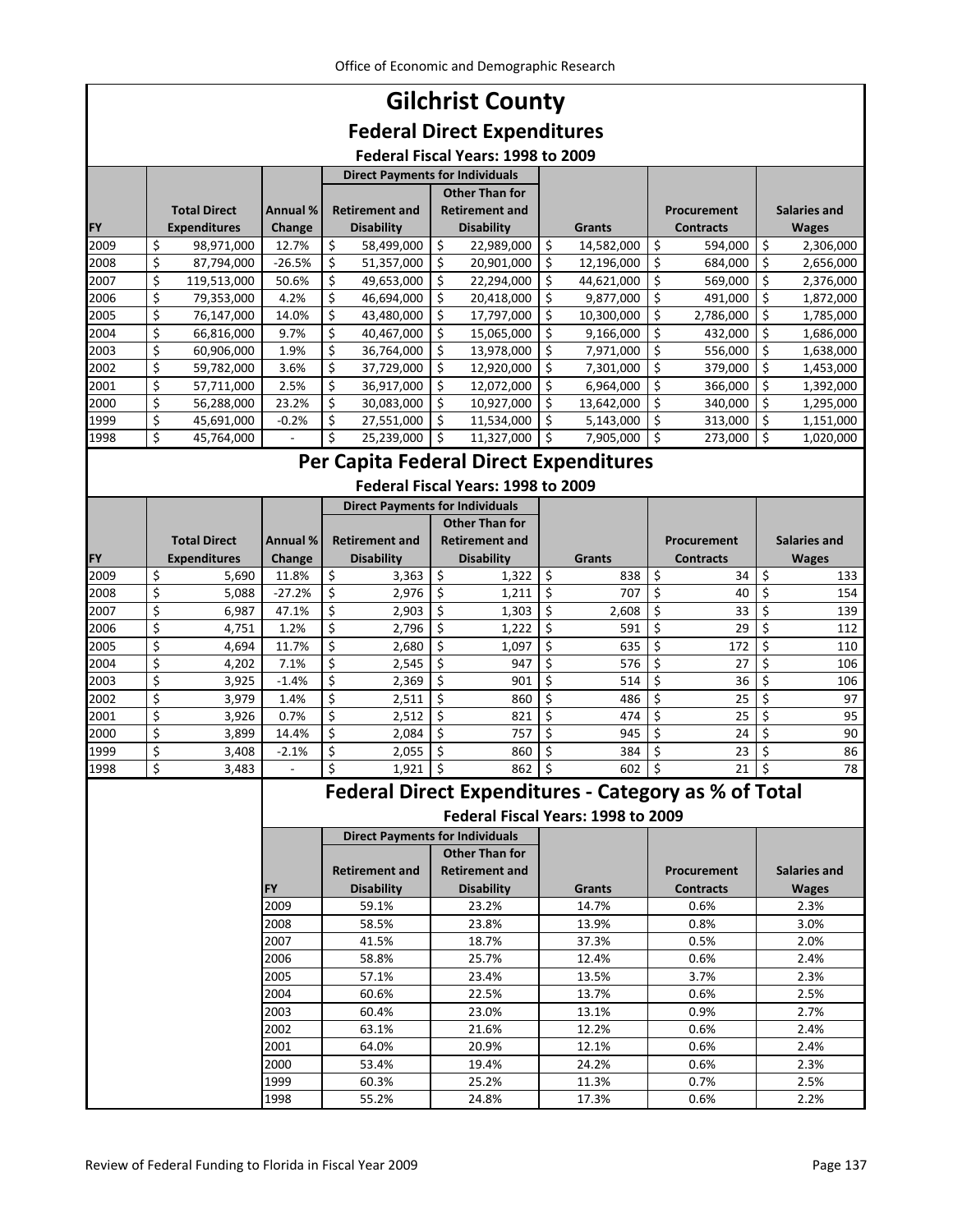|              |                                        |                   |                                | <b>Glades County</b>                   |          |                         |                                                      |                          |  |  |  |  |  |  |
|--------------|----------------------------------------|-------------------|--------------------------------|----------------------------------------|----------|-------------------------|------------------------------------------------------|--------------------------|--|--|--|--|--|--|
|              |                                        |                   |                                |                                        |          |                         |                                                      |                          |  |  |  |  |  |  |
|              |                                        |                   |                                | <b>Federal Direct Expenditures</b>     |          |                         |                                                      |                          |  |  |  |  |  |  |
|              |                                        |                   |                                | Federal Fiscal Years: 1998 to 2009     |          |                         |                                                      |                          |  |  |  |  |  |  |
|              |                                        |                   |                                | <b>Direct Payments for Individuals</b> |          |                         |                                                      |                          |  |  |  |  |  |  |
|              |                                        |                   |                                | <b>Other Than for</b>                  |          |                         |                                                      |                          |  |  |  |  |  |  |
|              | <b>Total Direct</b>                    | Annual %          | <b>Retirement and</b>          | <b>Retirement and</b>                  |          |                         | Procurement                                          | <b>Salaries and</b>      |  |  |  |  |  |  |
| <b>FY</b>    | <b>Expenditures</b>                    | Change            | <b>Disability</b>              | <b>Disability</b>                      |          | <b>Grants</b>           | <b>Contracts</b>                                     | <b>Wages</b>             |  |  |  |  |  |  |
| 2009         | \$<br>43,096,000                       | 13.4%             | \$<br>20,773,000               | \$<br>13,063,000                       | \$       | 7,886,000               | \$<br>398,000                                        | \$<br>976,000            |  |  |  |  |  |  |
| 2008<br>2007 | \$<br>38,007,000<br>\$<br>48,809,000   | $-22.1%$<br>24.2% | \$<br>20,167,000<br>22,920,000 | \$<br>11,981,000<br>\$                 | \$<br>\$ | 4,797,000               | $\zeta$<br>199,000<br>\$                             | \$<br>863,000<br>\$      |  |  |  |  |  |  |
| 2006         | \$<br>39,291,000                       | $-0.9%$           | \$<br>\$<br>19,510,000         | 10,919,000<br>\$<br>14,125,000         | \$       | 14,235,000<br>4,844,000 | 186,000<br>$\zeta$<br>306,000                        | 549,000<br>\$<br>504,000 |  |  |  |  |  |  |
| 2005         | \$<br>39,638,000                       | 27.3%             | \$<br>17,747,000               | \$<br>10,280,000                       | \$       | 9,727,000               | \$<br>1,295,000                                      | \$<br>590,000            |  |  |  |  |  |  |
| 2004         | \$<br>31,149,000                       | 8.1%              | \$<br>17,598,000               | \$<br>8,930,000                        | \$       | 4,077,000               | \$<br>68,000                                         | \$<br>476,000            |  |  |  |  |  |  |
| 2003         | \$<br>28,820,000                       | 0.5%              | \$<br>16,649,000               | \$<br>8,013,000                        | \$       | 3,374,000               | \$<br>257,000                                        | \$<br>527,000            |  |  |  |  |  |  |
| 2002         | \$<br>28,672,000                       | 2.6%              | \$<br>15,727,000               | \$<br>8,443,000                        | \$       | 2,909,000               | $\zeta$<br>1,057,000                                 | \$<br>536,000            |  |  |  |  |  |  |
| 2001         | \$<br>27,943,000                       | 6.9%              | \$<br>16,361,000               | \$<br>7,816,000                        | \$       | 2,663,000               | $\zeta$<br>563,000                                   | \$<br>540,000            |  |  |  |  |  |  |
| 2000         | \$<br>26,135,000                       | $-6.7%$           | \$<br>14,671,000               | \$<br>6,603,000                        | \$       | 3,171,000               | \$<br>1,058,000                                      | \$<br>632,000            |  |  |  |  |  |  |
| 1999         | \$<br>27,997,000                       | $-13.5%$          | \$<br>17,451,000               | \$<br>5,900,000                        | \$       | 3,227,000               | \$<br>957,000                                        | \$<br>461,000            |  |  |  |  |  |  |
| 1998         | \$<br>32,383,000                       | $\sim$            | Ś<br>17,845,000                | \$<br>6,215,000                        | Ś        | 4,178,000               | Ŝ.<br>3,751,000                                      | \$<br>394,000            |  |  |  |  |  |  |
|              |                                        |                   |                                |                                        |          |                         |                                                      |                          |  |  |  |  |  |  |
|              | Per Capita Federal Direct Expenditures |                   |                                |                                        |          |                         |                                                      |                          |  |  |  |  |  |  |
|              | Federal Fiscal Years: 1998 to 2009     |                   |                                |                                        |          |                         |                                                      |                          |  |  |  |  |  |  |
|              |                                        |                   |                                | <b>Direct Payments for Individuals</b> |          |                         |                                                      |                          |  |  |  |  |  |  |
|              |                                        |                   |                                | <b>Other Than for</b>                  |          |                         |                                                      |                          |  |  |  |  |  |  |
|              | <b>Total Direct</b>                    | <b>Annual %</b>   | <b>Retirement and</b>          | <b>Retirement and</b>                  |          |                         | Procurement                                          | <b>Salaries and</b>      |  |  |  |  |  |  |
| FY           | <b>Expenditures</b>                    | Change            | <b>Disability</b>              | <b>Disability</b>                      |          | Grants                  | <b>Contracts</b>                                     | <b>Wages</b>             |  |  |  |  |  |  |
| 2009         | \$<br>3,810                            | 13.5%             | \$<br>1,837                    | \$<br>1,155                            | \$       | 697                     | \$<br>35                                             | \$<br>86                 |  |  |  |  |  |  |
| 2008         | \$<br>3,357                            | $-24.0%$          | \$<br>1,781                    | \$<br>1,058                            | \$       | 424                     | \$<br>18                                             | \$<br>76                 |  |  |  |  |  |  |
| 2007         | \$<br>4,415                            | 21.3%             | \$<br>2,073                    | \$<br>988                              | \$       | 1,288                   | \$<br>17                                             | \$<br>50                 |  |  |  |  |  |  |
| 2006         | \$<br>3,639                            | $-1.5%$           | \$<br>1,807                    | \$<br>1,308                            | \$       | 449                     | \$<br>28                                             | \$<br>47                 |  |  |  |  |  |  |
| 2005         | \$<br>3,694                            | 27.3%             | \$<br>1,654                    | \$<br>958                              | \$       | 907                     | \$<br>121                                            | \$<br>55                 |  |  |  |  |  |  |
| 2004         | \$<br>2,902                            | 8.0%              | \$<br>1,640                    | \$<br>832                              | \$       | 380                     | \$<br>6                                              | \$<br>44                 |  |  |  |  |  |  |
| 2003         | \$<br>2,686                            | $-0.1\%$          | \$<br>1,552                    | \$<br>747                              | \$       | 314                     | \$<br>24                                             | $\overline{\xi}$<br>49   |  |  |  |  |  |  |
| 2002         | \$<br>2,689                            | 2.1%              | \$<br>1,475                    | \$<br>792                              | \$       | 273                     | \$<br>99                                             | $\overline{\xi}$<br>50   |  |  |  |  |  |  |
| 2001         | \$<br>2,633                            | 6.6%              | \$<br>1,542                    | \$<br>737                              | \$       | 251                     | \$<br>53                                             | \$<br>51                 |  |  |  |  |  |  |
| 2000         | \$<br>2,471                            | $-12.9%$          | \$<br>1,387                    | \$<br>624                              | \$       | 300                     | \$<br>100                                            | \$<br>60                 |  |  |  |  |  |  |
| 1999<br>1998 | \$<br>2,837<br>Ś<br>3.279              | $-13.5%$          | \$<br>1,769<br>Ś               | \$<br>598                              | \$       | 327                     | \$<br>97<br>380                                      | \$<br>47<br>40           |  |  |  |  |  |  |
|              |                                        |                   | $1,807$ \$                     | $629$ \$                               |          | 423                     | \$                                                   | \$                       |  |  |  |  |  |  |
|              |                                        |                   |                                |                                        |          |                         | Federal Direct Expenditures - Category as % of Total |                          |  |  |  |  |  |  |
|              |                                        |                   |                                | Federal Fiscal Years: 1998 to 2009     |          |                         |                                                      |                          |  |  |  |  |  |  |
|              |                                        |                   |                                | <b>Direct Payments for Individuals</b> |          |                         |                                                      |                          |  |  |  |  |  |  |
|              |                                        |                   |                                | <b>Other Than for</b>                  |          |                         |                                                      |                          |  |  |  |  |  |  |
|              |                                        |                   | <b>Retirement and</b>          | <b>Retirement and</b>                  |          |                         | Procurement                                          | <b>Salaries and</b>      |  |  |  |  |  |  |
|              |                                        | <b>FY</b>         | <b>Disability</b>              | <b>Disability</b>                      |          | Grants                  | <b>Contracts</b>                                     | Wages                    |  |  |  |  |  |  |
|              |                                        | 2009              | 48.2%                          | 30.3%                                  |          | 18.3%                   | 0.9%                                                 | 2.3%                     |  |  |  |  |  |  |
|              |                                        | 2008              | 53.1%                          | 31.5%                                  |          | 12.6%                   | 0.5%                                                 | 2.3%                     |  |  |  |  |  |  |
|              |                                        | 2007              | 47.0%                          | 22.4%                                  |          | 29.2%                   | 0.4%                                                 | 1.1%                     |  |  |  |  |  |  |
|              |                                        | 2006              | 49.7%                          | 35.9%                                  |          | 12.3%                   | 0.8%                                                 | 1.3%                     |  |  |  |  |  |  |
|              |                                        | 2005              | 44.8%                          | 25.9%                                  |          | 24.5%                   | 3.3%                                                 | 1.5%                     |  |  |  |  |  |  |
|              |                                        | 2004              | 56.5%                          | 28.7%                                  |          | 13.1%                   | 0.2%                                                 | 1.5%                     |  |  |  |  |  |  |
|              |                                        | 2003              | 57.8%                          | 27.8%                                  |          | 11.7%                   | 0.9%                                                 | 1.8%                     |  |  |  |  |  |  |
|              |                                        | 2002              | 54.9%                          | 29.4%                                  |          | 10.1%                   | 3.7%                                                 | 1.9%                     |  |  |  |  |  |  |
|              |                                        | 2001              | 58.6%                          | 28.0%                                  |          | 9.5%                    | 2.0%                                                 | 1.9%                     |  |  |  |  |  |  |
|              |                                        | 2000              | 56.1%                          | 25.3%                                  |          | 12.1%                   | 4.0%                                                 | 2.4%                     |  |  |  |  |  |  |
|              |                                        | 1999              | 62.3%                          | 21.1%                                  |          | 11.5%                   | 3.4%                                                 | 1.6%                     |  |  |  |  |  |  |

1998 55.1% 19.2% 12.9% 11.6% 1.2%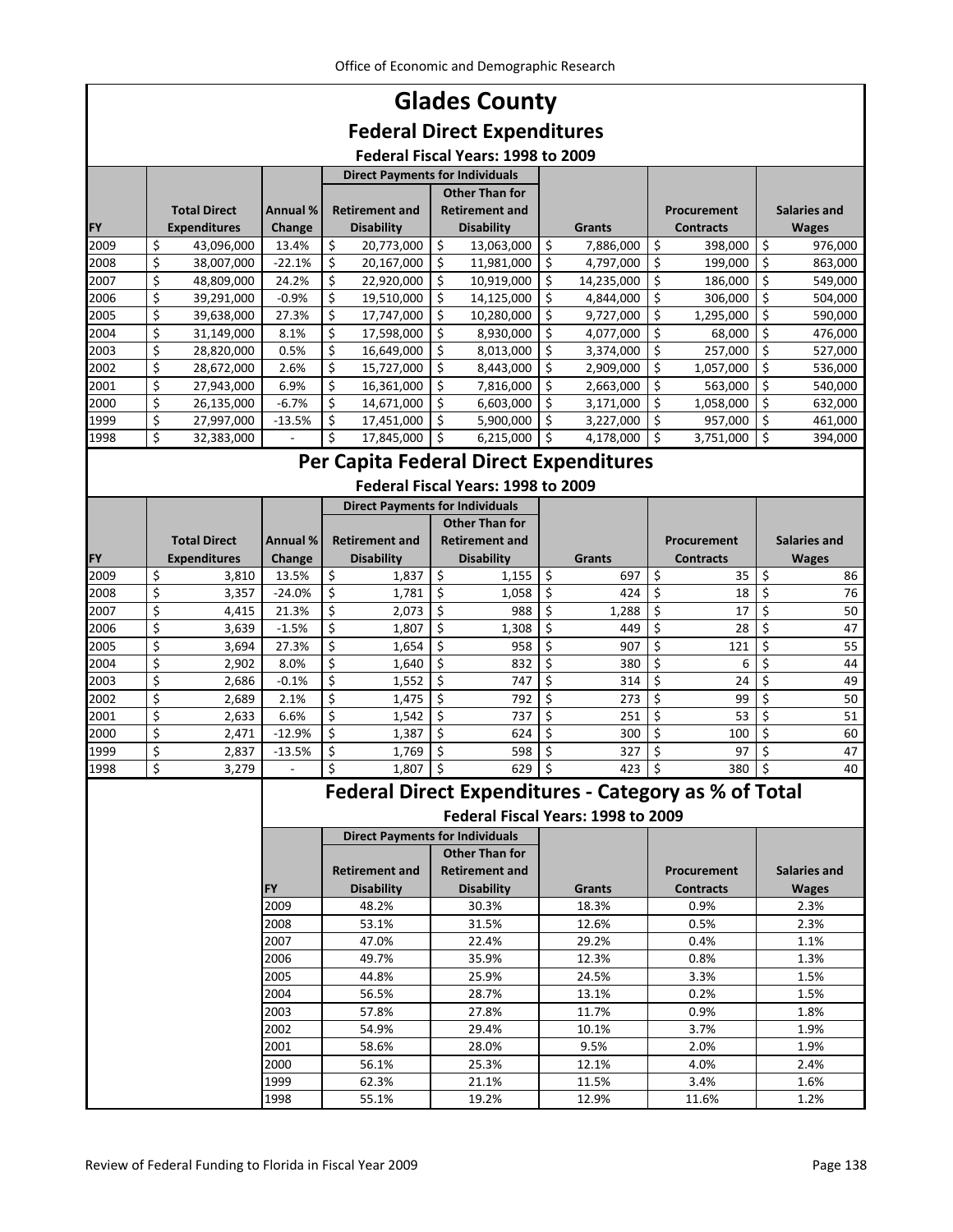|                                        | <b>Gulf County</b>                     |                     |          |                                                             |         |                                    |    |            |    |                  |                  |                     |  |
|----------------------------------------|----------------------------------------|---------------------|----------|-------------------------------------------------------------|---------|------------------------------------|----|------------|----|------------------|------------------|---------------------|--|
|                                        |                                        |                     |          |                                                             |         | <b>Federal Direct Expenditures</b> |    |            |    |                  |                  |                     |  |
|                                        |                                        |                     |          |                                                             |         | Federal Fiscal Years: 1998 to 2009 |    |            |    |                  |                  |                     |  |
|                                        |                                        |                     |          | <b>Direct Payments for Individuals</b>                      |         |                                    |    |            |    |                  |                  |                     |  |
|                                        |                                        |                     |          |                                                             |         | <b>Other Than for</b>              |    |            |    |                  |                  |                     |  |
|                                        |                                        | <b>Total Direct</b> | Annual % | <b>Retirement and</b>                                       |         | <b>Retirement and</b>              |    |            |    | Procurement      |                  | Salaries and        |  |
| FY                                     |                                        | <b>Expenditures</b> | Change   | <b>Disability</b>                                           |         | <b>Disability</b>                  |    | Grants     |    | <b>Contracts</b> |                  | <b>Wages</b>        |  |
| 2009                                   | \$                                     | 133,897,000         | 7.6%     | \$<br>57,787,000                                            | \$      | 41,686,000                         | \$ | 31,561,000 | \$ | 1,485,000        | \$               | 1,378,000           |  |
| 2008                                   | \$                                     | 124,396,000         | 10.5%    | \$<br>55,363,000                                            | \$      | 36,770,000                         | \$ | 22,867,000 | \$ | 361,000          | \$               | 9,034,000           |  |
| 2007                                   | \$                                     | 112,615,000         | 0.1%     | \$<br>52,287,000                                            | \$      | 40,654,000                         | \$ | 17,918,000 | \$ | 443,000          | \$               | 1,312,000           |  |
| 2006                                   | \$                                     | 112,495,000         | 8.0%     | \$<br>50,012,000                                            | \$      | 37,746,000                         | \$ | 23,313,000 | \$ | 338,000          | \$               | 1,086,000           |  |
| 2005                                   | \$                                     | 104,165,000         | 6.2%     | \$<br>46,972,000                                            | \$      | 33,099,000                         | \$ | 22,756,000 | \$ | 365,000          | \$               | 973,000             |  |
| 2004                                   | \$                                     | 98,062,000          | 9.2%     | \$<br>48,395,000                                            | \$      | 28,091,000                         | \$ | 20,189,000 | \$ | 428,000          | \$               | 959,000             |  |
| 2003                                   | \$                                     | 89,764,000          | 5.6%     | \$<br>44,830,000                                            | \$      | 24,898,000                         | \$ | 18,918,000 | \$ | 256,000          | \$               | 860,000             |  |
| 2002                                   | \$                                     | 84,987,000          | 7.5%     | \$<br>44,460,000                                            | \$      | 23,101,000                         | \$ | 15,896,000 | \$ | 644,000          | \$               | 886,000             |  |
| 2001                                   | \$                                     | 79,087,000          | 9.9%     | \$<br>43,009,000                                            | \$      | 21,515,000                         | \$ | 13,107,000 | \$ | 617,000          | \$               | 839,000             |  |
| 2000                                   | \$                                     | 71,942,000          | $-4.0%$  | \$<br>39,289,000                                            | \$      | 20,264,000                         | \$ | 11,374,000 | \$ | 198,000          | \$               | 818,000             |  |
| 1999                                   | \$                                     | 74,958,000          | 18.9%    | \$<br>36,150,000                                            | \$      | 20,138,000                         | \$ | 17,713,000 | \$ | 199,000          | \$               | 758,000             |  |
| 1998                                   | \$                                     | 63,064,000          |          | \$<br>34,288,000                                            | $\zeta$ | 20,526,000                         | \$ | 7,341,000  | \$ | 215,000          | \$               | 694,000             |  |
| Per Capita Federal Direct Expenditures |                                        |                     |          |                                                             |         |                                    |    |            |    |                  |                  |                     |  |
| Federal Fiscal Years: 1998 to 2009     |                                        |                     |          |                                                             |         |                                    |    |            |    |                  |                  |                     |  |
|                                        | <b>Direct Payments for Individuals</b> |                     |          |                                                             |         |                                    |    |            |    |                  |                  |                     |  |
|                                        |                                        |                     |          |                                                             |         | <b>Other Than for</b>              |    |            |    |                  |                  |                     |  |
|                                        |                                        | <b>Total Direct</b> | Annual % | <b>Retirement and</b>                                       |         | <b>Retirement and</b>              |    |            |    | Procurement      |                  | <b>Salaries and</b> |  |
| <b>FY</b>                              |                                        | <b>Expenditures</b> | Change   | <b>Disability</b>                                           |         | <b>Disability</b>                  |    | Grants     |    | <b>Contracts</b> |                  | <b>Wages</b>        |  |
| 2009                                   | \$                                     | 7,971               | 8.4%     | \$<br>3,440                                                 | \$      | 2,482                              | \$ | 1,879      | \$ | 88               | \$               | 82                  |  |
| 2008                                   | \$                                     | 7,351               | 9.8%     | \$<br>3,271                                                 | \$      | 2,173                              | \$ | 1,351      | \$ | 21               | \$               | 534                 |  |
| 2007                                   | \$                                     | 6,697               | $-1.7%$  | \$<br>3,110                                                 | \$      | 2,418                              | \$ | 1,066      | \$ | 26               | \$               | 78                  |  |
| 2006                                   | \$                                     | 6,814               | 7.8%     | \$<br>3,029                                                 | \$      | 2,286                              | \$ | 1,412      | \$ | 20               | \$               | 66                  |  |
| 2005                                   | \$                                     | 6,321               | 4.2%     | \$<br>2,850                                                 | \$      | 2,009                              | \$ | 1,381      | \$ | 22               | \$               | 59                  |  |
| 2004                                   | \$                                     | 6,064               | 5.5%     | \$<br>2,993                                                 | \$      | 1,737                              | \$ | 1,248      | \$ | 26               | $\overline{\xi}$ | 59                  |  |
| 2003                                   | \$                                     | 5,749               | 2.8%     | \$<br>2,871                                                 | \$      | 1,594                              | \$ | 1,212      | \$ | 16               | $\overline{\xi}$ | 55                  |  |
| 2002                                   | \$                                     | 5,591               | 5.7%     | \$<br>2,925                                                 | \$      | 1,520                              | \$ | 1,046      | \$ | 42               | $\overline{\xi}$ | 58                  |  |
| 2001                                   | \$                                     | 5,289               | 7.0%     | \$<br>2,876                                                 | \$      | 1,439                              | \$ | 877        | \$ | 41               | \$               | 56                  |  |
| 2000                                   | \$                                     | 4,941               | $-5.1%$  | \$<br>2,698                                                 | \$      | 1,392                              | \$ | 781        | \$ | 14               | \$               | 56                  |  |
| 1999                                   | \$                                     | 5,204               | 17.7%    | \$<br>2,510                                                 | \$      | 1,398                              | \$ | 1,230      | \$ | 14               | \$               | 53                  |  |
| 1998                                   | \$                                     | 4,422               |          | Ś.<br>2.404                                                 | \$      | 1,439                              | Ś. | 515        | Ś. | 15               | $\overline{\xi}$ | 49                  |  |
|                                        |                                        |                     |          | <b>Federal Direct Expenditures - Category as % of Total</b> |         |                                    |    |            |    |                  |                  |                     |  |
|                                        |                                        |                     |          |                                                             |         | Federal Fiscal Years: 1998 to 2009 |    |            |    |                  |                  |                     |  |
|                                        |                                        |                     |          | <b>Direct Payments for Individuals</b>                      |         |                                    |    |            |    |                  |                  |                     |  |
|                                        |                                        |                     |          |                                                             |         | <b>Other Than for</b>              |    |            |    |                  |                  |                     |  |
|                                        |                                        |                     |          | <b>Retirement and</b>                                       |         | <b>Retirement and</b>              |    |            |    | Procurement      |                  | <b>Salaries and</b> |  |
|                                        |                                        |                     | FY       | <b>Disability</b>                                           |         | <b>Disability</b>                  |    | Grants     |    | <b>Contracts</b> |                  | <b>Wages</b>        |  |
|                                        |                                        |                     | 2009     | 43.2%                                                       |         | 31.1%                              |    | 23.6%      |    | 1.1%             |                  | 1.0%                |  |
|                                        |                                        |                     | 2008     | 44.5%                                                       |         | 29.6%                              |    | 18.4%      |    | 0.3%             |                  | 7.3%                |  |
|                                        |                                        |                     | 2007     | 46.4%                                                       |         | 36.1%                              |    | 15.9%      |    | 0.4%             |                  | 1.2%                |  |
|                                        |                                        |                     | 2006     | 44.5%                                                       |         | 33.6%                              |    | 20.7%      |    | 0.3%             |                  | 1.0%                |  |
|                                        |                                        |                     | 2005     | 45.1%                                                       |         | 31.8%                              |    | 21.8%      |    | 0.4%             |                  | 0.9%                |  |
|                                        |                                        |                     | 2004     | 49.4%                                                       |         | 28.6%                              |    | 20.6%      |    | 0.4%             |                  | 1.0%                |  |
|                                        |                                        |                     | 2003     | 49.9%                                                       |         | 27.7%                              |    | 21.1%      |    | 0.3%             |                  | 1.0%                |  |
|                                        |                                        |                     | 2002     | 52.3%                                                       |         | 27.2%                              |    | 18.7%      |    | 0.8%             |                  | 1.0%                |  |
|                                        |                                        |                     | 2001     | 54.4%                                                       |         | 27.2%                              |    | 16.6%      |    | 0.8%             |                  | 1.1%                |  |
|                                        |                                        |                     | 2000     | 54.6%                                                       |         | 28.2%                              |    | 15.8%      |    | 0.3%             |                  | 1.1%                |  |
|                                        |                                        |                     | 1999     | 48.2%                                                       |         | 26.9%                              |    | 23.6%      |    | 0.3%             |                  | 1.0%                |  |
|                                        |                                        |                     | 1998     | 54.4%                                                       |         | 32.5%                              |    | 11.6%      |    | 0.3%             |                  | 1.1%                |  |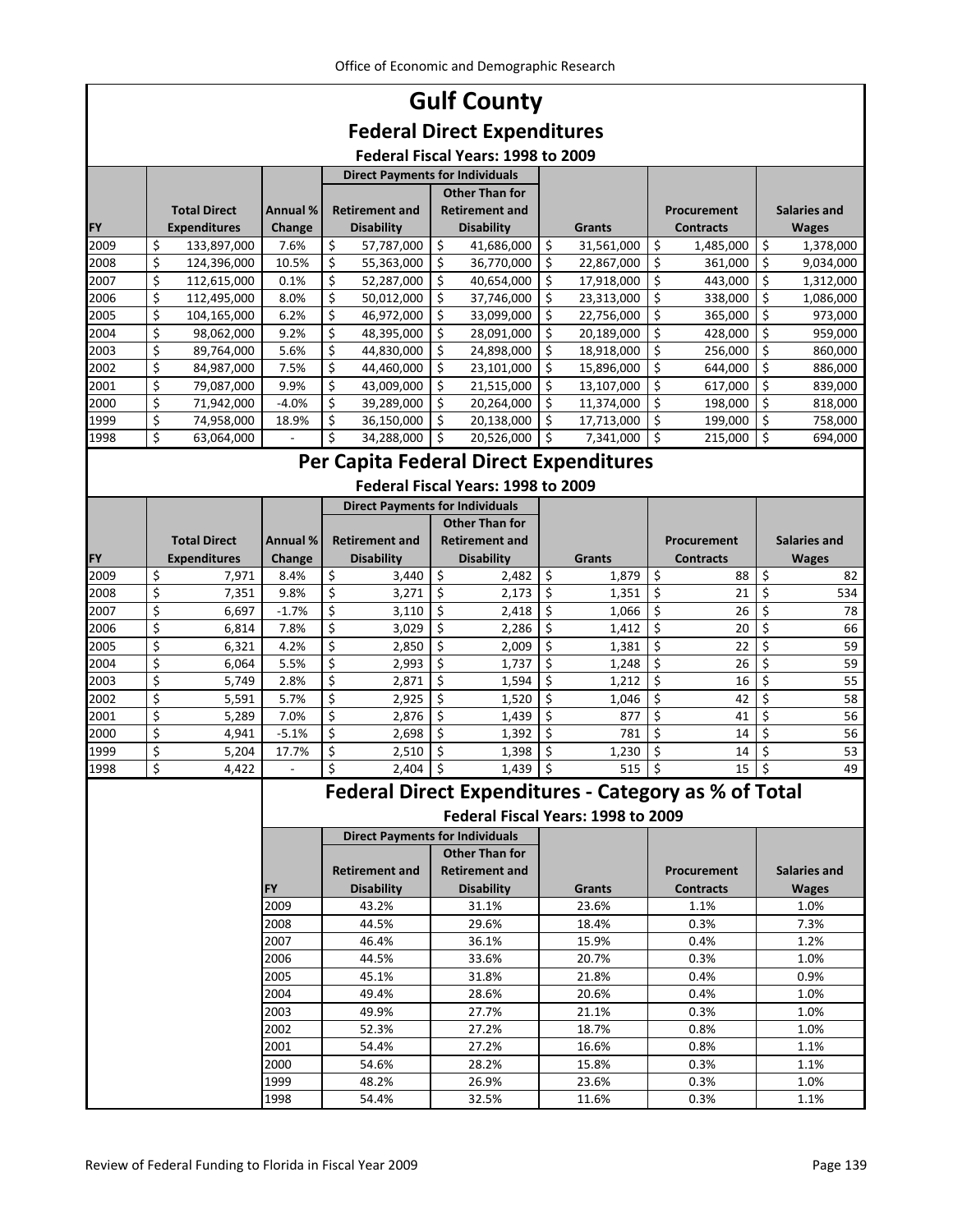| <b>Hamilton County</b>                                            |    |                     |                                  |    |                                        |                  |                                        |    |               |    |                  |                  |                     |
|-------------------------------------------------------------------|----|---------------------|----------------------------------|----|----------------------------------------|------------------|----------------------------------------|----|---------------|----|------------------|------------------|---------------------|
|                                                                   |    |                     |                                  |    |                                        |                  | <b>Federal Direct Expenditures</b>     |    |               |    |                  |                  |                     |
|                                                                   |    |                     |                                  |    |                                        |                  | Federal Fiscal Years: 1998 to 2009     |    |               |    |                  |                  |                     |
|                                                                   |    |                     |                                  |    | <b>Direct Payments for Individuals</b> |                  |                                        |    |               |    |                  |                  |                     |
|                                                                   |    |                     |                                  |    |                                        |                  | <b>Other Than for</b>                  |    |               |    |                  |                  |                     |
|                                                                   |    | <b>Total Direct</b> | Annual %                         |    | <b>Retirement and</b>                  |                  | <b>Retirement and</b>                  |    |               |    | Procurement      |                  | <b>Salaries and</b> |
| FY                                                                |    | <b>Expenditures</b> | <b>Change</b>                    |    | <b>Disability</b>                      |                  | <b>Disability</b>                      |    | <b>Grants</b> |    | <b>Contracts</b> |                  | <b>Wages</b>        |
| 2009                                                              | \$ | 107,765,000         | 18.1%                            | \$ | 45,877,000                             | \$               | 24,405,000                             | \$ | 34,789,000    | \$ | 556,000          | \$               | 2,138,000           |
| 2008                                                              | \$ | 91,242,000          | $-46.8%$                         | \$ | 42,614,000                             | \$               | 22,492,000                             | \$ | 23,241,000    | Ś  | 590,000          | \$               | 2,305,000           |
| 2007                                                              | \$ | 171,499,000         | 85.3%                            | \$ | 40,775,000                             | \$               | 106,097,000                            | \$ | 21,877,000    | \$ | 535,000          | \$               | 2,214,000           |
| 2006                                                              | \$ | 92,559,000          | $-1.0%$                          | \$ | 37,442,000                             | \$               | 26,122,000                             | \$ | 26,271,000    | \$ | 553,000          | \$               | 2,171,000           |
| 2005                                                              | \$ | 93,494,000          | 20.7%                            | \$ | 34,724,000                             | \$               | 19,538,000                             | \$ | 37,083,000    | \$ | 426,000          | \$               | 1,723,000           |
| 2004                                                              | \$ | 77,470,000          | 12.9%                            | \$ | 33,292,000                             | \$               | 15,950,000                             | \$ | 26,040,000    | \$ | 499,000          | \$               | 1,689,000           |
| 2003                                                              | \$ | 68,638,000          | $-28.0%$                         | \$ | 30,020,000                             | \$               | 14,814,000                             | \$ | 21,575,000    | \$ | 468,000          | \$               | 1,761,000           |
| 2002                                                              | \$ | 95,315,000          | 9.3%                             | \$ | 29,903,000                             | \$               | 15,894,000                             | \$ | 47,076,000    | Ś  | 617,000          | \$               | 1,825,000           |
| 2001                                                              | \$ | 87,175,000          | 43.7%                            | \$ | 30,031,000                             | \$               | 13,412,000                             | \$ | 41,684,000    | \$ | 427,000          | \$               | 1,621,000           |
| 2000                                                              | \$ | 60,676,000          | 15.7%                            | \$ | 27,206,000                             | \$               | 12,303,000                             | \$ | 19,264,000    | \$ | 397,000          | \$               | 1,506,000           |
| 1999                                                              | \$ | 52,437,000          | $-10.4%$                         | \$ | 24,840,000                             | \$               | 11,649,000                             | Ś  | 14,026,000    | Ś  | 412,000          | \$               | 1,510,000           |
| 1998                                                              | \$ | 58,534,000          |                                  | Ś  | 24,156,000                             | Ś                | 11,274,000                             | \$ | 21,356,000    | Ś  | 360,000          | \$               | 1,388,000           |
|                                                                   |    |                     |                                  |    |                                        |                  | Per Capita Federal Direct Expenditures |    |               |    |                  |                  |                     |
|                                                                   |    |                     |                                  |    |                                        |                  | Federal Fiscal Years: 1998 to 2009     |    |               |    |                  |                  |                     |
|                                                                   |    |                     |                                  |    | <b>Direct Payments for Individuals</b> |                  |                                        |    |               |    |                  |                  |                     |
|                                                                   |    |                     |                                  |    |                                        |                  | <b>Other Than for</b>                  |    |               |    |                  |                  |                     |
|                                                                   |    | <b>Total Direct</b> | Annual %                         |    | <b>Retirement and</b>                  |                  | <b>Retirement and</b>                  |    |               |    | Procurement      |                  | Salaries and        |
| <b>FY</b>                                                         |    | <b>Expenditures</b> | <b>Change</b>                    |    | <b>Disability</b>                      |                  | <b>Disability</b>                      |    | <b>Grants</b> |    | <b>Contracts</b> |                  | <b>Wages</b>        |
| \$<br>\$<br>2009<br>18.1%<br>7,290                                |    |                     |                                  |    |                                        | \$               | 1,651                                  | \$ | 2,353         | \$ | 38               | \$               | 145                 |
| 2008                                                              | \$ | 6,174               | 3,103<br>\$<br>$-47.1%$<br>2,883 |    |                                        |                  |                                        | \$ | 1,573         | \$ | 40               | $\overline{\xi}$ | 156                 |
| \$<br>\$<br>\$<br>\$<br>2007<br>11,663<br>82.9%<br>2,773<br>7,215 |    |                     |                                  |    |                                        |                  | 1,488                                  | \$ | 36            | \$ | 151              |                  |                     |
| 2006                                                              | \$ | 6,376               | $-2.4%$                          | \$ | 2,579                                  | $\overline{\xi}$ | 1,799                                  | \$ | 1,810         | \$ | 38               | $\overline{\xi}$ | 150                 |

| 2006 | 6,376 | -2.4%     | 2,579 | 1,799 | 1,810 | 38 | 150 |
|------|-------|-----------|-------|-------|-------|----|-----|
| 2005 | 6,531 | 20.6%     | 2,426 | 1,365 | 2,590 | 30 | 120 |
| 2004 | 5,416 | 10.7%     | 2,328 | 1,115 | 1,821 | 35 | 118 |
| 2003 | 4,894 | $-28.5%$  | 2,140 | 1,056 | 1,538 | 33 | 126 |
| 2002 | 6,845 | 7.8%      | 2,147 | 1,141 | 3,381 | 44 | 131 |
| 2001 | 6,349 | 39.4%     | 2,187 | 977   | 3,036 | 31 | 118 |
| 2000 | 4,553 | 24.8%     | 2,041 | 923   | 1,445 | 30 | 113 |
| 1999 | 3,648 | $-12.0\%$ | 1,728 | 810   | 976   | 29 | 105 |
| 1998 | 4,145 |           | 1,711 | 798   | 1,512 | 25 | 98  |

|           |                       | <b>Direct Payments for Individuals</b> |               |                    |              |
|-----------|-----------------------|----------------------------------------|---------------|--------------------|--------------|
|           |                       | <b>Other Than for</b>                  |               |                    |              |
|           | <b>Retirement and</b> | <b>Retirement and</b>                  |               | <b>Procurement</b> | Salaries and |
| <b>FY</b> | <b>Disability</b>     | <b>Disability</b>                      | <b>Grants</b> | <b>Contracts</b>   | <b>Wages</b> |
| 2009      | 42.6%                 | 22.6%                                  | 32.3%         | 0.5%               | 2.0%         |
| 2008      | 46.7%                 | 24.7%                                  | 25.5%         | 0.6%               | 2.5%         |
| 2007      | 23.8%                 | 61.9%                                  | 12.8%         | 0.3%               | 1.3%         |
| 2006      | 40.5%                 | 28.2%                                  | 28.4%         | 0.6%               | 2.3%         |
| 2005      | 37.1%                 | 20.9%                                  | 39.7%         | 0.5%               | 1.8%         |
| 2004      | 43.0%                 | 20.6%                                  | 33.6%         | 0.6%               | 2.2%         |
| 2003      | 43.7%                 | 21.6%                                  | 31.4%         | 0.7%               | 2.6%         |
| 2002      | 31.4%                 | 16.7%                                  | 49.4%         | 0.6%               | 1.9%         |
| 2001      | 34.4%                 | 15.4%                                  | 47.8%         | 0.5%               | 1.9%         |
| 2000      | 44.8%                 | 20.3%                                  | 31.7%         | 0.7%               | 2.5%         |
| 1999      | 47.4%                 | 22.2%                                  | 26.7%         | 0.8%               | 2.9%         |
| 1998      | 41.3%                 | 19.3%                                  | 36.5%         | 0.6%               | 2.4%         |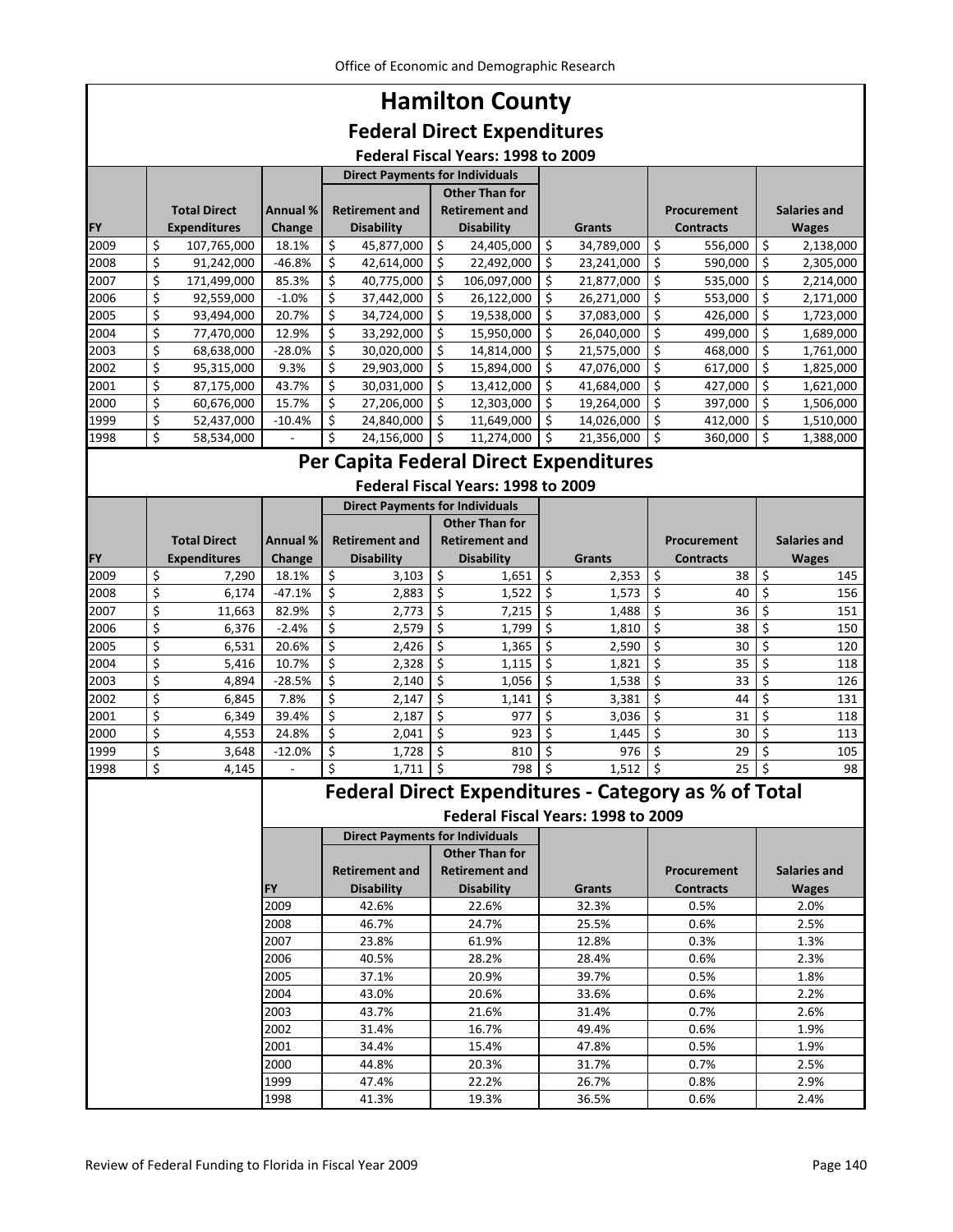| or Economic and Dennographic Research |                  |                     |              |                       |                                                      |    |                |                    |                         |  |  |  |  |
|---------------------------------------|------------------|---------------------|--------------|-----------------------|------------------------------------------------------|----|----------------|--------------------|-------------------------|--|--|--|--|
| <b>Hardee County</b>                  |                  |                     |              |                       |                                                      |    |                |                    |                         |  |  |  |  |
| <b>Federal Direct Expenditures</b>    |                  |                     |              |                       |                                                      |    |                |                    |                         |  |  |  |  |
| Federal Fiscal Years: 1998 to 2009    |                  |                     |              |                       |                                                      |    |                |                    |                         |  |  |  |  |
|                                       |                  |                     |              |                       | <b>Direct Payments for Individuals</b>               |    |                |                    |                         |  |  |  |  |
|                                       |                  |                     |              |                       | <b>Other Than for</b>                                |    |                |                    |                         |  |  |  |  |
|                                       |                  | <b>Total Direct</b> | Annual %     | <b>Retirement and</b> | <b>Retirement and</b>                                |    |                | Procurement        | <b>Salaries and</b>     |  |  |  |  |
| <b>FY</b>                             |                  | <b>Expenditures</b> | Change       | <b>Disability</b>     | <b>Disability</b>                                    |    | <b>Grants</b>  | <b>Contracts</b>   | <b>Wages</b>            |  |  |  |  |
| 2009                                  | \$               | 167,145,000         | 19.2%        | \$<br>60,560,000      | \$<br>53,707,000                                     | \$ | 43,606,000     | \$<br>799,000      | \$<br>8,474,000         |  |  |  |  |
| 2008                                  | \$               | 140,213,000         | 0.8%         | \$<br>55,903,000      | \$<br>47,378,000                                     | \$ | 32,492,000     | $\zeta$<br>833,000 | \$<br>3,608,000         |  |  |  |  |
| 2007                                  | \$               | 139,097,000         | $-8.8%$      | \$<br>56,423,000      | \$<br>48,357,000                                     | \$ | 28,822,000     | $\zeta$<br>938,000 | \$<br>4,556,000         |  |  |  |  |
| 2006                                  | \$               | 152,453,000         | $-27.4%$     | \$<br>51,394,000      | \$<br>56,553,000                                     | \$ | 38,545,000     | $\zeta$<br>842,000 | \$<br>5,120,000         |  |  |  |  |
| 2005                                  | \$               | 209,946,000         | 58.8%        | \$<br>50,294,000      | \$<br>50,166,000                                     | \$ | 93,691,000     | \$<br>12,215,000   | \$<br>3,580,000         |  |  |  |  |
| 2004                                  | \$               | 132,177,000         | 14.8%        | \$<br>52,172,000      | \$<br>36,637,000                                     | \$ | 39,266,000     | \$<br>787,000      | \$<br>3,315,000         |  |  |  |  |
| 2003                                  | \$               | 115,160,000         | 9.2%         | \$<br>51,168,000      | \$<br>33,685,000                                     | \$ | 26,207,000     | $\zeta$<br>933,000 | \$<br>3,167,000         |  |  |  |  |
| 2002                                  | \$               | 105,486,000         | 3.7%         | \$<br>46,631,000      | \$<br>30,101,000                                     | \$ | 24,736,000     | \$<br>846,000      | \$<br>3,173,000         |  |  |  |  |
| 2001                                  | \$               | 101,743,000         | 7.5%         | \$<br>46,075,000      | \$<br>28,199,000                                     | \$ | 23,575,000     | \$<br>786,000      | \$<br>3,108,000         |  |  |  |  |
| 2000                                  | \$               | 94,681,000          | 11.5%        | \$<br>42,961,000      | \$<br>26,967,000                                     | \$ | 21,492,000     | $\zeta$<br>621,000 | \$<br>2,641,000         |  |  |  |  |
| 1999                                  | \$               | 84,914,000          | 7.1%         | \$<br>39,996,000      | \$<br>23,601,000                                     | \$ | 17,960,000     | $\zeta$<br>625,000 | \$<br>2,732,000         |  |  |  |  |
| 1998                                  | \$               | 79,291,000          | $\sim$       | Ś<br>38,575,000       | \$<br>22,455,000                                     | \$ | 15,219,000     | Ś.<br>590,000      | \$<br>2,452,000         |  |  |  |  |
|                                       |                  |                     |              |                       | Per Capita Federal Direct Expenditures               |    |                |                    |                         |  |  |  |  |
|                                       |                  |                     |              |                       | Federal Fiscal Years: 1998 to 2009                   |    |                |                    |                         |  |  |  |  |
|                                       |                  |                     |              |                       | <b>Direct Payments for Individuals</b>               |    |                |                    |                         |  |  |  |  |
|                                       |                  |                     |              |                       | <b>Other Than for</b>                                |    |                |                    |                         |  |  |  |  |
|                                       |                  | <b>Total Direct</b> | Annual %     | <b>Retirement and</b> | <b>Retirement and</b>                                |    |                | Procurement        | <b>Salaries and</b>     |  |  |  |  |
| <b>FY</b>                             |                  | <b>Expenditures</b> |              | <b>Disability</b>     |                                                      |    |                | <b>Contracts</b>   |                         |  |  |  |  |
|                                       |                  |                     | Change       |                       | <b>Disability</b>                                    |    | Grants         |                    | <b>Wages</b>            |  |  |  |  |
| 2009                                  | \$               | 5,899               | 17.4%        | \$<br>2,137           | \$<br>1,896                                          | \$ | 1,539          | $\zeta$<br>28      | \$<br>299               |  |  |  |  |
| 2008                                  | \$               | 5,024               | $-0.6%$      | \$<br>2,003           | \$<br>1,698                                          | \$ | 1,164          | \$<br>30           | $\overline{\xi}$<br>129 |  |  |  |  |
| 2007                                  | \$               | 5,054               | $-9.9%$      | \$<br>2,050           | \$<br>1,757                                          | \$ | 1,047          | \$<br>34           | $\overline{\xi}$<br>166 |  |  |  |  |
| 2006                                  | \$               | 5,608               | $-27.0%$     | \$<br>1,890           | \$<br>2,080                                          | \$ | 1,418          | \$<br>31           | $\overline{\xi}$<br>188 |  |  |  |  |
| 2005                                  | \$               | 7,681               | 61.5%        | \$<br>1,840           | \$<br>1,835                                          | \$ | 3,428          | \$<br>447          | \$<br>131               |  |  |  |  |
| 2004                                  | \$               | 4,757               | 13.2%        | \$<br>1,878           | \$<br>1,318                                          | \$ | 1,413          | \$<br>28           | \$<br>119               |  |  |  |  |
| 2003                                  | \$               | 4,203               | 9.3%         | \$<br>1,867           | \$<br>1,229                                          | \$ | 956            | \$<br>34           | \$<br>116               |  |  |  |  |
| 2002                                  | \$               | 3,845               | 1.7%         | \$<br>1,700           | \$<br>1,097                                          | \$ | 902            | \$<br>31           | \$<br>116               |  |  |  |  |
| 2001                                  | \$               | 3,779               | 7.5%         | \$<br>1,711           | \$<br>1,047                                          | \$ | 876            | \$<br>29           | \$<br>115               |  |  |  |  |
| 2000                                  | \$               | 3,515               | $-6.5%$      | \$<br>1,595           | \$<br>1,001                                          | \$ | 798            | \$<br>23           | \$<br>98                |  |  |  |  |
| 1999                                  | \$               | 3,758               | 8.1%         | \$<br>1,770           | \$<br>1,045                                          | \$ | 795            | \$<br>28           | $\overline{\xi}$<br>121 |  |  |  |  |
|                                       | $\overline{\xi}$ | 3,478               |              | \$                    | $1,692$ \$ 985 \$ 667 \$                             |    |                | $26 \mid 5$        | 108                     |  |  |  |  |
|                                       |                  |                     |              |                       | Federal Direct Expenditures - Category as % of Total |    |                |                    |                         |  |  |  |  |
|                                       |                  |                     |              |                       | Federal Fiscal Years: 1998 to 2009                   |    |                |                    |                         |  |  |  |  |
|                                       |                  |                     |              |                       | <b>Direct Payments for Individuals</b>               |    |                |                    |                         |  |  |  |  |
|                                       |                  |                     |              |                       | <b>Other Than for</b>                                |    |                |                    |                         |  |  |  |  |
|                                       |                  |                     |              | <b>Retirement and</b> | <b>Retirement and</b>                                |    |                | Procurement        | <b>Salaries and</b>     |  |  |  |  |
|                                       |                  |                     | <b>FY</b>    | <b>Disability</b>     | <b>Disability</b>                                    |    | Grants         | <b>Contracts</b>   | Wages                   |  |  |  |  |
|                                       |                  |                     | 2009         | 36.2%                 | 32.1%                                                |    | 26.1%          | 0.5%               | 5.1%                    |  |  |  |  |
|                                       |                  |                     | 2008         | 39.9%                 | 33.8%                                                |    | 23.2%          | 0.6%               | 2.6%                    |  |  |  |  |
|                                       |                  |                     | 2007         | 40.6%                 | 34.8%                                                |    | 20.7%          | 0.7%               | 3.3%                    |  |  |  |  |
|                                       |                  |                     | 2006         | 33.7%                 | 37.1%                                                |    | 25.3%          | 0.6%               | 3.4%                    |  |  |  |  |
|                                       |                  |                     | 2005         | 24.0%                 | 23.9%                                                |    | 44.6%          | 5.8%               | 1.7%                    |  |  |  |  |
|                                       |                  |                     | 2004         | 39.5%                 | 27.7%                                                |    | 29.7%          | 0.6%               | 2.5%                    |  |  |  |  |
| 1998                                  |                  |                     | 2003<br>2002 | 44.4%<br>44.2%        | 29.3%<br>28.5%                                       |    | 22.8%<br>23.4% | 0.8%<br>0.8%       | 2.8%<br>3.0%            |  |  |  |  |

2000 45.4% 28.5% 22.7% 0.7% 2.8% 1999 47.1% 27.8% 21.2% 0.7% 3.2% 1998 48.6% 28.3% 19.2% 0.7% 3.1%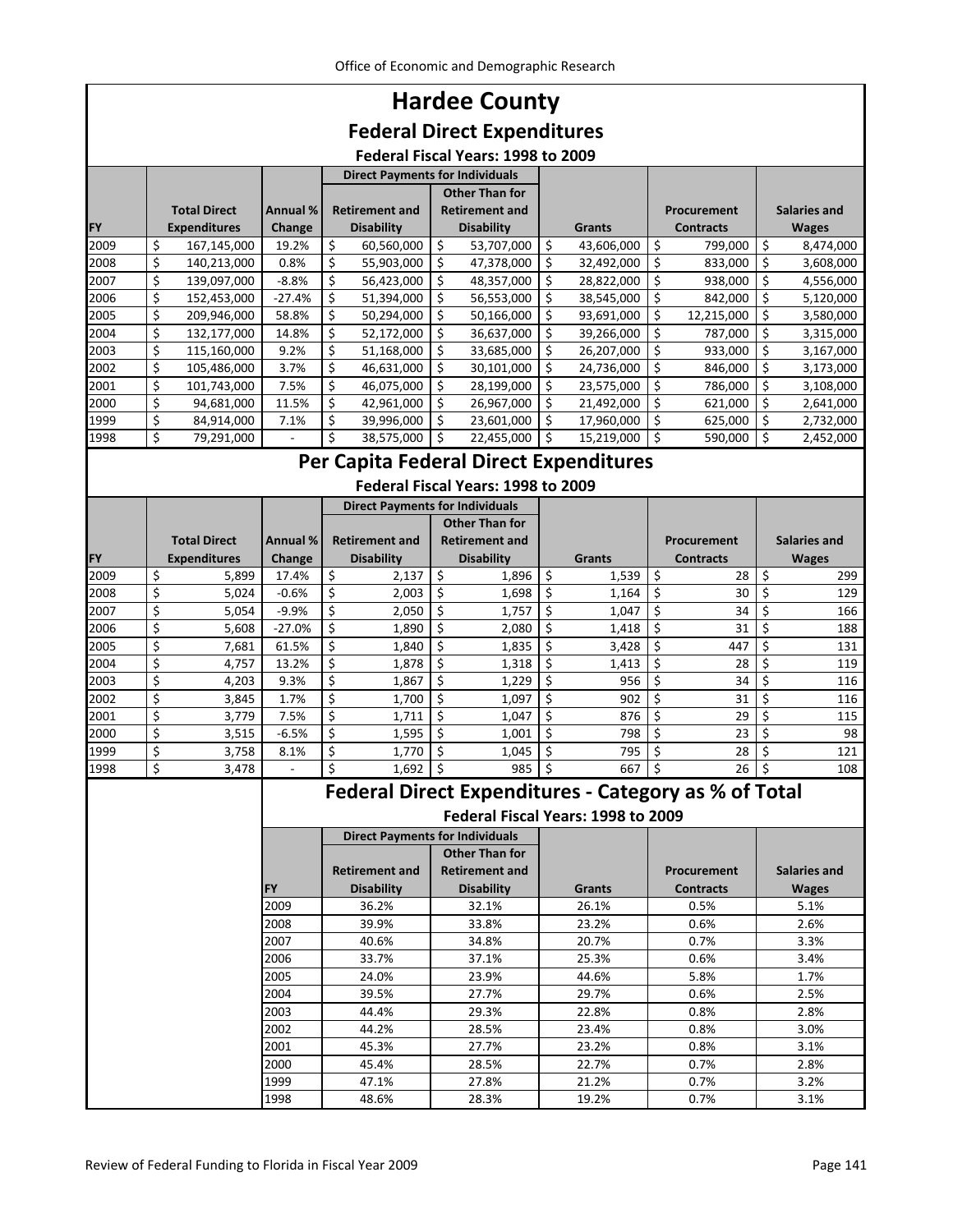|                      |                     |       |                 |                                        | Office of Economic and Demographic Research |                     |                |                                                      |                     |
|----------------------|---------------------|-------|-----------------|----------------------------------------|---------------------------------------------|---------------------|----------------|------------------------------------------------------|---------------------|
|                      |                     |       |                 |                                        | <b>Hendry County</b>                        |                     |                |                                                      |                     |
|                      |                     |       |                 |                                        | <b>Federal Direct Expenditures</b>          |                     |                |                                                      |                     |
|                      |                     |       |                 |                                        | Federal Fiscal Years: 1998 to 2009          |                     |                |                                                      |                     |
|                      |                     |       |                 |                                        | <b>Direct Payments for Individuals</b>      |                     |                |                                                      |                     |
|                      |                     |       |                 |                                        | <b>Other Than for</b>                       |                     |                |                                                      |                     |
|                      | <b>Total Direct</b> |       | Annual %        | <b>Retirement and</b>                  | <b>Retirement and</b>                       |                     |                | Procurement                                          | <b>Salaries and</b> |
| FY                   | <b>Expenditures</b> |       | Change          | <b>Disability</b>                      | <b>Disability</b>                           |                     | <b>Grants</b>  | <b>Contracts</b>                                     | <b>Wages</b>        |
| 2009                 | \$<br>209,599,000   |       | 17.4%           | \$<br>78,436,000                       | \$<br>76,091,000                            | \$                  | 50,101,000     | \$<br>1,042,000                                      | \$<br>3,930,000     |
| 2008                 | \$<br>178,513,000   |       | $-9.8%$         | \$<br>72,305,000                       | \$<br>57,471,000                            | \$                  | 27,206,000     | \$<br>17,539,000                                     | \$<br>3,992,000     |
| 2007                 | \$<br>197,848,000   |       | $-5.2%$         | \$<br>75,761,000                       | \$<br>60,441,000                            | \$                  | 41,373,000     | \$<br>16,299,000                                     | \$<br>3,974,000     |
| 2006                 | \$<br>208,697,000   |       | 23.8%           | \$<br>66,374,000                       | \$<br>86,436,000                            | \$                  | 38,651,000     | \$<br>13,109,000                                     | \$<br>4,127,000     |
| 2005                 | \$<br>168,536,000   |       | 17.2%           | \$<br>64,849,000                       | \$<br>52,153,000                            | \$                  | 38,528,000     | Ś<br>8,680,000                                       | \$<br>4,326,000     |
| 2004                 | \$<br>143,781,000   |       | $-0.3%$         | \$<br>61,554,000                       | \$<br>44,532,000                            | \$                  | 30,364,000     | \$<br>3,093,000                                      | \$<br>4,238,000     |
| 2003                 | \$<br>144,155,000   |       | 1.7%            | \$<br>59,900,000                       | \$<br>42,055,000                            | \$                  | 31,272,000     | \$<br>5,885,000                                      | \$<br>5,043,000     |
| 2002                 | \$<br>141,734,000   |       | 4.4%            | \$<br>56,699,000                       | \$<br>40,120,000                            | \$                  | 34,674,000     | \$<br>5,979,000                                      | \$<br>4,263,000     |
| 2001                 | \$<br>135,818,000   |       | 7.3%            | \$<br>54,251,000                       | \$<br>43,167,000                            | \$                  | 28,887,000     | \$<br>5,014,000                                      | \$<br>4,499,000     |
| 2000                 | \$<br>126,545,000   |       | 19.7%           | \$<br>50,232,000                       | \$<br>43,835,000                            | \$                  | 24,274,000     | \$<br>3,639,000                                      | \$<br>4,567,000     |
| 1999                 | \$<br>105,729,000   |       | 5.9%            | \$<br>46,429,000                       | \$<br>29,063,000                            | Ś                   | 24,501,000     | \$<br>1,562,000                                      | \$<br>4,174,000     |
| 1998                 | \$<br>99,833,000    |       |                 | \$<br>45,469,000                       | $\zeta$<br>26,762,000                       | $\ddot{\mathsf{S}}$ | 21,959,000     | -\$<br>1,452,000                                     | \$<br>4,191,000     |
|                      |                     |       |                 | Per Capita Federal Direct Expenditures |                                             |                     |                |                                                      |                     |
|                      |                     |       |                 |                                        |                                             |                     |                |                                                      |                     |
|                      |                     |       |                 |                                        | Federal Fiscal Years: 1998 to 2009          |                     |                |                                                      |                     |
|                      |                     |       |                 |                                        | <b>Direct Payments for Individuals</b>      |                     |                |                                                      |                     |
|                      |                     |       |                 |                                        | <b>Other Than for</b>                       |                     |                |                                                      |                     |
|                      | <b>Total Direct</b> |       | <b>Annual %</b> | <b>Retirement and</b>                  | <b>Retirement and</b>                       |                     |                | Procurement                                          | <b>Salaries and</b> |
| FY                   | <b>Expenditures</b> |       | Change          | <b>Disability</b>                      | <b>Disability</b>                           |                     | Grants         | <b>Contracts</b>                                     | <b>Wages</b>        |
| 2009                 | \$                  | 5,073 | 17.1%           | \$<br>1,898                            | \$<br>1,842                                 | \$                  | 1,213          | \$<br>25<br>\$                                       | \$<br>95            |
| 2008<br>2007         | \$                  | 4,331 | $-13.2%$        | \$<br>1,754                            |                                             |                     |                |                                                      |                     |
|                      |                     |       |                 |                                        | \$<br>1,394                                 | \$                  | 660            | 426                                                  | \$<br>97            |
|                      | \$                  | 4,990 | $-7.5%$         | \$<br>1,911                            | \$<br>1,524                                 | \$                  | 1,043          | \$<br>411                                            | \$<br>100           |
| 2006                 | \$                  | 5,396 | 22.9%           | \$<br>1,716                            | \$<br>2,235                                 | \$                  | 999            | \$<br>339                                            | \$<br>107           |
| 2005                 | \$                  | 4,392 | 14.2%           | \$<br>1,690                            | \$<br>1,359                                 | \$                  | 1,004          | \$<br>226                                            | \$<br>113           |
| 2004                 | \$                  | 3,845 | $-2.6%$         | \$<br>1,646                            | \$<br>1,191                                 | \$                  | 812            | \$<br>83                                             | \$<br>113           |
|                      | \$                  | 3,948 | 0.7%            | \$<br>1,641                            | \$<br>1,152                                 | \$                  | 857            | \$<br>161                                            | \$<br>138           |
|                      | \$                  | 3,920 | 4.8%            | \$<br>1,568                            | \$<br>1,110                                 | \$                  | 959            | \$<br>165                                            | \$<br>118           |
| 2001                 | \$                  | 3,741 | 7.1%            | \$<br>1,494                            | \$<br>1,189                                 | \$                  | 796            | \$<br>138                                            | \$<br>124           |
| 2000                 | \$                  | 3,495 | 1.0%            | \$<br>1,387                            | \$<br>1,211                                 | \$                  | 670            | \$<br>100                                            | \$<br>126           |
| 1999                 | \$                  | 3,461 | 5.3%            | \$<br>1,520                            | \$<br>951                                   | \$                  | 802            | $\zeta$<br>51                                        | \$<br>137           |
|                      | \$                  | 3,288 |                 | $1,497$ \$                             | $881 \frac{1}{2}$                           |                     |                | $48 \mid 5$                                          | $\frac{138}{1}$     |
|                      |                     |       |                 |                                        |                                             |                     |                | Federal Direct Expenditures - Category as % of Total |                     |
|                      |                     |       |                 |                                        | Federal Fiscal Years: 1998 to 2009          |                     |                |                                                      |                     |
|                      |                     |       |                 |                                        | <b>Direct Payments for Individuals</b>      |                     |                |                                                      |                     |
|                      |                     |       |                 |                                        | <b>Other Than for</b>                       |                     |                |                                                      |                     |
|                      |                     |       |                 | <b>Retirement and</b>                  | <b>Retirement and</b>                       |                     |                | Procurement                                          | <b>Salaries and</b> |
|                      |                     |       | <b>FY</b>       | <b>Disability</b>                      | <b>Disability</b>                           |                     | Grants         | <b>Contracts</b>                                     | Wages               |
|                      |                     |       | 2009            | 37.4%                                  | 36.3%                                       |                     | 23.9%          | 0.5%                                                 | 1.9%                |
|                      |                     |       | 2008            | 40.5%                                  | 32.2%                                       |                     | 15.2%          | 9.8%                                                 | 2.2%                |
|                      |                     |       | 2007            | 38.3%                                  | 30.5%                                       |                     | 20.9%          | 8.2%                                                 | 2.0%                |
|                      |                     |       | 2006            | 31.8%                                  | 41.4%                                       |                     | 18.5%          | 6.3%                                                 | 2.0%                |
|                      |                     |       | 2005            | 38.5%                                  | 30.9%                                       |                     | 22.9%          | 5.2%                                                 | 2.6%                |
| 2003<br>2002<br>1998 |                     |       | 2004            | 42.8%                                  | 31.0%                                       |                     | 21.1%          | 2.2%                                                 | 2.9%                |
|                      |                     |       | 2003<br>2002    | 41.6%<br>40.0%                         | 29.2%<br>28.3%                              |                     | 21.7%<br>24.5% | 4.1%<br>4.2%                                         | 3.5%<br>3.0%        |

2001 39.9% 31.8% 21.3% 3.7% 3.3% 2000 39.7% 34.6% 19.2% 2.9% 3.6% 1999 43.9% 27.5% 23.2% 1.5% 3.9% 1998 45.5% 26.8% 22.0% 1.5% 4.2%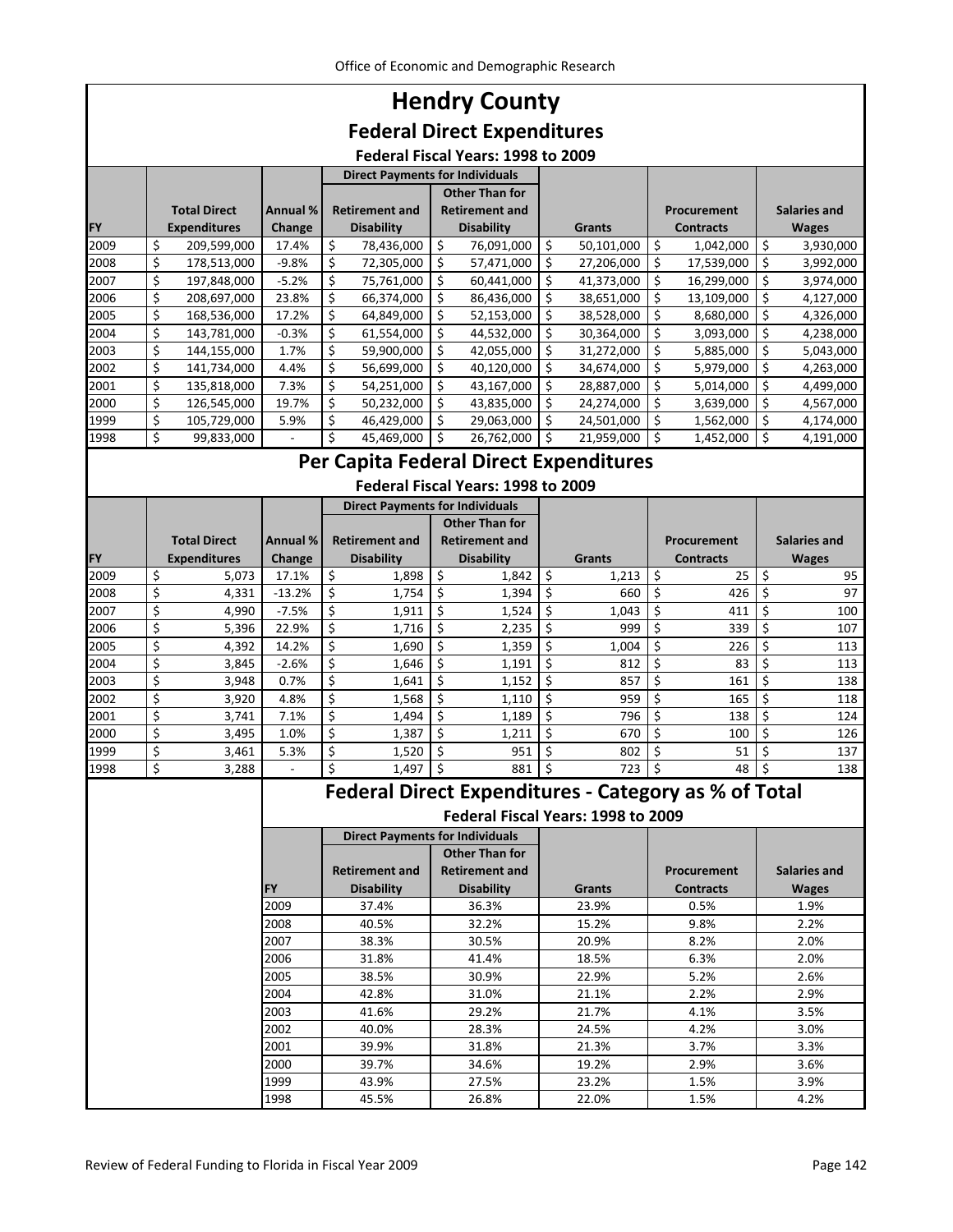| <b>Hernando County</b>             |                                                                                                                                                  |                     |        |               |                                        |                  |                                    |              |             |    |           |    |            |  |  |
|------------------------------------|--------------------------------------------------------------------------------------------------------------------------------------------------|---------------------|--------|---------------|----------------------------------------|------------------|------------------------------------|--------------|-------------|----|-----------|----|------------|--|--|
| <b>Federal Direct Expenditures</b> |                                                                                                                                                  |                     |        |               |                                        |                  |                                    |              |             |    |           |    |            |  |  |
| Federal Fiscal Years: 1998 to 2009 |                                                                                                                                                  |                     |        |               |                                        |                  |                                    |              |             |    |           |    |            |  |  |
|                                    | <b>Direct Payments for Individuals</b>                                                                                                           |                     |        |               |                                        |                  |                                    |              |             |    |           |    |            |  |  |
|                                    | <b>Other Than for</b><br><b>Total Direct</b><br>Annual %<br><b>Retirement and</b><br><b>Retirement and</b><br><b>Salaries and</b><br>Procurement |                     |        |               |                                        |                  |                                    |              |             |    |           |    |            |  |  |
|                                    | <b>Disability</b><br><b>Disability</b>                                                                                                           |                     |        |               |                                        |                  |                                    |              |             |    |           |    |            |  |  |
| <b>FY</b>                          |                                                                                                                                                  | <b>Expenditures</b> | Change | <b>Grants</b> |                                        | <b>Contracts</b> |                                    | <b>Wages</b> |             |    |           |    |            |  |  |
| 2009                               | \$                                                                                                                                               | 1,559,536,000       | 10.4%  | \$            | 917,362,000                            | \$               | 504,544,000                        | \$           | 102,846,000 | \$ | 8,206,000 | \$ | 26,577,000 |  |  |
| 2008                               | \$                                                                                                                                               | 1,413,010,000       | 1.9%   | \$            | 833,190,000                            | \$               | 456,592,000                        | \$           | 86,150,000  | \$ | 7,557,000 | \$ | 29,521,000 |  |  |
| 2007                               | \$                                                                                                                                               | 1,386,955,000       | 8.4%   | \$            | 820,193,000                            | \$               | 409,326,000                        | \$           | 120,136,000 | \$ | 8,115,000 | \$ | 29,185,000 |  |  |
| 2006                               | \$                                                                                                                                               | 1,279,452,000       | 6.7%   | \$            | 766,210,000                            | \$               | 408,115,000                        | \$           | 70,401,000  | \$ | 8,110,000 | \$ | 26,614,000 |  |  |
| 2005                               | \$                                                                                                                                               | 1,198,676,000       | 9.5%   | \$            | 722,863,000                            | \$               | 383,201,000                        | \$           | 62,246,000  | \$ | 6,243,000 | \$ | 24,123,000 |  |  |
| 2004                               | \$                                                                                                                                               | 1,094,871,000       | 7.3%   | \$            | 670,509,000                            | \$               | 339,432,000                        | \$           | 57,120,000  | Ś  | 7,230,000 | \$ | 20,579,000 |  |  |
| 2003                               | \$                                                                                                                                               | 1,020,664,000       | 5.7%   | \$            | 630,083,000                            | \$               | 309,583,000                        | \$           | 53,240,000  | \$ | 7,171,000 | \$ | 20,586,000 |  |  |
| 2002                               | \$                                                                                                                                               | 965,924,000         | 4.4%   | \$            | 601,222,000                            | \$               | 285,353,000                        | \$           | 54,104,000  | \$ | 6,211,000 | \$ | 19,033,000 |  |  |
| 2001                               | \$                                                                                                                                               | 925,121,000         | 8.5%   | \$            | 587,796,000                            | \$               | 267,605,000                        | \$           | 44,391,000  | \$ | 7,122,000 | \$ | 18,208,000 |  |  |
| 2000                               | \$                                                                                                                                               | 852,291,000         | 0.8%   | \$            | 552,559,000                            | \$               | 243,580,000                        | \$           | 35,119,000  | \$ | 5,018,000 | \$ | 16,015,000 |  |  |
| 1999                               | \$                                                                                                                                               | 845,309,000         | 3.3%   | \$            | 545,386,000                            | \$               | 233,551,000                        | \$           | 45,894,000  | \$ | 4,887,000 | \$ | 15,591,000 |  |  |
| 1998                               | \$                                                                                                                                               | 818,228,000         |        | Ś             | 504,317,000                            | Ś                | 235,462,000                        | \$           | 60,073,000  | Ś. | 3,695,000 | \$ | 14,681,000 |  |  |
|                                    |                                                                                                                                                  |                     |        |               | Per Capita Federal Direct Expenditures |                  |                                    |              |             |    |           |    |            |  |  |
|                                    |                                                                                                                                                  |                     |        |               |                                        |                  | Federal Fiscal Years: 1998 to 2009 |              |             |    |           |    |            |  |  |

|           |    |                     |          | <b>Direct Payments for Individuals</b> |                       |    |                       |    |               |   |                  |              |
|-----------|----|---------------------|----------|----------------------------------------|-----------------------|----|-----------------------|----|---------------|---|------------------|--------------|
|           |    |                     |          |                                        |                       |    | <b>Other Than for</b> |    |               |   |                  |              |
|           |    | <b>Total Direct</b> | Annual % |                                        | <b>Retirement and</b> |    | <b>Retirement and</b> |    |               |   | Procurement      | Salaries and |
| <b>FY</b> |    | <b>Expenditures</b> | Change   |                                        | <b>Disability</b>     |    | <b>Disability</b>     |    | <b>Grants</b> |   | <b>Contracts</b> | <b>Wages</b> |
| 2009      | Ś  | 9,449               | 10.3%    | Ś                                      | 5,558                 | \$ | 3,057                 | Ś  | 623           |   | 50               | 161          |
| 2008      | \$ | 8,569               | 0.2%     | \$                                     | 5,052                 | Ś  | 2,769                 | \$ | 522           |   | 46               | 179          |
| 2007      | \$ | 8,551               | 4.9%     | \$                                     | 5,057                 | \$ | 2,524                 | \$ | 741           |   | 50               | 180          |
| 2006      | \$ | 8,149               | 2.5%     |                                        | 4,880                 |    | 2,599                 |    | 448           |   | 52               | 170          |
| 2005      | \$ | 7,950               | 5.4%     | Ś                                      | 4,794                 | Ś. | 2,541                 | Ś  | 413           |   | 41               | 160          |
| 2004      | \$ | 7,540               | 3.9%     | \$                                     | 4,618                 | \$ | 2,338                 | \$ | 393           |   | 50               | 142          |
| 2003      | \$ | 7,256               | 2.5%     |                                        | 4,479                 |    | 2,201                 |    | 378           |   | 51               | 146          |
| 2002      | \$ | 7,077               | 1.6%     | Ś                                      | 4,405                 | S  | 2,091                 | Ś  | 396           | Ś | 46               | 139          |
| 2001      | \$ | 6,968               | 6.9%     | Ś                                      | 4.427                 | Ś  | 2,016                 |    | 334           |   | 54               | 137          |
| 2000      | \$ | 6,516               | $-1.8%$  |                                        | 4,224                 |    | 1,862                 | \$ | 268           |   | 38               | 122          |
| 1999      | \$ | 6,635               | 1.4%     |                                        | 4,281                 |    | 1,833                 |    | 360           |   | 38               | 122          |
| 1998      | \$ | 6,545               |          |                                        | 4,034                 | \$ | 1,884                 |    | 481           |   | 30               | 117          |

|           |                       | <b>Direct Payments for Individuals</b> |               |                    |              |
|-----------|-----------------------|----------------------------------------|---------------|--------------------|--------------|
|           |                       | <b>Other Than for</b>                  |               |                    |              |
|           | <b>Retirement and</b> | <b>Retirement and</b>                  |               | <b>Procurement</b> | Salaries and |
| <b>FY</b> | <b>Disability</b>     | <b>Disability</b>                      | <b>Grants</b> | <b>Contracts</b>   | <b>Wages</b> |
| 2009      | 58.8%                 | 32.4%                                  | 6.6%          | 0.5%               | 1.7%         |
| 2008      | 59.0%                 | 32.3%                                  | 6.1%          | 0.5%               | 2.1%         |
| 2007      | 59.1%                 | 29.5%                                  | 8.7%          | 0.6%               | 2.1%         |
| 2006      | 59.9%                 | 31.9%                                  | 5.5%          | 0.6%               | 2.1%         |
| 2005      | 60.3%                 | 32.0%                                  | 5.2%          | 0.5%               | 2.0%         |
| 2004      | 61.2%                 | 31.0%                                  | 5.2%          | 0.7%               | 1.9%         |
| 2003      | 61.7%                 | 30.3%                                  | 5.2%          | 0.7%               | 2.0%         |
| 2002      | 62.2%                 | 29.5%                                  | 5.6%          | 0.6%               | 2.0%         |
| 2001      | 63.5%                 | 28.9%                                  | 4.8%          | 0.8%               | 2.0%         |
| 2000      | 64.8%                 | 28.6%                                  | 4.1%          | 0.6%               | 1.9%         |
| 1999      | 64.5%                 | 27.6%                                  | 5.4%          | 0.6%               | 1.8%         |
| 1998      | 61.6%                 | 28.8%                                  | 7.3%          | 0.5%               | 1.8%         |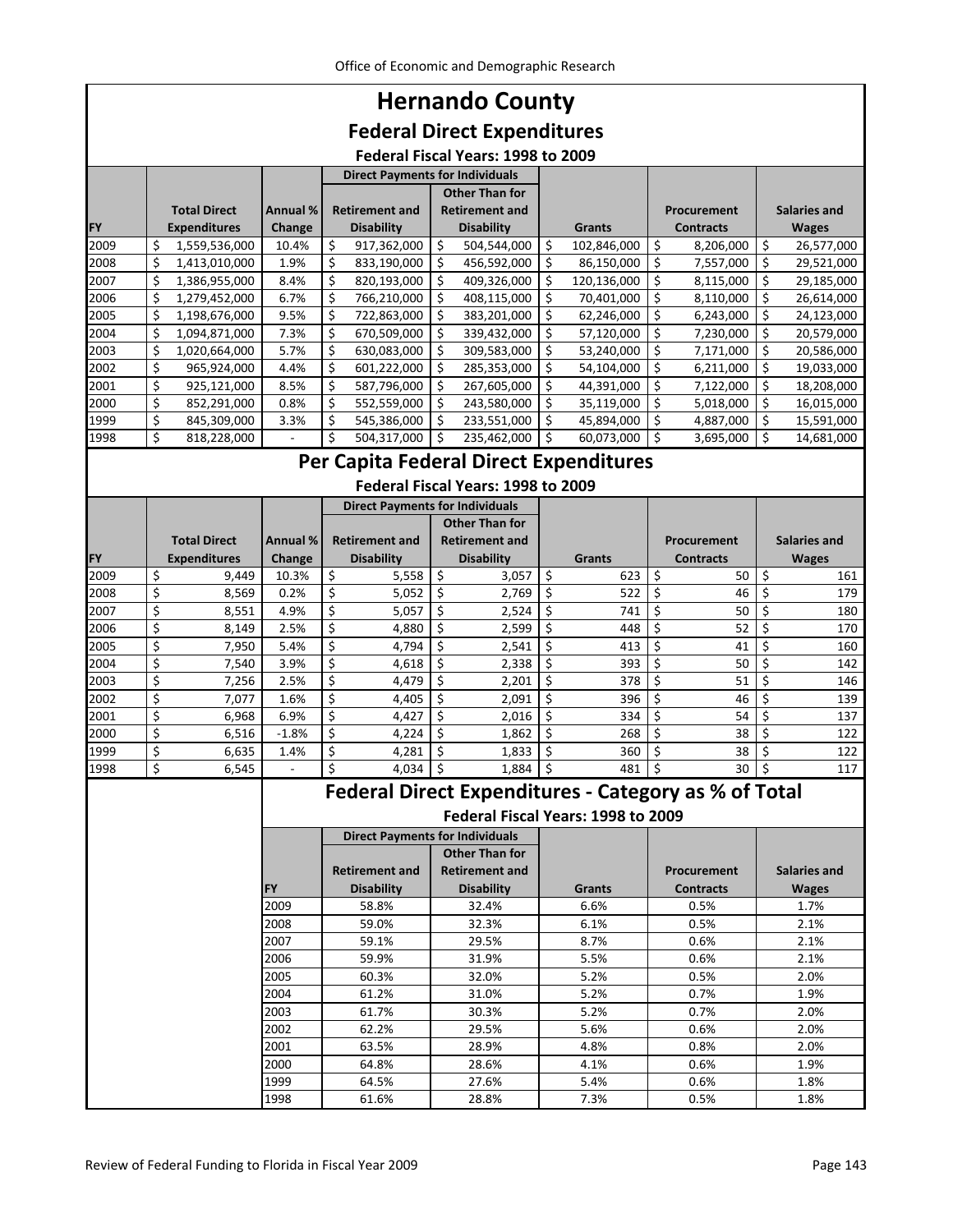| <b>Highlands County</b>            |                                                                                                                              |                     |                 |    |                                        |                  |                                    |    |               |                  |                  |                  |                     |  |  |
|------------------------------------|------------------------------------------------------------------------------------------------------------------------------|---------------------|-----------------|----|----------------------------------------|------------------|------------------------------------|----|---------------|------------------|------------------|------------------|---------------------|--|--|
| <b>Federal Direct Expenditures</b> |                                                                                                                              |                     |                 |    |                                        |                  |                                    |    |               |                  |                  |                  |                     |  |  |
| Federal Fiscal Years: 1998 to 2009 |                                                                                                                              |                     |                 |    |                                        |                  |                                    |    |               |                  |                  |                  |                     |  |  |
|                                    |                                                                                                                              |                     |                 |    | <b>Direct Payments for Individuals</b> |                  |                                    |    |               |                  |                  |                  |                     |  |  |
|                                    |                                                                                                                              |                     |                 |    |                                        |                  | <b>Other Than for</b>              |    |               |                  |                  |                  |                     |  |  |
|                                    |                                                                                                                              | <b>Total Direct</b> | <b>Annual %</b> |    | <b>Retirement and</b>                  |                  | <b>Retirement and</b>              |    |               |                  | Procurement      |                  | <b>Salaries and</b> |  |  |
| <b>FY</b>                          | <b>Expenditures</b><br>Change<br><b>Disability</b><br><b>Disability</b><br><b>Contracts</b><br><b>Grants</b><br><b>Wages</b> |                     |                 |    |                                        |                  |                                    |    |               |                  |                  |                  |                     |  |  |
| 2009                               | \$                                                                                                                           | 923,598,000         | 10.0%           | \$ | 479,573,000                            | \$               | 331,135,000                        | \$ | 81,746,000    | \$               | 10,718,000       | \$               | 20,425,000          |  |  |
| 2008                               | \$                                                                                                                           | 839,517,000         | 0.9%            | \$ | 450,302,000                            | \$               | 284,437,000                        | \$ | 52,975,000    | \$               | 32,144,000       | \$               | 19,660,000          |  |  |
| 2007                               | \$                                                                                                                           | 831,972,000         | 5.9%            | \$ | 448,099,000                            | \$               | 266,610,000                        | \$ | 77,600,000    | \$               | 22,301,000       | \$               | 17,363,000          |  |  |
| 2006                               | \$                                                                                                                           | 785,278,000         | 1.1%            | \$ | 419,387,000                            | \$               | 274,327,000                        | \$ | 62,782,000    | \$               | 13,099,000       | Ś                | 15,683,000          |  |  |
| 2005                               | \$                                                                                                                           | 776,928,000         | 12.8%           | \$ | 401,302,000                            | \$               | 249,334,000                        | \$ | 93,341,000    | \$               | 17,345,000       | \$               | 15,605,000          |  |  |
| 2004                               | \$                                                                                                                           | 688,484,000         | 10.3%           | \$ | 379,295,000                            | \$               | 215,139,000                        | \$ | 55,533,000    | \$               | 22,057,000       | \$               | 16,460,000          |  |  |
| 2003                               | \$                                                                                                                           | 624,114,000         | 4.8%            | \$ | 360,150,000                            | \$               | 193,607,000                        | \$ | 45,630,000    | \$               | 8,775,000        | \$               | 15,953,000          |  |  |
| 2002                               | $\overline{\xi}$                                                                                                             | 595,655,000         | 4.3%            | \$ | 348,733,000                            | \$               | 177,656,000                        | \$ | 47,823,000    | \$               | 6,166,000        | \$               | 15,277,000          |  |  |
| 2001                               | \$                                                                                                                           | 571,282,000         | 7.6%            | \$ | 339,834,000                            | \$               | 167,365,000                        | \$ | 40,279,000    | $\zeta$          | 8,605,000        | \$               | 15,199,000          |  |  |
| 2000                               | \$                                                                                                                           | 530,752,000         | 5.1%            | \$ | 322,175,000                            | \$               | 150,898,000                        | \$ | 35,880,000    | \$               | 7,843,000        | \$               | 13,956,000          |  |  |
| 1999                               | \$                                                                                                                           | 504,961,000         | 0.0%            | \$ | 308,217,000                            | \$               | 143,890,000                        | \$ | 34,857,000    | \$               | 4,954,000        | \$               | 13,044,000          |  |  |
| 1998                               | \$                                                                                                                           | 504,925,000         |                 | Ś  | 301,138,000                            | \$               | 144,914,000                        | \$ | 38,904,000    | \$               | 7,591,000        | \$               | 12,378,000          |  |  |
|                                    |                                                                                                                              |                     |                 |    | Per Capita Federal Direct Expenditures |                  |                                    |    |               |                  |                  |                  |                     |  |  |
|                                    |                                                                                                                              |                     |                 |    |                                        |                  | Federal Fiscal Years: 1998 to 2009 |    |               |                  |                  |                  |                     |  |  |
|                                    |                                                                                                                              |                     |                 |    | <b>Direct Payments for Individuals</b> |                  |                                    |    |               |                  |                  |                  |                     |  |  |
|                                    |                                                                                                                              |                     |                 |    |                                        |                  | <b>Other Than for</b>              |    |               |                  |                  |                  |                     |  |  |
|                                    |                                                                                                                              | <b>Total Direct</b> | <b>Annual %</b> |    | <b>Retirement and</b>                  |                  | <b>Retirement and</b>              |    |               |                  | Procurement      |                  | <b>Salaries and</b> |  |  |
| <b>FY</b>                          |                                                                                                                              | <b>Expenditures</b> | Change          |    | <b>Disability</b>                      |                  | <b>Disability</b>                  |    | <b>Grants</b> |                  | <b>Contracts</b> |                  | <b>Wages</b>        |  |  |
| 2009                               | \$                                                                                                                           | 9,263               | 10.6%           | \$ | 4,810                                  | \$               | 3,321                              | \$ | 820           | $\zeta$          | 107              | \$               | 205                 |  |  |
| 2008                               | \$                                                                                                                           | 8,378               | $-0.6%$         | \$ | 4,494                                  | \$               | 2,838                              | \$ | 529           | \$               | 321              | $\overline{\xi}$ | 196                 |  |  |
| 2007                               | \$                                                                                                                           | 8,427               | 3.7%            | \$ | 4,539                                  | \$               | 2,700                              | \$ | 786           | \$               | 226              | $\overline{\xi}$ | 176                 |  |  |
| 2006                               | \$                                                                                                                           | 8,123               | $-2.3%$         | \$ | 4,338                                  | \$               | 2,838                              | \$ | 649           | \$               | 135              | \$               | 162                 |  |  |
| 2005                               | $\overline{\xi}$                                                                                                             | 8,313               | 11.2%           | \$ | 4,294                                  | \$               | 2,668                              | \$ | 999           | $\overline{\xi}$ | 186              | \$               | 167                 |  |  |
| 2004                               | \$                                                                                                                           | 7.479               | 8.3%            | \$ | 4,120                                  | $\overline{\xi}$ | 2,337                              | \$ | 603           | \$               | 240              | \$               | 179                 |  |  |

| 2004 | 479,  | 8.3%                     | 4,120 | 2,337 | 603 | 240 | 179 |
|------|-------|--------------------------|-------|-------|-----|-----|-----|
| 2003 | 6,904 | 3.2%                     | 3,984 | 2,142 | 505 | 97  | 176 |
| 2002 | 6,690 | 3.3%                     | 3,917 | 1,995 | 537 | 69  | 172 |
| 2001 | 6,476 | 6.6%                     | 3,852 | 1,897 | 457 | 98  | 172 |
| 2000 | 6,075 | $-2.4%$                  | 3,688 | 1,727 | 411 | 90  | 160 |
| 1999 | 6,223 | $-0.8%$                  | 3,798 | 1,773 | 430 | 61  | 161 |
| 1998 | 6,276 | $\overline{\phantom{a}}$ | 3,743 | 1,801 | 484 | 94  | 154 |
|      |       |                          |       |       |     |     |     |

|           |                       | <b>Direct Payments for Individuals</b> |               |                    |              |
|-----------|-----------------------|----------------------------------------|---------------|--------------------|--------------|
|           |                       | <b>Other Than for</b>                  |               |                    |              |
|           | <b>Retirement and</b> | <b>Retirement and</b>                  |               | <b>Procurement</b> | Salaries and |
| <b>FY</b> | <b>Disability</b>     | <b>Disability</b>                      | <b>Grants</b> | <b>Contracts</b>   | <b>Wages</b> |
| 2009      | 51.9%                 | 35.9%                                  | 8.9%          | 1.2%               | 2.2%         |
| 2008      | 53.6%                 | 33.9%                                  | 6.3%          | 3.8%               | 2.3%         |
| 2007      | 53.9%                 | 32.0%                                  | 9.3%          | 2.7%               | 2.1%         |
| 2006      | 53.4%                 | 34.9%                                  | 8.0%          | 1.7%               | 2.0%         |
| 2005      | 51.7%                 | 32.1%                                  | 12.0%         | 2.2%               | 2.0%         |
| 2004      | 55.1%                 | 31.2%                                  | 8.1%          | 3.2%               | 2.4%         |
| 2003      | 57.7%                 | 31.0%                                  | 7.3%          | 1.4%               | 2.6%         |
| 2002      | 58.5%                 | 29.8%                                  | 8.0%          | 1.0%               | 2.6%         |
| 2001      | 59.5%                 | 29.3%                                  | 7.1%          | 1.5%               | 2.7%         |
| 2000      | 60.7%                 | 28.4%                                  | 6.8%          | 1.5%               | 2.6%         |
| 1999      | 61.0%                 | 28.5%                                  | 6.9%          | 1.0%               | 2.6%         |
| 1998      | 59.6%                 | 28.7%                                  | 7.7%          | 1.5%               | 2.5%         |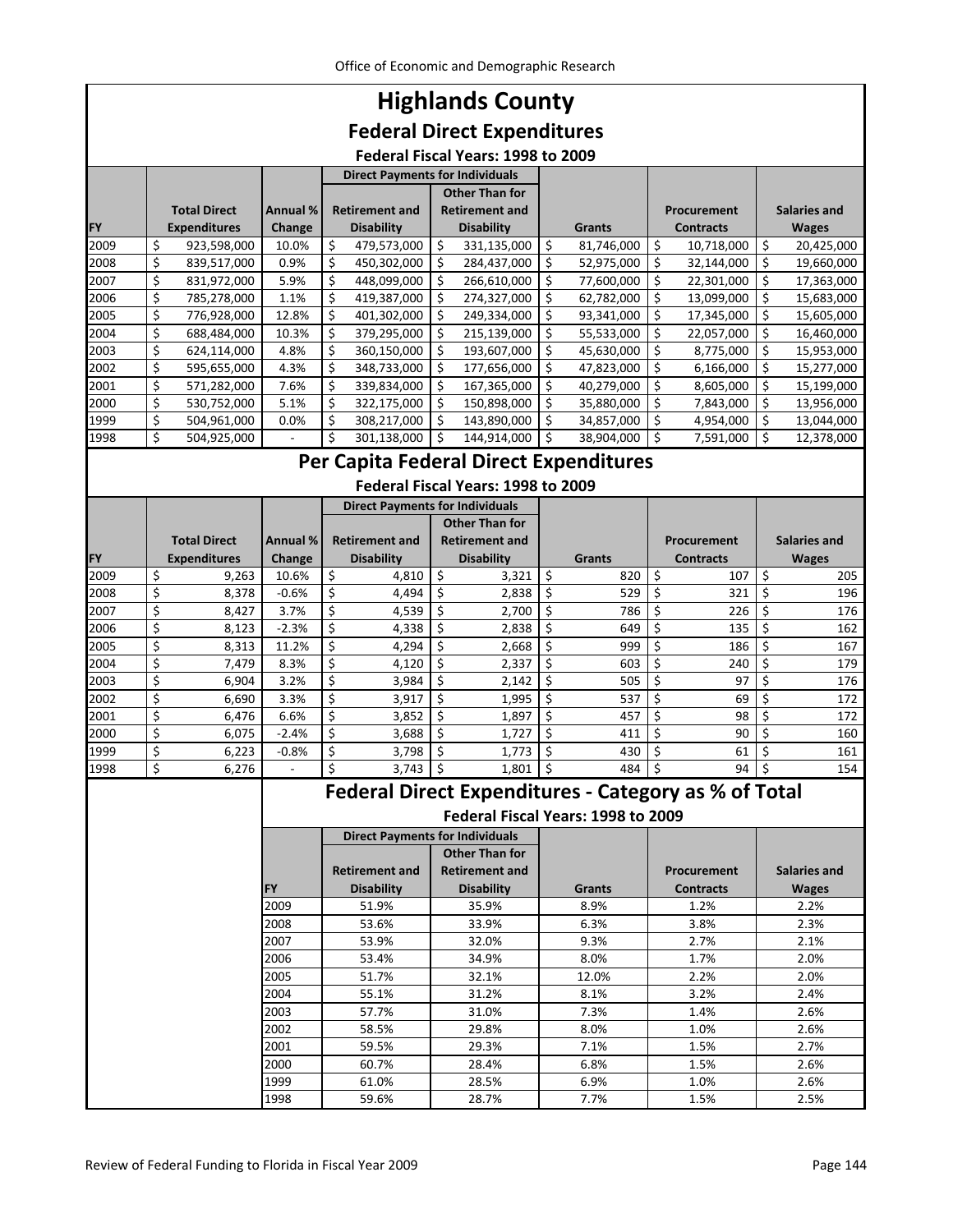| <b>Hillsborough County</b>         |                                      |                 |                                            |                                            |                                      |                                                      |                                      |  |  |  |  |  |  |  |
|------------------------------------|--------------------------------------|-----------------|--------------------------------------------|--------------------------------------------|--------------------------------------|------------------------------------------------------|--------------------------------------|--|--|--|--|--|--|--|
|                                    |                                      |                 |                                            | <b>Federal Direct Expenditures</b>         |                                      |                                                      |                                      |  |  |  |  |  |  |  |
| Federal Fiscal Years: 1998 to 2009 |                                      |                 |                                            |                                            |                                      |                                                      |                                      |  |  |  |  |  |  |  |
|                                    |                                      |                 |                                            | <b>Direct Payments for Individuals</b>     |                                      |                                                      |                                      |  |  |  |  |  |  |  |
|                                    |                                      |                 |                                            | <b>Other Than for</b>                      |                                      |                                                      |                                      |  |  |  |  |  |  |  |
|                                    | <b>Total Direct</b>                  | <b>Annual %</b> | <b>Retirement and</b>                      | <b>Retirement and</b>                      |                                      | Procurement                                          | <b>Salaries and</b>                  |  |  |  |  |  |  |  |
| FY                                 | <b>Expenditures</b>                  | Change          | <b>Disability</b>                          | <b>Disability</b>                          | Grants                               | <b>Contracts</b>                                     | <b>Wages</b>                         |  |  |  |  |  |  |  |
| 2009                               | \$<br>10,353,295,000                 | 20.6%           | \$3,306,757,000                            | \$2,072,803,000                            | \$1,827,446,000                      | \$<br>1,622,659,000                                  | \$1,523,629,000                      |  |  |  |  |  |  |  |
| 2008                               | \$<br>8,583,706,000                  | $-17.1%$        | \$<br>2,939,104,000                        | \$<br>1,817,646,000                        | \$<br>1,363,302,000                  | \$<br>1,323,357,000                                  | \$<br>1,140,296,000                  |  |  |  |  |  |  |  |
| 2007                               | \$<br>10,350,627,000                 | 21.9%           | \$<br>2,959,793,000                        | \$<br>3,615,419,000                        | \$<br>1,231,865,000                  | \$<br>1,379,797,000                                  | \$<br>1,163,753,000                  |  |  |  |  |  |  |  |
| 2006<br>2005                       | \$<br>8,487,652,000<br>\$            | 15.6%<br>3.5%   | \$<br>2,799,103,000                        | \$<br>1,749,356,000                        | \$<br>1,442,761,000<br>\$            | \$<br>1,364,513,000<br>\$                            | \$<br>1,131,918,000<br>\$            |  |  |  |  |  |  |  |
| 2004                               | 7,341,841,000<br>\$<br>7,095,092,000 | 16.0%           | \$<br>2,677,970,000<br>\$<br>2,552,037,000 | \$<br>1,435,951,000<br>\$<br>1,309,308,000 | 1,114,304,000<br>\$<br>1,295,937,000 | 1,047,840,000<br>\$<br>934,642,000                   | 1,065,775,000<br>\$<br>1,003,168,000 |  |  |  |  |  |  |  |
| 2003                               | \$<br>6,114,111,000                  | 9.4%            | \$<br>2,318,080,000                        | \$<br>1,163,477,000                        | \$<br>975,193,000                    | \$<br>743,635,000                                    | \$<br>913,725,000                    |  |  |  |  |  |  |  |
| 2002                               | \$<br>5,590,434,000                  | 4.6%            | \$<br>2,271,398,000                        | \$<br>1,094,811,000                        | \$<br>923,869,000                    | \$<br>443,994,000                                    | Ś<br>856,363,000                     |  |  |  |  |  |  |  |
| 2001                               | \$<br>5,346,632,000                  | 6.0%            | \$<br>2,228,779,000                        | \$<br>1,080,716,000                        | \$<br>757,752,000                    | \$<br>519,062,000                                    | \$<br>760,324,000                    |  |  |  |  |  |  |  |
| 2000                               | \$<br>5,043,593,000                  | 13.7%           | \$<br>2,058,830,000                        | \$<br>1,000,037,000                        | \$<br>703,713,000                    | \$<br>544,630,000                                    | \$<br>736,382,000                    |  |  |  |  |  |  |  |
| 1999                               | \$<br>4,436,270,000                  | 5.1%            | \$<br>1,919,819,000                        | \$<br>893,742,000                          | \$<br>629,756,000                    | \$<br>308,130,000                                    | \$<br>684,823,000                    |  |  |  |  |  |  |  |
| 1998                               | \$<br>4,220,676,000                  |                 | \$<br>1,857,117,000                        | \$<br>910,729,000                          | \$<br>514,291,000                    | Ś<br>300,007,000                                     | Ś<br>638,532,000                     |  |  |  |  |  |  |  |
|                                    |                                      |                 |                                            |                                            |                                      |                                                      |                                      |  |  |  |  |  |  |  |
|                                    |                                      |                 | Per Capita Federal Direct Expenditures     |                                            |                                      |                                                      |                                      |  |  |  |  |  |  |  |
|                                    |                                      |                 |                                            | Federal Fiscal Years: 1998 to 2009         |                                      |                                                      |                                      |  |  |  |  |  |  |  |
|                                    |                                      |                 | <b>Direct Payments for Individuals</b>     |                                            |                                      |                                                      |                                      |  |  |  |  |  |  |  |
|                                    |                                      |                 |                                            | <b>Other Than for</b>                      |                                      |                                                      |                                      |  |  |  |  |  |  |  |
|                                    | <b>Total Direct</b>                  | Annual %        | <b>Retirement and</b>                      | <b>Retirement and</b>                      |                                      | Procurement                                          | <b>Salaries and</b>                  |  |  |  |  |  |  |  |
| FY                                 | <b>Expenditures</b>                  | Change          | <b>Disability</b>                          | <b>Disability</b>                          | Grants                               | <b>Contracts</b>                                     | <b>Wages</b>                         |  |  |  |  |  |  |  |
| 2009                               | \$<br>8,650                          | 21.0%           | \$<br>2,763                                | \$<br>1,732                                | \$<br>1,527                          | \$<br>1,356                                          | \$<br>1,273                          |  |  |  |  |  |  |  |
| 2008<br>2007                       | \$<br>7,150<br>\$                    | $-17.6%$        | \$<br>2,448                                | \$<br>1,514                                | \$<br>1,136                          | \$<br>1,102<br>\$                                    | \$<br>950<br>\$                      |  |  |  |  |  |  |  |
| 2006                               | 8,677<br>\$<br>7,289                 | 19.0%<br>12.3%  | \$<br>2,481<br>\$<br>2,404                 | \$<br>3,031<br>\$<br>1,502                 | \$<br>1,033<br>\$<br>1,239           | 1,157<br>\$<br>1,172                                 | 976<br>\$<br>972                     |  |  |  |  |  |  |  |
| 2005                               | \$<br>6,488                          | 1.4%            | \$<br>2,367                                | \$<br>1,269                                | \$<br>985                            | \$<br>926                                            | \$<br>942                            |  |  |  |  |  |  |  |
| 2004                               | \$<br>6,401                          | 13.0%           | \$<br>2,302                                | \$<br>1,181                                | \$<br>1,169                          | \$<br>843                                            | \$<br>905                            |  |  |  |  |  |  |  |
| 2003                               | \$<br>5,663                          | 6.9%            | \$<br>2,147                                | \$<br>1,078                                | \$<br>903                            | \$<br>689                                            | \$<br>846                            |  |  |  |  |  |  |  |
| 2002                               | \$<br>5,296                          | 1.7%            | \$<br>2,152                                | \$<br>1,037                                | \$<br>875                            | \$<br>421                                            | \$<br>811                            |  |  |  |  |  |  |  |
| 2001                               | \$<br>5,207                          | 3.1%            | \$<br>2,170                                | \$<br>1,052                                | \$<br>738                            | \$<br>505                                            | \$<br>740                            |  |  |  |  |  |  |  |
| 2000                               | \$<br>5,049                          | 10.1%           | \$<br>2,061                                | \$<br>1,001                                | \$<br>704                            | \$<br>545                                            | \$<br>737                            |  |  |  |  |  |  |  |
| 1999                               | \$<br>4,585                          | 2.4%            | \$<br>1,984                                | \$<br>924                                  | \$<br>651                            | \$<br>318                                            | \$<br>708                            |  |  |  |  |  |  |  |
| 1998                               | $\mathsf{\hat{S}}$<br>4,479          | $\blacksquare$  | $\zeta$<br>1,971                           | \$<br>966                                  | \$<br>546                            | \$<br>318                                            | \$<br>678                            |  |  |  |  |  |  |  |
|                                    |                                      |                 |                                            |                                            |                                      | Federal Direct Expenditures - Category as % of Total |                                      |  |  |  |  |  |  |  |
|                                    |                                      |                 |                                            |                                            |                                      |                                                      |                                      |  |  |  |  |  |  |  |
|                                    |                                      |                 |                                            |                                            | Federal Fiscal Years: 1998 to 2009   |                                                      |                                      |  |  |  |  |  |  |  |
|                                    |                                      |                 | <b>Direct Payments for Individuals</b>     |                                            |                                      |                                                      |                                      |  |  |  |  |  |  |  |
|                                    |                                      |                 |                                            | <b>Other Than for</b>                      |                                      |                                                      |                                      |  |  |  |  |  |  |  |
|                                    |                                      |                 | <b>Retirement and</b>                      | <b>Retirement and</b>                      |                                      | Procurement                                          | <b>Salaries and</b>                  |  |  |  |  |  |  |  |
|                                    |                                      | FY              | <b>Disability</b>                          | <b>Disability</b>                          | <b>Grants</b>                        | <b>Contracts</b>                                     | <b>Wages</b>                         |  |  |  |  |  |  |  |
|                                    |                                      | 2009            | 31.9%                                      | 20.0%                                      | 17.7%                                | 15.7%                                                | 14.7%                                |  |  |  |  |  |  |  |

2008 34.2% 21.2% 15.9% 15.4% 13.3% 2007 28.6% 34.9% 11.9% 13.3% 11.2% 2006 33.0% 20.6% 17.0% 16.1% 13.3% 2005 36.5% 19.6% 15.2% 14.3% 14.5% 2004 36.0% 18.5% 18.3% 13.2% 14.1% 2003 37.9% 19.0% 15.9% 12.2% 14.9% 2002 40.6% 19.6% 16.5% 7.9% 15.3% 2001 41.7% 20.2% 14.2% 9.7% 14.2% 2000 40.8% 19.8% 14.0% 10.8% 14.6% 1999 43.3% 20.1% 14.2% 6.9% 15.4% 1998 44.0% 21.6% 12.2% 7.1% 15.1%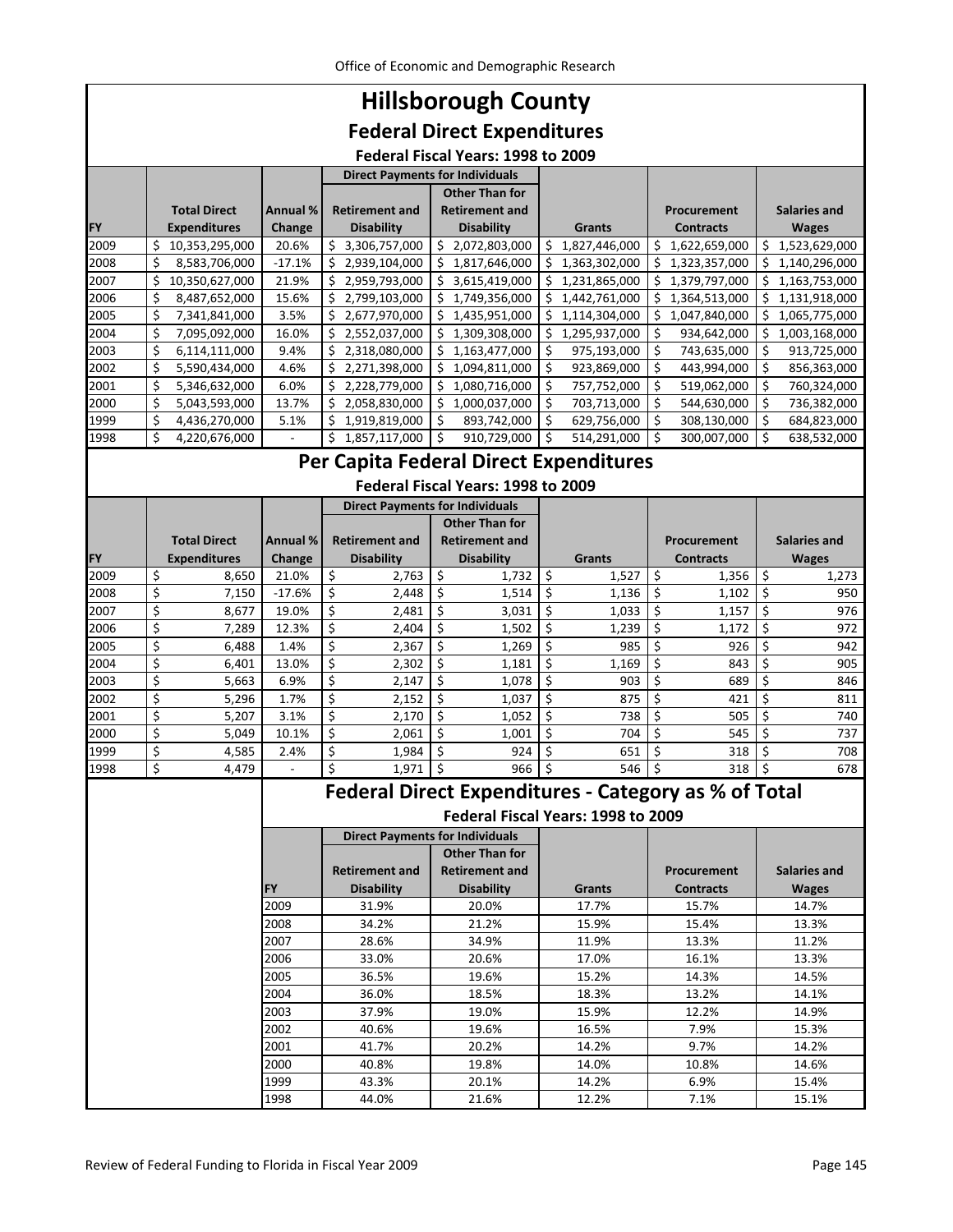| onice or economic and beniographic research |                     |             |                 |    |                                        |         |                                    |         |                                        |         |                                                             |                  |                     |
|---------------------------------------------|---------------------|-------------|-----------------|----|----------------------------------------|---------|------------------------------------|---------|----------------------------------------|---------|-------------------------------------------------------------|------------------|---------------------|
| <b>Holmes County</b>                        |                     |             |                 |    |                                        |         |                                    |         |                                        |         |                                                             |                  |                     |
| <b>Federal Direct Expenditures</b>          |                     |             |                 |    |                                        |         |                                    |         |                                        |         |                                                             |                  |                     |
| Federal Fiscal Years: 1998 to 2009          |                     |             |                 |    |                                        |         |                                    |         |                                        |         |                                                             |                  |                     |
| <b>Direct Payments for Individuals</b>      |                     |             |                 |    |                                        |         |                                    |         |                                        |         |                                                             |                  |                     |
|                                             |                     |             |                 |    |                                        |         | <b>Other Than for</b>              |         |                                        |         |                                                             |                  |                     |
|                                             | <b>Total Direct</b> |             | <b>Annual %</b> |    | <b>Retirement and</b>                  |         | <b>Retirement and</b>              |         |                                        |         | Procurement                                                 |                  | <b>Salaries and</b> |
| FY                                          | <b>Expenditures</b> |             | Change          |    | <b>Disability</b>                      |         | <b>Disability</b>                  |         | Grants                                 |         | <b>Contracts</b>                                            |                  | <b>Wages</b>        |
| 2009                                        | \$                  | 214,244,000 | 30.7%           | \$ | 78,141,000                             | \$      | 50,072,000                         | \$      | 65,137,000                             | \$      | 14,623,000                                                  | \$               | 6,271,000           |
| 2008                                        | \$                  | 163,893,000 | 1.8%            | \$ | 72,000,000                             | $\zeta$ | 45,415,000                         | \$      | 41,042,000                             | \$      | 1,000,000                                                   | \$               | 4,436,000           |
| 2007                                        | \$                  | 161,031,000 | $-5.1%$         | \$ | 70,686,000                             | \$      | 64,939,000                         | \$      | 19,593,000                             | $\zeta$ | 1,041,000                                                   | \$               | 4,773,000           |
| 2006                                        | \$                  | 169,631,000 | 11.8%           | \$ | 67,143,000                             | \$      | 50,009,000                         | \$      | 47,075,000                             | \$      | 845,000                                                     | \$               | 4,558,000           |
| 2005                                        | \$                  | 151,775,000 | 8.1%            | \$ | 68,583,000                             | \$      | 37,600,000                         | \$      | 40,097,000                             | \$      | 1,142,000                                                   | \$               | 4,353,000           |
| 2004                                        | \$                  | 140,456,000 | 4.3%            | \$ | 63,422,000                             | \$      | 33,361,000                         | \$      | 38,434,000                             | \$      | 1,064,000                                                   | \$               | 4,174,000           |
| 2003                                        | \$                  | 134,675,000 | 11.9%           | \$ | 62,988,000                             | \$      | 33,481,000                         | \$      | 33,201,000                             | \$      | 1,584,000                                                   | \$               | 3,421,000           |
| 2002                                        | \$                  | 120,405,000 | 2.4%            | \$ | 56,900,000                             | \$      | 29,899,000                         | \$      | 27,322,000                             | \$      | 3,088,000                                                   | \$               | 3,196,000           |
| 2001                                        | \$                  | 117,616,000 | $-1.4%$         | \$ | 55,781,000                             | \$      | 28,019,000                         | \$      | 25,910,000                             | \$      | 4,947,000                                                   | \$               | 2,959,000           |
| 2000                                        | \$                  | 119,346,000 | 13.9%           | \$ | 50,975,000                             | \$      | 25,482,000                         | \$      | 41,101,000                             | \$      | (1, 150, 000)                                               | \$               | 2,938,000           |
| 1999                                        | \$                  | 104,778,000 | 7.8%            | \$ | 47,387,000                             | \$      | 24,488,000                         | \$      | 28,408,000                             | \$      | 1,611,000                                                   | \$               | 2,884,000           |
| 1998                                        | \$                  | 97,189,000  |                 | \$ | 44,832,000                             | $\zeta$ | 24,219,000                         | $\zeta$ | 24,794,000                             | Ŝ.      | 550,000                                                     | \$               | 2,794,000           |
|                                             |                     |             |                 |    |                                        |         |                                    |         | Per Capita Federal Direct Expenditures |         |                                                             |                  |                     |
|                                             |                     |             |                 |    |                                        |         | Federal Fiscal Years: 1998 to 2009 |         |                                        |         |                                                             |                  |                     |
|                                             |                     |             |                 |    | <b>Direct Payments for Individuals</b> |         |                                    |         |                                        |         |                                                             |                  |                     |
|                                             |                     |             |                 |    |                                        |         | <b>Other Than for</b>              |         |                                        |         |                                                             |                  |                     |
|                                             | <b>Total Direct</b> |             | Annual %        |    | <b>Retirement and</b>                  |         | <b>Retirement and</b>              |         |                                        |         | Procurement                                                 |                  | <b>Salaries and</b> |
|                                             |                     |             |                 |    |                                        |         |                                    |         |                                        |         |                                                             |                  |                     |
|                                             | <b>Expenditures</b> |             | Change          |    | <b>Disability</b>                      |         | <b>Disability</b>                  |         | Grants                                 |         | <b>Contracts</b>                                            |                  | <b>Wages</b>        |
| 2009                                        | \$                  | 10,789      | 30.1%           | \$ | 3,935                                  | \$      | 2,522                              | \$      | 3,280                                  | \$      | 736                                                         | \$               | 316                 |
| 2008                                        | \$                  | 8,295       | 0.3%            | \$ | 3,644                                  | \$      | 2,299                              | \$      | 2,077                                  | $\zeta$ | 51                                                          | \$               | 225                 |
| <b>FY</b><br>2007                           | \$                  | 8,273       | $-4.9%$         | \$ | 3,632                                  | \$      | 3,336                              | \$      | 1,007                                  | \$      | 53                                                          | \$               | 245                 |
| 2006                                        | \$                  | 8,698       | 9.8%            | \$ | 3,443                                  | \$      | 2,564                              | \$      | 2,414                                  | \$      | 43                                                          | $\overline{\xi}$ | 234                 |
| 2005                                        | \$                  | 7,923       | 7.2%            | \$ | 3,580                                  | \$      | 1,963                              | \$      | 2,093                                  | \$      | 60                                                          | \$               | 227                 |
| 2004                                        | \$                  | 7,388       | 3.9%            | \$ | 3,336                                  | \$      | 1,755                              | \$      | 2,022                                  | \$      | 56                                                          | $\overline{\xi}$ | 220                 |
| 2003                                        | \$                  | 7,111       | 10.5%           | \$ | 3,326                                  | \$      | 1,768                              | \$      | 1,753                                  | \$      | 84                                                          | \$               | 181                 |
| 2002                                        | \$                  | 6,436       | 2.4%            | \$ | 3,041                                  | \$      | 1,598                              | \$      | 1,460                                  | \$      | 165                                                         | \$               | 171                 |
| 2001                                        | \$                  | 6,285       | $-2.2%$         | \$ | 2,981                                  | \$      | 1,497                              | \$      | 1,385                                  | \$      | 264                                                         | \$               | 158                 |
| 2000                                        | \$                  | 6,429       | 16.0%           | \$ | 2,746                                  | \$      | 1,373                              | \$      | 2,214                                  | \$      | (62)                                                        | \$               | 158                 |
| 1999                                        | \$                  | 5,544       | 2.4%            | \$ | 2,507                                  | \$      | 1,296                              | $\zeta$ | 1,503                                  | \$      | 85                                                          | \$               | 153                 |
| 1998                                        | \$                  | 5,415       |                 | \$ | $2,498$ \$                             |         | $1,349$ \$                         |         | $1,381$ \$                             |         | $31 \overline{\smash{\big)}\,5}$                            |                  | 156                 |
|                                             |                     |             |                 |    |                                        |         |                                    |         |                                        |         |                                                             |                  |                     |
|                                             |                     |             |                 |    |                                        |         |                                    |         |                                        |         | <b>Federal Direct Expenditures - Category as % of Total</b> |                  |                     |
|                                             |                     |             |                 |    |                                        |         |                                    |         | Federal Fiscal Years: 1998 to 2009     |         |                                                             |                  |                     |
|                                             |                     |             |                 |    | <b>Direct Payments for Individuals</b> |         |                                    |         |                                        |         |                                                             |                  |                     |
|                                             |                     |             |                 |    |                                        |         | <b>Other Than for</b>              |         |                                        |         |                                                             |                  |                     |
|                                             |                     |             |                 |    | <b>Retirement and</b>                  |         | <b>Retirement and</b>              |         |                                        |         | Procurement                                                 |                  | <b>Salaries and</b> |
|                                             |                     |             | <b>FY</b>       |    | <b>Disability</b>                      |         | <b>Disability</b>                  |         | Grants                                 |         | <b>Contracts</b>                                            |                  | Wages               |
|                                             |                     |             | 2009            |    | 36.5%                                  |         | 23.4%                              |         | 30.4%                                  |         | 6.8%                                                        |                  | 2.9%                |
|                                             |                     |             | 2008            |    | 43.9%                                  |         | 27.7%                              |         | 25.0%                                  |         | 0.6%                                                        |                  | 2.7%                |
|                                             |                     |             | 2007            |    | 43.9%                                  |         | 40.3%                              |         | 12.2%                                  |         | 0.6%                                                        |                  | 3.0%                |
|                                             |                     |             | 2006<br>2005    |    | 39.6%<br>45.2%                         |         | 29.5%<br>24.8%                     |         | 27.8%<br>26.4%                         |         | 0.5%<br>0.8%                                                |                  | 2.7%<br>2.9%        |

2003 46.8% 24.9% 24.7% 1.2% 2.5% 2002 47.3% 24.8% 22.7% 2.6% 2.7% 2001 47.4% 23.8% 22.0% 4.2% 2.5% 2000 | 42.7% | 21.4% | 34.4% | -1.0% | 2.5% 1999 45.2% 23.4% 27.1% 1.5% 2.8% 1998 | 46.1% | 24.9% | 25.5% | 0.6% | 2.9%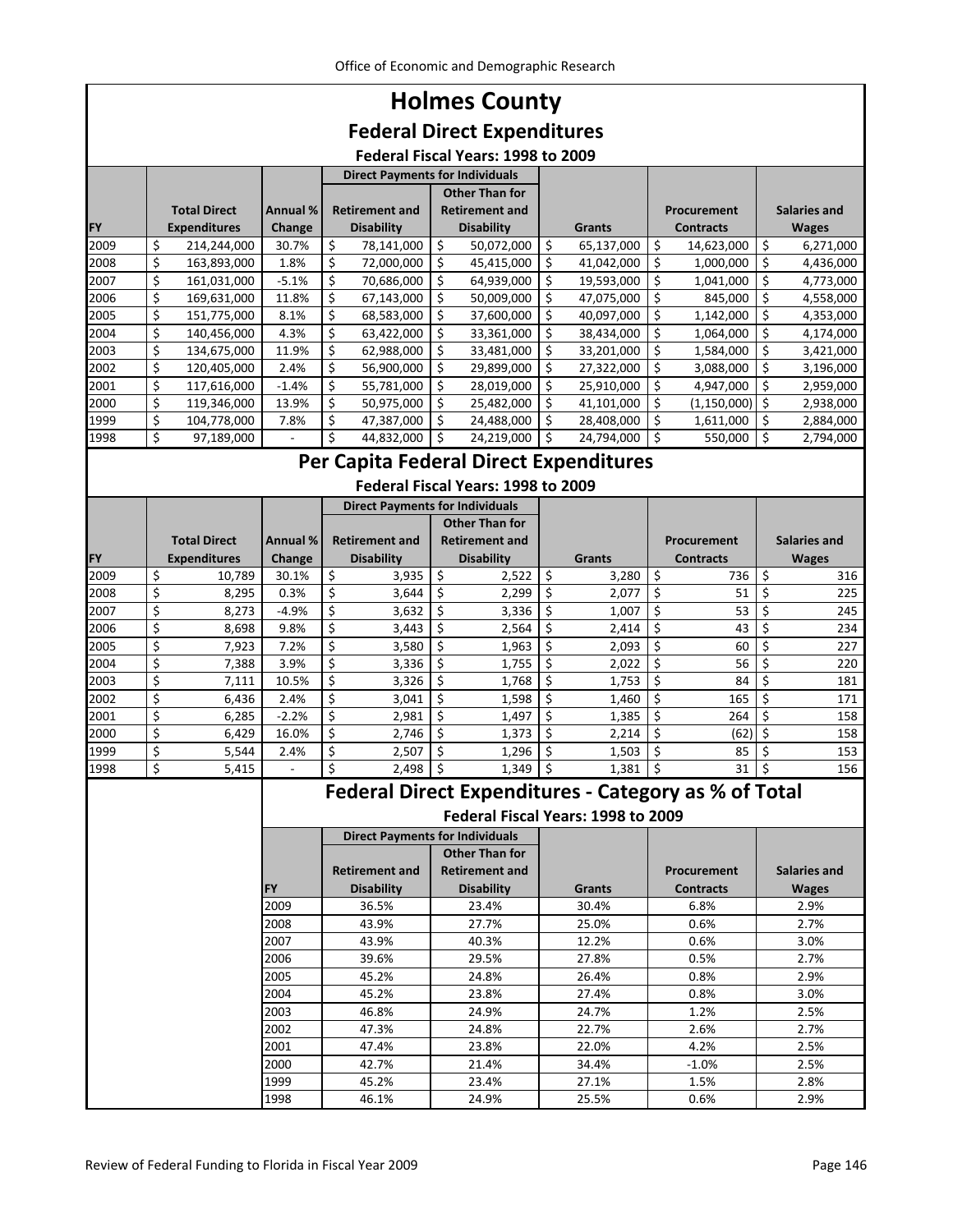| <b>Indian River County</b>         |                                                                                                                                                   |                     |                 |    |                                        |    |                                        |    |               |    |                                                      |    |                     |  |  |
|------------------------------------|---------------------------------------------------------------------------------------------------------------------------------------------------|---------------------|-----------------|----|----------------------------------------|----|----------------------------------------|----|---------------|----|------------------------------------------------------|----|---------------------|--|--|
| <b>Federal Direct Expenditures</b> |                                                                                                                                                   |                     |                 |    |                                        |    |                                        |    |               |    |                                                      |    |                     |  |  |
| Federal Fiscal Years: 1998 to 2009 |                                                                                                                                                   |                     |                 |    |                                        |    |                                        |    |               |    |                                                      |    |                     |  |  |
|                                    | <b>Direct Payments for Individuals</b><br><b>Other Than for</b>                                                                                   |                     |                 |    |                                        |    |                                        |    |               |    |                                                      |    |                     |  |  |
|                                    |                                                                                                                                                   |                     |                 |    |                                        |    |                                        |    |               |    |                                                      |    |                     |  |  |
|                                    |                                                                                                                                                   | <b>Total Direct</b> | <b>Annual %</b> |    | <b>Retirement and</b>                  |    | <b>Retirement and</b>                  |    |               |    | Procurement                                          |    | <b>Salaries and</b> |  |  |
| <b>FY</b>                          |                                                                                                                                                   | <b>Expenditures</b> | Change          |    | <b>Disability</b>                      |    | <b>Disability</b>                      |    | <b>Grants</b> |    | <b>Contracts</b>                                     |    | <b>Wages</b>        |  |  |
| 2009                               | \$                                                                                                                                                | 1,178,934,000       | 9.6%            | \$ | 638,789,000                            | \$ | 402,051,000                            | \$ | 91,328,000    | \$ | 14,724,000                                           | \$ | 32,042,000          |  |  |
| 2008                               | \$                                                                                                                                                | 1,075,236,000       | $-5.5%$         | \$ | 580,100,000                            | \$ | 364,834,000                            | \$ | 86,954,000    | \$ | 9,572,000                                            | \$ | 33,774,000          |  |  |
| 2007                               | \$                                                                                                                                                | 1,137,522,000       | 13.3%           | \$ | 577,935,000                            | \$ | 381,703,000                            | \$ | 128,729,000   | \$ | 17,254,000                                           | \$ | 31,902,000          |  |  |
| 2006                               | \$                                                                                                                                                | 1,003,598,000       | $-7.0%$         | \$ | 535,835,000                            | \$ | 344,224,000                            | \$ | 77,392,000    | \$ | 16,403,000                                           | \$ | 29,744,000          |  |  |
| 2005                               | \$                                                                                                                                                | 1,079,554,000       | 19.9%           | \$ | 514,211,000                            | \$ | 366,447,000                            | \$ | 144,821,000   | \$ | 27,290,000                                           | \$ | 26,785,000          |  |  |
| 2004                               | \$                                                                                                                                                | 900,035,000         | 8.1%            | \$ | 501,507,000                            | \$ | 273,387,000                            | \$ | 63,538,000    | \$ | 36,042,000                                           | \$ | 25,561,000          |  |  |
| 2003                               | \$                                                                                                                                                | 832,250,000         | 8.6%            | \$ | 471,441,000                            | \$ | 247,350,000                            | \$ | 48,260,000    | \$ | 39,619,000                                           | \$ | 25,580,000          |  |  |
| 2002                               |                                                                                                                                                   | 766,161,000         | 4.9%            |    | 457,623,000                            | \$ | 230,788,000                            |    | 39,828,000    | \$ | 15,176,000                                           | \$ | 22,747,000          |  |  |
| 2001                               | \$<br>\$<br>\$<br>\$<br>\$<br>\$<br>\$<br>\$<br>7.8%<br>\$<br>730,117,000<br>443,367,000<br>217,160,000<br>32,788,000<br>16,007,000<br>20,795,000 |                     |                 |    |                                        |    |                                        |    |               |    |                                                      |    |                     |  |  |
| 2000                               | \$<br>\$<br>\$<br>\$<br>\$<br>4.9%<br>\$<br>677,490,000<br>414,943,000<br>197,377,000<br>31,426,000<br>13,942,000<br>19,803,000                   |                     |                 |    |                                        |    |                                        |    |               |    |                                                      |    |                     |  |  |
| 1999                               | \$<br>\$<br>\$<br>0.7%<br>\$<br>\$<br>\$<br>395,380,000<br>34,743,000<br>12,943,000<br>645,923,000<br>184,460,000<br>18,396,000                   |                     |                 |    |                                        |    |                                        |    |               |    |                                                      |    |                     |  |  |
| 1998                               | \$                                                                                                                                                | 641,369,000         |                 | \$ | 383,062,000                            | \$ | 187,433,000                            | \$ | 36,756,000    | Ś  | 17,586,000                                           | \$ | 16,532,000          |  |  |
|                                    |                                                                                                                                                   |                     |                 |    |                                        |    | Per Capita Federal Direct Expenditures |    |               |    |                                                      |    |                     |  |  |
|                                    |                                                                                                                                                   |                     |                 |    |                                        |    | Federal Fiscal Years: 1998 to 2009     |    |               |    |                                                      |    |                     |  |  |
|                                    |                                                                                                                                                   |                     |                 |    | <b>Direct Payments for Individuals</b> |    |                                        |    |               |    |                                                      |    |                     |  |  |
|                                    |                                                                                                                                                   |                     |                 |    |                                        |    | <b>Other Than for</b>                  |    |               |    |                                                      |    |                     |  |  |
|                                    |                                                                                                                                                   | <b>Total Direct</b> | <b>Annual %</b> |    | <b>Retirement and</b>                  |    | <b>Retirement and</b>                  |    |               |    | Procurement                                          |    | <b>Salaries and</b> |  |  |
| <b>FY</b>                          |                                                                                                                                                   | <b>Expenditures</b> | <b>Change</b>   |    | <b>Disability</b>                      |    | <b>Disability</b>                      |    | <b>Grants</b> |    | <b>Contracts</b>                                     |    | <b>Wages</b>        |  |  |
| 2009                               | \$                                                                                                                                                | 8,324               | 9.7%            | \$ | 4,510                                  | \$ | 2,839                                  | \$ | 645           | \$ | 104                                                  | \$ | 226                 |  |  |
| 2008                               | \$                                                                                                                                                | 7,590               | $-6.7%$         | \$ | 4,095                                  | \$ | 2,575                                  | \$ | 614           | \$ | 68                                                   | \$ | 238                 |  |  |
| 2007                               | \$                                                                                                                                                | 8,139               | 9.7%            | \$ | 4,135                                  | \$ | 2,731                                  | \$ | 921           | \$ | 123                                                  | \$ | 228                 |  |  |
| 2006                               | \$                                                                                                                                                | 7,420               | $-10.6%$        | \$ | 3,961                                  | \$ | 2,545                                  | \$ | 572           | \$ | 121                                                  | \$ | 220                 |  |  |
| 2005                               | \$                                                                                                                                                | 8,302               | 17.0%           | \$ | 3,954                                  | \$ | 2,818                                  | \$ | 1,114         | \$ | 210                                                  | \$ | 206                 |  |  |
| 2004                               | \$                                                                                                                                                | 7,096               | 3.3%            | \$ | 3,954                                  | \$ | 2,156                                  | \$ | 501           | \$ | 284                                                  | \$ | 202                 |  |  |
| 2003                               | \$                                                                                                                                                | 6,868               | 5.9%            | \$ | 3,891                                  | \$ | 2,041                                  | \$ | 398           | \$ | 327                                                  | \$ | 211                 |  |  |
| 2002                               | \$                                                                                                                                                | 6,485               | 2.8%            | \$ | 3,873                                  | \$ | 1,953                                  | \$ | 337           | \$ | 128                                                  | \$ | 193                 |  |  |
| 2001                               | \$                                                                                                                                                | 6,310               | 5.2%            | \$ | 3,832                                  | Ś. | 1,877                                  | \$ | 283           | \$ | 138                                                  | \$ | 180                 |  |  |
| 2000                               | \$                                                                                                                                                | 5,998               | 1.8%            | \$ | 3,674                                  | \$ | 1,748                                  | \$ | 278           | \$ | 123                                                  | \$ | 175                 |  |  |
| 1999                               | \$                                                                                                                                                | 5,895               | $-1.9%$         | \$ | 3,608                                  | \$ | 1,683                                  | \$ | 317           | \$ | 118                                                  | \$ | 168                 |  |  |
| 1998                               | \$                                                                                                                                                | 6,012               |                 | \$ | 3,590                                  | \$ | 1,757                                  | \$ | 345           | \$ | 165                                                  | \$ | 155                 |  |  |
|                                    |                                                                                                                                                   |                     |                 |    |                                        |    |                                        |    |               |    | Federal Direct Expenditures - Category as % of Total |    |                     |  |  |
|                                    |                                                                                                                                                   |                     |                 |    |                                        |    |                                        |    |               |    |                                                      |    |                     |  |  |
|                                    |                                                                                                                                                   |                     |                 |    |                                        |    | Federal Fiscal Years: 1998 to 2009     |    |               |    |                                                      |    |                     |  |  |

| $\frac{1}{2}$ or but the contract of $\frac{1}{2}$ . Calcgory as 70 Or |  |
|------------------------------------------------------------------------|--|
| Federal Fiscal Years: 1998 to 2009                                     |  |

|           |                       | <b>Direct Payments for Individuals</b> |               |                  |              |
|-----------|-----------------------|----------------------------------------|---------------|------------------|--------------|
|           |                       | <b>Other Than for</b>                  |               |                  |              |
|           | <b>Retirement and</b> | <b>Retirement and</b>                  |               | Procurement      | Salaries and |
| <b>FY</b> | <b>Disability</b>     | <b>Disability</b>                      | <b>Grants</b> | <b>Contracts</b> | <b>Wages</b> |
| 2009      | 54.2%                 | 34.1%                                  | 7.7%          | 1.2%             | 2.7%         |
| 2008      | 54.0%                 | 33.9%                                  | 8.1%          | 0.9%             | 3.1%         |
| 2007      | 50.8%                 | 33.6%                                  | 11.3%         | 1.5%             | 2.8%         |
| 2006      | 53.4%                 | 34.3%                                  | 7.7%          | 1.6%             | 3.0%         |
| 2005      | 47.6%                 | 33.9%                                  | 13.4%         | 2.5%             | 2.5%         |
| 2004      | 55.7%                 | 30.4%                                  | 7.1%          | 4.0%             | 2.8%         |
| 2003      | 56.6%                 | 29.7%                                  | 5.8%          | 4.8%             | 3.1%         |
| 2002      | 59.7%                 | 30.1%                                  | 5.2%          | 2.0%             | 3.0%         |
| 2001      | 60.7%                 | 29.7%                                  | 4.5%          | 2.2%             | 2.8%         |
| 2000      | 61.2%                 | 29.1%                                  | 4.6%          | 2.1%             | 2.9%         |
| 1999      | 61.2%                 | 28.6%                                  | 5.4%          | 2.0%             | 2.8%         |
| 1998      | 59.7%                 | 29.2%                                  | 5.7%          | 2.7%             | 2.6%         |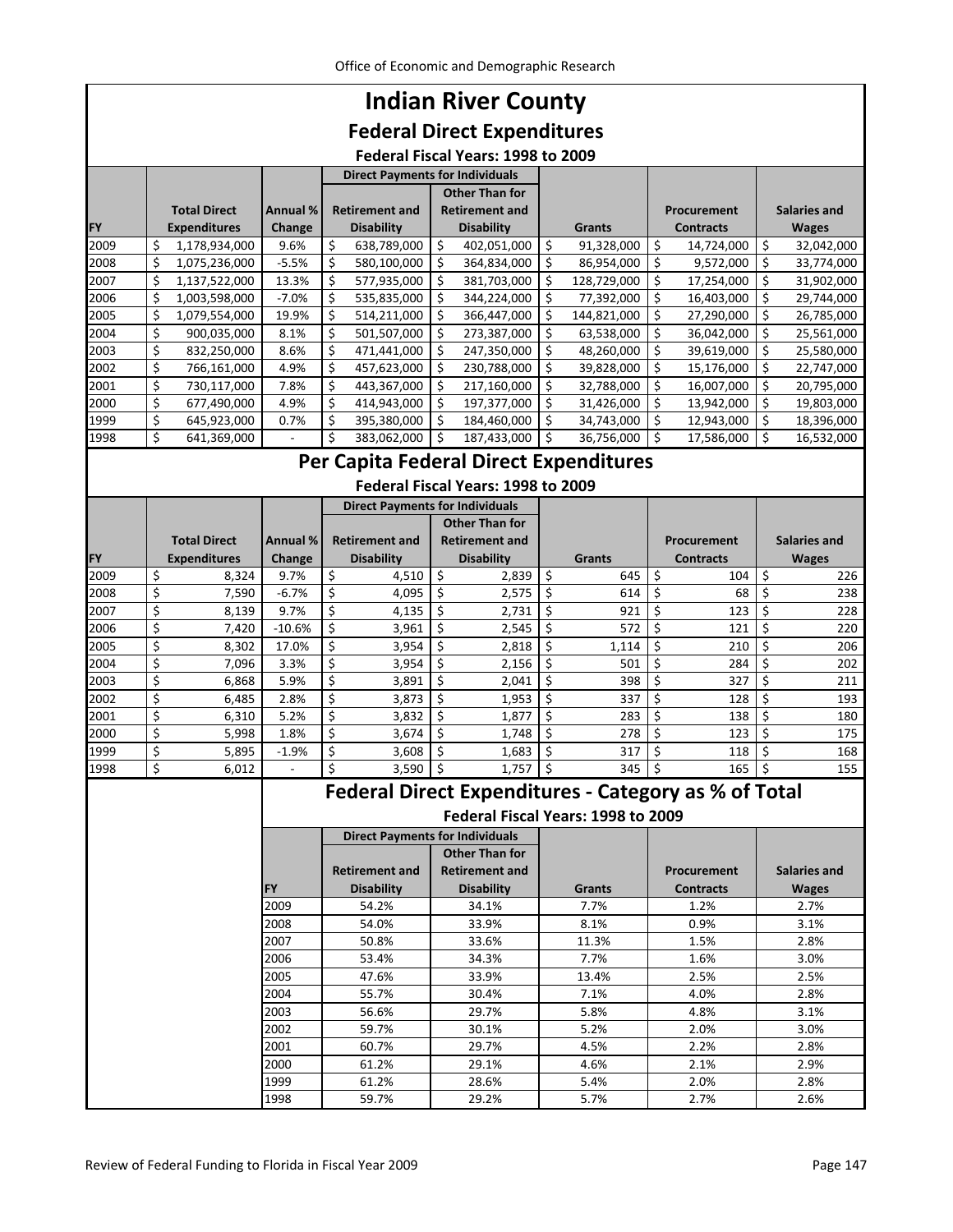| <b>Jackson County</b>                  |                                     |                 |                                        |                                    |    |                       |                                                      |                           |  |  |  |  |  |
|----------------------------------------|-------------------------------------|-----------------|----------------------------------------|------------------------------------|----|-----------------------|------------------------------------------------------|---------------------------|--|--|--|--|--|
| <b>Federal Direct Expenditures</b>     |                                     |                 |                                        |                                    |    |                       |                                                      |                           |  |  |  |  |  |
| Federal Fiscal Years: 1998 to 2009     |                                     |                 |                                        |                                    |    |                       |                                                      |                           |  |  |  |  |  |
|                                        |                                     |                 | <b>Direct Payments for Individuals</b> |                                    |    |                       |                                                      |                           |  |  |  |  |  |
|                                        |                                     |                 |                                        | <b>Other Than for</b>              |    |                       |                                                      |                           |  |  |  |  |  |
|                                        | <b>Total Direct</b>                 | Annual %        | <b>Retirement and</b>                  | <b>Retirement and</b>              |    |                       | Procurement                                          | <b>Salaries and</b>       |  |  |  |  |  |
| FY                                     | <b>Expenditures</b>                 | Change          | <b>Disability</b>                      | <b>Disability</b>                  |    | <b>Grants</b>         | <b>Contracts</b>                                     | Wages                     |  |  |  |  |  |
| 2009                                   | \$<br>535,717,000                   | 16.2%           | \$<br>188,301,000                      | \$<br>114,177,000                  | \$ | 186,686,000           | \$<br>7,932,000                                      | \$<br>38,621,000          |  |  |  |  |  |
| 2008                                   | \$<br>460,943,000                   | 9.8%            | \$<br>173,648,000                      | \$<br>109,457,000                  | \$ | 126,163,000           | \$<br>18,881,000                                     | \$<br>32,794,000          |  |  |  |  |  |
| 2007                                   | \$<br>419,825,000                   | $-8.9%$         | \$<br>166,752,000                      | \$<br>140,302,000                  | \$ | 71,761,000            | \$<br>7,867,000                                      | \$<br>33,144,000          |  |  |  |  |  |
| 2006                                   | \$<br>460,713,000                   | 16.9%           | \$<br>155,957,000                      | \$<br>129,402,000                  | \$ | 136,273,000           | \$<br>6,887,000                                      | \$<br>32,194,000          |  |  |  |  |  |
| 2005                                   | \$<br>394,206,000                   | 3.4%            | \$<br>148,631,000                      | \$<br>89,373,000                   | \$ | 111,504,000           | \$<br>11,927,000                                     | \$<br>32,770,000          |  |  |  |  |  |
| 2004                                   | \$<br>381,231,000                   | 6.0%            | \$<br>139,015,000                      | \$<br>81,254,000                   | \$ | 113,708,000           | \$<br>16,271,000                                     | \$<br>30,983,000          |  |  |  |  |  |
| 2003                                   | \$<br>359,804,000                   | 12.7%           | \$<br>131,257,000                      | \$<br>94,788,000                   | \$ | 101,220,000           | \$<br>2,682,000                                      | \$<br>29,858,000          |  |  |  |  |  |
| 2002                                   | \$<br>319,384,000                   | 3.8%            | \$<br>124,548,000                      | \$<br>75,489,000                   | \$ | 88,586,000            | \$<br>4,151,000                                      | \$<br>26,610,000          |  |  |  |  |  |
| 2001                                   | \$<br>307,595,000                   | 4.7%            | \$<br>122,676,000                      | \$<br>75,565,000                   | \$ | 80,187,000            | Ś<br>4,062,000                                       | Ś<br>25,104,000           |  |  |  |  |  |
| 2000                                   | \$<br>293,798,000                   | 11.1%           | \$<br>112,385,000                      | \$<br>75,279,000                   | \$ | 73,256,000            | \$<br>1,847,000                                      | \$<br>31,030,000          |  |  |  |  |  |
| 1999                                   | \$<br>264,522,000                   | 8.9%            | \$<br>103,909,000                      | \$<br>58,977,000                   | \$ | 71,236,000            | $\zeta$<br>2,494,000                                 | \$<br>27,906,000          |  |  |  |  |  |
| 1998                                   | \$<br>242,849,000                   |                 | Ś<br>101,297,000                       | \$<br>52,689,000                   | \$ | 59,443,000            | -\$<br>3,184,000                                     | \$<br>26,236,000          |  |  |  |  |  |
| Per Capita Federal Direct Expenditures |                                     |                 |                                        |                                    |    |                       |                                                      |                           |  |  |  |  |  |
|                                        | Federal Fiscal Years: 1998 to 2009  |                 |                                        |                                    |    |                       |                                                      |                           |  |  |  |  |  |
|                                        |                                     |                 | <b>Direct Payments for Individuals</b> |                                    |    |                       |                                                      |                           |  |  |  |  |  |
|                                        |                                     |                 |                                        |                                    |    |                       |                                                      |                           |  |  |  |  |  |
| <b>Other Than for</b>                  |                                     |                 |                                        |                                    |    |                       |                                                      |                           |  |  |  |  |  |
|                                        |                                     |                 |                                        |                                    |    |                       |                                                      |                           |  |  |  |  |  |
|                                        | <b>Total Direct</b>                 | Annual %        | <b>Retirement and</b>                  | <b>Retirement and</b>              |    | Grants                | Procurement<br><b>Contracts</b>                      | <b>Salaries and</b>       |  |  |  |  |  |
| FY<br>2009                             | <b>Expenditures</b><br>\$<br>10,178 | Change<br>16.2% | <b>Disability</b><br>\$<br>3,577       | <b>Disability</b><br>\$<br>2,169   | \$ | 3,547                 | \$<br>151                                            | <b>Wages</b><br>\$<br>734 |  |  |  |  |  |
| 2008                                   | \$<br>8,757                         | 5.2%            | \$<br>3,299                            | \$<br>2,079                        | \$ | 2,397                 | \$<br>359                                            | \$<br>623                 |  |  |  |  |  |
| 2007                                   | \$<br>8,327                         | $-9.2%$         | \$<br>3,308                            | \$<br>2,783                        | \$ | 1,423                 | \$<br>156                                            | \$<br>657                 |  |  |  |  |  |
| 2006                                   | \$<br>9,169                         | 15.6%           | \$<br>3,104                            | \$<br>2,575                        | \$ | 2,712                 | \$<br>137                                            | Ś.<br>641                 |  |  |  |  |  |
| 2005                                   | \$<br>7,933                         | 1.7%            | \$<br>2,991                            | \$<br>1,799                        | \$ | 2,244                 | \$<br>240                                            | \$<br>659                 |  |  |  |  |  |
| 2004                                   | \$<br>7,801                         | 6.2%            | \$<br>2,845                            | \$<br>1,663                        | \$ | 2,327                 | \$<br>333                                            | \$<br>634                 |  |  |  |  |  |
| 2003                                   | \$<br>7,344                         | 9.7%            | \$<br>2,679                            | \$<br>1,935                        | \$ | 2,066                 | \$<br>55                                             | \$<br>609                 |  |  |  |  |  |
| 2002                                   | \$<br>6,695                         | 3.4%            | \$<br>2,611                            | \$<br>1,582                        | \$ | 1,857                 | \$<br>87                                             | \$<br>558                 |  |  |  |  |  |
| 2001                                   | \$<br>6,476                         | 3.1%            | \$<br>2,583                            | \$<br>1,591                        | \$ | 1,688                 | \$<br>86                                             | \$<br>529                 |  |  |  |  |  |
| 2000                                   | \$<br>6,284                         | 17.5%           | \$<br>2,404                            | \$<br>1,610                        | \$ | 1,567                 | \$<br>40                                             | \$<br>664                 |  |  |  |  |  |
| 1999                                   | \$<br>5,347                         | 9.4%            | \$<br>2,100                            | \$<br>1,192                        | \$ | 1,440                 | $\zeta$<br>50                                        | \$<br>564                 |  |  |  |  |  |
|                                        | $\overline{\xi}$<br>4,889           |                 | $\overline{\xi}$                       | $2,039$ \$                         |    | $1,061$ \$ $1,197$ \$ | $64 \overline{\smash{\big)}\,}$                      | 528                       |  |  |  |  |  |
|                                        |                                     |                 |                                        |                                    |    |                       |                                                      |                           |  |  |  |  |  |
|                                        |                                     |                 |                                        |                                    |    |                       | Federal Direct Expenditures - Category as % of Total |                           |  |  |  |  |  |
|                                        |                                     |                 |                                        | Federal Fiscal Years: 1998 to 2009 |    |                       |                                                      |                           |  |  |  |  |  |
|                                        |                                     |                 | <b>Direct Payments for Individuals</b> |                                    |    |                       |                                                      |                           |  |  |  |  |  |
|                                        |                                     |                 |                                        | <b>Other Than for</b>              |    |                       |                                                      |                           |  |  |  |  |  |
|                                        |                                     |                 | <b>Retirement and</b>                  | <b>Retirement and</b>              |    |                       | Procurement                                          | <b>Salaries and</b>       |  |  |  |  |  |
|                                        |                                     | <b>FY</b>       | <b>Disability</b><br>35.1%             | <b>Disability</b><br>21.3%         |    | Grants<br>34.8%       | <b>Contracts</b><br>1.5%                             | <b>Wages</b><br>7.2%      |  |  |  |  |  |
| 1998                                   |                                     | 2009<br>2008    | 37.7%                                  | 23.7%                              |    | 27.4%                 | 4.1%                                                 | 7.1%                      |  |  |  |  |  |
|                                        |                                     | 2007            | 39.7%                                  | 33.4%                              |    | 17.1%                 | 1.9%                                                 | 7.9%                      |  |  |  |  |  |

2005 37.7% 22.7% 28.3% 3.0% 8.3% 2004 36.5% 21.3% 29.8% 4.3% 8.1% 2003 36.5% 26.3% 28.1% 0.7% 8.3% 2002 39.0% 23.6% 27.7% 1.3% 8.3% 2001 39.9% 24.6% 26.1% 1.3% 8.2% 2000 38.3% 25.6% 24.9% 0.6% 10.6% 1999 39.3% 22.3% 26.9% 0.9% 10.5% 1998 41.7% 21.7% 24.5% 1.3% 10.8%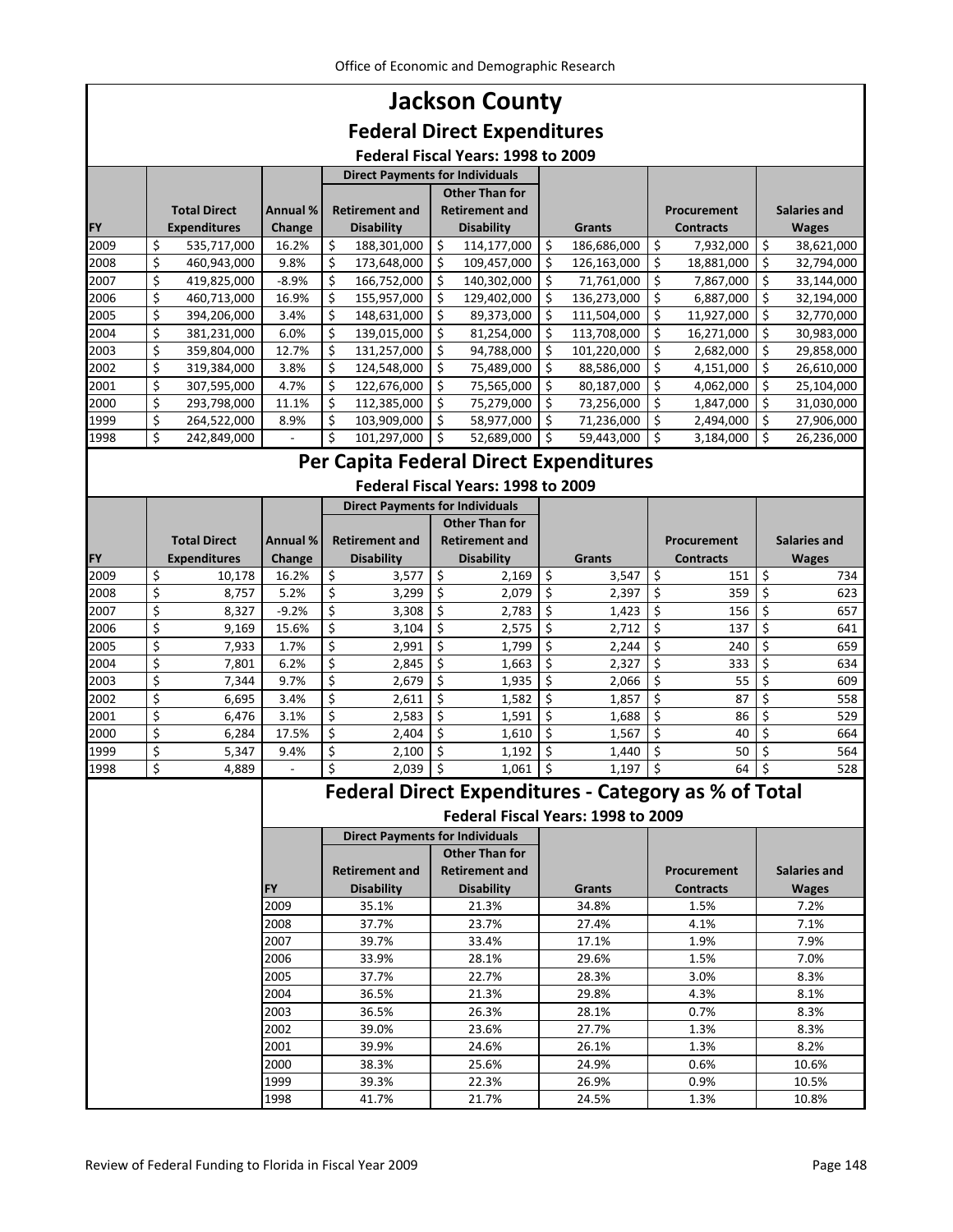|           |                                    |                     |                |    |                                        |    | <b>Jefferson County</b>                |    |               |    |                    |    |                     |
|-----------|------------------------------------|---------------------|----------------|----|----------------------------------------|----|----------------------------------------|----|---------------|----|--------------------|----|---------------------|
|           |                                    |                     |                |    |                                        |    | <b>Federal Direct Expenditures</b>     |    |               |    |                    |    |                     |
|           | Federal Fiscal Years: 1998 to 2009 |                     |                |    |                                        |    |                                        |    |               |    |                    |    |                     |
|           |                                    |                     |                |    | <b>Direct Payments for Individuals</b> |    |                                        |    |               |    |                    |    |                     |
|           |                                    |                     |                |    |                                        |    | <b>Other Than for</b>                  |    |               |    |                    |    |                     |
|           |                                    | <b>Total Direct</b> | Annual %       |    | <b>Retirement and</b>                  |    | <b>Retirement and</b>                  |    |               |    | Procurement        |    | <b>Salaries and</b> |
| <b>FY</b> |                                    | <b>Expenditures</b> | Change         |    | <b>Disability</b>                      |    | <b>Disability</b>                      |    | <b>Grants</b> |    | <b>Contracts</b>   |    | <b>Wages</b>        |
| 2009      | \$                                 | 133,004,000         | 26.2%          | \$ | 49,284,000                             | \$ | 28,047,000                             | \$ | 51,982,000    | \$ | 714,000            | \$ | 2,977,000           |
| 2008      | \$                                 | 105,358,000         | 4.4%           | \$ | 46,015,000                             | \$ | 23,653,000                             | \$ | 31,928,000    | Ś  | 834,000            | \$ | 2,928,000           |
| 2007      | \$                                 | 100,932,000         | $-8.1%$        | \$ | 43,083,000                             | \$ | 37,821,000                             | \$ | 15,777,000    | \$ | 661,000            | \$ | 3,590,000           |
| 2006      | \$                                 | 109,800,000         | 11.6%          | \$ | 39,793,000                             | \$ | 30,844,000                             | \$ | 36,392,000    |    | 555,000            | \$ | 2,216,000           |
| 2005      | \$                                 | 98,385,000          | 13.1%          | \$ | 36,012,000                             | \$ | 19,832,000                             | \$ | 39,692,000    | \$ | 654,000            | \$ | 2,195,000           |
| 2004      | \$                                 | 86,992,000          | $-2.7%$        | \$ | 34,406,000                             | \$ | 17,262,000                             | \$ | 32,782,000    | \$ | 464,000            | \$ | 2,078,000           |
| 2003      | \$                                 | 89,375,000          | 7.5%           | \$ | 33,740,000                             | \$ | 16,375,000                             | \$ | 36,453,000    | \$ | 749,000            | \$ | 2,058,000           |
| 2002      | \$                                 | 83,114,000          | 6.3%           | \$ | 31,358,000                             | \$ | 16,055,000                             | \$ | 32,875,000    | \$ | 963,000            | \$ | 1,863,000           |
| 2001      | \$                                 | 78,192,000          | 7.3%           | \$ | 30,990,000                             | \$ | 16,934,000                             | \$ | 26,731,000    | \$ | 1,670,000          | \$ | 1,867,000           |
| 2000      | \$                                 | 72,892,000          | $-9.1%$        | \$ | 28,905,000                             | \$ | 17,523,000                             | \$ | 22,180,000    | Ś  | 2,683,000          | \$ | 1,601,000           |
| 1999      | \$                                 | 80,157,000          | 53.5%          | \$ | 26,088,000                             | \$ | 14,202,000                             | \$ | 37,895,000    |    | 474,000            | \$ | 1,498,000           |
| 1998      | \$                                 | 52,222,000          | $\overline{a}$ | \$ | 25,572,000                             | Ś  | 13,573,000                             | Ś  | 11,161,000    | \$ | 607,000            | \$ | 1,309,000           |
|           |                                    |                     |                |    |                                        |    | Per Capita Federal Direct Expenditures |    |               |    |                    |    |                     |
|           |                                    |                     |                |    |                                        |    | Federal Fiscal Years: 1998 to 2009     |    |               |    |                    |    |                     |
|           |                                    |                     |                |    | <b>Direct Payments for Individuals</b> |    |                                        |    |               |    |                    |    |                     |
|           |                                    |                     |                |    |                                        |    | <b>Other Than for</b>                  |    |               |    |                    |    |                     |
|           |                                    | Total Direct        | $Annual \%$    |    | Ratiramant and                         |    | Retirement and                         |    |               |    | <b>Drocuramant</b> |    | Salarige and        |

|           |    |                     |          |    |                       |    | <b>Other Than for</b> |    |               |                  |              |
|-----------|----|---------------------|----------|----|-----------------------|----|-----------------------|----|---------------|------------------|--------------|
|           |    | <b>Total Direct</b> | Annual % |    | <b>Retirement and</b> |    | <b>Retirement and</b> |    |               | Procurement      | Salaries and |
| <b>FY</b> |    | <b>Expenditures</b> | Change   |    | <b>Disability</b>     |    | <b>Disability</b>     |    | <b>Grants</b> | <b>Contracts</b> | <b>Wages</b> |
| 2009      | \$ | 9,062               | 25.2%    |    | 3,358                 | \$ | 1,911                 |    | 3,542         | \$<br>49         | 203          |
| 2008      | \$ | 7.240               | 4.0%     |    | 3,162                 | \$ | 1,625                 |    | 2,194         | 57               | 201          |
| 2007      | \$ | 6,964               | $-9.0%$  |    | 2,972                 |    | 2,609                 |    | 1,089         | 46               | 248          |
| 2006      | \$ | 7,650               | 10.7%    |    | 2,772                 | \$ | 2,149                 |    | 2,535         | 39               | 154          |
| 2005      | \$ | 6,912               | 11.8%    |    | 2,530                 | -S | 1,393                 |    | 2,789         | 46               | 154          |
| 2004      | \$ | 6,185               | $-6.2%$  |    | 2,446                 | \$ | 1,227                 |    | 2,331         | 33               | 148          |
| 2003      | \$ | 6,595               | 5.2%     | \$ | 2,490                 | \$ | 1,208                 | \$ | 2,690         | 55               | 152          |
| 2002      | \$ | 6,268               | 4.5%     |    | 2,365                 | \$ | 1,211                 |    | 2,479         | 73               | 140          |
| 2001      | \$ | 5.995               | 6.1%     | Ŝ  | 2,376                 | Ŝ. | 1,298                 | S  | 2,049         | 128              | 143          |
| 2000      | Ś  | 5,650               | 1.7%     |    | 2,240                 | Ŝ. | 1,358                 |    | 1,719         | 208              | 124          |
| 1999      | Ś  | 5,557               | 51.2%    | Ŝ  | 1,809                 | -S | 985                   | S  | 2,627         | 33               | 104          |
| 1998      | \$ | 3,676               |          |    | 1,800                 |    | 955                   |    | 786           | 43               | 92           |

|           |                       | <b>Direct Payments for Individuals</b> |               |                    |              |
|-----------|-----------------------|----------------------------------------|---------------|--------------------|--------------|
|           |                       | <b>Other Than for</b>                  |               |                    |              |
|           | <b>Retirement and</b> | <b>Retirement and</b>                  |               | <b>Procurement</b> | Salaries and |
| <b>FY</b> | <b>Disability</b>     | <b>Disability</b>                      | <b>Grants</b> | <b>Contracts</b>   | <b>Wages</b> |
| 2009      | 37.1%                 | 21.1%                                  | 39.1%         | 0.5%               | 2.2%         |
| 2008      | 43.7%                 | 22.5%                                  | 30.3%         | 0.8%               | 2.8%         |
| 2007      | 42.7%                 | 37.5%                                  | 15.6%         | 0.7%               | 3.6%         |
| 2006      | 36.2%                 | 28.1%                                  | 33.1%         | 0.5%               | 2.0%         |
| 2005      | 36.6%                 | 20.2%                                  | 40.3%         | 0.7%               | 2.2%         |
| 2004      | 39.6%                 | 19.8%                                  | 37.7%         | 0.5%               | 2.4%         |
| 2003      | 37.8%                 | 18.3%                                  | 40.8%         | 0.8%               | 2.3%         |
| 2002      | 37.7%                 | 19.3%                                  | 39.6%         | 1.2%               | 2.2%         |
| 2001      | 39.6%                 | 21.7%                                  | 34.2%         | 2.1%               | 2.4%         |
| 2000      | 39.7%                 | 24.0%                                  | 30.4%         | 3.7%               | 2.2%         |
| 1999      | 32.5%                 | 17.7%                                  | 47.3%         | 0.6%               | 1.9%         |
| 1998      | 49.0%                 | 26.0%                                  | 21.4%         | 1.2%               | 2.5%         |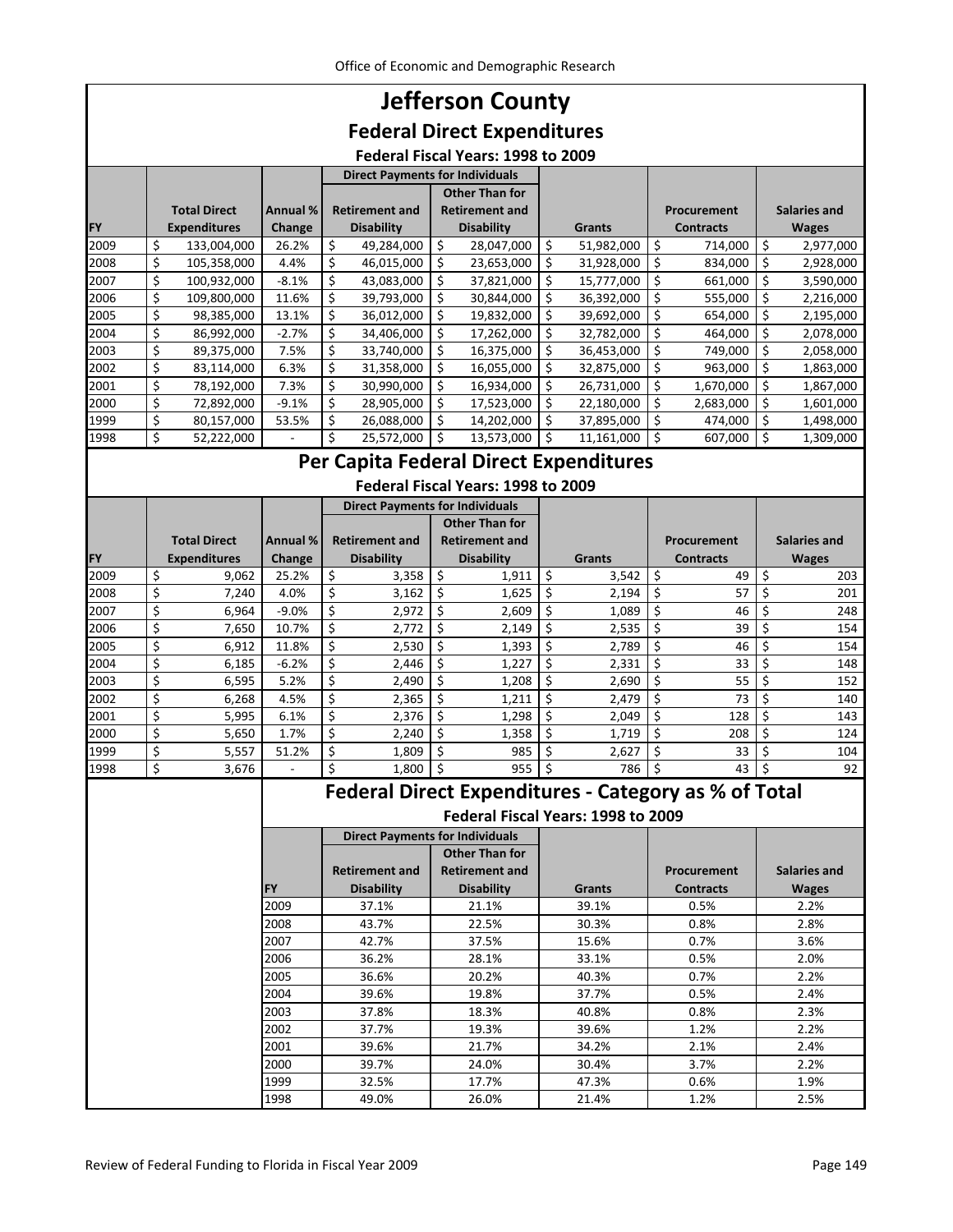|                                        | <b>Lafayette County</b>                                                                                     |                     |          |    |                       |    |                                    |    |                                        |    |                  |    |                     |  |
|----------------------------------------|-------------------------------------------------------------------------------------------------------------|---------------------|----------|----|-----------------------|----|------------------------------------|----|----------------------------------------|----|------------------|----|---------------------|--|
|                                        |                                                                                                             |                     |          |    |                       |    | <b>Federal Direct Expenditures</b> |    |                                        |    |                  |    |                     |  |
| Federal Fiscal Years: 1998 to 2009     |                                                                                                             |                     |          |    |                       |    |                                    |    |                                        |    |                  |    |                     |  |
| <b>Direct Payments for Individuals</b> |                                                                                                             |                     |          |    |                       |    |                                    |    |                                        |    |                  |    |                     |  |
| <b>Other Than for</b>                  |                                                                                                             |                     |          |    |                       |    |                                    |    |                                        |    |                  |    |                     |  |
|                                        |                                                                                                             | <b>Total Direct</b> | Annual % |    | <b>Retirement and</b> |    | <b>Retirement and</b>              |    |                                        |    | Procurement      |    | <b>Salaries and</b> |  |
| FY                                     |                                                                                                             | <b>Expenditures</b> | Change   |    | <b>Disability</b>     |    | <b>Disability</b>                  |    | <b>Grants</b>                          |    | <b>Contracts</b> |    | <b>Wages</b>        |  |
| 2009                                   | \$                                                                                                          | 69,878,000          | 57.2%    | \$ | 15,423,000            | \$ | 9,755,000                          | \$ | 11,697,000                             | \$ | 31,945,000       | \$ | 1,059,000           |  |
| 2008                                   | \$                                                                                                          | 44,453,000          | 19.8%    | \$ | 14,536,000            | \$ | 9,512,000                          | \$ | 6,531,000                              | \$ | 3,016,000        | \$ | 10,858,000          |  |
| 2007                                   | \$                                                                                                          | 37,115,000          | 14.0%    | \$ | 14,791,000            | \$ | 14,690,000                         | \$ | 6,281,000                              | \$ | 245,000          | \$ | 1,108,000           |  |
| 2006                                   | \$                                                                                                          | 32,549,000          | 11.9%    | \$ | 14,019,000            | \$ | 10,501,000                         | \$ | 6,686,000                              | \$ | 299,000          | \$ | 1,044,000           |  |
| 2005                                   | \$                                                                                                          | 29,093,000          | 11.5%    | \$ | 13,446,000            | \$ | 8,563,000                          | \$ | 5,779,000                              | \$ | 309,000          | \$ | 996,000             |  |
| 2004                                   | \$                                                                                                          | 26,096,000          | 7.7%     | \$ | 11,986,000            | \$ | 6,533,000                          | \$ | 5,220,000                              | \$ | 1,413,000        | \$ | 944,000             |  |
| 2003                                   | \$                                                                                                          | 24,240,000          | $-16.9%$ | \$ | 12,264,000            | \$ | 6,596,000                          | \$ | 4,170,000                              | \$ | 293,000          | \$ | 917,000             |  |
| 2002                                   | \$                                                                                                          | 29,180,000          | 2.2%     | \$ | 11,063,000            | \$ | 5,540,000                          | \$ | 11,183,000                             | \$ | 585,000          | \$ | 808,000             |  |
| 2001                                   | \$                                                                                                          | 28,555,000          | 34.7%    | \$ | 11,000,000            | \$ | 5,706,000                          | \$ | 9,665,000                              | \$ | 1,414,000        | \$ | 770,000             |  |
| 2000                                   | \$                                                                                                          | 21,201,000          | $-4.2%$  | \$ | 10,129,000            | \$ | 4,692,000                          | \$ | 5,859,000                              | \$ | (189,000)        | \$ | 711,000             |  |
| 1999                                   | \$                                                                                                          | 22,123,000          | 8.3%     | \$ | 8,906,000             | \$ | 5,040,000                          | \$ | 4,830,000                              | \$ | 2,637,000        | \$ | 711,000             |  |
| 1998                                   | \$<br>\$<br>\$<br>Ś<br>\$<br>Ś<br>20,424,000<br>8,589,000<br>4,951,000<br>2,670,000<br>538,000<br>3,676,000 |                     |          |    |                       |    |                                    |    |                                        |    |                  |    |                     |  |
|                                        |                                                                                                             |                     |          |    |                       |    |                                    |    | Per Capita Federal Direct Expenditures |    |                  |    |                     |  |
|                                        |                                                                                                             |                     |          |    |                       |    | Federal Fiscal Years: 1998 to 2009 |    |                                        |    |                  |    |                     |  |

|           |                     |          |   | <b>Direct Payments for Individuals</b> |    |                       |    |        |    |                  |   |              |
|-----------|---------------------|----------|---|----------------------------------------|----|-----------------------|----|--------|----|------------------|---|--------------|
|           |                     |          |   |                                        |    | <b>Other Than for</b> |    |        |    |                  |   |              |
|           | <b>Total Direct</b> | Annual % |   | <b>Retirement and</b>                  |    | <b>Retirement and</b> |    |        |    | Procurement      |   | Salaries and |
| <b>FY</b> | <b>Expenditures</b> | Change   |   | <b>Disability</b>                      |    | <b>Disability</b>     |    | Grants |    | <b>Contracts</b> |   | <b>Wages</b> |
| 2009      | \$<br>8,539         | 59.2%    | Ś | 1,885                                  | Ś  | 1,192                 | Ŝ  | 1,429  |    | 3,904            | Ś | 129          |
| 2008      | \$<br>5,364         | 18.7%    |   | 1,754                                  |    | 1,148                 |    | 788    |    | 364              |   | 1,310        |
| 2007      | \$<br>4,518         | 11.9%    |   | 1,800                                  |    | 1,788                 |    | 765    |    | 30               |   | 135          |
| 2006      | \$<br>4,038         | 10.6%    |   | 1,739                                  |    | 1,303                 |    | 830    |    | 37               |   | 130          |
| 2005      | \$<br>3,650         | 5.4%     | Ś | 1,687                                  | Ś  | 1,074                 | Ś  | 725    |    | 39               |   | 125          |
| 2004      | \$<br>3,463         | 5.1%     | Ś | 1,591                                  | \$ | 867                   | \$ | 693    |    | 188              |   | 125          |
| 2003      | \$<br>3,297         | $-18.6%$ |   | 1,668                                  |    | 897                   |    | 567    |    | 40               |   | 125          |
| 2002      | \$<br>4,050         | 0.1%     | Ś | 1,535                                  | \$ | 769                   | \$ | 1,552  | Ŝ. | 81               |   | 112          |
| 2001      | \$<br>4.046         | 34.0%    | Ś | 1,559                                  | Ś  | 809                   |    | 1,370  |    | 200              |   | 109          |
| 2000      | \$<br>3,019         | $-5.0%$  |   | 1,442                                  |    | 668                   |    | 834    |    | (27)             |   | 101          |
| 1999      | \$<br>3,178         | 8.9%     |   | 1,279                                  |    | 724                   |    | 694    |    | 379              |   | 102          |
| 1998      | \$<br>2,919         |          |   | 1,227                                  |    | 707                   |    | 382    |    | 525              |   | 77           |

|           |                       | <b>Direct Payments for Individuals</b> |               |                    |              |
|-----------|-----------------------|----------------------------------------|---------------|--------------------|--------------|
|           |                       | <b>Other Than for</b>                  |               |                    |              |
|           | <b>Retirement and</b> | <b>Retirement and</b>                  |               | <b>Procurement</b> | Salaries and |
| <b>FY</b> | <b>Disability</b>     | <b>Disability</b>                      | <b>Grants</b> | <b>Contracts</b>   | <b>Wages</b> |
| 2009      | 22.1%                 | 14.0%                                  | 16.7%         | 45.7%              | 1.5%         |
| 2008      | 32.7%                 | 21.4%                                  | 14.7%         | 6.8%               | 24.4%        |
| 2007      | 39.9%                 | 39.6%                                  | 16.9%         | 0.7%               | 3.0%         |
| 2006      | 43.1%                 | 32.3%                                  | 20.5%         | 0.9%               | 3.2%         |
| 2005      | 46.2%                 | 29.4%                                  | 19.9%         | 1.1%               | 3.4%         |
| 2004      | 45.9%                 | 25.0%                                  | 20.0%         | 5.4%               | 3.6%         |
| 2003      | 50.6%                 | 27.2%                                  | 17.2%         | 1.2%               | 3.8%         |
| 2002      | 37.9%                 | 19.0%                                  | 38.3%         | 2.0%               | 2.8%         |
| 2001      | 38.5%                 | 20.0%                                  | 33.8%         | 5.0%               | 2.7%         |
| 2000      | 47.8%                 | 22.1%                                  | 27.6%         | $-0.9\%$           | 3.4%         |
| 1999      | 40.3%                 | 22.8%                                  | 21.8%         | 11.9%              | 3.2%         |
| 1998      | 42.1%                 | 24.2%                                  | 13.1%         | 18.0%              | 2.6%         |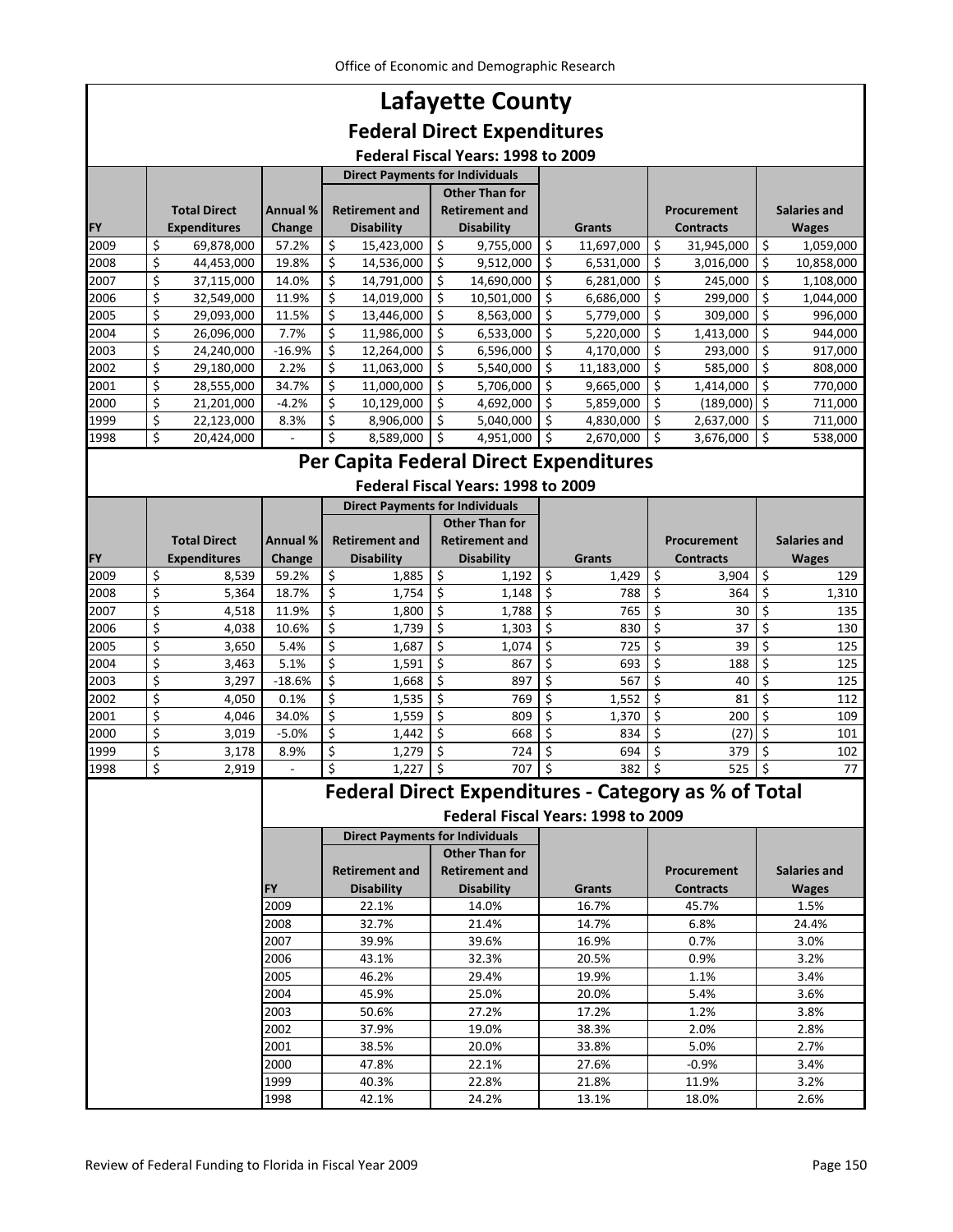| <b>Lake County</b>                 |                                        |                   |                            |                                                      |          |                |                          |                               |  |  |  |  |  |
|------------------------------------|----------------------------------------|-------------------|----------------------------|------------------------------------------------------|----------|----------------|--------------------------|-------------------------------|--|--|--|--|--|
| <b>Federal Direct Expenditures</b> |                                        |                   |                            |                                                      |          |                |                          |                               |  |  |  |  |  |
| Federal Fiscal Years: 1998 to 2009 |                                        |                   |                            |                                                      |          |                |                          |                               |  |  |  |  |  |
|                                    |                                        |                   |                            | <b>Direct Payments for Individuals</b>               |          |                |                          |                               |  |  |  |  |  |
|                                    |                                        |                   |                            | <b>Other Than for</b>                                |          |                |                          |                               |  |  |  |  |  |
|                                    | <b>Total Direct</b>                    | Annual %          | <b>Retirement and</b>      | <b>Retirement and</b>                                |          |                | Procurement              | <b>Salaries and</b>           |  |  |  |  |  |
| <b>FY</b>                          | <b>Expenditures</b>                    | Change            | <b>Disability</b>          | <b>Disability</b>                                    |          | <b>Grants</b>  | <b>Contracts</b>         | <b>Wages</b>                  |  |  |  |  |  |
| 2009                               | \$<br>2,801,163,000                    | 16.2%             | \$<br>1,879,461,000        | \$<br>615,673,000                                    | \$       | 225,585,000    | \$<br>31,018,000         | \$<br>49,426,000              |  |  |  |  |  |
| 2008                               | \$<br>2,410,843,000                    | 1.7%              | \$<br>1,649,144,000        | \$<br>550,409,000                                    | \$       | 139,501,000    | \$<br>22,473,000         | \$<br>49,316,000              |  |  |  |  |  |
| 2007                               | \$<br>2,370,628,000                    | 11.3%             | \$<br>1,565,652,000        | \$<br>504,384,000                                    | \$       | 229,579,000    | \$<br>18,270,000         | \$<br>52,743,000              |  |  |  |  |  |
| 2006                               | \$<br>2,129,409,000                    | 9.8%              | Ś<br>1,422,569,000         | \$<br>504,352,000                                    | \$       | 134,287,000    | \$<br>22,682,000         | \$<br>45,519,000              |  |  |  |  |  |
| 2005                               | \$<br>1,940,180,000                    | 9.6%              | \$<br>1,284,251,000        | \$<br>462,318,000                                    | \$       | 131,936,000    | \$<br>21,911,000         | \$<br>39,765,000              |  |  |  |  |  |
| 2004                               | \$<br>1,770,598,000                    | 11.4%             | \$<br>1,165,290,000        | \$<br>409,463,000                                    | \$       | 129,901,000    | Ś<br>30,303,000          | \$<br>35,641,000              |  |  |  |  |  |
| 2003                               | \$<br>1,589,636,000                    | 5.7%              | \$<br>1,045,741,000        | \$<br>372,779,000                                    | \$       | 100,006,000    | \$<br>39,388,000         | \$<br>31,723,000              |  |  |  |  |  |
| 2002                               | \$<br>1,504,447,000                    | 8.4%              | \$<br>968,610,000          | \$<br>344,060,000                                    | \$       | 89,768,000     | \$<br>71,606,000         | \$<br>30,403,000              |  |  |  |  |  |
| 2001                               | \$<br>1,388,101,000                    | 12.3%             | \$<br>905,200,000          | \$<br>326,909,000                                    | \$       | 74,519,000     | \$<br>53,105,000         | \$<br>28,368,000              |  |  |  |  |  |
| 2000                               | \$<br>1,235,659,000                    | 7.8%              | \$<br>817,863,000          | \$<br>301,734,000                                    | \$       | 60,754,000     | \$<br>28,659,000         | \$<br>26,649,000              |  |  |  |  |  |
| 1999                               | \$<br>1,145,827,000                    | 3.9%              | \$<br>758,850,000          | \$<br>283,079,000                                    | \$       | 64,490,000     | \$<br>13,902,000         | \$<br>25,506,000              |  |  |  |  |  |
| 1998                               | \$<br>1,102,789,000                    | $\overline{a}$    | Ś.<br>712,951,000          | \$<br>283,515,000                                    | \$       | 66,768,000     | Ś<br>15,355,000          | \$<br>24,200,000              |  |  |  |  |  |
|                                    | Per Capita Federal Direct Expenditures |                   |                            |                                                      |          |                |                          |                               |  |  |  |  |  |
|                                    | Federal Fiscal Years: 1998 to 2009     |                   |                            |                                                      |          |                |                          |                               |  |  |  |  |  |
|                                    | <b>Direct Payments for Individuals</b> |                   |                            |                                                      |          |                |                          |                               |  |  |  |  |  |
|                                    | <b>Other Than for</b>                  |                   |                            |                                                      |          |                |                          |                               |  |  |  |  |  |
|                                    | <b>Total Direct</b>                    | Annual %          | <b>Retirement and</b>      | <b>Retirement and</b>                                |          |                | Procurement              | <b>Salaries and</b>           |  |  |  |  |  |
| FY                                 | <b>Expenditures</b>                    | Change            | <b>Disability</b>          | <b>Disability</b>                                    |          | Grants         | <b>Contracts</b>         | <b>Wages</b>                  |  |  |  |  |  |
| 2009                               | \$<br>9,593                            | 14.8%             | \$<br>6,437                | \$<br>2,109                                          | \$       | 773            | \$<br>106                | \$<br>169                     |  |  |  |  |  |
| 2008                               | \$<br>8,360<br>\$                      | 1.0%              | \$<br>5,719                | \$<br>1,909                                          | \$       | 484            | \$<br>78<br>\$           | \$<br>171<br>$\overline{\xi}$ |  |  |  |  |  |
| 2007<br>2006                       | 8,274<br>\$<br>7,693                   | 7.6%<br>4.3%      | \$<br>5,465<br>\$<br>5,140 | \$<br>1,761<br>\$<br>1,822                           | \$<br>\$ | 801<br>485     | 64<br>\$<br>82           | 184<br>\$<br>164              |  |  |  |  |  |
| 2005                               | \$<br>7,377                            | 4.9%              | \$<br>4,883                | \$<br>1,758                                          | \$       | 502            | \$<br>83                 | \$<br>151                     |  |  |  |  |  |
| 2004                               | \$<br>7,030                            | 6.4%              | \$<br>4,626                | \$<br>1,626                                          | \$       | 516            | \$<br>120                | \$<br>142                     |  |  |  |  |  |
| 2003                               | \$<br>6,604                            | 1.4%              | \$<br>4,344                | \$<br>1,549                                          | \$       | 415            | \$<br>164                | \$<br>132                     |  |  |  |  |  |
| 2002                               | \$<br>6,511                            | 3.3%              | \$<br>4,192                | \$<br>1,489                                          | \$       | 388            | \$<br>310                | \$<br>132                     |  |  |  |  |  |
| 2001                               | \$<br>6,300                            | 7.3%              | \$<br>4,109                | \$<br>1,484                                          | \$       | 338            | \$<br>241                | \$<br>129                     |  |  |  |  |  |
| 2000                               | \$<br>5,869                            | 4.4%              | \$<br>3,885                | \$<br>1,433                                          | \$       | 289            | \$<br>136                | \$<br>127                     |  |  |  |  |  |
| 1999                               | \$<br>5,621                            | $-0.1%$           | \$<br>3,722                | \$<br>1,389                                          | \$       | 316            | \$<br>68                 | \$<br>125                     |  |  |  |  |  |
| 1998                               | \$<br>5,624                            |                   | \$<br>3,636                | \$<br>1,446                                          | \$       | 341            | \$<br>78                 | $\overline{\xi}$<br>123       |  |  |  |  |  |
|                                    |                                        |                   |                            | Federal Direct Expenditures - Category as % of Total |          |                |                          |                               |  |  |  |  |  |
|                                    |                                        |                   |                            | Federal Fiscal Years: 1998 to 2009                   |          |                |                          |                               |  |  |  |  |  |
|                                    |                                        |                   |                            |                                                      |          |                |                          |                               |  |  |  |  |  |
|                                    |                                        |                   |                            | <b>Direct Payments for Individuals</b>               |          |                |                          |                               |  |  |  |  |  |
|                                    |                                        |                   | <b>Retirement and</b>      | <b>Other Than for</b>                                |          |                |                          |                               |  |  |  |  |  |
|                                    |                                        |                   |                            | <b>Retirement and</b>                                |          |                | Procurement              | <b>Salaries and</b>           |  |  |  |  |  |
|                                    |                                        | <b>FY</b><br>2009 | <b>Disability</b><br>67.1% | <b>Disability</b><br>22.0%                           |          | Grants<br>8.1% | <b>Contracts</b><br>1.1% | <b>Wages</b><br>1.8%          |  |  |  |  |  |
|                                    |                                        | 2008              | 68.4%                      | 22.8%                                                |          | 5.8%           | 0.9%                     | 2.0%                          |  |  |  |  |  |
|                                    |                                        | 2007              | 66.0%                      | 21.3%                                                |          | 9.7%           | 0.8%                     | 2.2%                          |  |  |  |  |  |
|                                    |                                        | 2006              | 66.8%                      | 23.7%                                                |          | 6.3%           | 1.1%                     | 2.1%                          |  |  |  |  |  |
|                                    |                                        | 2005              | 66.2%                      | 23.8%                                                |          | 6.8%           | 1.1%                     | 2.0%                          |  |  |  |  |  |
|                                    |                                        | 2004              | 65.8%                      | 23.1%                                                |          | 7.3%           | 1.7%                     | 2.0%                          |  |  |  |  |  |
|                                    |                                        | 2003              | 65.8%                      | 23.5%                                                |          | 6.3%           | 2.5%                     | 2.0%                          |  |  |  |  |  |
|                                    |                                        | 2002              | 64.4%                      | 22.9%                                                |          | 6.0%           | 4.8%                     | 2.0%                          |  |  |  |  |  |
|                                    |                                        | 2001              | 65.2%                      | 23.6%                                                |          | 5.4%           | 3.8%                     | 2.0%                          |  |  |  |  |  |
|                                    |                                        | 2000              | 66.2%                      | 24.4%                                                |          | 4.9%           | 2.3%                     | 2.2%                          |  |  |  |  |  |
|                                    |                                        | 1999              | 66.2%                      | 24.7%                                                |          | 5.6%           | 1.2%                     | 2.2%                          |  |  |  |  |  |
|                                    |                                        | 1998              | 64.6%                      | 25.7%                                                |          | 6.1%           | 1.4%                     | 2.2%                          |  |  |  |  |  |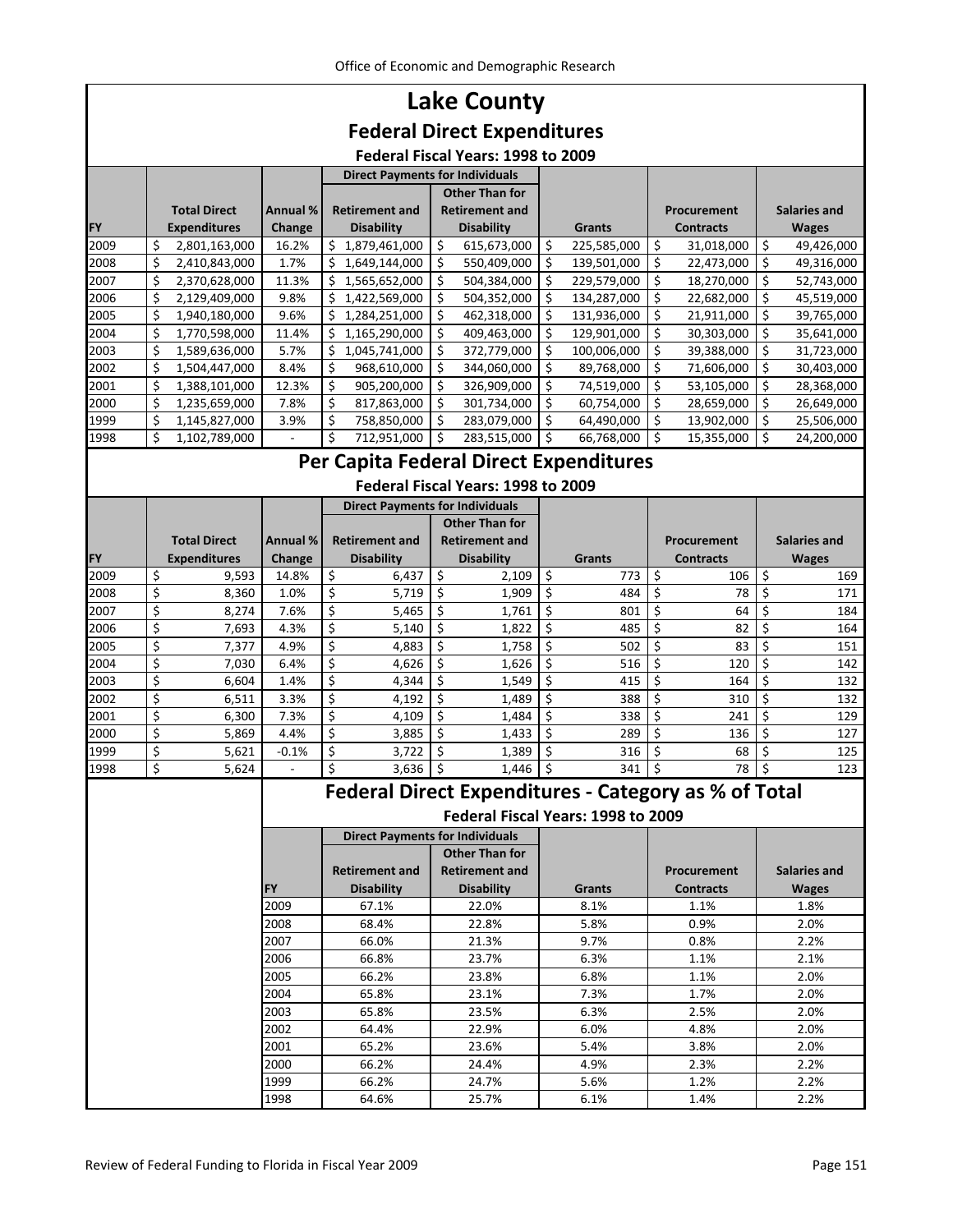| <b>Lee County</b>                  |                                        |                          |                       |                                                      |         |               |                  |                     |  |  |  |  |  |
|------------------------------------|----------------------------------------|--------------------------|-----------------------|------------------------------------------------------|---------|---------------|------------------|---------------------|--|--|--|--|--|
| <b>Federal Direct Expenditures</b> |                                        |                          |                       |                                                      |         |               |                  |                     |  |  |  |  |  |
| Federal Fiscal Years: 1998 to 2009 |                                        |                          |                       |                                                      |         |               |                  |                     |  |  |  |  |  |
|                                    |                                        |                          |                       | <b>Direct Payments for Individuals</b>               |         |               |                  |                     |  |  |  |  |  |
|                                    |                                        |                          |                       | <b>Other Than for</b>                                |         |               |                  |                     |  |  |  |  |  |
|                                    | <b>Total Direct</b>                    | Annual %                 | <b>Retirement and</b> | <b>Retirement and</b>                                |         |               | Procurement      | <b>Salaries and</b> |  |  |  |  |  |
| <b>FY</b>                          | <b>Expenditures</b>                    | Change                   | <b>Disability</b>     | <b>Disability</b>                                    |         | <b>Grants</b> | <b>Contracts</b> | Wages               |  |  |  |  |  |
| 2009                               | \$<br>4,063,921,000                    | 13.2%                    | \$<br>2,260,548,000   | \$<br>1,185,167,000                                  | \$      | 390,710,000   | \$<br>43,794,000 | \$<br>183,702,000   |  |  |  |  |  |
| 2008                               | \$<br>3,591,415,000                    | 0.5%                     | \$<br>2,021,508,000   | \$<br>1,056,692,000                                  | \$      | 274,846,000   | \$<br>51,632,000 | \$<br>186,738,000   |  |  |  |  |  |
| 2007                               | \$<br>3,571,902,000                    | 6.3%                     | \$<br>1,968,019,000   | \$<br>958,355,000                                    | \$      | 403,972,000   | \$<br>55,588,000 | \$<br>185,967,000   |  |  |  |  |  |
| 2006                               | \$<br>3,359,174,000                    | 5.9%                     | \$<br>1,854,739,000   | \$<br>954,137,000                                    | \$      | 317,851,000   | \$<br>65,355,000 | \$<br>167,091,000   |  |  |  |  |  |
| 2005                               | \$<br>3,172,412,000                    | 10.7%                    | \$<br>1,766,215,000   | \$<br>915,047,000                                    | \$      | 271,473,000   | \$<br>69,181,000 | \$<br>150,495,000   |  |  |  |  |  |
| 2004                               | \$<br>2,866,389,000                    | 9.6%                     | \$<br>1,657,251,000   | \$<br>791,517,000                                    | \$      | 226,529,000   | \$<br>52,180,000 | \$<br>138,912,000   |  |  |  |  |  |
| 2003                               | \$<br>2,615,258,000                    | 5.9%                     | \$<br>1,548,201,000   | \$<br>710,796,000                                    | \$      | 188,811,000   | \$<br>40,750,000 | \$<br>126,700,000   |  |  |  |  |  |
| 2002                               | \$<br>2,470,063,000                    | 5.8%                     | \$<br>1,481,153,000   | \$<br>668,143,000                                    | \$      | 168,442,000   | \$<br>39,056,000 | \$<br>113,269,000   |  |  |  |  |  |
| 2001                               | \$<br>2,334,138,000                    | 7.7%                     | \$<br>1,432,212,000   | \$<br>626,661,000                                    | \$      | 135,024,000   | Ś<br>31,589,000  | \$<br>108,652,000   |  |  |  |  |  |
| 2000                               | \$<br>2,167,469,000                    | 6.7%                     | \$<br>1,328,547,000   | \$<br>575,245,000                                    | \$      | 122,608,000   | \$<br>38,026,000 | \$<br>103,042,000   |  |  |  |  |  |
| 1999                               | \$<br>2,031,570,000                    | $-0.7%$                  | \$<br>1,258,253,000   | \$<br>534,641,000                                    | \$      | 113,339,000   | Ś<br>29,328,000  | Ś.<br>96,010,000    |  |  |  |  |  |
| 1998                               | \$<br>2,045,522,000                    | $\blacksquare$           | \$<br>1,215,917,000   | \$<br>540,783,000                                    | \$      | 171,832,000   | \$<br>24,517,000 | \$<br>92,473,000    |  |  |  |  |  |
|                                    | Per Capita Federal Direct Expenditures |                          |                       |                                                      |         |               |                  |                     |  |  |  |  |  |
|                                    | Federal Fiscal Years: 1998 to 2009     |                          |                       |                                                      |         |               |                  |                     |  |  |  |  |  |
|                                    | <b>Direct Payments for Individuals</b> |                          |                       |                                                      |         |               |                  |                     |  |  |  |  |  |
|                                    | <b>Other Than for</b>                  |                          |                       |                                                      |         |               |                  |                     |  |  |  |  |  |
|                                    | <b>Total Direct</b>                    | Annual %                 | <b>Retirement and</b> | <b>Retirement and</b>                                |         |               | Procurement      | <b>Salaries and</b> |  |  |  |  |  |
| <b>FY</b>                          | <b>Expenditures</b>                    | Change                   | <b>Disability</b>     | <b>Disability</b>                                    |         | Grants        | <b>Contracts</b> | Wages               |  |  |  |  |  |
| 2009                               | \$<br>6,607                            | 14.7%                    | \$<br>3,675           | \$<br>1,927                                          | \$      | 635           | \$<br>71         | \$<br>299           |  |  |  |  |  |
| 2008                               | \$<br>5,758                            | $-0.7%$                  | \$<br>3,241           | \$<br>1,694                                          | \$      | 441           | \$<br>83         | \$<br>299           |  |  |  |  |  |
| 2007                               | \$<br>5,801                            | 1.1%                     | \$<br>3,196           | \$<br>1,556                                          | \$      | 656           | \$<br>90         | \$<br>302           |  |  |  |  |  |
| 2006                               | \$<br>5,736                            | $-0.7%$                  | \$<br>3,167           | \$<br>1,629                                          | \$      | 543           | \$<br>112        | \$<br>285           |  |  |  |  |  |
| 2005                               | \$<br>5,774                            | 5.0%                     | \$<br>3,215           | \$<br>1,665                                          | \$      | 494           | \$<br>126        | \$<br>274           |  |  |  |  |  |
| 2004                               | \$<br>5,499                            | 4.1%                     | \$<br>3,179           | \$<br>1,518                                          | \$      | 435           | \$<br>100        | \$<br>266           |  |  |  |  |  |
| 2003                               | \$<br>5,282                            | 1.6%                     | \$<br>3,127           | \$<br>1,436                                          | \$      | 381           | \$<br>82         | \$<br>256           |  |  |  |  |  |
| 2002                               | \$<br>5,199                            | 1.3%                     | \$<br>3,118           | \$<br>1,406                                          | \$      | 355           | \$<br>82         | \$<br>238           |  |  |  |  |  |
| 2001                               | \$<br>5,131                            | 4.4%                     | \$<br>3,148           | \$<br>1,378                                          | \$      | 297           | \$<br>69         | \$<br>239           |  |  |  |  |  |
| 2000                               | \$<br>4,916                            | 0.9%                     | \$<br>3,013           | \$<br>1,305                                          | $\zeta$ | 278           | \$<br>86         | \$<br>234           |  |  |  |  |  |
| 1999                               | \$<br>4,871                            | $-3.4%$                  | \$<br>3,017           | \$<br>1,282                                          | \$      | 272           | \$<br>70         | \$<br>230           |  |  |  |  |  |
| 1998                               | \$<br>5,043                            | $\overline{\phantom{a}}$ | \$<br>2,998           | \$<br>1,333                                          | \$      | 424           | \$<br>60         | \$<br>228           |  |  |  |  |  |
|                                    |                                        |                          |                       | Federal Direct Expenditures - Category as % of Total |         |               |                  |                     |  |  |  |  |  |
|                                    |                                        |                          |                       | Federal Fiscal Years: 1998 to 2009                   |         |               |                  |                     |  |  |  |  |  |
|                                    |                                        |                          |                       | <b>Direct Payments for Individuals</b>               |         |               |                  |                     |  |  |  |  |  |
|                                    |                                        |                          |                       | <b>Other Than for</b>                                |         |               |                  |                     |  |  |  |  |  |
|                                    |                                        |                          | <b>Retirement and</b> | <b>Retirement and</b>                                |         |               | Procurement      | <b>Salaries and</b> |  |  |  |  |  |
|                                    |                                        | <b>FY</b>                | <b>Disability</b>     | <b>Disability</b>                                    |         | Grants        | <b>Contracts</b> | Wages               |  |  |  |  |  |
|                                    |                                        | 2009                     | 55.6%                 | 29.2%                                                |         | 9.6%          | 1.1%             | 4.5%                |  |  |  |  |  |
|                                    |                                        | 2008                     | 56.3%                 | 29.4%                                                |         | 7.7%          | 1.4%             | 5.2%                |  |  |  |  |  |
|                                    |                                        | 2007                     | 55.1%                 | 26.8%                                                |         | 11.3%         | 1.6%             | 5.2%                |  |  |  |  |  |
|                                    |                                        | 2006                     | 55.2%                 | 28.4%                                                |         | 9.5%          | 1.9%             | 5.0%                |  |  |  |  |  |
|                                    |                                        | 2005                     | 55.7%                 | 28.8%                                                |         | 8.6%          | 2.2%             | 4.7%                |  |  |  |  |  |
|                                    |                                        | 2004                     | 57.8%                 | 27.6%                                                |         | 7.9%          | 1.8%             | 4.8%                |  |  |  |  |  |
|                                    |                                        | 2003                     | 59.2%                 | 27.2%                                                |         | 7.2%          | 1.6%             | 4.8%                |  |  |  |  |  |
|                                    |                                        | 2002                     | 60.0%                 | 27.0%                                                |         | 6.8%          | 1.6%             | 4.6%                |  |  |  |  |  |
|                                    |                                        | 2001                     | 61.4%                 | 26.8%                                                |         | 5.8%          | 1.4%             | 4.7%                |  |  |  |  |  |
|                                    |                                        | 2000                     | 61.3%                 | 26.5%                                                |         | 5.7%          | 1.8%             | 4.8%                |  |  |  |  |  |
|                                    |                                        | 1999                     | 61.9%                 | 26.3%                                                |         | 5.6%          | 1.4%             | 4.7%                |  |  |  |  |  |
|                                    |                                        | 1998                     | 59.4%                 | 26.4%                                                |         | 8.4%          | 1.2%             | 4.5%                |  |  |  |  |  |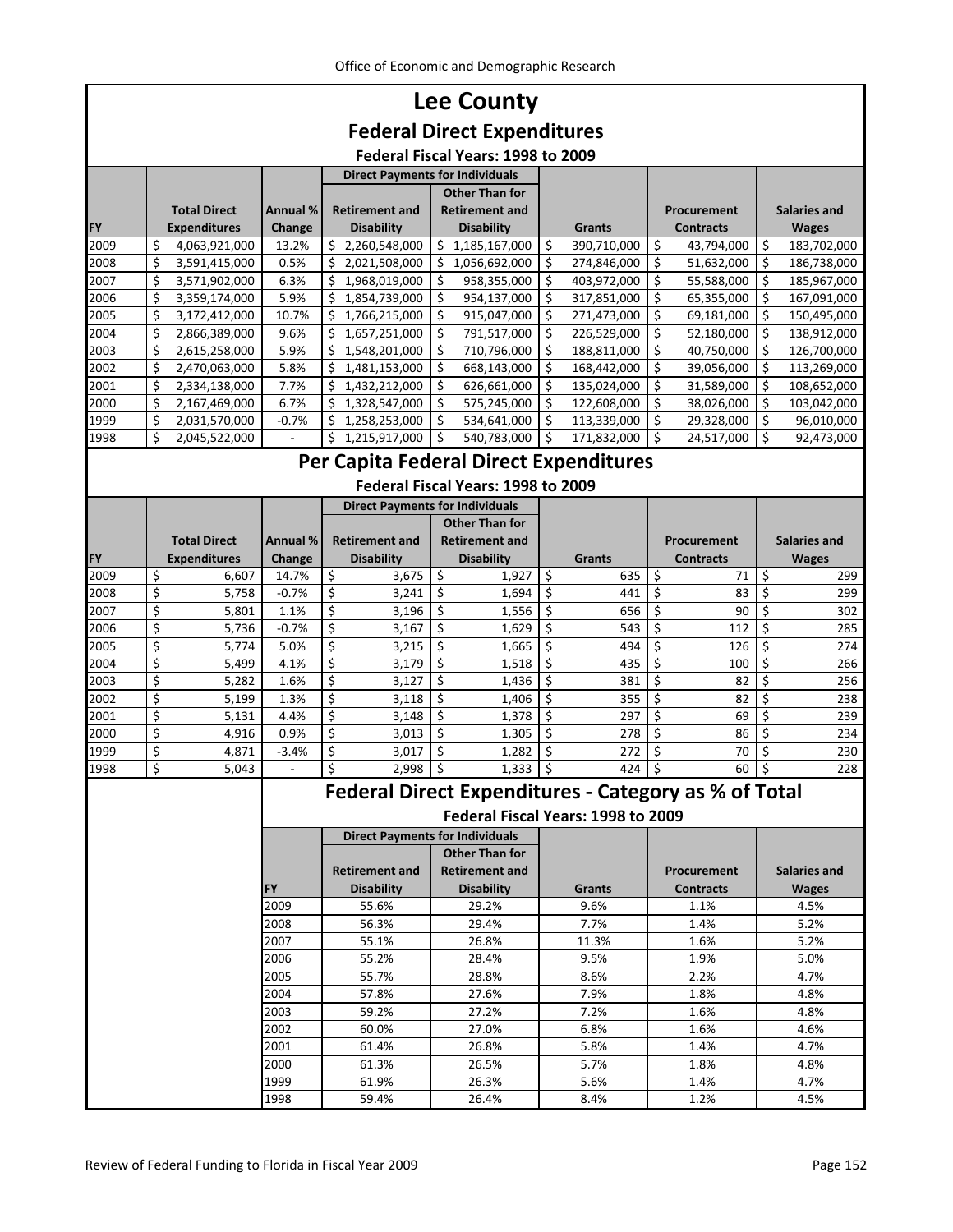|           | <b>Leon County</b>                 |                     |                 |    |                                        |    |                       |    |                |    |                  |    |              |  |
|-----------|------------------------------------|---------------------|-----------------|----|----------------------------------------|----|-----------------------|----|----------------|----|------------------|----|--------------|--|
|           | <b>Federal Direct Expenditures</b> |                     |                 |    |                                        |    |                       |    |                |    |                  |    |              |  |
|           | Federal Fiscal Years: 1998 to 2009 |                     |                 |    |                                        |    |                       |    |                |    |                  |    |              |  |
|           |                                    |                     |                 |    | <b>Direct Payments for Individuals</b> |    |                       |    |                |    |                  |    |              |  |
|           |                                    |                     |                 |    |                                        |    | <b>Other Than for</b> |    |                |    |                  |    |              |  |
|           |                                    | <b>Total Direct</b> | <b>Annual %</b> |    | <b>Retirement and</b>                  |    | <b>Retirement and</b> |    |                |    | Procurement      |    | Salaries and |  |
| <b>FY</b> |                                    | <b>Expenditures</b> | Change          |    | <b>Disability</b>                      |    | <b>Disability</b>     |    | <b>Grants</b>  |    | <b>Contracts</b> |    | <b>Wages</b> |  |
| 2009      | \$                                 | 20,049,452,000      | 47.6%           | \$ | 654,193,000                            | Ś  | 6,340,757,000         | \$ | 12,785,004,000 | \$ | 112,087,000      | \$ | 157,412,000  |  |
| 2008      | \$                                 | 13,588,000,000      | 160.7%          | \$ | 834,763,000                            | \$ | 5,800,515,000         | \$ | 6,758,067,000  | \$ | 69,461,000       | \$ | 125,194,000  |  |
| 2007      | \$                                 | 5,212,147,000       | $-6.6%$         | \$ | 815,681,000                            | \$ | 406,172,000           | \$ | 3,775,969,000  | \$ | 80,513,000       | \$ | 133,813,000  |  |
| 2006      | \$                                 | 5,582,469,000       | $-9.8%$         | \$ | 778,866,000                            | \$ | 301,823,000           | \$ | 4,280,712,000  | \$ | 99,757,000       | \$ | 121,311,000  |  |
| 2005      | \$                                 | 6,189,513,000       | 34.2%           | \$ | 625,810,000                            | \$ | 337,746,000           | \$ | 4,960,148,000  | \$ | 138,707,000      | \$ | 127,102,000  |  |
| 2004      | \$                                 | 4,612,863,000       | 25.7%           | \$ | 613,644,000                            | \$ | 318,683,000           | \$ | 3,477,134,000  | \$ | 81,353,000       | \$ | 122,049,000  |  |
| 2003      | \$                                 | 3,668,740,000       | $-9.4%$         | \$ | 663,468,000                            | \$ | 283,353,000           | \$ | 2,520,062,000  | \$ | 79,998,000       | \$ | 121,860,000  |  |
| 2002      | \$                                 | 4,050,746,000       | 12.9%           | \$ | 593,121,000                            | \$ | 350,327,000           | \$ | 2,957,446,000  | \$ | 46,235,000       | \$ | 103,617,000  |  |
| 2001      | \$                                 | 3,588,857,000       | 22.5%           | \$ | 490,272,000                            | \$ | 281,295,000           | \$ | 2,677,447,000  | \$ | 45,994,000       | \$ | 93,849,000   |  |
| 2000      | \$                                 | 2,928,697,000       | $-1.5%$         | \$ | 401,258,000                            | \$ | 236,834,000           | \$ | 2,155,781,000  | \$ | 34,757,000       | \$ | 100,067,000  |  |
| 1999      | \$                                 | 2,974,313,000       | 9.2%            | \$ | 426,659,000                            | \$ | 188,641,000           | \$ | 2,221,074,000  | \$ | 46,998,000       | \$ | 90,940,000   |  |
| 1998      | \$                                 | 2,723,204,000       |                 | Ś  | 360,155,000                            | Ŝ. | 151,240,000           | \$ | 2,084,887,000  | Ś  | 41,279,000       | \$ | 85,643,000   |  |

#### **Per Capita Federal Direct Expenditures**

|            |                     |          |    | <b>Direct Payments for Individuals</b> |    |                       |    |               |    |                  |    |              |
|------------|---------------------|----------|----|----------------------------------------|----|-----------------------|----|---------------|----|------------------|----|--------------|
|            |                     |          |    |                                        |    | <b>Other Than for</b> |    |               |    |                  |    |              |
|            | <b>Total Direct</b> | Annual % |    | <b>Retirement and</b>                  |    | <b>Retirement and</b> |    |               |    | Procurement      |    | Salaries and |
| <b>IFY</b> | <b>Expenditures</b> | Change   |    | <b>Disability</b>                      |    | <b>Disability</b>     |    | <b>Grants</b> |    | <b>Contracts</b> |    | <b>Wages</b> |
| 2009       | \$<br>72,959        | 47.6%    | \$ | 2,381                                  | Ś  | 23,074                | Ś  | 46,524        | \$ | 408              | \$ | 573          |
| 2008       | \$<br>49,430        | 158.8%   |    | 3,037                                  |    | 21,101                |    | 24,584        | S  | 253              |    | 455          |
| 2007       | \$<br>19,099        | $-6.8%$  | Ś  | 2,989                                  |    | 1,488                 | Ś  | 13,837        | \$ | 295              |    | 490          |
| 2006       | \$<br>20,486        | $-10.3%$ | Ś  | 2,858                                  |    | 1,108                 |    | 15,709        |    | 366              |    | 445          |
| 2005       | \$<br>22,830        | 30.6%    | \$ | 2,308                                  | \$ | 1,246                 | Ś  | 18,296        | \$ | 512              | Ś  | 469          |
| 2004       | \$<br>17,480        | 21.7%    | \$ | 2,325                                  |    | 1,208                 | \$ | 13,176        | Ś  | 308              |    | 462          |
| 2003       | \$<br>14,359        | $-12.1%$ | Ś  | 2,597                                  |    | 1,109                 |    | 9,863         |    | 313              |    | 477          |
| 2002       | \$<br>16,331        | 11.1%    | Ś  | 2,391                                  |    | 1,412                 | Ś  | 11,923        | Ś  | 186              |    | 418          |
| 2001       | \$<br>14,696        | 20.2%    | \$ | 2,008                                  | Ś  | 1,152                 | Ś  | 10,964        | \$ | 188              |    | 384          |
| 2000       | \$<br>12,231        | $-2.3%$  |    | 1,676                                  |    | 989                   |    | 9,003         |    | 145              |    | 418          |
| 1999       | \$<br>12,516        | 7.2%     | \$ | 1,795                                  |    | 794                   | Ś  | 9,346         | Ś  | 198              | S  | 383          |
| 1998       | \$<br>11,676        |          | Ś  | 1,544                                  | \$ | 648                   |    | 8,939         | \$ | 177              |    | 367          |

| ₹<br>11,070 |           | ⊋<br>1, 144 J 2       | <b>U40</b> ?                           | 0,93313                                              | 11177            | <b>JU</b>           |
|-------------|-----------|-----------------------|----------------------------------------|------------------------------------------------------|------------------|---------------------|
|             |           |                       |                                        | Federal Direct Expenditures - Category as % of Total |                  |                     |
|             |           |                       |                                        | Federal Fiscal Years: 1998 to 2009                   |                  |                     |
|             |           |                       | <b>Direct Payments for Individuals</b> |                                                      |                  |                     |
|             |           |                       | <b>Other Than for</b>                  |                                                      |                  |                     |
|             |           | <b>Retirement and</b> | <b>Retirement and</b>                  |                                                      | Procurement      | <b>Salaries and</b> |
|             | <b>FY</b> | <b>Disability</b>     | <b>Disability</b>                      | <b>Grants</b>                                        | <b>Contracts</b> | <b>Wages</b>        |
|             | 2009      | 3.3%                  | 31.6%                                  | 63.8%                                                | 0.6%             | 0.8%                |
|             | 2008      | 6.1%                  | 42.7%                                  | 49.7%                                                | 0.5%             | 0.9%                |
|             | 2007      | 15.6%                 | 7.8%                                   | 72.4%                                                | 1.5%             | 2.6%                |
|             | 2006      | 14.0%                 | 5.4%                                   | 76.7%                                                | 1.8%             | 2.2%                |
|             | 2005      | 10.1%                 | 5.5%                                   | 80.1%                                                | 2.2%             | 2.1%                |
|             | 2004      | 13.3%                 | 6.9%                                   | 75.4%                                                | 1.8%             | 2.6%                |
|             | 2003      | 18.1%                 | 7.7%                                   | 68.7%                                                | 2.2%             | 3.3%                |
|             | 2002      | 14.6%                 | 8.6%                                   | 73.0%                                                | 1.1%             | 2.6%                |
|             | 2001      | 13.7%                 | 7.8%                                   | 74.6%                                                | 1.3%             | 2.6%                |
|             | 2000      | 13.7%                 | 8.1%                                   | 73.6%                                                | 1.2%             | 3.4%                |
|             | 1999      | 14.3%                 | 6.3%                                   | 74.7%                                                | 1.6%             | 3.1%                |
|             | 1998      | 13.2%                 | 5.6%                                   | 76.6%                                                | 1.5%             | 3.1%                |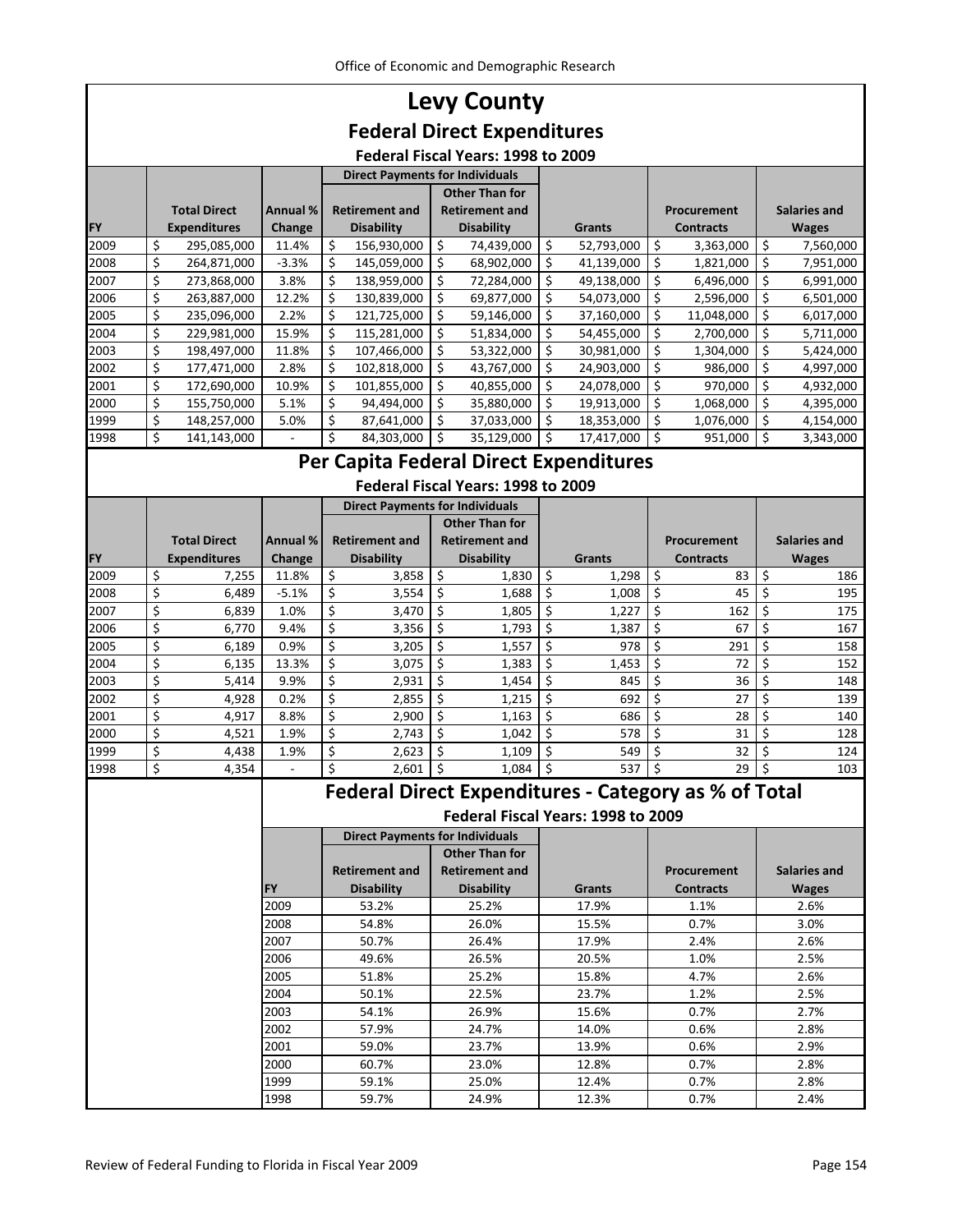|                                        | or Economic and Demographic nesearch |                          |                |          |                                                      |          |                                    |          |                         |          |                             |          |                        |  |
|----------------------------------------|--------------------------------------|--------------------------|----------------|----------|------------------------------------------------------|----------|------------------------------------|----------|-------------------------|----------|-----------------------------|----------|------------------------|--|
|                                        | <b>Liberty County</b>                |                          |                |          |                                                      |          |                                    |          |                         |          |                             |          |                        |  |
|                                        |                                      |                          |                |          |                                                      |          | <b>Federal Direct Expenditures</b> |          |                         |          |                             |          |                        |  |
|                                        |                                      |                          |                |          |                                                      |          | Federal Fiscal Years: 1998 to 2009 |          |                         |          |                             |          |                        |  |
|                                        |                                      |                          |                |          | <b>Direct Payments for Individuals</b>               |          |                                    |          |                         |          |                             |          |                        |  |
|                                        |                                      |                          |                |          |                                                      |          | <b>Other Than for</b>              |          |                         |          |                             |          |                        |  |
|                                        |                                      | <b>Total Direct</b>      | Annual %       |          | <b>Retirement and</b>                                |          | <b>Retirement and</b>              |          |                         |          | Procurement                 |          | <b>Salaries and</b>    |  |
| <b>FY</b>                              |                                      | <b>Expenditures</b>      | Change         |          | <b>Disability</b>                                    |          | <b>Disability</b>                  |          | <b>Grants</b>           |          | <b>Contracts</b>            |          | <b>Wages</b>           |  |
| 2009                                   | \$                                   | 82,988,000               | 53.9%          | \$       | 21,388,000                                           | \$       | 10,930,000                         | \$       | 16,220,000              | \$       | 31,848,000                  | \$       | 2,602,000              |  |
| 2008                                   | \$                                   | 53,939,000               | 27.5%          | \$       | 20,178,000                                           | \$       | 9,530,000                          | \$       | 11,624,000              | $\zeta$  | 8,343,000                   | \$       | 4,264,000              |  |
| 2007                                   | \$                                   | 42,295,000               | $-28.6%$       | \$       | 19,153,000                                           | \$       | 13,362,000                         | \$       | 6,379,000               | $\zeta$  | 1,065,000                   | \$       | 2,336,000              |  |
| 2006                                   | \$                                   | 59,258,000               | 58.0%          | \$       | 18,919,000                                           | \$<br>\$ | 11,377,000                         | \$       | 10,508,000              | \$       | 16,246,000                  | \$       | 2,207,000              |  |
| 2005<br>2004                           | \$<br>\$                             | 37,501,000               | 3.1%<br>9.1%   | \$<br>\$ | 16,178,000                                           | \$       | 8,017,000                          | \$<br>\$ | 10,103,000              | \$<br>\$ | 1,263,000                   | \$<br>\$ | 1,940,000              |  |
| 2003                                   | \$                                   | 36,371,000<br>33,345,000 | $-9.7%$        | \$       | 15,030,000<br>14,239,000                             | \$       | 7,188,000<br>6,490,000             | \$       | 11,016,000<br>9,552,000 | $\zeta$  | 1,456,000<br>1,046,000      | \$       | 1,680,000<br>2,018,000 |  |
| 2002                                   | \$                                   | 36,937,000               | 29.4%          | \$       | 13,252,000                                           | \$       | 6,178,000                          | \$       | 15,207,000              | \$       | 370,000                     | \$       | 1,930,000              |  |
| 2001                                   | \$                                   | 28,543,000               | 6.9%           | \$       | 13,127,000                                           | \$       | 5,996,000                          | \$       | 7,000,000               | \$       | 714,000                     | \$       | 1,705,000              |  |
| 2000                                   | \$                                   | 26,697,000               | $-12.5%$       | \$       | 12,514,000                                           | \$       | 5,078,000                          | \$       | 6,939,000               | $\zeta$  | 521,000                     | \$       | 1,645,000              |  |
| 1999                                   | \$                                   | 30,496,000               | 33.8%          | \$       | 11,175,000                                           | \$       | 4,932,000                          | \$       | 12,191,000              | $\zeta$  | 608,000                     | \$       | 1,590,000              |  |
| 1998                                   | \$                                   | 22,785,000               | $\overline{a}$ | Ś        | 10,614,000                                           | Ś        | 4,923,000                          | \$       | 5,484,000               | -Ś       | 194,000                     | \$       | 1,570,000              |  |
|                                        |                                      |                          |                |          | Per Capita Federal Direct Expenditures               |          |                                    |          |                         |          |                             |          |                        |  |
|                                        |                                      |                          |                |          |                                                      |          |                                    |          |                         |          |                             |          |                        |  |
| Federal Fiscal Years: 1998 to 2009     |                                      |                          |                |          |                                                      |          |                                    |          |                         |          |                             |          |                        |  |
| <b>Direct Payments for Individuals</b> |                                      |                          |                |          |                                                      |          |                                    |          |                         |          |                             |          |                        |  |
|                                        |                                      |                          |                |          |                                                      |          | <b>Other Than for</b>              |          |                         |          |                             |          |                        |  |
|                                        |                                      | <b>Total Direct</b>      | Annual %       |          | <b>Retirement and</b>                                |          | <b>Retirement and</b>              |          |                         |          | Procurement                 |          | <b>Salaries and</b>    |  |
| FY                                     |                                      | <b>Expenditures</b>      | Change         |          | <b>Disability</b>                                    |          | <b>Disability</b>                  |          | Grants                  |          | <b>Contracts</b>            |          | <b>Wages</b>           |  |
| 2009                                   | \$                                   | 10,096                   | 52.7%          | \$       | 2,602                                                | \$       | 1,330                              | \$       | 1,973                   | $\zeta$  | 3,874                       | \$       | 317                    |  |
| 2008                                   | \$                                   | 6,612                    | 21.5%          | \$       | 2,473                                                | \$       | 1,168                              | \$       | 1,425                   | \$       | 1,023                       | \$       | 523                    |  |
| 2007                                   | \$                                   | 5,442                    | $-28.6%$       | \$       | 2,464                                                | \$       | 1,719                              | \$       | 821                     | \$       | 137                         | \$       | 301                    |  |
| 2006                                   | \$                                   | 7,625                    | 54.1%          | \$       | 2,434                                                | \$       | 1,464                              | \$       | 1,352                   | \$       | 2,090                       | \$       | 284                    |  |
| 2005                                   | \$                                   | 4,947                    | 0.0%           | \$       | 2,134                                                | \$       | 1,058                              | \$       | 1,333                   | \$       | 167                         | \$       | 256                    |  |
| 2004                                   | \$                                   | 4,946                    | 7.2%           | \$       | 2,044                                                | \$       | 977                                | \$       | 1,498                   | \$       | 198                         | \$       | 228                    |  |
| 2003                                   | \$                                   | 4,614                    | $-10.6%$       | \$       | 1,970                                                | \$       | 898                                | \$       | 1,322                   | \$       | 145                         | \$       | 279                    |  |
| 2002                                   | \$                                   | 5,161                    | 29.0%          | \$       | 1,852                                                | \$       | 863                                | \$       | 2,125                   | \$       | 52                          | \$       | 270                    |  |
| 2001                                   | \$                                   | 4,002                    | 5.3%           | \$       | 1,841                                                | \$       | 841                                | \$       | 981                     | \$       | 100                         | \$       | 239                    |  |
| 2000                                   | \$                                   | 3,802                    | 0.3%           | \$       | 1,782                                                | \$       | 723                                | \$       | 988                     | \$       | $74\,$                      | \$       | 234                    |  |
| 1999<br>1998                           | \$<br>$\overline{\xi}$               | 3,789                    | 28.2%          | \$<br>\$ | 1,389                                                | $\zeta$  | 613                                | \$       | 1,515                   | \$       | 76                          | \$       | 198<br>204             |  |
|                                        |                                      | 2,956                    |                |          |                                                      |          | $1,377$ \$ 639 \$ 711 \$           |          |                         |          | $25\overline{\phantom{0}}5$ |          |                        |  |
|                                        |                                      |                          |                |          | Federal Direct Expenditures - Category as % of Total |          |                                    |          |                         |          |                             |          |                        |  |
|                                        |                                      |                          |                |          |                                                      |          | Federal Fiscal Years: 1998 to 2009 |          |                         |          |                             |          |                        |  |
|                                        |                                      |                          |                |          | <b>Direct Payments for Individuals</b>               |          |                                    |          |                         |          |                             |          |                        |  |
|                                        |                                      |                          |                |          |                                                      |          | <b>Other Than for</b>              |          |                         |          |                             |          |                        |  |
|                                        |                                      |                          |                |          | <b>Retirement and</b>                                |          | <b>Retirement and</b>              |          |                         |          | Procurement                 |          | <b>Salaries and</b>    |  |
|                                        |                                      |                          | <b>FY</b>      |          | <b>Disability</b>                                    |          | <b>Disability</b>                  |          | Grants                  |          | <b>Contracts</b>            |          | Wages                  |  |
|                                        |                                      |                          | 2009           |          | 25.8%                                                |          | 13.2%                              |          | 19.5%                   |          | 38.4%                       |          | 3.1%                   |  |
|                                        |                                      |                          | 2008           |          | 37.4%                                                |          | 17.7%                              |          | 21.6%                   |          | 15.5%                       |          | 7.9%                   |  |
|                                        |                                      |                          | 2007           |          | 45.3%                                                |          | 31.6%                              |          | 15.1%                   |          | 2.5%                        |          | 5.5%                   |  |
|                                        |                                      |                          | 2006           |          | 31.9%                                                |          | 19.2%                              |          | 17.7%                   |          | 27.4%                       |          | 3.7%                   |  |
|                                        |                                      |                          | 2005           |          | 43.1%                                                |          | 21.4%                              |          | 26.9%                   |          | 3.4%                        |          | 5.2%                   |  |
|                                        |                                      |                          | 2004           |          | 41.3%                                                |          | 19.8%                              |          | 30.3%                   |          | 4.0%                        |          | 4.6%                   |  |
|                                        |                                      |                          | 2003           |          | 42.7%                                                |          | 19.5%                              |          | 28.6%                   |          | 3.1%                        |          | 6.1%                   |  |
|                                        |                                      |                          | 2002           |          | 35.9%                                                |          | 16.7%                              |          | 41.2%                   |          | 1.0%                        |          | 5.2%                   |  |
|                                        |                                      |                          | 2001           |          | 46.0%                                                |          | 21.0%                              |          | 24.5%                   |          | 2.5%                        |          | 6.0%                   |  |
|                                        |                                      |                          | 2000           |          | 46.9%                                                |          | 19.0%                              |          | 26.0%                   |          | 2.0%                        |          | 6.2%                   |  |

1999 36.6% 16.2% 40.0% 2.0% 5.2% 1998 46.6% 21.6% 24.1% 0.9% 6.9%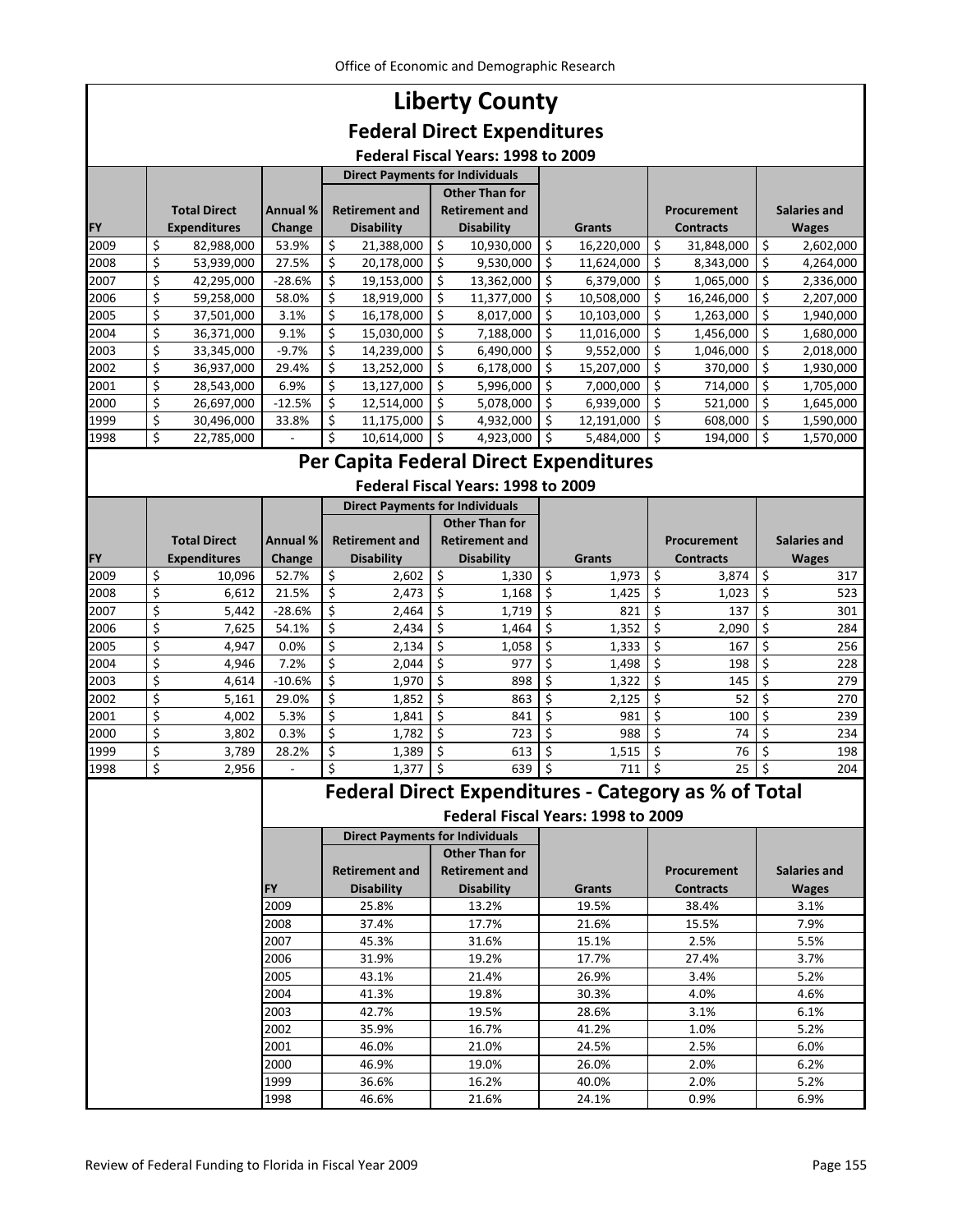|                      |                  |                     |          |    |                                        |                | <b>Madison County</b>                  |                |                      |    |                  |                |              |
|----------------------|------------------|---------------------|----------|----|----------------------------------------|----------------|----------------------------------------|----------------|----------------------|----|------------------|----------------|--------------|
|                      |                  |                     |          |    |                                        |                | <b>Federal Direct Expenditures</b>     |                |                      |    |                  |                |              |
|                      |                  |                     |          |    |                                        |                | Federal Fiscal Years: 1998 to 2009     |                |                      |    |                  |                |              |
|                      |                  |                     |          |    | <b>Direct Payments for Individuals</b> |                |                                        |                |                      |    |                  |                |              |
|                      |                  |                     |          |    |                                        |                | <b>Other Than for</b>                  |                |                      |    |                  |                |              |
|                      |                  | <b>Total Direct</b> | Annual % |    | <b>Retirement and</b>                  |                | <b>Retirement and</b>                  |                |                      |    | Procurement      |                | Salaries and |
| FY                   |                  | <b>Expenditures</b> | Change   |    | <b>Disability</b>                      |                | <b>Disability</b>                      |                | <b>Grants</b>        |    | <b>Contracts</b> |                | <b>Wages</b> |
| 2009                 | \$               | 183,661,000         | 20.8%    | \$ | 66,333,000                             | \$             | 43,765,000                             | \$             | 68,788,000           | \$ | 1,532,000        | \$             | 3,243,000    |
| 2008                 | \$               | 152,039,000         | 2.4%     | \$ | 60,824,000                             | \$             | 41,600,000                             | \$             | 45,403,000           | \$ | 833,000          | \$             | 3,379,000    |
| 2007                 | \$               | 148,446,000         | $-4.8%$  | \$ | 59,863,000                             | \$             | 54,753,000                             | \$             | 30,010,000           | \$ | 695,000          | \$             | 3,125,000    |
| 2006                 | \$               | 155,883,000         | 5.5%     | \$ | 56,610,000                             | \$             | 48,616,000                             | \$             | 46,571,000           | \$ | 1,181,000        | \$             | 2,904,000    |
| 2005                 | \$               | 147,725,000         | 15.4%    | \$ | 52,409,000                             | \$             | 31,538,000                             | \$             | 46,574,000           | \$ | 14,408,000       | \$             | 2,797,000    |
| 2004                 | \$               | 127,970,000         | 9.1%     | \$ | 51,082,000                             | \$             | 28,301,000                             | Ś              | 45,131,000           | Ś  | 677,000          | \$             | 2,779,000    |
| 2003                 | \$               | 117,344,000         | $-8.1%$  | \$ | 47,122,000                             | \$             | 25,469,000                             | \$             | 41,307,000           | \$ | 878,000          | \$             | 2,568,000    |
| 2002                 | \$               | 127,716,000         | 8.6%     | \$ | 46,592,000                             | \$             | 25,551,000                             | \$             | 51,743,000           | \$ | 1,296,000        | \$             | 2,533,000    |
| 2001                 | \$               | 117,577,000         | 14.5%    | \$ | 46,707,000                             | \$             | 24,023,000                             | \$             | 43,791,000           | \$ | 566,000          | \$             | 2,490,000    |
| 2000                 | \$               | 102,689,000         | 5.6%     | \$ | 42,838,000                             | \$             | 23,103,000                             | \$             | 33,958,000           | \$ | 524,000          | \$             | 2,265,000    |
| 1999                 | \$               | 97,260,000          | 9.3%     | \$ | 38,426,000                             | \$             | 20,001,000                             | Ś              | 36,129,000           | Ś  | 512,000          | \$             | 2,193,000    |
| 1998                 | $\overline{\xi}$ | 88,979,000          |          | \$ | 37,438,000                             | \$             | 20,150,000                             | \$             | 28,823,000           | Ś  | 459,000          | \$             | 2,109,000    |
|                      |                  |                     |          |    |                                        |                | Per Capita Federal Direct Expenditures |                |                      |    |                  |                |              |
|                      |                  |                     |          |    |                                        |                | Federal Fiscal Years: 1998 to 2009     |                |                      |    |                  |                |              |
|                      |                  |                     |          |    | <b>Direct Payments for Individuals</b> |                |                                        |                |                      |    |                  |                |              |
|                      |                  |                     |          |    |                                        |                | <b>Other Than for</b>                  |                |                      |    |                  |                |              |
|                      |                  | <b>Total Direct</b> | Annual % |    | <b>Retirement and</b>                  |                | <b>Retirement and</b>                  |                |                      |    | Procurement      |                | Salaries and |
| <b>FY</b>            |                  | <b>Expenditures</b> | Change   |    | <b>Disability</b>                      |                | <b>Disability</b>                      |                | <b>Grants</b>        |    | <b>Contracts</b> |                | <b>Wages</b> |
| 2009                 | \$               | 9,033               | 19.7%    | \$ | 3,262                                  | \$             | 2,152                                  | \$             | 3,383                | \$ | 75               | \$             | 159          |
| 2008                 | \$               | 7,545               | 1.4%     | \$ | 3,018                                  | \$             | 2,064                                  | \$             | 2,253                | \$ | 41               | \$             | 168          |
| 2007                 | \$               | 7,443               | $-5.4%$  | \$ | 3,002                                  | \$             | 2,745                                  | \$             | 1,505                | \$ | 35               | \$             | 157          |
| $\sim$ $\sim$ $\sim$ | $\overline{a}$   | $ -$                |          | A  | $\sim$ $\sim$ $\sim$                   | $\overline{a}$ | $\sim$ $\sim$ $\sim$                   | $\overline{a}$ | $\sim$ $\sim$ $\sim$ | Ă  | $\sim$           | $\overline{a}$ |              |

| 2007 | 443. / | -5.4%   | 3,002 | 2,745 | 1,505 | 35  | 157 |
|------|--------|---------|-------|-------|-------|-----|-----|
| 2006 | 7,867  | 4.9%    | 2,857 | 2,454 | 2,350 | 60  | 147 |
| 2005 | 7,500  | 14.3%   | 2,661 | 1,601 | 2,365 | 732 | 142 |
| 2004 | 6,563  | $.0\%$  | 2,620 | 1,451 | 2,315 | 35  | 143 |
| 2003 | 6,131  | $-9.1%$ | 2,462 | 1,331 | 2,158 | 46  | 134 |
| 2002 | 6,746  | 8.2%    | 2,461 | 1,350 | 2,733 | 68  | 134 |
| 2001 | 6,234  | 13.7%   | 2,476 | 1,274 | 2,322 | 30  | 132 |
| 2000 | 5,482  | 10.6%   | 2,287 | 1,233 | 1,813 | 28  | 121 |
| 1999 | 4,954  | '.3%    | 1,957 | 1,019 | 1,840 | 26  | 112 |
| 1998 | 4,616  |         | 1,942 | 1,045 | 1,495 | 24  | 109 |

|           |                       | <b>Direct Payments for Individuals</b> |               |                    |              |
|-----------|-----------------------|----------------------------------------|---------------|--------------------|--------------|
|           |                       | <b>Other Than for</b>                  |               |                    |              |
|           | <b>Retirement and</b> | <b>Retirement and</b>                  |               | <b>Procurement</b> | Salaries and |
| <b>FY</b> | <b>Disability</b>     | <b>Disability</b>                      | <b>Grants</b> | <b>Contracts</b>   | <b>Wages</b> |
| 2009      | 36.1%                 | 23.8%                                  | 37.5%         | 0.8%               | 1.8%         |
| 2008      | 40.0%                 | 27.4%                                  | 29.9%         | 0.5%               | 2.2%         |
| 2007      | 40.3%                 | 36.9%                                  | 20.2%         | 0.5%               | 2.1%         |
| 2006      | 36.3%                 | 31.2%                                  | 29.9%         | 0.8%               | 1.9%         |
| 2005      | 35.5%                 | 21.3%                                  | 31.5%         | 9.8%               | 1.9%         |
| 2004      | 39.9%                 | 22.1%                                  | 35.3%         | 0.5%               | 2.2%         |
| 2003      | 40.2%                 | 21.7%                                  | 35.2%         | 0.7%               | 2.2%         |
| 2002      | 36.5%                 | 20.0%                                  | 40.5%         | 1.0%               | 2.0%         |
| 2001      | 39.7%                 | 20.4%                                  | 37.2%         | 0.5%               | 2.1%         |
| 2000      | 41.7%                 | 22.5%                                  | 33.1%         | 0.5%               | 2.2%         |
| 1999      | 39.5%                 | 20.6%                                  | 37.1%         | 0.5%               | 2.3%         |
| 1998      | 42.1%                 | 22.6%                                  | 32.4%         | 0.5%               | 2.4%         |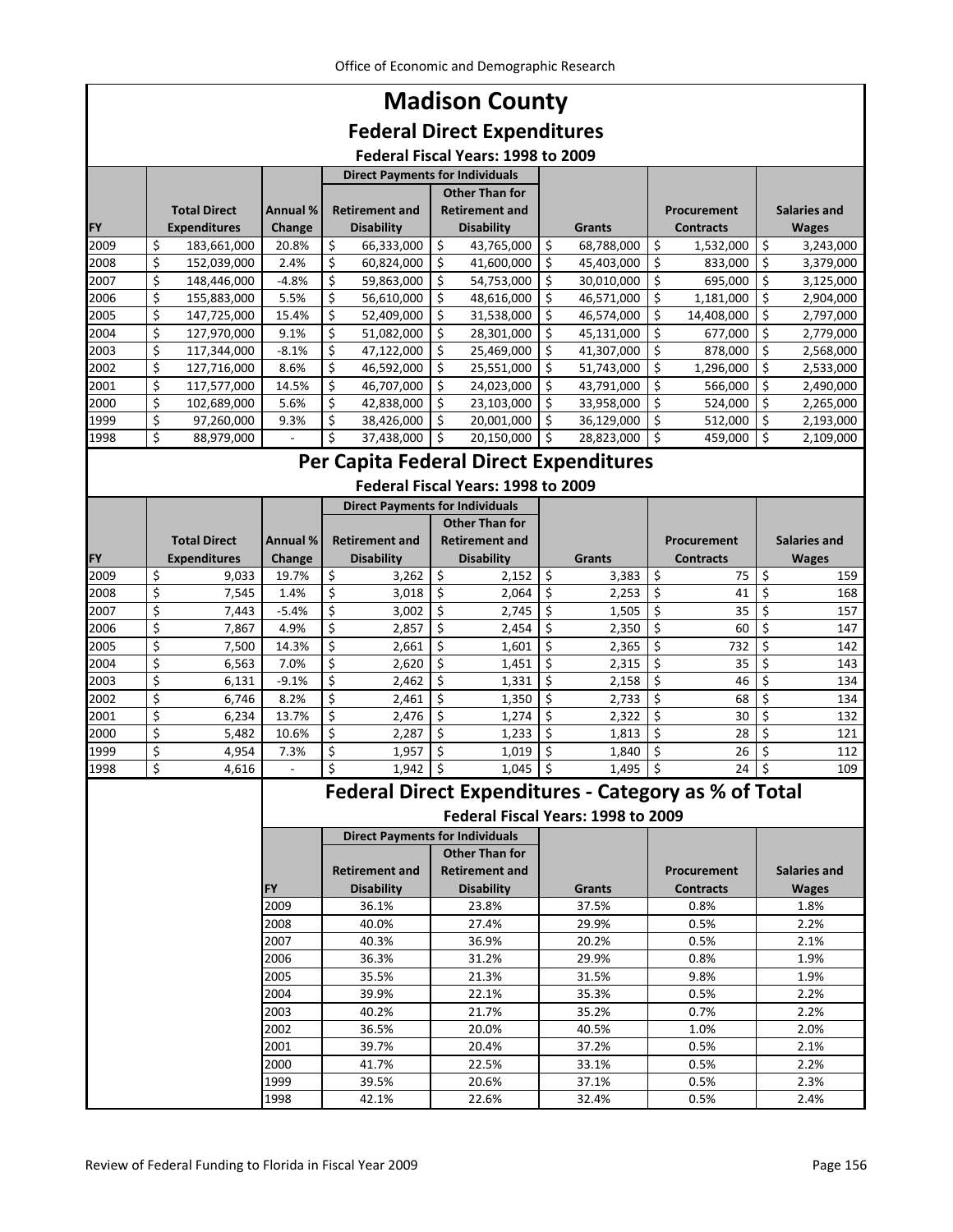|      |                                    |                     |                 |                                        |                                     | <b>Manatee County</b>              |    |               |                                                             |                         |  |  |  |  |
|------|------------------------------------|---------------------|-----------------|----------------------------------------|-------------------------------------|------------------------------------|----|---------------|-------------------------------------------------------------|-------------------------|--|--|--|--|
|      | <b>Federal Direct Expenditures</b> |                     |                 |                                        |                                     |                                    |    |               |                                                             |                         |  |  |  |  |
|      |                                    |                     |                 |                                        |                                     | Federal Fiscal Years: 1998 to 2009 |    |               |                                                             |                         |  |  |  |  |
|      |                                    |                     |                 | <b>Direct Payments for Individuals</b> |                                     |                                    |    |               |                                                             |                         |  |  |  |  |
|      |                                    |                     |                 |                                        |                                     | <b>Other Than for</b>              |    |               |                                                             |                         |  |  |  |  |
|      |                                    | <b>Total Direct</b> | Annual %        | <b>Retirement and</b>                  |                                     | <b>Retirement and</b>              |    |               | Procurement                                                 | <b>Salaries and</b>     |  |  |  |  |
| FY   |                                    | <b>Expenditures</b> | Change          | <b>Disability</b>                      |                                     | <b>Disability</b>                  |    | <b>Grants</b> | <b>Contracts</b>                                            | <b>Wages</b>            |  |  |  |  |
| 2009 | \$                                 | 2,169,207,000       | 8.4%            | \$<br>1,141,472,000                    | \$                                  | 684,382,000                        | \$ | 217,571,000   | \$<br>37,927,000                                            | \$<br>87,855,000        |  |  |  |  |
| 2008 | \$                                 | 2,000,816,000       | 0.7%            | \$<br>1,035,481,000                    | \$                                  | 601,572,000                        | \$ | 143,412,000   | \$<br>139,118,000                                           | \$<br>81,232,000        |  |  |  |  |
| 2007 | \$                                 | 1,986,530,000       | 12.2%           | \$<br>1,016,949,000                    | \$                                  | 598,543,000                        | \$ | 240,017,000   | \$<br>52,833,000                                            | \$<br>78,188,000        |  |  |  |  |
| 2006 | \$                                 | 1,771,056,000       | 5.7%            | \$<br>967,032,000                      | \$                                  | 547,335,000                        | \$ | 151,810,000   | \$<br>32,353,000                                            | \$<br>72,525,000        |  |  |  |  |
| 2005 | \$                                 | 1,676,162,000       | 7.7%            | \$<br>926,705,000                      | \$                                  | 500,494,000                        | \$ | 134,951,000   | \$<br>45,126,000                                            | \$<br>68,886,000        |  |  |  |  |
| 2004 | \$                                 | 1,556,621,000       | 8.5%            | \$<br>873,580,000                      | \$                                  | 447,674,000                        | \$ | 130,362,000   | \$<br>38,223,000                                            | \$<br>66,782,000        |  |  |  |  |
| 2003 | \$                                 | 1,434,260,000       | 3.6%            | \$<br>827,669,000                      | \$                                  | 408,374,000                        | \$ | 108,438,000   | \$<br>23,085,000                                            | \$<br>66,694,000        |  |  |  |  |
| 2002 | \$                                 | 1,383,837,000       | 4.7%            | \$<br>797,669,000                      | \$                                  | 378,549,000                        | \$ | 119,374,000   | \$<br>21,479,000                                            | \$<br>66,768,000        |  |  |  |  |
| 2001 | \$                                 | 1,322,059,000       | 9.0%            | \$<br>776,718,000                      | \$                                  | 357,835,000                        | \$ | 96,491,000    | \$<br>26,655,000                                            | \$<br>64,359,000        |  |  |  |  |
| 2000 | \$                                 | 1,212,668,000       | 6.0%            | \$<br>727,892,000                      | \$                                  | 324,374,000                        | \$ | 78,954,000    | \$<br>17,990,000                                            | \$<br>63,458,000        |  |  |  |  |
| 1999 | \$                                 | 1,143,744,000       | 0.0%            | \$<br>691,403,000                      | \$                                  | 303,397,000                        | \$ | 66,433,000    | \$<br>25,583,000                                            | \$<br>56,927,000        |  |  |  |  |
| 1998 | \$                                 | 1,143,382,000       |                 | \$<br>673,153,000                      | \$                                  | 311,872,000                        | \$ | 84,310,000    | Ś<br>16,914,000                                             | \$<br>57,133,000        |  |  |  |  |
|      |                                    |                     |                 | Per Capita Federal Direct Expenditures |                                     |                                    |    |               |                                                             |                         |  |  |  |  |
|      |                                    |                     |                 |                                        |                                     | Federal Fiscal Years: 1998 to 2009 |    |               |                                                             |                         |  |  |  |  |
|      |                                    |                     |                 | <b>Direct Payments for Individuals</b> |                                     |                                    |    |               |                                                             |                         |  |  |  |  |
|      |                                    |                     |                 |                                        |                                     | <b>Other Than for</b>              |    |               |                                                             |                         |  |  |  |  |
|      |                                    | <b>Total Direct</b> | <b>Annual %</b> | <b>Retirement and</b>                  |                                     | <b>Retirement and</b>              |    |               | Procurement                                                 | <b>Salaries and</b>     |  |  |  |  |
| FY   |                                    | <b>Expenditures</b> | Change          | <b>Disability</b>                      |                                     | <b>Disability</b>                  |    | <b>Grants</b> | <b>Contracts</b>                                            | <b>Wages</b>            |  |  |  |  |
| 2009 | \$                                 | 6,813               | 8.2%            | \$<br>3,585                            | \$                                  | 2,149                              | \$ | 683           | $\zeta$<br>119                                              | \$<br>276               |  |  |  |  |
| 2008 | \$                                 | 6,298               | 0.1%            | \$<br>3,259                            | \$                                  | 1,894                              | \$ | 451           | \$<br>438                                                   | \$<br>256               |  |  |  |  |
| 2007 | \$                                 | 6,289               | 9.5%            | \$<br>3,219                            | \$                                  | 1,895                              | \$ | 760           | \$<br>167                                                   | \$<br>248               |  |  |  |  |
| 2006 | \$                                 | 5,744               | 4.3%            | \$<br>3,136                            | \$                                  | 1,775                              | \$ | 492           | \$<br>105                                                   | \$<br>235               |  |  |  |  |
| 2005 | \$                                 | 5,507               | 4.5%            | \$<br>3,045                            | \$                                  | 1,644                              | \$ | 443           | \$<br>148                                                   | \$<br>226               |  |  |  |  |
| 2004 | \$                                 | 5,272               | 5.5%            | \$<br>2,959                            | \$                                  | 1,516                              | \$ | 442           | \$<br>129                                                   | $\overline{\xi}$<br>226 |  |  |  |  |
| 2003 | \$                                 | 4,999               | 0.2%            | \$<br>2,885                            | \$                                  | 1,423                              | \$ | 378           | \$<br>80                                                    | $\overline{\xi}$<br>232 |  |  |  |  |
| 2002 | \$                                 | 4,989               | 2.2%            | \$<br>2,876                            | $\overline{\boldsymbol{\varsigma}}$ | 1,365                              | \$ | 430           | \$<br>77                                                    | $\overline{\xi}$<br>241 |  |  |  |  |
| 2001 | \$                                 | 4,883               | 6.3%            | \$<br>2,869                            | \$                                  | 1,322                              | \$ | 356           | \$<br>98                                                    | \$<br>238               |  |  |  |  |
| 2000 | \$                                 | 4,593               | 1.7%            | \$<br>2,757                            | \$                                  | 1,229                              | \$ | 299           | \$<br>68                                                    | \$<br>240               |  |  |  |  |
| 1999 | \$                                 | 4,517               | $-2.4%$         | \$<br>2,731                            | \$                                  | 1,198                              | \$ | 262           | \$<br>101                                                   | \$<br>225               |  |  |  |  |
| 1998 | Ś                                  | 4,629               |                 | Ś<br>2,725                             | \$                                  | 1,262                              | Ś  | 341           | \$<br>68                                                    | \$<br>231               |  |  |  |  |
|      |                                    |                     |                 |                                        |                                     |                                    |    |               | <b>Federal Direct Expenditures - Category as % of Total</b> |                         |  |  |  |  |
|      |                                    |                     |                 |                                        |                                     | Federal Fiscal Years: 1998 to 2009 |    |               |                                                             |                         |  |  |  |  |
|      |                                    |                     |                 | <b>Direct Payments for Individuals</b> |                                     |                                    |    |               |                                                             |                         |  |  |  |  |
|      |                                    |                     |                 |                                        |                                     | <b>Other Than for</b>              |    |               |                                                             |                         |  |  |  |  |
|      |                                    |                     |                 | <b>Retirement and</b>                  |                                     | <b>Retirement and</b>              |    |               | Procurement                                                 | <b>Salaries and</b>     |  |  |  |  |
|      |                                    |                     | FY              | <b>Disability</b>                      |                                     | <b>Disability</b>                  |    | Grants        | <b>Contracts</b>                                            | Wages                   |  |  |  |  |
|      |                                    |                     | 2009            | 52.6%                                  |                                     | 31.5%                              |    | 10.0%         | 1.7%                                                        | 4.1%                    |  |  |  |  |
|      |                                    |                     | 2008            | 51.8%                                  |                                     | 30.1%                              |    | 7.2%          | 7.0%                                                        | 4.1%                    |  |  |  |  |
|      |                                    |                     | 2007            | 51.2%                                  |                                     | 30.1%                              |    | 12.1%         | 2.7%                                                        | 3.9%                    |  |  |  |  |
|      |                                    |                     | 2006            | 54.6%                                  |                                     | 30.9%                              |    | 8.6%          | 1.8%                                                        | 4.1%                    |  |  |  |  |
|      |                                    |                     | 2005            | 55.3%                                  |                                     | 29.9%                              |    | 8.1%          | 2.7%                                                        | 4.1%                    |  |  |  |  |
|      |                                    |                     | 2004            | 56.1%                                  |                                     | 28.8%                              |    | 8.4%          | 2.5%                                                        | 4.3%                    |  |  |  |  |
|      |                                    |                     | 2003            | 57.7%                                  |                                     | 28.5%                              |    | 7.6%          | 1.6%                                                        | 4.7%                    |  |  |  |  |
|      |                                    |                     | 2002            | 57.6%                                  |                                     | 27.4%                              |    | 8.6%          | 1.6%                                                        | 4.8%                    |  |  |  |  |
|      |                                    |                     | 2001            | 58.8%                                  |                                     | 27.1%                              |    | 7.3%          | 2.0%                                                        | 4.9%                    |  |  |  |  |
|      |                                    |                     | 2000            | 60.0%                                  |                                     | 26.7%                              |    | 6.5%          | 1.5%                                                        | 5.2%                    |  |  |  |  |
|      |                                    |                     | 1999            | 60.5%                                  |                                     | 26.5%                              |    | 5.8%          | 2.2%                                                        | 5.0%                    |  |  |  |  |
|      |                                    |                     | 1998            | 58.9%                                  |                                     | 27.3%                              |    | 7.4%          | 1.5%                                                        | 5.0%                    |  |  |  |  |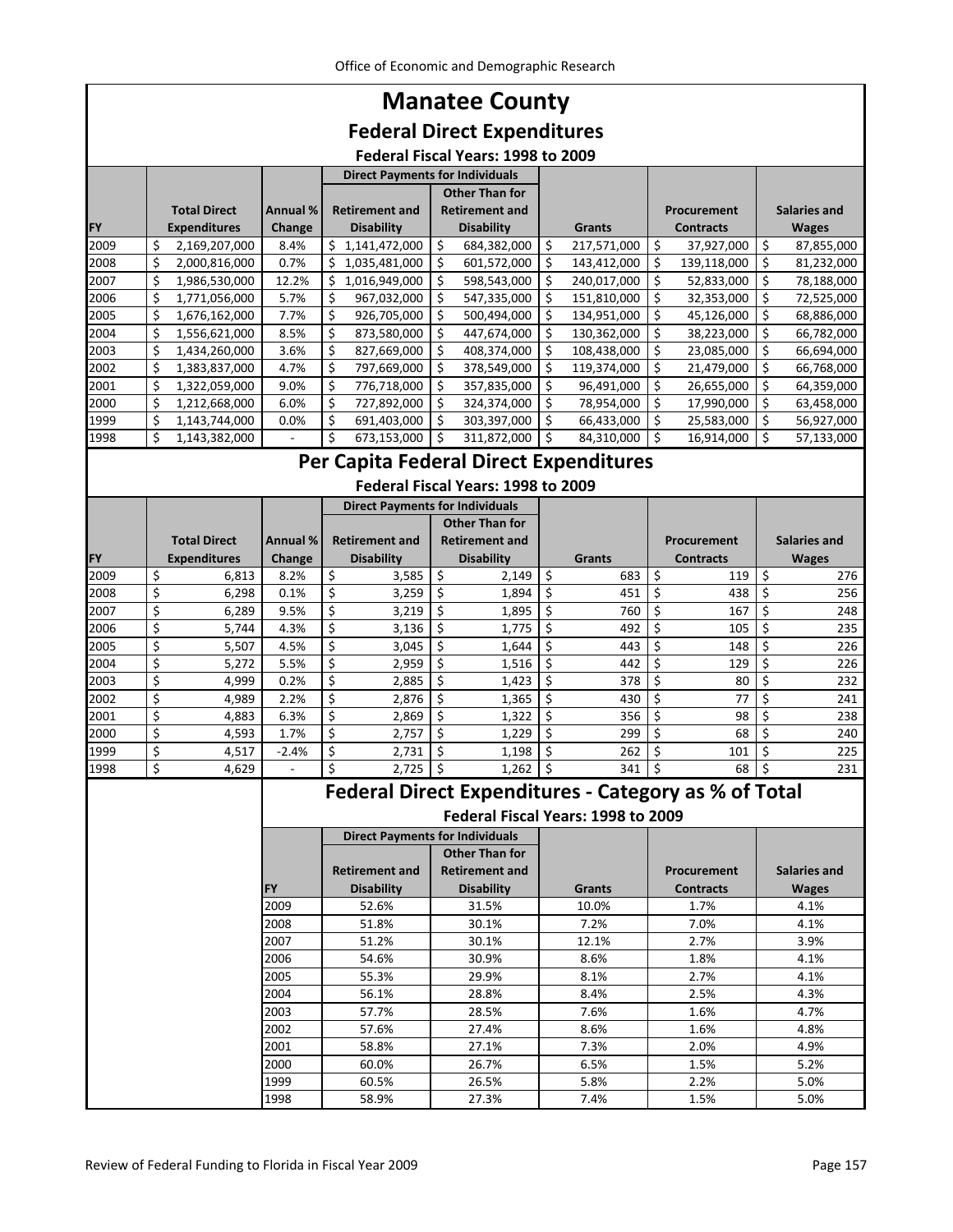|           | <b>Marion County</b> |                 |                                        |                                                      |    |               |                     |                                |  |  |  |  |  |
|-----------|----------------------|-----------------|----------------------------------------|------------------------------------------------------|----|---------------|---------------------|--------------------------------|--|--|--|--|--|
|           |                      |                 |                                        |                                                      |    |               |                     |                                |  |  |  |  |  |
|           |                      |                 |                                        | <b>Federal Direct Expenditures</b>                   |    |               |                     |                                |  |  |  |  |  |
|           |                      |                 |                                        | Federal Fiscal Years: 1998 to 2009                   |    |               |                     |                                |  |  |  |  |  |
|           |                      |                 | <b>Direct Payments for Individuals</b> |                                                      |    |               |                     |                                |  |  |  |  |  |
|           |                      |                 |                                        | <b>Other Than for</b>                                |    |               |                     |                                |  |  |  |  |  |
|           | <b>Total Direct</b>  | <b>Annual %</b> | <b>Retirement and</b>                  | <b>Retirement and</b>                                |    |               | Procurement         | <b>Salaries and</b>            |  |  |  |  |  |
| <b>FY</b> | <b>Expenditures</b>  | Change          | <b>Disability</b>                      | <b>Disability</b>                                    |    | <b>Grants</b> | <b>Contracts</b>    | Wages                          |  |  |  |  |  |
| 2009      | \$<br>2,699,372,000  | 14.2%           | \$.<br>1,610,398,000                   | \$<br>665,061,000                                    | \$ | 342,957,000   | \$<br>26,092,000    | \$<br>54,863,000               |  |  |  |  |  |
| 2008      | \$<br>2,364,064,000  | 3.2%            | \$<br>1,471,478,000                    | \$<br>583,486,000                                    | \$ | 212,174,000   | \$<br>36,888,000    | \$<br>60,038,000               |  |  |  |  |  |
| 2007      | \$<br>2,289,977,000  | 5.8%            | \$<br>1,412,823,000                    | \$<br>560,359,000                                    | \$ | 243,036,000   | \$<br>18,950,000    | \$<br>54,809,000               |  |  |  |  |  |
| 2006      | \$<br>2,165,385,000  | 8.3%            | \$<br>1,325,272,000                    | \$<br>549,211,000                                    | \$ | 214,239,000   | \$<br>27,181,000    | \$<br>49,482,000               |  |  |  |  |  |
| 2005      | \$<br>1,998,597,000  | 12.6%           | \$<br>1,236,520,000                    | \$<br>486,398,000                                    | \$ | 200,888,000   | \$<br>30,848,000    | \$<br>43,943,000               |  |  |  |  |  |
| 2004      | \$<br>1,774,507,000  | 7.7%            | \$<br>1,094,557,000                    | \$<br>431,248,000                                    | \$ | 182,201,000   | \$<br>23,684,000    | \$<br>42,816,000               |  |  |  |  |  |
| 2003      | \$<br>1,647,302,000  | 5.4%            | \$<br>1,017,426,000                    | \$<br>395,640,000                                    | \$ | 166,179,000   | \$<br>27,161,000    | \$<br>40,896,000               |  |  |  |  |  |
| 2002      | \$<br>1,563,135,000  | 4.5%            | \$<br>978,735,000                      | \$<br>357,342,000                                    | \$ | 157,588,000   | \$<br>30,181,000    | \$<br>39,289,000               |  |  |  |  |  |
| 2001      | \$<br>1,495,577,000  | 7.3%            | \$<br>950,967,000                      | \$<br>353,764,000                                    | \$ | 125,152,000   | \$<br>28,559,000    | \$<br>37,135,000               |  |  |  |  |  |
| 2000      | \$<br>1,393,776,000  | 5.1%            | \$<br>876,695,000                      | \$<br>330,093,000                                    | \$ | 119,328,000   | \$<br>31,651,000    | \$<br>36,010,000               |  |  |  |  |  |
| 1999      | \$<br>1,325,660,000  | 6.8%            | \$<br>811,324,000                      | \$<br>303,980,000                                    | \$ | 127,733,000   | \$<br>48,719,000    | \$<br>33,904,000               |  |  |  |  |  |
| 1998      | \$<br>1,241,443,000  |                 | \$<br>773,963,000                      | \$<br>301,552,000                                    | \$ | 109,835,000   | \$<br>25,264,000    | \$<br>30,829,000               |  |  |  |  |  |
|           |                      |                 |                                        | Per Capita Federal Direct Expenditures               |    |               |                     |                                |  |  |  |  |  |
|           |                      |                 |                                        | Federal Fiscal Years: 1998 to 2009                   |    |               |                     |                                |  |  |  |  |  |
|           |                      |                 | <b>Direct Payments for Individuals</b> |                                                      |    |               |                     |                                |  |  |  |  |  |
|           |                      |                 |                                        | <b>Other Than for</b>                                |    |               |                     |                                |  |  |  |  |  |
|           | <b>Total Direct</b>  | Annual %        | <b>Retirement and</b>                  | <b>Retirement and</b>                                |    |               | Procurement         | <b>Salaries and</b>            |  |  |  |  |  |
| <b>FY</b> | <b>Expenditures</b>  | Change          | <b>Disability</b>                      | <b>Disability</b>                                    |    | <b>Grants</b> | <b>Contracts</b>    | <b>Wages</b>                   |  |  |  |  |  |
| 2009      | \$<br>8,169          | 13.8%           | \$<br>4,873                            | \$<br>2,013                                          | \$ | 1,038         | \$<br>79            | \$<br>166                      |  |  |  |  |  |
| 2008      | \$<br>7,176          | 1.9%            | \$<br>4,467                            | \$<br>1,771                                          | \$ | 644           | \$<br>112           | \$<br>182                      |  |  |  |  |  |
| 2007      | \$<br>7,046          | 2.5%            | \$<br>4,347                            | \$<br>1,724                                          | \$ | 748           | \$<br>58            | \$<br>169                      |  |  |  |  |  |
| 2006      | \$<br>6,873          | 4.9%            | \$<br>4,206                            | \$<br>1,743                                          | \$ | 680           | \$<br>86            | \$<br>157                      |  |  |  |  |  |
| 2005      | \$<br>6,554          | 8.3%            | \$<br>4,055                            | \$<br>1,595                                          | \$ | 659           | \$<br>101           | \$<br>144                      |  |  |  |  |  |
| 2004      | \$<br>6,050          | 3.6%            | \$<br>3,732                            | \$<br>1,470                                          | \$ | 621           | \$<br>81            | $\overline{\mathsf{S}}$<br>146 |  |  |  |  |  |
| 2003      | \$<br>5,842          | 1.3%            | \$<br>3,608                            | \$<br>1,403                                          | \$ | 589           | \$<br>96            | $\overline{\xi}$<br>145        |  |  |  |  |  |
| 2002      | \$<br>5,766          | 1.9%            | \$<br>3,610                            | \$<br>1,318                                          | \$ | 581           | \$<br>111           | $\overline{\mathsf{S}}$<br>145 |  |  |  |  |  |
| 2001      | \$<br>5,659          | 5.1%            | \$<br>3,598                            | \$<br>1,339                                          | \$ | 474           | \$<br>108           | \$<br>141                      |  |  |  |  |  |
| 2000      | \$<br>5,383          | 1.3%            | \$<br>3,386                            | \$<br>1,275                                          | \$ | 461           | \$<br>122           | \$<br>139                      |  |  |  |  |  |
| 1999      | \$<br>5,315          | 3.8%            | \$<br>3,253                            | \$<br>1,219                                          | \$ | 512           | \$<br>195           | \$<br>136                      |  |  |  |  |  |
| 1998      | Ś<br>5,122           |                 | Ś.<br>3,193                            | \$<br>1,244                                          | Ś. | 453           | $\mathsf{S}$<br>104 | Ś.<br>127                      |  |  |  |  |  |
|           |                      |                 |                                        | Federal Direct Expenditures - Category as % of Total |    |               |                     |                                |  |  |  |  |  |
|           |                      |                 |                                        | Federal Fiscal Years: 1998 to 2009                   |    |               |                     |                                |  |  |  |  |  |
|           |                      |                 |                                        |                                                      |    |               |                     |                                |  |  |  |  |  |
|           |                      |                 |                                        | <b>Direct Payments for Individuals</b>               |    |               |                     |                                |  |  |  |  |  |
|           |                      |                 |                                        | <b>Other Than for</b>                                |    |               |                     |                                |  |  |  |  |  |
|           |                      |                 | <b>Retirement and</b>                  | <b>Retirement and</b>                                |    |               | Procurement         | <b>Salaries and</b>            |  |  |  |  |  |
|           |                      | <b>FY</b>       | <b>Disability</b>                      | <b>Disability</b>                                    |    | Grants        | <b>Contracts</b>    | Wages                          |  |  |  |  |  |
|           |                      | 2009            | 59.7%                                  | 24.6%                                                |    | 12.7%         | 1.0%                | 2.0%                           |  |  |  |  |  |
|           |                      | 2008            | 62.2%                                  | 24.7%                                                |    | 9.0%          | 1.6%                | 2.5%                           |  |  |  |  |  |
|           |                      | 2007            | 61.7%                                  | 24.5%                                                |    | 10.6%         | 0.8%                | 2.4%                           |  |  |  |  |  |
|           |                      | 2006            | 61.2%                                  | 25.4%                                                |    | 9.9%          | 1.3%                | 2.3%                           |  |  |  |  |  |
|           |                      | 2005            | 61.9%                                  | 24.3%                                                |    | 10.1%         | 1.5%                | 2.2%                           |  |  |  |  |  |
|           |                      | 2004            | 61.7%                                  | 24.3%                                                |    | 10.3%         | 1.3%                | 2.4%                           |  |  |  |  |  |
|           |                      | 2003            | 61.8%                                  | 24.0%                                                |    | 10.1%         | 1.6%                | 2.5%                           |  |  |  |  |  |
|           |                      | 2002            | 62.6%                                  | 22.9%                                                |    | 10.1%         | 1.9%                | 2.5%                           |  |  |  |  |  |
|           |                      | 2001            | 63.6%                                  | 23.7%                                                |    | 8.4%          | 1.9%                | 2.5%                           |  |  |  |  |  |
|           |                      | 2000            | 62.9%                                  | 23.7%                                                |    | 8.6%          | 2.3%                | 2.6%                           |  |  |  |  |  |
|           |                      | 1999            | 61.2%                                  | 22.9%                                                |    | 9.6%          | 3.7%                | 2.6%                           |  |  |  |  |  |
|           |                      | 1998            | 62.3%                                  | 24.3%                                                |    | 8.8%          | 2.0%                | 2.5%                           |  |  |  |  |  |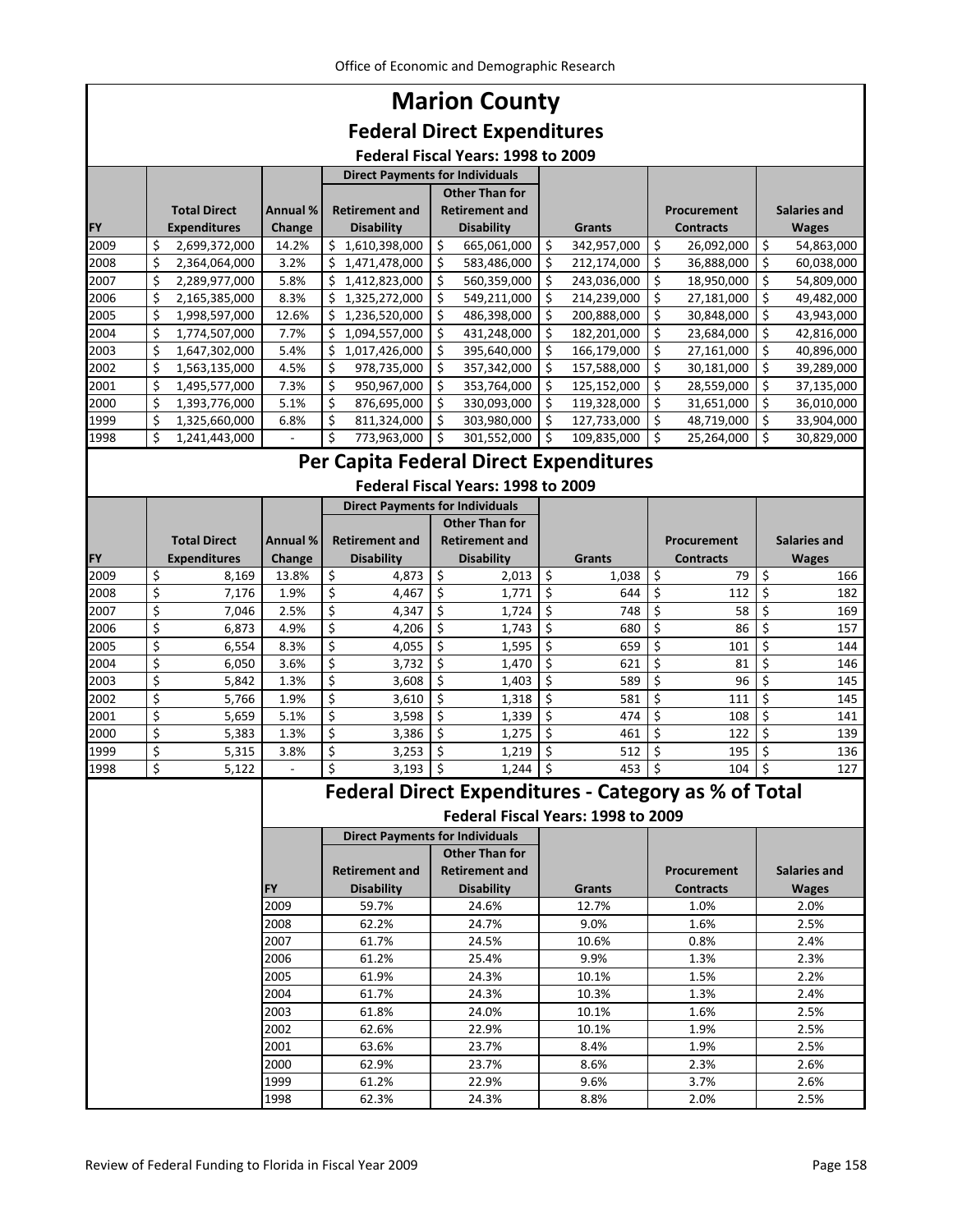|              |          |                     |                 |                                                             |          | <b>Martin County</b>               |          |               |          |                                 |                  |                     |
|--------------|----------|---------------------|-----------------|-------------------------------------------------------------|----------|------------------------------------|----------|---------------|----------|---------------------------------|------------------|---------------------|
|              |          |                     |                 |                                                             |          | <b>Federal Direct Expenditures</b> |          |               |          |                                 |                  |                     |
|              |          |                     |                 |                                                             |          | Federal Fiscal Years: 1998 to 2009 |          |               |          |                                 |                  |                     |
|              |          |                     |                 | <b>Direct Payments for Individuals</b>                      |          |                                    |          |               |          |                                 |                  |                     |
|              |          |                     |                 |                                                             |          | <b>Other Than for</b>              |          |               |          |                                 |                  |                     |
|              |          | <b>Total Direct</b> | <b>Annual %</b> | <b>Retirement and</b>                                       |          | <b>Retirement and</b>              |          |               |          | Procurement                     |                  | <b>Salaries and</b> |
| FY           |          | <b>Expenditures</b> | Change          | <b>Disability</b>                                           |          | <b>Disability</b>                  |          | <b>Grants</b> |          | <b>Contracts</b>                |                  | <b>Wages</b>        |
| 2009         | \$       | 1,248,257,000       | 18.3%           | \$<br>633,716,000                                           | \$       | 389,128,000                        | \$       | 171,550,000   | \$       | 31,565,000                      | \$               | 22,298,000          |
| 2008         | \$       | 1,054,745,000       | $-3.2%$         | \$<br>589,526,000                                           | \$       | 353,227,000                        | \$       | 61,351,000    | \$       | 27,138,000                      | \$               | 23,504,000          |
| 2007         | \$       | 1,089,771,000       | 7.7%            | \$<br>579,658,000                                           | \$       | 316,770,000                        | \$       | 121,758,000   | \$       | 48,154,000                      | \$               | 23,431,000          |
| 2006         | \$       | 1,012,145,000       | $-9.7%$         | \$<br>554,766,000                                           | \$       | 335,551,000                        | \$       | 74,525,000    | \$       | 26,442,000                      | \$               | 20,860,000          |
| 2005         | \$       | 1,120,957,000       | 19.8%           | \$<br>541,553,000                                           | \$       | 332,050,000                        | \$       | 151,022,000   | \$       | 76,709,000                      | \$               | 19,623,000          |
| 2004         | \$       | 935,675,000         | 9.4%            | \$<br>534,438,000                                           | \$       | 262,686,000                        | \$       | 91,632,000    | \$       | 28,010,000                      | \$               | 18,909,000          |
| 2003         | \$       | 855,461,000         | 6.9%            | \$<br>505,473,000                                           | \$       | 242,206,000                        | \$       | 49,593,000    | \$       | 40,393,000                      | \$               | 17,796,000          |
| 2002         | \$       | 800,175,000         | 8.1%            | \$<br>489,208,000                                           | \$       | 223,977,000                        | \$       | 40,660,000    | \$       | 29,357,000                      | \$               | 16,973,000          |
| 2001         | \$       | 740,379,000         | 7.3%            | \$<br>472,646,000                                           | \$       | 208,405,000                        | \$       | 36,134,000    | \$       | 7,000,000                       | \$               | 16,194,000          |
| 2000         | \$       | 690,256,000         | 4.8%            | \$<br>441,570,000                                           | \$       | 191,014,000                        | \$       | 28,123,000    | \$       | 14,429,000                      | \$               | 15,121,000          |
| 1999         | \$       | 658,345,000         | $-2.5%$         | \$<br>418,484,000                                           | \$       | 178,177,000                        | \$       | 28,209,000    | \$       | 18,950,000                      | \$               | 14,526,000          |
| 1998         | Ś        | 675,539,000         |                 | Ś<br>401,607,000                                            | \$       | 179,215,000                        | \$       | 68,584,000    | Ś        | 12,577,000                      | Ś                | 13,556,000          |
|              |          |                     |                 | Per Capita Federal Direct Expenditures                      |          |                                    |          |               |          |                                 |                  |                     |
|              |          |                     |                 |                                                             |          | Federal Fiscal Years: 1998 to 2009 |          |               |          |                                 |                  |                     |
|              |          |                     |                 | <b>Direct Payments for Individuals</b>                      |          |                                    |          |               |          |                                 |                  |                     |
|              |          |                     |                 |                                                             |          | <b>Other Than for</b>              |          |               |          |                                 |                  |                     |
|              |          | <b>Total Direct</b> | Annual %        | <b>Retirement and</b>                                       |          | <b>Retirement and</b>              |          |               |          | Procurement                     |                  | <b>Salaries and</b> |
| FY           |          | <b>Expenditures</b> | Change          | <b>Disability</b>                                           |          | <b>Disability</b>                  |          | Grants        |          | <b>Contracts</b>                |                  | <b>Wages</b>        |
| 2009         | \$       | 8,677               | 18.4%           | \$<br>4,405                                                 | \$       | 2,705                              | \$       | 1,193         | $\zeta$  | 219                             | \$               | 155                 |
| 2008         | \$       | 7,331               | $-3.3%$         | \$<br>4,098                                                 | \$       | 2,455                              | \$       | 426           | $\zeta$  | 189                             | \$               | 163                 |
| 2007         | \$<br>\$ | 7,582               | 6.9%            | \$<br>4,033                                                 | \$       | 2,204                              | \$       | 847           | \$       | 335                             | \$               | 163                 |
| 2006         | \$       | 7,096               | $-10.7%$        | \$<br>3,889                                                 | \$<br>\$ | 2,352                              | \$<br>\$ | 522           | \$<br>\$ | 185                             | \$<br>\$         | 146                 |
| 2005<br>2004 | \$       | 7,947<br>6,798      | 16.9%<br>6.9%   | \$<br>3,839<br>\$<br>3,883                                  | \$       | 2,354                              | \$       | 1,071<br>666  | \$       | 544<br>204                      | $\overline{\xi}$ | 139<br>137          |
| 2003         | \$       | 6,361               | 4.2%            | \$<br>3,758                                                 | \$       | 1,909<br>1,801                     | \$       | 369           | \$       | 300                             | $\overline{\xi}$ | 132                 |
| 2002         | \$       | 6,106               | 6.3%            | \$<br>3,733                                                 | \$       | 1,709                              | \$       | 310           | \$       | 224                             | $\overline{\xi}$ | 130                 |
| 2001         | \$       | 5,745               | 5.5%            | \$<br>3,668                                                 | \$       | 1,617                              | \$       | 280           | \$       | 54                              | \$               | 126                 |
| 2000         | \$       | 5,447               | 0.5%            | \$<br>3,484                                                 | \$       | 1,507                              | \$       | 222           | \$       | 114                             | $\zeta$          | 119                 |
| 1999         | \$       | 5,418               | $-4.3%$         | \$<br>3,444                                                 | \$       | 1,466                              | \$       | 232           | \$       | 156                             | \$               | 120                 |
| 1998         | Ś        | 5,659               |                 | Ś<br>3,364                                                  | \$       | 1,501                              | Ś.       | 575           | \$       | 105                             | \$               | 114                 |
|              |          |                     |                 | <b>Federal Direct Expenditures - Category as % of Total</b> |          |                                    |          |               |          |                                 |                  |                     |
|              |          |                     |                 |                                                             |          | Federal Fiscal Years: 1998 to 2009 |          |               |          |                                 |                  |                     |
|              |          |                     |                 |                                                             |          |                                    |          |               |          |                                 |                  |                     |
|              |          |                     |                 | <b>Direct Payments for Individuals</b>                      |          | <b>Other Than for</b>              |          |               |          |                                 |                  |                     |
|              |          |                     |                 | <b>Retirement and</b>                                       |          | <b>Retirement and</b>              |          |               |          |                                 |                  | Salaries and        |
|              |          |                     | FY              | <b>Disability</b>                                           |          | <b>Disability</b>                  |          | Grants        |          | Procurement<br><b>Contracts</b> |                  | <b>Wages</b>        |
|              |          |                     | 2009            | 50.8%                                                       |          | 31.2%                              |          | 13.7%         |          | 2.5%                            |                  | 1.8%                |
|              |          |                     | 2008            | 55.9%                                                       |          | 33.5%                              |          | 5.8%          |          | 2.6%                            |                  | 2.2%                |
|              |          |                     | 2007            | 53.2%                                                       |          | 29.1%                              |          | 11.2%         |          | 4.4%                            |                  | 2.2%                |
|              |          |                     | 2006            | 54.8%                                                       |          | 33.2%                              |          | 7.4%          |          | 2.6%                            |                  | 2.1%                |
|              |          |                     | 2005            | 48.3%                                                       |          | 29.6%                              |          | 13.5%         |          | 6.8%                            |                  | 1.8%                |
|              |          |                     | 2004            | 57.1%                                                       |          | 28.1%                              |          | 9.8%          |          | 3.0%                            |                  | 2.0%                |
|              |          |                     | 2003            | 59.1%                                                       |          | 28.3%                              |          | 5.8%          |          | 4.7%                            |                  | 2.1%                |
|              |          |                     | 2002            | 61.1%                                                       |          | 28.0%                              |          | 5.1%          |          | 3.7%                            |                  | 2.1%                |
|              |          |                     | 2001            | 63.8%                                                       |          | 28.1%                              |          | 4.9%          |          | 0.9%                            |                  | 2.2%                |
|              |          |                     | 2000            | 64.0%                                                       |          | 27.7%                              |          | 4.1%          |          | 2.1%                            |                  | 2.2%                |
|              |          |                     | 1999            | 63.6%                                                       |          | 27.1%                              |          | 4.3%          |          | 2.9%                            |                  | 2.2%                |
|              |          |                     | 1998            | 59.4%                                                       |          | 26.5%                              |          | 10.2%         |          | 1.9%                            |                  | 2.0%                |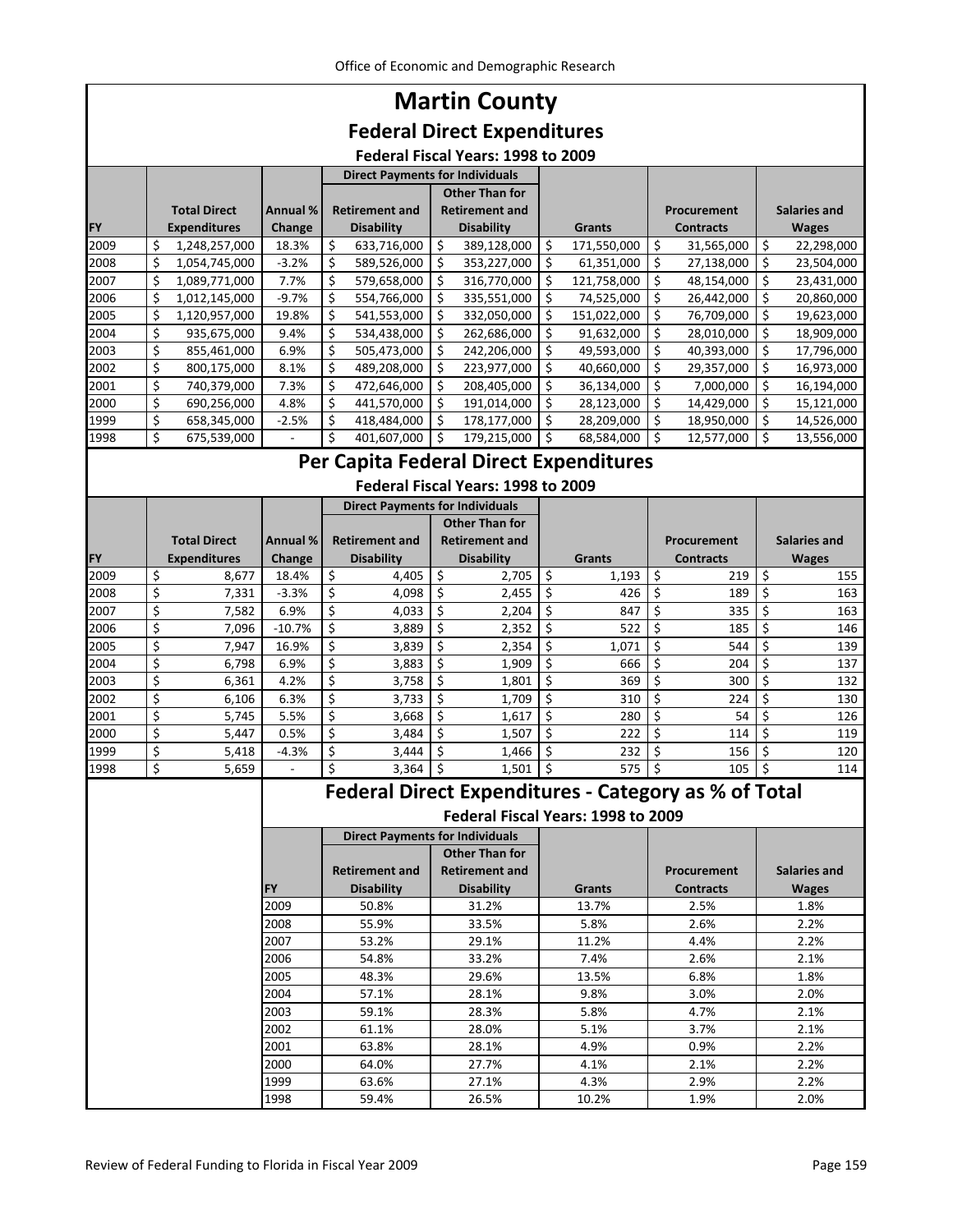|      |                                        |          |                                        | <b>Miami-Dade County</b>               |                                                      |                   |                     |  |  |  |  |  |  |  |
|------|----------------------------------------|----------|----------------------------------------|----------------------------------------|------------------------------------------------------|-------------------|---------------------|--|--|--|--|--|--|--|
|      |                                        |          |                                        | <b>Federal Direct Expenditures</b>     |                                                      |                   |                     |  |  |  |  |  |  |  |
|      |                                        |          |                                        | Federal Fiscal Years: 1998 to 2009     |                                                      |                   |                     |  |  |  |  |  |  |  |
|      |                                        |          | <b>Direct Payments for Individuals</b> |                                        |                                                      |                   |                     |  |  |  |  |  |  |  |
|      |                                        |          |                                        | <b>Other Than for</b>                  |                                                      |                   |                     |  |  |  |  |  |  |  |
|      | <b>Total Direct</b>                    | Annual % | <b>Retirement and</b>                  | <b>Retirement and</b>                  |                                                      | Procurement       | <b>Salaries and</b> |  |  |  |  |  |  |  |
| FY   | <b>Expenditures</b>                    | Change   | <b>Disability</b>                      | <b>Disability</b>                      | Grants                                               | <b>Contracts</b>  | <b>Wages</b>        |  |  |  |  |  |  |  |
| 2009 | \$<br>10,904,027,000                   | 15.3%    | \$<br>5,194,609,000                    | \$<br>1,193,444,000                    | \$2,018,070,000                                      | \$<br>796,289,000 | 1,701,614,000<br>\$ |  |  |  |  |  |  |  |
| 2008 | \$<br>9,456,468,000                    | $-38.0%$ | \$<br>4,770,160,000                    | \$<br>760,484,000                      | \$1,533,277,000                                      | \$<br>855,226,000 | \$1,537,322,000     |  |  |  |  |  |  |  |
| 2007 | \$<br>15,244,455,000                   | $-19.0%$ | \$<br>4,562,240,000                    | \$<br>5,324,620,000                    | \$<br>2,881,620,000                                  | \$<br>885,319,000 | \$<br>1,590,657,000 |  |  |  |  |  |  |  |
| 2006 | \$<br>18,824,946,000                   | 13.9%    | \$<br>4,401,438,000                    | \$<br>7,103,558,000                    | \$<br>5,244,101,000                                  | \$<br>605,604,000 | \$<br>1,470,245,000 |  |  |  |  |  |  |  |
| 2005 | \$<br>16,526,263,000                   | 6.0%     | \$<br>4,310,129,000                    | \$<br>5,084,903,000                    | \$<br>5,080,332,000                                  | \$<br>618,278,000 | \$<br>1,432,622,000 |  |  |  |  |  |  |  |
| 2004 | \$<br>15,597,387,000                   | 11.1%    | \$<br>4,040,550,000                    | \$<br>4,606,542,000                    | \$<br>4,864,730,000                                  | \$<br>671,878,000 | \$<br>1,413,687,000 |  |  |  |  |  |  |  |
| 2003 | \$<br>14,036,675,000                   | 18.1%    | \$<br>3,861,181,000                    | \$<br>4,187,100,000                    | \$<br>4,326,428,000                                  | \$<br>456,357,000 | \$<br>1,205,610,000 |  |  |  |  |  |  |  |
| 2002 | \$<br>11,883,710,000                   | $-5.1%$  | \$<br>3,768,885,000                    | \$<br>2,355,668,000                    | \$<br>3,961,350,000                                  | \$<br>596,966,000 | \$<br>1,200,840,000 |  |  |  |  |  |  |  |
| 2001 | \$<br>12,518,613,000                   | 7.6%     | \$<br>3,776,418,000                    | \$<br>4,021,438,000                    | \$<br>3,241,255,000                                  | \$<br>369,499,000 | \$<br>1,110,004,000 |  |  |  |  |  |  |  |
| 2000 | Ś<br>11,635,851,000                    | 12.3%    | \$<br>3,551,096,000                    | \$<br>3,630,359,000                    | \$3,038,407,000                                      | \$<br>315,406,000 | Ś<br>1,100,583,000  |  |  |  |  |  |  |  |
| 1999 | \$<br>10,358,747,000                   | 9.8%     | \$<br>3,277,012,000                    | \$<br>3,101,848,000                    | \$<br>2,645,851,000                                  | \$<br>316,103,000 | \$<br>1,017,933,000 |  |  |  |  |  |  |  |
| 1998 | \$<br>9,437,966,000                    |          | \$<br>3,199,455,000                    | \$<br>3,274,308,000                    | \$1,678,038,000                                      | Ś<br>334,637,000  | \$<br>951,528,000   |  |  |  |  |  |  |  |
|      |                                        |          |                                        |                                        | Per Capita Federal Direct Expenditures               |                   |                     |  |  |  |  |  |  |  |
|      | Federal Fiscal Years: 1998 to 2009     |          |                                        |                                        |                                                      |                   |                     |  |  |  |  |  |  |  |
|      | <b>Direct Payments for Individuals</b> |          |                                        |                                        |                                                      |                   |                     |  |  |  |  |  |  |  |
|      |                                        |          |                                        | <b>Other Than for</b>                  |                                                      |                   |                     |  |  |  |  |  |  |  |
|      | <b>Total Direct</b>                    | Annual % | <b>Retirement and</b>                  | <b>Retirement and</b>                  |                                                      | Procurement       | <b>Salaries and</b> |  |  |  |  |  |  |  |
| FY   | <b>Expenditures</b>                    | Change   | <b>Disability</b>                      | <b>Disability</b>                      | <b>Grants</b>                                        | <b>Contracts</b>  | <b>Wages</b>        |  |  |  |  |  |  |  |
| 2009 | \$<br>4,410                            | 15.5%    | \$<br>2,101                            | \$<br>483                              | \$<br>816                                            | \$<br>322         | \$<br>688           |  |  |  |  |  |  |  |
| 2008 | \$<br>3,817                            | $-38.3%$ | \$<br>1,926                            | \$<br>307                              | \$<br>619                                            | \$<br>345         | \$<br>621           |  |  |  |  |  |  |  |
| 2007 | \$<br>6,191                            | $-19.9%$ | \$<br>1,853                            | \$<br>2,162                            | \$<br>1,170                                          | \$<br>360         | \$<br>646           |  |  |  |  |  |  |  |
| 2006 | \$<br>7,725                            | 13.2%    | \$<br>1,806                            | \$<br>2,915                            | \$<br>2,152                                          | \$<br>249         | \$<br>603           |  |  |  |  |  |  |  |
| 2005 | \$<br>6,823                            | 4.1%     | \$<br>1,780                            | \$<br>2,099                            | \$<br>2,098                                          | \$<br>255         | \$<br>591           |  |  |  |  |  |  |  |
| 2004 | \$<br>6,554                            | 9.5%     | \$<br>1,698                            | \$<br>1,936                            | \$<br>2,044                                          | \$<br>282         | \$<br>594           |  |  |  |  |  |  |  |
| 2003 | \$<br>5,983                            | 16.4%    | \$<br>1,646                            | \$<br>1,785                            | \$<br>1,844                                          | \$<br>195         | \$<br>514           |  |  |  |  |  |  |  |
| 2002 | \$<br>5,139                            | $-6.2%$  | \$<br>1,630                            | \$<br>1,019                            | \$<br>1,713                                          | \$<br>258         | \$<br>519           |  |  |  |  |  |  |  |
| 2001 | \$<br>5,477                            | 6.1%     | \$<br>1,652                            | \$<br>1,759                            | \$<br>1,418                                          | \$<br>162         | \$<br>486           |  |  |  |  |  |  |  |
| 2000 | \$<br>5,164                            | 6.0%     | \$<br>1,576                            | \$<br>1,611                            | \$<br>1,348                                          | Ś.<br>140         | \$<br>488           |  |  |  |  |  |  |  |
| 1999 | \$<br>4,871                            | 7.9%     | \$<br>1,541                            | \$<br>1,459                            | \$<br>1,244                                          | \$<br>149         | \$<br>479           |  |  |  |  |  |  |  |
| 1998 | \$<br>4,515                            |          | $\overline{\mathsf{S}}$                | $1,566$ \$<br>$1,531$ \$               | $803\frac{\text{}}{\text{}}$                         | $160 \leq$        | 455                 |  |  |  |  |  |  |  |
|      |                                        |          |                                        |                                        | Federal Direct Expenditures - Category as % of Total |                   |                     |  |  |  |  |  |  |  |
|      |                                        |          |                                        |                                        | Federal Fiscal Years: 1998 to 2009                   |                   |                     |  |  |  |  |  |  |  |
|      |                                        |          |                                        | <b>Direct Payments for Individuals</b> |                                                      |                   |                     |  |  |  |  |  |  |  |
|      |                                        |          |                                        | <b>Other Than for</b>                  |                                                      |                   |                     |  |  |  |  |  |  |  |
|      |                                        |          | <b>Retirement and</b>                  | <b>Retirement and</b>                  |                                                      | Procurement       | <b>Salaries and</b> |  |  |  |  |  |  |  |
|      |                                        | FY.      | <b>Disability</b>                      | <b>Disability</b>                      | Grants                                               | <b>Contracts</b>  | <b>Wages</b>        |  |  |  |  |  |  |  |
|      |                                        | 2009     | 47.6%                                  | 10.9%                                  | 18.5%                                                | 7.3%              | 15.6%               |  |  |  |  |  |  |  |
|      |                                        | 2008     | 50.4%                                  | 8.0%                                   | 16.2%                                                | 9.0%              | 16.3%               |  |  |  |  |  |  |  |
|      |                                        | 2007     | 29.9%                                  | 34.9%                                  | 18.9%                                                | 5.8%              | 10.4%               |  |  |  |  |  |  |  |
|      |                                        | 2006     | 23.4%                                  | 37.7%                                  | 27.9%                                                | 3.2%              | 7.8%                |  |  |  |  |  |  |  |
|      |                                        | 2005     | 26.1%                                  | 30.8%                                  | 30.7%                                                | 3.7%              | 8.7%                |  |  |  |  |  |  |  |
|      |                                        | 2004     | 25.9%                                  | 29.5%                                  | 31.2%                                                | 4.3%              | 9.1%                |  |  |  |  |  |  |  |
|      |                                        | 2003     | 27.5%                                  | 29.8%                                  | 30.8%                                                | 3.3%              | 8.6%                |  |  |  |  |  |  |  |
|      |                                        |          |                                        |                                        |                                                      |                   |                     |  |  |  |  |  |  |  |
|      |                                        | 2002     | 31.7%                                  | 19.8%                                  | 33.3%                                                | 5.0%              | 10.1%               |  |  |  |  |  |  |  |

2000 30.5% 31.2% 26.1% 2.7% 9.5% 1999 31.6% 29.9% 25.5% 3.1% 9.8% 1998 33.9% 34.7% 17.8% 3.5% 10.1%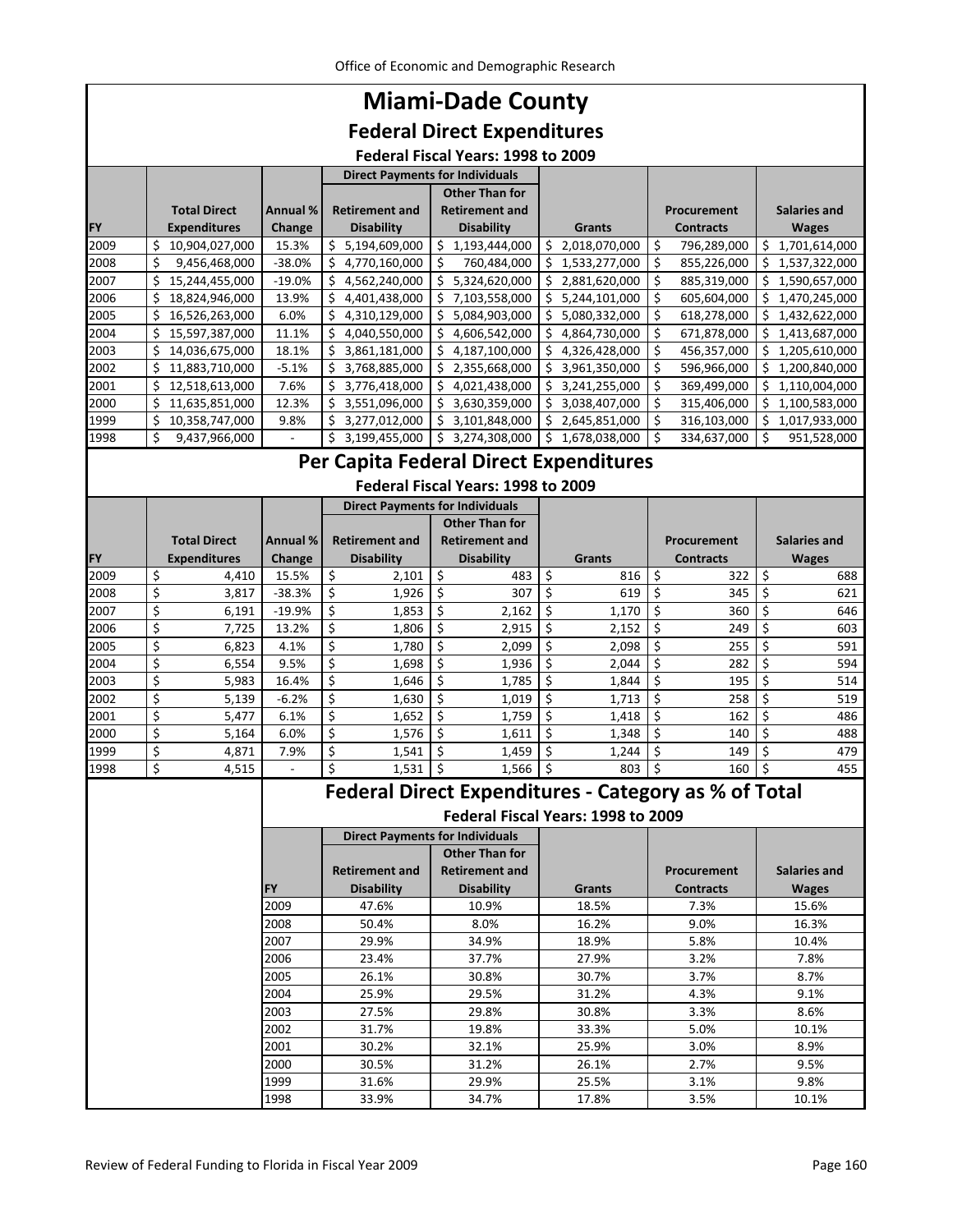|                                                                              | <b>Monroe County</b> |                 |                                        |                                                      |    |                        |                               |                                  |  |  |  |  |  |
|------------------------------------------------------------------------------|----------------------|-----------------|----------------------------------------|------------------------------------------------------|----|------------------------|-------------------------------|----------------------------------|--|--|--|--|--|
|                                                                              |                      |                 |                                        |                                                      |    |                        |                               |                                  |  |  |  |  |  |
|                                                                              |                      |                 |                                        | <b>Federal Direct Expenditures</b>                   |    |                        |                               |                                  |  |  |  |  |  |
|                                                                              |                      |                 |                                        | Federal Fiscal Years: 1998 to 2009                   |    |                        |                               |                                  |  |  |  |  |  |
|                                                                              |                      |                 | <b>Direct Payments for Individuals</b> |                                                      |    |                        |                               |                                  |  |  |  |  |  |
|                                                                              | <b>Total Direct</b>  | <b>Annual %</b> | <b>Retirement and</b>                  | <b>Other Than for</b><br><b>Retirement and</b>       |    |                        | Procurement                   | <b>Salaries and</b>              |  |  |  |  |  |
| <b>FY</b>                                                                    | <b>Expenditures</b>  | Change          | <b>Disability</b>                      | <b>Disability</b>                                    |    | <b>Grants</b>          | <b>Contracts</b>              | <b>Wages</b>                     |  |  |  |  |  |
| 2009                                                                         | \$<br>707,616,000    | 5.9%            | \$<br>247,775,000                      | \$<br>164,136,000                                    | \$ | 123,692,000            | \$<br>19,397,000              | \$<br>152,615,000                |  |  |  |  |  |
| 2008                                                                         | \$<br>668,344,000    | $-5.5%$         | \$<br>224,216,000                      | \$<br>146,155,000                                    | \$ | 115,281,000            | \$<br>68,572,000              | \$<br>114,119,000                |  |  |  |  |  |
| 2007                                                                         | \$<br>707,504,000    | $-42.9%$        | \$<br>219,088,000                      | \$<br>155,276,000                                    | \$ | 121,325,000            | \$<br>77,124,000              | \$<br>134,692,000                |  |  |  |  |  |
| 2006                                                                         | \$<br>1,239,266,000  | 111.8%          | \$<br>209,707,000                      | \$<br>468,316,000                                    | \$ | 121,197,000            | \$<br>310,110,000             | \$<br>129,937,000                |  |  |  |  |  |
| 2005                                                                         | \$<br>585,170,000    | 5.1%            | \$<br>204,248,000                      | \$<br>121,548,000                                    | \$ | 69,602,000             | \$<br>51,113,000              | \$<br>138,659,000                |  |  |  |  |  |
| 2004                                                                         | \$<br>556,691,000    | $-11.4%$        | \$<br>205,243,000                      | \$<br>108,490,000                                    | \$ | 68,964,000             | \$<br>41,525,000              | \$<br>132,468,000                |  |  |  |  |  |
| 2003                                                                         | \$<br>628,127,000    | 22.7%           | \$<br>232,242,000                      | \$<br>99,051,000                                     | \$ | 60,323,000             | \$<br>125,694,000             | \$<br>110,817,000                |  |  |  |  |  |
| 2002                                                                         | \$<br>511,729,000    | 11.2%           | \$<br>190,384,000                      | \$<br>91,303,000                                     | \$ | 56,440,000             | \$<br>74,700,000              | \$<br>98,903,000                 |  |  |  |  |  |
| 2001                                                                         | \$<br>460,332,000    | 8.2%            | \$<br>188,829,000                      | \$<br>93,381,000                                     | \$ | 44,576,000             | \$<br>44,043,000              | \$<br>89,503,000                 |  |  |  |  |  |
| 2000                                                                         | \$<br>425,410,000    | $-11.5%$        | \$<br>177,231,000                      | \$<br>93,639,000                                     | \$ | 37,743,000             | \$<br>28,989,000              | \$<br>87,808,000                 |  |  |  |  |  |
| 1999                                                                         | \$<br>480,607,000    | 21.8%           | \$<br>169,849,000                      | \$<br>119,094,000                                    | \$ | 30,494,000             | \$<br>68,473,000              | \$<br>92,697,000                 |  |  |  |  |  |
| 1998                                                                         | \$<br>394,475,000    |                 | \$<br>167,624,000                      | \$<br>81,261,000                                     | \$ | 34,762,000             | \$<br>28,660,000              | \$<br>82,168,000                 |  |  |  |  |  |
|                                                                              |                      |                 |                                        | Per Capita Federal Direct Expenditures               |    |                        |                               |                                  |  |  |  |  |  |
|                                                                              |                      |                 |                                        |                                                      |    |                        |                               |                                  |  |  |  |  |  |
| Federal Fiscal Years: 1998 to 2009<br><b>Direct Payments for Individuals</b> |                      |                 |                                        |                                                      |    |                        |                               |                                  |  |  |  |  |  |
|                                                                              |                      |                 |                                        | <b>Other Than for</b>                                |    |                        |                               |                                  |  |  |  |  |  |
|                                                                              | <b>Total Direct</b>  |                 | <b>Retirement and</b>                  | <b>Retirement and</b>                                |    |                        |                               | <b>Salaries and</b>              |  |  |  |  |  |
|                                                                              | <b>Expenditures</b>  | Annual %        |                                        |                                                      |    |                        | Procurement                   |                                  |  |  |  |  |  |
| <b>FY</b><br>2009                                                            | \$<br>9,081          | Change<br>3.4%  | <b>Disability</b><br>\$<br>3,180       | <b>Disability</b><br>2,106                           | \$ | <b>Grants</b><br>1,587 | <b>Contracts</b><br>\$<br>249 | <b>Wages</b><br>\$<br>1,958      |  |  |  |  |  |
| 2008                                                                         | \$<br>8,785          | $-1.9%$         | \$<br>2,947                            | \$<br>\$<br>1,921                                    | \$ | 1,515                  | \$<br>901                     | \$<br>1,500                      |  |  |  |  |  |
| 2007                                                                         | \$<br>8,957          | $-41.8%$        | \$<br>2,774                            | \$<br>1,966                                          | \$ | 1,536                  | \$<br>976                     | \$<br>1,705                      |  |  |  |  |  |
| 2006                                                                         | \$<br>15,393         | 116.8%          | \$<br>2,605                            | \$<br>5,817                                          | \$ | 1,505                  | \$<br>3,852                   | \$<br>1,614                      |  |  |  |  |  |
| 2005                                                                         | \$<br>7,100          | 3.6%            | \$<br>2,478                            | \$<br>1,475                                          | \$ | 845                    | \$<br>620                     | \$<br>1,682                      |  |  |  |  |  |
| 2004                                                                         | \$<br>6,853          | $-12.1%$        | \$<br>2,527                            | \$<br>1,335                                          | \$ | 849                    | \$<br>511                     | $\overline{\mathsf{S}}$<br>1,631 |  |  |  |  |  |
| 2003                                                                         | \$<br>7,799          | 23.7%           | \$<br>2,884                            | \$<br>1,230                                          | \$ | 749                    | $\overline{\xi}$<br>1,561     | $\overline{\xi}$<br>1,376        |  |  |  |  |  |
| 2002                                                                         | \$<br>6,307          | 10.4%           | \$<br>2,346                            | \$<br>1,125                                          | \$ | 696                    | \$<br>921                     | \$<br>1,219                      |  |  |  |  |  |
| 2001                                                                         | \$<br>5,712          | 6.9%            | \$<br>2,343                            | \$<br>1,159                                          | \$ | 553                    | $\zeta$<br>547                | \$<br>1,111                      |  |  |  |  |  |
| 2000                                                                         | \$<br>5,345          | $-3.2%$         | \$<br>2,227                            | \$<br>1,177                                          | \$ | 474                    | \$<br>364                     | \$<br>1,103                      |  |  |  |  |  |
| 1999                                                                         | \$<br>5,522          | 19.9%           | \$<br>1,952                            | \$<br>1,368                                          | \$ | 350                    | \$<br>787                     | \$<br>1,065                      |  |  |  |  |  |
| 1998                                                                         | Ś<br>4,606           |                 | Ś.<br>1,957                            | \$<br>949                                            | Ś. | 406                    | $\mathsf{\dot{S}}$<br>335     | Ś.<br>959                        |  |  |  |  |  |
|                                                                              |                      |                 |                                        | Federal Direct Expenditures - Category as % of Total |    |                        |                               |                                  |  |  |  |  |  |
|                                                                              |                      |                 |                                        |                                                      |    |                        |                               |                                  |  |  |  |  |  |
|                                                                              |                      |                 |                                        | Federal Fiscal Years: 1998 to 2009                   |    |                        |                               |                                  |  |  |  |  |  |
|                                                                              |                      |                 | <b>Direct Payments for Individuals</b> |                                                      |    |                        |                               |                                  |  |  |  |  |  |
|                                                                              |                      |                 |                                        | <b>Other Than for</b>                                |    |                        |                               |                                  |  |  |  |  |  |
|                                                                              |                      |                 | <b>Retirement and</b>                  | <b>Retirement and</b>                                |    |                        | Procurement                   | <b>Salaries and</b>              |  |  |  |  |  |
|                                                                              |                      | <b>FY</b>       | <b>Disability</b>                      | <b>Disability</b>                                    |    | Grants                 | <b>Contracts</b>              | Wages                            |  |  |  |  |  |
|                                                                              |                      | 2009            | 35.0%                                  | 23.2%                                                |    | 17.5%<br>17.2%         | 2.7%                          | 21.6%<br>17.1%                   |  |  |  |  |  |
|                                                                              |                      | 2008<br>2007    | 33.5%                                  | 21.9%                                                |    |                        | 10.3%                         |                                  |  |  |  |  |  |
|                                                                              |                      |                 | 31.0%                                  | 21.9%                                                |    | 17.1%                  | 10.9%                         | 19.0%                            |  |  |  |  |  |
|                                                                              |                      | 2006            | 16.9%                                  | 37.8%                                                |    | 9.8%                   | 25.0%                         | 10.5%                            |  |  |  |  |  |
|                                                                              |                      | 2005<br>2004    | 34.9%<br>36.9%                         | 20.8%<br>19.5%                                       |    | 11.9%<br>12.4%         | 8.7%<br>7.5%                  | 23.7%<br>23.8%                   |  |  |  |  |  |
|                                                                              |                      | 2003            | 37.0%                                  | 15.8%                                                |    | 9.6%                   | 20.0%                         | 17.6%                            |  |  |  |  |  |
|                                                                              |                      | 2002            | 37.2%                                  | 17.8%                                                |    | 11.0%                  | 14.6%                         | 19.3%                            |  |  |  |  |  |
|                                                                              |                      | 2001            | 41.0%                                  | 20.3%                                                |    | 9.7%                   | 9.6%                          | 19.4%                            |  |  |  |  |  |
|                                                                              |                      | 2000            | 41.7%                                  | 22.0%                                                |    | 8.9%                   | 6.8%                          | 20.6%                            |  |  |  |  |  |
|                                                                              |                      | 1999            | 35.3%                                  | 24.8%                                                |    | 6.3%                   | 14.2%                         | 19.3%                            |  |  |  |  |  |
|                                                                              |                      | 1998            | 42.5%                                  | 20.6%                                                |    | 8.8%                   | 7.3%                          | 20.8%                            |  |  |  |  |  |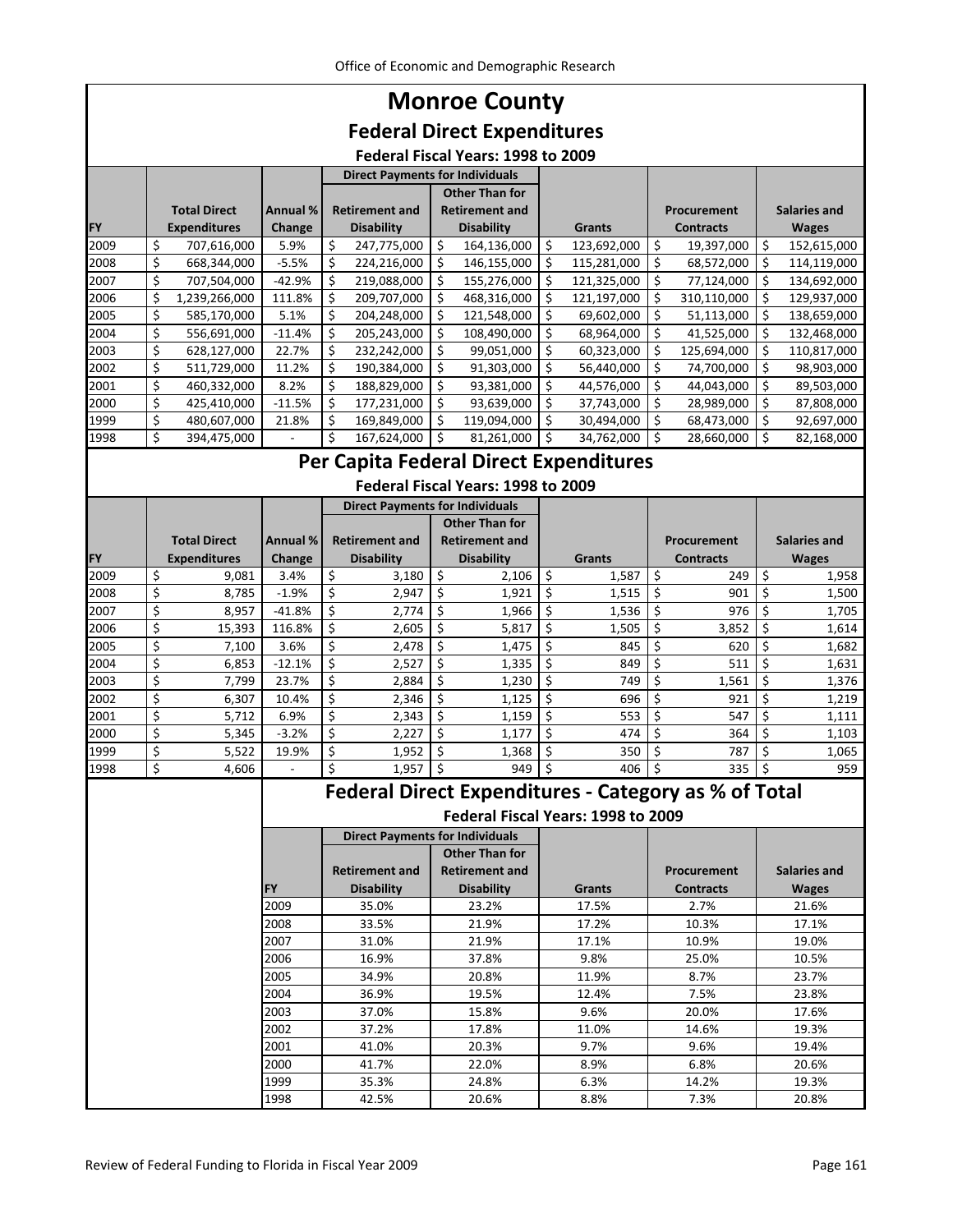| <b>Nassau County</b>               |                                        |               |                                        |                                                      |          |                          |                                 |                           |  |  |  |  |  |
|------------------------------------|----------------------------------------|---------------|----------------------------------------|------------------------------------------------------|----------|--------------------------|---------------------------------|---------------------------|--|--|--|--|--|
| <b>Federal Direct Expenditures</b> |                                        |               |                                        |                                                      |          |                          |                                 |                           |  |  |  |  |  |
| Federal Fiscal Years: 1998 to 2009 |                                        |               |                                        |                                                      |          |                          |                                 |                           |  |  |  |  |  |
|                                    |                                        |               | <b>Direct Payments for Individuals</b> |                                                      |          |                          |                                 |                           |  |  |  |  |  |
|                                    |                                        |               |                                        | <b>Other Than for</b>                                |          |                          |                                 |                           |  |  |  |  |  |
|                                    | <b>Total Direct</b>                    | Annual %      | <b>Retirement and</b>                  | <b>Retirement and</b>                                |          |                          | Procurement                     | <b>Salaries and</b>       |  |  |  |  |  |
| FY                                 | <b>Expenditures</b>                    | Change        | <b>Disability</b>                      | <b>Disability</b>                                    |          | <b>Grants</b>            | <b>Contracts</b>                | <b>Wages</b>              |  |  |  |  |  |
| 2009                               | \$<br>640,293,000                      | 36.2%         | \$<br>292,532,000                      | \$<br>83,374,000                                     | \$       | 85,434,000               | \$<br>14,028,000                | \$<br>164,924,000         |  |  |  |  |  |
| 2008                               | \$<br>469,958,000                      | 1.0%          | \$<br>257,173,000                      | \$<br>75,497,000                                     | \$       | 47,922,000               | \$<br>24,249,000                | \$<br>65,118,000          |  |  |  |  |  |
| 2007                               | \$<br>465,285,000                      | 10.1%         | \$<br>242,579,000                      | \$<br>77,915,000                                     | \$       | 44,947,000               | \$<br>18,842,000                | \$<br>81,002,000          |  |  |  |  |  |
| 2006                               | \$<br>422,444,000                      | 7.9%          | \$<br>222,201,000                      | \$<br>73,546,000                                     | \$       | 38,992,000               | \$<br>6,601,000                 | \$<br>81,104,000          |  |  |  |  |  |
| 2005                               | \$<br>391,678,000                      | 7.1%          | \$<br>203,603,000                      | \$<br>62,317,000                                     | \$       | 42,647,000               | \$<br>6,374,000                 | \$<br>76,736,000          |  |  |  |  |  |
| 2004                               | \$<br>365,717,000                      | 7.6%          | \$<br>190,736,000                      | \$<br>55,614,000                                     | \$       | 43,571,000               | \$<br>2,502,000                 | \$<br>73,294,000          |  |  |  |  |  |
| 2003                               | \$<br>339,895,000                      | 7.9%          | \$<br>172,861,000                      | \$<br>49,831,000                                     | \$       | 29,304,000               | \$<br>6,213,000                 | \$<br>81,686,000          |  |  |  |  |  |
| 2002                               | \$<br>314,869,000                      | 9.6%          | \$<br>161,433,000                      | \$<br>45,545,000                                     | \$       | 28,569,000               | \$<br>7,439,000                 | \$<br>71,884,000          |  |  |  |  |  |
| 2001                               | \$<br>287,385,000<br>\$                | 2.2%          | \$<br>152,443,000<br>\$<br>137,124,000 | \$<br>43,339,000<br>\$                               | \$<br>\$ | 25,487,000               | $\zeta$<br>3,611,000<br>$\zeta$ | \$<br>62,505,000<br>\$    |  |  |  |  |  |
| 2000<br>1999                       | 281,080,000<br>\$                      | 15.0%<br>1.3% | \$<br>124,624,000                      | 40,689,000                                           |          | 39,526,000<br>20,622,000 | 5,620,000<br>\$                 | 58,121,000<br>\$          |  |  |  |  |  |
| 1998                               | 244,415,000<br>\$                      |               | Ś<br>116,791,000                       | \$<br>37,938,000<br>\$<br>40,040,000                 | \$<br>\$ |                          | 8,389,000<br>-\$                | 52,842,000<br>\$          |  |  |  |  |  |
|                                    | 241,248,000                            |               |                                        |                                                      |          | 30,241,000               | 3,863,000                       | 50,313,000                |  |  |  |  |  |
|                                    | Per Capita Federal Direct Expenditures |               |                                        |                                                      |          |                          |                                 |                           |  |  |  |  |  |
|                                    |                                        |               |                                        | Federal Fiscal Years: 1998 to 2009                   |          |                          |                                 |                           |  |  |  |  |  |
|                                    |                                        |               | <b>Direct Payments for Individuals</b> |                                                      |          |                          |                                 |                           |  |  |  |  |  |
|                                    |                                        |               |                                        | <b>Other Than for</b>                                |          |                          |                                 |                           |  |  |  |  |  |
|                                    | <b>Total Direct</b>                    | Annual %      | <b>Retirement and</b>                  | <b>Retirement and</b>                                |          |                          | Procurement                     | <b>Salaries and</b>       |  |  |  |  |  |
| <b>FY</b>                          | <b>Expenditures</b>                    | Change        | <b>Disability</b>                      | <b>Disability</b>                                    |          | <b>Grants</b>            | <b>Contracts</b>                | <b>Wages</b>              |  |  |  |  |  |
| 2009                               | \$<br>8,821                            | 35.0%         | \$<br>4,030                            | \$<br>1,149                                          | \$       | 1,177                    | \$<br>193                       | \$<br>2,272               |  |  |  |  |  |
| 2008                               | \$<br>6,535                            | $-2.3%$       | \$<br>3,576                            | \$<br>1,050                                          | \$       | 666                      | $\zeta$<br>337                  | $\overline{\xi}$<br>905   |  |  |  |  |  |
| 2007                               | \$<br>6,688                            | 8.0%          | \$<br>3,487                            | \$<br>1,120                                          | \$       | 646                      | \$<br>271                       | \$<br>1,164               |  |  |  |  |  |
| 2006                               | \$<br>6,195                            | 4.0%          | \$<br>3,259                            | \$<br>1,079                                          | \$       | 572                      | \$<br>97                        | \$<br>1,189               |  |  |  |  |  |
| 2005                               | \$<br>5,956                            | 5.9%          | \$<br>3,096                            | \$<br>948                                            | \$       | 649                      | \$<br>97                        | \$<br>1,167               |  |  |  |  |  |
| 2004                               | \$<br>5,625                            | 4.4%          | \$<br>2,934                            | \$<br>855                                            | \$       | 670                      | \$<br>38                        | \$<br>1,127               |  |  |  |  |  |
| 2003                               | \$<br>5,390                            | 4.6%          | \$<br>2,741                            | \$<br>790                                            | \$       | 465                      | \$<br>99                        | \$<br>1,295               |  |  |  |  |  |
| 2002                               | \$<br>5,154                            | 6.5%          | \$<br>2,642                            | \$<br>745                                            | \$       | 468                      | \$<br>122                       | $\overline{\xi}$<br>1,177 |  |  |  |  |  |
| 2001                               | \$<br>4,837                            | $-0.8%$       | \$<br>2,566                            | \$<br>730                                            | \$       | 429                      | \$<br>61                        | \$<br>1,052               |  |  |  |  |  |
| 2000                               | \$<br>4,875                            | 14.4%         | \$<br>2,378                            | \$<br>706                                            | \$       | 685                      | \$<br>97                        | \$<br>1,008               |  |  |  |  |  |
| 1999                               | \$<br>4,260                            | $-3.7%$       | \$<br>2,172                            | \$<br>661                                            | \$       | 359                      | \$<br>146                       | \$<br>921                 |  |  |  |  |  |
| 1998                               | \$<br>4,423                            |               | \$                                     | $2,141 \pm 5$<br>$734 \pm 5$                         |          | $554 \mid \zeta$         | $71 \overline{\ }$ \$           | 923                       |  |  |  |  |  |
|                                    |                                        |               |                                        | Federal Direct Expenditures - Category as % of Total |          |                          |                                 |                           |  |  |  |  |  |
|                                    |                                        |               |                                        | Federal Fiscal Years: 1998 to 2009                   |          |                          |                                 |                           |  |  |  |  |  |
|                                    |                                        |               | <b>Direct Payments for Individuals</b> |                                                      |          |                          |                                 |                           |  |  |  |  |  |
|                                    |                                        |               |                                        | <b>Other Than for</b>                                |          |                          |                                 |                           |  |  |  |  |  |
|                                    |                                        |               | <b>Retirement and</b>                  | <b>Retirement and</b>                                |          |                          | Procurement                     | <b>Salaries and</b>       |  |  |  |  |  |
|                                    |                                        | <b>FY</b>     | <b>Disability</b>                      | <b>Disability</b>                                    |          | Grants                   | <b>Contracts</b>                | <b>Wages</b>              |  |  |  |  |  |
|                                    |                                        | 2009          | 45.7%                                  | 13.0%                                                |          | 13.3%                    | 2.2%                            | 25.8%                     |  |  |  |  |  |
|                                    |                                        | 2008          | 54.7%                                  | 16.1%                                                |          | 10.2%                    | 5.2%                            | 13.9%                     |  |  |  |  |  |
|                                    |                                        | 2007          | 52.1%                                  | 16.7%                                                |          | 9.7%                     | 4.0%                            | 17.4%                     |  |  |  |  |  |
|                                    |                                        | 2006          | 52.6%                                  | 17.4%                                                |          | 9.2%                     | 1.6%                            | 19.2%                     |  |  |  |  |  |
|                                    |                                        | 2005          | 52.0%                                  | 15.9%                                                |          | 10.9%                    | 1.6%                            | 19.6%                     |  |  |  |  |  |
|                                    |                                        | 2004          | 52.2%                                  | 15.2%                                                |          | 11.9%                    | 0.7%                            | 20.0%                     |  |  |  |  |  |
|                                    |                                        | 2003          | 50.9%                                  | 14.7%                                                |          | 8.6%                     | 1.8%                            | 24.0%                     |  |  |  |  |  |
|                                    |                                        | 2002          | 51.3%                                  | 14.5%                                                |          | 9.1%                     | 2.4%                            | 22.8%                     |  |  |  |  |  |
|                                    |                                        | 2001          | 53.0%                                  | 15.1%                                                |          | 8.9%                     | 1.3%                            | 21.7%                     |  |  |  |  |  |
|                                    |                                        | 2000          | 48.8%                                  | 14.5%                                                |          | 14.1%                    | 2.0%                            | 20.7%                     |  |  |  |  |  |
|                                    |                                        | 1999          | 51.0%                                  | 15.5%                                                |          | 8.4%                     | 3.4%                            | 21.6%                     |  |  |  |  |  |

1998 48.4% 16.6% 12.5% 1.6% 20.9%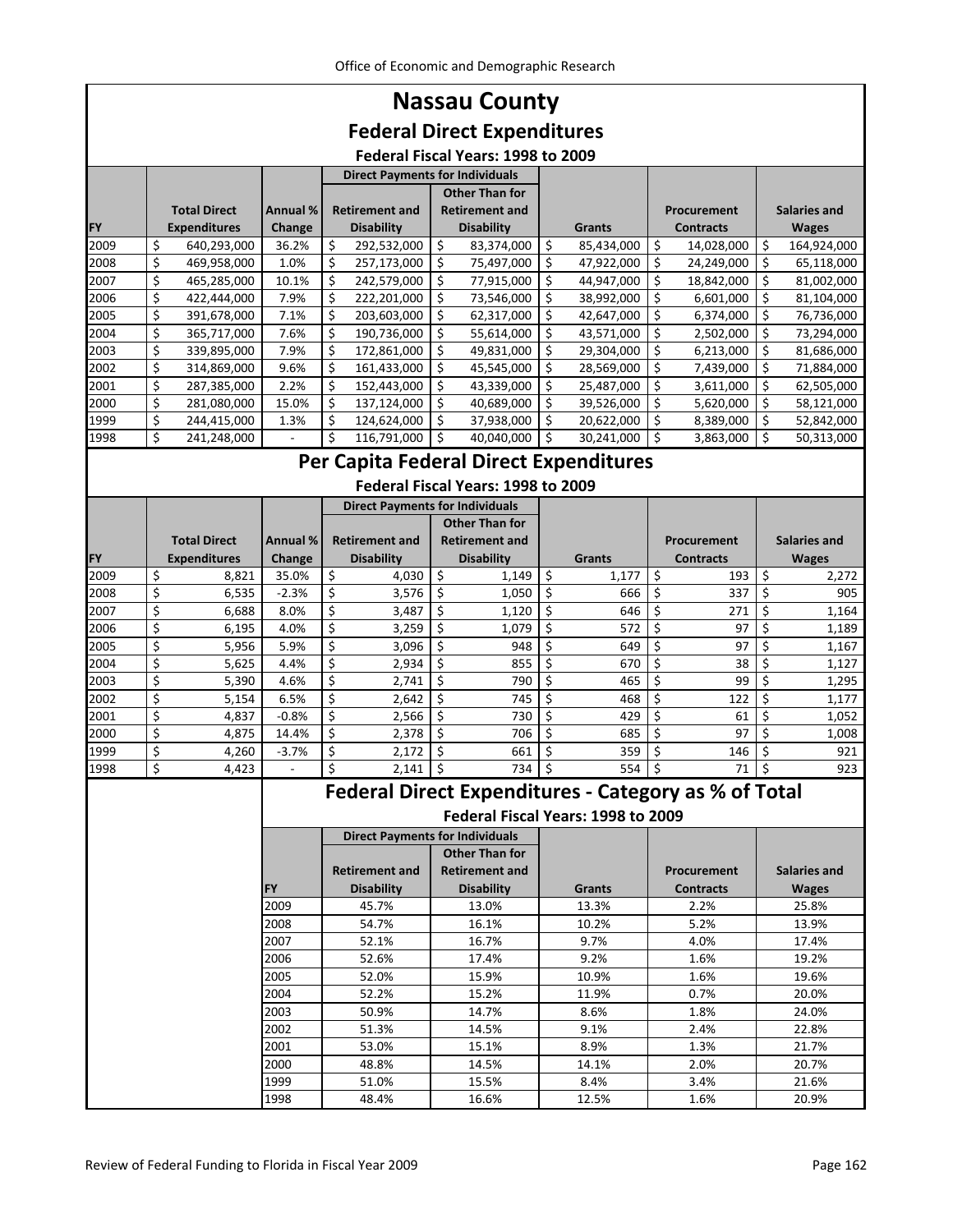| Office of Economic and Definographic Research |    |                     |                 |                                                                 |              |                                                             |    |               |       |                  |                     |                     |
|-----------------------------------------------|----|---------------------|-----------------|-----------------------------------------------------------------|--------------|-------------------------------------------------------------|----|---------------|-------|------------------|---------------------|---------------------|
| <b>Okaloosa County</b>                        |    |                     |                 |                                                                 |              |                                                             |    |               |       |                  |                     |                     |
|                                               |    |                     |                 |                                                                 |              |                                                             |    |               |       |                  |                     |                     |
| <b>Federal Direct Expenditures</b>            |    |                     |                 |                                                                 |              |                                                             |    |               |       |                  |                     |                     |
| Federal Fiscal Years: 1998 to 2009            |    |                     |                 |                                                                 |              |                                                             |    |               |       |                  |                     |                     |
|                                               |    |                     |                 | <b>Direct Payments for Individuals</b>                          |              |                                                             |    |               |       |                  |                     |                     |
|                                               |    |                     |                 |                                                                 |              | <b>Other Than for</b>                                       |    |               |       |                  |                     |                     |
|                                               |    | <b>Total Direct</b> | Annual %        | <b>Retirement and</b>                                           |              | <b>Retirement and</b>                                       |    |               |       | Procurement      | <b>Salaries and</b> |                     |
| <b>FY</b>                                     |    | <b>Expenditures</b> | Change          | <b>Disability</b>                                               |              | <b>Disability</b>                                           |    | Grants        |       | <b>Contracts</b> |                     | <b>Wages</b>        |
| 2009                                          | \$ | 3,025,404,000       | $-12.0%$        | \$<br>1,000,510,000                                             |              | \$<br>258,644,000                                           | \$ | 185,910,000   | \$    | 774,129,000      | \$                  | 806,212,000         |
| 2008                                          | \$ | 3,436,870,000       | 5.2%            | \$<br>915,242,000                                               |              | \$<br>227,222,000                                           | \$ | 128,023,000   | \$    | 1,454,569,000    | \$                  | 711,813,000         |
| 2007                                          | \$ | 3,267,973,000       | 13.8%           | \$<br>915,129,000                                               |              | \$<br>198,276,000                                           | \$ | 180,992,000   | \$    | 1,220,901,000    | \$                  | 752,675,000         |
| 2006                                          | \$ | 2,872,901,000       | $-5.6%$         | \$<br>868,772,000                                               |              | \$<br>232,702,000                                           | \$ | 156,607,000   | \$    | 942,165,000      | \$                  | 672,656,000         |
| 2005                                          | \$ | 3,042,808,000       | 10.0%           | \$<br>841,891,000                                               |              | \$<br>303,415,000                                           | \$ | 138,390,000   | \$    | 1,093,348,000    | \$                  | 665,764,000         |
| 2004                                          | \$ | 2,766,738,000       | $-5.9%$         | \$<br>886,222,000                                               |              | \$<br>169,921,000                                           | \$ | 112,439,000   | \$    | 945,819,000      | \$                  | 652,337,000         |
| 2003                                          | \$ | 2,939,933,000       | 13.4%           | \$<br>780,511,000                                               |              | \$<br>156,946,000                                           | \$ | 131,014,000   | \$    | 956,288,000      | \$                  | 915,174,000         |
| 2002                                          | \$ | 2,591,614,000       | 16.8%           | \$<br>753,512,000                                               |              | \$<br>146,637,000                                           | \$ | 101,231,000   | \$    | 761,711,000      | \$                  | 828,523,000         |
| 2001                                          | \$ | 2,219,270,000       | 3.5%            | \$<br>730,175,000                                               |              | \$<br>138,608,000                                           | \$ | 85,189,000    | \$    | 492,544,000      | \$                  | 772,755,000         |
| 2000                                          | \$ | 2,143,509,000       | 21.5%           | \$<br>682,761,000                                               |              | \$<br>128,577,000                                           | \$ | 64,760,000    | \$    | 517,898,000      | \$                  | 749,512,000         |
| 1999                                          | \$ | 1,764,352,000       | 1.0%            | \$<br>642,827,000                                               |              | \$<br>123,196,000                                           | \$ | 60,470,000    | \$    | 457,478,000      | \$                  | 480,381,000         |
| 1998                                          | \$ | 1,746,908,000       |                 | \$<br>617,782,000                                               |              | \$<br>121,570,000                                           | \$ | 67,293,000    | Ś.    | 363,533,000      | Ś                   | 576,730,000         |
| Per Capita Federal Direct Expenditures        |    |                     |                 |                                                                 |              |                                                             |    |               |       |                  |                     |                     |
| Federal Fiscal Years: 1998 to 2009            |    |                     |                 |                                                                 |              |                                                             |    |               |       |                  |                     |                     |
|                                               |    |                     |                 |                                                                 |              |                                                             |    |               |       |                  |                     |                     |
|                                               |    |                     |                 | <b>Direct Payments for Individuals</b><br><b>Other Than for</b> |              |                                                             |    |               |       |                  |                     |                     |
|                                               |    | <b>Total Direct</b> | <b>Annual %</b> | <b>Retirement and</b>                                           |              | <b>Retirement and</b>                                       |    |               |       | Procurement      |                     | <b>Salaries and</b> |
| FY                                            |    | <b>Expenditures</b> | Change          | <b>Disability</b>                                               |              | <b>Disability</b>                                           |    | <b>Grants</b> |       | <b>Contracts</b> |                     | <b>Wages</b>        |
| 2009                                          | \$ | 15,417              | $-11.4%$        | \$<br>5,098                                                     |              | \$<br>1,318                                                 | \$ | 947           | \$    | 3,945            | \$                  | 4,108               |
| 2008                                          | \$ | 17,393              | 4.6%            | \$<br>4,632                                                     |              | \$<br>1,150                                                 | \$ | 648           | \$    | 7,361            | \$                  | 3,602               |
| 2007                                          | \$ | 16,628              | 11.5%           | \$<br>4,656                                                     |              | \$<br>1,009                                                 | \$ | 921           | \$    | 6,212            | \$                  | 3,830               |
| 2006                                          | \$ | 14,911              | $-7.4%$         | \$<br>4,509                                                     |              | \$<br>1,208                                                 | \$ | 813           | \$    | 4,890            | \$                  | 3,491               |
| 2005                                          | \$ | 16,105              | 8.1%            | \$<br>4,456                                                     |              | \$<br>1,606                                                 | \$ | 732           | \$    | 5,787            | \$                  | 3,524               |
| 2004                                          | \$ | 14,893              | $-8.3%$         | \$<br>4,770                                                     |              | \$<br>915                                                   | \$ | 605           | \$    | 5,091            | \$                  | 3,511               |
| 2003                                          | \$ | 16,234              | 10.9%           | \$<br>4,310                                                     |              | \$<br>867                                                   | \$ | 723           | \$    | 5,280            | \$                  | 5,053               |
| 2002                                          | \$ | 14,644              | 14.5%           | \$<br>4,258                                                     |              | \$<br>829                                                   | \$ | 572           | \$    | 4,304            | \$                  | 4,682               |
| 2001                                          | \$ | 12,795              | 1.8%            | \$<br>4,210                                                     |              | \$<br>799                                                   | \$ | 491           | \$    | 2,840            | \$                  | 4,455               |
| 2000                                          | \$ | 12,572              | 28.0%           | \$<br>4,005                                                     |              | \$<br>754                                                   | \$ | 380           | \$    | 3,038            | \$                  | 4,396               |
| 1999                                          | \$ | 9,824               | $-1.3%$         | \$<br>3,579                                                     |              | \$<br>686                                                   | \$ | 337           | \$    | 2,547            | \$                  | 2,675               |
| 1998                                          | Ş  | 9,950               |                 | Ş                                                               | $3,519$   \$ | $692 \mid 5$                                                |    | 383 \$        |       | $2,071$   \$     |                     | 3,285               |
|                                               |    |                     |                 |                                                                 |              | <b>Federal Direct Expenditures - Category as % of Total</b> |    |               |       |                  |                     |                     |
|                                               |    |                     |                 |                                                                 |              |                                                             |    |               |       |                  |                     |                     |
|                                               |    |                     |                 |                                                                 |              | Federal Fiscal Years: 1998 to 2009                          |    |               |       |                  |                     |                     |
|                                               |    |                     |                 |                                                                 |              | <b>Direct Payments for Individuals</b>                      |    |               |       |                  |                     |                     |
|                                               |    |                     |                 |                                                                 |              | <b>Other Than for</b>                                       |    |               |       |                  |                     |                     |
|                                               |    |                     |                 | <b>Retirement and</b>                                           |              | <b>Retirement and</b>                                       |    |               |       | Procurement      |                     | <b>Salaries and</b> |
|                                               |    |                     | FY              | <b>Disability</b>                                               |              | <b>Disability</b>                                           |    | Grants        |       | <b>Contracts</b> |                     | <b>Wages</b>        |
|                                               |    |                     | 2009            | 33.1%                                                           |              | 8.5%                                                        |    | 6.1%          | 25.6% |                  | 26.6%               |                     |
|                                               |    |                     | 2008            | 26.6%                                                           |              | 6.6%                                                        |    | 3.7%          | 42.3% |                  | 20.7%               |                     |
|                                               |    |                     | 2007            | 28.0%                                                           |              | 6.1%                                                        |    | 5.5%          | 37.4% |                  | 23.0%               |                     |
|                                               |    |                     | 2006            | 30.2%                                                           |              | 8.1%                                                        |    | 5.5%          | 32.8% |                  | 23.4%               |                     |
|                                               |    |                     | 2005            | 27.7%                                                           |              | 10.0%                                                       |    | 4.5%          |       | 35.9%            |                     | 21.9%               |
|                                               |    |                     | 2004            | 32.0%                                                           |              | 6.1%                                                        |    | 4.1%          |       | 34.2%            |                     | 23.6%               |
|                                               |    |                     | 2003            | 26.5%                                                           |              | 5.3%                                                        |    | 4.5%          |       | 32.5%            |                     | 31.1%               |
|                                               |    |                     | 2002            | 29.1%                                                           |              | 5.7%                                                        |    | 3.9%          |       | 29.4%            |                     | 32.0%               |
|                                               |    |                     | 2001            | 32.9%                                                           |              | 6.2%                                                        |    | 3.8%          |       | 22.2%            |                     | 34.8%               |

2000 31.9% 6.0% 3.0% 24.2% 35.0% 1999 36.4% 7.0% 3.4% 25.9% 27.2% 1998 35.4% 7.0% 3.9% 20.8% 33.0%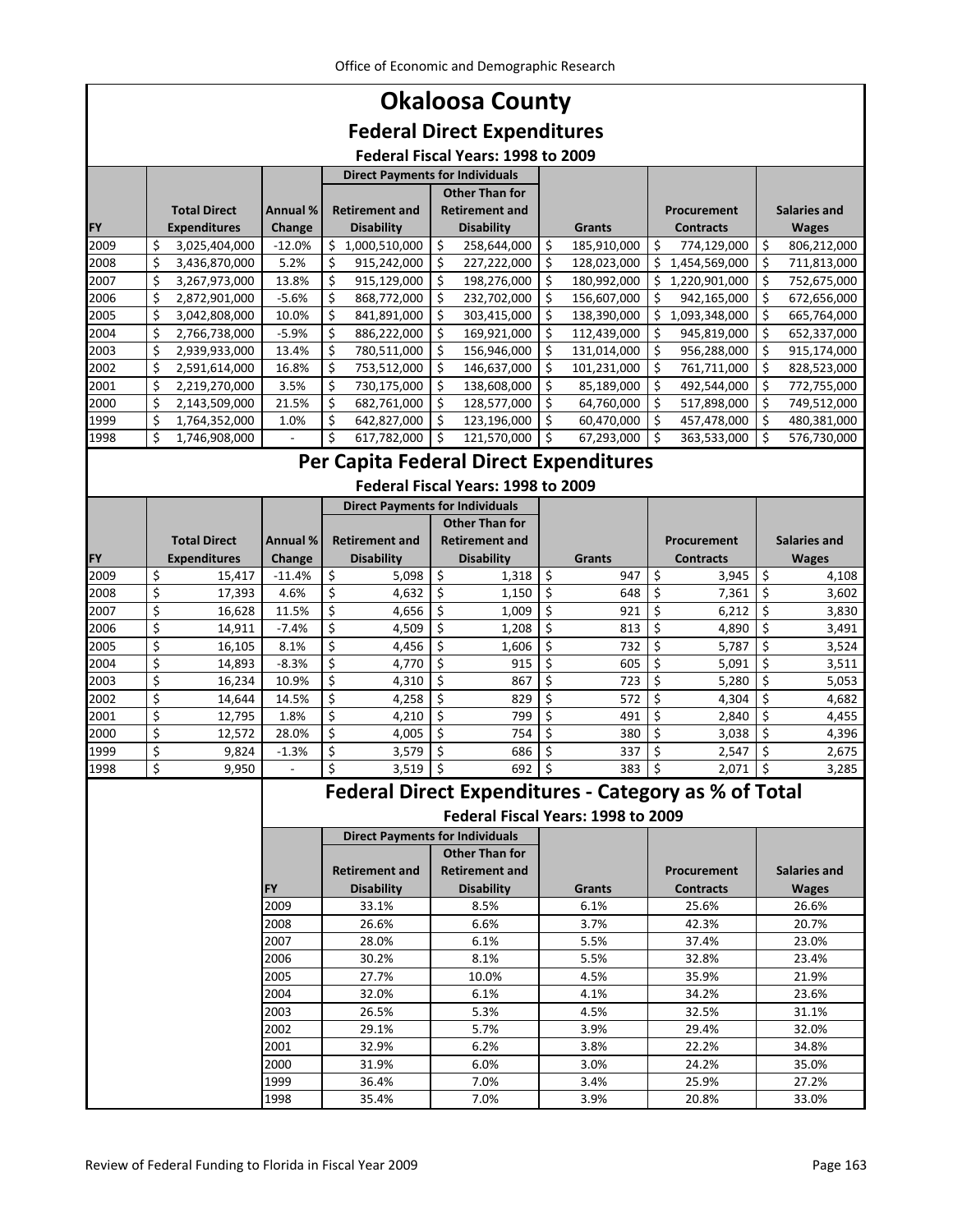| <b>Okeechobee County</b>           |          |                            |                   |          |                                        |          |                                                      |          |                          |          |                        |                  |                        |
|------------------------------------|----------|----------------------------|-------------------|----------|----------------------------------------|----------|------------------------------------------------------|----------|--------------------------|----------|------------------------|------------------|------------------------|
| <b>Federal Direct Expenditures</b> |          |                            |                   |          |                                        |          |                                                      |          |                          |          |                        |                  |                        |
|                                    |          |                            |                   |          |                                        |          | Federal Fiscal Years: 1998 to 2009                   |          |                          |          |                        |                  |                        |
|                                    |          |                            |                   |          | <b>Direct Payments for Individuals</b> |          |                                                      |          |                          |          |                        |                  |                        |
|                                    |          |                            |                   |          |                                        |          | <b>Other Than for</b>                                |          |                          |          |                        |                  |                        |
|                                    |          | <b>Total Direct</b>        | Annual %          |          | <b>Retirement and</b>                  |          | <b>Retirement and</b>                                |          |                          |          | Procurement            |                  | <b>Salaries and</b>    |
| FY                                 |          | <b>Expenditures</b>        | Change            |          | <b>Disability</b>                      |          | <b>Disability</b>                                    |          | Grants                   |          | <b>Contracts</b>       |                  | <b>Wages</b>           |
| 2009                               | \$       | 335,020,000                | 15.8%             | \$       | 130,625,000                            | \$       | 147,562,000                                          | \$       | 43,557,000               | \$       | 7,828,000              | \$               | 5,449,000              |
| 2008                               | \$       | 289,276,000                | 7.0%              | \$       | 125,686,000                            | \$       | 102,064,000                                          | \$       | 32,509,000               | \$       | 2,048,000              | Ś                | 26,969,000             |
| 2007                               | \$       | 270,449,000                | $-6.5%$           | \$       | 120,463,000                            | \$       | 101,449,000                                          | \$       | 35,418,000               | \$       | 7,519,000              | \$               | 5,599,000              |
| 2006                               | \$       | 289,116,000                | $-3.4%$           | \$       | 114,325,000                            | \$       | 111,789,000                                          | \$       | 42,029,000               | Ś        | 15,756,000             | \$               | 5,216,000              |
| 2005                               | \$       | 299,182,000                | 31.2%             | \$       | 111,749,000                            | \$       | 91,366,000                                           | \$       | 47,931,000               | \$       | 43,584,000             | \$               | 4,554,000              |
| 2004                               | \$       | 228,026,000                | 10.8%             | \$       | 108,432,000                            | \$       | 76,432,000                                           | \$       | 33,974,000               | \$       | 5,159,000              | \$               | 4,030,000              |
| 2003                               | \$<br>\$ | 205,858,000                | 4.8%              | \$<br>\$ | 103,552,000                            | \$<br>\$ | 70,003,000                                           | \$<br>\$ | 26,567,000               | \$<br>\$ | 1,747,000              | \$<br>\$         | 3,990,000              |
| 2002<br>2001                       | \$       | 196,406,000<br>192,115,000 | 2.2%<br>13.9%     | \$       | 98,302,000<br>96,927,000               | \$       | 64,845,000<br>62,891,000                             | \$       | 23,895,000<br>23,274,000 | \$       | 5,789,000<br>5,427,000 | \$               | 3,576,000              |
| 2000                               | \$       | 168,644,000                | 4.1%              | \$       | 87,104,000                             | \$       | 54,517,000                                           | \$       | 21,294,000               | \$       | 2,108,000              | \$               | 3,596,000<br>3,622,000 |
| 1999                               | \$       | 162,002,000                | 2.4%              | \$       | 85,525,000                             | \$       | 52,765,000                                           | \$       | 17,614,000               | \$       | 2,360,000              | \$               | 3,739,000              |
| 1998                               | \$       | 158,252,000                |                   | Ś        | 82,887,000                             | \$       | 52,911,000                                           | Ś        | 17,445,000               | Ś.       | 1,681,000              | \$               | 3,328,000              |
|                                    |          |                            |                   |          |                                        |          |                                                      |          |                          |          |                        |                  |                        |
|                                    |          |                            |                   |          |                                        |          | Per Capita Federal Direct Expenditures               |          |                          |          |                        |                  |                        |
|                                    |          |                            |                   |          |                                        |          | Federal Fiscal Years: 1998 to 2009                   |          |                          |          |                        |                  |                        |
|                                    |          |                            |                   |          | <b>Direct Payments for Individuals</b> |          |                                                      |          |                          |          |                        |                  |                        |
|                                    |          |                            |                   |          |                                        |          | <b>Other Than for</b>                                |          |                          |          |                        |                  |                        |
|                                    |          | <b>Total Direct</b>        | Annual %          |          | <b>Retirement and</b>                  |          | <b>Retirement and</b>                                |          |                          |          | Procurement            |                  | <b>Salaries and</b>    |
| FY                                 |          | <b>Expenditures</b>        | Change            |          | <b>Disability</b>                      |          | <b>Disability</b>                                    |          | <b>Grants</b>            |          | <b>Contracts</b>       |                  | <b>Wages</b>           |
| 2009                               | \$       | 8,438                      | 16.7%             | \$       | 3,290                                  | \$       | 3,717                                                | \$       | 1,097                    | \$       | 197                    | \$               | 137                    |
| 2008                               | \$       | 7,231                      | 4.4%              | \$       | 3,142                                  | \$       | 2,551                                                | \$       | 813                      | \$       | 51                     | \$               | 674                    |
| 2007                               | \$       | 6,929                      | $-7.3%$           | \$       | 3,086                                  | \$       | 2,599                                                | \$       | 907                      | \$       | 193                    | \$               | 143                    |
| 2006                               | \$       | 7,477                      | $-5.6%$           | \$       | 2,957                                  | \$       | 2,891                                                | \$       | 1,087                    | \$       | 407                    | \$               | 135                    |
| 2005                               | \$       | 7,922                      | 32.0%             | \$       | 2,959                                  | \$       | 2,419                                                | \$       | 1,269                    | \$       | 1,154                  | \$               | 121                    |
| 2004                               | \$       | 6,000                      | 8.5%              | \$       | 2,853                                  | \$       | 2,011                                                | \$       | 894                      | \$       | 136                    | \$               | 106                    |
| 2003                               | \$       | 5,528                      | 2.9%              | \$       | 2,781                                  | \$       | 1,880                                                | \$       | 713                      | \$       | 47                     | \$               | 107                    |
| 2002                               | \$       | 5,373                      | 1.1%              | \$       | 2,689                                  | \$       | 1,774                                                | \$       | 654                      | \$       | 158                    | $\overline{\xi}$ | 98                     |
| 2001                               | \$       | 5,315                      | 13.2%             | \$       | 2,681                                  | \$       | 1,740                                                | \$       | 644                      | \$       | 150                    | $\overline{\xi}$ | 99                     |
| 2000                               | \$       | 4,696                      | 2.9%              | \$       | 2,426                                  | \$       | 1,518                                                | \$       | 593                      | \$       | 59                     | $\overline{\xi}$ | 101                    |
| 1999                               | \$       | 4,562                      | 1.1%              | \$       | 2,408                                  | \$       | 1,486                                                | \$       | 496                      | \$       | 66                     | $\overline{\xi}$ | 105                    |
| 1998                               | \$       | 4,514                      |                   | \$       | $2,364$ \$                             |          | $1,509$ \$                                           |          | $498 \zeta$              |          | $48 \mid 5$            |                  | 95                     |
|                                    |          |                            |                   |          |                                        |          | Federal Direct Expenditures - Category as % of Total |          |                          |          |                        |                  |                        |
|                                    |          |                            |                   |          |                                        |          | Federal Fiscal Years: 1998 to 2009                   |          |                          |          |                        |                  |                        |
|                                    |          |                            |                   |          |                                        |          |                                                      |          |                          |          |                        |                  |                        |
|                                    |          |                            |                   |          | <b>Direct Payments for Individuals</b> |          |                                                      |          |                          |          |                        |                  |                        |
|                                    |          |                            |                   |          |                                        |          | <b>Other Than for</b>                                |          |                          |          |                        |                  |                        |
|                                    |          |                            |                   |          | <b>Retirement and</b>                  |          | <b>Retirement and</b>                                |          |                          |          | Procurement            |                  | <b>Salaries and</b>    |
|                                    |          |                            | <b>FY</b><br>2009 |          | <b>Disability</b>                      |          | <b>Disability</b><br>44.0%                           |          | Grants                   |          | <b>Contracts</b>       |                  | <b>Wages</b>           |
|                                    |          |                            |                   |          | 39.0%                                  |          |                                                      |          | 13.0%                    |          | 2.3%                   |                  | 1.6%                   |
|                                    |          |                            | 2008              |          | 43.4%                                  |          | 35.3%                                                |          | 11.2%                    |          | 0.7%                   |                  | 9.3%                   |
|                                    |          |                            | 2007              |          | 44.5%                                  |          | 37.5%                                                |          | 13.1%                    |          | 2.8%                   |                  | 2.1%                   |
|                                    |          |                            | 2006              |          | 39.5%                                  |          | 38.7%                                                |          | 14.5%                    | 5.4%     |                        | 1.8%             |                        |
|                                    |          |                            | 2005<br>2004      |          | 37.4%                                  |          | 30.5%                                                |          | 16.0%                    | 14.6%    |                        | 1.5%             |                        |
|                                    |          |                            |                   |          | 47.6%                                  |          | 33.5%                                                |          | 14.9%                    |          | 2.3%                   |                  | 1.8%                   |
|                                    |          |                            | 2003              |          | 50.3%                                  |          | 34.0%                                                |          | 12.9%                    |          | 0.8%                   |                  | 1.9%                   |
|                                    |          |                            | 2002              |          | 50.1%                                  |          | 33.0%                                                |          | 12.2%                    |          | 2.9%                   |                  | 1.8%                   |
|                                    |          |                            | 2001              |          | 50.5%                                  |          | 32.7%                                                |          | 12.1%                    |          | 2.8%                   |                  | 1.9%                   |
|                                    |          |                            | 2000<br>1999      |          | 51.6%<br>52.8%                         |          | 32.3%<br>32.6%                                       |          | 12.6%<br>10.9%           |          | 1.2%<br>1.5%           |                  | 2.1%<br>2.3%           |
|                                    |          |                            |                   |          |                                        |          |                                                      |          |                          |          |                        |                  |                        |

1998 52.4% 33.4% 11.0% 1.1% 2.1%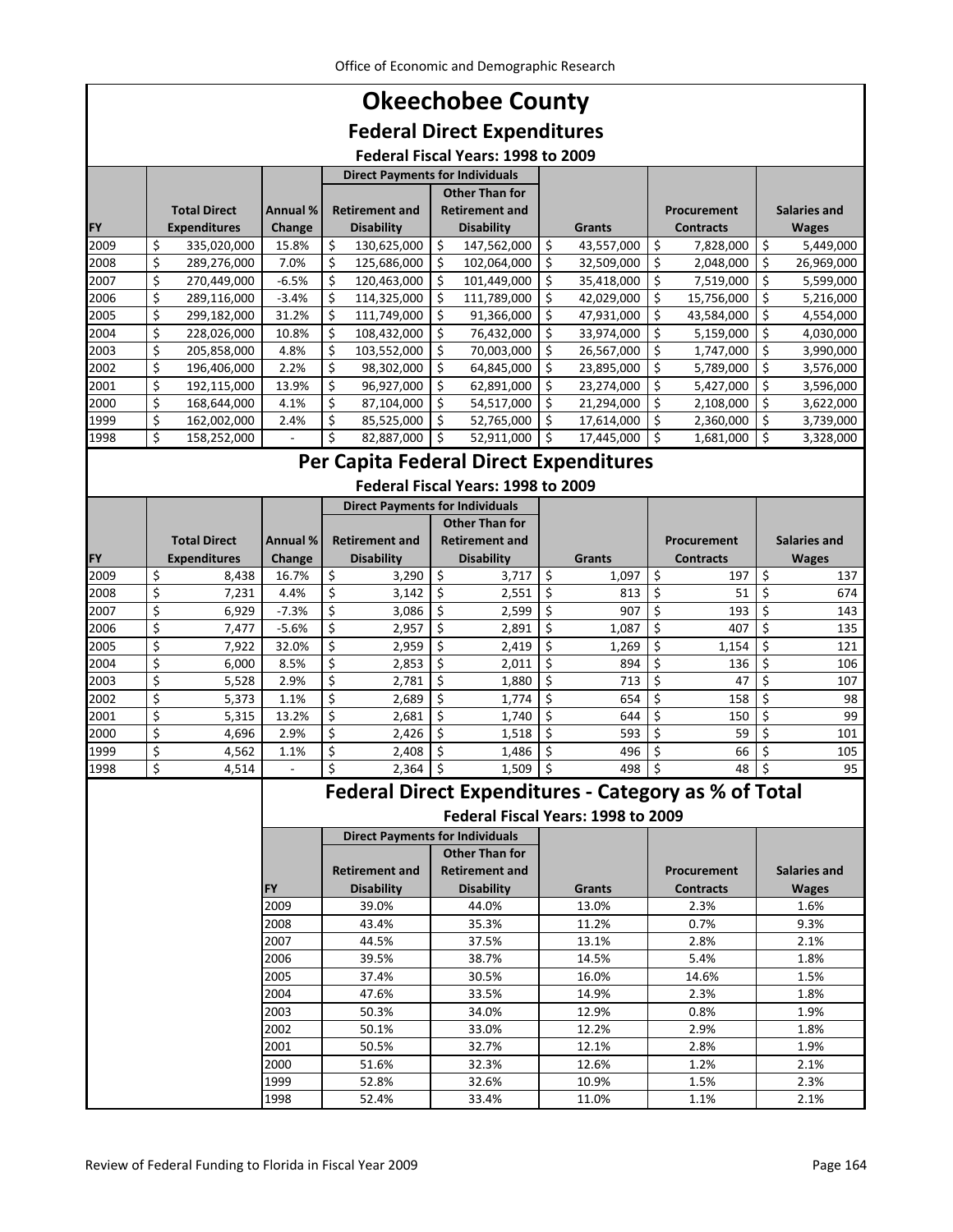|                                        | <b>Orange County</b>                   |                     |                 |                                                      |          |                                    |          |               |          |                    |          |                     |
|----------------------------------------|----------------------------------------|---------------------|-----------------|------------------------------------------------------|----------|------------------------------------|----------|---------------|----------|--------------------|----------|---------------------|
| <b>Federal Direct Expenditures</b>     |                                        |                     |                 |                                                      |          |                                    |          |               |          |                    |          |                     |
| Federal Fiscal Years: 1998 to 2009     |                                        |                     |                 |                                                      |          |                                    |          |               |          |                    |          |                     |
| <b>Direct Payments for Individuals</b> |                                        |                     |                 |                                                      |          |                                    |          |               |          |                    |          |                     |
|                                        |                                        |                     |                 |                                                      |          | <b>Other Than for</b>              |          |               |          |                    |          |                     |
|                                        |                                        | <b>Total Direct</b> | <b>Annual %</b> | <b>Retirement and</b>                                |          | <b>Retirement and</b>              |          |               |          | Procurement        |          | <b>Salaries and</b> |
| FY                                     |                                        | <b>Expenditures</b> | Change          | <b>Disability</b>                                    |          | <b>Disability</b>                  |          | Grants        |          | <b>Contracts</b>   |          | <b>Wages</b>        |
| 2009                                   | \$                                     | 9,026,962,000       | 4.5%            | \$<br>2,525,992,000                                  |          | \$1,624,006,000                    | \$       | 1,066,597,000 | \$       | 3,071,111,000      | \$       | 739,256,000         |
| 2008                                   | \$                                     | 8,641,766,000       | 1.3%            | \$<br>2,268,406,000                                  | \$       | 1,389,492,000                      | \$       | 730,333,000   | \$       | 3,657,165,000      | \$       | 596,370,000         |
| 2007                                   | \$                                     | 8,528,272,000       | 7.9%            | \$<br>2,247,572,000                                  | \$       | 1,333,303,000                      | \$       | 957,612,000   | \$       | 3,335,083,000      | \$       | 654,701,000         |
| 2006                                   | \$                                     | 7,905,394,000       | 13.0%           | \$<br>2,130,755,000                                  | \$       | 1,319,831,000                      | \$       | 829,599,000   | \$       | 3,018,041,000      | \$       | 607,169,000         |
| 2005                                   | \$                                     | 6,993,224,000       | 6.2%            | \$<br>2,056,592,000                                  | \$       | 1,120,400,000                      | \$       | 696,319,000   | \$       | 2,546,645,000      | \$       | 573,267,000         |
| 2004                                   | \$                                     | 6,587,668,000       | 6.5%            | \$<br>1,966,510,000                                  | \$       | 1,027,712,000                      | \$       | 667,132,000   | Ś.       | 2,404,878,000      | \$       | 521,436,000         |
| 2003                                   | \$                                     | 6,183,021,000       | 8.6%            | \$<br>1,822,926,000                                  | \$       | 927,632,000                        | \$       | 661,296,000   | \$       | 2,292,395,000      | \$       | 478,773,000         |
| 2002                                   | \$                                     | 5,694,756,000       | 8.9%            | \$<br>1,774,925,000                                  | \$       | 865,860,000                        | \$       | 570,843,000   | \$       | 2,043,513,000      | \$       | 439,614,000         |
| 2001                                   | \$                                     | 5,230,944,000       | 0.7%            | \$<br>1,744,627,000                                  | \$       | 843,376,000                        | \$       | 471,818,000   | \$       | 1,747,754,000      | \$       | 423,369,000         |
| 2000                                   | \$                                     | 5,194,836,000       | 8.4%            | \$<br>1,632,073,000                                  | \$       | 755,029,000                        | \$       | 445,289,000   | \$       | 1,973,970,000      | \$       | 388,476,000         |
| 1999                                   | \$                                     | 4,791,665,000       | 6.1%            | \$<br>1,535,397,000                                  | \$       | 701,238,000                        | \$       | 418,334,000   | \$       | 1,760,587,000      | \$       | 376,109,000         |
| 1998                                   | \$                                     | 4,514,478,000       |                 | \$<br>1,490,079,000                                  | \$       | 722,921,000                        | \$       | 451,380,000   | \$       | 1,434,199,000      | Ś        | 415,899,000         |
|                                        | Per Capita Federal Direct Expenditures |                     |                 |                                                      |          |                                    |          |               |          |                    |          |                     |
|                                        |                                        |                     |                 |                                                      |          | Federal Fiscal Years: 1998 to 2009 |          |               |          |                    |          |                     |
|                                        |                                        |                     |                 | <b>Direct Payments for Individuals</b>               |          |                                    |          |               |          |                    |          |                     |
|                                        |                                        |                     |                 |                                                      |          | <b>Other Than for</b>              |          |               |          |                    |          |                     |
|                                        |                                        | <b>Total Direct</b> | Annual %        | <b>Retirement and</b>                                |          | <b>Retirement and</b>              |          |               |          | Procurement        |          | <b>Salaries and</b> |
| FY                                     |                                        | <b>Expenditures</b> | Change          | <b>Disability</b>                                    |          | <b>Disability</b>                  |          | <b>Grants</b> |          | <b>Contracts</b>   |          | <b>Wages</b>        |
| 2009                                   | \$                                     | 8,141               | 5.0%            | \$<br>2,278                                          | \$       | 1,465                              | \$       | 962           | \$       | 2,770              | \$       | 667                 |
| 2008                                   | \$                                     | 7,751               | 0.5%            | \$<br>2,034                                          | \$       | 1,246                              | \$       | 655           | \$       | 3,280              | \$       | 535                 |
| 2007<br>2006                           | \$<br>\$                               | 7,714<br>7,323      | 5.3%<br>9.3%    | \$<br>2,033<br>\$                                    | \$<br>\$ | 1,206<br>1,223                     | \$<br>\$ | 866<br>768    | \$<br>\$ | 3,017<br>2,796     | \$<br>\$ | 592<br>562          |
| 2005                                   | \$                                     | 6,702               | 3.2%            | 1,974<br>\$<br>1,971                                 | \$       | 1,074                              | \$       | 667           | \$       | 2,441              | \$       | 549                 |
| 2004                                   | \$                                     | 6,497               | 3.3%            | \$<br>1,939                                          | \$       | 1,014                              | \$       | 658           | \$       | 2,372              | \$       | 514                 |
| 2003                                   | \$                                     | 6,289               | 5.6%            | \$<br>1,854                                          | \$       | 944                                | \$       | 673           | \$       | 2,332              | \$       | 487                 |
| 2002                                   | \$                                     | 5,958               | 5.9%            | \$<br>1,857                                          | \$       | 906                                | \$       | 597           | \$       | 2,138              | \$       | 460                 |
| 2001                                   | \$                                     | 5,624               | $-3.0%$         | \$<br>1,876                                          | \$       | 907                                | \$       | 507           | \$       | 1,879              | \$       | 455                 |
| 2000                                   | \$                                     | 5.796               | 2.4%            | \$<br>1,821                                          | \$       | 842                                | \$       | 497           | \$       | 2,202              | \$       | 433                 |
| 1999                                   | \$                                     | 5,662               | 3.4%            | \$<br>1,814                                          | \$       | 829                                | \$       | 494           | \$       | 2,080              | \$       | 444                 |
| 1998                                   | \$                                     | 5,478               | $\sim$          | Ś<br>1,808                                           | \$       | 877                                | Ś.       | 548           | \$       | 1,740              | \$       | 505                 |
|                                        |                                        |                     |                 | Federal Direct Expenditures - Category as % of Total |          |                                    |          |               |          |                    |          |                     |
|                                        |                                        |                     |                 |                                                      |          | Federal Fiscal Years: 1998 to 2009 |          |               |          |                    |          |                     |
|                                        |                                        |                     |                 |                                                      |          |                                    |          |               |          |                    |          |                     |
|                                        |                                        |                     |                 | <b>Direct Payments for Individuals</b>               |          | <b>Other Than for</b>              |          |               |          |                    |          |                     |
|                                        |                                        |                     |                 | <b>Retirement and</b>                                |          | <b>Retirement and</b>              |          |               |          | <b>Procurement</b> |          | <b>Salaries and</b> |
|                                        |                                        |                     | <b>FY</b>       | <b>Disability</b>                                    |          | <b>Disability</b>                  |          | <b>Grants</b> |          | <b>Contracts</b>   |          | Wages               |
|                                        |                                        |                     | 2009            | 28.0%                                                |          | 18.0%                              |          | 11.8%         |          | 34.0%              |          | 8.2%                |
|                                        |                                        |                     | 2008            | 26.2%                                                |          | 16.1%                              |          | 8.5%          |          | 42.3%              |          | 6.9%                |
|                                        |                                        |                     | 2007            | 26.4%                                                |          | 15.6%                              |          | 11.2%         |          | 39.1%              | 7.7%     |                     |
|                                        |                                        |                     | 2006            | 27.0%                                                |          | 16.7%                              |          | 10.5%         |          | 38.2%              |          | 7.7%                |
|                                        |                                        |                     | 2005            | 29.4%                                                |          | 16.0%                              |          | 10.0%         |          | 36.4%              |          | 8.2%                |
|                                        |                                        |                     | 2004            | 29.9%                                                |          | 15.6%                              |          | 10.1%         |          | 36.5%              |          | 7.9%                |
|                                        |                                        |                     | 2003            | 29.5%                                                |          | 15.0%                              |          | 10.7%         |          | 37.1%              | 7.7%     |                     |
|                                        |                                        |                     | 2002            | 31.2%                                                |          | 15.2%                              |          | 10.0%         |          | 35.9%              |          | 7.7%                |
|                                        |                                        |                     | 2001            | 33.4%                                                |          | 16.1%                              |          | 9.0%          |          | 33.4%              |          | 8.1%                |
|                                        |                                        |                     | 2000            | 31.4%                                                |          | 14.5%                              |          | 8.6%          |          | 38.0%              |          | 7.5%                |
|                                        |                                        |                     | 1999            | 32.0%                                                |          | 14.6%                              |          | 8.7%          |          | 36.7%              |          | 7.8%                |
|                                        |                                        |                     | 1998            | 33.0%                                                |          | 16.0%                              |          | 10.0%         |          | 31.8%              |          | 9.2%                |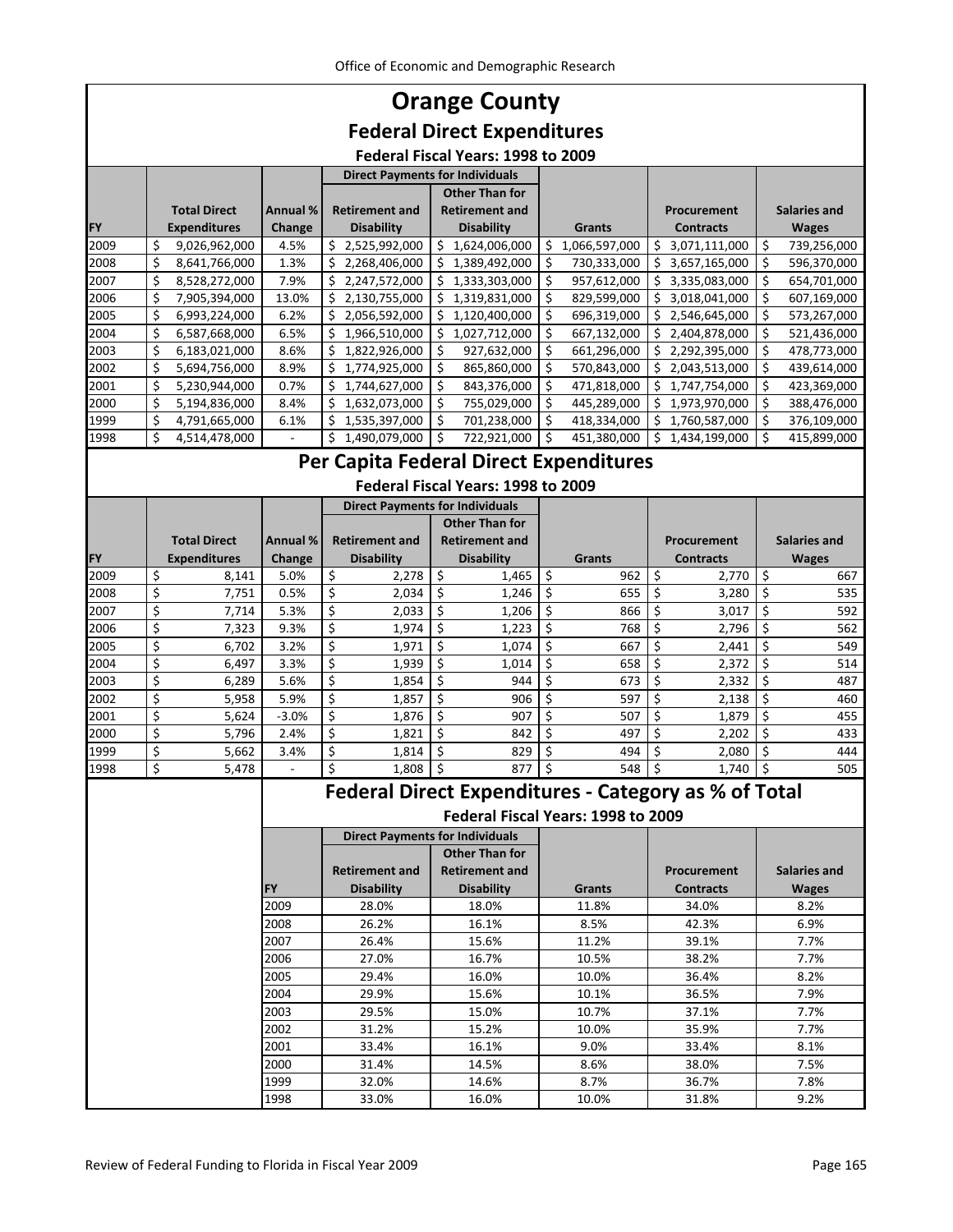| <b>Osceola County</b>              |                                                                 |                            |                 |                                        |                                        |                       |                                                             |                |                            |                     |                          |                  |                          |
|------------------------------------|-----------------------------------------------------------------|----------------------------|-----------------|----------------------------------------|----------------------------------------|-----------------------|-------------------------------------------------------------|----------------|----------------------------|---------------------|--------------------------|------------------|--------------------------|
|                                    |                                                                 |                            |                 |                                        |                                        |                       |                                                             |                |                            |                     |                          |                  |                          |
| <b>Federal Direct Expenditures</b> |                                                                 |                            |                 |                                        |                                        |                       |                                                             |                |                            |                     |                          |                  |                          |
| Federal Fiscal Years: 1998 to 2009 |                                                                 |                            |                 |                                        |                                        |                       |                                                             |                |                            |                     |                          |                  |                          |
|                                    |                                                                 |                            |                 | <b>Direct Payments for Individuals</b> |                                        |                       |                                                             |                |                            |                     |                          |                  |                          |
|                                    |                                                                 |                            |                 |                                        |                                        |                       | <b>Other Than for</b>                                       |                |                            |                     |                          |                  |                          |
|                                    |                                                                 | <b>Total Direct</b>        | <b>Annual %</b> |                                        | <b>Retirement and</b>                  |                       | <b>Retirement and</b>                                       |                |                            |                     | Procurement              |                  | <b>Salaries and</b>      |
| FY                                 |                                                                 | <b>Expenditures</b>        | Change          |                                        | <b>Disability</b>                      |                       | <b>Disability</b>                                           |                | <b>Grants</b>              |                     | <b>Contracts</b>         |                  | <b>Wages</b>             |
| 2009                               | \$                                                              | 1,172,665,000              | 17.9%           | \$                                     | 738,066,000                            | \$                    | 296,610,000                                                 | \$             | 91,708,000                 | \$                  | 15,656,000               | \$               | 30,626,000               |
| 2008                               | \$                                                              | 994,378,000                | $-2.5%$         | \$                                     | 625,016,000                            | \$                    | 259,041,000                                                 | \$             | 60,321,000                 | \$<br>Ś             | 16,082,000               | \$               | 33,919,000               |
| 2007                               | \$<br>\$                                                        | 1,019,754,000              | 5.5%            | \$                                     | 577,742,000                            | \$                    | 234,728,000                                                 | \$             | 143,167,000                | \$                  | 31,150,000               | \$               | 32,967,000               |
| 2006<br>2005                       | \$                                                              | 966,379,000<br>902,423,000 | 7.1%<br>26.3%   | \$<br>\$                               | 530,070,000<br>483,040,000             | \$<br>\$              | 239,001,000                                                 | \$<br>\$       | 158,069,000<br>159,941,000 | Ś                   | 10,230,000<br>16,978,000 | \$<br>\$         | 29,010,000               |
| 2004                               | \$                                                              | 714,294,000                | 12.2%           | \$                                     | 417,773,000                            | \$                    | 218,132,000<br>190,344,000                                  | \$             | 64,008,000                 | \$                  | 20,635,000               | \$               | 24,332,000<br>21,533,000 |
| 2003                               | \$                                                              | 636,858,000                | 8.3%            | \$                                     | 376,352,000                            | \$                    | 172,812,000                                                 | \$             | 61,155,000                 | \$                  | 7,431,000                | \$               | 19,109,000               |
| 2002                               | \$                                                              | 587,929,000                | 5.8%            | \$                                     | 345,335,000                            | \$                    | 158,467,000                                                 | \$             | 57,386,000                 | \$                  | 8,239,000                | \$               | 18,501,000               |
| 2001                               | \$                                                              | 555,717,000                | 10.2%           | \$                                     | 332,238,000                            | \$                    | 155,334,000                                                 | \$             | 44,210,000                 | \$                  | 6,205,000                | \$               | 17,729,000               |
| 2000                               | \$                                                              | 504,290,000                | 4.9%            | \$                                     | 291,542,000                            | \$                    | 142,205,000                                                 | \$             | 33,851,000                 | \$                  | 20,818,000               | \$               | 15,875,000               |
| 1999                               | \$                                                              | 480,509,000                | 2.5%            | \$                                     | 267,771,000                            | \$                    | 134,286,000                                                 | \$             | 53,803,000                 | \$                  | 10,353,000               | \$               | 14,296,000               |
| 1998                               | \$                                                              | 468,701,000                |                 | \$                                     | 258,502,000                            | \$                    | 134,837,000                                                 | \$             | 54,083,000                 | \$                  | 9,137,000                | \$               | 12,142,000               |
|                                    |                                                                 |                            |                 |                                        |                                        |                       |                                                             |                |                            |                     |                          |                  |                          |
|                                    | Per Capita Federal Direct Expenditures                          |                            |                 |                                        |                                        |                       |                                                             |                |                            |                     |                          |                  |                          |
|                                    |                                                                 |                            |                 |                                        |                                        |                       | Federal Fiscal Years: 1998 to 2009                          |                |                            |                     |                          |                  |                          |
|                                    |                                                                 |                            |                 |                                        | <b>Direct Payments for Individuals</b> |                       |                                                             |                |                            |                     |                          |                  |                          |
|                                    |                                                                 |                            |                 |                                        |                                        | <b>Other Than for</b> |                                                             |                |                            |                     |                          |                  |                          |
|                                    | <b>Total Direct</b><br><b>Annual %</b><br><b>Retirement and</b> |                            |                 | <b>Retirement and</b>                  |                                        |                       |                                                             | Procurement    |                            | <b>Salaries and</b> |                          |                  |                          |
| <b>FY</b>                          |                                                                 | <b>Expenditures</b>        | Change          |                                        | <b>Disability</b>                      |                       | <b>Disability</b>                                           |                | <b>Grants</b>              |                     | <b>Contracts</b>         |                  | <b>Wages</b>             |
| 2009                               | \$                                                              | 4,299                      | 18.3%           | \$                                     | 2,706                                  | \$                    | 1,087                                                       | \$             | 336                        | \$                  | 57                       | \$               | 112                      |
| 2008                               | \$                                                              | 3,633                      | $-5.2%$         | \$                                     | 2,284                                  | \$                    | 946                                                         | \$             | 220                        | $\zeta$             | 59                       | \$               | 124                      |
| 2007                               | \$                                                              | 3,832                      | 1.5%            | \$                                     | 2,171                                  | \$                    | 882                                                         | \$             | 538                        | \$                  | 117                      | \$               | 124                      |
| 2006                               | \$                                                              | 3,776                      | $-1.6%$         | \$                                     | 2,071                                  | \$                    | 934                                                         | \$             | 618                        | \$                  | 40                       | \$               | 113                      |
| 2005                               | \$                                                              | 3,838                      | 21.3%           | \$                                     | 2,054                                  | \$                    | 928                                                         | \$             | 680                        | \$                  | 72                       | \$               | 103                      |
| 2004                               | \$                                                              | 3,163                      | 4.5%            | \$                                     | 1,850                                  | \$                    | 843                                                         | \$             | 283                        | \$                  | 91                       | \$               | 95                       |
| 2003                               | \$                                                              | 3,026                      | $-0.5%$         | \$                                     | 1,788                                  | \$                    | 821                                                         | \$             | 291                        | \$                  | 35                       | $\overline{\xi}$ | 91                       |
| 2002                               | \$                                                              | 3,041                      | $-1.8%$         | \$                                     | 1,786                                  | \$                    | 820                                                         | \$             | 297                        | $\overline{\xi}$    | 43                       | $\overline{\xi}$ | 96                       |
| 2001                               | \$                                                              | 3,095                      | 5.9%            | \$                                     | 1,851                                  | \$                    | 865                                                         | \$             | 246                        | \$                  | 35                       | \$               | 99                       |
| 2000                               | \$                                                              | 2,924                      | $-4.2%$         | \$                                     | 1,690                                  | \$                    | 824                                                         | \$             | 196                        | \$                  | 121                      | \$               | 92                       |
| 1999                               | \$                                                              | 3,053                      | $-3.1%$         | \$                                     | 1,701                                  | \$                    | 853                                                         | \$             | 342                        | \$                  | 66                       | \$               | 91                       |
| 1998                               | \$                                                              | 3.152                      |                 | $\zeta$                                | 1,738                                  | Ś.                    | 907                                                         | Ś              | 364                        | $\zeta$             | 61                       | \$               | 82                       |
|                                    |                                                                 |                            |                 |                                        |                                        |                       | <b>Federal Direct Expenditures - Category as % of Total</b> |                |                            |                     |                          |                  |                          |
|                                    |                                                                 |                            |                 |                                        |                                        |                       | Federal Fiscal Years: 1998 to 2009                          |                |                            |                     |                          |                  |                          |
|                                    |                                                                 |                            |                 |                                        | <b>Direct Payments for Individuals</b> |                       |                                                             |                |                            |                     |                          |                  |                          |
|                                    |                                                                 |                            |                 |                                        |                                        |                       | <b>Other Than for</b>                                       |                |                            |                     |                          |                  |                          |
|                                    |                                                                 |                            |                 |                                        | <b>Retirement and</b>                  |                       | <b>Retirement and</b>                                       |                |                            |                     | Procurement              |                  | <b>Salaries and</b>      |
|                                    |                                                                 |                            | FY              |                                        | <b>Disability</b>                      |                       | <b>Disability</b>                                           |                | Grants                     |                     | <b>Contracts</b>         |                  |                          |
|                                    |                                                                 |                            | 2009            |                                        | 62.9%                                  |                       | 25.3%                                                       |                | 7.8%                       |                     | 1.3%                     |                  | Wages<br>2.6%            |
|                                    |                                                                 |                            | 2008            |                                        | 62.9%                                  |                       | 26.1%                                                       |                | 6.1%                       |                     | 1.6%                     |                  | 3.4%                     |
|                                    |                                                                 |                            | 2007            |                                        | 56.7%                                  |                       | 23.0%                                                       |                | 14.0%                      |                     | 3.1%                     |                  |                          |
|                                    |                                                                 |                            | 2006            |                                        | 54.9%                                  |                       | 24.7%                                                       |                |                            |                     |                          | 3.2%             |                          |
|                                    |                                                                 |                            | 2005            |                                        | 53.5%                                  |                       | 24.2%                                                       | 16.4%<br>17.7% |                            | 1.1%                |                          | 3.0%             |                          |
|                                    |                                                                 |                            | 2004            |                                        | 58.5%                                  |                       | 26.6%                                                       |                | 9.0%                       | 1.9%                |                          | 2.7%             |                          |
|                                    |                                                                 |                            | 2003            |                                        | 59.1%                                  |                       | 27.1%                                                       | 9.6%           |                            | 2.9%<br>1.2%        |                          | 3.0%<br>3.0%     |                          |
|                                    |                                                                 |                            | 2002            |                                        | 58.7%                                  |                       | 27.0%                                                       |                | 9.8%                       |                     | 1.4%                     |                  | 3.1%                     |
|                                    |                                                                 |                            | 2001            |                                        | 59.8%                                  |                       | 28.0%                                                       |                | 8.0%                       |                     | 1.1%                     |                  | 3.2%                     |
|                                    |                                                                 |                            | 2000            |                                        | 57.8%                                  |                       | 28.2%                                                       |                | 6.7%                       |                     | 4.1%                     |                  | 3.1%                     |
|                                    |                                                                 |                            | 1999            |                                        | 55.7%                                  |                       | 27.9%                                                       |                | 11.2%                      |                     | 2.2%                     |                  | 3.0%                     |
|                                    |                                                                 |                            |                 |                                        |                                        |                       |                                                             |                |                            |                     |                          |                  |                          |

1998 55.2% 28.8% 11.5% 1.9% 2.6%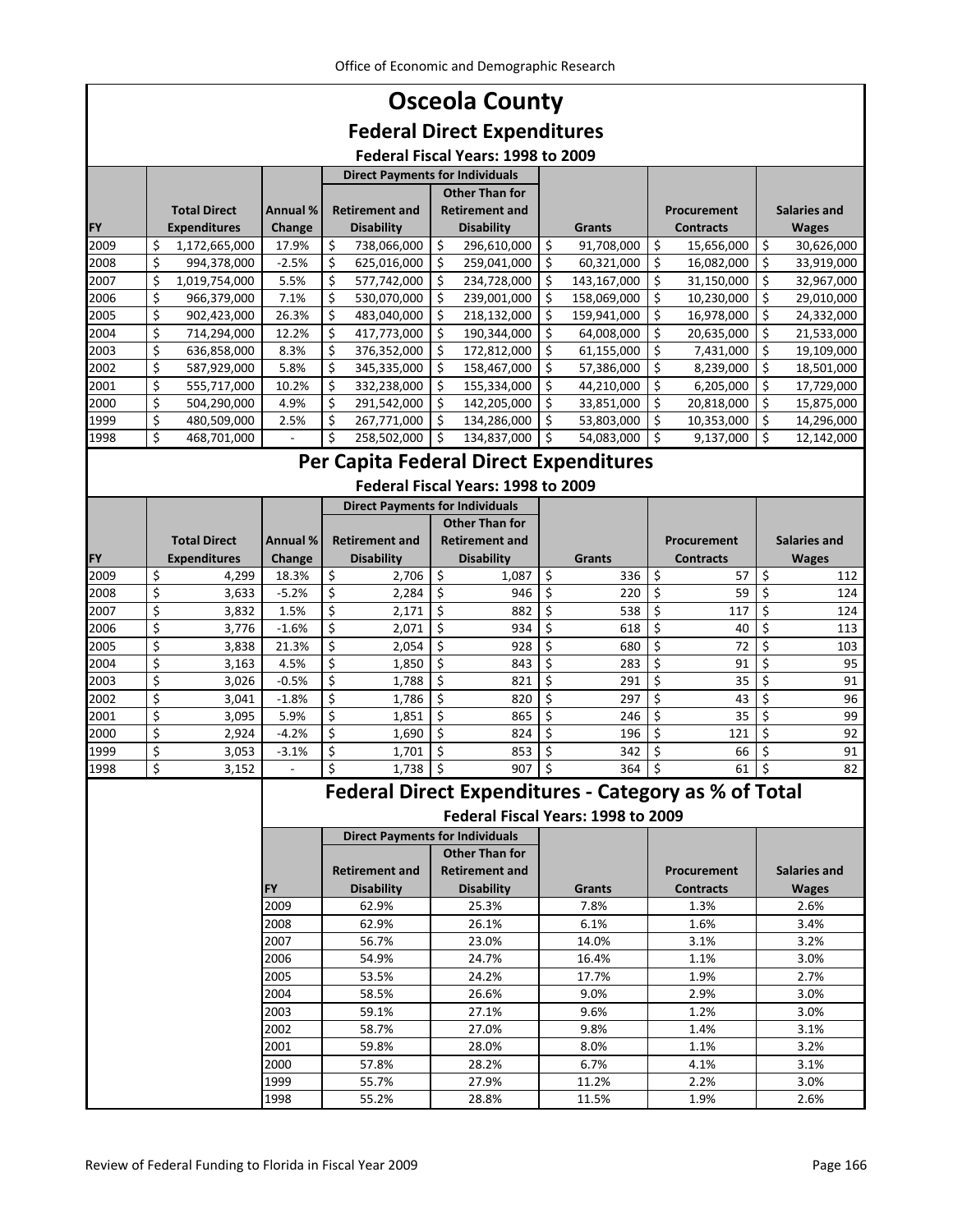|           |                      |          |                                        |    | <b>Palm Beach County</b>           |                     |    |                  |                     |
|-----------|----------------------|----------|----------------------------------------|----|------------------------------------|---------------------|----|------------------|---------------------|
|           |                      |          |                                        |    | <b>Federal Direct Expenditures</b> |                     |    |                  |                     |
|           |                      |          |                                        |    | Federal Fiscal Years: 1998 to 2009 |                     |    |                  |                     |
|           |                      |          | <b>Direct Payments for Individuals</b> |    |                                    |                     |    |                  |                     |
|           |                      |          |                                        |    | <b>Other Than for</b>              |                     |    |                  |                     |
|           | <b>Total Direct</b>  | Annual % | <b>Retirement and</b>                  |    | <b>Retirement and</b>              |                     |    | Procurement      | <b>Salaries and</b> |
| <b>FY</b> | <b>Expenditures</b>  | Change   | <b>Disability</b>                      |    | <b>Disability</b>                  | <b>Grants</b>       |    | <b>Contracts</b> | <b>Wages</b>        |
| 2009      | \$<br>11,631,898,000 | 29.1%    | \$<br>4,343,308,000                    | Ś. | 3,612,886,000                      | \$<br>972,917,000   | \$ | 2,202,921,000    | \$<br>499,867,000   |
| 2008      | \$<br>9,008,317,000  | $-0.5%$  | \$<br>4,075,530,000                    | Ś. | 3,245,848,000                      | \$<br>719,590,000   | \$ | 470,322,000      | \$<br>497,026,000   |
| 2007      | \$<br>9,052,029,000  | 5.0%     | 3,996,319,000                          | Ś. | 2,937,717,000                      | \$<br>1,106,085,000 | \$ | 528,808,000      | \$<br>483,101,000   |
| 2006      | \$<br>8,622,358,000  | 6.6%     | 3,863,250,000<br>\$                    | Ś  | 2,958,282,000                      | \$<br>820,475,000   | \$ | 548,926,000      | \$<br>431,425,000   |
| 2005      | \$<br>8,092,162,000  | 9.3%     | 3,748,346,000                          | Ś  | 2,734,411,000                      | \$<br>807,989,000   | \$ | 382,717,000      | \$<br>418,699,000   |
| 2004      | \$<br>7,403,842,000  | 7.1%     | 3,595,928,000<br>\$                    |    | 2,406,927,000                      | \$<br>710,685,000   |    | 304,768,000      | \$<br>385,535,000   |
| 2003      | \$<br>6,913,224,000  | $-3.2%$  | 3,460,942,000                          | Ś  | 2,195,482,000                      | \$<br>660,266,000   | \$ | 240,192,000      | \$<br>356,343,000   |
| 2002      | \$<br>7,138,767,000  | $-2.6%$  | 3,367,356,000                          | Ś  | 2,010,418,000                      | \$<br>637,200,000   |    | 777,116,000      | \$<br>346,677,000   |
| 2001      | \$<br>7,332,454,000  | 6.0%     | 3,270,066,000                          | Ś  | 1,922,457,000                      | \$<br>543,630,000   | Ś  | 1,278,530,000    | \$<br>317,772,000   |
| 2000      | \$<br>6,914,912,000  | 0.4%     | 3,061,140,000                          | Ś  | 1,758,006,000                      | \$<br>466,004,000   | Ś  | 1,316,067,000    | \$<br>313,695,000   |
| 1999      | \$<br>6,887,817,000  | 6.2%     | 2,907,877,000                          | Ś  | 1,626,900,000                      | \$<br>445,118,000   | Ś  | 1,617,578,000    | \$<br>290,344,000   |
| 1998      | \$<br>6,487,483,000  |          | Ś<br>2,825,442,000                     | Ś  | 1,642,062,000                      | \$<br>431,629,000   | Ś  | 1,300,674,000    | \$<br>287,676,000   |
|           |                      |          | Per Capita Federal Direct Expenditures |    |                                    |                     |    |                  |                     |
|           |                      |          |                                        |    | Federal Fiscal Years: 1998 to 2009 |                     |    |                  |                     |
|           |                      |          | <b>Direct Payments for Individuals</b> |    |                                    |                     |    |                  |                     |

|            |                     |          | Direct Payments for municipals |    |                       |    |               |    |                    |              |
|------------|---------------------|----------|--------------------------------|----|-----------------------|----|---------------|----|--------------------|--------------|
|            |                     |          |                                |    | <b>Other Than for</b> |    |               |    |                    |              |
|            | <b>Total Direct</b> | Annual % | <b>Retirement and</b>          |    | <b>Retirement and</b> |    |               |    | <b>Procurement</b> | Salaries and |
| <b>IFY</b> | <b>Expenditures</b> | Change   | <b>Disability</b>              |    | <b>Disability</b>     |    | <b>Grants</b> |    | <b>Contracts</b>   | <b>Wages</b> |
| 2009       | \$<br>9,036         | 29.9%    | 3,374                          |    | 2,806                 |    | 756           |    | 1,711              | 388          |
| 2008       | \$<br>6,958         | $-0.5%$  | 3,148                          |    | 2,507                 | \$ | 556           | \$ | 363                | 384          |
| 2007       | \$<br>6,990         | 4.4%     | 3,086                          |    | 2,268                 |    | 854           |    | 408                | 373          |
| 2006       | \$<br>6,694         | 4.7%     | 2,999                          | s  | 2,297                 | Ŝ. | 637           | S  | 426                | 335          |
| 2005       | \$<br>6,392         | 7.3%     | 2,961                          |    | 2,160                 |    | 638           |    | 302                | 331          |
| 2004       | \$<br>5,960         | 4.4%     | 2,895                          | Ś  | 1,938                 | \$ | 572           |    | 245                | 310          |
| 2003       | \$<br>5,707         | $-5.4%$  | 2,857                          | Ś. | 1,812                 | Ś. | 545           |    | 198                | 294          |
| 2002       | \$<br>6,033         | $-5.0%$  | 2,846                          |    | 1,699                 |    | 539           |    | 657                | 293          |
| 2001       | \$<br>6,351         | 3.9%     | 2,833                          |    | 1,665                 |    | 471           |    | 1,107              | 275          |
| 2000       | \$<br>6,113         | $-7.5%$  | 2,706                          |    | 1,554                 |    | 412           |    | 1,163              | 277          |
| 1999       | \$<br>6.609         | 4.0%     | 2,790                          |    | 1,561                 |    | 427           |    | 1,552              | 279          |
| 1998       | \$<br>6,357         |          | 2,769                          |    | 1,609                 | \$ | 423           |    | 1,275              | 282          |

|           |                       | <b>Direct Payments for Individuals</b> |               |                    |              |
|-----------|-----------------------|----------------------------------------|---------------|--------------------|--------------|
|           |                       | <b>Other Than for</b>                  |               |                    |              |
|           | <b>Retirement and</b> | <b>Retirement and</b>                  |               | <b>Procurement</b> | Salaries and |
| <b>FY</b> | <b>Disability</b>     | <b>Disability</b>                      | <b>Grants</b> | <b>Contracts</b>   | <b>Wages</b> |
| 2009      | 37.3%                 | 31.1%                                  | 8.4%          | 18.9%              | 4.3%         |
| 2008      | 45.2%                 | 36.0%                                  | 8.0%          | 5.2%               | 5.5%         |
| 2007      | 44.1%                 | 32.5%                                  | 12.2%         | 5.8%               | 5.3%         |
| 2006      | 44.8%                 | 34.3%                                  | 9.5%          | 6.4%               | 5.0%         |
| 2005      | 46.3%                 | 33.8%                                  | 10.0%         | 4.7%               | 5.2%         |
| 2004      | 48.6%                 | 32.5%                                  | 9.6%          | 4.1%               | 5.2%         |
| 2003      | 50.1%                 | 31.8%                                  | 9.6%          | 3.5%               | 5.2%         |
| 2002      | 47.2%                 | 28.2%                                  | 8.9%          | 10.9%              | 4.9%         |
| 2001      | 44.6%                 | 26.2%                                  | 7.4%          | 17.4%              | 4.3%         |
| 2000      | 44.3%                 | 25.4%                                  | 6.7%          | 19.0%              | 4.5%         |
| 1999      | 42.2%                 | 23.6%                                  | 6.5%          | 23.5%              | 4.2%         |
| 1998      | 43.6%                 | 25.3%                                  | 6.7%          | 20.0%              | 4.4%         |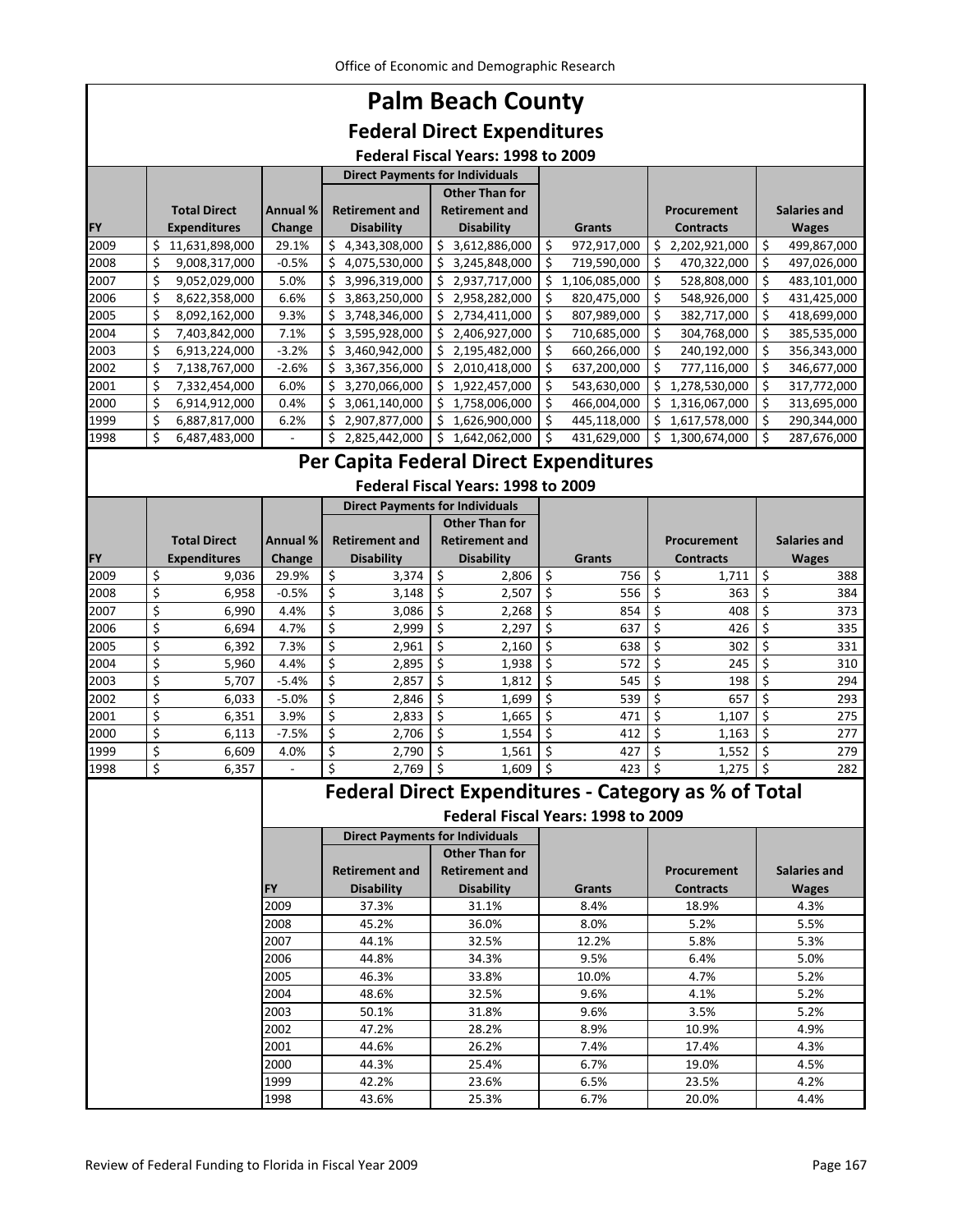|              |                                            |                        |                                        | <b>Pasco County</b>                                  |          |               |                                         |                        |
|--------------|--------------------------------------------|------------------------|----------------------------------------|------------------------------------------------------|----------|---------------|-----------------------------------------|------------------------|
|              |                                            |                        |                                        | <b>Federal Direct Expenditures</b>                   |          |               |                                         |                        |
|              |                                            |                        |                                        | Federal Fiscal Years: 1998 to 2009                   |          |               |                                         |                        |
|              |                                            |                        | <b>Direct Payments for Individuals</b> |                                                      |          |               |                                         |                        |
|              |                                            |                        |                                        | <b>Other Than for</b>                                |          |               |                                         |                        |
|              | <b>Total Direct</b>                        | Annual %               | <b>Retirement and</b>                  | <b>Retirement and</b>                                |          |               | Procurement                             | <b>Salaries and</b>    |
| FY           | <b>Expenditures</b>                        | Change                 | <b>Disability</b>                      | <b>Disability</b>                                    |          | <b>Grants</b> | <b>Contracts</b>                        | <b>Wages</b>           |
| 2009         | \$<br>3,252,052,000                        | 11.8%                  | 1,617,743,000<br>\$                    | \$<br>1,254,771,000                                  | \$       | 275,162,000   | \$<br>24,095,000                        | \$<br>80,280,000       |
| 2008         | \$<br>2,908,044,000                        | $-0.2%$                | \$<br>1,480,934,000                    | \$<br>1,127,404,000                                  | \$       | 173,668,000   | \$<br>54,356,000                        | \$<br>71,682,000       |
| 2007         | \$<br>2,913,515,000                        | 5.6%                   | \$<br>1,448,086,000                    | \$<br>1,016,534,000                                  | \$       | 281,890,000   | Ś<br>91,407,000                         | \$<br>75,597,000       |
| 2006         | \$<br>2,759,684,000                        | 7.8%                   | \$<br>1,370,979,000                    | \$<br>1,014,408,000                                  | \$       | 184,358,000   | \$<br>113,054,000                       | \$<br>76,885,000       |
| 2005         | \$<br>2,560,756,000                        | 11.2%                  | Ś<br>1,303,075,000                     | \$<br>939,763,000                                    | \$       | 154,463,000   | \$<br>87,213,000                        | \$<br>76,242,000       |
| 2004         | \$<br>2,302,149,000                        | 7.7%                   | \$<br>1,216,723,000                    | \$<br>844,639,000                                    | \$       | 145,018,000   | \$<br>27,364,000                        | \$<br>68,405,000       |
| 2003         | \$<br>2,138,528,000                        | 8.9%                   | \$<br>1,147,571,000                    | \$<br>767,524,000                                    | \$       | 150,234,000   | \$<br>19,719,000                        | \$<br>53,481,000       |
| 2002         | \$<br>1,964,250,000                        | 4.3%                   | \$<br>1,055,567,000                    | \$<br>703,488,000                                    | \$       | 139,852,000   | \$<br>14,401,000                        | \$<br>50,942,000       |
| 2001         | \$<br>1,882,415,000                        | 9.3%                   | \$<br>1,039,597,000                    | \$<br>664,085,000                                    | \$       | 118,560,000   | \$<br>15,936,000                        | \$<br>44,237,000       |
| 2000         | \$<br>1,721,922,000                        | 1.6%                   | \$<br>973,938,000                      | \$<br>601,764,000                                    | \$       | 93,662,000    | \$<br>11,466,000                        | \$<br>41,093,000       |
| 1999         | \$<br>1,695,485,000<br>\$<br>1,673,455,000 | 1.3%<br>$\overline{a}$ | \$<br>950,162,000<br>\$                | \$<br>578,415,000                                    | \$       | 118,347,000   | \$<br>11,595,000<br>$\ddot{\mathsf{S}}$ | \$<br>36,967,000<br>\$ |
| 1998         |                                            |                        | 933,346,000                            | \$<br>581,417,000                                    | \$       | 111,529,000   | 9,706,000                               | 37,457,000             |
|              |                                            |                        |                                        | Per Capita Federal Direct Expenditures               |          |               |                                         |                        |
|              |                                            |                        |                                        | Federal Fiscal Years: 1998 to 2009                   |          |               |                                         |                        |
|              |                                            |                        | <b>Direct Payments for Individuals</b> |                                                      |          |               |                                         |                        |
|              |                                            |                        |                                        | <b>Other Than for</b>                                |          |               |                                         |                        |
|              | <b>Total Direct</b>                        | <b>Annual %</b>        | <b>Retirement and</b>                  | <b>Retirement and</b>                                |          |               | Procurement                             | <b>Salaries and</b>    |
| <b>FY</b>    | <b>Expenditures</b>                        | Change                 | <b>Disability</b>                      | <b>Disability</b>                                    |          | <b>Grants</b> | <b>Contracts</b>                        | <b>Wages</b>           |
| 2009         | \$<br>7,395                                | 11.5%                  | \$<br>3,678<br>\$                      | \$<br>2,853                                          | \$       | 626           | \$<br>55                                | \$<br>183<br>\$        |
| 2008<br>2007 | \$<br>6,629<br>\$<br>6,707                 | $-1.2%$<br>3.1%        | 3,376<br>\$                            | \$<br>2,570<br>\$                                    | \$<br>\$ | 396<br>649    | \$<br>124<br>\$<br>210                  | 163<br>\$<br>174       |
| 2006         | \$<br>6,503                                | 3.3%                   | 3,333<br>\$<br>3,231                   | 2,340<br>\$<br>2,390                                 | \$       | 434           | \$<br>266                               | \$<br>181              |
| 2005         | \$<br>6,293                                | 6.6%                   | \$<br>3,202                            | \$<br>2,310                                          | \$       | 380           | \$<br>214                               | \$<br>187              |
| 2004         | \$<br>5,906                                | 3.7%                   | \$<br>3,122                            | \$<br>2,167                                          | \$       | 372           | \$<br>70                                | \$<br>175              |
| 2003         | \$<br>5,698                                | 4.9%                   | \$<br>3,058                            | \$<br>2,045                                          | \$       | 400           | \$<br>53                                | \$<br>142              |
| 2002         | \$<br>5,434                                | 1.7%                   | \$<br>2,920                            | \$<br>1,946                                          | \$       | 387           | \$<br>40                                | \$<br>141              |
| 2001         | \$<br>5,342                                | 7.0%                   | \$<br>2,950                            | \$<br>1,885                                          | \$       | 336           | \$<br>45                                | \$<br>126              |
| 2000         | \$<br>4,994                                | $-3.8%$                | \$<br>2,825                            | \$<br>1,745                                          | \$       | 272           | \$<br>33                                | \$<br>119              |
| 1999         | \$<br>5,193                                | $-0.4%$                | \$<br>2,910                            | \$<br>1,772                                          | \$       | 362           | \$<br>36                                | \$<br>113              |
| 1998         | \$<br>5,212                                |                        | \$<br>2,907                            | \$<br>1.811                                          | \$       | 347           | $\zeta$<br>30                           | \$<br>117              |
|              |                                            |                        |                                        | Federal Direct Expenditures - Category as % of Total |          |               |                                         |                        |
|              |                                            |                        |                                        | Federal Fiscal Years: 1998 to 2009                   |          |               |                                         |                        |
|              |                                            |                        | <b>Direct Payments for Individuals</b> |                                                      |          |               |                                         |                        |
|              |                                            |                        |                                        | <b>Other Than for</b>                                |          |               |                                         |                        |
|              |                                            |                        | <b>Retirement and</b>                  | <b>Retirement and</b>                                |          |               | Procurement                             | <b>Salaries and</b>    |
|              |                                            | <b>FY</b>              | <b>Disability</b>                      | <b>Disability</b>                                    |          | Grants        | <b>Contracts</b>                        | Wages                  |
|              |                                            | 2009                   | 49.7%                                  | 38.6%                                                |          | 8.5%          | 0.7%                                    | 2.5%                   |
|              |                                            | 2008                   | 50.9%                                  | 38.8%                                                |          | 6.0%          | 1.9%                                    | 2.5%                   |
|              |                                            | 2007                   | 49.7%                                  | 34.9%                                                |          | 9.7%          | 3.1%                                    | 2.6%                   |
|              |                                            | 2006                   | 49.7%                                  | 36.8%                                                |          | 6.7%          | 4.1%                                    | 2.8%                   |
|              |                                            | 2005                   | 50.9%                                  | 36.7%                                                |          | 6.0%          | 3.4%                                    | 3.0%                   |
|              |                                            | 2004                   | 52.9%                                  | 36.7%                                                |          | 6.3%          | 1.2%                                    | 3.0%                   |
|              |                                            | 2003                   | 53.7%                                  | 35.9%                                                |          | 7.0%          | 0.9%                                    | 2.5%                   |
|              |                                            | 2002                   | 53.7%                                  | 35.8%                                                |          | 7.1%          | 0.7%                                    | 2.6%                   |
|              |                                            | 2001                   | 55.2%                                  | 35.3%                                                |          | 6.3%          | 0.8%                                    | 2.4%                   |
|              |                                            | 2000<br>1999           | 56.6%                                  | 34.9%                                                |          | 5.4%          | 0.7%                                    | 2.4%                   |
|              |                                            | 1998                   | 56.0%<br>55.8%                         | 34.1%<br>34.7%                                       |          | 7.0%<br>6.7%  | 0.7%<br>0.6%                            | 2.2%<br>2.2%           |
|              |                                            |                        |                                        |                                                      |          |               |                                         |                        |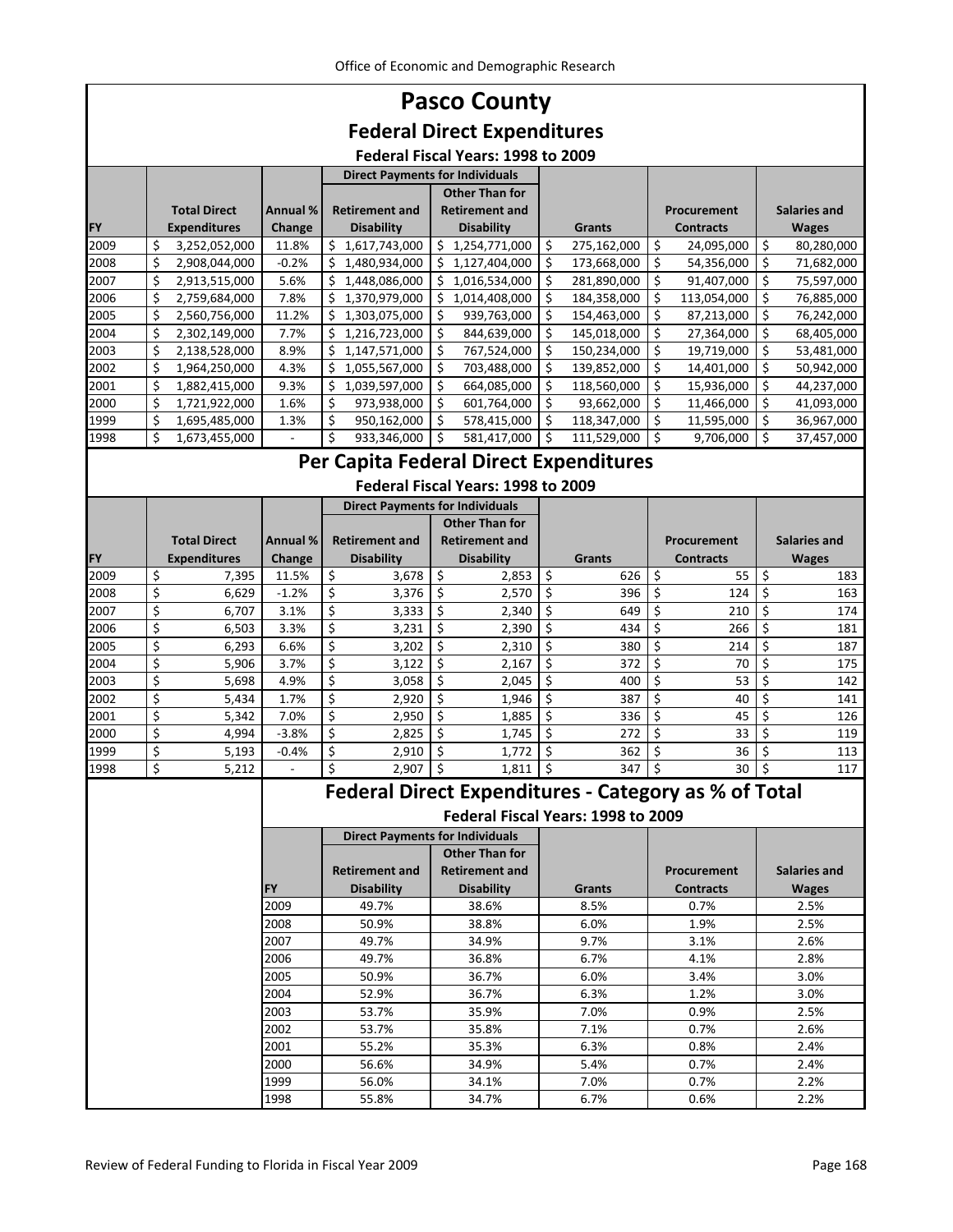|              |          |                                |                 |                                                             |          | <b>Pinellas County</b>             |          |                            |          |                                |          |                            |
|--------------|----------|--------------------------------|-----------------|-------------------------------------------------------------|----------|------------------------------------|----------|----------------------------|----------|--------------------------------|----------|----------------------------|
|              |          |                                |                 |                                                             |          |                                    |          |                            |          |                                |          |                            |
|              |          |                                |                 |                                                             |          | <b>Federal Direct Expenditures</b> |          |                            |          |                                |          |                            |
|              |          |                                |                 |                                                             |          | Federal Fiscal Years: 1998 to 2009 |          |                            |          |                                |          |                            |
|              |          |                                |                 | <b>Direct Payments for Individuals</b>                      |          |                                    |          |                            |          |                                |          |                            |
|              |          |                                |                 |                                                             |          | <b>Other Than for</b>              |          |                            |          |                                |          |                            |
|              |          | <b>Total Direct</b>            | <b>Annual %</b> | <b>Retirement and</b>                                       |          | <b>Retirement and</b>              |          |                            |          | Procurement                    |          | <b>Salaries and</b>        |
| FY           |          | <b>Expenditures</b>            | Change          | <b>Disability</b>                                           |          | <b>Disability</b>                  |          | Grants                     |          | <b>Contracts</b>               |          | <b>Wages</b>               |
| 2009<br>2008 | \$<br>\$ | 9,960,934,000                  | 9.4%<br>2.9%    | 3,923,094,000<br>\$.                                        | \$       | \$3,219,523,000                    | \$<br>\$ | 1,007,929,000              | \$       | 1,129,291,000<br>1,424,886,000 | \$<br>\$ | 681,097,000<br>568,952,000 |
| 2007         | \$       | 9,102,431,000<br>8,841,687,000 | 2.3%            | \$<br>3,629,461,000<br>\$<br>3,594,058,000                  | \$       | 2,878,423,000<br>2,640,190,000     | \$       | 600,708,000<br>882,389,000 | \$<br>\$ | 1,155,016,000                  | \$       | 570,034,000                |
| 2006         | \$       | 8,644,451,000                  | 10.2%           | \$<br>3,451,744,000                                         | \$       | 2,604,429,000                      | \$       | 743,857,000                | \$       | 1,343,719,000                  | \$       | 500,702,000                |
| 2005         | \$       | 7,845,193,000                  | 8.4%            | \$<br>3,345,728,000                                         | \$       | 2,404,375,000                      | \$       | 597,815,000                | \$       | 1,031,383,000                  | \$       | 465,893,000                |
| 2004         | \$       | 7,234,202,000                  | 4.7%            | \$<br>3,205,568,000                                         | \$       | 2,141,089,000                      | \$       | 633,490,000                | \$       | 815,277,000                    | \$       | 438,778,000                |
| 2003         | \$       | 6,907,786,000                  | 3.7%            | \$<br>3,116,294,000                                         | \$       | 1,940,945,000                      | \$       | 548,177,000                | \$       | 884,091,000                    | Ś        | 418,279,000                |
| 2002         | \$       | 6,658,949,000                  | 5.3%            | \$<br>3,097,883,000                                         | Ś        | 1,793,502,000                      | \$       | 550,337,000                | \$       | 821,295,000                    | Ś        | 395,931,000                |
| 2001         | \$       | 6,326,787,000                  | 8.1%            | \$<br>3,086,044,000                                         | \$       | 1,731,022,000                      | \$       | 424,982,000                | \$       | 711,281,000                    | \$       | 373,459,000                |
| 2000         | \$       | 5,850,476,000                  | 6.5%            | \$<br>2,936,132,000                                         | \$       | 1,582,168,000                      | \$       | 366,692,000                | \$       | 617,800,000                    | \$       | 347,683,000                |
| 1999         | \$       | 5,493,874,000                  | $-1.4%$         | \$<br>2,752,409,000                                         | \$       | 1,484,370,000                      | \$       | 294,658,000                | \$       | 638,588,000                    | \$       | 323,849,000                |
| 1998         | \$       | 5,572,524,000                  |                 | \$<br>2,754,018,000                                         | \$       | 1,515,856,000                      | \$       | 423,349,000                | Ś        | 566,135,000                    | Ś        | 313,166,000                |
|              |          |                                |                 | Per Capita Federal Direct Expenditures                      |          |                                    |          |                            |          |                                |          |                            |
|              |          |                                |                 |                                                             |          |                                    |          |                            |          |                                |          |                            |
|              |          |                                |                 |                                                             |          | Federal Fiscal Years: 1998 to 2009 |          |                            |          |                                |          |                            |
|              |          |                                |                 | <b>Direct Payments for Individuals</b>                      |          |                                    |          |                            |          |                                |          |                            |
|              |          |                                |                 |                                                             |          | <b>Other Than for</b>              |          |                            |          |                                |          |                            |
|              |          | <b>Total Direct</b>            | <b>Annual %</b> | <b>Retirement and</b>                                       |          | <b>Retirement and</b>              |          |                            |          | Procurement                    |          | <b>Salaries and</b>        |
| FY           |          | <b>Expenditures</b>            | Change          | <b>Disability</b>                                           |          | <b>Disability</b>                  |          | Grants                     |          | <b>Contracts</b>               |          | <b>Wages</b>               |
| 2009         | \$       | 10,698                         | 10.3%           | \$<br>4,213                                                 | \$       | 3,458                              | \$       | 1,082                      | \$       | 1,213                          | \$       | 731                        |
| 2008         | \$       | 9,699                          | 3.6%            | \$<br>3,867                                                 | \$       | 3,067                              | \$       | 640                        | \$       | 1,518                          | \$       | 606                        |
| 2007         | \$       | 9,364                          | 2.7%            | \$<br>3,806                                                 | \$       | 2,796                              | \$       | 935                        | \$       | 1,223                          | \$       | 604                        |
| 2006         | \$       | 9,118                          | 10.1%           | \$<br>3,641                                                 | \$       | 2,747                              | \$       | 785                        | \$       | 1,417                          | \$       | 528                        |
| 2005         | \$       | 8,278                          | 8.0%            | \$<br>3,530                                                 | \$       | 2,537                              | \$       | 631                        | \$       | 1,088                          | \$       | 492                        |
| 2004         | \$       | 7,666                          | 4.3%            | \$<br>3,397                                                 | \$       | 2,269                              | \$       | 671                        | \$       | 864                            | \$       | 465                        |
| 2003         | \$<br>\$ | 7,350                          | 3.1%            | \$<br>3,316<br>\$                                           | \$<br>\$ | 2,065                              | \$<br>\$ | 583                        | \$<br>\$ | 941                            | \$<br>\$ | 445<br>424                 |
| 2002         | \$       | 7,130                          | 4.7%            | 3,317<br>\$                                                 | \$       | 1,920                              | \$       | 589                        | \$       | 879                            | \$       |                            |
| 2001<br>2000 | \$       | 6,809                          | 7.2%            | 3,321<br>\$                                                 | \$       | 1,863                              | \$       | 457                        | \$       | 765                            | \$       | 402                        |
| 1999         | \$       | 6,349<br>6,113                 | 3.9%<br>$-2.1%$ | 3,186<br>\$<br>3,062                                        | \$       | 1,717<br>1,652                     | \$       | 398<br>328                 | \$       | 670<br>711                     | \$       | 377<br>360                 |
| 1998         | Ś        | 6,246                          |                 | Ś<br>3,087                                                  | \$       | 1,699                              | $\zeta$  | 475                        | \$       | 635                            | \$       | 351                        |
|              |          |                                |                 |                                                             |          |                                    |          |                            |          |                                |          |                            |
|              |          |                                |                 | <b>Federal Direct Expenditures - Category as % of Total</b> |          |                                    |          |                            |          |                                |          |                            |
|              |          |                                |                 |                                                             |          | Federal Fiscal Years: 1998 to 2009 |          |                            |          |                                |          |                            |
|              |          |                                |                 | <b>Direct Payments for Individuals</b>                      |          |                                    |          |                            |          |                                |          |                            |
|              |          |                                |                 |                                                             |          | <b>Other Than for</b>              |          |                            |          |                                |          |                            |
|              |          |                                |                 | <b>Retirement and</b>                                       |          | <b>Retirement and</b>              |          |                            |          | <b>Procurement</b>             |          | <b>Salaries and</b>        |
|              |          |                                | <b>FY</b>       | <b>Disability</b>                                           |          | <b>Disability</b>                  |          | Grants                     |          | <b>Contracts</b>               |          | <b>Wages</b>               |
|              |          |                                | 2009            | 39.4%                                                       |          | 32.3%                              |          | 10.1%                      |          | 11.3%                          |          | 6.8%                       |
|              |          |                                | 2008            | 39.9%                                                       |          | 31.6%                              |          | 6.6%                       |          | 15.7%                          |          | 6.3%                       |
|              |          |                                | 2007            | 40.6%                                                       |          | 29.9%                              |          | 10.0%                      |          | 13.1%                          |          | 6.4%                       |
|              |          |                                | 2006            | 39.9%                                                       |          | 30.1%                              |          | 8.6%                       |          | 15.5%                          |          | 5.8%                       |
|              |          |                                | 2005            | 42.6%                                                       |          | 30.6%                              |          | 7.6%                       |          | 13.1%                          |          | 5.9%                       |
|              |          |                                | 2004            | 44.3%                                                       |          | 29.6%                              |          | 8.8%                       |          | 11.3%                          |          | 6.1%                       |
|              |          |                                | 2003            | 45.1%                                                       |          | 28.1%                              |          | 7.9%                       |          | 12.8%                          |          | 6.1%                       |
|              |          |                                | 2002            | 46.5%                                                       |          | 26.9%                              |          | 8.3%                       |          | 12.3%                          |          | 5.9%                       |
|              |          |                                | 2001            | 48.8%                                                       |          | 27.4%                              |          | 6.7%                       |          | 11.2%                          |          | 5.9%                       |
|              |          |                                | 2000            | 50.2%                                                       |          | 27.0%                              |          | 6.3%                       |          | 10.6%                          |          | 5.9%                       |
|              |          |                                | 1999            | 50.1%                                                       |          | 27.0%                              |          | 5.4%                       |          | 11.6%                          |          | 5.9%                       |

1998 49.4% 27.2% 7.6% 10.2% 5.6%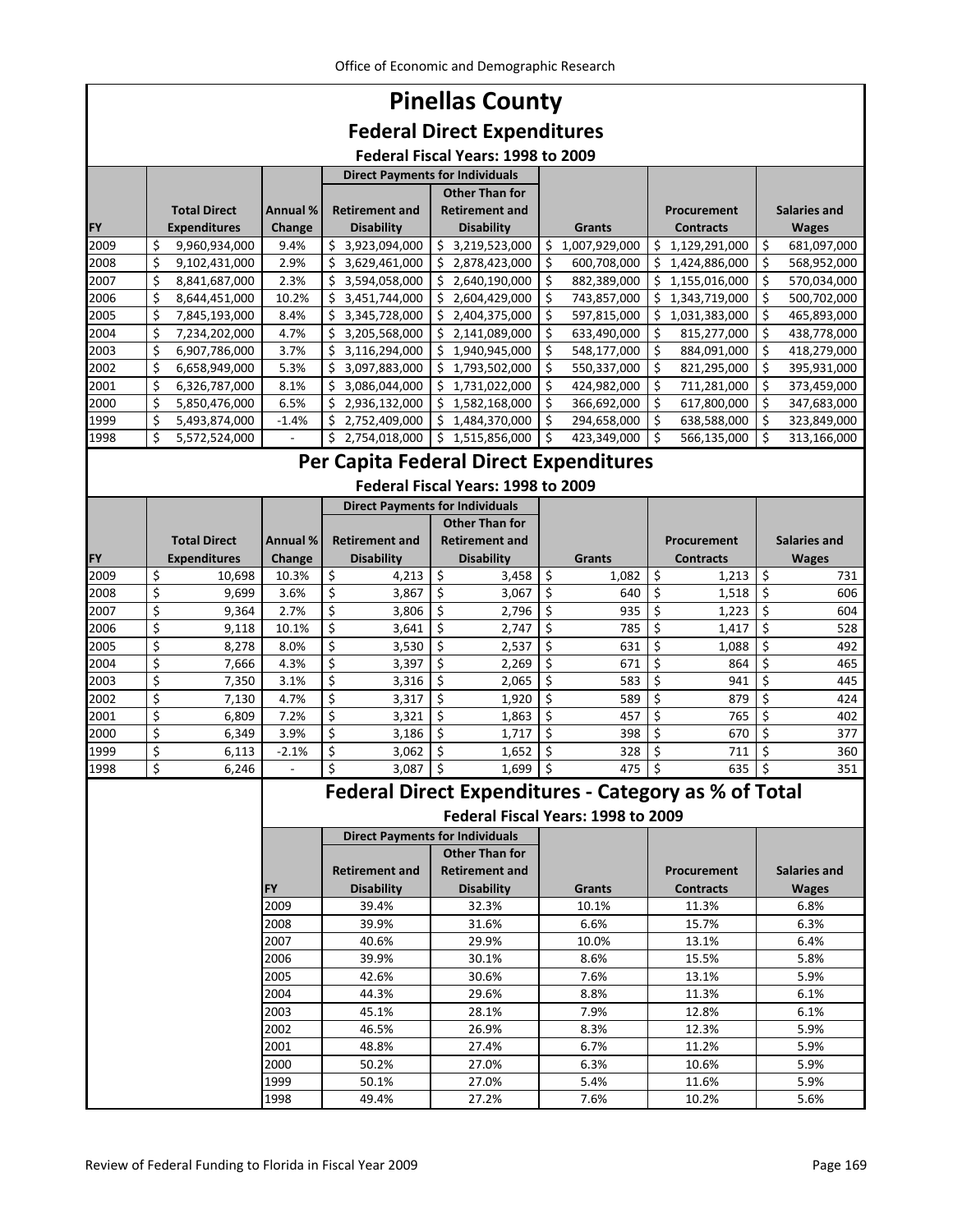|                   |                           |                 |                                        | <b>Polk County</b>                     |          |                      |                                                      |                     |
|-------------------|---------------------------|-----------------|----------------------------------------|----------------------------------------|----------|----------------------|------------------------------------------------------|---------------------|
|                   |                           |                 |                                        | <b>Federal Direct Expenditures</b>     |          |                      |                                                      |                     |
|                   |                           |                 |                                        | Federal Fiscal Years: 1998 to 2009     |          |                      |                                                      |                     |
|                   |                           |                 | <b>Direct Payments for Individuals</b> |                                        |          |                      |                                                      |                     |
|                   |                           |                 |                                        | <b>Other Than for</b>                  |          |                      |                                                      |                     |
|                   | <b>Total Direct</b>       | Annual %        | <b>Retirement and</b>                  | <b>Retirement and</b>                  |          |                      | Procurement                                          | <b>Salaries and</b> |
| FY                | <b>Expenditures</b>       | Change          | <b>Disability</b>                      | <b>Disability</b>                      |          | <b>Grants</b>        | <b>Contracts</b>                                     | <b>Wages</b>        |
| 2009              | \$<br>3,830,966,000       | 16.4%           | 1,994,843,000<br>\$                    | \$<br>1,022,843,000                    | \$       | 574,857,000          | \$<br>112,818,000                                    | \$<br>125,605,000   |
| 2008              | \$<br>3,291,726,000       | 0.3%            | \$<br>1,830,430,000                    | \$<br>888,111,000                      | \$       | 378,138,000          | \$<br>86,622,000                                     | \$<br>108,425,000   |
| 2007              | \$<br>3,281,111,000       | 4.7%            | \$<br>1,775,378,000                    | \$<br>868,818,000                      | \$       | 444,280,000          | \$<br>83,055,000                                     | \$<br>109,580,000   |
| 2006              | \$<br>3,134,093,000       | 5.5%            | \$<br>1,667,112,000                    | \$<br>866,511,000                      | \$       | 410,421,000          | \$<br>83,859,000                                     | \$<br>106,190,000   |
| 2005              | \$<br>2,971,648,000       | 7.3%            | Ś<br>1,573,196,000                     | \$<br>753,455,000                      | \$       | 450,876,000          | \$<br>101,323,000                                    | \$<br>92,798,000    |
| 2004              | \$<br>2,769,993,000       | 8.7%            | \$<br>1,488,012,000                    | \$<br>670,396,000                      | \$       | 457,217,000          | \$<br>67,469,000                                     | \$<br>86,898,000    |
| 2003              | \$<br>2,549,210,000       | 9.7%            | \$<br>1,390,237,000                    | \$<br>605,859,000                      | \$       | 427,581,000          | \$<br>39,568,000                                     | \$<br>85,966,000    |
| 2002              | \$<br>2,323,840,000       | 4.0%            | \$<br>1,333,133,000                    | \$<br>563,969,000                      | \$       | 319,772,000          | \$<br>24,583,000                                     | \$<br>82,382,000    |
| 2001              | \$<br>2,234,598,000       | 9.7%            | \$<br>1,307,777,000                    | \$<br>538,741,000                      | \$       | 276,070,000          | \$<br>30,839,000                                     | \$<br>81,169,000    |
| 2000              | \$<br>2,037,360,000       | 2.7%            | \$<br>1,216,544,000                    | \$<br>491,708,000                      | \$       | 233,194,000          | \$<br>18,751,000                                     | \$<br>77,163,000    |
| 1999              | \$<br>1,983,002,000       | 4.0%            | \$<br>1,149,310,000                    | \$<br>456,496,000                      | \$       | 267,474,000          | \$<br>37,225,000                                     | \$<br>72,497,000    |
| 1998              | \$<br>1,907,256,000       | $\overline{a}$  | \$<br>1,119,764,000                    | \$<br>465,704,000                      | \$       | 233,828,000          | $\zeta$<br>18,791,000                                | \$<br>69,169,000    |
|                   |                           |                 |                                        | Per Capita Federal Direct Expenditures |          |                      |                                                      |                     |
|                   |                           |                 |                                        | Federal Fiscal Years: 1998 to 2009     |          |                      |                                                      |                     |
|                   |                           |                 | <b>Direct Payments for Individuals</b> |                                        |          |                      |                                                      |                     |
|                   |                           |                 |                                        | <b>Other Than for</b>                  |          |                      |                                                      |                     |
|                   | <b>Total Direct</b>       | <b>Annual %</b> | <b>Retirement and</b>                  | <b>Retirement and</b>                  |          |                      | Procurement                                          | <b>Salaries and</b> |
| <b>FY</b><br>2009 | <b>Expenditures</b><br>\$ | Change<br>16.7% | <b>Disability</b>                      | <b>Disability</b><br>\$                |          | <b>Grants</b><br>984 | <b>Contracts</b>                                     | <b>Wages</b><br>\$  |
| 2008              | 6,556<br>\$<br>5,620      | $-0.5%$         | \$<br>3,414<br>\$<br>3,125             | 1,750<br>\$<br>1,516                   | \$<br>\$ | 646                  | \$<br>193<br>\$<br>148                               | 215<br>\$<br>185    |
| 2007              | \$<br>5,647               | 1.8%            | \$<br>3,055                            | \$<br>1,495                            | \$       | 765                  | \$<br>143                                            | \$<br>189           |
| 2006              | \$<br>5,547               | 1.1%            | \$<br>2,950                            | \$<br>1,534                            | \$       | 726                  | \$<br>148                                            | \$<br>188           |
| 2005              | \$<br>5,484               | 4.6%            | \$<br>2,903                            | \$<br>1,391                            | \$       | 832                  | \$<br>187                                            | \$<br>171           |
| 2004              | \$<br>5,242               | 5.3%            | \$<br>2,816                            | \$<br>1,269                            | \$       | 865                  | \$<br>128                                            | \$<br>164           |
| 2003              | \$<br>4,980               | 7.7%            | \$<br>2,716                            | \$<br>1,183                            | \$       | 835                  | \$<br>77                                             | \$<br>168           |
| 2002              | \$<br>4,626               | 2.7%            | \$<br>2,654                            | \$<br>1,123                            | \$       | 637                  | \$<br>49                                             | \$<br>164           |
| 2001              | \$<br>4,504               | 7.0%            | \$<br>2,636                            | \$<br>1,086                            | \$       | 556                  | \$<br>62                                             | \$<br>164           |
| 2000              | \$<br>4,210               | 0.8%            | \$<br>2,514                            | \$<br>1,016                            | \$       | 482                  | \$<br>39                                             | \$<br>159           |
| 1999              | \$<br>4,177               | 2.0%            | \$<br>2,421                            | \$<br>962                              | \$       | 563                  | \$<br>78                                             | \$<br>153           |
| 1998              | \$<br>4,094               |                 | \$<br>2,404                            | \$<br>1,000                            | \$       | 502                  | $\zeta$<br>40                                        | \$<br>148           |
|                   |                           |                 |                                        |                                        |          |                      | Federal Direct Expenditures - Category as % of Total |                     |
|                   |                           |                 |                                        | Federal Fiscal Years: 1998 to 2009     |          |                      |                                                      |                     |
|                   |                           |                 | <b>Direct Payments for Individuals</b> |                                        |          |                      |                                                      |                     |
|                   |                           |                 |                                        | <b>Other Than for</b>                  |          |                      |                                                      |                     |
|                   |                           |                 | <b>Retirement and</b>                  | <b>Retirement and</b>                  |          |                      | Procurement                                          | <b>Salaries and</b> |
|                   |                           | <b>FY</b>       | <b>Disability</b>                      | <b>Disability</b>                      |          | <b>Grants</b>        | <b>Contracts</b>                                     | Wages               |
|                   |                           | 2009            | 52.1%                                  | 26.7%                                  |          | 15.0%                | 2.9%                                                 | 3.3%                |
|                   |                           | 2008            | 55.6%                                  | 27.0%                                  |          | 11.5%                | 2.6%                                                 | 3.3%                |
|                   |                           | 2007            | 54.1%                                  | 26.5%                                  |          | 13.5%                | 2.5%                                                 | 3.3%                |
|                   |                           | 2006            | 53.2%                                  | 27.6%                                  |          | 13.1%                | 2.7%                                                 | 3.4%                |
|                   |                           | 2005            | 52.9%                                  | 25.4%                                  |          | 15.2%                | 3.4%                                                 | 3.1%                |
|                   |                           | 2004            | 53.7%                                  | 24.2%                                  |          | 16.5%                | 2.4%                                                 | 3.1%                |
|                   |                           | 2003            | 54.5%                                  | 23.8%                                  |          | 16.8%                | 1.6%                                                 | 3.4%                |
|                   |                           | 2002            | 57.4%                                  | 24.3%                                  |          | 13.8%                | 1.1%                                                 | 3.5%                |
|                   |                           | 2001            | 58.5%                                  | 24.1%                                  |          | 12.4%                | 1.4%                                                 | 3.6%                |
|                   |                           | 2000            | 59.7%                                  | 24.1%                                  |          | 11.4%                | 0.9%                                                 | 3.8%                |
|                   |                           | 1999            | 58.0%                                  | 23.0%                                  |          | 13.5%                | 1.9%                                                 | 3.7%                |
|                   |                           | 1998            | 58.7%                                  | 24.4%                                  |          | 12.3%                | 1.0%                                                 | 3.6%                |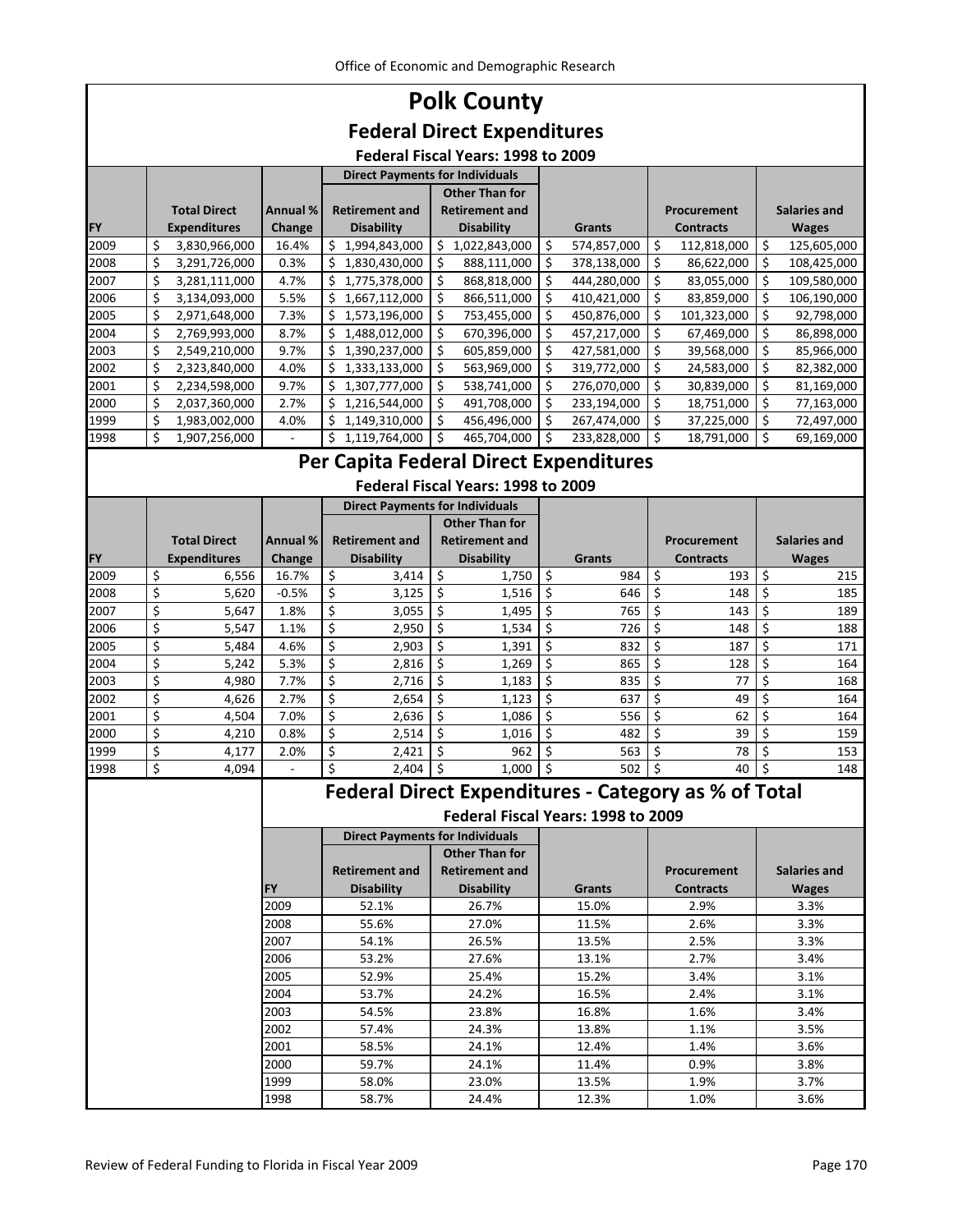|           |                           |                 |                                        | mee or economic and bemographic research                        |         |                   |                                  |                         |
|-----------|---------------------------|-----------------|----------------------------------------|-----------------------------------------------------------------|---------|-------------------|----------------------------------|-------------------------|
|           |                           |                 |                                        | <b>Putnam County</b>                                            |         |                   |                                  |                         |
|           |                           |                 |                                        | <b>Federal Direct Expenditures</b>                              |         |                   |                                  |                         |
|           |                           |                 |                                        | Federal Fiscal Years: 1998 to 2009                              |         |                   |                                  |                         |
|           |                           |                 |                                        |                                                                 |         |                   |                                  |                         |
|           |                           |                 |                                        | <b>Direct Payments for Individuals</b><br><b>Other Than for</b> |         |                   |                                  |                         |
|           | <b>Total Direct</b>       | Annual %        | <b>Retirement and</b>                  | <b>Retirement and</b>                                           |         |                   | <b>Procurement</b>               | <b>Salaries and</b>     |
| <b>FY</b> | <b>Expenditures</b>       | Change          | <b>Disability</b>                      | <b>Disability</b>                                               |         | Grants            | <b>Contracts</b>                 | <b>Wages</b>            |
| 2009      | \$<br>664,266,000         | 14.8%           | \$<br>299,111,000                      | \$<br>195,325,000                                               | \$      | 156,815,000       | \$<br>3,282,000                  | \$<br>9,734,000         |
| 2008      | \$<br>578,381,000         | 8.4%            | \$<br>291,546,000                      | \$<br>167,333,000                                               | \$      | 105,944,000       | $\zeta$<br>2,460,000             | \$<br>11,098,000        |
| 2007      | \$<br>533,761,000         | $-0.5%$         | \$<br>272,538,000                      | \$<br>145,159,000                                               | \$      | 103,200,000       | $\zeta$<br>2,396,000             | \$<br>10,468,000        |
| 2006      | \$<br>536,415,000         | 8.8%            | \$<br>259,674,000                      | \$<br>168,081,000                                               | \$      | 96,603,000        | $\zeta$<br>2,578,000             | \$<br>9,478,000         |
| 2005      | \$<br>493,180,000         | 2.4%            | \$<br>247,091,000                      | \$<br>140,737,000                                               | \$      | 93,927,000        | $\zeta$<br>2,741,000             | \$<br>8,684,000         |
| 2004      | \$<br>481,694,000         | 12.8%           | \$<br>226,005,000                      | \$<br>126,021,000                                               | \$      | 119,191,000       | \$<br>2,239,000                  | \$<br>8,238,000         |
| 2003      | \$<br>427,156,000         | 6.5%            | \$<br>214,137,000                      | \$<br>114,420,000                                               | \$      | 88,500,000        | \$<br>2,179,000                  | \$<br>7,920,000         |
| 2002      | \$<br>401,206,000         | 3.7%            | \$<br>209,284,000                      | \$<br>106,319,000                                               | \$      | 75,808,000        | $\zeta$<br>2,008,000             | \$<br>7,787,000         |
| 2001      | \$<br>386,714,000         | 2.9%            | \$<br>208,421,000                      | \$<br>102,688,000                                               | \$      | 64,991,000        | $\zeta$<br>2,601,000             | \$<br>8,012,000         |
| 2000      | \$<br>375,776,000         | 8.3%            | \$<br>194,035,000                      | \$<br>96,137,000                                                | \$      | 75,710,000        | $\zeta$<br>2,435,000             | \$<br>7,459,000         |
| 1999      | \$<br>346,952,000         | 7.8%            | \$<br>179,556,000                      | \$<br>89,255,000                                                | \$      | 69,234,000        | $\zeta$<br>1,861,000             | \$<br>7,044,000         |
| 1998      | \$<br>321,808,000         |                 | \$<br>173,717,000                      | \$<br>88,656,000                                                | $\zeta$ | 50,511,000        | $\ddot{\mathsf{s}}$<br>1,545,000 | \$<br>7,379,000         |
|           |                           |                 |                                        |                                                                 |         |                   |                                  |                         |
|           |                           |                 | Per Capita Federal Direct Expenditures |                                                                 |         |                   |                                  |                         |
|           |                           |                 |                                        | Federal Fiscal Years: 1998 to 2009                              |         |                   |                                  |                         |
|           |                           |                 |                                        | <b>Direct Payments for Individuals</b>                          |         |                   |                                  |                         |
|           |                           |                 |                                        | <b>Other Than for</b>                                           |         |                   |                                  |                         |
|           | <b>Total Direct</b>       | <b>Annual %</b> | <b>Retirement and</b>                  | <b>Retirement and</b>                                           |         |                   | Procurement                      | <b>Salaries and</b>     |
|           |                           |                 |                                        |                                                                 |         |                   |                                  |                         |
| <b>FY</b> | <b>Expenditures</b>       | Change          | <b>Disability</b>                      | <b>Disability</b>                                               |         | <b>Grants</b>     | <b>Contracts</b>                 | <b>Wages</b>            |
| 2009      | \$<br>8,903               | 15.4%           | \$<br>4,009                            | \$<br>2,618                                                     | \$      | 2,102             | $\zeta$<br>44                    | \$<br>130               |
| 2008      | \$<br>7,713               | 8.1%            | \$<br>3,888                            | \$<br>2,231                                                     | \$      | 1,413             | $\zeta$<br>33                    | \$<br>148               |
| 2007      | \$<br>7,136               | $-1.0%$         | \$<br>3,644                            | \$<br>1,941                                                     | \$      | 1,380             | $\zeta$<br>32                    | \$<br>140               |
| 2006      | \$<br>7,208               | 7.8%            | \$<br>3,489                            | \$<br>2,259                                                     | \$      | 1,298             | \$<br>35                         | $\overline{\xi}$<br>127 |
| 2005      | \$<br>6,686               | 1.6%            | \$<br>3,350                            | \$<br>1,908                                                     | \$      | 1,273             | \$<br>37                         | $\overline{\xi}$<br>118 |
| 2004      | \$<br>6,578               | 10.8%           | \$<br>3,086                            | \$<br>1,721                                                     | \$      | 1,628             | \$<br>31                         | $\overline{\xi}$<br>113 |
| 2003      | \$<br>5,935               | 5.5%            | \$<br>2,975                            | \$<br>1,590                                                     | \$      | 1,230             | $\zeta$<br>30                    | \$<br>110               |
| 2002      | \$<br>5,625               | 3.0%            | \$<br>2,934                            | \$<br>1,491                                                     | \$      | 1,063             | \$<br>28                         | \$<br>109               |
| 2001      | \$<br>5,461               | 2.3%            | \$<br>2,943                            | \$<br>1,450                                                     | \$      | 918               | \$<br>37                         | \$<br>113               |
| 2000      | \$<br>5,336               | 12.1%           | \$<br>2,755                            | \$<br>1,365                                                     | \$      | 1,075             | \$<br>35                         | \$<br>106               |
| 1999      | \$<br>4,760               | 5.7%            | \$<br>2,464                            | \$<br>1,225                                                     | \$      | 950               | \$<br>26                         | \$<br>97                |
|           | $\overline{\xi}$<br>4,504 |                 | $2,431$ \$                             | $1,241$ \$                                                      |         | $707 \frac{1}{5}$ | $\overline{22}$ \$               | 103                     |
|           |                           |                 |                                        | <b>Federal Direct Expenditures - Category as % of Total</b>     |         |                   |                                  |                         |
| 1998      |                           |                 |                                        | Federal Fiscal Years: 1998 to 2009                              |         |                   |                                  |                         |
|           |                           |                 |                                        | <b>Direct Payments for Individuals</b>                          |         |                   |                                  |                         |
|           |                           |                 |                                        | <b>Other Than for</b>                                           |         |                   |                                  |                         |
|           |                           |                 | <b>Retirement and</b>                  | <b>Retirement and</b>                                           |         |                   | Procurement                      | <b>Salaries and</b>     |
|           |                           | <b>FY</b>       | <b>Disability</b>                      | <b>Disability</b>                                               |         | Grants            | <b>Contracts</b>                 | <b>Wages</b>            |
|           |                           | 2009            | 45.0%                                  | 29.4%                                                           |         | 23.6%             | 0.5%                             | 1.5%                    |
|           |                           | 2008            | 50.4%                                  | 28.9%                                                           |         | 18.3%             | 0.4%                             | 1.9%                    |
|           |                           | 2007            | 51.1%                                  | 27.2%                                                           |         | 19.3%             | 0.4%                             | 2.0%                    |
|           |                           | 2006            | 48.4%                                  | 31.3%                                                           |         | 18.0%             | 0.5%                             | 1.8%                    |
|           |                           | 2005            | 50.1%                                  | 28.5%                                                           |         | 19.0%             | 0.6%                             | 1.8%                    |
|           |                           | 2004            | 46.9%                                  | 26.2%                                                           |         | 24.7%             | 0.5%                             | 1.7%                    |
|           |                           | 2003            | 50.1%                                  | 26.8%                                                           |         | 20.7%             | 0.5%                             | 1.9%                    |

2001 | 53.9% | 26.6% | 16.8% | 0.7% | 2.1% 2000 51.6% 25.6% 20.1% 0.6% 2.0% 1999 51.8% 25.7% 20.0% 0.5% 2.0% 1998 54.0% 27.5% 15.7% 0.5% 2.3%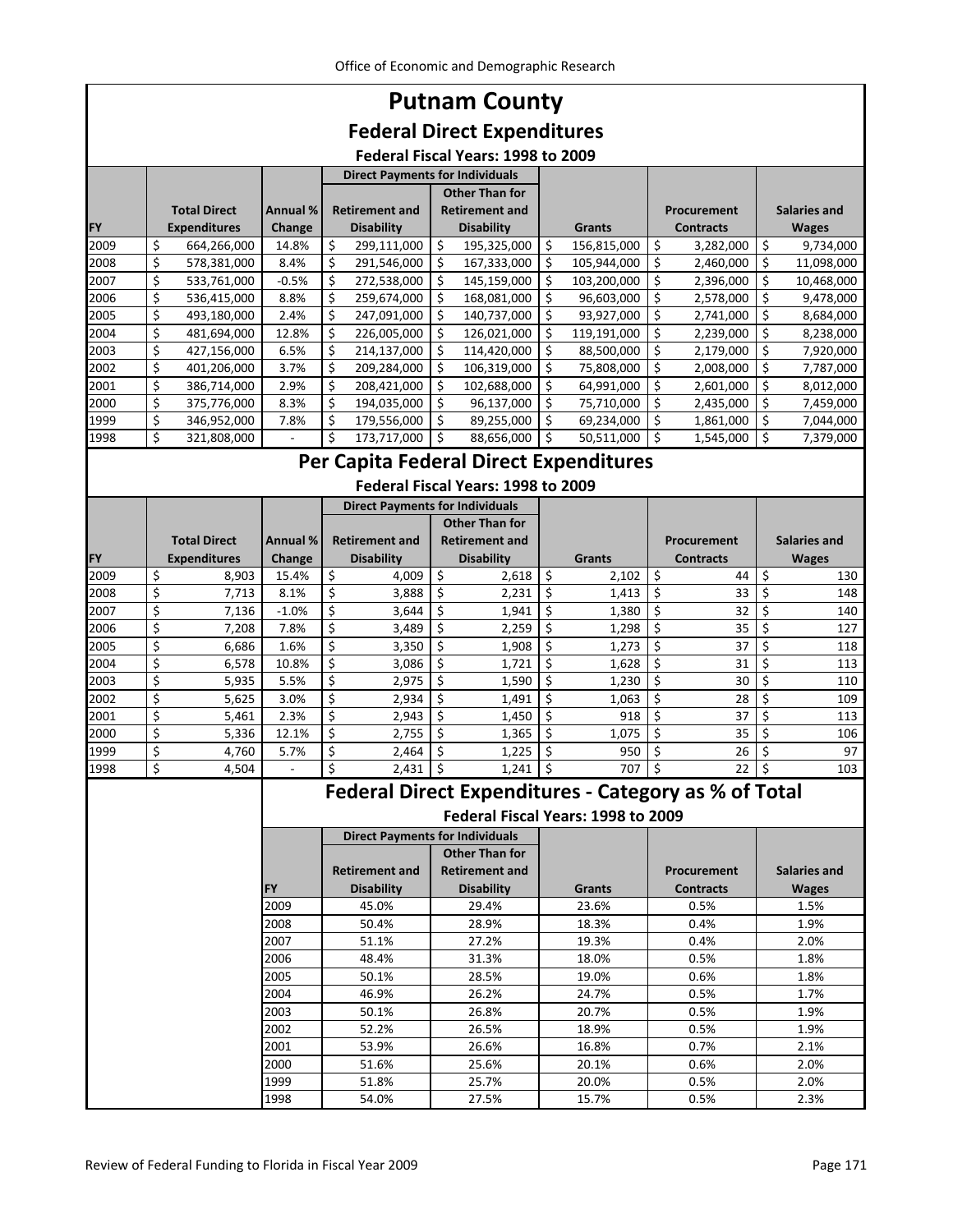|                                   |                    |                            |                          |          |                                        |          | <b>St. Johns County</b>                                     |          |                            |                  |                          |          |                          |
|-----------------------------------|--------------------|----------------------------|--------------------------|----------|----------------------------------------|----------|-------------------------------------------------------------|----------|----------------------------|------------------|--------------------------|----------|--------------------------|
|                                   |                    |                            |                          |          |                                        |          | <b>Federal Direct Expenditures</b>                          |          |                            |                  |                          |          |                          |
|                                   |                    |                            |                          |          |                                        |          | Federal Fiscal Years: 1998 to 2009                          |          |                            |                  |                          |          |                          |
|                                   |                    |                            |                          |          | <b>Direct Payments for Individuals</b> |          |                                                             |          |                            |                  |                          |          |                          |
|                                   |                    |                            |                          |          |                                        |          | <b>Other Than for</b>                                       |          |                            |                  |                          |          |                          |
|                                   |                    | <b>Total Direct</b>        | <b>Annual %</b>          |          | <b>Retirement and</b>                  |          | <b>Retirement and</b>                                       |          |                            |                  | Procurement              |          | <b>Salaries and</b>      |
| <b>FY</b>                         |                    | <b>Expenditures</b>        | Change                   |          | <b>Disability</b>                      |          | <b>Disability</b>                                           |          | <b>Grants</b>              |                  | <b>Contracts</b>         |          | <b>Wages</b>             |
| 2009                              | \$                 | 1,695,241,000              | 66.9%                    | \$       | 653,364,000                            | \$       | 230,715,000                                                 | \$       | 171,471,000                | \$               | 526,929,000              | \$       | 112,763,000              |
| 2008                              | \$                 | 1,015,480,000              | 3.9%                     | \$       | 567,790,000                            | \$       | 205,585,000                                                 | \$       | 131,968,000                | \$               | 72,389,000               | \$       | 37,748,000               |
| 2007                              | \$                 | 977,011,000                | 0.1%                     | \$       | 540,856,000                            | \$       | 197,541,000                                                 | \$       | 123,548,000                | \$               | 65,823,000               | \$       | 49,243,000               |
| 2006                              | \$                 | 976,302,000                | $-12.4%$                 | \$       | 500,067,000                            | \$       | 193,060,000                                                 | \$       | 169,280,000                | \$               | 60,942,000               | \$       | 52,953,000               |
| 2005                              | \$                 | 1,114,658,000              | 31.7%                    | \$       | 464,668,000                            | \$       | 170,555,000                                                 | \$       | 129,189,000                | \$               | 307,814,000              | \$       | 42,433,000               |
| 2004                              | \$<br>\$           | 846,214,000                | 11.9%                    | \$<br>\$ | 429,573,000                            | \$<br>\$ | 152,486,000                                                 | \$<br>\$ | 163,994,000                | \$<br>\$         | 61,649,000               | \$<br>\$ | 38,511,000               |
| 2003<br>2002                      | \$                 | 755,949,000<br>698,774,000 | 8.2%<br>12.5%            | \$       | 382,780,000<br>369,511,000             | \$       | 139,698,000                                                 | \$       | 132,492,000<br>120,672,000 | \$               | 75,145,000               | \$       | 25,835,000               |
| 2001                              | \$                 | 621,064,000                | 9.2%                     | \$       | 352,680,000                            | \$       | 128,255,000<br>122,522,000                                  | \$       | 76,439,000                 | \$               | 49,826,000<br>43,132,000 | \$       | 30,511,000<br>26,292,000 |
| 2000                              | \$                 | 568,515,000                | 1.7%                     | \$       | 323,392,000                            | \$       | 116,939,000                                                 | \$       | 79,154,000                 | \$               | 24,036,000               | \$       | 24,994,000               |
| 1999                              | \$                 | 559,019,000                | 13.5%                    | \$       | 300,540,000                            | \$       | 106,505,000                                                 | \$       | 58,276,000                 | \$               | 71,062,000               | \$       | 22,635,000               |
| 1998                              | \$                 | 492,737,000                |                          | \$       | 287,871,000                            | \$       | 104,712,000                                                 | \$       | 57,160,000                 | Ŝ.               | 22,122,000               | \$       | 20,872,000               |
|                                   |                    |                            |                          |          |                                        |          | Per Capita Federal Direct Expenditures                      |          |                            |                  |                          |          |                          |
|                                   |                    |                            |                          |          |                                        |          | Federal Fiscal Years: 1998 to 2009                          |          |                            |                  |                          |          |                          |
|                                   |                    |                            |                          |          |                                        |          |                                                             |          |                            |                  |                          |          |                          |
|                                   |                    |                            |                          |          |                                        |          |                                                             |          |                            |                  |                          |          |                          |
|                                   |                    |                            |                          |          | <b>Direct Payments for Individuals</b> |          | <b>Other Than for</b>                                       |          |                            |                  |                          |          |                          |
|                                   |                    | <b>Total Direct</b>        | Annual %                 |          | <b>Retirement and</b>                  |          | <b>Retirement and</b>                                       |          |                            |                  | Procurement              |          | <b>Salaries and</b>      |
|                                   |                    | <b>Expenditures</b>        | Change                   |          | <b>Disability</b>                      |          | <b>Disability</b>                                           |          | <b>Grants</b>              |                  | <b>Contracts</b>         |          | <b>Wages</b>             |
| 2009                              | \$                 | 9,235                      | 64.8%                    | \$       | 3,559                                  | \$       | 1,257                                                       | \$       | 934                        | \$               | 2,870                    | \$       | 614                      |
| 2008                              | \$                 | 5,605                      | $-0.2%$                  | \$       | 3,134                                  | \$       | 1,135                                                       | \$       | 728                        | $\overline{\xi}$ | 400                      | \$       | 208                      |
| 2007                              | \$                 | 5,617                      | $-4.9%$                  | \$       | 3,110                                  | \$       | 1,136                                                       | \$       | 710                        | $\zeta$          | 378                      | \$       | 283                      |
| 2006                              | \$                 | 5,907                      | $-16.7%$                 | \$       | 3,025                                  | \$       | 1,168                                                       | \$       | 1,024                      | \$               | 369                      | \$       | 320                      |
| 2005                              | \$                 | 7,087                      | 25.1%                    | \$       | 2,954                                  | \$       | 1,084                                                       | \$       | 821                        | \$               | 1,957                    | \$       | 270                      |
| 2004                              | \$                 | 5,667                      | 4.8%                     | \$       | 2,877                                  | \$       | 1,021                                                       | \$       | 1,098                      | \$               | 413                      | \$       | 258                      |
| 2003                              | \$                 | 5,405                      | 3.6%                     | \$       | 2,737                                  | \$       | 999                                                         | \$       | 947                        | \$               | 537                      | \$       | 185                      |
| 2002                              | \$                 | 5,217                      | 8.0%                     | \$       | 2,759                                  | \$       | 957                                                         | \$       | 901                        | \$               | 372                      | \$       | 228                      |
|                                   | \$                 | 4,829                      | 4.6%                     | \$       | 2,742                                  | \$       | 953                                                         | \$       | 594                        | \$               | 335                      | \$       | 204                      |
| 2000                              | \$                 | 4,617                      | $-5.9%$                  | \$       | 2,626                                  | \$       | 950                                                         | \$       | 643                        | \$               | 195                      | \$       | 203                      |
|                                   | \$                 | 4,906                      | 9.4%                     | \$       | 2,638                                  | \$       | 935                                                         | \$       | 511                        | \$               | 624                      | \$       | 199                      |
|                                   | $\mathsf{\hat{S}}$ | 4,484                      | $\overline{\phantom{a}}$ | $\zeta$  | 2,620                                  | \$       | 953                                                         | \$       | 520                        | $\mathcal{S}$    | 201                      | \$       | 190                      |
|                                   |                    |                            |                          |          |                                        |          | <b>Federal Direct Expenditures - Category as % of Total</b> |          |                            |                  |                          |          |                          |
|                                   |                    |                            |                          |          |                                        |          | Federal Fiscal Years: 1998 to 2009                          |          |                            |                  |                          |          |                          |
|                                   |                    |                            |                          |          | <b>Direct Payments for Individuals</b> |          |                                                             |          |                            |                  |                          |          |                          |
| <b>FY</b><br>2001<br>1999<br>1998 |                    |                            |                          |          | <b>Retirement and</b>                  |          | <b>Other Than for</b><br><b>Retirement and</b>              |          |                            |                  | Procurement              |          | <b>Salaries and</b>      |

2009 | 38.5% | 13.6% | 10.1% | 31.1% | 6.7% 2008 55.9% 20.2% 13.0% 7.1% 3.7% 2007 55.4% 20.2% 12.6% 6.7% 5.0% 2006 51.2% 19.8% 17.3% 6.2% 5.4% 2005 41.7% 15.3% 11.6% 27.6% 3.8% 2004 50.8% 18.0% 19.4% 7.3% 4.6% 2003 50.6% 18.5% 17.5% 9.9% 3.4% 2002 52.9% 18.4% 17.3% 7.1% 4.4% 2001 56.8% 19.7% 12.3% 6.9% 4.2% 2000 56.9% 20.6% 13.9% 4.2% 4.4% 1999 53.8% 19.1% 10.4% 12.7% 4.0% 1998 58.4% 21.3% 11.6% 4.5% 4.2%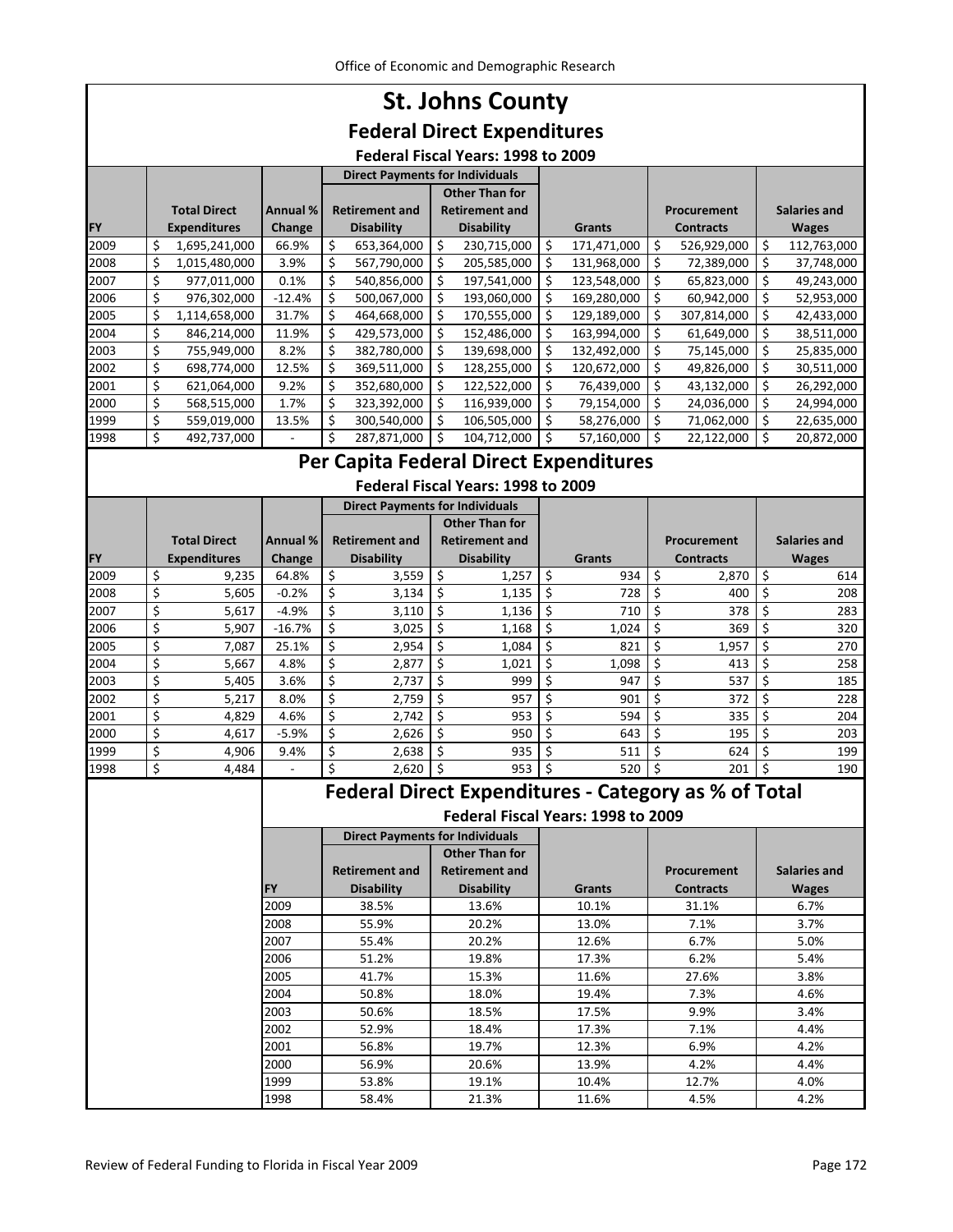|              |          |                                |                   |          |                                                      |          | <b>St. Lucie County</b>            |          |                            |                  |                          |                  |                          |
|--------------|----------|--------------------------------|-------------------|----------|------------------------------------------------------|----------|------------------------------------|----------|----------------------------|------------------|--------------------------|------------------|--------------------------|
|              |          |                                |                   |          |                                                      |          | <b>Federal Direct Expenditures</b> |          |                            |                  |                          |                  |                          |
|              |          |                                |                   |          |                                                      |          | Federal Fiscal Years: 1998 to 2009 |          |                            |                  |                          |                  |                          |
|              |          |                                |                   |          | <b>Direct Payments for Individuals</b>               |          |                                    |          |                            |                  |                          |                  |                          |
|              |          |                                |                   |          |                                                      |          | <b>Other Than for</b>              |          |                            |                  |                          |                  |                          |
|              |          | <b>Total Direct</b>            | <b>Annual %</b>   |          | <b>Retirement and</b>                                |          | <b>Retirement and</b>              |          |                            |                  | Procurement              |                  | <b>Salaries and</b>      |
| FY           |          | <b>Expenditures</b>            | Change            |          | <b>Disability</b>                                    |          | <b>Disability</b>                  |          | <b>Grants</b>              |                  | <b>Contracts</b>         |                  | <b>Wages</b>             |
| 2009         | \$       | 1,927,073,000                  | 11.9%             | \$       | 1,064,856,000                                        | \$       | 590,422,000                        | \$       | 204,118,000                | \$               | 13,568,000               | \$               | 54,108,000               |
| 2008         | \$       | 1,722,675,000                  | 5.1%              | \$       | 974,353,000                                          | \$       | 501,651,000                        | \$       | 129,003,000                | \$               | 60,898,000               | \$               | 56,770,000               |
| 2007         | \$       | 1,638,308,000                  | 3.6%              | \$       | 918,729,000                                          | \$       | 468,398,000                        | \$       | 176,984,000                | Ś                | 19,451,000               | \$               | 54,746,000               |
| 2006<br>2005 | \$<br>\$ | 1,580,752,000                  | $-6.7%$           | \$<br>\$ | 851,627,000                                          | \$<br>\$ | 497,229,000                        | \$<br>\$ | 159,253,000                | \$<br>\$         | 25,886,000               | \$<br>\$         | 46,758,000               |
| 2004         | \$       | 1,693,903,000                  | 27.3%<br>8.8%     | \$       | 819,291,000                                          | \$       | 507,122,000<br>373,260,000         | \$       | 227,780,000<br>115,696,000 | \$               | 97,387,000<br>29,056,000 | \$               | 42,324,000               |
| 2003         | \$       | 1,330,991,000<br>1,222,875,000 | 5.6%              | \$       | 773,930,000<br>724,456,000                           | \$       | 337,615,000                        | \$       | 106,155,000                | \$               | 17,896,000               | \$               | 39,049,000               |
| 2002         | \$       | 1,157,733,000                  | 4.8%              | \$       | 691,384,000                                          | \$       | 314,220,000                        | \$       |                            | \$               | 14,521,000               | \$               | 36,753,000               |
| 2001         | \$       | 1,104,683,000                  | 9.4%              | \$       | 672,861,000                                          | \$       | 296,754,000                        | \$       | 103,835,000<br>95,563,000  | \$               | 8,713,000                | \$               | 33,773,000<br>30,792,000 |
| 2000         | \$       | 1,010,204,000                  | 6.9%              | \$       | 619,155,000                                          | \$       | 271,048,000                        | \$       | 81,745,000                 | \$               | 8,952,000                | \$               | 29,304,000               |
| 1999         | \$       | 945,134,000                    | $-0.4%$           | \$       | 583,091,000                                          | \$       | 250,834,000                        | \$       | 70,716,000                 | \$               | 14,047,000               | \$               | 26,447,000               |
| 1998         | \$       | 949,047,000                    |                   | \$       | 562,015,000                                          | \$       | 255,352,000                        | \$       | 99,486,000                 | \$               | 9,011,000                | \$               | 23,183,000               |
|              |          |                                |                   |          |                                                      |          |                                    |          |                            |                  |                          |                  |                          |
|              |          |                                |                   |          | Per Capita Federal Direct Expenditures               |          |                                    |          |                            |                  |                          |                  |                          |
|              |          |                                |                   |          |                                                      |          | Federal Fiscal Years: 1998 to 2009 |          |                            |                  |                          |                  |                          |
|              |          |                                |                   |          | <b>Direct Payments for Individuals</b>               |          |                                    |          |                            |                  |                          |                  |                          |
|              |          |                                |                   |          |                                                      |          | <b>Other Than for</b>              |          |                            |                  |                          |                  |                          |
|              |          | <b>Total Direct</b>            | <b>Annual %</b>   |          | <b>Retirement and</b>                                |          | <b>Retirement and</b>              |          |                            |                  | Procurement              |                  | <b>Salaries and</b>      |
| FY           |          | <b>Expenditures</b>            | Change            |          | <b>Disability</b>                                    |          | <b>Disability</b>                  |          | Grants                     |                  | <b>Contracts</b>         |                  | <b>Wages</b>             |
| 2009         | \$       | 7,062                          | 13.4%             | \$       | 3,903                                                | \$       | 2,164                              | \$       | 748                        | \$               | 50                       | \$               | 198                      |
| 2008         | \$       | 6,228                          | 3.4%              | \$       | 3,523                                                | \$       | 1,814                              | \$       | 466                        | \$               | 220                      | \$               | 205                      |
| 2007         | \$       | 6,024                          | $-1.2%$           | \$       | 3,378                                                | \$       | 1,722                              | \$       | 651                        | \$               | 72                       | \$               | 201                      |
| 2006         | \$       | 6,096                          | $-13.6%$          | \$       | 3,284                                                | \$       | 1,917                              | \$       | 614                        | \$               | 100                      | \$               | 180                      |
| 2005         | \$       | 7,057                          | 19.9%             | \$       | 3,413                                                | \$       | 2,113                              | \$       | 949                        | \$               | 406                      | \$               | 176                      |
| 2004         | \$       | 5,884                          | 2.0%              | \$       | 3,421                                                | \$       | 1,650                              | \$       | 511                        | $\overline{\xi}$ | 128                      | $\overline{\xi}$ | 173                      |
| 2003         | \$       | 5,771                          | 1.4%              | \$       | 3,419                                                | \$       | 1,593                              | \$       | 501                        | \$               | 84                       | $\overline{\xi}$ | 173                      |
| 2002         | \$       | 5,693                          | 2.2%              | \$       | 3,400                                                | \$       | 1,545                              | \$       | 511                        | \$               | 71                       | $\overline{\xi}$ | 166                      |
| 2001         | \$       | 5,572                          | 6.3%              | \$       | 3,394                                                | \$       | 1,497                              | \$       | 482                        | \$               | 44                       | \$               | 155                      |
| 2000         | \$       | 5,243                          | 3.7%              | \$       | 3,213                                                | \$       | 1,407                              | \$       | 424                        | \$               | 46                       | \$               | 152                      |
| 1999         | \$       | 5,057                          | $-2.4%$           | \$       | 3,120                                                | \$       | 1,342                              | \$       | 378                        | \$               | 75                       | \$               | 141                      |
| 1998         | \$       | 5,180                          |                   | Ś        | 3,067                                                | \$       | 1,394                              | Ś        | 543                        | \$               | 49                       | \$               | 127                      |
|              |          |                                |                   |          | Federal Direct Expenditures - Category as % of Total |          |                                    |          |                            |                  |                          |                  |                          |
|              |          |                                |                   |          |                                                      |          | Federal Fiscal Years: 1998 to 2009 |          |                            |                  |                          |                  |                          |
|              |          |                                |                   |          |                                                      |          |                                    |          |                            |                  |                          |                  |                          |
|              |          |                                |                   |          | <b>Direct Payments for Individuals</b>               |          |                                    |          |                            |                  |                          |                  |                          |
|              |          |                                |                   |          |                                                      |          | <b>Other Than for</b>              |          |                            |                  |                          |                  |                          |
|              |          |                                |                   |          | <b>Retirement and</b><br><b>Disability</b>           |          | <b>Retirement and</b>              |          |                            |                  | Procurement              |                  | <b>Salaries and</b>      |
|              |          |                                | <b>FY</b><br>2009 |          | 55.3%                                                |          | <b>Disability</b><br>30.6%         |          | Grants<br>10.6%            |                  | <b>Contracts</b><br>0.7% |                  | Wages<br>2.8%            |
|              |          |                                | 2008              |          | 56.6%                                                |          | 29.1%                              |          | 7.5%                       |                  | 3.5%                     |                  | 3.3%                     |
|              |          |                                | 2007              |          | 56.1%                                                |          | 28.6%                              |          | 10.8%                      |                  | 1.2%                     |                  | 3.3%                     |
|              |          |                                | 2006              |          | 53.9%                                                |          | 31.5%                              |          | 10.1%                      |                  | 1.6%                     |                  | 3.0%                     |
|              |          |                                | 2005              |          | 48.4%                                                |          | 29.9%                              |          | 13.4%                      |                  | 5.7%                     |                  | 2.5%                     |
|              |          |                                |                   |          |                                                      |          |                                    |          |                            |                  |                          |                  |                          |
|              |          |                                | 2004<br>2003      |          | 58.1%<br>59.2%                                       |          | 28.0%<br>27.6%                     |          | 8.7%<br>8.7%               |                  | 2.2%<br>1.5%             |                  | 2.9%<br>3.0%             |
|              |          |                                | 2002              |          | 59.7%                                                |          | 27.1%                              |          |                            |                  | 1.3%                     |                  | 2.9%                     |
|              |          |                                | 2001              |          | 60.9%                                                |          | 26.9%                              |          | 9.0%<br>8.7%               |                  | 0.8%                     |                  | 2.8%                     |
|              |          |                                | 2000              |          | 61.3%                                                |          | 26.8%                              |          | 8.1%                       |                  | 0.9%                     |                  | 2.9%                     |
|              |          |                                | 1999              |          | 61.7%                                                |          | 26.5%                              |          | 7.5%                       |                  | 1.5%                     |                  | 2.8%                     |
|              |          |                                |                   |          |                                                      |          |                                    |          |                            |                  |                          |                  |                          |

1998 59.2% 26.9% 10.5% 0.9% 2.4%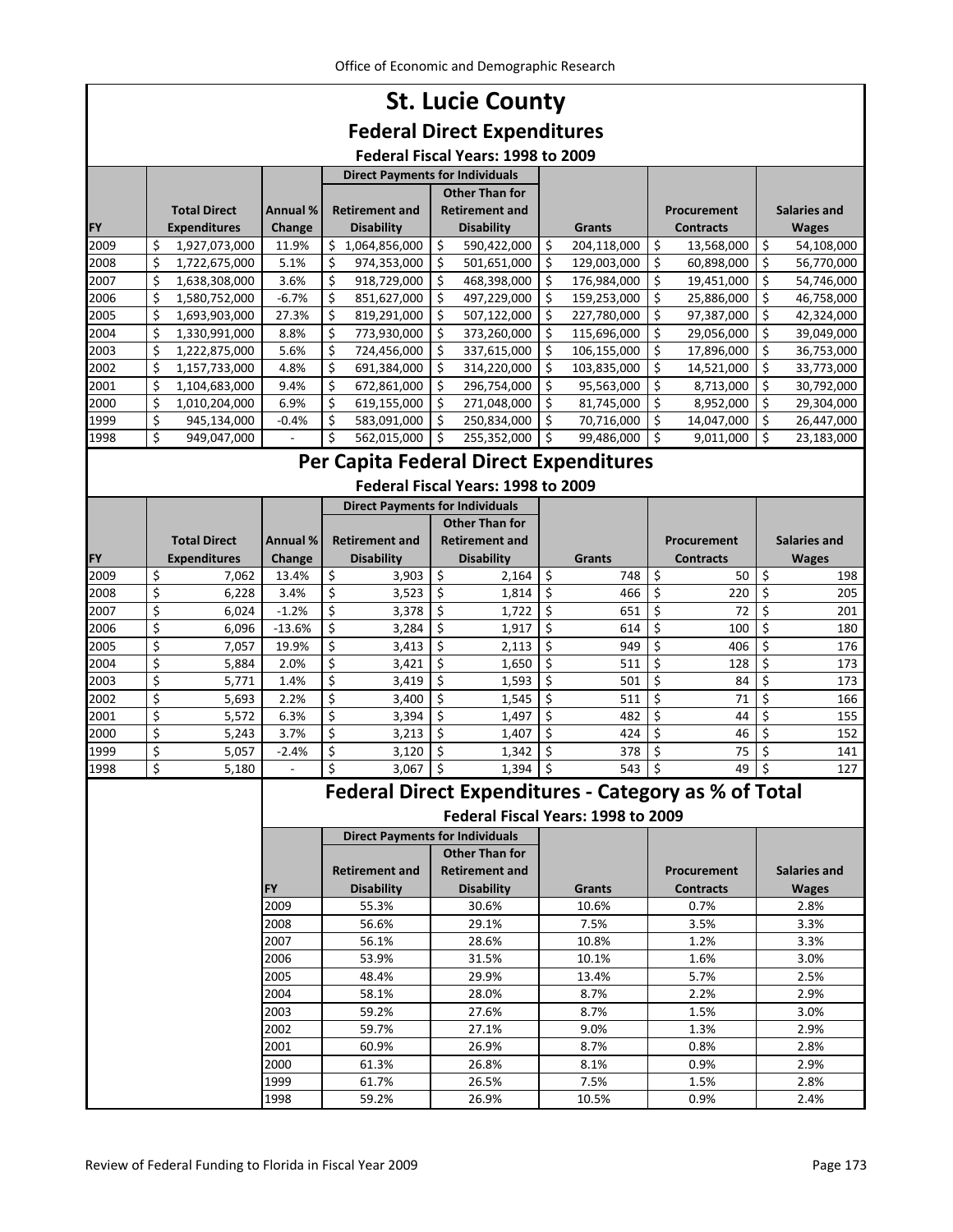|           |                     |          |    |                                        | <b>Santa Rosa County</b>           |    |                                        |                   |                  |
|-----------|---------------------|----------|----|----------------------------------------|------------------------------------|----|----------------------------------------|-------------------|------------------|
|           |                     |          |    |                                        | <b>Federal Direct Expenditures</b> |    |                                        |                   |                  |
|           |                     |          |    |                                        | Federal Fiscal Years: 1998 to 2009 |    |                                        |                   |                  |
|           |                     |          |    | <b>Direct Payments for Individuals</b> |                                    |    |                                        |                   |                  |
|           |                     |          |    |                                        | <b>Other Than for</b>              |    |                                        |                   |                  |
|           | <b>Total Direct</b> | Annual % |    | <b>Retirement and</b>                  | <b>Retirement and</b>              |    |                                        | Procurement       | Salaries and     |
| <b>FY</b> | <b>Expenditures</b> | Change   |    | <b>Disability</b>                      | <b>Disability</b>                  |    | <b>Grants</b>                          | <b>Contracts</b>  | <b>Wages</b>     |
| 2009      | \$<br>1,022,249,000 | 57.7%    | \$ | 638,024,000                            | \$<br>159,197,000                  | \$ | 126,968,000                            | \$<br>42,612,000  | \$<br>55,447,000 |
| 2008      | \$<br>648,402,000   | $-31.6%$ | \$ | 575,106,000                            | \$<br>146,046,000                  | \$ | (187, 455, 000)                        | \$<br>60,705,000  | \$<br>54,001,000 |
| 2007      | \$<br>948,073,000   | $-3.7%$  | \$ | 554,727,000                            | \$<br>151,150,000                  | \$ | 100,804,000                            | \$<br>51,769,000  | \$<br>89,623,000 |
| 2006      | \$<br>984,519,000   | $-37.4%$ | \$ | 517,697,000                            | \$<br>155,535,000                  | \$ | 112,347,000                            | \$<br>112,547,000 | \$<br>86,394,000 |
| 2005      | \$<br>1,571,850,000 | 81.5%    | \$ | 488,524,000                            | \$<br>494,764,000                  | \$ | 411,843,000                            | \$<br>104,622,000 | \$<br>72,098,000 |
| 2004      | \$<br>866,023,000   | 8.1%     | \$ | 486,157,000                            | \$<br>107,411,000                  | \$ | 79,165,000                             | \$<br>95,536,000  | \$<br>97,753,000 |
| 2003      | \$<br>801,375,000   | 19.6%    | \$ | 421,751,000                            | \$<br>104,740,000                  | \$ | 88,631,000                             | \$<br>94,069,000  | \$<br>92,184,000 |
| 2002      | \$<br>669,956,000   | 4.9%     | \$ | 399,136,000                            | \$<br>93,376,000                   | \$ | 55,262,000                             | \$<br>46,828,000  | \$<br>75,354,000 |
| 2001      | \$<br>638,649,000   | 11.3%    | \$ | 375,704,000                            | \$<br>87,088,000                   | \$ | 49,693,000                             | \$<br>55,724,000  | \$<br>70,439,000 |
| 2000      | \$<br>574,063,000   | 2.4%     | \$ | 335,720,000                            | \$<br>80,922,000                   | \$ | 37,465,000                             | \$<br>50,685,000  | \$<br>69,270,000 |
| 1999      | \$<br>560,760,000   | 11.2%    | \$ | 309,164,000                            | \$<br>78,687,000                   | Ś  | 71,748,000                             | \$<br>42,663,000  | \$<br>58,497,000 |
| 1998      | \$<br>504,250,000   |          | Ś  | 293,725,000                            | \$<br>75,708,000                   | Ś  | 36,759,000                             | \$<br>31,354,000  | \$<br>66,704,000 |
|           |                     |          |    |                                        |                                    |    | Per Capita Federal Direct Expenditures |                   |                  |
|           |                     |          |    |                                        | Federal Fiscal Years: 1998 to 2009 |    |                                        |                   |                  |
|           |                     |          |    | Diroct Daymonte for Individuale        |                                    |    |                                        |                   |                  |

|           |                     |               |    | <b>Direct Payments for Individuals</b> |    |                       |    |               |   |                    |              |
|-----------|---------------------|---------------|----|----------------------------------------|----|-----------------------|----|---------------|---|--------------------|--------------|
|           |                     |               |    |                                        |    | <b>Other Than for</b> |    |               |   |                    |              |
|           | <b>Total Direct</b> | Annual %      |    | <b>Retirement and</b>                  |    | <b>Retirement and</b> |    |               |   | <b>Procurement</b> | Salaries and |
| <b>FY</b> | <b>Expenditures</b> | <b>Change</b> |    | <b>Disability</b>                      |    | <b>Disability</b>     |    | <b>Grants</b> |   | <b>Contracts</b>   | <b>Wages</b> |
| 2009      | \$<br>7,074         | 57.3%         |    | 4,415                                  | \$ | 1,102                 | \$ | 879           |   | 295                | 384          |
| 2008      | \$<br>4,499         | $-32.6%$      |    | 3,990                                  |    | 1,013                 |    | (1,301)       |   | 421                | 375          |
| 2007      | \$<br>6,670         | $-4.2%$       | Ś  | 3,903                                  | S  | 1,063                 | Ś  | 709           | S | 364                | 631          |
| 2006      | \$<br>6,961         | $-39.6%$      |    | 3,660                                  | Ś  | 1,100                 |    | 794           |   | 796                | 611          |
| 2005      | \$<br>11,520        | 77.9%         | \$ | 3,580                                  | \$ | 3,626                 | \$ | 3,018         |   | 767                | 528          |
| 2004      | \$<br>6,476         | 4.2%          | Ś  | 3,636                                  | \$ | 803                   |    | 592           |   | 714                | 731          |
| 2003      | \$<br>6,218         | 16.0%         | Ś  | 3,272                                  |    | 813                   |    | 688           |   | 730                | 715          |
| 2002      | \$<br>5,362         | 1.9%          | Ś  | 3,194                                  | \$ | 747                   | Ś  | 442           |   | 375                | 603          |
| 2001      | \$<br>5.262         | 7.9%          | \$ | 3,096                                  | Ś  | 718                   |    | 409           |   | 459                | 580          |
| 2000      | \$<br>4,876         | $-2.1%$       |    | 2,851                                  |    | 687                   |    | 318           |   | 430                | 588          |
| 1999      | \$<br>4,979         | 6.5%          |    | 2,745                                  |    | 699                   |    | 637           |   | 379                | 519          |
| 1998      | \$<br>4,677         |               |    | 2,724                                  | \$ | 702                   |    | 341           |   | 291                | 619          |

|           |                       | <b>Direct Payments for Individuals</b> |               |                    |              |
|-----------|-----------------------|----------------------------------------|---------------|--------------------|--------------|
|           |                       | <b>Other Than for</b>                  |               |                    |              |
|           | <b>Retirement and</b> | <b>Retirement and</b>                  |               | <b>Procurement</b> | Salaries and |
| <b>FY</b> | <b>Disability</b>     | <b>Disability</b>                      | <b>Grants</b> | <b>Contracts</b>   | <b>Wages</b> |
| 2009      | 62.4%                 | 15.6%                                  | 12.4%         | 4.2%               | 5.4%         |
| 2008      | 88.7%                 | 22.5%                                  | $-28.9%$      | 9.4%               | 8.3%         |
| 2007      | 58.5%                 | 15.9%                                  | 10.6%         | 5.5%               | 9.5%         |
| 2006      | 52.6%                 | 15.8%                                  | 11.4%         | 11.4%              | 8.8%         |
| 2005      | 31.1%                 | 31.5%                                  | 26.2%         | 6.7%               | 4.6%         |
| 2004      | 56.1%                 | 12.4%                                  | 9.1%          | 11.0%              | 11.3%        |
| 2003      | 52.6%                 | 13.1%                                  | 11.1%         | 11.7%              | 11.5%        |
| 2002      | 59.6%                 | 13.9%                                  | 8.2%          | 7.0%               | 11.2%        |
| 2001      | 58.8%                 | 13.6%                                  | 7.8%          | 8.7%               | 11.0%        |
| 2000      | 58.5%                 | 14.1%                                  | 6.5%          | 8.8%               | 12.1%        |
| 1999      | 55.1%                 | 14.0%                                  | 12.8%         | 7.6%               | 10.4%        |
| 1998      | 58.2%                 | 15.0%                                  | 7.3%          | 6.2%               | 13.2%        |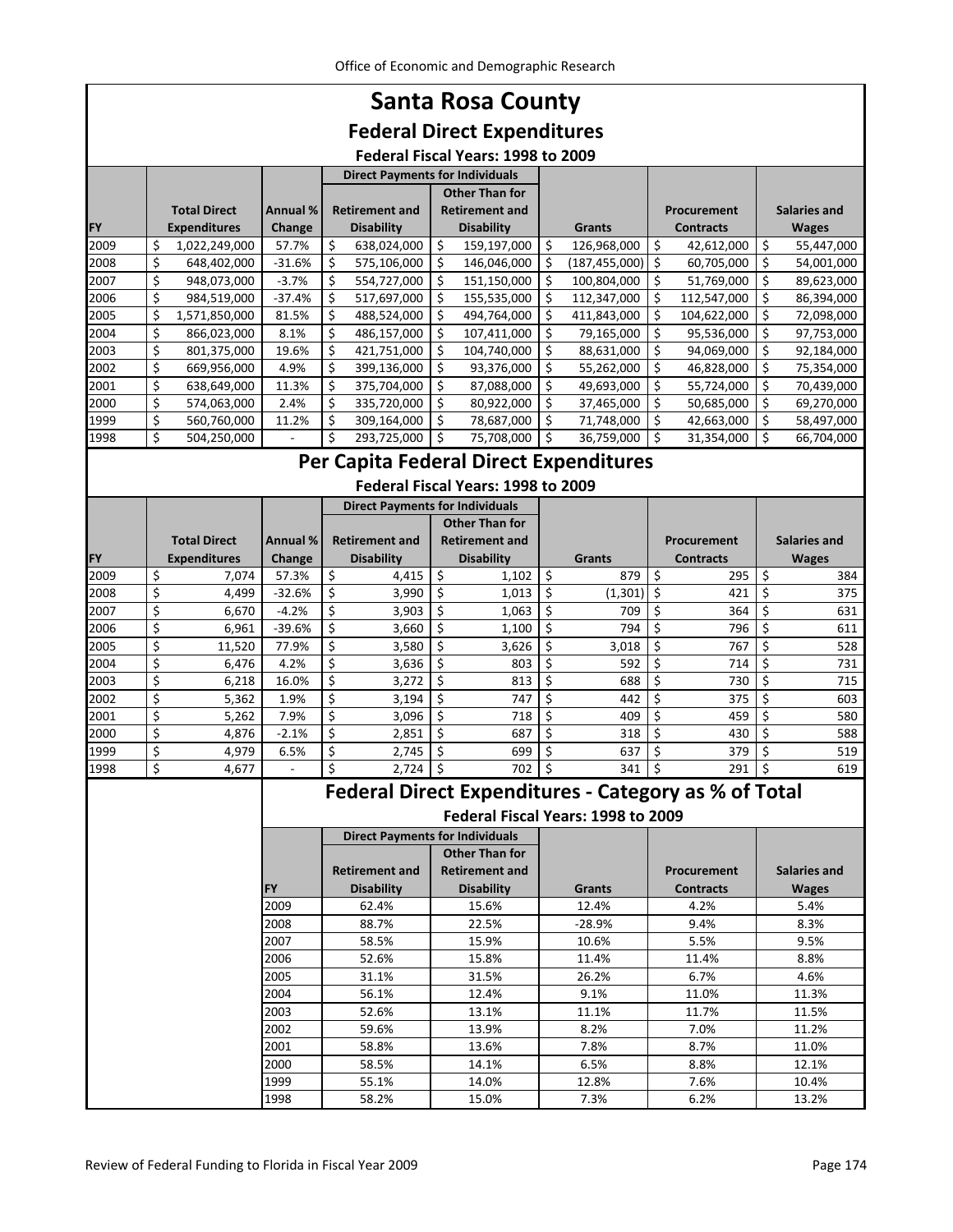| <b>Sarasota County</b> |    |                     |                 |                                        |    |                                    |    |               |         |                  |    |                     |
|------------------------|----|---------------------|-----------------|----------------------------------------|----|------------------------------------|----|---------------|---------|------------------|----|---------------------|
|                        |    |                     |                 |                                        |    | <b>Federal Direct Expenditures</b> |    |               |         |                  |    |                     |
|                        |    |                     |                 |                                        |    | Federal Fiscal Years: 1998 to 2009 |    |               |         |                  |    |                     |
|                        |    |                     |                 | <b>Direct Payments for Individuals</b> |    |                                    |    |               |         |                  |    |                     |
|                        |    |                     |                 |                                        |    | <b>Other Than for</b>              |    |               |         |                  |    |                     |
|                        |    | <b>Total Direct</b> | <b>Annual %</b> | <b>Retirement and</b>                  |    | <b>Retirement and</b>              |    |               |         | Procurement      |    | <b>Salaries and</b> |
| FY                     |    | <b>Expenditures</b> | Change          | <b>Disability</b>                      |    | <b>Disability</b>                  |    | <b>Grants</b> |         | <b>Contracts</b> |    | <b>Wages</b>        |
| 2009                   | \$ | 3,911,027,000       | 15.2%           | \$<br>2,083,977,000                    |    | \$1,234,761,000                    | \$ | 291,355,000   | \$      | 176,685,000      | \$ | 124,249,000         |
| 2008                   | \$ | 3,396,422,000       | 3.3%            | \$<br>1,902,518,000                    | \$ | 1,109,444,000                      | \$ | 143,148,000   | \$      | 154,737,000      | \$ | 86,575,000          |
| 2007                   | \$ | 3,288,584,000       | 8.5%            | \$<br>1,818,589,000                    | \$ | 961,161,000                        | \$ | 272,886,000   | \$      | 152,602,000      | \$ | 83,346,000          |
| 2006                   | \$ | 3,030,447,000       | 5.5%            | \$<br>1,732,894,000                    | \$ | 985,253,000                        | \$ | 156,287,000   | \$      | 84,156,000       | \$ | 71,857,000          |
| 2005                   | \$ | 2,872,599,000       | 7.8%            | Ś<br>1,669,504,000                     | \$ | 925,924,000                        | \$ | 138,584,000   | \$      | 73,311,000       | \$ | 65,276,000          |
| 2004                   | \$ | 2,665,830,000       | 3.9%            | \$<br>1,596,266,000                    | \$ | 828,646,000                        | \$ | 139,319,000   | \$      | 38,888,000       | \$ | 62,711,000          |
| 2003                   | \$ | 2,564,928,000       | 8.9%            | \$<br>1,506,742,000                    | \$ | 754,518,000                        | \$ | 205,716,000   | \$      | 39,067,000       | \$ | 58,886,000          |
| 2002                   | \$ | 2,354,240,000       | 2.8%            | \$<br>1,462,532,000                    | \$ | 692,852,000                        | \$ | 112,550,000   | \$      | 32,601,000       | \$ | 53,705,000          |
| 2001                   | \$ | 2,291,067,000       | 9.4%            | \$<br>1,424,765,000                    | \$ | 654,279,000                        | \$ | 95,711,000    | \$      | 63,859,000       | \$ | 52,453,000          |
| 2000                   | \$ | 2,094,578,000       | 5.5%            | \$<br>1,330,325,000                    | \$ | 594,738,000                        | \$ | 87,441,000    | \$      | 32,224,000       | \$ | 49,850,000          |
| 1999                   | \$ | 1,986,038,000       | 0.5%            | 1,272,971,000                          | \$ | 565,212,000                        | \$ | 81,324,000    | \$      | 19,810,000       | \$ | 46,721,000          |
| 1998                   | \$ | 1,975,644,000       |                 | \$<br>1,240,218,000                    | \$ | 573,778,000                        | \$ | 91,373,000    | \$      | 25,527,000       | Ś  | 44,748,000          |
|                        |    |                     |                 | Per Capita Federal Direct Expenditures |    |                                    |    |               |         |                  |    |                     |
|                        |    |                     |                 |                                        |    | Federal Fiscal Years: 1998 to 2009 |    |               |         |                  |    |                     |
|                        |    |                     |                 | <b>Direct Payments for Individuals</b> |    |                                    |    |               |         |                  |    |                     |
|                        |    |                     |                 |                                        |    | <b>Other Than for</b>              |    |               |         |                  |    |                     |
|                        |    | <b>Total Direct</b> | <b>Annual %</b> | <b>Retirement and</b>                  |    | <b>Retirement and</b>              |    |               |         | Procurement      |    | <b>Salaries and</b> |
| <b>FY</b>              |    | <b>Expenditures</b> | Change          | <b>Disability</b>                      |    | <b>Disability</b>                  |    | <b>Grants</b> |         | <b>Contracts</b> |    | <b>Wages</b>        |
| 2009                   | \$ | 10,046              | 16.4%           | \$<br>5,353                            | \$ | 3,172                              | \$ | 748           | \$      | 454              | \$ | 319                 |
| 2008                   | \$ | 8,629               | 1.7%            | \$<br>4,834                            | \$ | 2,819                              | \$ | 364           | $\zeta$ | 393              | \$ | 220                 |
| 2007                   | \$ | 8,488               | 6.3%            | \$<br>4,694                            | \$ | 2,481                              | \$ | 704           | \$      | 394              | \$ | 215                 |
| 2006                   | \$ | 7,988               | 2.3%            | \$<br>4,568                            | \$ | 2,597                              | \$ | 412           | \$      | 222              | \$ | 189                 |

| zuuo | ٬۶۵۵  | <b>2.370</b> | 4,300 | 2,397 | 41Z | ZZZ | 10J |
|------|-------|--------------|-------|-------|-----|-----|-----|
| 2005 | 7,809 | 5.0%         | 4,538 | 2,517 | 377 | 199 | 177 |
| 2004 | 7.440 | 1.2%         | 4,455 | 2,313 | 389 | 109 | 175 |
| 2003 | 7,354 | 6.1%         | 4,320 | 2,163 | 590 | 112 | 169 |
| 2002 | 6,931 | $1.0\%$      | 4,306 | 2,040 | 331 | 96  | 158 |
| 2001 | 6,859 | 6.7%         | 4,265 | 1,959 | 287 | 191 | 157 |
| 2000 | 6,426 | 3.9%         | 4,081 | 1,825 | 268 | 99  | 153 |
| 1999 | 6,186 | $-1.0%$      | 3,965 | 1,761 | 253 | 62  | 146 |
| 1998 | 6,252 |              | 3,924 | 1,816 | 289 | 81  | 142 |

|           |                       | <b>Direct Payments for Individuals</b> |               |                    |              |
|-----------|-----------------------|----------------------------------------|---------------|--------------------|--------------|
|           |                       | <b>Other Than for</b>                  |               |                    |              |
|           | <b>Retirement and</b> | <b>Retirement and</b>                  |               | <b>Procurement</b> | Salaries and |
| <b>FY</b> | <b>Disability</b>     | <b>Disability</b>                      | <b>Grants</b> | <b>Contracts</b>   | <b>Wages</b> |
| 2009      | 53.3%                 | 31.6%                                  | 7.4%          | 4.5%               | 3.2%         |
| 2008      | 56.0%                 | 32.7%                                  | 4.2%          | 4.6%               | 2.5%         |
| 2007      | 55.3%                 | 29.2%                                  | 8.3%          | 4.6%               | 2.5%         |
| 2006      | 57.2%                 | 32.5%                                  | 5.2%          | 2.8%               | 2.4%         |
| 2005      | 58.1%                 | 32.2%                                  | 4.8%          | 2.6%               | 2.3%         |
| 2004      | 59.9%                 | 31.1%                                  | 5.2%          | 1.5%               | 2.4%         |
| 2003      | 58.7%                 | 29.4%                                  | 8.0%          | 1.5%               | 2.3%         |
| 2002      | 62.1%                 | 29.4%                                  | 4.8%          | 1.4%               | 2.3%         |
| 2001      | 62.2%                 | 28.6%                                  | 4.2%          | 2.8%               | 2.3%         |
| 2000      | 63.5%                 | 28.4%                                  | 4.2%          | 1.5%               | 2.4%         |
| 1999      | 64.1%                 | 28.5%                                  | 4.1%          | 1.0%               | 2.4%         |
| 1998      | 62.8%                 | 29.0%                                  | 4.6%          | 1.3%               | 2.3%         |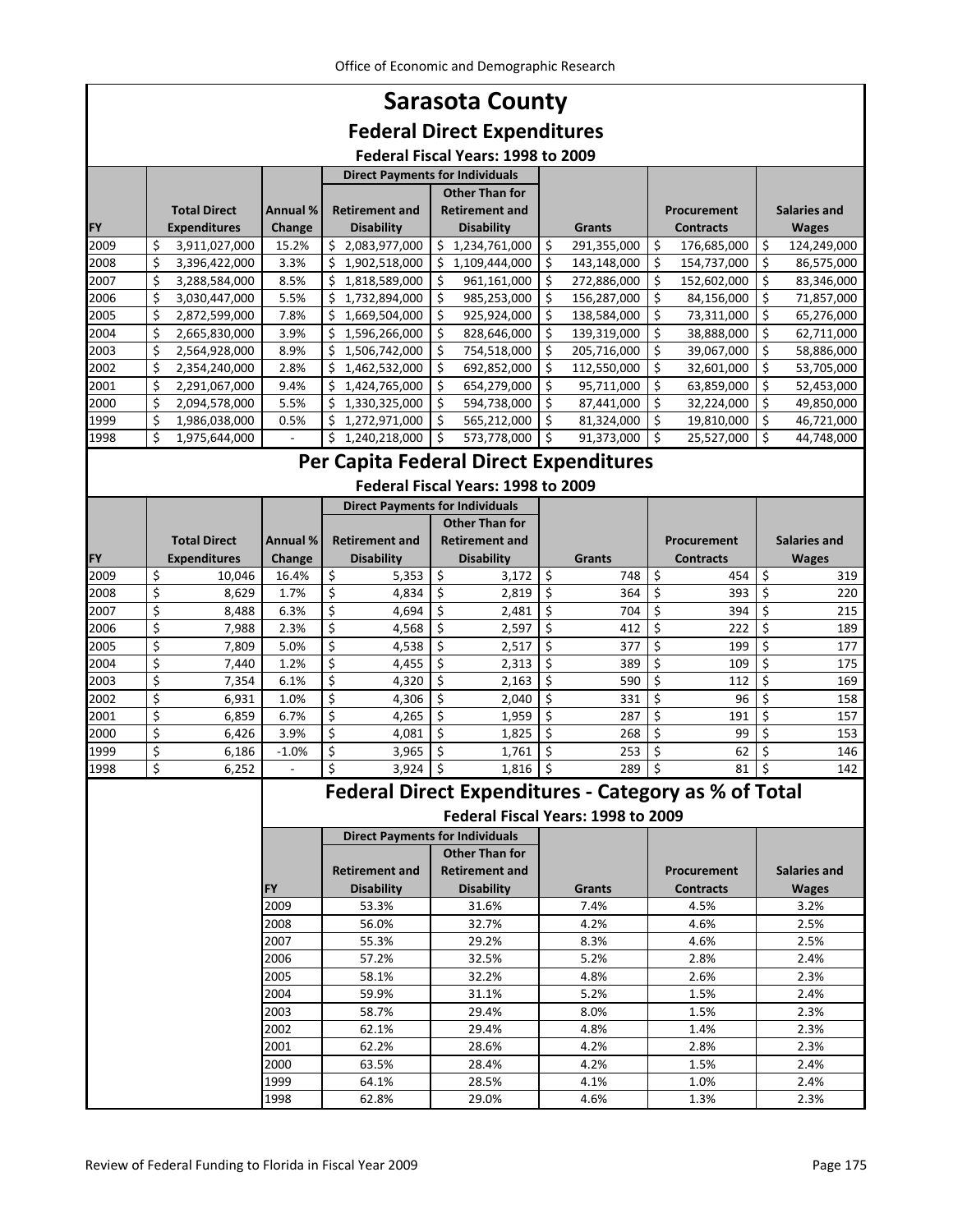| <b>Federal Direct Expenditures</b><br>Federal Fiscal Years: 1998 to 2009<br><b>Direct Payments for Individuals</b><br><b>Other Than for</b><br><b>Total Direct</b><br><b>Retirement and</b><br><b>Retirement and</b><br>Annual %<br>Procurement<br><b>Salaries and</b><br>FY<br><b>Expenditures</b><br><b>Disability</b><br><b>Disability</b><br>Change<br><b>Contracts</b><br><b>Wages</b><br><b>Grants</b><br>\$<br>2009<br>20.9%<br>\$<br>\$<br>\$<br>\$<br>2,075,484,000<br>\$<br>1,041,896,000<br>522,689,000<br>243,611,000<br>154,891,000<br>112,396,000<br>\$<br>\$<br>\$<br>\$<br>\$<br>\$<br>2008<br>$-6.2%$<br>1,717,036,000<br>921,202,000<br>448,804,000<br>160,250,000<br>64,670,000<br>122,111,000<br>\$<br>\$<br>\$<br>\$<br>\$<br>\$<br>2007<br>1,831,330,000<br>12.0%<br>920,021,000<br>426,710,000<br>312,759,000<br>55,050,000<br>116,791,000<br>\$<br>\$<br>\$<br>\$<br>\$<br>\$<br>2006<br>7.9%<br>1,635,686,000<br>860,865,000<br>422,457,000<br>202,799,000<br>48,771,000<br>100,795,000<br>\$<br>\$<br>\$<br>\$<br>\$<br>\$<br>2005<br>1,516,305,000<br>0.5%<br>816,355,000<br>373,676,000<br>168,353,000<br>60,067,000<br>97,854,000<br>\$<br>\$<br>\$<br>\$<br>\$<br>\$<br>2004<br>9.1%<br>851,191,000<br>336,649,000<br>176,538,000<br>52,060,000<br>1,508,855,000<br>92,417,000<br>\$<br>\$<br>\$<br>\$<br>\$<br>\$<br>1,382,462,000<br>6.7%<br>795,499,000<br>306,586,000<br>130,792,000<br>61,937,000<br>87,648,000<br>\$<br>\$<br>\$<br>\$<br>\$<br>\$<br>2002<br>4.9%<br>1,296,078,000<br>763,975,000<br>280,475,000<br>120,206,000<br>38,699,000<br>92,725,000<br>\$<br>\$<br>\$<br>\$<br>\$<br>\$<br>2001<br>1,235,556,000<br>4.4%<br>741,839,000<br>265,985,000<br>105,761,000<br>32,787,000<br>89,185,000<br>\$<br>\$<br>\$<br>\$<br>\$<br>\$<br>2000<br>8.9%<br>673,580,000<br>38,769,000<br>1,183,682,000<br>244,426,000<br>137,762,000<br>89,145,000<br>\$<br>\$<br>\$<br>\$<br>\$<br>1999<br>\$<br>1,087,284,000<br>2.8%<br>621,295,000<br>232,575,000<br>113,583,000<br>39,309,000<br>80,522,000<br>\$<br>\$<br>Ś<br>\$<br>\$<br>Ś<br>1998<br>1,057,362,000<br>594,415,000<br>230,870,000<br>112,428,000<br>43,627,000<br>76,022,000<br>Per Capita Federal Direct Expenditures<br>Federal Fiscal Years: 1998 to 2009<br><b>Direct Payments for Individuals</b><br><b>Other Than for</b><br><b>Total Direct</b><br><b>Annual %</b><br><b>Retirement and</b><br><b>Retirement and</b><br><b>Salaries and</b><br>Procurement<br><b>Expenditures</b><br><b>Disability</b><br><b>Disability</b><br>FY<br>Change<br><b>Contracts</b><br><b>Wages</b><br>Grants<br>\$<br>\$<br>$\zeta$<br>\$<br>\$<br>2009<br>\$<br>21.6%<br>2,459<br>575<br>366<br>4,898<br>1,233<br>265<br>\$<br>\$<br>\$<br>\$<br>\$<br>\$<br>2008<br>4,027<br>$-6.4%$<br>2,160<br>1,053<br>376<br>152<br>286<br>\$<br>\$<br>\$<br>\$<br>\$<br>\$<br>2007<br>129<br>274<br>10.6%<br>2,161<br>1,002<br>735<br>4,302<br>\$<br>\$<br>\$<br>\$<br>\$<br>\$<br>2006<br>3,888<br>5.6%<br>2,046<br>1,004<br>482<br>116<br>240<br>\$<br>\$<br>\$<br>\$<br>\$<br>\$<br>146<br>2005<br>$-1.6%$<br>908<br>409<br>238<br>3,683<br>1,983<br>$\overline{\xi}$<br>\$<br>\$<br>$\overline{\xi}$<br>\$<br>\$<br>2004<br>3,741<br>6.9%<br>2,110<br>835<br>438<br>129<br>229<br>\$<br>$\overline{\xi}$<br>\$<br>\$<br>\$<br>\$<br>222<br>2003<br>3,501<br>4.7%<br>2,014<br>776<br>331<br>157<br>\$<br>\$<br>\$<br>\$<br>\$<br>\$<br>2002<br>2.3%<br>1,971<br>724<br>310<br>100<br>239<br>3,344<br>\$<br>\$<br>\$<br>\$<br>\$<br>\$<br>704<br>87<br>2001<br>3,269<br>0.9%<br>1,963<br>280<br>236<br>\$<br>\$<br>\$<br>\$<br>\$<br>\$<br>2000<br>5.6%<br>1,844<br>669<br>377<br>106<br>244<br>3,241<br>\$<br>\$<br>\$<br>\$<br>\$<br>\$<br>1999<br>227<br>0.2%<br>1,754<br>657<br>321<br>111<br>3.070<br>Ś<br>Ś<br>\$<br>\$<br>\$<br>Ś<br>1998<br>1,722<br>669<br>326<br>126<br>220<br>3,063<br><b>Federal Direct Expenditures - Category as % of Total</b><br>Federal Fiscal Years: 1998 to 2009<br><b>Direct Payments for Individuals</b><br><b>Other Than for</b><br><b>Retirement and</b><br><b>Retirement and</b><br><b>Salaries and</b><br>Procurement<br>FY<br><b>Disability</b><br><b>Disability</b><br>Grants<br><b>Contracts</b><br>Wages<br>2009<br>5.4%<br>50.2%<br>25.2%<br>11.7%<br>7.5%<br>2008<br>53.7%<br>26.1%<br>9.3%<br>3.8%<br>7.1%<br>2007<br>23.3%<br>17.1%<br>3.0%<br>50.2%<br>6.4%<br>2006<br>52.6%<br>25.8%<br>12.4%<br>3.0%<br>6.2%<br>2005<br>53.8%<br>24.6%<br>11.1%<br>4.0%<br>6.5%<br>2004<br>56.4%<br>22.3%<br>11.7%<br>3.5%<br>6.1%<br>2003<br>57.5%<br>22.2%<br>9.5%<br>4.5%<br>6.3%<br>2002<br>7.2%<br>58.9%<br>21.6%<br>9.3%<br>3.0%<br>2001<br>21.5%<br>2.7%<br>7.2%<br>60.0%<br>8.6%<br>2000<br>3.3%<br>7.5%<br>56.9%<br>20.6%<br>11.6%<br>1999<br>21.4%<br>57.1%<br>10.4%<br>3.6%<br>7.4%<br>1998<br>21.8%<br>7.2%<br>56.2%<br>10.6%<br>4.1% | <b>Seminole County</b> |  |  |  |  |  |  |  |  |  |  |  |  |
|----------------------------------------------------------------------------------------------------------------------------------------------------------------------------------------------------------------------------------------------------------------------------------------------------------------------------------------------------------------------------------------------------------------------------------------------------------------------------------------------------------------------------------------------------------------------------------------------------------------------------------------------------------------------------------------------------------------------------------------------------------------------------------------------------------------------------------------------------------------------------------------------------------------------------------------------------------------------------------------------------------------------------------------------------------------------------------------------------------------------------------------------------------------------------------------------------------------------------------------------------------------------------------------------------------------------------------------------------------------------------------------------------------------------------------------------------------------------------------------------------------------------------------------------------------------------------------------------------------------------------------------------------------------------------------------------------------------------------------------------------------------------------------------------------------------------------------------------------------------------------------------------------------------------------------------------------------------------------------------------------------------------------------------------------------------------------------------------------------------------------------------------------------------------------------------------------------------------------------------------------------------------------------------------------------------------------------------------------------------------------------------------------------------------------------------------------------------------------------------------------------------------------------------------------------------------------------------------------------------------------------------------------------------------------------------------------------------------------------------------------------------------------------------------------------------------------------------------------------------------------------------------------------------------------------------------------------------------------------------------------------------------------------------------------------------------------------------------------------------------------------------------------------------------------------------------------------------------------------------------------------------------------------------------------------------------------------------------------------------------------------------------------------------------------------------------------------------------------------------------------------------------------------------------------------------------------------------------------------------------------------------------------------------------------------------------------------------------------------------------------------------------------------------------------------------------------------------------------------------------------------------------------------------------------------------------------------------------------------------------------------------------------------------------------------------------------------------------------------------------------------------------------------------------------------------------------------------------------------------------------------------------------------------------------------------------------------------------------------------------------------------------------------------------------------------------------------------------------------------------------------------------------------------------------------------------------------------------------------------------------------------------------------------------------------------------------------------------------------------------------------------------------------------------------------------------------------------------------------------------|------------------------|--|--|--|--|--|--|--|--|--|--|--|--|
|                                                                                                                                                                                                                                                                                                                                                                                                                                                                                                                                                                                                                                                                                                                                                                                                                                                                                                                                                                                                                                                                                                                                                                                                                                                                                                                                                                                                                                                                                                                                                                                                                                                                                                                                                                                                                                                                                                                                                                                                                                                                                                                                                                                                                                                                                                                                                                                                                                                                                                                                                                                                                                                                                                                                                                                                                                                                                                                                                                                                                                                                                                                                                                                                                                                                                                                                                                                                                                                                                                                                                                                                                                                                                                                                                                                                                                                                                                                                                                                                                                                                                                                                                                                                                                                                                                                                                                                                                                                                                                                                                                                                                                                                                                                                                                                                                                                                      |                        |  |  |  |  |  |  |  |  |  |  |  |  |
|                                                                                                                                                                                                                                                                                                                                                                                                                                                                                                                                                                                                                                                                                                                                                                                                                                                                                                                                                                                                                                                                                                                                                                                                                                                                                                                                                                                                                                                                                                                                                                                                                                                                                                                                                                                                                                                                                                                                                                                                                                                                                                                                                                                                                                                                                                                                                                                                                                                                                                                                                                                                                                                                                                                                                                                                                                                                                                                                                                                                                                                                                                                                                                                                                                                                                                                                                                                                                                                                                                                                                                                                                                                                                                                                                                                                                                                                                                                                                                                                                                                                                                                                                                                                                                                                                                                                                                                                                                                                                                                                                                                                                                                                                                                                                                                                                                                                      |                        |  |  |  |  |  |  |  |  |  |  |  |  |
|                                                                                                                                                                                                                                                                                                                                                                                                                                                                                                                                                                                                                                                                                                                                                                                                                                                                                                                                                                                                                                                                                                                                                                                                                                                                                                                                                                                                                                                                                                                                                                                                                                                                                                                                                                                                                                                                                                                                                                                                                                                                                                                                                                                                                                                                                                                                                                                                                                                                                                                                                                                                                                                                                                                                                                                                                                                                                                                                                                                                                                                                                                                                                                                                                                                                                                                                                                                                                                                                                                                                                                                                                                                                                                                                                                                                                                                                                                                                                                                                                                                                                                                                                                                                                                                                                                                                                                                                                                                                                                                                                                                                                                                                                                                                                                                                                                                                      |                        |  |  |  |  |  |  |  |  |  |  |  |  |
|                                                                                                                                                                                                                                                                                                                                                                                                                                                                                                                                                                                                                                                                                                                                                                                                                                                                                                                                                                                                                                                                                                                                                                                                                                                                                                                                                                                                                                                                                                                                                                                                                                                                                                                                                                                                                                                                                                                                                                                                                                                                                                                                                                                                                                                                                                                                                                                                                                                                                                                                                                                                                                                                                                                                                                                                                                                                                                                                                                                                                                                                                                                                                                                                                                                                                                                                                                                                                                                                                                                                                                                                                                                                                                                                                                                                                                                                                                                                                                                                                                                                                                                                                                                                                                                                                                                                                                                                                                                                                                                                                                                                                                                                                                                                                                                                                                                                      |                        |  |  |  |  |  |  |  |  |  |  |  |  |
|                                                                                                                                                                                                                                                                                                                                                                                                                                                                                                                                                                                                                                                                                                                                                                                                                                                                                                                                                                                                                                                                                                                                                                                                                                                                                                                                                                                                                                                                                                                                                                                                                                                                                                                                                                                                                                                                                                                                                                                                                                                                                                                                                                                                                                                                                                                                                                                                                                                                                                                                                                                                                                                                                                                                                                                                                                                                                                                                                                                                                                                                                                                                                                                                                                                                                                                                                                                                                                                                                                                                                                                                                                                                                                                                                                                                                                                                                                                                                                                                                                                                                                                                                                                                                                                                                                                                                                                                                                                                                                                                                                                                                                                                                                                                                                                                                                                                      |                        |  |  |  |  |  |  |  |  |  |  |  |  |
|                                                                                                                                                                                                                                                                                                                                                                                                                                                                                                                                                                                                                                                                                                                                                                                                                                                                                                                                                                                                                                                                                                                                                                                                                                                                                                                                                                                                                                                                                                                                                                                                                                                                                                                                                                                                                                                                                                                                                                                                                                                                                                                                                                                                                                                                                                                                                                                                                                                                                                                                                                                                                                                                                                                                                                                                                                                                                                                                                                                                                                                                                                                                                                                                                                                                                                                                                                                                                                                                                                                                                                                                                                                                                                                                                                                                                                                                                                                                                                                                                                                                                                                                                                                                                                                                                                                                                                                                                                                                                                                                                                                                                                                                                                                                                                                                                                                                      |                        |  |  |  |  |  |  |  |  |  |  |  |  |
|                                                                                                                                                                                                                                                                                                                                                                                                                                                                                                                                                                                                                                                                                                                                                                                                                                                                                                                                                                                                                                                                                                                                                                                                                                                                                                                                                                                                                                                                                                                                                                                                                                                                                                                                                                                                                                                                                                                                                                                                                                                                                                                                                                                                                                                                                                                                                                                                                                                                                                                                                                                                                                                                                                                                                                                                                                                                                                                                                                                                                                                                                                                                                                                                                                                                                                                                                                                                                                                                                                                                                                                                                                                                                                                                                                                                                                                                                                                                                                                                                                                                                                                                                                                                                                                                                                                                                                                                                                                                                                                                                                                                                                                                                                                                                                                                                                                                      |                        |  |  |  |  |  |  |  |  |  |  |  |  |
|                                                                                                                                                                                                                                                                                                                                                                                                                                                                                                                                                                                                                                                                                                                                                                                                                                                                                                                                                                                                                                                                                                                                                                                                                                                                                                                                                                                                                                                                                                                                                                                                                                                                                                                                                                                                                                                                                                                                                                                                                                                                                                                                                                                                                                                                                                                                                                                                                                                                                                                                                                                                                                                                                                                                                                                                                                                                                                                                                                                                                                                                                                                                                                                                                                                                                                                                                                                                                                                                                                                                                                                                                                                                                                                                                                                                                                                                                                                                                                                                                                                                                                                                                                                                                                                                                                                                                                                                                                                                                                                                                                                                                                                                                                                                                                                                                                                                      |                        |  |  |  |  |  |  |  |  |  |  |  |  |
|                                                                                                                                                                                                                                                                                                                                                                                                                                                                                                                                                                                                                                                                                                                                                                                                                                                                                                                                                                                                                                                                                                                                                                                                                                                                                                                                                                                                                                                                                                                                                                                                                                                                                                                                                                                                                                                                                                                                                                                                                                                                                                                                                                                                                                                                                                                                                                                                                                                                                                                                                                                                                                                                                                                                                                                                                                                                                                                                                                                                                                                                                                                                                                                                                                                                                                                                                                                                                                                                                                                                                                                                                                                                                                                                                                                                                                                                                                                                                                                                                                                                                                                                                                                                                                                                                                                                                                                                                                                                                                                                                                                                                                                                                                                                                                                                                                                                      |                        |  |  |  |  |  |  |  |  |  |  |  |  |
|                                                                                                                                                                                                                                                                                                                                                                                                                                                                                                                                                                                                                                                                                                                                                                                                                                                                                                                                                                                                                                                                                                                                                                                                                                                                                                                                                                                                                                                                                                                                                                                                                                                                                                                                                                                                                                                                                                                                                                                                                                                                                                                                                                                                                                                                                                                                                                                                                                                                                                                                                                                                                                                                                                                                                                                                                                                                                                                                                                                                                                                                                                                                                                                                                                                                                                                                                                                                                                                                                                                                                                                                                                                                                                                                                                                                                                                                                                                                                                                                                                                                                                                                                                                                                                                                                                                                                                                                                                                                                                                                                                                                                                                                                                                                                                                                                                                                      |                        |  |  |  |  |  |  |  |  |  |  |  |  |
|                                                                                                                                                                                                                                                                                                                                                                                                                                                                                                                                                                                                                                                                                                                                                                                                                                                                                                                                                                                                                                                                                                                                                                                                                                                                                                                                                                                                                                                                                                                                                                                                                                                                                                                                                                                                                                                                                                                                                                                                                                                                                                                                                                                                                                                                                                                                                                                                                                                                                                                                                                                                                                                                                                                                                                                                                                                                                                                                                                                                                                                                                                                                                                                                                                                                                                                                                                                                                                                                                                                                                                                                                                                                                                                                                                                                                                                                                                                                                                                                                                                                                                                                                                                                                                                                                                                                                                                                                                                                                                                                                                                                                                                                                                                                                                                                                                                                      |                        |  |  |  |  |  |  |  |  |  |  |  |  |
|                                                                                                                                                                                                                                                                                                                                                                                                                                                                                                                                                                                                                                                                                                                                                                                                                                                                                                                                                                                                                                                                                                                                                                                                                                                                                                                                                                                                                                                                                                                                                                                                                                                                                                                                                                                                                                                                                                                                                                                                                                                                                                                                                                                                                                                                                                                                                                                                                                                                                                                                                                                                                                                                                                                                                                                                                                                                                                                                                                                                                                                                                                                                                                                                                                                                                                                                                                                                                                                                                                                                                                                                                                                                                                                                                                                                                                                                                                                                                                                                                                                                                                                                                                                                                                                                                                                                                                                                                                                                                                                                                                                                                                                                                                                                                                                                                                                                      |                        |  |  |  |  |  |  |  |  |  |  |  |  |
|                                                                                                                                                                                                                                                                                                                                                                                                                                                                                                                                                                                                                                                                                                                                                                                                                                                                                                                                                                                                                                                                                                                                                                                                                                                                                                                                                                                                                                                                                                                                                                                                                                                                                                                                                                                                                                                                                                                                                                                                                                                                                                                                                                                                                                                                                                                                                                                                                                                                                                                                                                                                                                                                                                                                                                                                                                                                                                                                                                                                                                                                                                                                                                                                                                                                                                                                                                                                                                                                                                                                                                                                                                                                                                                                                                                                                                                                                                                                                                                                                                                                                                                                                                                                                                                                                                                                                                                                                                                                                                                                                                                                                                                                                                                                                                                                                                                                      | 2003                   |  |  |  |  |  |  |  |  |  |  |  |  |
|                                                                                                                                                                                                                                                                                                                                                                                                                                                                                                                                                                                                                                                                                                                                                                                                                                                                                                                                                                                                                                                                                                                                                                                                                                                                                                                                                                                                                                                                                                                                                                                                                                                                                                                                                                                                                                                                                                                                                                                                                                                                                                                                                                                                                                                                                                                                                                                                                                                                                                                                                                                                                                                                                                                                                                                                                                                                                                                                                                                                                                                                                                                                                                                                                                                                                                                                                                                                                                                                                                                                                                                                                                                                                                                                                                                                                                                                                                                                                                                                                                                                                                                                                                                                                                                                                                                                                                                                                                                                                                                                                                                                                                                                                                                                                                                                                                                                      |                        |  |  |  |  |  |  |  |  |  |  |  |  |
|                                                                                                                                                                                                                                                                                                                                                                                                                                                                                                                                                                                                                                                                                                                                                                                                                                                                                                                                                                                                                                                                                                                                                                                                                                                                                                                                                                                                                                                                                                                                                                                                                                                                                                                                                                                                                                                                                                                                                                                                                                                                                                                                                                                                                                                                                                                                                                                                                                                                                                                                                                                                                                                                                                                                                                                                                                                                                                                                                                                                                                                                                                                                                                                                                                                                                                                                                                                                                                                                                                                                                                                                                                                                                                                                                                                                                                                                                                                                                                                                                                                                                                                                                                                                                                                                                                                                                                                                                                                                                                                                                                                                                                                                                                                                                                                                                                                                      |                        |  |  |  |  |  |  |  |  |  |  |  |  |
|                                                                                                                                                                                                                                                                                                                                                                                                                                                                                                                                                                                                                                                                                                                                                                                                                                                                                                                                                                                                                                                                                                                                                                                                                                                                                                                                                                                                                                                                                                                                                                                                                                                                                                                                                                                                                                                                                                                                                                                                                                                                                                                                                                                                                                                                                                                                                                                                                                                                                                                                                                                                                                                                                                                                                                                                                                                                                                                                                                                                                                                                                                                                                                                                                                                                                                                                                                                                                                                                                                                                                                                                                                                                                                                                                                                                                                                                                                                                                                                                                                                                                                                                                                                                                                                                                                                                                                                                                                                                                                                                                                                                                                                                                                                                                                                                                                                                      |                        |  |  |  |  |  |  |  |  |  |  |  |  |
|                                                                                                                                                                                                                                                                                                                                                                                                                                                                                                                                                                                                                                                                                                                                                                                                                                                                                                                                                                                                                                                                                                                                                                                                                                                                                                                                                                                                                                                                                                                                                                                                                                                                                                                                                                                                                                                                                                                                                                                                                                                                                                                                                                                                                                                                                                                                                                                                                                                                                                                                                                                                                                                                                                                                                                                                                                                                                                                                                                                                                                                                                                                                                                                                                                                                                                                                                                                                                                                                                                                                                                                                                                                                                                                                                                                                                                                                                                                                                                                                                                                                                                                                                                                                                                                                                                                                                                                                                                                                                                                                                                                                                                                                                                                                                                                                                                                                      |                        |  |  |  |  |  |  |  |  |  |  |  |  |
|                                                                                                                                                                                                                                                                                                                                                                                                                                                                                                                                                                                                                                                                                                                                                                                                                                                                                                                                                                                                                                                                                                                                                                                                                                                                                                                                                                                                                                                                                                                                                                                                                                                                                                                                                                                                                                                                                                                                                                                                                                                                                                                                                                                                                                                                                                                                                                                                                                                                                                                                                                                                                                                                                                                                                                                                                                                                                                                                                                                                                                                                                                                                                                                                                                                                                                                                                                                                                                                                                                                                                                                                                                                                                                                                                                                                                                                                                                                                                                                                                                                                                                                                                                                                                                                                                                                                                                                                                                                                                                                                                                                                                                                                                                                                                                                                                                                                      |                        |  |  |  |  |  |  |  |  |  |  |  |  |
|                                                                                                                                                                                                                                                                                                                                                                                                                                                                                                                                                                                                                                                                                                                                                                                                                                                                                                                                                                                                                                                                                                                                                                                                                                                                                                                                                                                                                                                                                                                                                                                                                                                                                                                                                                                                                                                                                                                                                                                                                                                                                                                                                                                                                                                                                                                                                                                                                                                                                                                                                                                                                                                                                                                                                                                                                                                                                                                                                                                                                                                                                                                                                                                                                                                                                                                                                                                                                                                                                                                                                                                                                                                                                                                                                                                                                                                                                                                                                                                                                                                                                                                                                                                                                                                                                                                                                                                                                                                                                                                                                                                                                                                                                                                                                                                                                                                                      |                        |  |  |  |  |  |  |  |  |  |  |  |  |
|                                                                                                                                                                                                                                                                                                                                                                                                                                                                                                                                                                                                                                                                                                                                                                                                                                                                                                                                                                                                                                                                                                                                                                                                                                                                                                                                                                                                                                                                                                                                                                                                                                                                                                                                                                                                                                                                                                                                                                                                                                                                                                                                                                                                                                                                                                                                                                                                                                                                                                                                                                                                                                                                                                                                                                                                                                                                                                                                                                                                                                                                                                                                                                                                                                                                                                                                                                                                                                                                                                                                                                                                                                                                                                                                                                                                                                                                                                                                                                                                                                                                                                                                                                                                                                                                                                                                                                                                                                                                                                                                                                                                                                                                                                                                                                                                                                                                      |                        |  |  |  |  |  |  |  |  |  |  |  |  |
|                                                                                                                                                                                                                                                                                                                                                                                                                                                                                                                                                                                                                                                                                                                                                                                                                                                                                                                                                                                                                                                                                                                                                                                                                                                                                                                                                                                                                                                                                                                                                                                                                                                                                                                                                                                                                                                                                                                                                                                                                                                                                                                                                                                                                                                                                                                                                                                                                                                                                                                                                                                                                                                                                                                                                                                                                                                                                                                                                                                                                                                                                                                                                                                                                                                                                                                                                                                                                                                                                                                                                                                                                                                                                                                                                                                                                                                                                                                                                                                                                                                                                                                                                                                                                                                                                                                                                                                                                                                                                                                                                                                                                                                                                                                                                                                                                                                                      |                        |  |  |  |  |  |  |  |  |  |  |  |  |
|                                                                                                                                                                                                                                                                                                                                                                                                                                                                                                                                                                                                                                                                                                                                                                                                                                                                                                                                                                                                                                                                                                                                                                                                                                                                                                                                                                                                                                                                                                                                                                                                                                                                                                                                                                                                                                                                                                                                                                                                                                                                                                                                                                                                                                                                                                                                                                                                                                                                                                                                                                                                                                                                                                                                                                                                                                                                                                                                                                                                                                                                                                                                                                                                                                                                                                                                                                                                                                                                                                                                                                                                                                                                                                                                                                                                                                                                                                                                                                                                                                                                                                                                                                                                                                                                                                                                                                                                                                                                                                                                                                                                                                                                                                                                                                                                                                                                      |                        |  |  |  |  |  |  |  |  |  |  |  |  |
|                                                                                                                                                                                                                                                                                                                                                                                                                                                                                                                                                                                                                                                                                                                                                                                                                                                                                                                                                                                                                                                                                                                                                                                                                                                                                                                                                                                                                                                                                                                                                                                                                                                                                                                                                                                                                                                                                                                                                                                                                                                                                                                                                                                                                                                                                                                                                                                                                                                                                                                                                                                                                                                                                                                                                                                                                                                                                                                                                                                                                                                                                                                                                                                                                                                                                                                                                                                                                                                                                                                                                                                                                                                                                                                                                                                                                                                                                                                                                                                                                                                                                                                                                                                                                                                                                                                                                                                                                                                                                                                                                                                                                                                                                                                                                                                                                                                                      |                        |  |  |  |  |  |  |  |  |  |  |  |  |
|                                                                                                                                                                                                                                                                                                                                                                                                                                                                                                                                                                                                                                                                                                                                                                                                                                                                                                                                                                                                                                                                                                                                                                                                                                                                                                                                                                                                                                                                                                                                                                                                                                                                                                                                                                                                                                                                                                                                                                                                                                                                                                                                                                                                                                                                                                                                                                                                                                                                                                                                                                                                                                                                                                                                                                                                                                                                                                                                                                                                                                                                                                                                                                                                                                                                                                                                                                                                                                                                                                                                                                                                                                                                                                                                                                                                                                                                                                                                                                                                                                                                                                                                                                                                                                                                                                                                                                                                                                                                                                                                                                                                                                                                                                                                                                                                                                                                      |                        |  |  |  |  |  |  |  |  |  |  |  |  |
|                                                                                                                                                                                                                                                                                                                                                                                                                                                                                                                                                                                                                                                                                                                                                                                                                                                                                                                                                                                                                                                                                                                                                                                                                                                                                                                                                                                                                                                                                                                                                                                                                                                                                                                                                                                                                                                                                                                                                                                                                                                                                                                                                                                                                                                                                                                                                                                                                                                                                                                                                                                                                                                                                                                                                                                                                                                                                                                                                                                                                                                                                                                                                                                                                                                                                                                                                                                                                                                                                                                                                                                                                                                                                                                                                                                                                                                                                                                                                                                                                                                                                                                                                                                                                                                                                                                                                                                                                                                                                                                                                                                                                                                                                                                                                                                                                                                                      |                        |  |  |  |  |  |  |  |  |  |  |  |  |
|                                                                                                                                                                                                                                                                                                                                                                                                                                                                                                                                                                                                                                                                                                                                                                                                                                                                                                                                                                                                                                                                                                                                                                                                                                                                                                                                                                                                                                                                                                                                                                                                                                                                                                                                                                                                                                                                                                                                                                                                                                                                                                                                                                                                                                                                                                                                                                                                                                                                                                                                                                                                                                                                                                                                                                                                                                                                                                                                                                                                                                                                                                                                                                                                                                                                                                                                                                                                                                                                                                                                                                                                                                                                                                                                                                                                                                                                                                                                                                                                                                                                                                                                                                                                                                                                                                                                                                                                                                                                                                                                                                                                                                                                                                                                                                                                                                                                      |                        |  |  |  |  |  |  |  |  |  |  |  |  |
|                                                                                                                                                                                                                                                                                                                                                                                                                                                                                                                                                                                                                                                                                                                                                                                                                                                                                                                                                                                                                                                                                                                                                                                                                                                                                                                                                                                                                                                                                                                                                                                                                                                                                                                                                                                                                                                                                                                                                                                                                                                                                                                                                                                                                                                                                                                                                                                                                                                                                                                                                                                                                                                                                                                                                                                                                                                                                                                                                                                                                                                                                                                                                                                                                                                                                                                                                                                                                                                                                                                                                                                                                                                                                                                                                                                                                                                                                                                                                                                                                                                                                                                                                                                                                                                                                                                                                                                                                                                                                                                                                                                                                                                                                                                                                                                                                                                                      |                        |  |  |  |  |  |  |  |  |  |  |  |  |
|                                                                                                                                                                                                                                                                                                                                                                                                                                                                                                                                                                                                                                                                                                                                                                                                                                                                                                                                                                                                                                                                                                                                                                                                                                                                                                                                                                                                                                                                                                                                                                                                                                                                                                                                                                                                                                                                                                                                                                                                                                                                                                                                                                                                                                                                                                                                                                                                                                                                                                                                                                                                                                                                                                                                                                                                                                                                                                                                                                                                                                                                                                                                                                                                                                                                                                                                                                                                                                                                                                                                                                                                                                                                                                                                                                                                                                                                                                                                                                                                                                                                                                                                                                                                                                                                                                                                                                                                                                                                                                                                                                                                                                                                                                                                                                                                                                                                      |                        |  |  |  |  |  |  |  |  |  |  |  |  |
|                                                                                                                                                                                                                                                                                                                                                                                                                                                                                                                                                                                                                                                                                                                                                                                                                                                                                                                                                                                                                                                                                                                                                                                                                                                                                                                                                                                                                                                                                                                                                                                                                                                                                                                                                                                                                                                                                                                                                                                                                                                                                                                                                                                                                                                                                                                                                                                                                                                                                                                                                                                                                                                                                                                                                                                                                                                                                                                                                                                                                                                                                                                                                                                                                                                                                                                                                                                                                                                                                                                                                                                                                                                                                                                                                                                                                                                                                                                                                                                                                                                                                                                                                                                                                                                                                                                                                                                                                                                                                                                                                                                                                                                                                                                                                                                                                                                                      |                        |  |  |  |  |  |  |  |  |  |  |  |  |
|                                                                                                                                                                                                                                                                                                                                                                                                                                                                                                                                                                                                                                                                                                                                                                                                                                                                                                                                                                                                                                                                                                                                                                                                                                                                                                                                                                                                                                                                                                                                                                                                                                                                                                                                                                                                                                                                                                                                                                                                                                                                                                                                                                                                                                                                                                                                                                                                                                                                                                                                                                                                                                                                                                                                                                                                                                                                                                                                                                                                                                                                                                                                                                                                                                                                                                                                                                                                                                                                                                                                                                                                                                                                                                                                                                                                                                                                                                                                                                                                                                                                                                                                                                                                                                                                                                                                                                                                                                                                                                                                                                                                                                                                                                                                                                                                                                                                      |                        |  |  |  |  |  |  |  |  |  |  |  |  |
|                                                                                                                                                                                                                                                                                                                                                                                                                                                                                                                                                                                                                                                                                                                                                                                                                                                                                                                                                                                                                                                                                                                                                                                                                                                                                                                                                                                                                                                                                                                                                                                                                                                                                                                                                                                                                                                                                                                                                                                                                                                                                                                                                                                                                                                                                                                                                                                                                                                                                                                                                                                                                                                                                                                                                                                                                                                                                                                                                                                                                                                                                                                                                                                                                                                                                                                                                                                                                                                                                                                                                                                                                                                                                                                                                                                                                                                                                                                                                                                                                                                                                                                                                                                                                                                                                                                                                                                                                                                                                                                                                                                                                                                                                                                                                                                                                                                                      |                        |  |  |  |  |  |  |  |  |  |  |  |  |
|                                                                                                                                                                                                                                                                                                                                                                                                                                                                                                                                                                                                                                                                                                                                                                                                                                                                                                                                                                                                                                                                                                                                                                                                                                                                                                                                                                                                                                                                                                                                                                                                                                                                                                                                                                                                                                                                                                                                                                                                                                                                                                                                                                                                                                                                                                                                                                                                                                                                                                                                                                                                                                                                                                                                                                                                                                                                                                                                                                                                                                                                                                                                                                                                                                                                                                                                                                                                                                                                                                                                                                                                                                                                                                                                                                                                                                                                                                                                                                                                                                                                                                                                                                                                                                                                                                                                                                                                                                                                                                                                                                                                                                                                                                                                                                                                                                                                      |                        |  |  |  |  |  |  |  |  |  |  |  |  |
|                                                                                                                                                                                                                                                                                                                                                                                                                                                                                                                                                                                                                                                                                                                                                                                                                                                                                                                                                                                                                                                                                                                                                                                                                                                                                                                                                                                                                                                                                                                                                                                                                                                                                                                                                                                                                                                                                                                                                                                                                                                                                                                                                                                                                                                                                                                                                                                                                                                                                                                                                                                                                                                                                                                                                                                                                                                                                                                                                                                                                                                                                                                                                                                                                                                                                                                                                                                                                                                                                                                                                                                                                                                                                                                                                                                                                                                                                                                                                                                                                                                                                                                                                                                                                                                                                                                                                                                                                                                                                                                                                                                                                                                                                                                                                                                                                                                                      |                        |  |  |  |  |  |  |  |  |  |  |  |  |
|                                                                                                                                                                                                                                                                                                                                                                                                                                                                                                                                                                                                                                                                                                                                                                                                                                                                                                                                                                                                                                                                                                                                                                                                                                                                                                                                                                                                                                                                                                                                                                                                                                                                                                                                                                                                                                                                                                                                                                                                                                                                                                                                                                                                                                                                                                                                                                                                                                                                                                                                                                                                                                                                                                                                                                                                                                                                                                                                                                                                                                                                                                                                                                                                                                                                                                                                                                                                                                                                                                                                                                                                                                                                                                                                                                                                                                                                                                                                                                                                                                                                                                                                                                                                                                                                                                                                                                                                                                                                                                                                                                                                                                                                                                                                                                                                                                                                      |                        |  |  |  |  |  |  |  |  |  |  |  |  |
|                                                                                                                                                                                                                                                                                                                                                                                                                                                                                                                                                                                                                                                                                                                                                                                                                                                                                                                                                                                                                                                                                                                                                                                                                                                                                                                                                                                                                                                                                                                                                                                                                                                                                                                                                                                                                                                                                                                                                                                                                                                                                                                                                                                                                                                                                                                                                                                                                                                                                                                                                                                                                                                                                                                                                                                                                                                                                                                                                                                                                                                                                                                                                                                                                                                                                                                                                                                                                                                                                                                                                                                                                                                                                                                                                                                                                                                                                                                                                                                                                                                                                                                                                                                                                                                                                                                                                                                                                                                                                                                                                                                                                                                                                                                                                                                                                                                                      |                        |  |  |  |  |  |  |  |  |  |  |  |  |
|                                                                                                                                                                                                                                                                                                                                                                                                                                                                                                                                                                                                                                                                                                                                                                                                                                                                                                                                                                                                                                                                                                                                                                                                                                                                                                                                                                                                                                                                                                                                                                                                                                                                                                                                                                                                                                                                                                                                                                                                                                                                                                                                                                                                                                                                                                                                                                                                                                                                                                                                                                                                                                                                                                                                                                                                                                                                                                                                                                                                                                                                                                                                                                                                                                                                                                                                                                                                                                                                                                                                                                                                                                                                                                                                                                                                                                                                                                                                                                                                                                                                                                                                                                                                                                                                                                                                                                                                                                                                                                                                                                                                                                                                                                                                                                                                                                                                      |                        |  |  |  |  |  |  |  |  |  |  |  |  |
|                                                                                                                                                                                                                                                                                                                                                                                                                                                                                                                                                                                                                                                                                                                                                                                                                                                                                                                                                                                                                                                                                                                                                                                                                                                                                                                                                                                                                                                                                                                                                                                                                                                                                                                                                                                                                                                                                                                                                                                                                                                                                                                                                                                                                                                                                                                                                                                                                                                                                                                                                                                                                                                                                                                                                                                                                                                                                                                                                                                                                                                                                                                                                                                                                                                                                                                                                                                                                                                                                                                                                                                                                                                                                                                                                                                                                                                                                                                                                                                                                                                                                                                                                                                                                                                                                                                                                                                                                                                                                                                                                                                                                                                                                                                                                                                                                                                                      |                        |  |  |  |  |  |  |  |  |  |  |  |  |
|                                                                                                                                                                                                                                                                                                                                                                                                                                                                                                                                                                                                                                                                                                                                                                                                                                                                                                                                                                                                                                                                                                                                                                                                                                                                                                                                                                                                                                                                                                                                                                                                                                                                                                                                                                                                                                                                                                                                                                                                                                                                                                                                                                                                                                                                                                                                                                                                                                                                                                                                                                                                                                                                                                                                                                                                                                                                                                                                                                                                                                                                                                                                                                                                                                                                                                                                                                                                                                                                                                                                                                                                                                                                                                                                                                                                                                                                                                                                                                                                                                                                                                                                                                                                                                                                                                                                                                                                                                                                                                                                                                                                                                                                                                                                                                                                                                                                      |                        |  |  |  |  |  |  |  |  |  |  |  |  |
|                                                                                                                                                                                                                                                                                                                                                                                                                                                                                                                                                                                                                                                                                                                                                                                                                                                                                                                                                                                                                                                                                                                                                                                                                                                                                                                                                                                                                                                                                                                                                                                                                                                                                                                                                                                                                                                                                                                                                                                                                                                                                                                                                                                                                                                                                                                                                                                                                                                                                                                                                                                                                                                                                                                                                                                                                                                                                                                                                                                                                                                                                                                                                                                                                                                                                                                                                                                                                                                                                                                                                                                                                                                                                                                                                                                                                                                                                                                                                                                                                                                                                                                                                                                                                                                                                                                                                                                                                                                                                                                                                                                                                                                                                                                                                                                                                                                                      |                        |  |  |  |  |  |  |  |  |  |  |  |  |
|                                                                                                                                                                                                                                                                                                                                                                                                                                                                                                                                                                                                                                                                                                                                                                                                                                                                                                                                                                                                                                                                                                                                                                                                                                                                                                                                                                                                                                                                                                                                                                                                                                                                                                                                                                                                                                                                                                                                                                                                                                                                                                                                                                                                                                                                                                                                                                                                                                                                                                                                                                                                                                                                                                                                                                                                                                                                                                                                                                                                                                                                                                                                                                                                                                                                                                                                                                                                                                                                                                                                                                                                                                                                                                                                                                                                                                                                                                                                                                                                                                                                                                                                                                                                                                                                                                                                                                                                                                                                                                                                                                                                                                                                                                                                                                                                                                                                      |                        |  |  |  |  |  |  |  |  |  |  |  |  |
|                                                                                                                                                                                                                                                                                                                                                                                                                                                                                                                                                                                                                                                                                                                                                                                                                                                                                                                                                                                                                                                                                                                                                                                                                                                                                                                                                                                                                                                                                                                                                                                                                                                                                                                                                                                                                                                                                                                                                                                                                                                                                                                                                                                                                                                                                                                                                                                                                                                                                                                                                                                                                                                                                                                                                                                                                                                                                                                                                                                                                                                                                                                                                                                                                                                                                                                                                                                                                                                                                                                                                                                                                                                                                                                                                                                                                                                                                                                                                                                                                                                                                                                                                                                                                                                                                                                                                                                                                                                                                                                                                                                                                                                                                                                                                                                                                                                                      |                        |  |  |  |  |  |  |  |  |  |  |  |  |
|                                                                                                                                                                                                                                                                                                                                                                                                                                                                                                                                                                                                                                                                                                                                                                                                                                                                                                                                                                                                                                                                                                                                                                                                                                                                                                                                                                                                                                                                                                                                                                                                                                                                                                                                                                                                                                                                                                                                                                                                                                                                                                                                                                                                                                                                                                                                                                                                                                                                                                                                                                                                                                                                                                                                                                                                                                                                                                                                                                                                                                                                                                                                                                                                                                                                                                                                                                                                                                                                                                                                                                                                                                                                                                                                                                                                                                                                                                                                                                                                                                                                                                                                                                                                                                                                                                                                                                                                                                                                                                                                                                                                                                                                                                                                                                                                                                                                      |                        |  |  |  |  |  |  |  |  |  |  |  |  |
|                                                                                                                                                                                                                                                                                                                                                                                                                                                                                                                                                                                                                                                                                                                                                                                                                                                                                                                                                                                                                                                                                                                                                                                                                                                                                                                                                                                                                                                                                                                                                                                                                                                                                                                                                                                                                                                                                                                                                                                                                                                                                                                                                                                                                                                                                                                                                                                                                                                                                                                                                                                                                                                                                                                                                                                                                                                                                                                                                                                                                                                                                                                                                                                                                                                                                                                                                                                                                                                                                                                                                                                                                                                                                                                                                                                                                                                                                                                                                                                                                                                                                                                                                                                                                                                                                                                                                                                                                                                                                                                                                                                                                                                                                                                                                                                                                                                                      |                        |  |  |  |  |  |  |  |  |  |  |  |  |
|                                                                                                                                                                                                                                                                                                                                                                                                                                                                                                                                                                                                                                                                                                                                                                                                                                                                                                                                                                                                                                                                                                                                                                                                                                                                                                                                                                                                                                                                                                                                                                                                                                                                                                                                                                                                                                                                                                                                                                                                                                                                                                                                                                                                                                                                                                                                                                                                                                                                                                                                                                                                                                                                                                                                                                                                                                                                                                                                                                                                                                                                                                                                                                                                                                                                                                                                                                                                                                                                                                                                                                                                                                                                                                                                                                                                                                                                                                                                                                                                                                                                                                                                                                                                                                                                                                                                                                                                                                                                                                                                                                                                                                                                                                                                                                                                                                                                      |                        |  |  |  |  |  |  |  |  |  |  |  |  |
|                                                                                                                                                                                                                                                                                                                                                                                                                                                                                                                                                                                                                                                                                                                                                                                                                                                                                                                                                                                                                                                                                                                                                                                                                                                                                                                                                                                                                                                                                                                                                                                                                                                                                                                                                                                                                                                                                                                                                                                                                                                                                                                                                                                                                                                                                                                                                                                                                                                                                                                                                                                                                                                                                                                                                                                                                                                                                                                                                                                                                                                                                                                                                                                                                                                                                                                                                                                                                                                                                                                                                                                                                                                                                                                                                                                                                                                                                                                                                                                                                                                                                                                                                                                                                                                                                                                                                                                                                                                                                                                                                                                                                                                                                                                                                                                                                                                                      |                        |  |  |  |  |  |  |  |  |  |  |  |  |
|                                                                                                                                                                                                                                                                                                                                                                                                                                                                                                                                                                                                                                                                                                                                                                                                                                                                                                                                                                                                                                                                                                                                                                                                                                                                                                                                                                                                                                                                                                                                                                                                                                                                                                                                                                                                                                                                                                                                                                                                                                                                                                                                                                                                                                                                                                                                                                                                                                                                                                                                                                                                                                                                                                                                                                                                                                                                                                                                                                                                                                                                                                                                                                                                                                                                                                                                                                                                                                                                                                                                                                                                                                                                                                                                                                                                                                                                                                                                                                                                                                                                                                                                                                                                                                                                                                                                                                                                                                                                                                                                                                                                                                                                                                                                                                                                                                                                      |                        |  |  |  |  |  |  |  |  |  |  |  |  |
|                                                                                                                                                                                                                                                                                                                                                                                                                                                                                                                                                                                                                                                                                                                                                                                                                                                                                                                                                                                                                                                                                                                                                                                                                                                                                                                                                                                                                                                                                                                                                                                                                                                                                                                                                                                                                                                                                                                                                                                                                                                                                                                                                                                                                                                                                                                                                                                                                                                                                                                                                                                                                                                                                                                                                                                                                                                                                                                                                                                                                                                                                                                                                                                                                                                                                                                                                                                                                                                                                                                                                                                                                                                                                                                                                                                                                                                                                                                                                                                                                                                                                                                                                                                                                                                                                                                                                                                                                                                                                                                                                                                                                                                                                                                                                                                                                                                                      |                        |  |  |  |  |  |  |  |  |  |  |  |  |
|                                                                                                                                                                                                                                                                                                                                                                                                                                                                                                                                                                                                                                                                                                                                                                                                                                                                                                                                                                                                                                                                                                                                                                                                                                                                                                                                                                                                                                                                                                                                                                                                                                                                                                                                                                                                                                                                                                                                                                                                                                                                                                                                                                                                                                                                                                                                                                                                                                                                                                                                                                                                                                                                                                                                                                                                                                                                                                                                                                                                                                                                                                                                                                                                                                                                                                                                                                                                                                                                                                                                                                                                                                                                                                                                                                                                                                                                                                                                                                                                                                                                                                                                                                                                                                                                                                                                                                                                                                                                                                                                                                                                                                                                                                                                                                                                                                                                      |                        |  |  |  |  |  |  |  |  |  |  |  |  |
|                                                                                                                                                                                                                                                                                                                                                                                                                                                                                                                                                                                                                                                                                                                                                                                                                                                                                                                                                                                                                                                                                                                                                                                                                                                                                                                                                                                                                                                                                                                                                                                                                                                                                                                                                                                                                                                                                                                                                                                                                                                                                                                                                                                                                                                                                                                                                                                                                                                                                                                                                                                                                                                                                                                                                                                                                                                                                                                                                                                                                                                                                                                                                                                                                                                                                                                                                                                                                                                                                                                                                                                                                                                                                                                                                                                                                                                                                                                                                                                                                                                                                                                                                                                                                                                                                                                                                                                                                                                                                                                                                                                                                                                                                                                                                                                                                                                                      |                        |  |  |  |  |  |  |  |  |  |  |  |  |
|                                                                                                                                                                                                                                                                                                                                                                                                                                                                                                                                                                                                                                                                                                                                                                                                                                                                                                                                                                                                                                                                                                                                                                                                                                                                                                                                                                                                                                                                                                                                                                                                                                                                                                                                                                                                                                                                                                                                                                                                                                                                                                                                                                                                                                                                                                                                                                                                                                                                                                                                                                                                                                                                                                                                                                                                                                                                                                                                                                                                                                                                                                                                                                                                                                                                                                                                                                                                                                                                                                                                                                                                                                                                                                                                                                                                                                                                                                                                                                                                                                                                                                                                                                                                                                                                                                                                                                                                                                                                                                                                                                                                                                                                                                                                                                                                                                                                      |                        |  |  |  |  |  |  |  |  |  |  |  |  |
|                                                                                                                                                                                                                                                                                                                                                                                                                                                                                                                                                                                                                                                                                                                                                                                                                                                                                                                                                                                                                                                                                                                                                                                                                                                                                                                                                                                                                                                                                                                                                                                                                                                                                                                                                                                                                                                                                                                                                                                                                                                                                                                                                                                                                                                                                                                                                                                                                                                                                                                                                                                                                                                                                                                                                                                                                                                                                                                                                                                                                                                                                                                                                                                                                                                                                                                                                                                                                                                                                                                                                                                                                                                                                                                                                                                                                                                                                                                                                                                                                                                                                                                                                                                                                                                                                                                                                                                                                                                                                                                                                                                                                                                                                                                                                                                                                                                                      |                        |  |  |  |  |  |  |  |  |  |  |  |  |
|                                                                                                                                                                                                                                                                                                                                                                                                                                                                                                                                                                                                                                                                                                                                                                                                                                                                                                                                                                                                                                                                                                                                                                                                                                                                                                                                                                                                                                                                                                                                                                                                                                                                                                                                                                                                                                                                                                                                                                                                                                                                                                                                                                                                                                                                                                                                                                                                                                                                                                                                                                                                                                                                                                                                                                                                                                                                                                                                                                                                                                                                                                                                                                                                                                                                                                                                                                                                                                                                                                                                                                                                                                                                                                                                                                                                                                                                                                                                                                                                                                                                                                                                                                                                                                                                                                                                                                                                                                                                                                                                                                                                                                                                                                                                                                                                                                                                      |                        |  |  |  |  |  |  |  |  |  |  |  |  |
|                                                                                                                                                                                                                                                                                                                                                                                                                                                                                                                                                                                                                                                                                                                                                                                                                                                                                                                                                                                                                                                                                                                                                                                                                                                                                                                                                                                                                                                                                                                                                                                                                                                                                                                                                                                                                                                                                                                                                                                                                                                                                                                                                                                                                                                                                                                                                                                                                                                                                                                                                                                                                                                                                                                                                                                                                                                                                                                                                                                                                                                                                                                                                                                                                                                                                                                                                                                                                                                                                                                                                                                                                                                                                                                                                                                                                                                                                                                                                                                                                                                                                                                                                                                                                                                                                                                                                                                                                                                                                                                                                                                                                                                                                                                                                                                                                                                                      |                        |  |  |  |  |  |  |  |  |  |  |  |  |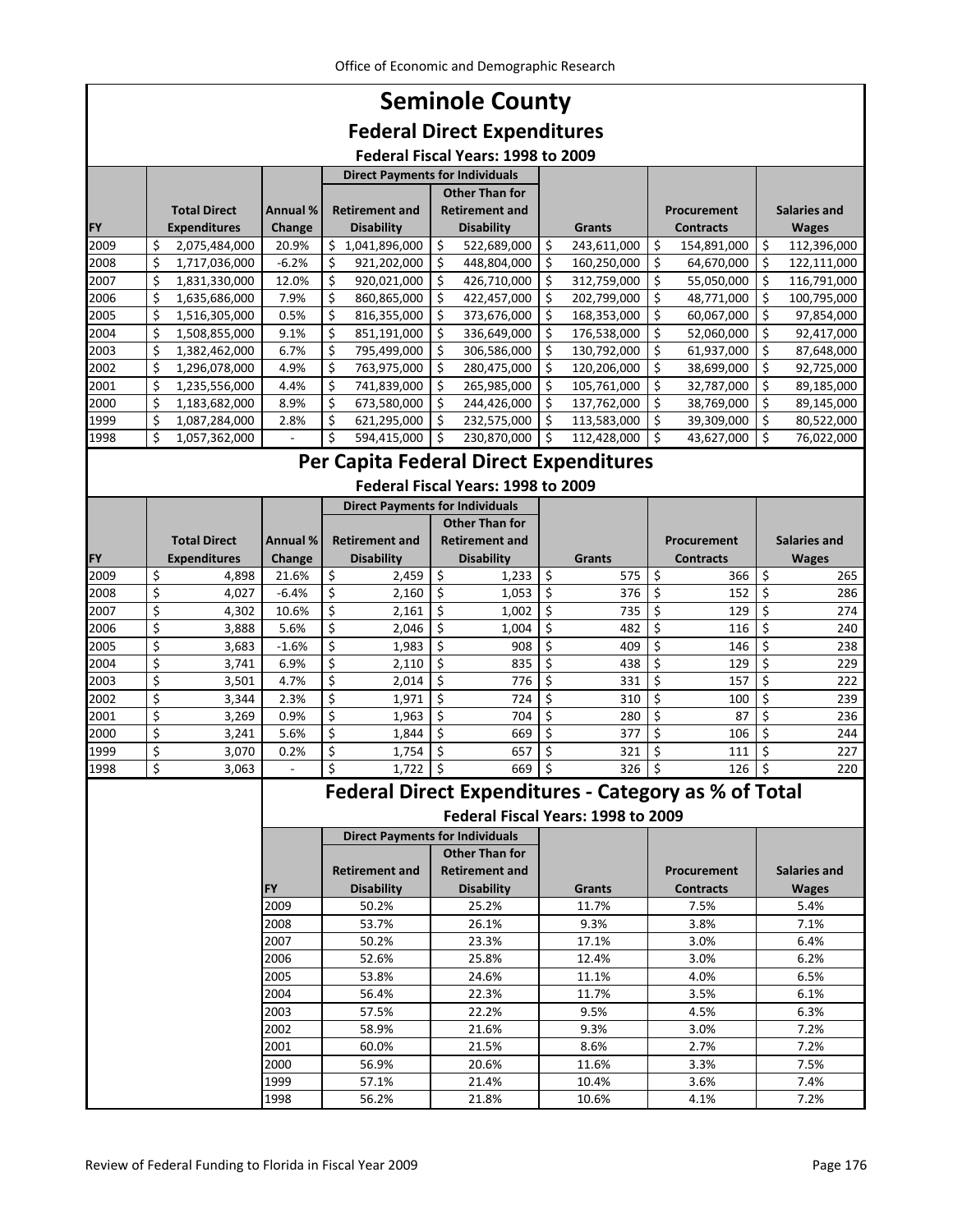| <b>Sumter County</b> |    |                     |                 |    |                                        |    |                                                      |    |               |         |                  |                  |                     |
|----------------------|----|---------------------|-----------------|----|----------------------------------------|----|------------------------------------------------------|----|---------------|---------|------------------|------------------|---------------------|
|                      |    |                     |                 |    |                                        |    |                                                      |    |               |         |                  |                  |                     |
|                      |    |                     |                 |    |                                        |    | <b>Federal Direct Expenditures</b>                   |    |               |         |                  |                  |                     |
|                      |    |                     |                 |    |                                        |    | Federal Fiscal Years: 1998 to 2009                   |    |               |         |                  |                  |                     |
|                      |    |                     |                 |    | <b>Direct Payments for Individuals</b> |    |                                                      |    |               |         |                  |                  |                     |
|                      |    |                     |                 |    |                                        |    | <b>Other Than for</b>                                |    |               |         |                  |                  |                     |
|                      |    | <b>Total Direct</b> | Annual %        |    | <b>Retirement and</b>                  |    | <b>Retirement and</b>                                |    |               |         | Procurement      |                  | <b>Salaries and</b> |
| <b>FY</b>            |    | <b>Expenditures</b> | Change          |    | <b>Disability</b>                      |    | <b>Disability</b>                                    |    | <b>Grants</b> |         | <b>Contracts</b> |                  | Wages               |
| 2009                 | \$ | 596,523,000         | 20.1%           | \$ | 268,450,000                            | \$ | 119,511,000                                          | \$ | 63,043,000    | \$      | 54,357,000       | \$               | 91,163,000          |
| 2008                 | \$ | 496,801,000         | 3.8%            | \$ | 237,138,000                            | \$ | 97,588,000                                           | \$ | 52,193,000    | \$      | 20,696,000       | \$               | 89,187,000          |
| 2007                 | \$ | 478,712,000         | 11.0%           | \$ | 218,856,000                            | \$ | 92,729,000                                           | \$ | 55,973,000    | \$      | 27,115,000       | \$               | 84,039,000          |
| 2006                 | \$ | 431,436,000         | 11.6%           | \$ | 199,220,000                            | \$ | 92,761,000                                           | \$ | 40,598,000    | \$      | 18,141,000       | \$               | 80,716,000          |
| 2005                 | \$ | 386,514,000         | 5.8%            | \$ | 184,689,000                            | \$ | 81,745,000                                           | \$ | 37,953,000    | \$      | 18,606,000       | \$               | 63,520,000          |
| 2004                 | \$ | 365,358,000         | 10.5%           | \$ | 173,428,000                            | \$ | 71,882,000                                           | \$ | 33,377,000    | \$      | 24,608,000       | \$               | 62,063,000          |
| 2003                 | \$ | 330,535,000         | $-15.4%$        | \$ | 160,706,000                            | \$ | 67,049,000                                           | \$ | 31,343,000    | \$      | 6,158,000        | \$               | 65,280,000          |
| 2002                 | \$ | 390,566,000         | 42.1%           | \$ | 147,921,000                            | \$ | 60,845,000                                           | \$ | 24,741,000    | \$      | 102,547,000      | Ś                | 54,512,000          |
| 2001                 | \$ | 274,886,000         | $-8.1%$         | \$ | 143,528,000                            | \$ | 58,114,000                                           | \$ | 22,817,000    | \$      | 7,770,000        | \$               | 42,656,000          |
| 2000                 | \$ | 299,118,000         | 23.4%           | \$ | 132,951,000                            | \$ | 52,205,000                                           | \$ | 57,519,000    | \$      | 9,141,000        | \$               | 47,302,000          |
| 1999                 | \$ | 242,335,000         | 2.9%            | \$ | 119,284,000                            | \$ | 51,918,000                                           | \$ | 19,509,000    | \$      | 9,889,000        | \$               | 41,735,000          |
| 1998                 | \$ | 235,475,000         |                 | Ś  | 116,534,000                            | \$ | 50,962,000                                           | \$ | 17,367,000    | -Ś      | 11,375,000       | \$               | 39,237,000          |
|                      |    |                     |                 |    |                                        |    | Per Capita Federal Direct Expenditures               |    |               |         |                  |                  |                     |
|                      |    |                     |                 |    |                                        |    | Federal Fiscal Years: 1998 to 2009                   |    |               |         |                  |                  |                     |
|                      |    |                     |                 |    | <b>Direct Payments for Individuals</b> |    |                                                      |    |               |         |                  |                  |                     |
|                      |    |                     |                 |    |                                        |    | <b>Other Than for</b>                                |    |               |         |                  |                  |                     |
|                      |    | <b>Total Direct</b> | <b>Annual %</b> |    | <b>Retirement and</b>                  |    | <b>Retirement and</b>                                |    |               |         | Procurement      |                  | <b>Salaries and</b> |
| <b>FY</b>            |    | <b>Expenditures</b> | Change          |    | <b>Disability</b>                      |    | <b>Disability</b>                                    |    | <b>Grants</b> |         | <b>Contracts</b> |                  | <b>Wages</b>        |
| 2009                 | \$ | 6,258               | 17.2%           | \$ | 2,816                                  | \$ | 1,254                                                | \$ | 661           | \$      | 570              | \$               | 956                 |
| 2008                 | \$ | 5,340               | 0.1%            | \$ | 2,549                                  | \$ | 1,049                                                | \$ | 561           | \$      | 222              | \$               | 959                 |
| 2007                 | \$ | 5,333               | 2.1%            | \$ | 2,438                                  | \$ | 1,033                                                | \$ | 624           | \$      | 302              | \$               | 936                 |
| 2006                 | \$ | 5,223               | 0.1%            | \$ | 2,412                                  | \$ | 1,123                                                | \$ | 492           | \$      | 220              | \$               | 977                 |
| 2005                 | \$ | 5,219               | $-5.1%$         | \$ | 2,494                                  | \$ | 1,104                                                | \$ | 513           | \$      | 251              | \$               | 858                 |
| 2004                 | \$ | 5,501               | 4.9%            | \$ | 2,611                                  | \$ | 1,082                                                | \$ | 503           | \$      | 371              | \$               | 934                 |
| 2003                 | \$ | 5.247               | $-17.6%$        | \$ | 2,551                                  | \$ | 1,064                                                | \$ | 498           | \$      | 98               | \$               | 1,036               |
| 2002                 | \$ | 6,366               | 31.9%           | \$ | 2,411                                  | \$ | 992                                                  | \$ | 403           | \$      | 1,672            | \$               | 889                 |
| 2001                 | \$ | 4,828               | $-13.9%$        | \$ | 2,521                                  | \$ | 1,021                                                | \$ | 401           | $\zeta$ | 136              | \$               | 749                 |
| 2000                 | \$ | 5,607               | 17.6%           | \$ | 2,492                                  | \$ | 979                                                  | \$ | 1,078         | \$      | 171              | $\overline{\xi}$ | 887                 |
| 1999                 | \$ | 4,768               | $-3.0%$         | \$ | 2,347                                  | \$ | 1,022                                                | \$ | 384           | \$      | 195              | \$               | 821                 |
| 1998                 | Ś  | 4,915               |                 | \$ | $2,433$ \$                             |    | $1,064$ \$                                           |    | $363 \mid 5$  |         | $237$ \$         |                  | 819                 |
|                      |    |                     |                 |    |                                        |    | Federal Direct Expenditures - Category as % of Total |    |               |         |                  |                  |                     |
|                      |    |                     |                 |    |                                        |    | Federal Fiscal Years: 1998 to 2009                   |    |               |         |                  |                  |                     |
|                      |    |                     |                 |    | <b>Direct Payments for Individuals</b> |    |                                                      |    |               |         |                  |                  |                     |
|                      |    |                     |                 |    |                                        |    | <b>Other Than for</b>                                |    |               |         |                  |                  |                     |
|                      |    |                     |                 |    | <b>Retirement and</b>                  |    | <b>Retirement and</b>                                |    |               |         | Procurement      |                  | <b>Salaries and</b> |
|                      |    |                     | <b>FY</b>       |    | <b>Disability</b>                      |    | <b>Disability</b>                                    |    | Grants        |         | <b>Contracts</b> |                  | <b>Wages</b>        |
|                      |    |                     | 2009            |    | 45.0%                                  |    | 20.0%                                                |    | 10.6%         |         | 9.1%             |                  | 15.3%               |
|                      |    |                     | 2008            |    | 47.7%                                  |    | 19.6%                                                |    | 10.5%         |         | 4.2%             |                  | 18.0%               |
|                      |    |                     | 2007            |    | 45.7%                                  |    | 19.4%                                                |    | 11.7%         |         | 5.7%             |                  | 17.6%               |
|                      |    |                     | 2006            |    | 46.2%                                  |    | 21.5%                                                |    | 9.4%          |         | 4.2%             |                  | 18.7%               |
|                      |    |                     | 2005            |    | 47.8%                                  |    | 21.1%                                                |    | 9.8%          |         | 4.8%             |                  | 16.4%               |
|                      |    |                     | 2004            |    | 47.5%                                  |    | 19.7%                                                |    | 9.1%          |         | 6.7%             |                  | 17.0%               |
|                      |    |                     | 2003            |    | 48.6%                                  |    | 20.3%                                                |    | 9.5%          |         | 1.9%             |                  | 19.7%               |
|                      |    |                     | 2002            |    | 37.9%                                  |    | 15.6%                                                |    | 6.3%          |         | 26.3%            |                  | 14.0%               |
|                      |    |                     | 2001            |    | 52.2%                                  |    | 21.1%                                                |    | 8.3%          |         | 2.8%             |                  | 15.5%               |
|                      |    |                     | 2000            |    | 44.4%                                  |    | 17.5%                                                |    | 19.2%         |         | 3.1%             |                  | 15.8%               |
|                      |    |                     | 1999            |    | 49.2%                                  |    | 21.4%                                                |    | 8.1%          |         | 4.1%             |                  | 17.2%               |

1998 49.5% 21.6% 7.4% 4.8% 16.7%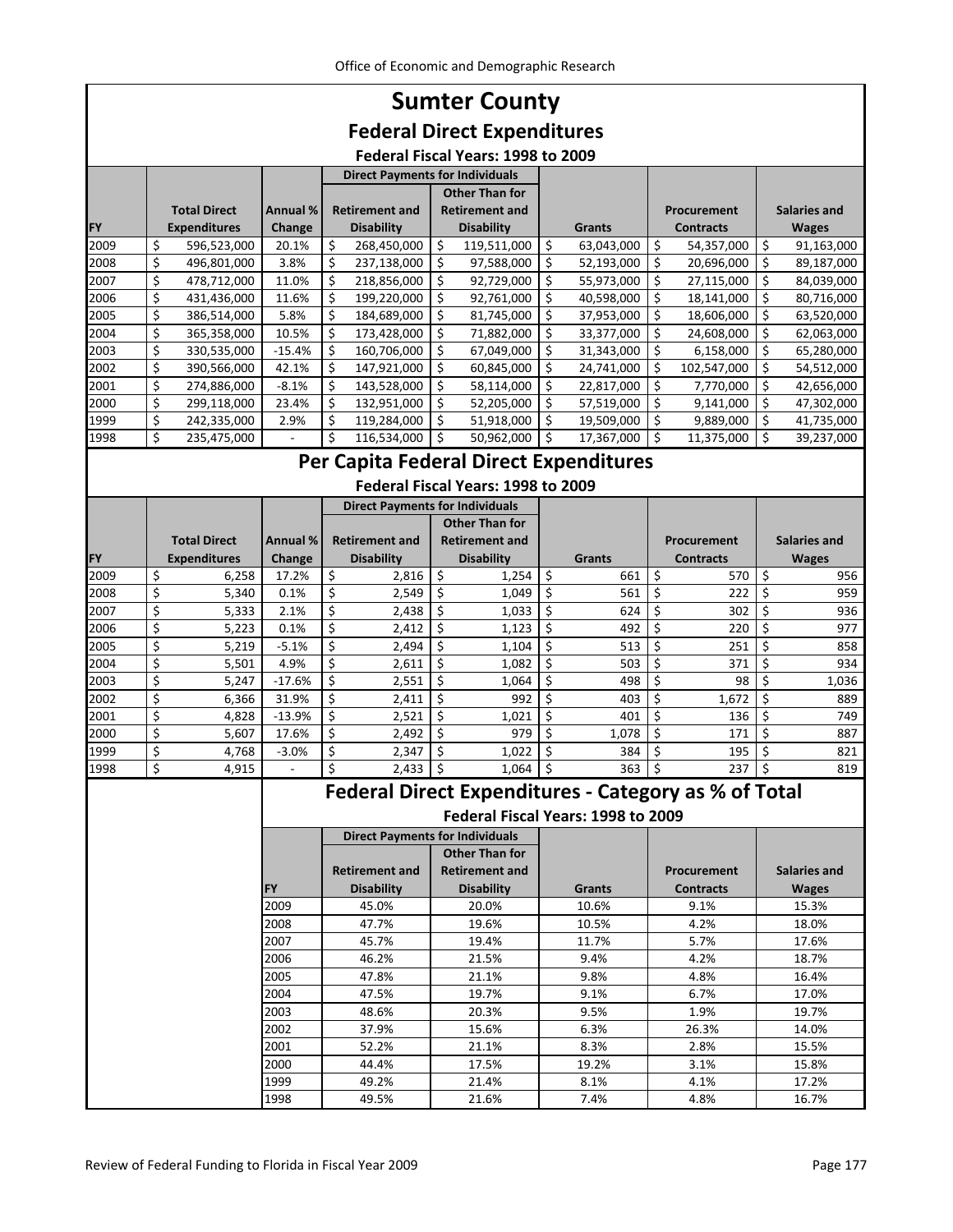| <b>Suwannee County</b> |                                        |                     |                          |    |                                        |    |                                    |    |               |    |                  |    |              |
|------------------------|----------------------------------------|---------------------|--------------------------|----|----------------------------------------|----|------------------------------------|----|---------------|----|------------------|----|--------------|
|                        |                                        |                     |                          |    |                                        |    | <b>Federal Direct Expenditures</b> |    |               |    |                  |    |              |
|                        |                                        |                     |                          |    |                                        |    | Federal Fiscal Years: 1998 to 2009 |    |               |    |                  |    |              |
|                        |                                        |                     |                          |    | <b>Direct Payments for Individuals</b> |    |                                    |    |               |    |                  |    |              |
|                        |                                        |                     |                          |    |                                        |    | <b>Other Than for</b>              |    |               |    |                  |    |              |
|                        |                                        | <b>Total Direct</b> | <b>Annual %</b>          |    | <b>Retirement and</b>                  |    | <b>Retirement and</b>              |    |               |    | Procurement      |    | Salaries and |
| <b>FY</b>              |                                        | <b>Expenditures</b> | Change                   |    | <b>Disability</b>                      |    | <b>Disability</b>                  |    | <b>Grants</b> |    | <b>Contracts</b> |    | <b>Wages</b> |
| 2009                   | \$                                     | 334,635,000         | 20.7%                    | \$ | 168,464,000                            | \$ | 86,373,000                         | \$ | 66,995,000    | \$ | 1,645,000        | \$ | 11,158,000   |
| 2008                   | \$                                     | 277,300,000         | 1.0%                     | \$ | 154,857,000                            | \$ | 77,010,000                         | Ś  | 34,704,000    | \$ | 2,305,000        | \$ | 8,424,000    |
| 2007                   | \$                                     | 274,467,000         | $-6.5%$                  | \$ | 149,969,000                            | \$ | 66,615,000                         | Ś  | 46,877,000    | \$ | 1,755,000        | \$ | 9,250,000    |
| 2006                   | \$                                     | 293,614,000         | 16.3%                    | \$ | 140,550,000                            | \$ | 79,244,000                         | \$ | 58,684,000    | \$ | 6,479,000        | \$ | 8,658,000    |
| 2005                   | \$                                     | 252,556,000         | 7.8%                     | \$ | 131,276,000                            | \$ | 64,843,000                         | Ś  | 42,725,000    | \$ | 2,413,000        | \$ | 11,299,000   |
| 2004                   | \$                                     | 234,266,000         | 9.5%                     | \$ | 125,422,000                            | \$ | 55,709,000                         | \$ | 41,673,000    | \$ | 1,232,000        | \$ | 10,230,000   |
| 2003                   | \$                                     | 214,016,000         | 5.2%                     | \$ | 117,468,000                            | \$ | 52,066,000                         | Ś  | 36,008,000    | \$ | 1,345,000        | \$ | 7,129,000    |
| 2002                   | \$                                     | 203,482,000         | 5.1%                     | \$ | 110,667,000                            | \$ | 47,005,000                         | Ś  | 36,598,000    | \$ | 2,162,000        | \$ | 7,050,000    |
| 2001                   | \$                                     | 193,591,000         | 13.2%                    | \$ | 107,556,000                            | \$ | 44,784,000                         | \$ | 32,507,000    | \$ | 1,782,000        | \$ | 6,962,000    |
| 2000                   | \$                                     | 171,061,000         | 4.5%                     | \$ | 99,373,000                             | \$ | 40,886,000                         | \$ | 23,088,000    | \$ | 1,155,000        | \$ | 6,559,000    |
| 1999                   | \$                                     | 163,726,000         | 4.0%                     | \$ | 92,252,000                             | \$ | 40,229,000                         | Ś  | 23,543,000    | \$ | 1,330,000        | \$ | 6,372,000    |
| 1998                   | \$                                     | 157,434,000         | $\overline{\phantom{a}}$ | \$ | 87,114,000                             | Ś  | 38,930,000                         | Ś  | 24,737,000    | Ś  | 955,000          | \$ | 5,698,000    |
|                        | Per Capita Federal Direct Expenditures |                     |                          |    |                                        |    |                                    |    |               |    |                  |    |              |
|                        |                                        |                     |                          |    |                                        |    | Federal Fiscal Years: 1998 to 2009 |    |               |    |                  |    |              |

|      |                     |          | <b>Direct Payments for Individuals</b> |    |                       |    |               |   |                  |              |
|------|---------------------|----------|----------------------------------------|----|-----------------------|----|---------------|---|------------------|--------------|
|      |                     |          |                                        |    | <b>Other Than for</b> |    |               |   |                  |              |
|      | <b>Total Direct</b> | Annual % | <b>Retirement and</b>                  |    | <b>Retirement and</b> |    |               |   | Procurement      | Salaries and |
| FY   | <b>Expenditures</b> | Change   | <b>Disability</b>                      |    | <b>Disability</b>     |    | <b>Grants</b> |   | <b>Contracts</b> | <b>Wages</b> |
| 2009 | \$<br>8,318         | 22.8%    | \$<br>4,188                            | \$ | 2,147                 |    | 1,665         |   | 41               | 277          |
| 2008 | \$<br>6,775         | $-2.2%$  | \$<br>3,784                            | Ś  | 1,882                 | S  | 848           | S | 56               | 206          |
| 2007 | \$<br>6,930         | $-8.4%$  | 3,786                                  | \$ | 1,682                 | \$ | 1,184         |   | 44               | 234          |
| 2006 | \$<br>7,568         | 14.4%    | 3,623                                  |    | 2,042                 |    | 1,513         |   | 167              | 223          |
| 2005 | \$<br>6,616         | 6.5%     | \$<br>3,439                            | \$ | 1,699                 | Ś  | 1,119         | Ś | 63               | 296          |
| 2004 | \$<br>6,212         | 8.0%     | \$<br>3,326                            | Ś  | 1,477                 | Ś  | 1,105         |   | 33               | 271          |
| 2003 | \$<br>5,753         | 1.0%     | \$<br>3,158                            | \$ | 1,400                 |    | 968           |   | 36               | 192          |
| 2002 | \$<br>5,695         | 5.0%     | \$<br>3,098                            | \$ | 1,316                 | Ś  | 1,024         | Ś | 61               | 197          |
| 2001 | \$<br>5,423         | 10.5%    | \$<br>3,013                            | Ś  | 1,255                 |    | 911           |   | 50               | 195          |
| 2000 | \$<br>4,909         | 3.1%     | 2,852                                  |    | 1,173                 |    | 663           |   | 33               | 188          |
| 1999 | \$<br>4,761         | 2.1%     | \$<br>2,683                            |    | 1,170                 |    | 685           |   | 39               | 185          |
| 1998 | \$<br>4,665         |          | 2,581                                  |    | 1,154                 |    | 733           |   | 28               | 169          |

|           |                       | <b>Direct Payments for Individuals</b> |               |                  |              |
|-----------|-----------------------|----------------------------------------|---------------|------------------|--------------|
|           |                       | <b>Other Than for</b>                  |               |                  |              |
|           | <b>Retirement and</b> | <b>Retirement and</b>                  |               | Procurement      | Salaries and |
| <b>FY</b> | <b>Disability</b>     | <b>Disability</b>                      | <b>Grants</b> | <b>Contracts</b> | <b>Wages</b> |
| 2009      | 50.3%                 | 25.8%                                  | 20.0%         | 0.5%             | 3.3%         |
| 2008      | 55.8%                 | 27.8%                                  | 12.5%         | 0.8%             | 3.0%         |
| 2007      | 54.6%                 | 24.3%                                  | 17.1%         | 0.6%             | 3.4%         |
| 2006      | 47.9%                 | 27.0%                                  | 20.0%         | 2.2%             | 2.9%         |
| 2005      | 52.0%                 | 25.7%                                  | 16.9%         | 1.0%             | 4.5%         |
| 2004      | 53.5%                 | 23.8%                                  | 17.8%         | 0.5%             | 4.4%         |
| 2003      | 54.9%                 | 24.3%                                  | 16.8%         | 0.6%             | 3.3%         |
| 2002      | 54.4%                 | 23.1%                                  | 18.0%         | 1.1%             | 3.5%         |
| 2001      | 55.6%                 | 23.1%                                  | 16.8%         | 0.9%             | 3.6%         |
| 2000      | 58.1%                 | 23.9%                                  | 13.5%         | 0.7%             | 3.8%         |
| 1999      | 56.3%                 | 24.6%                                  | 14.4%         | 0.8%             | 3.9%         |
| 1998      | 55.3%                 | 24.7%                                  | 15.7%         | 0.6%             | 3.6%         |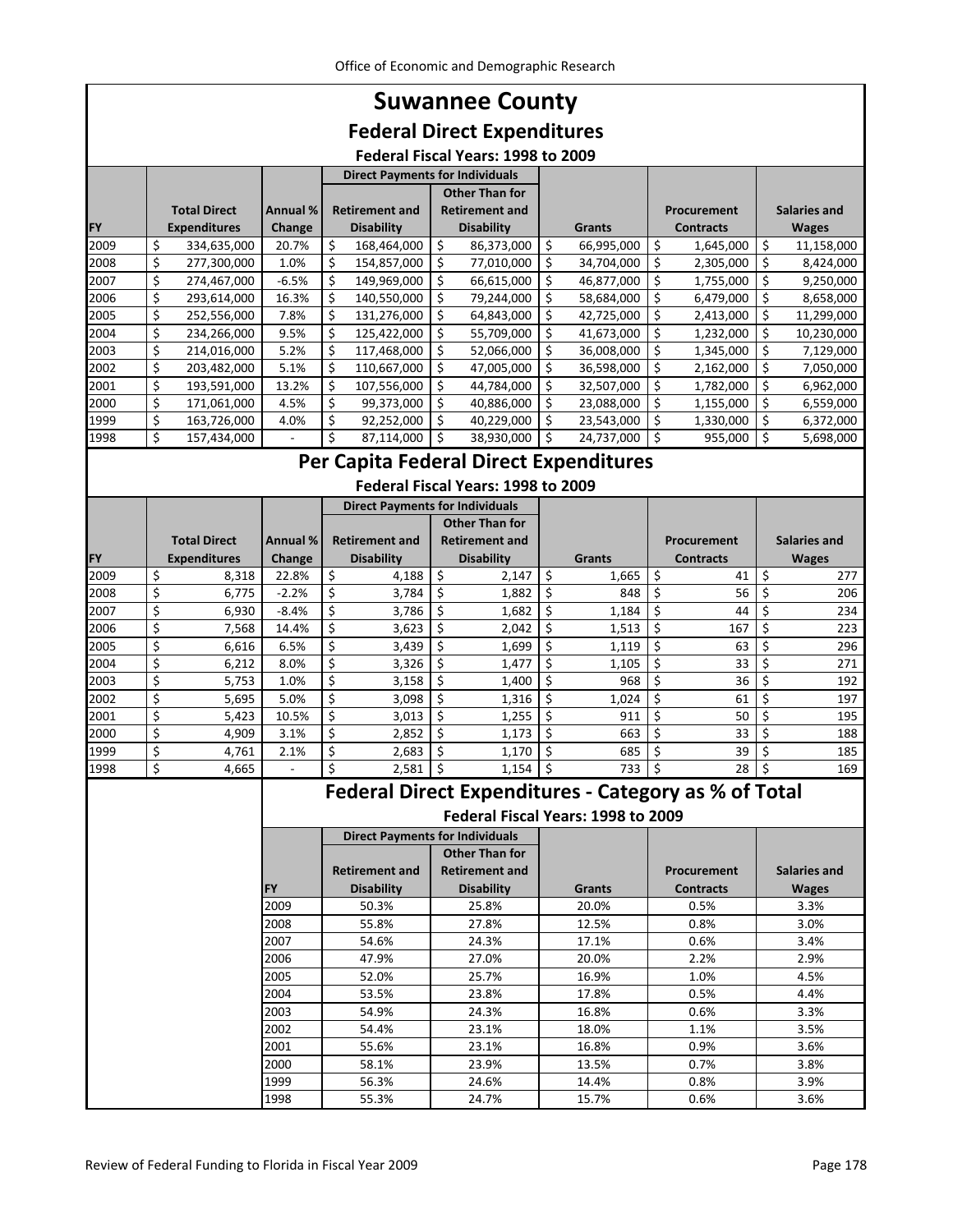| <b>Taylor County</b> |                      |                  |                                        |                                                             |          |                |                           |                                |  |  |  |  |  |  |
|----------------------|----------------------|------------------|----------------------------------------|-------------------------------------------------------------|----------|----------------|---------------------------|--------------------------------|--|--|--|--|--|--|
|                      |                      |                  |                                        | <b>Federal Direct Expenditures</b>                          |          |                |                           |                                |  |  |  |  |  |  |
|                      |                      |                  |                                        | Federal Fiscal Years: 1998 to 2009                          |          |                |                           |                                |  |  |  |  |  |  |
|                      |                      |                  | <b>Direct Payments for Individuals</b> |                                                             |          |                |                           |                                |  |  |  |  |  |  |
|                      |                      |                  |                                        | <b>Other Than for</b>                                       |          |                |                           |                                |  |  |  |  |  |  |
|                      | <b>Total Direct</b>  | Annual %         | <b>Retirement and</b>                  | <b>Retirement and</b>                                       |          |                | Procurement               | <b>Salaries and</b>            |  |  |  |  |  |  |
| <b>FY</b>            | <b>Expenditures</b>  | Change           | <b>Disability</b>                      | <b>Disability</b>                                           |          | Grants         | <b>Contracts</b>          | Wages                          |  |  |  |  |  |  |
| 2009                 | \$<br>206,383,000    | 19.5%            | \$<br>72,790,000                       | \$<br>47,212,000                                            | \$       | 50,727,000     | \$<br>32,991,000          | \$<br>2,663,000                |  |  |  |  |  |  |
| 2008                 | \$<br>172,691,000    | 13.4%            | \$<br>66,011,000                       | \$<br>41,746,000                                            | \$       | 33,856,000     | \$<br>28,290,000          | \$<br>2,787,000                |  |  |  |  |  |  |
| 2007                 | \$<br>152,304,000    | $-6.6%$          | \$<br>63,365,000                       | \$<br>47,179,000                                            | \$       | 17,873,000     | \$<br>21,110,000          | \$<br>2,778,000                |  |  |  |  |  |  |
| 2006                 | \$<br>163,055,000    | 5.4%             | \$<br>59,761,000                       | \$<br>44,769,000                                            | \$       | 34,034,000     | \$<br>21,850,000          | Ś.<br>2,640,000                |  |  |  |  |  |  |
| 2005                 | \$<br>154,692,000    | 15.8%            | \$<br>57,343,000                       | \$<br>36,546,000                                            | \$       | 31,319,000     | \$<br>27,026,000          | \$<br>2,458,000                |  |  |  |  |  |  |
| 2004                 | \$<br>133,571,000    | $-10.0%$         | \$<br>54,634,000                       | \$<br>30,926,000                                            | \$       | 32,869,000     | \$<br>12,625,000          | \$<br>2,517,000                |  |  |  |  |  |  |
| 2003                 | \$<br>148,367,000    | 7.7%             | \$<br>50,407,000                       | \$<br>28,110,000                                            | \$       | 27,724,000     | \$<br>39,867,000          | \$<br>2,260,000                |  |  |  |  |  |  |
| 2002                 | \$<br>137,755,000    | 23.8%            | \$<br>48,931,000                       | \$<br>25,771,000                                            | \$       | 30,237,000     | \$<br>30,544,000          | \$<br>2,273,000                |  |  |  |  |  |  |
| 2001                 | \$<br>111,238,000    | $-4.8%$          | \$<br>48,259,000                       | \$<br>26,148,000                                            | \$       | 20,398,000     | \$<br>14,320,000          | \$<br>2,114,000                |  |  |  |  |  |  |
| 2000                 | \$<br>116,806,000    | 8.2%             | \$<br>44,155,000                       | \$<br>23,879,000                                            | \$       | 18,274,000     | \$<br>28,502,000          | \$<br>1,996,000                |  |  |  |  |  |  |
| 1999                 | \$<br>107,915,000    | 10.7%            | \$<br>42,763,000                       | \$<br>22,571,000                                            | \$       | 17,047,000     | \$<br>23,659,000          | \$<br>1,874,000                |  |  |  |  |  |  |
| 1998                 | \$<br>97,466,000     |                  | Ś<br>41,009,000                        | \$<br>22,576,000                                            | \$       | 15,857,000     | Ś<br>16,208,000           | \$<br>1,816,000                |  |  |  |  |  |  |
|                      |                      |                  |                                        | Per Capita Federal Direct Expenditures                      |          |                |                           |                                |  |  |  |  |  |  |
|                      |                      |                  |                                        | Federal Fiscal Years: 1998 to 2009                          |          |                |                           |                                |  |  |  |  |  |  |
|                      |                      |                  | <b>Direct Payments for Individuals</b> |                                                             |          |                |                           |                                |  |  |  |  |  |  |
|                      |                      |                  |                                        | <b>Other Than for</b>                                       |          |                |                           |                                |  |  |  |  |  |  |
|                      | <b>Total Direct</b>  | Annual %         | <b>Retirement and</b>                  | <b>Retirement and</b>                                       |          |                | Procurement               | <b>Salaries and</b>            |  |  |  |  |  |  |
| <b>FY</b>            | <b>Expenditures</b>  | Change           | <b>Disability</b>                      | <b>Disability</b>                                           |          | <b>Grants</b>  | <b>Contracts</b>          | <b>Wages</b>                   |  |  |  |  |  |  |
| 2009                 | \$<br>8,910          | 19.7%            | \$<br>3,142                            | \$<br>2,038                                                 | \$       | 2,190          | \$<br>1,424               | \$<br>115                      |  |  |  |  |  |  |
| 2008                 | \$<br>7,444          | 10.0%            | \$<br>2,845                            | \$<br>1,799                                                 | \$       | 1,459          | \$<br>1,219               | \$<br>120                      |  |  |  |  |  |  |
| 2007                 | \$<br>6,764          | $-10.9%$         | \$<br>2,814                            | \$<br>2,095                                                 | \$       | 794            | \$<br>938                 | \$<br>123                      |  |  |  |  |  |  |
| 2006                 | \$<br>7,594<br>\$    | 4.6%             | \$<br>2,783                            | \$<br>2,085                                                 | \$       | 1,585          | \$<br>1,018<br>\$         | \$<br>123<br>\$                |  |  |  |  |  |  |
| 2005                 | 7,259<br>\$          | 13.8%            | \$<br>2,691                            | \$<br>1,715<br>\$                                           | \$<br>\$ | 1,470          | 1,268<br>$\overline{\xi}$ | 115<br>$\overline{\xi}$<br>120 |  |  |  |  |  |  |
| 2004<br>2003         | 6,378<br>\$          | $-11.2%$<br>3.3% | \$<br>2,609<br>\$                      | 1,477<br>\$                                                 | \$       | 1,570          | 603<br>\$                 | \$<br>109                      |  |  |  |  |  |  |
| 2002                 | 7,186<br>\$          | 22.1%            | 2,441<br>\$<br>2,471                   | 1,362<br>\$<br>1,302                                        | \$       | 1,343<br>1,527 | 1,931<br>\$<br>1,543      | \$<br>115                      |  |  |  |  |  |  |
| 2001                 | 6,957<br>\$<br>5,698 | $-6.1%$          | \$<br>2,472                            | \$<br>1,339                                                 | \$       | 1,045          | \$<br>734                 | \$<br>108                      |  |  |  |  |  |  |
| 2000                 | \$<br>6,066          | 11.5%            | \$<br>2,293                            | \$<br>1,240                                                 | \$       | 949            | \$<br>1,480               | \$<br>104                      |  |  |  |  |  |  |
| 1999                 | \$<br>5,440          | 9.0%             | \$<br>2,156                            | \$<br>1,138                                                 | \$       | 859            | \$<br>1,193               | \$<br>94                       |  |  |  |  |  |  |
| 1998                 | \$<br>4,991          | $\sim$           | \$<br>2,100                            | \$<br>1,156                                                 | \$       | 812            | \$<br>830                 | \$<br>93                       |  |  |  |  |  |  |
|                      |                      |                  |                                        | <b>Federal Direct Expenditures - Category as % of Total</b> |          |                |                           |                                |  |  |  |  |  |  |
|                      |                      |                  |                                        |                                                             |          |                |                           |                                |  |  |  |  |  |  |
|                      |                      |                  |                                        | Federal Fiscal Years: 1998 to 2009                          |          |                |                           |                                |  |  |  |  |  |  |
|                      |                      |                  |                                        |                                                             |          |                |                           |                                |  |  |  |  |  |  |
|                      |                      |                  | <b>Direct Payments for Individuals</b> |                                                             |          |                |                           |                                |  |  |  |  |  |  |
|                      |                      |                  |                                        | <b>Other Than for</b>                                       |          |                |                           |                                |  |  |  |  |  |  |
|                      |                      |                  | <b>Retirement and</b>                  | <b>Retirement and</b>                                       |          |                | Procurement               | <b>Salaries and</b>            |  |  |  |  |  |  |
|                      |                      | <b>FY</b>        | <b>Disability</b>                      | <b>Disability</b>                                           |          | Grants         | <b>Contracts</b>          | Wages                          |  |  |  |  |  |  |
|                      |                      | 2009             | 35.3%                                  | 22.9%                                                       |          | 24.6%          | 16.0%                     | 1.3%                           |  |  |  |  |  |  |
|                      |                      | 2008             | 38.2%                                  | 24.2%                                                       |          | 19.6%          | 16.4%                     | 1.6%                           |  |  |  |  |  |  |
|                      |                      | 2007             | 41.6%                                  | 31.0%                                                       |          | 11.7%          | 13.9%                     | 1.8%                           |  |  |  |  |  |  |
|                      |                      | 2006             | 36.7%                                  | 27.5%                                                       |          | 20.9%          | 13.4%                     | 1.6%                           |  |  |  |  |  |  |
|                      |                      | 2005             | 37.1%                                  | 23.6%                                                       |          | 20.2%          | 17.5%                     | 1.6%                           |  |  |  |  |  |  |
|                      |                      | 2004             | 40.9%                                  | 23.2%                                                       |          | 24.6%          | 9.5%                      | 1.9%                           |  |  |  |  |  |  |
|                      |                      | 2003             | 34.0%                                  | 18.9%                                                       |          | 18.7%          | 26.9%                     | 1.5%                           |  |  |  |  |  |  |
|                      |                      | 2002             | 35.5%                                  | 18.7%                                                       |          | 21.9%          | 22.2%                     | 1.7%                           |  |  |  |  |  |  |
|                      |                      | 2001             | 43.4%                                  | 23.5%                                                       |          | 18.3%          | 12.9%                     | 1.9%                           |  |  |  |  |  |  |
|                      |                      | 2000<br>1999     | 37.8%<br>39.6%                         | 20.4%<br>20.9%                                              |          | 15.6%<br>15.8% | 24.4%<br>21.9%            | 1.7%<br>1.7%                   |  |  |  |  |  |  |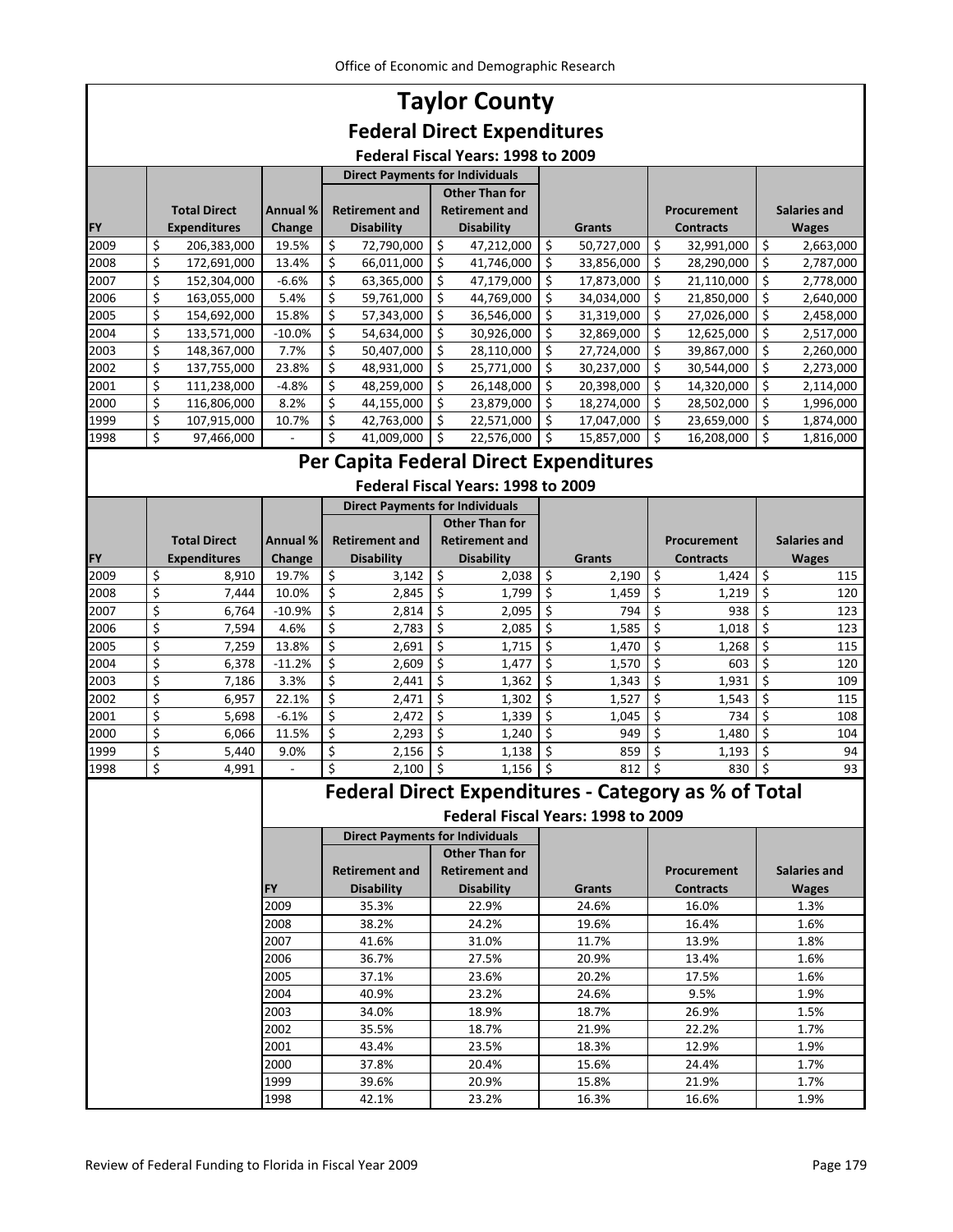|           |                     |           |                                        | <b>Union County</b>                                  |                    |               |                                |                     |
|-----------|---------------------|-----------|----------------------------------------|------------------------------------------------------|--------------------|---------------|--------------------------------|---------------------|
|           |                     |           |                                        | <b>Federal Direct Expenditures</b>                   |                    |               |                                |                     |
|           |                     |           |                                        | Federal Fiscal Years: 1998 to 2009                   |                    |               |                                |                     |
|           |                     |           |                                        | <b>Direct Payments for Individuals</b>               |                    |               |                                |                     |
|           |                     |           |                                        | <b>Other Than for</b>                                |                    |               |                                |                     |
|           | <b>Total Direct</b> | Annual %  | <b>Retirement and</b>                  | <b>Retirement and</b>                                |                    |               | Procurement                    | <b>Salaries and</b> |
| FY        | <b>Expenditures</b> | Change    | <b>Disability</b>                      | <b>Disability</b>                                    |                    | Grants        | <b>Contracts</b>               | <b>Wages</b>        |
| 2009      | \$<br>88,093,000    | 38.8%     | \$<br>33,557,000                       | \$<br>28,211,000                                     | \$                 | 23,698,000    | \$<br>1,011,000                | \$<br>1,616,000     |
| 2008      | \$<br>63,473,000    | $-10.7%$  | \$<br>30,139,000                       | \$<br>14,552,000                                     | \$                 | 15,095,000    | \$<br>1,818,000                | Ś.<br>1,869,000     |
| 2007      | \$<br>71,061,000    | 8.1%      | \$<br>28,510,000                       | \$<br>17,224,000                                     | \$                 | 20,720,000    | \$<br>2,766,000                | \$<br>1,840,000     |
| 2006      | \$<br>65,723,000    | 26.3%     | \$<br>26,565,000                       | \$<br>16,102,000                                     | \$                 | 20,931,000    | Ś<br>552,000                   | \$<br>1,572,000     |
| 2005      | \$<br>52,038,000    | 3.1%      | \$<br>24,134,000                       | \$<br>12,483,000                                     | \$                 | 13,693,000    | \$<br>402,000                  | \$<br>1,325,000     |
| 2004      | \$<br>50,467,000    | 21.0%     | \$<br>22,611,000                       | \$<br>10,471,000                                     | \$                 | 15,789,000    | \$<br>339,000                  | \$<br>1,257,000     |
| 2003      | \$<br>41,721,000    | 2.6%      | \$<br>21,475,000                       | \$<br>9,339,000                                      | \$                 | 9,276,000     | \$<br>350,000                  | \$<br>1,282,000     |
| 2002      | \$<br>40,657,000    | 4.0%      | \$<br>20,212,000                       | \$<br>8,655,000                                      | \$                 | 10,171,000    | Ś<br>444,000                   | Ś<br>1,174,000      |
| 2001      | \$<br>39,100,000    | $-5.8%$   | \$<br>19,936,000                       | \$<br>8,380,000                                      | \$                 | 9,202,000     | \$<br>403,000                  | \$<br>1,179,000     |
| 2000      | \$<br>41,513,000    | 25.9%     | \$<br>18,298,000                       | \$<br>8,035,000                                      | \$                 | 13,853,000    | \$<br>283,000                  | \$<br>1,043,000     |
| 1999      | \$<br>32,966,000    | 15.9%     | \$<br>15,981,000                       | \$<br>7,694,000                                      | \$                 | 7,815,000     | $\zeta$<br>517,000             | \$<br>959,000       |
| 1998      | \$<br>28,440,000    |           | Ś<br>15,050,000                        | $\zeta$<br>7,537,000                                 | $\zeta$            | 4,666,000     | l \$<br>248,000                | Ś.<br>939,000       |
|           |                     |           | Per Capita Federal Direct Expenditures |                                                      |                    |               |                                |                     |
|           |                     |           |                                        |                                                      |                    |               |                                |                     |
|           |                     |           |                                        | Federal Fiscal Years: 1998 to 2009                   |                    |               |                                |                     |
|           |                     |           |                                        | <b>Direct Payments for Individuals</b>               |                    |               |                                |                     |
|           |                     |           |                                        | <b>Other Than for</b>                                |                    |               |                                |                     |
|           | <b>Total Direct</b> | Annual %  | <b>Retirement and</b>                  | <b>Retirement and</b>                                |                    |               | Procurement                    | <b>Salaries and</b> |
| <b>FY</b> | <b>Expenditures</b> | Change    | <b>Disability</b>                      | <b>Disability</b>                                    |                    | <b>Grants</b> | <b>Contracts</b>               | <b>Wages</b>        |
|           |                     |           |                                        |                                                      |                    |               |                                |                     |
| 2009      | \$<br>5,656         | 42.3%     | \$<br>2,154                            | \$<br>1,811                                          | \$                 | 1,521         | \$<br>65                       | \$<br>104           |
| 2008      | \$<br>3,974         | $-12.1%$  | \$<br>1,887                            | \$<br>911                                            | \$                 | 945           | \$<br>114                      | \$<br>117           |
| 2007      | \$<br>4,520         | 3.3%      | \$<br>1,813                            | \$<br>1,096                                          | \$                 | 1,318         | \$<br>176                      | \$<br>117           |
| 2006      | \$<br>4,373         | 26.4%     | \$<br>1,768                            | \$<br>1,071                                          | \$                 | 1,393         | \$<br>37                       | \$<br>105           |
| 2005      | \$<br>3,459         | 0.2%      | \$<br>1,604                            | \$<br>830                                            | \$                 | 910           | \$<br>27                       | \$<br>88            |
| 2004      | \$<br>3,452         | 13.6%     | \$<br>1,547                            | \$<br>716                                            | \$                 | 1,080         | \$<br>23                       | \$<br>86            |
| 2003      | \$<br>3,040         | 3.1%      | \$<br>1,565                            | \$<br>680                                            | \$                 | 676           | \$<br>25                       | \$<br>93            |
| 2002      | \$<br>2,947         | 1.9%      | \$<br>1,465                            | \$<br>627                                            | \$                 | 737           | \$<br>32                       | \$<br>85            |
| 2001      | \$<br>2,892         | $-6.4%$   | \$<br>1,474                            | \$<br>620                                            | \$                 | 681           | \$<br>30                       | \$<br>87            |
| 2000      | \$<br>3,088         | 29.6%     | \$<br>1,361                            | \$<br>598                                            | \$                 | 1,031         | \$<br>21                       | \$<br>78            |
| 1999      | \$<br>2,383         | 12.8%     | \$<br>1,155                            | $\zeta$<br>556                                       | $\ddot{\varsigma}$ | 565           | $\zeta$<br>37                  | \$<br>69            |
|           | \$<br>2,113         |           | $1,118$ \$<br>\$                       | $560 \mid \xi$ 347 \emails                           |                    |               | $18\overline{\smash{\big)}\,}$ | $\overline{70}$     |
|           |                     |           |                                        | Federal Direct Expenditures - Category as % of Total |                    |               |                                |                     |
|           |                     |           |                                        | Federal Fiscal Years: 1998 to 2009                   |                    |               |                                |                     |
|           |                     |           |                                        | <b>Direct Payments for Individuals</b>               |                    |               |                                |                     |
|           |                     |           |                                        | <b>Other Than for</b>                                |                    |               |                                |                     |
|           |                     |           | <b>Retirement and</b>                  | <b>Retirement and</b>                                |                    |               | Procurement                    | <b>Salaries and</b> |
|           |                     | <b>FY</b> | <b>Disability</b>                      | <b>Disability</b>                                    |                    | <b>Grants</b> | <b>Contracts</b>               | Wages               |
|           |                     | 2009      | 38.1%                                  | 32.0%                                                |                    | 26.9%         | 1.1%                           | 1.8%                |
| 1998      |                     | 2008      | 47.5%                                  | 22.9%                                                |                    | 23.8%         | 2.9%                           | 2.9%                |
|           |                     | 2007      | 40.1%                                  | 24.2%                                                |                    | 29.2%         | 3.9%                           | 2.6%                |
|           |                     | 2006      | 40.4%                                  | 24.5%                                                |                    | 31.8%         | 0.8%                           | 2.4%                |
|           |                     | 2005      | 46.4%                                  | 24.0%                                                |                    | 26.3%         | 0.8%                           | 2.5%                |
|           |                     | 2004      | 44.8%                                  | 20.7%                                                |                    | 31.3%         | 0.7%                           | 2.5%                |
|           |                     | 2003      | 51.5%                                  | 22.4%                                                |                    | 22.2%         | 0.8%                           | 3.1%                |

2001 51.0% 21.4% 23.5% 1.0% 3.0% 2000 44.1% 19.4% 33.4% 0.7% 2.5% 1999 48.5% 23.3% 23.7% 1.6% 2.9% 1998 52.9% 26.5% 16.4% 0.9% 3.3%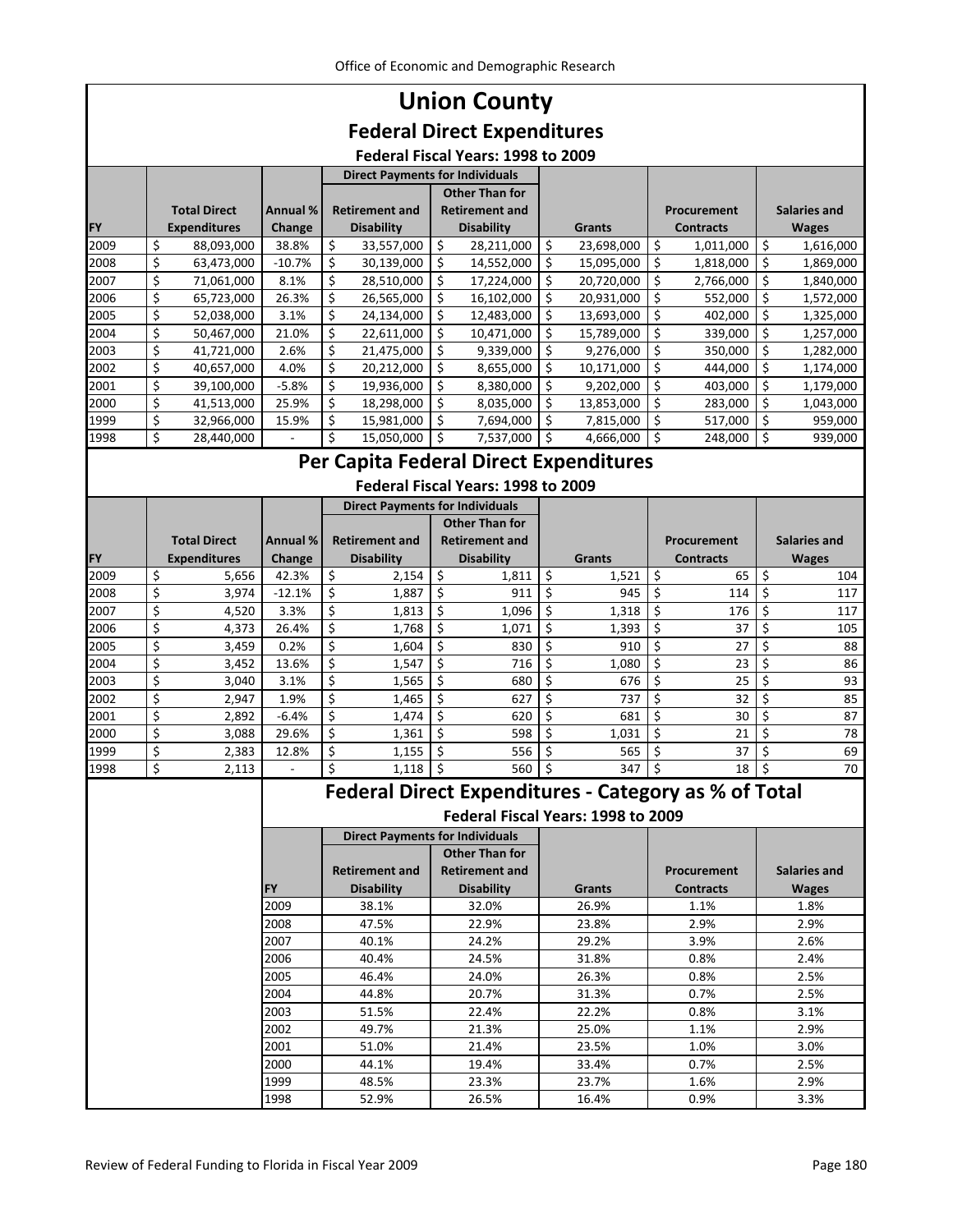| <b>Volusia County</b> |          |                     |              |                       |                                                             |          |               |                                 |                                |  |  |
|-----------------------|----------|---------------------|--------------|-----------------------|-------------------------------------------------------------|----------|---------------|---------------------------------|--------------------------------|--|--|
|                       |          |                     |              |                       | <b>Federal Direct Expenditures</b>                          |          |               |                                 |                                |  |  |
|                       |          |                     |              |                       | Federal Fiscal Years: 1998 to 2009                          |          |               |                                 |                                |  |  |
|                       |          |                     |              |                       | <b>Direct Payments for Individuals</b>                      |          |               |                                 |                                |  |  |
|                       |          |                     |              |                       | <b>Other Than for</b>                                       |          |               |                                 |                                |  |  |
|                       |          | <b>Total Direct</b> | Annual %     | <b>Retirement and</b> | <b>Retirement and</b>                                       |          |               | Procurement                     | <b>Salaries and</b>            |  |  |
| <b>FY</b>             |          | <b>Expenditures</b> | Change       | <b>Disability</b>     | <b>Disability</b>                                           |          | <b>Grants</b> | <b>Contracts</b>                | <b>Wages</b>                   |  |  |
| 2009                  | \$       | 4,107,215,000       | 14.8%        | \$<br>2,081,542,000   | \$<br>1,268,798,000                                         | \$       | 424,631,000   | \$<br>215,796,000               | \$<br>116,448,000              |  |  |
| 2008                  | \$       | 3,579,183,000       | 1.6%         | \$<br>1,910,773,000   | \$<br>1,092,973,000                                         | \$       | 296,434,000   | \$<br>162,386,000               | \$<br>116,617,000              |  |  |
| 2007                  | \$       | 3,524,301,000       | 3.7%         | \$<br>1,884,698,000   | \$<br>1,023,599,000                                         | \$       | 403,887,000   | \$<br>97,713,000                | \$<br>114,404,000              |  |  |
| 2006                  | \$       | 3,398,487,000       | 4.9%         | \$<br>1,797,299,000   | \$<br>1,015,172,000                                         | \$       | 348,077,000   | \$<br>129,892,000               | \$<br>108,048,000              |  |  |
| 2005                  | \$       | 3,240,949,000       | 9.0%         | \$<br>1,732,942,000   | \$<br>923,928,000                                           | \$       | 354,814,000   | \$<br>126,028,000               | \$<br>103,236,000              |  |  |
| 2004                  | \$       | 2,973,791,000       | 3.3%         | \$<br>1,609,696,000   | \$<br>817,895,000                                           | \$       | 306,324,000   | \$<br>142,272,000               | \$<br>97,604,000               |  |  |
| 2003                  | \$       | 2,878,250,000       | 8.2%         | Ś<br>1,510,488,000    | \$<br>742,371,000                                           | \$       | 389,669,000   | \$<br>141,918,000               | \$<br>93,804,000               |  |  |
| 2002                  | \$       | 2,661,131,000       | 3.3%         | Ś<br>1,474,362,000    | \$<br>687,755,000                                           | \$       | 250,445,000   | \$<br>163,690,000               | \$<br>84,880,000               |  |  |
| 2001                  | \$       | 2,575,804,000       | 10.4%        | \$<br>1,451,311,000   | \$<br>655,489,000                                           | \$       | 215,456,000   | \$<br>172,298,000               | \$<br>81,251,000               |  |  |
| 2000                  | \$       | 2,332,242,000       | 7.5%         | \$<br>1,356,876,000   | \$<br>595,936,000                                           | \$       | 186,533,000   | \$<br>115,069,000               | \$<br>77,828,000               |  |  |
| 1999                  | \$       | 2,169,555,000       | 1.5%         | \$<br>1,279,953,000   | \$<br>558,173,000                                           | \$       | 198,540,000   | \$<br>63,709,000                | \$<br>69,181,000               |  |  |
| 1998                  | \$       | 2,137,284,000       |              | \$<br>1,248,348,000   | \$<br>563,253,000                                           | \$       | 188,381,000   | -Ś<br>75,996,000                | Ś.<br>61,306,000               |  |  |
|                       |          |                     |              |                       | Per Capita Federal Direct Expenditures                      |          |               |                                 |                                |  |  |
|                       |          |                     |              |                       | Federal Fiscal Years: 1998 to 2009                          |          |               |                                 |                                |  |  |
|                       |          |                     |              |                       |                                                             |          |               |                                 |                                |  |  |
|                       |          |                     |              |                       | <b>Direct Payments for Individuals</b>                      |          |               |                                 |                                |  |  |
|                       |          | <b>Total Direct</b> | Annual %     | <b>Retirement and</b> | <b>Other Than for</b><br><b>Retirement and</b>              |          |               | Procurement                     | <b>Salaries and</b>            |  |  |
| <b>FY</b>             |          | <b>Expenditures</b> | Change       | <b>Disability</b>     | <b>Disability</b>                                           |          | <b>Grants</b> | <b>Contracts</b>                | <b>Wages</b>                   |  |  |
| 2009                  | \$       | 8,099               | 15.6%        | \$<br>4,105           | \$<br>2,502                                                 | \$       | 837           | \$<br>426                       | \$<br>230                      |  |  |
| 2008                  |          | 7,008               | 1.0%         | \$<br>3,741           | \$<br>2,140                                                 |          | 580           | \$<br>318                       | \$                             |  |  |
|                       |          |                     |              |                       |                                                             |          |               |                                 |                                |  |  |
|                       | \$       |                     |              |                       |                                                             | \$       |               |                                 | 228                            |  |  |
| 2007                  | \$       | 6,937               | 2.9%         | \$<br>3,710           | \$<br>2,015                                                 | \$       | 795           | \$<br>192                       | \$<br>225                      |  |  |
| 2006                  | \$       | 6,745               | 2.9%         | \$<br>3,567           | \$<br>2,015                                                 | \$       | 691           | \$<br>258                       | \$<br>214                      |  |  |
| 2005                  | \$       | 6,552               | 6.7%         | \$<br>3,503           | \$<br>1,868                                                 | \$       | 717           | \$<br>255                       | \$<br>209                      |  |  |
| 2004                  | \$       | 6,141               | 0.4%         | \$<br>3,324           | \$<br>1,689                                                 | \$       | 633           | \$<br>294                       | $\overline{\xi}$<br>202        |  |  |
| 2003                  | \$       | 6,114               | 5.6%         | \$<br>3,209           | \$<br>1,577                                                 | \$       | 828           | \$<br>301                       | $\overline{\xi}$<br>199        |  |  |
| 2002                  | \$       | 5,788               | 1.6%<br>8.3% | \$<br>3,207           | \$<br>1,496                                                 | \$       | 545<br>477    | \$<br>356<br>381                | $\overline{\xi}$<br>185<br>180 |  |  |
| 2001<br>2000          | \$       | 5,698<br>5,261      | 3.5%         | \$<br>3,211<br>3,061  | \$<br>1,450<br>1,344                                        | \$<br>\$ | 421           | \$<br>\$<br>260                 | \$<br>\$<br>176                |  |  |
| 1999                  | \$<br>\$ | 5,083               | 0.0%         | \$<br>\$<br>2,999     | \$<br>\$<br>1,308                                           | \$       | 465           | 149                             | \$<br>162                      |  |  |
|                       | Ś        | 5,084               |              | Ś<br>2,969            | \$<br>1,340                                                 | Ś.       | 448           | \$<br>$\mathsf{\hat{S}}$<br>181 | $\mathsf{\hat{S}}$<br>146      |  |  |
|                       |          |                     |              |                       |                                                             |          |               |                                 |                                |  |  |
|                       |          |                     |              |                       | <b>Federal Direct Expenditures - Category as % of Total</b> |          |               |                                 |                                |  |  |
|                       |          |                     |              |                       | Federal Fiscal Years: 1998 to 2009                          |          |               |                                 |                                |  |  |
|                       |          |                     |              |                       | <b>Direct Payments for Individuals</b>                      |          |               |                                 |                                |  |  |
|                       |          |                     |              |                       | <b>Other Than for</b>                                       |          |               |                                 |                                |  |  |
|                       |          |                     |              | <b>Retirement and</b> | <b>Retirement and</b>                                       |          |               | Procurement                     | <b>Salaries and</b>            |  |  |
|                       |          |                     | <b>FY</b>    | <b>Disability</b>     | <b>Disability</b>                                           |          | Grants        | <b>Contracts</b>                | Wages                          |  |  |
|                       |          |                     | 2009         | 50.7%                 | 30.9%                                                       |          | 10.3%         | 5.3%                            | 2.8%                           |  |  |
| 1998                  |          |                     | 2008         | 53.4%                 | 30.5%                                                       |          | 8.3%          | 4.5%                            | 3.3%                           |  |  |
|                       |          |                     | 2007         | 53.5%                 | 29.0%                                                       |          | 11.5%         | 2.8%                            | 3.2%                           |  |  |
|                       |          |                     | 2006         | 52.9%                 | 29.9%                                                       |          | 10.2%         | 3.8%                            | 3.2%                           |  |  |
|                       |          |                     | 2005         | 53.5%                 | 28.5%                                                       |          | 10.9%         | 3.9%                            | 3.2%                           |  |  |
|                       |          |                     | 2004         | 54.1%                 | 27.5%                                                       |          | 10.3%         | 4.8%                            | 3.3%                           |  |  |
|                       |          |                     | 2003         | 52.5%                 | 25.8%                                                       |          | 13.5%         | 4.9%                            | 3.3%                           |  |  |
|                       |          |                     | 2002         | 55.4%                 | 25.8%                                                       |          | 9.4%          | 6.2%                            | 3.2%                           |  |  |
|                       |          |                     | 2001<br>2000 | 56.3%<br>58.2%        | 25.4%<br>25.6%                                              |          | 8.4%<br>8.0%  | 6.7%<br>4.9%                    | 3.2%<br>3.3%                   |  |  |

1998 | 58.4% | 26.4% | 8.8% | 3.6% | 2.9%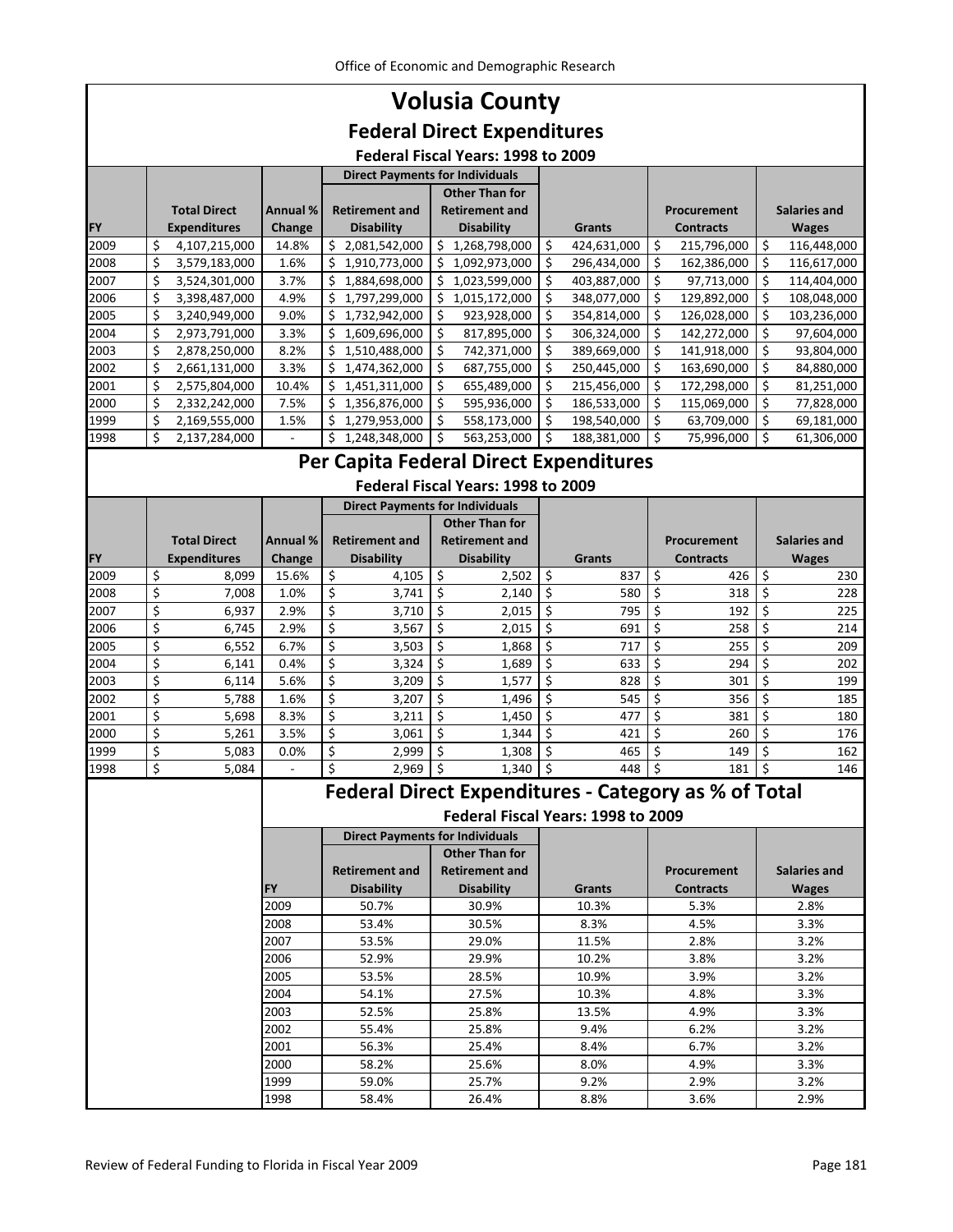|              |                  |                     |                           |          |                                        |               | Office of Economic and Demographic Research          |          |               |                     |                      |                         |                     |
|--------------|------------------|---------------------|---------------------------|----------|----------------------------------------|---------------|------------------------------------------------------|----------|---------------|---------------------|----------------------|-------------------------|---------------------|
|              |                  |                     |                           |          |                                        |               | <b>Wakulla County</b>                                |          |               |                     |                      |                         |                     |
|              |                  |                     |                           |          |                                        |               |                                                      |          |               |                     |                      |                         |                     |
|              |                  |                     |                           |          |                                        |               | <b>Federal Direct Expenditures</b>                   |          |               |                     |                      |                         |                     |
|              |                  |                     |                           |          |                                        |               | Federal Fiscal Years: 1998 to 2009                   |          |               |                     |                      |                         |                     |
|              |                  |                     |                           |          | <b>Direct Payments for Individuals</b> |               |                                                      |          |               |                     |                      |                         |                     |
|              |                  |                     |                           |          |                                        |               | <b>Other Than for</b>                                |          |               |                     |                      |                         |                     |
|              |                  | <b>Total Direct</b> | Annual %                  |          | <b>Retirement and</b>                  |               | <b>Retirement and</b>                                |          |               |                     | Procurement          |                         | <b>Salaries and</b> |
| FY           |                  | <b>Expenditures</b> | Change                    |          | <b>Disability</b>                      |               | <b>Disability</b>                                    |          | <b>Grants</b> |                     | <b>Contracts</b>     |                         | <b>Wages</b>        |
| 2009         | \$               | 146,391,000         | 19.5%                     | \$       | 72,502,000                             | \$            | 34,738,000                                           | \$       | 31,161,000    | \$                  | 1,719,000            | \$                      | 6,271,000           |
| 2008         | \$               | 122,505,000         | 1.0%                      | \$       | 66,978,000                             | \$            | 25,574,000                                           | \$       | 21,466,000    | \$                  | 2,603,000            | \$                      | 5,885,000           |
| 2007         | \$               | 121,289,000         | 1.9%                      | \$       | 63,306,000                             | \$            | 22,420,000                                           | \$       | 26,224,000    | \$                  | 3,544,000            | \$                      | 5,797,000           |
| 2006         | \$               | 119,035,000         | 6.1%                      | \$       | 57,241,000                             | \$            | 31,568,000                                           | \$       | 21,131,000    | \$                  | 3,711,000            | \$                      | 5,384,000           |
| 2005         | \$               | 112,200,000         | 23.4%                     | \$       | 53,025,000                             | \$            | 31,472,000                                           | \$       | 21,262,000    | \$                  | 1,486,000            | \$                      | 4,955,000           |
| 2004         | \$               | 90,905,000          | 6.7%                      | \$       | 47,869,000                             | \$            | 18,727,000                                           | \$       | 18,175,000    | \$<br>Ś             | 1,742,000            | \$                      | 4,392,000           |
| 2003         | \$               | 85,201,000          | 9.4%                      | \$       | 45,158,000                             | \$            | 17,561,000                                           | \$       | 17,259,000    |                     | 989,000              | \$                      | 4,234,000           |
| 2002         | \$               | 77,914,000          | 6.2%                      | \$       | 41,274,000                             | \$            | 16,551,000                                           | \$       | 15,058,000    | \$                  | 1,236,000            | \$<br>Ś                 | 3,795,000           |
| 2001         | \$               | 73,388,000          | 6.6%                      | \$       | 40,447,000                             | \$            | 15,563,000                                           | \$       | 12,318,000    | \$                  | 1,362,000            |                         | 3,699,000           |
| 2000         | \$<br>\$         | 68,827,000          | 6.0%                      | \$       | 38,619,000                             | \$            | 13,911,000                                           | \$<br>\$ | 11,355,000    | \$<br>\$            | 1,343,000            | \$<br>\$                | 3,599,000           |
| 1999<br>1998 | \$               | 64,925,000          | $-2.0%$<br>$\overline{a}$ | \$<br>\$ | 36,597,000                             | \$<br>$\zeta$ | 14,795,000                                           | \$       | 9,083,000     | $\ddot{\mathsf{S}}$ | 1,264,000<br>786,000 | \$                      | 3,186,000           |
|              |                  | 66,236,000          |                           |          | 35,354,000                             |               | 13,708,000                                           |          | 13,534,000    |                     |                      |                         | 2,854,000           |
|              |                  |                     |                           |          |                                        |               | Per Capita Federal Direct Expenditures               |          |               |                     |                      |                         |                     |
|              |                  |                     |                           |          |                                        |               | Federal Fiscal Years: 1998 to 2009                   |          |               |                     |                      |                         |                     |
|              |                  |                     |                           |          | <b>Direct Payments for Individuals</b> |               |                                                      |          |               |                     |                      |                         |                     |
|              |                  |                     |                           |          |                                        |               | <b>Other Than for</b>                                |          |               |                     |                      |                         |                     |
|              |                  | <b>Total Direct</b> | <b>Annual %</b>           |          | <b>Retirement and</b>                  |               | <b>Retirement and</b>                                |          |               |                     | Procurement          |                         | <b>Salaries and</b> |
| FY           |                  | <b>Expenditures</b> | Change                    |          | <b>Disability</b>                      |               | <b>Disability</b>                                    |          | Grants        |                     | <b>Contracts</b>     |                         | <b>Wages</b>        |
| 2009         | \$               | 4,605               | 15.5%                     | \$       | 2,281                                  | \$            | 1,093                                                | \$       | 980           | \$                  | 54                   | \$                      | 197                 |
| 2008         | \$               | 3,988               | $-3.3%$                   | \$       | 2,180                                  | \$            | 833                                                  | \$       | 699           | \$                  | 85                   | \$                      | 192                 |
| 2007         | \$               | 4,123               | $-1.7%$                   | \$       | 2,152                                  | \$            | 762                                                  | \$       | 891           | \$                  | 120                  | \$                      | 197                 |
| 2006         | \$               | 4,192               | 0.4%                      | \$       | 2,016                                  | \$            | 1,112                                                | \$       | 744           | \$                  | 131                  | \$                      | 190                 |
| 2005         | \$               | 4,176               | 17.2%                     | \$       | 1,974                                  | \$            | 1,171                                                | \$       | 791           | \$                  | 55                   | \$                      | 184                 |
| 2004         | \$               | 3,564               | 4.3%                      | \$       | 1,877                                  | \$            | 734                                                  | \$       | 713           | \$                  | 68                   | $\overline{\mathsf{S}}$ | 172                 |
| 2003         | \$               | 3,417               | 6.2%                      | \$       | 1,811                                  | \$            | 704                                                  | \$       | 692           | \$                  | 40                   | \$                      | 170                 |
| 2002         | \$               | 3,217               | 4.4%                      | \$       | 1,704                                  | \$            | 683                                                  | \$       | 622           | \$                  | 51                   | \$                      | 157                 |
| 2001         | \$               | 3,083               | 2.4%                      | \$       | 1,699                                  | \$            | 654                                                  | \$       | 517           | \$                  | 57                   | \$                      | 155                 |
| 2000         | \$               | 3,010               | $-4.3%$                   | \$       | 1,689                                  | \$            | 608                                                  | \$       | 497           | \$                  | 59                   | \$                      | 157                 |
| 1999         | \$               | 3,144               | $-5.9%$                   | \$       | 1,772                                  | \$            | 717                                                  | \$       | 440           | \$                  | 61                   | \$                      | 154                 |
| 1998         | $\overline{\xi}$ | 3,341               |                           |          | $1,783$ \$                             |               | $691 \mid \xi$                                       |          | $683 \mid 5$  |                     | $40 \,$ \$           |                         | 144                 |
|              |                  |                     |                           |          |                                        |               | Federal Direct Expenditures - Category as % of Total |          |               |                     |                      |                         |                     |
|              |                  |                     |                           |          |                                        |               | Federal Fiscal Years: 1998 to 2009                   |          |               |                     |                      |                         |                     |
|              |                  |                     |                           |          | <b>Direct Payments for Individuals</b> |               |                                                      |          |               |                     |                      |                         |                     |
|              |                  |                     |                           |          |                                        |               | <b>Other Than for</b>                                |          |               |                     |                      |                         |                     |
|              |                  |                     |                           |          | <b>Retirement and</b>                  |               | <b>Retirement and</b>                                |          |               |                     | Procurement          |                         | <b>Salaries and</b> |
|              |                  |                     | <b>FY</b>                 |          | <b>Disability</b>                      |               | <b>Disability</b>                                    |          | Grants        |                     | <b>Contracts</b>     |                         | Wages               |
|              |                  |                     | 2009                      |          | 49.5%                                  |               | 23.7%                                                |          | 21.3%         |                     | 1.2%                 |                         | 4.3%                |
|              |                  |                     | 2008                      |          | 54.7%                                  |               | 20.9%                                                |          | 17.5%         |                     | 2.1%                 |                         | 4.8%                |
|              |                  |                     | 2007                      |          | 52.2%                                  |               | 18.5%                                                |          | 21.6%         |                     | 2.9%                 |                         | 4.8%                |
|              |                  |                     | 2006                      |          | 48.1%                                  |               | 26.5%                                                |          | 17.8%         |                     | 3.1%                 |                         | 4.5%                |
|              |                  |                     | 2005                      |          | 47.3%                                  |               | 28.0%                                                |          | 19.0%         |                     | 1.3%                 |                         | 4.4%                |
|              |                  |                     | 2004                      |          | 52.7%                                  |               | 20.6%                                                |          | 20.0%         |                     | 1.9%                 |                         | 4.8%                |
|              |                  |                     | 2003                      |          | 53.0%                                  |               | 20.6%                                                |          | 20.3%         |                     | 1.2%                 |                         | 5.0%                |
|              |                  |                     | 2002                      |          | 53.0%                                  |               | 21.2%                                                |          | 19.3%         |                     | 1.6%                 |                         | 4.9%                |
|              |                  |                     | 2001                      |          | 55.1%                                  |               | 21.2%                                                |          | 16.8%         |                     | 1.9%                 |                         | 5.0%                |

2000 56.1% 20.2% 16.5% 2.0% 5.2% 1999 56.4% 22.8% 14.0% 1.9% 4.9% 1998 53.4% 20.7% 20.4% 1.2% 4.3%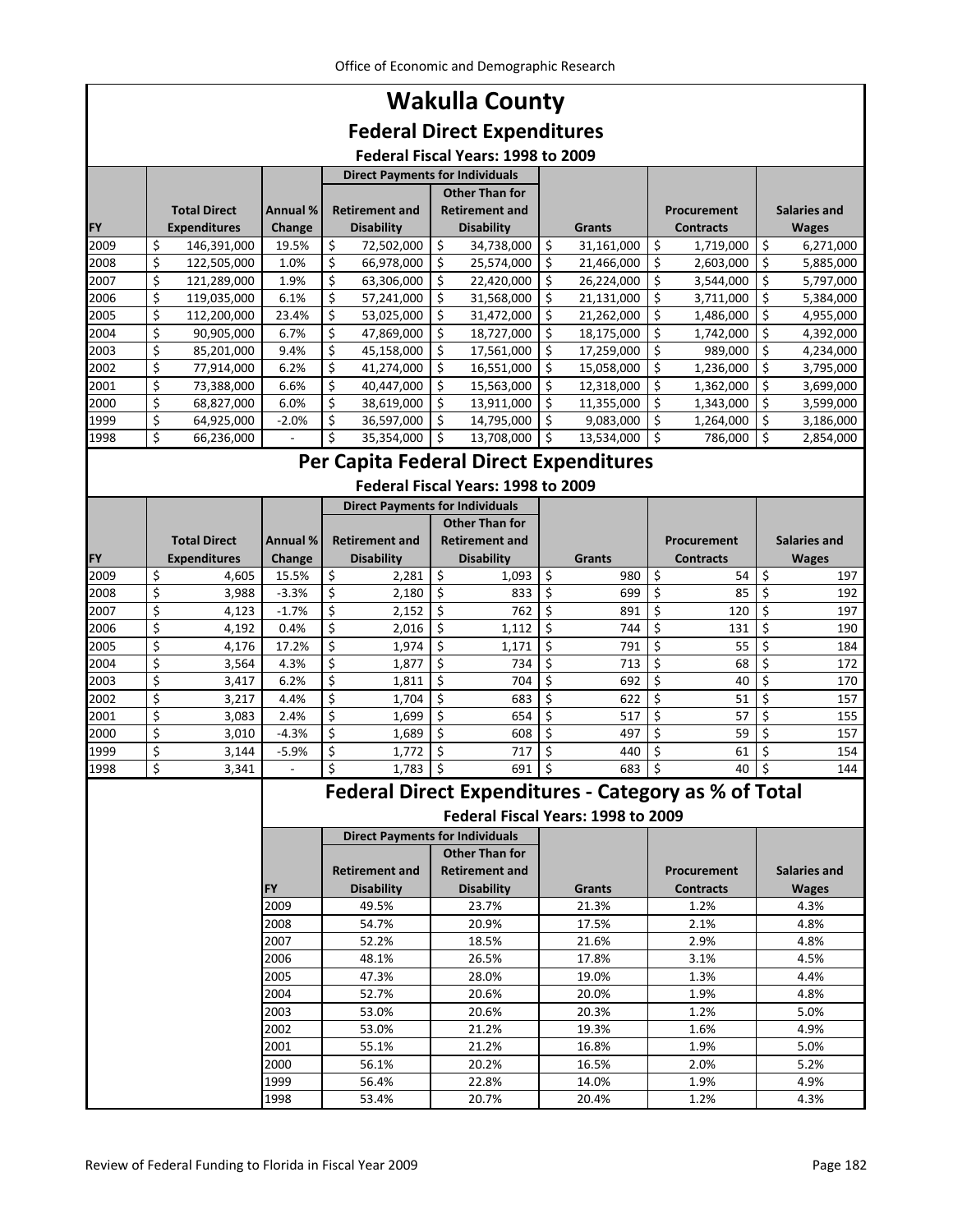| <b>Walton County</b>               |    |                     |              |    |                                        |    |                                                      |                  |                  |                        |                  |                     |
|------------------------------------|----|---------------------|--------------|----|----------------------------------------|----|------------------------------------------------------|------------------|------------------|------------------------|------------------|---------------------|
| <b>Federal Direct Expenditures</b> |    |                     |              |    |                                        |    |                                                      |                  |                  |                        |                  |                     |
| Federal Fiscal Years: 1998 to 2009 |    |                     |              |    |                                        |    |                                                      |                  |                  |                        |                  |                     |
|                                    |    |                     |              |    | <b>Direct Payments for Individuals</b> |    |                                                      |                  |                  |                        |                  |                     |
|                                    |    |                     |              |    |                                        |    | <b>Other Than for</b>                                |                  |                  |                        |                  |                     |
|                                    |    | <b>Total Direct</b> | Annual %     |    | <b>Retirement and</b>                  |    | <b>Retirement and</b>                                |                  |                  | Procurement            |                  | <b>Salaries and</b> |
| FY                                 |    | <b>Expenditures</b> | Change       |    | <b>Disability</b>                      |    | <b>Disability</b>                                    | <b>Grants</b>    |                  | <b>Contracts</b>       |                  | <b>Wages</b>        |
| 2009                               | \$ | 698,374,000         | 9.4%         | \$ | 179,163,000                            | \$ | 63,052,000                                           | \$<br>80,018,000 | \$               | 8,792,000              | \$               | 367,349,000         |
| 2008                               | \$ | 638,262,000         | $-1.7%$      | \$ | 160,107,000                            | \$ | 56,700,000                                           | \$<br>50,820,000 | $\zeta$          | 1,563,000              | \$               | 369,073,000         |
| 2007                               | \$ | 649,630,000         | 4.1%         | \$ | 157,020,000                            | \$ | 64,542,000                                           | \$<br>38,928,000 | \$               | 2,310,000              | \$               | 386,829,000         |
| 2006                               | \$ | 624,039,000         | 1.5%         | \$ | 144,688,000                            | \$ | 73,297,000                                           | \$<br>45,569,000 | \$               | 2,813,000              | \$               | 357,671,000         |
| 2005                               | \$ | 614,794,000         | 1.8%         | \$ | 136,224,000                            | \$ | 62,482,000                                           | \$<br>49,527,000 | \$               | 2,303,000              | \$               | 364,258,000         |
| 2004                               | \$ | 603,858,000         | 161.9%       | \$ | 126,598,000                            | \$ | 41,771,000                                           | \$<br>77,113,000 | \$               | 1,273,000              | \$               | 357,103,000         |
| 2003                               | \$ | 230,564,000         | 12.0%        | \$ | 117,374,000                            | \$ | 39,491,000                                           | \$<br>63,601,000 | \$               | 1,315,000              | \$               | 8,784,000           |
| 2002                               | \$ | 205,919,000         | 3.9%         | \$ | 113,118,000                            | \$ | 39,473,000                                           | \$<br>43,201,000 | \$               | 1,057,000              | \$               | 9,071,000           |
| 2001                               | \$ | 198,195,000         | 1.0%         | \$ | 111,666,000                            | \$ | 39,639,000                                           | \$<br>36,858,000 | \$               | 1,303,000              | \$               | 8,729,000           |
| 2000                               | \$ | 196,301,000         | $-50.5%$     | \$ | 101,030,000                            | \$ | 36,838,000                                           | \$<br>34,320,000 | $\zeta$          | 16,030,000             | \$               | 8,084,000           |
| 1999                               | \$ | 396,454,000         | 25.5%        | \$ | 93,086,000                             | \$ | 32,762,000                                           | \$<br>16,972,000 | \$               | 1,642,000              | \$               | 251,992,000         |
| 1998                               | \$ | 315,863,000         |              | Ś  | 89,329,000                             | \$ | 32,236,000                                           | \$<br>34,065,000 | -\$              | 1,577,000              | \$               | 158,656,000         |
|                                    |    |                     |              |    |                                        |    | Per Capita Federal Direct Expenditures               |                  |                  |                        |                  |                     |
|                                    |    |                     |              |    |                                        |    | Federal Fiscal Years: 1998 to 2009                   |                  |                  |                        |                  |                     |
|                                    |    |                     |              |    | <b>Direct Payments for Individuals</b> |    |                                                      |                  |                  |                        |                  |                     |
|                                    |    |                     |              |    |                                        |    | <b>Other Than for</b>                                |                  |                  |                        |                  |                     |
|                                    |    | <b>Total Direct</b> | Annual %     |    | <b>Retirement and</b>                  |    | <b>Retirement and</b>                                |                  |                  | Procurement            |                  | <b>Salaries and</b> |
| FY                                 |    | <b>Expenditures</b> | Change       |    | <b>Disability</b>                      |    | <b>Disability</b>                                    | <b>Grants</b>    |                  | <b>Contracts</b>       |                  | <b>Wages</b>        |
| 2009                               | \$ | 12,058              | 9.2%         | \$ | 3,093                                  | \$ | 1,089                                                | \$<br>1,382      | \$               | 152                    | \$               | 6,343               |
| 2008                               | \$ | 11,046              | $-2.9%$      | \$ | 2,771                                  | \$ | 981                                                  | \$<br>879        | $\overline{\xi}$ | 27                     | $\overline{\xi}$ | 6,387               |
| 2007                               | \$ | 11,378              | 1.7%         | \$ | 2,750                                  | \$ | 1,130                                                | \$<br>682        | \$               | 40                     | \$               | 6,775               |
|                                    |    |                     |              |    |                                        |    |                                                      |                  |                  |                        |                  |                     |
| 2006                               | \$ | 11,186              | $-2.6%$      | \$ | 2,594                                  | \$ | 1,314                                                | \$<br>817        | \$               | 50                     | \$               | 6,411               |
| 2005                               | \$ | 11,486              | $-3.9%$      | \$ | 2,545                                  | \$ | 1,167                                                | \$<br>925        | $\zeta$          | 43                     | \$               | 6,805               |
| 2004                               | \$ | 11,947              | 143.9%       | \$ | 2,505                                  | \$ | 826                                                  | \$<br>1,526      | \$               | 25                     | \$               | 7,065               |
| 2003                               | \$ | 4,899               | 8.3%         | \$ | 2,494                                  | \$ | 839                                                  | \$<br>1,351      | \$               | 28                     | \$               | 187                 |
| 2002                               | \$ | 4,524               | $-2.9%$      | \$ | 2,485                                  | \$ | 867                                                  | \$<br>949        | \$               | 23                     | $\overline{\xi}$ | 199                 |
| 2001                               | \$ | 4,659               | $-3.6%$      | \$ | 2,625                                  | \$ | 932                                                  | \$<br>866        | \$               | 31                     | \$               | 205                 |
| 2000                               | \$ | 4,835               | $-50.7%$     | \$ | 2,488                                  | \$ | 907                                                  | \$<br>845        | \$               | 395                    | \$               | 199                 |
| 1999                               | \$ | 9,797               | 18.8%        | \$ | 2,300                                  | \$ | 810                                                  | \$<br>419        | \$               | 41                     | \$               | 6,227               |
|                                    | \$ | 8,246               |              | \$ | $2,332$ \$                             |    | $842 \frac{1}{5}$                                    | $889 \big  5$    |                  | $41 \overline{\right}$ |                  | 4,142               |
|                                    |    |                     |              |    |                                        |    |                                                      |                  |                  |                        |                  |                     |
|                                    |    |                     |              |    |                                        |    | Federal Direct Expenditures - Category as % of Total |                  |                  |                        |                  |                     |
|                                    |    |                     |              |    |                                        |    | Federal Fiscal Years: 1998 to 2009                   |                  |                  |                        |                  |                     |
|                                    |    |                     |              |    | <b>Direct Payments for Individuals</b> |    |                                                      |                  |                  |                        |                  |                     |
| 1998                               |    |                     |              |    |                                        |    | <b>Other Than for</b>                                |                  |                  |                        |                  |                     |
|                                    |    |                     |              |    | <b>Retirement and</b>                  |    | <b>Retirement and</b>                                |                  |                  | Procurement            |                  | <b>Salaries and</b> |
|                                    |    |                     | <b>FY</b>    |    | <b>Disability</b>                      |    | <b>Disability</b>                                    | <b>Grants</b>    |                  | <b>Contracts</b>       |                  | <b>Wages</b>        |
|                                    |    |                     | 2009         |    | 25.7%                                  |    | 9.0%                                                 | 11.5%            |                  | 1.3%                   |                  | 52.6%               |
|                                    |    |                     | 2008         |    | 25.1%                                  |    | 8.9%                                                 | 8.0%             |                  | 0.2%                   |                  | 57.8%               |
|                                    |    |                     | 2007         |    | 24.2%                                  |    | 9.9%                                                 | 6.0%             |                  | 0.4%                   |                  | 59.5%               |
|                                    |    |                     | 2006         |    | 23.2%                                  |    | 11.7%                                                | 7.3%             |                  | 0.5%                   |                  | 57.3%               |
|                                    |    |                     | 2005         |    | 22.2%                                  |    | 10.2%                                                | 8.1%             |                  | 0.4%                   |                  | 59.2%               |
|                                    |    |                     | 2004         |    | 21.0%                                  |    | 6.9%                                                 | 12.8%            |                  | 0.2%                   |                  | 59.1%               |
|                                    |    |                     | 2003         |    | 50.9%                                  |    | 17.1%                                                | 27.6%            |                  | 0.6%                   |                  | 3.8%                |
|                                    |    |                     | 2002         |    | 54.9%                                  |    | 19.2%                                                | 21.0%            |                  | 0.5%                   |                  | 4.4%                |
|                                    |    |                     | 2001<br>2000 |    | 56.3%<br>51.5%                         |    | 20.0%<br>18.8%                                       | 18.6%<br>17.5%   |                  | 0.7%<br>8.2%           |                  | 4.4%<br>4.1%        |

1998 28.3% 10.2% 10.8% 0.5% 50.2%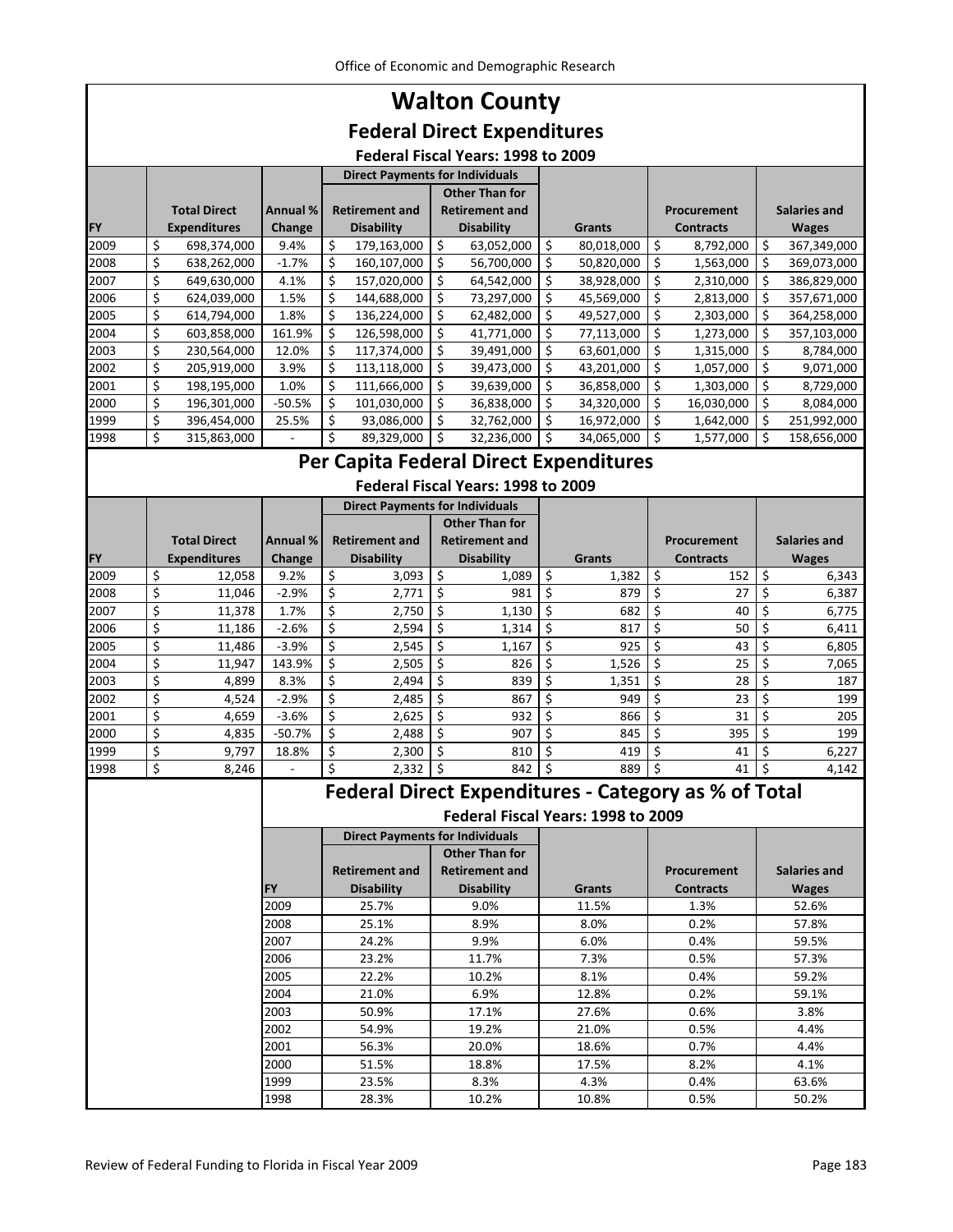| <b>Washington County</b>           |                      |                                                             |                                        |                                                |          |                |                                 |                                     |  |  |
|------------------------------------|----------------------|-------------------------------------------------------------|----------------------------------------|------------------------------------------------|----------|----------------|---------------------------------|-------------------------------------|--|--|
| <b>Federal Direct Expenditures</b> |                      |                                                             |                                        |                                                |          |                |                                 |                                     |  |  |
| Federal Fiscal Years: 1998 to 2009 |                      |                                                             |                                        |                                                |          |                |                                 |                                     |  |  |
|                                    |                      |                                                             |                                        | <b>Direct Payments for Individuals</b>         |          |                |                                 |                                     |  |  |
|                                    | <b>Total Direct</b>  | Annual %                                                    | <b>Retirement and</b>                  | <b>Other Than for</b><br><b>Retirement and</b> |          |                |                                 |                                     |  |  |
| <b>FY</b>                          | <b>Expenditures</b>  | Change                                                      | <b>Disability</b>                      | <b>Disability</b>                              |          | <b>Grants</b>  | Procurement<br><b>Contracts</b> | <b>Salaries and</b><br><b>Wages</b> |  |  |
| 2009                               | \$<br>262,574,000    | 36.2%                                                       | \$<br>90,362,000                       | \$<br>66,898,000                               | \$       | 82,558,000     | \$<br>17,857,000                | \$<br>4,900,000                     |  |  |
| 2008                               | \$<br>192,825,000    | 9.7%                                                        | \$<br>84,528,000                       | \$<br>52,411,000                               | \$       | 51,013,000     | \$<br>1,403,000                 | \$<br>3,470,000                     |  |  |
| 2007                               | \$<br>175,772,000    | $-7.1%$                                                     | \$<br>81,271,000                       | \$<br>63,343,000                               | \$       | 26,247,000     | \$<br>775,000                   | \$<br>4,136,000                     |  |  |
| 2006                               | \$<br>189,298,000    | 14.6%                                                       | \$<br>74,534,000                       | \$<br>58,692,000                               | \$       | 51,116,000     | \$<br>733,000                   | \$<br>4,224,000                     |  |  |
| 2005                               | \$<br>165,220,000    | 6.9%                                                        | \$<br>69,096,000                       | \$<br>43,556,000                               | \$       | 45,500,000     | \$<br>1,846,000                 | \$<br>5,223,000                     |  |  |
| 2004                               | \$<br>154,519,000    | 7.2%                                                        | \$<br>64,874,000                       | \$<br>38,812,000                               | \$       | 45,081,000     | \$<br>855,000                   | \$<br>4,897,000                     |  |  |
| 2003                               | \$<br>144,098,000    | 2.3%                                                        | \$<br>62,590,000                       | \$<br>36,314,000                               | Ś        | 40,765,000     | \$<br>1,314,000                 | \$<br>3,114,000                     |  |  |
| 2002                               | \$<br>140,841,000    | 5.8%                                                        | \$<br>58,923,000                       | \$<br>32,421,000                               | \$       | 45,179,000     | \$<br>1,137,000                 | \$<br>3,181,000                     |  |  |
| 2001                               | \$<br>133,095,000    | 16.0%                                                       | \$<br>58,553,000                       | \$<br>30,996,000                               | Ś        | 39,932,000     | \$<br>685,000                   | Ś.<br>2,930,000                     |  |  |
| 2000                               | \$<br>114,768,000    | 0.4%                                                        | \$<br>54,349,000                       | \$<br>27,773,000                               | \$       | 29,107,000     | \$<br>788,000                   | \$<br>2,750,000                     |  |  |
| 1999                               | \$<br>114,329,000    | 21.8%                                                       | \$<br>51,468,000                       | \$<br>26,766,000                               | \$       | 33,229,000     | \$<br>469,000                   | \$<br>2,397,000                     |  |  |
| 1998                               | \$<br>93,895,000     |                                                             | \$<br>49,089,000                       | \$<br>27,040,000                               | \$       | 15,336,000     | \$<br>397,000                   | \$<br>2,033,000                     |  |  |
|                                    |                      |                                                             | Per Capita Federal Direct Expenditures |                                                |          |                |                                 |                                     |  |  |
|                                    |                      |                                                             |                                        | Federal Fiscal Years: 1998 to 2009             |          |                |                                 |                                     |  |  |
|                                    |                      |                                                             |                                        | <b>Direct Payments for Individuals</b>         |          |                |                                 |                                     |  |  |
|                                    |                      |                                                             |                                        | <b>Other Than for</b>                          |          |                |                                 |                                     |  |  |
|                                    | <b>Total Direct</b>  | Annual %                                                    | <b>Retirement and</b>                  | <b>Retirement and</b>                          |          |                | Procurement                     | <b>Salaries and</b>                 |  |  |
| <b>FY</b>                          | <b>Expenditures</b>  | Change                                                      | <b>Disability</b>                      | <b>Disability</b>                              |          | Grants         | <b>Contracts</b>                | <b>Wages</b>                        |  |  |
| 2009                               | \$<br>10,621         | 36.5%                                                       | \$<br>3,655                            | \$<br>2,706                                    | \$       | 3,340          | \$<br>722                       | \$<br>198                           |  |  |
| 2008                               | \$<br>7,782          | 5.0%                                                        | \$<br>3,411                            | \$<br>2,115                                    | \$       | 2,059          | \$<br>57                        | \$<br>140                           |  |  |
| 2007                               | \$<br>7,411          | $-9.7%$                                                     | \$<br>3,426                            | \$<br>2,671                                    | \$       | 1,107          | \$<br>33                        | \$<br>174                           |  |  |
| 2006                               | \$<br>8,204          | 14.7%                                                       | \$<br>3,230                            | \$<br>2,544                                    | \$       | 2,215          | \$<br>32                        | \$<br>183                           |  |  |
| 2005                               | \$<br>7,153          | 3.9%                                                        | \$<br>2,992                            | \$<br>1,886                                    | \$       | 1,970          | \$<br>80                        | \$<br>226                           |  |  |
| 2004                               | \$<br>6,888          | 4.7%                                                        | \$<br>2,892                            | \$<br>1,730                                    | \$       | 2,009          | \$<br>38                        | \$<br>218                           |  |  |
| 2003                               | \$<br>6,576          | 1.1%                                                        | \$<br>2,856                            | \$<br>1,657                                    | \$       | 1,860          | \$<br>60                        | $\overline{\xi}$<br>142<br>\$       |  |  |
| 2002                               | \$<br>6,506<br>\$    | 4.8%                                                        | \$<br>2,722<br>\$                      | \$<br>1,498<br>\$                              | \$<br>\$ | 2,087          | \$<br>53                        | 147<br>\$                           |  |  |
| 2001<br>2000                       | 6,209<br>\$<br>5,472 | 13.5%<br>6.0%                                               | 2,731<br>\$<br>2,591                   | 1,446<br>\$<br>1,324                           | \$       | 1,863<br>1,388 | \$<br>32<br>\$<br>38            | 137<br>$\overline{\xi}$<br>131      |  |  |
| 1999                               | \$<br>5,160          | 17.2%                                                       | \$<br>2,323                            | \$<br>1,208                                    | \$       | 1,500          | \$<br>21                        | \$<br>108                           |  |  |
| 1998                               | Ś<br>4.404           |                                                             | $\zeta$<br>2.303                       | \$<br>1.268                                    | Ś.       | 719            | Ś.<br>19                        | $\zeta$<br>95                       |  |  |
|                                    |                      |                                                             |                                        |                                                |          |                |                                 |                                     |  |  |
|                                    |                      | <b>Federal Direct Expenditures - Category as % of Total</b> |                                        |                                                |          |                |                                 |                                     |  |  |
|                                    |                      | Federal Fiscal Years: 1998 to 2009                          |                                        |                                                |          |                |                                 |                                     |  |  |
|                                    |                      |                                                             |                                        | <b>Direct Payments for Individuals</b>         |          |                |                                 |                                     |  |  |
|                                    |                      |                                                             |                                        | <b>Other Than for</b>                          |          |                |                                 |                                     |  |  |
|                                    |                      |                                                             | <b>Retirement and</b>                  | <b>Retirement and</b>                          |          |                | Procurement                     | <b>Salaries and</b>                 |  |  |
|                                    |                      | FY                                                          | <b>Disability</b>                      | <b>Disability</b>                              |          | <b>Grants</b>  | <b>Contracts</b>                | <b>Wages</b>                        |  |  |
|                                    |                      | 2009                                                        | 34.4%                                  | 25.5%                                          |          | 31.4%          | 6.8%                            | 1.9%                                |  |  |

2008 43.8% 27.2% 26.5% 0.7% 1.8% 2007 46.2% 36.0% 14.9% 0.4% 2.4% 2006 39.4% 31.0% 27.0% 0.4% 2.2% 2005 41.8% 26.4% 27.5% 1.1% 3.2% 2004 42.0% 25.1% 29.2% 0.6% 3.2% 2003 43.4% 25.2% 28.3% 0.9% 2.2% 2002 41.8% 23.0% 32.1% 0.8% 2.3% 2001 44.0% 23.3% 30.0% 0.5% 2.2% 2000 47.4% 24.2% 25.4% 0.7% 2.4% 1999 45.0% 23.4% 29.1% 0.4% 2.1% 1998 | 52.3% | 28.8% | 16.3% | 0.4% | 2.2%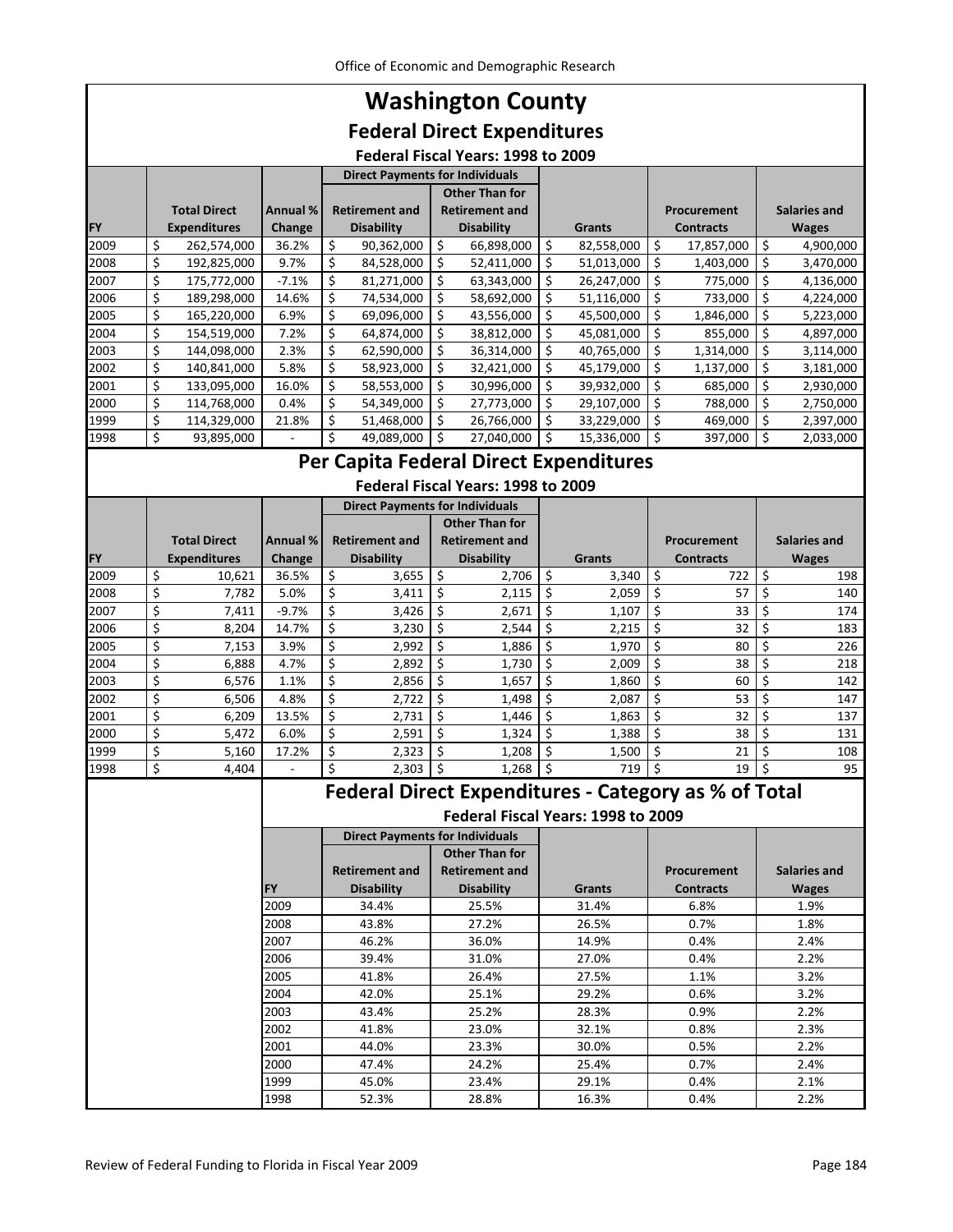# **Appendix B:**

# **Websites of Federal Agencies & Departments**